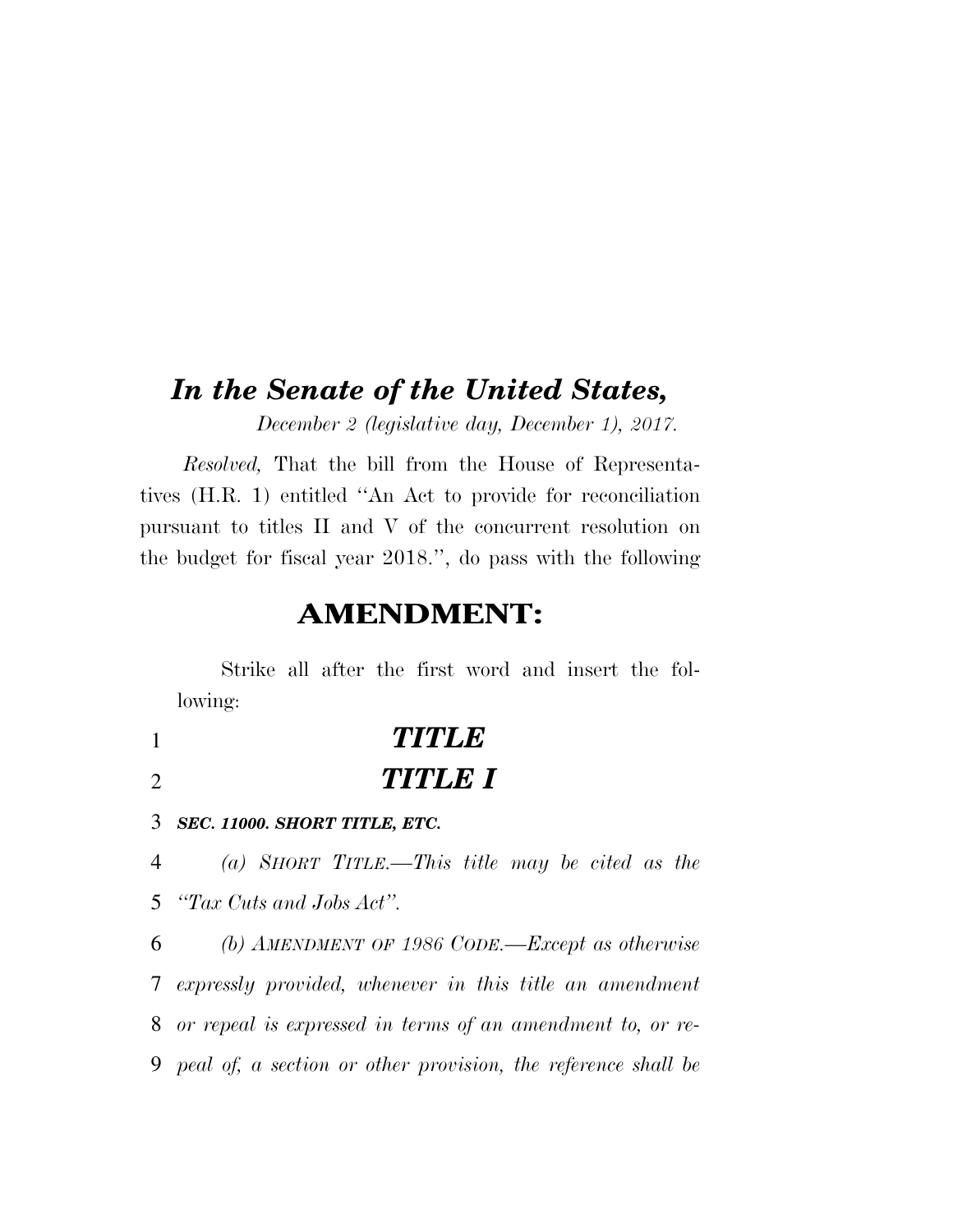| $\mathbf{1}$   | considered to be made to a section or other provision of the |
|----------------|--------------------------------------------------------------|
| 2              | Internal Revenue Code of 1986.                               |
| 3              | <b>Subtitle A—Individual Tax Reform</b>                      |
| $\overline{4}$ | <b>PART I-TAX RATE REFORM</b>                                |
| 5              | SEC. 11001. MODIFICATION OF RATES.                           |
| 6              | (a) IN GENERAL.—Section 1 is amended by adding               |
| 7              | at the end the following new subsection:                     |
| 8              | ``(i)<br>MODIFICATIONS FOR TAXABLE YEARS 2018                |
| 9              | <b>THROUGH 2025.-</b>                                        |
| 10             | "(1) IN GENERAL.—In the case of a taxable year               |
| 11             | beginning after December 31, 2017, and before Janu-          |
| 12             | ary 1, 2026-                                                 |
| 13             | "(A) subsection (i) shall not apply, and                     |
| 14             | "(B) this section (other than subsection $(i)$ )             |
| 15             | shall be applied as provided in paragraphs (2)               |
| 16             | through $(7)$ .                                              |
| 17             | $\lq(2)$ RATE TABLES.—                                       |
| 18             | $\lq (A)$<br>MARRIED INDIVIDUALS FILING JOINT                |
| 19             | RETURNS AND SURVIVING SPOUSES.—The fol-                      |
| 20             | lowing table shall be applied in lieu of the table           |
| 21             | contained in subsection $(a)$ :                              |

## *''If taxable income is: The tax is:*

|                                             | 10\% of taxable income.                  |
|---------------------------------------------|------------------------------------------|
| Over \$19,050 but not over \$77,400         | \$1,905, plus $12\%$ of the excess over  |
|                                             | \$19,050.                                |
| <i>Over</i> \$77,400 but not over \$140,000 | \$8,907, plus $22\%$ of the excess over  |
|                                             | \$77.400.                                |
| Over \$140,000 but not over \$320,000       | \$22,679, plus $24\%$ of the excess over |
|                                             | \$140,000.                               |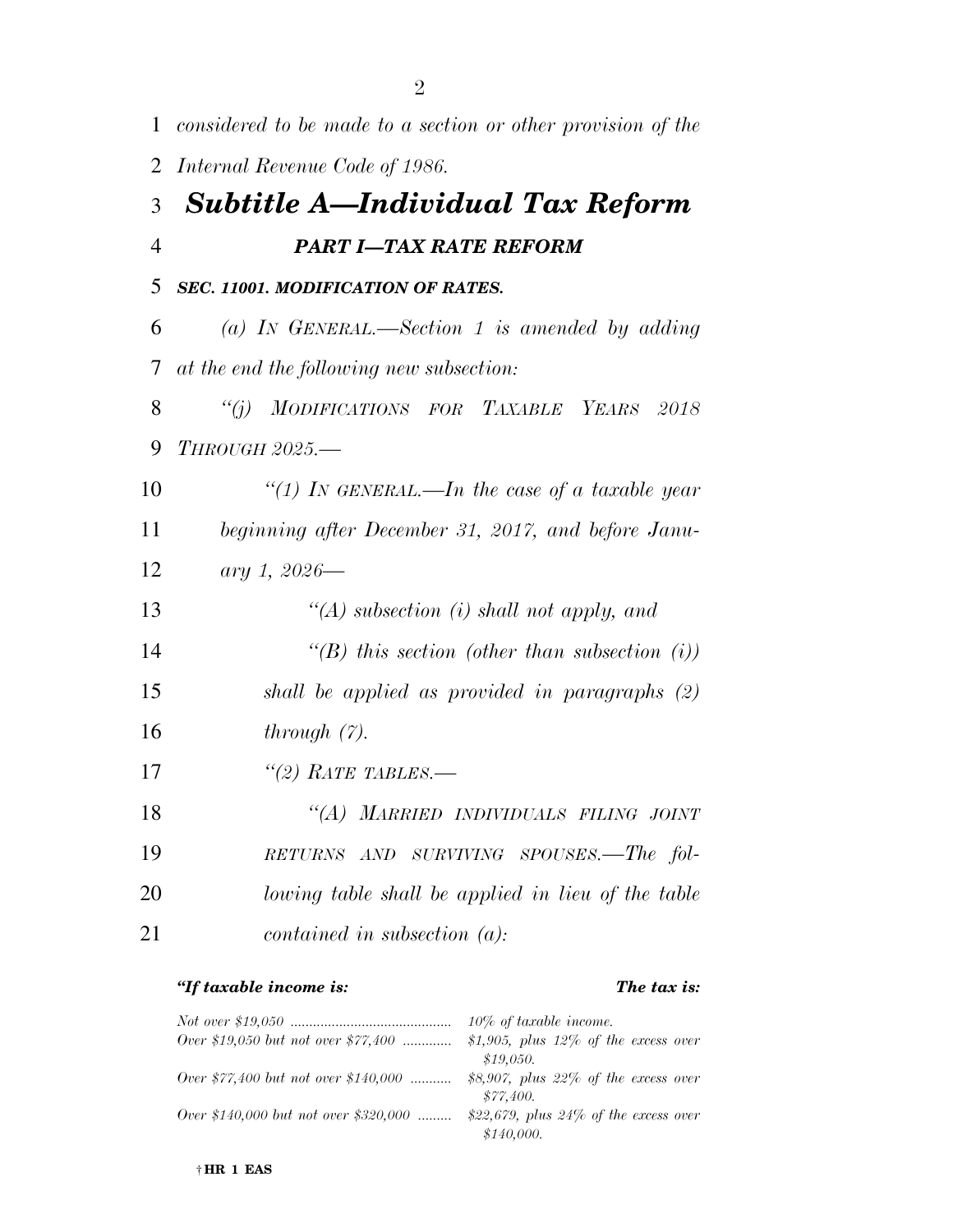### *''If taxable income is: The tax is:*

| Over \$320,000 but not over \$400,000   | \$65,879, plus $32\%$ of the excess over                    |
|-----------------------------------------|-------------------------------------------------------------|
|                                         | \$320,000.                                                  |
| Over \$400,000 but not over \$1,000,000 | $$91,479$ , plus 35% of the excess over<br>\$400,000.       |
|                                         | \$301,479, plus $38.5\%$ of the excess<br>over \$1,000,000. |

1 *''(B) HEADS OF HOUSEHOLDS.—The fol-*2 *lowing table shall be applied in lieu of the table*  3 *contained in subsection (b):* 

### *''If taxable income is: The tax is:*

|                                             | $10\%$ of taxable income.                                 |
|---------------------------------------------|-----------------------------------------------------------|
| <i>Over</i> \$13,600 but not over \$51,800  | \$1,360, plus $12\%$ of the excess over                   |
|                                             | \$13,600.                                                 |
| <i>Over \$51,800 but not over \$70,000 </i> | \$5,944, plus $22\%$ of the excess over                   |
|                                             | \$51,800.                                                 |
| <i>Over</i> \$70,000 but not over \$160,000 | \$9,948, plus $24\%$ of the excess over<br>\$70,000.      |
| Over \$160,000 but not over \$200,000       | \$31,548, plus $32\%$ of the excess over<br>\$160,000.    |
| Over \$200,000 but not over \$500,000       | \$44,348, plus $35\%$ of the excess over<br>\$200,000.    |
|                                             | \$149,348, plus $38.5\%$ of the excess<br>over \$500,000. |

|   | "(C) UNMARRIED INDIVIDUALS OTHER                   |
|---|----------------------------------------------------|
| 5 | THAN SURVIVING SPOUSES AND HEADS OF                |
| 6 | $HOUSEHOLDS.$ —The following table shall be ap-    |
| 7 | plied in lieu of the table contained in subsection |
| 8 | (c):                                               |

### *''If taxable income is: The tax is:*

|                                             | $10\%$ of taxable income.                                 |
|---------------------------------------------|-----------------------------------------------------------|
| Over \$9,525 but not over \$38,700          | $$952.50$ , plus 12% of the excess over<br>\$9,525.       |
| <i>Over \$38,700 but not over \$70,000 </i> | \$4,453.50, plus $22\%$ of the excess<br>over \$38,700.   |
| Over \$70,000 but not over \$160,000        | \$11,339.50, plus $24\%$ of the excess<br>over \$70,000.  |
| Over \$160,000 but not over \$200,000       | \$32,939.50, plus $32\%$ of the excess<br>over \$160,000. |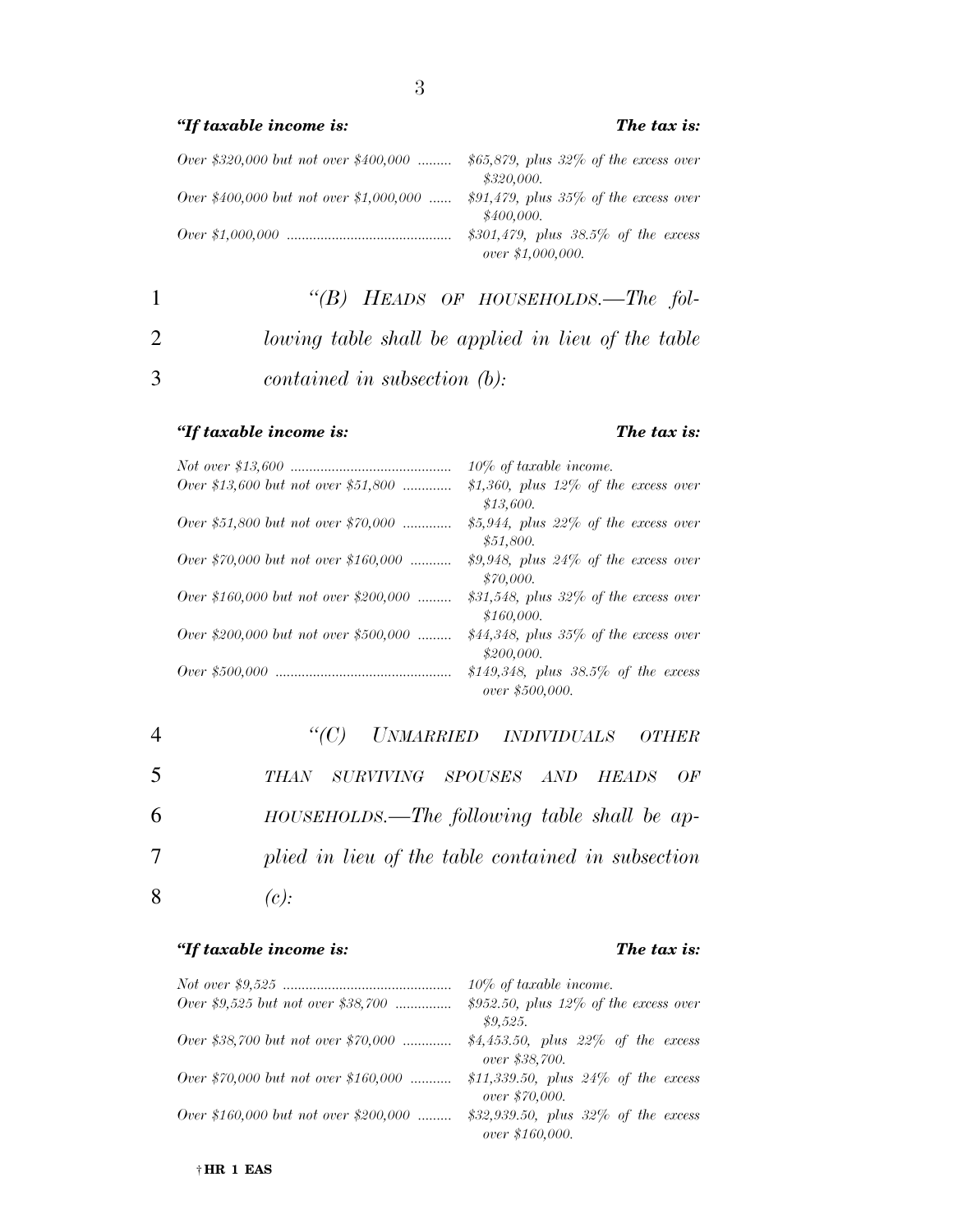### *''If taxable income is: The tax is:*

*Over \$200,000 but not over \$500,000 ......... \$45,739.50, plus 35% of the excess over \$200,000. Over \$500,000 ............................................... \$150,739.50, plus 38.5% of the excess over \$500,000.* 

 *''(D) MARRIED INDIVIDUALS FILING SEPA- RATE RETURNS.—The following table shall be applied in lieu of the table contained in sub-section (d):* 

### *''If taxable income is: The tax is:*

*Not over \$9,525 ............................................. 10% of taxable income. Over \$9,525 but not over \$38,700 ............... \$952.50, plus 12% of the excess over \$9,525. Over \$38,700 but not over \$70,000 ............. \$4,453.50, plus 22% of the excess over \$38,700. Over \$70,000 but not over \$160,000 ........... \$11,339.50, plus 24% of the excess over \$70,000. Over \$160,000 but not over \$200,000 ......... \$32,939.50, plus 32% of the excess over \$160,000. Over \$200,000 but not over \$500,000 ......... \$45,739.50, plus 35% of the excess over \$200,000. Over \$500,000 ............................................... \$150,739.50, plus 38.5% of the excess over \$500,000.* 

| 5 | "(E) ESTATES AND TRUSTS.—The following           |
|---|--------------------------------------------------|
| 6 | table shall be applied in lieu of the table con- |
|   | tained in subsection $(e)$ .                     |

### *''If taxable income is: The tax is:*

|                                           | $10\%$ of taxable income.               |
|-------------------------------------------|-----------------------------------------|
|                                           | \$255, plus $24\%$ of the excess over   |
|                                           | \$2,550.                                |
| <i>Over</i> \$9,150 but not over \$12,500 | \$1,839, plus $35\%$ of the excess over |
|                                           | \$9.150.                                |
|                                           | \$3,011.50, plus $38.5\%$ of the excess |
|                                           | over \$12,500.                          |

8 *''(F) REFERENCES TO RATE TABLES.—Any* 

9 *reference in this title to a rate of tax under sub-*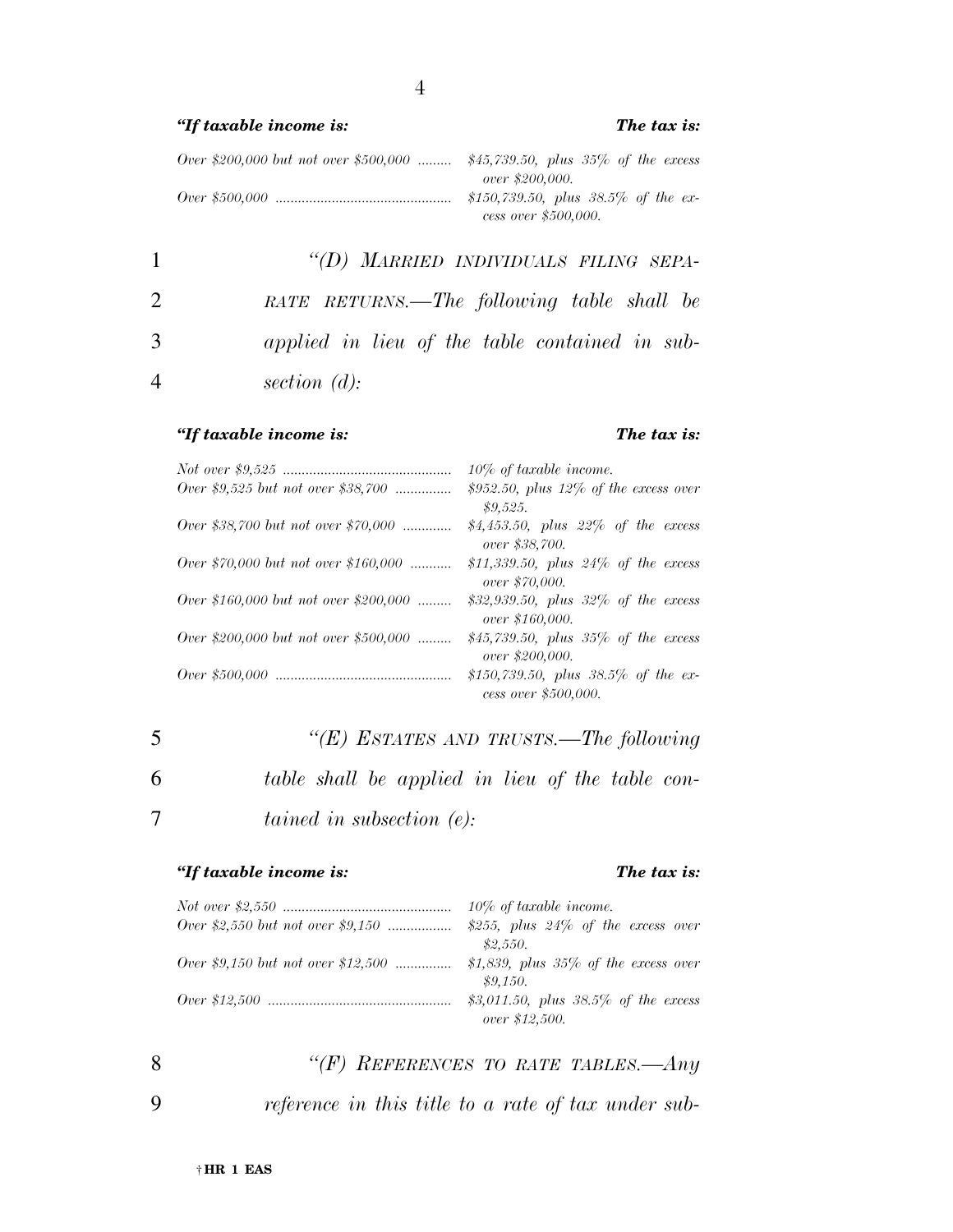| 1              | section (c) shall be treated as a reference to the  |
|----------------|-----------------------------------------------------|
| $\overline{2}$ | corresponding rate bracket under subparagraph       |
| 3              | $(C)$ of this paragraph, except that the reference  |
| $\overline{4}$ | in section $3402(q)(1)$ to the third lowest rate of |
| 5              | tax applicable under subsection (c) shall be treat- |
| 6              | ed as a reference to the fourth lowest rate of tax  |
| 7              | under subparagraph $(C)$ .                          |
| 8              | $\lq(3)$ ADJUSTMENTS.—                              |
| 9              | "(A) NO ADJUSTMENT IN 2018.—The tables              |
| 10             | contained in paragraph (2) shall apply without      |
| 11             | adjustment for taxable years beginning after De-    |
| 12             | cember 31, 2017, and before January 1, 2019.        |
| 13             | "(B) SUBSEQUENT YEARS.—For taxable                  |
| 14             | years beginning after December 31, 2018, the        |
| 15             | Secretary shall prescribe tables which shall apply  |
| 16             | in lieu of the tables contained in paragraph $(2)$  |
| 17             | in the same manner as under paragraphs (1)          |
| 18             | and $(2)$ of subsection $(f)$ , except that in pre- |
| 19             | scribing such tables—                               |
| 20             | "(i) subsection (f)(3) shall be applied             |
| 21             | by substituting 'calendar year 2017' for            |
| 22             | 'calendar year 2016' in subparagraph                |
| 23             | $(A)(ii)$ thereof,                                  |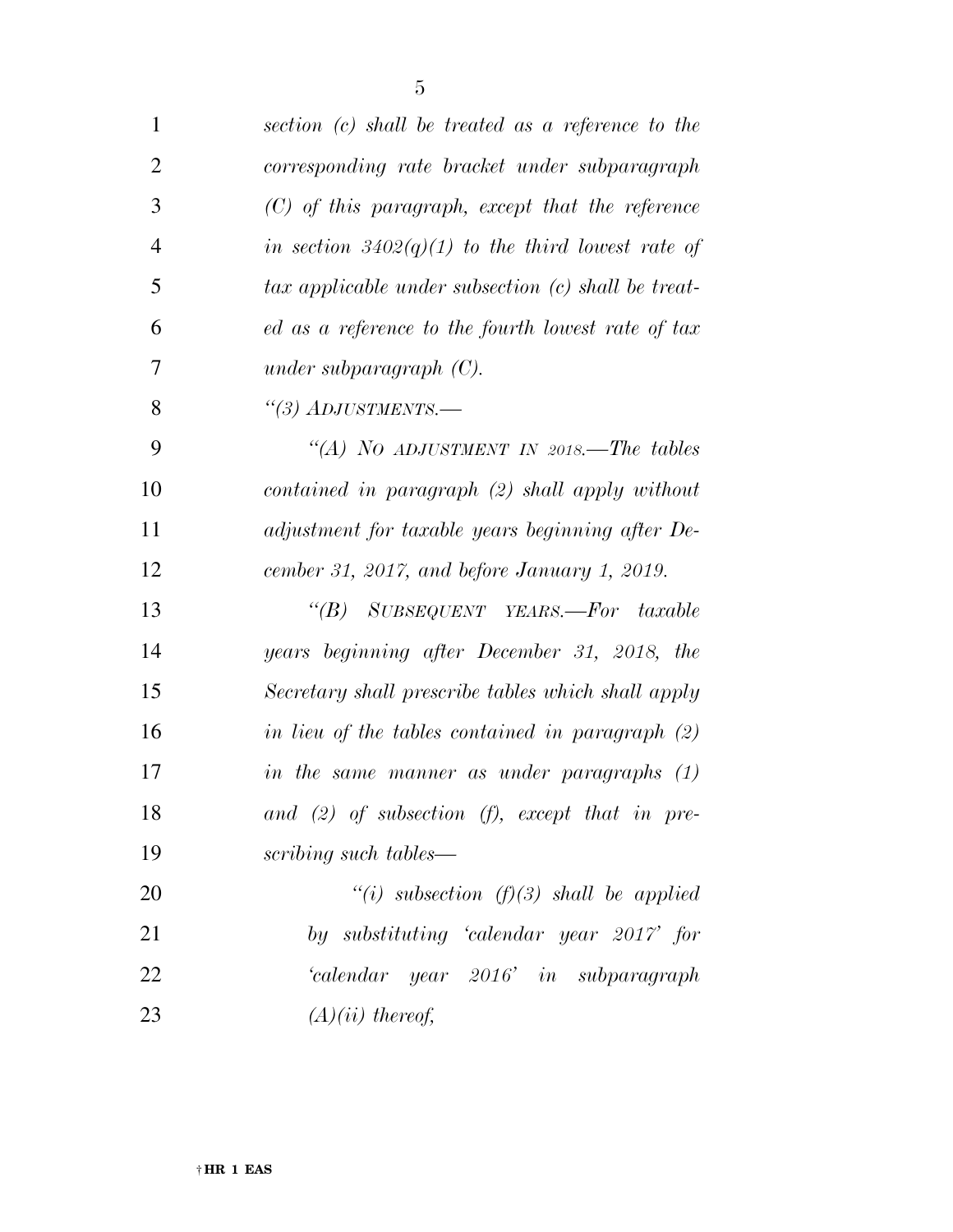| $\mathbf{1}$   | "(ii) subsection $(f)(7)(B)$ shall apply to           |
|----------------|-------------------------------------------------------|
| $\overline{2}$ | any unmarried individual other than a sur-            |
| 3              | viving spouse or head of household, and               |
| $\overline{4}$ | "(iii) subsection (f)(8) shall not apply.             |
| 5              | "(4) SPECIAL RULES FOR CERTAIN CHILDREN               |
| 6              | WITH UNEARNED INCOME.-                                |
| 7              | "(A) In GENERAL.—In the case of a child to            |
| 8              | whom subsection $(g)$ applies for the taxable year,   |
| 9              | the rules of subparagraphs $(B)$ and $(C)$ shall      |
| 10             | apply in lieu of the rule under subsection $(g)(1)$ . |
| 11             | "(B) MODIFICATIONS TO APPLICABLE RATE                 |
| 12             | $BRACKETS.$ In determining the amount of tax          |
| 13             | imposed by this section for the taxable year on       |
| 14             | $\alpha$ child described in subparagraph (A), the in- |
| 15             | come tax table otherwise applicable under this        |
| 16             | subsection to the child shall be applied with the     |
| 17             | following modifications:                              |
| 18             | "(i) 24-PERCENT BRACKET.—The max-                     |
| 19             | <i>imum taxable income which is taxed at a</i>        |
| 20             | rate below 24 percent shall not be more than          |
| 21             | the earned taxable income of such child.              |
| 22             | $35$ -PERCENT BRACKET.—The<br>``(ii)                  |
| 23             | maximum taxable income which is taxed at              |
| 24             | a rate below 35 percent shall not be more             |
| 25             | than the sum of $-$                                   |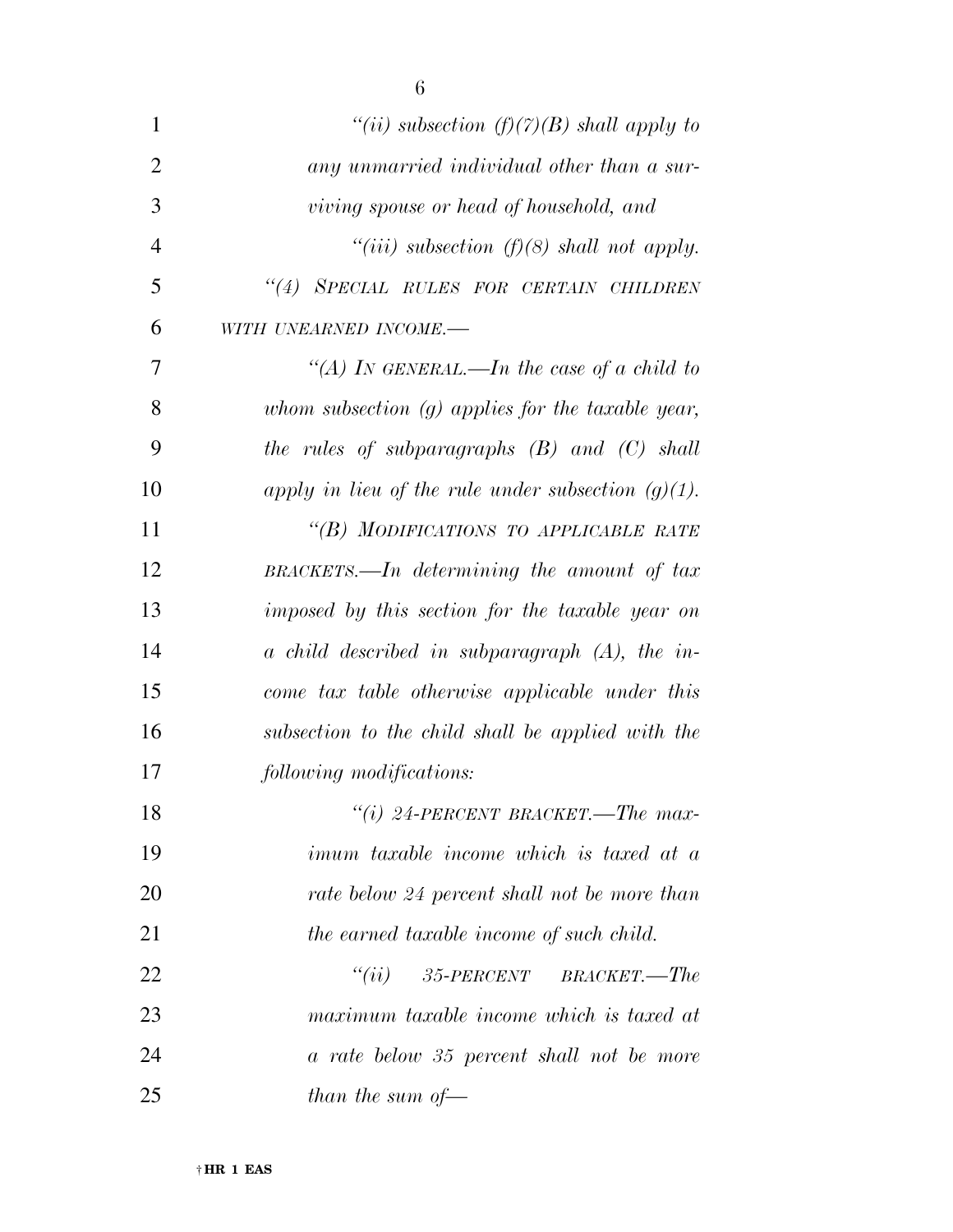| 1              | $\lq (I)$ the earned taxable income of            |
|----------------|---------------------------------------------------|
| $\overline{2}$ | such child, plus                                  |
| 3              | $H(II)$ the minimum taxable in-                   |
| $\overline{4}$ | come for the 35-percent bracket in the            |
| 5              | table under paragraph $(2)(E)$ (as ad-            |
| 6              | justed under paragraph (3)) for the               |
| 7              | taxable year.                                     |
| 8              | $``(iii)$ 38.5-PERCENT BRACKET.—The               |
| 9              | maximum taxable income which is taxed at          |
| 10             | a rate below 38.5 percent shall not be more       |
| 11             | than the sum of $-$                               |
| 12             | $\lq (I)$ the earned taxable income of            |
| 13             | such child, plus                                  |
| 14             | $H(II)$ the minimum taxable in-                   |
| 15             | come for the 38.5-percent bracket in the          |
| 16             | table under paragraph $(2)(E)$ (as ad-            |
| 17             | justed under paragraph $(3)$ ) for the            |
| 18             | taxable year.                                     |
| 19             | "(C) COORDINATION WITH CAPITAL GAINS              |
| 20             | RATES.—For purposes of applying section $1(h)$    |
| 21             | (after the modifications under paragraph $(5)$ )— |
| 22             | $``(i)$ the maximum zero rate amount              |
| 23             | shall not be more than the sum of $-$             |
| 24             | $\lq (I)$ the earned taxable income of            |
| 25             | such child, plus                                  |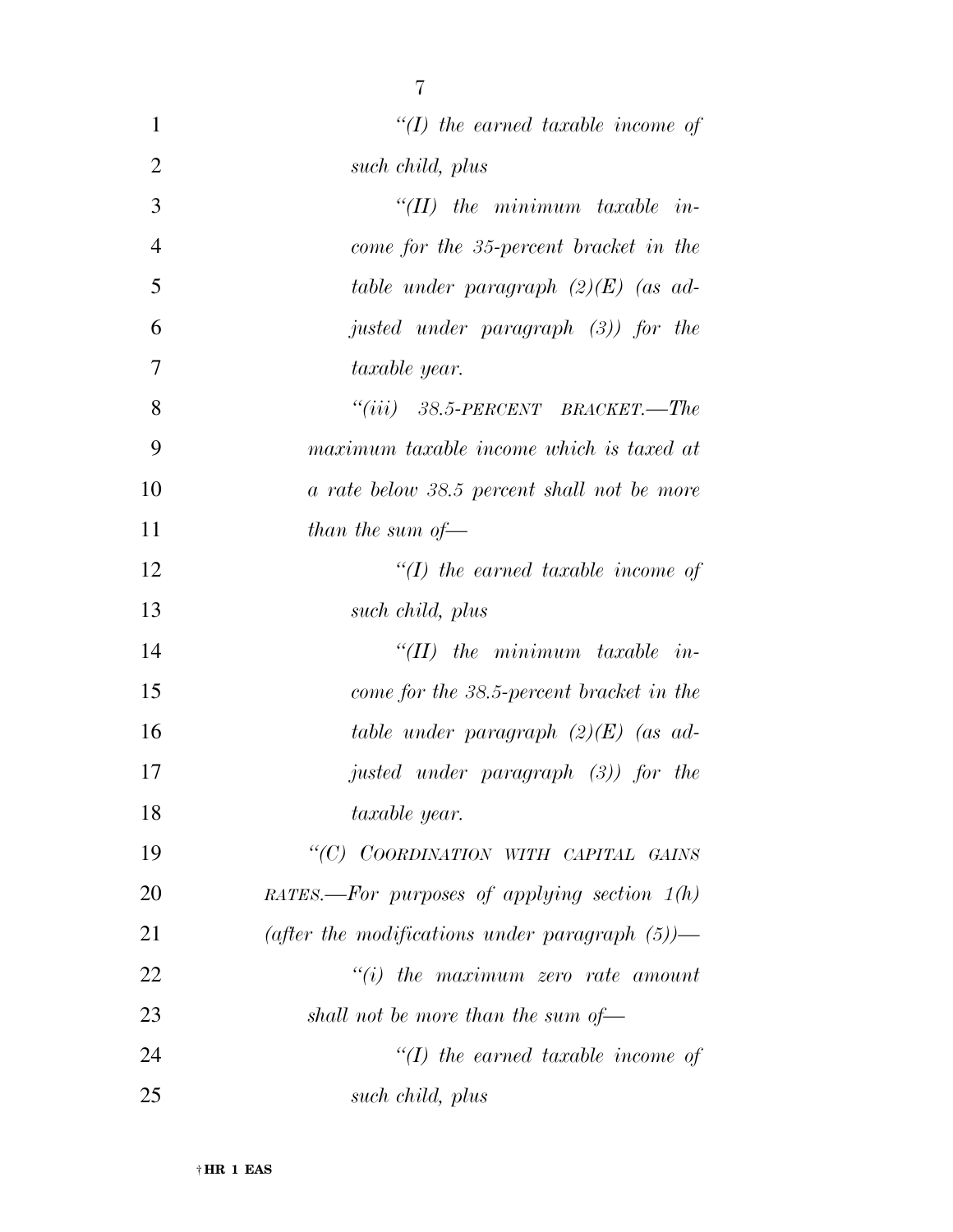| $\mathbf{1}$   | $``(II)$ the amount in effect under                 |
|----------------|-----------------------------------------------------|
| $\overline{2}$ | paragraph $(5)(B)(i)(IV)$ for the taxable           |
| 3              | year, and                                           |
| 4              | $``(ii)$ the maximum 15-percent rate                |
| 5              | amount shall not be more than the sum of-           |
| 6              | $\lq (I)$ the earned taxable income of              |
| 7              | such child, plus                                    |
| 8              | $H(II)$ the amount in effect under                  |
| 9              | paragraph $(5)(B)(ii)(IV)$ for the tax-             |
| 10             | able year.                                          |
| 11             | "(D) EARNED TAXABLE INCOME.-For pur-                |
| 12             | poses of this paragraph, the term 'earned taxable   |
| 13             | income' means, with respect to any child for any    |
| 14             | taxable year, the taxable income of such child re-  |
| 15             | duced (but not below zero) by the net unearned      |
| 16             | income (as defined in subsection $(g)(4)$ ) of such |
| 17             | child.                                              |
| 18             | "(5) APPLICATION OF CURRENT INCOME TAX              |
| 19             | BRACKETS TO CAPITAL GAINS BRACKETS.-                |
| 20             | "(A) IN GENERAL.—Section $1(h)(1)$ shall be         |
| 21             | applied                                             |
| 22             | "(i) by substituting below the max-                 |
| 23             | <i>imum zero rate amount' for 'which would</i>      |
| 24             | (without regard to this paragraph) be taxed         |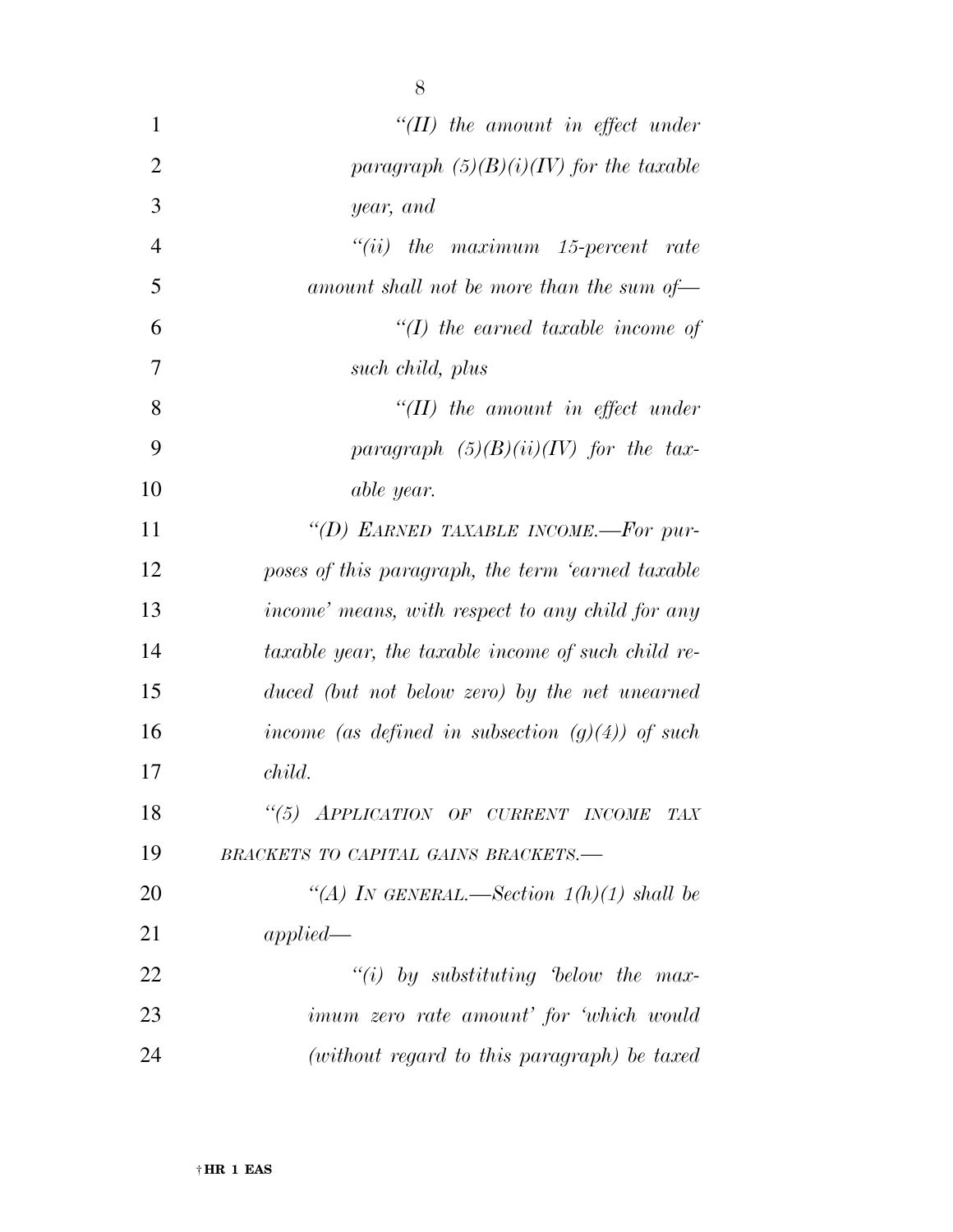| $\mathbf{1}$   | at a rate below 25 percent' in subparagraph        |
|----------------|----------------------------------------------------|
| $\overline{2}$ | $(B)(i)$ , and                                     |
| 3              | $``(ii)$ by substituting below the max-            |
| $\overline{4}$ | imum 15-percent rate amount' for 'which            |
| 5              | would (without regard to this paragraph) be        |
| 6              | taxed at a rate below 39.6 percent' in sub-        |
| 7              | paragraph $(C)(ii)(I)$ .                           |
| 8              | "(B) MAXIMUM AMOUNTS DEFINED.-For                  |
| 9              | purposes of applying section $1(h)$ with the modi- |
| 10             | fications described in subparagraph $(A)$ —        |
| 11             | "(i) MAXIMUM ZERO RATE AMOUNT.-                    |
| 12             | The maximum zero rate amount shall be—             |
| 13             | $\lq (I)$ in the case of a joint return            |
| 14             | or surviving spouse, \$77,200,                     |
| 15             | "(II) in the case of an individual                 |
| 16             | who is a head of household (as defined             |
| 17             | in section $2(b)$ , \$51,700,                      |
| 18             | "(III) in the case of any other in-                |
| 19             | dividual (other than an estate<br>or               |
| 20             | trust), an amount equal to $\frac{1}{2}$ of the    |
| 21             | amount in effect for the taxable year              |
| 22             | under subclause $(I)$ , and                        |
| 23             | "(IV) in the case of an estate or                  |
| 24             | trust, \$2,600.                                    |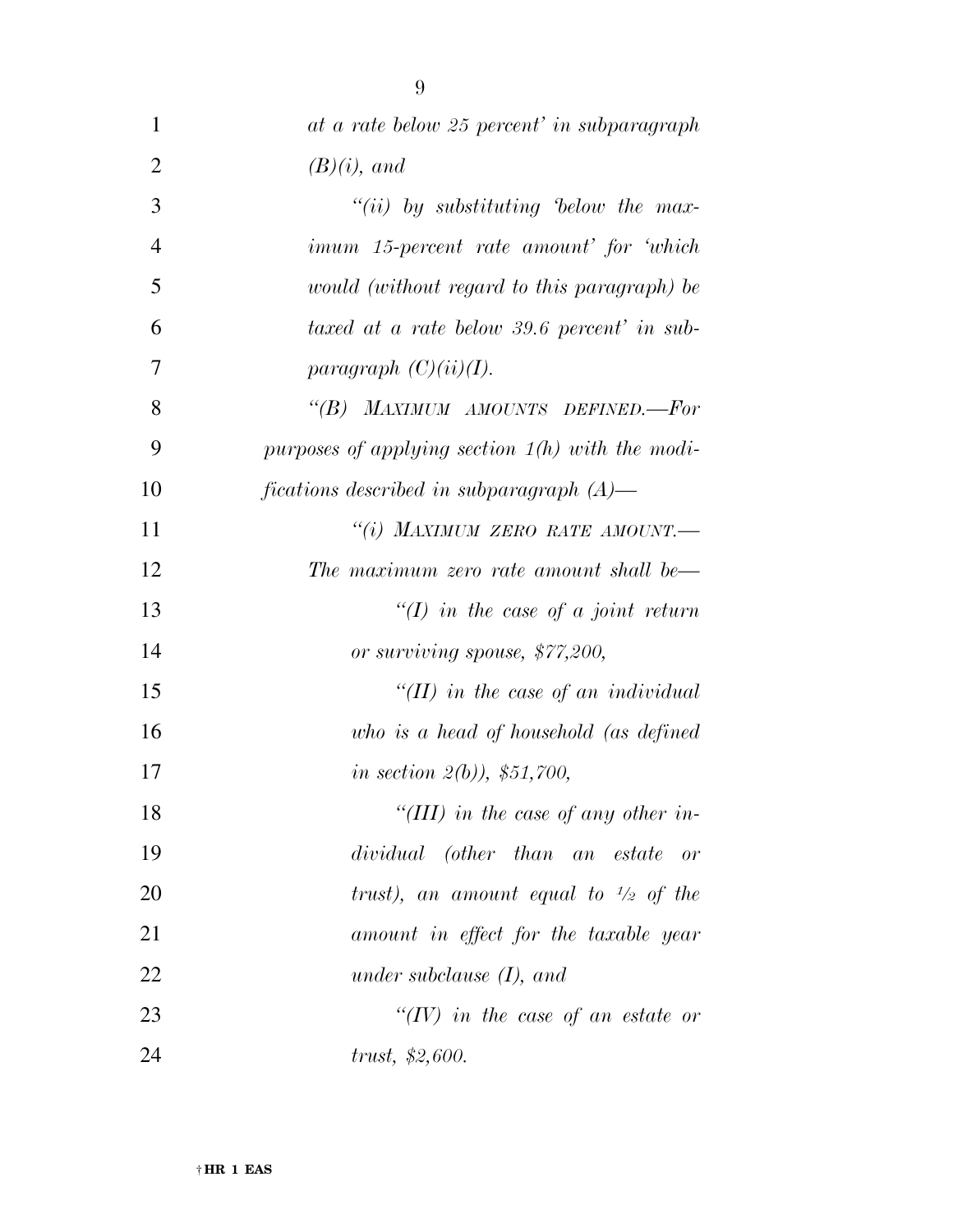| $\mathbf{1}$   | $``(ii)$ MAXIMUM 15-PERCENT<br><b>RATE</b>         |
|----------------|----------------------------------------------------|
| $\overline{2}$ | AMOUNT.—The maximum 15-percent rate                |
| 3              | amount shall be—                                   |
| $\overline{4}$ | $\lq (I)$ in the case of a joint return            |
| 5              | or surviving spouse, $$479,000$ $^{1/2}$ such      |
| 6              | amount in the case of a married indi-              |
| 7              | vidual filing a separate return),                  |
| 8              | "(II) in the case of an individual                 |
| 9              | who is the head of a household (as $de$ -          |
| 10             | fined in section $2(b)$ , \$452,400,               |
| 11             | "(III) in the case of any other in-                |
| 12             | dividual (other than an estate<br>or               |
| 13             | trust), $$425,800, and$                            |
| 14             | " $(IV)$ in the case of an estate or               |
| 15             | trust, \$12,700.                                   |
| 16             | "(C) INFLATION ADJUSTMENT.—In the case             |
| 17             | of any taxable year beginning after 2018, each of  |
| 18             | the dollar amounts in clauses (i) and (ii) of sub- |
| 19             | $paramph$ (B) shall be increased by an amount      |
| 20             | equal to $-$                                       |
| 21             | $"(i)$ such dollar amount, multiplied by           |
| 22             | $``(ii)$ the cost-of-living adjustment de-         |
| 23             | termined under subsection $(f)(3)$ for the cal-    |
| 24             | endar year in which the taxable year be-           |
| 25             | gins, determined by substituting 'calendar         |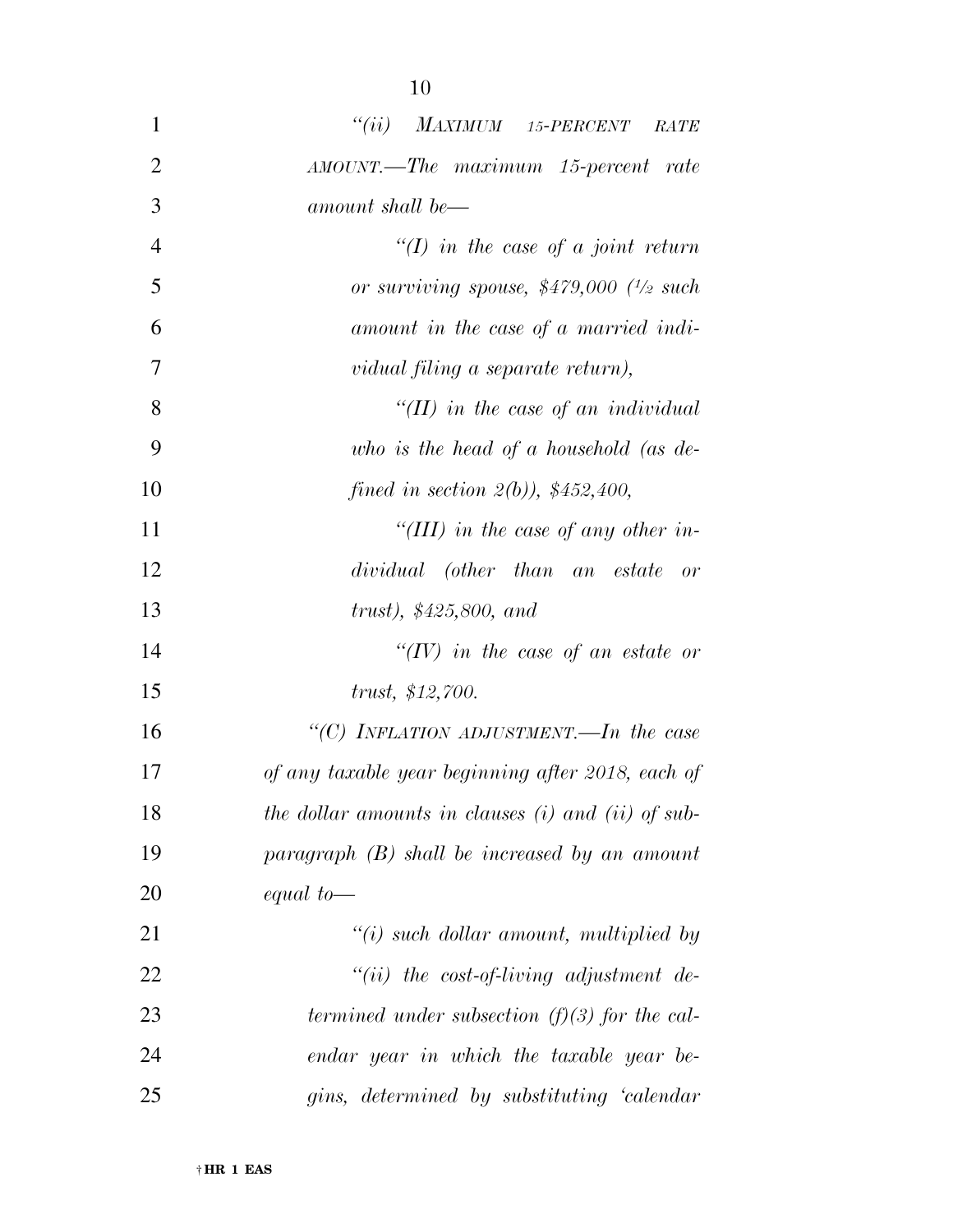| year 2017' for 'calendar year 2016' in sub-                     |
|-----------------------------------------------------------------|
| paragraph $(A)(ii)$ thereof.                                    |
| "(6) SECTION 15 NOT TO APPLY.—Section 15                        |
| shall not apply to any change in a rate of tax by rea-          |
| son of this subsection.".                                       |
| (b) DUE DILIGENCE TAX PREPARER REQUIREMENT                      |
| WITH RESPECT TO HEAD OF HOUSEHOLD FILING STA-                   |
| $TUS.$ Subsection (g) of section 6695 is amended to read        |
| <i>as follows:</i>                                              |
| "(g) FAILURE TO BE DILIGENT IN DETERMINING ELI-                 |
| GIBILITY FOR CERTAIN TAX BENEFITS. Any person who               |
| 12 is a tax return preparer with respect to any return or claim |
| 13 for refund who fails to comply with due diligence require-   |
| ments imposed by the Secretary by regulations with respect      |
| to determining—                                                 |
| "(1) eligibility to file as a head of household (as             |
| defined in section $2(b)$ on the return, or                     |
| " $(2)$ eligibility for, or the amount of, the credit           |
| allowable by section 24, 25 $A(a)(1)$ , or 32,                  |
| shall pay a penalty of \$500 for each such failure.".           |
| (c) EFFECTIVE DATE.—The amendments made by this                 |
| section shall apply to taxable years beginning after Decem-     |
| ber 31, 2017.                                                   |
|                                                                 |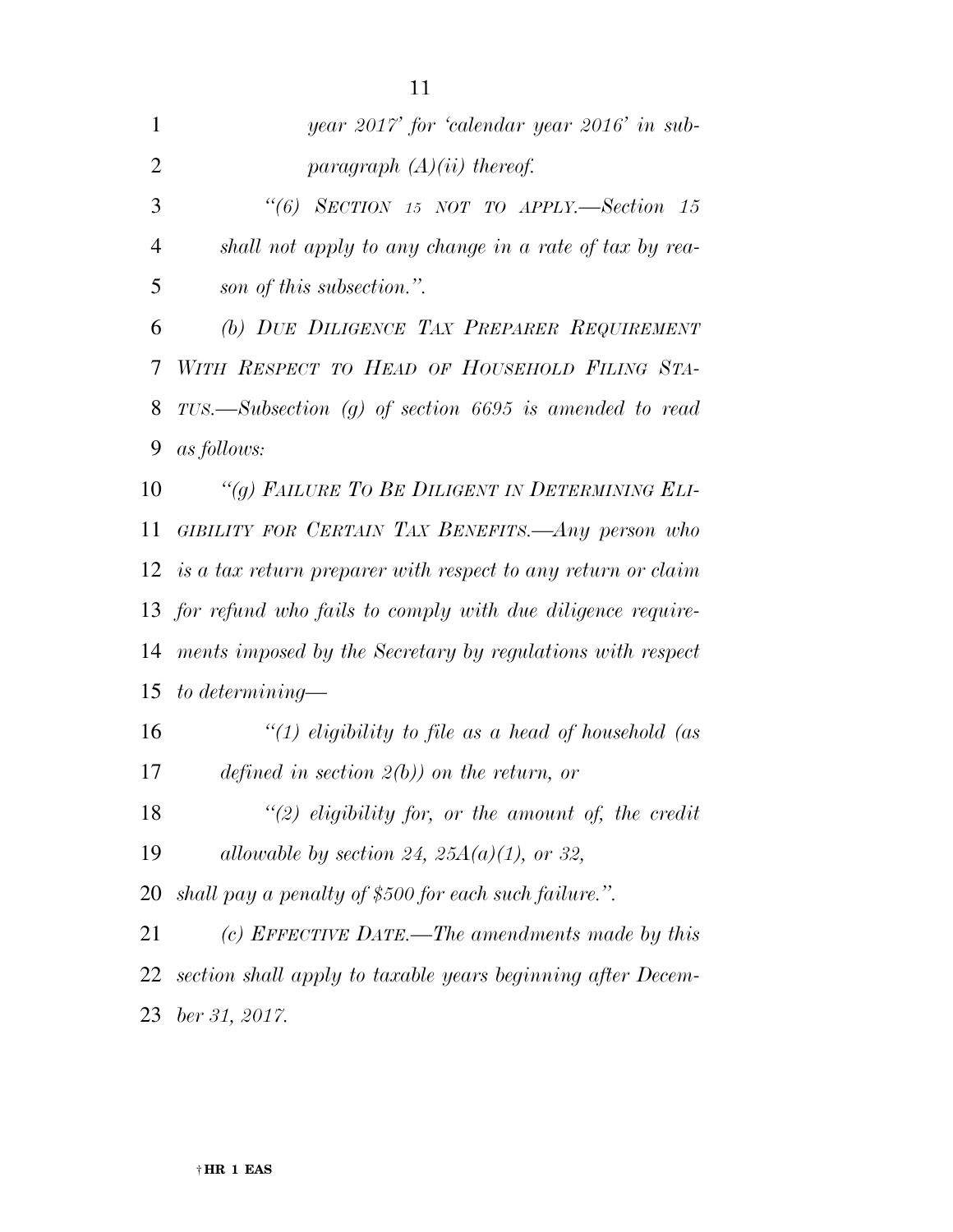| 1  | SEC. 11002. INFLATION ADJUSTMENTS BASED ON CHAINED       |
|----|----------------------------------------------------------|
| 2  | CPI.                                                     |
| 3  | (a) IN GENERAL.—Subsection (f) of section 1 is           |
| 4  | amended by striking paragraph (3) and by inserting after |
| 5  | $paramph (2)$ the following new paragraph:               |
| 6  | "(3) COST-OF-LIVING ADJUSTMENT.-For pur-                 |
| 7  | poses of this subsection—                                |
| 8  | "(A) IN GENERAL.—The cost-of-living ad-                  |
| 9  | justment for any calendar year is the percentage         |
| 10 | $(if any) by which$ —                                    |
| 11 | "(i) the C-CPI-U for the preceding                       |
| 12 | calendar year, exceeds                                   |
| 13 | "(ii) the CPI for calendar year 2016,                    |
| 14 | multiplied by the amount determined under                |
| 15 | subparagraph (B).                                        |
| 16 | "(B) AMOUNT DETERMINED.—The amount                       |
| 17 | determined under this clause is the amount ob-           |
| 18 | tained by dividing—                                      |
| 19 | "(i) the $C$ -CPI-U for calendar year                    |
| 20 | 2016, by                                                 |
| 21 | "(ii) the CPI for calendar year 2016.                    |
| 22 | "(C) SPECIAL RULE FOR ADJUSTMENTS                        |
| 23 | WITH A BASE YEAR AFTER 2016.-For purposes                |
| 24 | of any provision of this title which provides for        |
| 25 | the substitution of a year after 2016 for $2016'$        |
| 26 | in subparagraph $(A)(ii)$ , subparagraph $(A)$ shall     |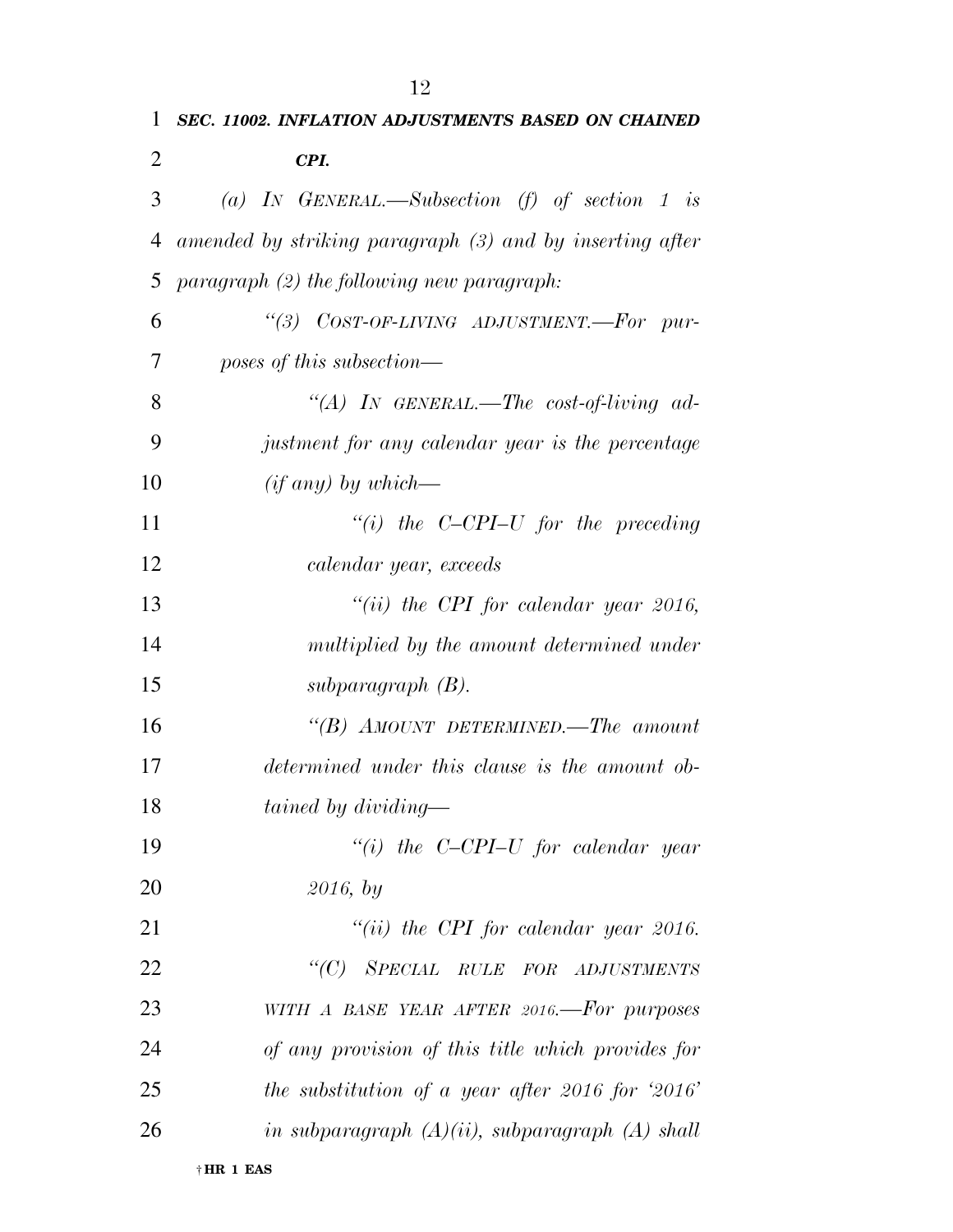| $\mathbf{1}$   | be applied by substituting 'the C-CPI-U for cal-                |
|----------------|-----------------------------------------------------------------|
| $\overline{2}$ | endar year 2016' for 'the CPI for calendar year                 |
| 3              | $2016'$ and all that follows in clause (ii) thereof.".          |
| $\overline{4}$ | (b) $C$ -CPI-U.—Subsection (f) of section 1 is amended          |
| 5              | by striking paragraph $(7)$ , by redesignating paragraph $(6)$  |
| 6              | as paragraph $(7)$ , and by inserting after paragraph $(5)$ the |
| 7              | following new paragraph:                                        |
| 8              | "(6) $C-CPI-U$ .—For purposes of this sub-                      |
| 9              | section—                                                        |
| 10             | "(A) IN GENERAL.—The term $C-CPI-U'$                            |
| 11             | means the Chained Consumer Price Index for All                  |
| 12             | Urban Consumers (as published by the Bureau of                  |
| 13             | Labor Statistics of the Department of Labor).                   |
| 14             | The values of the Chained Consumer Price Index                  |
| 15             | for All Urban Consumers taken into account for                  |
| 16             | purposes of determining the cost-of-living adjust-              |
| 17             | ment for any calendar year under this subsection                |
| 18             | shall be the latest values so published as of the               |
| 19             | date on which such Bureau publishes the initial                 |
| 20             | value of the Chained Consumer Price Index for                   |
| 21             | All Urban Consumers for the month of August                     |
| 22             | for the preceding calendar year.                                |
| 23             | $\lq (B)$<br><b>DETERMINATION</b><br>FOR<br>CALENDAR            |
| 24             | $YEAR$ —The C-CPI-U for any calendar year is                    |
| 25             | the average of the C-CPI-U as of the close of the               |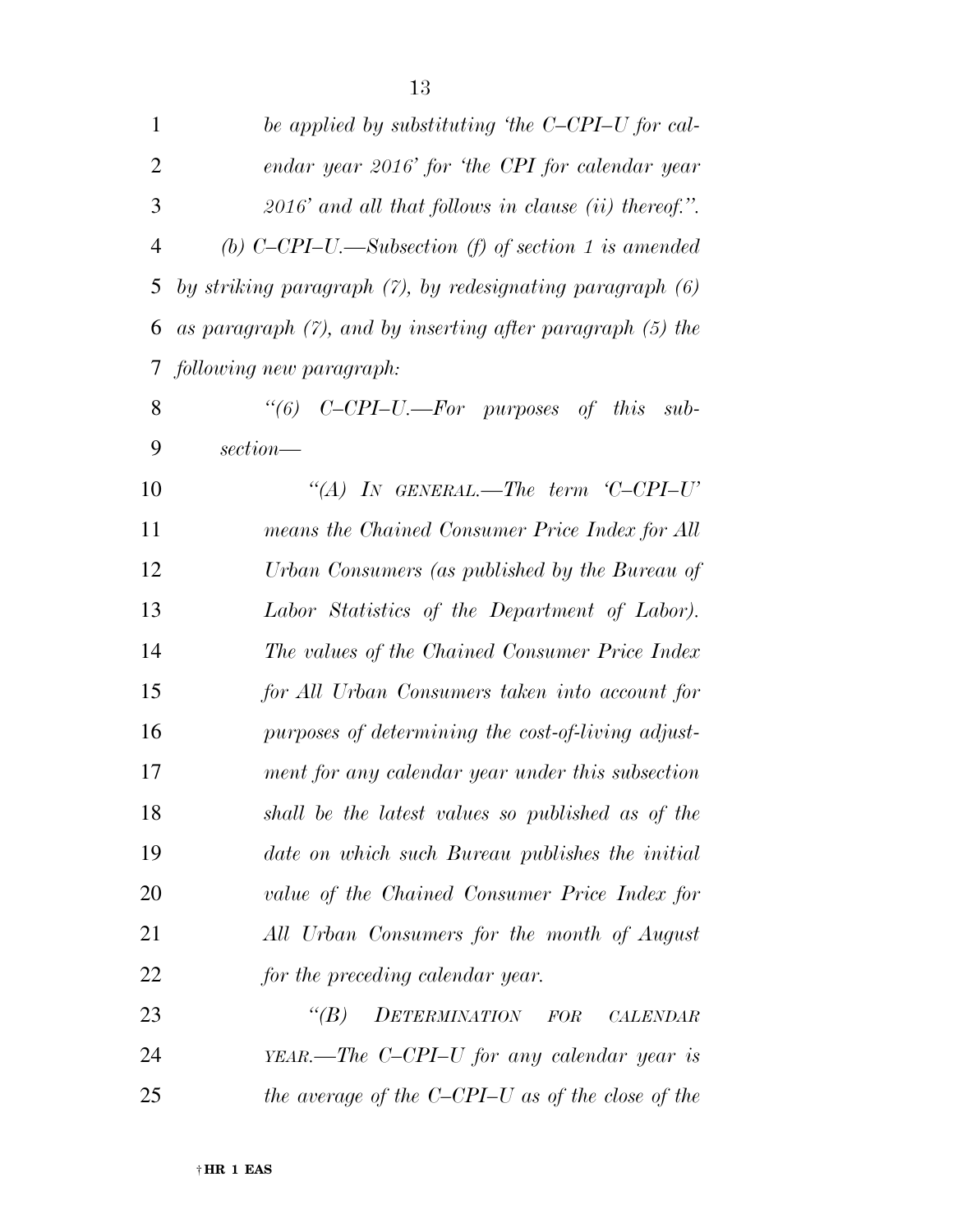| 1              | 12-month period ending on August 31 of such                 |
|----------------|-------------------------------------------------------------|
| $\overline{2}$ | calendar year.".                                            |
| 3              | (c) APPLICATION TO PERMANENT TAX TABLES.-Sec-               |
| $\overline{4}$ | tion $1(f)(2)(A)$ is amended by inserting ", determined by  |
| 5              | substituting '1992' for '2016' in paragraph $(3)(A)(ii)$ ". |
| 6              | (d) APPLICATION TO OTHER INTERNAL REVENUE                   |
| 7              | CODE OF 1986 PROVISIONS.—                                   |
| 8              | $(1)$ The following sections are each amended by            |
| 9              | striking "for 'calendar year 1992' in subparagraph          |
| 10             | $(B)$ " and inserting "for 'calendar year 2016' in sub-     |
| 11             | paragraph $(A)(ii)$ ":                                      |
| 12             | $(A)$ Section 23 $(h)(2)$ .                                 |
| 13             | (B) Paragraphs $(1)(A)(ii)$ and $(2)(A)(ii)$ of             |
| 14             | section $25A(h)$ .                                          |
| 15             | (C) Section $25B(b)(3)(B)$ .                                |
| 16             | (D) Subsection $(b)(2)(B)(ii)(II)$ , and clauses            |
| 17             | (i) and (ii) of subsection (j)(1)(B), of section 32.        |
| 18             | $(E)$ Section 36B(f)(2)(B)(ii)(II).                         |
| 19             | ( <i>F</i> ) Section $41(e)(5)(C)(i)$ .                     |
| 20             | $Subsections$ $(e)(3)(D)(ii)$<br>$\left(G\right)$<br>and    |
| 21             | $(h)(3)(H)(i)(II)$ of section 42.                           |
| 22             | ( <i>H</i> ) Section $45R(d)(3)(B)(ii)$ .                   |
| 23             | (I) Section 55(d)(4)(A)(ii).                                |
| 24             | (J) Section $62(d)(3)(B)$ .                                 |
| 25             | $(K)$ Section 63(c)(4)(B).                                  |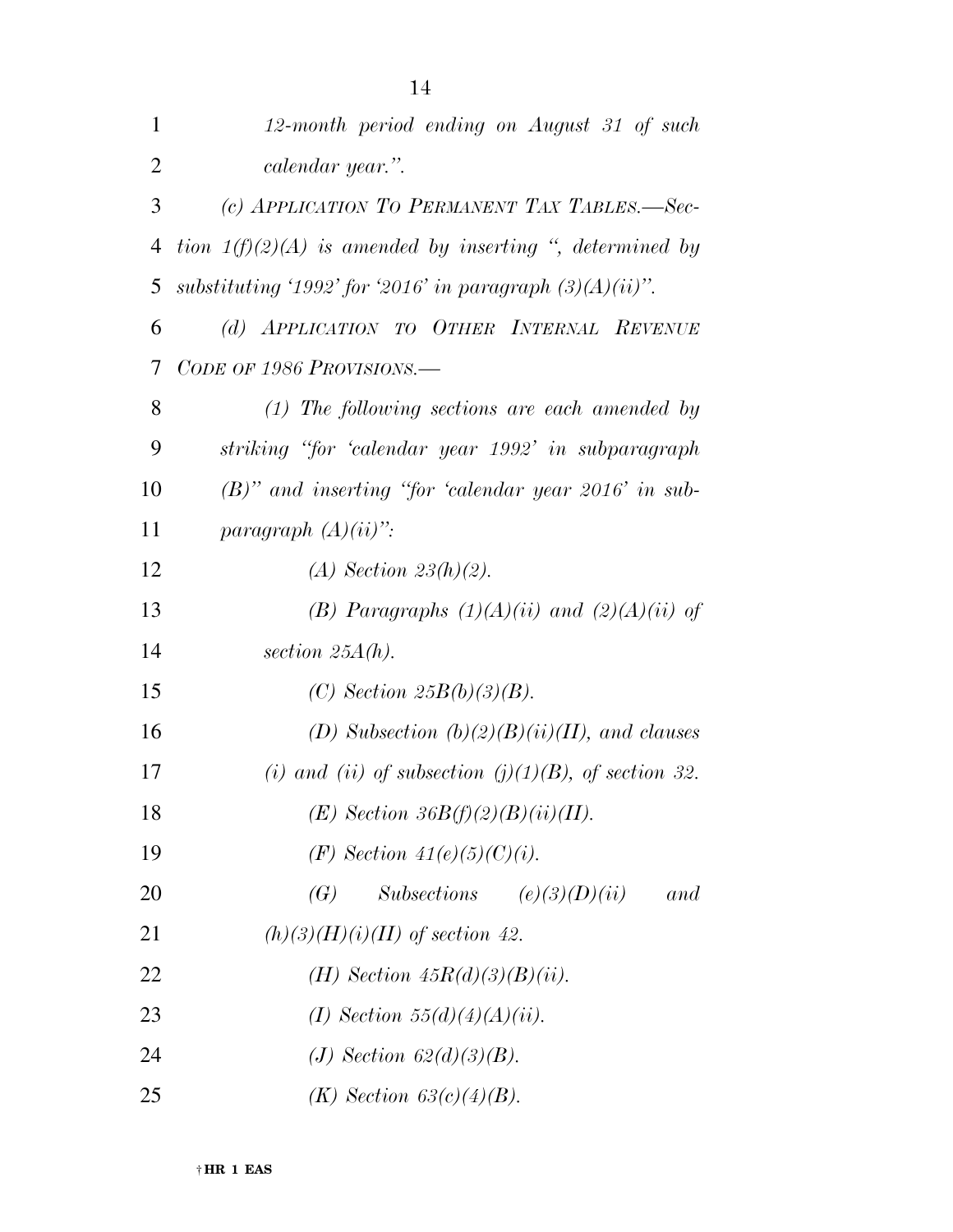| 1              | (L) Section $125(i)(2)(B)$ .                   |
|----------------|------------------------------------------------|
| $\overline{2}$ | (M) Section $135(b)(2)(B)(ii)$ .               |
| 3              | $(N)$ Section 137(f)(2).                       |
| $\overline{4}$ | (O) Section $146(d)(2)(B)$ .                   |
| 5              | (P) Section $147(c)(2)(H)(ii)$ .               |
| 6              | (Q) Section $151(d)(4)(B)$ .                   |
| 7              | (R) Section $179(b)(6)(A)(ii)$ .               |
| 8              | $Subsections$ $(b)(5)(C)(i)(II)$<br>(S)<br>and |
| 9              | $(g)(8)(B)$ of section 219.                    |
| 10             | $(T)$ Section 220(q)(2).                       |
| 11             | (U) Section $221(f)(1)(B)$ .                   |
| 12             | (V) Section $223(q)(1)(B)$ .                   |
| 13             | (W) Section $408A(c)(3)(D)(ii)$ .              |
| 14             | $(X)$ Section $430(c)(7)(D)(vii)(II)$ .        |
| 15             | $(Y)$ Section 512(d)(2)(B).                    |
| 16             | $(Z)$ Section 513(h)(2)(C)(ii).                |
| 17             | $(AA)$ Section 831(b)(2)(D)(ii).               |
| 18             | $(BB)$ Section $877A(a)(3)(B)(i)(II)$ .        |
| 19             | $(CC)$ Section $2010(c)(3)(B)(ii)$ .           |
| 20             | (DD) Section $2032A(a)(3)(B)$ .                |
| 21             | $(EE)$ Section 2503(b)(2)(B).                  |
| 22             | (FF) Section $4261(e)(4)(A)(ii)$ .             |
| 23             | $(GG)$ Section 5000A(c)(3)(D)(ii).             |
| 24             | $(HH)$ Section 6323(i)(4)(B).                  |
| 25             | (II) Section 6334(g)(1)(B).                    |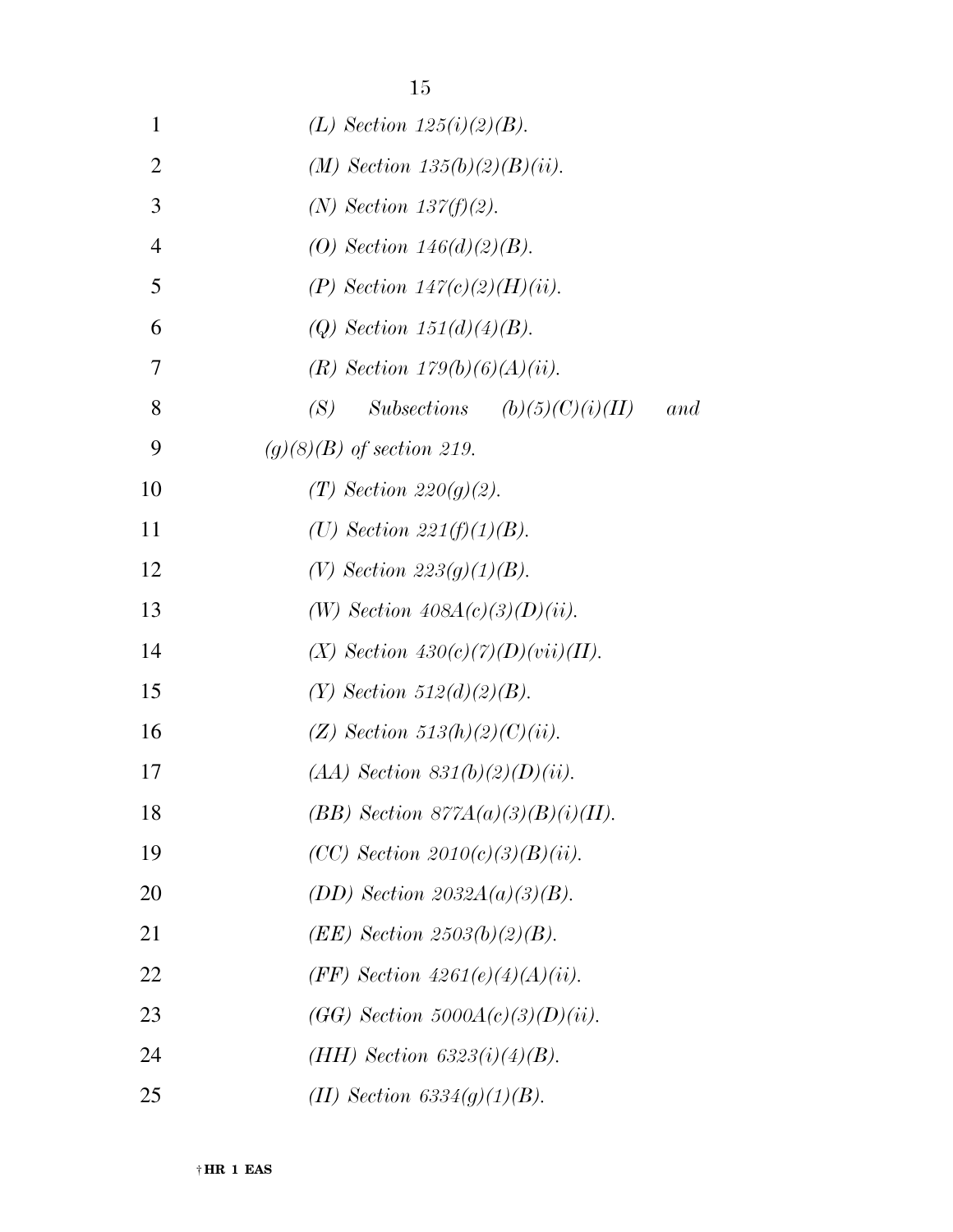| 1              | $(JJ)$ Section 6601(j)(3)(B).                           |
|----------------|---------------------------------------------------------|
| $\overline{2}$ | $(KK)$ Section 6651(i)(1).                              |
| 3              | (LL) Section $6652(c)(7)(A)$ .                          |
| $\overline{4}$ | $(MM)$ Section 6695(h)(1).                              |
| 5              | $(NN)$ Section 6698 $(e)(1)$ .                          |
| 6              | $(00)$ Section 6699 $(e)(1)$ .                          |
| 7              | $(PP)$ Section 6721(f)(1).                              |
| 8              | $(QQ)$ Section 6722(f)(1).                              |
| 9              | $(RR)$ Section 7345 $(f)(2)$ .                          |
| 10             | (SS) Section 7430(c)(1).                                |
| 11             | (TT) Section $9831(d)(2)(D)(ii)(II)$ .                  |
| 12             | (2) Sections $41(e)(5)(C)(ii)$ and $68(b)(2)(B)$ are    |
| 13             | each amended—                                           |
| 14             | (A) by striking " $1(f)(3)(B)$ " and inserting          |
| 15             | " $1(f)(3)(A)(ii)$ ", and                               |
| 16             | $(B)$ by striking "1992" and inserting                  |
| 17             | " $2016$ ".                                             |
| 18             | (3) Section $42(h)(6)(G)$ is amended—                   |
| 19             | $(A)$ by striking "for 'calendar year 1987'"            |
| 20             | in clause $(i)(II)$ and inserting "for 'calendar        |
| 21             | year 2016' in subparagraph $(A)(ii)$ thereof", and      |
| 22             | $(B)$ by striking "if the CPI for any cal-              |
| 23             | $\emph{endar year}$ and all that follows in clause (ii) |
| 24             | and inserting "if the C-CPI-U for any calendar"         |
| 25             | year (as defined in section $1(f)(6)$ ) exceeds the     |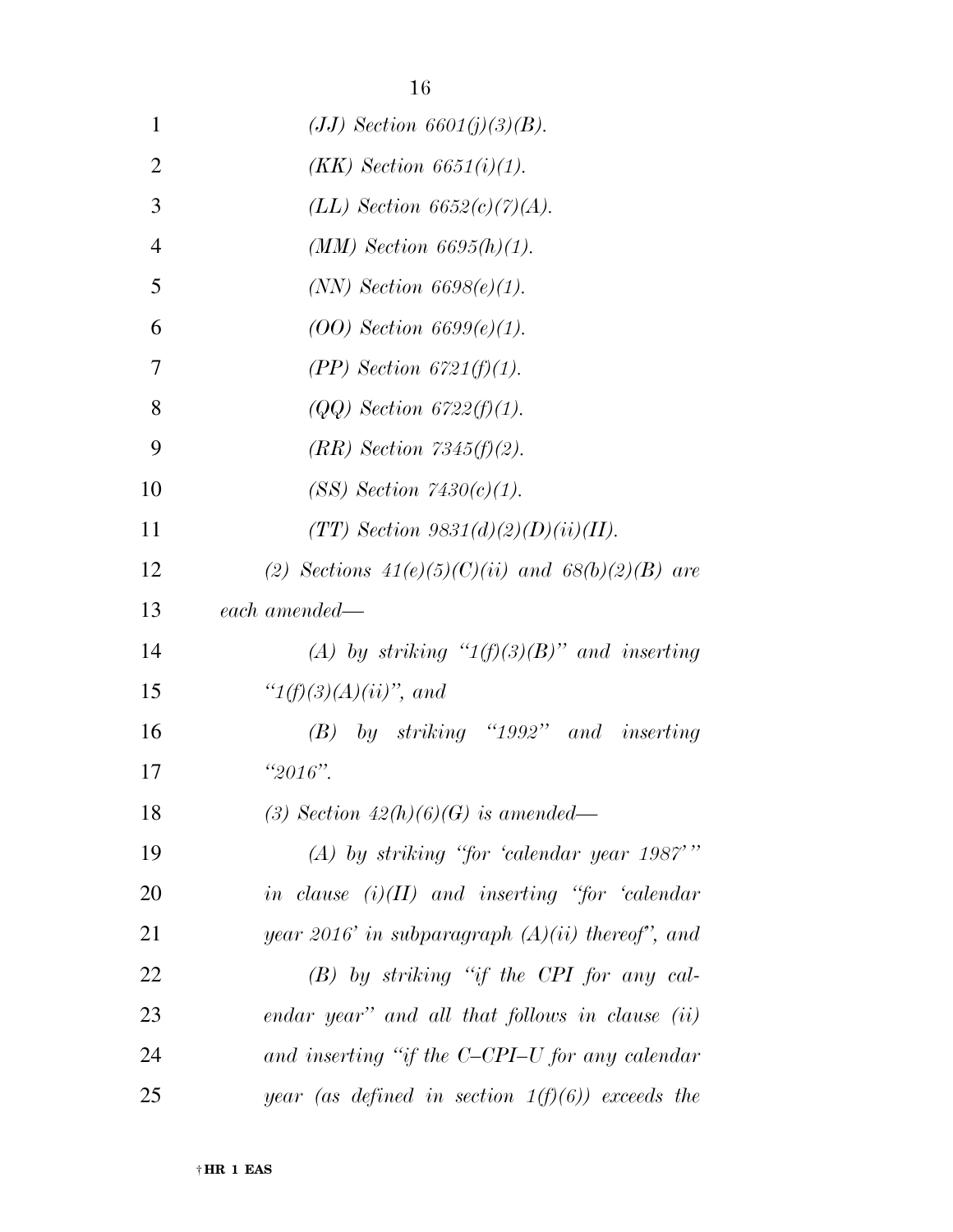| $\mathbf{1}$   | $C$ -CPI-U for the preceding calendar year by            |
|----------------|----------------------------------------------------------|
| $\overline{2}$ | more than 5 percent, the $C$ -CPI-U for the base         |
| 3              | calendar year shall be increased such that such          |
| $\overline{4}$ | excess shall never be taken into account under           |
| 5              | clause $(i)$ . In the case of a base calendar year be-   |
| 6              | fore 2017, the C-CPI-U for such year shall be            |
| 7              | determined by multiplying the CPI for such year          |
| 8              | by the amount determined under section                   |
| 9              | $1(f)(3)(B)$ .".                                         |
| 10             | (4) Section $59(j)(2)(B)$ is amended by striking         |
| 11             | "for '1992' in subparagraph $(B)$ " and inserting "for   |
| 12             | '2016' in subparagraph $(A)(ii)$ ".                      |
| 13             | (5) Section $132(f)(6)(A)(ii)$ is amended by strik-      |
| 14             | ing "for 'calendar year 1992'" and inserting "for        |
| 15             | 'calendar year $2016$ ' in subparagraph $(A)(ii)$ there- |
| 16             | of'.                                                     |
| 17             | (6) Section $162(0)(3)$ is amended by striking           |
| 18             | "adjusted for changes in the Consumer Price Index        |
|                |                                                          |

 *''adjusted for changes in the Consumer Price Index (as defined in section 1(f)(5)) since 1991'' and insert- ing ''adjusted by increasing any such amount under the 1991 agreement by an amount equal to— ''(A) such amount, multiplied by ''(B) the cost-of-living adjustment deter-mined under section 1(f)(3) for the calendar year* 

*in which the taxable year begins, by substituting*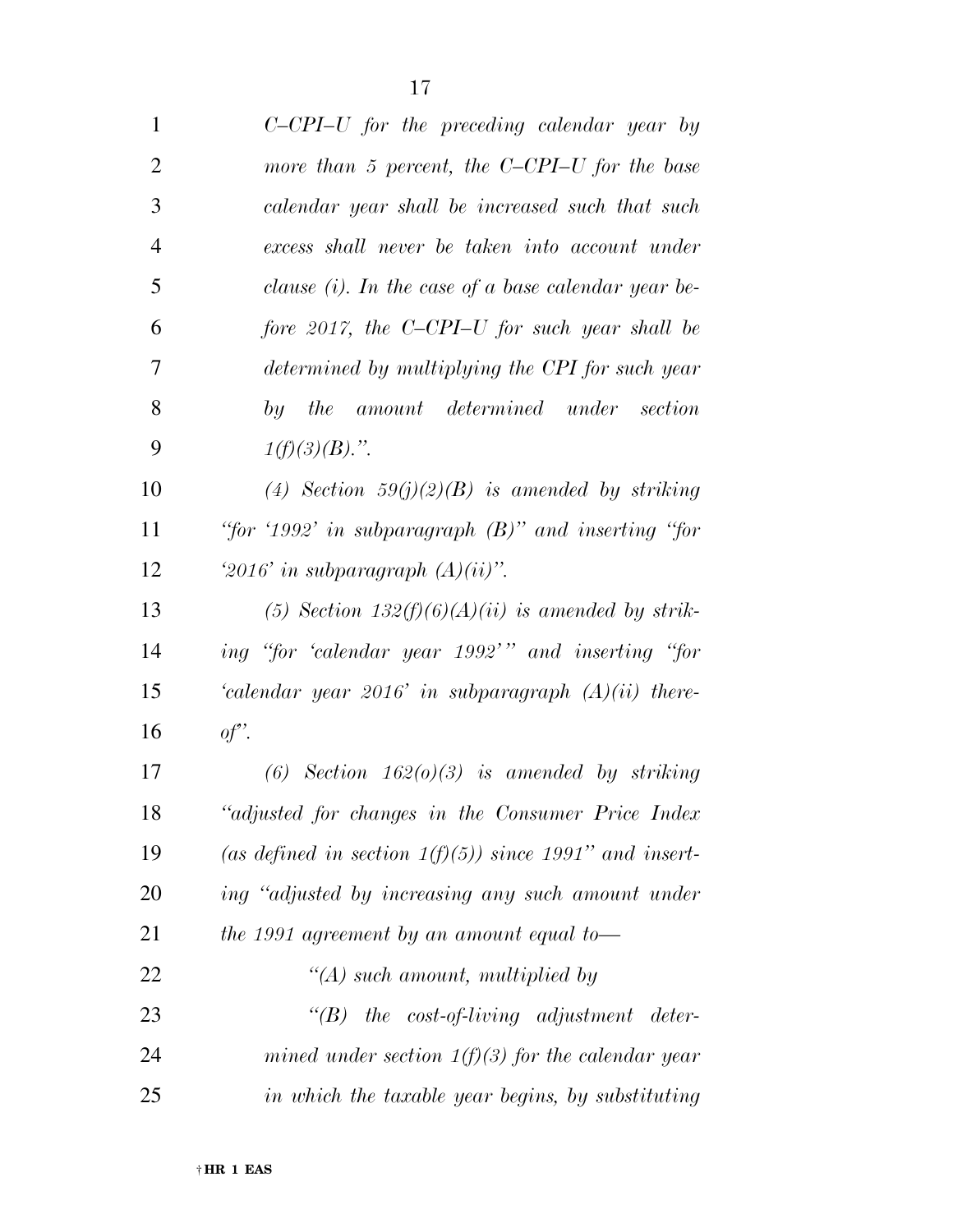| 1              | 'calendar year 1990' for 'calendar year 2016' in        |
|----------------|---------------------------------------------------------|
| $\overline{2}$ | subparagraph $(A)(ii)$ thereof".                        |
| 3              | $(7)$ So much of clause $(ii)$ of section               |
| $\overline{4}$ | $213(d)(10)(B)$ as precedes the last sentence is amend- |
| 5              | ed to read as follows:                                  |
| 6              | "(ii) MEDICAL CARE COST ADJUST-                         |
| 7              | $MENT.$ For purposes of clause (i), the med-            |
| 8              | ical care cost adjustment for any calendar              |
| 9              | year is the percentage (if any) by which—               |
| 10             | $\lq (I)$ the medical care component                    |
| 11             | of the $C$ -CPI-U (as defined in section                |
| 12             | $1(f)(6)$ for August of the preceding cal-              |
| 13             | endar year, exceeds                                     |
| 14             | "( $II$ ) such component of the CPI                     |
| 15             | (as defined in section $1(f)(4)$ ) for Au-              |
| 16             | gust of 1996, multiplied by the amount                  |
| 17             | determined under section $1(f)(3)(B)$ .".               |
| 18             | (8) Subparagraph (B) of section $280F(d)(7)$ is         |
| 19             | amended to read as follows:                             |
| 20             | "(B) AUTOMOBILE PRICE INFLATION AD-                     |
| 21             | JUSTMENT.—For purposes of this paragraph—               |
| 22             | $``(i)$ IN GENERAL.—The automobile                      |
| 23             | price inflation adjustment for any calendar             |
| 24             | <i>year is the percentage (if any) by which—</i>        |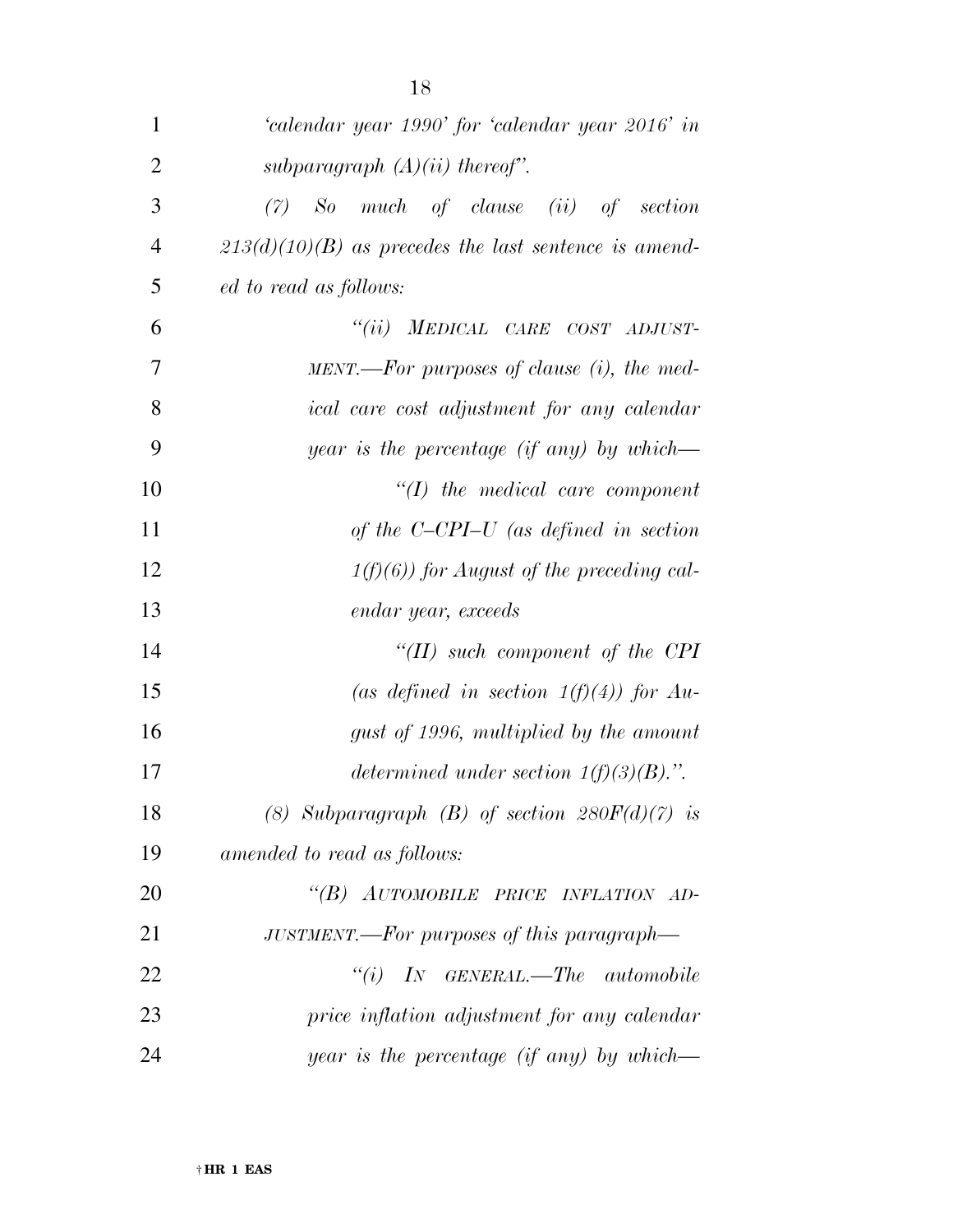| $\mathbf{1}$   | $\lq (I)$ the C-CPI-U automobile                         |
|----------------|----------------------------------------------------------|
| $\overline{2}$ | component for October of the preceding                   |
| 3              | calendar year, exceeds                                   |
| $\overline{4}$ | $\lq$ (II) the automobile component of                   |
| 5              | the CPI (as defined in section $1(f)(4)$ )               |
| 6              | for October of 1987, multiplied by the                   |
| $\overline{7}$ | amount determined under $1(f)(3)(B)$ .                   |
| 8              | "(ii) C-CPI-U AUTOMOBILE COMPO-                          |
| 9              | NENT.—The term 'C-CPI-U automobile                       |
| 10             | component' means the automobile compo-                   |
| 11             | nent of the Chained Consumer Price Index                 |
| 12             | for All Urban Consumers (as described in                 |
| 13             | section $1(f)(6)$ .".                                    |
| 14             | (9) Section $911(b)(2)(D)(ii)(II)$ is amended by         |
| 15             | striking "for '1992' in subparagraph $(B)$ " and insert- |
| 16             | ing "for '2016' in subparagraph $(A)(ii)$ ".             |
| 17             | $(10)$ Paragraph $(2)$ of section $1274A(d)$ is          |
| 18             | amended to read as follows:                              |
| 19             | "(2) ADJUSTMENT FOR INFLATION.—In the case               |
| 20             | of any debt instrument arising out of a sale or ex-      |
| 21             | change during any calendar year after 1989, each         |
| 22             | dollar amount contained in the preceding provisions      |
| 23             | of this section shall be increased by an amount equal    |
| 24             | $to-$                                                    |
| 25             | $\lq (A)$ such amount, multiplied by                     |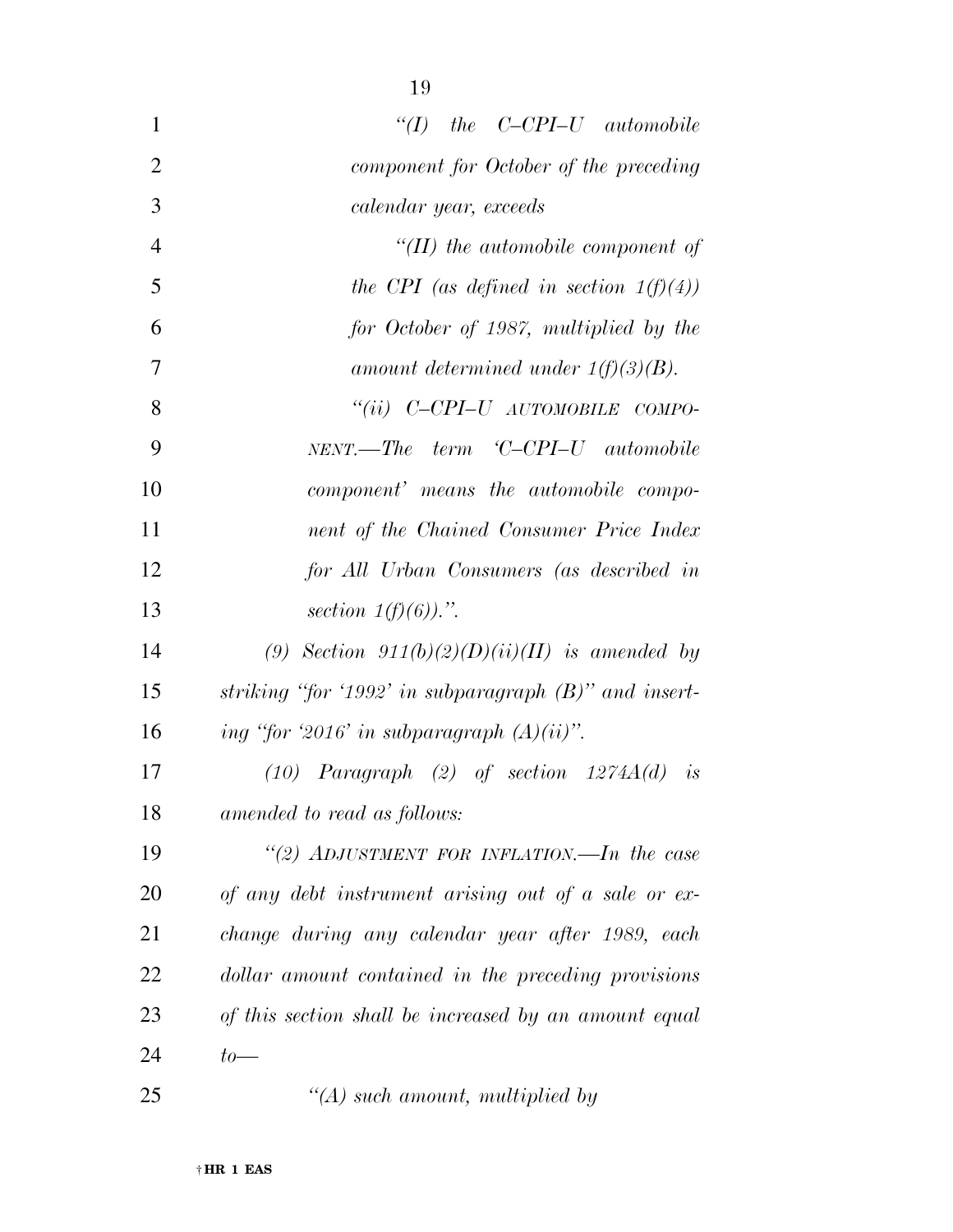| $\mathbf{1}$   | $\lq\lq B$ the cost-of-living adjustment deter-          |
|----------------|----------------------------------------------------------|
| $\overline{2}$ | mined under section $1(f)(3)$ for the calendar year      |
| 3              | in which the taxable year begins, by substituting        |
| $\overline{4}$ | 'calendar year 1988' for 'calendar year 2016' in         |
| 5              | subparagraph $(A)(ii)$ thereof.                          |
| 6              | Any increase under the preceding sentence shall be       |
| 7              | rounded to the nearest multiple of \$100 (or, if such    |
| 8              | increase is a multiple of \$50, such increase shall be   |
| 9              | increased to the nearest multiple of \$100).".           |
| 10             | (11) Section $4161(b)(2)(C)(i)(II)$ is amended by        |
| 11             | striking "for '1992' in subparagraph $(B)$ " and insert- |
| 12             | ing "for '2016' in subparagraph $(A)(ii)$ ".             |
| 13             | (12) Section 4980I(b)(3)(C)(v)(II) is amended by         |
| 14             | striking "for '1992' in subparagraph $(B)$ " and insert- |
| 15             | ing "for '2016' in subparagraph $(A)(ii)$ ".             |
| 16             | $(13)$ Section 6039 $F(d)$ is amended by striking        |
| 17             | "subparagraph $(B)$ thereof shall be applied by sub-     |
| 18             | stituting '1995' for '1992'" and inserting "subpara-     |
| 19             | graph $(A)(ii)$ thereof shall be applied by substituting |
| 20             | $'1995'$ for $'2016'$ .                                  |
| 21             | $(14)$ Section 7872 $(g)(5)$ is amended to read as       |
| 22             | follows:                                                 |
| 23             | "(5) ADJUSTMENT OF LIMIT FOR INFLATION.— $In$            |
| 24             | the case of any loan made during any calendar year       |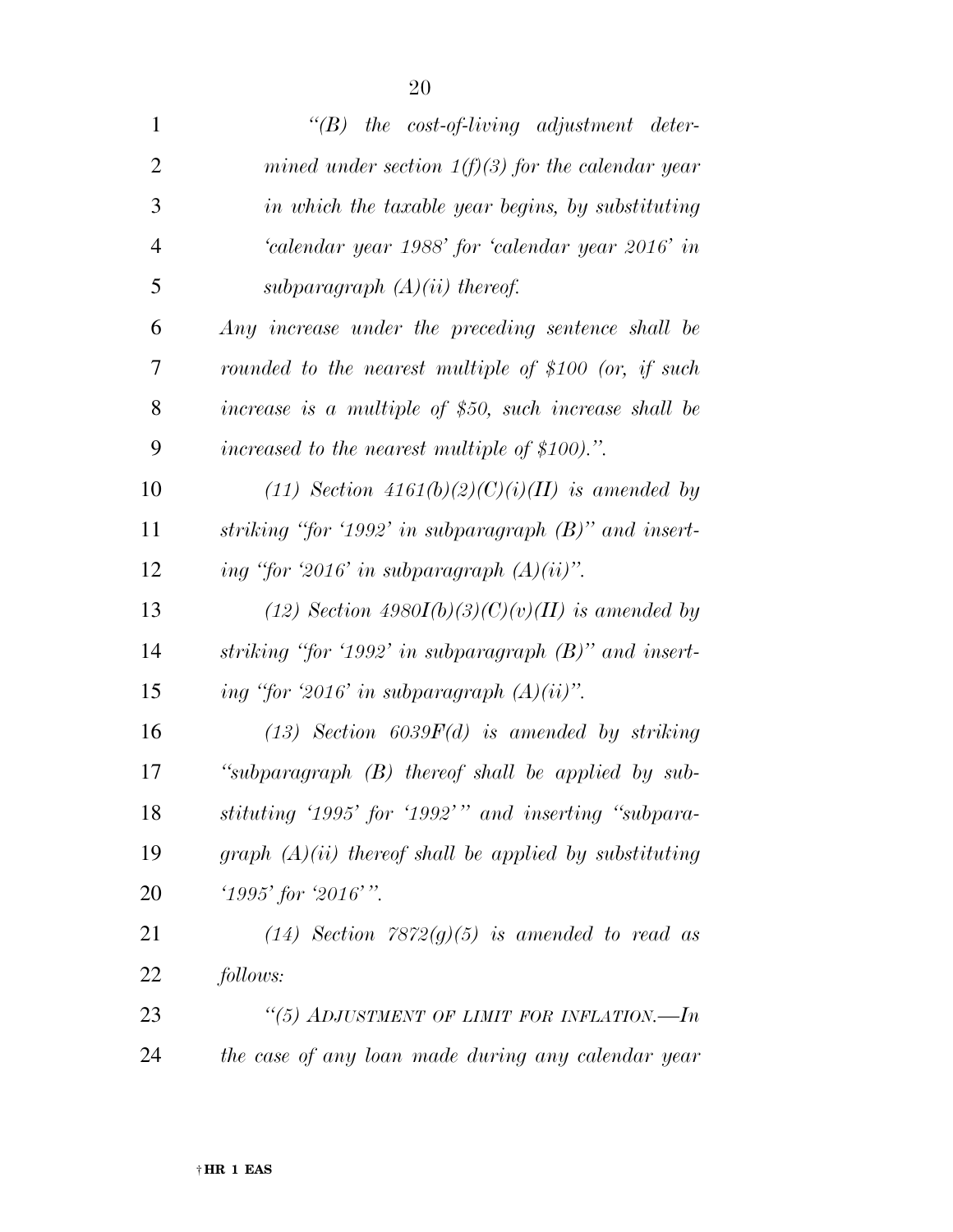| $\mathbf{1}$   | after 1986, the dollar amount in paragraph (2) shall        |
|----------------|-------------------------------------------------------------|
| $\overline{2}$ | be increased by an amount equal to-                         |
| 3              | $\lq (A)$ such amount, multiplied by                        |
| $\overline{4}$ | $\lq\lq B$ the cost-of-living adjustment deter-             |
| 5              | mined under section $1(f)(3)$ for the calendar year         |
| 6              | in which the taxable year begins, by substituting           |
| 7              | 'calendar year 1985' for 'calendar year 2016' in            |
| 8              | subparagraph $(A)(ii)$ thereof.                             |
| 9              | Any increase under the preceding sentence shall be          |
| 10             | rounded to the nearest multiple of \$100 (or, if such       |
| 11             | increase is a multiple of $$50$ , such increase shall be    |
| 12             | increased to the nearest multiple of \$100).".              |
| 13             | (e) EFFECTIVE DATE.—The amendments made by this             |
| 14             | section shall apply to taxable years beginning after Decem- |
| 15             | $ber\,31,\,2017.$                                           |
| 16             | <b>PART II-DEDUCTION FOR QUALIFIED BUSINESS</b>             |
| 17             | <b>INCOME OF PASS-THRU ENTITIES</b>                         |
| 18             | SEC. 11011. DEDUCTION FOR QUALIFIED BUSINESS IN-            |
| 19             | COME.                                                       |
| 20             | (a) IN GENERAL.—Part VI of subchapter B of chapter          |
| 21             | 1 is amended by adding at the end the following new sec-    |
| 22             | tion:                                                       |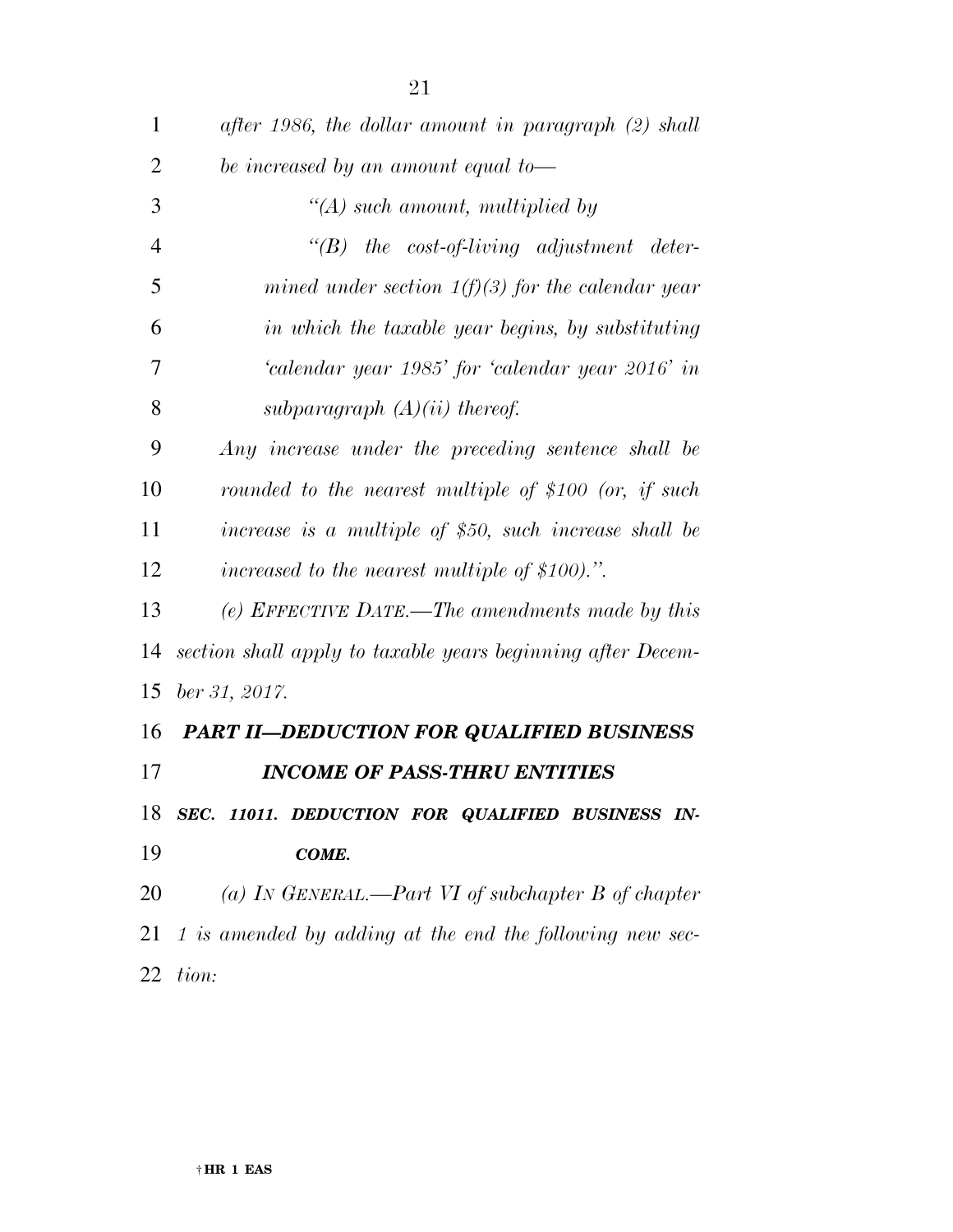|  |  |  | 1 "SEC. 199A. QUALIFIED BUSINESS INCOME. |  |  |
|--|--|--|------------------------------------------|--|--|
|--|--|--|------------------------------------------|--|--|

| 2  | "(a) In GENERAL.—In the case of a taxpayer other          |
|----|-----------------------------------------------------------|
| 3  | than a corporation, there shall be allowed as a deduction |
| 4  | for any taxable year an amount equal to the lesser of-    |
| 5  | $"(1)$ the combined qualified business income             |
| 6  | amount of the taxpayer, or                                |
| 7  | $\lq(2)$ an amount equal to 23 percent of the excess      |
| 8  | (if any) of                                               |
| 9  | $\lq (A)$ the taxable income of the taxpayer for          |
| 10 | the taxable year, over                                    |
| 11 | "(B) any net capital gain (as defined in                  |
| 12 | section $1(h)$ ) of the taxpayer for the taxable year.    |
| 13 | COMBINED QUALIFIED BUSINESS INCOME<br>$\lq(a)$            |
| 14 | AMOUNT.—For purposes of this section—                     |
| 15 | "(1) IN GENERAL.—The term 'combined quali-                |
| 16 | fied business income amount' means, with respect to       |
| 17 | any taxable year, an amount equal to-                     |
| 18 | $\lq\lq (A)$ the sum of the amounts determined            |
| 19 | under paragraph $(2)$ for each qualified trade or         |
| 20 | business carried on by the taxpayer, plus                 |
| 21 | "(B) 23 percent of the aggregate amount of                |
| 22 | the qualified REIT dividends and qualified coop-          |
| 23 | erative dividends of the taxpayer for the taxable         |
| 24 | year.                                                     |
| 25 | "(2) DETERMINATION OF DEDUCTIBLE AMOUNT                   |
| 26 | FOR EACH TRADE OR BUSINESS.—The amount deter-             |
|    | †HR 1 EAS                                                 |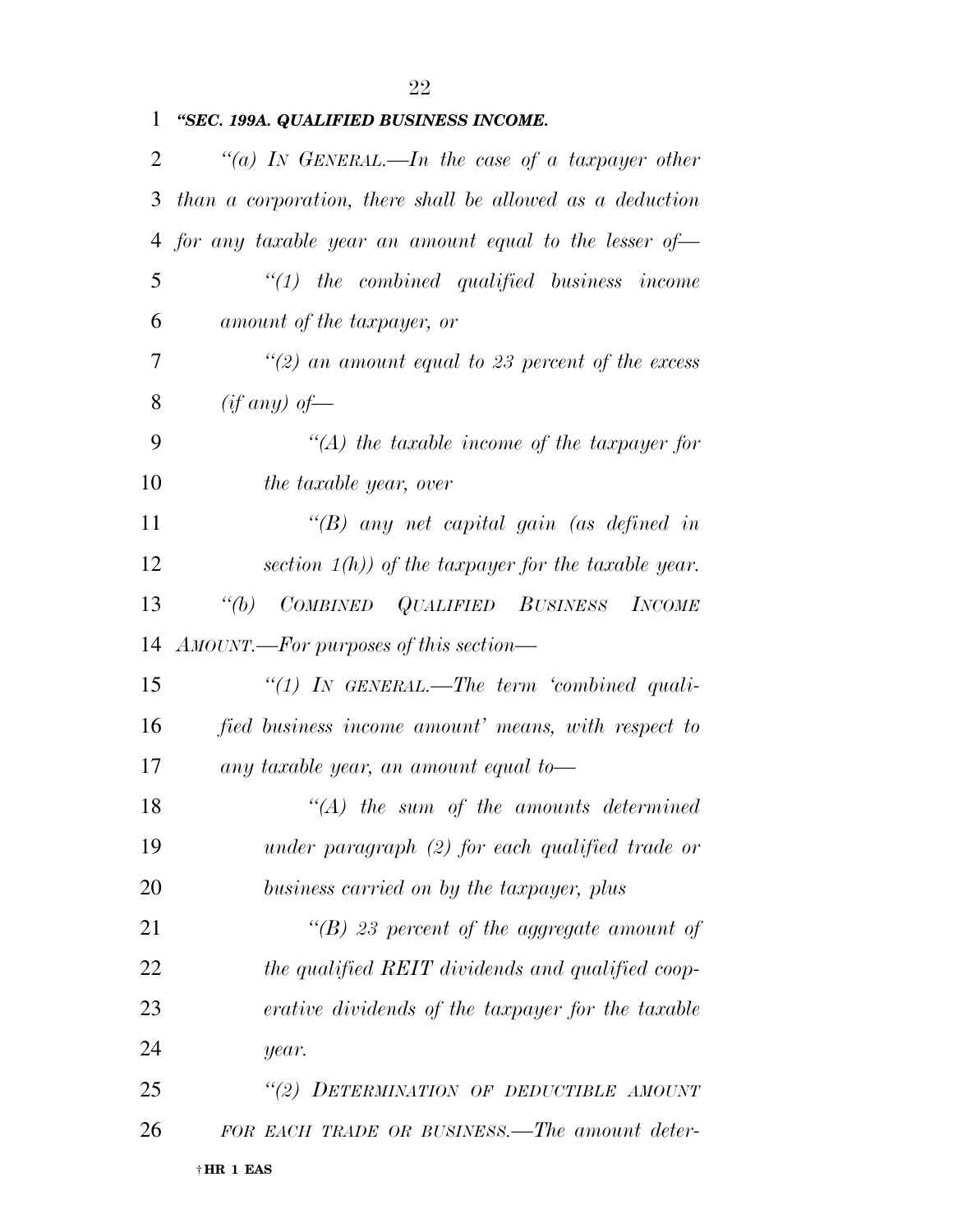| $\mathbf{1}$   | mined under this paragraph with respect to any     |
|----------------|----------------------------------------------------|
| $\overline{2}$ | qualified trade or business is the lesser of-      |
| 3              | $\lq (A)$ 23 percent of the taxpayer's qualified   |
| 4              | business income with respect to the qualified      |
| 5              | <i>trade or business, or</i>                       |
| 6              | "(B) 50 percent of the W-2 wages with re-          |
| 7              | spect to the qualified trade or business.          |
| 8              | "(3) MODIFICATIONS TO THE WAGE LIMIT BASED         |
| 9              | ON TAXABLE INCOME.-                                |
| 10             | "(A) EXCEPTION FROM WAGE LIMIT.—In                 |
| 11             | the case of any taxpayer whose taxable income      |
| 12             | for the taxable year does not exceed the threshold |
| 13             | amount, paragraph (2) shall be applied without     |
| 14             | regard to subparagraph $(B)$ .                     |
| 15             | "(B) PHASE-IN OF LIMIT FOR CERTAIN TAX-            |
| 16             | PAYERS.                                            |
| 17             | "(i) IN GENERAL.—If—                               |
| 18             | "(I) the taxable income of a tax-                  |
| 19             | payer for any taxable year exceeds the             |
| 20             | threshold amount, but does not exceed              |
| 21             | the sum of the threshold amount plus               |
| 22             | \$50,000 (\$100,000 in the case of a               |
| 23             | <i>joint return)</i> , and                         |
| 24             | $\lq(TI)$<br>the amount determined                 |
| 25             | under paragraph $(2)(B)$ (determined               |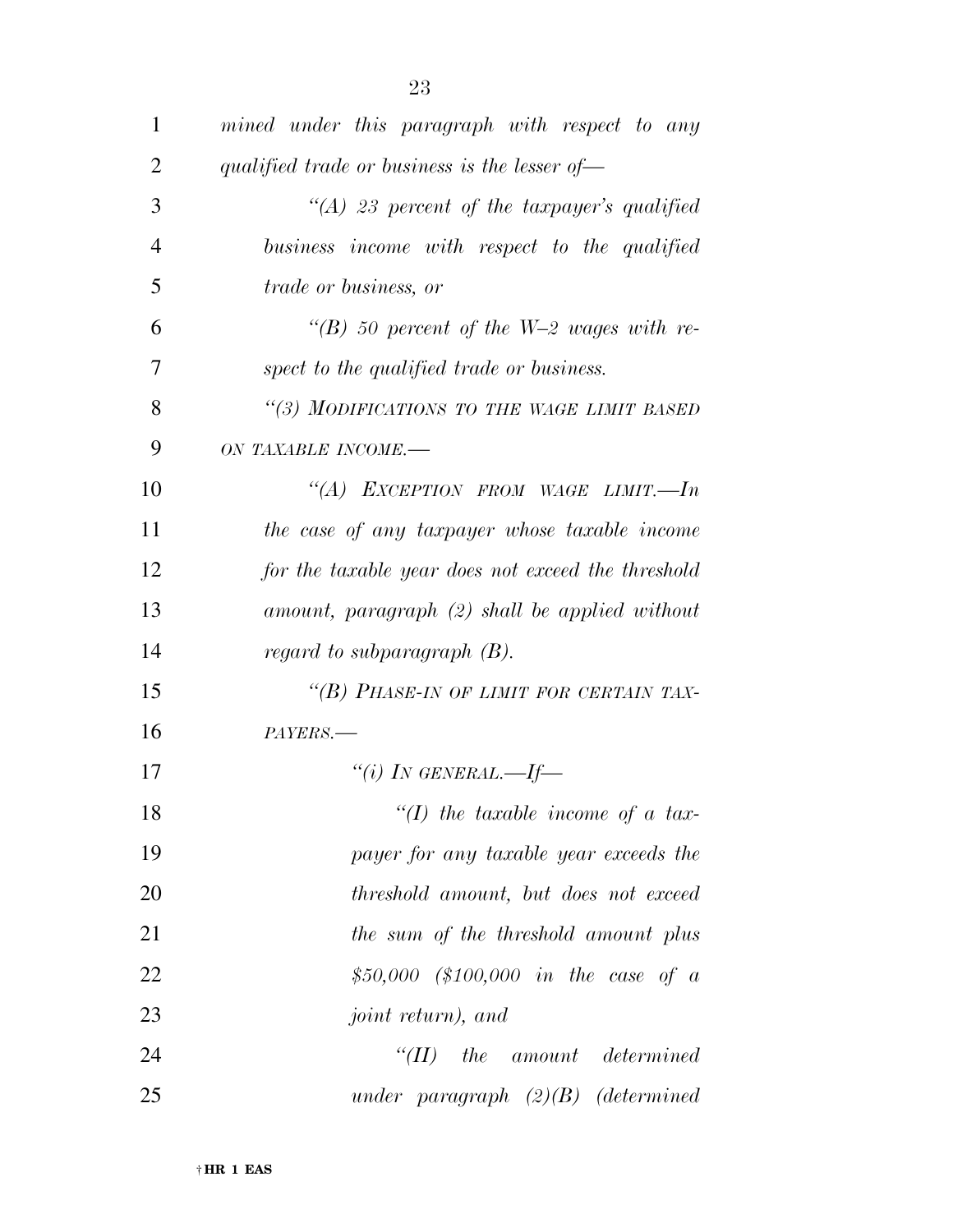| 1              | without regard to this subparagraph)               |
|----------------|----------------------------------------------------|
| $\overline{2}$ | with respect to any qualified trade or             |
| 3              | business carried on by the taxpayer is             |
| $\overline{4}$ | less than the amount determined under              |
| 5              | paragraph $(2)(A)$ with respect such               |
| 6              | <i>trade or business,</i>                          |
| 7              | then paragraph $(2)$ shall be applied with re-     |
| 8              | spect to such trade or business without re-        |
| 9              | gard to subparagraph $(B)$ thereof and by re-      |
| 10             | ducing the amount determined under sub-            |
| 11             | paragraph $(A)$ thereof by the amount deter-       |
| 12             | mined under clause (ii).                           |
| 13             | "(ii) $AMOUNT$ OF REDUCTION.—The                   |
| 14             | amount determined under this subpara-              |
| 15             | graph is the amount which bears the same           |
| 16             | ratio to the excess amount as—                     |
| 17             | "(I) the amount by which the tax-                  |
| 18             | payer's taxable income for the taxable             |
| 19             | year exceeds the threshold amount,                 |
| 20             | bears to                                           |
| 21             | "(II) $$50,000$ (\$100,000 in the                  |
| 22             | case of a joint return).                           |
| 23             | "(iii) EXCESS AMOUNT.—For purposes                 |
| 24             | of clause $(ii)$ , the excess amount is the excess |
| 25             | $of-$                                              |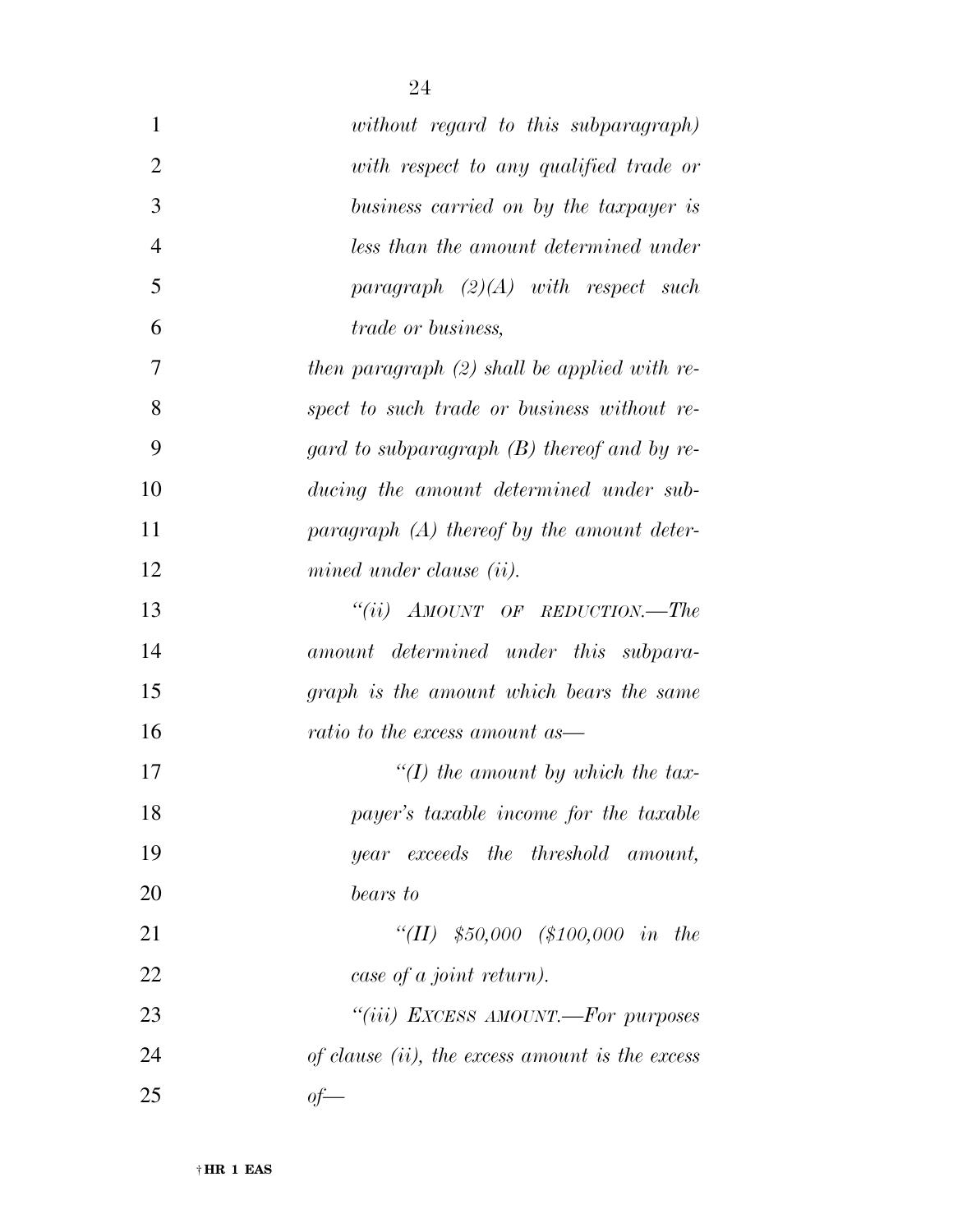| 1              | $\lq (I)$ the amount determined under             |
|----------------|---------------------------------------------------|
| $\overline{2}$ | paragraph $(2)(A)$ (determined without            |
| 3              | regard to this paragraph), over                   |
| 4              | $``(II)$ the amount determined                    |
| 5              | under paragraph $(2)(B)$ (determined              |
| 6              | without regard to this paragraph).                |
| 7              | "(4) WAGES, ETC.—                                 |
| 8              | "(A) IN GENERAL.—The term $W=2$ wages'            |
| 9              | means, with respect to any person for any tax-    |
| 10             | able year of such person, the amounts described   |
| 11             | in paragraphs (3) and (8) of section $6051(a)$    |
| 12             | paid by such person with respect to employment    |
| 13             | of employees by such person during the calendar   |
| 14             | year ending during such taxable year.             |
| 15             | "(B) LIMITATION TO WAGES ATTRIBUTABLE             |
| 16             | TO QUALIFIED BUSINESS INCOME.—Such term           |
| 17             | shall not include any amount which is not prop-   |
| 18             | erly allocable to qualified business income for   |
| 19             | purposes of subsection $(c)(1)$ .                 |
| 20             | "(C) RETURN REQUIREMENT.—Such term                |
| 21             | shall not include any amount which is not prop-   |
| 22             | erly included in a return filed with the Social   |
| 23             | Security Administration on or before the 60th     |
| 24             | day after the due date (including extensions) for |
| 25             | such return.                                      |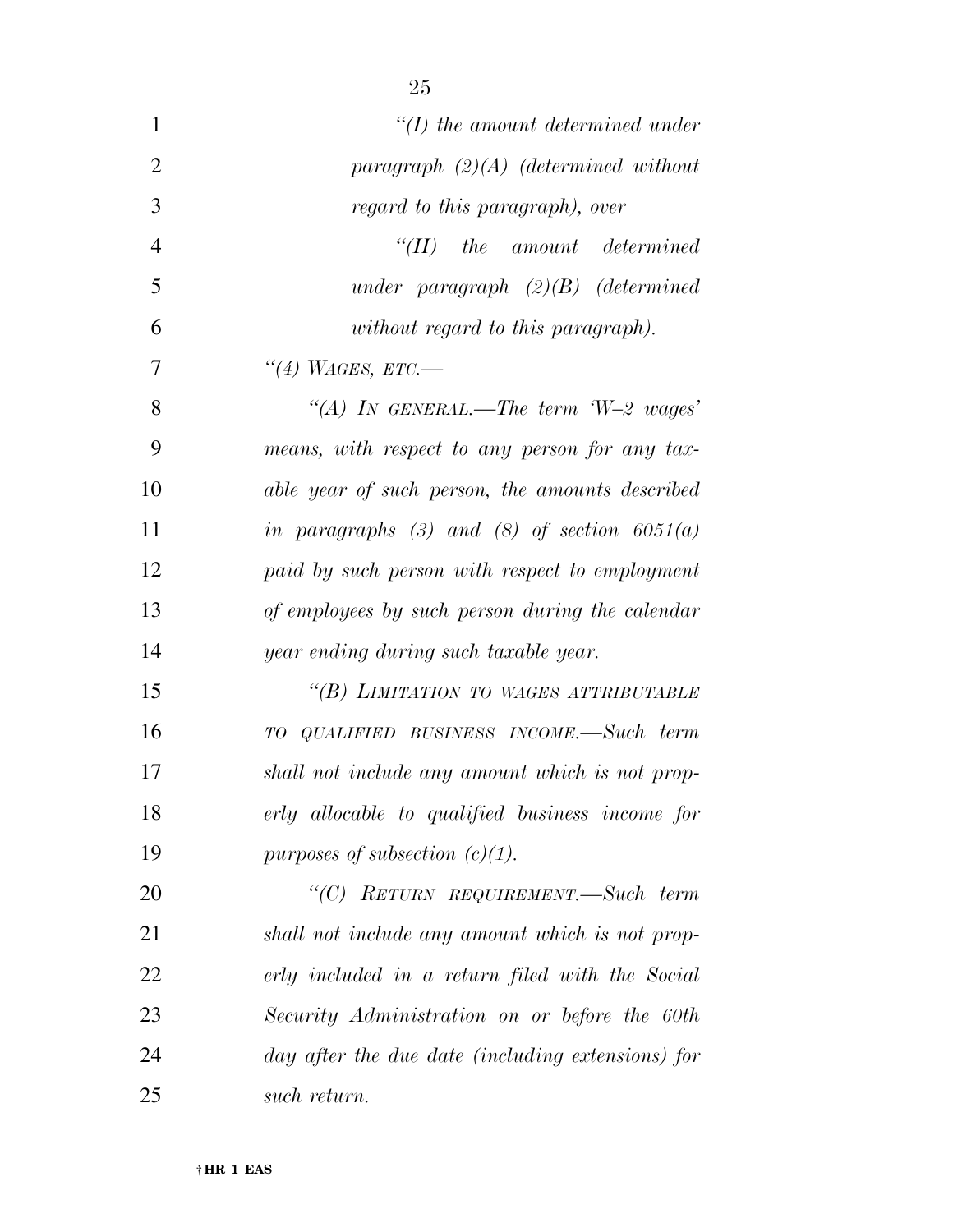*''(5) ACQUISITIONS, DISPOSITIONS, AND SHORT TAXABLE YEARS.—The Secretary shall provide for the application of this subsection in cases of a short tax- able year or where the taxpayer acquires, or disposes of, the major portion of a trade or business or the major portion of a separate unit of a trade or busi- ness during the taxable year. ''(c) QUALIFIED BUSINESS INCOME.—For purposes of this section— ''(1) IN GENERAL.—The term 'qualified business income' means, for any taxable year, the net amount of qualified items of income, gain, deduction, and loss with respect to any qualified trade or business of the taxpayer. ''(2) CARRYOVER OF LOSSES.—If the net amount of qualified income, gain, deduction, and loss with re- spect to qualified trade or businesses of the taxpayer amount for any taxable year is less than zero, such amount shall be treated as a loss from a qualified trade or business in the succeeding taxable year. ''(3) QUALIFIED ITEMS OF INCOME, GAIN, DE- DUCTION, AND LOSS.—For purposes of this sub- section— ''(A) IN GENERAL.—The term 'qualified items of income, gain, deduction, and loss'*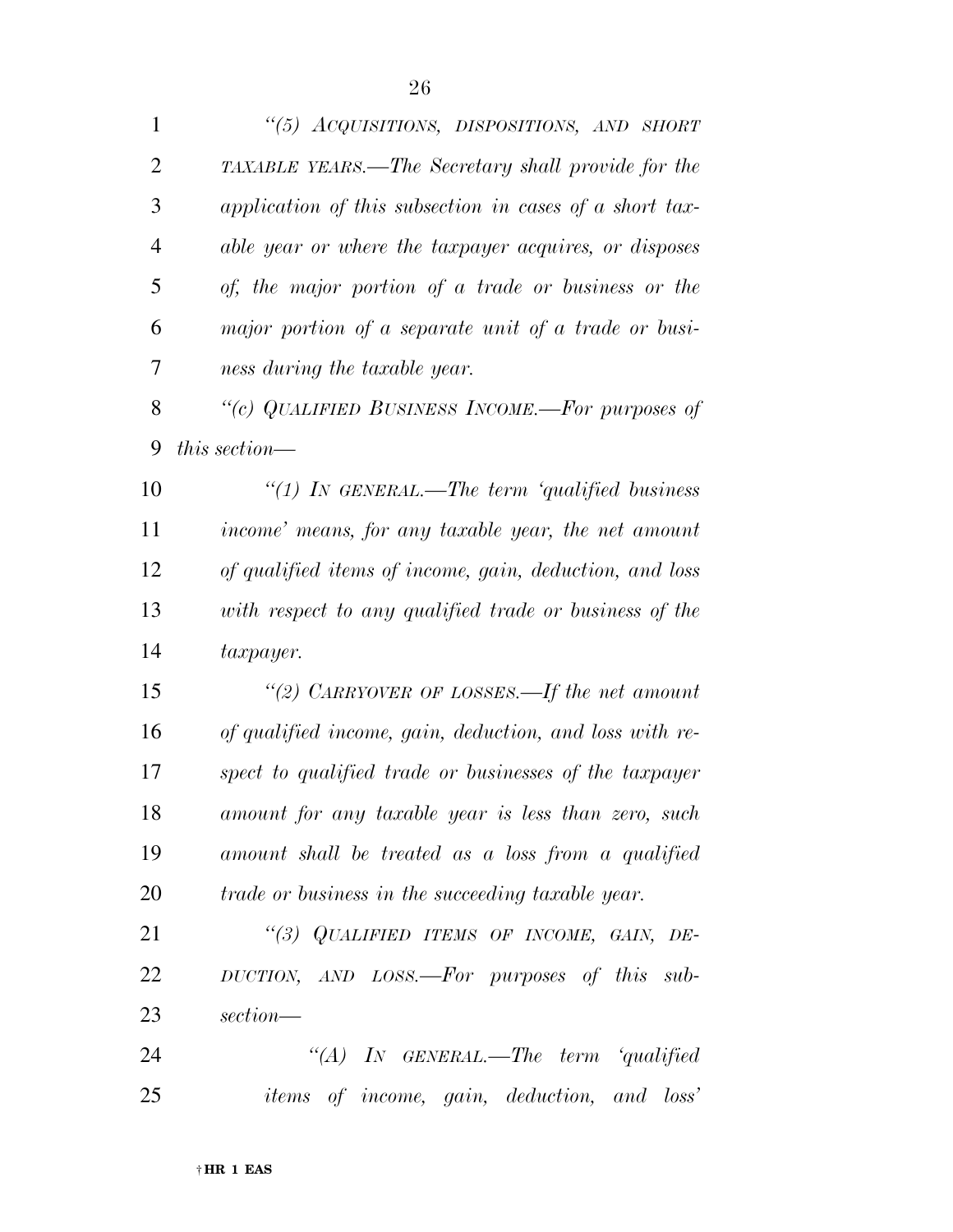| $\mathbf{1}$   | means items of income, gain, deduction, and loss                  |
|----------------|-------------------------------------------------------------------|
| $\overline{2}$ | to the extent such items are—                                     |
| 3              | $``(i)$ effectively connected with the con-                       |
| $\overline{4}$ | duct of a trade or business within the                            |
| 5              | United States (within the meaning of sec-                         |
| 6              | $tion \quad 864(c), \quad determined \quad by \quad substituting$ |
| 7              | 'qualified trade or business (within the                          |
| 8              | meaning of section 199A)' for 'nonresident                        |
| 9              | alien individual or a foreign corporation' or                     |
| 10             | for 'a foreign corporation' each place it ap-                     |
| 11             | pears), and                                                       |
| 12             | $``(ii)$ included or allowed in deter-                            |
| 13             | mining taxable income for the taxable year.                       |
| 14             | "(B) EXCEPTIONS.—The following invest-                            |
| 15             | ment items shall not be taken into account as a                   |
| 16             | qualified item of income, gain, deduction, or loss:               |
| 17             | $``(i)$ Any item of short-term capital                            |
| 18             | gain, short-term capital loss, long-term cap-                     |
| 19             | <i>ital gain, or long-term capital loss.</i>                      |
| 20             | $"(ii)$ Any dividend, income equivalent                           |
| 21             | to a dividend, or payment in lieu of divi-                        |
| 22             | dends described in section $954(c)(1)(G)$ .                       |
| 23             | $``(iii)$ Any interest income other than                          |
| 24             | interest income which is properly allocable                       |
| 25             | to a trade or business.                                           |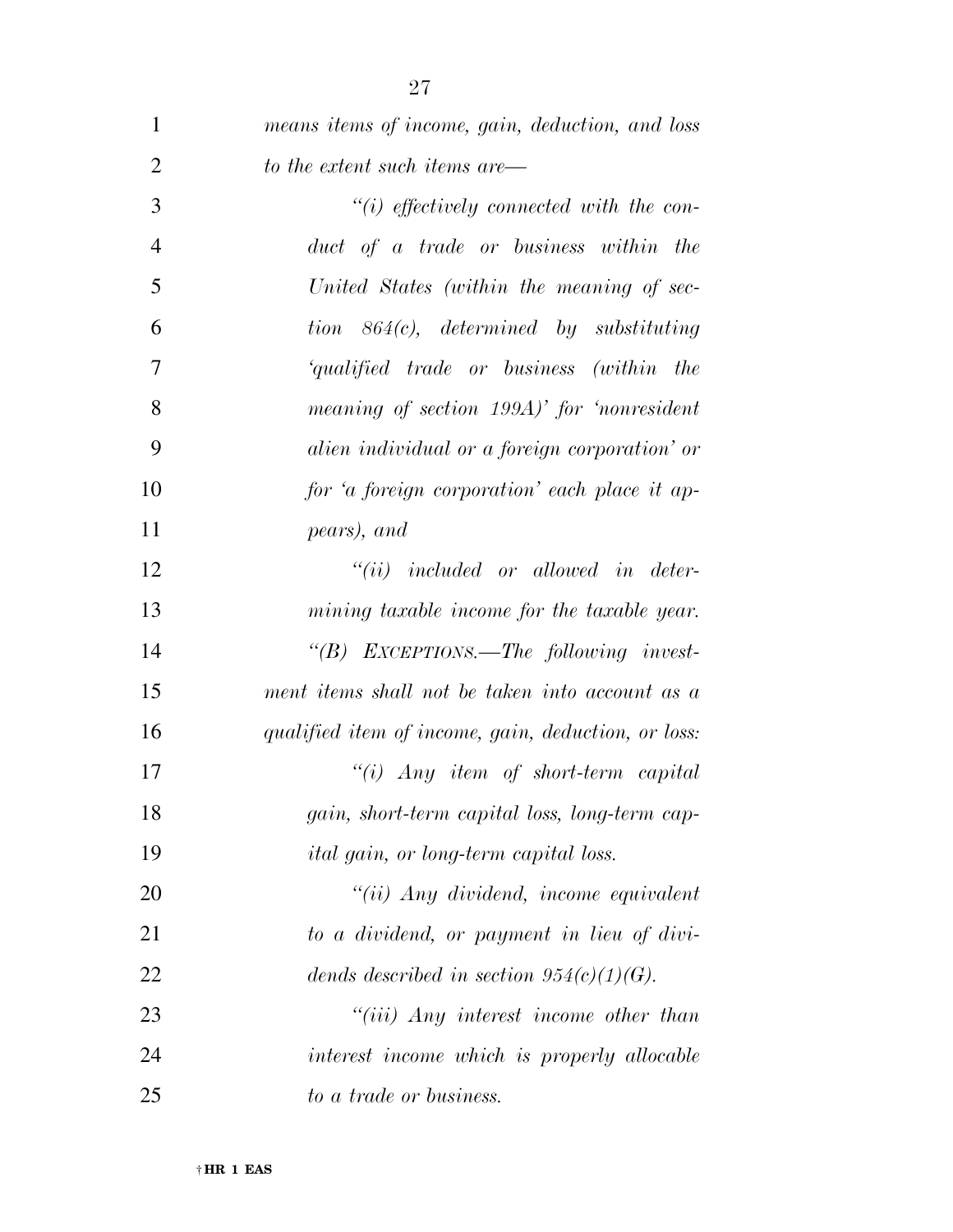| $\mathbf{1}$   | "(iv) Any item of gain or loss de-                   |
|----------------|------------------------------------------------------|
| $\overline{2}$ | scribed in subparagraph $(C)$ or $(D)$ of sec-       |
| 3              | tion $954(c)(1)$ (applied by substituting            |
| $\overline{4}$ | 'qualified trade or business' for 'controlled        |
| 5              | <i>foreign corporation').</i>                        |
| 6              | "(v) Any item of income, gain, deduc-                |
| 7              | tion, or loss taken into account under sec-          |
| 8              | tion $954(c)(1)(F)$ (determined without re-          |
| 9              | gard to clause (ii) thereof and other than           |
| 10             | <i>items attributable to notional principal con-</i> |
| 11             | tracts entered into in transactions quali-           |
| 12             | fying under section $1221(a)(7)$ ).                  |
| 13             | $``(vi)$ Any amount received from an                 |
| 14             | annuity which is not received in connection          |
| 15             | with the trade or business.                          |
| 16             | " $(vii)$ Any item of deduction or loss              |
| 17             | properly allocable to an amount described            |
| 18             | in any of the preceding clauses.                     |
| 19             | "(4) TREATMENT OF REASONABLE COMPENSA-               |
| 20             | TION AND GUARANTEED PAYMENTS.—Qualified busi-        |
| 21             | ness income shall not include—                       |
| 22             | $\lq\lq (A)$ reasonable compensation paid to the     |
| 23             | taxpayer by any qualified trade or business of       |
| 24             | the taxpayer for services rendered with respect to   |
| 25             | the trade or business,                               |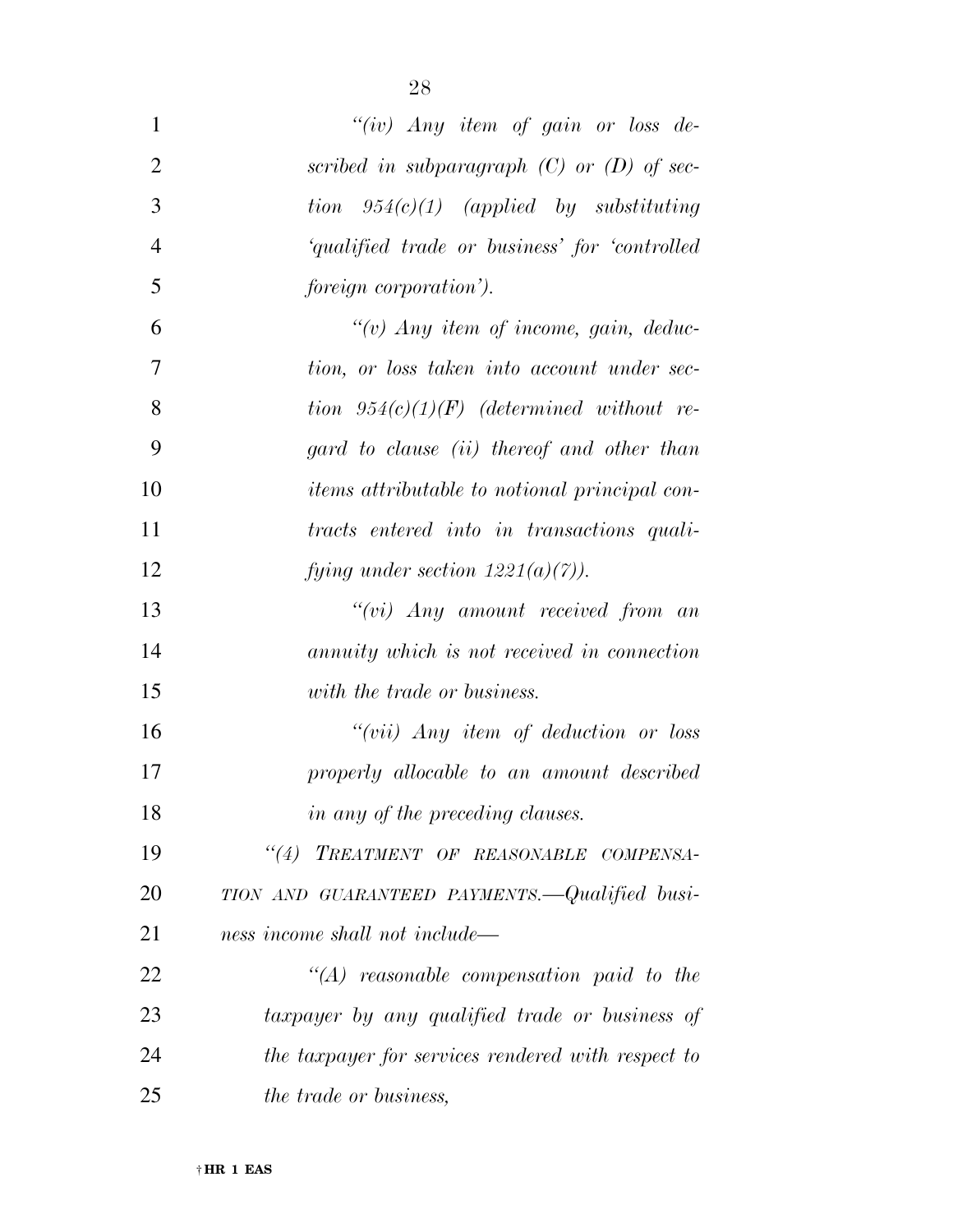| $\mathbf{1}$   | $\lq\lq(B)$ any guaranteed payment described in             |
|----------------|-------------------------------------------------------------|
| $\overline{2}$ | section $707(c)$ paid to a partner for services ren-        |
| 3              | dered with respect to the trade or business, and            |
| $\overline{4}$ | $\lq\lq C$ to the extent provided in regulations,           |
| 5              | any payment described in section $707(a)$ to a              |
| 6              | partner for services rendered with respect to the           |
| 7              | <i>trade or business.</i>                                   |
| 8              | "(d) QUALIFIED TRADE OR BUSINESS.—For purposes              |
| 9              | of this section—                                            |
| 10             | "(1) IN GENERAL.—The term 'qualified trade or               |
| 11             | business' means any trade or business other than a          |
| 12             | specified service trade or business or the trade or busi-   |
| 13             | ness of performing services as an employee.                 |
| 14             | "(2) SPECIFIED SERVICE TRADE OR BUSINESS.-                  |
| 15             | The term 'specified service trade or business' means        |
| 16             | any trade or business involving the performance of          |
| 17             | services described in section $1202(e)(3)(A)$ , including   |
| 18             | investing and investment management, trading, or            |
| 19             | dealing in securities (as defined in section $475(c)(2)$ ), |
| 20             | partnership interests, or commodities (as defined in        |
| 21             | section $475(e)(2)$ ).                                      |
| 22             | "(3) EXCEPTION FOR SPECIFIED SERVICE BUSI-                  |
| 23             | NESSES BASED ON TAXPAYER'S INCOME.-                         |
| 24             | "(A) IN GENERAL.—If, for any taxable                        |
| 25             | year, the taxable income of any taxpayer is less            |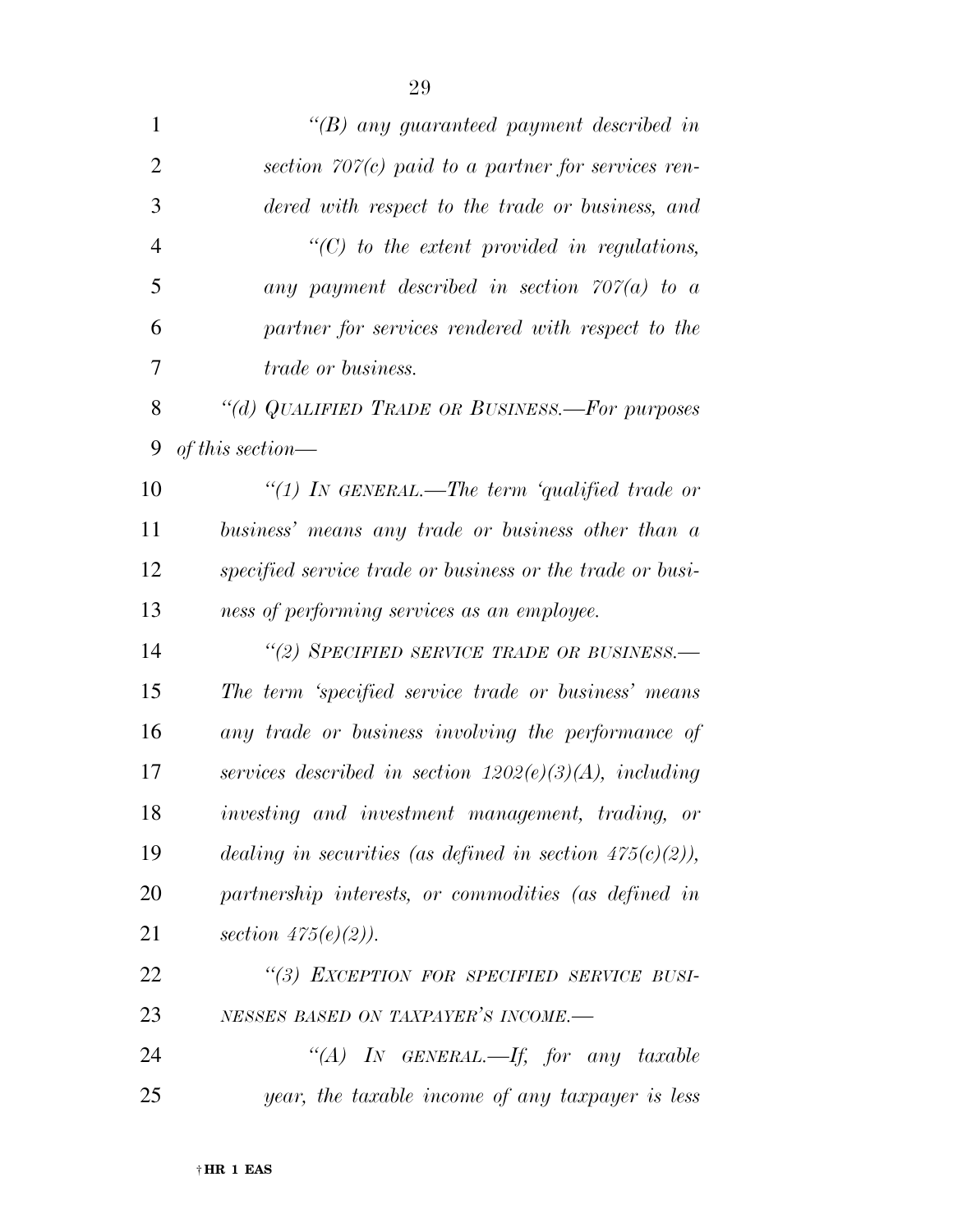| $\mathbf{1}$   | than the sum of the threshold amount plus           |
|----------------|-----------------------------------------------------|
| $\overline{2}$ | \$50,000 (\$100,000 in the case of a joint return), |
| 3              | $then$ —                                            |
| $\overline{4}$ | "(i) the exception under paragraph $(1)$            |
| 5              | shall not apply to specified service trades or      |
| 6              | businesses of the taxpayer for the taxable          |
| 7              | year, but                                           |
| 8              | $``(ii)$ only the applicable percentage of          |
| 9              | qualified items of income, gain, deduction,         |
| 10             | or loss, and the W-2 wages, of the taxpayer         |
| 11             | allocable to such specified service trades or       |
| 12             | businesses shall be taken into account in           |
| 13             | computing the qualified business income             |
| 14             | and $W-2$ wages of the taxpayer for the tax-        |
| 15             | able year for purposes of applying this sec-        |
| 16             | tion.                                               |
| 17             | "(B) APPLICABLE PERCENTAGE.-For pur-                |
| 18             | poses of subparagraph $(A)$ , the term 'applicable  |
| 19             | percentage' means, with respect to any taxable      |
| 20             | year, 100 percent reduced (not below zero) by the   |
| 21             | percentage equal to the ratio of $\rightarrow$      |
| 22             | $"(i)$ the taxable income of the taxpayer           |
| 23             | for the taxable year in excess of the thresh-       |
| 24             | old amount, bears to                                |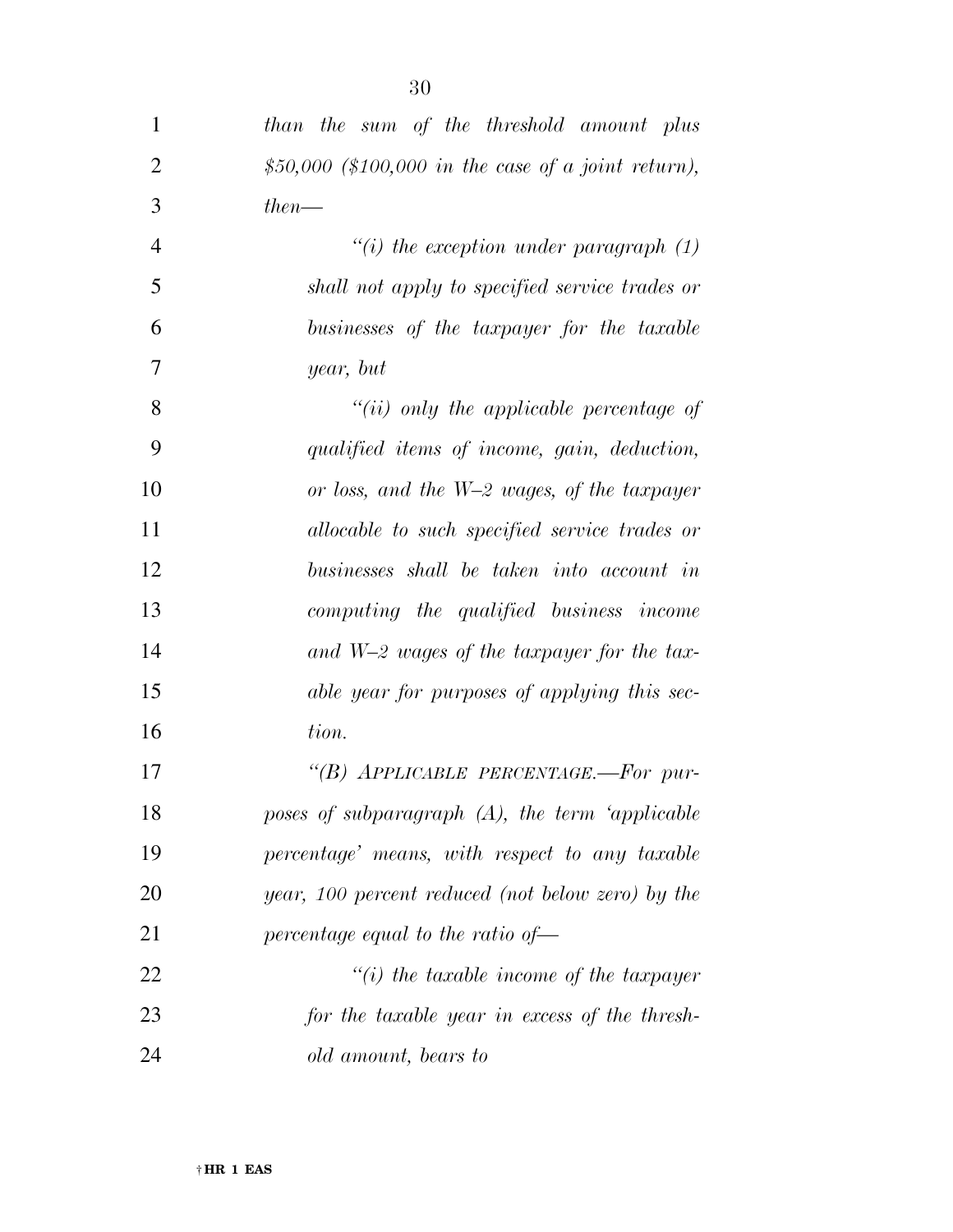| $\mathbf{1}$   | "(ii) \$50,000 (\$100,000 in the case of           |
|----------------|----------------------------------------------------|
| $\overline{2}$ | <i>a joint return).</i>                            |
| 3              | "(e) OTHER DEFINITIONS.—For purposes of this sec-  |
| $\overline{4}$ | $tion$ —                                           |
| 5              | "(1) TAXABLE INCOME.—Taxable income shall be       |
| 6              | computed without regard to the deduction allowable |
| 7              | under this section.                                |
| 8              | "(2) THRESHOLD AMOUNT.—                            |
| 9              | "(A) IN GENERAL.—The term 'threshold               |
| 10             | $amount'$ means \$250,000 (200 percent of such     |
| 11             | amount in the case of a joint return).             |
| 12             | "(B) INFLATION ADJUSTMENT.—In the case             |
| 13             | of any taxable year beginning after 2018, the      |
| 14             | $dollar$ amount in paragraph $(1)$ shall be in-    |
| 15             | creased by an amount equal to—                     |
| 16             | $\tilde{f}(i)$ such dollar amount, multiplied by   |
| 17             | $``(ii)$ the cost-of-living adjustment de-         |
| 18             | termined under section $1(f)(3)$ for the cal-      |
| 19             | endar year in which the taxable year be-           |
| 20             | gins, determined by substituting 'calendar         |
| 21             | year 2017' for 'calendar year 2016' in sub-        |
| 22             | paragraph $(A)(ii)$ thereof.                       |
| 23             | If any amount as increased under the preceding     |
| 24             | sentence is not a multiple of $$1,000$ , such      |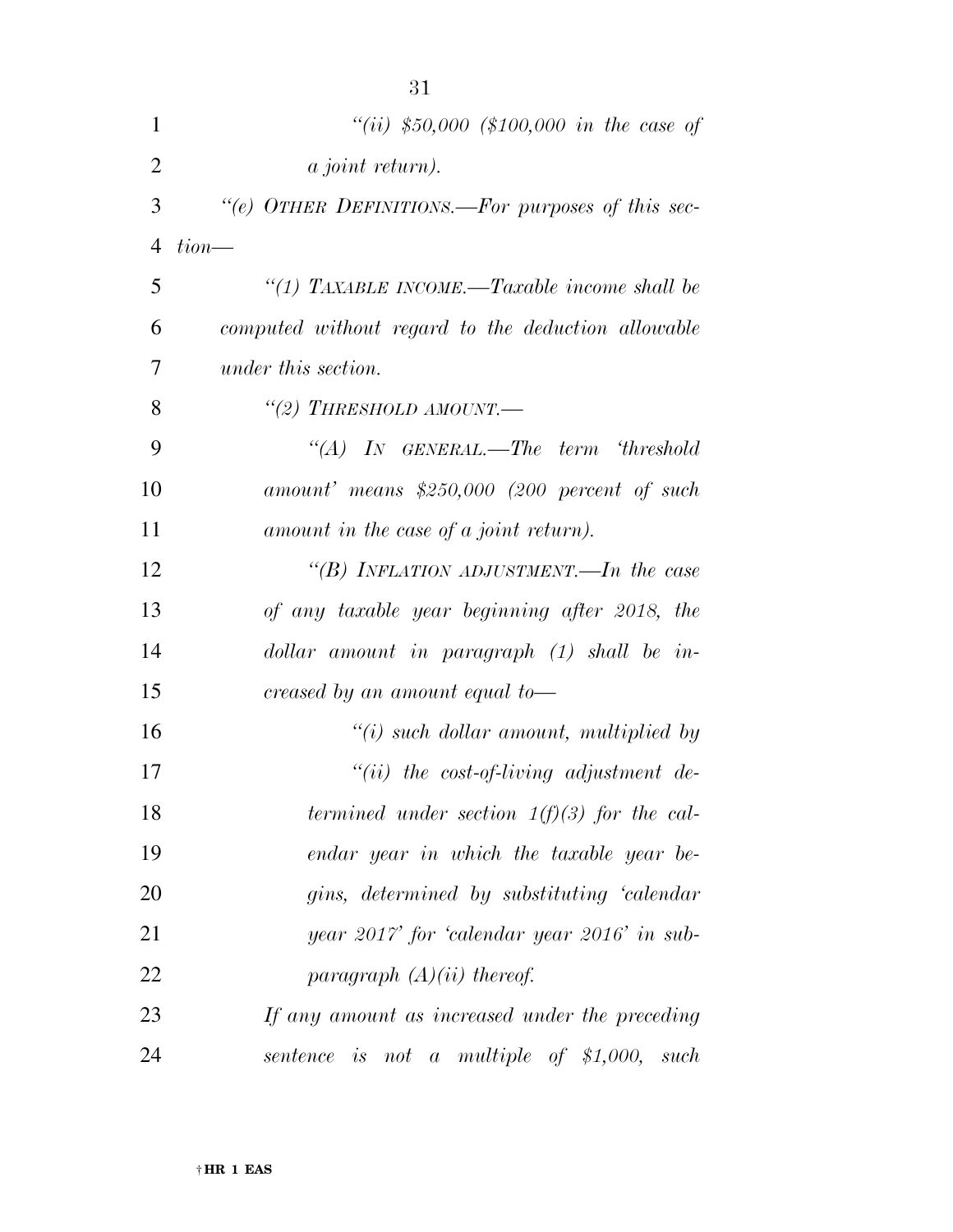| $\mathbf{1}$   | amount shall be rounded to the nearest multiple          |
|----------------|----------------------------------------------------------|
| $\overline{2}$ | of \$1,000.                                              |
| 3              | "(3) $QUALIFIED REIT DIVIDEND. - The$<br><i>term</i>     |
| $\overline{4}$ | 'qualified REIT dividend' means any dividend from        |
| 5              | a real estate investment trust received during the tax-  |
| 6              | able year which—                                         |
| 7              | $\lq (A)$ is not a capital gain dividend, as de-         |
| 8              | fined in section $857(b)(3)$ , and                       |
| 9              | $\lq\lq B$ is not qualified dividend income, as          |
| 10             | defined in section $1(h)(11)$ .                          |
| 11             | "(4) QUALIFIED COOPERATIVE DIVIDEND.—The                 |
| 12             | term 'qualified cooperative dividend' means any pa-      |
| 13             | tronage dividend (as defined in section $1388(a)$ ), any |
| 14             | per-unit retain allocation (as defined in section        |
| 15             | $1388(f)$ , and any qualified written notice of alloca-  |
| 16             | tion (as defined in section $1388(c)$ ), or any similar  |
| 17             | amount received from an organization described in        |
| 18             | subparagraph $(B)(ii)$ , which—                          |
| 19             | $\lq (A)$ is includible in gross income, and             |
| 20             | $\lq (B)$ is received from—                              |
| 21             | "(i) an organization or corporation de-                  |
| 22             | scribed in section $501(c)(12)$ or $1381(a)$ , or        |
| 23             | $``(ii)$ an organization which is gov-                   |
| 24             | erned under this title by the rules applicable           |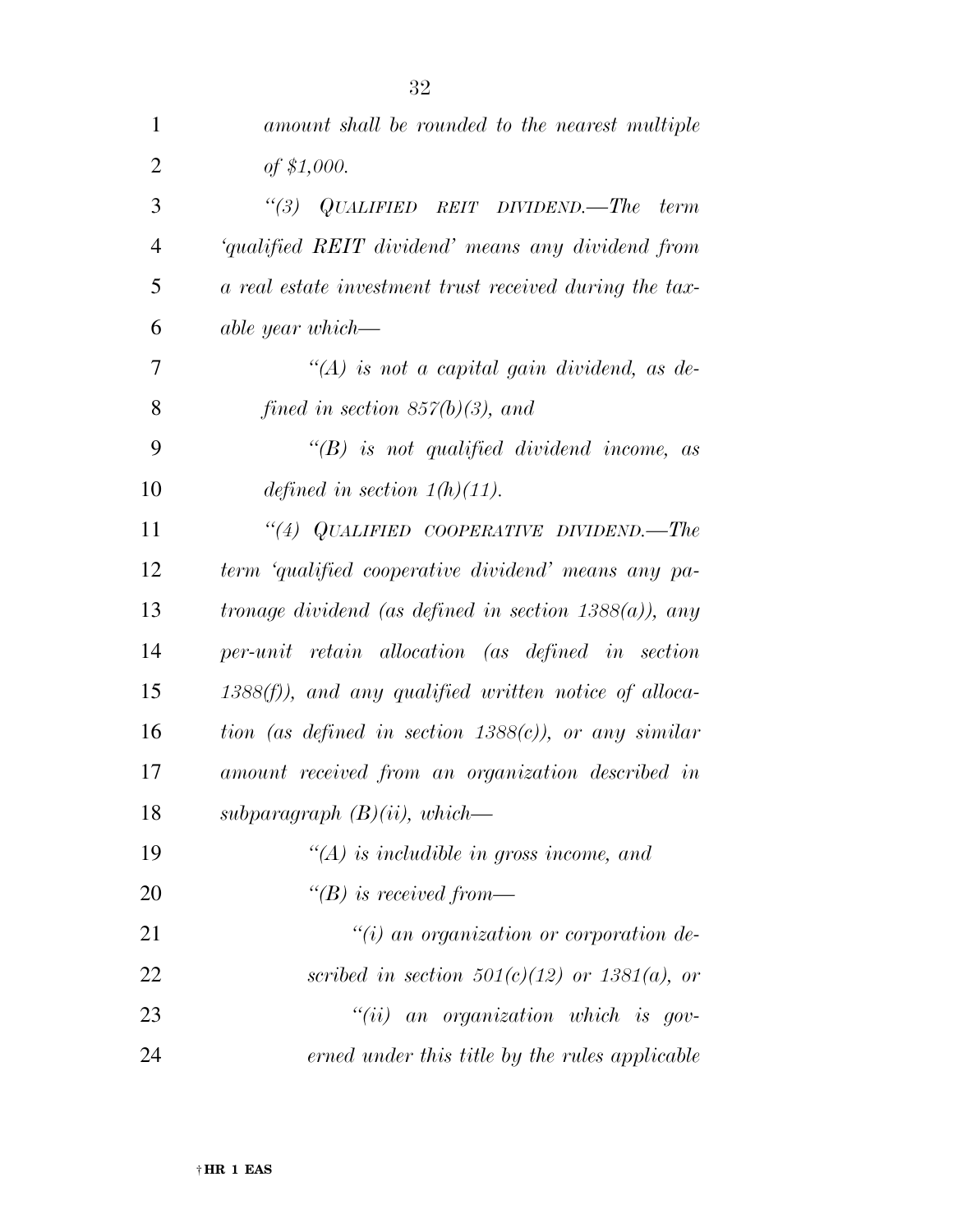| 1              | to cooperatives under this title before the en-      |
|----------------|------------------------------------------------------|
| $\overline{2}$ | actment of subchapter T.                             |
| 3              | "(f) SPECIAL RULES.—                                 |
| 4              | "(1) APPLICATION TO PARTNERSHIPS AND S COR-          |
| 5              | PORATIONS.-                                          |
| 6              | "(A) IN GENERAL.—In the case of a part-              |
| 7              | nership or S corporation—                            |
| 8              | $"(i)$ this section shall be applied at the          |
| 9              | partner or shareholder level,                        |
| 10             | $``(ii)$ each partner or shareholder shall           |
| 11             | take into account such person's allocable            |
| 12             | share of each qualified item of income, gain,        |
| 13             | deduction, and loss, and                             |
| 14             | "(iii) each partner or shareholder shall             |
| 15             | be treated for purposes of subsection (b) as         |
| 16             | having W-2 wages for the taxable year in             |
| 17             | an amount equal to such person's allocable           |
| 18             | share of the $W=2$ wages of the partnership          |
| 19             | or S corporation for the taxable year (as de-        |
| 20             | termined under regulations prescribed by             |
| 21             | <i>the Secretary</i> ).                              |
| 22             | For purposes of clause (iii), a partner's or share-  |
| 23             | holder's allocable share of $W=2$ wages shall be de- |
| 24             | termined in the same manner as the partner's or      |
| 25             | shareholder's allocable share of wage expenses.      |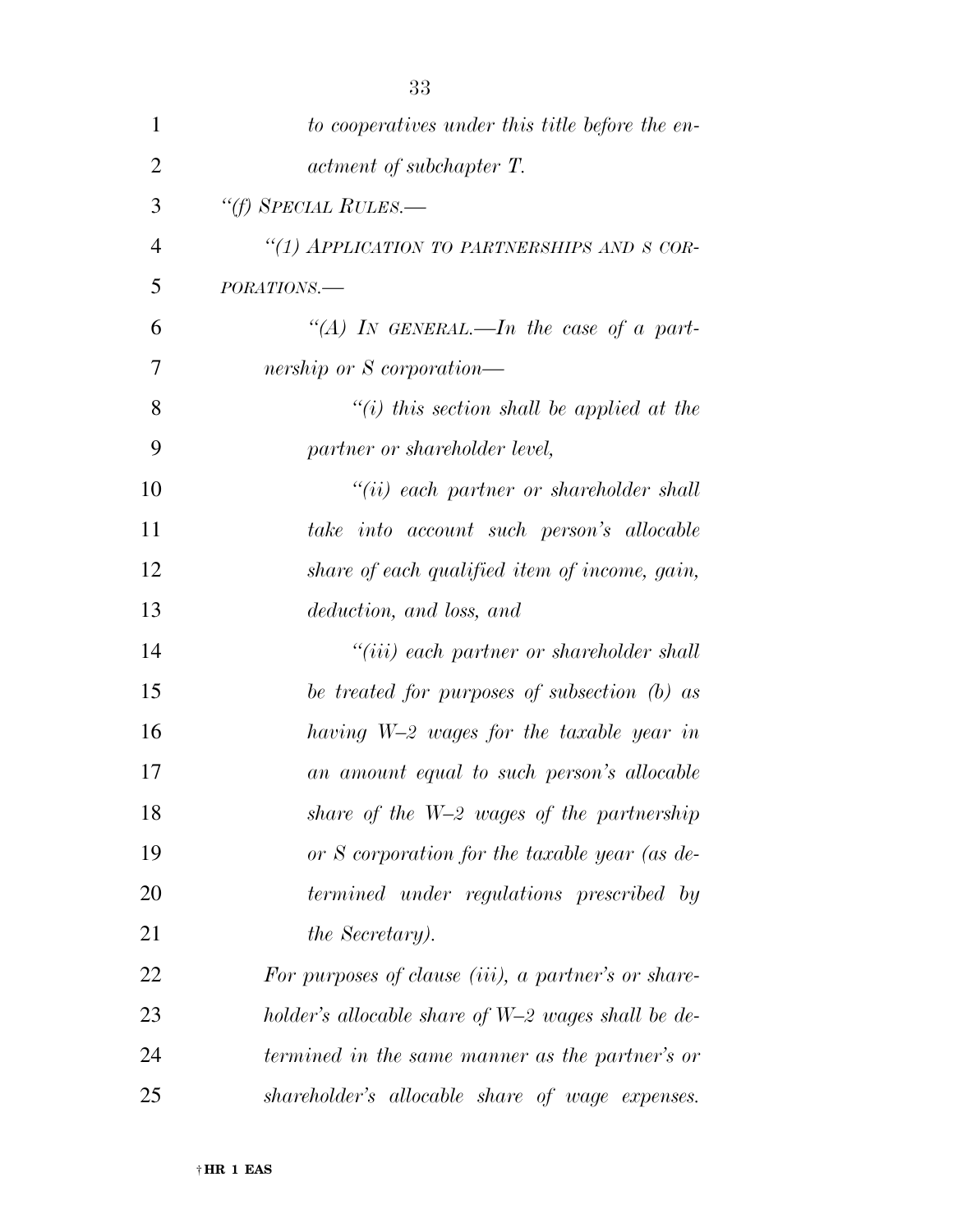| $\mathbf{1}$   | For purposes of this subparagraph, in the case of |
|----------------|---------------------------------------------------|
| $\overline{2}$ | an S corporation, an allocable share shall be the |
| 3              | shareholder's pro rata share of an item.          |
| $\overline{4}$ | "(B) APPLICATION TO TRUSTS AND ES-                |
| 5              | TATES.—This section shall not apply to any        |
| 6              | <i>trust or estate.</i>                           |
| 7              | "(C) TREATMENT OF TRADES OR BUSINESS              |
| 8              | IN PUERTO RICO.-                                  |
| 9              | "(i) IN GENERAL.—In the case of any               |
| 10             | taxpayer with qualified business income           |
| 11             | from sources within the commonwealth of           |
| 12             | Puerto Rico, if all such income is taxable        |
| 13             | under section 1 for such taxable year, then       |
| 14             | for purposes of determining the qualified         |
| 15             | business income of such taxpayer for such         |
| 16             | taxable year, the term 'United States' shall      |
| 17             | include the Commonwealth of Puerto Rico.          |
| 18             | ``(ii)<br>SPECIAL RULE FOR APPLYING               |
| 19             | WAGE LIMITATION.—In the case of any tax-          |
| 20             | payer described in clause $(i)$ , the determina-  |
| 21             | tion of W-2 wages of such taxpayer with re-       |
| 22             | spect to any qualified trade or business con-     |
| 23             | ducted in Puerto Rico shall be made with-         |
| 24             | out regard to any exclusion under section         |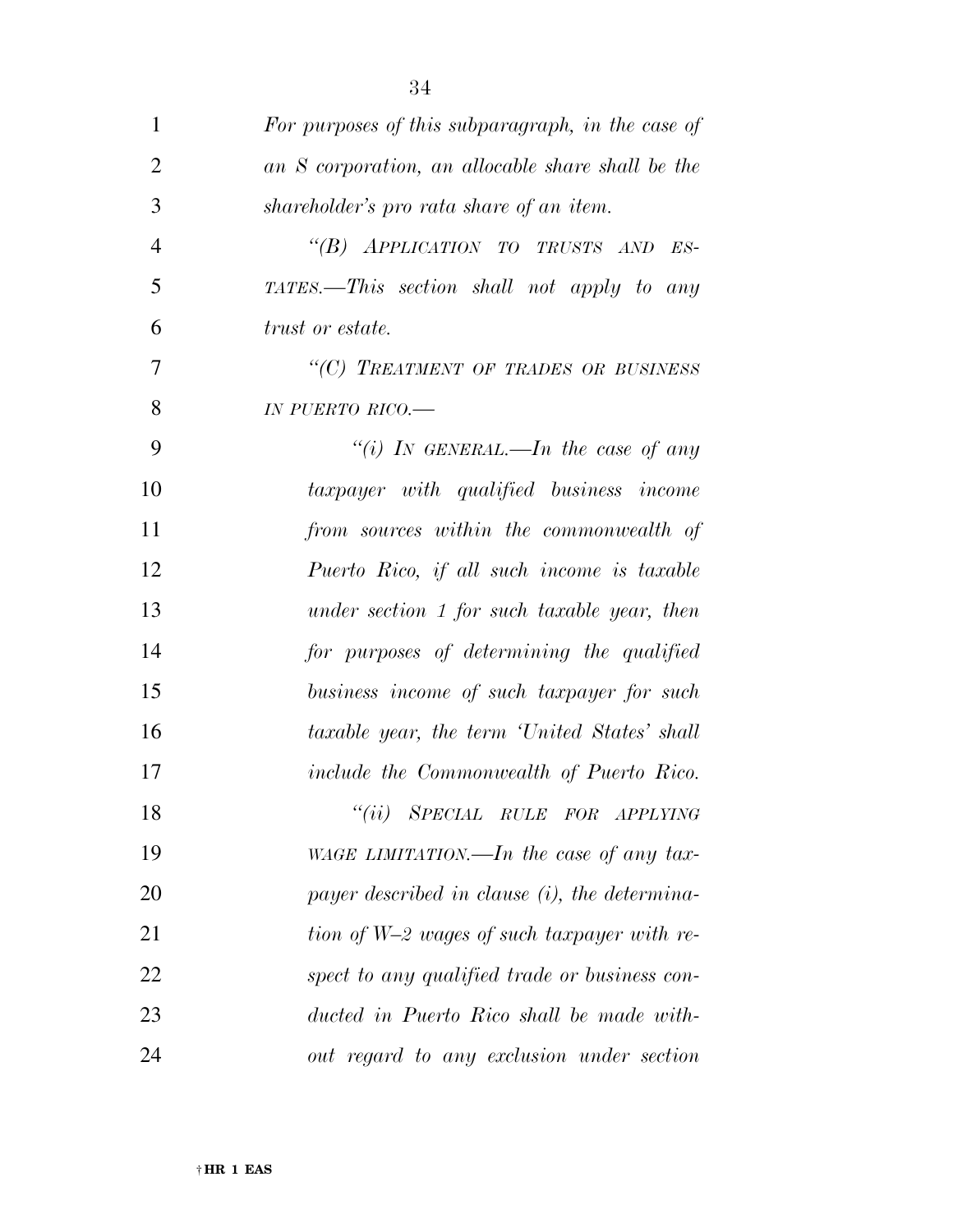| $\mathbf{1}$   | $3401(a)(8)$ for remuneration paid for serv-            |
|----------------|---------------------------------------------------------|
| $\overline{2}$ | <i>ices in Puerto Rico.</i>                             |
| 3              | "(2) COORDINATION WITH MINIMUM TAX.-For                 |
| $\overline{4}$ | purposes of determining alternative minimum taxable     |
| 5              | income under section 55, qualified business income      |
| 6              | shall be determined without regard to any adjust-       |
| 7              | ments under sections 56 through 59.                     |
| 8              | "(3) DEDUCTION LIMITED TO INCOME TAXES.-                |
| 9              | The deduction under subsection $(a)$ shall only be al-  |
| 10             | lowed for purposes of this chapter.                     |
| 11             | "(4) REGULATIONS.—The Secretary shall pre-              |
| 12             | scribe such regulations as are necessary to carry out   |
| 13             | the purposes of this section, including regulations—    |
| 14             | $\lq (A)$ for requiring or restricting the alloca-      |
| 15             | tion of items and wages under this section and          |
| 16             | such reporting requirements as the Secretary de-        |
| 17             | <i>termines appropriate, and</i>                        |
| 18             | " $(B)$ for the application of this section in          |
| 19             | the case of tiered entities.                            |
| 20             | "(g) DEDUCTION ALLOWED TO SPECIFIED AGRICUL-            |
| 21             | TURAL OR HORTICULTURAL COOPERATIVES.-                   |
| 22             | "(1) IN GENERAL.—In the case of any taxable             |
| 23             | year of a specified agricultural or horticultural coop- |
| 24             | erative beginning after December 31, 2018, there shall  |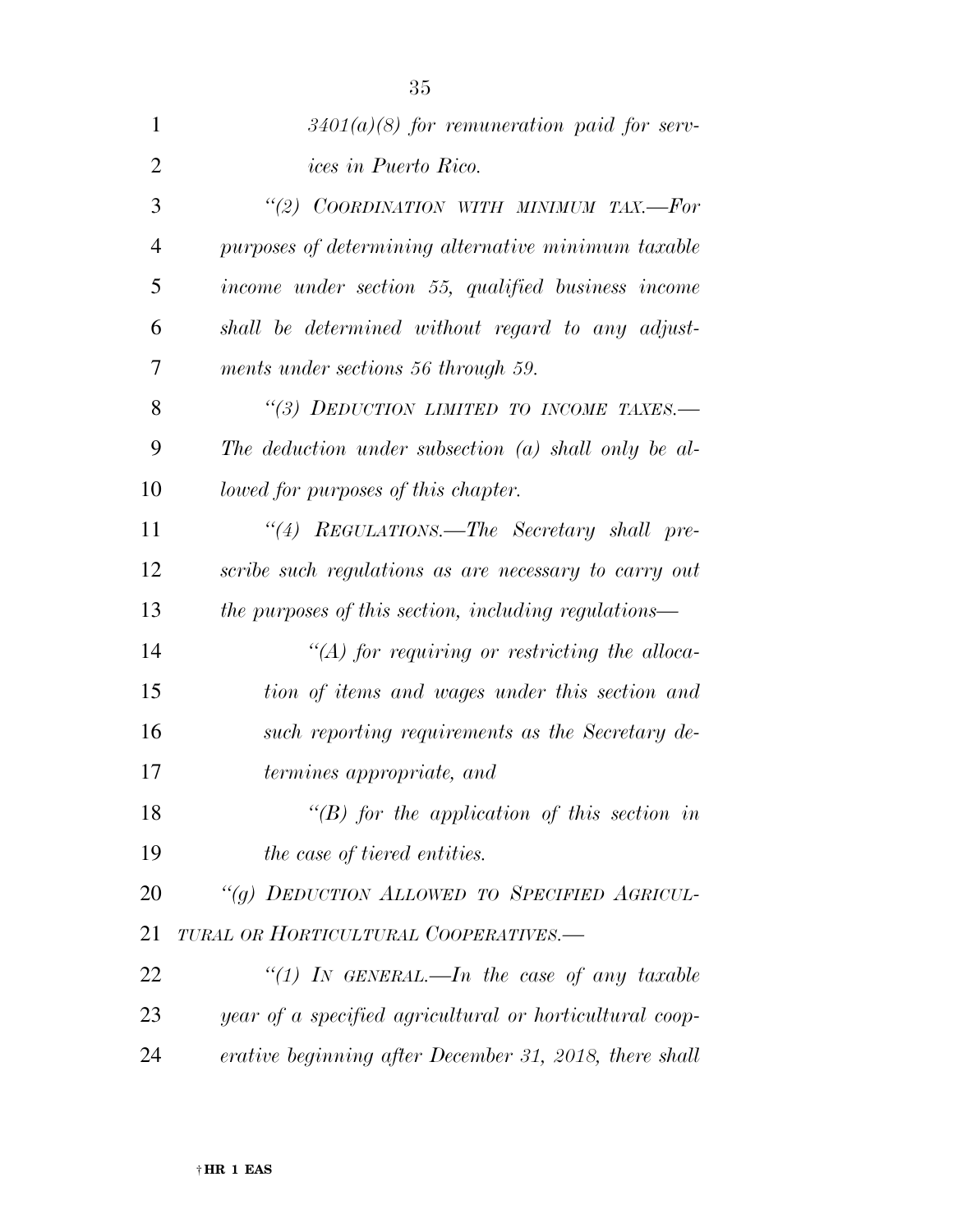| 1              | be allowed a deduction in an amount equal to the        |
|----------------|---------------------------------------------------------|
| $\overline{2}$ | $lesser of \text{---}$                                  |
| 3              | "(A) 23 percent of the cooperative's taxable            |
| $\overline{4}$ | income for the taxable year, or                         |
| 5              | "(B) 50 percent of the W-2 wages of the co-             |
| 6              | <i>operative with respect to its trade or business.</i> |
| $\tau$         | (2)<br>SPECIFIED AGRICULTURAL<br>OR<br>HORTI-           |
| 8              | CULTURAL COOPERATIVE.—For purposes of this sub-         |
| 9              | section, the term 'specified agricultural or horti-     |
| 10             | cultural cooperative' means an organization to which    |
| 11             | part I of subchapter $T$ applies which is engaged in—   |
| 12             | $\lq\lq (A)$ the manufacturing, production,             |
| 13             | growth, or extraction in whole or significant           |
| 14             | part of any agricultural or horticultural prod-         |
| 15             | uct,                                                    |
| 16             | $\lq\lq(B)$ the marketing of agricultural or horti-     |
| 17             | cultural products which its patrons have so man-        |
| 18             | <i>ufactured, produced, grown, or extracted, or</i>     |
| 19             | $\lq\lq C$ the provision of supplies, equipment,        |
| 20             | or services to farmers or to organizations de-          |
| 21             | scribed in subparagraph $(A)$ or $(B)$ .                |
| 22             | "(h) TERMINATION.—This section shall not apply to       |
| 23             | taxable years beginning after December 31, 2025.".      |
| 24             | (b) APPLICATION TO PUBLICLY TRADED PARTNER-             |
| 25             | SHIPS.                                                  |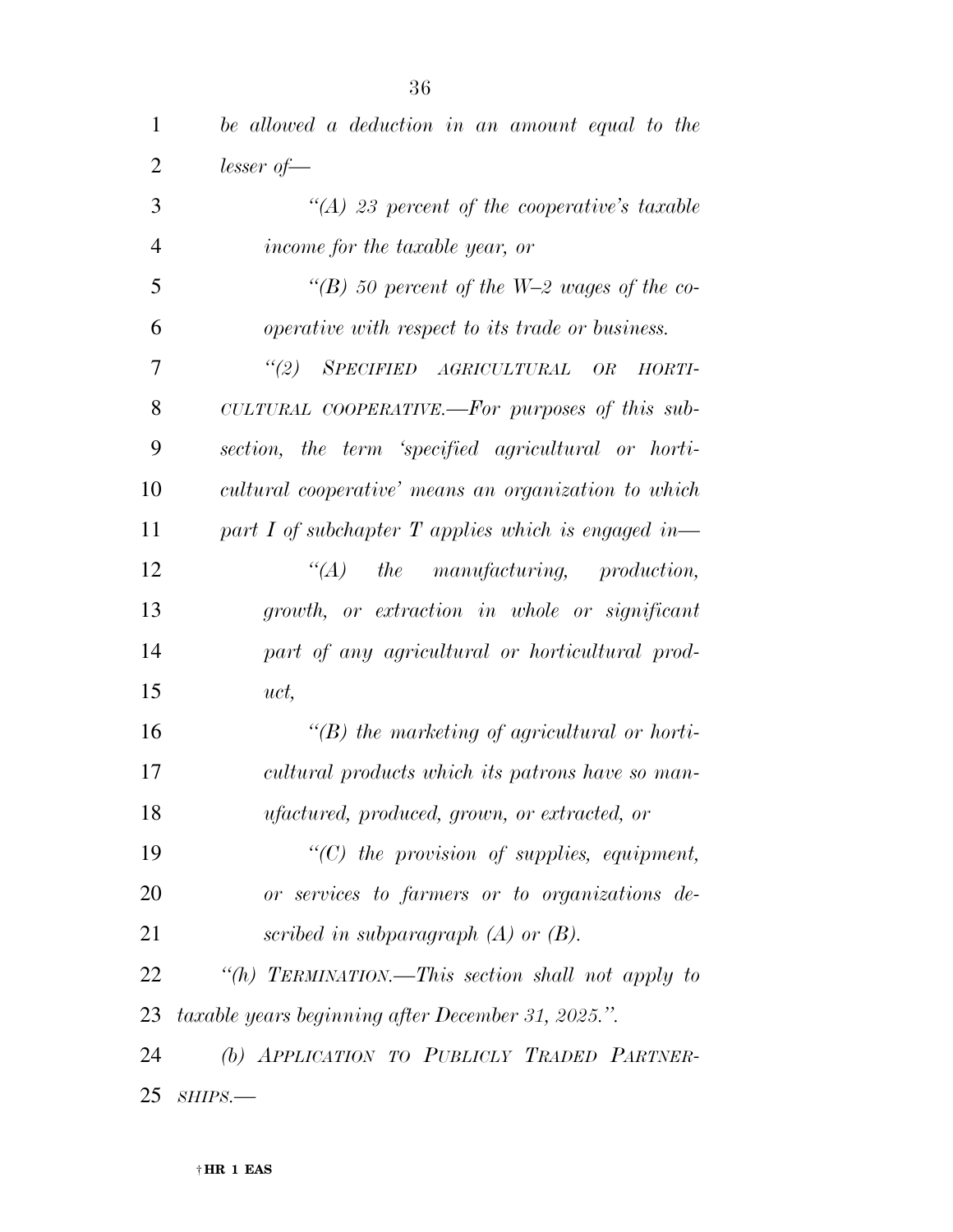| 1              | (1) IN GENERAL.—Section $199A(b)(1)(B)$ , as                |
|----------------|-------------------------------------------------------------|
| $\overline{2}$ | added by subsection $(a)$ , is amended by striking "and     |
| 3              | qualified cooperative dividends" and inserting ",           |
| $\overline{4}$ | qualified cooperative dividends, and qualified pub-         |
| 5              | licly traded partnership income".                           |
| 6              | (2) QUALIFIED PUBLICLY TRADED PARTNERSHIP                   |
| 7              | $INCOME. \text{—Section } 199A(e)$ , as added by subsection |
| 8              | $(a)$ , is amended by adding at the end the following       |
| 9              | new paragraph:                                              |
| 10             | "(5) QUALIFIED PUBLICLY TRADED PARTNER-                     |
| 11             | SHIP INCOME.—The term 'qualified publicly traded            |
| 12             | partnership income' means, with respect to any quali-       |
| 13             | fied trade or business of a taxpayer, the sum of-           |
| 14             | "(A) the net amount of such taxpayer's allo-                |
| 15             | cable share of each qualified item of income,               |
| 16             | gain, deduction, and loss (as defined in sub-               |
| 17             | section $(c)(3)$ and determined after the applica-          |
| 18             | tion of subsection $(c)(4)$ from a publicly traded          |
| 19             | partnership (as defined in section $7704(a)$ )              |
| 20             | which is not treated as a corporation under sec-            |
| 21             | tion $7704(c)$ , plus                                       |
| 22             | $\lq (B)$ any gain recognized by such taxpayer              |
| 23             | upon disposition of its interest in such partner-           |
|                |                                                             |

 *ship to the extent such gain is treated as an amount realized from the sale or exchange of*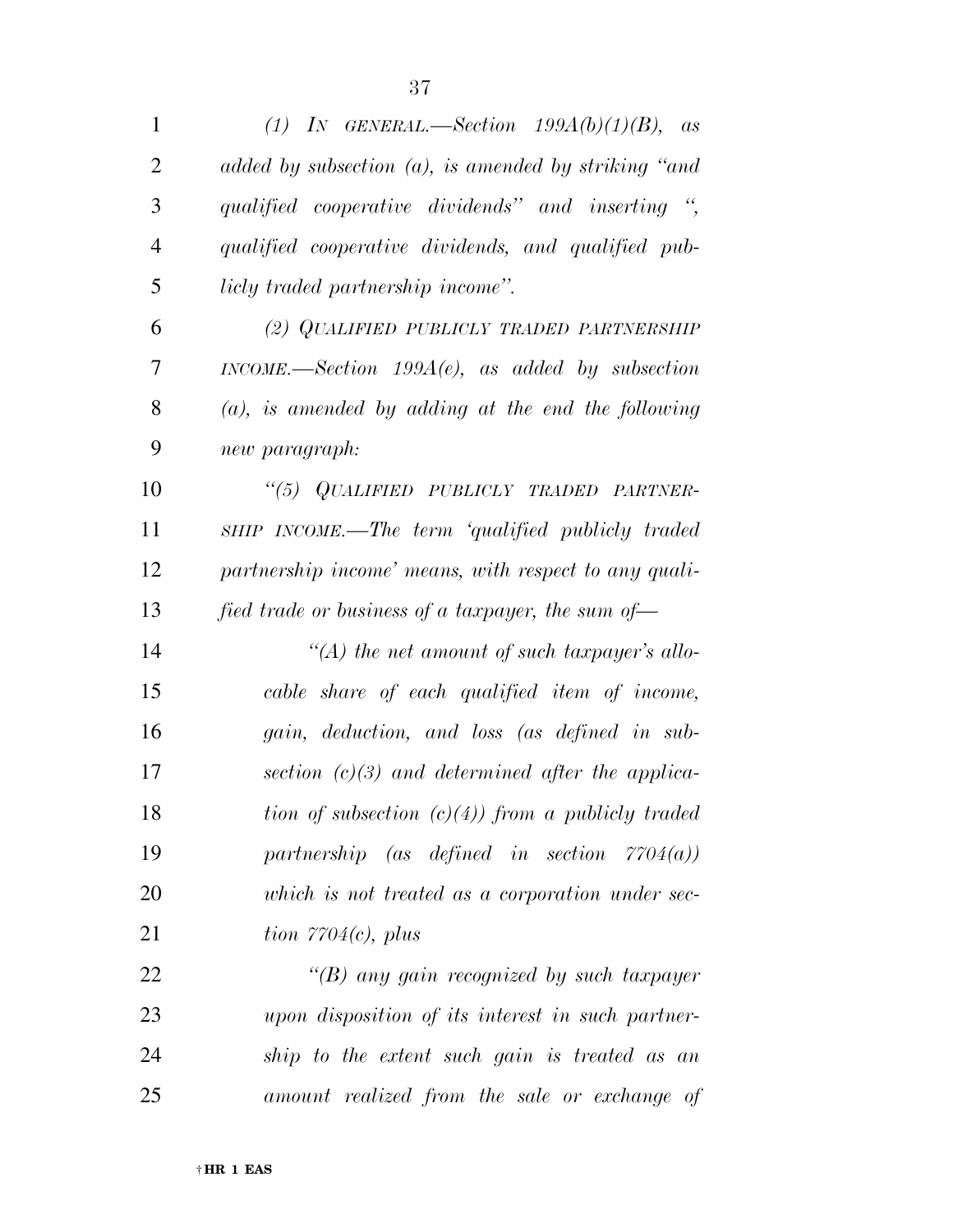| $\mathbf{1}$   | property other than a capital asset under section             |
|----------------|---------------------------------------------------------------|
| $\overline{2}$ | $751(a).$ ".                                                  |
| 3              | CONFORMING AMENDMENT.-Section<br>(3)                          |
| 4              | $199A(c)(1)$ , as added by subsection (a), is amended by      |
| 5              | adding at the end the following new sentence: "Such           |
| 6              | term shall not include any qualified publicly traded          |
| 7              | partnership income.".                                         |
| 8              | (c) ACCURACY-RELATED PENALTY ON DETERMINATION                 |
| 9              | $APPLICABLE$ PERCENTAGE.—Section $6662(d)(1)$ is<br>OF        |
| 10             | amended by inserting at the end the following new subpara-    |
| 11             | graph:                                                        |
| 12             | "(C) SPECIAL RULE FOR TAXPAYERS CLAIM-                        |
| 13             | ING SECTION 199A DEDUCTION.—In the case of                    |
| 14             | any taxpayer who claims the deduction allowed                 |
| 15             | under section 199A for the taxable year, sub-                 |
| 16             | paragraph $(A)$ shall be applied by substituting $5$          |
| 17             | percent' for '10 percent'.".                                  |
| 18             | (d) CONFORMING AMENDMENTS.-                                   |
| 19             | (1) Section $170(b)(2)(D)$ is amended by striking             |
| 20             | ", and" at the end of clause (iv), by redesignating           |
| 21             | clause $(v)$ as clause $(vi)$ , and by inserting after clause |
| 22             | (iv) the following new clause:                                |
| 23             | $\lq\lq(v)$ section 199A, and".                               |
| 24             | (2) Section 172(d) is amended by adding at the                |
| 25             | end the following new paragraph:                              |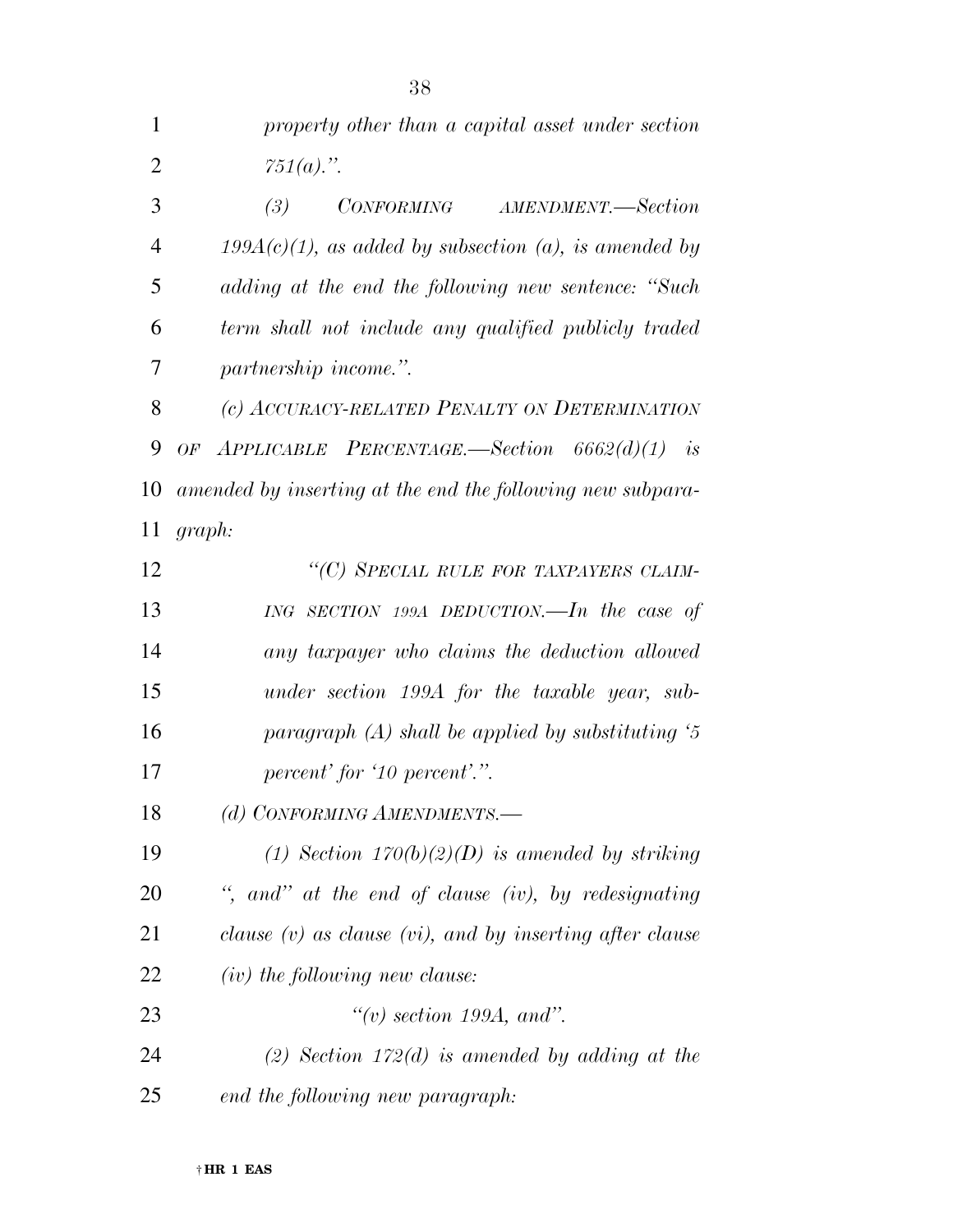| $\mathbf{1}$   | (8)<br>QUALIFIED BUSINESS INCOME<br>DEDUC-                      |
|----------------|-----------------------------------------------------------------|
| $\overline{2}$ | TION.—The deduction under section 199A shall not be             |
| 3              | allowed.".                                                      |
| $\overline{4}$ | (3) Section $246(b)(1)$ is amended by inserting                 |
| 5              | "199A," before "243(a)(1)".                                     |
| 6              | (4) Section 613(a) is amended by inserting "and                 |
| 7              | without the deduction under section 199A" after "and            |
| 8              | without the deduction under section 199".                       |
| 9              | (5) Section $613A(d)(1)$ is amended by redesig-                 |
| 10             | nating subparagraphs $(C)$ , $(D)$ , and $(E)$ as subpara-      |
| 11             | graphs $(D)$ , $(E)$ , and $(F)$ , respectively, and by insert- |
| 12             | ing after subparagraph $(B)$ , the following new sub-           |
| 13             | paragraph:                                                      |
| 14             | $\lq\lq C$ any deduction allowable under section                |
| 15             | $199A,$ ".                                                      |
| 16             | $(6)$ The table of sections for part VI of sub-                 |
| 17             | chapter $B$ of chapter 1 is amended by inserting at the         |
| 18             | end the following new item:                                     |
|                | "Sec. 199A. Qualified business income.".                        |
| 19             | (e) EFFECTIVE DATE.—The amendments made by this                 |
| 20             | section shall apply to taxable years beginning after Decem-     |
| 21             | ber 31, 2017.                                                   |
| 22             | SEC. 11012. LIMITATION ON LOSSES FOR TAXPAYERS                  |
| 23             | <b>OTHER THAN CORPORATIONS.</b>                                 |
| 24             | (a) IN GENERAL.—Section 461 is amended by adding                |
|                | $25$ at the end the following new subsection:                   |
|                | $\dagger$ HR 1 EAS                                              |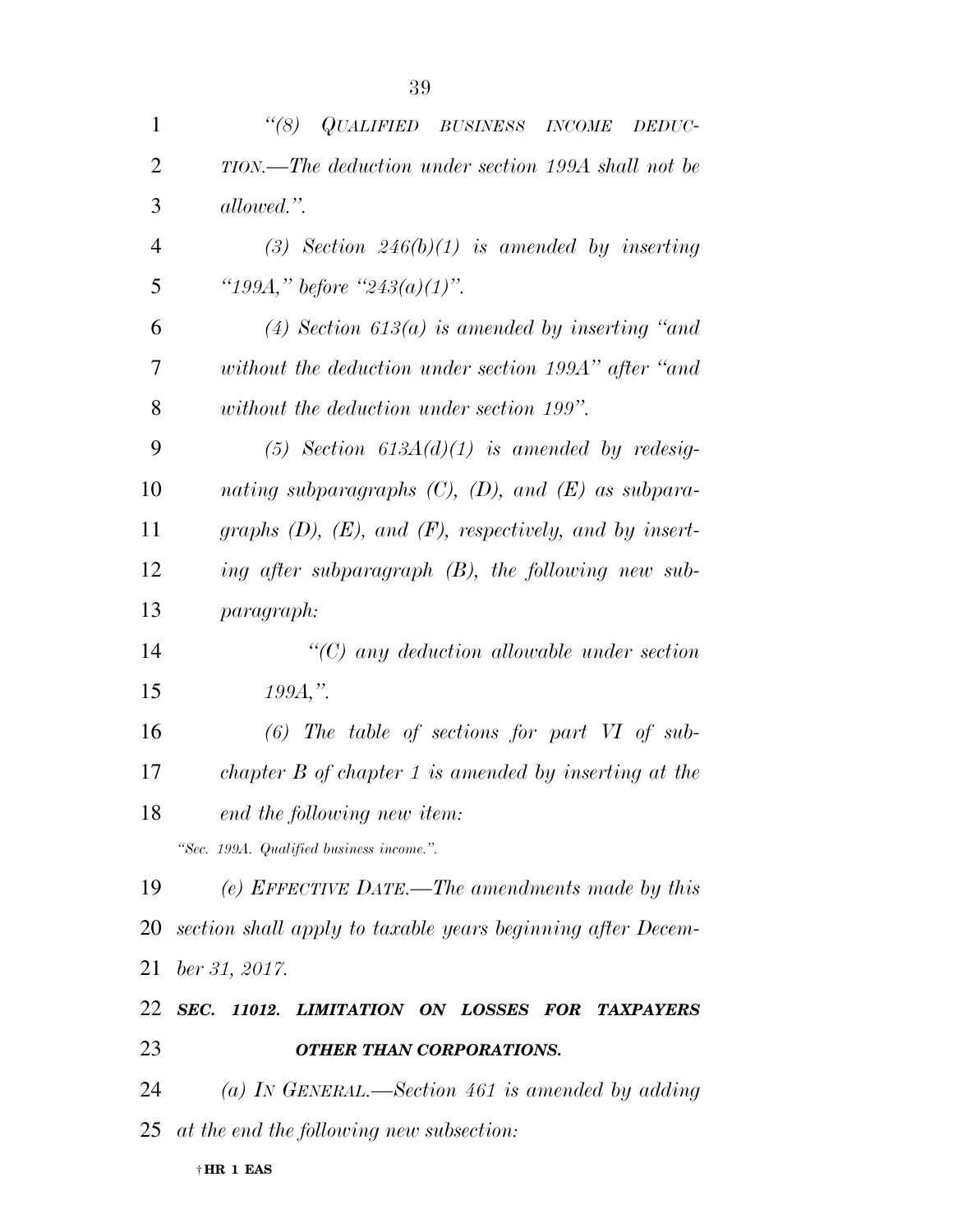| 1  | "(1) LIMITATION ON EXCESS BUSINESS LOSSES OF          |
|----|-------------------------------------------------------|
| 2  | NONCORPORATE TAXPAYERS.-                              |
| 3  | "(1) LIMITATION.—In the case of taxable year of       |
| 4  | a taxpayer other than a corporation beginning after   |
| 5  | December 31, 2017, and before January 1, 2026—        |
| 6  | $\lq (A)$ subsection (j) (relating to limitation      |
| 7  | on excess farm losses of certain taxpayers) shall     |
| 8  | not apply, and                                        |
| 9  | "(B) any excess business loss of the tax-             |
| 10 | payer for the taxable year shall not be allowed.      |
| 11 | "(2) DISALLOWED LOSS CARRYOVER.-Any loss              |
| 12 | which is disallowed under paragraph (1) shall be      |
| 13 | treated as a net operating loss carryover to the fol- |
| 14 | <i>lowing taxable year under section 172.</i>         |
| 15 | "(3) EXCESS BUSINESS LOSS.-For purposes of            |
| 16 | this subsection—                                      |
| 17 | $\lq\lq (A)$ In GENERAL.—The term 'excess busi-       |
| 18 | ness loss' means the excess (if any) of-              |
| 19 | $``(i)$ the aggregate deductions of the               |
| 20 | taxpayer for the taxable year which are at-           |
| 21 | tributable to trades or businesses of such            |
| 22 | taxpayer (determined without regard to                |
| 23 | whether or not such deductions are dis-               |
| 24 | allowed for such taxable year under para-             |
| 25 | $graph (1)$ , over                                    |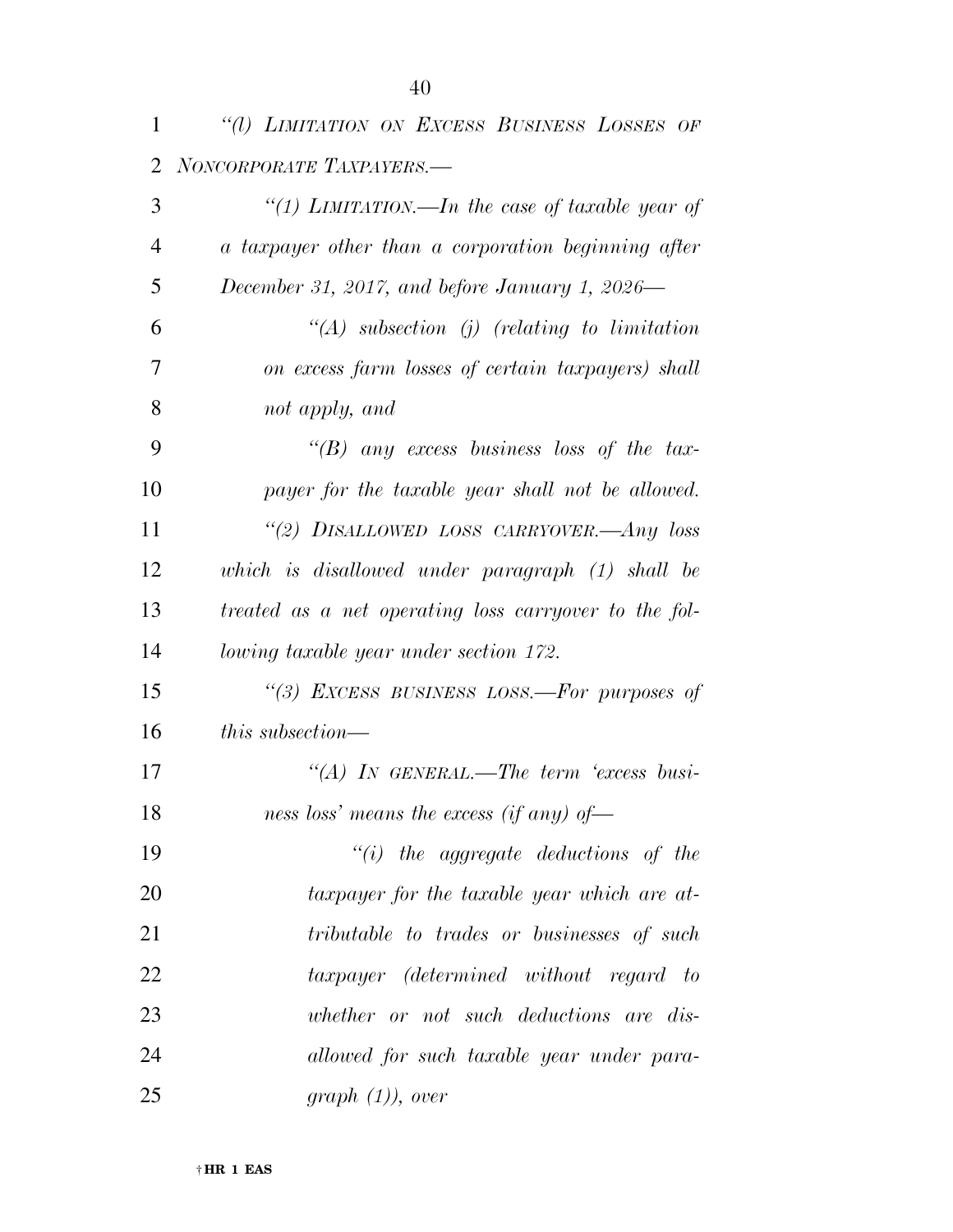| $\mathbf{1}$   | "(ii) the sum of $-$                             |
|----------------|--------------------------------------------------|
| $\overline{2}$ | $\lq (I)$ the aggregate gross income or          |
| 3              | gain of such taxpayer for the taxable            |
| $\overline{4}$ | year which is attributable to such               |
| 5              | <i>trades or businesses, plus</i>                |
| 6              | "(II) $$250,000$ (200 percent of                 |
| 7              | such amount in the case of a joint re-           |
| 8              | turn).                                           |
| 9              | "(B) ADJUSTMENT FOR INFLATION.—In the            |
| 10             | case of any taxable year beginning after Decem-  |
| 11             | ber 31, 2018, the \$250,000 amount in subpara-   |
| 12             | graph $(A)(ii)(II)$ shall be increased by an     |
| 13             | amount equal to-                                 |
| 14             | $\tilde{f}(i)$ such dollar amount, multiplied by |
| 15             | $``(ii)$ the cost-of-living adjustment de-       |
| 16             | termined under section $1(f)(3)$ for the cal-    |
| 17             | endar year in which the taxable year be-         |
| 18             | gins, determined by substituting '2017' for      |
| 19             | '2016' in subparagraph $(A)(ii)$ thereof.        |
| 20             | If any amount as increased under the pre-        |
| 21             | ceding sentence is not a multiple of $$1,000$ ,  |
| 22             | such amount shall be rounded to the nearest      |
| 23             | multiple of $$1,000$ .                           |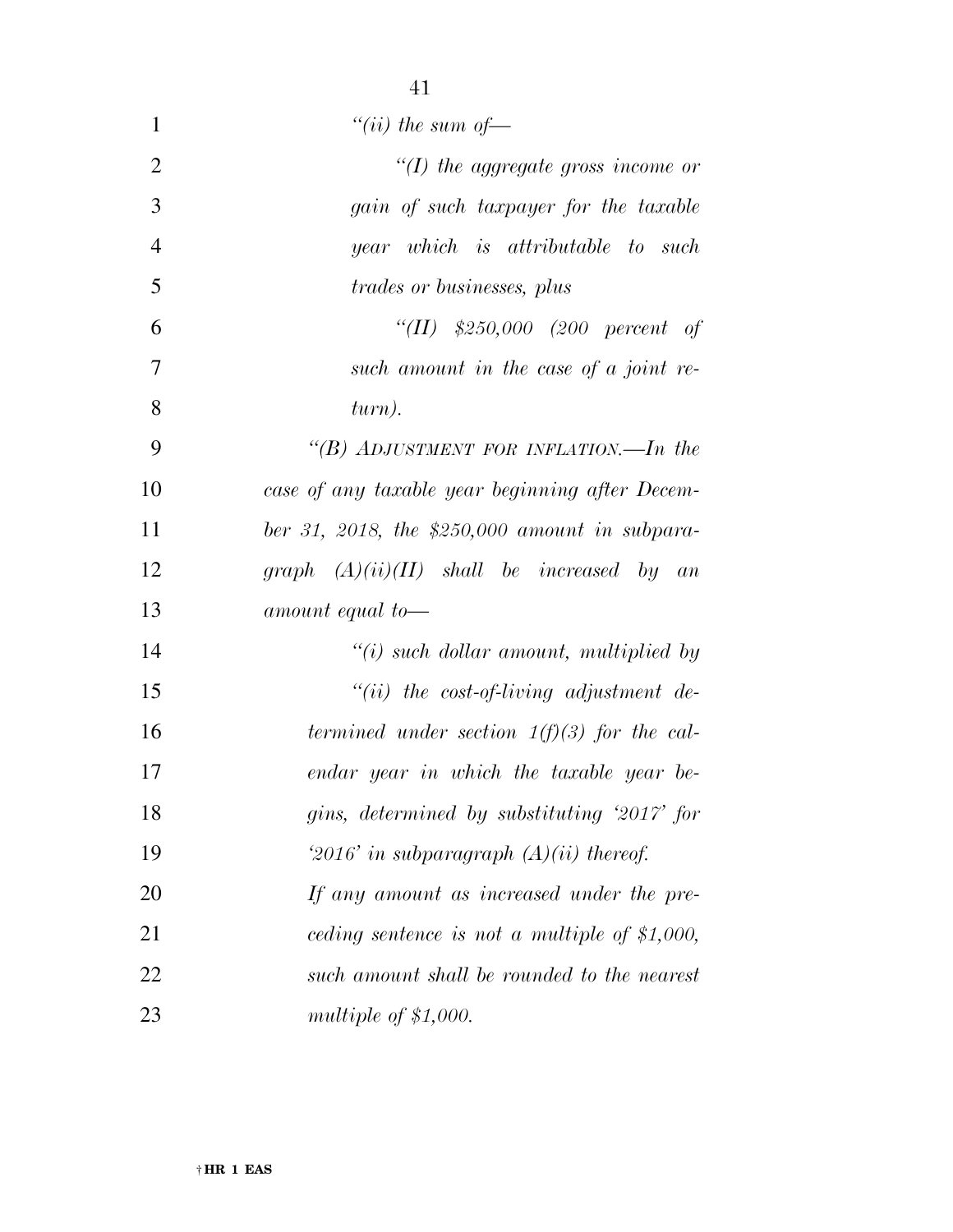| $\mathbf{1}$   | "(4) APPLICATION OF SUBSECTION IN CASE OF              |
|----------------|--------------------------------------------------------|
| $\overline{2}$ | PARTNERSHIPS AND S CORPORATIONS.—In the case of        |
| 3              | <i>a partnership or S corporation—</i>                 |
| $\overline{4}$ | "(A) this subsection shall be applied at the           |
| 5              | partner or shareholder level, and                      |
| 6              | $\lq\lq B$ each partner's or shareholder's allo-       |
| 7              | cable share of the items of income, gain, deduc-       |
| 8              | tion, or loss of the partnership or S corporation      |
| 9              | for any taxable year from trades or businesses         |
| 10             | attributable to the partnership or S corporation       |
| 11             | shall be taken into account by the partner or          |
| 12             | shareholder in applying this subsection to the         |
| 13             | taxable year of such partner or shareholder with       |
| 14             | or within which the taxable year of the partner-       |
| 15             | ship or S corporation ends.                            |
| 16             | For purposes of this paragraph, in the case of an $S$  |
| 17             | corporation, an allocable share shall be the share-    |
| 18             | holder's pro rata share of an item.                    |
| 19             | "(5) ADDITIONAL REPORTING.—The Secretary               |
| 20             | shall prescribe such additional reporting requirements |
| 21             | as the Secretary determines appropriate to carry out   |
| 22             | <i>the purposes of this subsection.</i>                |
| 23             | COORDINATION WITH SECTION 469.-This<br>$\frac{1}{6}$   |
| 24             | subsection shall be applied after the application of   |
| 25             | section $469$ .".                                      |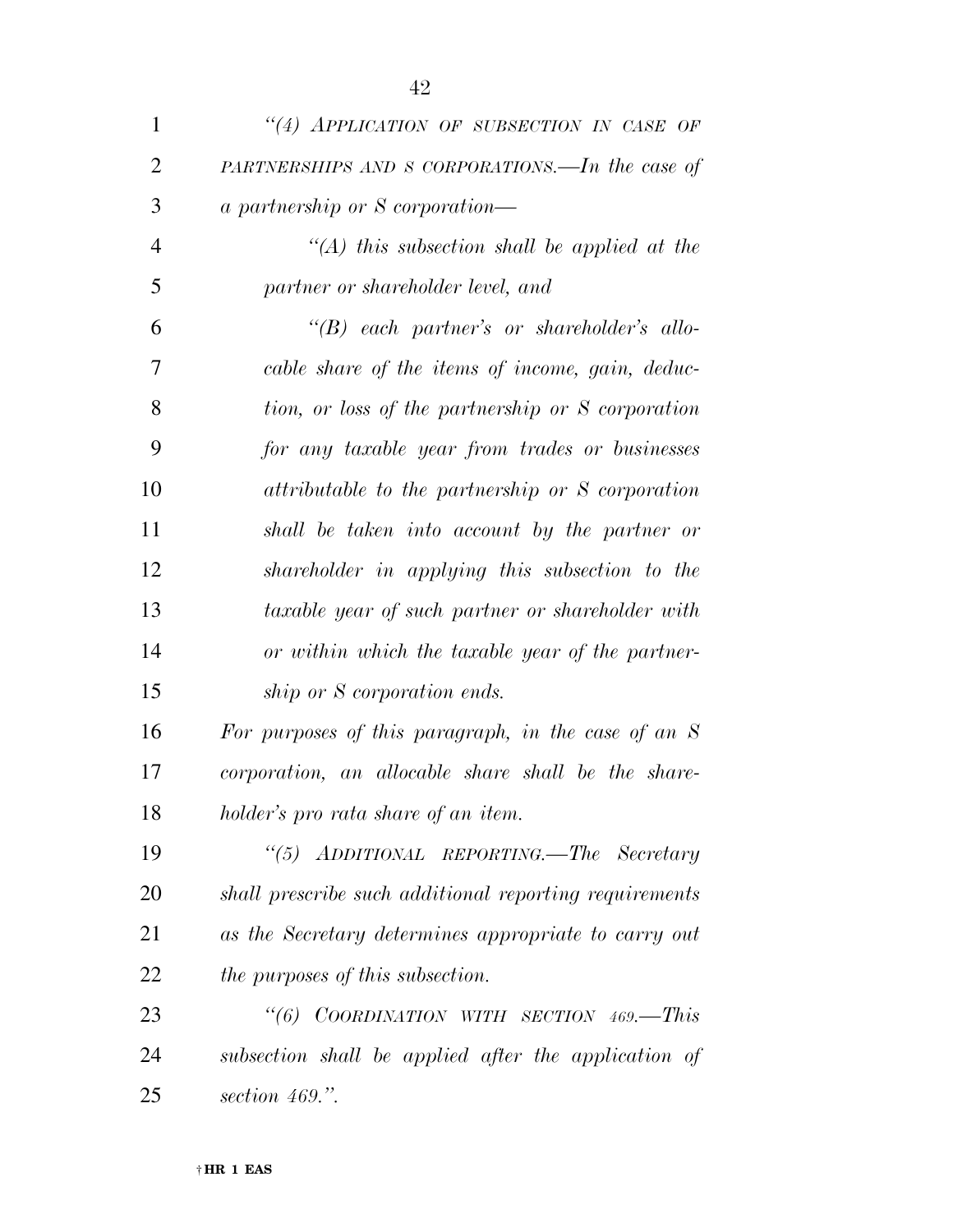| 1              | (b) EFFECTIVE DATE.—The amendments made by this             |
|----------------|-------------------------------------------------------------|
| 2              | section shall apply to taxable years beginning after Decem- |
| 3              | ber 31, 2017.                                               |
| $\overline{4}$ | <b>PART III-TAX BENEFITS FOR FAMILIES AND</b>               |
| 5              | <i><b>INDIVIDUALS</b></i>                                   |
| 6              | SEC. 11021. INCREASE IN STANDARD DEDUCTION.                 |
| 7              | (a) IN GENERAL.—Subsection (c) of section 63 is             |
| 8              | amended by adding at the end the following new paragraph:   |
| 9              | "(7) SPECIAL RULES FOR TAXABLE YEARS 2018                   |
| 10             | THROUGH 2025.—In the case of a taxable year begin-          |
| 11             | ning after December 31, 2017, and before January 1,         |
| 12             | $2026 -$                                                    |
| 13             | $\lq(A)$<br>INCREASE IN STANDARD<br>DEDUC-                  |
| 14             | $TION. \text{—} Paragraph (2) shall be applied \text{—}$    |
| 15             | ``(i)<br>by substituting $$18,000'$ for                     |
| 16             | $\frac{4}{34,400}$ in subparagraph (B), and                 |
| 17             | by substituting $$12,000$ for<br>``(ii)                     |
| 18             | $\text{\textdegree{*}}3,000'$ in subparagraph (C).          |
| 19             | "(B) ADJUSTMENT FOR INFLATION.-                             |
| 20             | "(i) IN GENERAL.—Paragraph (4)                              |
| 21             | shall not apply to the dollar amounts con-                  |
| 22             | tained in paragraphs $(2)(B)$ and $(2)(C)$ .                |
| 23             | ``(ii)<br>ADJUSTMENT OF INCREASED                           |
| 24             | $AMOUNTS.$ —In the case of a taxable year be-               |
| 25             | ginning after 2018, the $$18,000$ and                       |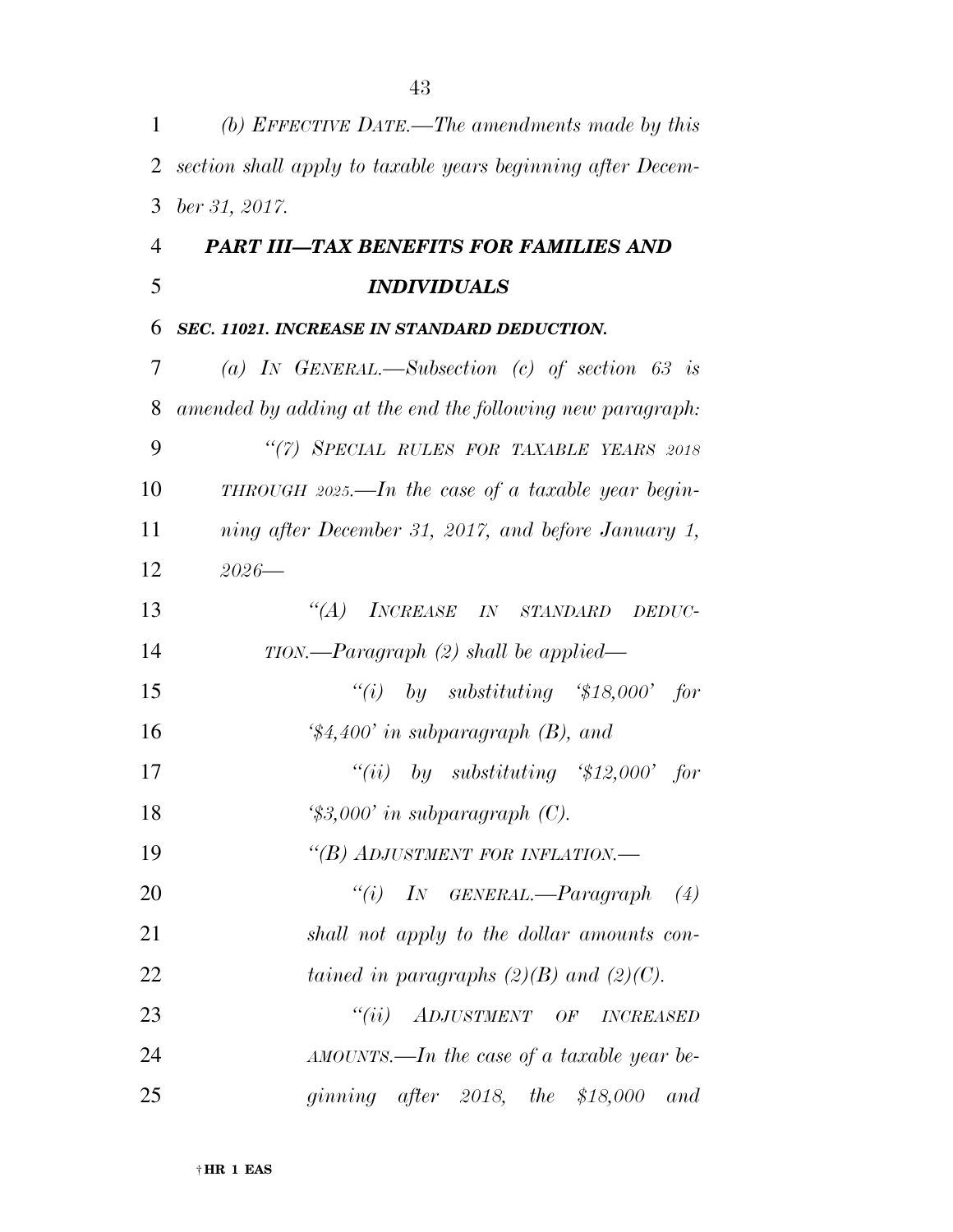| $\mathbf{1}$   | \$12,000 amounts in subparagraph $(A)$ shall                             |
|----------------|--------------------------------------------------------------------------|
| $\overline{2}$ | each be increased by an amount equal to-                                 |
| 3              | $\lq (I)$ such dollar amount, multi-                                     |
| $\overline{4}$ | plied by                                                                 |
| 5              | $\lq (II)$ the cost-of-living adjustment                                 |
| 6              | determined under section $1(f)(3)$ for                                   |
| 7              | the calendar year in which the taxable                                   |
| 8              | year begins, determined by substituting                                  |
| 9              | $2017'$ for $2016'$ in subparagraph                                      |
| 10             | $(A)(ii)$ thereof.".                                                     |
| 11             | (b) EFFECTIVE DATE.—The amendment made by this                           |
| 12             | section shall apply to taxable years beginning after Decem-              |
| 13             |                                                                          |
|                | ber 31, 2017.                                                            |
| 14             | SEC. 11022. INCREASE IN AND MODIFICATION OF CHILD                        |
| 15             | <b>TAX CREDIT.</b>                                                       |
| 16             | (a) IN GENERAL.—Section 24 is amended by adding                          |
| 17             | at the end the following new subsection:                                 |
| 18             | "(h) SPECIAL RULES FOR TAXABLE YEARS 2018                                |
| 19             | <b>THROUGH 2025.-</b>                                                    |
| 20             | "(1) In GENERAL.—In the case of a taxable year                           |
| 21             | beginning after December 31, 2017, and before Janu-                      |
| 22             | $ary 1, 2026, this section shall be applied as provided$                 |
| 23             | in paragraphs $(2)$ , $(3)$ , $(5)$ , $(6)$ , $(7)$ , and $(8)$ . In the |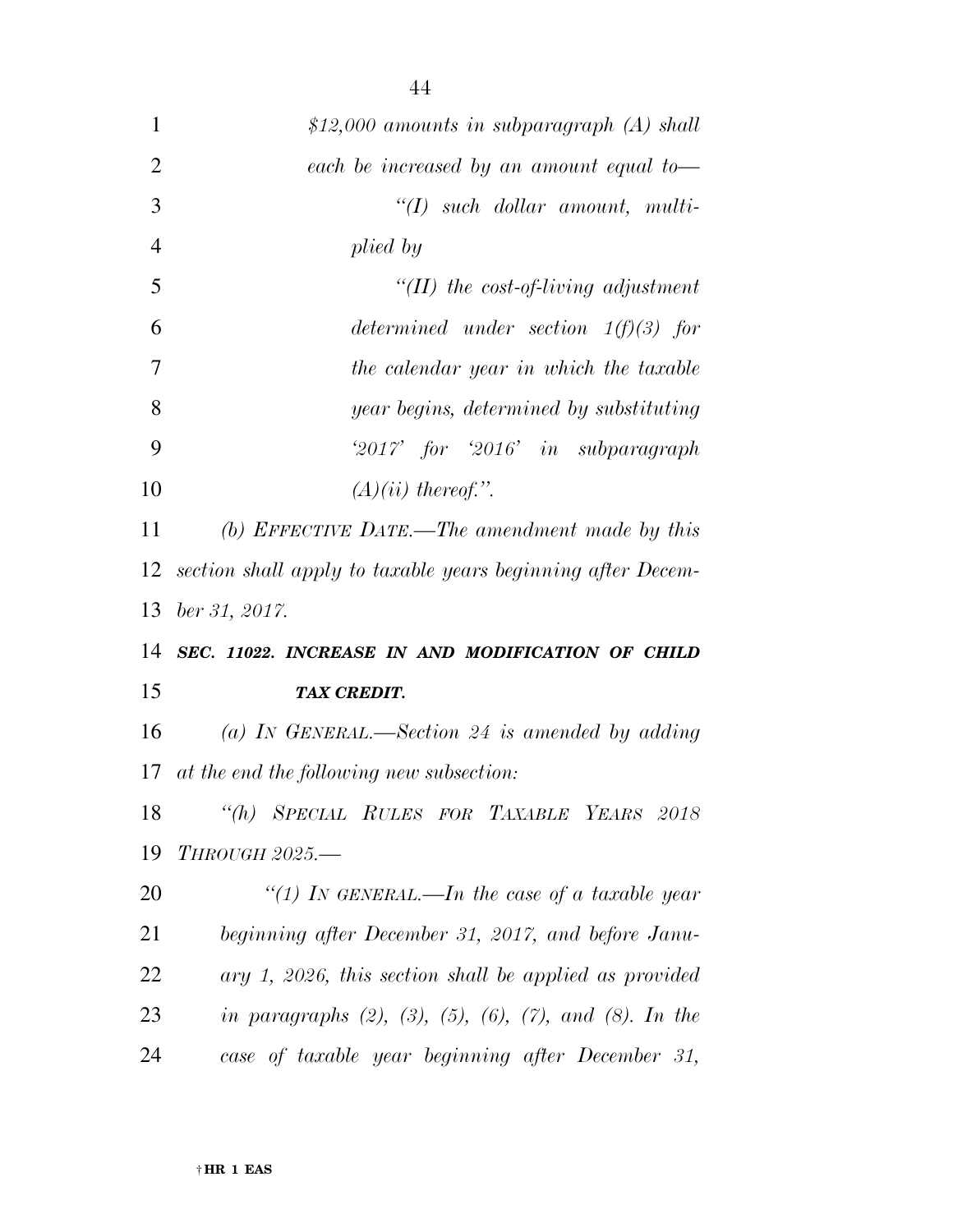| $\mathbf{1}$   | 2017 and before January 1, 2025, this section shall    |
|----------------|--------------------------------------------------------|
| $\overline{2}$ | be applied as provided in paragraph $(4)$ .            |
| 3              | "(2) CREDIT AMOUNT.—Subsection (a) shall be            |
| $\overline{4}$ | applied by substituting $\$2,000'$ for $\$1,000'$ .    |
| 5              | "(3) LIMITATION.—In lieu of the amount deter-          |
| 6              | mined under subsection $(b)(2)$ , the threshold amount |
| 7              | shall be \$500,000.                                    |
| 8              | "(4) DEFINITION OF QUALIFYING CHILD.—Para-             |
| 9              | $graph (1)$ of subsection (c) shall be applied by sub- |
| 10             | stituting $18'$ for $17'.$                             |
| 11             | "(5) PARTIAL CREDIT ALLOWED FOR CERTAIN                |
| 12             | OTHER DEPENDENTS.-                                     |
| 13             | $\lq\lq (A)$ In GENERAL.—The credit determined         |
| 14             | under subsection $(a)$ (after the application of       |
| 15             | paragraph $(2)$ ) shall be increased by \$500 for      |
| 16             | each dependent of the taxpayer (as defined in          |
| 17             | section 152) other than a qualifying child de-         |
| 18             | scribed in subsection $(c)$ (after the application of  |
| 19             | paragnath (4).                                         |
| 20             | "(B) EXCEPTION FOR CERTAIN NONCITI-                    |
| 21             | $ZENS.$ Subparagraph $(A)$ shall not apply with        |
| 22             | respect to any individual who would not be a de-       |
| 23             | pendent if subparagraph (A) of section $152(b)(3)$     |
| 24             | were applied without regard to all that follows        |
| 25             | 'resident of the United States'.                       |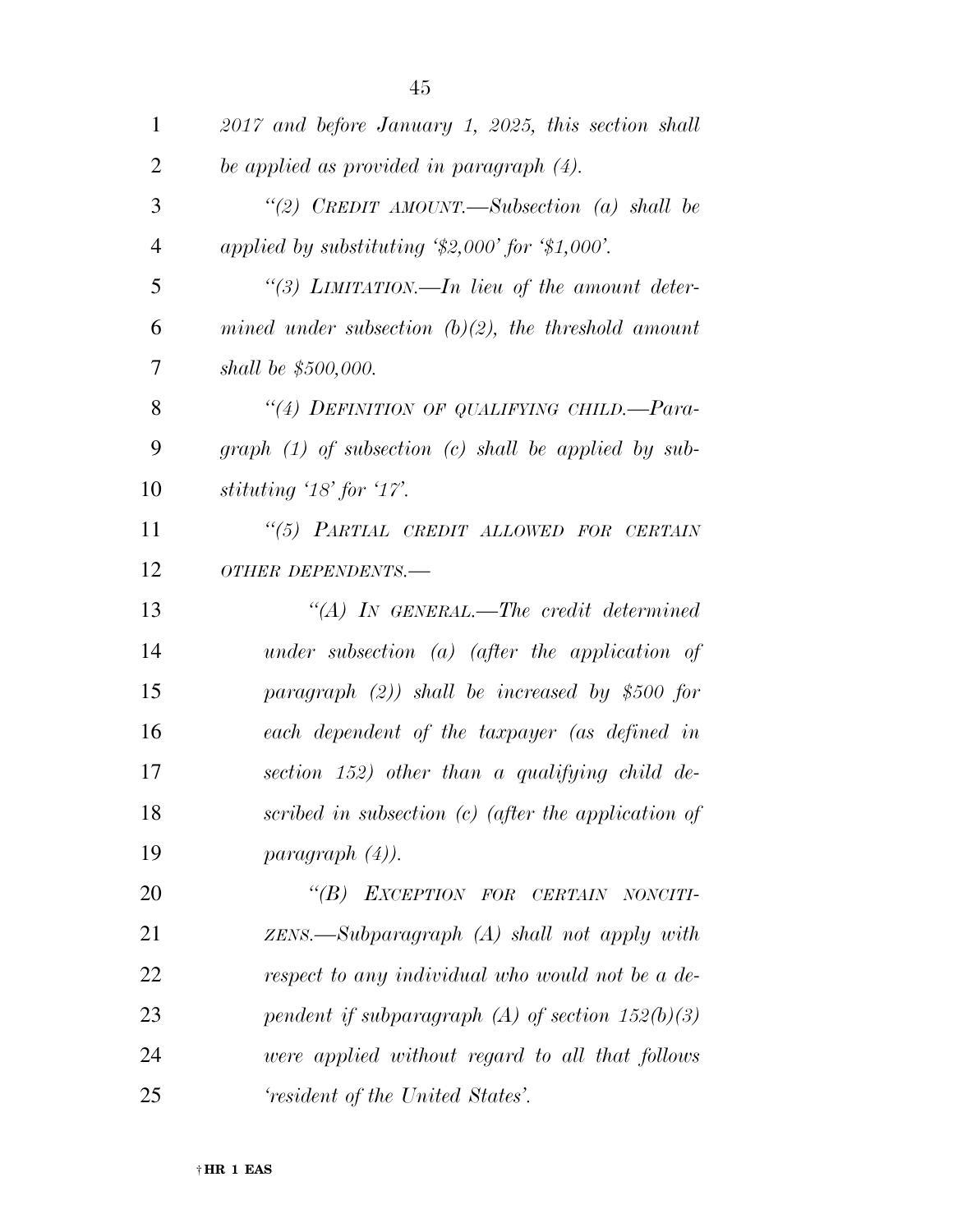| 1              | "(6) MAXIMUM AMOUNT OF REFUNDABLE CRED-                         |
|----------------|-----------------------------------------------------------------|
| $\overline{2}$ | IT.                                                             |
| 3              | "(A) IN GENERAL.—Subsection $(d)(1)(A)$                         |
| $\overline{4}$ | shall be applied without regard to paragraphs                   |
| 5              | $(2)$ and $(5)$ of this subsection.                             |
| 6              | "(B) ADJUSTMENT FOR INFLATION.—In the                           |
| 7              | case of a taxable year beginning after 2017, sub-               |
| 8              | section $(d)(1)(A)$ shall be applied as if the \$1,000          |
| 9              | amount in subsection (a) were increased (but not                |
| 10             | to exceed the amount under paragraph $(2)$ of this              |
| 11             | subsection) by an amount equal to-                              |
| 12             | $\lq\lq(i)$ such dollar amount, multiplied by                   |
| 13             | $"(ii)$ the cost-of-living adjustment de-                       |
| 14             | termined under section $1(f)(3)$ for the cal-                   |
| 15             | endar year in which the taxable year be-                        |
| 16             | gins.                                                           |
| 17             | Any increase determined under the preceding                     |
| 18             | sentence shall be rounded to the next highest                   |
| 19             | multiple of \$100.                                              |
| <b>20</b>      | "(7) EARNED INCOME THRESHOLD FOR REFUND-                        |
| 21             | ABLE CREDIT.—Subsection $(d)(1)(B)(i)$ shall be ap-             |
| 22             | plied by substituting $\frac{1}{2},500$ for $\frac{1}{3},000$ . |
| 23             | "(8) SOCIAL SECURITY NUMBER REQUIRED.—No                        |
| 24             | credit shall be allowed under subsection $(d)$ to a tax-        |
| 25             | payer with respect to any qualifying child unless the           |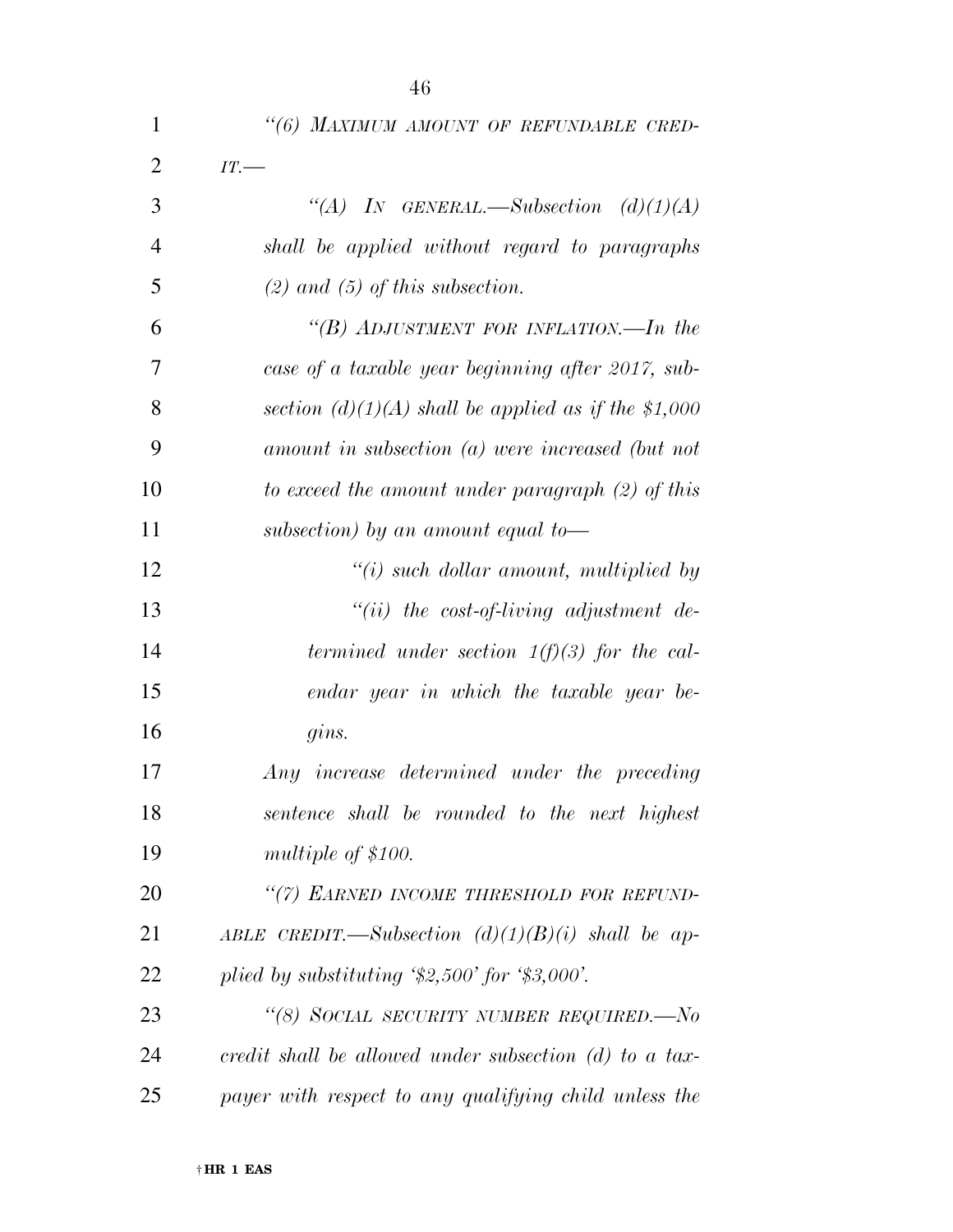| $\mathbf{1}$   | taxpayer includes the social security number of such            |
|----------------|-----------------------------------------------------------------|
| 2              | child on the return of tax for the taxable year. For            |
| 3              | purposes of the preceding sentence, the term 'social se-        |
| $\overline{4}$ | curity number' means a social security number issued            |
| 5              | to an individual by the Social Security Administra-             |
| 6              | tion, but only if the social security number is issued          |
| 7              | to a citizen of the United States or is issued pursuant         |
| 8              | to subclause $(I)$ (or that portion of subclause $(III)$        |
| 9              | that relates to subclause (I)) of section $205(c)(2)(B)(i)$     |
| 10             | of the Social Security Act.".                                   |
| 11             | (b) EFFECTIVE DATE.—The amendment made by this                  |
| 12             | section shall apply to taxable years beginning after Decem-     |
| 13             | ber 31, 2017.                                                   |
| 14             | SEC. 11023. INCREASED LIMITATION FOR CERTAIN CHARI-             |
| 15             | <b>TABLE CONTRIBUTIONS.</b>                                     |
| 16             | (a) IN GENERAL.—Section $170(b)(1)$ is amended by               |
| 17             | redesignating subparagraph $(G)$ as subparagraph $(H)$ and      |
|                | 18 by inserting after subparagraph $(F)$ the following new sub- |
| 19             | <i>paragraph:</i>                                               |
| 20             | "(G) INCREASED LIMITATION FOR CASH                              |
| 21             | $CONTRIBUTIONS$ .                                               |
| 22             | "(i) IN GENERAL.—In the case of any                             |
| 23             | contribution of cash to an organization de-                     |
| 24             | scribed in subparagraph $(A)$ , the total                       |
| 25             | amount of such contributions which may be                       |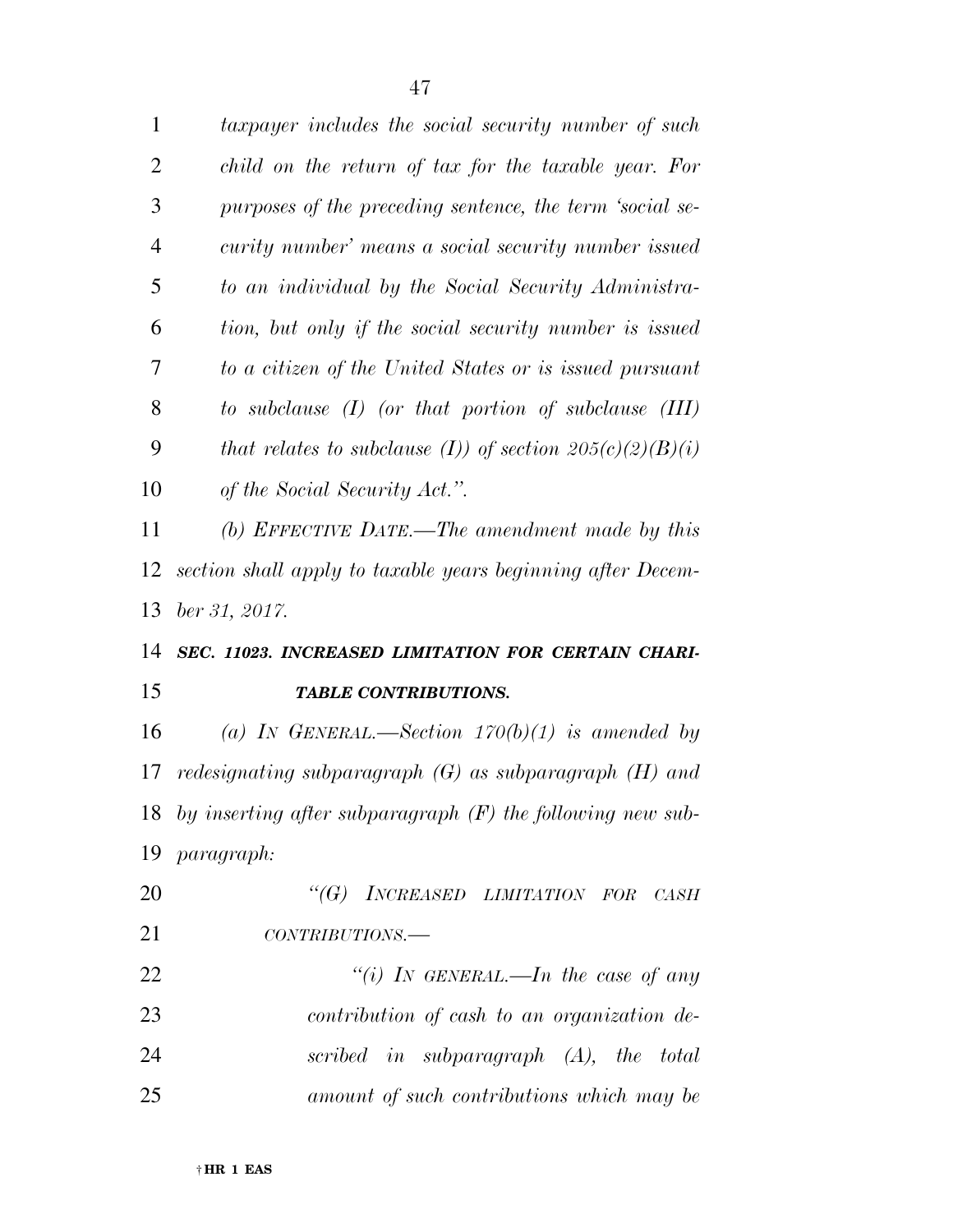| $\mathbf{1}$   | taken into account under subsection (a) for    |
|----------------|------------------------------------------------|
| $\overline{2}$ | any taxable year beginning after December      |
| 3              | 31, 2017, and before January 1, 2026, shall    |
| $\overline{4}$ | not exceed 60 percent of the taxpayer's con-   |
| 5              | tribution base for such year.                  |
| 6              | "(ii) $C_{ARRY OVER.}$ the aggregate           |
| 7              | amount of contributions described in clause    |
| 8              | $(i)$ exceeds the applicable limitation under  |
| 9              | clause (i) for any taxable year described in   |
| 10             | such clause, such excess shall be treated (in  |
| 11             | a manner consistent with the rules of sub-     |
| 12             | section $(d)(1)$ as a charitable contribution  |
| 13             | to which clause $(i)$ applies in each of the 5 |
| 14             | succeeding years in order of time.             |
| 15             | "(iii) COORDINATION WITH SUBPARA-              |
| 16             | GRAPHS (A) AND $(B)$ .                         |
| 17             | $\lq (I)$ In GENERAL.—Contributions            |
| 18             | taken into account under this subpara-         |
| 19             | graph shall not be taken into account          |
| 20             | under subparagraph $(A)$ .                     |
| 21             | "(II) LIMITATION REDUCTION.-                   |
| 22             | For each taxable year described in             |
| 23             | clause $(i)$ , and each taxable year to        |
| 24             | which any contribution under this sub-         |
| 25             | paragraph is carried over under clause         |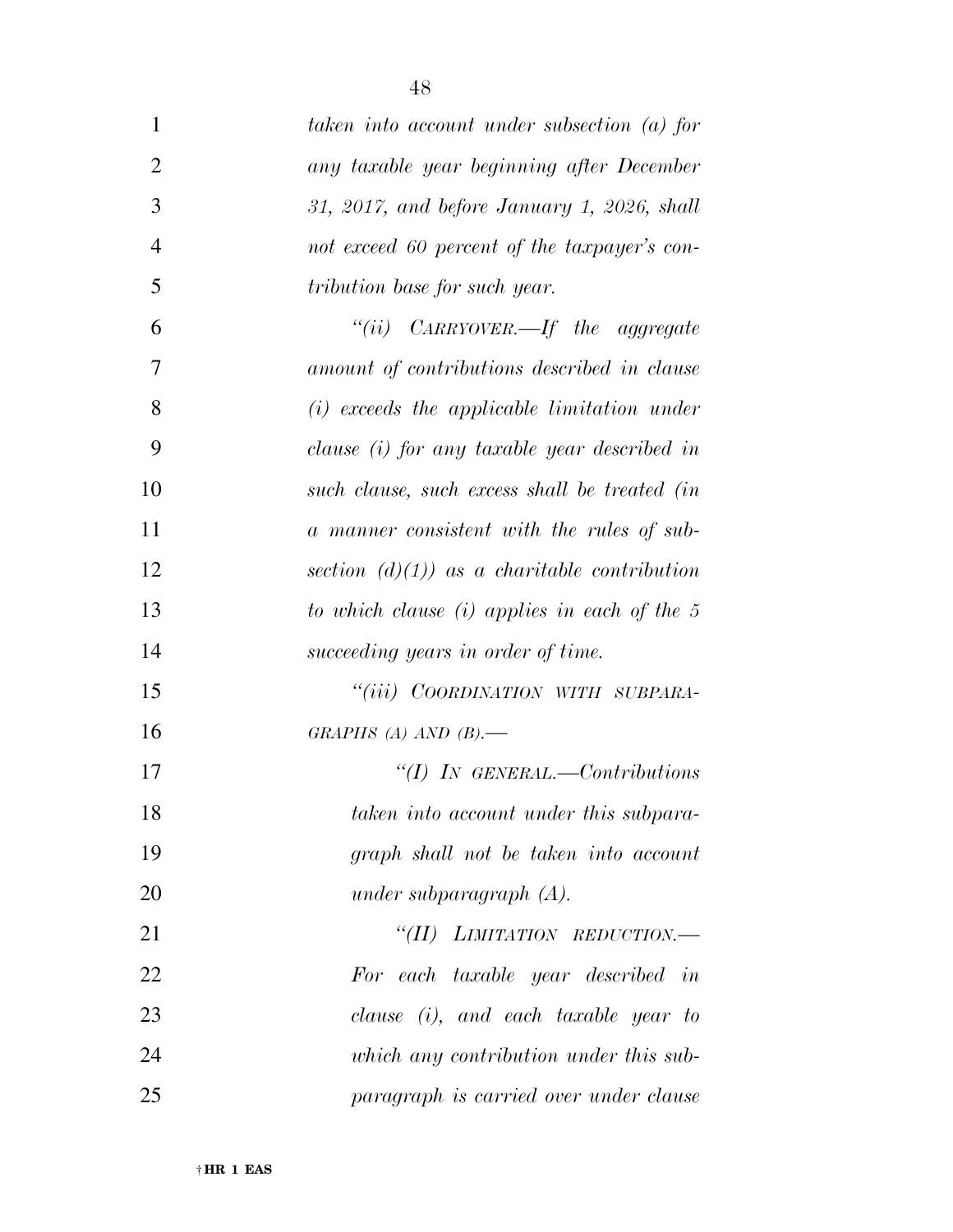| $\mathbf{1}$   | $(ii)$ , subparagraph $(A)$ shall be applied                 |
|----------------|--------------------------------------------------------------|
| $\overline{2}$ | by reducing (but not below zero) the                         |
| 3              | contribution limitation allowed for the                      |
| $\overline{4}$ | taxable year under such subparagraph                         |
| 5              | by the aggregate contributions allowed                       |
| 6              | under this subparagraph for such tax-                        |
| 7              | able year, and subparagraph (B) shall                        |
| 8              | be applied by treating any reference to                      |
| 9              | subparagraph $(A)$ as a reference to                         |
| 10             | both subparagraph (A) and this sub-                          |
| 11             | paragraph.".                                                 |
| 12             | (b) EFFECTIVE DATE.—The amendment made by this               |
| 13             | section shall apply to contributions in taxable years begin- |
| 14             | ning after December 31, 2017.                                |
| 15             | SEC. 11024. INCREASED CONTRIBUTIONS TO ABLE AC-              |
| 16             | <b>COUNTS.</b>                                               |
| 17             | (a) INCREASE IN LIMITATION FOR CONTRIBUTIONS                 |
| 18             | FROM COMPENSATION OF INDIVIDUALS WITH DISABIL-               |
| 19             | ITIES.-                                                      |
| 20             | (1) IN GENERAL.—Section $529A(b)(2)(B)$ is                   |
| 21             | amended to read as follows:                                  |
| 22             | $\lq\lq B$ except in the case of contributions               |
| 23             | under subsection $(c)(1)(C)$ , if such contribution          |
| 24             | to an ABLE account would result in aggregate                 |
| 25             | contributions from all contributors to the ABLE              |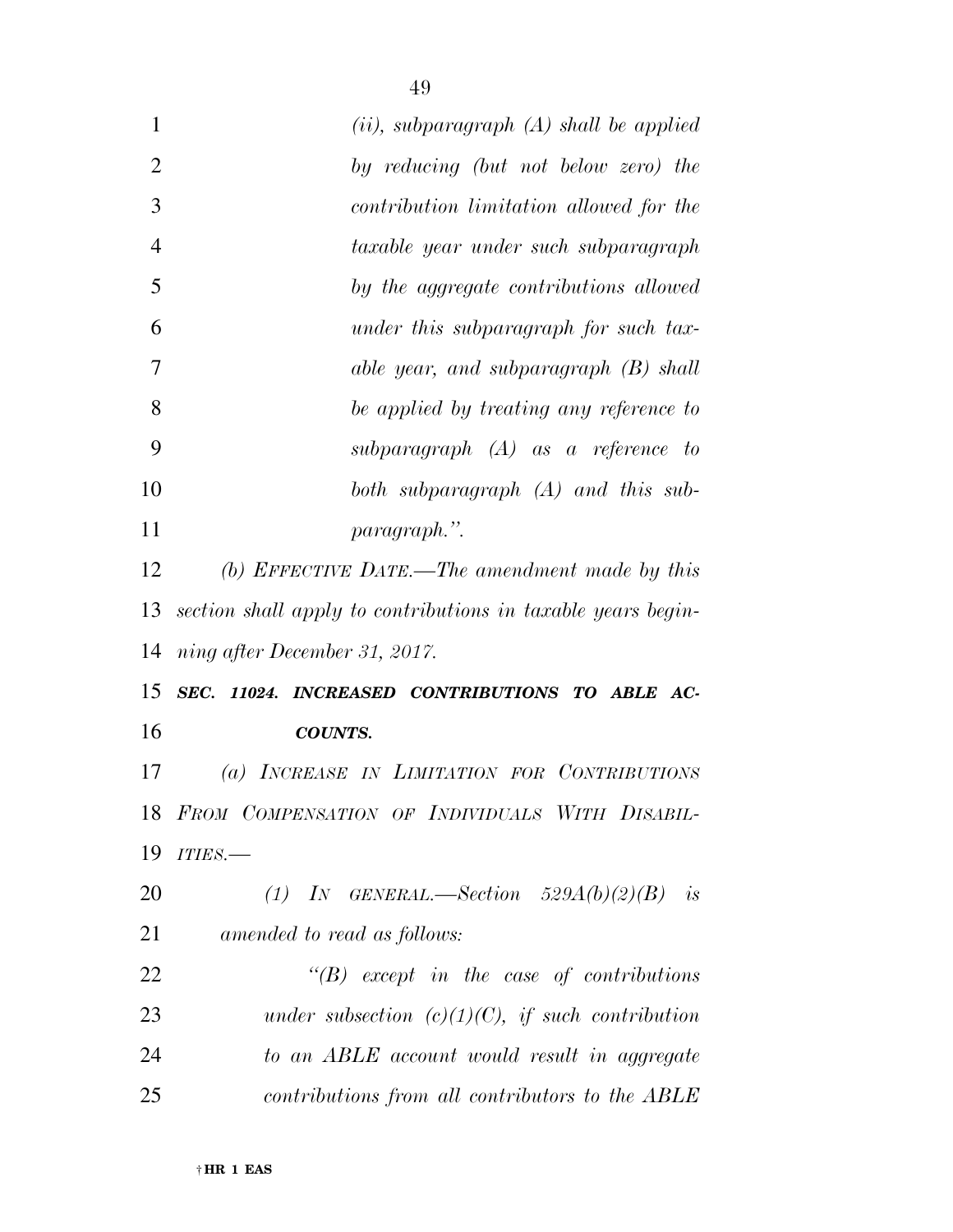| $\mathbf{1}$   | account for the taxable year exceeding the sum          |
|----------------|---------------------------------------------------------|
| $\overline{2}$ | of                                                      |
| 3              | $"(i)$ the amount in effect under section               |
| $\overline{4}$ | $2503(b)$ for the calendar year in which the            |
| 5              | taxable year begins, plus                               |
| 6              | $``(ii)$ in the case of any contribution by             |
| 7              | a designated beneficiary described in para-             |
| 8              | graph $(7)$ before January 1, 2026, the lesser          |
| 9              | $of-$                                                   |
| 10             | "(I) compensation (as defined by                        |
| 11             | section 219(f)(1)) includible in the des-               |
| 12             | <i>ignated beneficiary's gross income for</i>           |
| 13             | the taxable year, or                                    |
| 14             | "(II) an amount equal to the pov-                       |
| 15             | erty line for a one-person household, as                |
| 16             | determined for the calendar year pre-                   |
| 17             | ceding the calendar year in which the                   |
| 18             | <i>taxable year begins.</i> ".                          |
| 19             | (2) RESPONSIBILITY FOR CONTRIBUTION LIMITA-             |
| 20             | $TION. - Paragraph$ (2) of section 529A(b) is amended   |
| 21             | by adding at the end the following: "A designated       |
| 22             | beneficiary (or a person acting on behalf of such bene- |
| 23             | ficiary) shall maintain adequate records for purposes   |
| 24             | of ensuring, and shall be responsible for ensuring,     |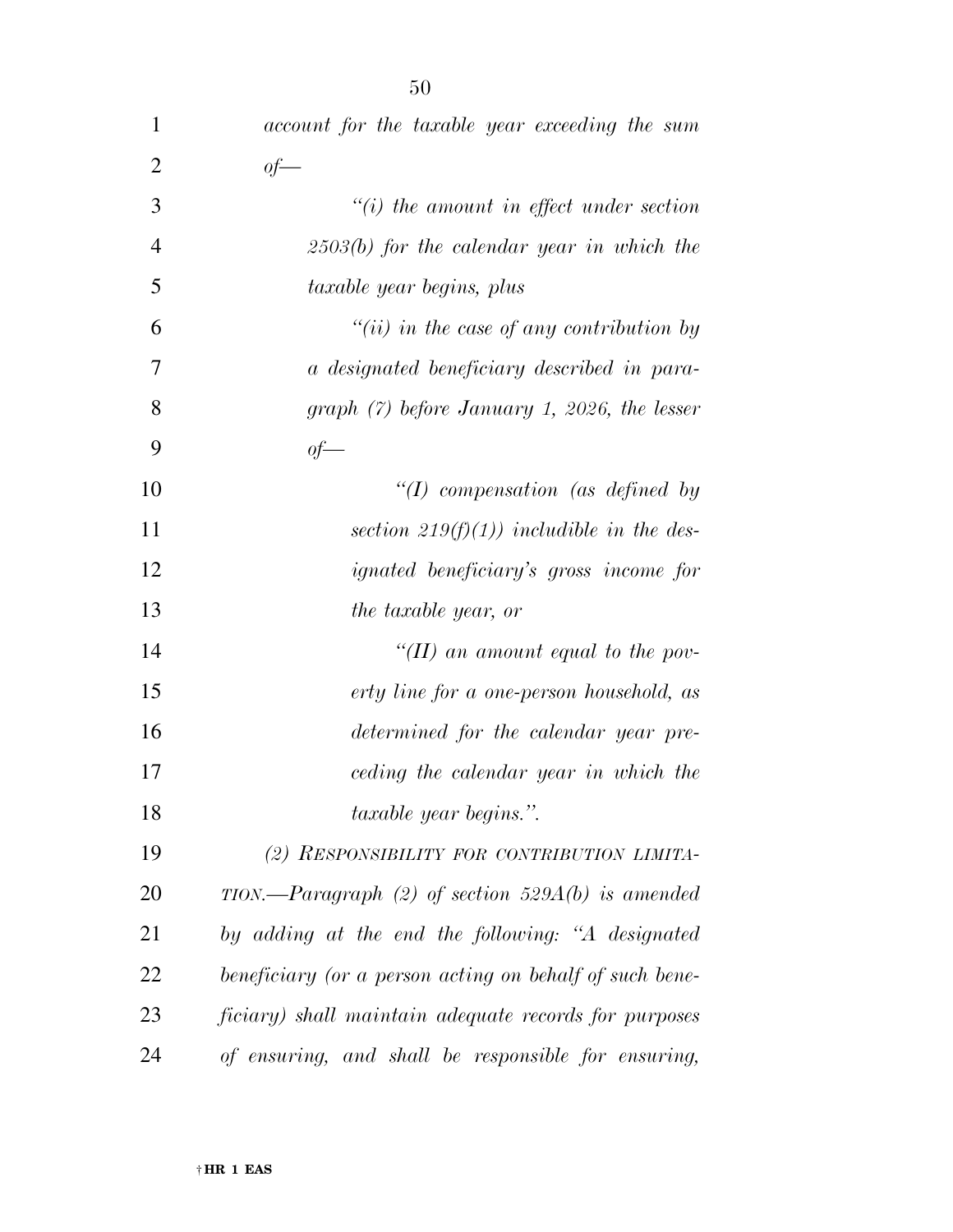| $\mathbf{1}$   | that the requirements of subparagraph $(B)(ii)$ are     |
|----------------|---------------------------------------------------------|
| $\overline{2}$ | $met.$ "                                                |
| 3              | (3) ELIGIBLE DESIGNATED BENEFICIARY.-Sec-               |
| $\overline{4}$ | tion $529A(b)$ is amended by adding at the end the fol- |
| 5              | <i>lowing:</i>                                          |
| 6              | "(7) SPECIAL RULES RELATED TO CONTRIBU-                 |
| 7              | TION LIMIT.—For purposes of paragraph $(2)(B)(ii)$ —    |
| 8              | "(A) DESIGNATED BENEFICIARY.—A des-                     |
| 9              | <i>ignated beneficiary described in this paragraph</i>  |
| 10             | is an employee (including an employee within            |
| 11             | the meaning of section $401(c)$ ) with respect to       |
| 12             | $whom$ —                                                |
| 13             | $``(i)$ no contribution is made for the                 |
| 14             | taxable year to a defined contribution plan             |
| 15             | (within the meaning of section $414(i)$ ) with          |
| 16             | respect to which the requirements of section            |
| 17             | $401(a)$ or $403(a)$ are met,                           |
| 18             | $``(ii)$ no contribution is made for the                |
| 19             | taxable year to an annuity contract de-                 |
| 20             | scribed in section $403(b)$ , and                       |
| 21             | $``(iii)$ no contribution is made for the               |
| 22             | taxable year to an eligible deferred com-               |
| 23             | pensation plan described in section $457(b)$ .          |
| 24             | "(B) POVERTY LINE.—The term 'poverty                    |
| 25             | line' has the meaning given such term by section        |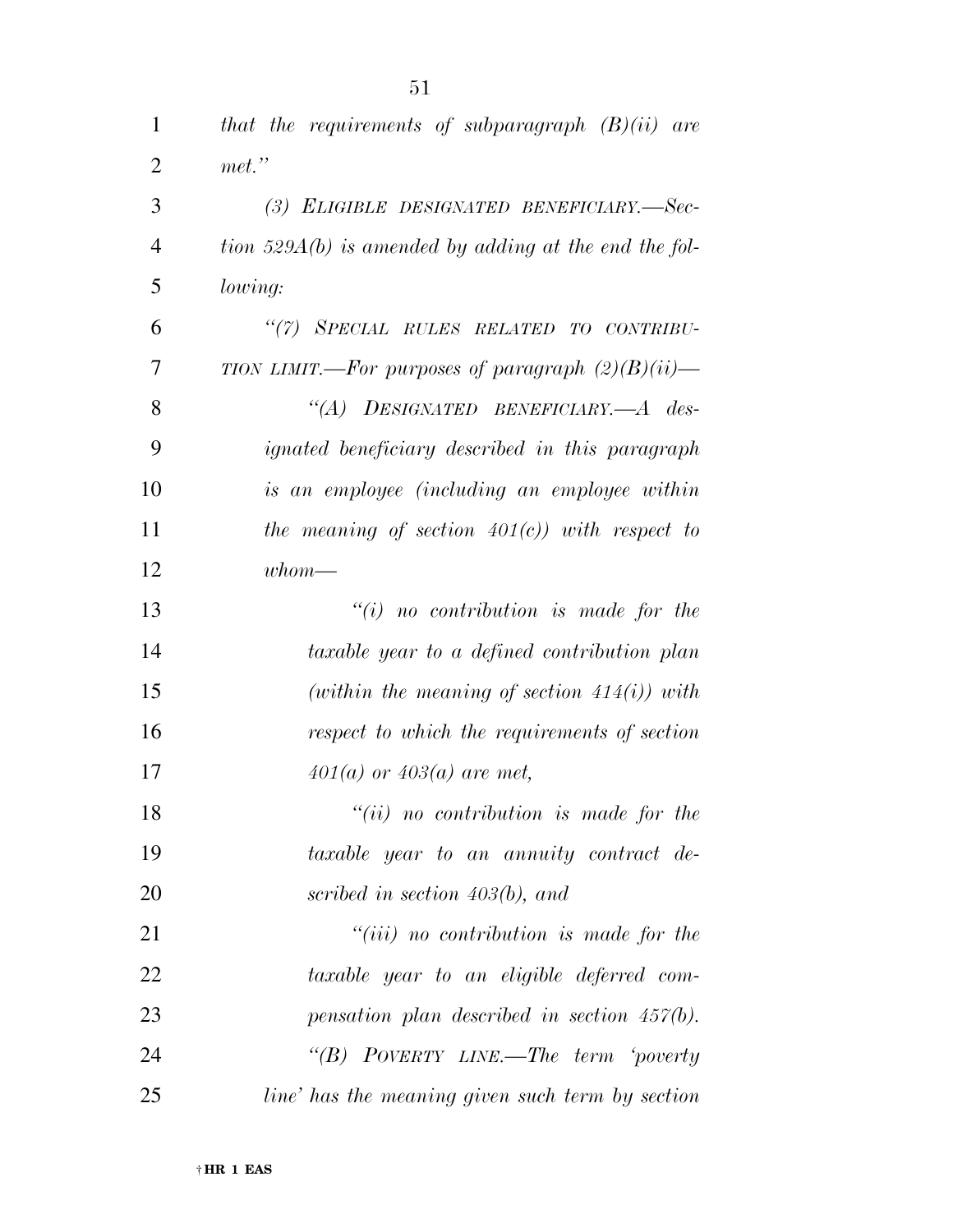| $\mathbf{1}$   | 673 of the Community Services Block Grant Act                  |
|----------------|----------------------------------------------------------------|
| $\overline{2}$ | $(42 \text{ U.S.C. } 9902).$ ".                                |
| 3              | (b) ALLOWANCE OF SAVER'S CREDIT FOR ABLE CON-                  |
| 4              | TRIBUTIONS BY ACCOUNT HOLDER.—Section $25B(d)(1)$ is           |
| 5              | amended by striking "and" at the end of subparagraph           |
| 6              | $(B)(ii)$ , by striking the period at the end of subparagraph  |
| 7              | $(C)$ and inserting ", and", and by inserting at the end the   |
| 8              | following:                                                     |
| 9              | $\lq\lq(D)$ the amount of contributions made be-               |
| 10             | fore January 1, 2026, by such individual to the                |
| 11             | ABLE account (within the meaning of section                    |
| 12             | 529A) of which such individual is the designated               |
| 13             | beneficiary.".                                                 |
| 14             | (c) EFFECTIVE DATE.—The amendments made by this                |
| 15             | section shall apply to taxable years beginning after the date  |
|                | 16 of the enactment of this Act.                               |
| 17             | SEC. 11025. ROLLOVERS TO ABLE PROGRAMS FROM 529                |
| 18             | PROGRAMS.                                                      |
| 19             | (a) IN GENERAL.—Clause (i) of section $529(c)(3)(C)$           |
|                | 20 is amended by striking "or" at the end of subclause $(I)$ , |
| 21             | by striking the period at the end of subclause $(II)$ and in-  |
| 22             | serting ", or", and by adding at the end the following:        |
| 23             | "(III) before January 1, 2026, to                              |
| 24             | an ABLE account (as defined in sec-                            |
| 25             | tion 529 $A(e)(6)$ of the designated bene-                     |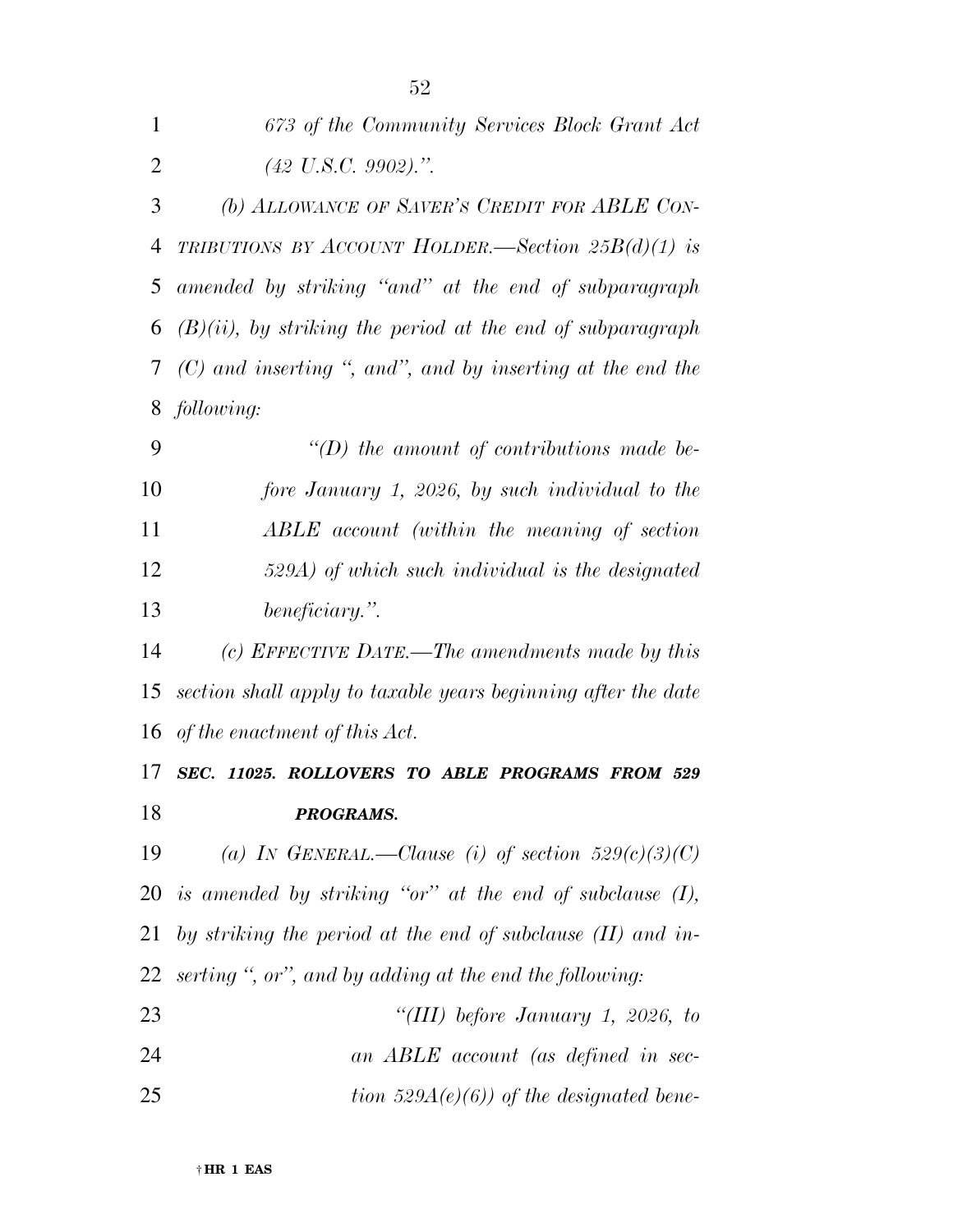| $\mathbf{1}$   | ficiary or a member of the family of                           |
|----------------|----------------------------------------------------------------|
| $\overline{2}$ | the designated beneficiary.                                    |
| 3              | Subclause (III) shall not apply to so much                     |
| $\overline{4}$ | of a distribution which, when added to all                     |
| 5              | other contributions made to the ABLE ac-                       |
| 6              | count for the taxable year, exceeds the limi-                  |
| 7              | tation under section $529A(b)(2)(B)(i)$ .".                    |
| 8              | (b) EFFECTIVE DATE.—The amendments made by this                |
| 9              | section shall apply to distributions after the date of the en- |
| 10             | actment of this Act.                                           |
| 11             | SEC. 11026. TREATMENT OF CERTAIN INDIVIDUALS PER-              |
| 12             | FORMING SERVICES IN THE SINAI PENIN-                           |
| 13             | <b>SULA OF EGYPT.</b>                                          |
| 14             | (a) In GENERAL.—For purposes of the following provi-           |
| 15             | sions of the Internal Revenue Code of 1986, with respect       |
| 16             | to the applicable period, a qualified hazardous duty area      |
|                | 17 shall be treated in the same manner as if it were a combat  |
|                | 18 zone (as determined under section 112 of such Code):        |
| 19             | $(1)$ Section $2(a)(3)$ (relating to special rule              |
| 20             | where deceased spouse was in missing status).                  |
| 21             | $(2)$ Section 112 (relating to the exclusion of cer-           |
| 22             | tain combat pay of members of the Armed Forces).               |
| 23             |                                                                |
|                | $(3)$ Section 692 (relating to income taxes of                 |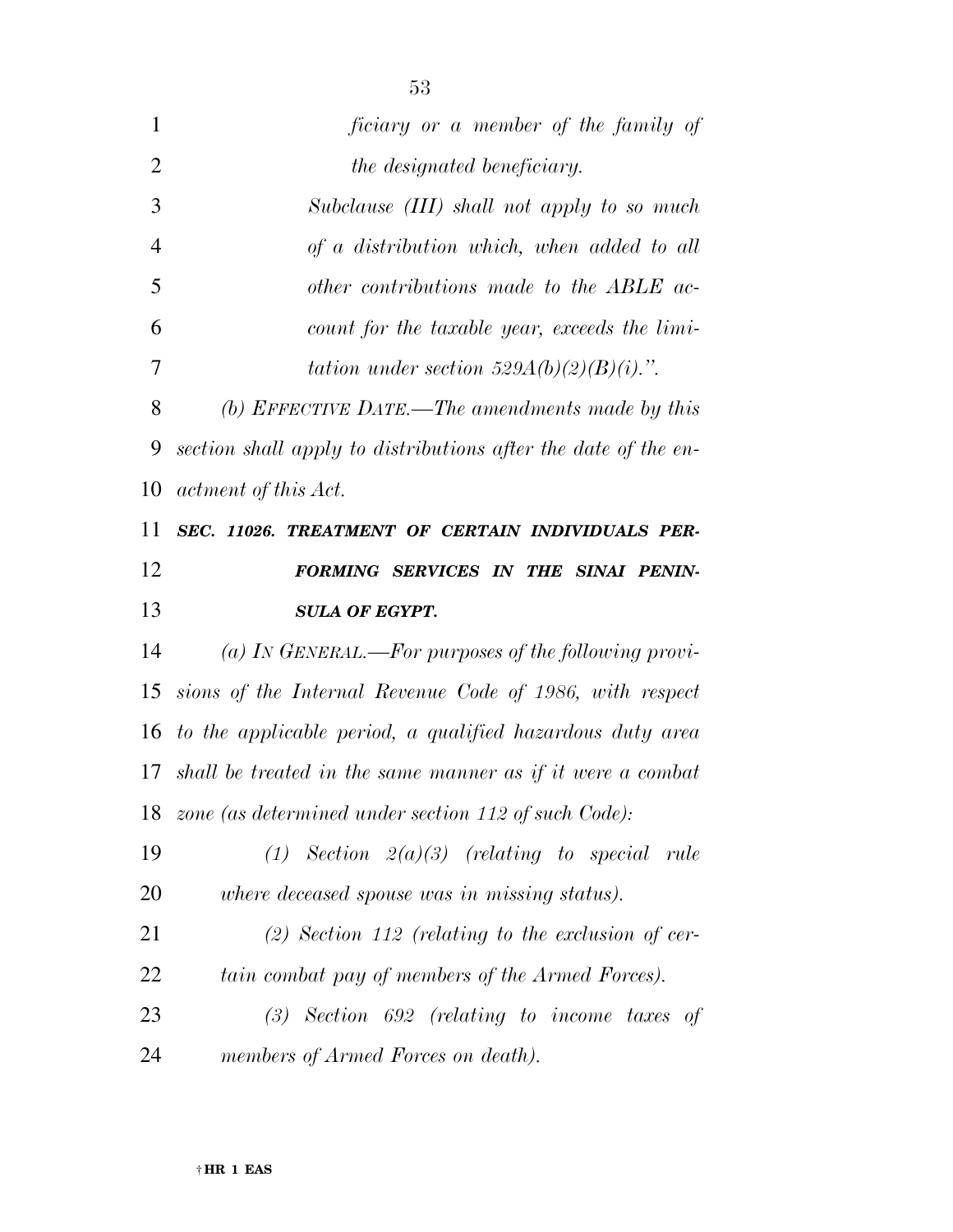| $\mathbf{1}$   | $(4)$ Section 2201 (relating to members of the                |
|----------------|---------------------------------------------------------------|
| $\overline{2}$ | Armed Forces dying in combat zone or by reason of             |
| 3              | combat-zone-incurred wounds, etc.).                           |
| $\overline{4}$ | $(5)$ Section 3401 $(a)(1)$ (defining wages relating          |
| 5              | to combat pay for members of the Armed Forces).               |
| 6              | $(6)$ Section 4253 $(d)$ (relating to the taxation of         |
| 7              | phone service originating from a combat zone from             |
| 8              | members of the Armed Forces).                                 |
| 9              | (7) Section $6013(f)(1)$ (relating to joint return            |
| 10             | where individual is in missing status).                       |
| 11             | (8) Section 7508 (relating to time for performing             |
| 12             | certain acts postponed by reason of service in combat         |
| 13             | zone).                                                        |
| 14             | (b) QUALIFIED HAZARDOUS DUTY AREA.-For pur-                   |
| 15             | poses of this section, the term "qualified hazardous duty     |
| 16             | area" means the Sinai Peninsula of Egypt, if as of the date   |
| 17             | of the enactment of this section any member of the Armed      |
| 18             | Forces of the United States is entitled to special pay under  |
| 19             | section 310 of title 37, United States Code (relating to spe- |
| 20             | cial pay; duty subject to hostile fire or imminent danger),   |
| 21             | for services performed in such location. Such term includes   |
| 22             | such location only during the period such entitlement is in   |
| 23             | effect.                                                       |

*(c) APPLICABLE PERIOD.—*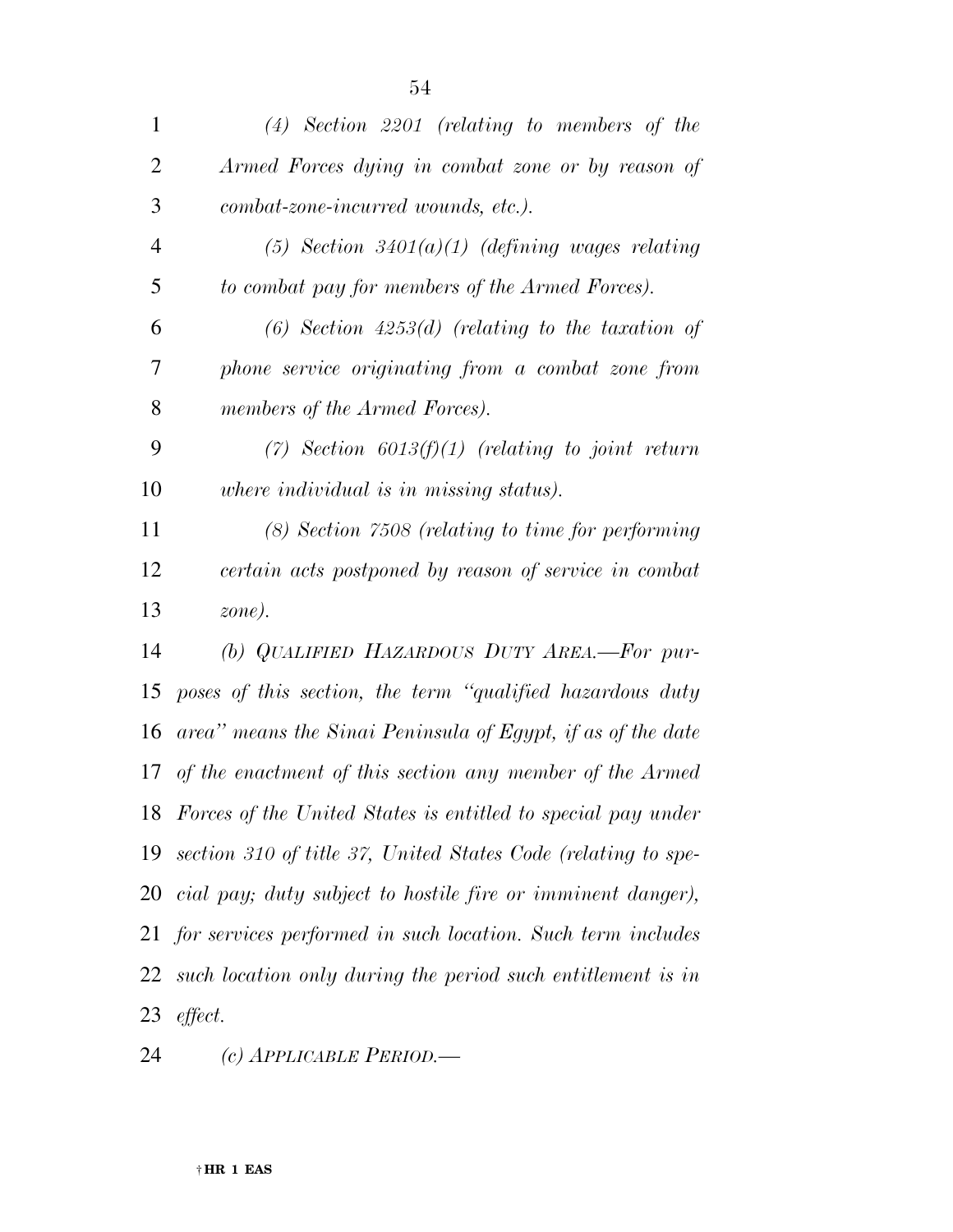| 1              | $(1)$ IN GENERAL.—Except as provided in para-                   |
|----------------|-----------------------------------------------------------------|
| 2              | graph $(2)$ , the applicable period is—                         |
| 3              | $(A)$ the portion of the first taxable year end-                |
| $\overline{4}$ | ing after June 9, 2015, which begins on such                    |
| 5              | date, and                                                       |
| 6              | (B) any subsequent taxable year beginning                       |
| 7              | before January 1, 2026.                                         |
| 8              | (2) WITHHOLDING.—In the case of subsection                      |
| 9              | $(a)(5)$ , the applicable period is—                            |
| 10             | $(A)$ the portion of the first taxable year end-                |
| 11             | ing after the date of the enactment of this Act                 |
| 12             | which begins on such date, and                                  |
| 13             | (B) any subsequent taxable year beginning                       |
| 14             | before January 1, 2026.                                         |
| 15             | (d) EFFECTIVE DATE.—                                            |
| 16             | $(1)$ In GENERAL.—Except as provided in para-                   |
| 17             | $graph (2)$ , the provisions of this section shall take ef-     |
| 18             | fect on June 9, 2015.                                           |
| 19             | shall<br>$WITHHOLDING. \text{—} Subsection \quad (a)(5)$<br>(2) |
| 20             | apply to remuneration paid after the date of the en-            |
| 21             | actment of this Act.                                            |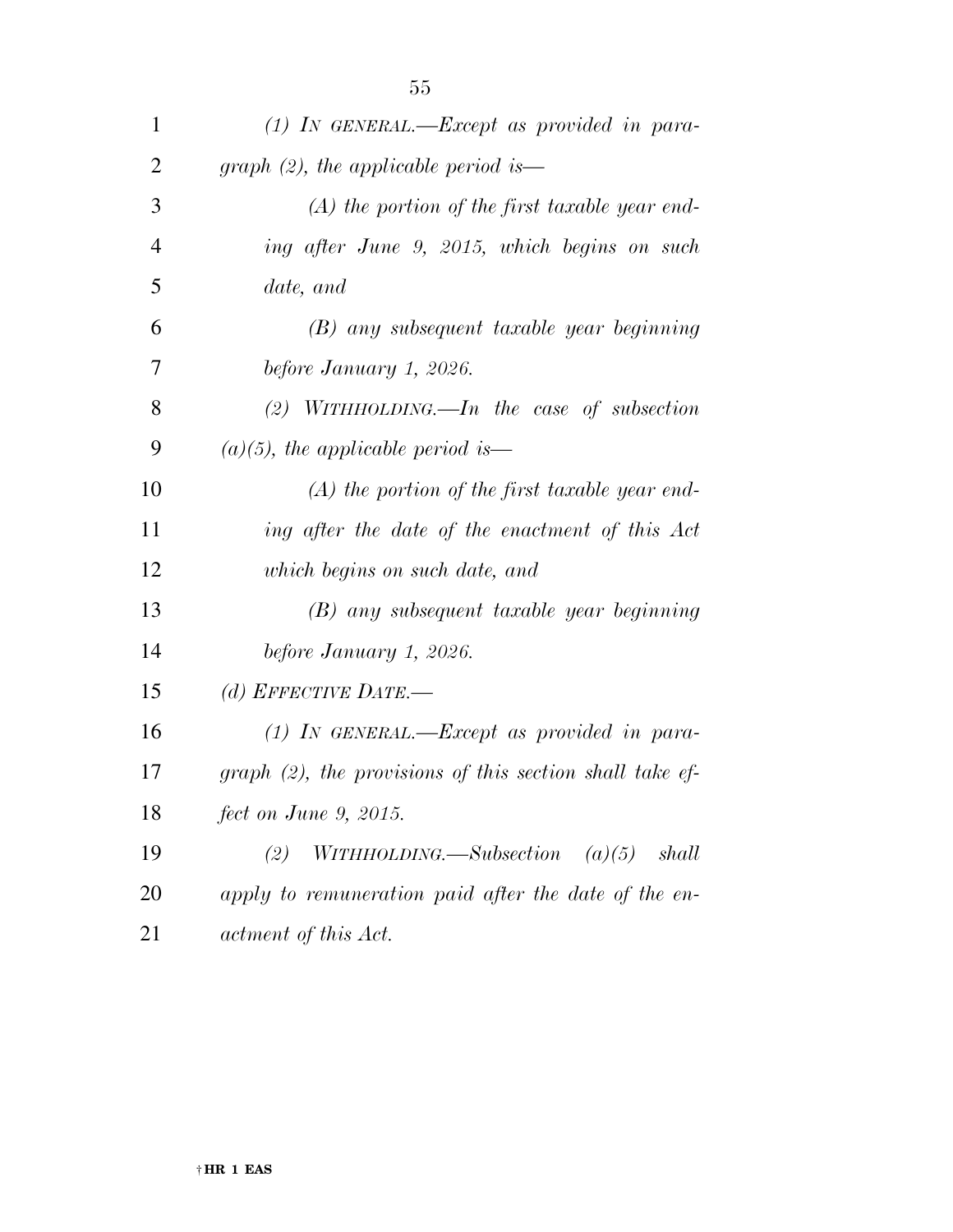| 1              | SEC. 11027. EXTENSION OF WAIVER OF LIMITATIONS WITH               |
|----------------|-------------------------------------------------------------------|
| $\overline{2}$ | RESPECT TO EXCLUDING FROM GROSS IN-                               |
| 3              | <b>COME AMOUNTS RECEIVED BY WRONGFULLY</b>                        |
| $\overline{4}$ | <b>INCARCERATED INDIVIDUALS.</b>                                  |
| 5              | (a) IN GENERAL.—Section $304(d)$ of the Protecting                |
| 6              | Americans from Tax Hikes Act of 2015 (26 U.S.C. 139F)             |
| 7              | note) is amended by striking "1-year" and inserting "2-           |
| 8              | year".                                                            |
| 9              | (b) EFFECTIVE DATE.—The amendments made by this                   |
|                | 10 section shall take effect on the date of the enactment of this |
| 11             | Act.                                                              |
| 12             | SEC. 11028. TEMPORARY REDUCTION IN MEDICAL EXPENSE                |
| 13             | <b>DEDUCTION FLOOR.</b>                                           |
| 14             | (a) IN GENERAL.—Subsection (f) of section 213 is                  |
| 15             | amended to read as follows:                                       |
| 16             | "(f) SPECIAL RULES FOR 2013 THROUGH 2018.—In                      |
|                | 17 the case of any taxable year—                                  |
| 18             | $\lq(1)$ beginning after December 31, 2012, and                   |
| 19             | ending before January 1, 2017, in the case of a tax-              |
| 20             | payer if such taxpayer or such taxpayer's spouse has              |
| 21             | attained age 65 before the close of such taxable year,            |
| 22             | and                                                               |
| 23             | $\lq(2)$ beginning after December 31, 2016, and                   |
| 24             | ending before January 1, 2019, in the case of any                 |
| 25             | taxpayer,                                                         |
|                |                                                                   |

*Act.* 

*and* 

*taxpayer,*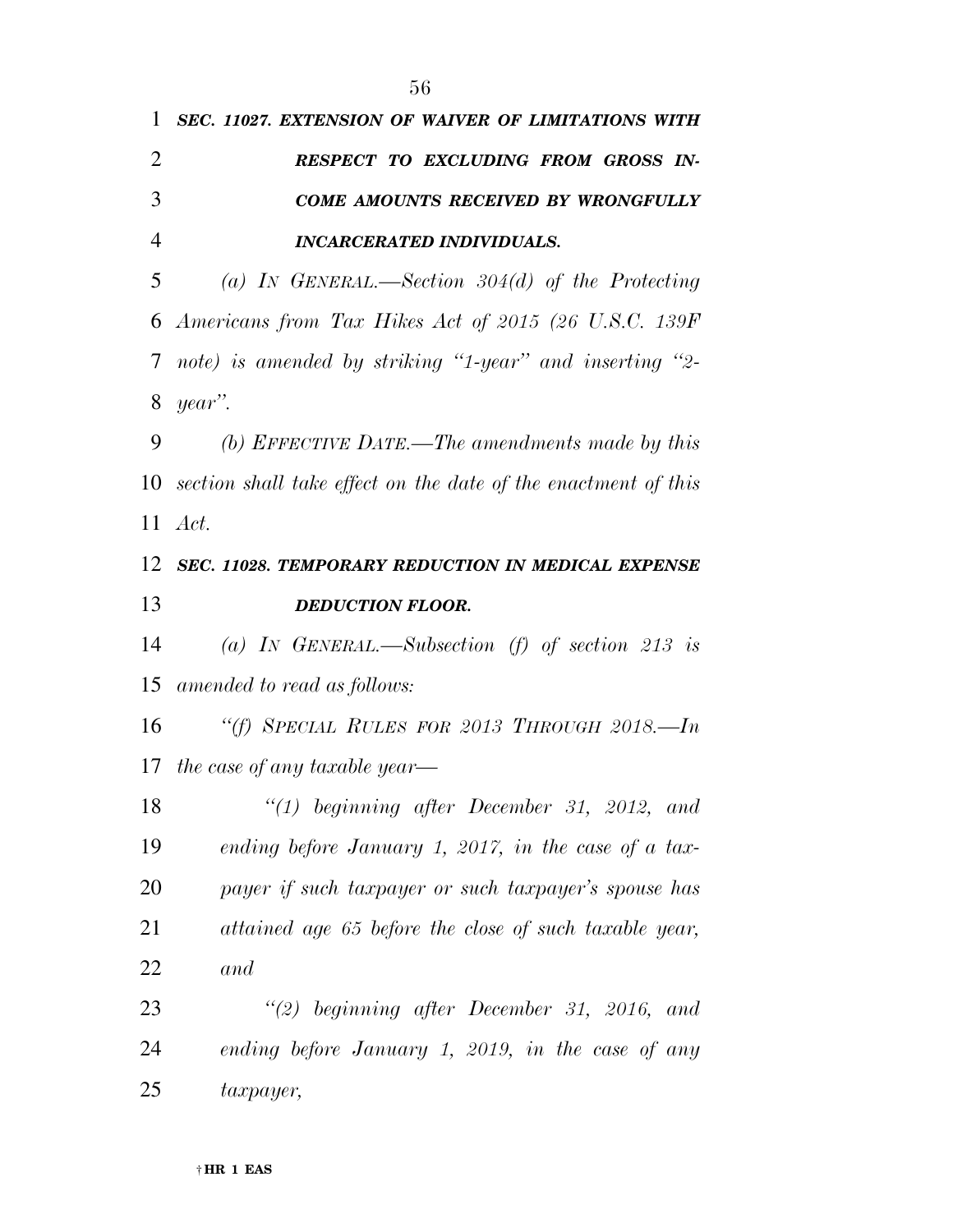*subsection (a) shall be applied with respect to a taxpayer by substituting '7.5 percent' for '10 percent'.''.* 

 *(b) MINIMUM TAX PREFERENCE NOT TO APPLY.—Sec- tion 56(b)(1)(B) is amended by adding at the end the fol- lowing new sentence:''This subparagraph shall not apply to taxable years beginning after December 31, 2016, and end-ing before January 1, 2019''.* 

 *(c) EFFECTIVE DATE.—The amendment made by this section shall apply to taxable years beginning after Decem-ber 31, 2016.* 

## *SEC. 11029. RELIEF FOR 2016 DISASTER AREAS.*

 *(a) IN GENERAL.—For purposes of this section, the term ''2016 disaster area'' means any area with respect to which a major disaster has been declared by the President under section 401 of the Robert T. Stafford Disaster Relief and Emergency Assistance Act during calendar year 2016. (b) SPECIAL RULES FOR USE OF RETIREMENT FUNDS WITH RESPECT TO AREAS DAMAGED BY 2016 DISAS-TERS.—* 

 *(1) TAX-FAVORED WITHDRAWALS FROM RETIRE- MENT PLANS.— (A) IN GENERAL.—Section 72(t) of the In- ternal Revenue Code of 1986 shall not apply to any qualified 2016 disaster distribution. (B) AGGREGATE DOLLAR LIMITATION.—*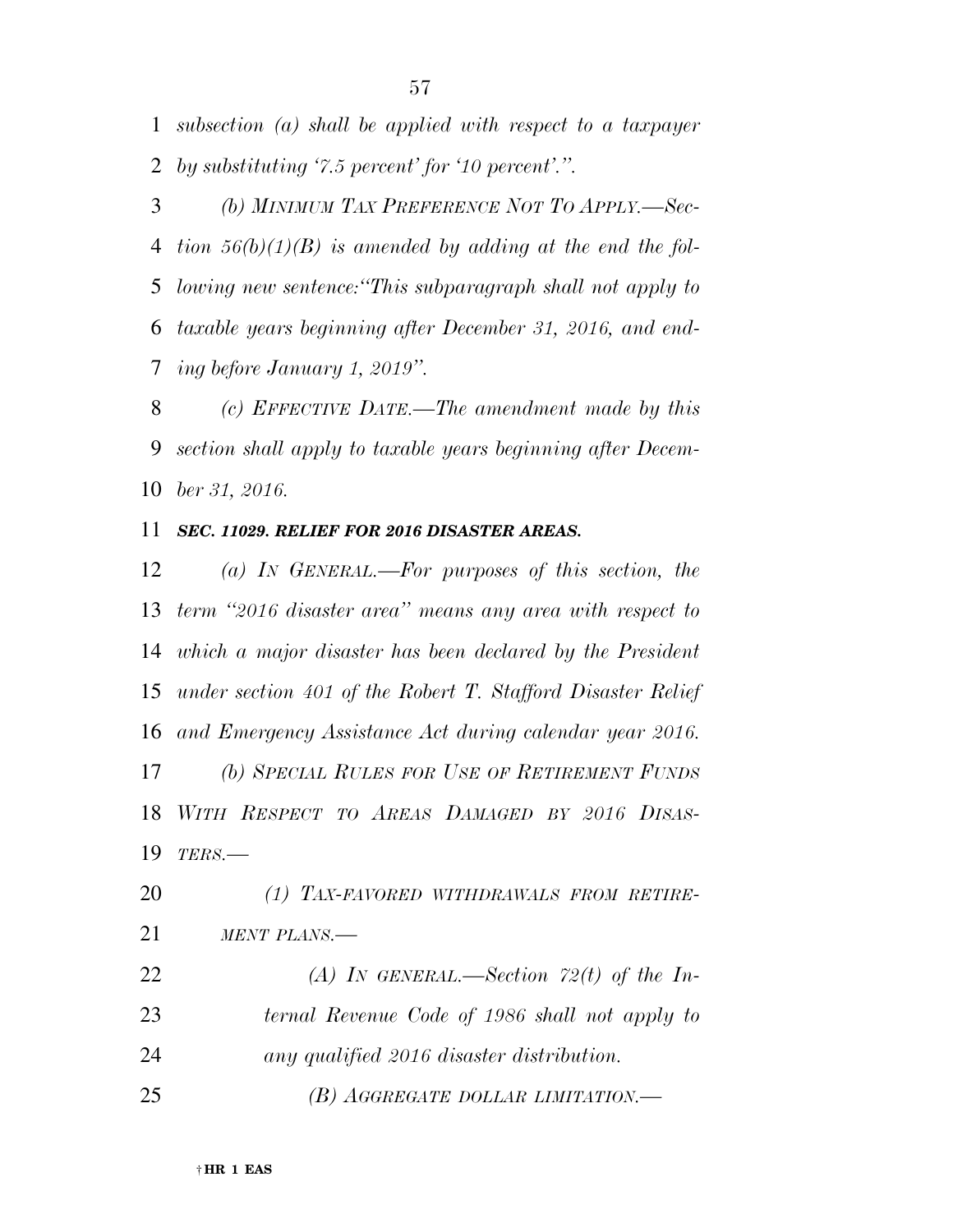| $\mathbf{1}$   | (i) In GENERAL.—For purposes of this          |
|----------------|-----------------------------------------------|
| $\overline{2}$ | subsection, the aggregate amount of dis-      |
| 3              | tributions received by an individual which    |
| $\overline{4}$ | may be treated as qualified 2016 disaster     |
| 5              | distributions for any taxable year shall not  |
| 6              | exceed the excess (if any) of-                |
| 7              | $(I)$ \$100,000, over                         |
| 8              | $(II)$ the aggregate amounts treated          |
| 9              | as qualified 2016 disaster distributions      |
| 10             | received by such individual for all           |
| 11             | prior taxable years.                          |
| 12             | (ii) TREATMENT OF PLAN DISTRIBU-              |
| 13             | TIONS.—If a distribution to an individual     |
| 14             | would (without regard to clause $(i)$ ) be a  |
| 15             | qualified 2016 disaster distribution, a plan  |
| 16             | shall not be treated as violating any re-     |
| 17             | quirement of this title merely because the    |
| 18             | plan treats such distribution as a qualified  |
| 19             | 2016 disaster distribution, unless the aggre- |
| 20             | gate amount of such distributions from all    |
| 21             | plans maintained by the employer (and any     |
| 22             | member of any controlled group which in-      |
| 23             | cludes the employer) to such individual ex-   |
| 24             | ceeds \$100,000.                              |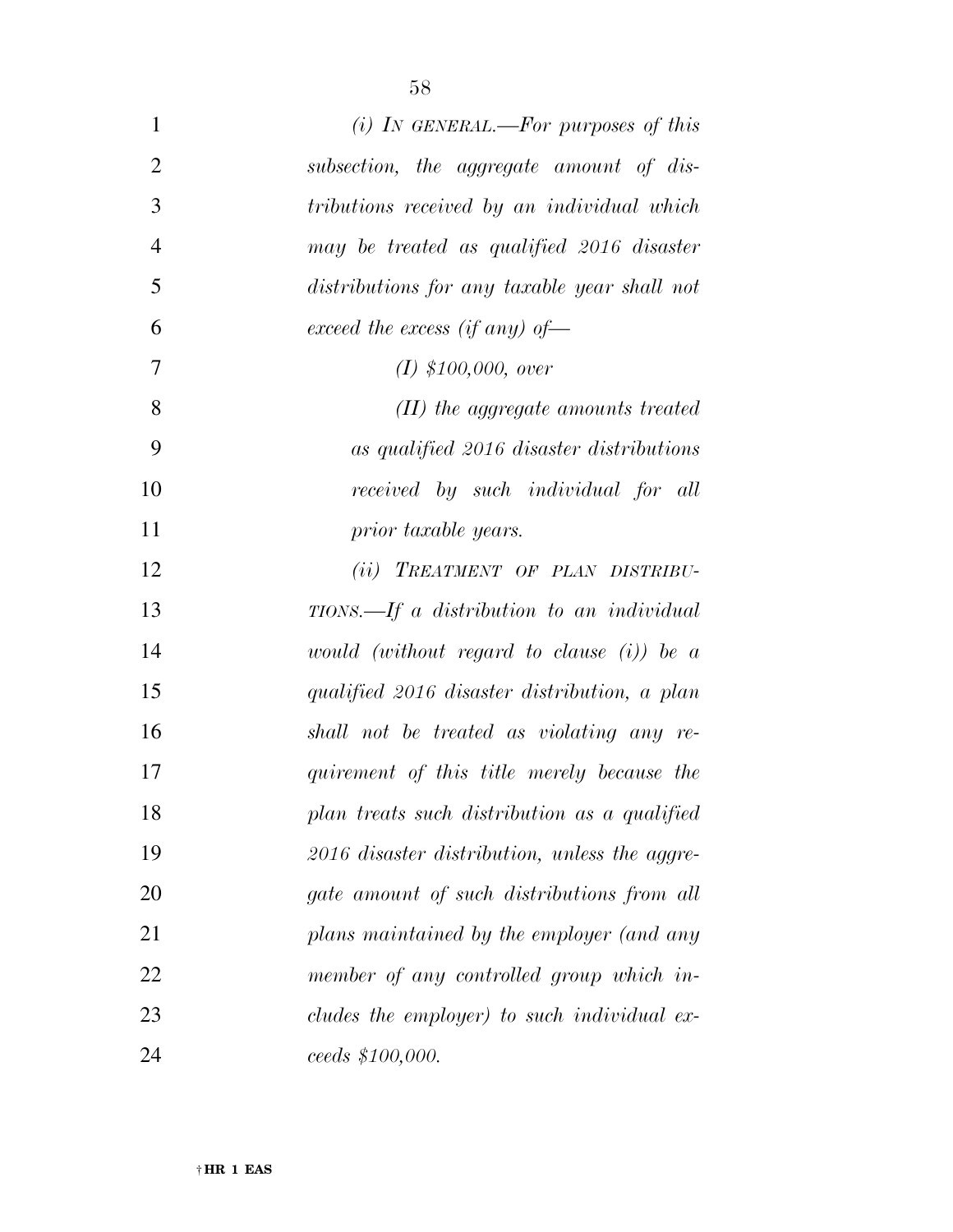| $\mathbf{1}$   | $(iii)$ CONTROLLED GROUP.—For pur-                                       |
|----------------|--------------------------------------------------------------------------|
| $\overline{2}$ | poses of clause (ii), the term "controlled                               |
| 3              | group" means any group treated as a single                               |
| $\overline{4}$ | employer under subsection $(b)$ , $(c)$ , $(m)$ , or                     |
| 5              | (o) of section $414$ of the Internal Revenue                             |
| 6              | Code of 1986.                                                            |
| 7              | (C) AMOUNT DISTRIBUTED MAY BE<br>$RE-$                                   |
| 8              | PAID.                                                                    |
| 9              | $(i)$ In GENERAL.—Any individual who                                     |
| 10             | receives a qualified 2016 disaster distribu-                             |
| 11             | tion may, at any time during the 3-year                                  |
| 12             | period beginning on the day after the date                               |
| 13             | on which such distribution was received,                                 |
| 14             | make one or more contributions in an ag-                                 |
| 15             | gregate amount not to exceed the amount of                               |
| 16             | such distribution to an eligible retirement                              |
| 17             | plan of which such individual is a bene-                                 |
| 18             | ficiary and to which a rollover contribution                             |
| 19             | of such distribution could be made under                                 |
| 20             | section $402(c)$ , $403(a)(4)$ , $403(b)(8)$ ,                           |
| 21             | $408(d)(3)$ , or $457(e)(16)$ of the Internal Rev-                       |
| 22             | enue Code of 1986, as the case may be.                                   |
| 23             | (ii) TREATMENT OF REPAYMENTS OF                                          |
| 24             | <b>FROM</b><br><i>DISTRIBUTIONS</i><br><b>ELIGIBLE</b><br><b>RETIRE-</b> |
| 25             | MENT PLANS OTHER THAN IRAS.-For pur-                                     |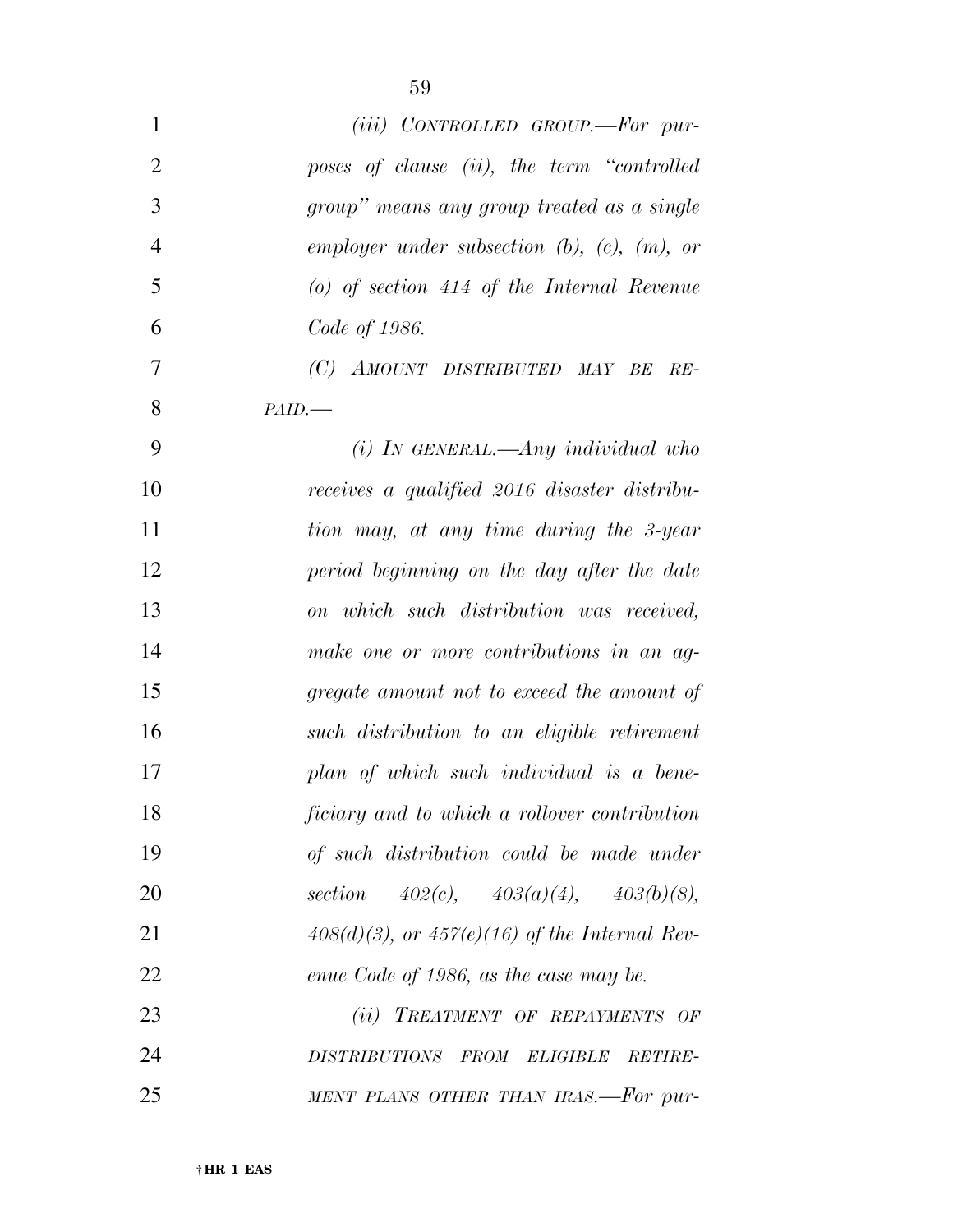| 1              | poses of the Internal Revenue Code of 1986,         |
|----------------|-----------------------------------------------------|
| $\overline{2}$ | <i>if a contribution is made pursuant to clause</i> |
| 3              | $(i)$ with respect to a qualified 2016 disaster     |
| $\overline{4}$ | distribution from an eligible retirement            |
| 5              | plan other than an individual retirement            |
| 6              | plan, then the taxpayer shall, to the extent        |
| 7              | of the amount of the contribution, be treated       |
| 8              | as having received the qualified 2016 dis-          |
| 9              | aster distribution in an eligible rollover dis-     |
| 10             | tribution (as defined in section $402(c)(4)$ of     |
| 11             | the Internal Revenue Code of 1986) and as           |
| 12             | having transferred the amount to the eligi-         |
| 13             | ble retirement plan in a direct trustee to          |
| 14             | trustee transfer within 60 days of the dis-         |
| 15             | tribution.                                          |
| 16             | (iii) TREATMENT OF REPAYMENTS FOR                   |
| 17             | DISTRIBUTIONS FROM IRAS.-For purposes               |
| 18             | of the Internal Revenue Code of 1986, if a          |
| 19             | $contribution$ is made pursuant to clause $(i)$     |
| 20             | with respect to a qualified $2016$ disaster         |
| 21             | distribution from an individual retirement          |
|                |                                                     |

 *plan (as defined by section 7701(a)(37) of the Internal Revenue Code of 1986), then, to the extent of the amount of the contribution,* 

*the qualified 2016 disaster distribution*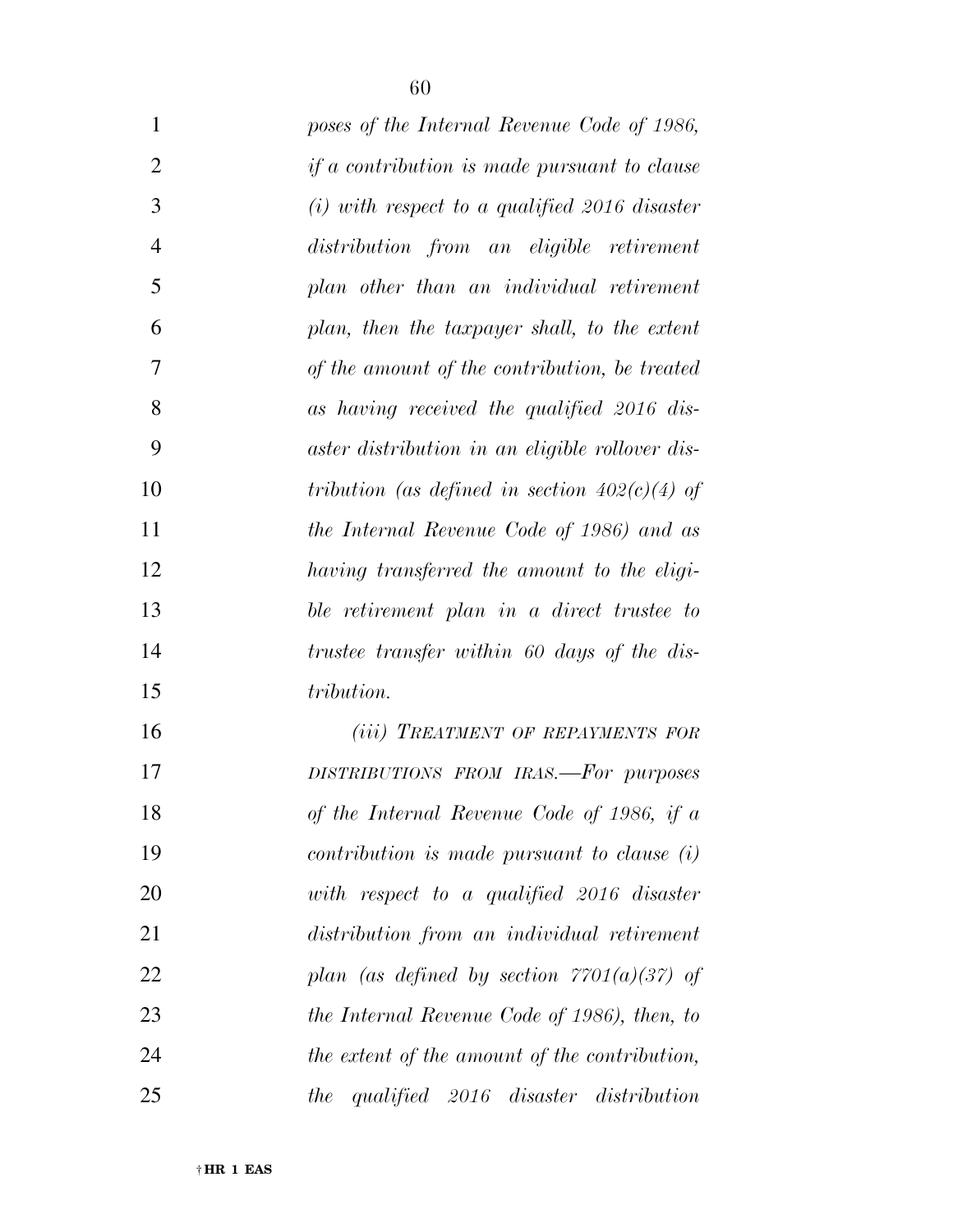| $\mathbf{1}$   | shall be treated as a distribution described |
|----------------|----------------------------------------------|
| $\overline{2}$ | in section $408(d)(3)$ of such Code and as   |
| 3              | having been transferred to the eligible re-  |
| $\overline{4}$ | tirement plan in a direct trustee to trustee |
| 5              | transfer within 60 days of the distribution. |
| 6              | (D) DEFINITIONS.—For purposes of this        |
| 7              | $paragnaph-$                                 |
| 8              | $(i)$ QUALIFIED 2016 DISASTER<br>DIS-        |
| 9              | TRIBUTION.—Except as provided in sub-        |
| 10             | paragraph $(B)$ , the term "qualified 2016"  |
| 11             | disaster distribution" means any distribu-   |
| 12             | tion from an eligible retirement plan made   |
| 13             | on or after January 1, 2016, and before      |
| 14             | January 1, 2018, to an individual whose      |
| 15             | principal place of abode at any time during  |
| 16             | calendar year 2016 was located in a dis-     |
| 17             | aster area described in subsection (a) and   |
| 18             | who has sustained an economic loss by rea-   |
| 19             | son of the events giving rise to the Presi-  |
| 20             | dential declaration described in subsection  |
| 21             | $(a)$ which was applicable to such area.     |
| 22             | ELIGIBLE RETIREMENT PLAN.<br>(ii)            |
| 23             | The term "eligible retirement plan" shall    |
| 24             | have the meaning given such term by sec-     |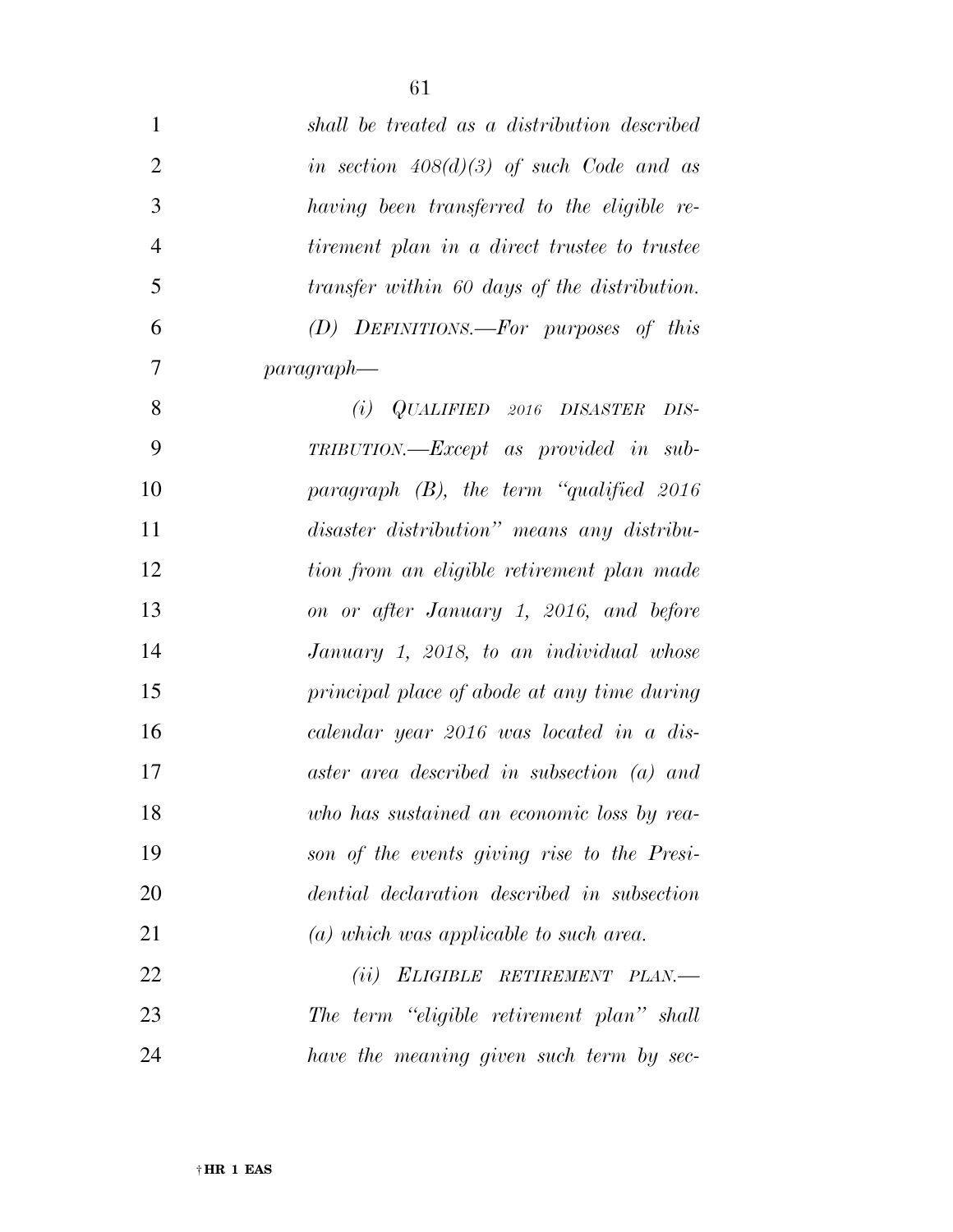| $\mathbf{1}$   | tion $402(c)(8)(B)$ of the Internal Revenue       |
|----------------|---------------------------------------------------|
| $\overline{2}$ | Code of 1986.                                     |
| 3              | (E) INCOME INCLUSION SPREAD OVER 3-               |
| $\overline{4}$ | YEAR PERIOD.-                                     |
| 5              | (i) IN GENERAL.—In the case of any                |
| 6              | qualified 2016 disaster distribution, unless      |
| 7              | the taxpayer elects not to have this subpara-     |
| 8              | graph apply for any taxable year, any             |
| 9              | amount required to be included in gross in-       |
| 10             | come for such taxable year shall be so in-        |
| 11             | cluded ratably over the 3-taxable-year pe-        |
| 12             | riod beginning with such taxable year.            |
| 13             | (ii) SPECIAL RULE.—For purposes of                |
| 14             | clause $(i)$ , rules similar to the rules of sub- |
| 15             | paragraph $(E)$ of section 408A(d)(3) of the      |
| 16             | Internal Revenue Code of 1986 shall apply.        |
| 17             | $(F)$ Special rules.—                             |
| 18             | EXEMPTION OF DISTRIBUTIONS<br>(i)                 |
| 19             | FROM TRUSTEE TO TRUSTEE TRANSFER AND              |
| 20             | WITHHOLDING RULES.—For purposes of sec-           |
| 21             | tions $401(a)(31)$ , $402(f)$ , and $3405$ of the |
| 22             | Internal Revenue Code of 1986, qualified          |
| 23             | 2016 disaster distribution shall not be treat-    |
| 24             | ed as eligible rollover distributions.            |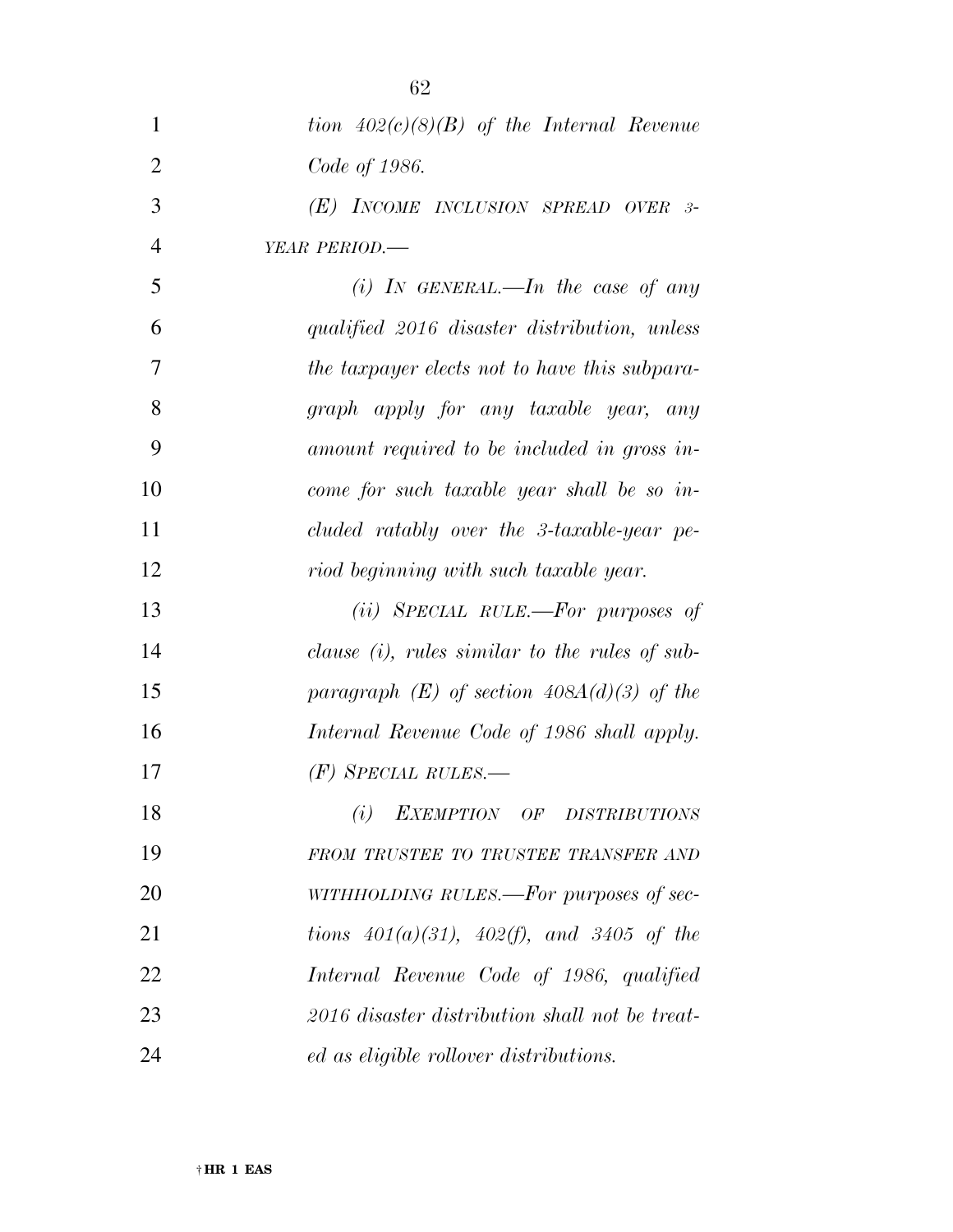| 1              | (ii) QUALIFIED 2016 DISASTER DIS-                 |
|----------------|---------------------------------------------------|
| $\overline{2}$ | TRIBUTIONS TREATED AS MEETING PLAN                |
| 3              | DISTRIBUTION REQUIREMENTS.-For pur-               |
| $\overline{4}$ | poses of the Internal Revenue Code of 1986,       |
| 5              | a qualified 2016 disaster distribution shall      |
| 6              | be treated as meeting the requirements of         |
| 7              | sections $401(k)(2)(B)(i)$ , $403(b)(7)(A)(ii)$ , |
| 8              | $403(b)(11)$ , and $457(d)(1)(A)$ of the Internal |
| 9              | Revenue Code of 1986.                             |
| 10             | PROVISIONS RELATING TO PLAN AMEND-<br>(2)         |
| 11             | MENTS.                                            |
| 12             | $(A)$ In GENERAL.—If this paragraph ap-           |
| 13             | plies to any amendment to any plan or annuity     |
| 14             | contract, such plan or contract shall be treated  |
| 15             | as being operated in accordance with the terms    |
| 16             | of the plan during the period described in sub-   |
| 17             | paragraph $(B)(ii)(I)$ .                          |
| 18             | (B) AMENDMENTS TO WHICH SUBSECTION                |
| 19             | APPLIES.-                                         |
| 20             | $(i)$ IN GENERAL.—This paragraph                  |
| 21             | shall apply to any amendment to any plan          |
| 22             | or annuity contract which is made—                |
| 23             | $(I)$ pursuant to any provision of                |
| 24             | this section, or pursuant to any regula-          |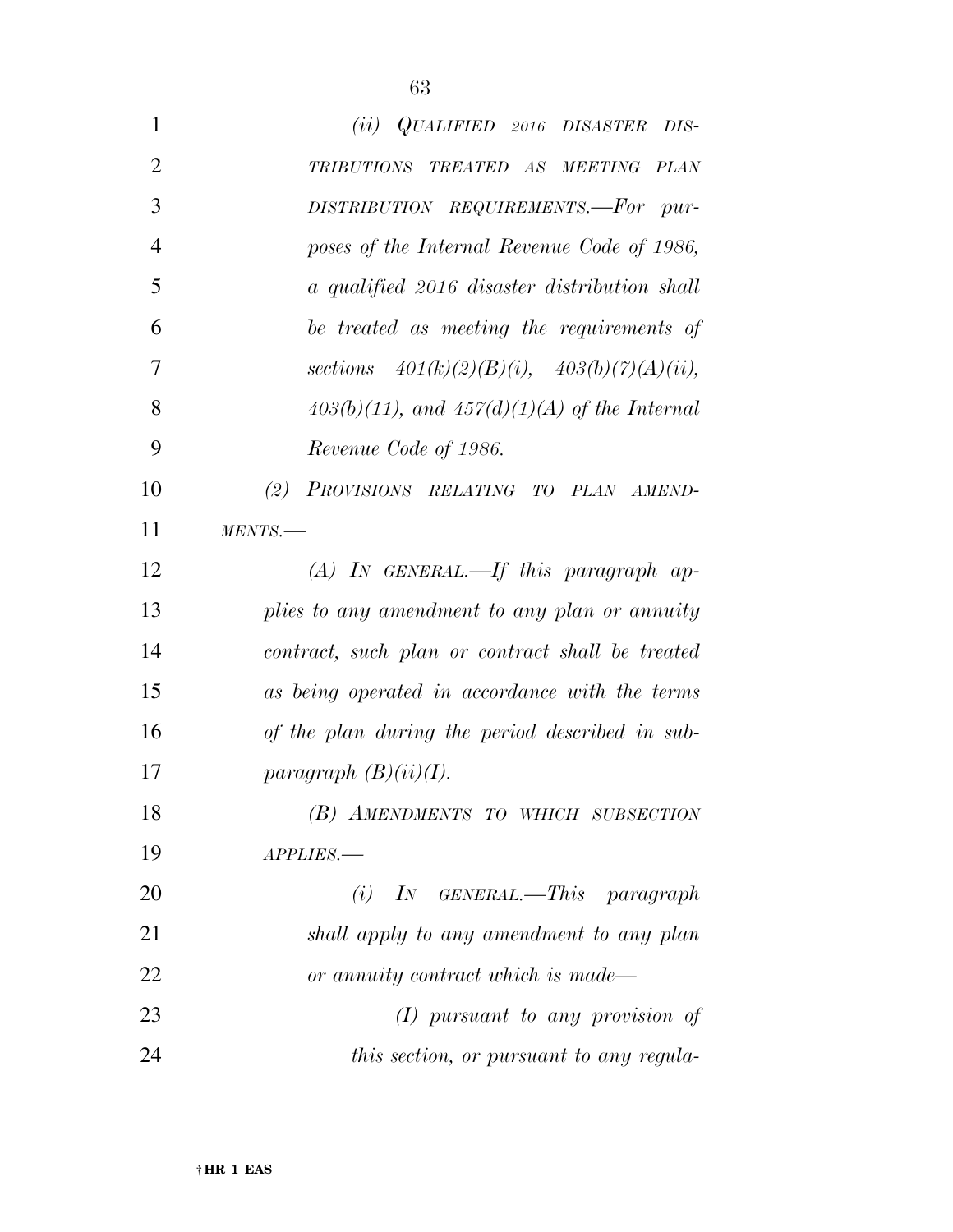| 1              | tion under any provision of this sec-          |
|----------------|------------------------------------------------|
| $\overline{2}$ | tion; and                                      |
| 3              | $(II)$ on or before the last day of            |
| $\overline{4}$ | the first plan year beginning on or            |
| 5              | after January 1, 2018, or such later           |
| 6              | date as the Secretary prescribes.              |
| 7              | In the case of a governmental plan (as de-     |
| 8              | fined in section $414(d)$ of the Internal Rev- |
| 9              | enue Code of 1986), subclause $(II)$ shall be  |
| 10             | applied by substituting the date which is 2    |
| 11             | years after the date otherwise applied under   |
| 12             | subclause $(II)$ .                             |
| 13             | $CONDITIONS. - This paragraph$<br>(ii)         |
| 14             | shall not apply to any amendment unless—       |
| 15             | $(I)$ during the period—                       |
| 16             | $(aa)$ beginning on the date                   |
| 17             | that this section or the regulation            |
| 18             | described in clause $(i)(I)$ takes ef-         |
| 19             | fect (or in the case of a plan or              |
| 20             | contract amendment not required                |
| 21             | by this section or such regulation,            |
| 22             | the effective date specified by the            |
| 23             | plan); and                                     |
| 24             | $(bb)$ ending on the date de-                  |
| 25             | scribed in clause $(i)(II)$ (or, if            |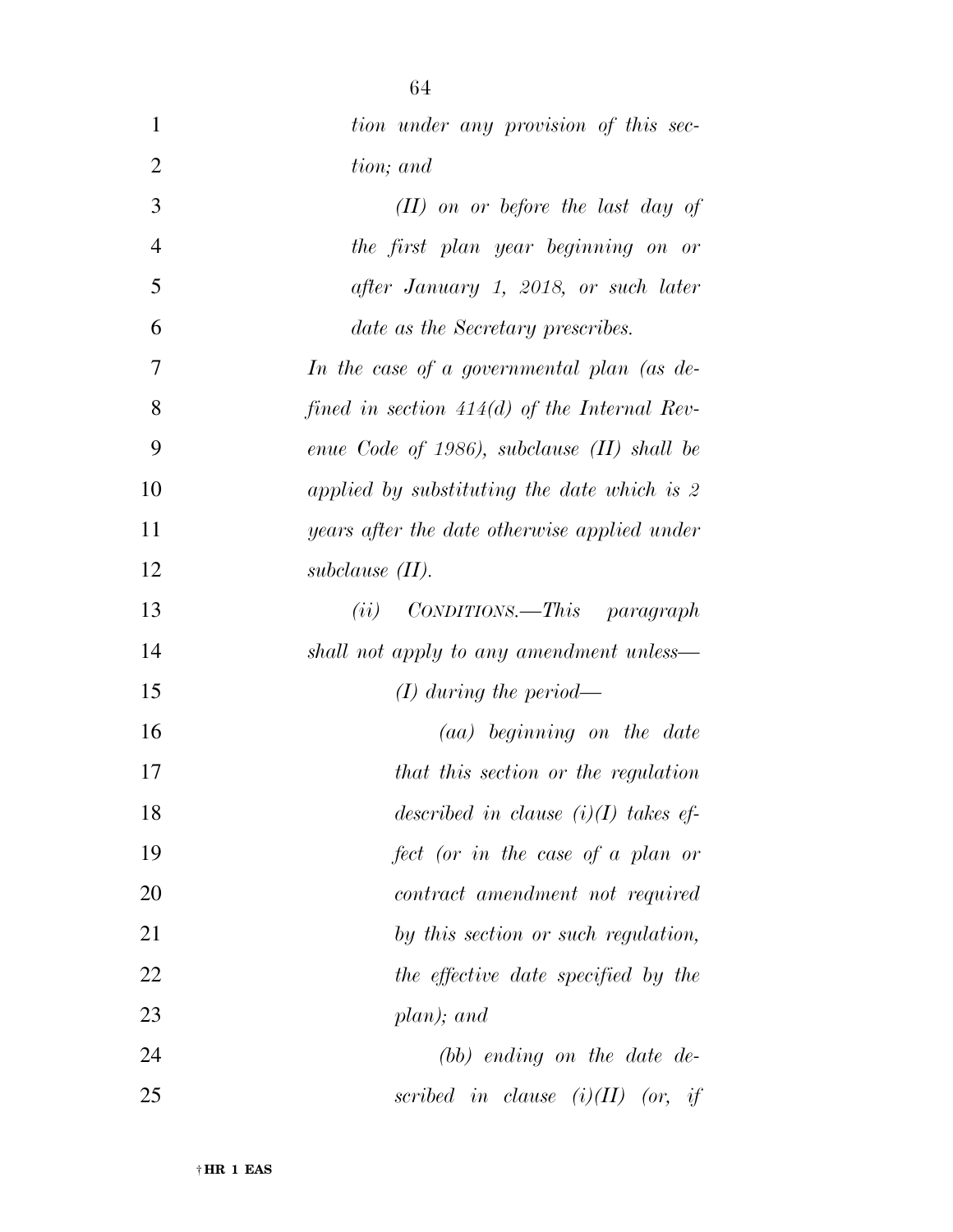| 1              | earlier, the date the plan or con-                     |
|----------------|--------------------------------------------------------|
| $\overline{2}$ | <i>tract amendment is adopted),</i>                    |
| 3              | the plan or contract is operated as if                 |
| $\overline{4}$ | such plan or contract amendment were                   |
| 5              | in effect; and                                         |
| 6              | $(II)$ such plan or contract amend-                    |
| 7              | ment applies retroactively for such pe-                |
| 8              | riod.                                                  |
| 9              | (c) SPECIAL RULES FOR PERSONAL CASUALTY LOSSES         |
| 10             | RELATED TO 2016 MAJOR DISASTER.-                       |
| 11             | $(1)$ IN GENERAL.—If an individual has a net           |
| 12             | disaster loss for any taxable year beginning after De- |
| 13             | cember 31, 2017, and before January 1, 2026—           |
| 14             | (A) the amount determined under section                |
| 15             | $165(h)(2)(A)(ii)$ of the Internal Revenue Code of     |
| 16             | 1986 shall be equal to the sum of $-$                  |
| 17             | $(i)$ such net disaster loss, and                      |
| 18             | $(ii)$ so much of the excess referred to in            |
| 19             | the matter preceding clause (i) of section             |
| 20             | $165(h)(2)(A)$ of such Code (reduced by the            |
| 21             | amount in clause (i) of this subparagraph)             |
| 22             | as exceeds 10 percent of the adjusted gross            |
| 23             | income of the individual,                              |
| 24             | $(B)$ section 165(h)(1) of such Code shall be          |
| 25             | applied by substituting " $$500"$ for " $$500$ (\$100  |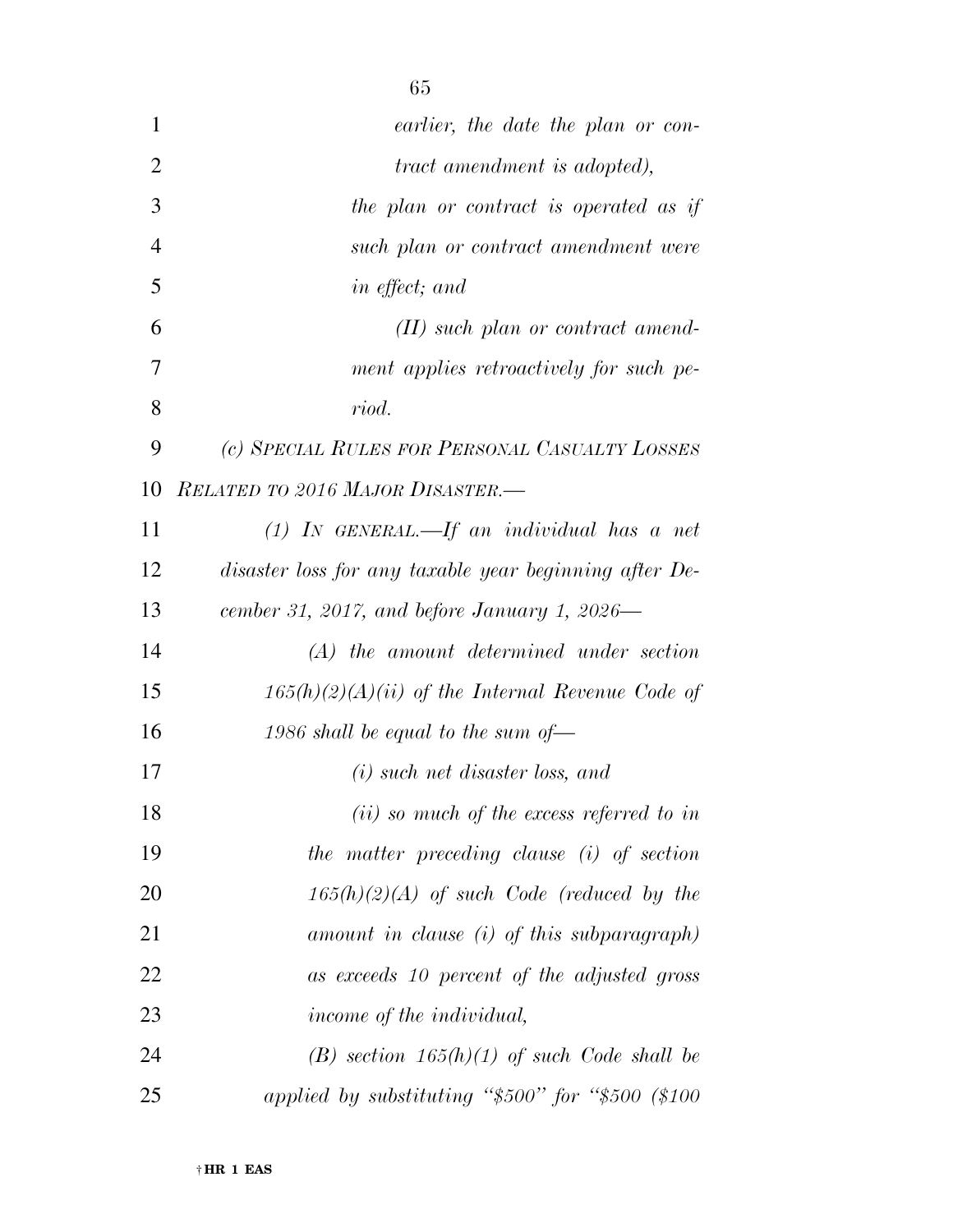| $\mathbf 1$    | for taxable years beginning after December 31,           |
|----------------|----------------------------------------------------------|
| $\overline{2}$ | $(2009)$ ",                                              |
| 3              | $(C)$ the standard deduction determined                  |
| $\overline{4}$ | under section $63(c)$ of such Code shall be in-          |
| 5              | creased by the net disaster loss, and                    |
| 6              | (D) section $56(b)(1)(E)$ of such Code shall             |
| 7              | not apply to so much of the standard deduction           |
| 8              | as is attributable to the increase under subpara-        |
| 9              | $graph(C)$ of this paragraph.                            |
| 10             | (2) NET DISASTER LOSS.—For purposes of this              |
| 11             | subsection, the term "net disaster loss" means the ex-   |
| 12             | cess of qualified disaster-related personal casualty     |
| 13             | losses over personal casualty gains (as defined in sec-  |
| 14             | tion $165(h)(3)(A)$ of the Internal Revenue Code of      |
| 15             | 1986).                                                   |
| 16             | (3) QUALIFIED DISASTER-RELATED PERSONAL                  |
| 17             | CASUALTY LOSSES.—For purposes of this paragraph,         |
| 18             | the term "qualified disaster-related personal casualty   |
| 19             | losses" means losses described in section $165(c)(3)$ of |
| 20             | the Internal Revenue Code of 1986 which arise in a       |
| 21             | disaster area described in subsection $(a)$ on or after  |
| 22             | January 1, 2016, and which are attributable to the       |
| 23             | events giving rise to the Presidential declaration de-   |
| 24             | scribed in subsection (a) which was applicable to such   |
| 25             | area.                                                    |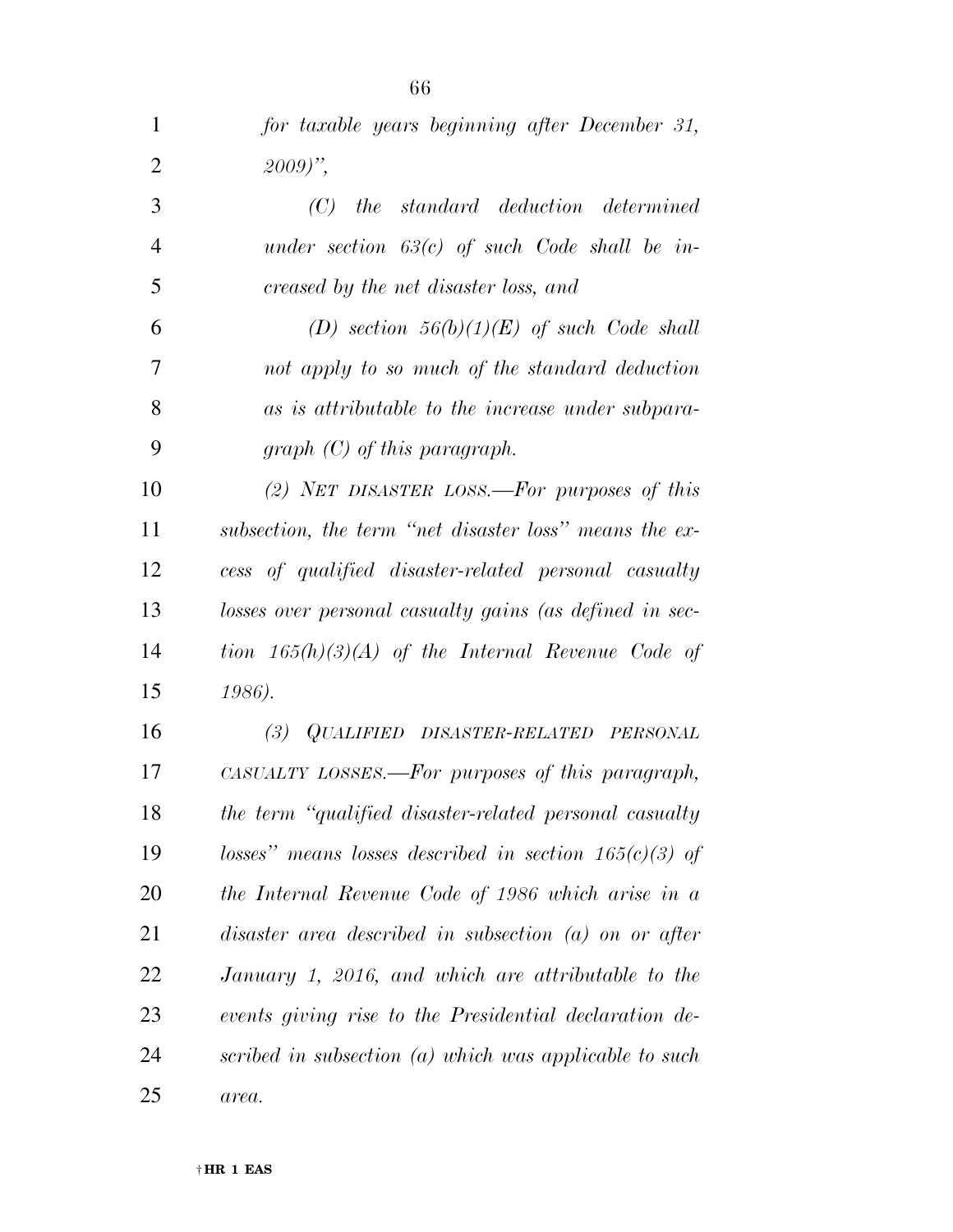| 1              | <b>PART IV-EDUCATION</b>                          |
|----------------|---------------------------------------------------|
| 2              | SEC. 11031. TREATMENT OF STUDENT LOANS DISCHARGED |
| 3              | ON ACCOUNT OF DEATH OR DISABILITY.                |
| $\overline{4}$ | (a) IN GENERAL.—Section 108(f) is amended by add- |
| 5              | ing at the end the following new paragraph:       |
| 6              | "(5) DISCHARGES ON ACCOUNT OF DEATH OR            |
| 7              | DISABILITY.-                                      |
| 8              | "(A) IN GENERAL.—In the case of an indi-          |
| 9              | vidual, gross income for any taxable year begin-  |
| 10             | ning after December 31, 2017, and before Janu-    |
| 11             | ary 1, 2026, does not include any amount which    |
| 12             | (but for this subsection) would be includible in  |
| 13             | gross income for such taxable year by reasons of  |
| 14             | the discharge (in whole or in part) of any loan   |
| 15             | described in subparagraph $(B)$ if such discharge |
| 16             | $was-$                                            |
| 17             | "(i) pursuant to subsection (a) or (d)            |
| 18             | of section 437 of the Higher Education Act        |
| 19             | of 1965 or the parallel benefit under part $D$    |
| 20             | of title $IV$ of such $Act$ (relating to the re-  |
| 21             | payment of loan liability),                       |
| 22             | "(ii) pursuant to section $464(c)(1)(F)$          |
| 23             | of such Act, or                                   |
| 24             | $``(iii)$ otherwise discharged on account         |
| 25             | of the death or total and permanent dis-          |
| 26             | <i>ability of the student.</i>                    |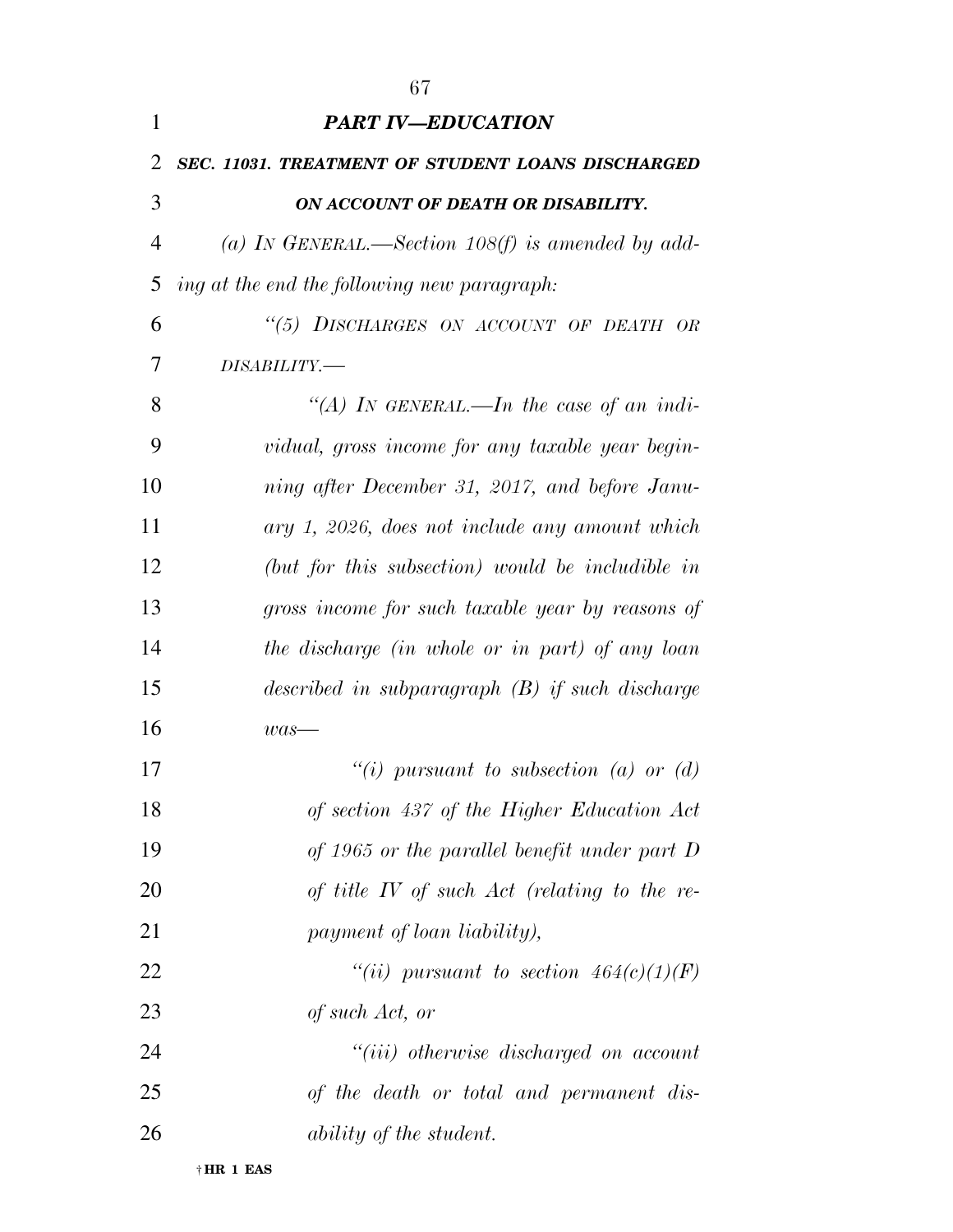| $\mathbf{1}$   | "(B) LOANS DESCRIBED.—A loan is de-                             |
|----------------|-----------------------------------------------------------------|
| $\overline{2}$ | scribed in this subparagraph if such loan is—                   |
| 3              | $``(i)$ a student loan (as defined in                           |
| $\overline{4}$ | paragraph $(2)$ ), or                                           |
| 5              | $``(ii)$ a private education loan (as de-                       |
| 6              | fined in section $140(7)$ of the Consumer                       |
| 7              | Credit Protection Act (15 U.S.C.                                |
| 8              | $1650(7)$ ).".                                                  |
| 9              | (b) EFFECTIVE DATE.—The amendment made by this                  |
| 10             | section shall apply to discharges of indebtedness after De-     |
| 11             | cember 31, 2017.                                                |
|                | 12 SEC. 11032. INCREASE IN DEDUCTION FOR TEACHER EX-            |
| 13             | <b>PENSES.</b>                                                  |
| 14             | (a) IN GENERAL.—Subparagraph $(D)$ of section                   |
| 15             | $62(a)(2)$ is amended by striking "\$250" and inserting         |
|                | 16 " $$250$ (\$500 in the case of taxable years beginning after |
|                | 17 December 31, 2017, and before January 1, 2026)".             |
| 18             | (b) EFFECTIVE DATE.—The amendment made by this                  |
| 19             | section shall apply to taxable years beginning after Decem-     |
| 20             | ber 31, 2017.                                                   |
| 21             | SEC. 11033. 529 ACCOUNT FUNDING FOR ELEMENTARY AND              |
| 22             | <b>SECONDARY EDUCATION.</b>                                     |
| 23             | (a) IN GENERAL.—                                                |
| 24             | (1) In GENERAL.—Section 529(c) is amended by                    |
| 25             | adding at the end the following new paragraph:                  |
|                |                                                                 |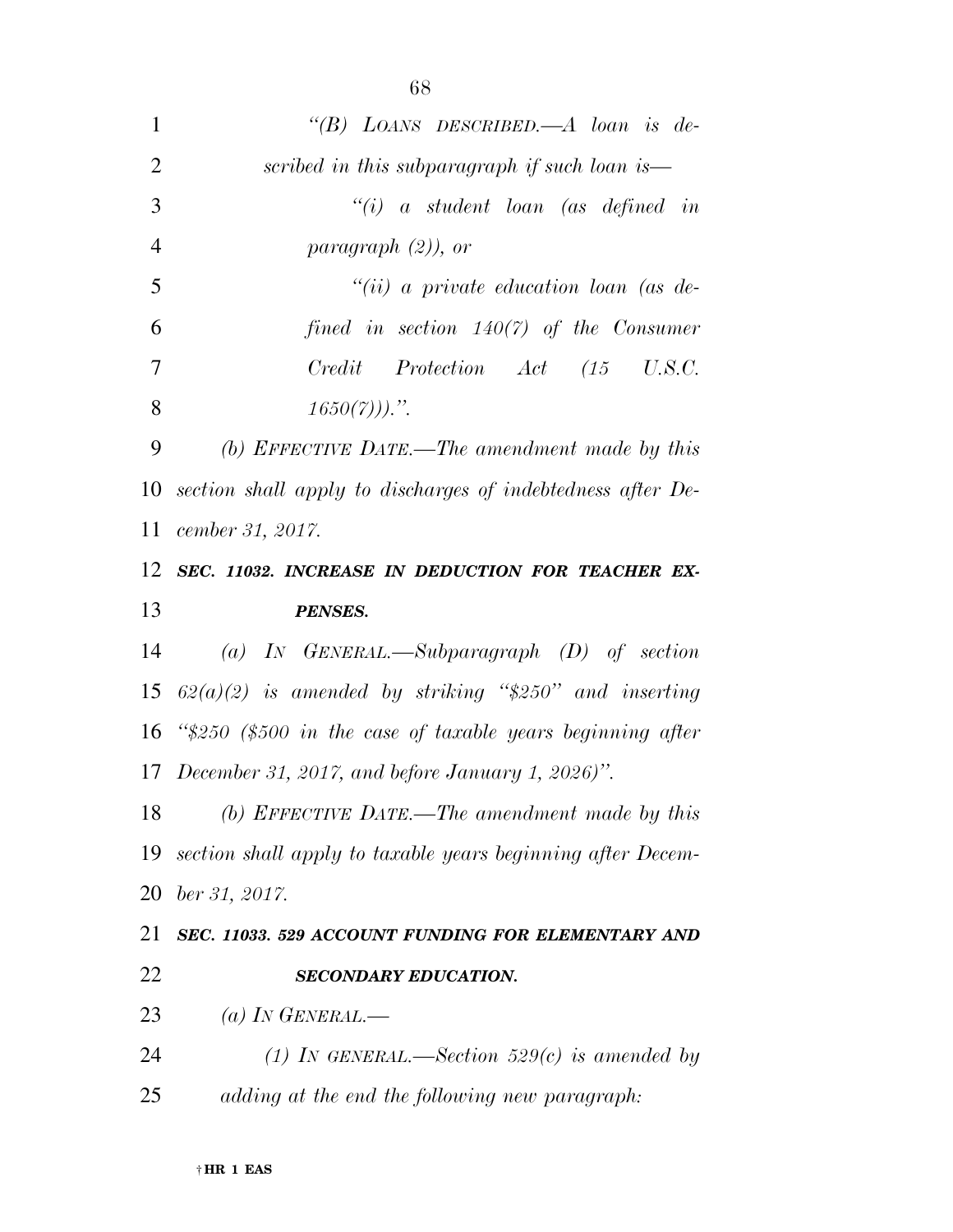| $\mathbf{1}$   | "(7) TREATMENT OF ELEMENTARY AND SEC-                   |
|----------------|---------------------------------------------------------|
| $\overline{2}$ | $ONDARY TUITION.$ Any reference in this subsection to   |
| 3              | the term 'qualified higher education expense' shall in- |
| 4              | clude a reference to-                                   |
| 5              | $\lq (A)$ expenses for tuition in connection with       |
| 6              | enrollment or attendance at an elementary or            |
| 7              | secondary public, private, or religious school,         |
| 8              | and                                                     |
| 9              | "(B) expenses for-                                      |
| 10             | $\lq\lq(i)$ curriculum and curricular mate-             |
| 11             | <i>rials,</i>                                           |
| 12             | $``(ii)$ books or other instructional mate-             |
| 13             | rials,                                                  |
| 14             | $"(iii)$ online educational materials,                  |
| 15             | $``(iv)$ tuition for tutoring or edu-                   |
| 16             | cational classes outside of the home (but               |
| 17             | only if the tutor or instructor is not related          |
| 18             | to the student),                                        |
| 19             | $\lq\lq(v)$ dual enrollment in an institution           |
| 20             | of higher education, and                                |
| 21             | $``(vi)$ educational therapies for students             |
| 22             | with disabilities,                                      |
| 23             | in connection with a homeschool (whether treated        |
| 24             | as a homeschool or a private school for purposes        |
| 25             | of applicable State law).".                             |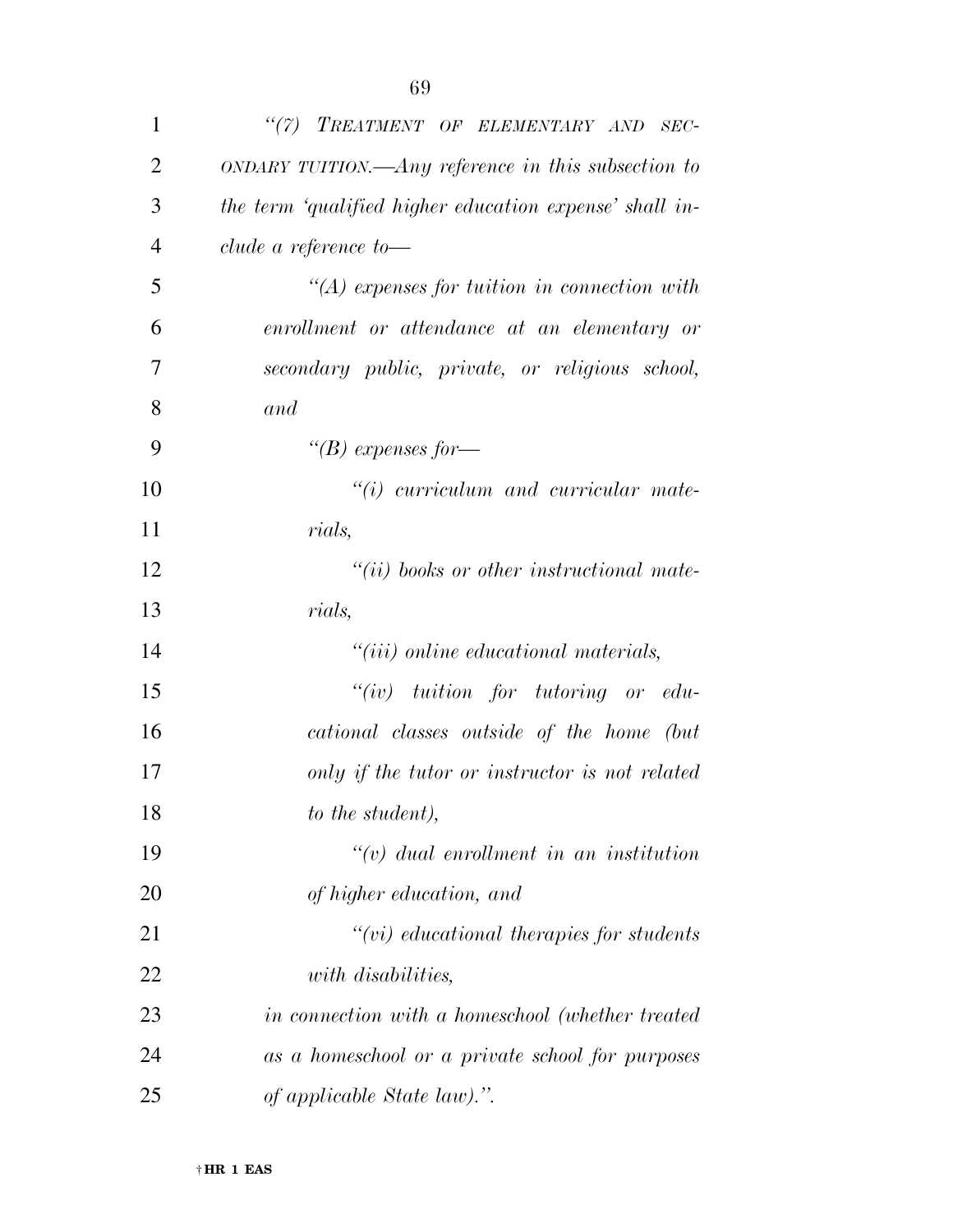*(2) LIMITATION.—Section 529(e)(3)(A) is amended by adding at the end the following: ''The amount of cash distributions from all qualified tui- tion programs described in subsection (b)(1)(A)(ii) with respect to a beneficiary during any taxable year shall, in the aggregate, include not more than \$10,000 in expenses described in subsection (c)(7) incurred during the taxable year.''. (b) EFFECTIVE DATE.—The amendments made by sub- section (a) shall apply to contributions made after Decem- ber 31, 2017. (c) OFFSET.— (1) MODIFICATION OF RULES RELATING TO HARDSHIP WITHDRAWALS FROM CASH OR DEFERRED ARRANGEMENTS.—Section 401(k) is amended by add- ing at the end the following: ''(14) SPECIAL RULES RELATING TO HARDSHIP WITHDRAWALS.—For purposes of paragraph (2)(B)(i)(IV)— ''(A) AMOUNTS WHICH MAY BE WITH- DRAWN.—The following amounts may be distrib- uted upon hardship of the employee: ''(i) Contributions to a profit-sharing or stock bonus plan to which section 402(e)(3) applies.*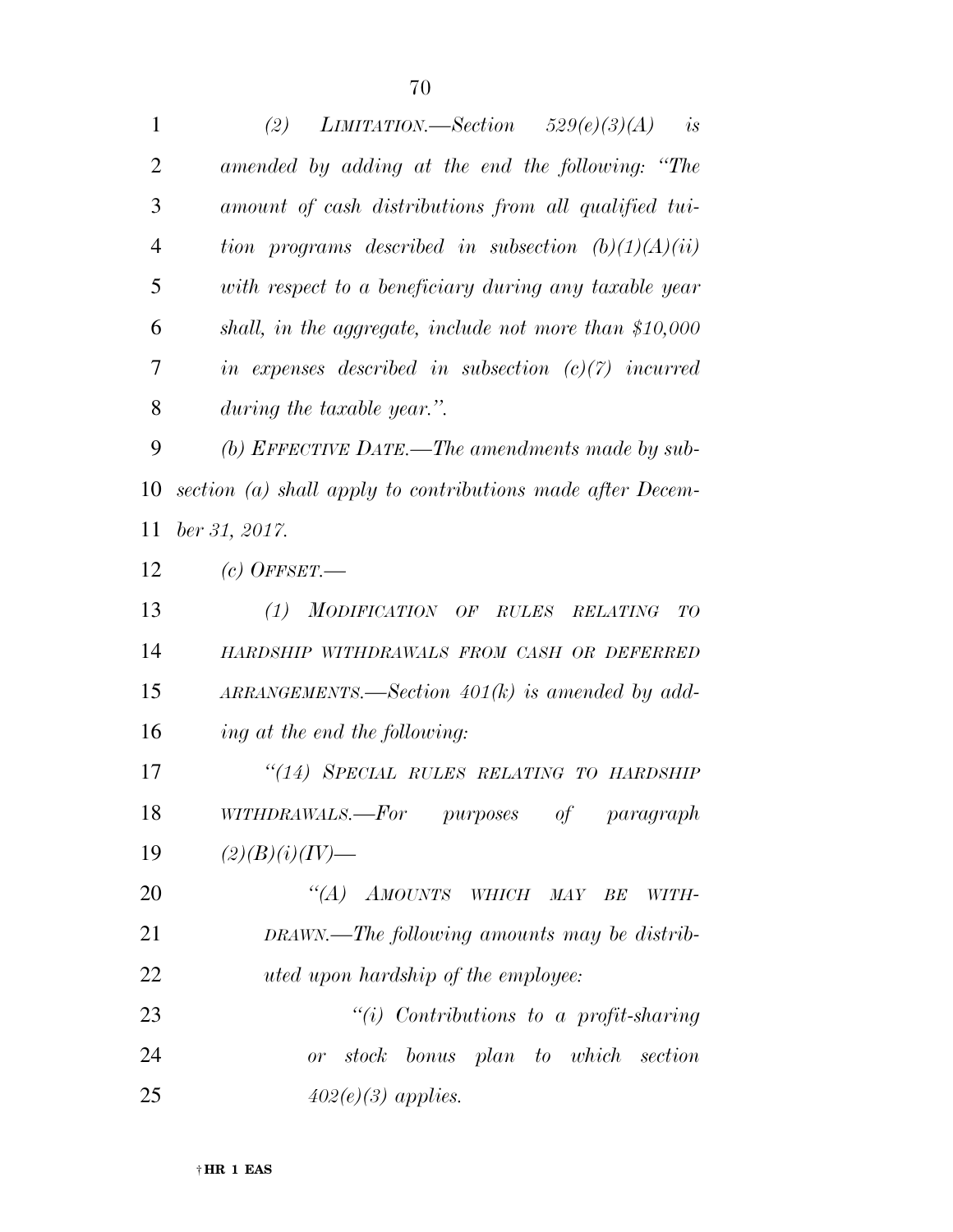| 1              | $``(ii)$ Qualified nonelective contribu-               |
|----------------|--------------------------------------------------------|
| $\overline{2}$ | tions (as defined in subsection $(m)(4)(C)$ ).         |
| 3              | "(iii) Qualified matching contributions                |
| $\overline{4}$ | described in paragraph $(3)(D)(ii)(I)$ .               |
| 5              | " $(iv)$ Earnings on any contributions"                |
| 6              | described in clause $(i)$ , $(ii)$ , or $(iii)$ .      |
| 7              | "(B) NO REQUIREMENT TO TAKE AVAIL-                     |
| 8              | ABLE LOAN.—A distribution shall not be treated         |
| 9              | as failing to be made upon the hardship of an          |
| 10             | employee solely because the employee does not          |
| 11             | take any available loan under the plan.".".            |
| 12             | CONFORMING AMENDMENT.-Section<br>(2)                   |
| 13             | $401(k)(2)(B)(i)(IV)$ is amended to read as follows:   |
| 14             | " $(IV)$ subject to the provisions of                  |
| 15             | $paragnph$ (14), upon hardship of the                  |
| 16             | employee, or".".                                       |
| 17             | (3) EFFECTIVE DATE.—The amendments made                |
| 18             | by this subsection shall apply to plan years beginning |
| 19             | after December 31, 2017.                               |
| 20             | <b>PART V-DEDUCTIONS AND EXCLUSIONS</b>                |
| 21             | SEC. 11041. SUSPENSION OF DEDUCTION FOR PERSONAL       |
| 22             | <b>EXEMPTIONS.</b>                                     |
| 23             | (a) IN GENERAL.—Subsection (d) of section 151 is       |
| 24             | amended—                                               |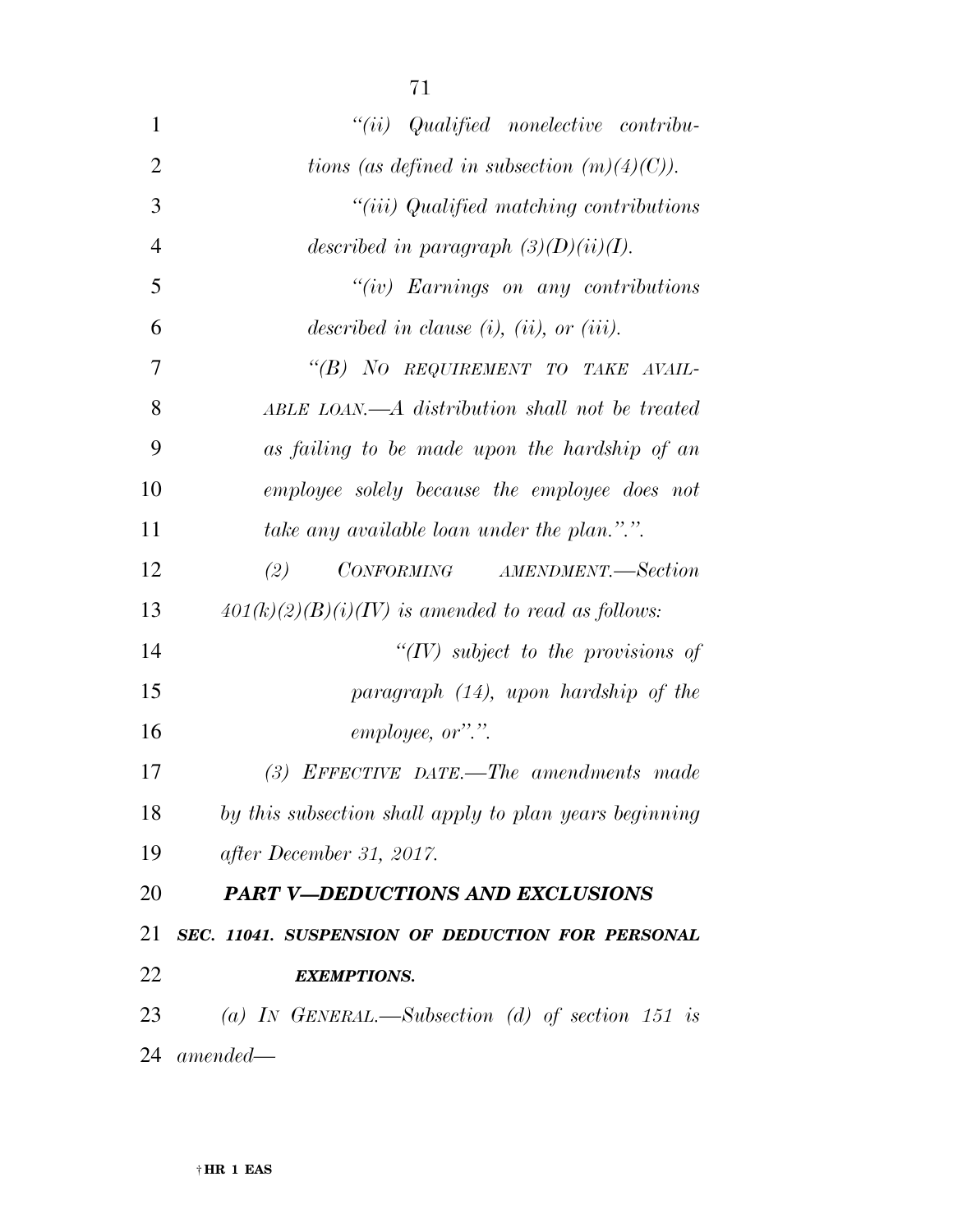| 1              | (1) by striking "In the case of" in paragraph $(4)$          |
|----------------|--------------------------------------------------------------|
| $\overline{2}$ | and inserting "Except as provided in paragraph (5),          |
| 3              | in the case of", and                                         |
| $\overline{4}$ | $(2)$ by adding at the end the following new para-           |
| 5              | graph:                                                       |
| 6              | "(5) SPECIAL RULES FOR TAXABLE YEARS 2018                    |
| 7              | THROUGH 2025.—In the case of a taxable year begin-           |
| 8              | ning after December 31, 2017, and before January 1,          |
| 9              | $2026 -$                                                     |
| 10             | "(A) EXEMPTION AMOUNT.—The term 'ex-                         |
| 11             | emption amount' means zero.                                  |
| 12             | "(B) REFERENCES.—For purposes of any                         |
| 13             | other provision of this title, the reduction of the          |
| 14             | exemption amount to zero under subparagraph                  |
| 15             | $(A)$ shall not be taken into account in deter-              |
| 16             | mining whether a deduction is allowed or allow-              |
| 17             | able, or whether a taxpayer is entitled to a de-             |
| 18             | duction, under this section.".                               |
| 19             | (b) APPLICATION TO ESTATES AND TRUSTS.—Section               |
| 20             | $642(b)(2)(C)$ is amended by adding at the end the following |
| 21             | new clause:                                                  |
| 22             | "(iii) YEARS WHEN PERSONAL EXEMP-                            |
| 23             | TION AMOUNT IS ZERO.-                                        |
| 24             | "(I) In GENERAL.—In the case of                              |
| 25             | any taxable year in which the exemp-                         |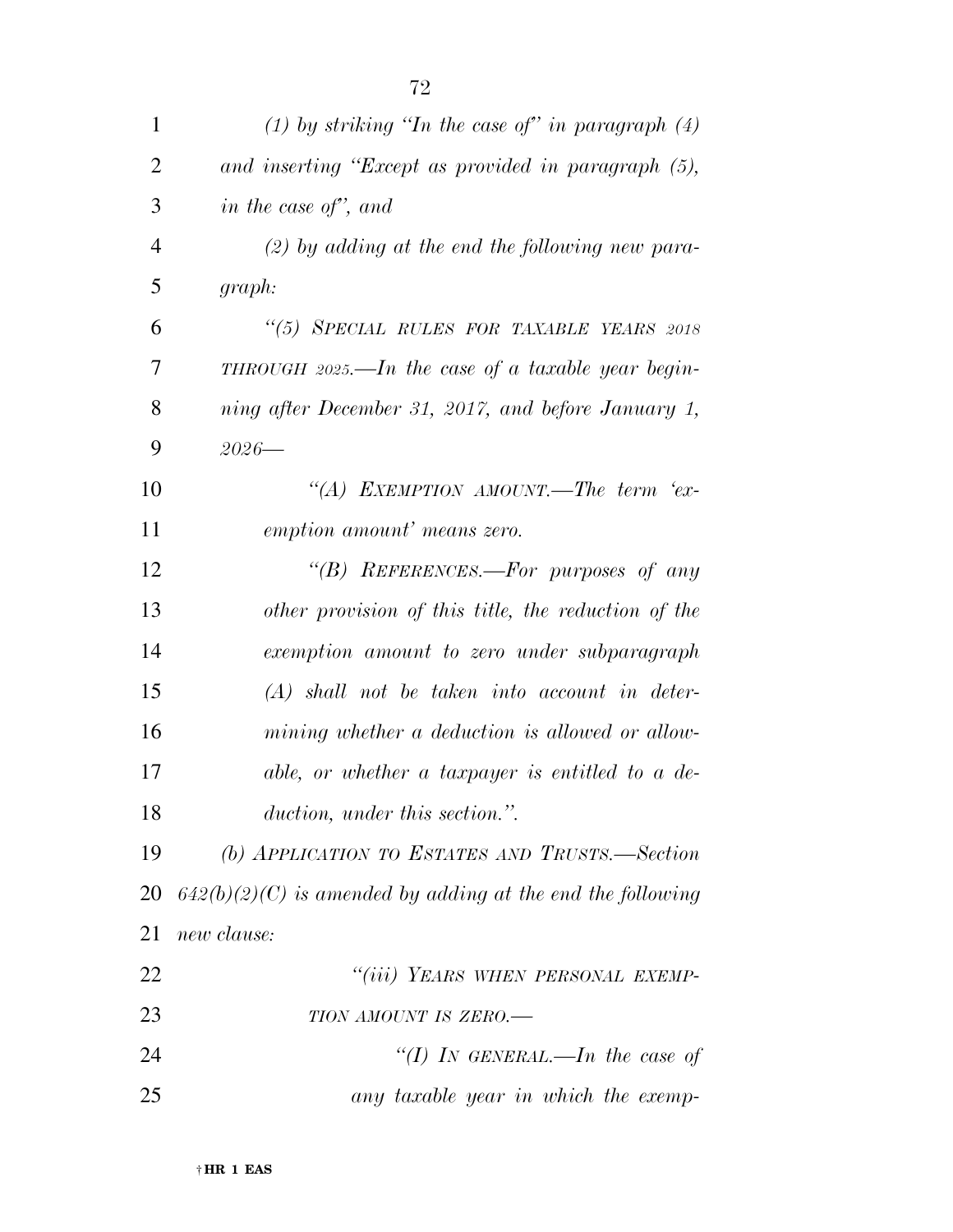| $\mathbf{1}$   | tion amount under section $151(d)$ is                      |
|----------------|------------------------------------------------------------|
| $\overline{2}$ | zero, clause $(i)$ shall be applied by sub-                |
| 3              | stituting $$4,150'$ for the exemption                      |
| $\overline{4}$ | amount under section $151(d)$ .                            |
| 5              | "(II) INFLATION ADJUSTMENT.-                               |
| 6              | In the case of any calendar year begin-                    |
| 7              | ning after 2018, the $$4,150$ amount in                    |
| 8              | subparagraph $(A)$ shall be increased by                   |
| 9              | an amount equal to-                                        |
| 10             | $``(aa) \quad such \quad dollar \quad amount,$             |
| 11             | <i>multiplied by</i>                                       |
| 12             | "(bb) the cost-of-living $ad-$                             |
| 13             | justment determined under section                          |
| 14             | $1(f)(3)$ for the calendar year in                         |
| 15             | which the taxable year begins, de-                         |
| 16             | <i>termined by substituting '2017'</i>                     |
| 17             | for '2016' in subparagraph $(A)(ii)$                       |
| 18             | thereof.                                                   |
| 19             | If any increase determined under the                       |
| 20             | preceding sentence is not a multiple of                    |
| 21             | $$100,$ such increase shall be rounded to                  |
| 22             | <i>the next lowest multiple of \$100.".</i>                |
| 23             | (c) EXCEPTION FOR WAGE WITHHOLDING RULES.-                 |
| 24             | Section $3402(a)$ is amended by adding at the end the fol- |
| 25             | lowing new paragraph:                                      |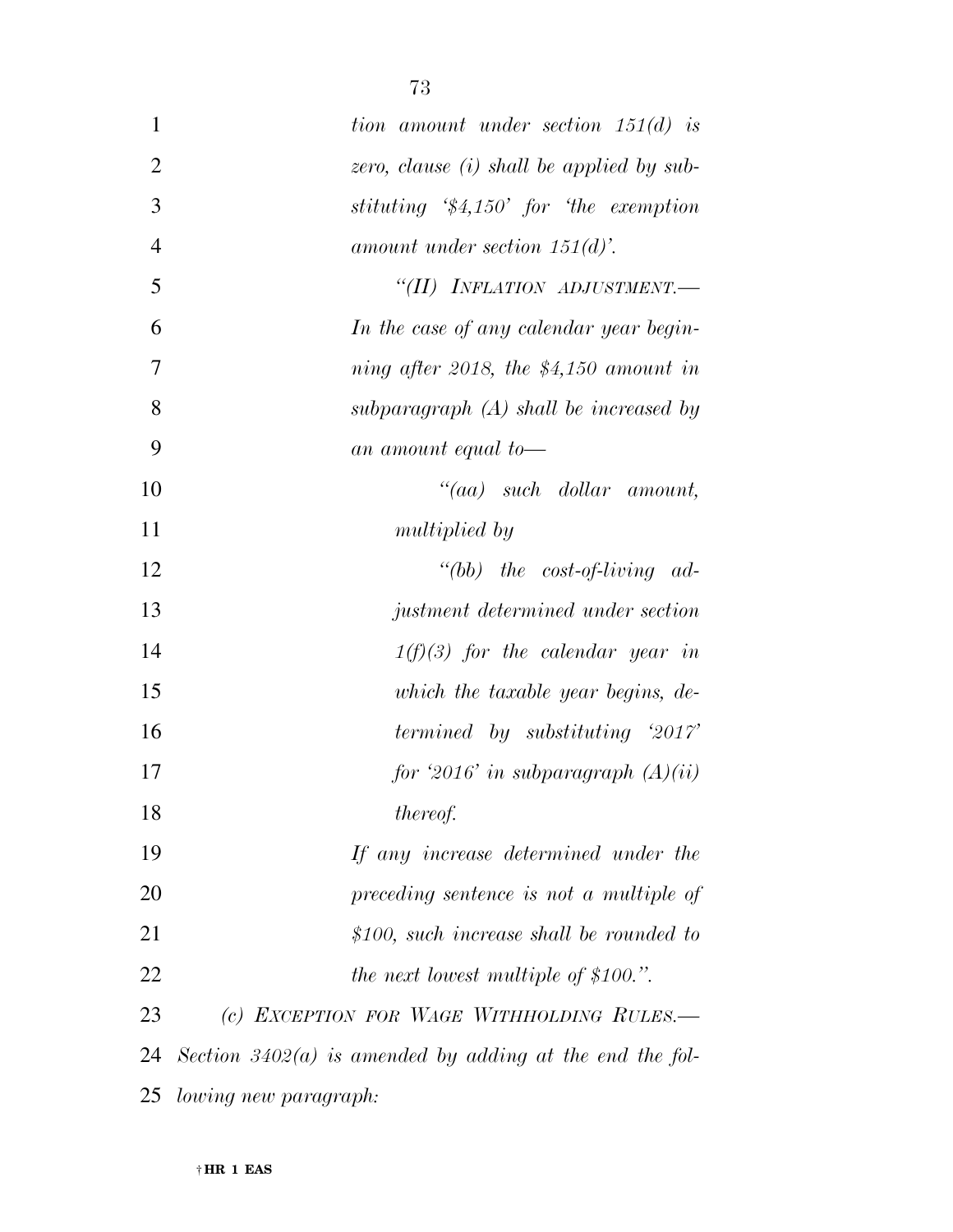| $\mathbf{1}$   | (3)<br>YEARS<br>WHEN PERSONAL<br><b>EXEMPTION</b>          |
|----------------|------------------------------------------------------------|
| $\overline{2}$ | AMOUNT IS ZERO.-                                           |
| 3              | "(A) In GENERAL.—In the case of any tax-                   |
| $\overline{4}$ | able year in which the exemption amount under              |
| 5              | section 151(d) is zero, paragraph (2) shall be ap-         |
| 6              | plied by substituting $\frac{4}{34,150}$ for the amount of |
| 7              | one personal exemption provided in section                 |
| 8              | $151(b)$ .                                                 |
| 9              | "(B) INFLATION ADJUSTMENT.—In the case                     |
| 10             | of any calendar year beginning after 2018, the             |
| 11             | \$4,150 amount in subparagraph $(A)$ shall be in-          |
| 12             | creased by an amount equal to-                             |
| 13             | $\lq\lq(i)$ such dollar amount, multiplied by              |
| 14             | $``(ii)$ the cost-of-living adjustment de-                 |
| 15             | termined under section $1(f)(3)$ for the cal-              |
| 16             | endar year in which the taxable year be-                   |
| 17             | gins, determined by substituting '2017' for                |
| 18             | '2016' in subparagraph $(A)(ii)$ thereof.                  |
| 19             | If any increase determined under the preceding             |
| 20             | sentence is not a multiple of \$100, such increase         |
| 21             | shall be rounded to the next lowest multiple of            |
| 22             | \$100."                                                    |
| 23             | (d) EXCEPTION FOR DETERMINING PROPERTY EX-                 |
| 24             | EMPT FROM LEVY.—Section $6334(d)$ is amended by adding     |
| 25             | at the end the following new paragraph:                    |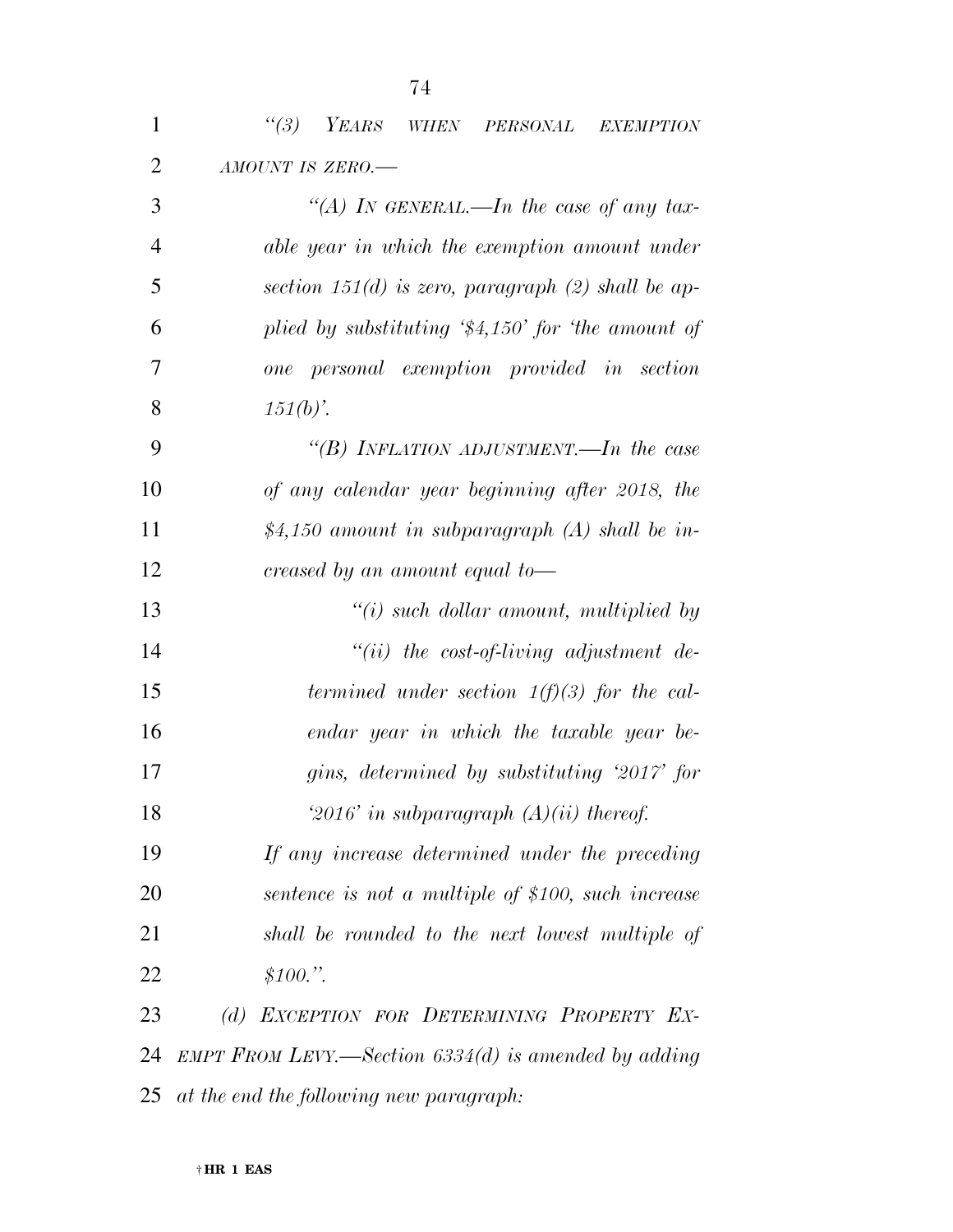| $\mathbf{1}$   | "(4) YEARS WHEN PERSONAL EXEMPTION                |
|----------------|---------------------------------------------------|
| $\overline{2}$ | AMOUNT IS ZERO.-                                  |
| 3              | "(A) IN GENERAL.—In the case of any tax-          |
| $\overline{4}$ | able year in which the exemption amount under     |
| 5              | section $151(d)$ is zero, paragraph (2) shall not |
| 6              | apply and for purposes of paragraph (1) the       |
| 7              | term 'exempt amount' means an amount equal        |
| 8              | $to-$                                             |
| 9              | $``(i)$ the sum of the amount determined          |
| 10             | under subparagraph $(B)$ and the standard         |
| 11             | deduction, divided by                             |
| 12             | ``(ii) 52.                                        |
| 13             | "(B) AMOUNT DETERMINED.—For purposes              |
| 14             | of subparagraph (A), the amount determined        |
| 15             | under this subparagraph is $$4,150$ multiplied by |
| 16             | the number of the taxpayer's dependents for the   |
| 17             | taxable year in which the levy occurs.            |
| 18             | "(C) INFLATION ADJUSTMENT.—In the case            |
| 19             | of any taxable year beginning after 2018, the     |
| 20             | \$4,150 amount in subparagraph $(B)$ shall be in- |
| 21             | creased by an amount equal to-                    |
| 22             | $\lq\lq(i)$ such dollar amount, multiplied by     |
| 23             | "(ii) the cost-of-living adjustment de-           |
| 24             | termined under section $1(f)(3)$ for the cal-     |
| 25             | endar year in which the taxable year be-          |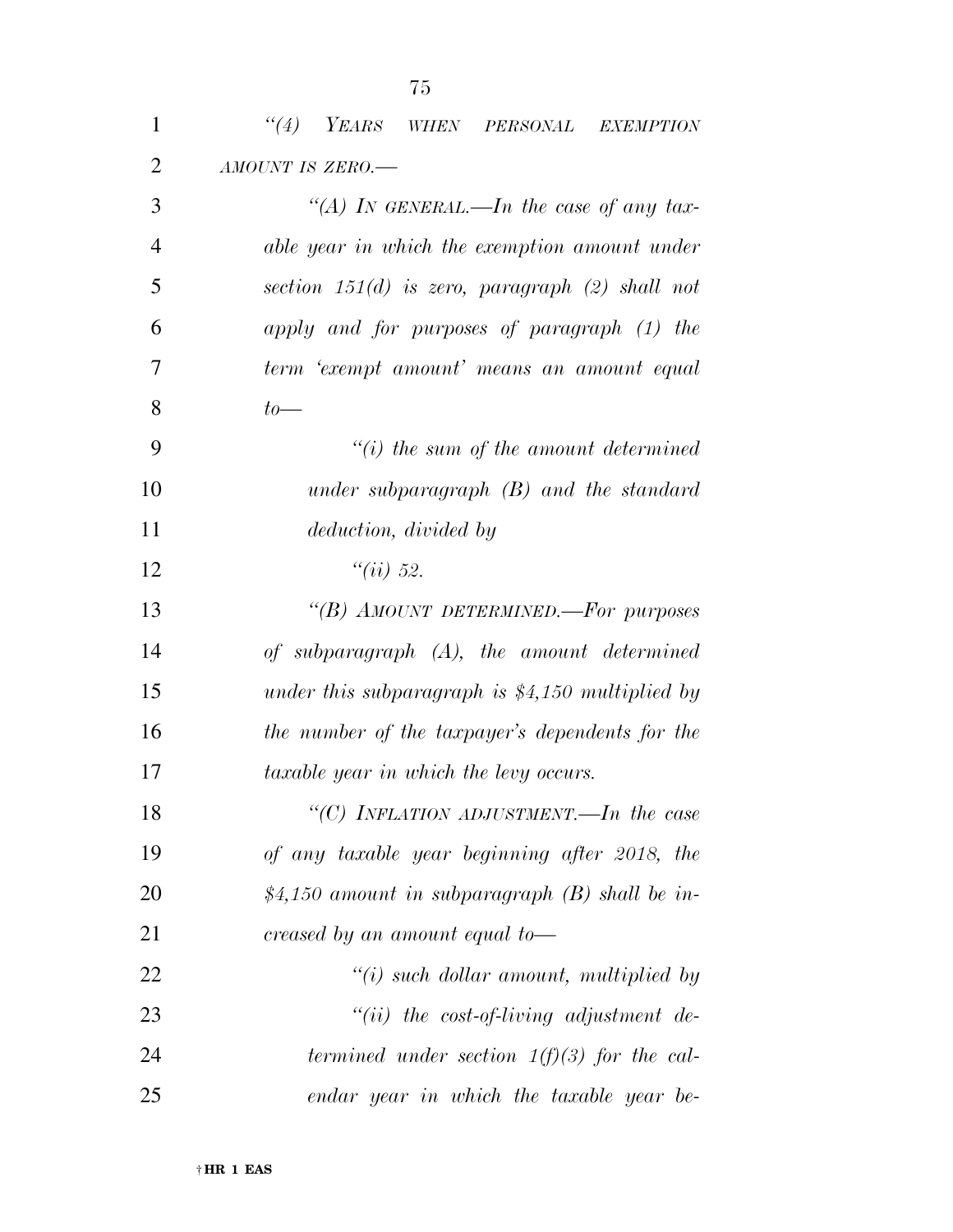| $\mathbf{1}$   | gins, determined by substituting '2017' for                   |
|----------------|---------------------------------------------------------------|
| $\overline{2}$ | '2016' in subparagraph $(A)(ii)$ thereof.                     |
| 3              | If any increase determined under the preceding                |
| $\overline{4}$ | sentence is not a multiple of \$100, such increase            |
| 5              | shall be rounded to the next lowest multiple of               |
| 6              | \$100.                                                        |
| 7              | "(D) VERIFIED STATEMENT.—Unless<br><i>the</i>                 |
| 8              | taxpayer submits to the Secretary a written and               |
| 9              | properly verified statement specifying the facts              |
| 10             | necessary to determine the proper amount under                |
| 11             | subparagraph $(A)$ , subparagraph $(A)$ shall be ap-          |
| 12             | plied as if the taxpayer were a married indi-                 |
| 13             | vidual filing a separate return with no depend-               |
| 14             | ents.".                                                       |
| 15             | (e) PERSONS REQUIRED TO MAKE RETURNS OF IN-                   |
| 16             | $COME$ —Section 6012 is amended by adding at the end the      |
|                | 17 following new subsection:                                  |
| 18             | "(f) SPECIAL RULE FOR TAXABLE YEARS 2018                      |
|                | 19 THROUGH 2025.—In the case of a taxable year beginning      |
|                | 20 after December 31, 2017, and before January 1, 2026, sub-  |
| 21             | section $(a)(1)$ shall not apply, and every individual who    |
|                | 22 has gross income for the taxable year shall be required to |
|                | 23 make returns with respect to income taxes under subtitle   |
|                | 24 A, except that a return shall not be required of-          |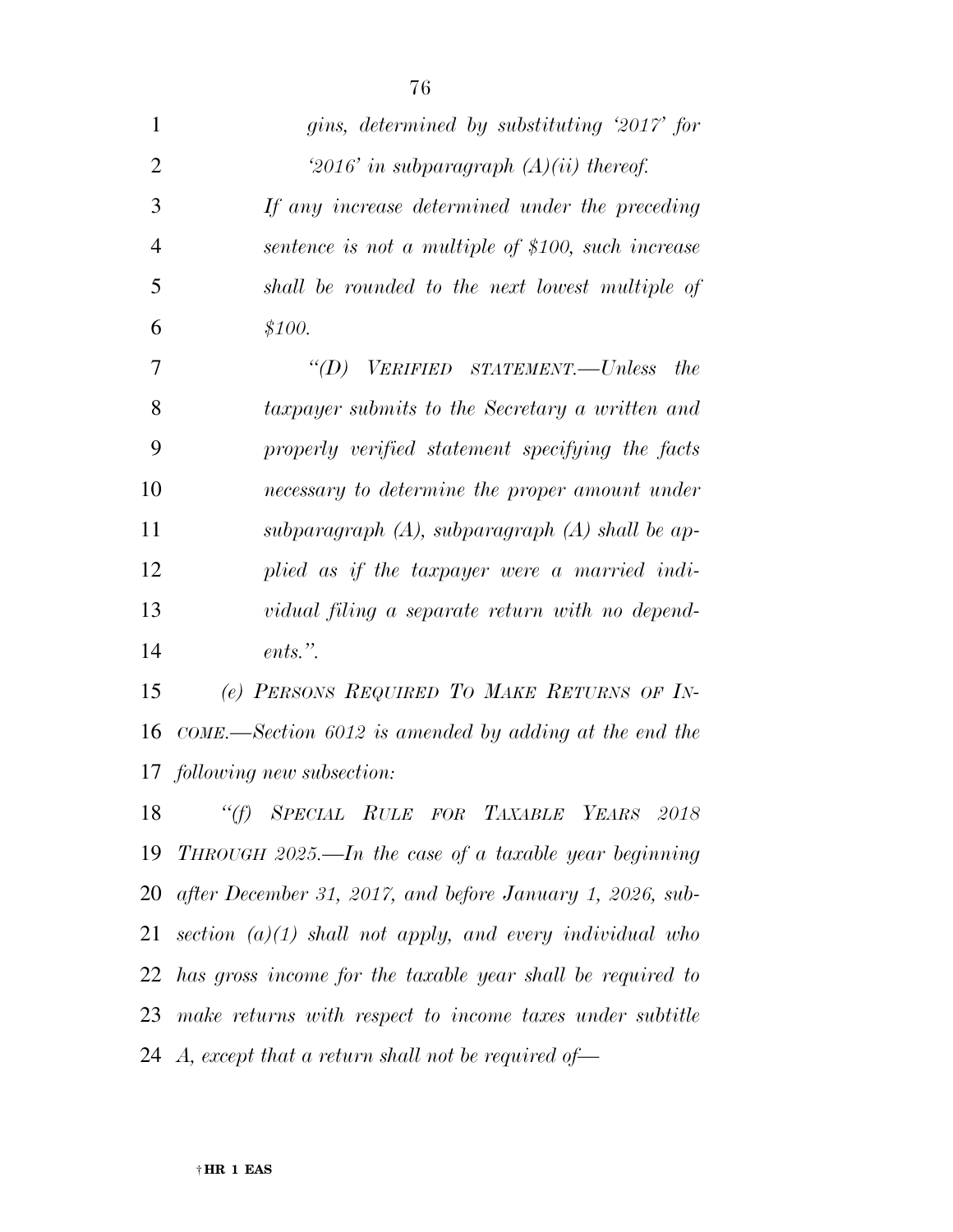| $\mathbf{1}$   | $\lq(1)$ an individual who is not married (deter-     |
|----------------|-------------------------------------------------------|
| $\overline{2}$ | mined by applying section 7703) and who has gross     |
| 3              | income for the taxable year which does not exceed the |
| $\overline{4}$ | standard deduction applicable to such individual for  |
| 5              | such taxable year under section 63, or                |
| 6              | $\lq(2)$ an individual entitled to make a joint re-   |
| 7              | turn if—                                              |
| 8              | $\lq (A)$ the gross income of such individual,        |
| 9              | when combined with the gross income of such in-       |
| 10             | dividual's spouse, for the taxable year does not      |
| 11             | exceed the standard deduction which would be          |
| 12             | applicable to the taxpayer for such taxable year      |
| 13             | under section 63 if such individual and such in-      |
| 14             | dividual's spouse made a joint return,                |
| 15             | $\lq (B)$ such individual and such individual's       |
| 16             | spouse have the same household as their home at       |
| 17             | the close of the taxable year,                        |
| 18             | $\lq\lq$ such individual's spouse does not make       |
| 19             | a separate return, and                                |
| 20             | $\lq (D)$ neither such individual nor such indi-      |
| 21             | vidual's spouse is an individual described in sec-    |
| 22             | tion $63(c)(5)$ who has income (other than earned     |
| 23             | income) in excess of the amount in effect under       |
| 24             | section $63(c)(5)(A)$ .".                             |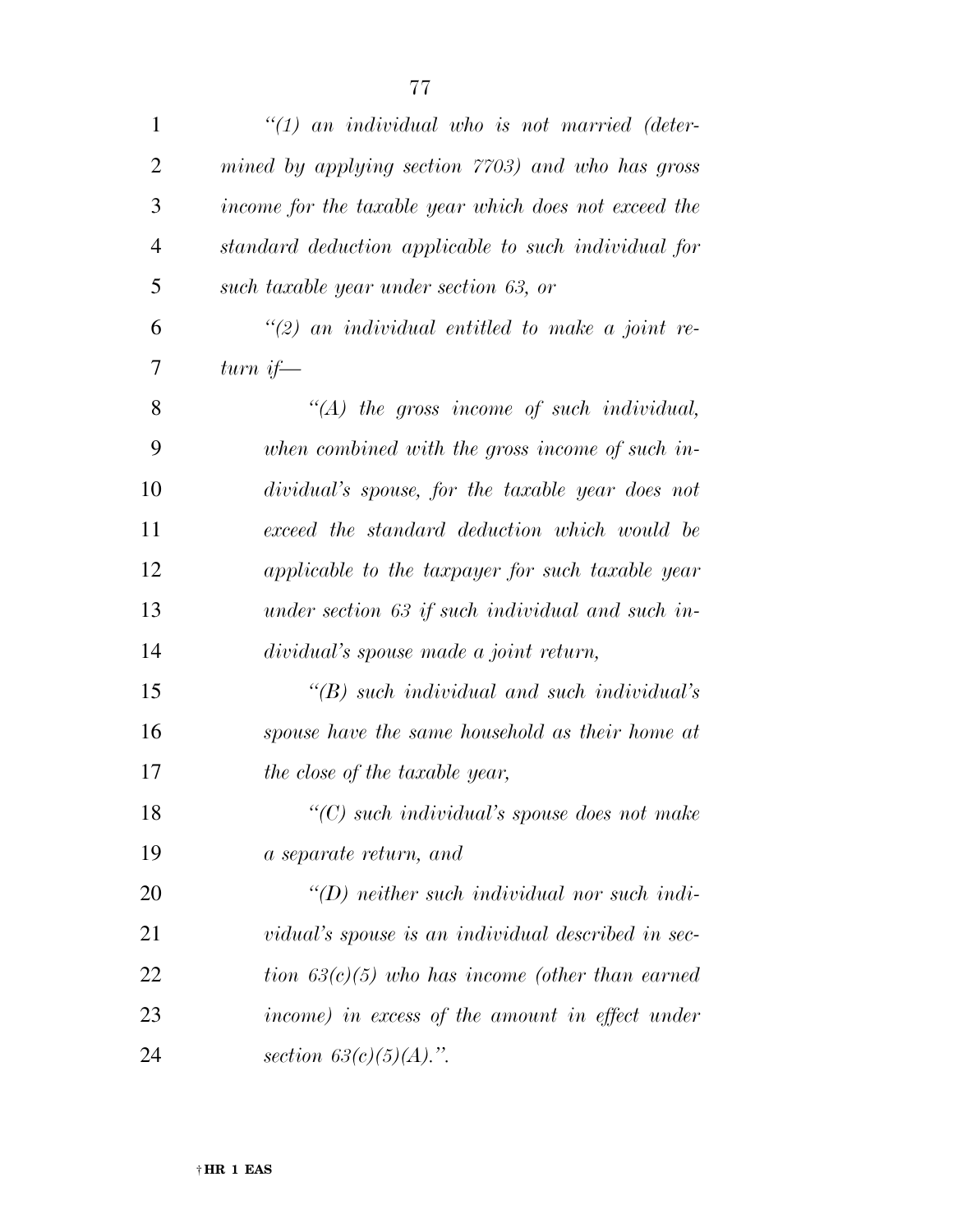| 1  | (f) EFFECTIVE DATE.—The amendments made by this             |
|----|-------------------------------------------------------------|
| 2  | section shall apply to taxable years beginning after Decem- |
| 3  | ber 31, 2017.                                               |
| 4  | SEC. 11042. SUSPENSION OF DEDUCTION FOR STATE AND           |
| 5  | LOCAL, ETC. TAXES.                                          |
| 6  | (a) IN GENERAL.—Subsection (b) of section 164 is            |
| 7  | amended by adding at the end the following new paragraph:   |
| 8  | "(6) SUSPENSION OF INDIVIDUAL DEDUCTIONS                    |
| 9  | FOR TAXABLE YEARS 2018 THROUGH 2025.—In the case            |
| 10 | of an individual and a taxable year beginning after         |
| 11 | December 31, 2017, and before January 1, 2026—              |
| 12 | "(A) foreign real property taxes (other than                |
| 13 | taxes which are paid or accrued in carrying on              |
| 14 | a trade or business or an activity described in             |
| 15 | section 212) shall not be taken into account                |
| 16 | under subsection $(a)(1)$ ,                                 |
| 17 | $\lq\lq(B)$ the aggregate amount of taxes (other            |
| 18 | than taxes which are paid or accrued in car-                |
| 19 | rying on a trade or business or an activity de-             |
| 20 | scribed in section 212) taken into account under            |
| 21 | subsection $(a)(1)$ for any taxable year shall not          |
| 22 | exceed \$10,000 (\$5,000 in the case of a married           |
| 23 | individual filing a separate return),                       |
| 24 | "(C) subsection (a)(2) shall only apply to                  |
| 25 | taxes which are paid or accrued in carrying on              |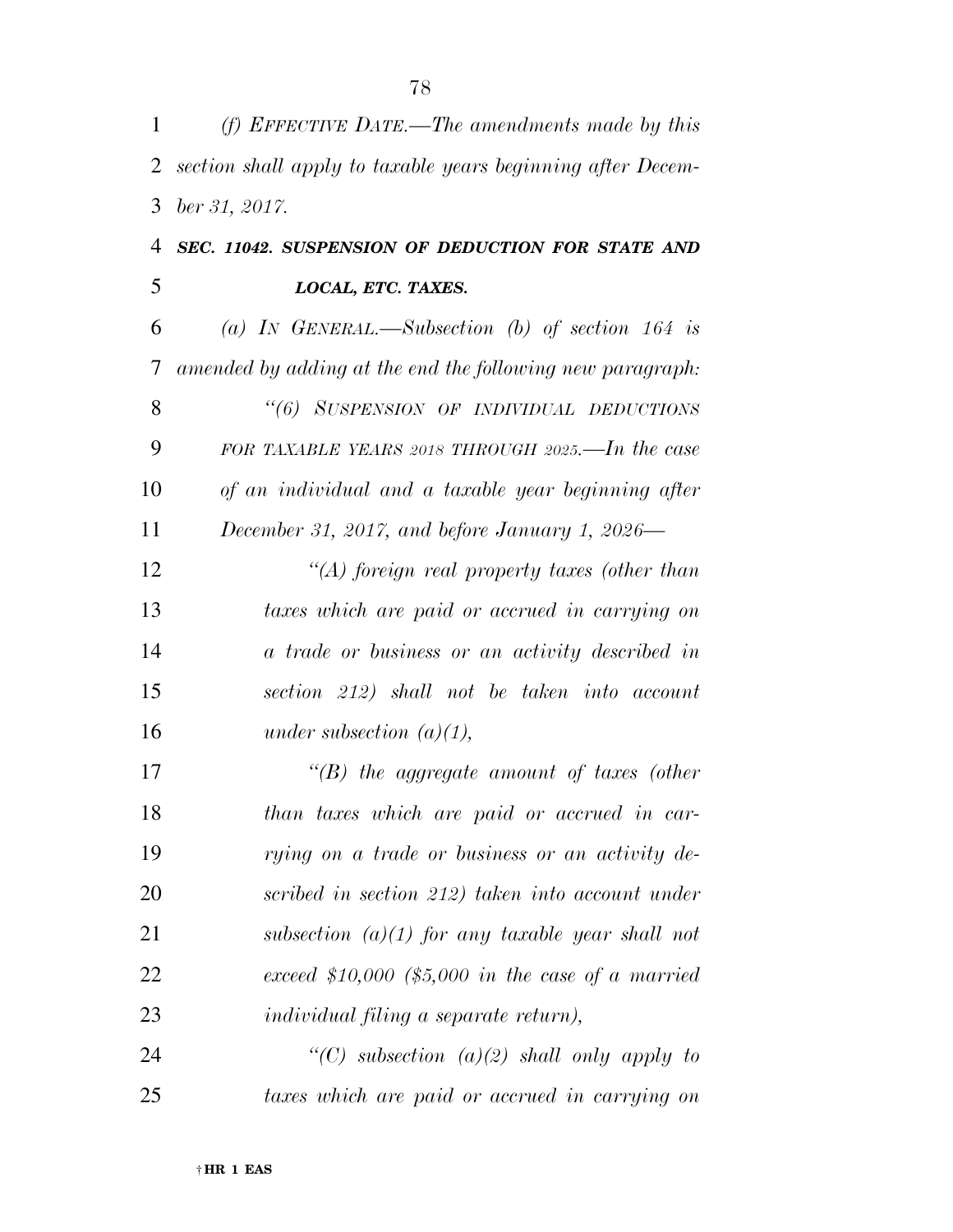| $\mathbf{1}$   | a trade or business or an activity described in                |
|----------------|----------------------------------------------------------------|
| $\overline{2}$ | section 212,                                                   |
| 3              | "(D) subsection (a)(3) shall not apply to                      |
| $\overline{4}$ | State and local taxes, and                                     |
| 5              | "(E) paragraph (5) shall not apply.".                          |
| 6              | (b) EFFECTIVE DATE.—The amendment made by this                 |
| 7              | section shall apply to taxable years beginning after Decem-    |
| 8              | $ber\,31,\,2017.$                                              |
| 9              | SEC. 11043. SUSPENSION OF DEDUCTION FOR HOME EQ-               |
| 10             | <b>UITY INTEREST.</b>                                          |
| 11             | (a) IN GENERAL.—Section $163(h)(3)(A)(ii)$ is amend-           |
|                | 12 ed by inserting "in the case of taxable years beginning be- |
|                | 13 fore January 1, 2018, or after December 31, 2025," before   |
| 14             | "home equity indebtedness".                                    |
| 15             | (b) EFFECTIVE DATE.—The amendment made by this                 |
| 16             | section shall apply to taxable years ending after December     |
| 17             | 31, 2017.                                                      |
| 18             | SEC. 11044. MODIFICATION OF DEDUCTION FOR PERSONAL             |
| 19             | <b>CASUALTY LOSSES.</b>                                        |
| 20             | (a) IN GENERAL.—Subsection (h) of section 165 is               |
| 21             | amended by adding at the end the following new paragraph:      |
| 22             | "(5) LIMITATION FOR TAXABLE<br>YEARS<br>$2018\,$               |
| 23             | THROUGH $2025$ —In the case of an individual, any              |
| 24             | loss described in subsection $(c)(3)$ which (but for this      |
| 25             | paragraph) would be deductible in a taxable year be-           |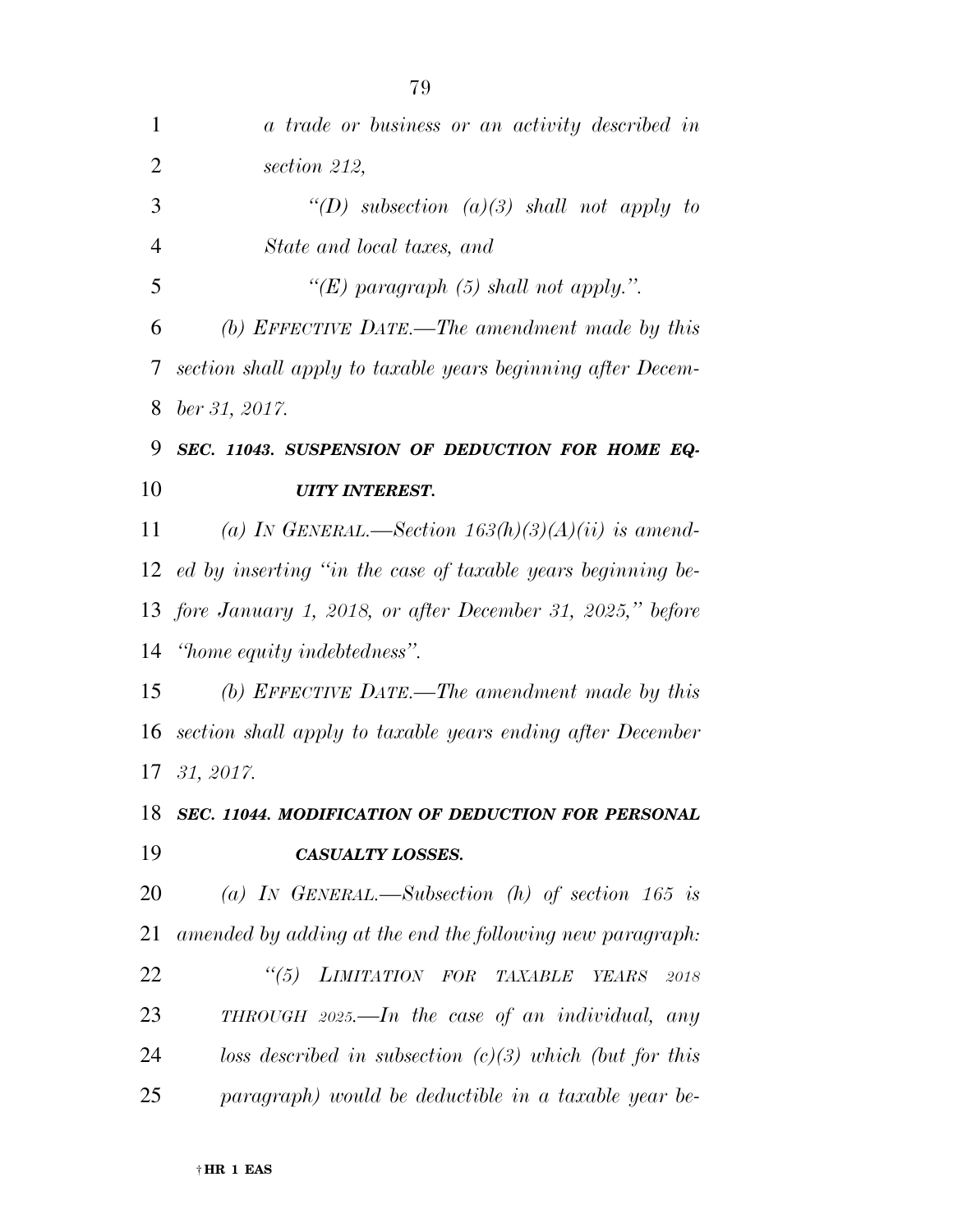*in subsection (i)(5)). The preceding sentence shall not apply to any deduction under section 172 which is carried to such a taxable year from a taxable year be-ginning before January 1, 2018.''.* 

 *(b) EFFECTIVE DATE.—The amendment made by this section shall apply to losses incurred in taxable years begin-ning after December 31, 2017.* 

## *SEC. 11045. SUSPENSION OF MISCELLANEOUS ITEMIZED DEDUCTIONS.*

 *(a) IN GENERAL.—Section 67 is amended by adding at the end the following new subsection:* 

 *''(g) SUSPENSION FOR TAXABLE YEARS 2018 THROUGH 2025.—Notwithstanding subsection (a), no mis- cellaneous itemized deduction shall be allowed for any tax- able year beginning after December 31, 2017, and before January 1, 2026.''.* 

 *(b) EFFECTIVE DATE.—The amendment made by this section shall apply to taxable years beginning after Decem-ber 31, 2017.*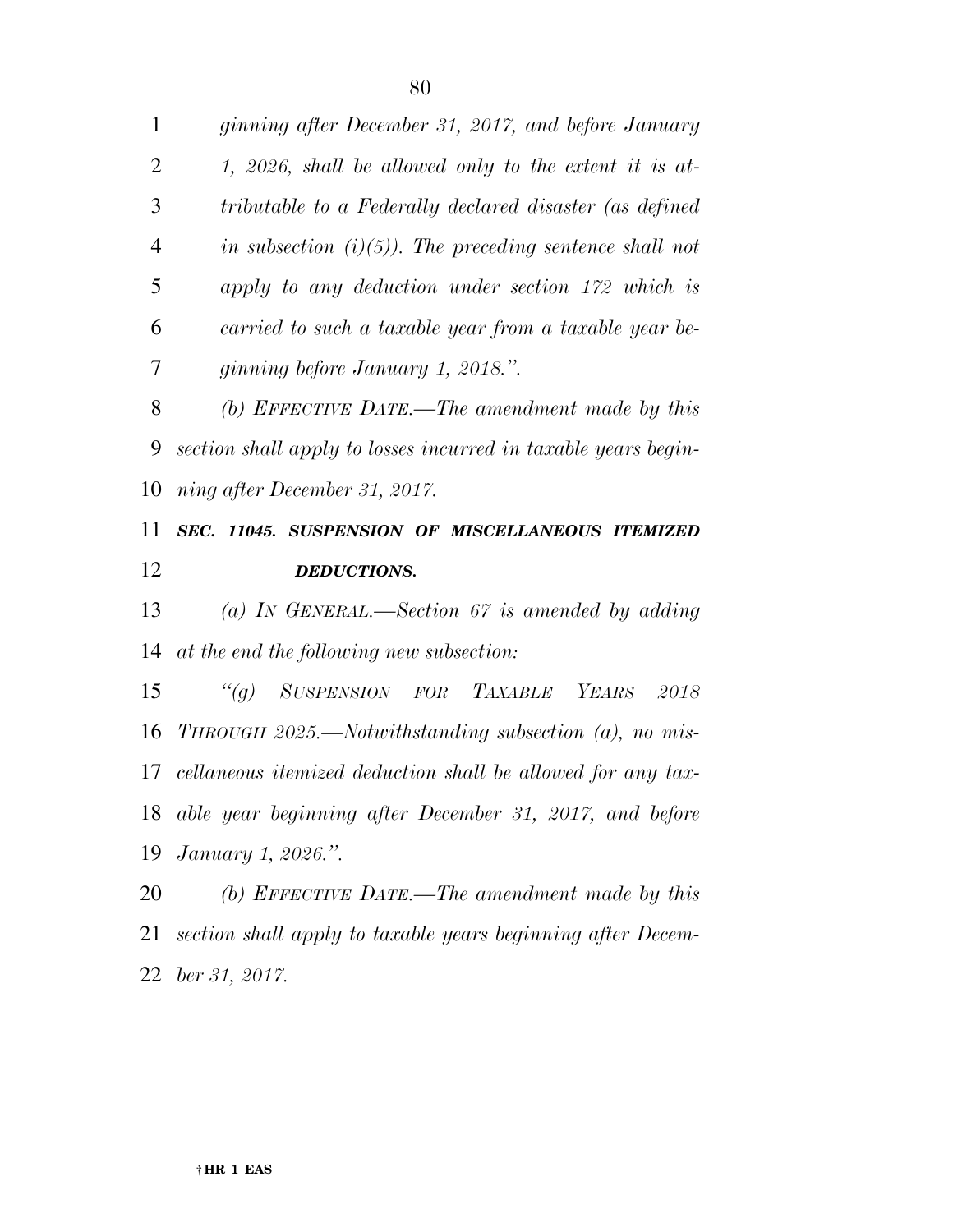|                | 1 SEC. 11046. SUSPENSION OF OVERALL LIMITATION ON        |
|----------------|----------------------------------------------------------|
| 2              | <b>ITEMIZED DEDUCTIONS.</b>                              |
| $\mathfrak{Z}$ | (a) IN GENERAL.—Section 68 is amended by adding          |
|                | 4 at the end the following new subsection:               |
| 5 <sup>5</sup> | "(f) SECTION NOT TO APPLY.—This section shall not        |
|                | 6 apply to any taxable year beginning after December 31, |
|                | 7 2017, and before January 1, 2026.".                    |
|                | 8 (b) FUREOTIVE DATE The amendments made by this         |

 *(b) EFFECTIVE DATE.—The amendments made by this section shall apply to taxable years beginning after Decem-ber 31, 2017.* 

 *SEC. 11047. MODIFICATION OF EXCLUSION OF GAIN FROM SALE OF PRINCIPAL RESIDENCE.* 

 *(a) IN GENERAL.—Section 121 is amended by adding at the end the following new subsection:* 

 *''(h) SPECIAL RULES FOR SALES OR EXCHANGES IN TAXABLE YEARS 2018 THROUGH 2025.—* 

 *''(1) IN GENERAL.—In applying this section with respect to sales or exchanges after December 31, 2017, and before January 1, 2026—* 

 *''(A) '8-year' shall be substituted for '5-year' each place it appears in subsections (a), (b)(5)(C)(ii)(I), and (c)(1)(B)(i)(I) and para- graphs (7), (9), (10), and (12) of subsection (d), ''(B) '5 years' shall be substituted for '2 years' each place it appears in subsections (a),*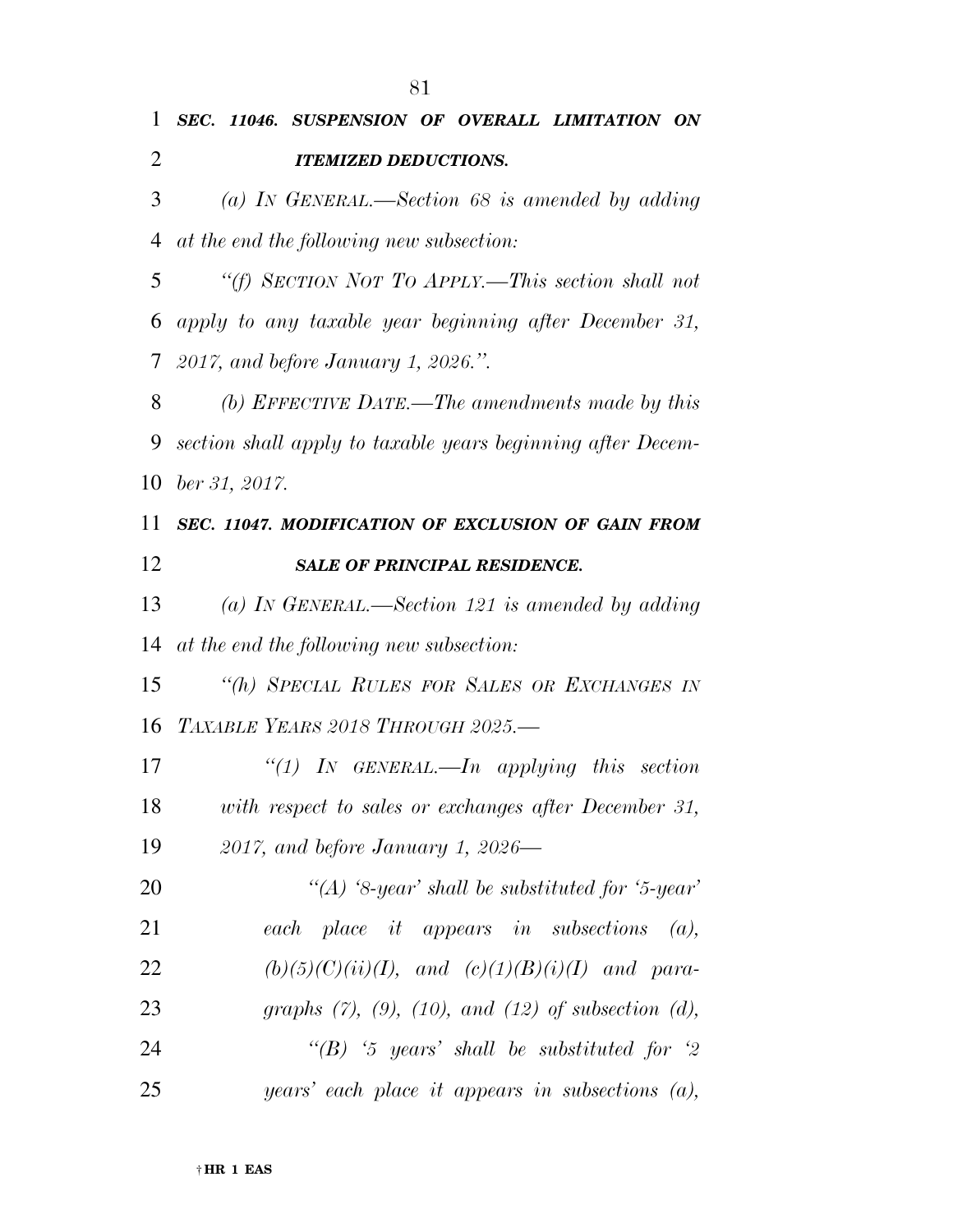| 1              | (b)(3), (b)(4), (b)(5)(C)(ii)(III),<br>and                  |
|----------------|-------------------------------------------------------------|
| $\overline{2}$ | $(c)(1)(B)(ii)$ , and                                       |
| 3              | "(C) '5-year' shall be substituted for '2-year'             |
| $\overline{4}$ | in subsection $(b)(3)$ .                                    |
| 5              | "(2) EXCEPTION FOR BINDING CONTRACTS.-                      |
| 6              | Paragraph $(1)$ shall not apply to any sale or ex-          |
| 7              | change with respect to which there was a written            |
| 8              | binding contract in effect before January 1, 2018, and      |
| 9              | at all times thereafter before the sale or exchange.".      |
| 10             | (b) EFFECTIVE DATE.—The amendment made by this              |
| 11             | section shall apply to sales and exchanges after December   |
| 12             | 31, 2017.                                                   |
|                |                                                             |
| 13             | SEC. 11048. SUSPENSION OF EXCLUSION FOR QUALIFIED BI-       |
| 14             | CYCLE COMMUTING REIMBURSEMENT.                              |
| 15             | (a) IN GENERAL.—Section 132(f) is amended by add-           |
| 16             | ing at the end the following new paragraph:                 |
| 17             | "(8) SUSPENSION OF QUALIFIED BICYCLE COM-                   |
| 18             | REIMBURSEMENT EXCLUSION.—Paragraph<br><b>MUTING</b>         |
| 19             | $(1)(D)$ shall not apply to any taxable year beginning      |
| 20             | after December 31, 2017, and before January 1,              |
| 21             | 2026."                                                      |
| 22             | (b) EFFECTIVE DATE.—The amendment made by this              |
| 23             | section shall apply to taxable years beginning after Decem- |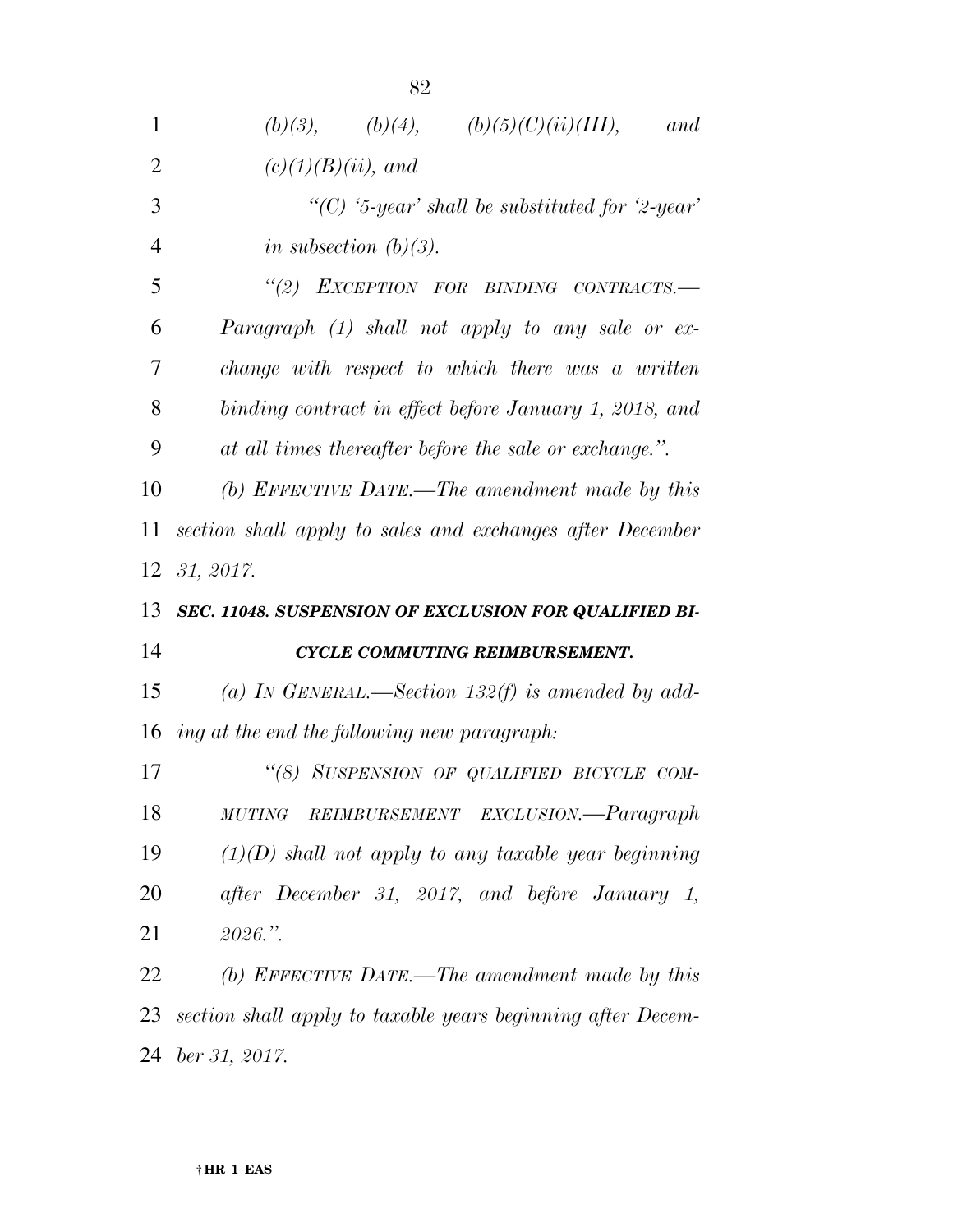| 1  | SEC. 11049. SUSPENSION OF EXCLUSION FOR QUALIFIED           |
|----|-------------------------------------------------------------|
| 2  | <b>MOVING EXPENSE REIMBURSEMENT.</b>                        |
| 3  | (a) IN GENERAL.—Section 132(g) is amended—                  |
| 4  | $(1)$ by striking "For purposes of this section, the        |
| 5  | term" and inserting "For purposes of this section—          |
| 6  | "(1) IN GENERAL.—The term", and                             |
| 7  | $(2)$ by adding at the end the following new para-          |
| 8  | graph:                                                      |
| 9  | "(2) SUSPENSION FOR TAXABLE<br>YEARS 2018                   |
| 10 | THROUGH 2025.— $Except in the case of a member of$          |
| 11 | the Armed Forces of the United States on active duty        |
| 12 | who moves pursuant to a military order and incident         |
| 13 | to a permanent change of station, subsection $(a)(6)$       |
| 14 | shall not apply to any taxable year beginning after         |
| 15 | December 31, 2017, and before January 1, 2026.".            |
| 16 | (b) EFFECTIVE DATE.—The amendments made by this             |
| 17 | section shall apply to taxable years beginning after Decem- |
| 18 | ber 31, 2017.                                               |
| 19 | SEC. 11050. SUSPENSION OF DEDUCTION FOR MOVING EX-          |
| 20 | <b>PENSES.</b>                                              |
| 21 | (a) IN GENERAL.—Section 217 is amended by adding            |
| 22 | at the end the following new subsection:                    |
| 23 | "(k) SUSPENSION OF DEDUCTION FOR TAXABLE                    |
|    | 24 YEARS 2018 THROUGH 2025.—Except in the case of an in-    |

*dividual to whom subsection (g) applies, this section shall*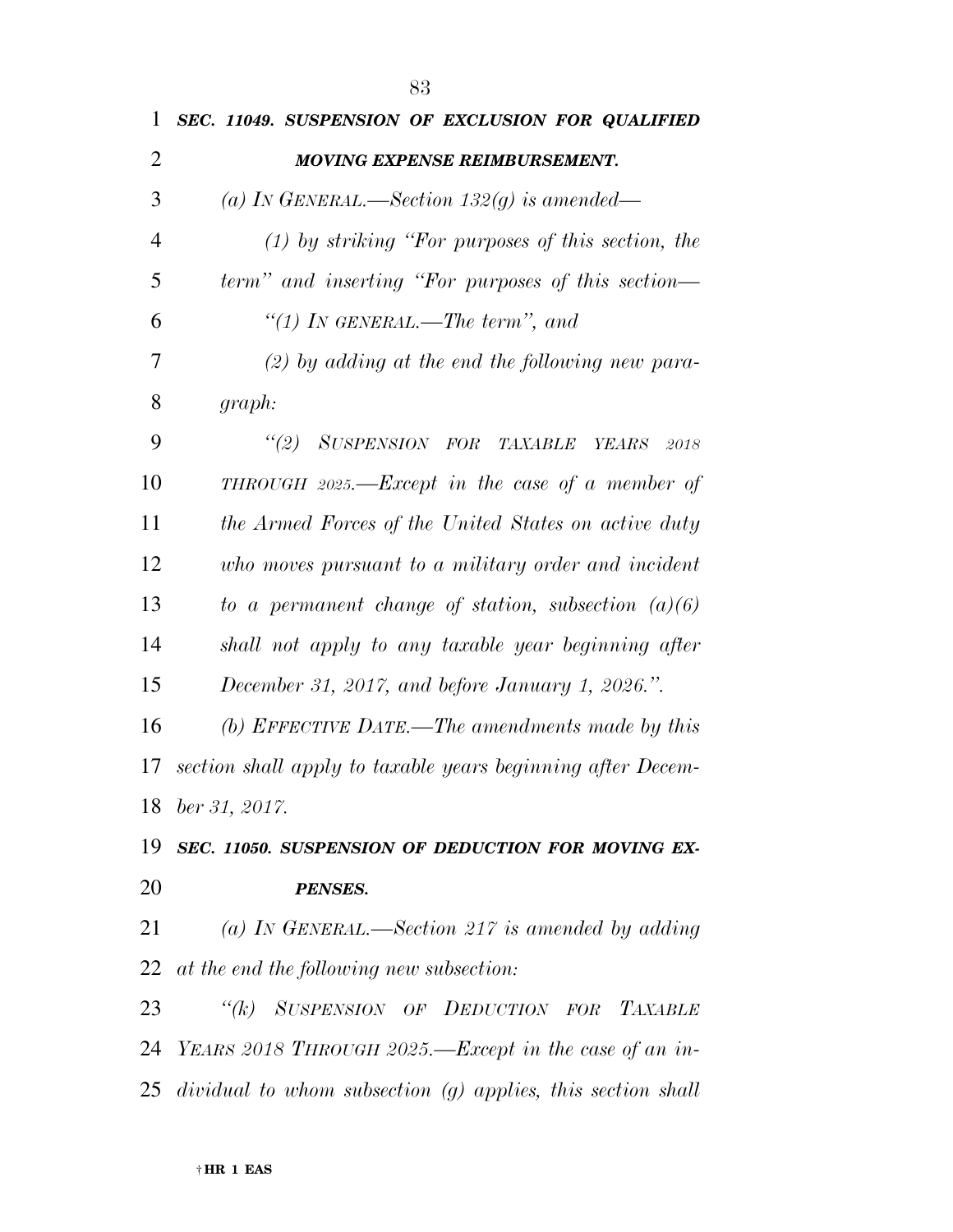*not apply to any taxable year beginning after December 31, 2017, and before January 1, 2026.''.* 

 *(b) EFFECTIVE DATE.—The amendment made by this section shall apply to taxable years beginning after Decem-ber 31, 2017.* 

## *SEC. 11051. LIMITATION ON WAGERING LOSSES.*

 *(a) IN GENERAL.—Section 165(d) is amended by add- ing at the end the following: ''For purposes of the preceding sentence, in the case of taxable years beginning after Decem- ber 31, 2017, and before January 1, 2026, the term 'losses from wagering transactions' includes any deduction other- wise allowable under this chapter incurred in carrying on any wagering transaction.''.* 

 *(b) EFFECTIVE DATE.—The amendment made by this section shall apply to taxable years beginning after Decem-ber 31, 2017.* 

## *PART VI—INCREASE IN ESTATE AND GIFT TAX EXEMPTION*

*SEC. 11061. INCREASE IN ESTATE AND GIFT TAX EXEMP-*

## *TION.*

 *(a) IN GENERAL.—Section 2010(c)(3) is amended by adding at the end the following new subparagraph:* 

 *''(C) INCREASE IN BASIC EXCLUSION AMOUNT.—In the case of estates of decedents dying or gifts made after December 31, 2017,*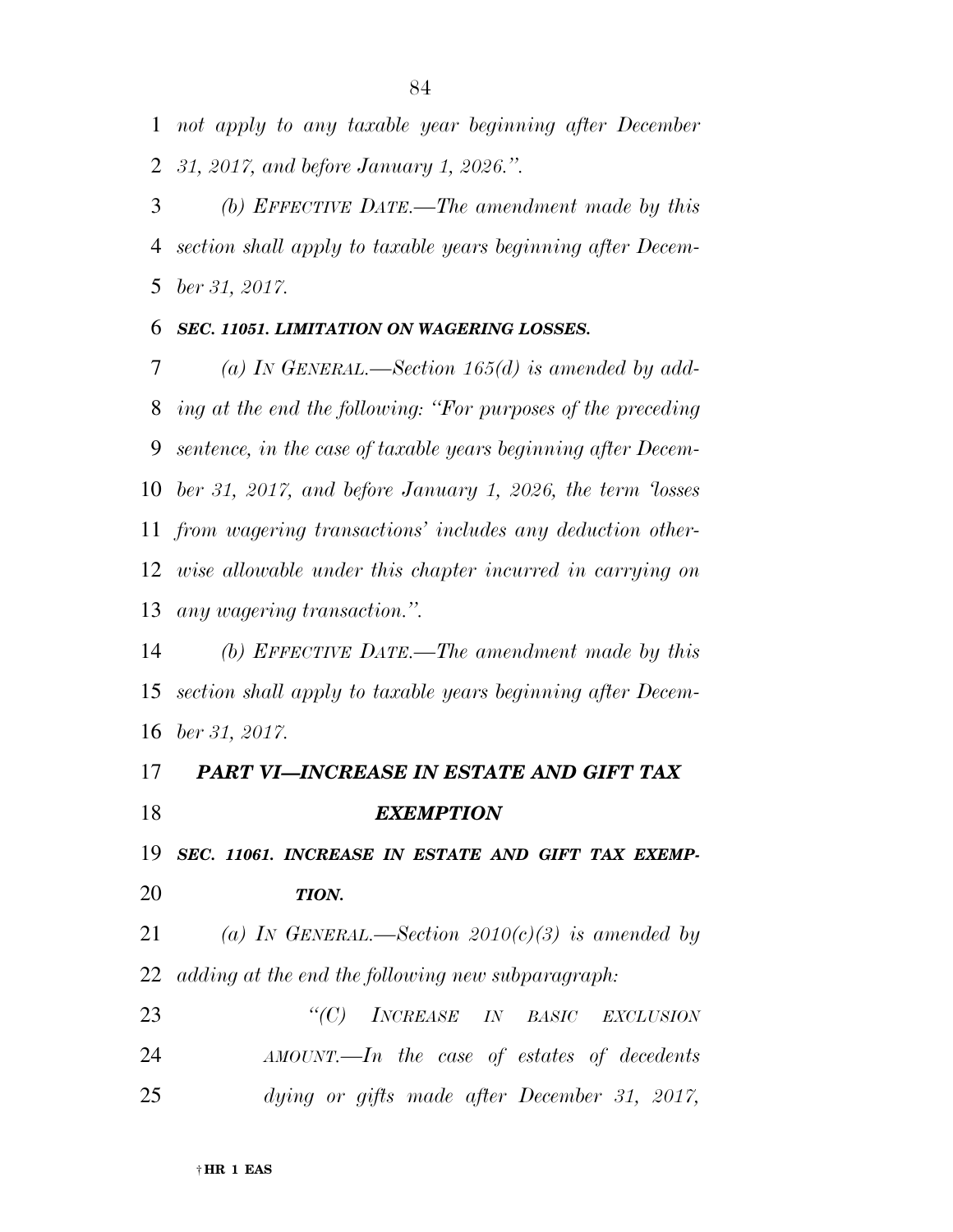| 1              | and before January 1, 2026, subparagraph (A)                                  |
|----------------|-------------------------------------------------------------------------------|
| $\overline{2}$ | shall be applied by substituting $$10,000,000'$ for                           |
| 3              | $\frac{1}{2}5,000,000$ ."                                                     |
| $\overline{4}$ | (b) CONFORMING AMENDMENT.—Subsection (g) of sec-                              |
| 5              | tion 2001 is amended to read as follows:                                      |
| 6              | "(g) MODIFICATIONS TO TAX PAYABLE.-                                           |
| 7              | "(1) MODIFICATIONS TO GIFT TAX PAYABLE TO                                     |
| 8              | REFLECT DIFFERENT TAX RATES.-For purposes of                                  |
| 9              | applying subsection $(b)(2)$ with respect to 1 or more                        |
| 10             | gifts, the rates of tax under subsection $(c)$ in effect at                   |
| 11             | the decedent's death shall, in lieu of the rates of tax                       |
| 12             | in effect at the time of such gifts, be used both to com-                     |
| 13             | $pute$ —                                                                      |
| 14             | "(A) the tax imposed by chapter 12 with re-                                   |
| 15             | spect to such gifts, and                                                      |
| 16             | $\lq\lq B$ ) the credit allowed against such tax                              |
| 17             | under section 2505, including in computing-                                   |
| 18             | $``(i)$ the applicable credit amount                                          |
| 19             | under section $2505(a)(1)$ , and                                              |
| 20             | $``(ii)$ the sum of the amounts allowed                                       |
| 21             | as a credit for all preceding periods under                                   |
| 22             | section $2505(a)(2)$ .                                                        |
| 23             | "(2) MODIFICATIONS TO ESTATE TAX PAYABLE                                      |
| 24             | T O<br><b>BASIC</b><br><b>REFLECT</b><br><b>DIFFERENT</b><br><b>EXCLUSION</b> |
| 25             | AMOUNTS.—The Secretary shall prescribe such regula-                           |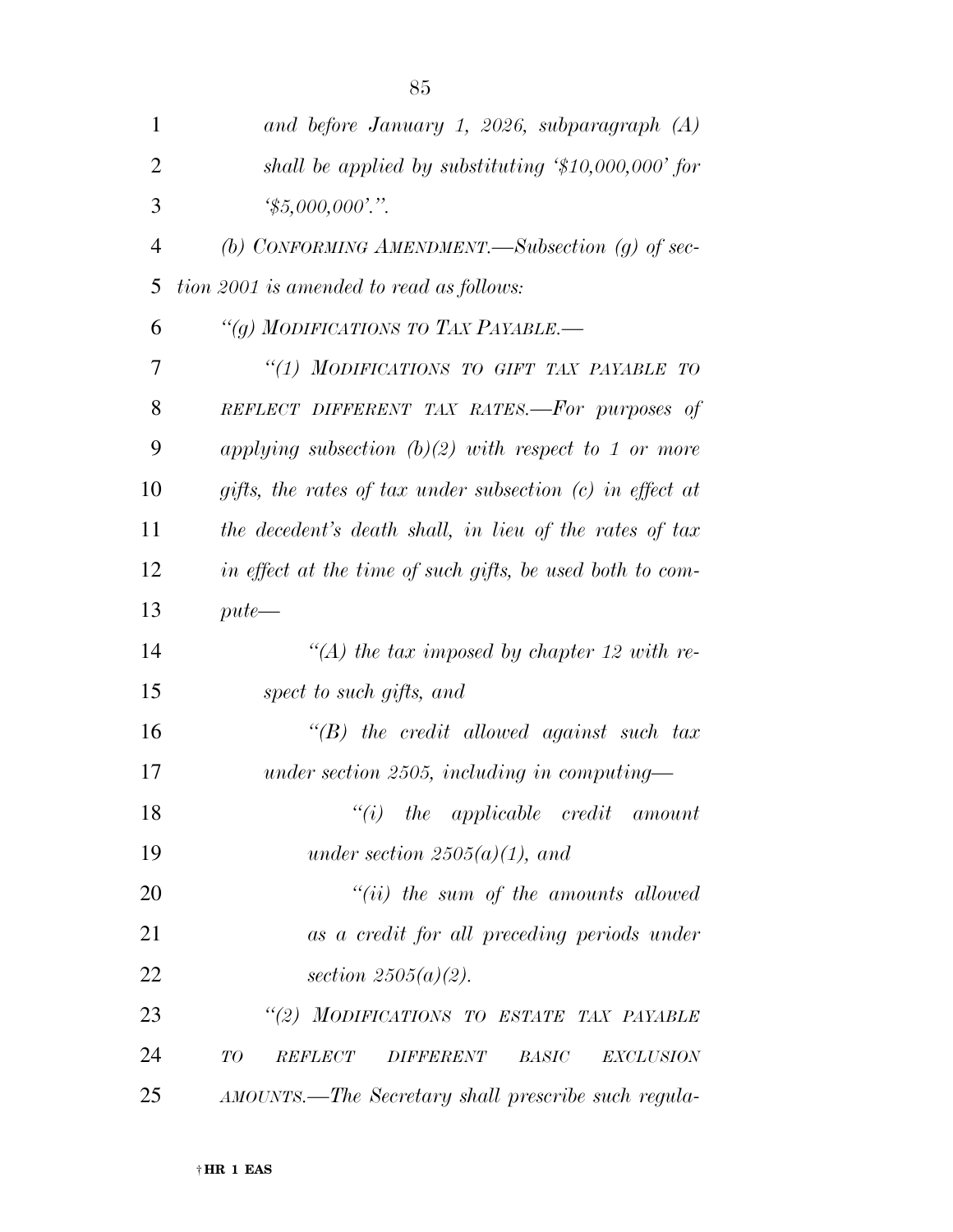| $\mathbf{1}$   | tions as may be necessary or appropriate to carry out       |
|----------------|-------------------------------------------------------------|
| $\overline{2}$ | this section with respect to any difference between—        |
| 3              | $\lq (A)$ the basic exclusion amount under sec-             |
| $\overline{4}$ | tion 2010(c)(3) applicable at the time of the de-           |
| 5              | cedent's death, and                                         |
| 6              | $\lq (B)$ the basic exclusion amount under such             |
| 7              | section applicable with respect to any gifts made           |
| 8              | by the decedent.".                                          |
| 9              | (c) EFFECTIVE DATE.—The amendments made by this             |
| 10             | section shall apply to estates of decedents dying and gifts |
| 11             | made after December 31, 2017.                               |
| 12             | PART VII—TAXPAYER RIGHTS AND TAX                            |
|                |                                                             |
| 13             | <b>ADMINISTRATION</b>                                       |
| 14             | SEC. 11071. EXTENSION OF TIME LIMIT FOR CONTESTING          |
| 15             | <b>IRS LEVY.</b>                                            |
| 16             | (a) EXTENSION OF TIME FOR RETURN OF PROPERTY                |
| 17             | SUBJECT TO LEVY.—Subsection (b) of section $6343$ is        |
|                | 18 amended by striking "9 months" and inserting "2 years".  |
| 19             | (b) PERIOD OF LIMITATION ON SUITS.-Subsection (c)           |
| 20             | of section $6532$ is amended—                               |
| 21             | $(1)$ by striking "9 months" in paragraph $(1)$             |
| 22             | and inserting "2 years", and                                |
| 23             | $(2)$ by striking "9-month" in paragraph $(2)$ and          |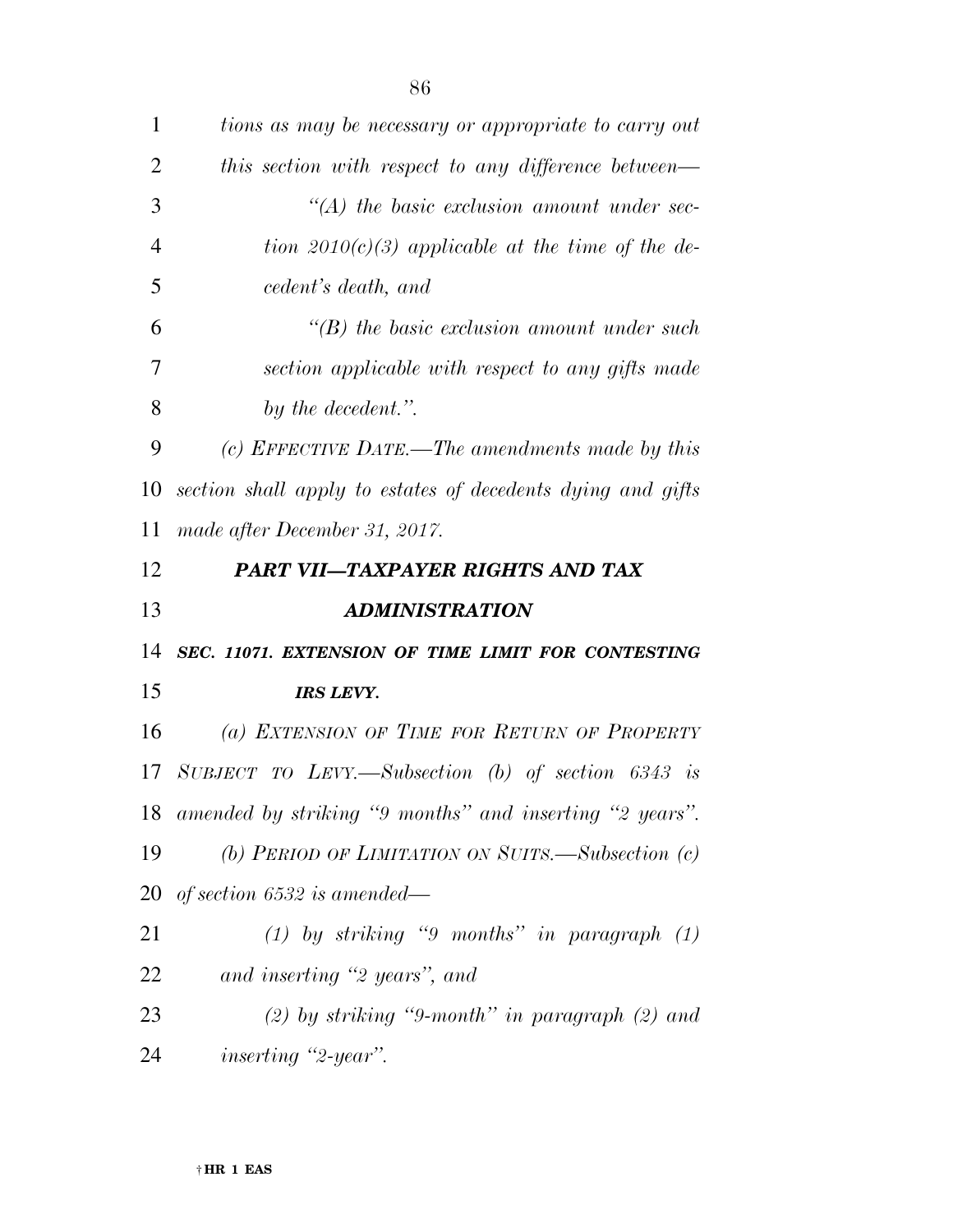*(c) EFFECTIVE DATE.—The amendments made by this section shall apply to—* 

| 3              | $(1)$ levies made after the date of the enactment                 |
|----------------|-------------------------------------------------------------------|
| $\overline{4}$ | of this Act, and                                                  |
| 5              | $(2)$ levies made on or before such date if the 9-                |
| 6              | month period has not expired under section $6343(b)$              |
| 7              | of the Internal Revenue Code of 1986 (without regard              |
| 8              | to this section) as of such date.                                 |
| 9              | SEC. 11072. MODIFICATION OF USER FEE REQUIREMENTS                 |
| 10             | FOR INSTALLMENT AGREEMENTS.                                       |
| 11             | (a) IN GENERAL.—Section 6159 is amended by redes-                 |
| 12             | <i>ignating subsection (f)</i> as subsection (g) and by inserting |
| 13             | after subsection (e) the following new subsection:                |
| 14             | "(f) INSTALLMENT AGREEMENT FEES.-                                 |
| 15             | "(1) LIMITATION ON FEE AMOUNT.—The amount                         |
| 16             | of any fee imposed on an installment agreement                    |
| 17             | under this section may not exceed the amount of such              |
| 18             | fee as in effect on the date of the enactment of this             |
| 19             | subsection.                                                       |
| 20             | "(2) WAIVER OR REIMBURSEMENT.—In the case                         |
| 21             | of any taxpayer with an adjusted gross income, as de-             |
| 22             | termined for the most recent year for which such in-              |
|                |                                                                   |

 *formation is available, which does not exceed 250 per- cent of the applicable poverty level (as determined by the Secretary)—*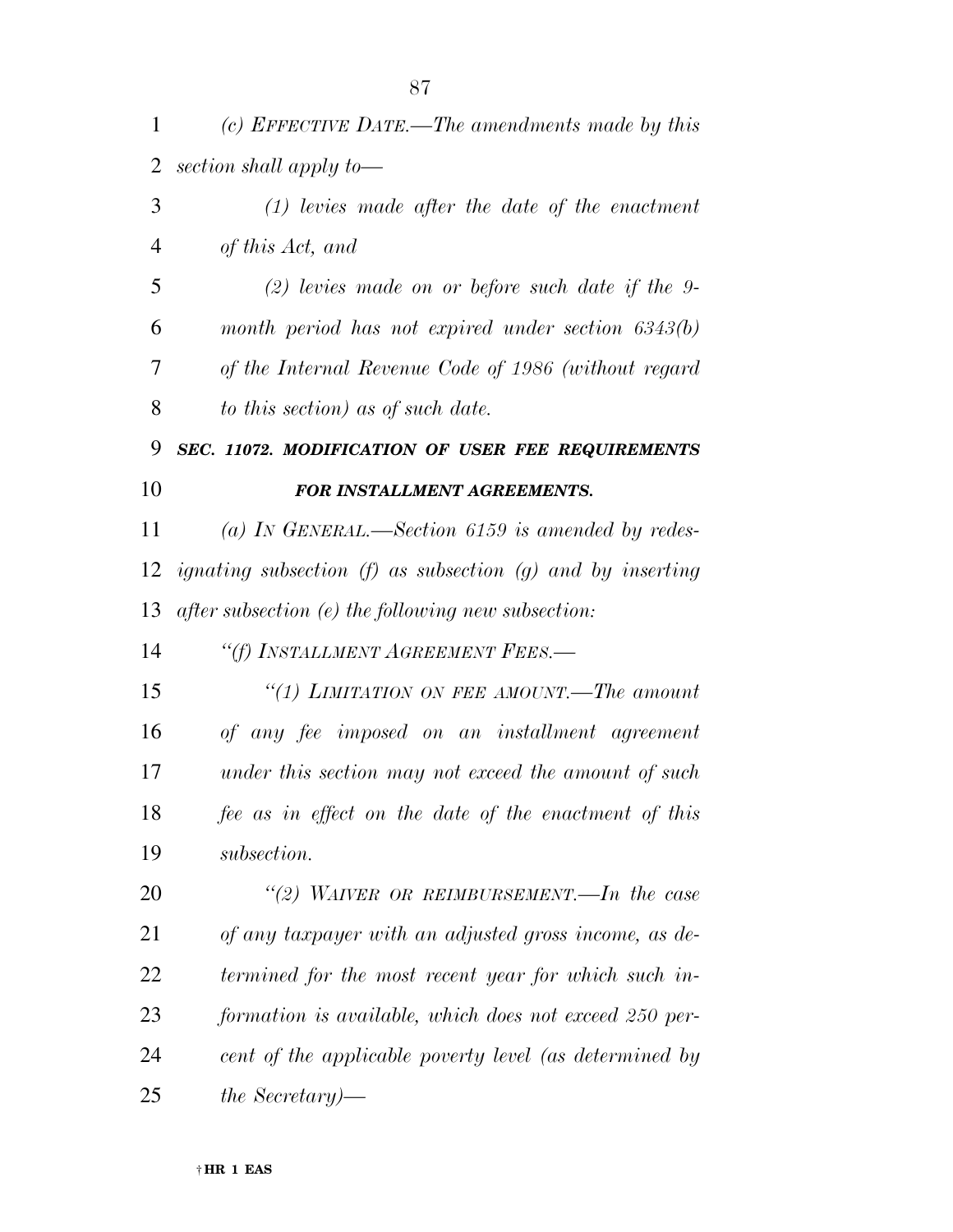| $\mathbf{1}$   | "(A) if the taxpayer has agreed to make                    |
|----------------|------------------------------------------------------------|
| $\overline{2}$ | payments under the installment agreement by                |
| 3              | electronic payment through a debit instrument,             |
| $\overline{4}$ | no fee shall be imposed on an installment agree-           |
| 5              | ment under this section, and                               |
| 6              | "(B) if the taxpayer is unable to make pay-                |
| 7              | ments under the installment agreement by elec-             |
| 8              | <i>tronic payment through a debit instrument, the</i>      |
| 9              | Secretary shall, upon completion of the install-           |
| 10             | ment agreement, pay the taxpayer an amount                 |
| 11             | equal to any such fees imposed.".                          |
| 12             | (b) EFFECTIVE DATE.—The amendments made by this            |
| 13             | section shall apply to agreements entered into on or after |
| 14             | the date which is 60 days after the date of the enactment  |
| 15             | of this Act.                                               |
|                | 16 SEC. 11073. ATTORNEYS' FEES RELATING TO AWARDS TO       |
| 17             | <b>WHISTLEBLOWERS.</b>                                     |
| 18             | (a) IN GENERAL.—Paragraph (21) of section $62(a)$ is       |
| 19             | amended to read as follows:                                |
| 20             | "(21) ATTORNEYS' FEES RELATING TO AWARDS                   |
| 21             | TO WHISTLEBLOWERS.-                                        |
| 22             | "(A) IN GENERAL.—Any deduction allow-                      |
| 23             | able under this chapter for attorney fees and              |
| 24             | court costs paid by, or on behalf of, the taxpayer         |
| 25             | in connection with any award under—                        |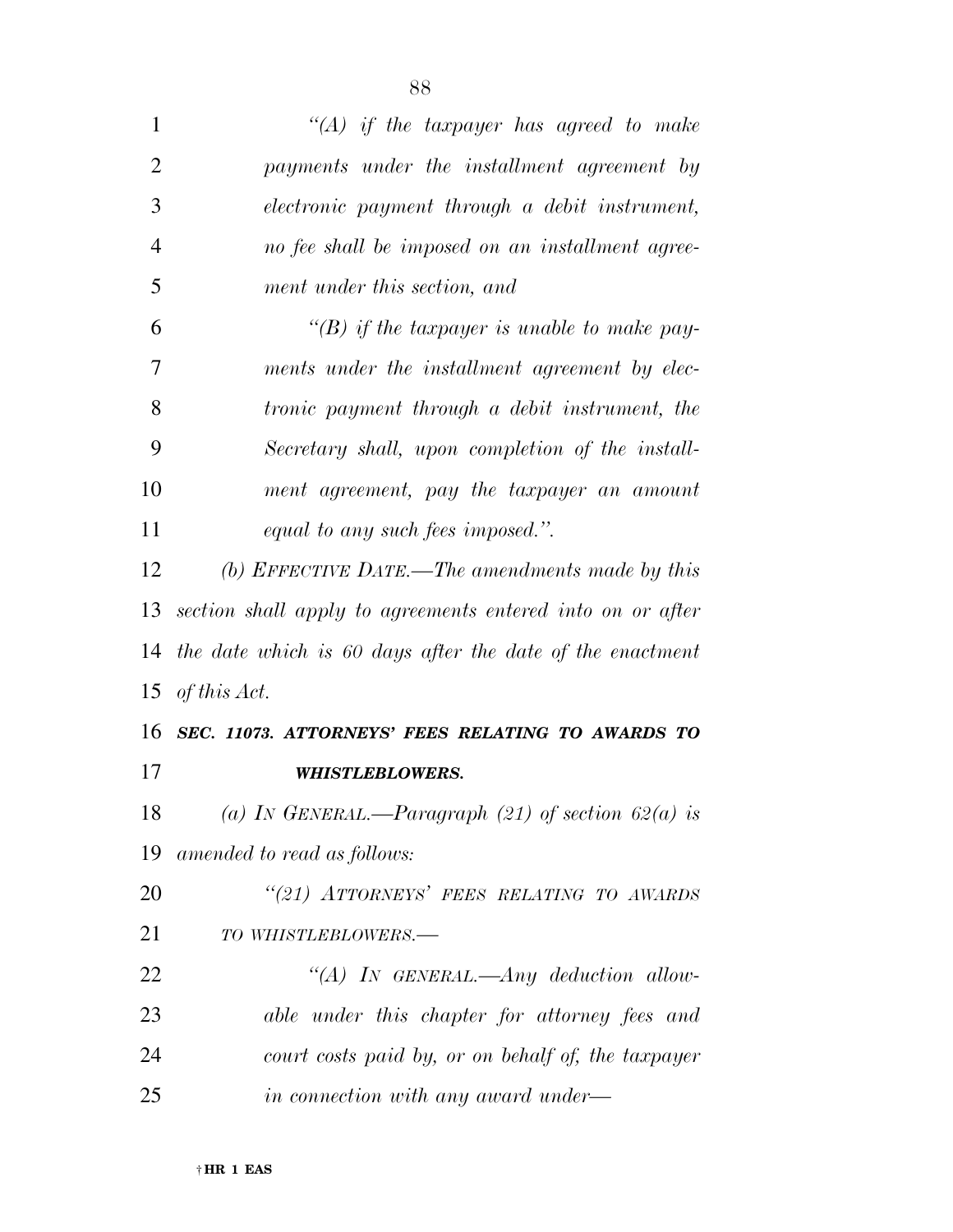| $\mathbf{1}$   | $\degree$ (i) section 7623(b), or                           |
|----------------|-------------------------------------------------------------|
| $\overline{2}$ | $``(ii)$ any action brought under—                          |
| 3              | $\lq (I)$ section 21F of the Securities                     |
| $\overline{4}$ | Exchange Act of 1934 (15 U.S.C. 78u-                        |
| 5              | $6$ ,                                                       |
| 6              | "(II) a State false claims act, in-                         |
| 7              | cluding a State false claims act with                       |
| 8              | qui tam provisions, or                                      |
| 9              | "(III) section 23 of the Com-                               |
| 10             | modity Exchange Act (7 U.S.C. 26).                          |
| 11             | "(B) MAY NOT EXCEED AWARD.-Subpara-                         |
| 12             | $graph(A)$ shall not apply to any deduction in              |
| 13             | excess of the amount includible in the taxpayer's           |
| 14             | gross income for the taxable year on account of             |
| 15             | such award.".                                               |
| 16             | (b) EFFECTIVE DATE.—The amendment made by this              |
| 17             | section shall apply to taxable years beginning after Decem- |
|                | 18 ber 31, 2017.                                            |
| 19             | SEC. 11074. CLARIFICATION OF WHISTLEBLOWER AWARDS.          |
| 20             | (a) DEFINITION OF PROCEEDS.—                                |
| 21             | (1) IN GENERAL.—Section $7623$ is amended by                |
| 22             | adding at the end the following new subsection:             |
| 23             | "(c) PROCEEDS.—For purposes of this section, the            |
| 24             | term 'proceeds' includes—                                   |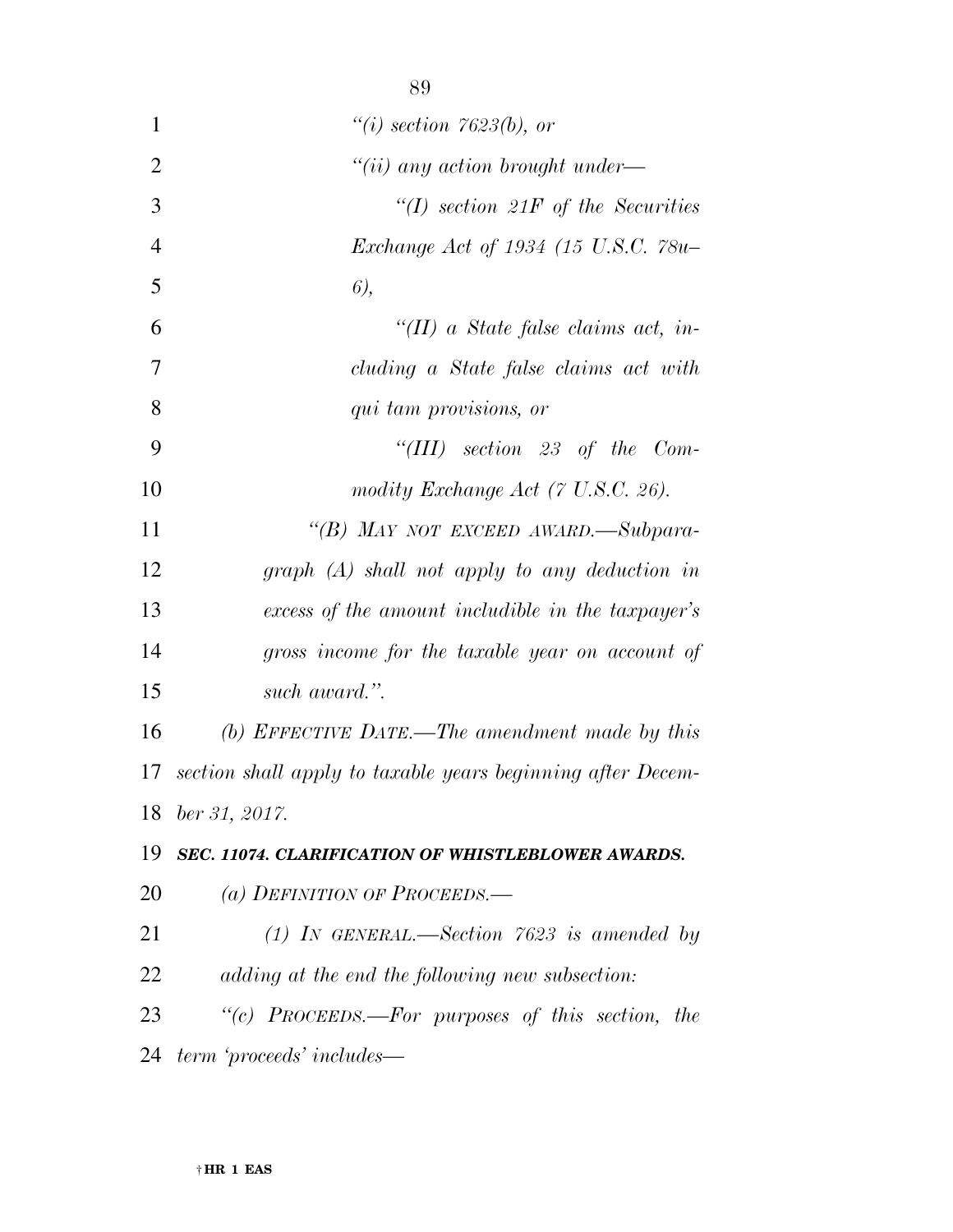| 1              | $\lq(1)$ penalties, interest, additions to tax, and ad-        |
|----------------|----------------------------------------------------------------|
| $\overline{2}$ | ditional amounts provided under the internal revenue           |
| 3              | laws, and                                                      |
| $\overline{4}$ | $\lq(2)$ any proceeds arising from laws for which              |
| 5              | the Internal Revenue Service is authorized to admin-           |
| 6              | <i>ister, enforce, or investigate, including</i> —             |
| 7              | $"(A)$ criminal fines and civil forfeitures,                   |
| 8              | and                                                            |
| 9              | $\lq\lq(B)$ violations of reporting requirements.".            |
| 10             | CONFORMING AMENDMENTS.-Paragraphs<br>(2)                       |
| 11             | (1) and (2)(A) of section 7623(b) are each amended             |
| 12             | by striking "collected proceeds (including penalties,          |
| 13             | interest, additions to tax, and additional amounts)            |
| 14             | resulting from the action" and inserting "proceeds             |
| 15             | collected as a result of the action".                          |
| 16             | (b) AMOUNT OF PROCEEDS DETERMINED WITHOUT                      |
| 17             | REGARD TO AVAILABILITY.—Paragraphs (1) and (2)(A) of           |
|                | 18 section 7623(b) are each amended by inserting "(determined  |
|                | 19 without regard to whether such proceeds are available to    |
|                | 20 the Secretary)" after "in response to such action".         |
| 21             | (c) DISPUTED AMOUNT<br>THRESHOLD.—Section                      |
| 22             | $7623(b)(5)(B)$ is amended by striking "tax, penalties, inter- |
| 23             | est, additions to tax, and additional amounts" and insert-     |

*ing ''proceeds''.*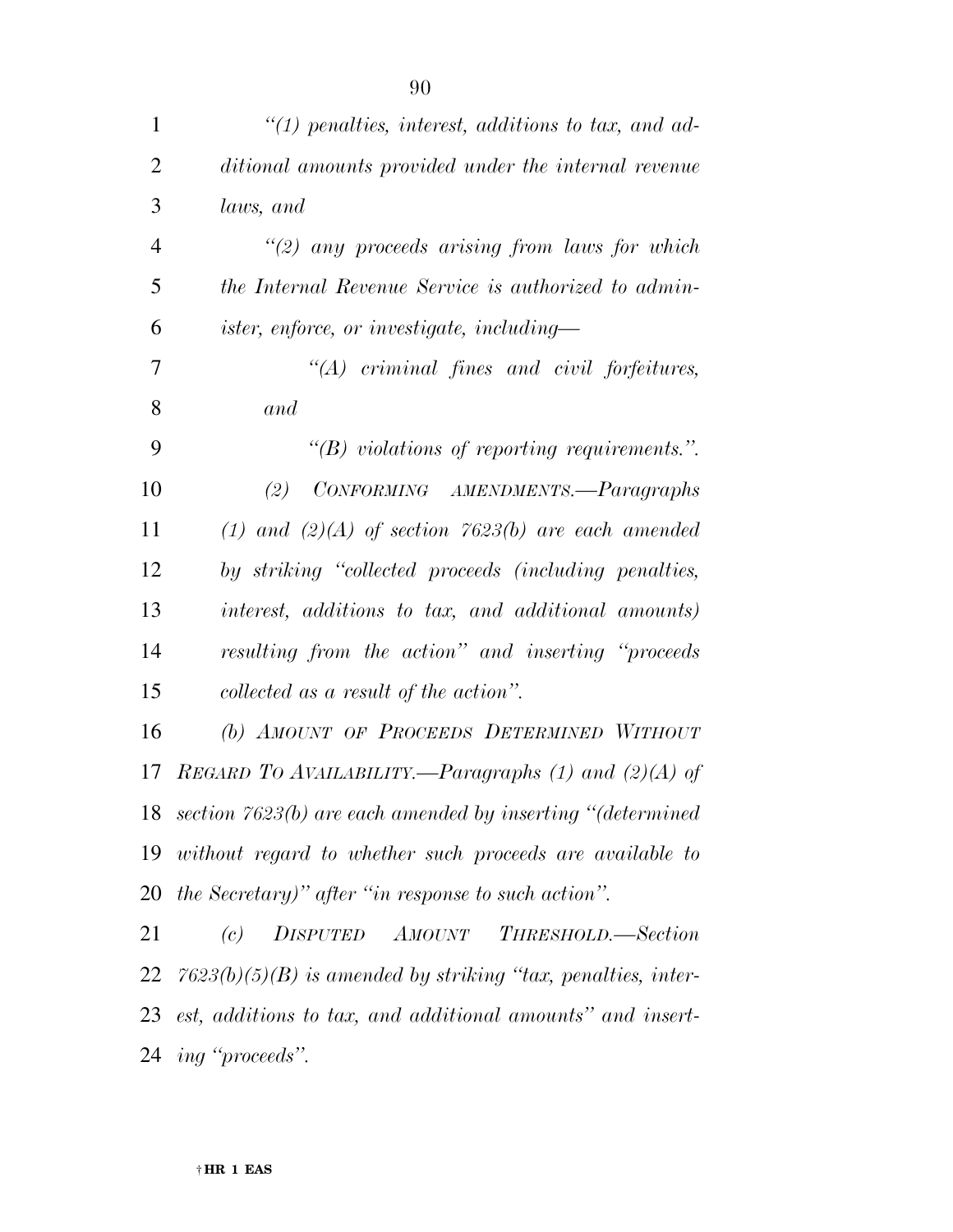*(d) EFFECTIVE DATE.—The amendments made by this* 

*section shall apply to information provided before, on, or* 

|    | 3 after the date of the enactment of this Act with respect to |
|----|---------------------------------------------------------------|
| 4  | which a final determination for an award has not been         |
| 5  | made before such date of enactment.                           |
| 6  | PART VIII-INDIVIDUAL MANDATE                                  |
| 7  | SEC. 11081. ELIMINATION OF SHARED RESPONSIBILITY              |
| 8  | PAYMENT FOR INDIVIDUALS FAILING TO                            |
| 9  | MAINTAIN MINIMUM ESSENTIAL COVERAGE.                          |
| 10 | (a) IN GENERAL.—Section 5000A(c) is amended—                  |
| 11 | (1) in paragraph $(2)(B)(iii)$ , by striking "2.5             |
| 12 | percent" and inserting "Zero percent", and                    |
| 13 | $(2)$ in paragraph $(3)$ —                                    |
| 14 | $(A)$ by striking "\$695" in subparagraph                     |
| 15 | $(A)$ and inserting "\$0", and                                |
| 16 | $(B)$ by striking subparagraph $(D)$ .                        |
| 17 | (b) EFFECTIVE DATE.—The amendments made by this               |
| 18 | section shall apply to months beginning after December 31,    |
|    | 19 2018.                                                      |
|    | 20 Subtitle B—Alternative Minimum                             |
| 21 | Tax                                                           |
| 22 | SEC. 12001. INCREASED EXEMPTION FOR INDIVIDUALS.              |
| 23 | (a) INCREASED EXEMPTION.—Section 55(d) is amend-              |
|    | 24 ed by adding at the end the following new paragraph:       |
|    |                                                               |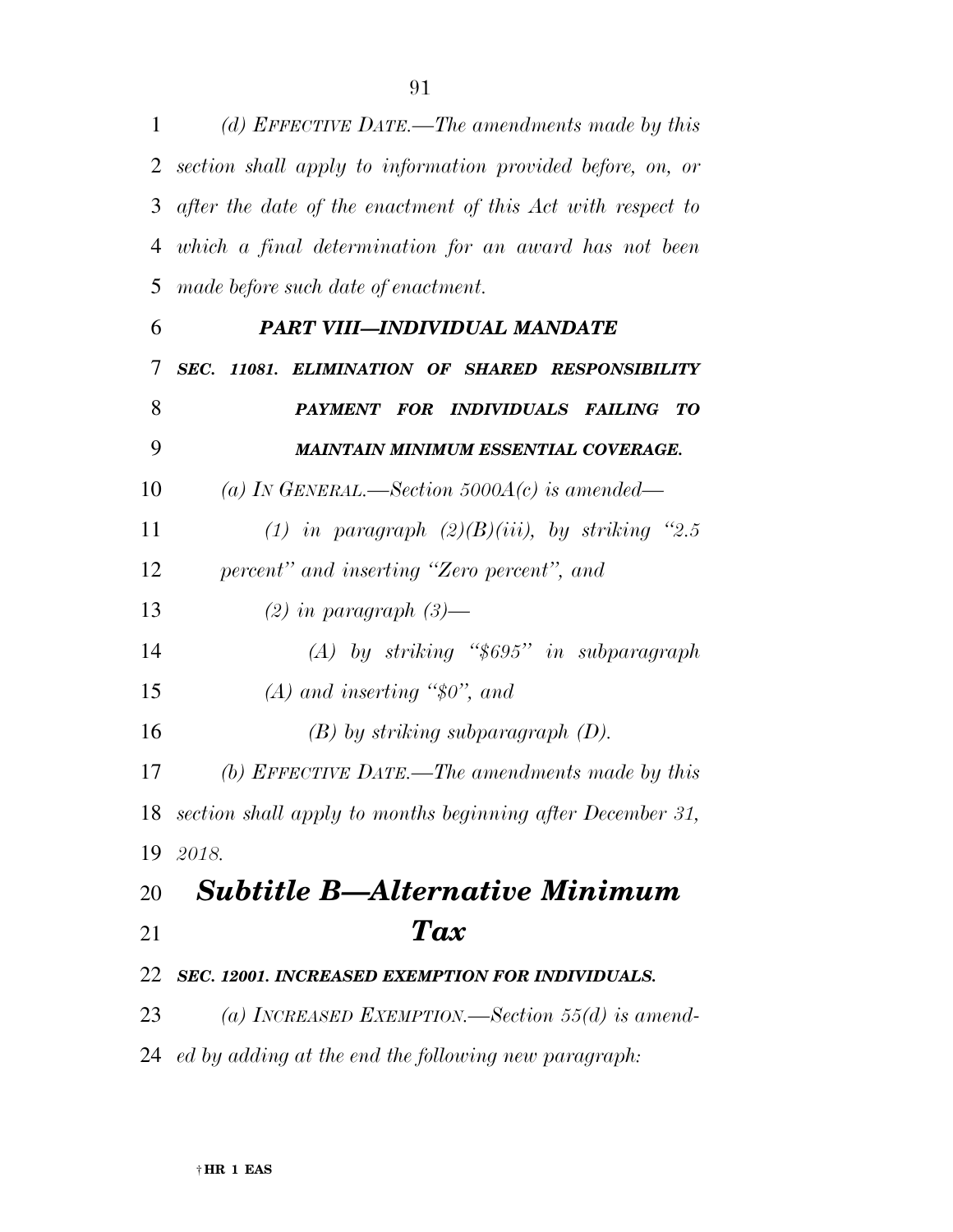| $\mathbf{1}$   | "(5) SPECIAL RULE FOR TAXABLE YEARS BEGIN-              |
|----------------|---------------------------------------------------------|
| $\overline{2}$ | NING AFTER 2017 AND BEFORE 2026.-                       |
| 3              | "(A) IN GENERAL.—In the case of any tax-                |
| $\overline{4}$ | able year beginning after December 31, 2017,            |
| 5              | and before January 1, 2026—                             |
| 6              | "(i) paragraph $(1)$ shall be applied—                  |
| 7              | "(I) by substituting '\$109,400' for                    |
| 8              | $\frac{4}{3}$ 78,750' in subparagraph (A), and          |
| 9              | "(II) by substituting $\degree$ 70,300' for             |
| 10             | $\text{\textdegree{*}}50,600'$ in subparagraph (B), and |
| 11             | "(ii) paragraph (3) shall be applied—                   |
| 12             | "(I) by substituting '\$208,400' for                    |
| 13             | $\text{\textdegree{*}}150,000'$ in subparagraph (A),    |
| 14             | "(II) by substituting $\frac{4}{56,300}$ "              |
| 15             | for $$112,500$ in subparagraph $(B)$ ,                  |
| 16             | and                                                     |
| 17             | "(III) in the case of a taxpayer                        |
| 18             | described in paragraph $(1)(D)$ , without               |
| 19             | regard to the substitution under sub-                   |
| 20             | clause $(I)$ .                                          |
| 21             | "(B) INFLATION ADJUSTMENT.—                             |
| 22             | "(i) IN GENERAL.—In the case of any                     |
| 23             | taxable year beginning in a calendar year               |
| 24             | after 2018, the amounts described in clause             |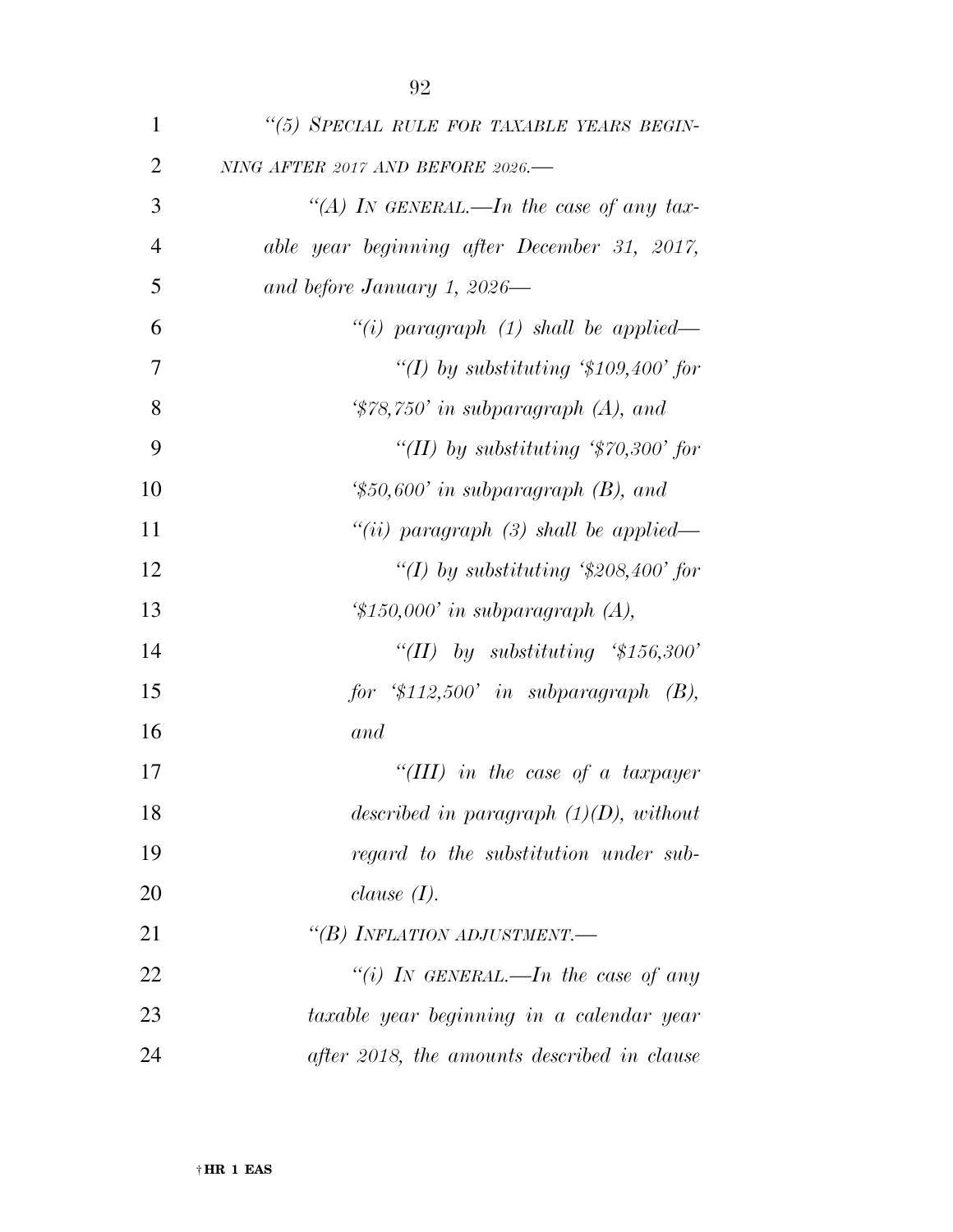| $\mathbf{1}$   | (ii) shall each be increased by an amount                   |
|----------------|-------------------------------------------------------------|
| $\overline{2}$ | equal to $-$                                                |
| 3              | $\lq (I)$ such dollar amount, multi-                        |
| $\overline{4}$ | plied by                                                    |
| 5              | "(II) the cost-of-living adjustment                         |
| 6              | determined under section $1(f)(3)$ for                      |
| 7              | the calendar year in which the taxable                      |
| 8              | year begins, determined by substituting                     |
| 9              | 'calendar year 2017' for 'calendar year                     |
| 10             | 2016' in subparagraph $(A)(ii)$ thereof.                    |
| 11             | AMOUNTS DESCRIBED.-The<br>``(ii)                            |
| 12             | amounts described in this clause are the                    |
| 13             | $$109,400$ amount in subparagraph                           |
| 14             | $(A)(i)(I)$ , the \$70,300 amount in subpara-               |
| 15             | graph $(A)(i)(II)$ , the \$208,400 amount in                |
| 16             | subparagraph $(A)(ii)(I)$ , and the \$156,300               |
| 17             | amount in subparagraph $(A)(ii)(II)$ .                      |
| 18             | "(iii) $\;$ ROUNDING.—Any $\;$ increased                    |
| 19             | amount determined under clause (i) shall be                 |
| 20             | rounded to the nearest multiple of \$100.".                 |
| 21             | (b) EFFECTIVE DATE.—The amendments made by this             |
| 22             | section shall apply to taxable years beginning after Decem- |
| 23             | ber 31, 2017.                                               |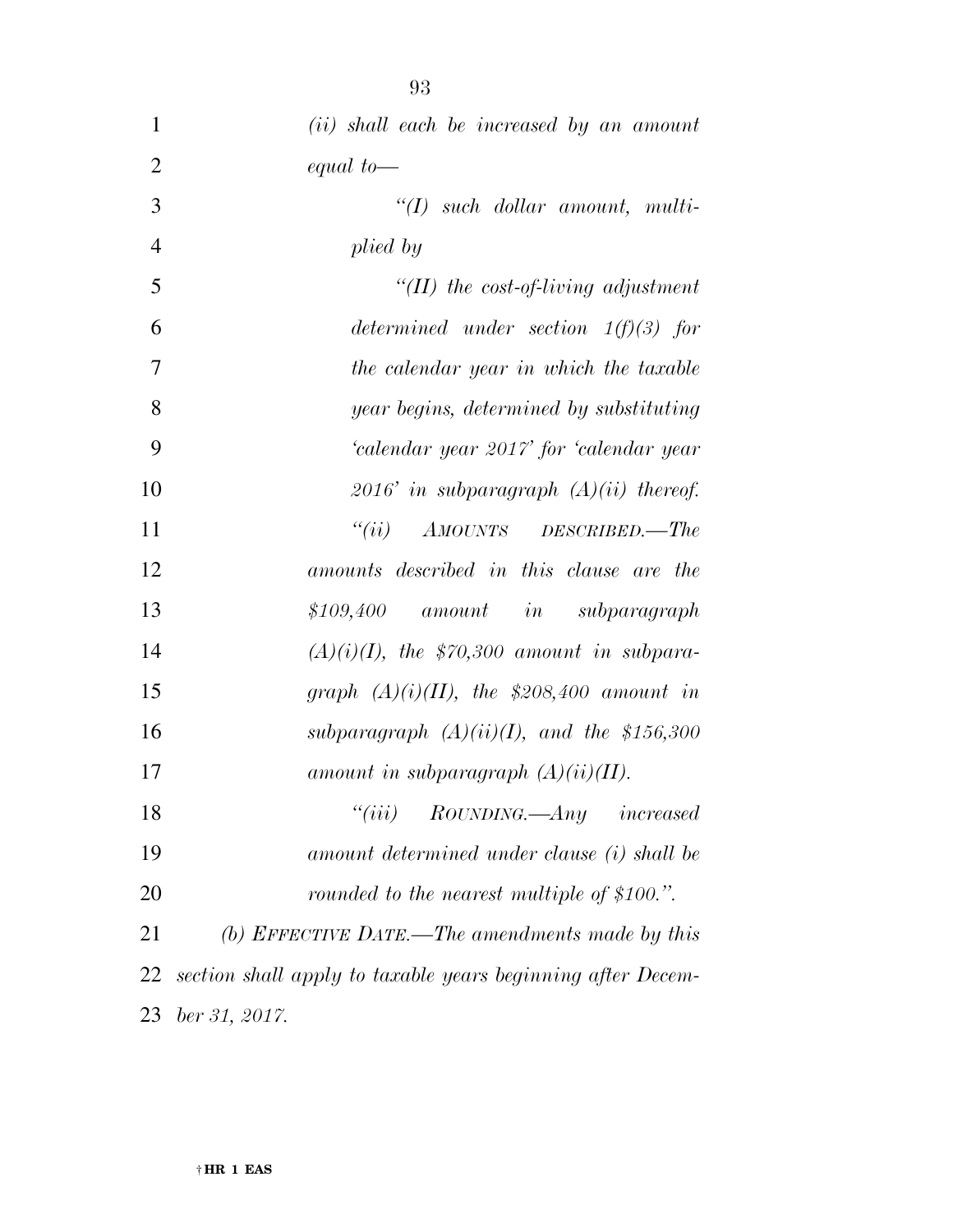| 1              | <b>Subtitle C-Business-related</b>                         |
|----------------|------------------------------------------------------------|
| $\overline{2}$ | <b>Provisions</b>                                          |
| 3              | <b>PART I-CORPORATE PROVISIONS</b>                         |
| 4              | SEC. 13001. 20-PERCENT CORPORATE TAX RATE.                 |
| 5              | (a) IN GENERAL.—Subsection (b) of section 11 is            |
| 6              | amended to read as follows:                                |
| 7              | "(b) AMOUNT OF TAX.—The amount of the tax im-              |
| 8              | posed by subsection (a) shall be 20 percent of taxable in- |
| 9              | $come$ ."                                                  |
| 10             | (b) CONFORMING AMENDMENTS.-                                |
| 11             | $(1)$ The following sections are each amended by           |
| 12             | striking "section $11(b)(1)$ " and inserting "section      |
| 13             | $11(b)$ ":                                                 |
| 14             | (A) Section $280C(c)(3)(B)(ii)(II)$ .                      |
| 15             | (B) Paragraphs $(2)(B)$ and $(6)(A)(ii)$ of                |
| 16             | section $860E(e)$ .                                        |
| 17             | (C) Section $7874(e)(1)(B)$ .                              |
| 18             | $(2)(A)$ Part I of subchapter P of chapter 1 is            |
| 19             | amended by striking section 1201 (and by striking the      |
| 20             | item relating to such section in the table of sections     |
| 21             | for such part).                                            |
| 22             | $(B)$ Section 12 is amended by striking para-              |
| 23             | graphs (4) and (6), and by redesignating paragraph         |
| 24             | $(5)$ as paragraph $(4)$ .                                 |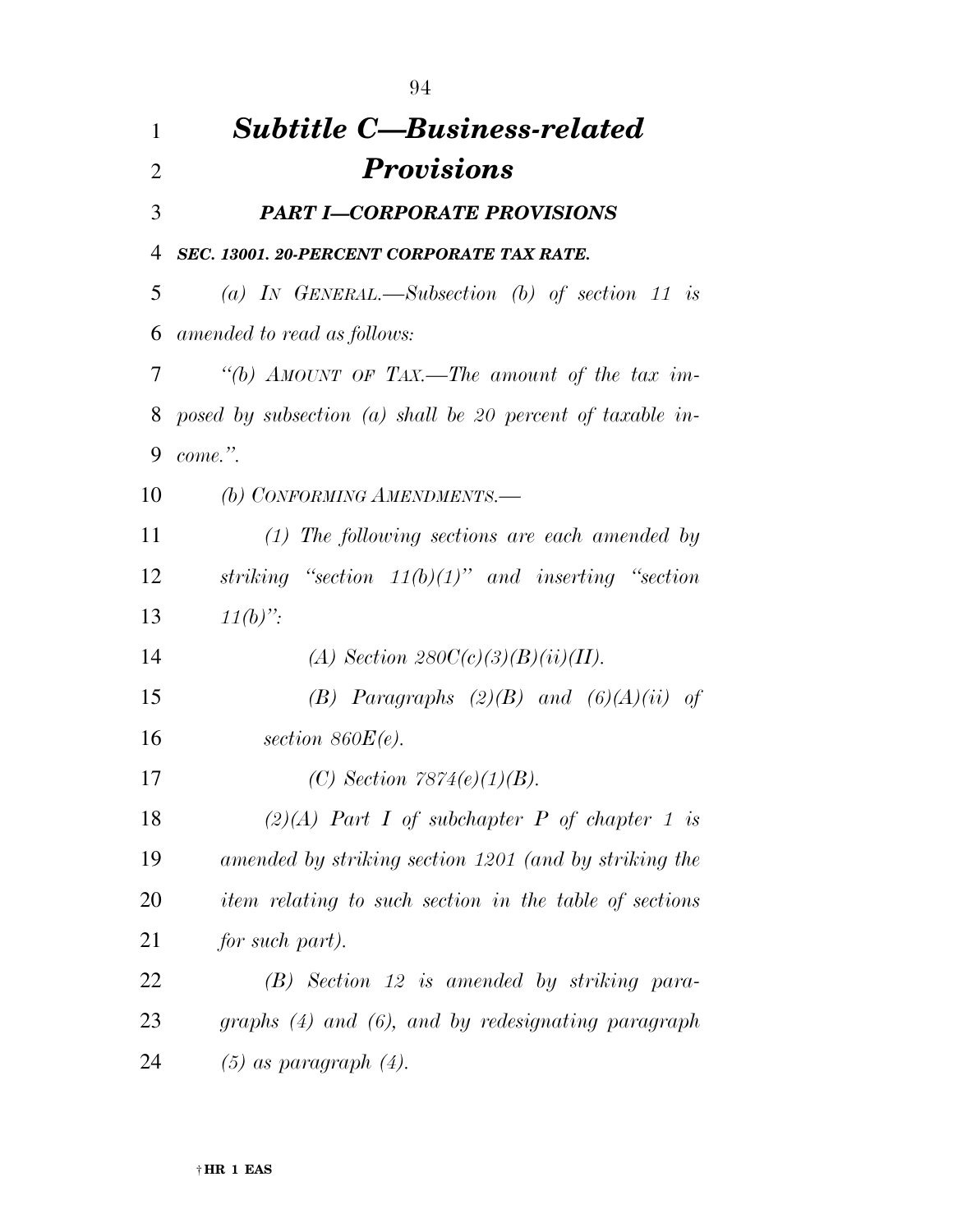| 1              | (C) Section $453A(c)(3)$ is amended by striking         |
|----------------|---------------------------------------------------------|
| $\overline{2}$ | "or $1201$ (whichever is appropriate)".                 |
| 3              | (D) Section 527(b) is amended—                          |
| $\overline{4}$ | $(i)$ by striking paragraph $(2)$ , and                 |
| 5              | (ii) by striking all that precedes "is hereby           |
| 6              | <i>imposed</i> " and <i>inserting:</i>                  |
| 7              | "(b) TAX IMPOSED.—A tax".                               |
| 8              | $(E)$ Sections 594(a) is amended by striking            |
| 9              | "taxes imposed by section 11 or $1201(a)$ " and insert- |
| 10             | ing "tax imposed by section 11".                        |
| 11             | $(F)$ Section 691(c)(4) is amended by striking          |
| 12             | " $1201$ ,".                                            |
| 13             | (G) Section $801(a)$ is amended—                        |
| 14             | $(i)$ by striking paragraph $(2)$ , and                 |
| 15             | (ii) by striking all that precedes "is hereby           |
| 16             | <i>imposed</i> " and <i>inserting</i> :                 |
| 17             | "(a) TAX IMPOSED.—A tax".                               |
| 18             | $(H)$ Section 831 $(e)$ is amended by striking para-    |
| 19             | $graph (1)$ and by redesignating paragraphs $(2)$ and   |
| 20             | $(3)$ as paragraphs $(1)$ and $(2)$ , respectively.     |
| 21             | (I) Sections $832(c)(5)$ and $834(b)(1)(D)$ are each    |
| 22             | amended by striking "sec. 1201 and following,".         |
| 23             | (J) Section $852(b)(3)(A)$ is amended by striking       |
| 24             | "section $1201(a)$ " and inserting "section $11(b)$ ".  |
| 25             | $(K)$ Section 857(b)(3) is amended—                     |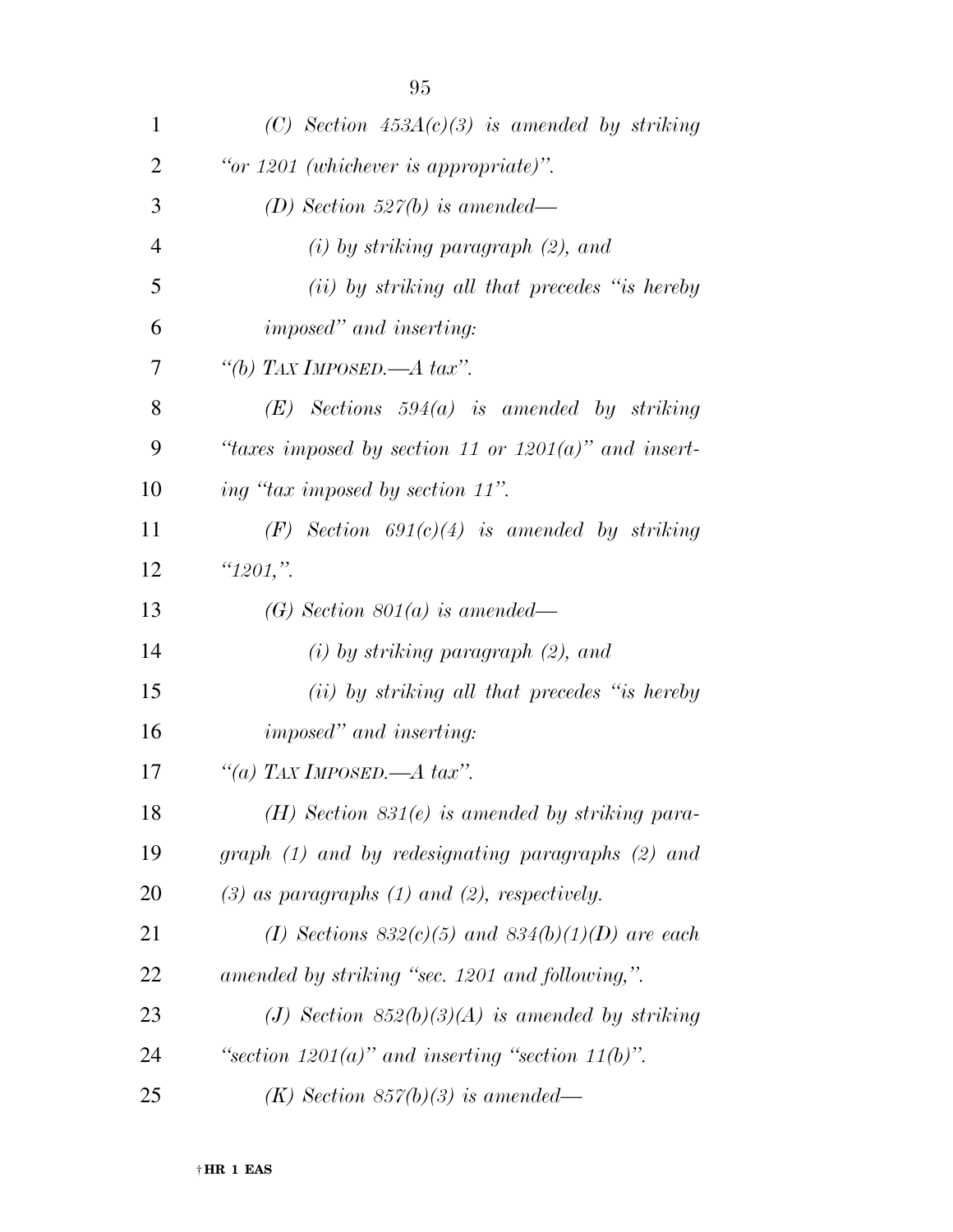| $\mathbf{1}$   | $(i)$ by striking subparagraph $(A)$ and redes-    |
|----------------|----------------------------------------------------|
| 2              | ignating subparagraphs $(B)$ through $(F)$ as sub- |
| 3              | paragraphs $(A)$ through $(E)$ , respectively,     |
| $\overline{4}$ | $(ii)$ in subparagraph $(C)$ , as so redesig-      |
| 5              | $nated$ —                                          |
| 6              | (I) by striking "subparagraph $(A)(ii)$ "          |
| 7              | in clause (i) thereof and inserting "para-         |
| 8              | graph $(1)$ ",                                     |
| 9              | $(II)$ by striking "the tax imposed by             |
| 10             | subparagraph $(A)(ii)$ " in clauses (ii) and       |
| 11             | (iv) thereof and inserting "the tax imposed        |
| 12             | by paragraph (1) on undistributed capital          |
| 13             | $gain$ ",                                          |
| 14             | $(iii)$ in subparagraph $(E)$ , as so redesig-     |
| 15             | nated, by striking "subparagraph $(B)$ or $(D)$ "  |
| 16             | and inserting "subparagraph $(A)$ or $(C)$ ", and  |
| 17             | $(iv)$ by adding at the end the following new      |
| 18             | subparagraph:                                      |
| 19             | "(F) UNDISTRIBUTED CAPITAL GAIN.-For               |
| 20             | purposes of this paragraph, the term 'undistrib-   |
| 21             | uted capital gain' means the excess of the net     |
| 22             | capital gain over the deduction for dividends      |
| 23             | paid (as defined in section 561) determined with   |
| 24             | reference to capital gain dividends only.".        |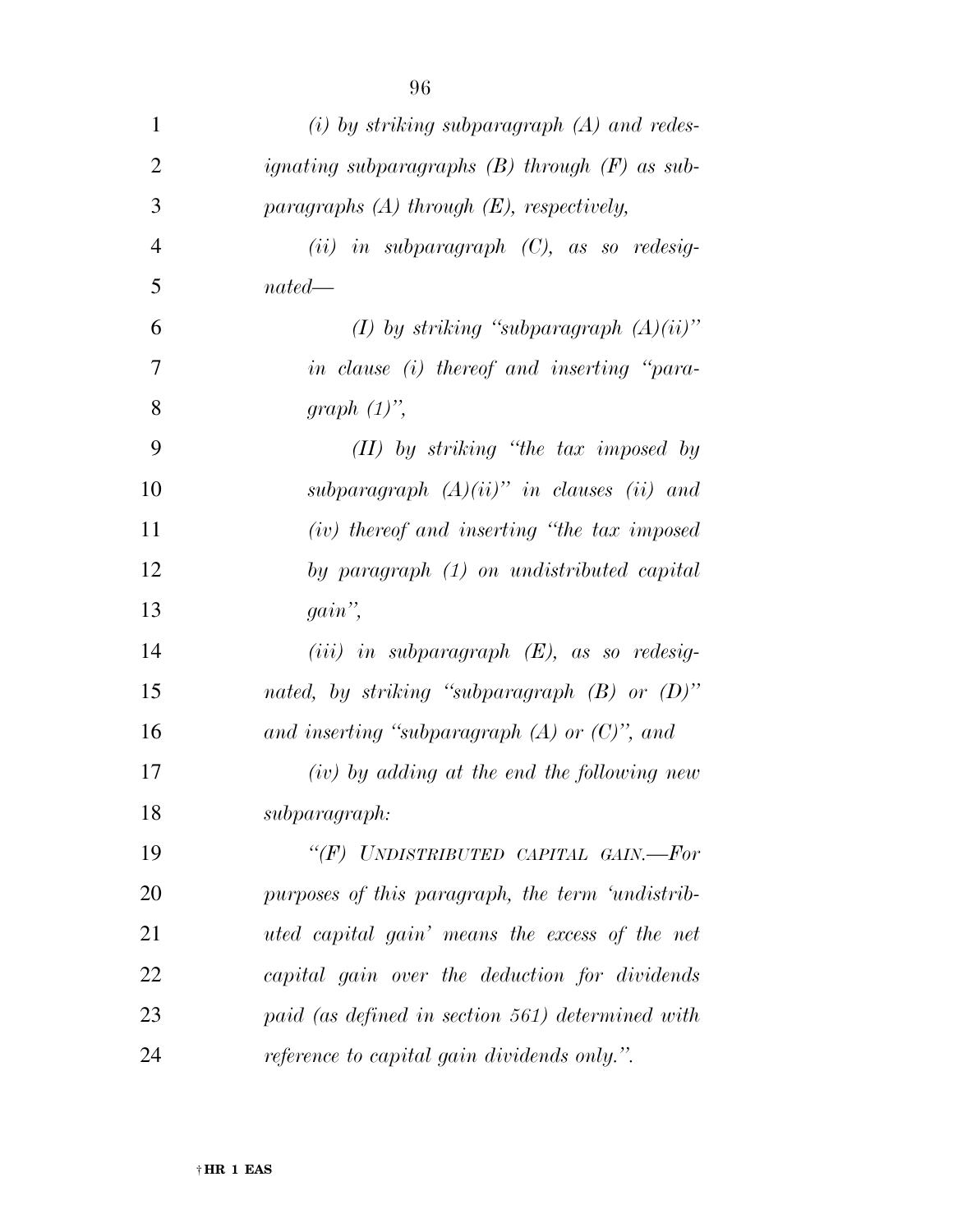| 1              | (L) Section $882(a)(1)$ is amended by striking ",      |
|----------------|--------------------------------------------------------|
| $\overline{2}$ | 55, or $1201(a)$ " and inserting "or 55".              |
| 3              | $(M)$ Section 904(b) is amended—                       |
| $\overline{4}$ | (i) by striking "or $1201(a)$ " in paragraph           |
| 5              | (2)(C),                                                |
| 6              | (ii) by striking paragraph $(3)(D)$ and in-            |
| 7              | serting the following:                                 |
| 8              | "(D) CAPITAL GAIN RATE DIFFERENTIAL.-                  |
| 9              | There is a capital gain rate differential for any      |
| 10             | year if subsection $(h)$ of section 1 applies to such  |
| 11             | taxable year.", and                                    |
| 12             | (iii) by striking paragraph $(3)(E)$ and in-           |
| 13             | serting the following:                                 |
| 14             | " $(E)$ RATE DIFFERENTIAL PORTION.—The                 |
| 15             | rate differential portion of foreign source net        |
| 16             | capital gain, net capital gain, or the excess of       |
| 17             | net capital gain from sources within the United        |
| 18             | States over net capital gain, as the case may be,      |
| 19             | is the same proportion of such amount as—              |
| 20             | "(i) the excess of $-$                                 |
| 21             | "(I) the highest rate of tax set                       |
| 22             | forth in subsection $(a)$ , $(b)$ , $(c)$ , $(d)$ , or |
| 23             | $(e)$ of section 1 (whichever applies),                |
| 24             | over                                                   |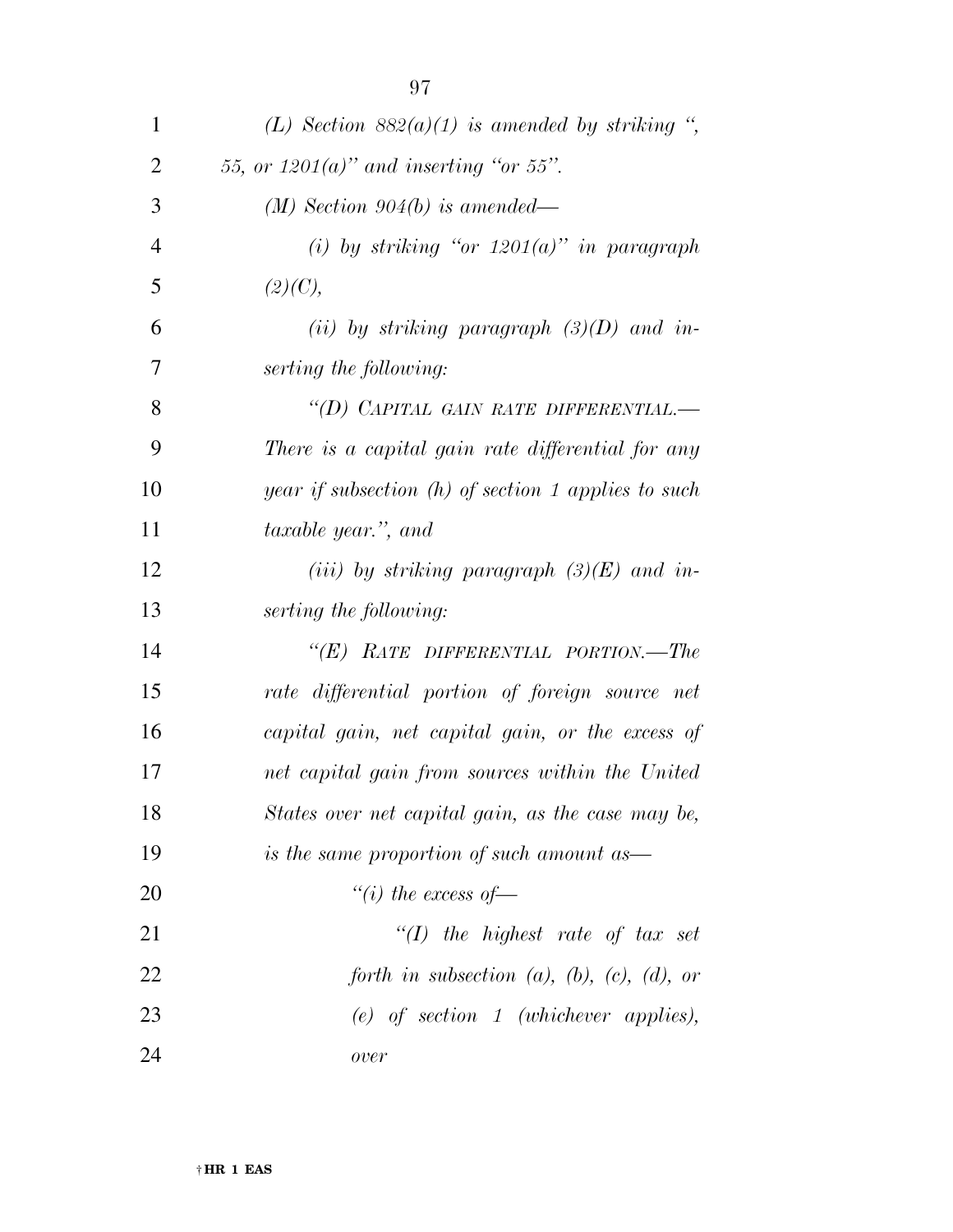| $\mathbf{1}$   | "(II) the alternative rate of tax                        |
|----------------|----------------------------------------------------------|
| $\overline{2}$ | determined under section $1(h)$ , bears to               |
| 3              | $``(ii)$ that rate referred to in subclause              |
| $\overline{4}$ | $(I).$ ".                                                |
| 5              | $(N)$ Section 1374 $(b)$ is amended by striking          |
| 6              | paragraph (4).                                           |
| 7              | $(0)$ Section 1381 $(b)$ is amended by striking          |
| 8              | "taxes imposed by section 11 or 1201" and inserting      |
| 9              | "tax imposed by section 11".                             |
| 10             | (P) Sections $6425(c)(1)(A)$ and $6655(g)(1)(A)(i)$      |
| 11             | are each amended by striking "or $1201(a)$ ,".           |
| 12             | (Q) Section $7518(g)(6)(A)$ is amended by strik-         |
| 13             | ing "or $1201(a)$ ".                                     |
| 14             | $(3)(A)$ Section 1445 $(e)(1)$ is amended—               |
| 15             | $(i)$ by striking "35 percent" and inserting             |
| 16             | "the highest rate of tax in effect for the taxable       |
| 17             | year under section $11(b)$ ", and                        |
| 18             | (ii) by striking "of the gain" and inserting             |
| 19             | "multiplied by the gain".                                |
| 20             | (B) Section $1445(e)(2)$ is amended by striking          |
| 21             | "35 percent of the amount" and inserting "the highest"   |
| 22             | rate of tax in effect for the taxable year under section |
| 23             | $11(b)$ multiplied by the amount".                       |
| 24             | (C) Section $1445(e)(6)$ is amended—                     |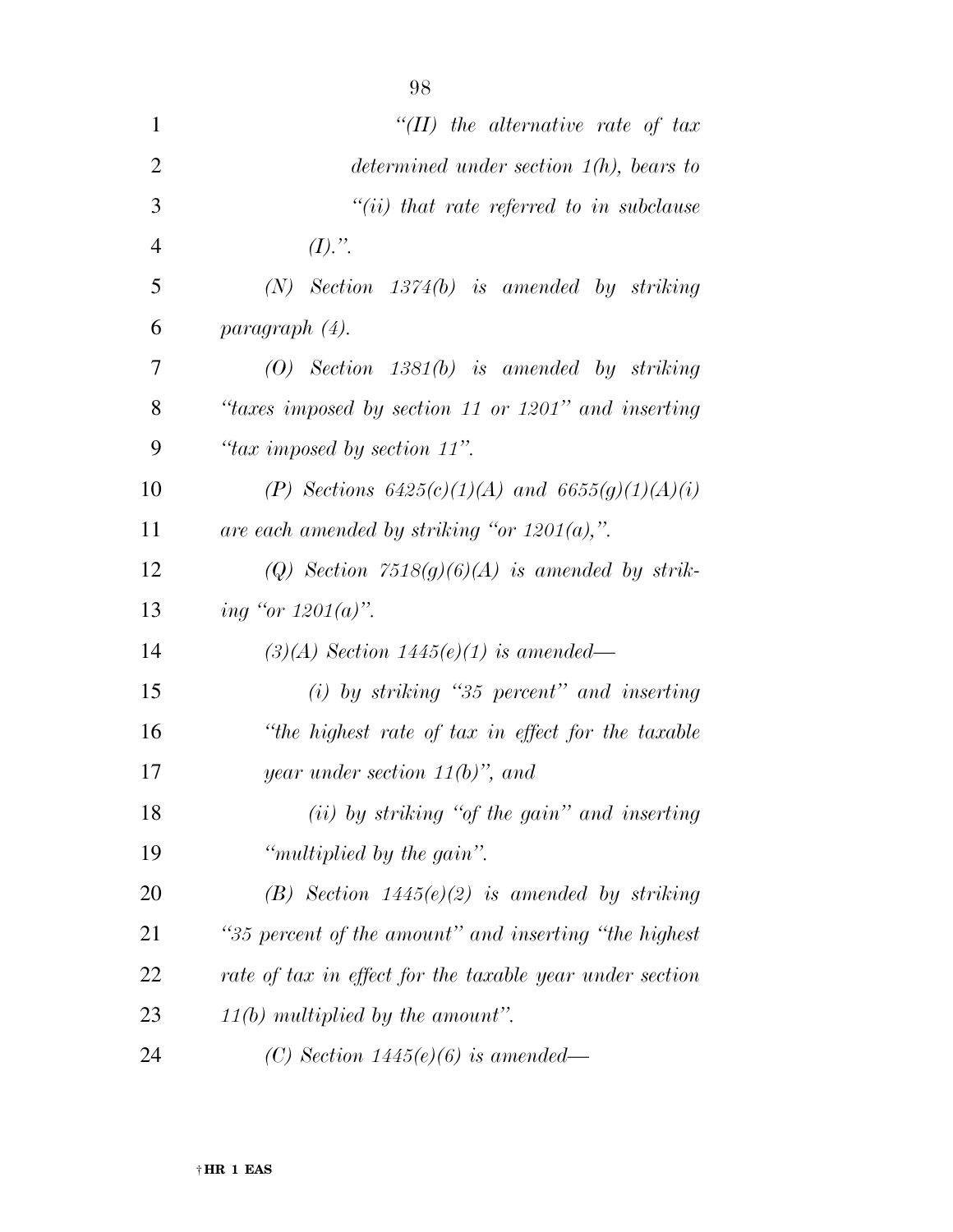| 1              | $(i)$ by striking "35 percent" and inserting                |
|----------------|-------------------------------------------------------------|
| $\overline{2}$ | "the highest rate of tax in effect for the taxable          |
| 3              | year under section $11(b)$ , and                            |
| $\overline{4}$ | $(ii)$ by striking "of the amount" and insert-              |
| 5              | ing "multiplied by the amount".                             |
| 6              | (D) Section $1446(b)(2)(B)$ is amended by strik-            |
| 7              | ing "section $11(b)(1)$ " and inserting "section $11(b)$ ". |
| 8              | (4) Section $852(b)(1)$ is amended by striking the          |
| 9              | last sentence.                                              |
| 10             | $(5)(A)$ Part I of subchapter B of chapter 5 is             |
| 11             | amended by striking section 1551 (and by striking the       |
| 12             | item relating to such section in the table of sections      |
| 13             | for such part).                                             |
| 14             | (B) Section 535(c)(5) is amended to read as fol-            |
| 15             | lows:                                                       |
| 16             | $\lq(5)$ CROSS REFERENCE.—For limitation<br>$\overline{on}$ |
| 17             | credit provided in paragraph $(2)$ or $(3)$ in the case     |
| 18             | of certain controlled corporations, see section 1561.".     |
| 19             | $(6)(A)$ Section 1561(a) is amended—                        |
| 20             | $(i)$ by striking paragraph $(1)$ and redesig-              |
| 21             | nating paragraphs $(2)$ and $(3)$ as paragraphs             |
| 22             | $(1)$ and $(2)$ , respectively,                             |
| 23             | (ii) by striking "amounts specified in para-                |
| 24             | graph (1) and the amount specified in para-                 |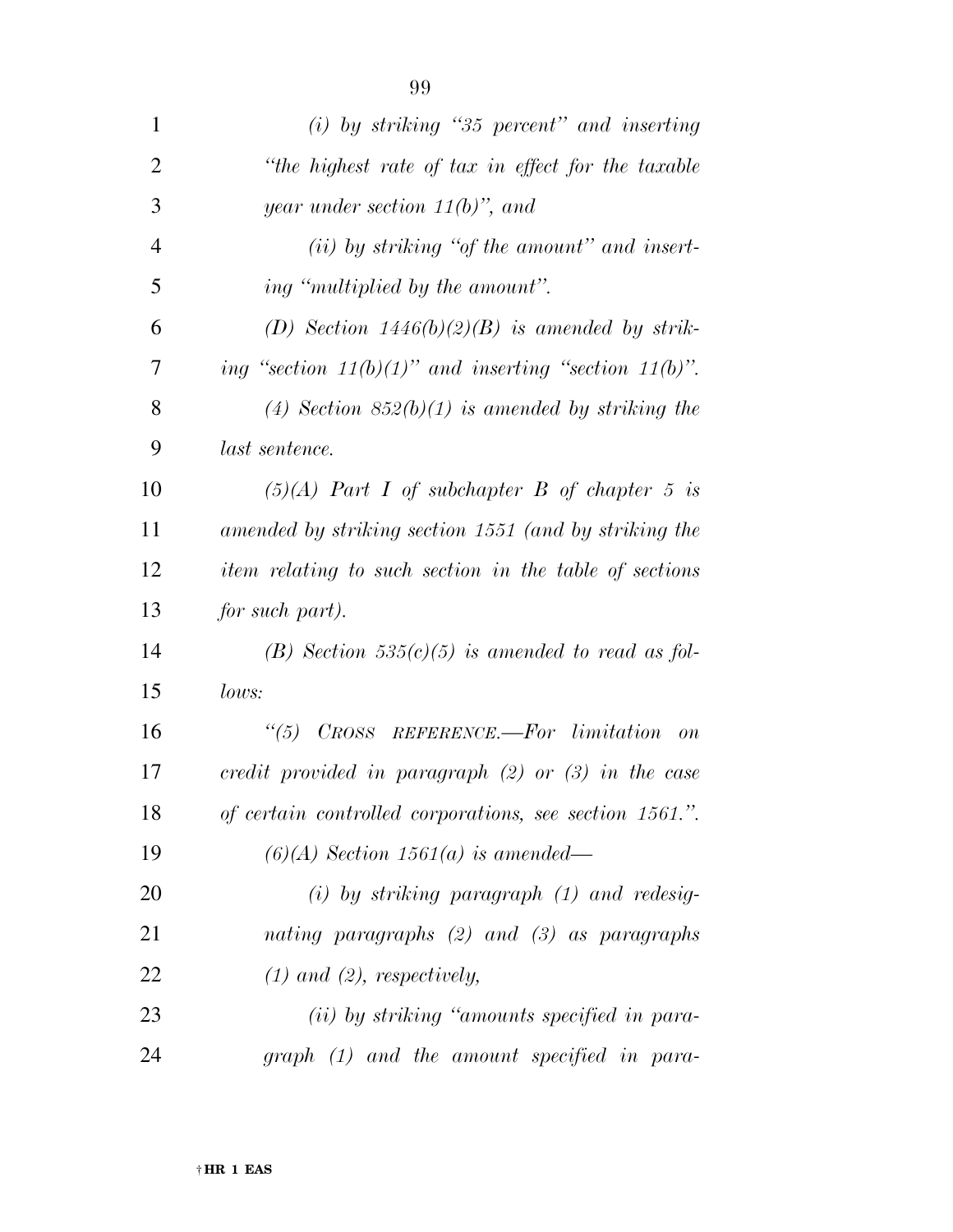| $\mathbf{1}$   | graph $(3)$ " and inserting "the amount specified       |
|----------------|---------------------------------------------------------|
| $\overline{2}$ | in paragraph $(2)$ ",                                   |
| 3              | (iii) by striking "The amounts specified in             |
| $\overline{4}$ | paragraph $(2)$ " and inserting "The amounts"           |
| 5              | specified in paragraph $(1)$ ",                         |
| 6              | $(iv)$ by striking the third sentence in the            |
| 7              | flush language, and                                     |
| 8              | (v) by striking "under paragraph $(3)$ " and            |
| 9              | inserting "under paragraph $(2)$ ".                     |
| 10             | $(B)$ The first sentence of section 1561(b) is          |
| 11             | amended to read as follows: "If a corporation has a     |
| 12             | short taxable year which does not include a December    |
| 13             | 31 and is a component member of a controlled group      |
| 14             | of corporations with respect to such taxable year, then |
| 15             | for purposes of this subtitle the amount to be used in  |
| 16             | computing the accumulated earnings credit under sec-    |
| 17             | tion $535(c)(2)$ and (3) of such corporation for such   |
| 18             | taxable year shall be the amount specified in sub-      |
| 19             | section $(a)(1)$ divided by the number of corporations  |
| 20             | which are component members of such group on the        |
| 21             | last day of such taxable year."                         |
| 22             | (7) Section $7518(g)(6)(A)$ is amended—                 |
| 23             | $(A)$ by striking "With respect to the por-             |
| 24             | tion" and inserting "In the case of a taxpayer          |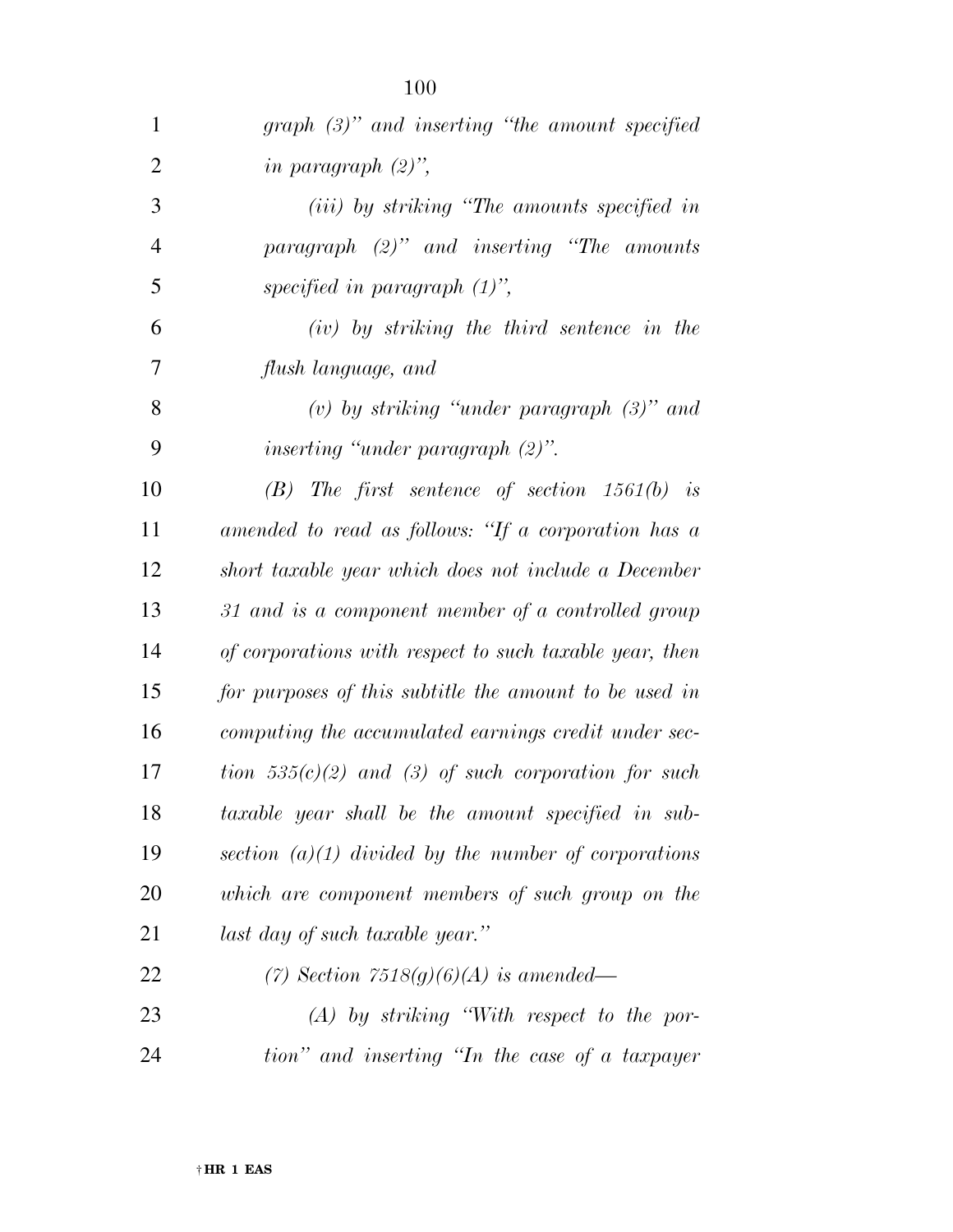| $\mathbf{1}$   | other than a corporation, with respect to the por-       |
|----------------|----------------------------------------------------------|
| $\overline{2}$ | tion", and                                               |
| 3              | $(B)$ by striking "(34 percent in the case of            |
| $\overline{4}$ | <i>a</i> corporation)".                                  |
| 5              | (c) EFFECTIVE DATE.—                                     |
| 6              | $(1)$ IN GENERAL.—Except as otherwise provided           |
| 7              | in this subsection, the amendments made by this sec-     |
| 8              | tion shall apply to taxable years beginning after De-    |
| 9              | cember 31, 2018.                                         |
| 10             | $(2)$ WITHHOLDING.—The amendments made by                |
| 11             | subsection $(b)(3)$ shall apply to distributions made    |
| 12             | after December 31, 2018.                                 |
| 13             | CERTAIN TRANSFERS.—The amendments<br>(3)                 |
| 14             | made by subsection $(b)(6)$ shall apply to transfers     |
| 15             | made after December 31, 2018.                            |
| 16             | (d) NORMALIZATION REQUIREMENTS.-                         |
| 17             | $(1)$ IN GENERAL.—A normalization method of              |
| 18             | accounting shall not be treated as being used with re-   |
| 19             | spect to any public utility property for purposes of     |
| 20             | section 167 or 168 of the Internal Revenue Code of       |
| 21             | 1986 if the taxpayer, in computing its cost of service   |
| 22             | for ratemaking purposes and reflecting operating re-     |
| 23             | sults in its regulated books of account, reduces the ex- |
| 24             | cess tax reserve more rapidly or to a greater extent     |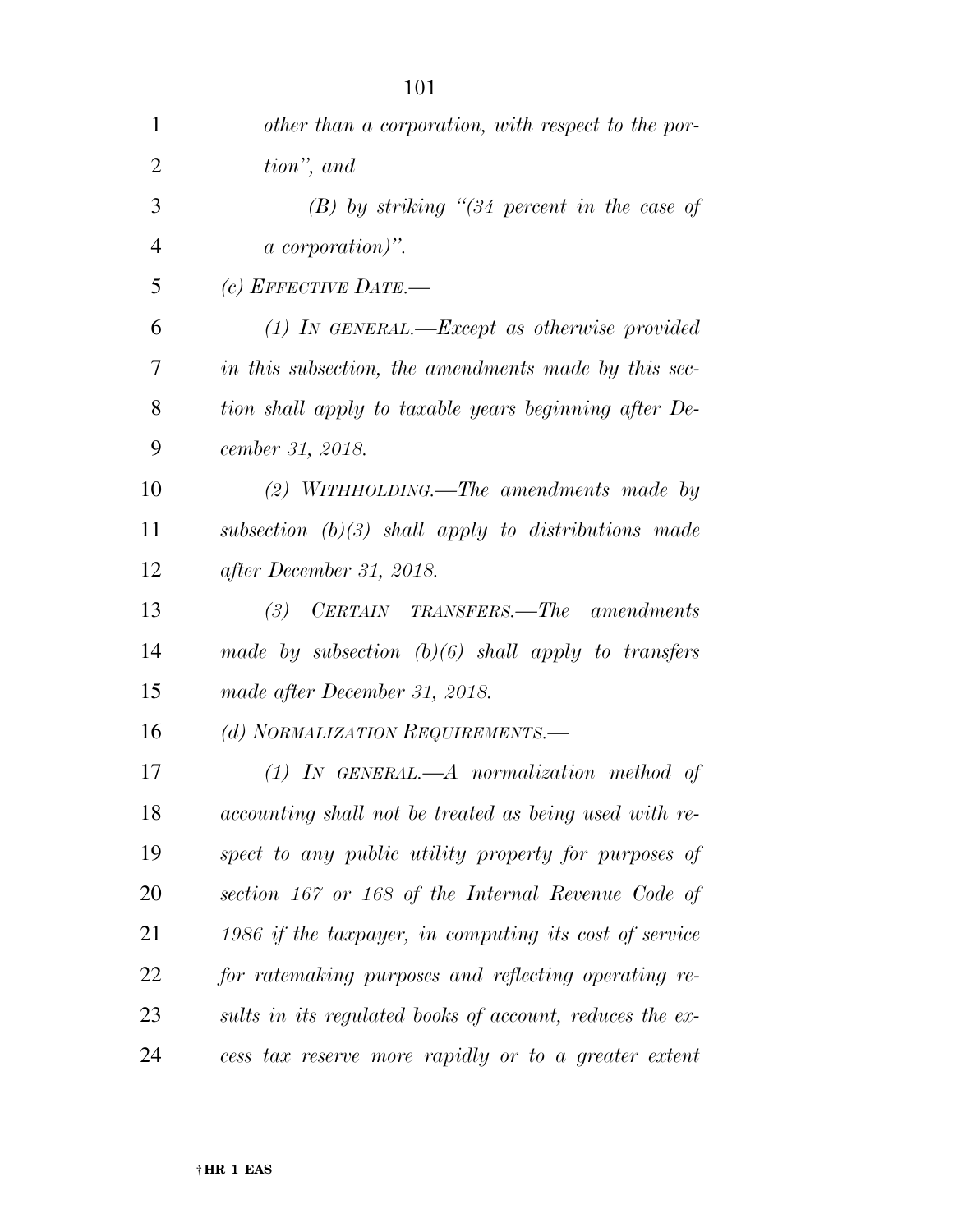| $\mathbf{1}$   | than such reserve would be reduced under the average    |
|----------------|---------------------------------------------------------|
| $\overline{2}$ | rate assumption method.                                 |
| 3              | (2) ALTERNATIVE METHOD FOR CERTAIN TAX-                 |
| 4              | $PAYERS$ —If, as of the first day of the taxable year   |
| 5              | that includes the date of enactment of this $Act$       |
| 6              | $(A)$ the taxpayer was required by a regu-              |
| 7              | latory agency to compute depreciation for public        |
| 8              | utility property on the basis of an average life        |
| 9              | or composite rate method, and                           |
| 10             | (B) the taxpayer's books and underlying                 |
| 11             | records did not contain the vintage account data        |
| 12             | necessary to apply the average rate assumption          |
| 13             | method,                                                 |
| 14             | the taxpayer will be treated as using a normalization   |
| 15             | method of accounting if, with respect to such jurisdic- |
| 16             | tion, the taxpayer uses the alternative method for      |
| 17             | public utility property that is subject to the regu-    |
| 18             | latory authority of that jurisdiction.                  |
| 19             | $(3)$ DEFINITIONS.—For purposes of this sub-            |
| 20             | section—                                                |
| 21             | $(A)$ EXCESS TAX RESERVE.—The term "ex-                 |
| 22             | cess tax reserve" means the excess of-                  |
| 23             | $(i)$ the reserve for deferred taxes (as de-            |
| 24             | scribed in section $168(i)(9)(A)(ii)$ of the In-        |
| 25             | ternal Revenue Code of 1986) as determined              |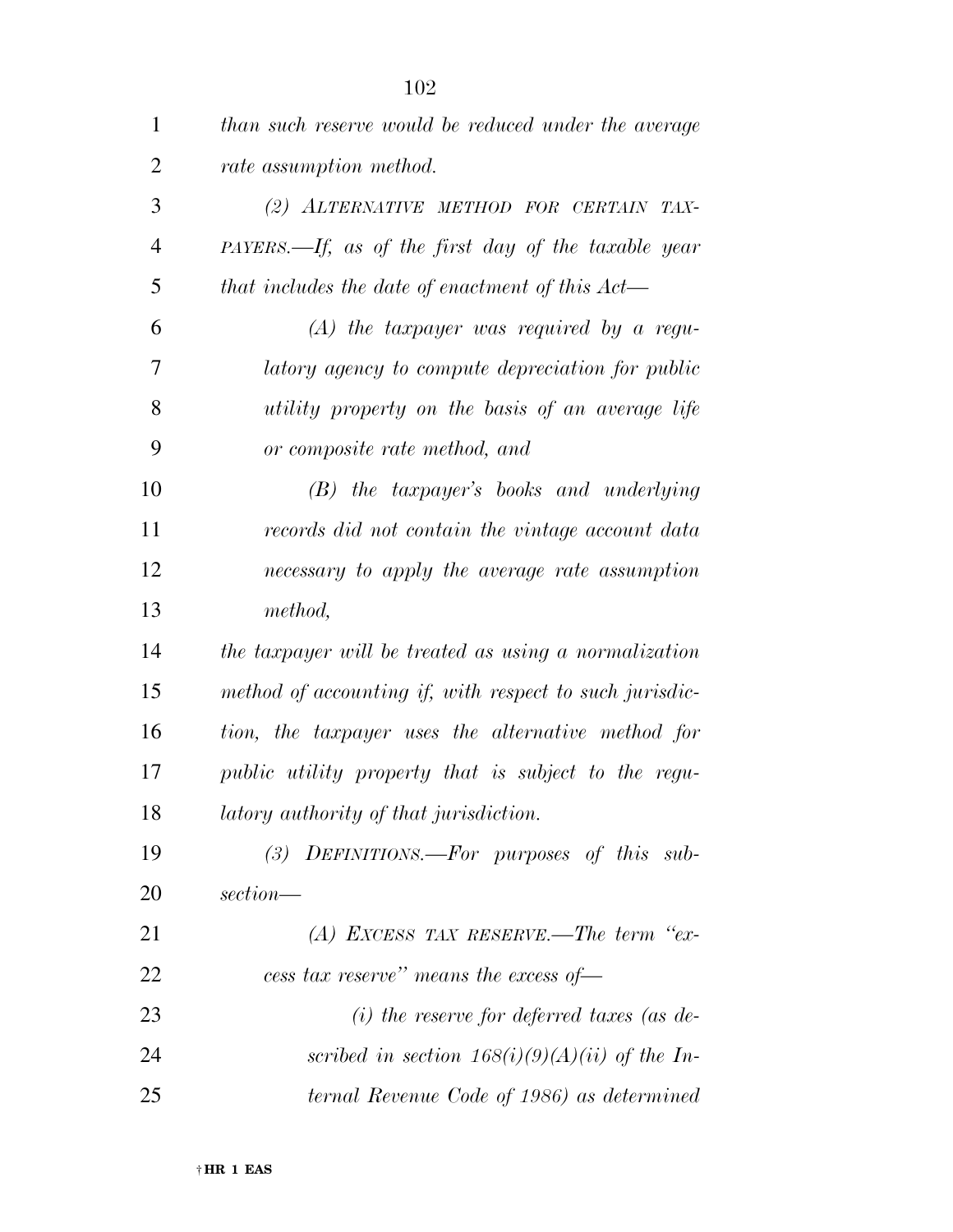| under the Internal Revenue Code of 1986 as         |
|----------------------------------------------------|
| in effect on the day before the date of the en-    |
| actment of this Act, over                          |
| ( <i>ii</i> ) the amount which would be the        |
| balance in such reserve if the amount of           |
| such reserve were determined by assuming           |
| that the corporate rate reductions provided        |
| in this Act were in effect for all prior peri-     |
| ods.                                               |
| (B) AVERAGE RATE ASSUMPTION METH-                  |
| $OD.$ The average rate assumption method is the    |
| method under which the excess in the reserve for   |
| deferred taxes is reduced over the remaining lives |
| of the property as used in its regulated books of  |
| account which gave rise to the reserve for de-     |
| ferred taxes. Under such method, if timing dif-    |
| ferences for the property reverse, the amount of   |
| the adjustment to the reserve for the deferred     |
| taxes is calculated by multiplying-                |
| $(i)$ the ratio of the aggregate deferred          |
| taxes for the property to the aggregate tim-       |
| ing differences for the property as of the be-     |
| <i>ginning of the period in question, by</i>       |
| $(ii)$ the amount of the timing dif-               |
| ferences which reverse during such period.         |
|                                                    |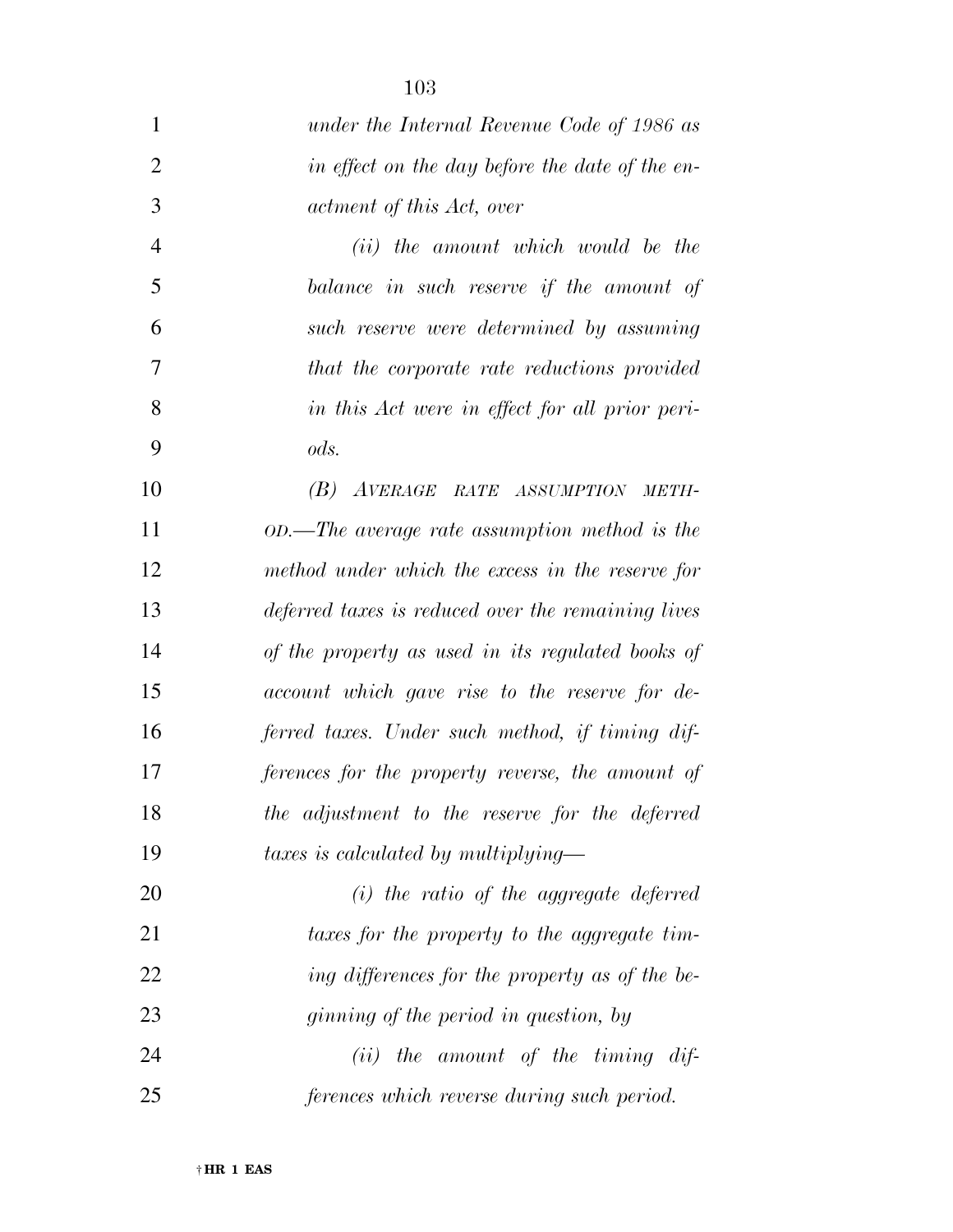| $\mathbf{1}$   | $(C)$ ALTERNATIVE METHOD. The "alter-                   |
|----------------|---------------------------------------------------------|
| $\overline{2}$ | native method" is the method in which the tax-          |
| 3              | $payer$ —                                               |
| $\overline{4}$ | $(i)$ computes the excess tax reserve on                |
| 5              | all public utility property included in the             |
| 6              | plant account on the basis of the weighted              |
| 7              | average life or composite rate used to com-             |
| 8              | pute depreciation for regulatory purposes,              |
| 9              | and                                                     |
| 10             | $(ii)$ reduces the excess tax reserve rat-              |
| 11             | ably over the remaining regulatory life of              |
| 12             | <i>the property.</i>                                    |
| 13             | (4) TAX INCREASED FOR NORMALIZATION VIOLA-              |
| 14             | TION.—If, for any taxable year ending after the date    |
| 15             | of the enactment of this Act, the taxpayer does not use |
| 16             | a normalization method of accounting, the taxpayer's    |
| 17             | tax for the taxable year shall be increased by the      |
| 18             | amount by which it reduces its excess tax reserve       |
| 19             | more rapidly than permitted under a normalization       |
| 20             | method of accounting.                                   |
| 21             | SEC. 13002. REDUCTION IN DIVIDEND RECEIVED DEDUC-       |
| 22             | TIONS TO REFLECT LOWER CORPORATE IN-                    |
| 23             | <b>COME TAX RATES.</b>                                  |
| 24             | (a) DIVIDENDS RECEIVED BY CORPORATIONS.—                |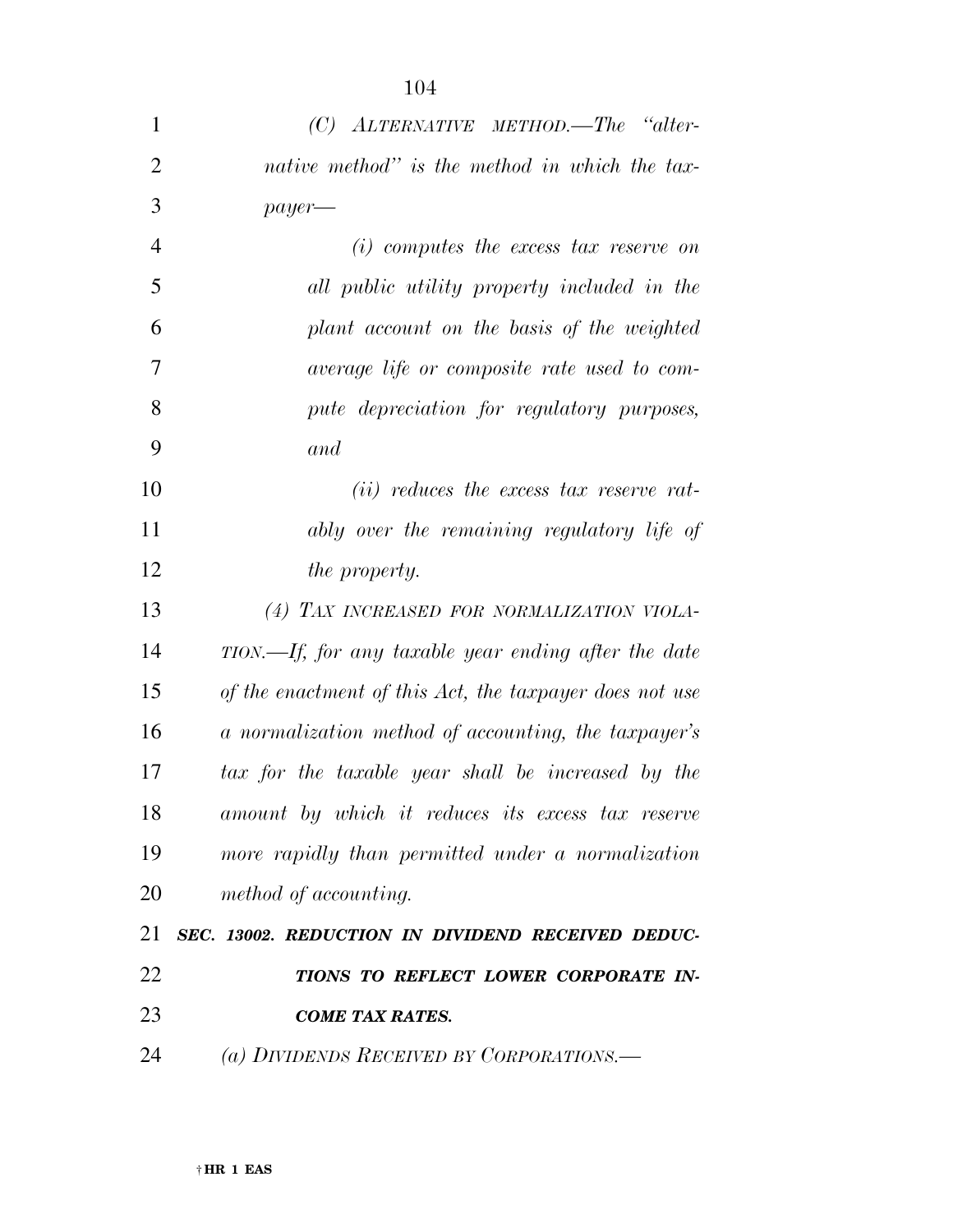| $\mathbf{1}$   | (1) IN GENERAL.—Section $243(a)(1)$ is amended         |
|----------------|--------------------------------------------------------|
| $\overline{2}$ | by striking "70 percent" and inserting "50 percent".   |
| 3              | (2) DIVIDENDS FROM 20-PERCENT OWNED COR-               |
| 4              | PORATIONS.—Section $243(c)(1)$ is amended—             |
| 5              | $(A)$ by striking "80 percent" and inserting           |
| 6              | "65 percent", and                                      |
| 7              | $(B)$ by striking "70 percent" and inserting           |
| 8              | "50 percent".                                          |
| 9              | (3) CONFORMING AMENDMENT.—The heading for              |
| 10             | section 243 $(c)$ is amended by striking "RETENTION OF |
| 11             | 80-PERCENT DIVIDEND RECEIVED DEDUCTION" and            |
| 12             | <i>inserting "INCREASED PERCENTAGE"</i> .              |
| 13             | (b) DIVIDENDS RECEIVED FROM FSC.-Section               |
| 14             | $245(c)(1)(B)$ is amended—                             |
| 15             | (1) by striking "70 percent" and inserting "50         |
| 16             | percent", and                                          |
| 17             | $(2)$ by striking "80 percent" and inserting "65       |
| 18             | percent".                                              |
| 19             | (c) LIMITATION ON AGGREGATE AMOUNT OF DEDUC-           |
| <b>20</b>      | TIONS.—Section 246(b)(3) is amended—                   |
| 21             | $(1)$ by striking "80 percent" in subparagraph         |
| 22             | $(A)$ and inserting "65 percent", and                  |
| 23             | $(2)$ by striking "70 percent" in subparagraph         |
| 24             | $(B)$ and inserting "50 percent".                      |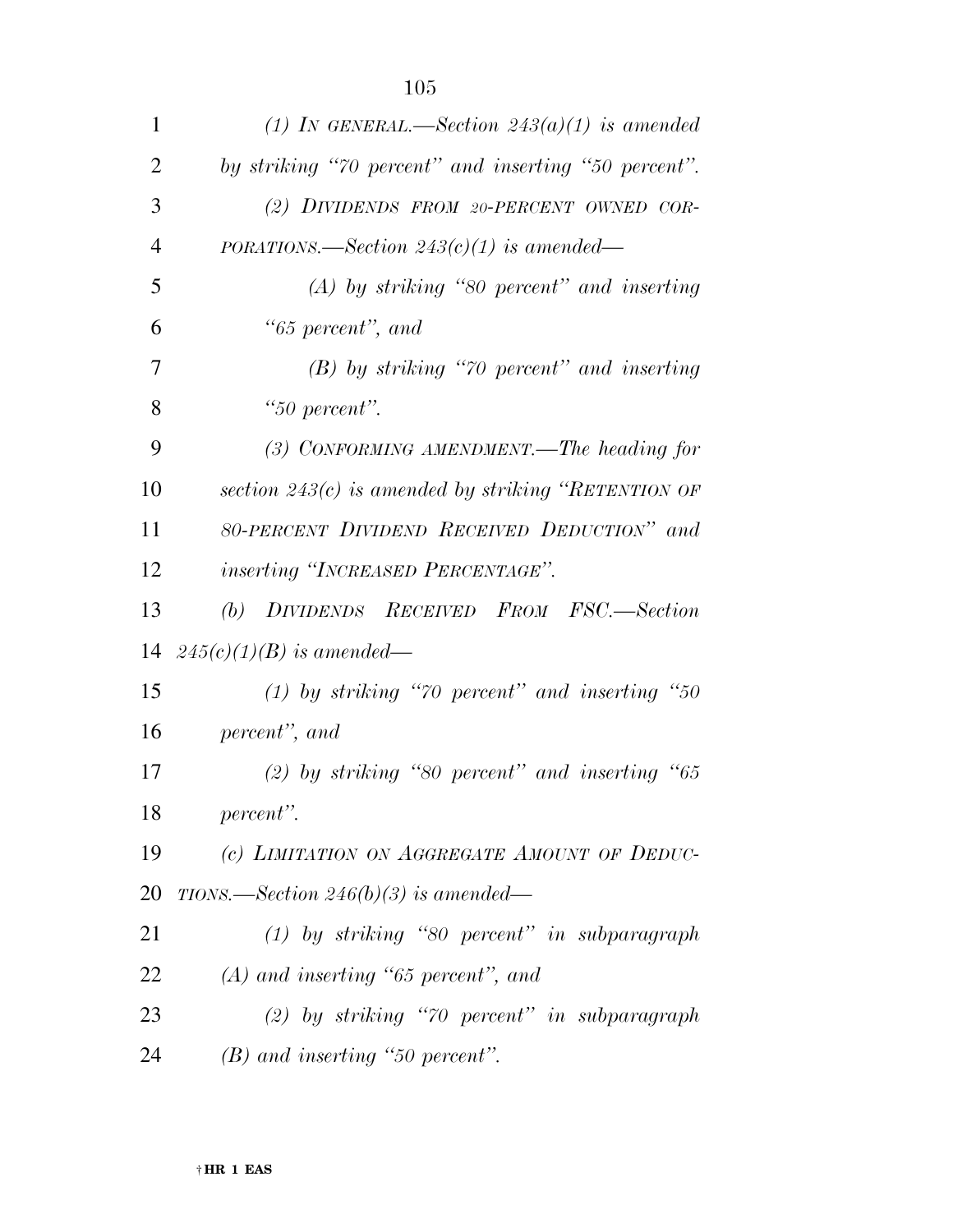| 1              | (d) REDUCTION IN DEDUCTION WHERE PORTFOLIO                     |
|----------------|----------------------------------------------------------------|
| 2              | STOCK IS DEBT-FINANCED.—Section $246A(a)(1)$ is amend-         |
|                | $3 \text{ } ed$ —                                              |
| $\overline{4}$ | $(1)$ by striking "70 percent" and inserting "50               |
| 5              | percent", and                                                  |
| 6              | (2) by striking "80 percent" and inserting "65                 |
| 7              | percent".                                                      |
| 8              | (e) INCOME FROM SOURCES WITHIN THE UNITED                      |
| 9              | STATES.—Section $861(a)(2)$ is amended—                        |
| 10             | $(1)$ by striking "100/70th" and inserting "100/               |
| 11             | 50th" in subparagraph $(B)$ , and                              |
| 12             | $(2)$ in the flush sentence at the end—                        |
| 13             | $(A)$ by striking "100/80th" and inserting                     |
| 14             | $"100/65th"$ , and                                             |
| 15             | $(B)$ by striking "100/70th" and inserting                     |
| 16             | " $100/50$ th".                                                |
| 17             | (f) EFFECTIVE DATE.—The amendments made by this                |
|                | 18 section shall apply to taxable years beginning after Decem- |
|                | 19 ber 31, 2018.                                               |
| 20             | <b>PART II–SMALL BUSINESS REFORMS</b>                          |
| 21             | SEC. 13101. MODIFICATIONS OF RULES FOR EXPENSING DE-           |
| 22             | PRECIABLE BUSINESS ASSETS.                                     |
| 23             | (a) INCREASE IN LIMITATION.                                    |
|                |                                                                |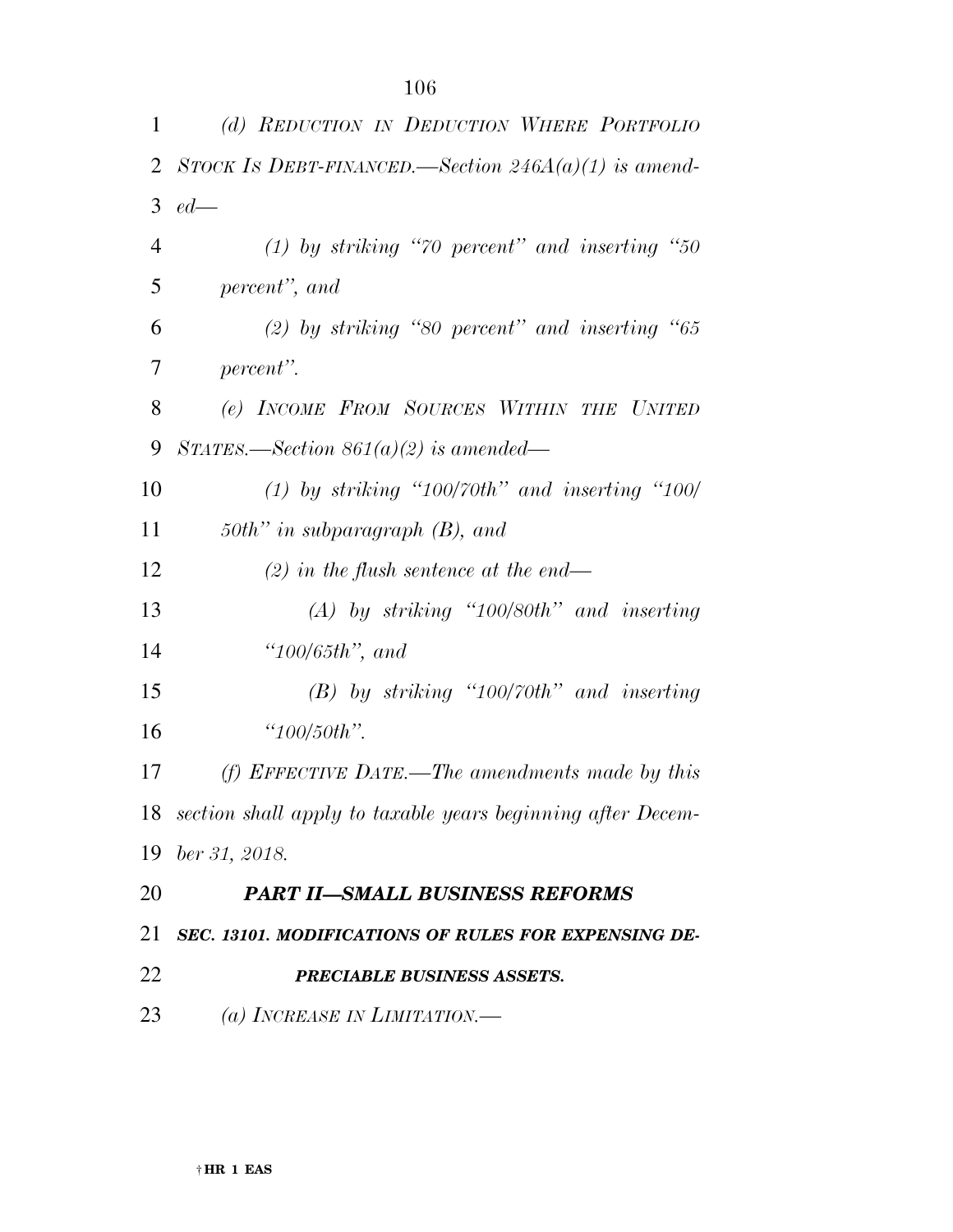| $\mathbf{1}$   | (1) DOLLAR LIMITATION.—Section $179(b)(1)$ is        |
|----------------|------------------------------------------------------|
| $\overline{2}$ | amended by striking "\$500,000" and inserting        |
| 3              | " $$1,000,000$ ".                                    |
| $\overline{4}$ | (2) REDUCTION IN LIMITATION.—Section                 |
| 5              | $179(b)(2)$ is amended by striking "\$2,000,000" and |
| 6              | <i>inserting</i> "\$2,500,000".                      |
| 7              | (3) INFLATION ADJUSTMENTS.-                          |
| 8              | $(A)$ IN GENERAL.—Subparagraph $(A)$ of              |
| 9              | section $179(b)(6)$ , as amended by section          |
| 10             | $11002(d)$ , is amended—                             |
| 11             | $(i)$ by striking "2015" and inserting               |
| 12             | " $2018"$ , and                                      |
| 13             | $(ii)$ in clause (ii), by striking "cal-             |
| 14             | endar year 2014" and inserting "calendar             |
| 15             | year 2017".                                          |
| 16             | (B) SPORT UTILITY VEHICLES.—Section                  |
| 17             | $179(b)(6)$ is amended—                              |
| 18             | $(i)$ in subparagraph $(A)$ , by striking            |
| 19             | "paragraphs $(1)$ and $(2)$ " and inserting          |
| 20             | "paragraphs $(1)$ , $(2)$ , and $(5)(A)$ ", and      |
| 21             | $(ii)$ in subparagraph $(B)$ , by inserting          |
| 22             | " $(\$100$ in the case of any increase in the        |
| 23             | amount under paragraph $(5)(A)$ " after              |
| 24             | " $$10,000$ ".                                       |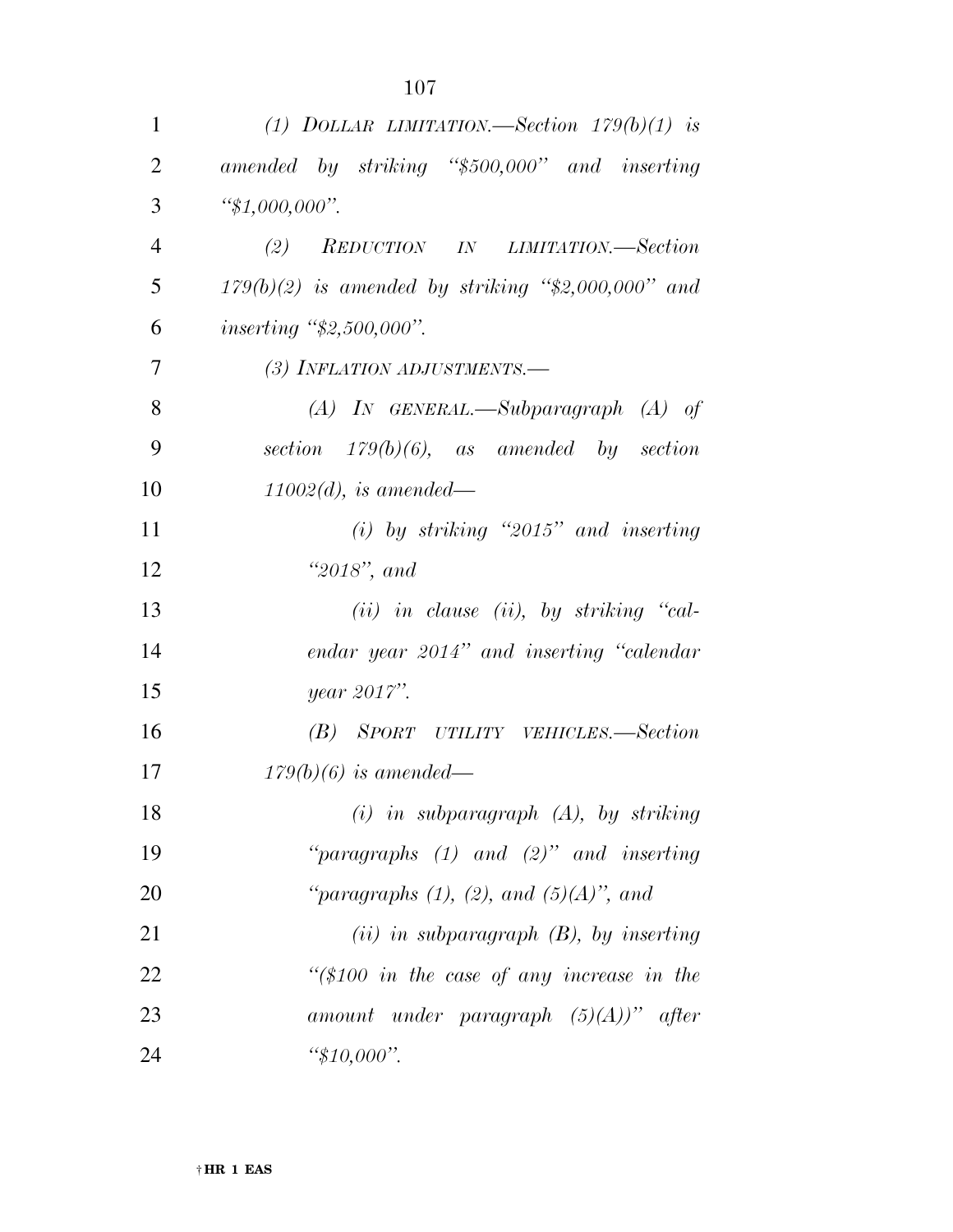| 1              | (b) SECTION 179 PROPERTY TO INCLUDE QUALIFIED           |
|----------------|---------------------------------------------------------|
| 2              | <b>REAL PROPERTY.</b>                                   |
| 3              | (1) IN GENERAL.—Subparagraph $(B)$ of section           |
| $\overline{4}$ | $179(d)(1)$ is amended to read as follows:              |
| 5              | "(B) which is—                                          |
| 6              | $``(i)$ section 1245 property (as defined               |
| 7              | in section $1245(a)(3)$ , or                            |
| 8              | $``(ii)$ at the election of the taxpayer,               |
| 9              | qualified real property (as defined in sub-             |
| 10             | section $(f)$ , and".                                   |
| 11             | (2) QUALIFIED REAL PROPERTY DEFINED. $-Sub$             |
| 12             | section (f) of section $179$ is amended to read as fol- |
| 13             | lows:                                                   |
| 14             | "(f) QUALIFIED REAL PROPERTY.-For purposes of           |
| 15             | this section, the term 'qualified real property' means— |
| 16             | $"(1)$ any qualified improvement property de-           |
| 17             | scribed in section $168(e)(6)$ , and                    |
| 18             | $\degree$ (2) any of the following improvements to non- |
| 19             | residential real property placed in service after the   |
| 20             | date such property was first placed in service:         |
| 21             | "(A) Roofs.                                             |
| 22             | $\lq\lq B$ Heating, ventilation, and air-condi-         |
| 23             | <i>tioning property.</i>                                |
| 24             | $\lq\lq C$ ) Fire protection and alarm systems.         |
| 25             | "(D) Security systems.".                                |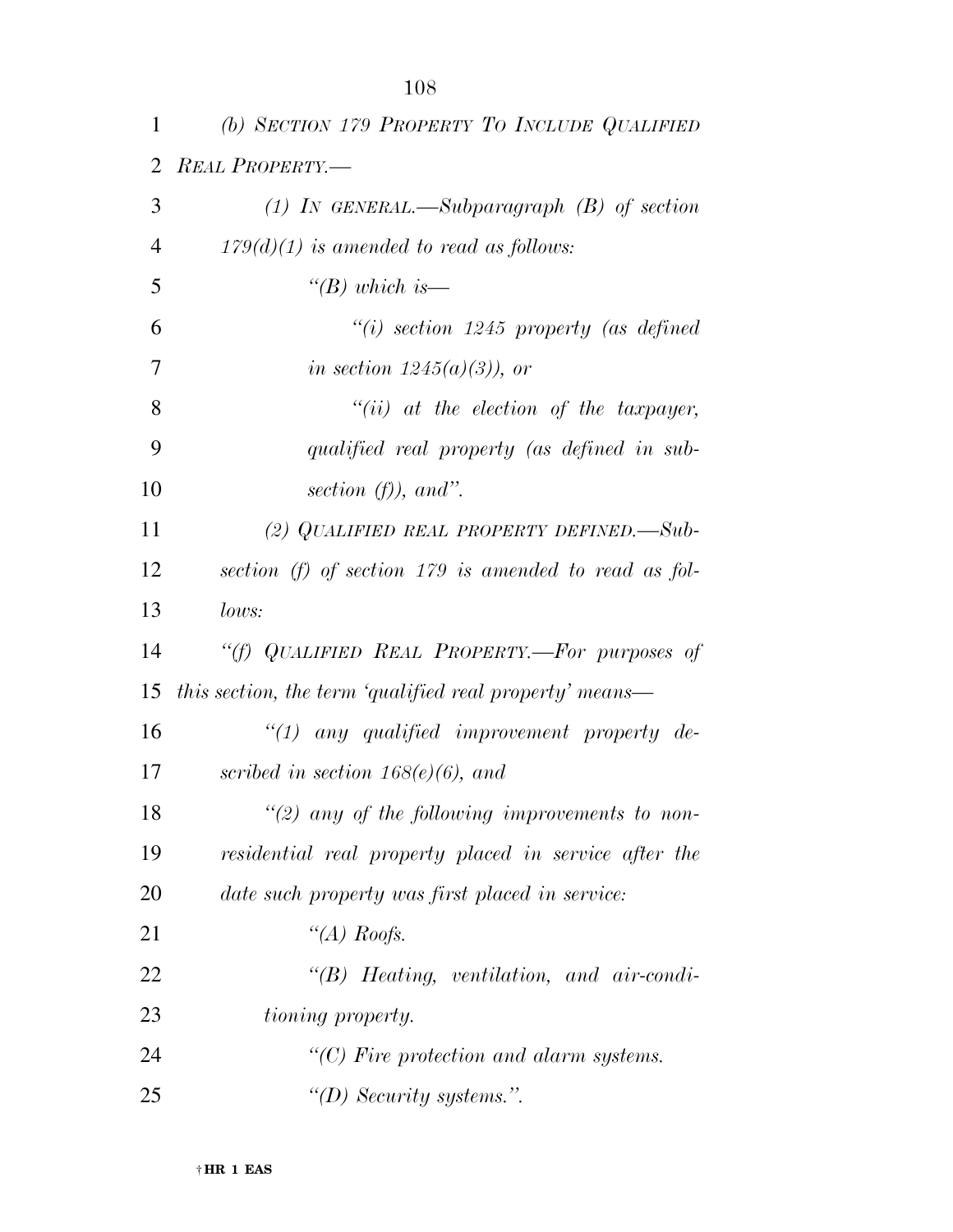| 1  | (c) REPEAL OF EXCLUSION FOR CERTAIN PROP-                    |
|----|--------------------------------------------------------------|
| 2  | ERTY.—The last sentence of section $179(d)(1)$ is amended    |
| 3  | by inserting "(other than paragraph $(2)$ thereof)" after    |
| 4  | "section $50(b)$ ".                                          |
| 5  | (d) EFFECTIVE DATE.—The amendments made by this              |
| 6  | section shall apply to property placed in service in taxable |
| 7  | years beginning after December 31, 2017.                     |
| 8  | SEC. 13102. MODIFICATIONS OF GROSS RECEIPTS TEST FOR         |
| 9  | USE OF CASH METHOD OF ACCOUNTING BY                          |
| 10 | <b>CORPORATIONS AND PARTNERSHIPS.</b>                        |
| 11 | (a) MODIFICATIONS OF GROSS RECEIPTS TEST.—                   |
| 12 | (1) In GENERAL.—So much of section $448(c)$ as               |
| 13 | precedes paragraph $(2)$ is amended to read as follows:      |
| 14 | "(c) GROSS RECEIPTS TEST.-                                   |
| 15 | "(1) IN GENERAL.—A corporation or partnership                |
| 16 | meets the gross receipts test of this subsection for any     |
| 17 | taxable year if the average annual gross receipts of         |
| 18 | such entity for the 3-taxable-year period ending with        |
| 19 | the taxable year which precedes such taxable year does       |
| 20 | not exceed the applicable dollar limit.".                    |
| 21 | (2) APPLICABLE DOLLAR LIMIT.—Subsection $(c)$                |
| 22 | of section 448 is amended by adding at the end the           |
| 23 | following new paragraph:                                     |
| 24 | "(4) APPLICABLE DOLLAR LIMIT.—                               |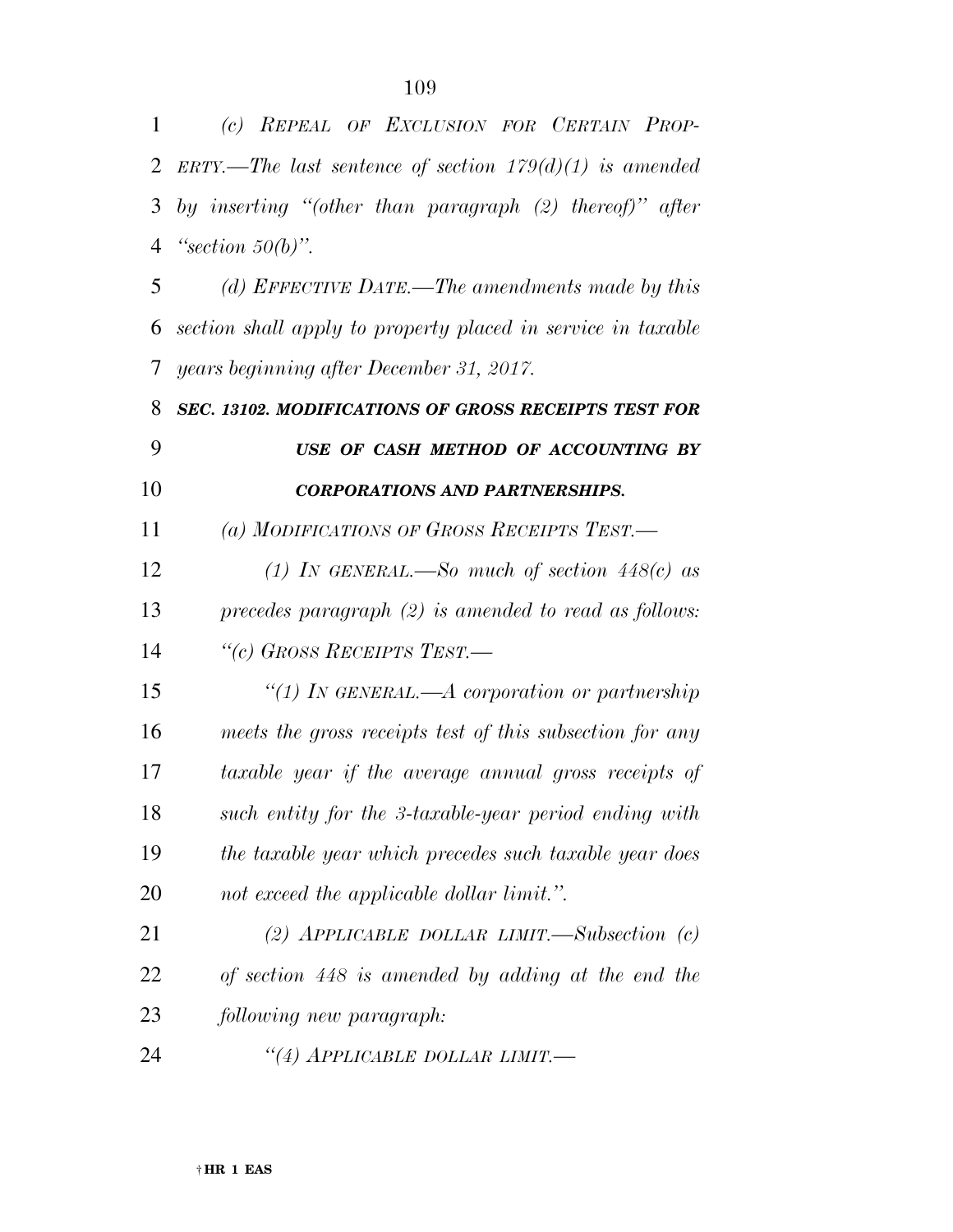| $\mathbf{1}$   | "(A) IN GENERAL.—The applicable dollar                                                                   |
|----------------|----------------------------------------------------------------------------------------------------------|
| $\overline{2}$ | limit is \$15,000,000.                                                                                   |
| 3              | "(B) ADJUSTMENT FOR INFLATION.—In the                                                                    |
| $\overline{4}$ | case of any taxable year beginning after Decem-                                                          |
| 5              | ber 31, 2018, the \$15,000,000 amount under sub-                                                         |
| 6              | paragraph (A) shall be increased by an amount                                                            |
| 7              | equal to $-$                                                                                             |
| 8              | $\lq\lq(i)$ such dollar amount, multiplied by                                                            |
| 9              | $``(ii)$ the cost-of-living adjustment de-                                                               |
| 10             | termined under section $1(f)(3)$ for the cal-                                                            |
| 11             | endar year in which the taxable year be-                                                                 |
| 12             | gins, by substituting 'calendar year 2017'                                                               |
| 13             | for 'calendar year 2016' in subparagraph                                                                 |
| 14             | $(A)(ii)$ thereof.                                                                                       |
| 15             | If any amount as increased under the preceding                                                           |
| 16             | sentence is not a multiple of $$1,000$ , such                                                            |
| 17             | amount shall be rounded to the next lowest mul-                                                          |
| 18             | <i>tiple of \$1,000.</i> ".                                                                              |
| 19             | $\begin{tabular}{cc} \bf CHANGE & \bf IN & \bf METHOD & \bf OF & \bf ACCOUNTING.\\ \end{tabular}$<br>(3) |
| 20             | Paragraph $(7)$ of section 448 $(d)$ is amended—                                                         |
| 21             | $(A)$ by striking "In the case of" and all that                                                          |
| 22             | $follows$ up to subparagraph $(A)$ and inserting:                                                        |
| 23             | "If a taxpayer changes its method of accounting                                                          |
| 24             | because the taxpayer is prohibited from using the                                                        |
| 25             | cash receipts and disbursement method of ac-                                                             |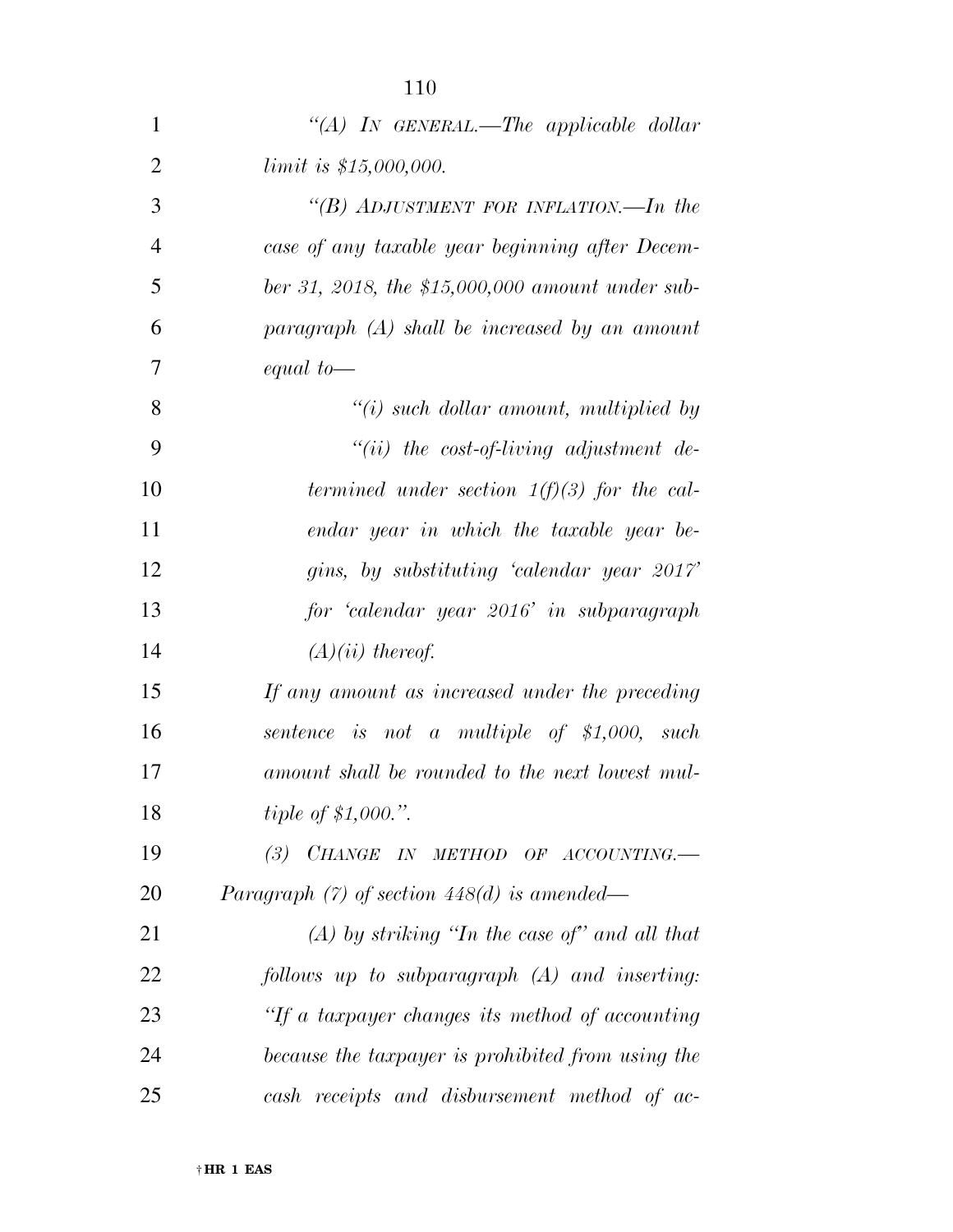| 1              | counting by reason of subsection $(a)$ or is no            |
|----------------|------------------------------------------------------------|
| $\overline{2}$ | longer prohibited from using such method by rea-           |
| 3              | son of such subsection—", and                              |
| $\overline{4}$ | $(B)$ by inserting "and" at the end of sub-                |
| 5              | paragraph $(A)$ , by striking ", and" at the end of        |
| 6              | subparagraph $(B)$ and inserting a period, and             |
| 7              | by striking subparagraph $(C)$ .                           |
| 8              | (4) CONFORMING AMENDMENT.—Paragraph (3)                    |
| 9              | of section $448(b)$ is amended to read as follows:         |
| 10             | "(3) ENTITIES SATISFYING GROSS<br><b>RECEIPTS</b>          |
| 11             | TEST.—Paragraphs $(1)$ and $(2)$ of subsection $(a)$ shall |
| 12             | not apply to any corporation or partnership for any        |
| 13             | taxable year if such entity meets the gross receipts test  |
| 14             | of subsection $(c)$ for the taxable year.".                |
| 15             | (b) APPLICATION OF MODIFICATIONS TO FARMING                |
| 16             | CORPORATIONS.—                                             |
| 17             | $(1)$ IN GENERAL.—Paragraph $(1)$ of section               |
| 18             | $447(d)$ is amended to read as follows:                    |
| 19             | "(1) In GENERAL.—A corporation meets the re-               |
| 20             | quirements of this subsection for any taxable year         |
| 21             | with respect to its gross receipts if the corporation      |
| 22             | meets the gross receipts test of section $448(c)$ for the  |
| 23             | taxable year.".                                            |
| 24             | (2) FAMILY CORPORATIONS.—Paragraph $(2)$ of                |
| 25             | section $447(d)$ is amended—                               |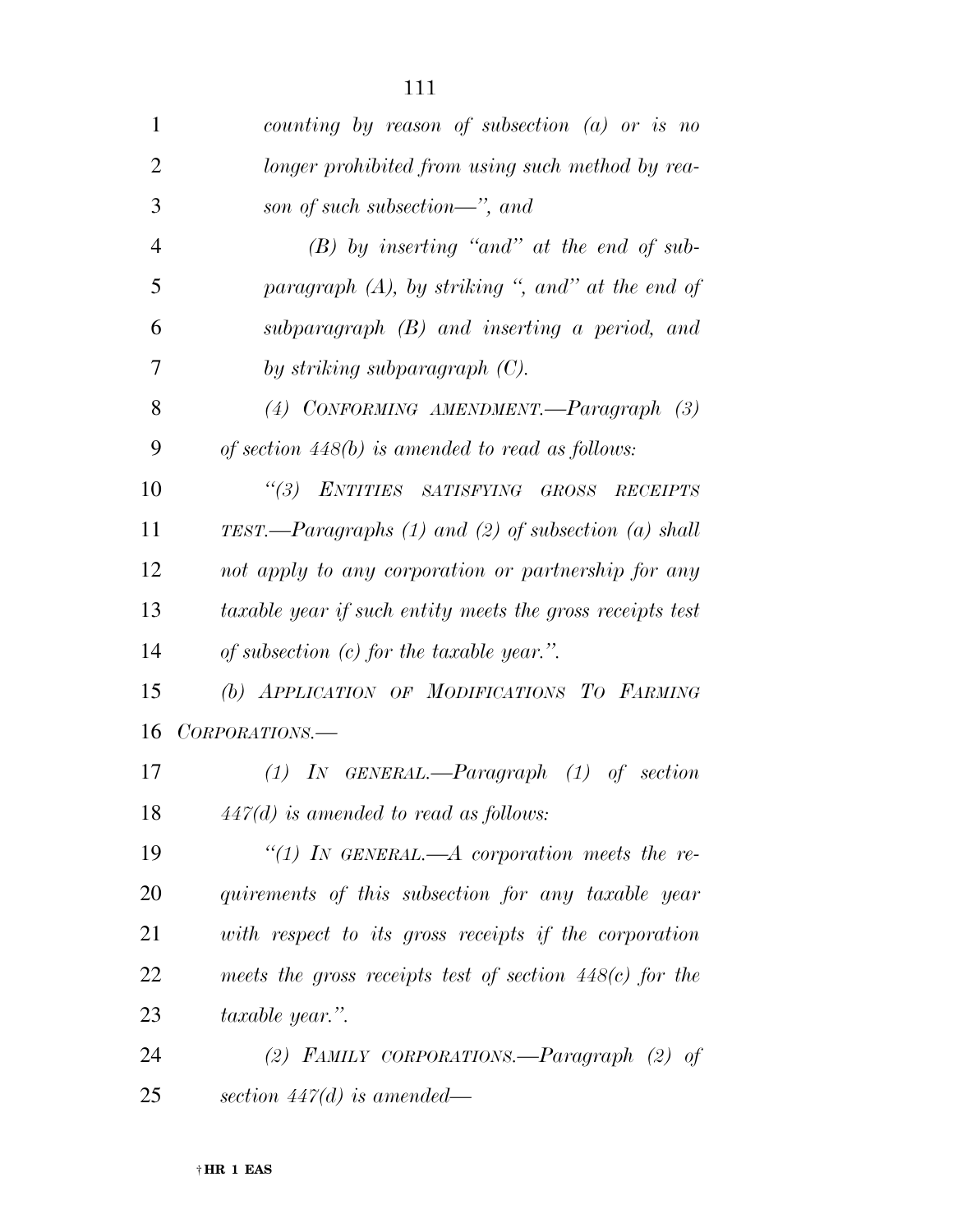| $\mathbf{1}$   | $(A)$ by striking subparagraph $(A)$ and in-        |
|----------------|-----------------------------------------------------|
| $\overline{2}$ | serting the following:                              |
| 3              | "(A) IN GENERAL.—In the case of a family            |
| $\overline{4}$ | corporation, in applying section $448(c)$ for pur-  |
| 5              | poses of paragraph $(1)$ —                          |
| 6              | "(i) paragraph (1) of section $448(c)$              |
| 7              | shall be applied by substituting the applica-       |
| 8              | ble family corporation limit for the applica-       |
| 9              | ble dollar limit, and                               |
| 10             | "(ii) the rules of subparagraph $(B)$               |
| 11             | shall apply in computing gross receipts.",          |
| 12             | $(B)$ in subparagraph $(B)(i)$ , by striking        |
| 13             | "the last sentence of paragraph $(1)$ " and insert- |
| 14             | ing "paragraph $(2)$ of section $448(c)$ ", and     |
| 15             | $(C)$ by adding at the end the following new        |
| 16             | subparagraph:                                       |
| 17             | APPLICABLE FAMILY CORPORATION<br>$\lq (D)$          |
| 18             | LIMIT.                                              |
| 19             | $``(i)$ IN GENERAL.—The applicable                  |
| 20             | family corporation limit is $$25,000,000$ .         |
| 21             | "(ii) ADJUSTMENT FOR INFLATION.-                    |
| 22             | In the case of any taxable year beginning           |
| 23             | after December 31, 2018, the \$25,000,000           |
| 24             | amount under clause (i) shall be increased          |
| 25             | by an amount equal to-                              |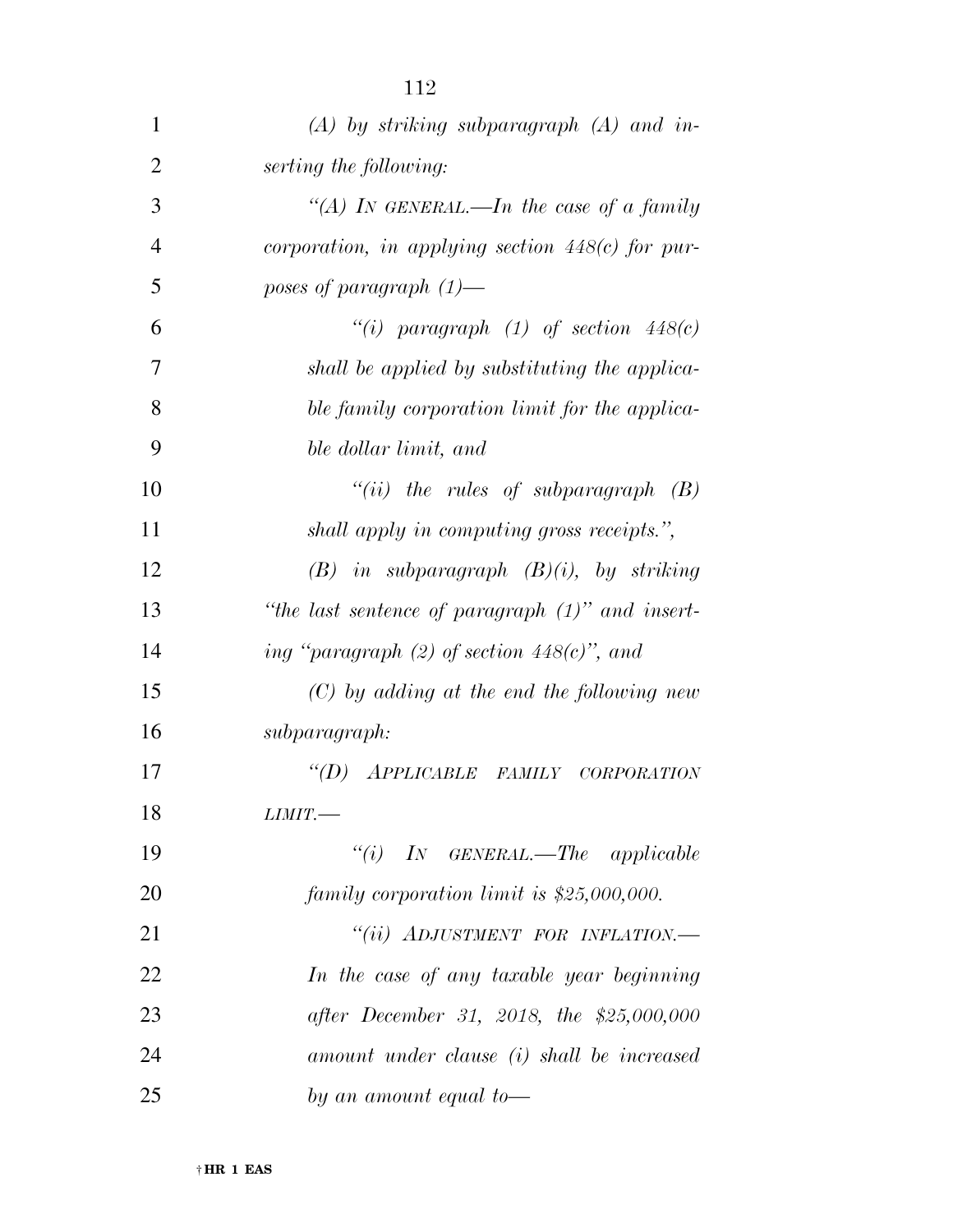| $\mathbf{1}$   | $\lq (I)$ such dollar amount, multi-                    |
|----------------|---------------------------------------------------------|
| $\overline{2}$ | plied by                                                |
| 3              | "(II) the cost-of-living adjustment                     |
| $\overline{4}$ | determined under section $1(f)(3)$ for                  |
| 5              | the calendar year in which the taxable                  |
| 6              | year begins, by substituting 'calendar                  |
| 7              | year 2017' for 'calendar year 2016' in                  |
| 8              | subparagraph $(A)(ii)$ thereof.                         |
| 9              | If any amount as increased under the pre-               |
| 10             | ceding sentence is not a multiple of $$1,000$ ,         |
| 11             | such amount shall be rounded to the next                |
| 12             | lowest multiple of $$1,000."$ .                         |
| 13             | (3) EXCEPTION FOR CERTAIN CORPORATIONS.-                |
| 14             | Subsection $(c)$ of section 447 is amended by inserting |
| 15             | "for any taxable year" after "not being a corpora-      |
| 16             | tion".                                                  |
| 17             | (4) CHANGE IN METHOD OF ACCOUNTING.—Sec-                |
| 18             | tion $447(f)$ is amended—                               |
| 19             | $(A)$ by striking "In the case of" and all that         |
| 20             | follows up to paragraph (1) and inserting the           |
| 21             | following: "If a taxpayer changes its method of         |
| 22             | accounting because the taxpayer is required to          |
| 23             | use an accrual method of accounting by reason           |
| 24             | of subsection $(a)$ or is no longer required to use     |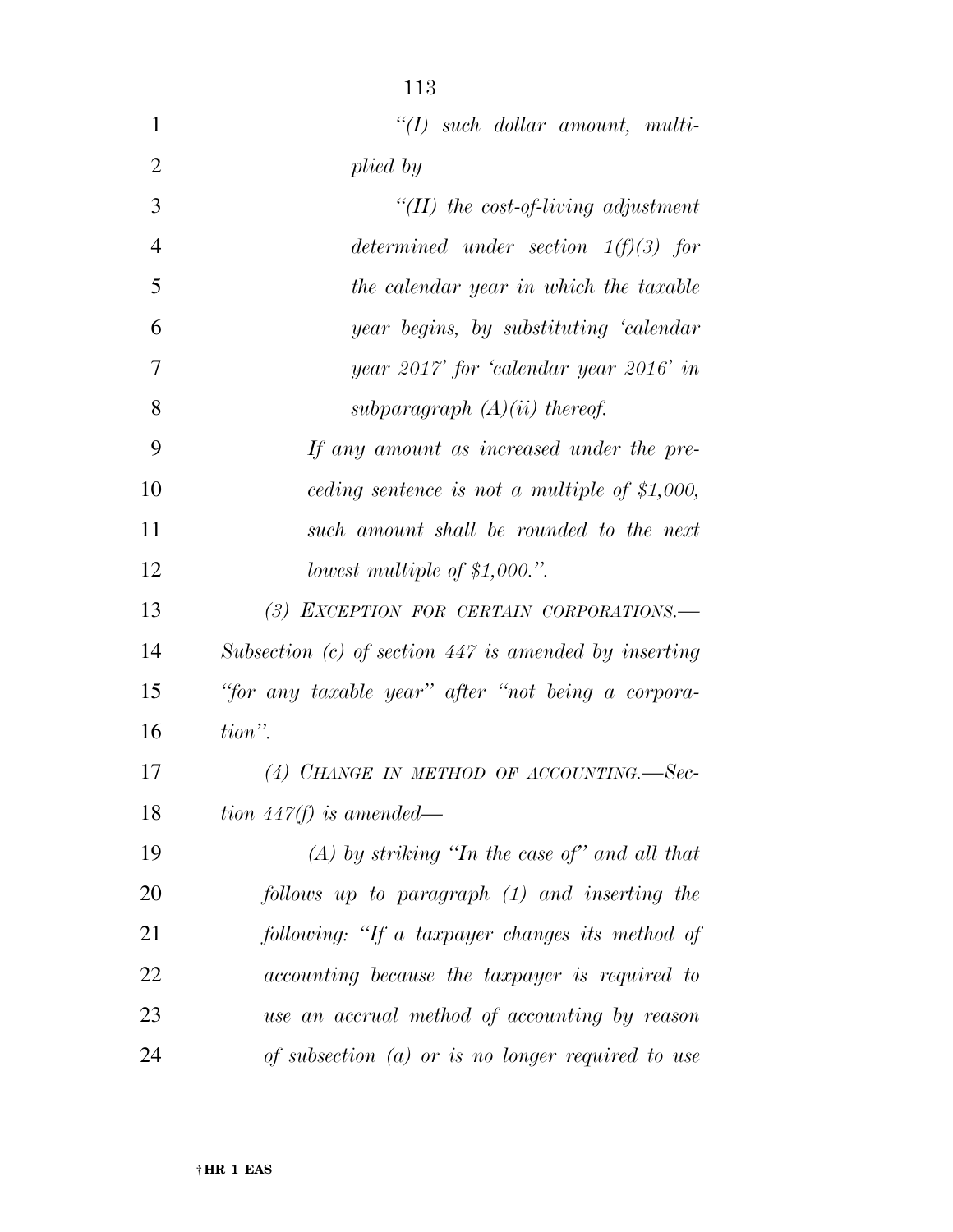| $\mathbf{1}$   | such method by reason of such subsection—",                 |
|----------------|-------------------------------------------------------------|
| $\overline{2}$ | and                                                         |
| 3              | $(B)$ by striking paragraph $(2)$ and inserting             |
| $\overline{4}$ | the following:                                              |
| 5              | $\lq(2)$ such change shall be treated as initiated by       |
| 6              | <i>the taxpayer, and"</i> .                                 |
| 7              | (c) EFFECTIVE DATE.—The amendments made by this             |
| 8              | section shall apply to taxable years beginning after Decem- |
| 9              | ber 31, 2017.                                               |
| 10             | SEC. 13103. CLARIFICATION OF INVENTORY ACCOUNTING           |
| 11             | <b>RULES FOR SMALL BUSINESSES.</b>                          |
| 12             | (a) CLARIFICATION OF INVENTORY RULES.—                      |
| 13             | (1) IN GENERAL.—Section 471 is amended by re-               |
| 14             | designating subsection $(c)$ as subsection $(d)$ and by     |
| 15             | inserting after subsection (b) the following new sub-       |
| 16             | section:                                                    |
| 17             | "(c) SMALL BUSINESS TAXPAYERS NOT REQUIRED TO               |
| 18             | USE INVENTORIES.—                                           |
| 19             | "(1) In GENERAL.—A qualified taxpayer shall                 |
| 20             | not be required to use inventories under this section       |
| 21             | for a taxable year.                                         |
| 22             | "(2) TREATMENT OF TAXPAYERS NOT USING IN-                   |
| 23             | VENTORIES.— $A$ qualified taxpayer who is not re-           |
| 24             | quired under this subsection to use inventories with        |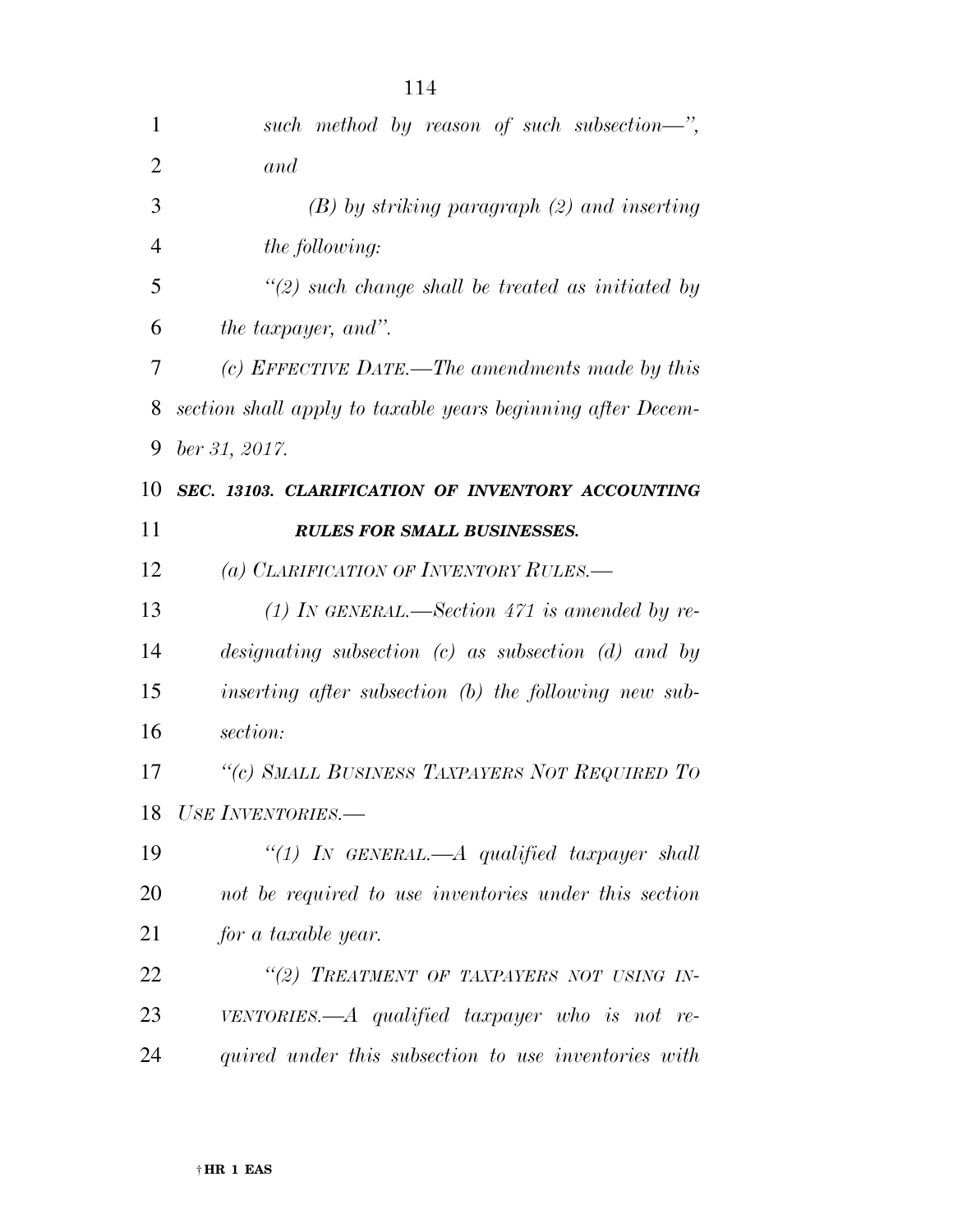| $\mathbf{1}$   | respect to any property for a taxable year beginning      |
|----------------|-----------------------------------------------------------|
| $\overline{2}$ | after December 31, 2017, may treat such property-         |
| 3              | $\lq (A)$ as a non-incidental material or sup-            |
| $\overline{4}$ | ply, or                                                   |
| 5              | $\lq\lq B$ in a manner which conforms to the              |
| 6              | taxpayer's method for accounting for such prop-           |
| 7              | $erty\ in$ —                                              |
| 8              | $\lq\lq(i)$ an applicable financial statement             |
| 9              | (as defined in section 451(b)(3)), or                     |
| 10             | $``(ii)$ in the case of a taxpayer that                   |
| 11             | does not have an applicable financial state-              |
| 12             | ment, their books and records used for pur-               |
| 13             | poses of determining tax imposed by this                  |
| 14             | title.                                                    |
| 15             | "(3) QUALIFIED TAXPAYER.—For purposes of                  |
| 16             | this subsection, the term 'qualified taxpayer' means,     |
| 17             | with respect to any taxable year, a taxpayer who          |
| 18             | meets the gross receipts test of section $448(c)$ for the |
| 19             | taxable year (or, in the case of a sole proprietorship,   |
| 20             | who would meet such test if such proprietorship were      |
| 21             | a corporation). Such term shall not include a tax         |
| 22             | shelter prohibited from using the cash receipts and       |
| 23             | disbursements method of accounting under section          |
|                |                                                           |

*448(a)(3).*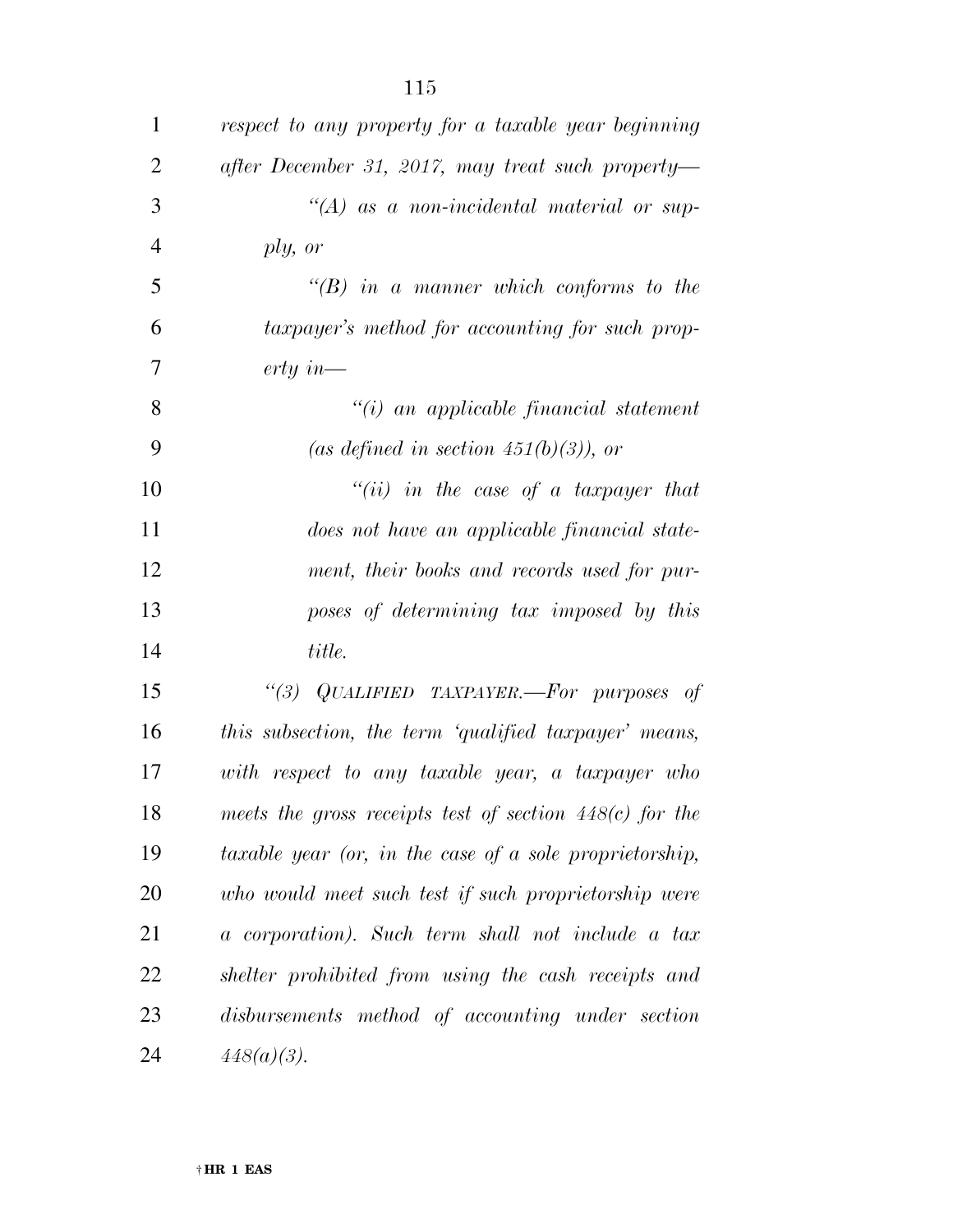| $\mathbf{1}$   | "(4) COORDINATION WITH SECTION 481.—If $a$                  |
|----------------|-------------------------------------------------------------|
| $\overline{2}$ | taxpayer changes its method of accounting because the       |
| 3              | taxpayer is not required to use inventories by reason       |
| $\overline{4}$ | of paragraph $(1)$ or is required to use inventories be-    |
| 5              | cause such paragraph no longer applies to the tax-          |
| 6              | $payer$ —                                                   |
| 7              | $\lq (A)$ such change shall be treated as initi-            |
| 8              | ated by the taxpayer, and                                   |
| 9              | $\lq\lq(B)$ such change shall be treated as made            |
| 10             | with the consent of the Secretary.".                        |
| 11             | (2) CONFORMING AMENDMENT. Subsection $(c)$                  |
| 12             | of section 263A is amended by adding at the end the         |
| 13             | following new paragraph:                                    |
| 14             | $\lq(8)$<br>EXCLUSION FROM INVENTORY RULES.-                |
| 15             | Nothing in this section shall require the use of inven-     |
| 16             | tories for any taxable year by a qualified taxpayer         |
| 17             | (within the meaning of section $471(c)(3)$ ) who is not     |
| 18             | required to use inventories under section 471 for such      |
| 19             | taxable year.".                                             |
| 20             | (b) EFFECTIVE DATE.—The amendments made by this             |
| 21             | section shall apply to taxable years beginning after Decem- |
| 22             | ber 31, 2017.                                               |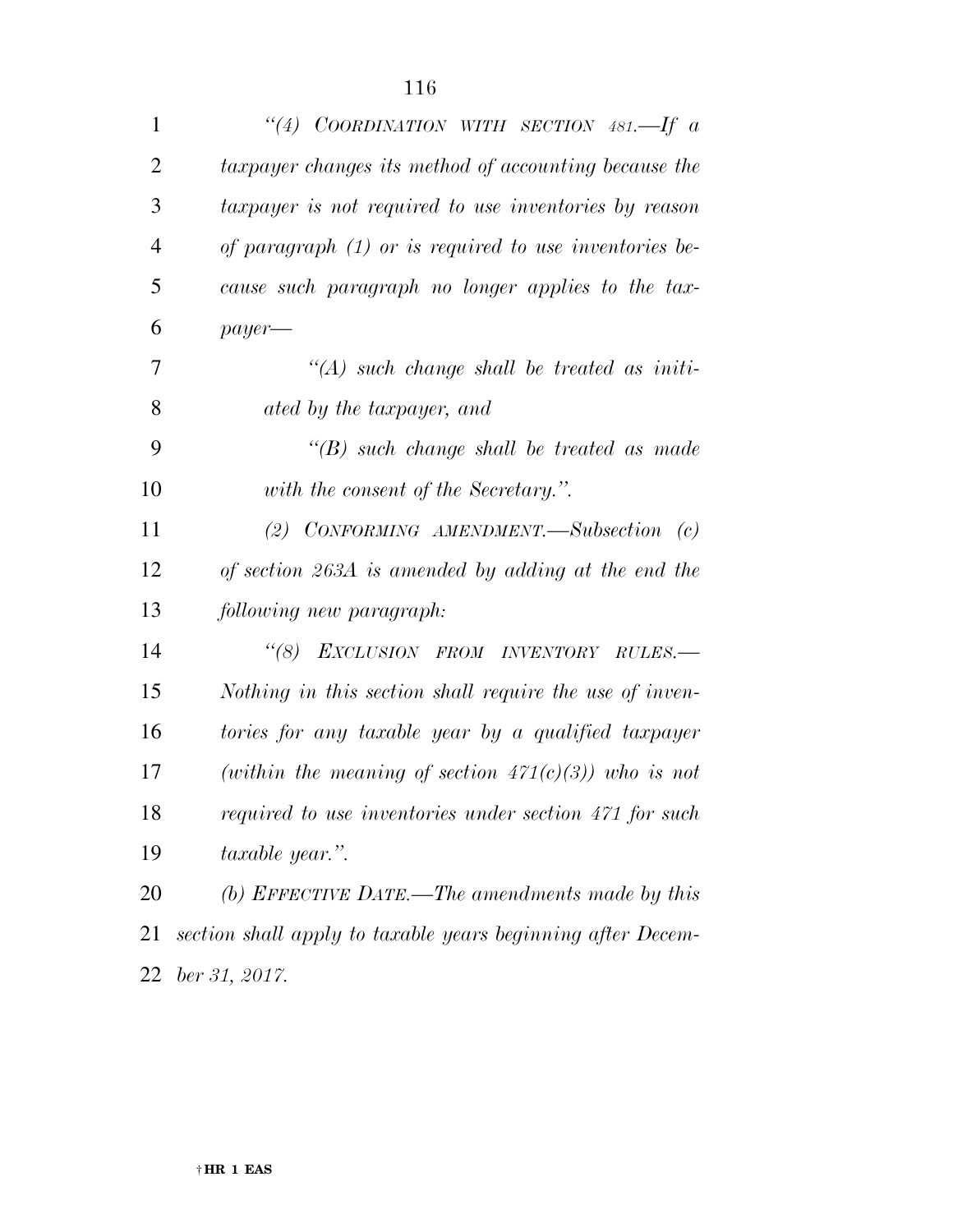| 1              | SEC. 13104. MODIFICATION OF RULES FOR UNIFORM CAP-         |
|----------------|------------------------------------------------------------|
| $\overline{2}$ | <b>ITALIZATION OF CERTAIN EXPENSES.</b>                    |
| 3              | (a) IN GENERAL.—Section $263A(b)$ is amended by            |
| 4              | striking all that follows paragraph (1) and inserting the  |
| 5              | following new paragraphs:                                  |
| 6              | "(2) PROPERTY ACQUIRED FOR RESALE.-Real                    |
| 7              | or personal property described in section $1221(a)(1)$     |
| 8              | which is acquired by the taxpayer for resale.              |
| 9              | "(3) EXCEPTION FOR SMALL BUSINESSES.—This                  |
| 10             | section shall not apply to any taxpayer who meets the      |
| 11             | gross receipts test under section $448(c)$ for the taxable |
| 12             | year (or, in the case of a sole proprietorship, who        |
| 13             | would meet such test if such proprietorship were a         |
| 14             | corporation), other than a tax shelter prohibited from     |
| 15             | using the cash receipts and disbursements method of        |
| 16             | <i>accounting under section 448(a)(3).</i>                 |
| 17             | "(4) FILMS, SOUND RECORDINGS, BOOKS, ETC.-                 |
| 18             | For purposes of this subsection, the term 'tangible        |
| 19             | personal property' shall include a film, sound record-     |
| 20             | ing, video tape, book, or similar property.                |
| 21             | "(5) COORDINATION WITH SECTION $481$ --If a                |
| 22             | taxpayer changes its method of accounting because          |
| 23             | this section does not apply to the taxpayer by reason      |
| 24             | of the exception under paragraph $(3)$ or this section     |
| 25             | applies to the taxpayer because such exception no          |
| 26             | longer applies to the taxpayer—                            |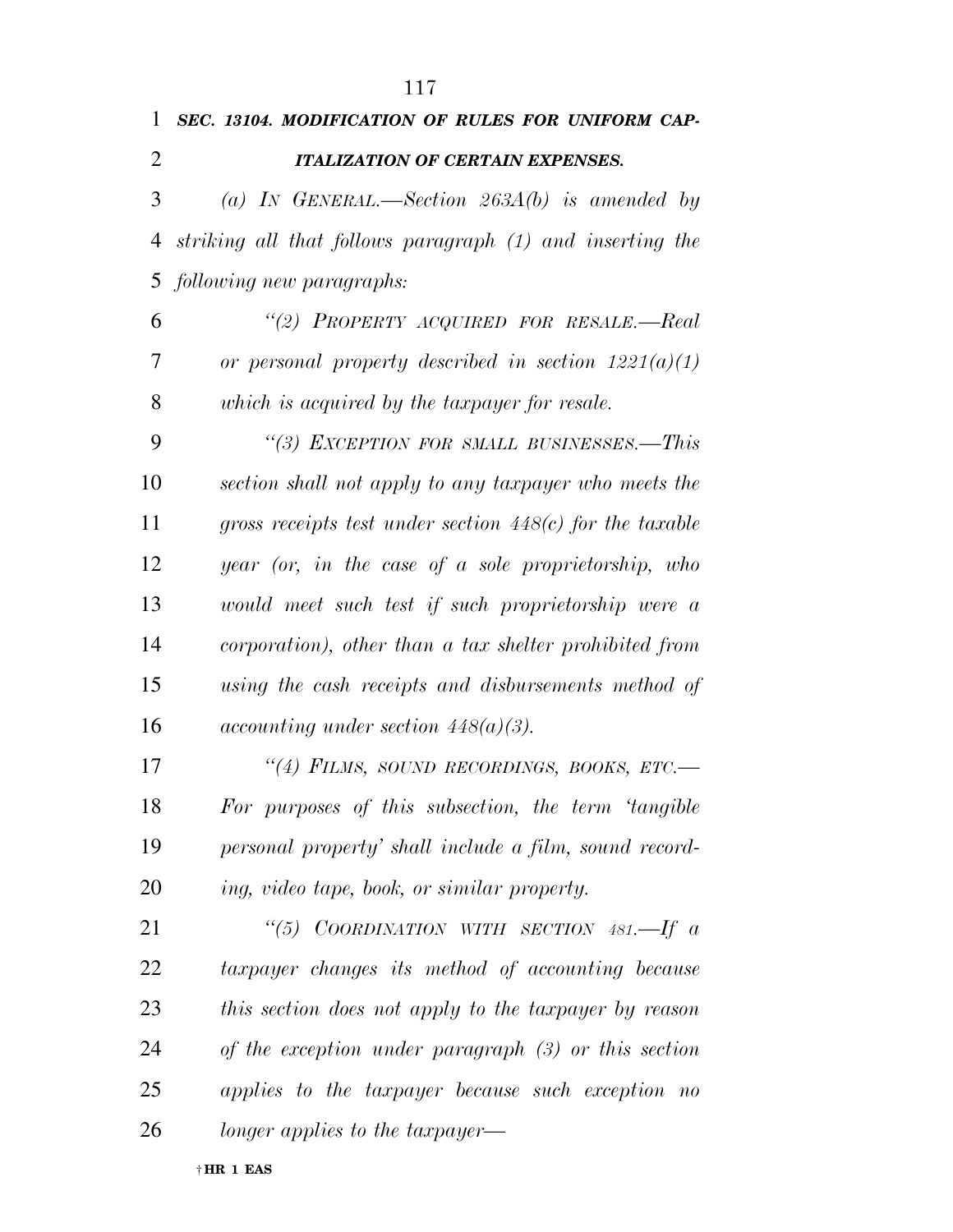| $\lq (A)$ such change shall be treated as initi-            |
|-------------------------------------------------------------|
| ated by the taxpayer, and                                   |
| $\lq\lq(B)$ such change shall be treated as made            |
| with the consent of the Secretary.".                        |
| (b) EFFECTIVE DATE.—The amendments made by this             |
| section shall apply to taxable years beginning after Decem- |
| ber 31, 2017.                                               |
| SEC. 13105. INCREASE IN GROSS RECEIPTS TEST FOR CON-        |
| STRUCTION CONTRACT EXCEPTION TO PER-                        |
| CENTAGE OF COMPLETION METHOD.                               |
| (a) INCREASE.—                                              |
| (1) IN GENERAL.—Section $460(e)(1)(B)$ is                   |
| $amended -$                                                 |
| $(A)$ in the matter preceding clause (i), by                |
| inserting "(other than a tax shelter prohibited             |
| from using the cash receipts and disbursements              |
| method of accounting under section $448(a)(3)$ "            |
| after "taxpayer", and                                       |
| $(B)$ by striking clause (ii) and inserting the             |
| following:                                                  |
| $``(ii)$ who meets the gross receipts test                  |
| of section $448(c)$ for the taxable year in                 |
| which such contract is entered into (or, in                 |
| the case of a sole proprietorship, who would                |
|                                                             |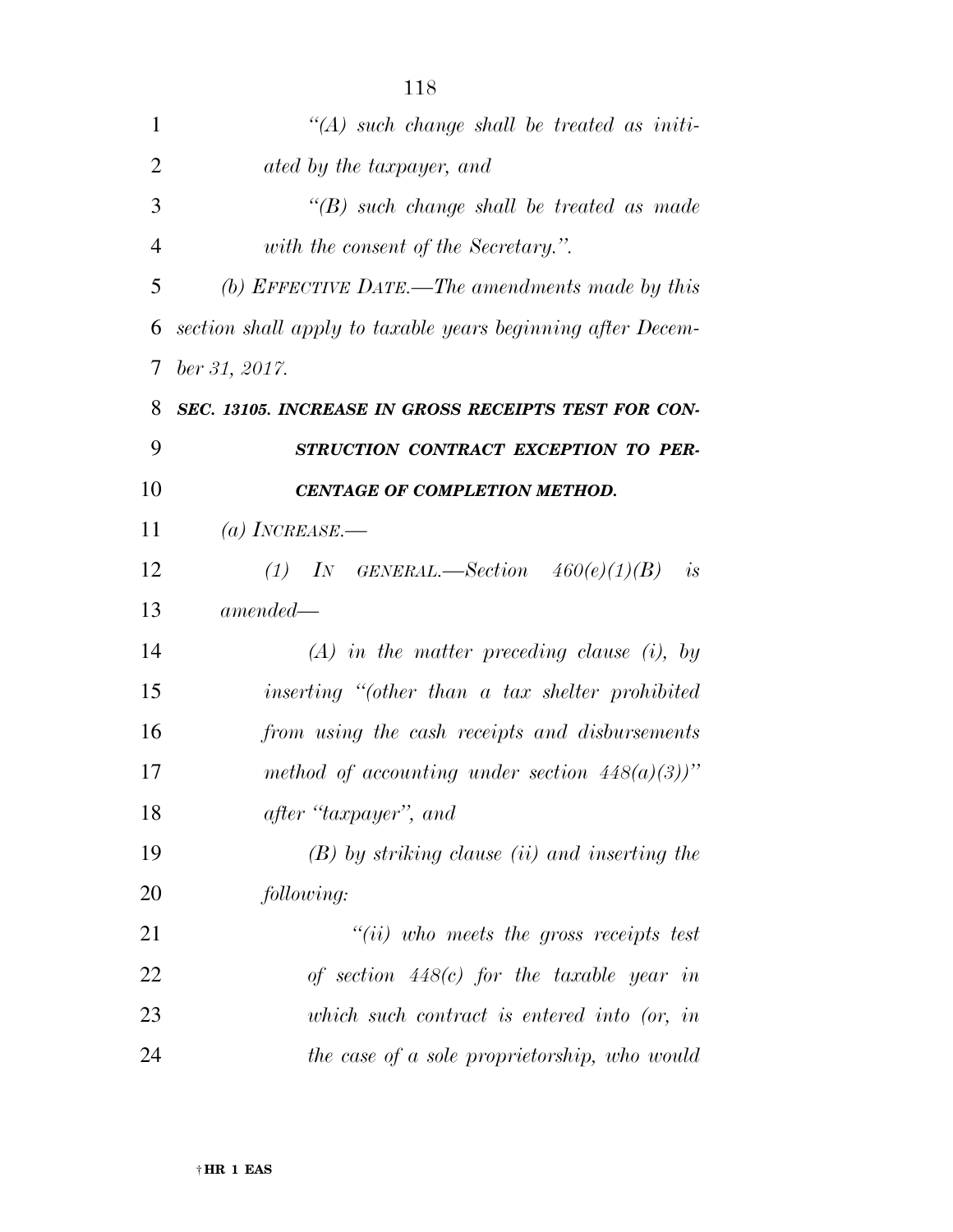| 1              | meet such test if such proprietorship were a                  |
|----------------|---------------------------------------------------------------|
| $\overline{2}$ | <i>corporation</i> ).".                                       |
| 3              | (2) CONFORMING AMENDMENTS.-                                   |
| $\overline{4}$ | $(A)$ Section 460 $(e)$ is amended by striking                |
| 5              | paragraphs $(2)$ and $(3)$ and by redesignating               |
| 6              | paragraphs $(4)$ through $(6)$ as paragraphs $(2)$            |
| 7              | through (4), respectively.                                    |
| 8              | (B) The last sentence of section $56(a)(3)$ is                |
| 9              | amended by striking "section $460(e)(6)$ " and in-            |
| 10             | serting "section $460(e)(4)$ ".                               |
| 11             | (b)<br>COORDINATION WITH SECTION 481.—Section                 |
| 12             | $460(e)$ , as amended by subsection (a), is amended by adding |
| 13             | at the end the following:                                     |
| 14             | "(5) COORDINATION WITH SECTION 481.—If $a$                    |
| 15             | taxpayer changes its method of accounting because             |
| 16             | subsections (a), (b), (c)(1), and (c)(2) do not apply by      |
| 17             | reason of the exception under paragraph $(1)(B)$ or           |
| 18             | such subsections apply to the taxpayer because such           |
| 19             | exception no longer applies to the taxpayer—                  |
| 20             | $\lq (A)$ such change shall be treated as initi-              |
| 21             | ated by the taxpayer,                                         |
| 22             | $\lq\lq(B)$ such change shall be treated as made              |
| 23             | with the consent of the Secretary, and                        |
| 24             | $\lq\lq C$ such change shall be permitted only on             |
| 25             | a cut-off basis for all similarly classified con-             |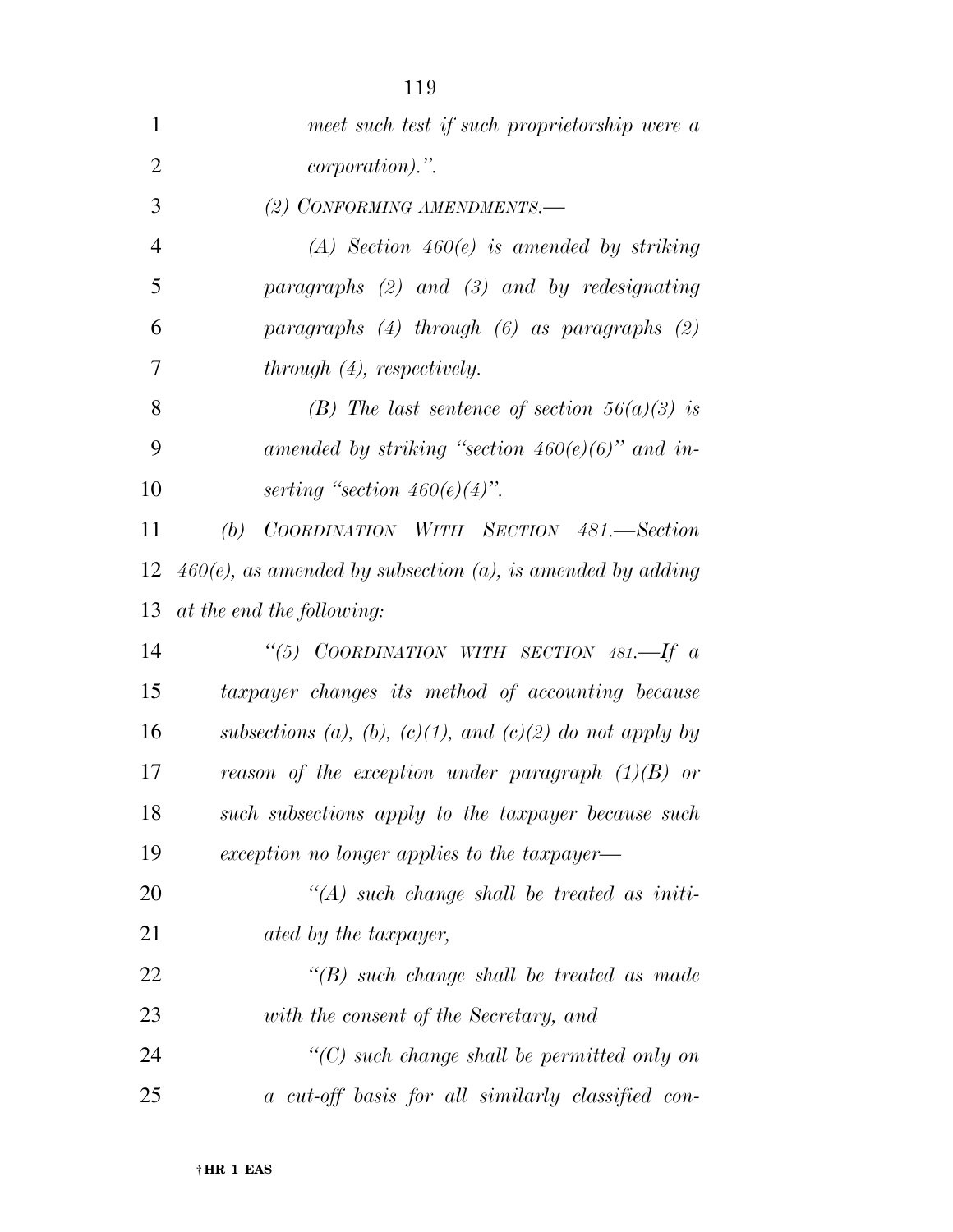| 1              | tracts entered into on or after the year of change           |
|----------------|--------------------------------------------------------------|
| $\overline{2}$ | and no adjustments under section $481(a)$ shall be           |
| 3              | made.".                                                      |
| $\overline{4}$ | (c) EFFECTIVE DATE.—The amendment made by this               |
| 5              | section shall apply to contracts entered into after December |
| 6              | 31, 2017, in taxable years ending after such date.           |
| 7              | <b>PART III-COST RECOVERY AND ACCOUNTING</b>                 |
| 8              | <b>METHODS</b>                                               |
| 9              | <b>Subpart A-Cost Recovery</b>                               |
| 10             | SEC.<br>13201. TEMPORARY 100-PERCENT EXPENSING FOR           |
| 11             | <b>CERTAIN BUSINESS ASSETS.</b>                              |
| 12             | (a) INCREASED EXPENSING.—                                    |
| 13             | (1) IN GENERAL.—Section $168(k)$ is amended—                 |
| 14             | (A) in paragraph $(1)(A)$ , by striking "50                  |
| 15             | percent" and inserting "the applicable percent-              |
| 16             | age", and                                                    |
| 17             | (B) in paragraph $(5)(A)(i)$ , by striking "50               |
| 18             | percent" and inserting "the applicable percent-              |
| 19             | $age$ ".                                                     |
| 20             | (2) $APPLICABLE$ $PERCENTAGE$ . $-Paragraph$ (6)             |
| 21             | of section $168(k)$ is amended to read as follows:           |
| 22             | "(6) APPLICABLE PERCENTAGE.-For purposes                     |
| 23             | of this subsection—                                          |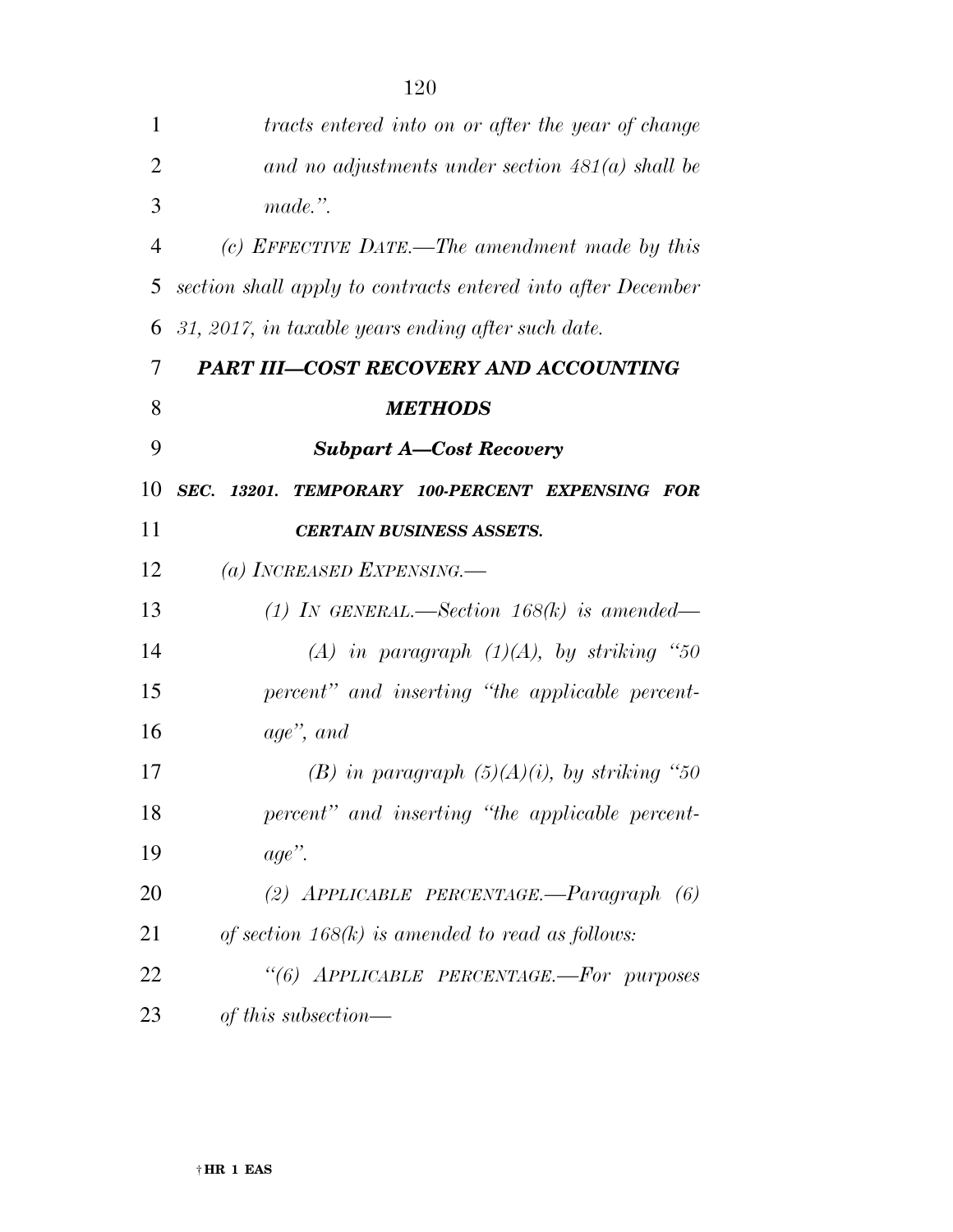| $\mathbf{1}$   | "(A) IN GENERAL.—Except as otherwise                |
|----------------|-----------------------------------------------------|
| $\overline{2}$ | provided in this paragraph, the term 'applicable    |
| 3              | percentage' means-                                  |
| $\overline{4}$ | $\tilde{f}(i)$ in the case of property placed in    |
| 5              | service after September 27, 2017, and before        |
| 6              | January 1, 2023, 100 percent,                       |
| 7              | $``(ii)$ in the case of property placed in          |
| 8              | service after December 31, 2022, and before         |
| 9              | January 1, 2024, 80 percent,                        |
| 10             | " $(iii)$ in the case of property placed in         |
| 11             | service after December 31, 2023, and before         |
| 12             | January 1, 2025, 60 percent,                        |
| 13             | "(iv) in the case of property placed in             |
| 14             | service after December 31, 2024, and before         |
| 15             | January 1, 2026, 40 percent, and                    |
| 16             | "(v) in the case of property placed in              |
| 17             | service after December 31, 2025, and before         |
| 18             | January 1, 2027, 20 percent.                        |
| 19             | "(B) RULE FOR PROPERTY WITH LONGER                  |
| 20             | PRODUCTION PERIODS.—In the case of property         |
| 21             | described in paragraph $(2)(B)$ or $(C)$ , the term |
| 22             | 'applicable percentage' means—                      |
| 23             | $\tilde{f}(i)$ in the case of property placed in    |
| 24             | service after September 27, 2017, and before        |
| 25             | January 1, 2024, 100 percent,                       |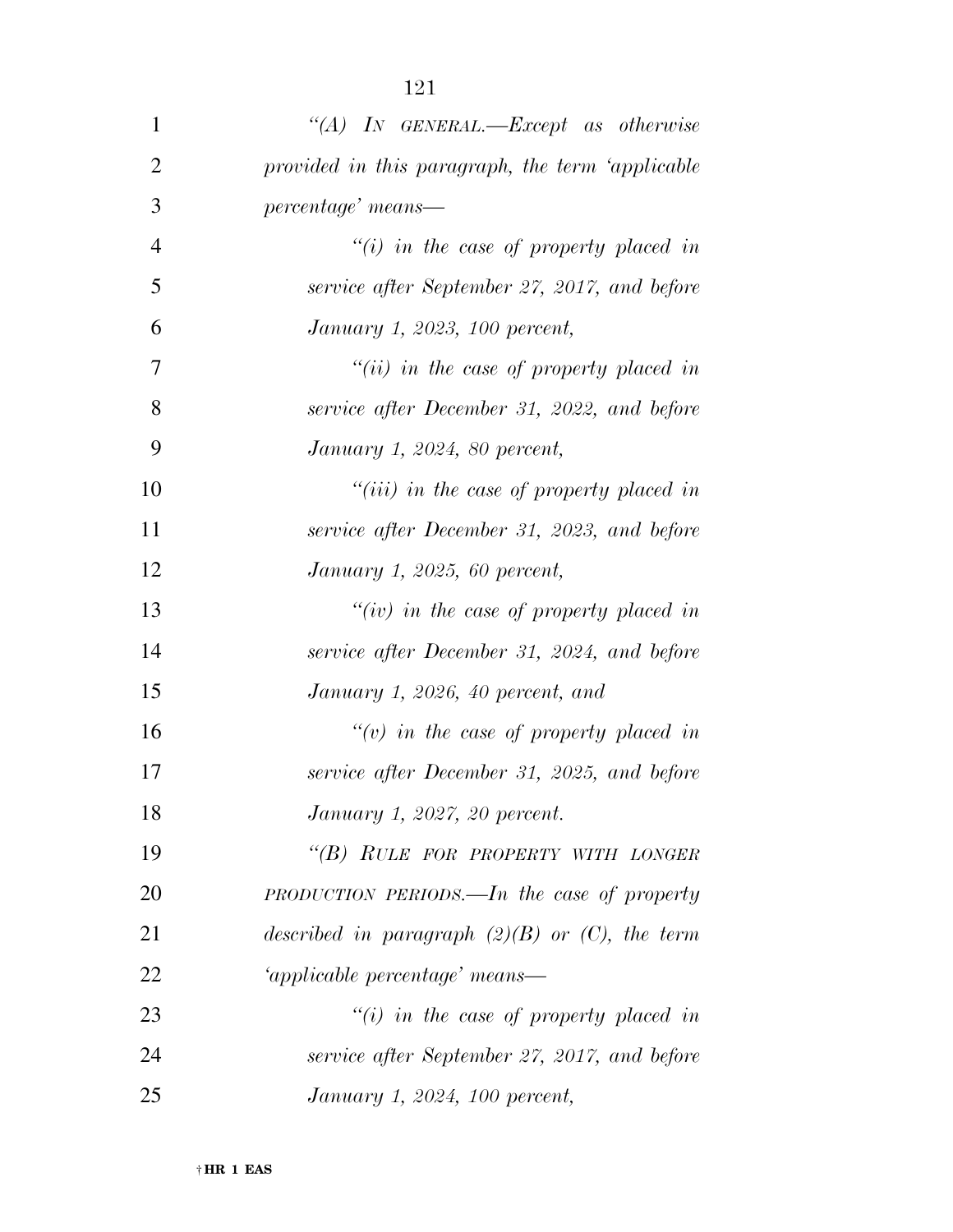| $\mathbf{1}$   | "(ii) in the case of property placed in          |
|----------------|--------------------------------------------------|
| $\overline{2}$ | service after December 31, 2023, and before      |
| 3              | January 1, 2025, 80 percent,                     |
| $\overline{4}$ | " $(iii)$ in the case of property placed in      |
| 5              | service after December 31, 2024, and before      |
| 6              | January 1, 2026, 60 percent,                     |
| 7              | "(iv) in the case of property placed in          |
| 8              | service after December 31, 2025, and before      |
| 9              | January 1, 2027, 40 percent, and                 |
| 10             | "(v) in the case of property placed in           |
| 11             | service after December 31, 2026, and before      |
| 12             | January 1, 2028, 20 percent.                     |
| 13             | "(C) RULE FOR PLANTS BEARING FRUITS              |
| 14             | $AND$ NUTS.—In the case of a specified plant de- |
| 15             | scribed in paragraph (5), the term 'applicable   |
| 16             | percentage' means—                               |
| 17             | "(i) in the case of a plant which is             |
| 18             | planted or grafted after September 27, 2017,     |
| 19             | and before January 1, 2023, 100 percent,         |
| 20             | "(ii) in the case of a plant which is            |
| 21             | planted or grafted after December 31, 2022,      |
| 22             | and before January 1, 2024, 80 percent,          |
| 23             | $``(iii)$ in the case of a plant which is        |
| 24             | planted or grafted after December 31, 2023,      |
| 25             | and before January 1, 2025, 60 percent,          |

† **HR 1 EAS**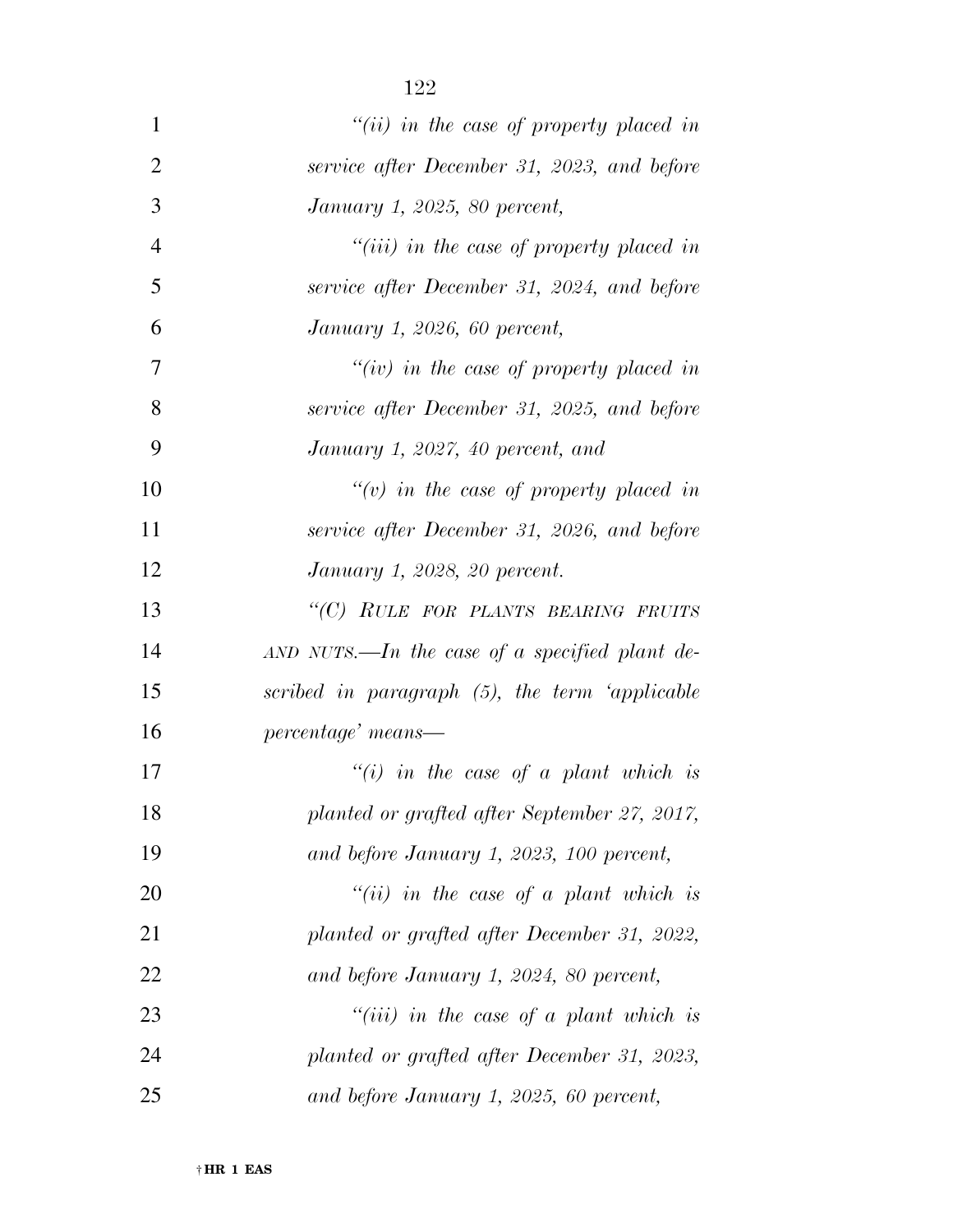| 1              | "(iv) in the case of a plant which is               |
|----------------|-----------------------------------------------------|
| $\overline{2}$ | planted or grafted after December 31, 2024,         |
| 3              | and before January 1, 2026, 40 percent,             |
| $\overline{4}$ | and                                                 |
| 5              | "(v) in the case of a plant which is                |
| 6              | planted or grafted after December 31, 2025,         |
| 7              | and before January 1, 2027, 20 percent.".           |
| 8              | (3) CONFORMING AMENDMENT. $-$ Paragraph (5)         |
| 9              | of section $168(k)$ is amended by striking subpara- |
| 10             | graph $(F)$ .                                       |
| 11             | (b) EXTENSION.—                                     |
| 12             | (1) IN GENERAL.—Section $168(k)$ is amended—        |
| 13             | $(A)$ in paragraph $(2)$ —                          |
| 14             | $(i)$ in subparagraph $(A)(iii)$ , clauses          |
| 15             | $(i)(III)$ and $(ii)$ of subparagraph $(B)$ , and   |
| 16             | subparagraph $(E)(i)$ , by striking "January        |
| 17             | 1, 2020" each place it appears and insert-          |
| 18             | ing "January 1, 2027", and                          |
| 19             | $(ii)$ in subparagraph $(B)$ —                      |
| 20             | $(I)$ in clause $(i)(II)$ , by striking             |
| 21             | "January 1, $2021$ " and inserting                  |
| 22             | "January 1, 2028", and                              |
| 23             | $(II)$ in the heading of clause (ii),               |
| 24             | by striking "PRE-JANUARY 1, 2020" and               |
| 25             | <i>inserting</i> "PRE-JANUARY 1, 2027", and         |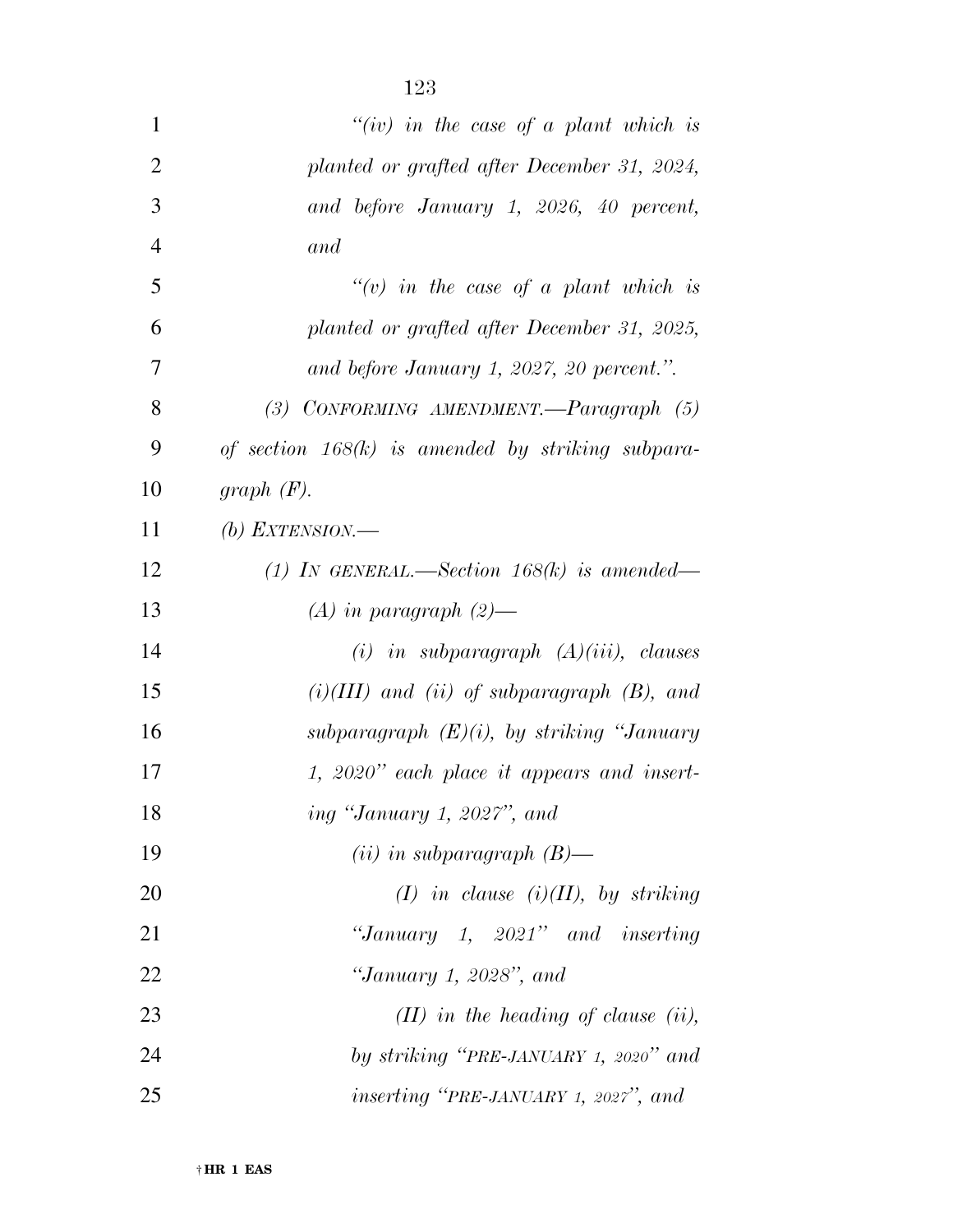| 1              | $(B)$ in paragraph $(5)(A)$ , by striking "Jan-             |
|----------------|-------------------------------------------------------------|
| $\overline{2}$ | uary 1, 2020" and inserting "January 1, 2027".              |
| 3              | (2) CONFORMING AMENDMENTS.-                                 |
| $\overline{4}$ | (A) Clause (ii) of section $460(c)(6)(B)$ is                |
| 5              | amended by striking "January 1, 2020 (Janu-                 |
| 6              | ary 1, 2021" and inserting "January 1, 2027                 |
| 7              | (January 1, 2028".                                          |
| 8              | (B) The heading of section $168(k)$ is amend-               |
| 9              | ed by striking "ACQUIRED AFTER DECEMBER                     |
| 10             | 31, 2007, AND BEFORE JANUARY 1, 2020".                      |
| 11             | (c) EXCEPTION FOR PUBLIC UTILITIES.-Section                 |
| 12             | $168(k)$ is amended by adding at the end the following new  |
| 13             | <i>paragraph:</i>                                           |
| 14             | "(8) EXCEPTION FOR CERTAIN PROPERTY.-The                    |
| 15             | term 'qualified property' shall not include any prop-       |
| 16             | erty which is primarily used in a trade or business         |
| 17             | described in clause (iv) of section $163(j)(7)(A)$ .".      |
| 18             | (d) SPECIAL RULE.—Section 168(k), as amended by             |
| 19             | subsection $(c)$ , is amended by adding at the end the fol- |
| 20             | <i>lowing new paragraph:</i>                                |
| 21             | "(9) SPECIAL RULE FOR PROPERTY PLACED IN                    |
| 22             | SERVICE DURING CERTAIN PERIODS.-                            |
| 23             | "(A) IN GENERAL.—In the case of qualified                   |
| 24             | property placed in service by the taxpayer dur-             |
| 25             | ing the first taxable year ending after September           |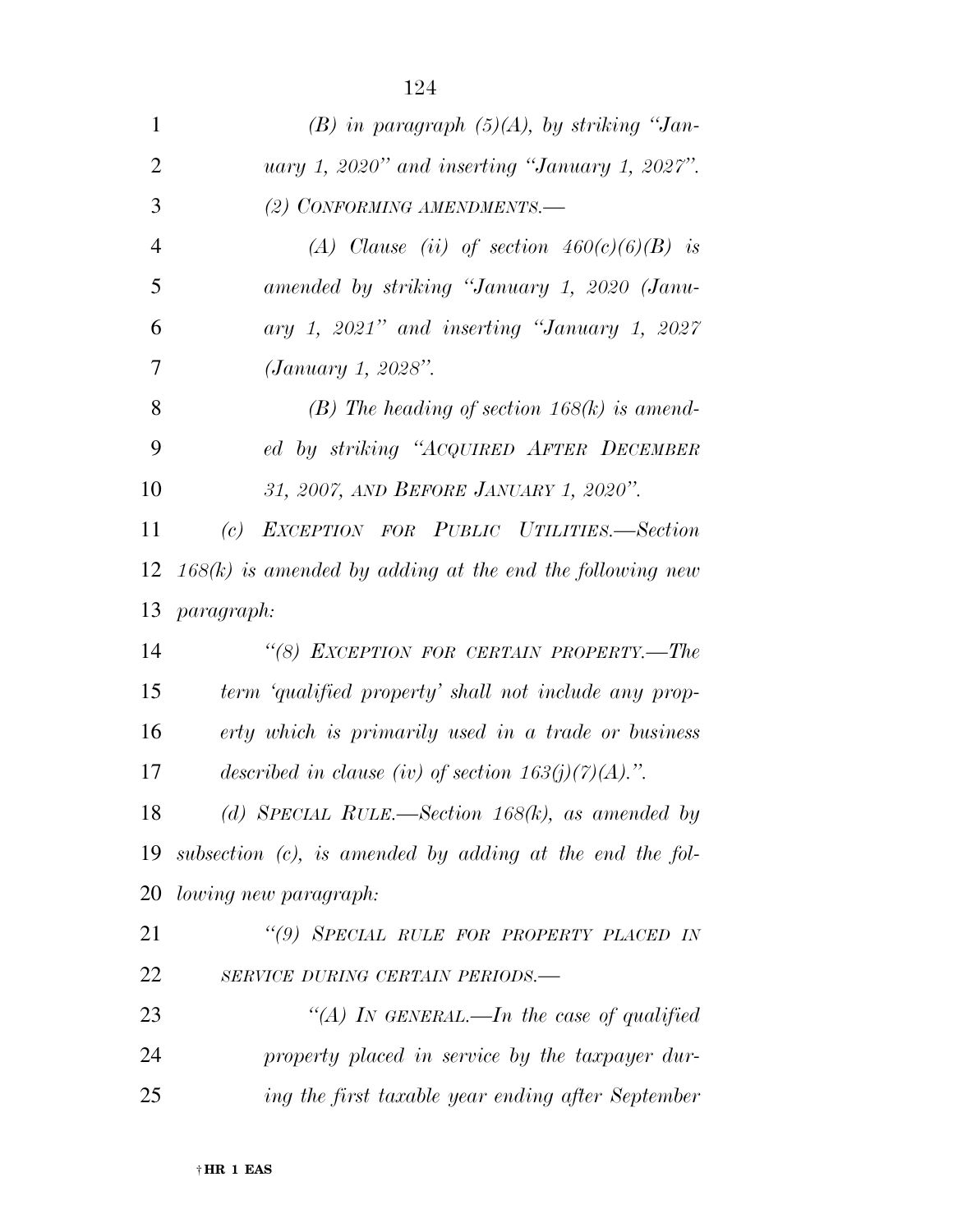| 1              | 27, 2017, if the taxpayer elects to have this para-     |
|----------------|---------------------------------------------------------|
| $\overline{2}$ | graph apply for such taxable year, paragraphs           |
| 3              | $(1)(A)$ and $(5)(A)(i)$ shall be applied by sub-       |
| $\overline{4}$ | stituting '50 percent' for 'the applicable percent-     |
| 5              | age'.                                                   |
| 6              | "(B) FORM OF ELECTION.—Any election                     |
| 7              | under this paragraph shall be made at such time         |
| 8              | and in such form and manner as the Secretary            |
| 9              | may prescribe.".                                        |
| 10             | (e) COORDINATION WITH SECTION 280F.—Section             |
| 11             | $168(k)(2)(F)$ is amended by striking clause (iii).     |
| 12             | (f) QUALIFIED FILM AND TELEVISION AND LIVE THE-         |
| 13             | ATRICAL PRODUCTIONS.-                                   |
| 14             | $IN$ GENERAL.—Clause (i) of section<br>(1)              |
| 15             | $168(k)(2)(A)$ , as amended by section 13204, is amend- |
| 16             | $ed$ —                                                  |
| 17             | $(A)$ in subclause $(II)$ , by striking "or",           |
| 18             | $(B)$ in subclause (III), by adding "or" after          |
| 19             | the comma, and                                          |
| 20             | $(C)$ by adding at the end the following:               |
| 21             | "(IV) which is a qualified film or tele-                |
| 22             | vision production (as defined in subsection             |
| 23             | $(d)$ of section 181) for which a deduction             |
| 24             | would have been allowable under section                 |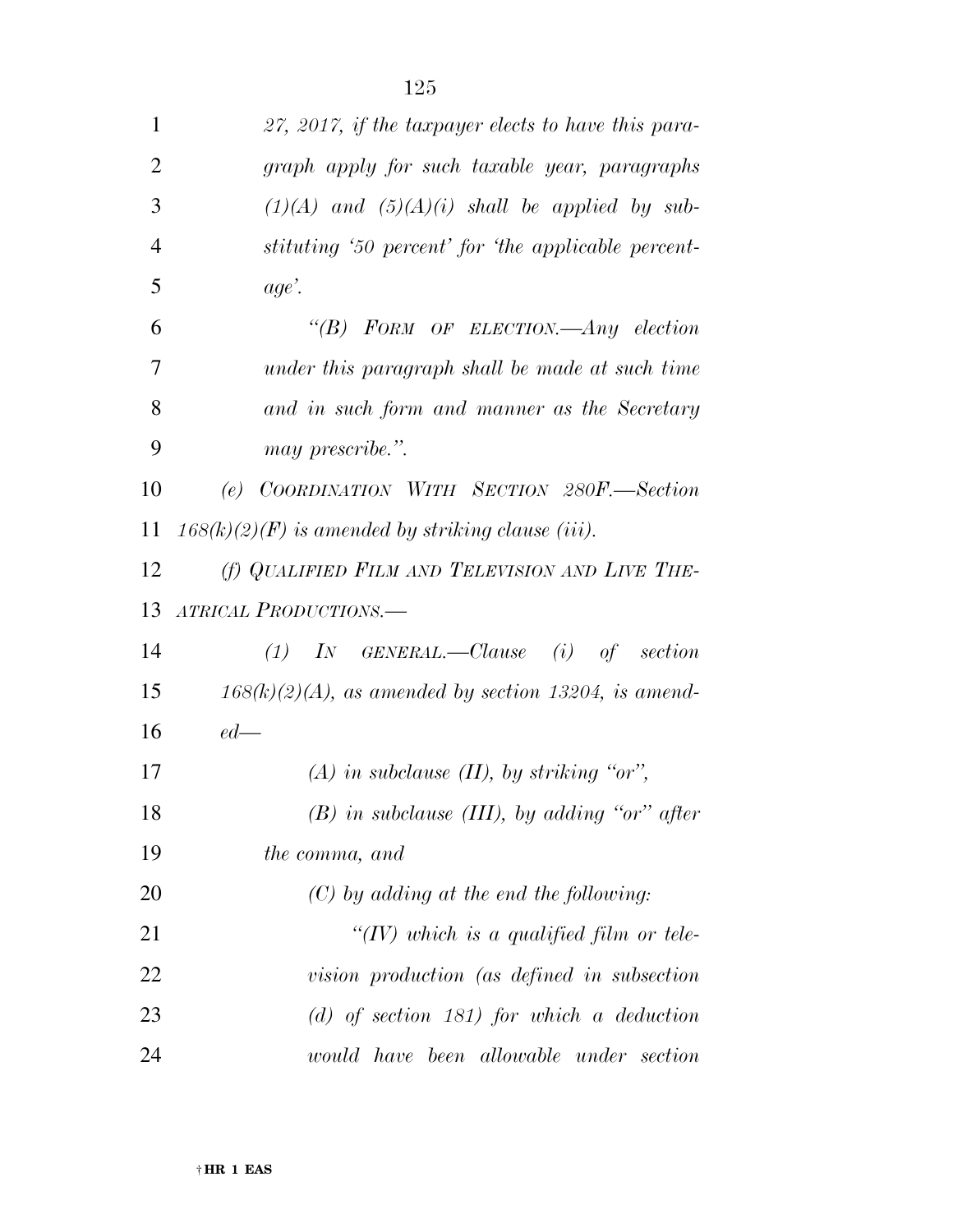| $\mathbf{1}$   | 181 without regard to subsections $(a)(2)$                  |
|----------------|-------------------------------------------------------------|
| $\overline{2}$ | $and (g)$ of such section or this subsection, or            |
| 3              | $``(V)$ which is a qualified live theat-                    |
| $\overline{4}$ | rical production (as defined in subsection                  |
| 5              | $(e)$ of section 181) for which a deduction                 |
| 6              | would have been allowable under section                     |
| $\overline{7}$ | 181 without regard to subsections $(a)(2)$                  |
| 8              | and $(g)$ of such section or this subsection,".             |
| 9              | (2) PRODUCTION PLACED IN SERVICE.-Para-                     |
| 10             | graph (2) of section 168(k) is amended by adding at         |
| 11             | the end the following:                                      |
| 12             | "(H) PRODUCTION PLACED IN SERVICE.-                         |
| 13             | For purposes of subparagraph $(A)$ —                        |
| 14             | "(i) a qualified film or television pro-                    |
| 15             | duction shall be considered to be placed in                 |
| 16             | service at the time of initial release or                   |
| 17             | broadcast, and                                              |
| 18             | $"(ii)$ a qualified live theatrical produc-                 |
| 19             | tion shall be considered to be placed in serv-              |
| 20             | ice at the time of the initial live staged per-             |
| 21             | formance.".                                                 |
| 22             | $(g)$ EFFECTIVE DATES.—The amendments made by               |
| 23             | this section shall apply to property placed in service, and |
| 24             | specified plants planted or grafted after, after September  |

*27, 2017, in taxable years ending after such date.*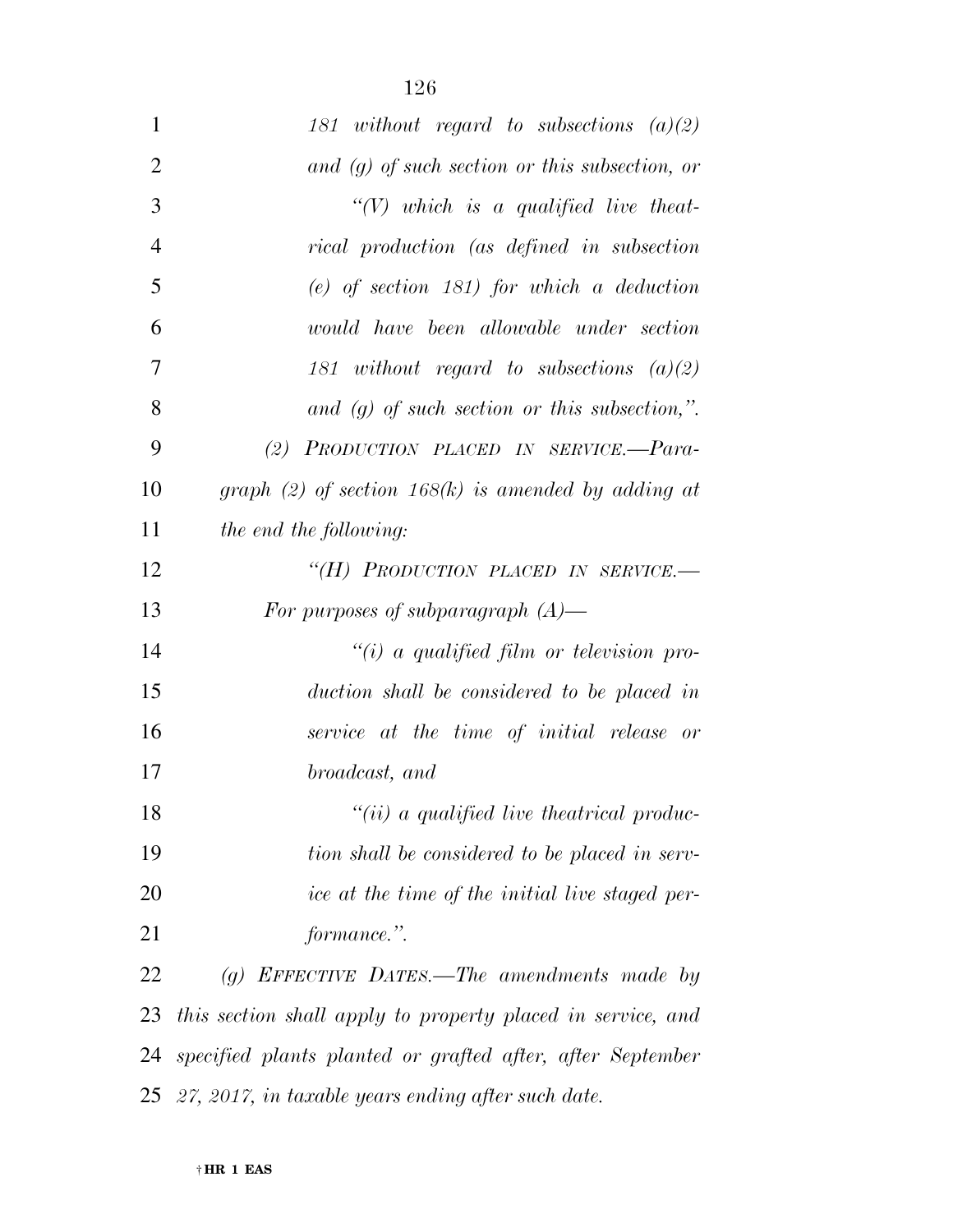| 1              | SEC. 13202. MODIFICATIONS TO DEPRECIATION LIMITA-         |
|----------------|-----------------------------------------------------------|
| $\overline{2}$ | TIONS ON LUXURY AUTOMOBILES AND PER-                      |
| 3              | SONAL USE PROPERTY.                                       |
| $\overline{4}$ | (a) LUXURY AUTOMOBILES.—                                  |
| 5              | (1) IN GENERAL.—280 $F(a)(1)(A)$ is amended—              |
| 6              | (A) in clause (i), by striking " $\frac{2}{3}$ , 560" and |
| 7              | inserting " $$10,000$ ",                                  |
| 8              | $(B)$ in clause (ii), by striking "\$4,100" and           |
| 9              | <i>inserting</i> "\$16,000",                              |
| 10             | (C) in clause (iii), by striking " $2,450$ " and          |
| 11             | inserting " $$9,600"$ , and                               |
| 12             | (D) in clause (iv), by striking " $$1,475"$ and           |
| 13             | inserting " $$5,760"$ .                                   |
| 14             | (2) CONFORMING AMENDMENTS.-                               |
| 15             | (A) Clause (ii) of section $280F(a)(1)(B)$ is             |
| 16             | amended by striking " $$1,475"$ in the text and           |
| 17             | heading and inserting "\$5,760".                          |
| 18             | (B) Paragraph $(7)$ of section $280F(d)$ is               |
| 19             | $amended -$                                               |
| 20             | $(i)$ in subparagraph $(A)$ , by striking                 |
| 21             | " $1988"$ and inserting " $2018"$ , and                   |
| 22             | (ii) in subparagraph $(B)(i)(II)$ , by                    |
| 23             | striking "1987" and inserting "2017".                     |
| 24             | (b) REMOVAL OF COMPUTER EQUIPMENT FROM LIST-              |
| 25             | ED PROPERTY.-                                             |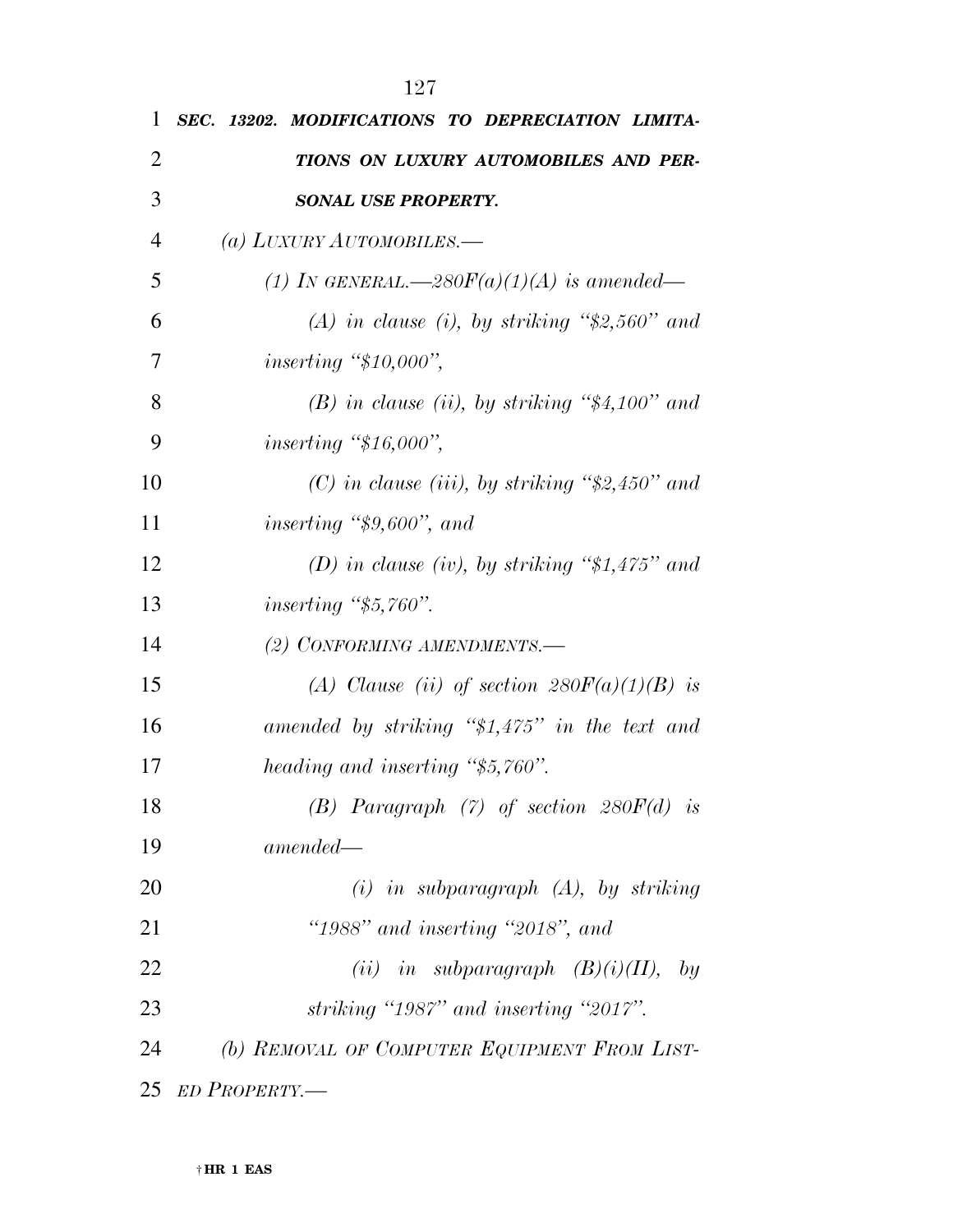| $\mathbf{1}$   | (1) IN GENERAL.—Section $280F(d)(4)(A)$ is                    |
|----------------|---------------------------------------------------------------|
| $\overline{2}$ | $amended -$                                                   |
| 3              | $(A)$ by inserting "and" at the end of clause                 |
| $\overline{4}$ | $(iii)$ ,                                                     |
| 5              | $(B)$ by striking clause (iv), and                            |
| 6              | $(C)$ by redesignating clause $(v)$ as clause                 |
| 7              | (iv).                                                         |
| 8              | (2)<br>CONFORMING AMENDMENT.—Section                          |
| 9              | $280F(d)(4)$ is amended by striking subparagraph (B)          |
| 10             | and by redesignating subparagraph $(C)$ as subpara-           |
| 11             | $graph(B)$ .                                                  |
| 12             | (c) EFFECTIVE DATE.—The amendments made by this               |
| 13             | section shall apply to property placed in service after De-   |
| 14             | cember 31, 2017, in taxable years ending after such date.     |
| 15             | SEC. 13203. MODIFICATIONS OF TREATMENT OF CERTAIN             |
| 16             | <b>FARM PROPERTY.</b>                                         |
| 17             | (a) TREATMENT OF CERTAIN FARM PROPERTY AS 5-                  |
| 18             | YEAR PROPERTY.—Clause (vii) of section $168(e)(3)(B)$ is      |
| 19             | amended by striking "after December 31, 2008, and which       |
| 20             | is placed in service before January 1, 2010" and inserting    |
| 21             | "after December 31, 2017".                                    |
| 22             | (b) REPEAL OF REQUIRED USE OF 150-PERCENT DE-                 |
| 23             | CLINING BALANCE METHOD.—Section $168(b)(2)$ is amend-         |
| 24             | $ed$ by striking subparagraph $(B)$ and by redesignating sub- |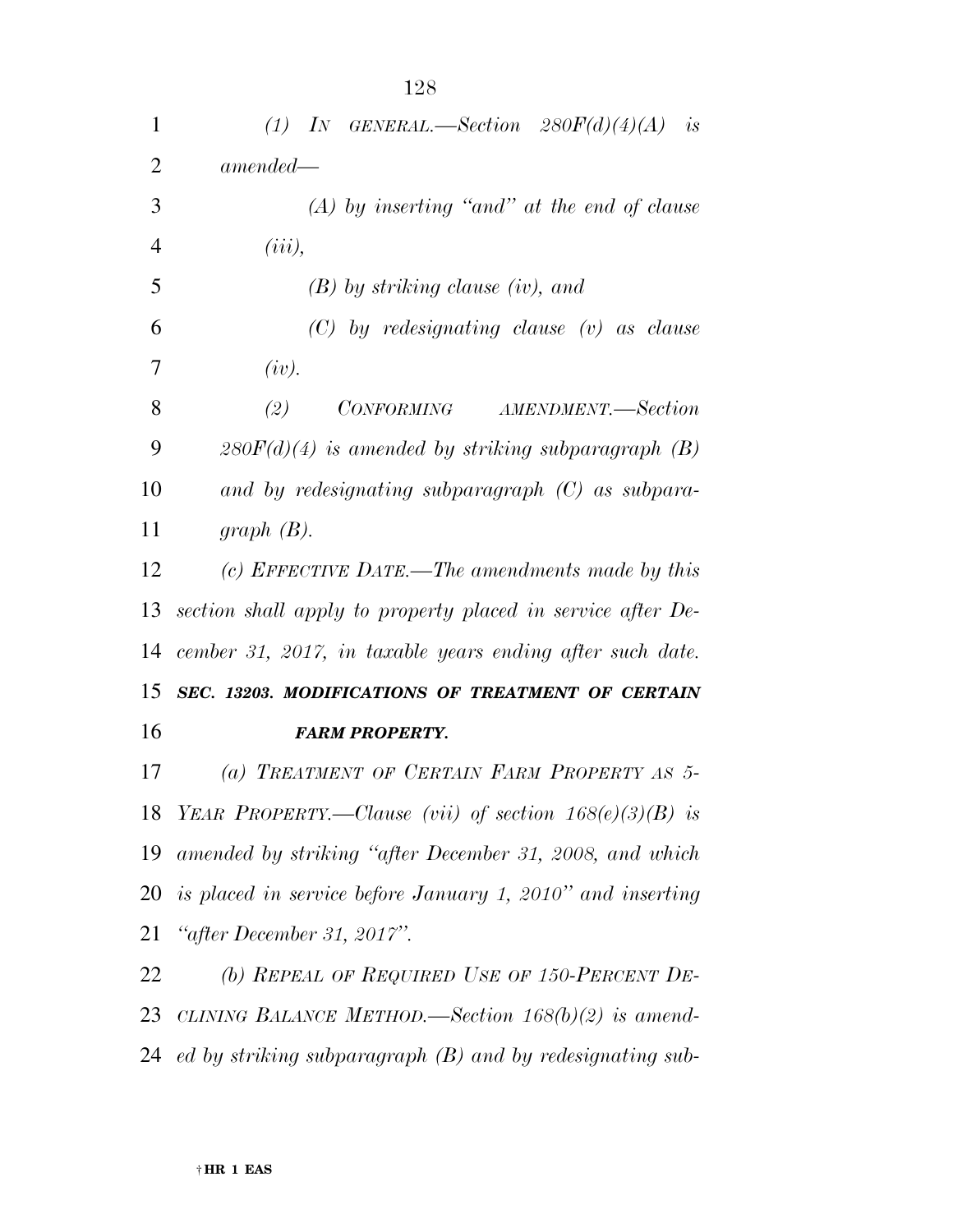*paragraphs (C) and (D) as subparagraphs (B) and (C), re- spectively. (c) EFFECTIVE DATE.—The amendments made by this section shall apply to property placed in service after De- cember 31, 2017, in taxable years ending after such date. SEC. 13204. APPLICABLE RECOVERY PERIOD FOR REAL PROPERTY. (a) RESIDENTIAL RENTAL PROPERTY AND NONRESI- DENTIAL REAL PROPERTY.— (1) REDUCTION OF RECOVERY PERIOD.—The table contained in section 168(c) is amended— (A) by striking ''27.5 years'' and inserting ''25 years'', and (B) by striking ''39 years'' and inserting ''25 years''. (2) STATUTORY RECOVERY PERIOD.—The table contained in section 467(e)(3)(A) is amended— (A) by inserting ''(other than residential rental property and nonresidential real prop- erty)'' after ''15-year and 20-year property'', and (B) by striking ''19 years'' and inserting ''25 years''.*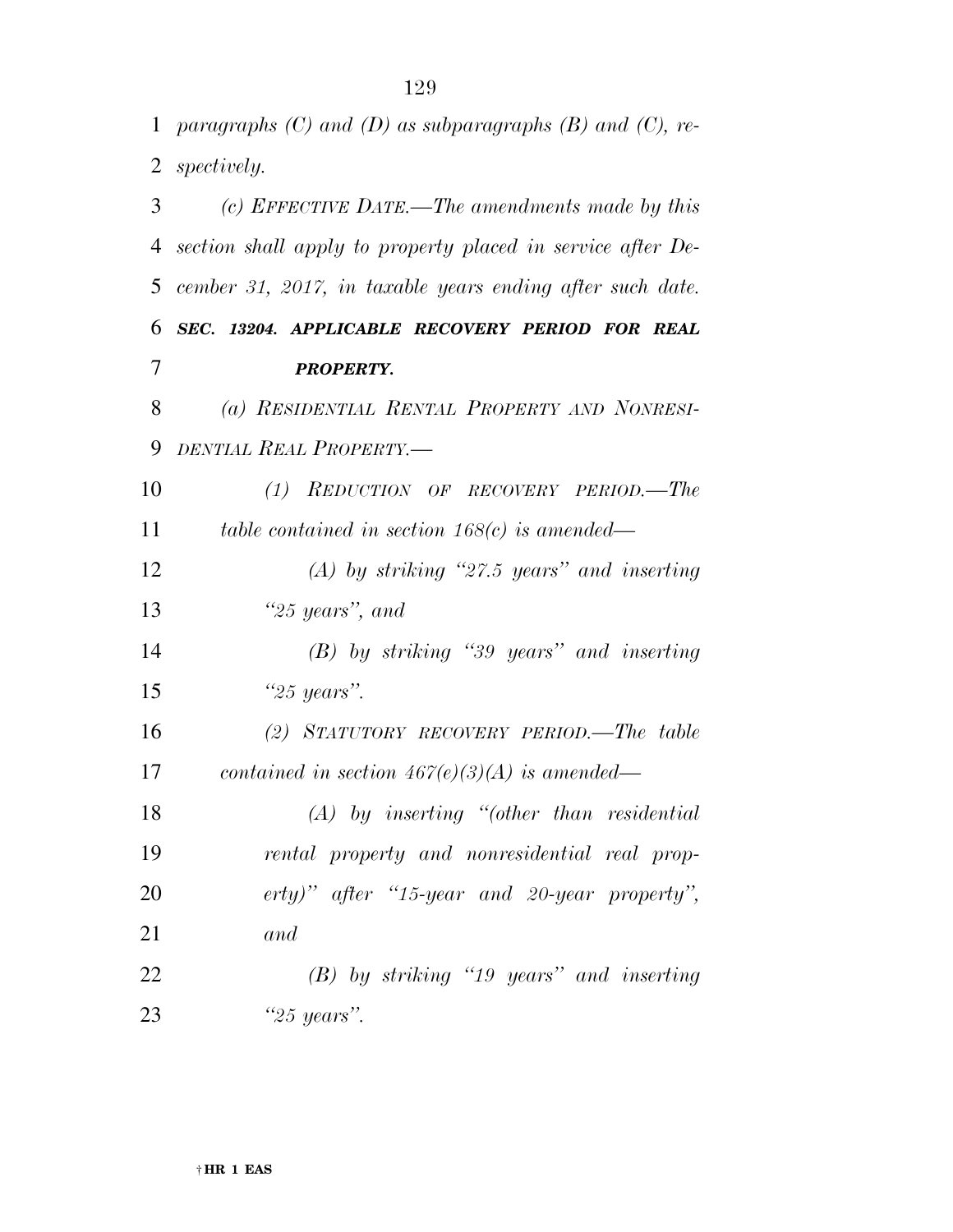| $\mathbf{1}$   | (3) CONFORMING AMENDMENT.—Clause (ii) of             |
|----------------|------------------------------------------------------|
| $\overline{2}$ | section $168(e)(2)(B)$ is amended by striking "27.5" |
| 3              | years" and inserting "25 years".                     |
| $\overline{4}$ | (b) IMPROVEMENTS TO REAL PROPERTY.-                  |
| 5              | (1) CLASSIFICATION OF QUALIFIED IMPROVE-             |
| 6              | MENT PROPERTY AS 10-YEAR PROPERTY.-Subpara-          |
| 7              | graph (D) of section $168(e)(3)$ is amended—         |
| 8              | $(A)$ in clause (iii), by striking "and",            |
| 9              | $(B)$ in clause (iv), by striking the period         |
| 10             | and inserting ", and", and                           |
| 11             | $(C)$ by adding at the end the following new         |
| 12             | clause:                                              |
| 13             | $\lq\lq(v)$ any qualified improvement prop-          |
| 14             | erty described in subsection $(e)(6)$ .".            |
| 15             | (2) ELIMINATION OF QUALIFIED LEASEHOLD IM-           |
| 16             | PROVEMENT, QUALIFIED RESTAURANT, AND QUALI-          |
| 17             | FIED RETAIL IMPROVEMENT PROPERTY.-Subsection         |
| 18             | $(e)$ of section 168 is amended—                     |
| 19             | $(A)$ in subparagraph $(E)$ of paragraph             |
| <b>20</b>      | $(3)$ —                                              |
| 21             | (i) by striking clauses (iv), (v), and               |
| 22             | (ix),                                                |
| 23             | $(ii)$ in clause (vii), by inserting "and"           |
| 24             | at the end,                                          |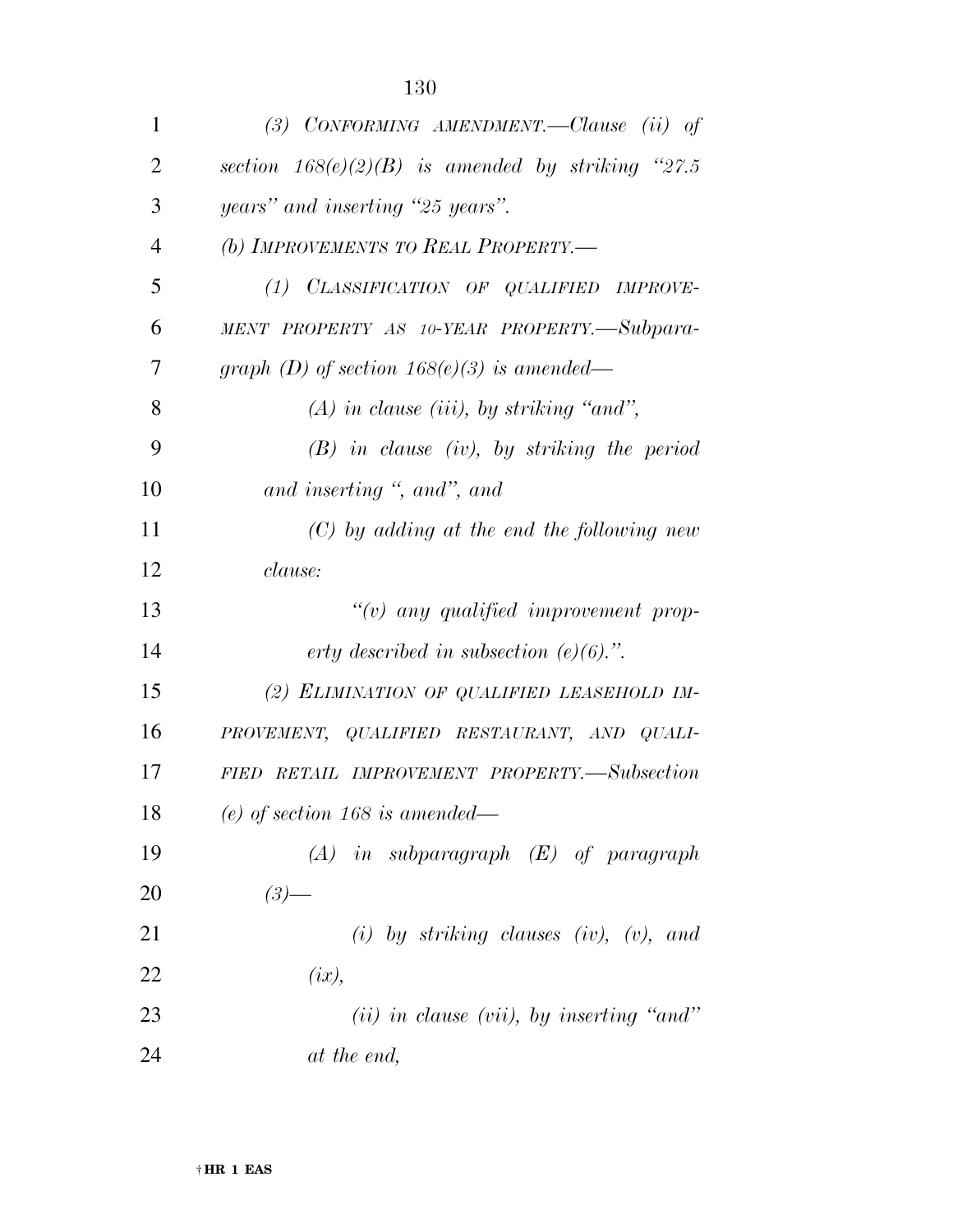| 1              | $(iii)$ in clause (viii), by striking ",           |
|----------------|----------------------------------------------------|
| $\overline{2}$ | and" and inserting a period, and                   |
| 3              | $(iv)$ by redesignating clauses $(vi)$ , $(vii)$ , |
| 4              | and (viii), as so amended, as clauses (iv),        |
| 5              | $(v)$ , and $(vi)$ , respectively, and             |
| 6              | $(B)$ by striking paragraphs $(6)$ , $(7)$ , and   |
| 7              | (8).                                               |
| 8              | (3) APPLICATION OF STRAIGHT LINE METHOD TO         |
| 9              | QUALIFIED IMPROVEMENT PROPERTY.—Paragraph (3)      |
| 10             | of section $168(b)$ is amended—                    |
| 11             | $(A)$ by striking subparagraphs $(G)$ , $(H)$ ,    |
| 12             | and $(I)$ , and                                    |
| 13             | $(B)$ by inserting after subparagraph $(F)$ the    |
| 14             | following new subparagraph:                        |
| 15             | "(G) Qualified improvement property de-            |
| 16             | scribed in subsection $(e)(6)$ .".                 |
| 17             | (4) ALTERNATIVE DEPRECIATION SYSTEM.               |
| 18             | (A) ELECTING REAL PROPERTY TRADE OR                |
| 19             | BUSINESS.—Subsection (g) of section $168$ is       |
| 20             | $amended-$                                         |
| 21             | $(i)$ in paragraph $(1)$ —                         |
| <u>22</u>      | $(I)$ in subparagraph $(D)$ , by strik-            |
| 23             | ing "and" at the end,                              |
| 24             | $(II)$ in subparagraph $(E)$ , by in-              |
| 25             | serting "and" at the end, and                      |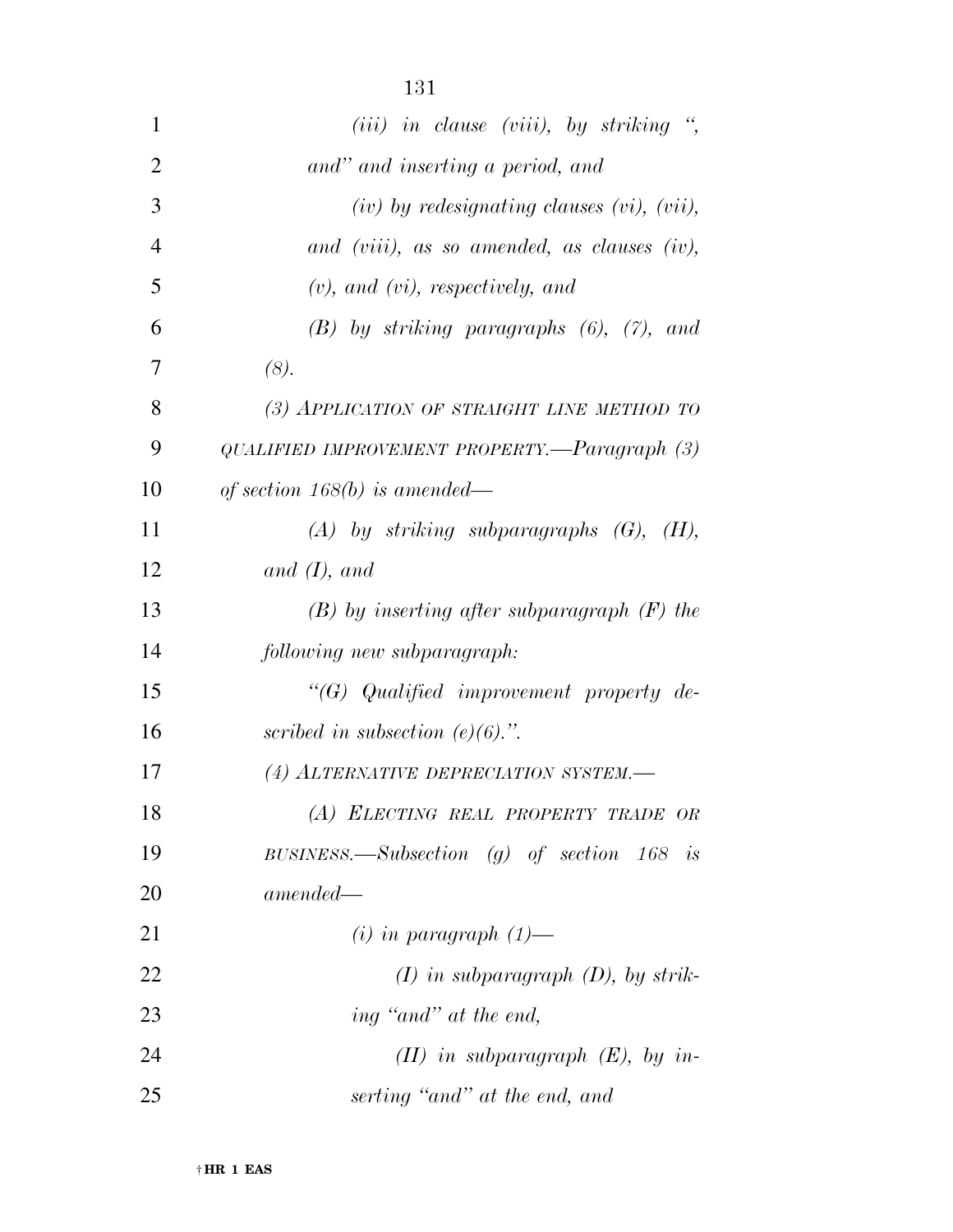| $\mathbf{1}$   | $(III)$ by inserting after subpara-                           |
|----------------|---------------------------------------------------------------|
| $\overline{2}$ | $graph(E)$ the following new subpara-                         |
| 3              | graph:                                                        |
| $\overline{4}$ | " $(F)$ any property described in paragraph                   |
| 5              | $(8),$ ", and                                                 |
| 6              | $(ii)$ by adding at the end the following                     |
| 7              | new paragraph:                                                |
| 8              | "(8) ELECTING REAL PROPERTY TRADE OR BUSI-                    |
| 9              | NESS.—The property described in this paragraph                |
| 10             | shall consist of any nonresidential real property, resi-      |
| 11             | dential rental property, and qualified improvement            |
| 12             | property held by an electing real property trade or           |
| 13             | business (as defined in $163(j)(7)(B)$ ).".                   |
| 14             | (B) QUALIFIED IMPROVEMENT PROPERTY.—                          |
| 15             | The table contained in subparagraph $(B)$ of sec-             |
| 16             | tion 168 $(g)(3)$ is amended—                                 |
| 17             | $(i)$ by inserting after the item relating                    |
| 18             | to subparagraph $(D)(ii)$ the following new                   |
| 19             | <i>item:</i><br>$20$ ".                                       |
| 20             | , and                                                         |
| 21             | (ii) by striking the item relating to                         |
| 22             | subparagraph $(E)(iv)$ and all that follows                   |
| 23             | through the item relating to subparagraph                     |
| 24             | $(E)(ix)$ and inserting the following:<br>20<br>30<br>$35$ ". |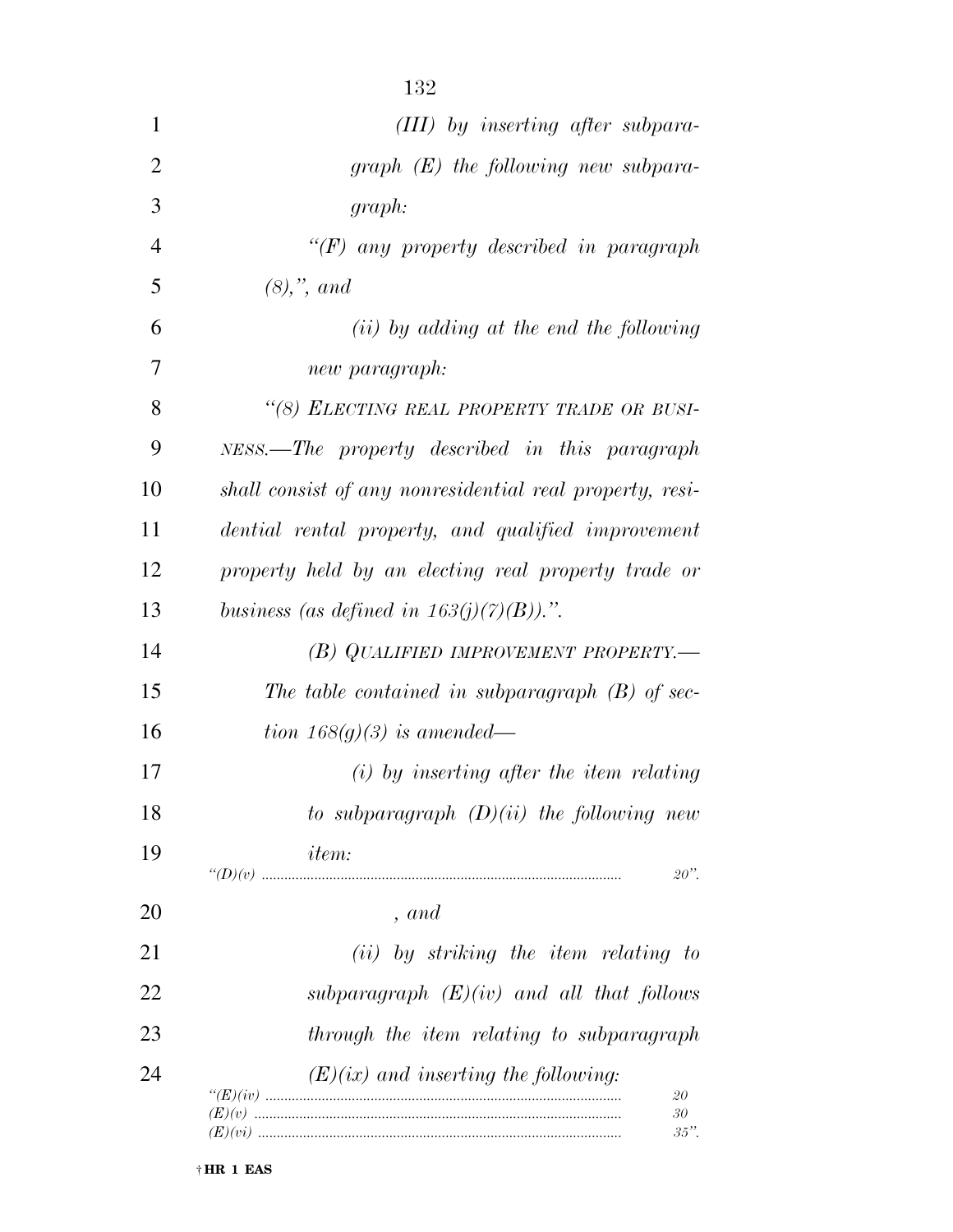| 1              | (C) APPLICABLE RECOVERY PERIOD FOR                                                                                                |
|----------------|-----------------------------------------------------------------------------------------------------------------------------------|
| $\overline{2}$ | RENTAL PROPERTY.-The<br>table<br><b>RESIDENTIAL</b>                                                                               |
| 3              | $contained$ in subparagraph $(C)$ of section                                                                                      |
| $\overline{4}$ | $168(g)(2)$ is amended by striking clauses (iii)                                                                                  |
| 5              | and (iv) and inserting the following:<br>30 years<br>40 years<br>$(v)$ Any railroad grading or tunnel bore or water utility prop- |
| 6              | (5) CONFORMING AMENDMENTS.—                                                                                                       |
| 7              | (A) Clause (i) of section $168(k)(2)(A)$ is                                                                                       |
| 8              | $amended-$                                                                                                                        |
| 9              | (i) in subclause $(II)$ , by inserting "or"                                                                                       |
| 10             | <i>after the comma,</i>                                                                                                           |
| 11             | (ii) in subclause (III), by striking "or"                                                                                         |
| 12             | at the end, and                                                                                                                   |
| 13             | $(iii)$ by striking subclause $(IV)$ .                                                                                            |
| 14             | $(B)$ Section 168 is amended—                                                                                                     |
| 15             | $(i)$ in subsection $(e)$ , as amended by                                                                                         |
| 16             | paragraph $(2)(B)$ , by adding at the end the                                                                                     |
| 17             | following:                                                                                                                        |
| 18             | "(6) QUALIFIED IMPROVEMENT PROPERTY.-                                                                                             |
| 19             | "(A) IN GENERAL.—The term 'qualified im-                                                                                          |
| 20             | provement property' means any improvement to                                                                                      |
| 21             | an interior portion of a building which is non-                                                                                   |
| 22             | residential real property if such improvement is                                                                                  |
| 23             | placed in service after the date such building was                                                                                |
| 24             | first placed in service.                                                                                                          |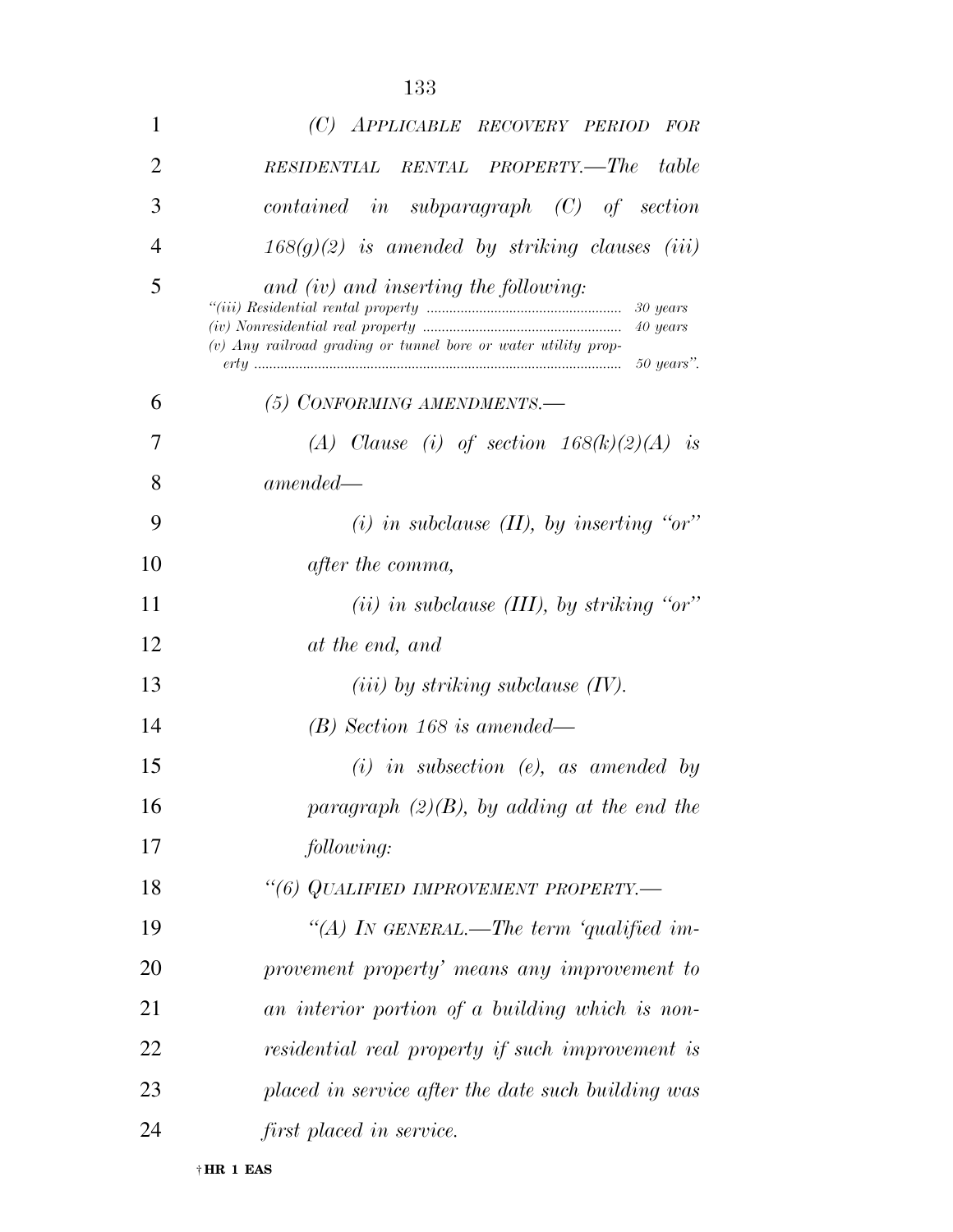| $\mathbf{1}$ | CERTAIN IMPROVEMENTS NOT<br>$\lq(B)$<br>$IN-$             |
|--------------|-----------------------------------------------------------|
| 2            | $CLUDED$ .—Such term shall not include any im-            |
| 3            | provement for which the expenditure is attrib-            |
| 4            | utable to-                                                |
| 5            | $\lq\lq(i)$ the enlargement of the building,              |
| 6            | $``(ii)$ any elevator or escalator, or                    |
| 7            | "(iii) the internal structural frame-                     |
| 8            | <i>work of the building.</i> ".                           |
| 9            | $(ii)$ in subsection $(k)$ , by striking para-            |
| 10           | $graph(3)$ .                                              |
| 11           | (c) EFFECTIVE DATE.—                                      |
| 12           | $(1)$ IN GENERAL.—Except as provided in para-             |
| 13           | $graph (2)$ , the amendments made by this section shall   |
| 14           | apply to property placed in service after December        |
| 15           | 31, 2017.                                                 |
| 16           | (2) AMENDMENTS RELATED TO ELECTING REAL                   |
| 17           | <b>PROPERTY TRADE OR BUSINESS.—The amendments</b>         |
| 18           | made by subsection $(b)(4)(A)$ shall apply to taxable     |
| 19           | years beginning after December 31, 2017.                  |
| 20           | SEC. 13205. USE OF ALTERNATIVE DEPRECIATION SYSTEM        |
| 21           | FOR ELECTING FARMING BUSINESSES.                          |
| 22           | (a) IN GENERAL.—Section $168(g)(1)$ , as amended by       |
| 23           | section 13204, is amended by striking "and" at the end of |
| 24           |                                                           |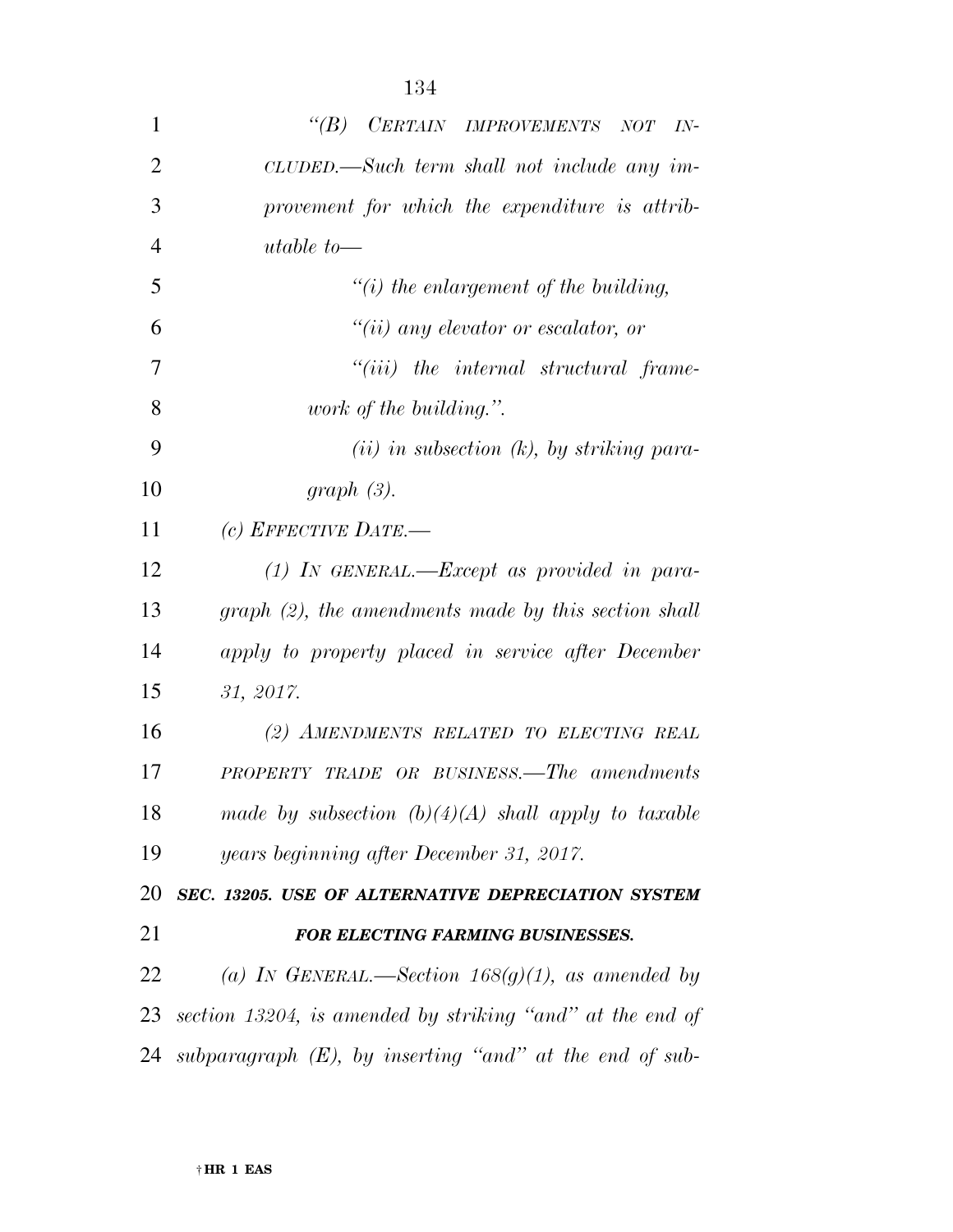*paragraph (F), and by inserting after subparagraph (F) the following new subparagraph:* 

| 3  | "(G) any property with a recovery period of                   |
|----|---------------------------------------------------------------|
| 4  | 10 years or more which is held by an electing                 |
| 5  | farming business (as defined in section                       |
| 6  | $163(j)(7)(C)$ ,".                                            |
| 7  | (b) EFFECTIVE DATE.—The amendments made by this               |
| 8  | section shall apply to taxable years beginning after Decem-   |
| 9  | $ber\,31,\,2017.$                                             |
| 10 | SEC. 13206. AMORTIZATION OF RESEARCH AND EXPERI-              |
| 11 | <b>MENTAL EXPENDITURES.</b>                                   |
| 12 | (a) IN GENERAL.—Section 174 is amended to read as             |
|    | 13 <i>follows:</i>                                            |
| 14 | "SEC. 174. AMORTIZATION OF RESEARCH AND EXPERI-               |
| 15 | <b>MENTAL EXPENDITURES.</b>                                   |
| 16 | "(a) IN GENERAL.—In the case of a taxpayer's speci-           |
|    | 17 fied research or experimental expenditures for any taxable |
| 18 | year                                                          |
| 19 | "(1) except as provided in paragraph $(2)$ , no de-           |
| 20 | duction shall be allowed for such expenditures, and           |
| 21 | $\lq(2)$ the taxpayer shall—                                  |
| 22 | $\lq (A)$ charge such expenditures to capital ac-             |
| 23 | count, and                                                    |
| 24 |                                                               |
|    | $\lq\lq B$ ) be allowed an amortization deduction             |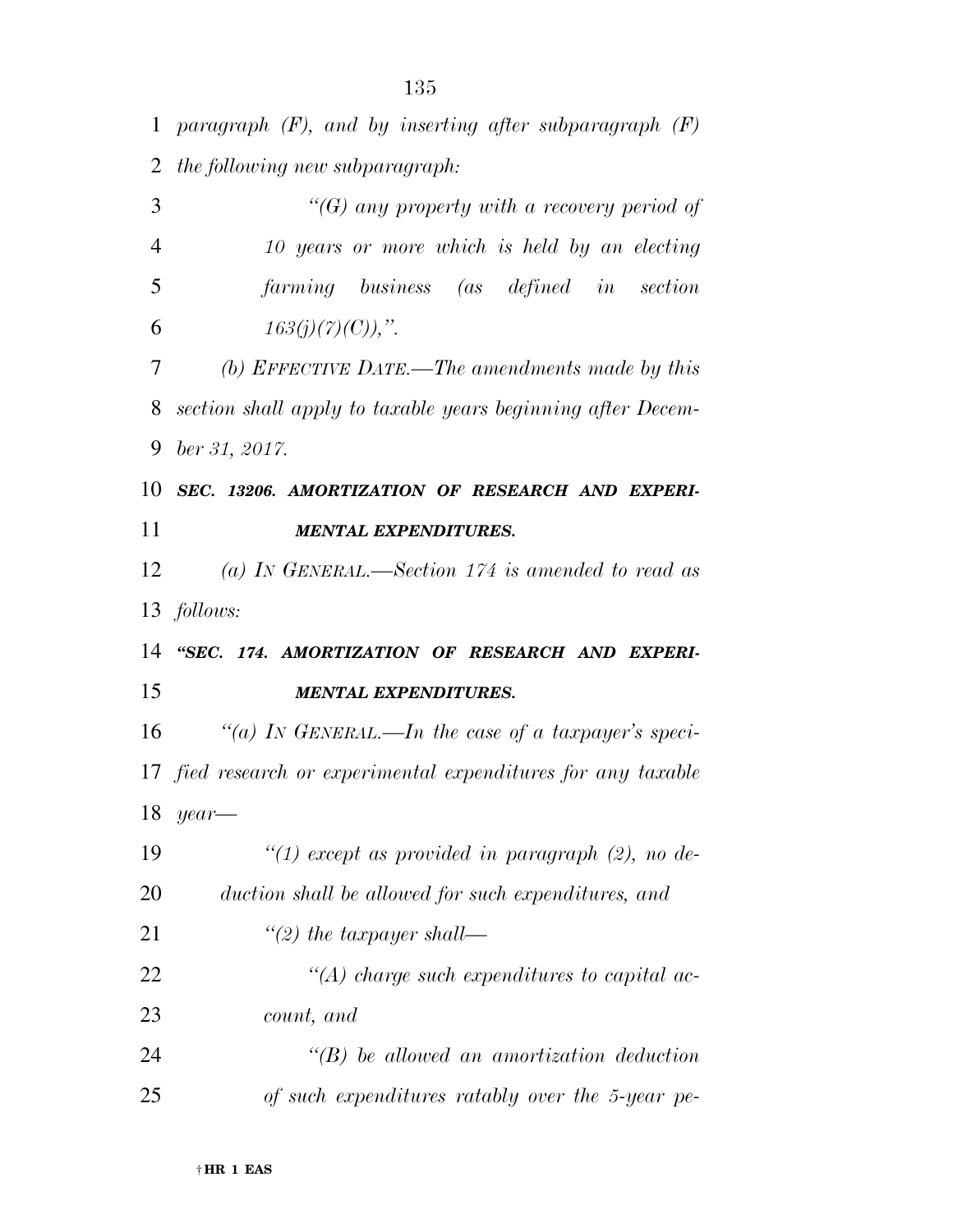| 1              | riod (15-year period in the case of any specified             |
|----------------|---------------------------------------------------------------|
| $\overline{2}$ | research or experimental expenditures which are               |
| 3              | attributable to foreign research (within<br><i>the</i>        |
| $\overline{4}$ | meaning of section $41(d)(4)(F))$ beginning with              |
| 5              | the midpoint of the taxable year in which such                |
| 6              | expenditures are paid or incurred.                            |
| 7              | "(b) SPECIFIED RESEARCH OR EXPERIMENTAL EX-                   |
| 8              | PENDITURES.—For purposes of this section, the term 'speci-    |
|                | 9 fied research or experimental expenditures' means, with re- |
| 10             | spect to any taxable year, research or experimental expendi-  |
| 11             | tures which are paid or incurred by the taxpayer during       |
| 12             | such taxable year in connection with the taxpayer's trade     |
|                |                                                               |
| 13             | or business.                                                  |
| 14             | "(c) SPECIAL RULES.-                                          |
| 15             | "(1) LAND AND OTHER PROPERTY.—This section                    |
| 16             | shall not apply to any expenditure for the acquisition        |
| 17             | or improvement of land, or for the acquisition or im-         |
| 18             | provement of property to be used in connection with           |
| 19             | the research or experimentation and of a character            |
| 20             | which is subject to the allowance under section 167           |
| 21             | (relating to allowance for depreciation, etc.) or section     |
| 22             | 611 (relating to allowance for depletion); but for pur-       |
| 23             | poses of this section allowances under section 167,           |
| 24             | and allowances under section 611, shall be considered         |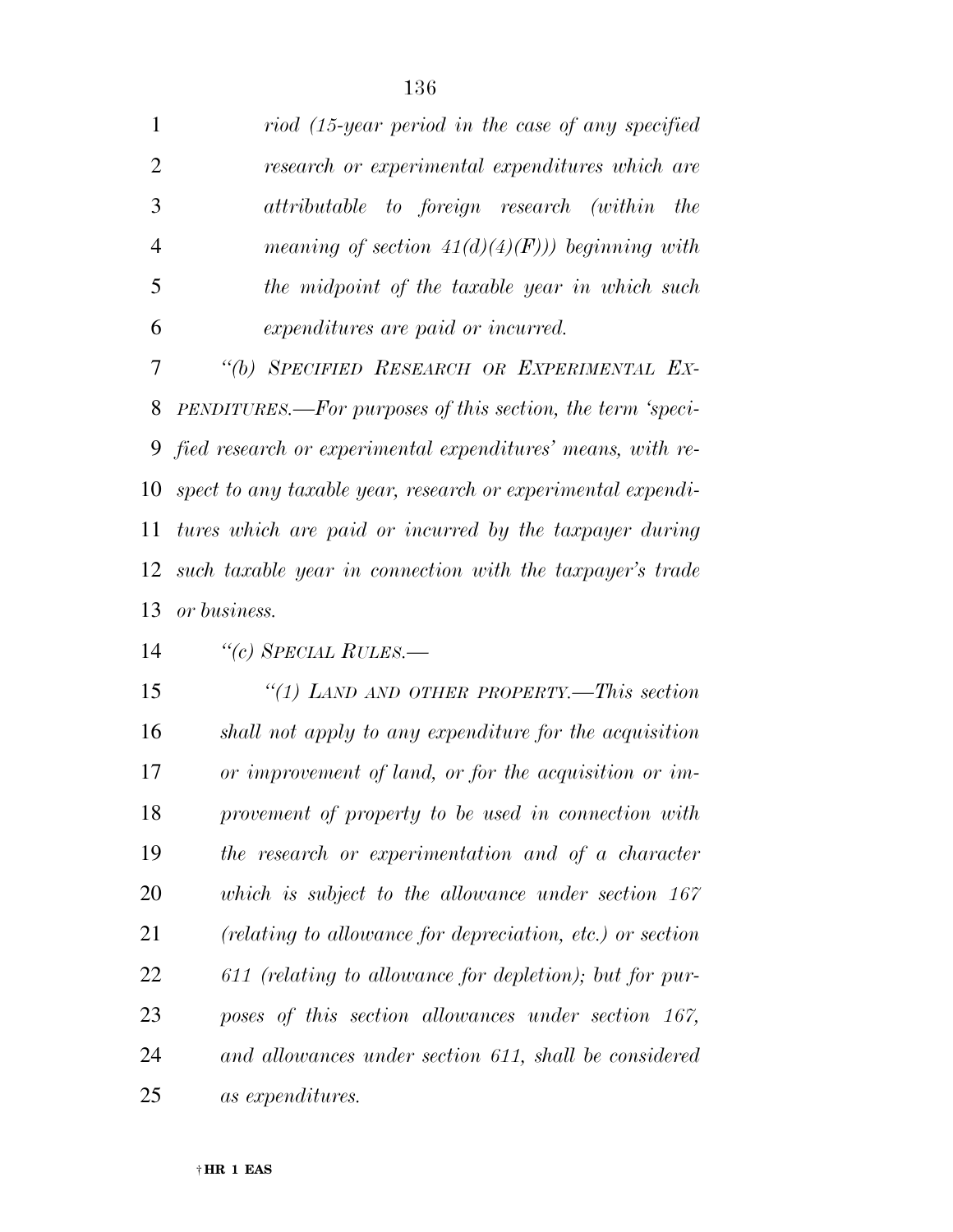*''(2) EXPLORATION EXPENDITURES.—This sec- tion shall not apply to any expenditure paid or in- curred for the purpose of ascertaining the existence, location, extent, or quality of any deposit of ore or other mineral (including oil and gas).* 

 *''(3) SOFTWARE DEVELOPMENT.—For purposes of this section, any amount paid or incurred in con- nection with the development of any software shall be treated as a research or experimental expenditure.* 

 *''(d) TREATMENT UPON DISPOSITION, RETIREMENT, OR ABANDONMENT.—If any property with respect to which specified research or experimental expenditures are paid or incurred is disposed, retired, or abandoned during the pe- riod during which such expenditures are allowed as an am- ortization deduction under this section, no deduction shall be allowed with respect to such expenditures on account of such disposition, retirement, or abandonment and such am- ortization deduction shall continue with respect to such ex-penditures.''.* 

 *(b) CHANGE IN METHOD OF ACCOUNTING.—The amendments made by subsection (a) shall be treated as a change in method of accounting for purposes of section 481 of the Internal Revenue Code of 1986 and—* 

 *(1) such change shall be treated as initiated by the taxpayer,*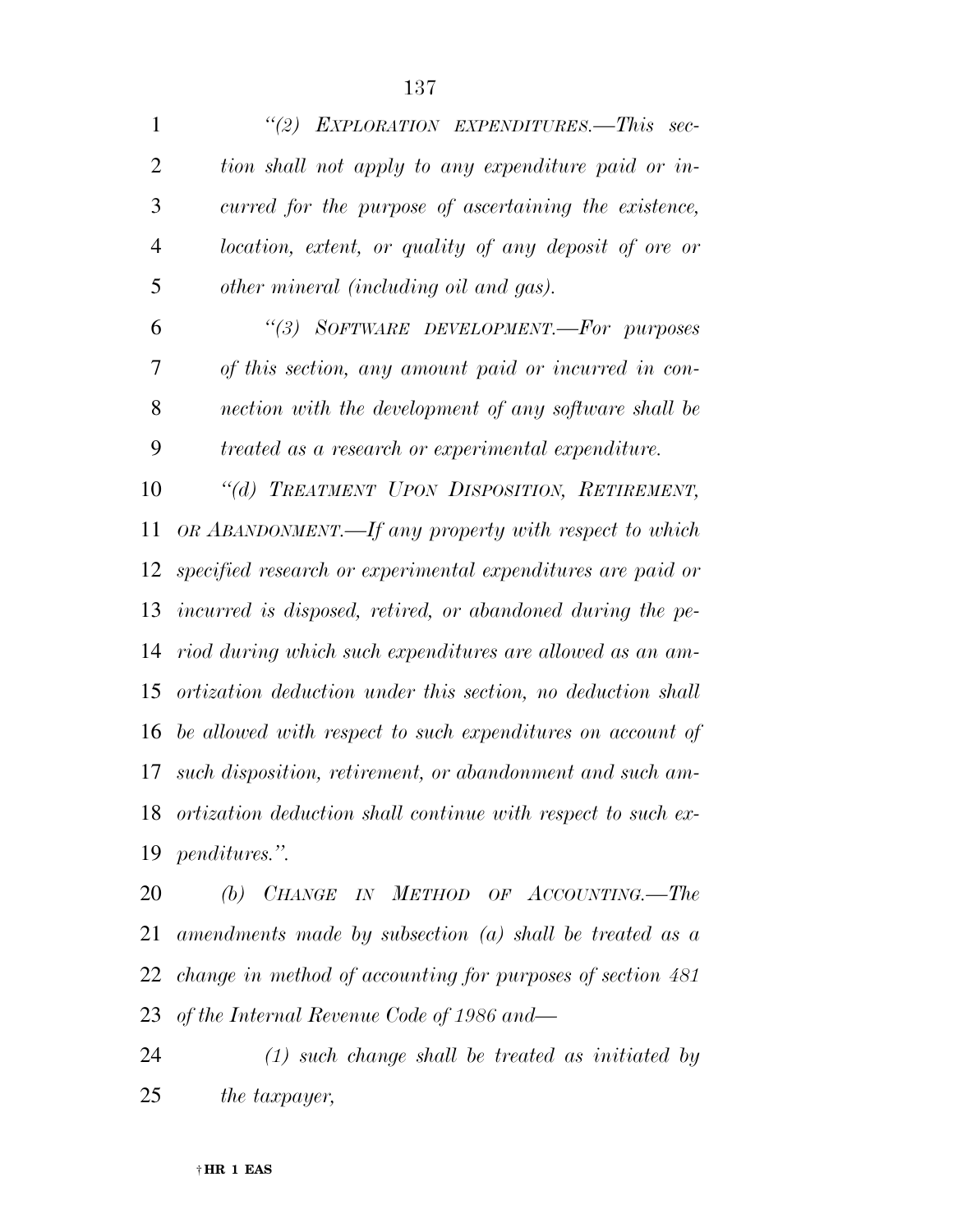| $\mathbf{1}$   | $(2)$ such change shall be treated as made with the                  |
|----------------|----------------------------------------------------------------------|
| $\overline{2}$ | consent of the Secretary, and                                        |
| 3              | $(3)$ such change shall be applied only on a cut-                    |
| 4              | off basis for any research or experimental expendi-                  |
| 5              | tures paid or incurred in taxable years beginning                    |
| 6              | after December 31, 2025, and no adjustments under                    |
| 7              | section $481(a)$ shall be made.                                      |
| 8              | (c) CLERICAL AMENDMENT.—The table of sections for                    |
| 9              | part VI of subchapter B of chapter 1 is amended by striking          |
| 10             | the item relating to section 174 and inserting the following         |
| 11             | new item:                                                            |
|                | "Sec. 174. Amortization of research and experimental expenditures.". |
| 12             | (d) CONFORMING AMENDMENTS.-                                          |
| 13             | (1) Section $41(d)(1)(A)$ is amended by striking                     |
| 14             | "expenses under section 174" and inserting "specified                |
| 15             | research or experimental expenditures under section                  |
| 16             | $174"$ .                                                             |
| 17             | (2) Subsection (c) of section $280C$ is amended—                     |
| 18             | $(A)$ by striking paragraph $(1)$ and inserting                      |
| 19             | <i>the following:</i>                                                |
| 20             | "(1) IN GENERAL.—If—                                                 |
| 21             | $\lq (A)$ the amount of the credit determined                        |
| 22             | for the taxable year under section $41(a)(1)$ , ex-                  |
| 23             | ceeds                                                                |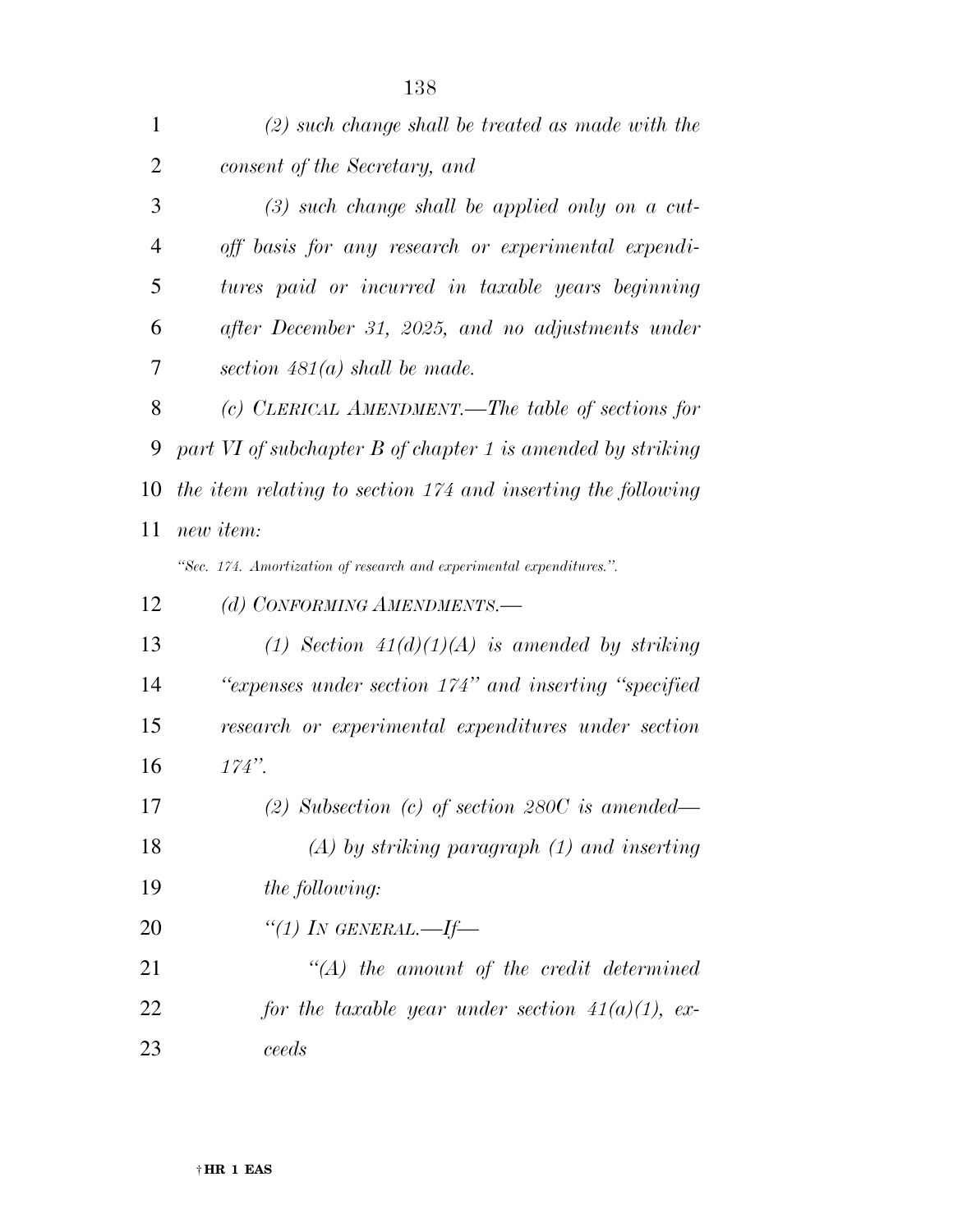| $\mathbf{1}$   | $\lq\lq B$ the amount allowable as a deduction             |
|----------------|------------------------------------------------------------|
| $\overline{2}$ | for such taxable year for qualified research ex-           |
| 3              | penses or basic research expenses,                         |
| 4              | the amount chargeable to capital account for the tax-      |
| 5              | able year for such expenses shall be reduced by the        |
| 6              | amount of such excess.",                                   |
| 7              | $(B)$ by striking paragraph $(2)$ ,                        |
| 8              | $(C)$ by redesignating paragraphs $(3)$ (as                |
| 9              | amended by this $Act)$ and $(4)$ as paragraphs $(2)$       |
| 10             | and (3), respectively, and                                 |
| 11             | $(D)$ in paragraph $(2)$ , as redesignated by              |
| 12             | subparagraph $(C)$ , by striking "paragraphs $(1)$         |
| 13             | and $(2)$ " and inserting "paragraph $(1)$ ".              |
| 14             | (e) EFFECTIVE DATE.—The amendments made by this            |
| 15             | section shall apply to amounts paid or incurred in taxable |
|                | 16 years beginning after December 31, 2025.                |
| 17             | SEC. 13207. EXPENSING OF CERTAIN COSTS OF REPLANT-         |
| 18             | ING CITRUS PLANTS LOST BY REASON OF                        |
| 19             | CASUALTY.                                                  |
| 20             | (a) IN GENERAL.—Section $263A(d)(2)$ is amended by         |
| 21             | adding at the end the following new subparagraph:          |
| 22             | "(C) SPECIAL TEMPORARY RULE FOR CIT-                       |
| 23             | RUS PLANTS LOST BY REASON OF CASUALTY.-                    |
| 24             | "(i) IN GENERAL.—In the case of the                        |
| 25             | replanting of citrus plants, subparagraph                  |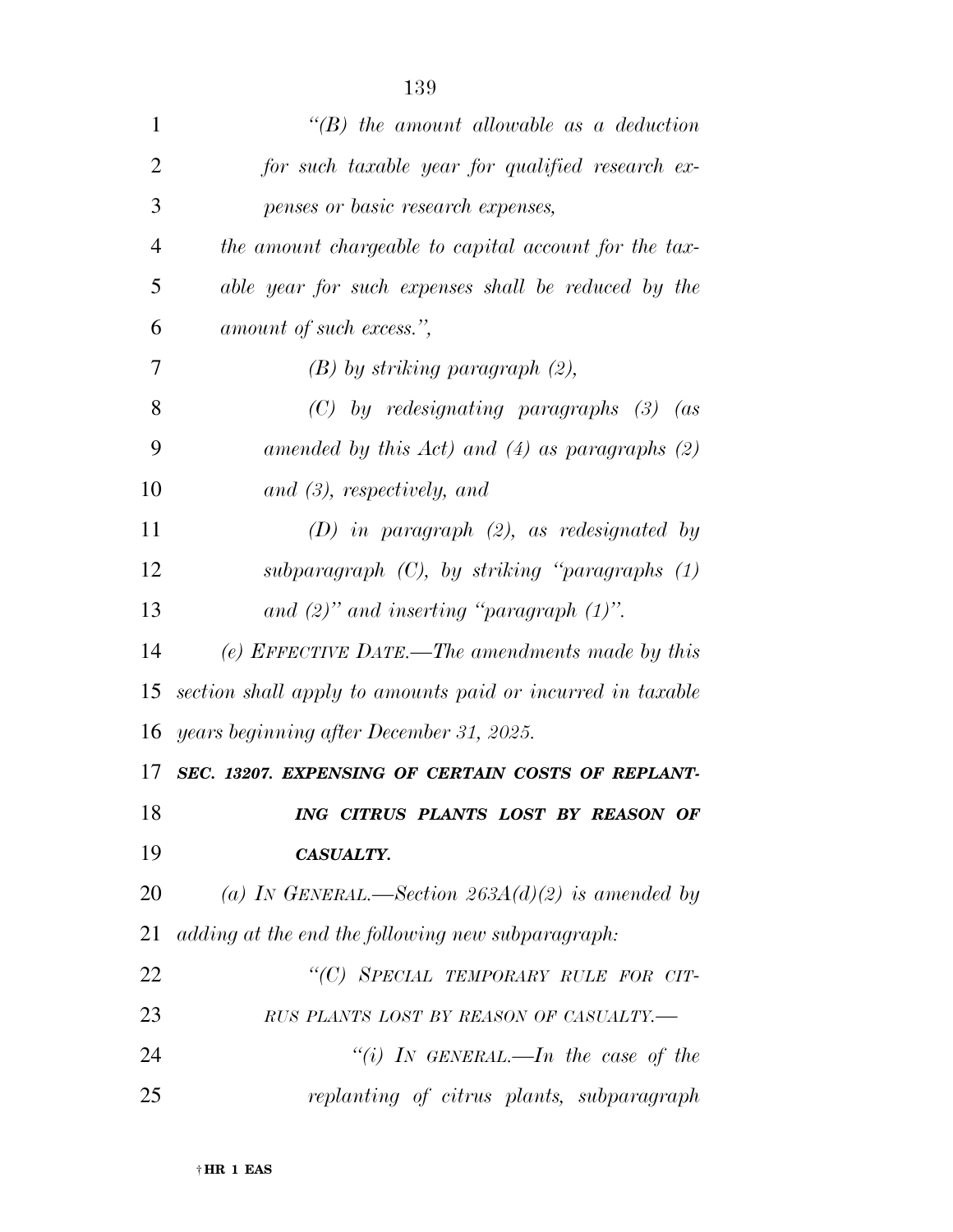| $\mathbf{1}$   | $(A)$ shall apply to amounts paid or in-                     |
|----------------|--------------------------------------------------------------|
| $\overline{2}$ | curred by a person (other than the taxpayer                  |
| 3              | described in subparagraph $(A)$ if—                          |
| $\overline{4}$ | $``(I)$ the taxpayer described in                            |
| 5              | subparagraph $(A)$ has an equity inter-                      |
| 6              | est of not less than 50 percent in the                       |
| 7              | replanted citrus plants at all times                         |
| 8              | during the taxable year in which such                        |
| 9              | amounts were paid or incurred and                            |
| 10             | such other person holds any part of the                      |
| 11             | remaining equity interest, or                                |
| 12             | $``(II)$ such other person acquired                          |
| 13             | the entirety of such taxpayer's equity                       |
| 14             | interest in the land on which the lost                       |
| 15             | or damaged citrus plants were located                        |
| 16             | at the time of such loss or damage, and                      |
| 17             | the replanting is on such land.                              |
| 18             | "(ii) TERMINATION.—Clause (i) shall                          |
| 19             | not apply to any cost paid or incurred after                 |
| 20             | the date which is 10 years after the date of                 |
| 21             | the enactment of the Tax Cuts and Jobs                       |
| 22             | $Act.$ ".                                                    |
| 23             | (b) EFFECTIVE DATE.—The amendment made by this               |
| 24             | section shall apply to costs paid or incurred after the date |

*of the enactment of this Act.*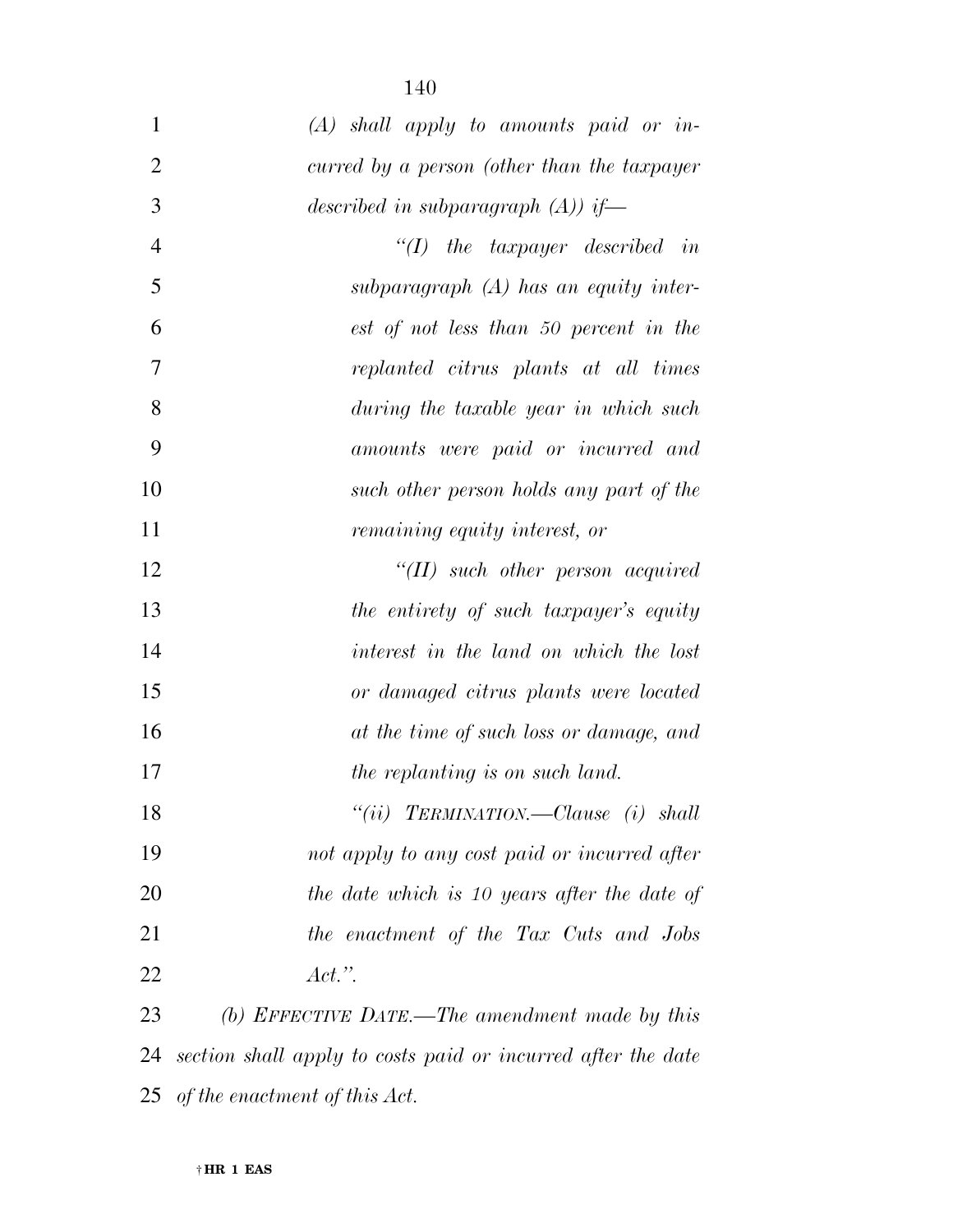| $\mathbf{1}$ | <b>Subpart B-Accounting Methods</b>                                 |
|--------------|---------------------------------------------------------------------|
| 2            | SEC. 13221. CERTAIN SPECIAL RULES FOR TAXABLE YEAR                  |
| 3            | OF INCLUSION.                                                       |
| 4            | (a) INCLUSION NOT LATER THAN FOR FINANCIAL AC-                      |
| 5            | COUNTING PURPOSES.—Section 451 is amended by redesig-               |
| 6            | nating subsections $(b)$ through $(i)$ as subsections $(c)$ through |
| 7            | $(j)$ , respectively, and by inserting after subsection (a) the     |
| 8            | following new subsection:                                           |
| 9            | "(b) INCLUSION NOT LATER THAN FOR FINANCIAL AC-                     |
| 10           | COUNTING PURPOSES.-                                                 |
| 11           | "(1) INCOME TAKEN INTO ACCOUNT IN FINANCIAL                         |
| 12           | STATEMENT.-                                                         |
| 13           | "(A) IN GENERAL.—In the case of a tax-                              |
| 14           | payer the taxable income of which is computed                       |
| 15           | under an accrual method of accounting, the all                      |
| 16           | events test with respect to any item of gross in-                   |
| 17           | come (or portion thereof) shall not be treated as                   |
| 18           | met any later than when such item (or portion                       |
| 19           | thereof) is taken into account as revenue in—                       |
| 20           | $``(i)$ an applicable financial statement                           |
| 21           | of the taxpayer, or                                                 |
| 22           | $``(ii)$ such other financial statement as                          |
| 23           | the Secretary may specify for purposes of                           |
| 24           | this subsection.                                                    |
| 25           | "(B) EXCEPTION.—This paragraph shall                                |
| 26           | not apply to-                                                       |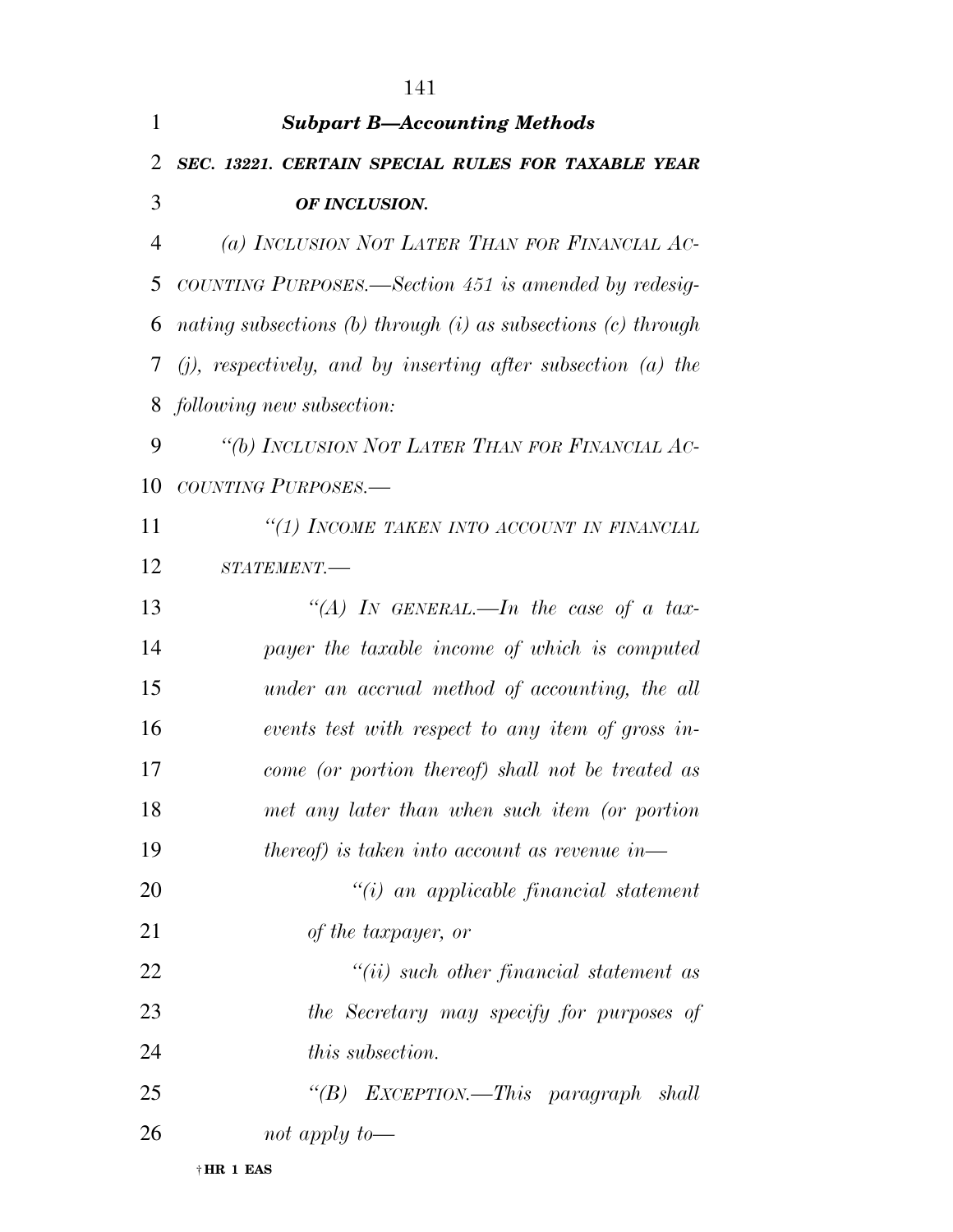| $\mathbf{1}$   | "(i) a taxpayer which does not have a                  |
|----------------|--------------------------------------------------------|
| $\overline{2}$ | financial statement described in clause (i)            |
| 3              | or $(ii)$ of subparagraph $(A)$ for a taxable          |
| $\overline{4}$ | year, or                                               |
| 5              | "(ii) any item of gross income in con-                 |
| 6              | nection with a mortgage servicing contract.            |
| 7              | "(C) ALL EVENTS TEST.—For purposes of                  |
| 8              | this section, the all events test is met with respect  |
| 9              | to any item of gross income if all the events have     |
| 10             | occurred which fix the right to receive such in-       |
| 11             | come and the amount of such income can be de-          |
| 12             | <i>termined with reasonable accuracy.</i>              |
| 13             | "(2) COORDINATION WITH SPECIAL METHODS OF              |
| 14             | ACCOUNTING.—Paragraph (1) shall not apply with         |
| 15             | respect to any item of gross income for which the tax- |
| 16             | payer uses a special method of accounting provided     |
| 17             | under any other provision of this chapter, other than  |
| 18             | any provision of part $V$ of subchapter $P$ (except as |
| 19             | provided in clause (ii) of paragraph $(1)(B)$ ).       |
| 20             | "(3) APPLICABLE FINANCIAL STATEMENT.-For               |
| 21             | purposes of this subsection, the term 'applicable fi-  |
| 22             | nancial statement' means—                              |
| 23             | $\lq (A)$ a financial statement which is cer-          |
| 24             | tified as being prepared in accordance with gen-       |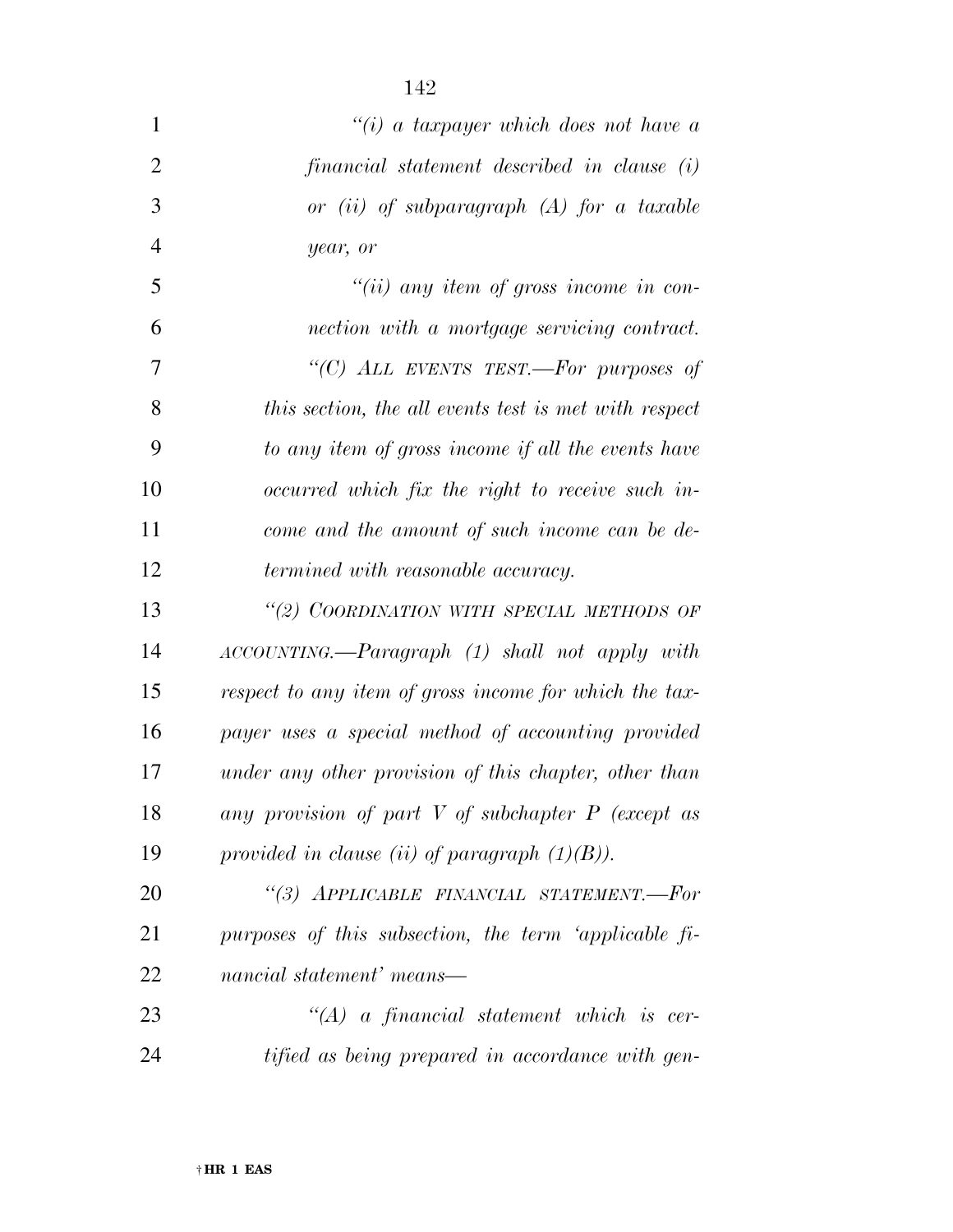| $\mathbf{1}$   | erally accepted accounting principles and which   |
|----------------|---------------------------------------------------|
| $\overline{2}$ | $is-$                                             |
| 3              | "(i) a 10–K (or successor form), or an-           |
| $\overline{4}$ | nual statement to shareholders, required to       |
| 5              | be filed by the taxpayer with the United          |
| 6              | States Securities and Exchange Commis-            |
| $\overline{7}$ | sion,                                             |
| 8              | $``(ii)$ an audited financial statement of        |
| 9              | the taxpayer which is used for-                   |
| 10             | $\lq (I) \; credit \; purposes,$                  |
| 11             | $``(II)$ reporting to shareholders,               |
| 12             | partners, or other proprietors, or to             |
| 13             | beneficiaries, or                                 |
| 14             | "(III) any other substantial                      |
| 15             | nontax purpose,                                   |
| 16             | but only if there is no statement of the tax-     |
| 17             | payer described in clause (i), or                 |
| 18             | $``(iii)$ filed by the taxpayer with any          |
| 19             | other Federal agency for purposes other           |
| 20             | than Federal tax purposes, but only if there      |
| 21             | is no statement of the taxpayer described in      |
| 22             | <i>clause</i> $(i)$ or $(ii)$ ,                   |
| 23             | $\lq\lq B$ a financial statement which is made    |
| 24             | on the basis of international financial reporting |
| 25             | standards and is filed by the taxpayer with an    |

† **HR 1 EAS**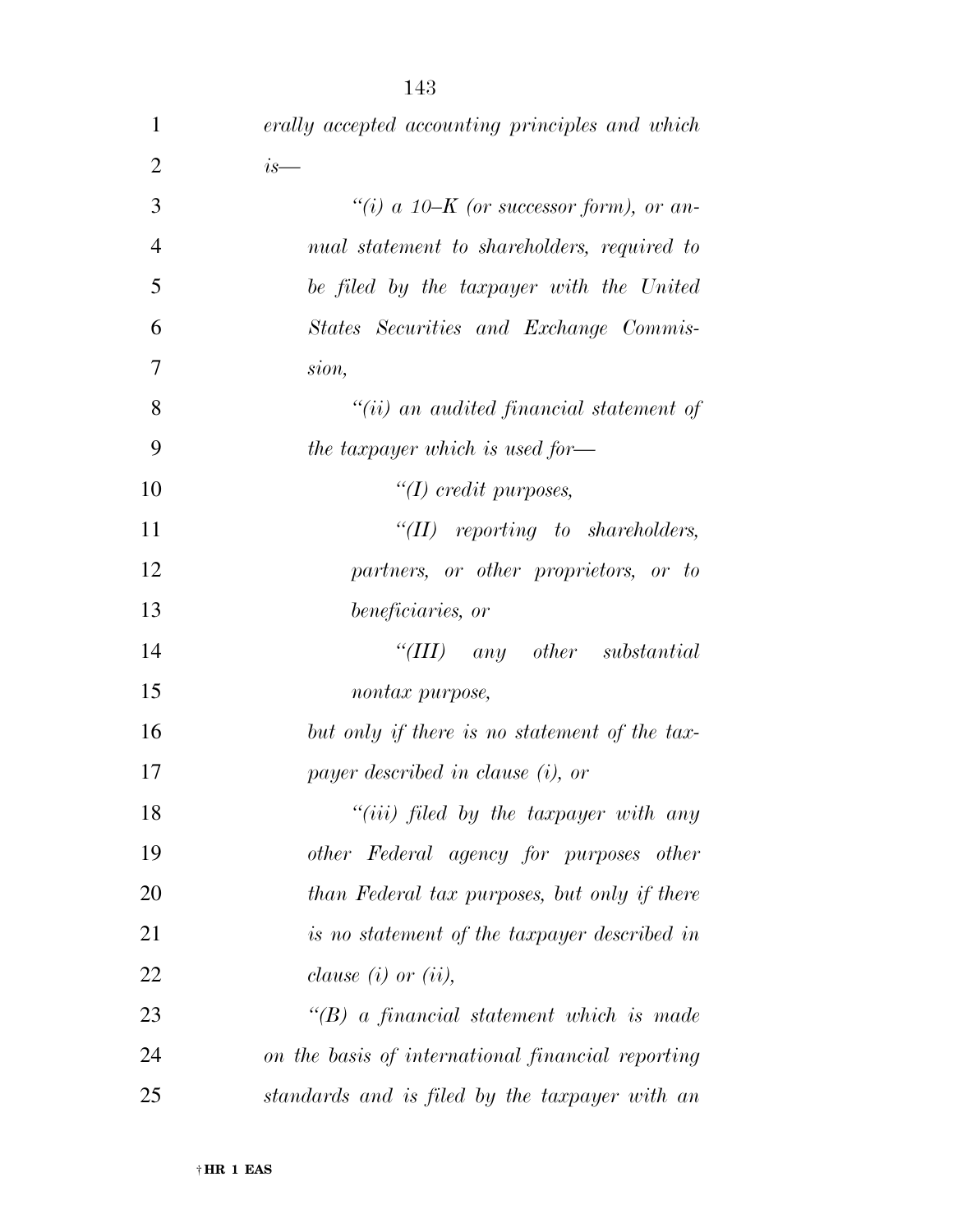| $\mathbf{1}$   | agency of a foreign government which is equiva-            |
|----------------|------------------------------------------------------------|
| $\overline{2}$ | lent to the United States Securities and Ex-               |
| 3              | change Commission and which has reporting                  |
| $\overline{4}$ | standards not less stringent than the standards            |
| 5              | required by such Commission, but only if there             |
| 6              | is no statement of the taxpayer described in sub-          |
| 7              | paragraph $(A)$ , or                                       |
| 8              | $\lq\lq C$ a financial statement filed by the tax-         |
| 9              | payer with any other regulatory or governmental            |
| 10             | body specified by the Secretary, but only if there         |
| 11             | is no statement of the taxpayer described in sub-          |
| 12             | paragraph $(A)$ or $(B)$ .                                 |
| 13             | "(4) ALLOCATION OF TRANSACTION PRICE.-For                  |
| 14             | purposes of this subsection, in the case of a contract     |
| 15             | which contains multiple performance obligations, the       |
| 16             | allocation of the transaction price to each perform-       |
| 17             | ance obligation shall be equal to the amount allocated     |
| 18             | to each performance obligation for purposes of includ-     |
| 19             | ing such item in revenue in the applicable financial       |
| 20             | statement of the taxpayer.                                 |
| 21             | "(5) GROUP OF ENTITIES.—For purposes<br>of                 |
| 22             | paragraph $(1)$ , if the financial results of a taxpayer   |
| 23             | are reported on the applicable financial statement (as     |
| 24             | defined in paragraph $(3)$ ) for a group of entities, such |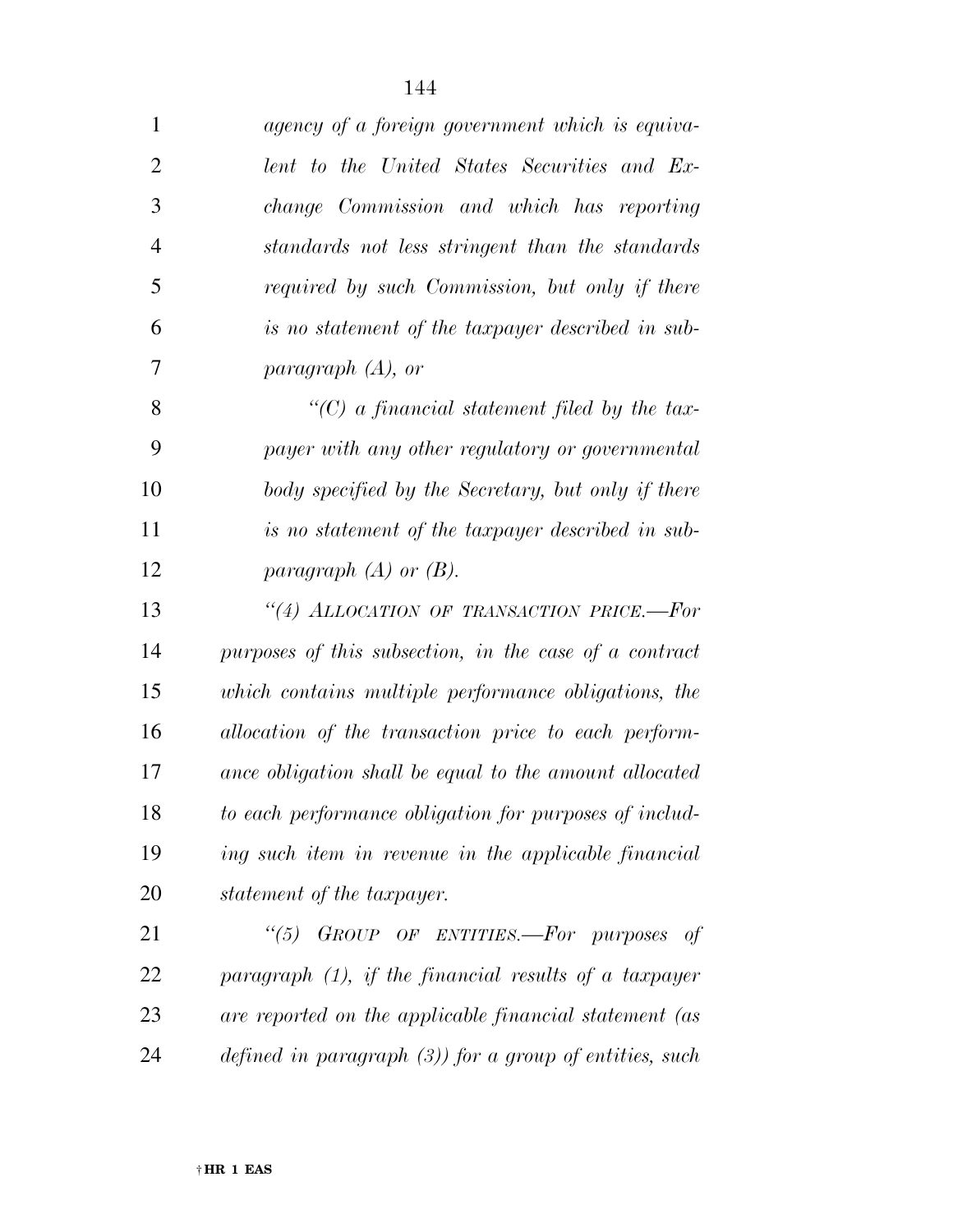| $\mathbf{1}$   | statement may be treated as the applicable financial                |
|----------------|---------------------------------------------------------------------|
| $\overline{2}$ | <i>statement of the taxpayer.</i> ".                                |
| 3              | (b) TREATMENT OF ADVANCE PAYMENTS.-Section                          |
| 4              | $451$ , as amended by subsection $(a)$ , is amended by redesig-     |
| 5              | nating subsections $(c)$ through $(j)$ as subsections $(d)$ through |
| 6              | $(k)$ , respectively, and by inserting after subsection $(b)$ the   |
| $\tau$         | following new subsection:                                           |
| 8              | "(c) TREATMENT OF ADVANCE PAYMENTS.-                                |
| 9              | "(1) In GENERAL.—A taxpayer which computes                          |
| 10             | taxable income under the accrual method of account-                 |
| 11             | ing, and receives any advance payment during the                    |
| 12             | taxable year, shall—                                                |
| 13             | $\lq (A)$ except as provided in subparagraph                        |
| 14             | $(B)$ , include such advance payment in gross in-                   |
| 15             | come for such taxable year, or                                      |
| 16             | $\lq\lq(B)$ if the taxpayer elects the application                  |
| 17             | of this subparagraph with respect to the category                   |
| 18             | of advance payments to which such advance pay-                      |
| 19             | ment belongs, the taxpayer shall—                                   |
| 20             | $``(i)$ to the extent that any portion of                           |
| 21             | such advance payment is required under                              |
| 22             | subsection $(b)$ to be included in gross in-                        |
| 23             | come in the taxable year in which such pay-                         |
| 24             | ment is received, so include such portion,                          |
| 25             | and                                                                 |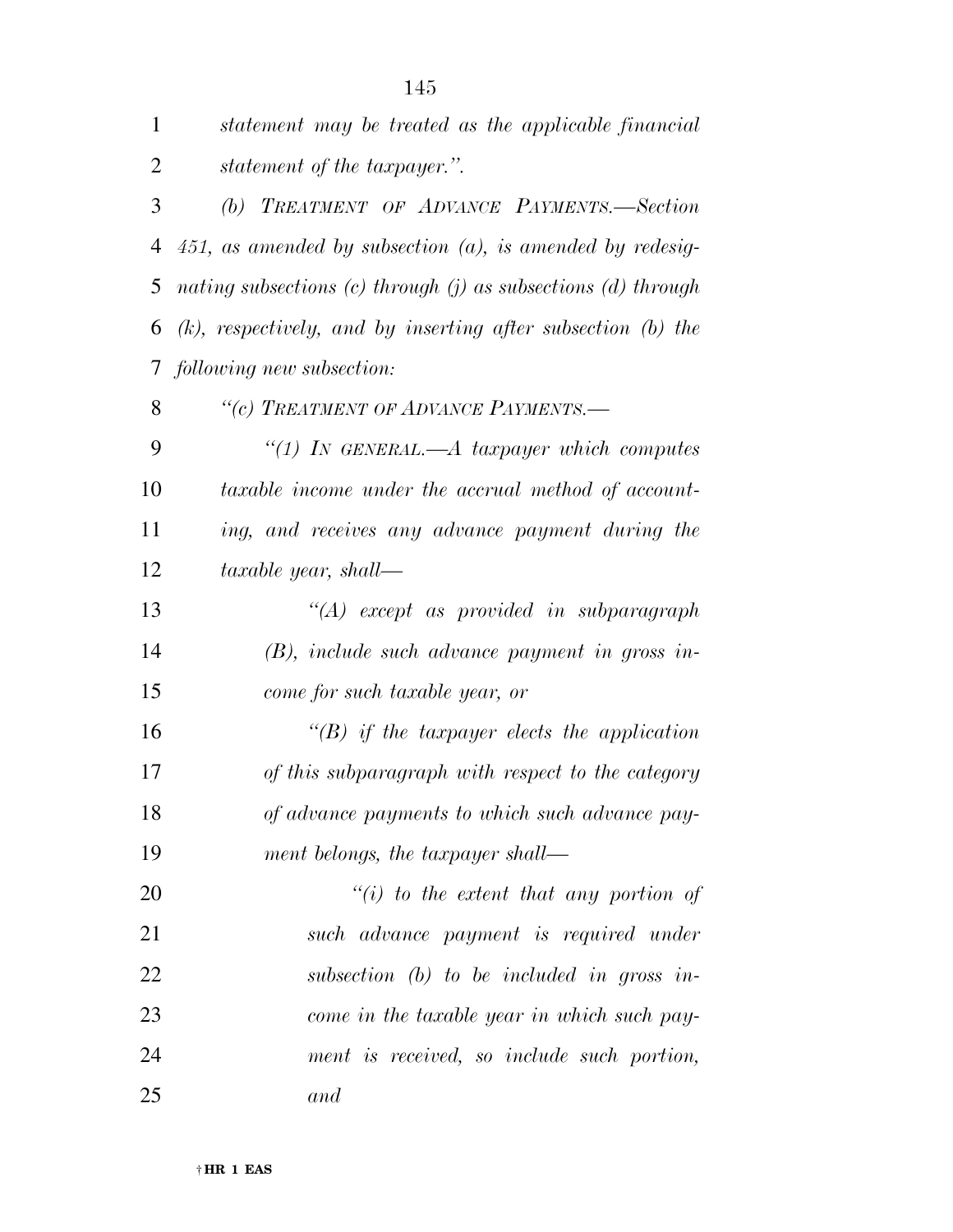| 1              | $``(ii)$ include the remaining portion of             |
|----------------|-------------------------------------------------------|
| $\overline{2}$ | such advance payment in gross income in               |
| 3              | the taxable year following the taxable year           |
| $\overline{4}$ | in which such payment is received.                    |
| 5              | "(2) ELECTION.—                                       |
| 6              | "(A) IN GENERAL.—Except as otherwise                  |
| 7              | provided in this paragraph, the election under        |
| 8              | paragraph $(1)(B)$ shall be made at such time, in     |
| 9              | such form and manner, and with respect to such        |
| 10             | categories of advance payments, as the Secretary      |
| 11             | may provide.                                          |
| 12             | "(B) PERIOD TO WHICH ELECTION AP-                     |
| 13             | PLIES.— $An$ election under paragraph $(1)(B)$        |
| 14             | shall be effective for the taxable year with respect  |
| 15             | to which it is first made and for all subsequent      |
| 16             | <i>taxable years, unless the taxpayer secures the</i> |
| 17             | consent of the Secretary to revoke such election.     |
| 18             | For purposes of this title, the computation of        |
| 19             | taxable income under an election made under           |
| 20             | paragraph $(1)(B)$ shall be treated as a method of    |
| 21             | <i>accounting.</i>                                    |
| 22             | "(3) TAXPAYERS CEASING TO EXIST.-Except as            |
| 23             | otherwise provided by the Secretary, the election     |
| 24             | under paragraph $(1)(B)$ shall not apply with respect |
| 25             | to advance payments received by the taxpayer during   |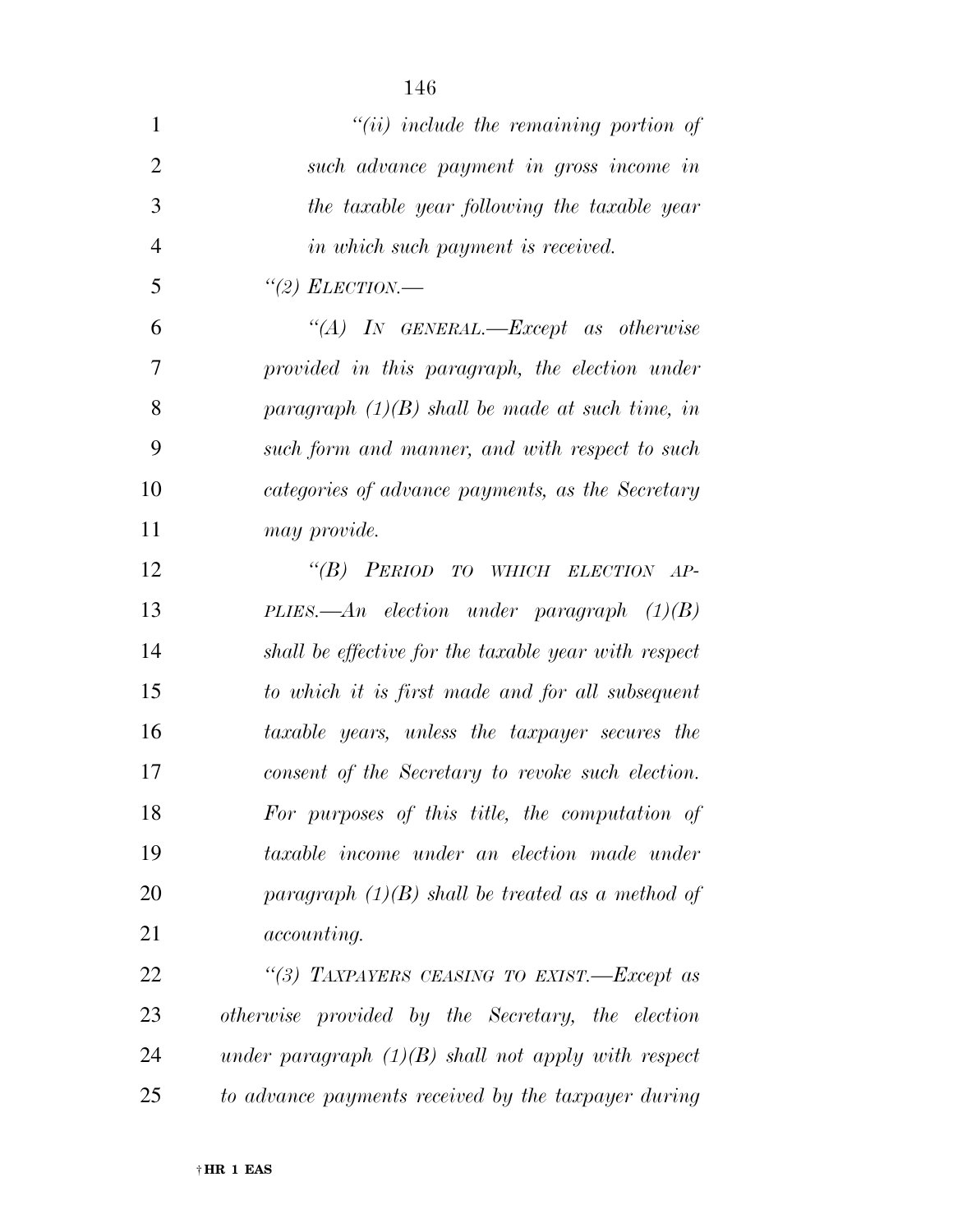| 1              | a taxable year if such taxpayer ceases to exist during |
|----------------|--------------------------------------------------------|
| $\overline{2}$ | (or with the close of) such taxable year.              |
| 3              | "(4) ADVANCE PAYMENT.—For purposes of this             |
| $\overline{4}$ | $subsection$ —                                         |
| 5              | "(A) In GENERAL.—The term 'advance pay-                |
| 6              | ment' means any payment—                               |
| 7              | $\lq\lq(i)$ the full inclusion of which in the         |
| 8              | gross income of the taxpayer for the taxable           |
| 9              | year of receipt is a permissible method of             |
| 10             | accounting under this section (determined              |
| 11             | without regard to this subsection),                    |
| 12             | $``(ii)$ any portion of which is included              |
| 13             | in revenue by the taxpayer in a financial              |
| 14             | statement described in clause (i) or (ii) of           |
| 15             | subsection $(b)(1)(A)$ for a subsequent taxable        |
| 16             | year, and                                              |
| 17             | $``(iii)$ which is for goods, services, or             |
| 18             | such other items as may be identified by the           |
| 19             | Secretary for purposes of this clause.                 |
| 20             | "(B) EXCLUSIONS.—Except as otherwise                   |
| 21             | provided by the Secretary, such term shall not         |
| 22             | $include -$                                            |
| 23             | $\lq\lq(i)$ rent,                                      |
| 24             | $"(ii)$ insurance premiums governed by                 |
| 25             | $subchapter L$ ,                                       |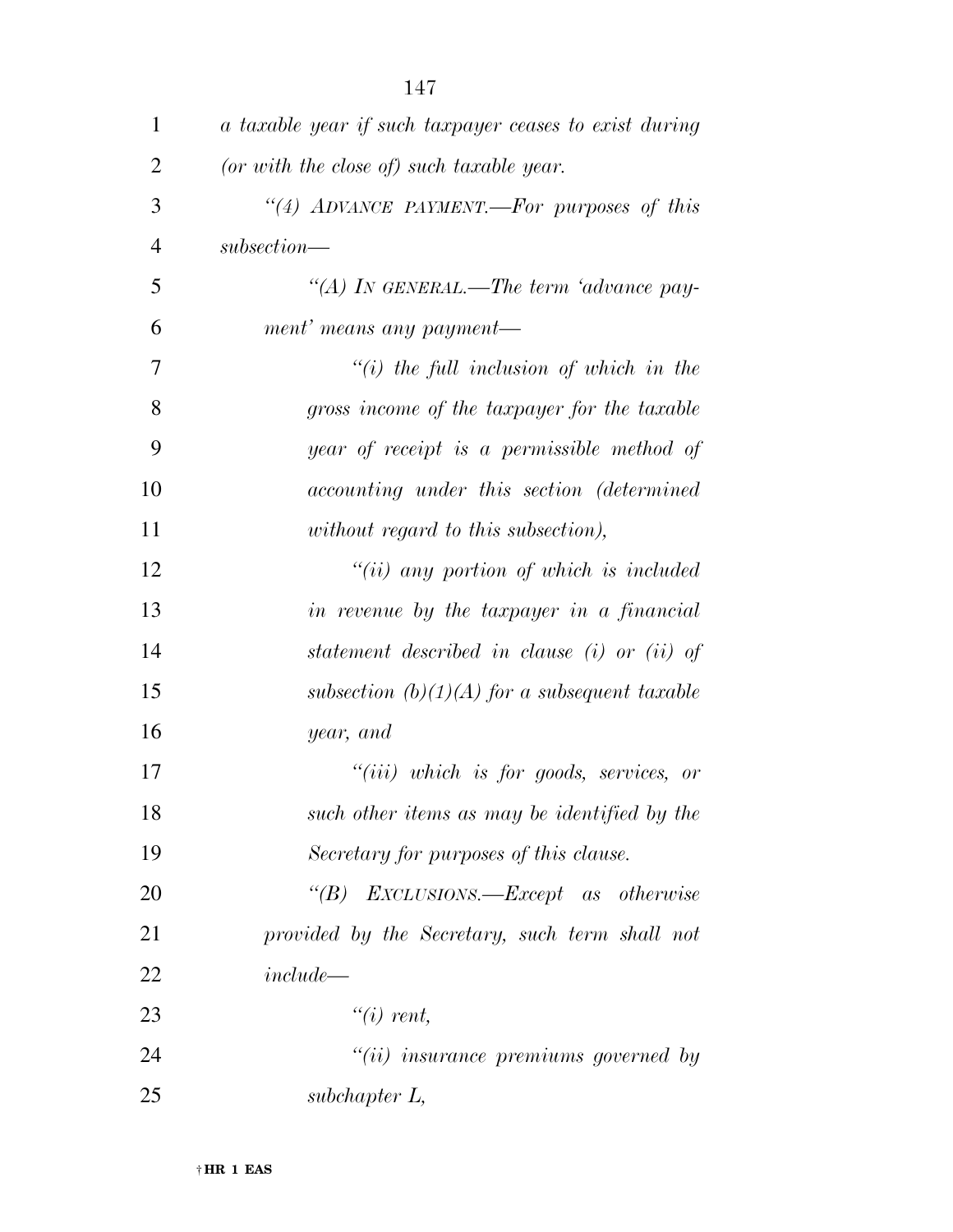| $\mathbf{1}$   | $``(iii)$ payments with respect to finan-                   |
|----------------|-------------------------------------------------------------|
| $\overline{2}$ | <i>cial instruments,</i>                                    |
| 3              | $``(iv)$ payments with respect to war-                      |
| $\overline{4}$ | ranty or guarantee contracts under which a                  |
| 5              | third party is the primary obligor,                         |
| 6              | $``(v)$ payments subject to section                         |
| 7              | $871(a)$ , 881, 1441, or 1442,                              |
| 8              | $``(vi)$ payments in property to which                      |
| 9              | section 83 applies, and                                     |
| 10             | $``(vii)$ any other payment identified by                   |
| 11             | the Secretary for purposes of this subpara-                 |
| 12             | graph.                                                      |
| 13             | "(C) RECEIPT.—For purposes of this sub-                     |
| 14             | section, an item of gross income is received by             |
| 15             | the taxpayer if it is actually or constructively re-        |
| 16             | ceived, or if it is due and payable to the tax-             |
| 17             | payer.                                                      |
| 18             | $\lq (D)$<br><b>ALLOCATION</b><br>OF<br><b>TRANSACTION</b>  |
| 19             | <b>PRICE.—For purposes of this subsection, rules</b>        |
| 20             | similar to subsection (b)(4) shall apply.".                 |
| 21             | (c) EFFECTIVE DATE.—The amendments made by this             |
| 22             | section shall apply to taxable years beginning after Decem- |
| 23             | ber 31, 2017.                                               |
| 24             | (d) COORDINATION WITH SECTION 481.-                         |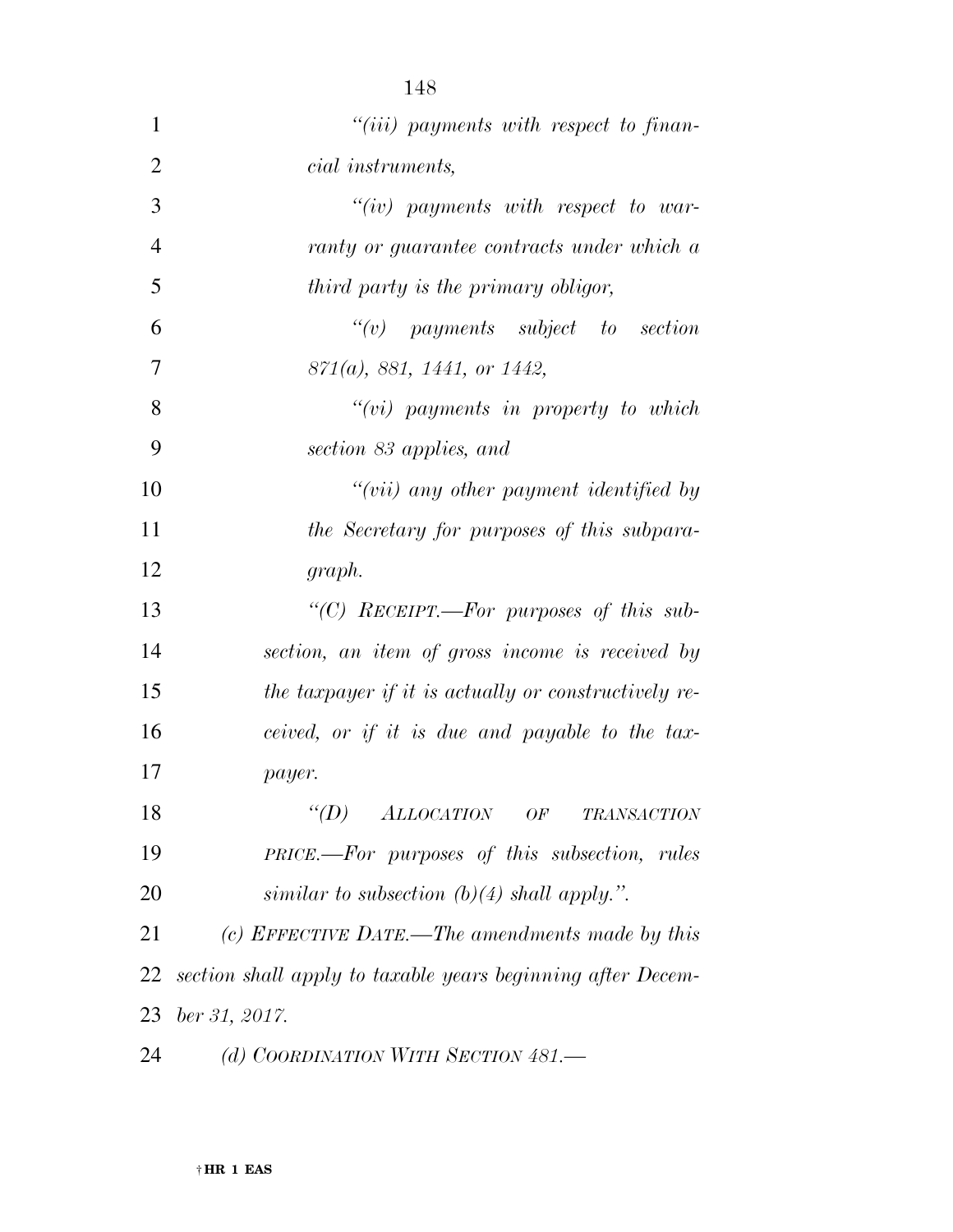| $\mathbf{1}$   | (1) In GENERAL.—In the case of any qualified           |
|----------------|--------------------------------------------------------|
| $\overline{2}$ | change in method of accounting for the taxpayer's      |
| 3              | first taxable year beginning after December 31,        |
| $\overline{4}$ | $2017 -$                                               |
| 5              | $(A)$ such change shall be treated as initiated        |
| 6              | by the taxpayer, and                                   |
| 7              | $(B)$ such change shall be treated as made             |
| 8              | with the consent of the Secretary of the Treasury.     |
| 9              | (2) $QUALIFIED$ CHANGE IN METHOD OF AC-                |
| 10             | COUNTING.—For purposes of this subsection, the term    |
| 11             | "qualified change in method of accounting" means       |
| 12             | any change in method of accounting which—              |
| 13             | $(A)$ is required by the amendments made by            |
| 14             | this section, or                                       |
| 15             | $(B)$ was prohibited under the Internal Rev-           |
| 16             | enue Code of 1986 prior to such amendments             |
| 17             | and is permitted under such Code after such            |
| 18             | amendments.                                            |
| 19             | (e) SPECIAL RULES FOR ORIGINAL ISSUE DIS-              |
| 20             |                                                        |
| 21             | come from a debt instrument having original issue dis- |
| 22             | $count$ —                                              |
| 23             | $(1)$ the amendments made by this section shall        |
| 24             | apply to taxable years beginning after December 31,    |
| 25             | 2018, and                                              |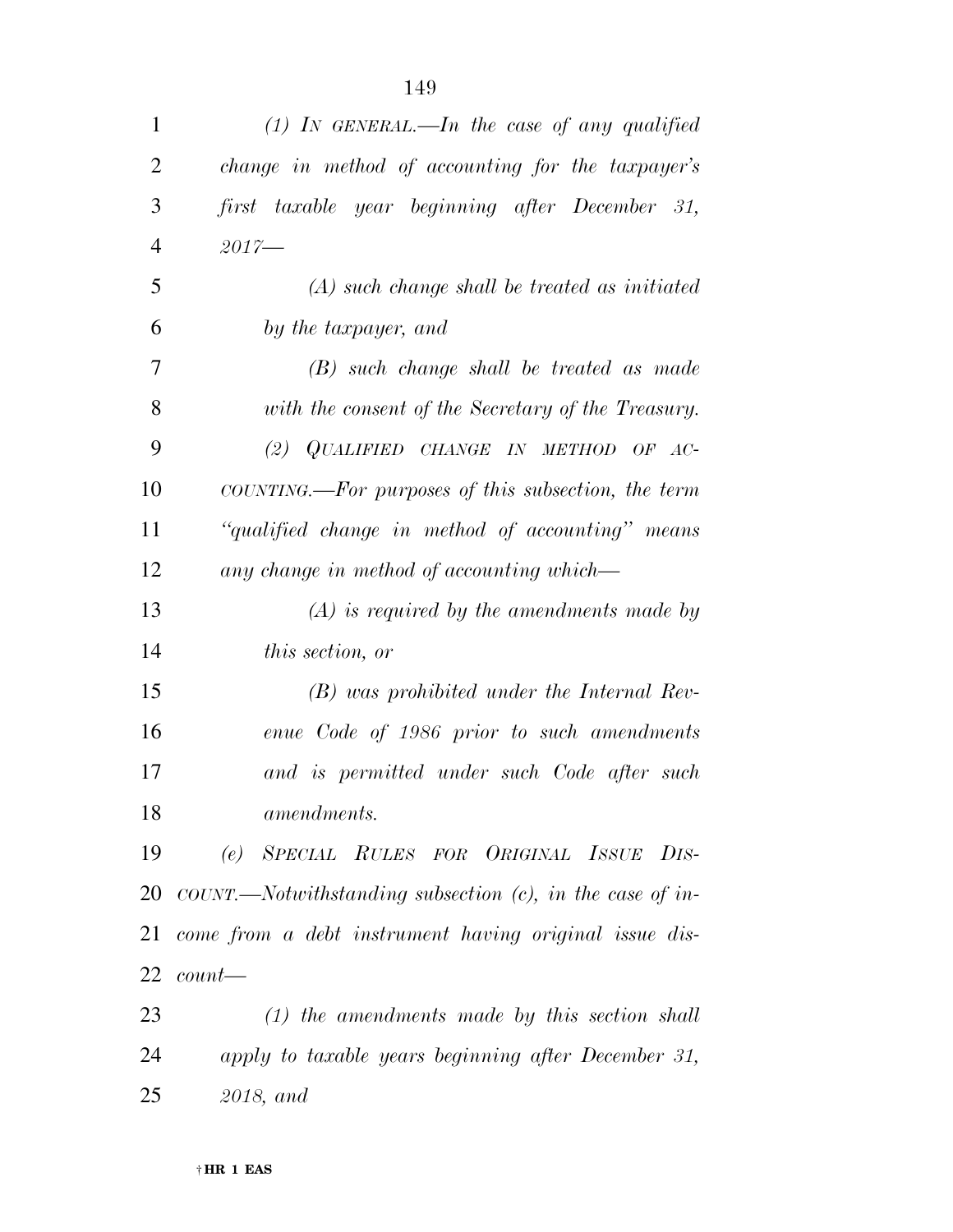| $\mathbf{1}$   | $(2)$ the period for taking into account any ad-         |
|----------------|----------------------------------------------------------|
| 2              | justments under section 481 by reason of a qualified     |
| 3              | change in method of accounting (as defined in sub-       |
| $\overline{4}$ | section $(d)$ ) shall be 6 years.                        |
| 5              | PART IV-BUSINESS-RELATED EXCLUSIONS AND                  |
| 6              | <b>DEDUCTIONS</b>                                        |
| 7              | SEC. 13301. LIMITATION ON DEDUCTION FOR INTEREST.        |
| 8              | (a) IN GENERAL.—Section 163(j) is amended to read        |
| 9              | <i>as follows:</i>                                       |
| 10             | "(j) LIMITATION ON BUSINESS INTEREST.—                   |
| 11             | "(1) IN GENERAL.—The amount allowed as a de-             |
| 12             | duction under this chapter for any taxable year for      |
| 13             | business interest shall not exceed the sum of—           |
| 14             | $\lq\lq (A)$ the business interest income of such        |
| 15             | taxpayer for such taxable year, plus                     |
| 16             | $\lq (B)$ 30 percent of the adjusted taxable in-         |
| 17             | come of such taxpayer for such taxable year.             |
| 18             | amount determined under subparagraph (B)<br>The          |
| 19             | shall not be less than zero.                             |
| 20             | "(2) CARRYFORWARD OF DISALLOWED BUSINESS                 |
| 21             | INTEREST.—The amount of any business interest not        |
| 22             | allowed as a deduction for any taxable year by reason    |
| 23             | of paragraph $(1)$ shall be treated as business interest |
| 24             | paid or accrued in the succeeding taxable year.          |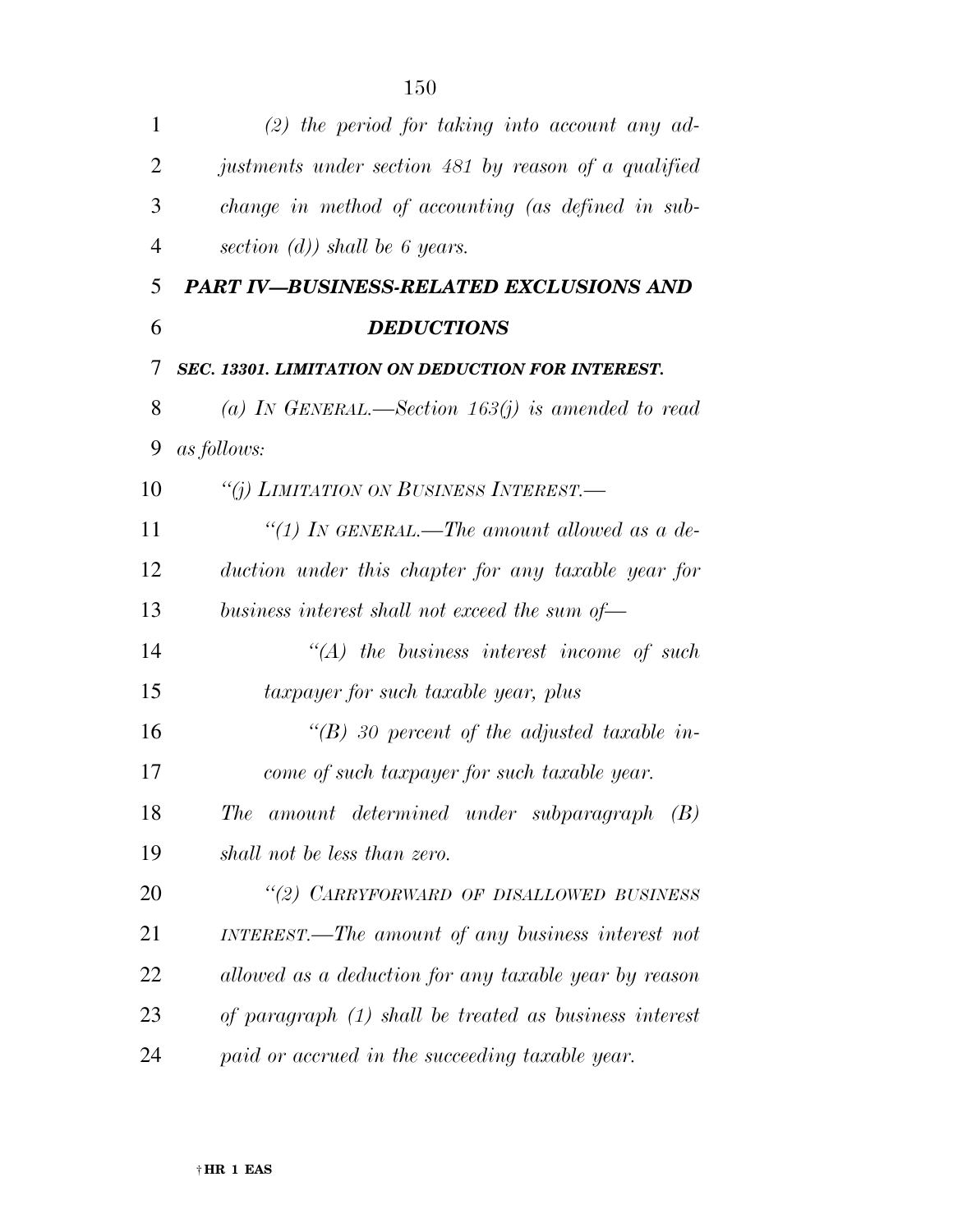| $\mathbf{1}$   | "(3) EXEMPTION FOR CERTAIN SMALL BUSI-                    |
|----------------|-----------------------------------------------------------|
| $\overline{2}$ | NESSES.—In the case of any taxpayer (other than $a$       |
| 3              | tax shelter prohibited from using the cash receipts       |
| $\overline{4}$ | and disbursements method of accounting under sec-         |
| 5              | tion $448(a)(3)$ ) which meets the gross receipts test of |
| 6              | section $448(c)$ for any taxable year, paragraph $(1)$    |
| 7              | shall not apply to such taxpayer for such taxable         |
| 8              | year. In the case of any taxpayer which is not a cor-     |
| 9              | poration or a partnership, the gross receipts test of     |
| 10             | section $448(c)$ shall be applied in the same manner as   |
| 11             | if such taxpayer were a corporation or partnership.       |
| 12             | "(4) APPLICATION TO PARTNERSHIPS, ETC.-                   |
| 13             | "(A) In GENERAL.—In the case of any part-                 |
| 14             | $nership-$                                                |
| 15             | "(i) this subsection shall be applied at                  |
| 16             | the partnership level and any deduction for               |
| 17             | business interest shall be taken into account             |
| 18             | in determining the non-separately stated                  |
| 19             | taxable income or loss of the partnership,                |
| 20             | and                                                       |
| 21             | $``(ii)$ the adjusted taxable income of                   |
| 22             | each partner of such partnership—                         |
| 23             | $\lq (I)$ shall be determined without                     |
| 24             | regard to such partner's distributive                     |

*share of any items of income, gain, de-*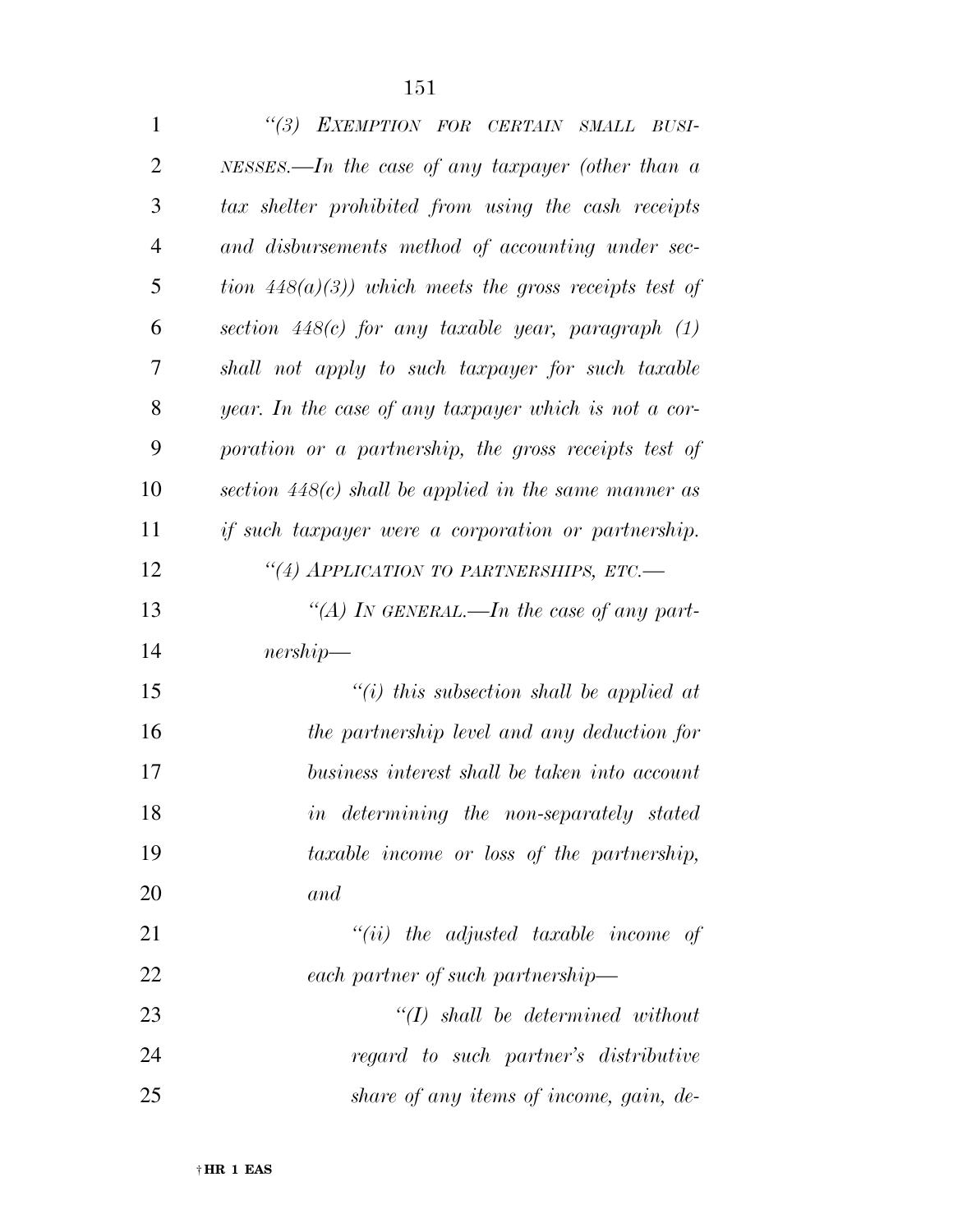| $\mathbf{1}$   | duction, or loss of such partnership,           |
|----------------|-------------------------------------------------|
| $\overline{2}$ | and                                             |
| 3              | $``(II)$ shall be increased by such             |
| $\overline{4}$ | partner's distributive share of such            |
| 5              | partnership's excess taxable income.            |
| 6              | For purposes of clause $(ii)(II)$ , a partner's |
| 7              | distributive share of partnership excess tax-   |
| 8              | able income shall be determined in the same     |
| 9              | manner as the partner's distributive share      |
| 10             | of nonseparately stated taxable income or       |
| 11             | loss of the partnership.                        |
| 12             | $SPECIAL$ RULES<br>$\lq(B)$<br><b>FOR</b>       |
| 13             | CARRYFORWARDS.-                                 |
| 14             | "(i) In GENERAL.—The amount of any              |
| 15             | business interest not allowed as a deduction    |
| 16             | to a partnership for any taxable year by        |
| 17             | reason of paragraph (1) for any taxable         |
| 18             | year-                                           |
| 19             | $\lq\lq (I)$ shall not be treated under         |
| 20             | $paragnph (2)$ as business interest paid        |
| 21             | or accrued by the partnership in the            |
| 22             | succeeding taxable year, and                    |
| 23             | " $(II)$ shall, subject to clause $(ii)$ ,      |
| 24             | be treated as excess business interest          |
| 25             | which is allocated to each partner in           |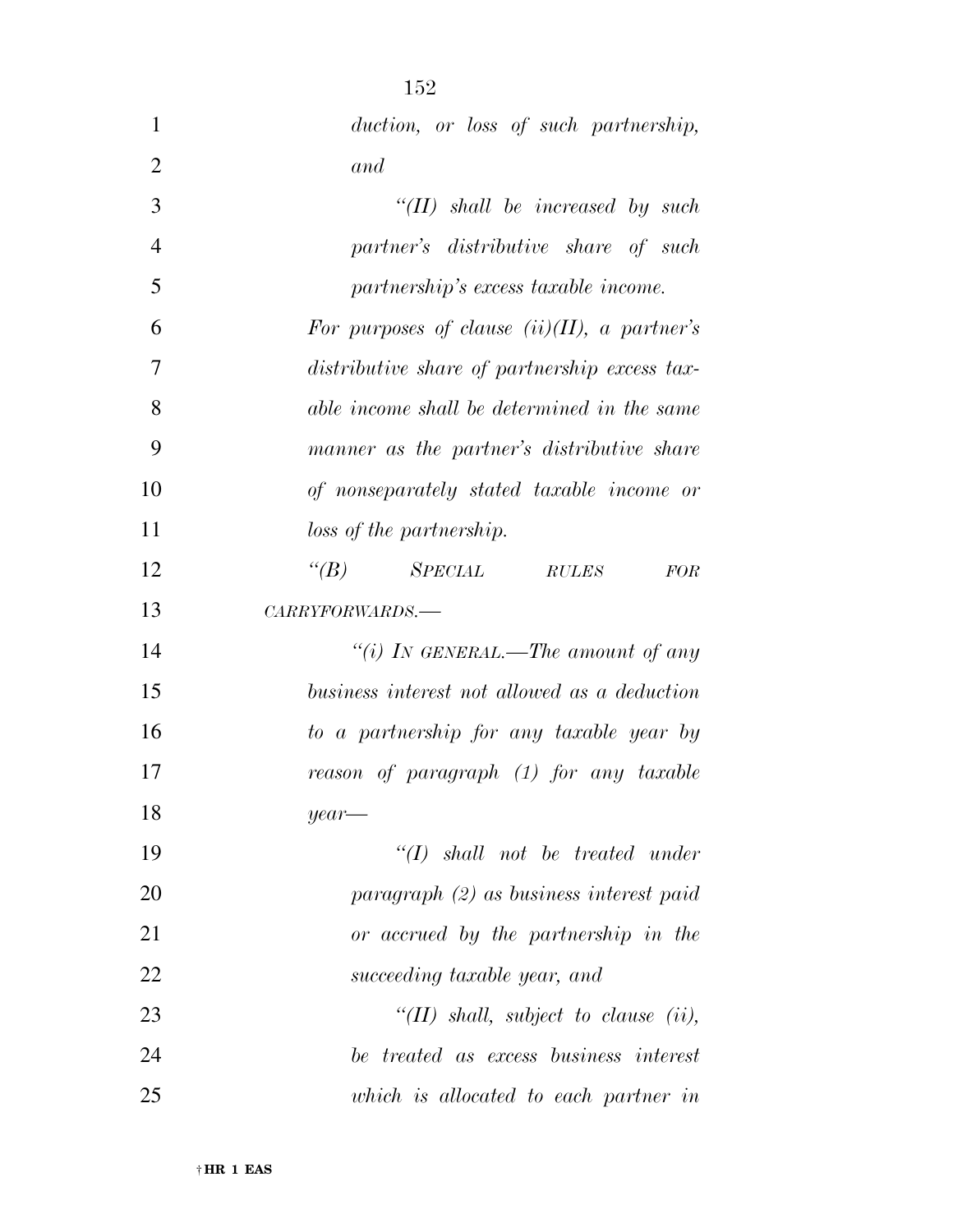| $\mathbf{1}$   | the same manner as the non-separately          |
|----------------|------------------------------------------------|
| $\overline{2}$ | stated taxable income or loss of the           |
| 3              | <i>partnership.</i>                            |
| $\overline{4}$ | "(ii) TREATMENT OF EXCESS BUSI-                |
| 5              | INTEREST ALLOCATED TO<br>NESS<br>PART-         |
| 6              | $NERS. - If a partner is allocated any excess$ |
| 7              | business interest from a partnership under     |
| 8              | clause $(i)$ for any taxable year—             |
| 9              | $\lq (I)$ such excess business interest        |
| 10             | shall be treated as business interest          |
| 11             | paid or accrued by the partner in the          |
| 12             | next succeeding taxable year in which          |
| 13             | the partner is allocated excess taxable        |
| 14             | <i>income from such partnership, but</i>       |
| 15             | only to the extent of such excess taxable      |
| 16             | <i>income, and</i>                             |
| 17             | "(II) any portion of such excess               |
| 18             | business interest remaining after the          |
| 19             | application of subclause (I) shall, sub-       |
| 20             | ject to the limitations of subclause $(I)$ ,   |
| 21             | be treated as business interest paid or        |
| 22             | accrued in succeeding taxable years.           |
| 23             | For purposes of applying this paragraph,       |
| 24             | excess taxable income allocated to a partner   |
| 25             | from a partnership for any taxable year        |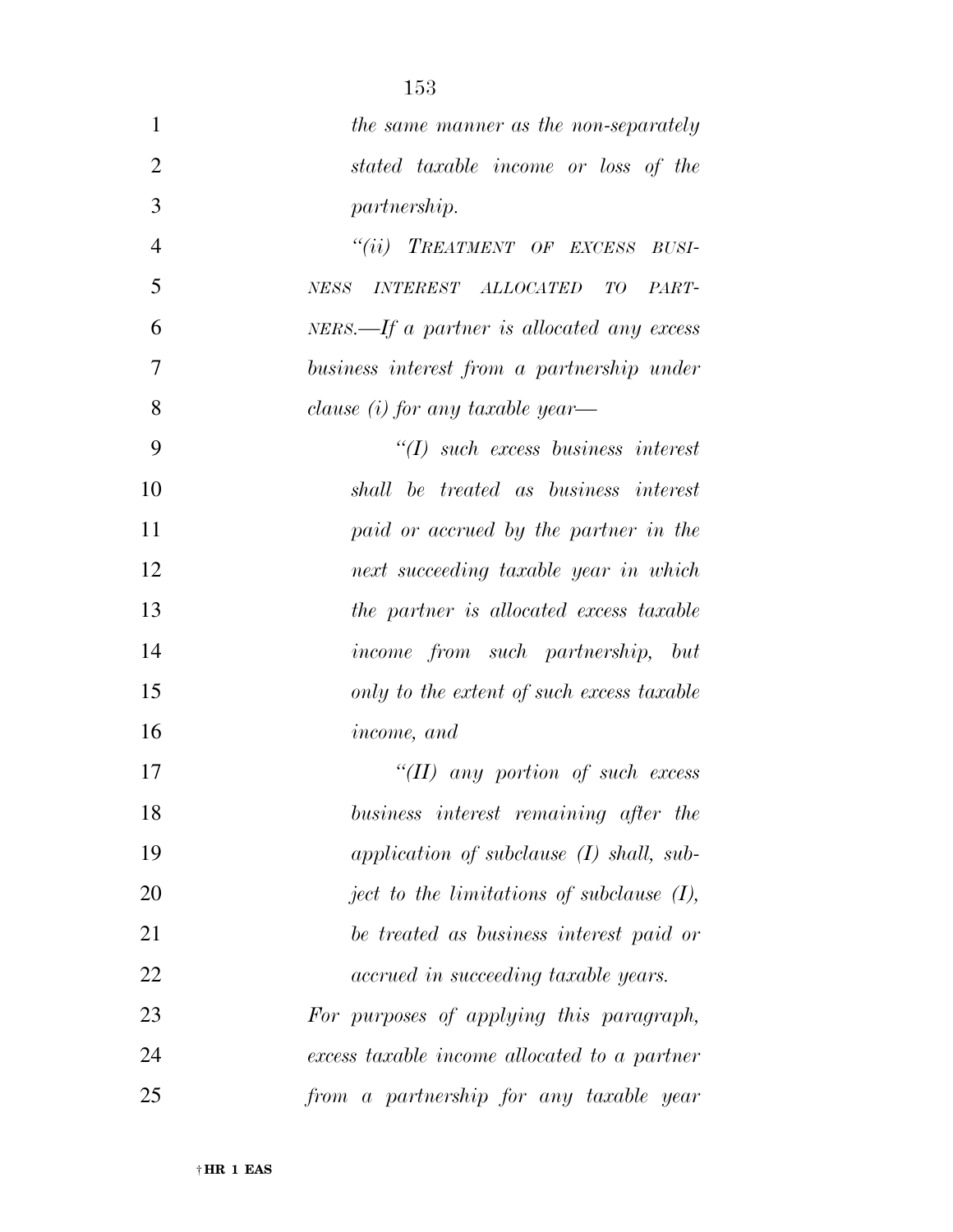| $\mathbf{1}$   | shall not be taken into account under para-  |
|----------------|----------------------------------------------|
| $\overline{2}$ | graph $(1)(A)$ with respect to any business  |
| 3              | interest other than excess business interest |
| $\overline{4}$ | from the partnership until all such excess   |
| 5              | business interest for such taxable year and  |
| 6              | all preceding taxable years has been treated |
| 7              | as paid or accrued under clause (ii).        |
| 8              | "(iii) BASIS ADJUSTMENTS.-                   |
| 9              | "(I) IN GENERAL.—The adjusted                |
| 10             | basis of a partner in a partnership in-      |
| 11             | terest shall be reduced (but not below       |
| 12             | zero) by the amount of excess business       |
| 13             | interest allocated to the partner under      |
| 14             | clause $(i)(II)$ .                           |
| 15             | "(II) SPECIAL RULE FOR DISPOSI-              |
| 16             | $TIONS. - If a partner disposes of a$        |
| 17             | partnership interest, the adjusted basis     |
| 18             | of the partner in the partnership inter-     |
| 19             | est shall be increased immediately be-       |
| 20             | fore the disposition by the amount of        |
| 21             | the excess (if any) of the amount of the     |
| 22             | basis<br>reduction under subclause<br>(I)    |
| 23             | over the portion of any excess business      |
| 24             | interest allocated to the partner under      |
| 25             | $(i)(II)$ which has previously<br>clause     |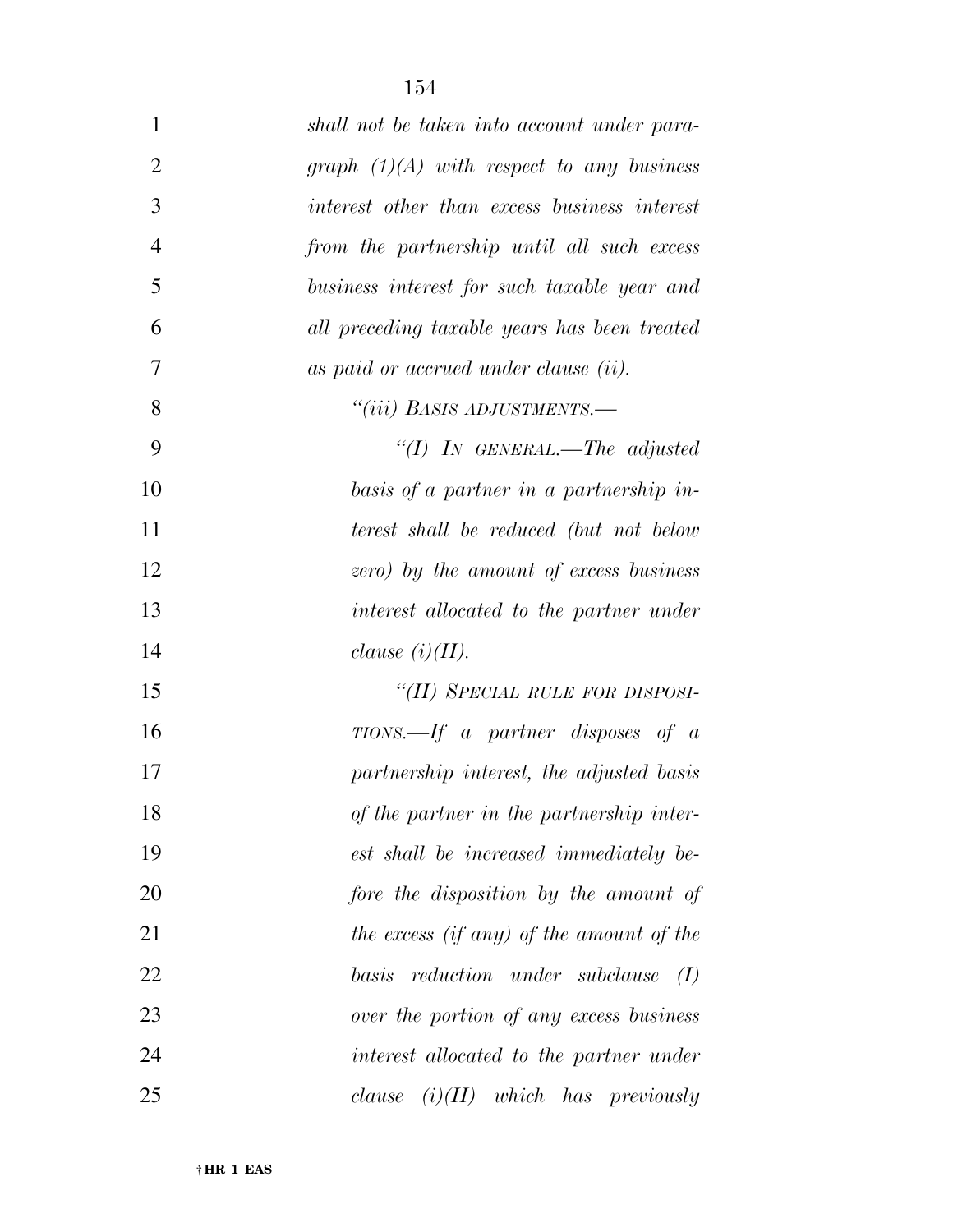| $\mathbf{1}$   | been treated under clause <i>(ii)</i> as busi-   |
|----------------|--------------------------------------------------|
| $\overline{2}$ | ness interest paid or accrued by the             |
| 3              | partner. The preceding sentence shall            |
| $\overline{4}$ | also apply to transfers of the partner-          |
| 5              | ship interest (including by reason of            |
| 6              | death) in a transaction in which gain            |
| $\overline{7}$ | is not recognized in whole or in part.           |
| 8              | No deduction shall be allowed to the             |
| 9              | transferor or transferee under this              |
| 10             | chapter for any excess business interest         |
| 11             | resulting in a basis increase under this         |
| 12             | subclause.                                       |
| 13             | "(C) EXCESS TAXABLE INCOME.—The term             |
| 14             | 'excess taxable income' means, with respect to   |
| 15             | any partnership, the amount which bears the      |
| 16             | same ratio to the partnership's adjusted taxable |
| 17             | <i>income</i> as                                 |
| 18             | "(i) the excess (if any) of-                     |
| 19             | $\lq (I)$ the amount determined for              |
| 20             | the partnership under paragraph                  |
| 21             | $(1)(B)$ , over                                  |
| 22             | "(II) the amount (if any) by                     |
| 23             | which the business interest of the part-         |
| 24             | nership exceeds the business interest in-        |
| 25             | come of the partnership, bears to                |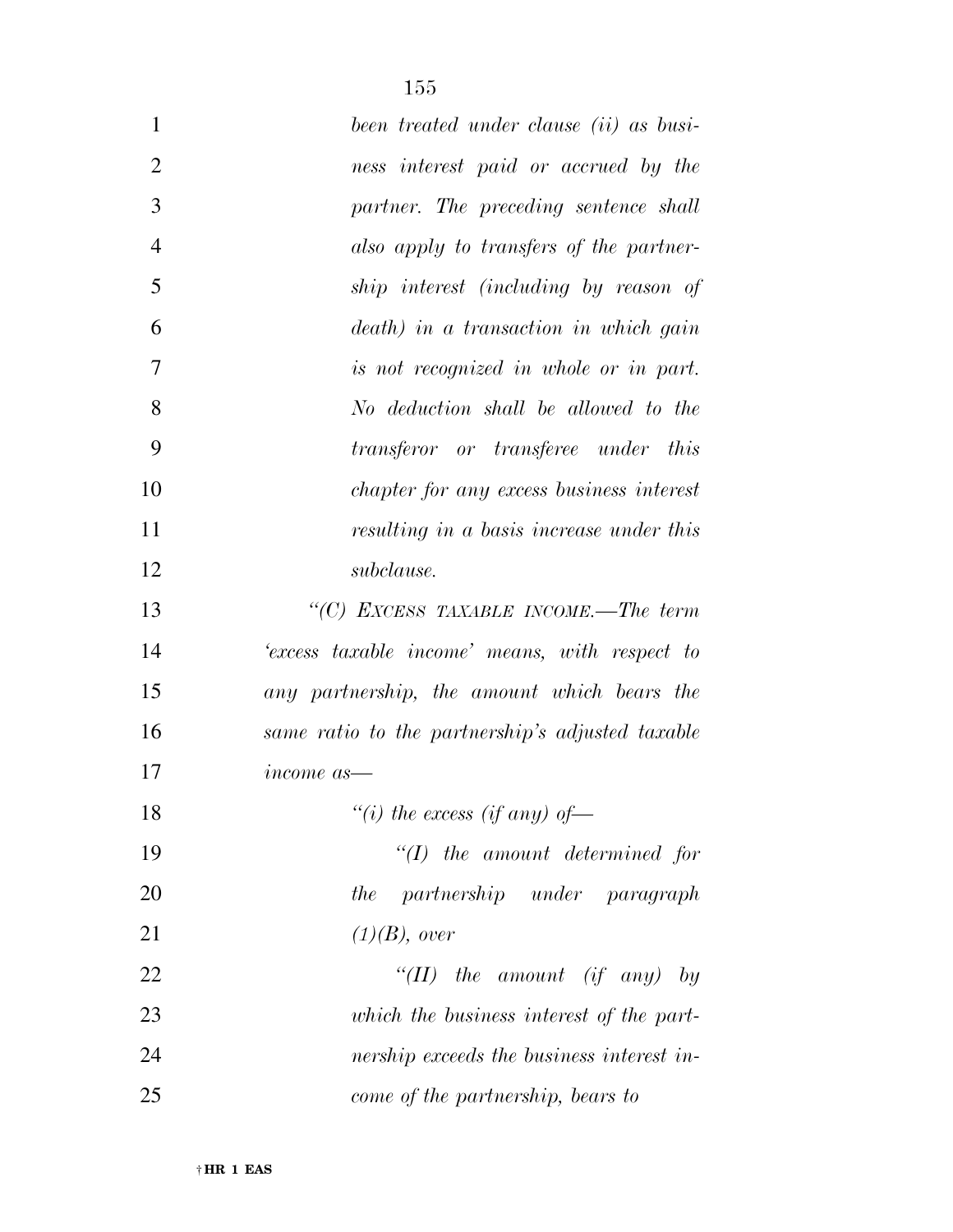| $\mathbf{1}$   | $``(ii)$ the amount determined for the                   |
|----------------|----------------------------------------------------------|
| $\overline{2}$ | partnership under paragraph $(1)(B)$ .                   |
| 3              | "(D) APPLICATION TO S CORPORATIONS.-                     |
| $\overline{4}$ | <i>Rules similar to the rules of subparagraphs</i> (A)   |
| 5              | and $(C)$ shall apply with respect to any S cor-         |
| 6              | poration and its shareholders.                           |
| 7              | "(5) BUSINESS INTEREST.—For purposes of this             |
| 8              | subsection, the term business interest' means any in-    |
| 9              | terest paid or accrued on indebtedness properly allo-    |
| 10             | cable to a trade or business. Such term shall not in-    |
| 11             | clude investment interest (within the meaning of sub-    |
| 12             | section $(d)$ ).                                         |
| 13             | "(6) BUSINESS INTEREST INCOME.-For pur-                  |
| 14             | poses of this subsection, the term business interest in- |
| 15             | come' means the amount of interest includible in the     |
| 16             | gross income of the taxpayer for the taxable year        |
| 17             | which is properly allocable to a trade or business.      |
| 18             | Such term shall not include investment income (with-     |
| 19             | in the meaning of subsection $(d)$ ).                    |
| 20             | "(7) TRADE OR BUSINESS.—For purposes of this             |
| 21             | $subsection$ —                                           |
| 22             | "(A) IN GENERAL.—The term 'trade<br>or                   |
| 23             | business' shall not include—                             |
| 24             | $"(i)$ the trade or business of performing               |
| 25             | services as an employee,                                 |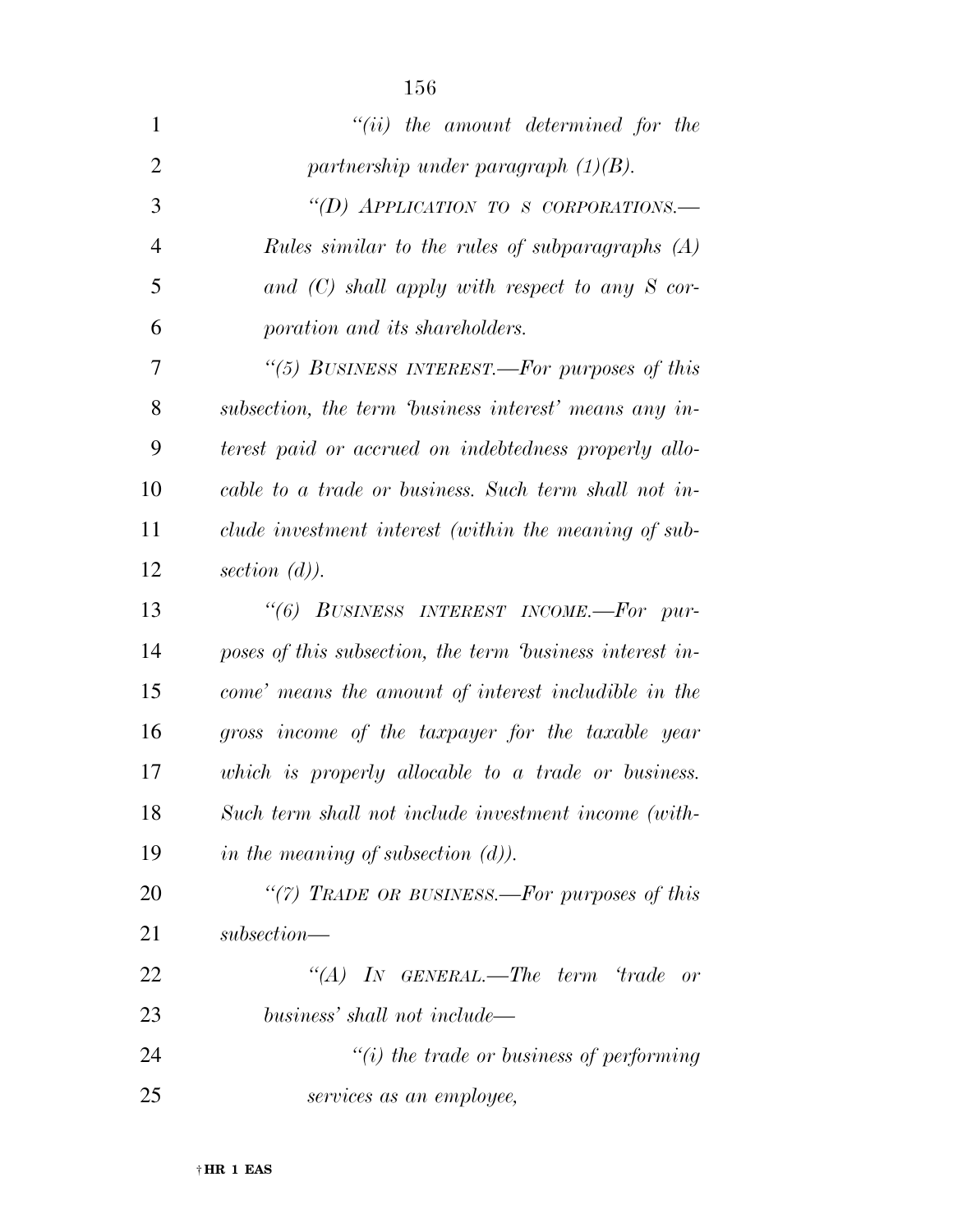| $\mathbf{1}$   | $"(ii)$ any electing real property trade           |
|----------------|----------------------------------------------------|
| $\overline{2}$ | or business,                                       |
| 3              | $``(iii)$ any electing farming business, or        |
| $\overline{4}$ | "(iv) the trade or business of the fur-            |
| 5              | nishing or sale of $-$                             |
| 6              | $\lq (I)$ electrical energy, water, or             |
| 7              | sewage disposal services,                          |
| 8              | "(II) gas or steam through a local                 |
| 9              | distribution system, or                            |
| 10             | "(III) transportation of gas or                    |
| 11             | steam by pipeline,                                 |
| 12             | if the rates for such furnishing or sale, as       |
| 13             | the case may be, have been established or          |
| 14             | approved by a State or political subdivision       |
| 15             | thereof, by any agency or instrumentality of       |
| 16             | the United States, by a public service or          |
| 17             | public utility commission or other similar         |
| 18             | body of any State or political subdivision         |
| 19             | thereof, or by the governing or ratemaking         |
| 20             | body of an electric cooperative.                   |
| 21             | "(B) ELECTING REAL PROPERTY TRADE OR               |
| 22             | BUSINESS.—For purposes of this paragraph, the      |
| 23             | term 'electing real property trade or business'    |
| 24             | means any trade or business which is described     |
| 25             | in section $469(c)(7)(C)$ and which makes an elec- |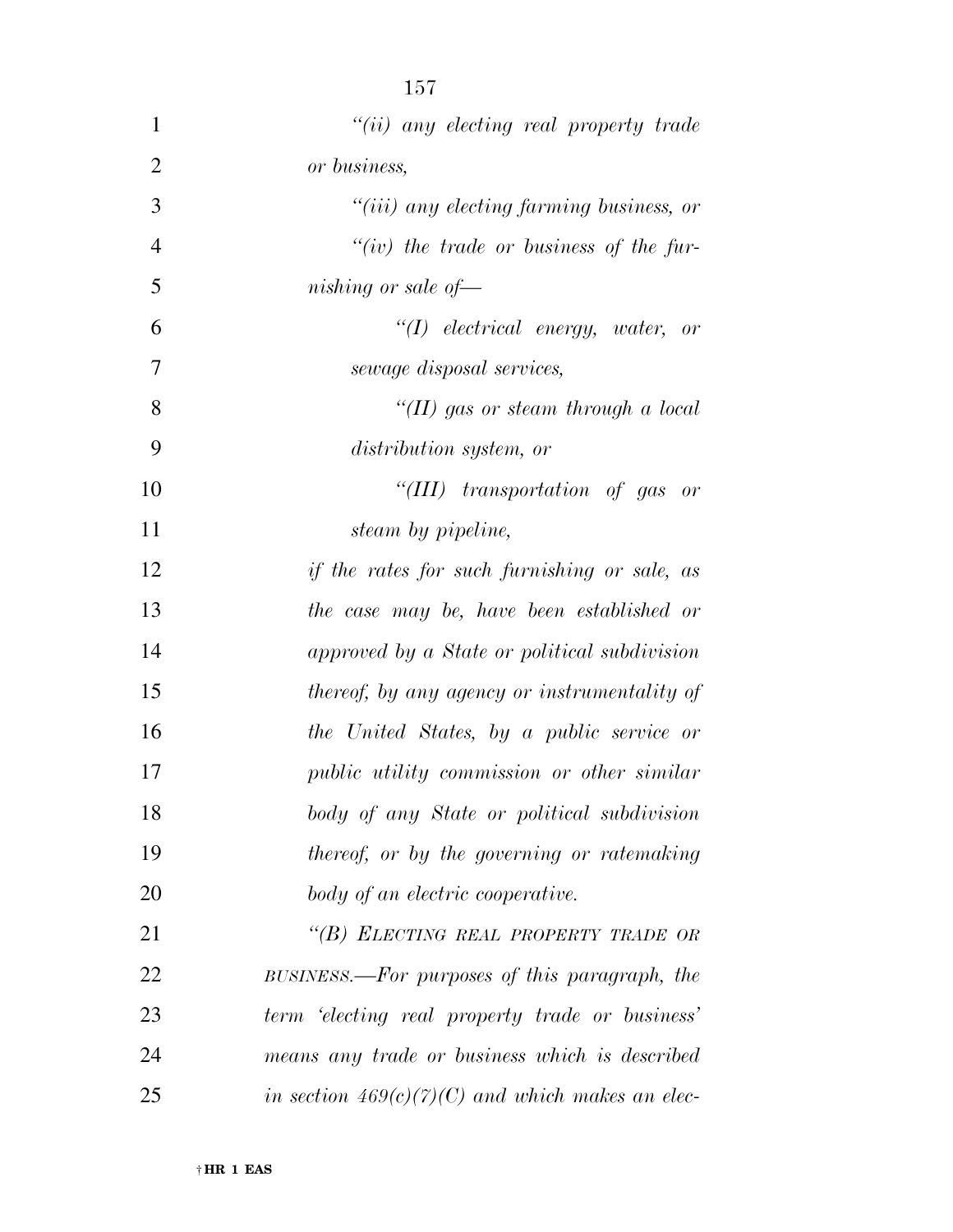| 1              | tion under this subparagraph. Any such election          |
|----------------|----------------------------------------------------------|
| $\overline{2}$ | shall be made at such time and in such manner            |
| 3              | as the Secretary shall prescribe, and, once made,        |
| $\overline{4}$ | shall be irrevocable.                                    |
| 5              | "(C) ELECTING FARMING BUSINESS.-For                      |
| 6              | purposes of this paragraph, the term 'electing           |
| 7              | farming business' means—                                 |
| 8              | "(i) a farming business (as defined in                   |
| 9              | section $263A(e)(4)$ ) which makes an election           |
| 10             | under this subparagraph, or                              |
| 11             | "(ii) any trade or business of a speci-                  |
| 12             | fied agricultural or horticultural coopera-              |
| 13             | tive (as defined in section 199 $A(g)(2)$ ) with         |
| 14             | respect to which the cooperative makes an                |
| 15             | election under this subparagraph.                        |
| 16             | Any such election shall be made at such time             |
| 17             | and in such manner as the Secretary shall pre-           |
| 18             | scribe, and, once made, shall be irrevocable.            |
| 19             | "(8) ADJUSTED TAXABLE INCOME.-For pur-                   |
| 20             | poses of this subsection, the term 'adjusted taxable in- |
| 21             | come' means the taxable income of the taxpayer—          |
| 22             | "(A) computed without regard to-                         |
| 23             | $"(i)$ any item of income, gain, deduc-                  |
| 24             | tion, or loss which is not properly allocable            |
| 25             | to a trade or business,                                  |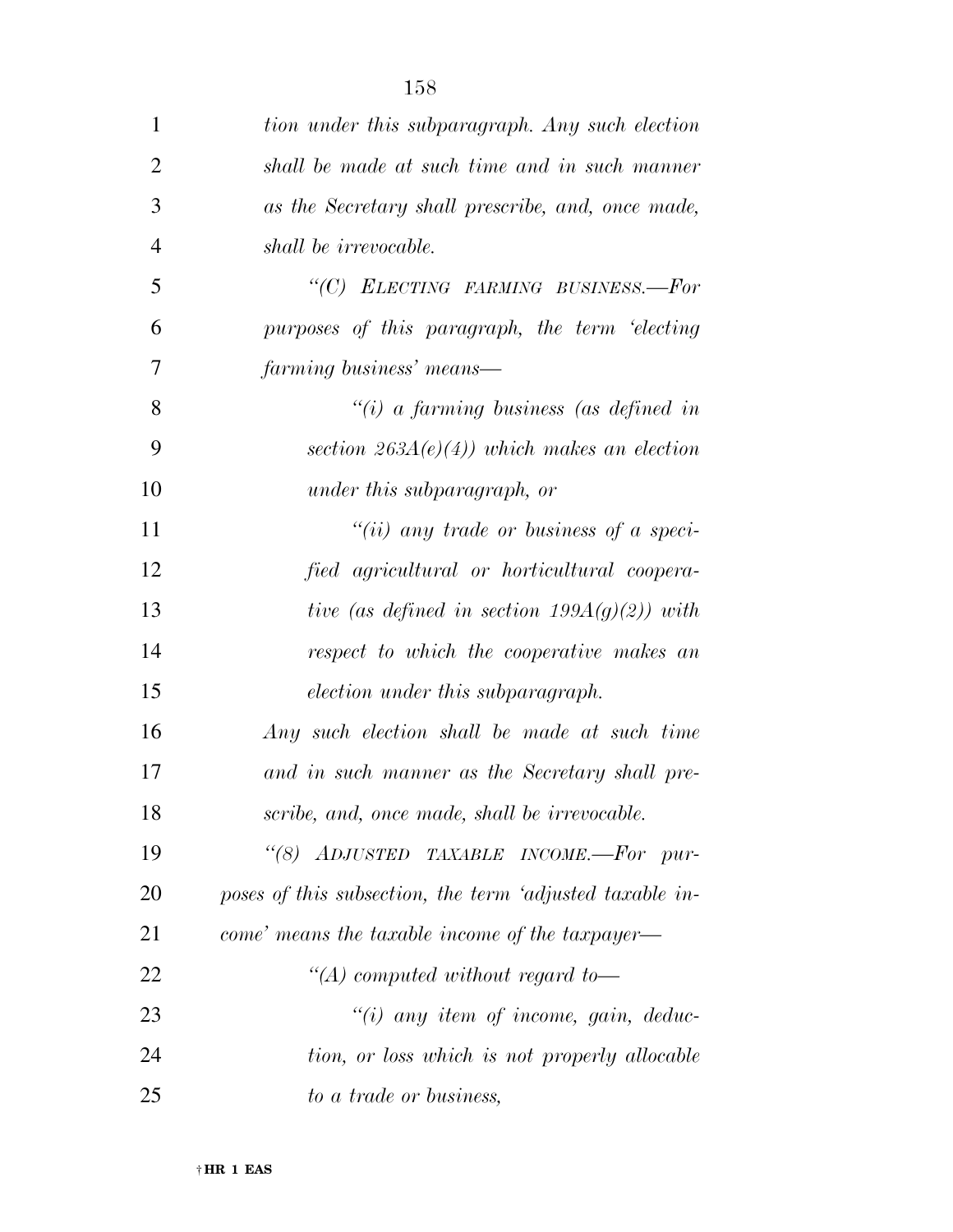| $\mathbf{1}$   | $"(ii)$ any business interest or business                 |
|----------------|-----------------------------------------------------------|
| $\overline{2}$ | interest income,                                          |
| 3              | $``(iii)$ the amount of any net operating                 |
| $\overline{4}$ | loss deduction under section 172, and                     |
| 5              | "(iv) the amount of any deduction al-                     |
| 6              | lowed under section 199 or 199A, and                      |
| 7              | $\lq\lq B$ computed with such other adjustments           |
| 8              | as provided by the Secretary.                             |
| 9              | $\lq(9)$ CROSS REFERENCES.—                               |
| 10             | $\lq (A)$ For requirement that an electing real           |
| 11             | property trade or business use the alternative de-        |
| 12             | preciation system, see section $168(g)(1)(F)$ .           |
| 13             | "(B) For requirement that an electing farm-               |
| 14             | ing business use the alternative depreciation sys-        |
| 15             | tem, see section $168(g)(1)(G)$ .".                       |
| 16             | (b) TREATMENT OF CARRYFORWARD OF DISALLOWED               |
| 17             | BUSINESS INTEREST IN CERTAIN CORPORATE ACQUISI-           |
| 18             | $TIONS$ .                                                 |
| 19             | (1) In GENERAL.—Section 381(c) is amended by              |
| 20             | inserting after paragraph (19) the following new          |
| 21             | paragraph:                                                |
| 22             | "(20) CARRYFORWARD OF DISALLOWED BUSI-                    |
| 23             | NESS INTEREST.—The carryover of disallowed busi-          |
| 24             | ness interest described in section $163(j)(2)$ to taxable |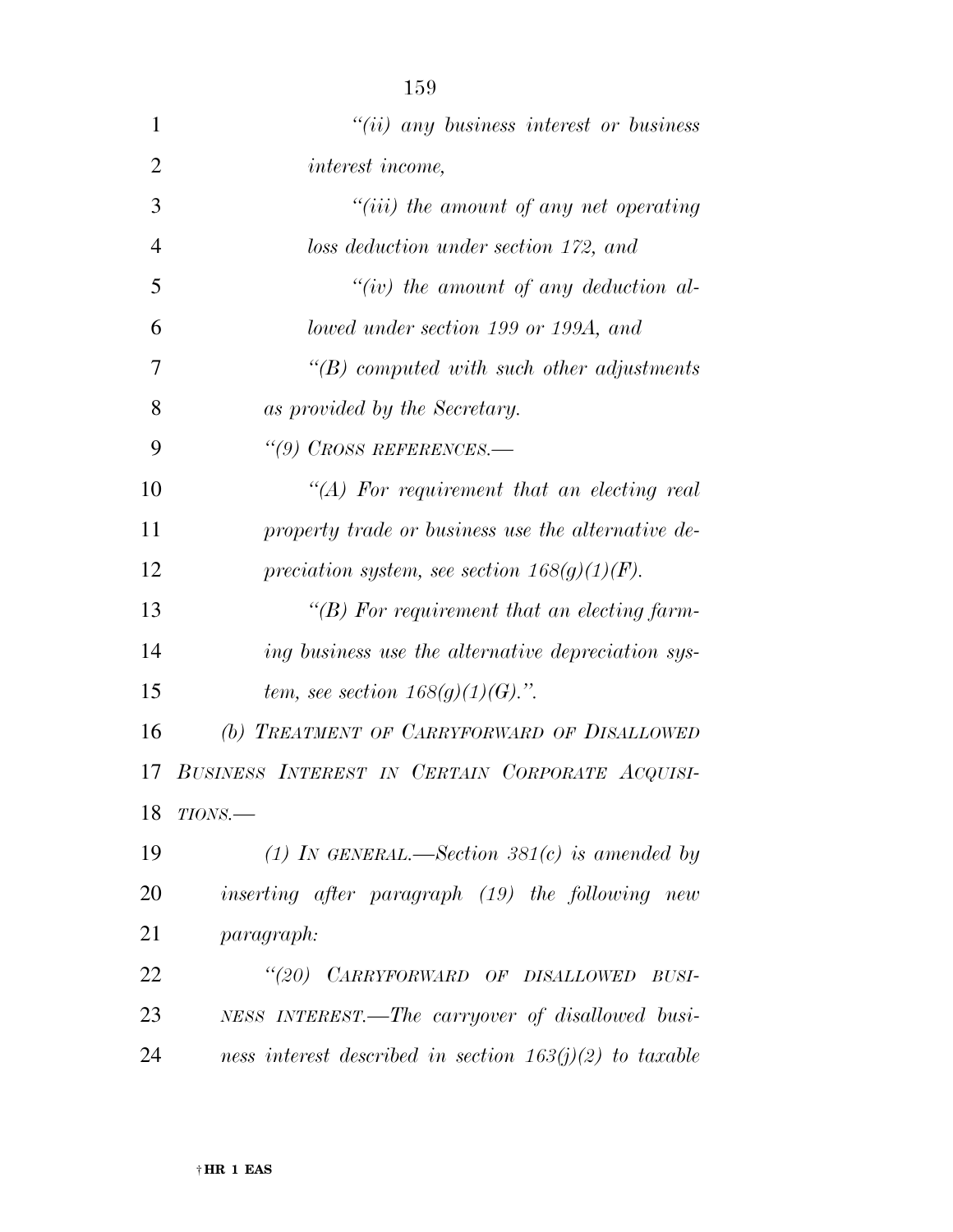| $\mathbf{1}$   | years ending after the date of distribution or trans-       |
|----------------|-------------------------------------------------------------|
| $\overline{2}$ | $fer.$ ".                                                   |
| 3              | APPLICATION OF LIMITATION.—Section<br>(2)                   |
| $\overline{4}$ | $382(d)$ is amended by adding at the end the following      |
| 5              | new paragraph:                                              |
| 6              | "(3) APPLICATION TO CARRYFORWARD OF DIS-                    |
| 7              | ALLOWED INTEREST.—The term 'pre-change<br>$\cos^2$          |
| 8              | shall include any carryover of disallowed interest de-      |
| 9              | scribed in section $163(n)$ under rules similar to the      |
| 10             | rules of paragraph $(1)$ .".                                |
| 11             | <i>CONFORMING</i><br>AMENDMENT.-Section<br>(3)              |
| 12             | $382(k)(1)$ is amended by inserting after the first sen-    |
| 13             | tence the following: "Such term shall include any cor-      |
| 14             | poration entitled to use a carryforward of disallowed       |
| 15             | interest described in section $381(c)(20)$ .".              |
| 16             | (c) EFFECTIVE DATE.—The amendments made by this             |
| 17             | section shall apply to taxable years beginning after Decem- |
|                | 18 <i>ber 31, 2017</i> .                                    |
| 19             | SEC. 13302. MODIFICATION OF NET OPERATING LOSS DE-          |
| 20             | <b>DUCTION.</b>                                             |
| 21             | (a) LIMITATION ON DEDUCTION.—                               |
| 22             | (1) IN GENERAL.—Section $172(a)$ is amended to              |
| 23             | read as follows:                                            |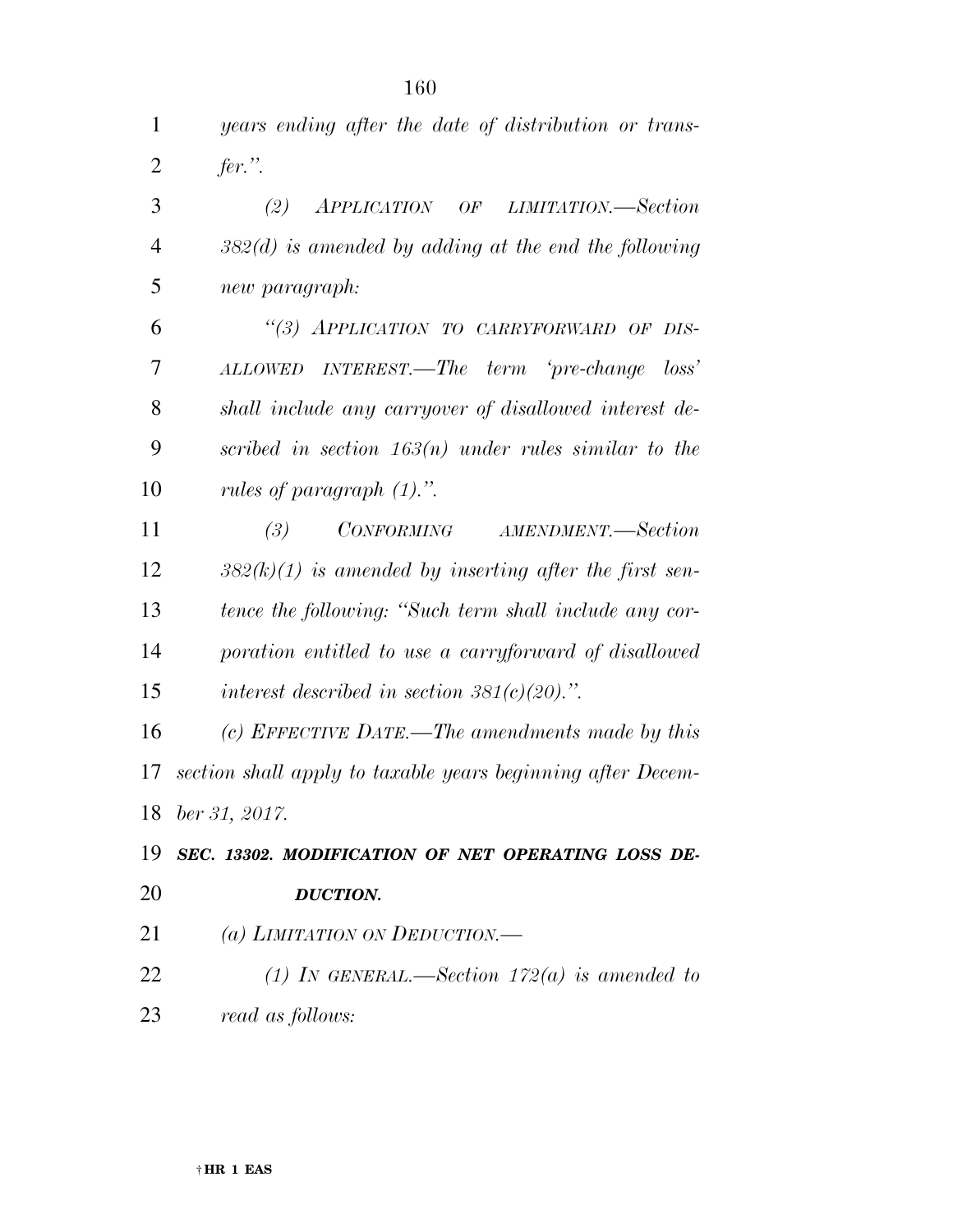*''(a) DEDUCTION ALLOWED.—There shall be allowed as a deduction for the taxable year an amount equal to the lesser of—* 

 *''(1) the aggregate of the net operating loss carryovers to such year, plus the net operating loss carrybacks to such year, or* 

 *''(2) 90 percent (80 percent in the case of taxable years beginning after December 31, 2022) of taxable income computed without regard to the deduction al-lowable under this section.* 

 *For purposes of this subtitle, the term 'net operating loss deduction' means the deduction allowed by this subsection.''.* 

 *(2) COORDINATION OF LIMITATION WITH CARRYBACKS AND CARRYOVERS.—Section 172(b)(2) is amended by striking ''shall be computed—'' and all that follows and inserting ''shall—* 

 *''(A) be computed with the modifications specified in subsection (d) other than paragraphs (1), (4), and (5) thereof, and by determining the amount of the net operating loss deduction with- out regard to the net operating loss for the loss year or for any taxable year thereafter,* 

 *''(B) not be considered to be less than zero, and*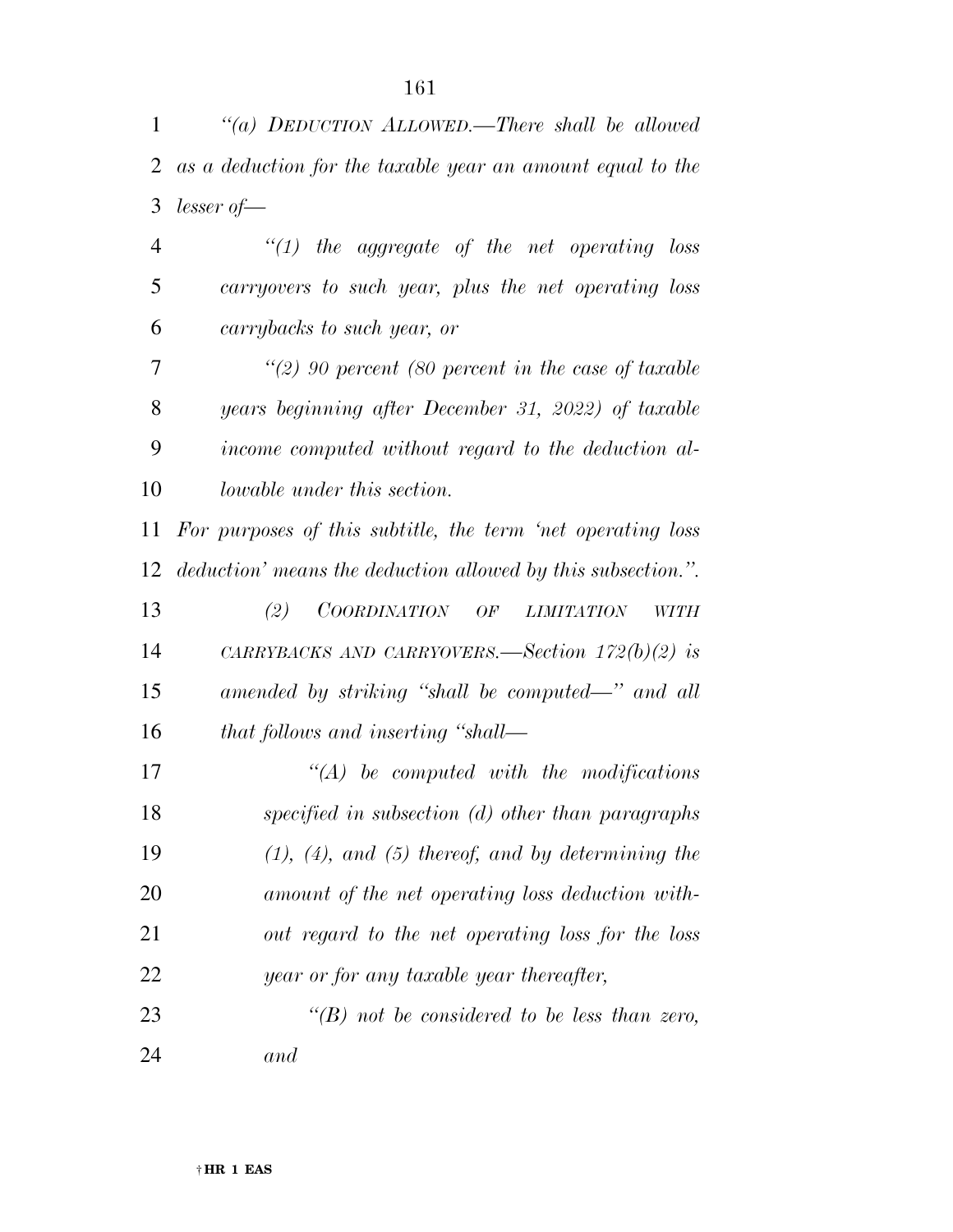| $\mathbf{1}$   | $"$ (C) not exceed the amount determined               |
|----------------|--------------------------------------------------------|
| $\overline{2}$ | under subsection $(a)(2)$ for such prior taxable       |
| 3              | $year$ .                                               |
| $\overline{4}$ | CONFORMING AMENDMENT.-Section<br>(3)                   |
| 5              | $172(d)(6)$ is amended by striking "and" at the end of |
| 6              | subparagraph $(A)$ , by striking the period at the end |
| 7              | of subparagraph $(B)$ and inserting "; and", and by    |
| 8              | adding at the end the following new subparagraph:      |
| 9              | "(C) subsection (a)(2) shall be applied by             |
| 10             | substituting 'real estate investment trust taxable     |
| 11             | income (as defined in section $857(b)(2)$ but with-    |
| 12             | out regard to the deduction for dividends paid         |
| 13             | (as defined in section 561))' for 'taxable in-         |
| 14             | $come$ .".                                             |
| 15             | (b) REPEAL OF NET OPERATING LOSS CARRYBACK;            |
| 16             | INDEFINITE CARRYFORWARD.-                              |
| 17             | IN GENERAL.—Section $172(b)(1)(A)$<br>(1)<br>is        |
| 18             | $amended-$                                             |
| 19             | $(A)$ by striking "shall be a net operating            |
| 20             | loss carryback to each of the 2 taxable years" in      |
| 21             | clause (i) and inserting "except as otherwise pro-     |
| 22             | vided in this paragraph, shall not be a net oper-      |
| 23             | ating loss carryback to any taxable year", and         |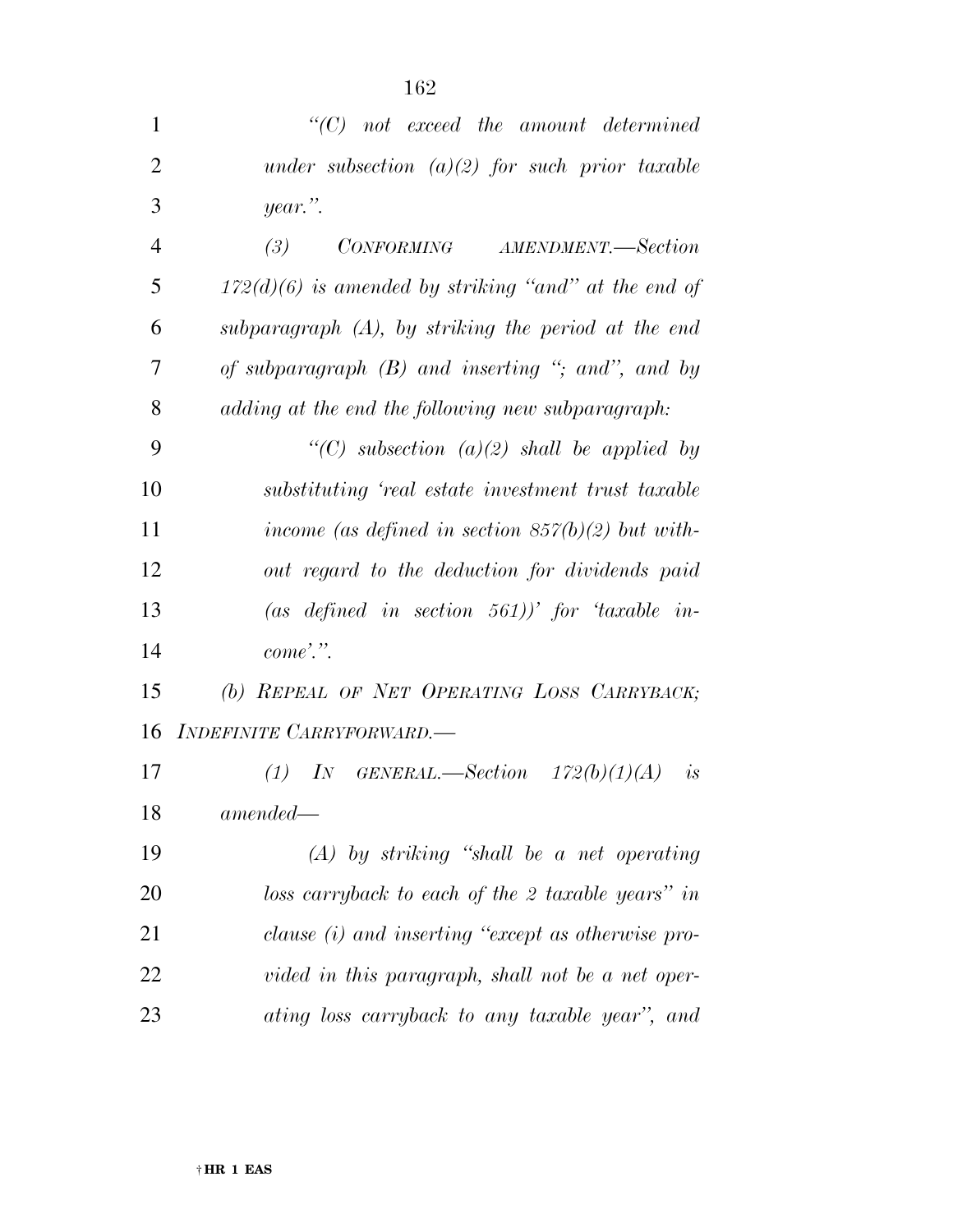| $\mathbf{1}$   | $(B)$ by striking "to each of the 20 taxable             |
|----------------|----------------------------------------------------------|
| $\overline{2}$ | years" in clause (ii) and inserting "to each tax-        |
| 3              | able year".                                              |
| $\overline{4}$ | (2)<br>CONFORMING AMENDMENT.—Section                     |
| 5              | $172(b)(1)$ is amended by striking subparagraphs (B)     |
| 6              | through $(F)$ .                                          |
| 7              | (c) TREATMENT OF FARMING LOSSES.-                        |
| 8              | ALLOWANCE OF CARRYBACKS.—Section<br>(1)                  |
| 9              | $172(b)(1)$ , as amended by subsection (b)(2), is amend- |
| 10             | ed by adding at the end the following new subpara-       |
| 11             | graph:                                                   |
| 12             | "(B) FARMING LOSSES.-                                    |
| 13             | "(i) IN GENERAL.—In the case of any                      |
| 14             | portion of a net operating loss for the tax-             |
| 15             | able year which is a farming loss with re-               |
| 16             | spect to the taxpayer, such loss shall be $a$            |
| 17             | net operating loss carryback to each of the              |
| 18             | 2 taxable years preceding the taxable year               |
| 19             | of such loss.                                            |
| 20             | "(ii) FARMING LOSS.—For purposes of                      |
| 21             | this section, the term 'farming loss' means              |
| 22             | the lesser of $-$                                        |
| 23             | $\lq (I)$ the amount which would be                      |
| 24             | the net operating loss for the taxable                   |
| 25             | year if only income and deductions at-                   |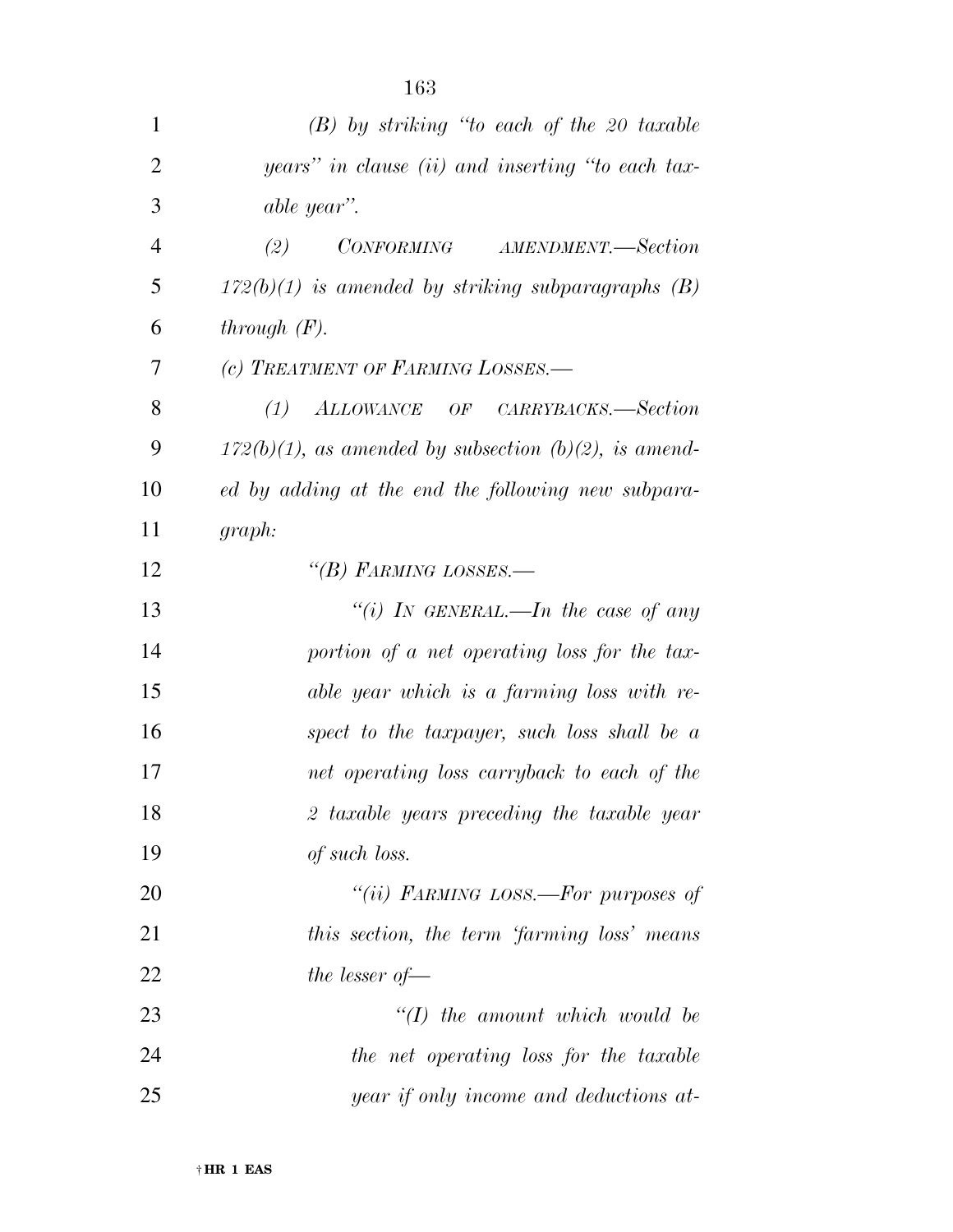| $\mathbf{1}$   | tributable to farming businesses (as de-      |
|----------------|-----------------------------------------------|
| $\overline{2}$ | fined in section $263A(e)(4)$ are taken       |
| 3              | <i>into account, or</i>                       |
| $\overline{4}$ | $\lq (II)$ the amount of the net oper-        |
| 5              | ating loss for such taxable year.             |
| 6              | ``(iii)<br>COORDINATION WITH<br>PARA-         |
| 7              | $GRAPH$ (2).—For purposes of applying para-   |
| 8              | $graph (2)$ , a farming loss for any taxable  |
| 9              | year shall be treated as a separate net oper- |
| 10             | ating loss for such taxable year to be taken  |
| 11             | into account after the remaining portion of   |
| 12             | the net operating loss for such taxable year. |
| 13             | "(iv) ELECTION.—Any taxpayer enti-            |
| 14             | tled to a 2-year carryback under clause $(i)$ |
| 15             | from any loss year may elect not to have      |
| 16             | such clause apply to such loss year. Such     |
| 17             | election shall be made in such manner as      |
| 18             | prescribed by the Secretary and shall be      |
| 19             | made by the due date (including extensions    |
| 20             | of time) for filing the taxpayer's return for |
| 21             | the taxable year of the net operating loss.   |
| 22             | Such election, once made for any taxable      |
| 23             | year, shall be irrevocable for such taxable   |
| 24             | year.".                                       |
| 25             | (2) CONFORMING AMENDMENTS.-                   |

† **HR 1 EAS**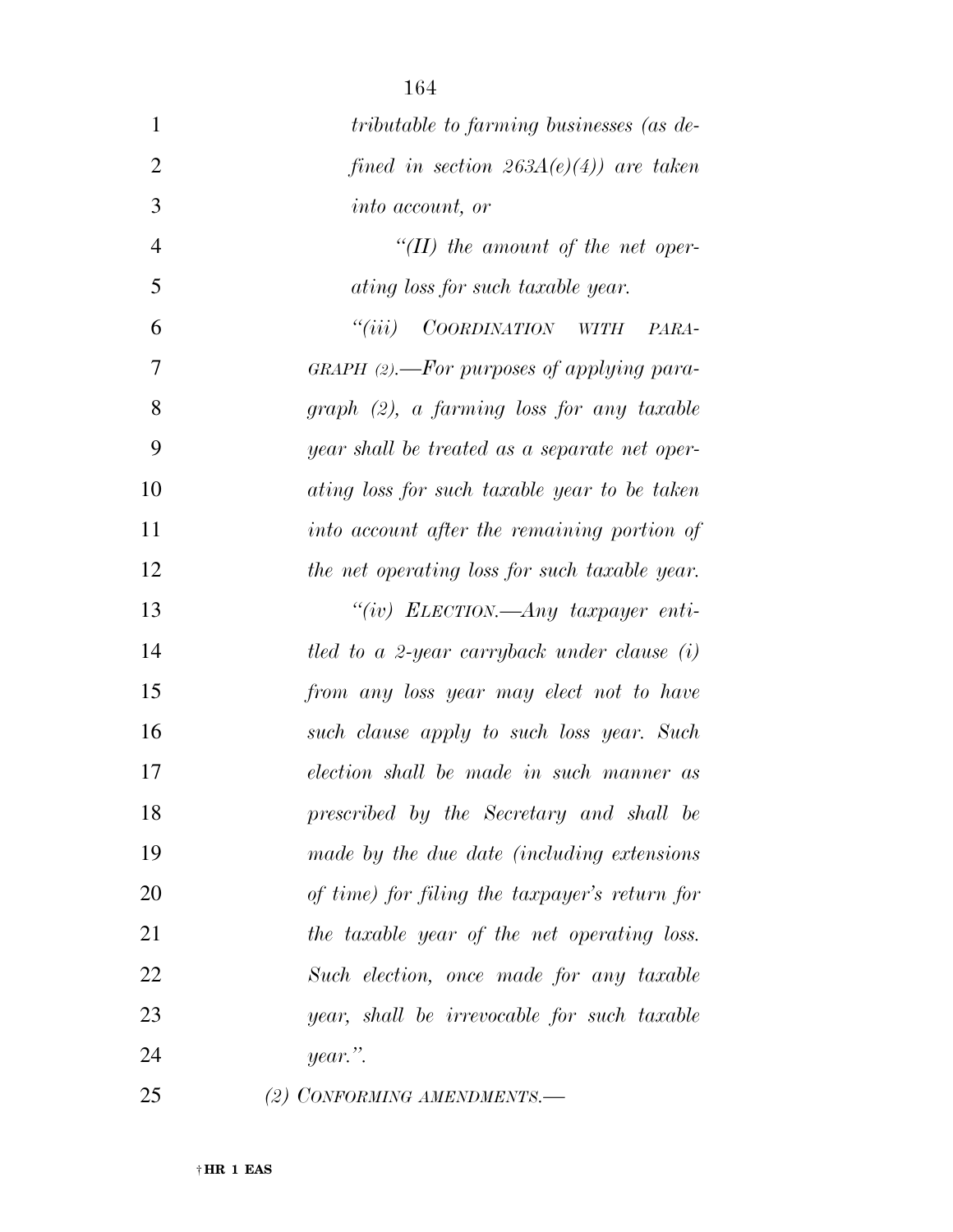| $\mathbf{1}$   | $(A)$ Section 172 is amended by striking sub-             |
|----------------|-----------------------------------------------------------|
| $\overline{2}$ | sections $(f)$ , $(g)$ , and $(h)$ , and by redesignating |
| 3              | subsection $(i)$ as subsection $(f)$ .                    |
| $\overline{4}$ | (B) Section 537(b)(4) is amended by insert-               |
| 5              | ing "(as in effect before the date of enactment of        |
| 6              | the Tax Cuts and Jobs Act)" after "as defined in          |
| 7              | section $172(f)$ .                                        |
| 8              | (d) TREATMENT OF CERTAIN INSURANCE LOSSES.-               |
| 9              | (1)<br>TREATMENT OF CARRYFORWARDS<br>AND                  |
| 10             | CARRYBACKS.—Section $172(b)(1)$ , as amended by sub-      |
| 11             | sections (b)(2) and (c)(1), is amended by adding at       |
| 12             | the end the following new subparagraph:                   |
| 13             | "(C) INSURANCE COMPANIES.—In the case                     |
| 14             | of an insurance company (as defined in section            |
| 15             | $816(a)$ ) other than a life insurance company, the       |
| 16             | net operating loss for any taxable year—                  |
| 17             | $``(i)$ shall be a net operating loss                     |
| 18             | carryback to each of the 2 taxable years pre-             |
| 19             | ceding the taxable year of such loss, and                 |
| 20             | $``(ii)$ shall be a net operating loss car-               |
| 21             | ryover to each of the 20 taxable years fol-               |
| 22             | <i>lowing the taxable year of the loss.</i> ".            |
| 23             | (2) EXEMPTION FROM LIMITATION.—Section 172,               |
| 24             | as amended by subsection $(c)(2)(A)$ , is amended by re-  |
| 25             | designating subsection $(f)$ as subsection $(g)$ and in-  |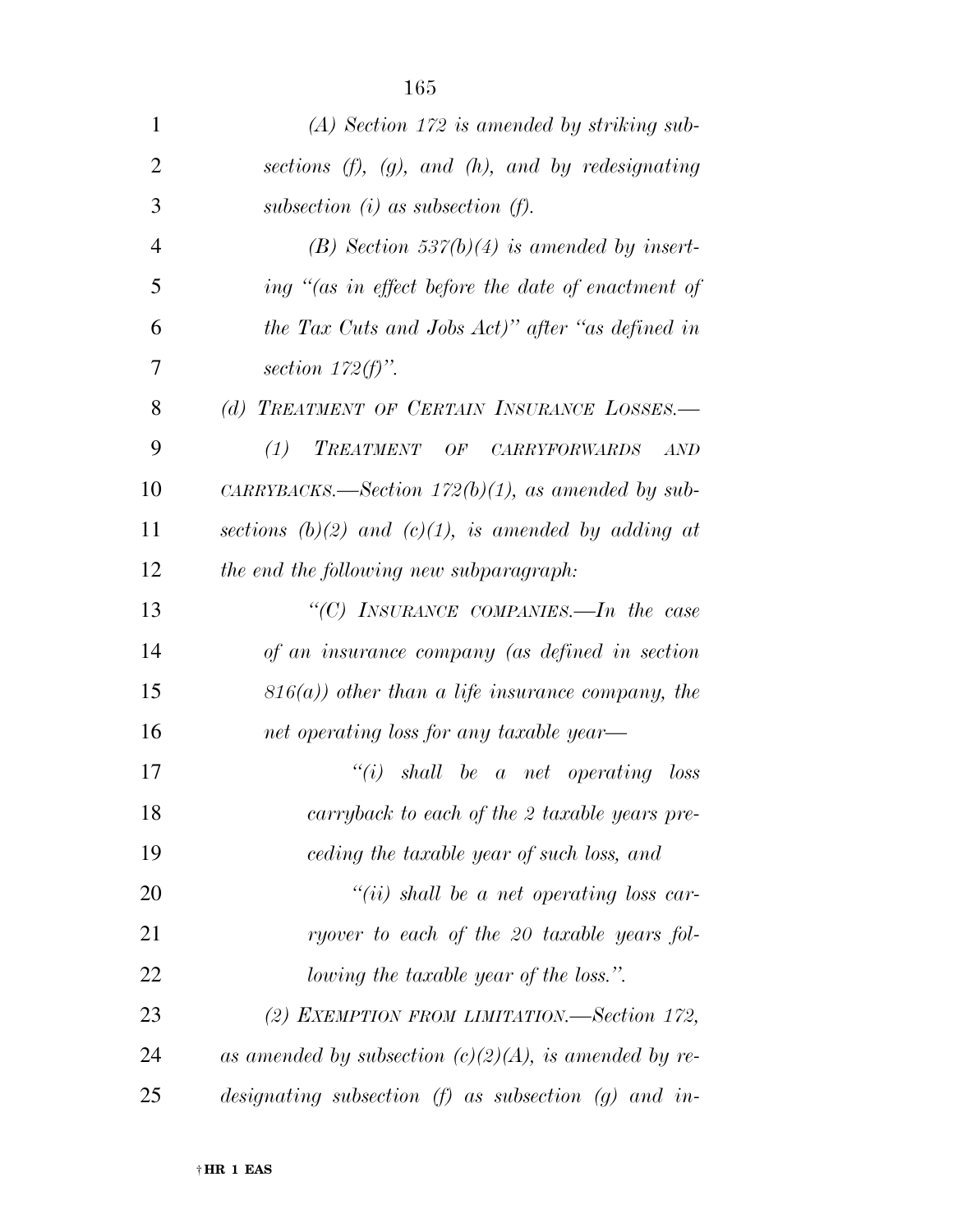| 1  | serting after subsection (e) the following new sub-         |
|----|-------------------------------------------------------------|
| 2  | section:                                                    |
| 3  | "(f) SPECIAL RULE FOR INSURANCE COMPANIES.—In               |
| 4  | the case of an insurance company (as defined in section     |
| 5  | $(816(a))$ other than a life insurance company—             |
| 6  | $\lq(1)$ the amount of the deduction allowed under          |
| 7  | subsection $(a)$ shall be the aggregate of the net oper-    |
| 8  | ating loss carryovers to such year, plus the net oper-      |
| 9  | ating loss carrybacks to such year, and                     |
| 10 | "(2) subparagraph (C) of subsection $(b)(2)$ shall          |
| 11 | not apply.".                                                |
| 12 | (e) EFFECTIVE DATE.—                                        |
| 13 | (1) NET OPERATING LOSS LIMITATION.—The                      |
| 14 | amendments made by subsections (a) and $(d)(2)$ shall       |
| 15 | apply to losses arising in taxable years beginning          |
| 16 | after December 31, 2017.                                    |
| 17 | CARRYFORWARDS AND CARRYBACKS.—The<br>(2)                    |
| 18 | amendments made by subsections $(b)$ , $(c)$ , and $(d)(1)$ |
| 19 | shall apply to net operating losses arising in taxable      |
| 20 | years ending after December 31, 2017.                       |
| 21 | SEC. 13303. LIKE-KIND EXCHANGES OF REAL PROPERTY.           |
| 22 | (a) IN GENERAL.—Section $1031(a)(1)$ is amended by          |
| 23 | striking "property" each place it appears and inserting     |
| 24 | "real property".                                            |
| 25 | (b) CONFORMING AMENDMENTS.-                                 |
|    |                                                             |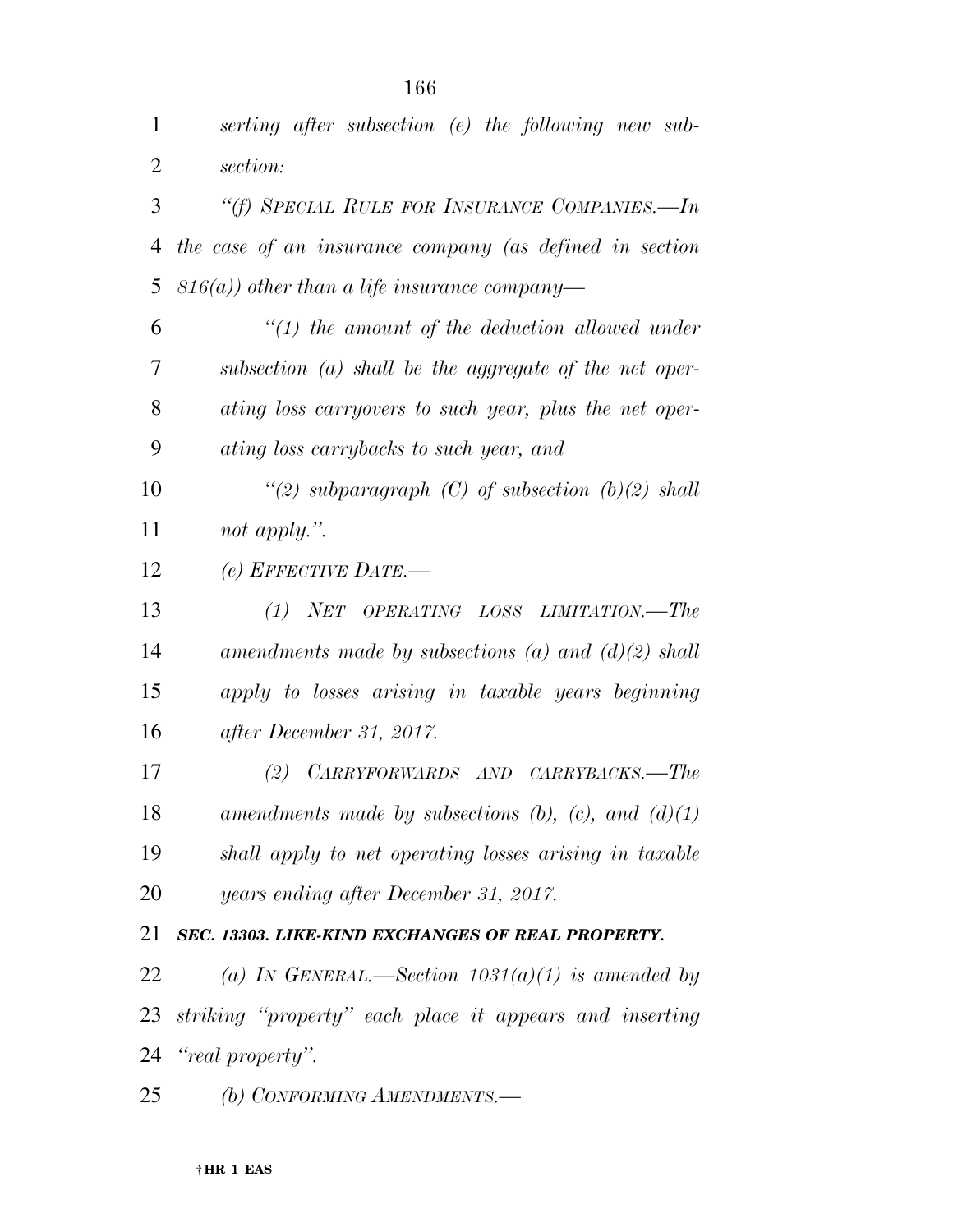| 1              | $(1)(A)$ Paragraph $(2)$ of section $1031(a)$ is                |
|----------------|-----------------------------------------------------------------|
| $\overline{2}$ | amended to read as follows:                                     |
| 3              | "(2) EXCEPTION FOR REAL PROPERTY HELD FOR                       |
| $\overline{4}$ | $SALE$ . This subsection shall not apply to any ex-             |
| 5              | change of real property held primarily for sale.".              |
| 6              | $(B)$ Section 1031 is amended by striking sub-                  |
| 7              | section $(i)$ .                                                 |
| 8              | $(2)$ Section 1031 is amended by striking sub-                  |
| 9              | section $(e)$ .                                                 |
| 10             | $(3)$ Section 1031, as amended by paragraph $(2)$ ,             |
| 11             | is amended by inserting after subsection (d) the fol-           |
| 12             | lowing new subsection:                                          |
| 13             | "(e) APPLICATION TO CERTAIN PARTNERSHIPS.-For                   |
| 14             | purposes of this section, an interest in a partnership which    |
| 15             | has in effect a valid election under section $761(a)$ to be ex- |
| 16             | cluded from the application of all of subchapter K shall be     |
| 17             | treated as an interest in each of the assets of such partner-   |
|                | 18 ship and not as an interest in a partnership.".              |
| 19             | (4) Section 1031(h) is amended to read as fol-                  |
| 20             | lows:                                                           |
| 21             | "(h) SPECIAL RULES FOR FOREIGN REAL PROP-                       |
| 22             | ERTY.—Real property located in the United States and real       |
|                | 23 property located outside the United States are not property  |
|                | 24 of a like kind.".                                            |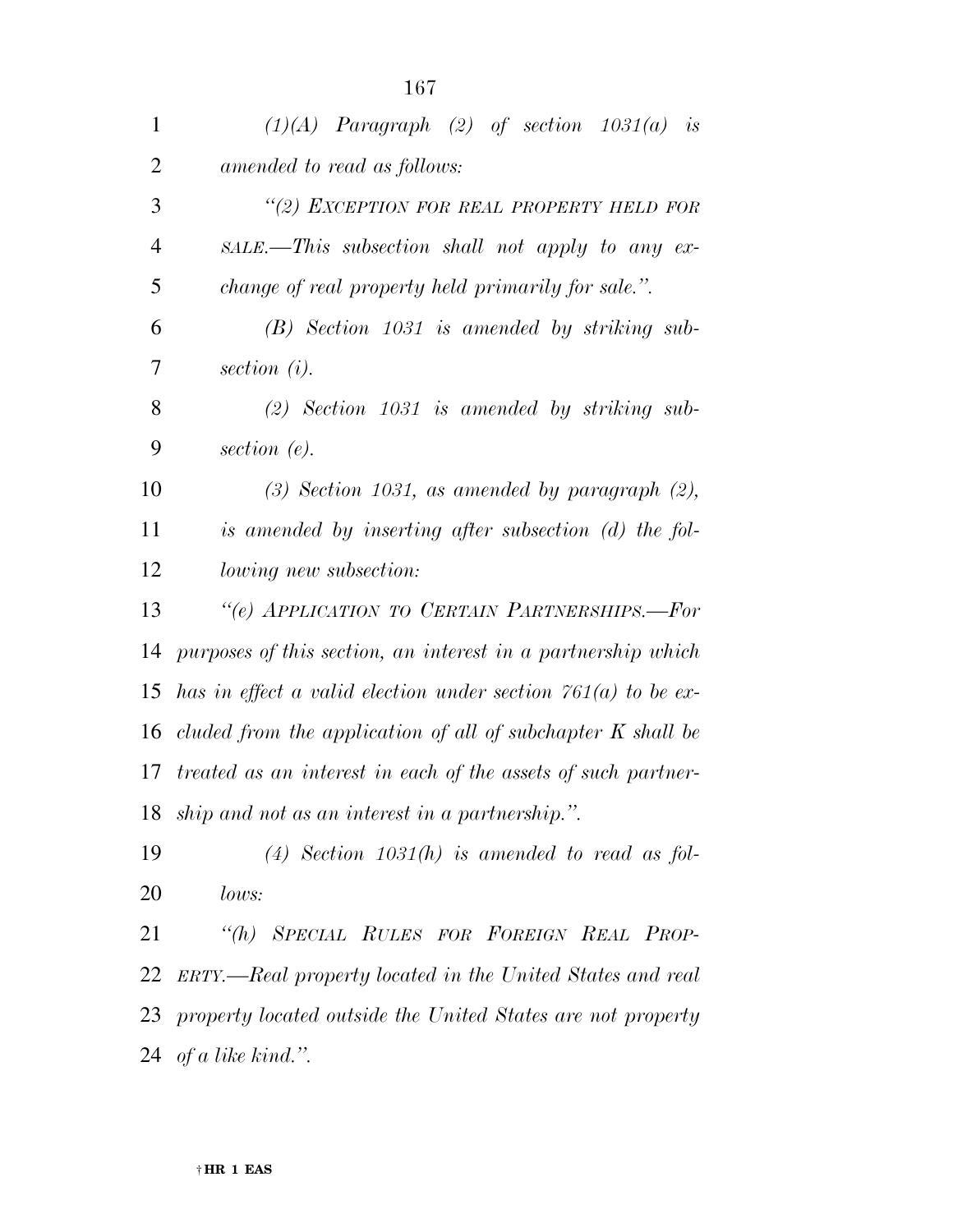| 1              | $(5)$ The heading of section 1031 is amended by                                |
|----------------|--------------------------------------------------------------------------------|
| $\overline{2}$ | striking "PROPERTY" and inserting "REAL PROP-                                  |
| 3              | $ERTY$ .                                                                       |
| $\overline{4}$ | $(6)$ The table of sections for part III of sub-                               |
| 5              | chapter $O$ of chapter 1 is amended by striking the                            |
| 6              | item relating to section 1031 and inserting the fol-                           |
| 7              | <i>lowing new item:</i>                                                        |
|                | "Sec. 1031. Exchange of real property held for productive use or investment.". |
| 8              | $(c)$ EFFECTIVE DATE.—                                                         |
| 9              | $(1)$ IN GENERAL.—Except as otherwise provided                                 |
| 10             | in this subsection, the amendments made by this sec-                           |
| 11             | tion shall apply to exchanges completed after Decem-                           |
| 12             | ber 31, 2017.                                                                  |
| 13             | (2) TRANSITION RULE.—The amendments made                                       |
| 14             | by this section shall not apply to any exchange if-                            |
| 15             | $(A)$ the property disposed of by the taxpayer                                 |
| 16             | in the exchange is disposed of on or before De-                                |
| 17             | cember 31 2017, or                                                             |
| 18             | $(B)$ the property received by the taxpayer in                                 |
| 19             | the exchange is received on or before December                                 |
| 20             | 31, 2017.                                                                      |
| 21             | SEC. 13304. LIMITATION ON DEDUCTION BY EMPLOYERS OF                            |
| 22             | <b>EXPENSES FOR FRINGE BENEFITS.</b>                                           |
| 23             | (a) NO DEDUCTION ALLOWED FOR ENTERTAINMENT                                     |
| 24             | EXPENSES.-                                                                     |
| 25             | (1) IN GENERAL.—Section $274(a)$ is amended—                                   |
|                | $\dagger$ HR 1 EAS                                                             |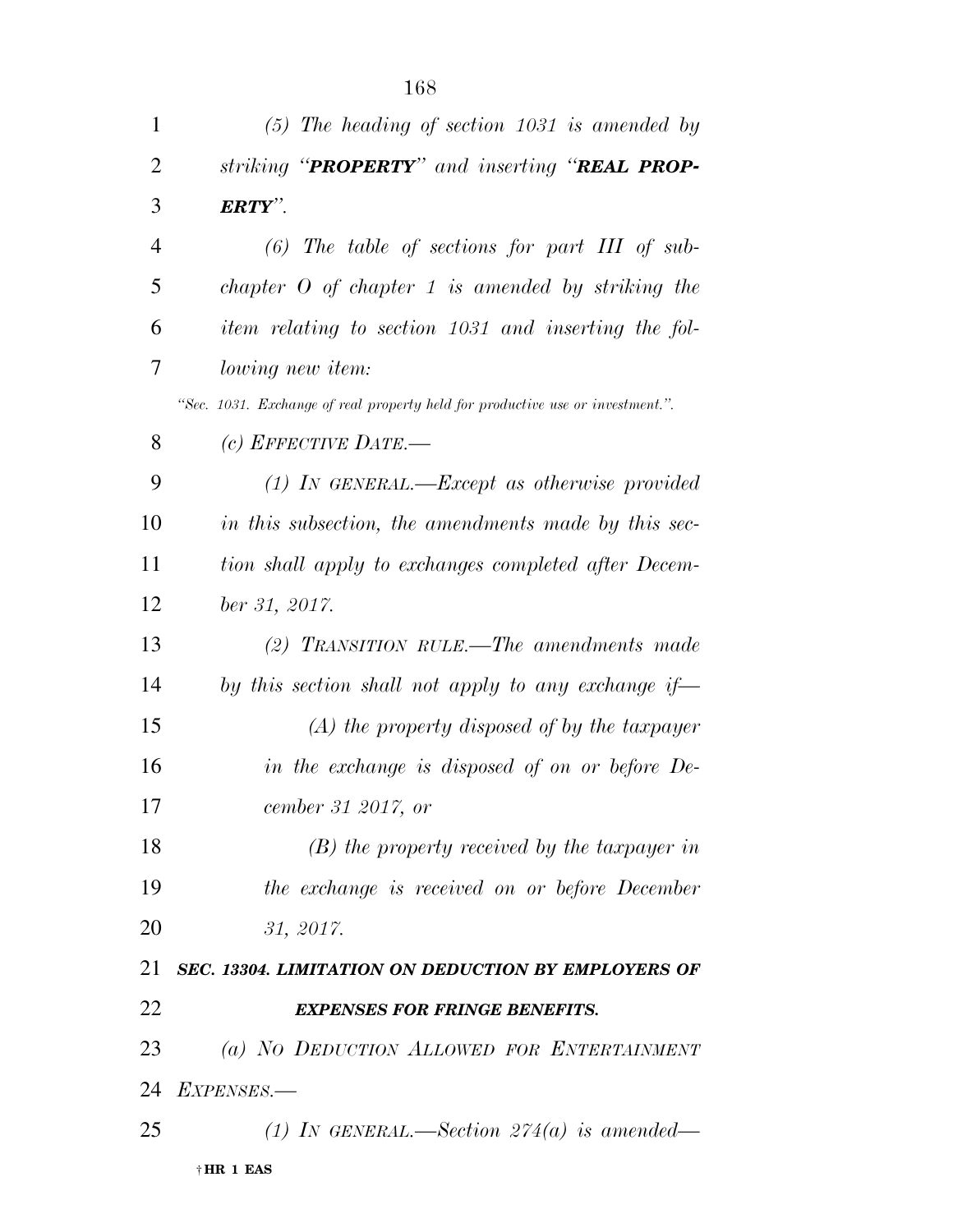| $\mathbf{1}$   | (A) in paragraph $(1)(A)$ , by striking "un-       |
|----------------|----------------------------------------------------|
| $\overline{2}$ | less" and all that follows through "trade or busi- |
| 3              | $ness,$ ",                                         |
| $\overline{4}$ | $(B)$ by striking the flush sentence at the end    |
| 5              | of paragraph (1), and                              |
| 6              | $(C)$ by striking paragraph $(2)(C)$ .             |
| 7              | (2) CONFORMING AMENDMENTS.-                        |
| 8              | (A) Section 274(d) is amended—                     |
| 9              | $(i)$ by striking paragraph $(2)$ and re-          |
| 10             | designating paragraphs $(3)$ and $(4)$ as          |
| 11             | paragraphs $(2)$ and $(3)$ , respectively, and     |
| 12             | $(ii)$ in the flush text following para-           |
| 13             | graph $(3)$ (as so redesignated)—                  |
| 14             | $(I)$ by striking ", entertainment,                |
| 15             | amusement, recreation, or use of the fa-           |
| 16             | cility or property," in item $(B)$ , and           |
| 17             | $(II)$ by striking " $(D)$ the business            |
| 18             | relationship to the taxpayer of persons            |
| 19             | <i>entertained, using the facility or prop-</i>    |
| 20             | erty, or receiving the gift" and insert-           |
| 21             | ing $\lq (D)$ the business relationship to         |
| 22             | the taxpayer of the person receiving the           |
| 23             | $\textit{ benefit}\text{''},$                      |
| 24             | $(B)$ Section 274 is amended by striking sub-      |
| 25             | section $(l)$ .                                    |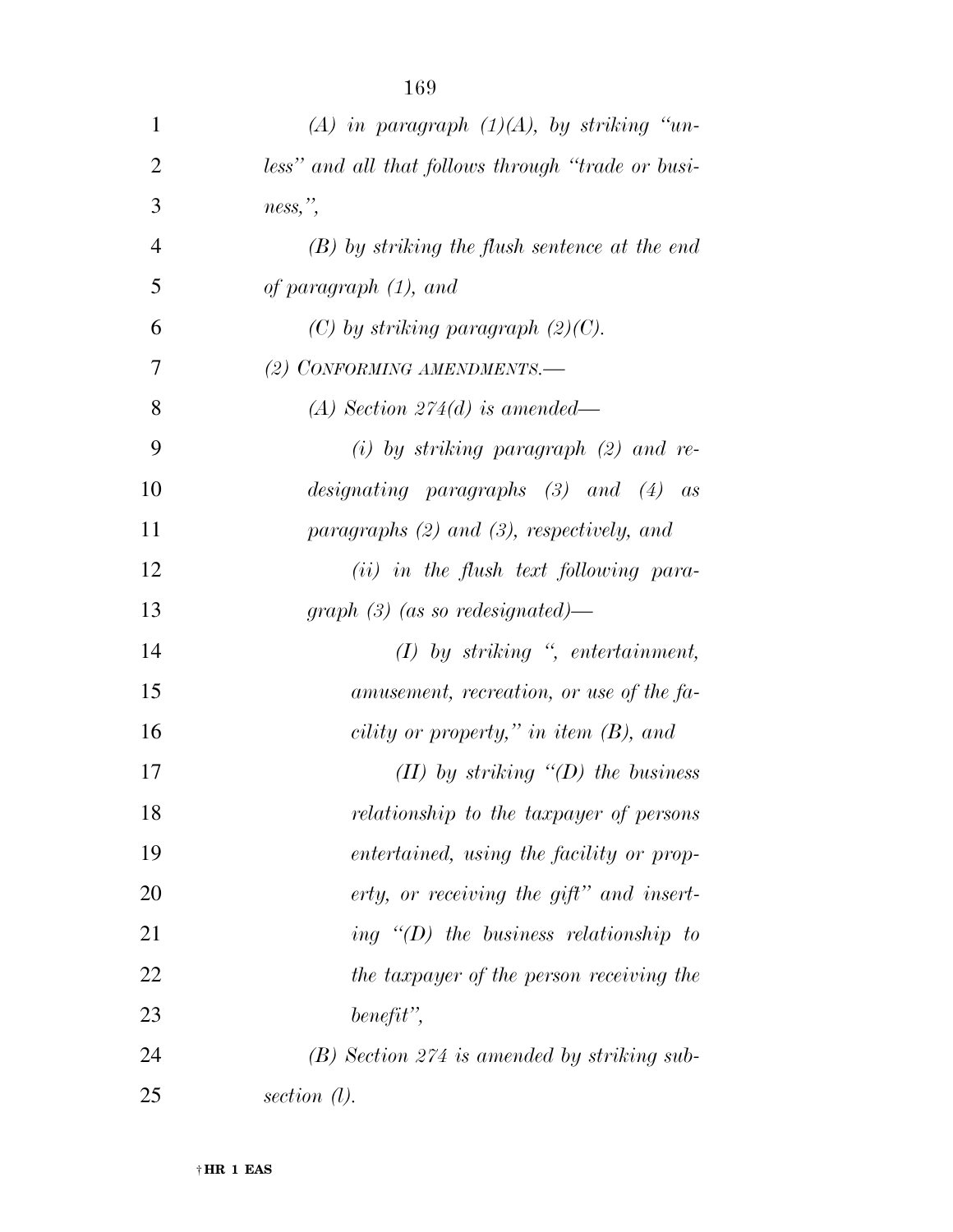| $\mathbf{1}$   | $(C)$ Section 274(n) is amended by striking            |
|----------------|--------------------------------------------------------|
| $\overline{2}$ | "AND ENTERTAINMENT" in the heading.                    |
| 3              | (D) Section $274(n)(1)$ is amended to read             |
| $\overline{4}$ | <i>as follows:</i>                                     |
| 5              | "(1) IN GENERAL.—The amount allowable as a             |
| 6              | deduction under this chapter for any expense for food  |
| 7              | or beverages shall not exceed 50 percent of the amount |
| 8              | of such expense which would (but for this paragraph)   |
| 9              | be allowable as a deduction under this chapter.".      |
| 10             | $(E)$ Section 274(n)(2) is amended—                    |
| 11             | $(i)$ in subparagraph $(B)$ , by striking              |
| 12             | "in the case of an expense for food or bev-            |
| 13             | erages,",                                              |
| 14             | $(ii)$ by striking subparagraph $(C)$ and              |
| 15             | <i>redesignating subparagraphs</i> $(D)$ and $(E)$     |
| 16             | as subparagraphs $(C)$ and $(D)$ , respectively,       |
| 17             | (iii) by striking "of subparagraph $(E)$ "             |
| 18             | the last sentence and inserting "of subpara-           |
| 19             | graph $(D)$ ", and                                     |
| 20             | $(iv)$ by striking "in subparagraph $(D)$ "            |
| 21             | in the last sentence and inserting "in sub-            |
| 22             | paragraph $(C)$ ".                                     |
| 23             | (F) Clause (iv) of section $7701(b)(5)(A)$ is          |
| 24             | amended to read as follows:                            |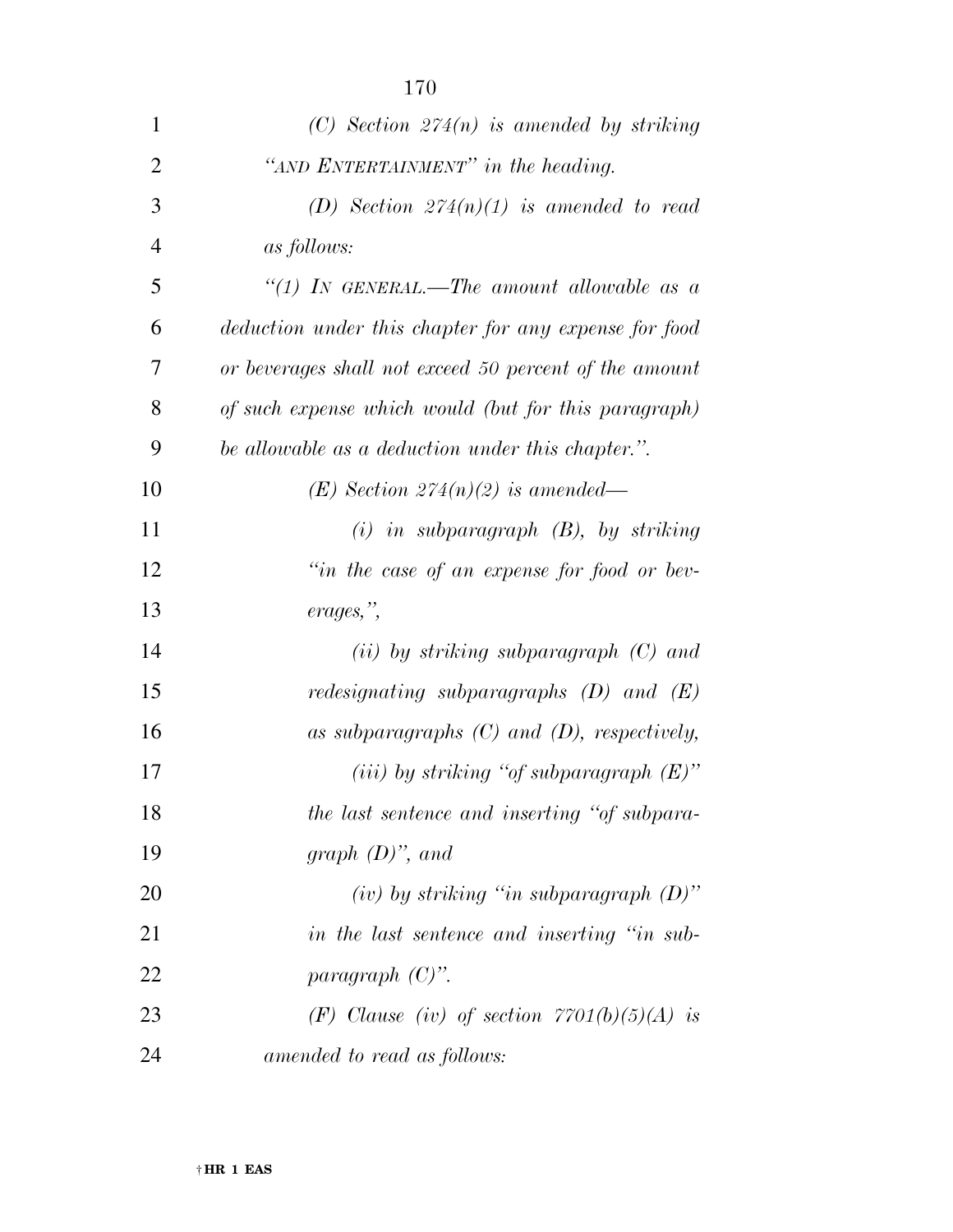| $\mathbf{1}$   | "(iv) a professional athlete who is tem-                   |
|----------------|------------------------------------------------------------|
| $\overline{2}$ | porarily in the United States to compete in                |
| 3              | $a$ sports event—                                          |
| $\overline{4}$ | $"(1)$ which is organized for the                          |
| 5              | primary purpose of benefiting an orga-                     |
| 6              | nization which is described in section                     |
| 7              | $501(c)(3)$ and exempt from tax under                      |
| 8              | section $501(a)$ ,                                         |
| 9              | "(II) all of the net proceeds of                           |
| 10             | which are contributed to such organi-                      |
| 11             | zation, and,                                               |
| 12             | "(III) which utilizes volunteers for                       |
| 13             | substantially all of the work performed                    |
| 14             | <i>in carrying out such event.</i> ".                      |
| 15             | (b) ONLY 50 PERCENT OF EXPENSES FOR MEALS PRO-             |
| 16             | VIDED ON OR NEAR BUSINESS PREMISES ALLOWED AS DE-          |
| 17             | DUCTION.—Paragraph (2) of section $274(n)$ , as amended by |
| 18             | subsection $(a)$ , is amended—                             |
| 19             | $(1)$ by striking subparagraph $(B)$ ,                     |
| 20             | (2) by redesignating subparagraphs $(C)$ and $(D)$         |
| 21             | as subparagraphs $(B)$ and $(C)$ , respectively,           |
| 22             | (3) by striking "of subparagraph $(D)$ " in the last       |
| 23             | sentence and inserting "of subparagraph $(C)$ ", and       |
| 24             | (4) by striking "in subparagraph $(C)$ " in the            |
| 25             | last sentence and inserting "in subparagraph $(B)$ ".      |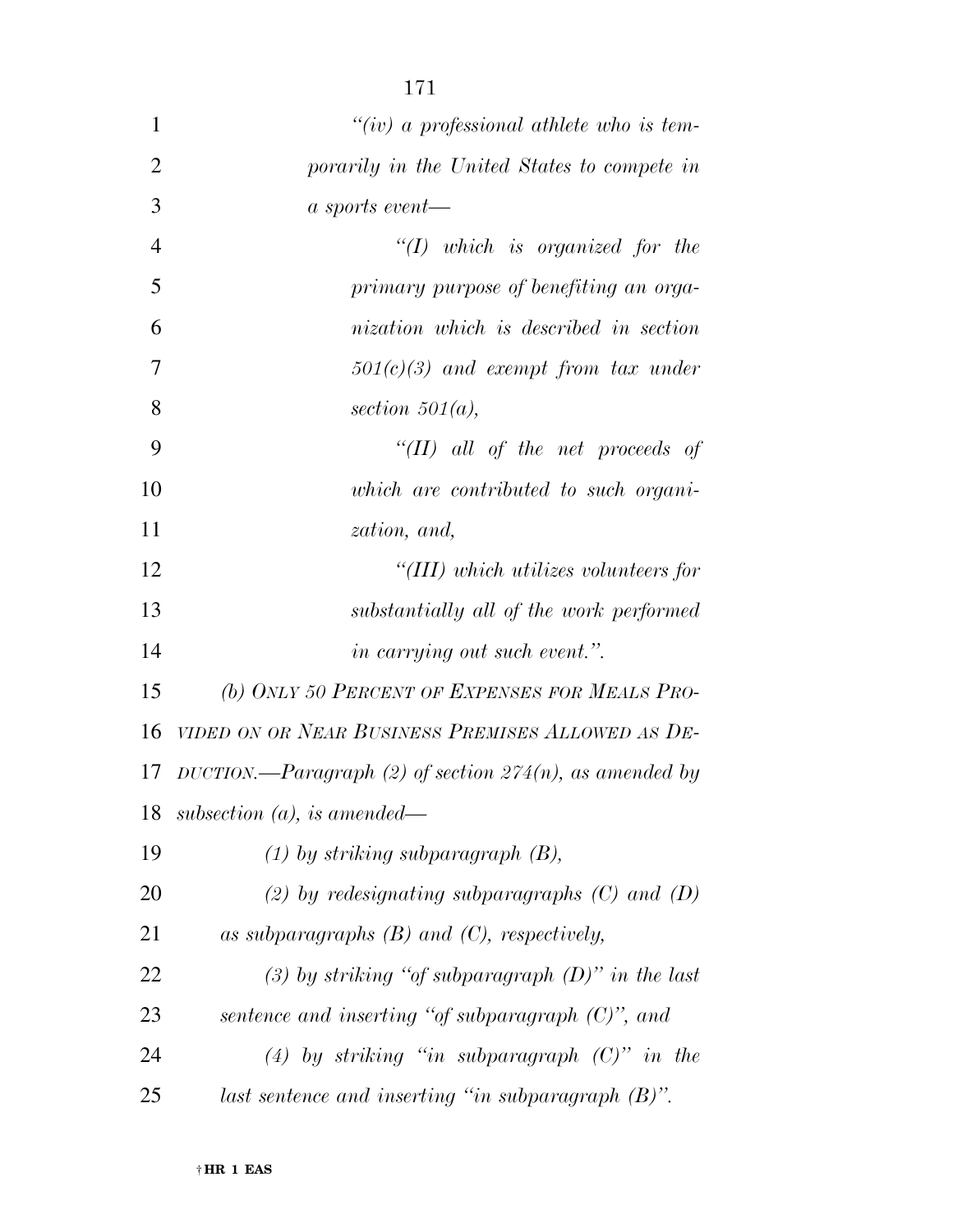| 1              | (c) TREATMENT OF TRANSPORTATION BENEFITS.-                   |
|----------------|--------------------------------------------------------------|
| 2              | Section 274, as amended by subsection $(a)$ , is amended—    |
| 3              | $(1)$ in subsection $(a)$ —                                  |
| $\overline{4}$ | $(A)$ in the heading, by striking "OR RECRE-                 |
| 5              | ATION" and inserting "RECREATION, OR QUALI-                  |
| 6              | FIED TRANSPORTATION FRINGES", and                            |
| 7              | $(B)$ by adding at the end the following new                 |
| 8              | <i>paragraph:</i>                                            |
| 9              | "(4) QUALIFIED TRANSPORTATION FRINGES.—No                    |
| 10             | deduction shall be allowed under this chapter for the        |
| 11             | expense of any qualified transportation fringe (as de-       |
| 12             | fined in section 132(f)) provided to an employee of the      |
| 13             | taxpayer.", and                                              |
| 14             | (2) by inserting after subsection $(k)$ the following        |
| 15             | new subsection:                                              |
| 16             | "(1) TRANSPORTATION AND COMMUTING BENEFITS.-                 |
| 17             | No deduction shall be allowed under this chapter for any     |
|                | 18 expense incurred for providing any transportation, or any |
|                | 19 payment or reimbursement, to an employee of the taxpayer  |
| 20             | in connection with travel between the employee's residence   |
| 21             | and place of employment, except as necessary for ensuring    |
| 22             | the safety of the employee.".                                |
| 23             | (d) ELIMINATION OF DEDUCTION FOR MEALS PRO-                  |

 *VIDED AT CONVENIENCE OF EMPLOYER.—Section 274, as amended by subsection (c), is amended—*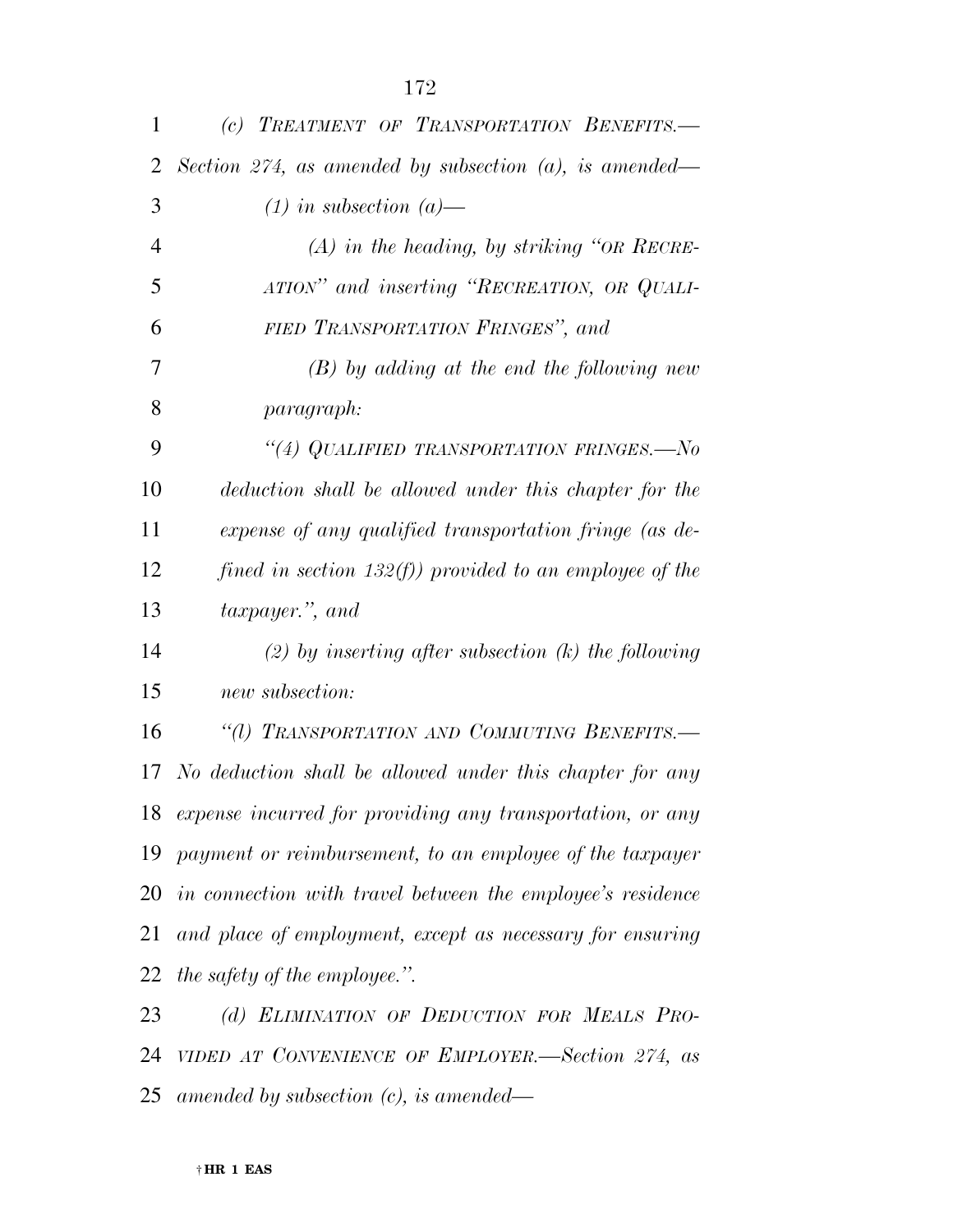| $\mathbf{1}$   | $(1)$ by redesignating subsection $(0)$ as subsection    |
|----------------|----------------------------------------------------------|
| $\overline{2}$ | $(p)$ , and                                              |
| 3              | $(2)$ by inserting after subsection $(n)$ the following  |
| $\overline{4}$ | new subsection:                                          |
| 5              | "(0) MEALS PROVIDED AT CONVENIENCE OF EM-                |
| 6              | PLOYER.—No deduction shall be allowed under this chapter |
| 7 <sup>1</sup> | $for-$                                                   |
| 8              | "(1) any expense for the operation of a facility         |
| 9              | described in section $132(e)(2)$ , and any expense for   |
| 10             | food or beverages, including under section $132(e)(1)$ , |
| 11             | associated with such facility, or                        |
| 12             | $\lq(2)$ any expense for meals described in section      |
| 13             | $119(a)$ .".                                             |
| 14             | (e) EFFECTIVE DATE.—                                     |
| 15             | $(1)$ IN GENERAL.—Except as provided in para-            |
| 16             | $graph (2)$ , the amendments made by this section shall  |
| 17             | apply to amounts incurred or paid after December         |
| 18             | 31, 2017.                                                |
| 19             | (2) EFFECTIVE DATE FOR ELIMINATION OF DE-                |
| 20             | DUCTION FOR MEALS PROVIDED AT CONVENIENCE OF             |
| 21             | $EMPLOVER.$ —The amendments made by subsection $(d)$     |
| 22             | shall apply to amounts incurred or paid after Decem-     |
| 23             | ber 31, 2025.                                            |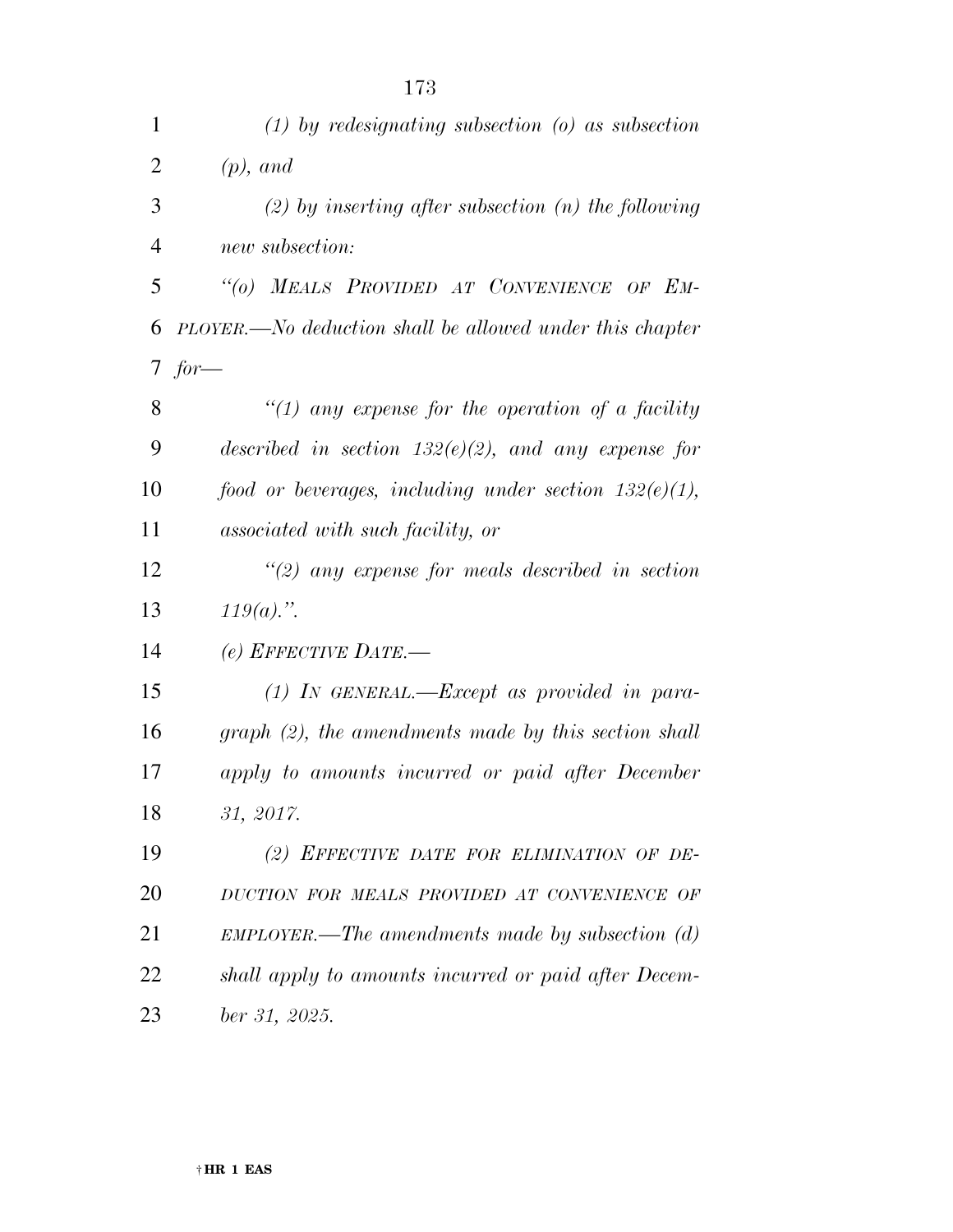| 1              | SEC. 13305. REPEAL OF DEDUCTION FOR INCOME ATTRIB-        |
|----------------|-----------------------------------------------------------|
| $\overline{2}$ | UTABLE TO DOMESTIC PRODUCTION ACTIVI-                     |
| 3              | TIES.                                                     |
| 4              | (a) REPEAL.—                                              |
| 5              | (1) TAXPAYERS OTHER THAN CORPORATIONS.-                   |
| 6              | Section 199 is amended by adding at the end the fol-      |
| 7              | <i>lowing new subsection:</i>                             |
| 8              | "(e) PARTIAL TERMINATION FOR TAXPAYERS OTHER              |
| 9              | THAN CORPORATIONS.—In the case of a taxpayer other        |
| 10             | than a C corporation, this section shall not apply to any |
| 11             | taxable year beginning after December 31, 2017.".         |
| 12             | (2) CERTAIN SPECIAL RULES FOR COOPERA-                    |
| 13             | TIVES.—Section $199(d)(3)$ is amended by adding at        |
| 14             | the end the following new subparagraph:                   |
| 15             | $\lq G$<br>PARTIAL TERMINATION.—Subpara-                  |
| 16             | graphs $(A)$ and $(B)$ shall not apply to any tax-        |
| 17             | able year beginning after December 31, 2017.".            |
| 18             | (3) TOTAL REPEAL.—Part VI of subchapter B of              |
| 19             | chapter 1, as amended by paragraphs $(1)$ and $(2)$ , is  |
| 20             | amended by striking section 199 (and by striking the      |
| 21             | item relating to such section in the table of sections    |
| 22             | for such part).                                           |
| 23             | (b) CONFORMING AMENDMENTS.-                               |
| 24             | (1) Sections $74(d)(2)(B)$ , $86(b)(2)(A)$ ,              |
| 25             | $135(c)(4)(A),$ $137(b)(3)(A),$ $219(g)(3)(A)(ii),$       |
| 26             | $221(b)(2)(C),$ $222(b)(2)(C),$ $246(b)(1),$ and          |
|                | †HR 1 EAS                                                 |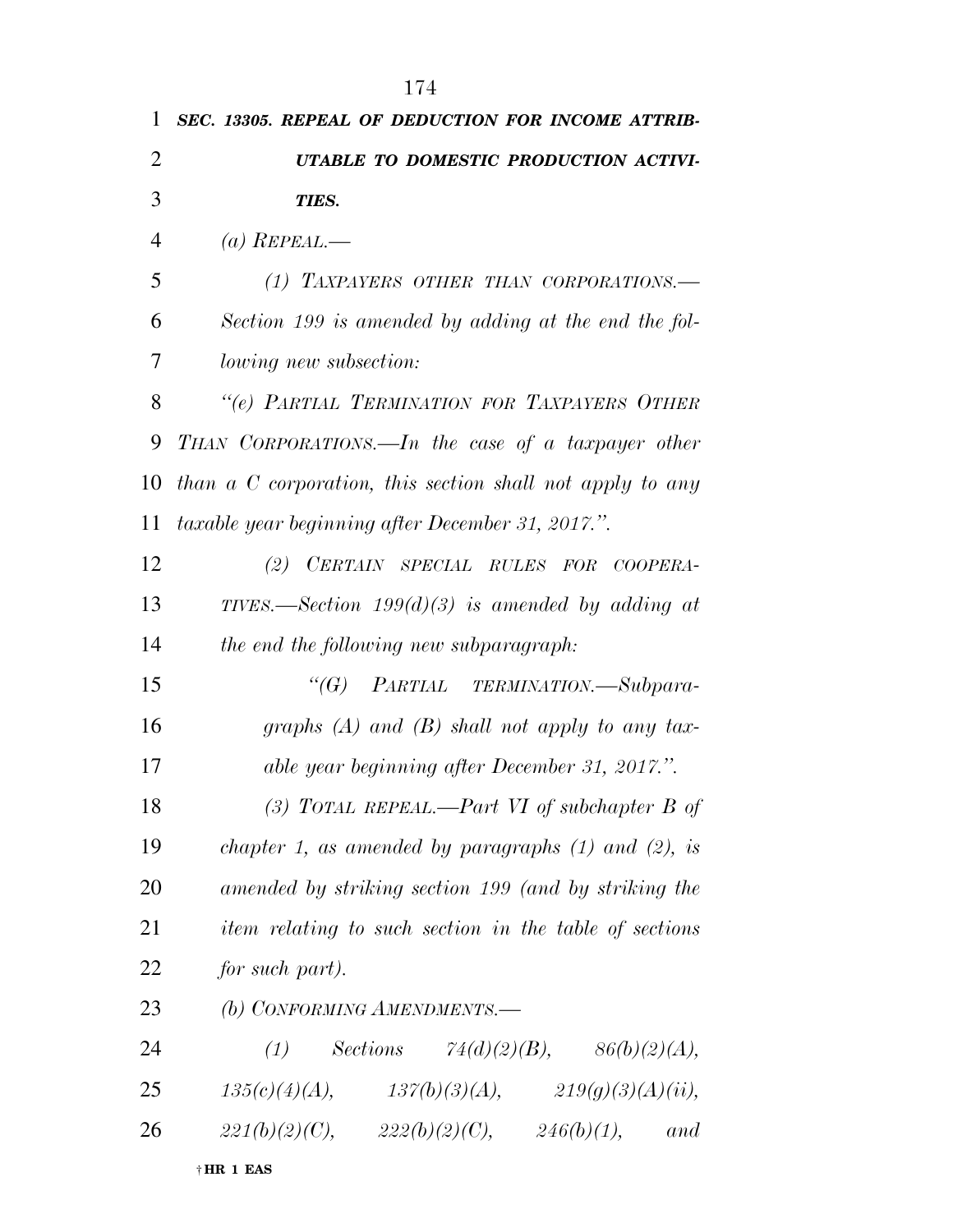| $\mathbf{1}$   | $469(i)(3)(F)(iii)$ are each amended by striking                  |
|----------------|-------------------------------------------------------------------|
| $\overline{2}$ | " $199,$ ".                                                       |
| 3              | (2) Section $170(b)(2)(D)$ , as amended by section                |
| $\overline{4}$ | 11011, is amended by striking clause $(iv)$ and by re-            |
| 5              | designating clauses $(v)$ and $(vi)$ as redesignating             |
| 6              | clauses (iv) as clause $(v)$ , respectively.                      |
| 7              | $(3)$ Section 172 $(d)$ is amended by striking para-              |
| 8              | graph(7).                                                         |
| 9              | (4) Section 613(a) is amended by striking "and                    |
| 10             | without the deduction under section 199".                         |
| 11             | (5) Section $613A(d)(1)$ is amended by striking                   |
| 12             | $subparagnph$ (B) and by redesignating subpara-                   |
| 13             | graphs $(C)$ , $(D)$ , and $(E)$ as subparagraphs $(B)$ , $(C)$ , |
| 14             | and $(D)$ .                                                       |
| 15             | (c) EFFECTIVE DATE.—                                              |
| 16             | $(1)$ In GENERAL.—Except as provided in para-                     |
| 17             | $graph (2)$ , the amendments made by this section shall           |
| 18             | apply to taxable years beginning after December 31,               |
| 19             | 2018.                                                             |
| 20             | (2) EARLIER TERMINATION FOR CERTAIN TAX-                          |
| 21             | $PAYERS.$ The amendment made by paragraphs $(1)$                  |
| 22             | and (2) of subsection (a) shall apply to taxable years            |
| 23             | beginning after December 31, 2017.                                |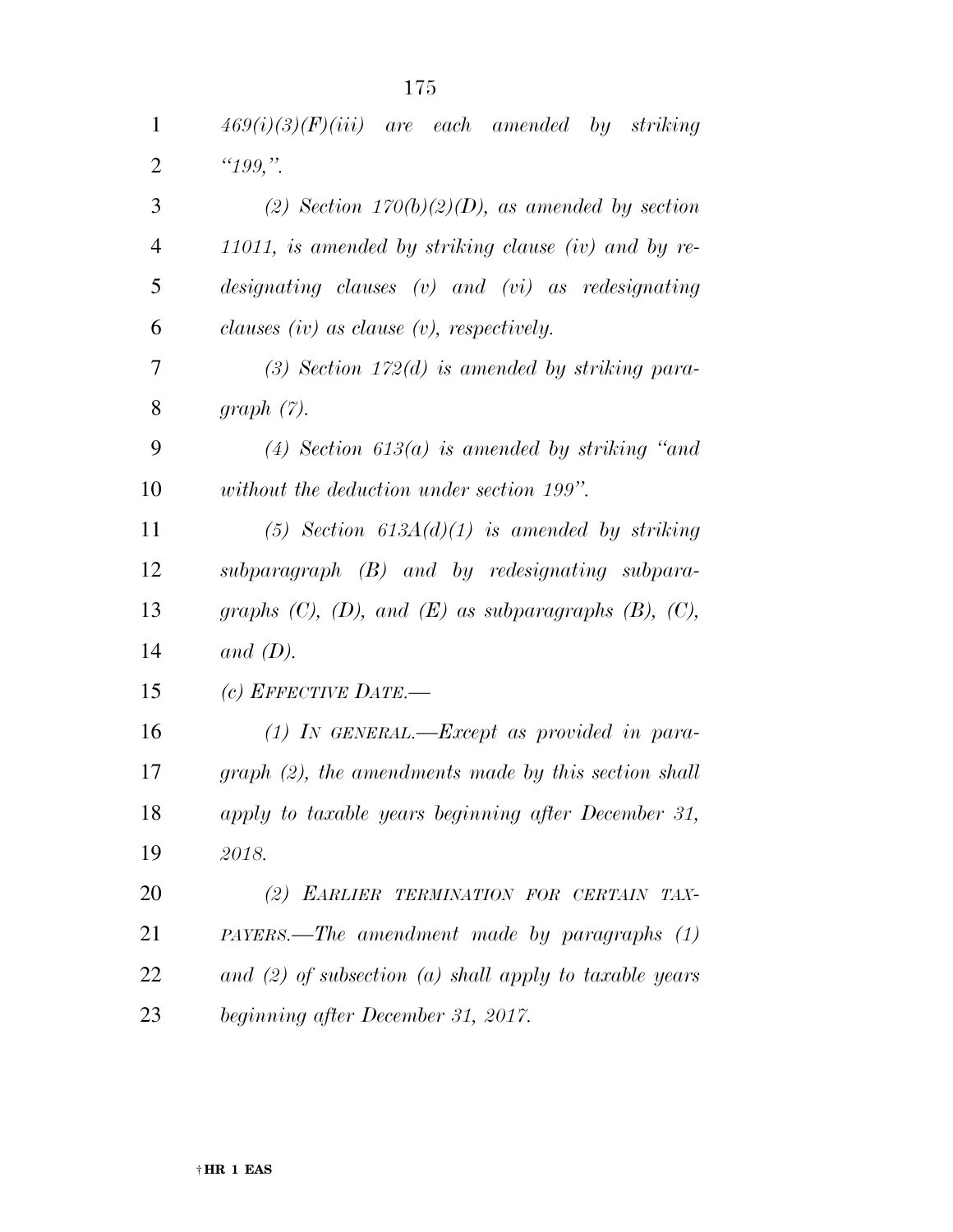| 1              | SEC. 13306. DENIAL OF DEDUCTION FOR CERTAIN FINES,     |
|----------------|--------------------------------------------------------|
| $\overline{2}$ | PENALTIES, AND OTHER AMOUNTS.                          |
| 3              | (a) DENIAL OF DEDUCTION.—                              |
| $\overline{4}$ | (1) IN GENERAL.—Subsection (f) of section 162          |
| 5              | <i>is amended to read as follows:</i>                  |
| 6              | "(f) FINES, PENALTIES, AND OTHER AMOUNTS.—             |
| 7              | "(1) In GENERAL.—Except as provided in the             |
| 8              | following paragraphs of this subsection, no deduction  |
| 9              | otherwise allowable shall be allowed under this chap-  |
| 10             | ter for any amount paid or incurred (whether by suit,  |
| 11             | agreement, or otherwise) to, or at the direction of, a |
| 12             | government or governmental entity in relation to the   |
| 13             | violation of any law or the investigation or inquiry   |
| 14             | by such government or entity into the potential viola- |
| 15             | tion of any law.                                       |
| 16             | "(2) EXCEPTION FOR AMOUNTS CONSTITUTING                |
| 17             | RESTITUTION OR PAID TO COME INTO COMPLIANCE            |
| 18             | WITH LAW.-                                             |
| 19             | "(A) IN GENERAL.—Paragraph $(1)$ shall                 |
| 20             | not apply to any amount that—                          |
| 21             | $``(i)$ the taxpayer establishes—                      |
| 22             | $\lq (I)$ constitutes restitution<br>$(in-$            |
| 23             | cluding remediation of property) for                   |
| 24             | damage or harm which was or may be                     |
| 25             | caused by the violation of any law or                  |
| 26             | the potential violation of any law, or                 |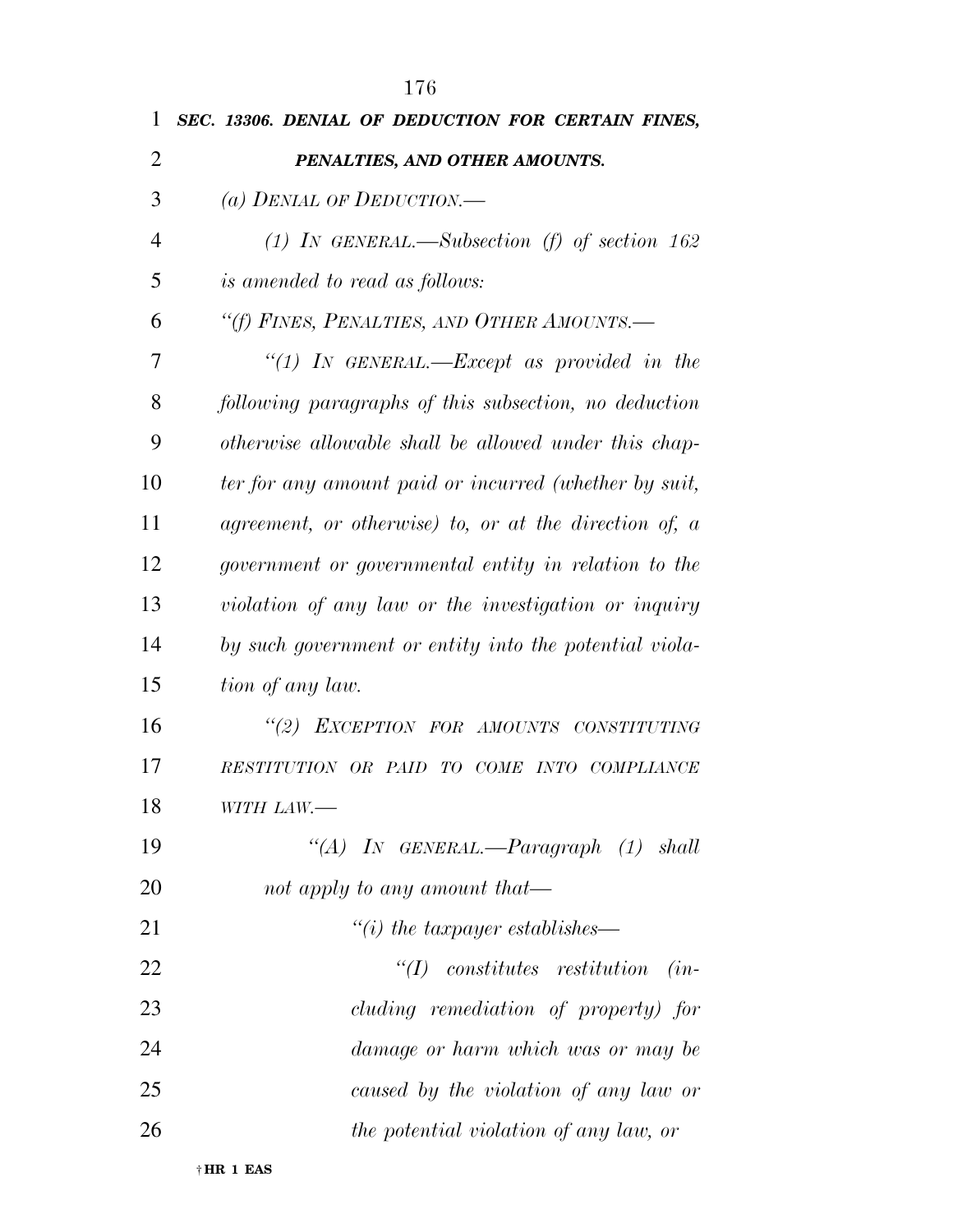| $\mathbf{1}$   | "(II) is paid to come into compli-                               |
|----------------|------------------------------------------------------------------|
| $\overline{2}$ | ance with any law which was violated                             |
| 3              | or otherwise involved in the investiga-                          |
| $\overline{4}$ | tion or inquiry described in paragraph                           |
| 5              | (1),                                                             |
| 6              | $``(ii)$ is identified as restitution or as                      |
| $\overline{7}$ | an amount paid to come into compliance                           |
| 8              | with such law, as the case may be, in the                        |
| 9              | court order or settlement agreement, and                         |
| 10             | "(iii) in the case of any amount of res-                         |
| 11             | titution for failure to pay any tax imposed                      |
| 12             | under this title in the same manner as if                        |
| 13             | such amount were such tax, would have                            |
| 14             | been allowed as a deduction under this                           |
| 15             | chapter if it had been timely paid.                              |
| 16             | The identification under clause (ii) alone shall                 |
| 17             | not be sufficient to make the establishment re-                  |
| 18             | quired under clause (i).                                         |
| 19             | "(B) LIMITATION.—Subparagraph (A) shall                          |
| 20             | not apply to any amount paid or incurred as re-                  |
| 21             | imbursement to the government or entity for the                  |
| 22             | costs of any investigation or litigation.                        |
| 23             | $\lq(3)$<br>EXCEPTION FOR AMOUNTS PAID OR<br>$IN-$               |
| 24             | CURRED AS THE RESULT OF CERTAIN COURT<br>$OR-$                   |
| 25             | $DERS$ . $\rightarrow$ $Paragraph$ (1) shall not apply to<br>any |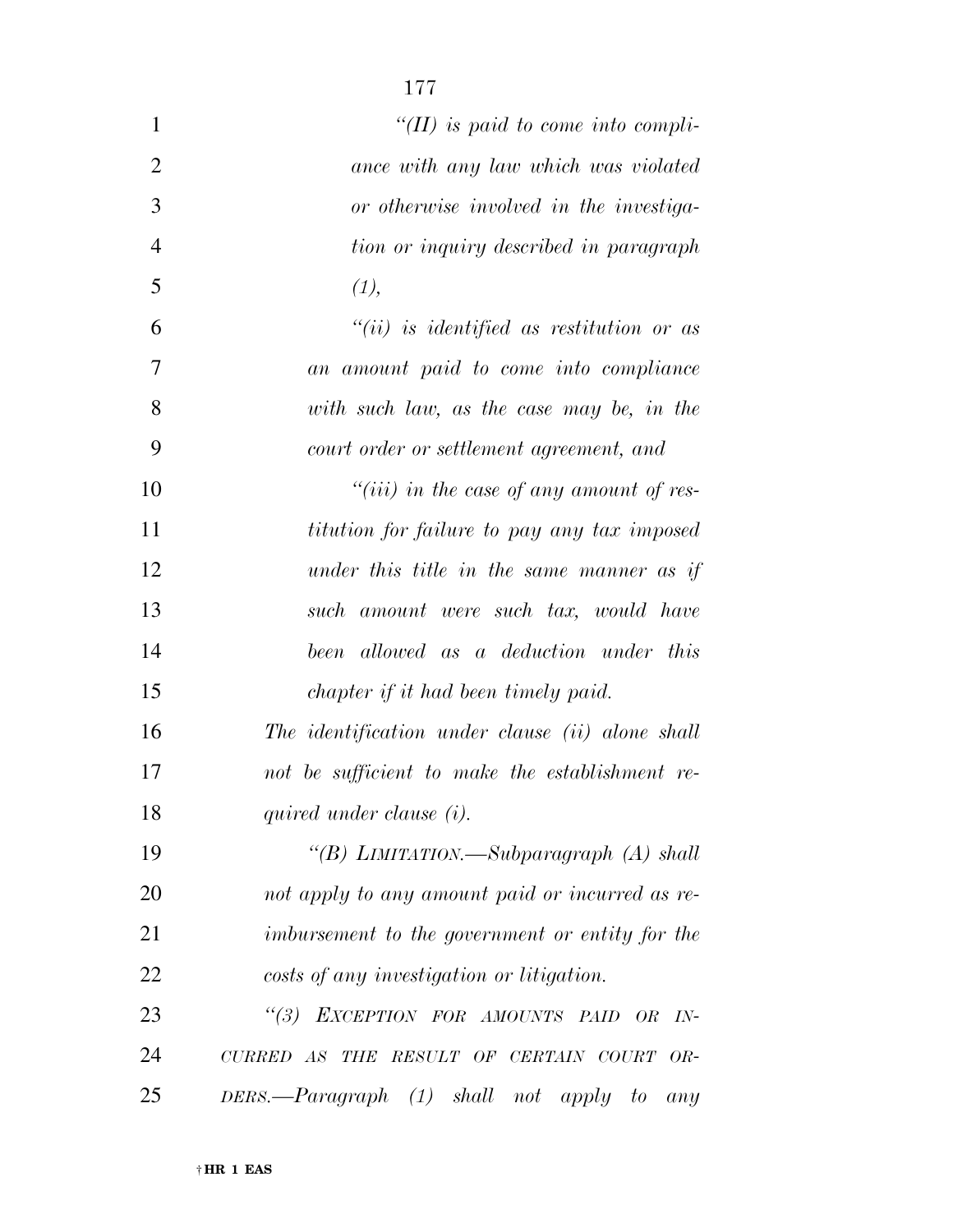| 1              | amount paid or incurred by reason of any order of       |
|----------------|---------------------------------------------------------|
| $\overline{2}$ | a court in a suit in which no government or govern-     |
| 3              | mental entity is a party.                               |
| $\overline{4}$ | "(4) EXCEPTION FOR TAXES DUE.-Paragraph                 |
| 5              | $(1)$ shall not apply to any amount paid or incurred    |
| 6              | as taxes due.                                           |
| 7              | $\frac{1}{1}$<br>TREATMENT OF CERTAIN<br>NONGOVERN-     |
| 8              | MENTAL REGULATORY ENTITIES.—For purposes of             |
| 9              | this subsection, the following nongovernmental entities |
| 10             | shall be treated as governmental entities:              |
| 11             | "(A) Any nongovernmental entity which ex-               |
| 12             | ercises self-regulatory powers (including impos-        |
| 13             | ing sanctions) in connection with a qualified           |
| 14             | board or exchange (as defined in section                |
| 15             | $1256(g)(7)$ ).                                         |
| 16             | $\lq\lq B$ To the extent provided in regulations,       |
| 17             | any nongovernmental entity which exercises self-        |
| 18             | regulatory powers (including imposing<br>sanc-          |
| 19             | tions) as part of performing an essential govern-       |
| 20             | mental function.".                                      |
| 21             | (2) EFFECTIVE DATE.—The amendment made by               |
| 22             | this subsection shall apply to amounts paid or in-      |
| 23             | curred on or after the date of the enactment of this    |
| 24             | Act, except that such amendments shall not apply to     |
| 25             | amounts paid or incurred under any binding order or     |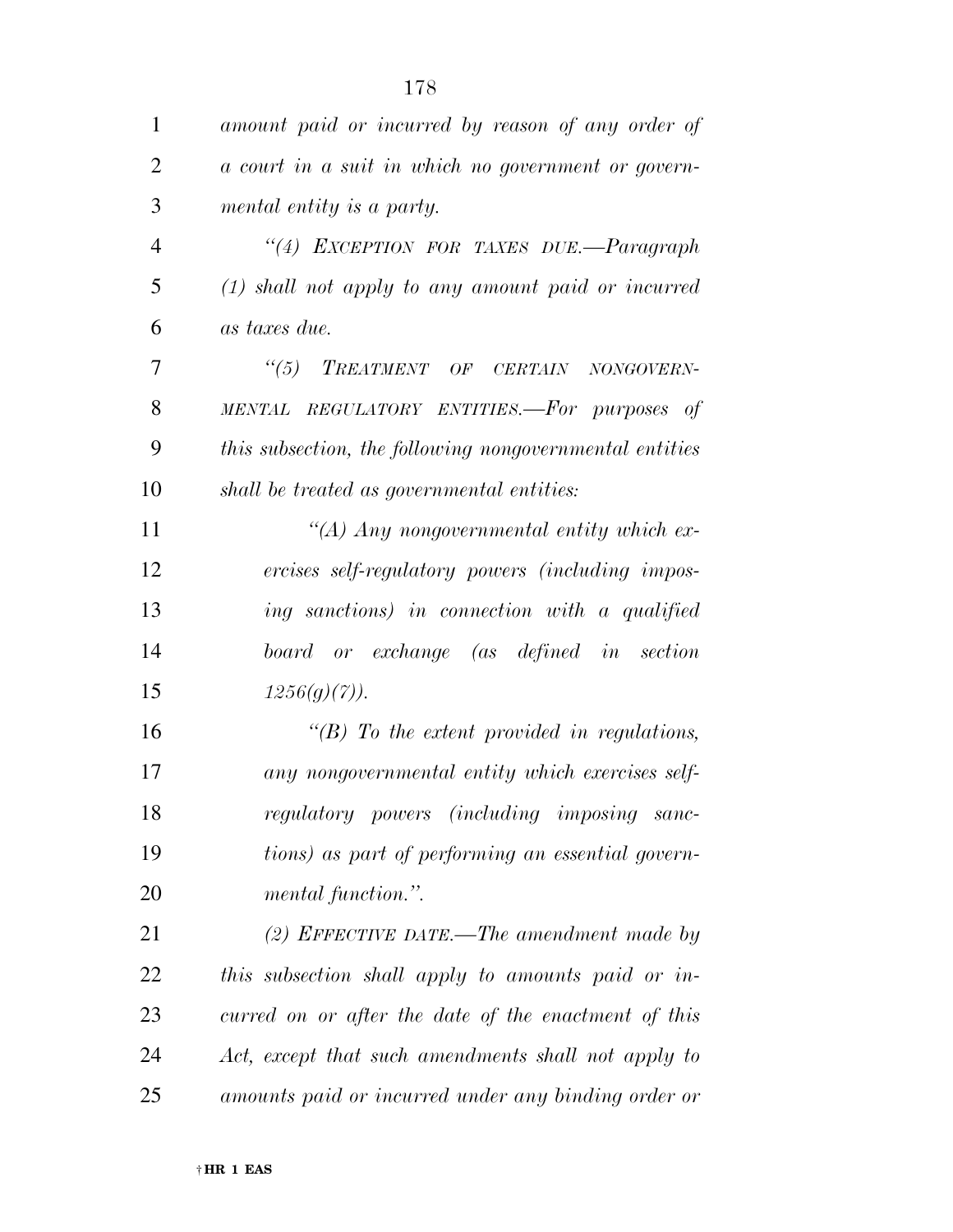| $\mathbf{1}$   | agreement entered into before such date. Such excep-     |
|----------------|----------------------------------------------------------|
| $\overline{2}$ | tion shall not apply to an order or agreement requir-    |
| 3              | ing court approval unless the approval was obtained      |
| $\overline{4}$ | before such date.                                        |
| 5              | (b) REPORTING OF DEDUCTIBLE AMOUNTS.—                    |
| 6              | (1) IN GENERAL.—Subpart B of part III of sub-            |
| 7              | chapter $A$ of chapter 61 is amended by inserting after  |
| 8              | section 6050W the following new section:                 |
| 9              | "SEC. 6050X. INFORMATION WITH RESPECT TO CERTAIN         |
| 10             | FINES, PENALTIES, AND OTHER AMOUNTS.                     |
| 11             | "(a) REQUIREMENT OF REPORTING.—                          |
| 12             | "(1) IN GENERAL.—The appropriate official of             |
| 13             | any government or any entity described in section        |
| 14             | $162(f)(5)$ which is involved in a suit or agreement de- |
| 15             | scribed in paragraph (2) shall make a return in such     |
| 16             | form as determined by the Secretary setting forth—       |
| 17             | $\lq (A)$ the amount required to be paid as a            |
| 18             | result of the suit or agreement to which para-           |
| 19             | graph $(1)$ of section 162(f) applies,                   |
| 20             | "(B) any amount required to be paid as a                 |
| 21             | result of the suit or agreement which constitutes        |
| 22             | restitution or remediation of property, and              |
| 23             | "(C) any amount required to be paid as a                 |
| 24             | result of the suit or agreement for the purpose of       |
| 25             | coming into compliance with any law which was            |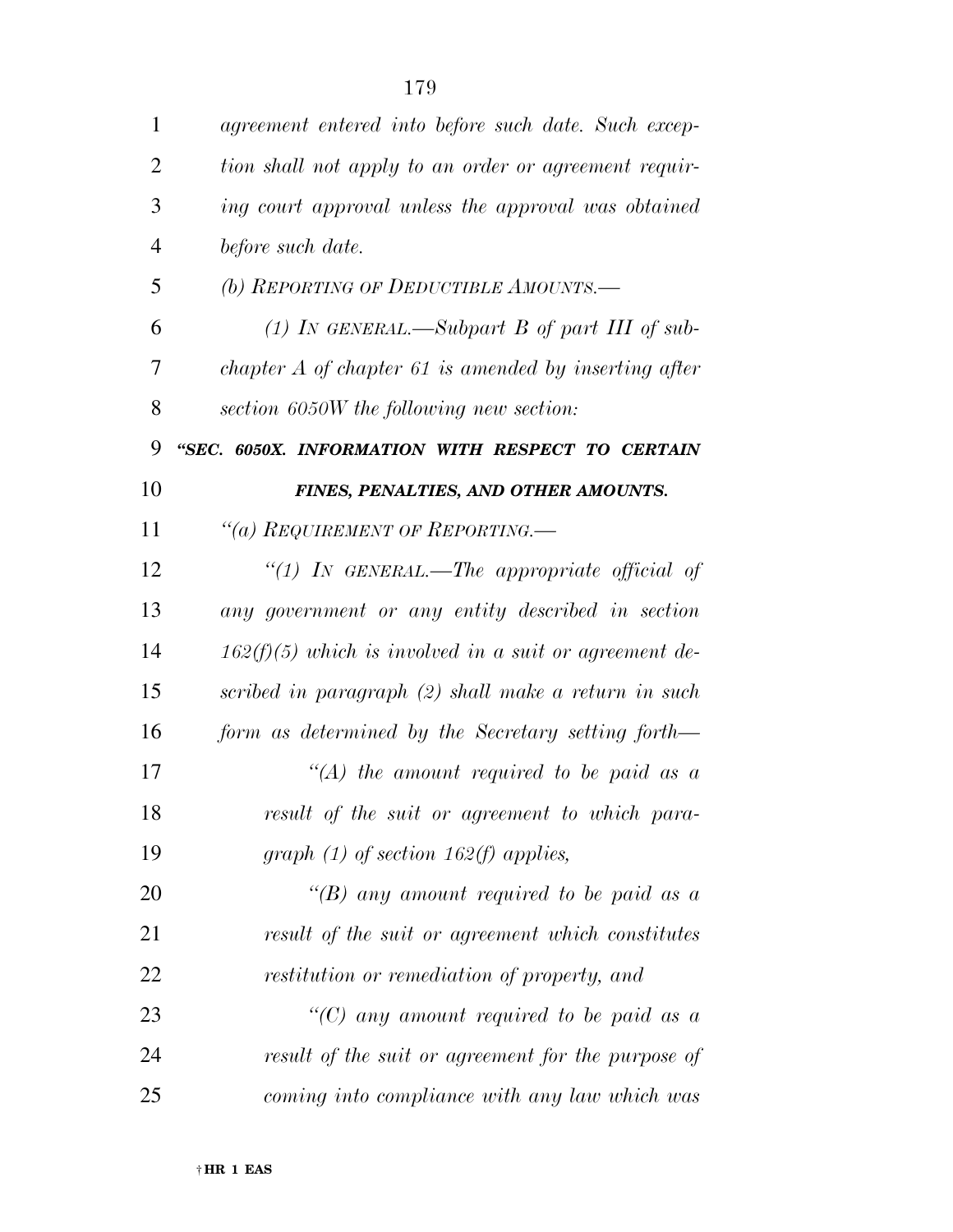| $\mathbf{1}$   | violated or involved in the investigation or in- |
|----------------|--------------------------------------------------|
| $\overline{2}$ | quiry.                                           |
| 3              | "(2) SUIT OR AGREEMENT DESCRIBED.-               |
| $\overline{4}$ | "(A) IN GENERAL.—A suit or agreement is          |
| 5              | described in this paragraph if—                  |
| 6              | "(i) it is—                                      |
| 7              | "(I) a suit with respect to a viola-             |
| 8              | tion of any law over which the govern-           |
| 9              | ment or entity has authority and with            |
| 10             | respect to which there has been a court          |
| 11             | order, or                                        |
| 12             | $\lq (II)$ an agreement which is en-             |
| 13             | tered into with respect to a violation of        |
| 14             | any law over which the government or             |
| 15             | entity has authority, or with respect to         |
| 16             | an investigation or inquiry by the gov-          |
| 17             | ernment or entity into the potential             |
| 18             | violation of any law over which such             |
| 19             | government or entity has authority,              |
| 20             | and                                              |
| 21             | $``(ii)$ the aggregate amount involved in        |
| 22             | all court orders and agreements with respect     |
| 23             | to the violation, investigation, or inquiry is   |
| 24             | \$600 or more.                                   |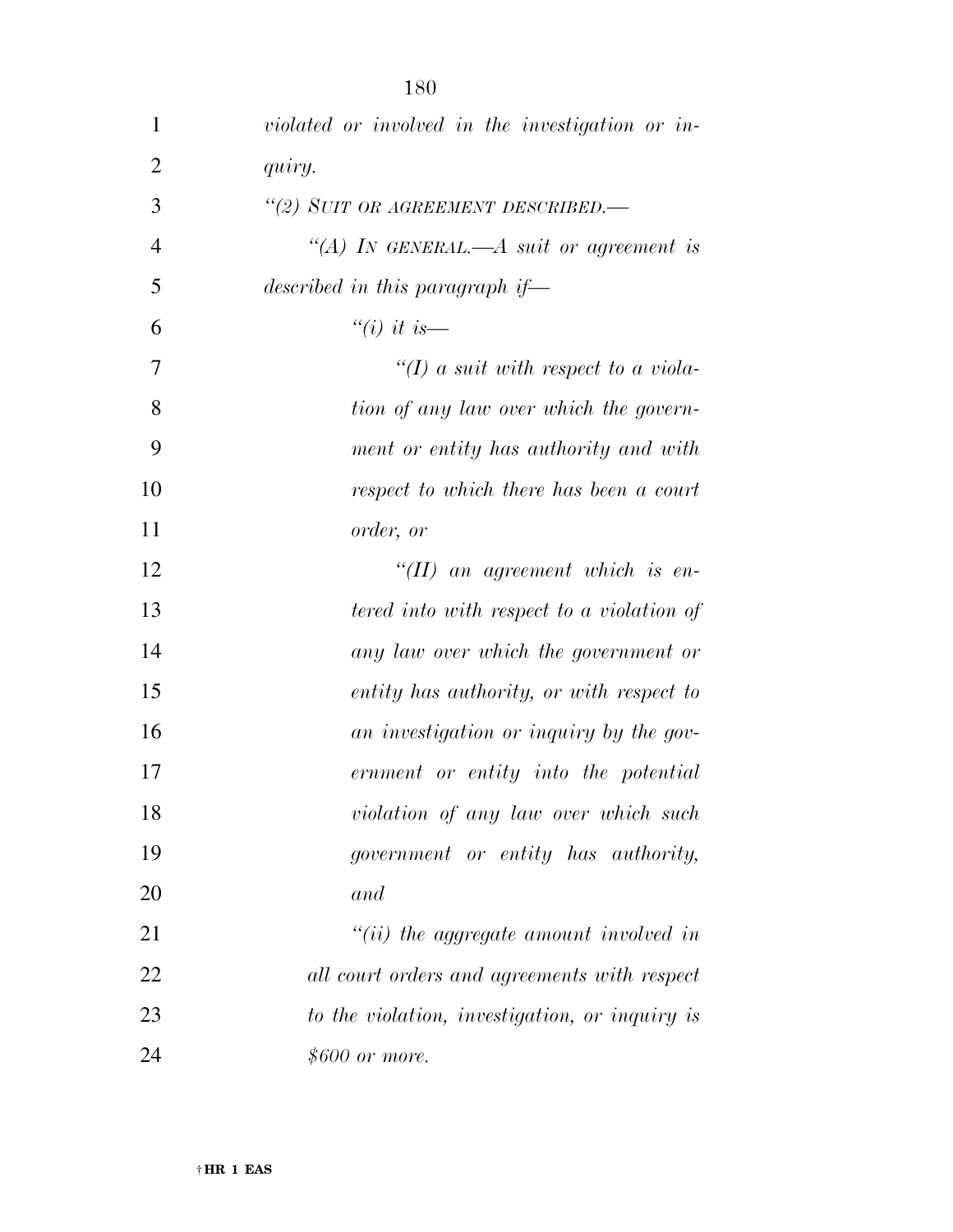| $\mathbf{1}$   | "(B) ADJUSTMENT OF REPORTING THRESH-                             |
|----------------|------------------------------------------------------------------|
| $\overline{2}$ | OLD.—The Secretary shall adjust the \$600                        |
| 3              | amount in subparagraph $(A)(ii)$ as necessary in                 |
| $\overline{4}$ | order to ensure the efficient administration of the              |
| 5              | <i>internal revenue laws.</i>                                    |
| 6              | $\lq(3)$ TIME OF FILING.—The return required                     |
| 7              | under this subsection shall be filed at the time the             |
| 8              | agreement is entered into, as determined by the Sec-             |
| 9              | retary.                                                          |
| 10             | "(b) STATEMENTS TO BE FURNISHED TO INDIVIDUALS                   |
| 11             | INVOLVED IN THE SETTLEMENT.—Every person required to             |
| 12             | make a return under subsection $(a)$ shall furnish to each       |
| 13             | person who is a party to the suit or agreement a written         |
| 14             | statement showing—                                               |
| 15             | $\lq(1)$ the name of the government or entity, and               |
| 16             | $\lq(2)$ the information supplied to the Secretary               |
| 17             | under subsection $(a)(1)$ .                                      |
| 18             | The written statement required under the preceding sen-          |
| 19             | tence shall be furnished to the person at the same time the      |
| 20             | government or entity provides the Secretary with the infor-      |
| 21             | mation required under subsection $(a)$ .                         |
| 22             | "(c) APPROPRIATE OFFICIAL DEFINED.-For purposes                  |
| 23             | of this section, the term 'appropriate official' means the offi- |
| 24             | cer or employee having control of the suit, investigation,       |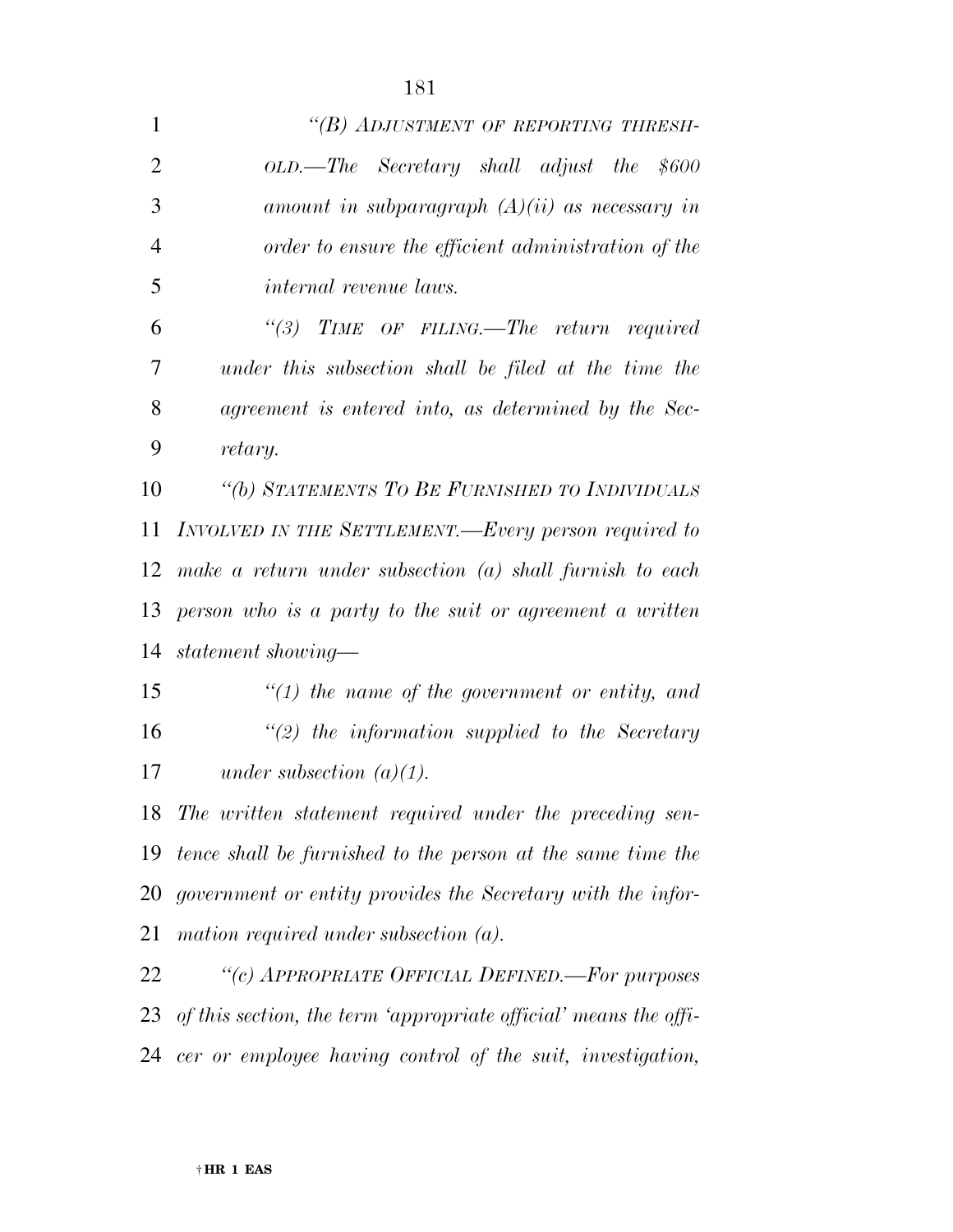*or inquiry or the person appropriately designated for pur-poses of this section.''.* 

|                | (2) CONFORMING AMENDMENT.—The table of sec-           |
|----------------|-------------------------------------------------------|
| $\overline{4}$ | tions for subpart B of part III of subchapter A of    |
| 5              | chapter 61 is amended by inserting after the item re- |
| 6              | lating to section 6050W the following new item:       |

*''Sec. 6050X. Information with respect to certain fines, penalties, and other amounts.''.* 

 *(3) EFFECTIVE DATE.—The amendments made by this subsection shall apply to amounts paid or in- curred on or after the date of the enactment of this Act, except that such amendments shall not apply to amounts paid or incurred under any binding order or agreement entered into before such date. Such excep- tion shall not apply to an order or agreement requir- ing court approval unless the approval was obtained before such date.* 

 *SEC. 13307. DENIAL OF DEDUCTION FOR SETTLEMENTS SUBJECT TO NONDISCLOSURE AGREEMENTS PAID IN CONNECTION WITH SEXUAL HARASS-MENT OR SEXUAL ABUSE.* 

 *(a) DENIAL OF DEDUCTION.—Section 162 is amended by redesignating subsection (q) as subsection (r) and by in-serting after subsection (p) the following new subsection:*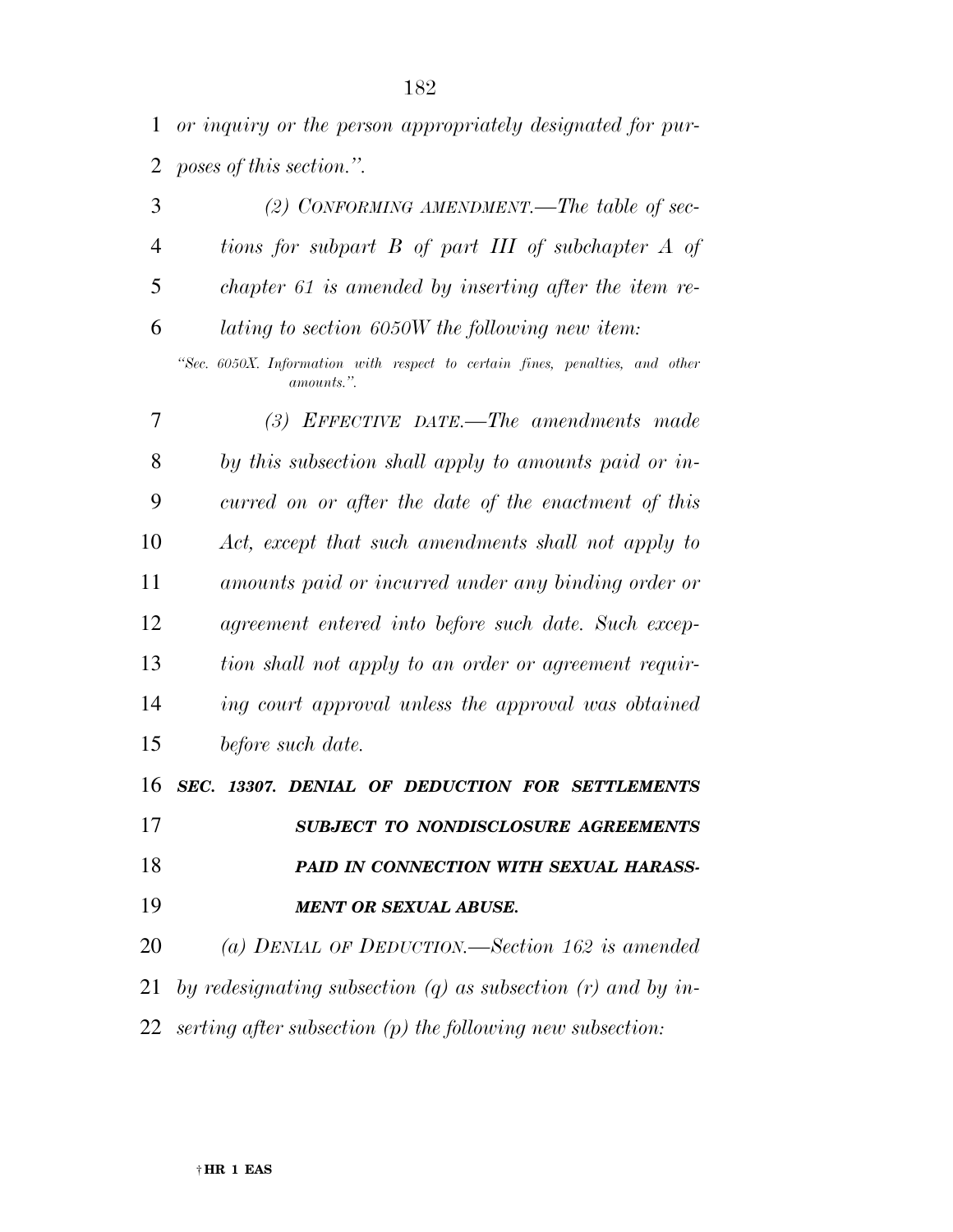| 1              | "(q) PAYMENTS RELATED TO SEXUAL HARASSMENT                                        |
|----------------|-----------------------------------------------------------------------------------|
| $\overline{2}$ | AND SEXUAL ABUSE.—No deduction shall be allowed under                             |
| 3              | this chapter for—                                                                 |
| $\overline{4}$ | $\lq(1)$ any settlement or payment related to sexual                              |
| 5              | harassment or sexual abuse if such settlement or pay-                             |
| 6              | ment is subject to a nondisclosure agreement, or                                  |
| 7              | "(2) attorney's fees related to such a settlement                                 |
| 8              | or payment.".                                                                     |
| 9              | (b) EFFECTIVE DATE.—The amendments made by this                                   |
| 10             | section shall apply to amounts paid or incurred after the                         |
| 11             | date of the enactment of this Act.                                                |
| 12             | SEC. 13308. REPEAL OF DEDUCTION FOR LOCAL LOBBYING                                |
|                |                                                                                   |
| 13             | <b>EXPENSES.</b>                                                                  |
| 14             | (a) IN GENERAL.—Section 162(e) is amended by strik-                               |
| 15             | ing paragraphs $(2)$ and $(7)$ and by redesignating para-                         |
|                | 16 graphs $(3)$ , $(4)$ , $(5)$ , $(6)$ , and $(8)$ as paragraphs $(2)$ , $(3)$ , |
|                | 17 $(4)$ , $(5)$ , and $(6)$ , respectively.                                      |
| 18             | (b) CONFORMING AMENDMENT.—Section                                                 |
|                | 19 $6033(e)(1)(B)(ii)$ is amended by striking "section                            |
|                | 20 $162(e)(5)(B)(ii)$ " and inserting "section $162(e)(4)(B)(ii)$ ".              |
| 21             | (c) EFFECTIVE DATE.—The amendments made by this                                   |
| 22             | section shall apply to amounts paid or incurred on or after                       |
|                | 23 the date of the enactment of this $Act.$                                       |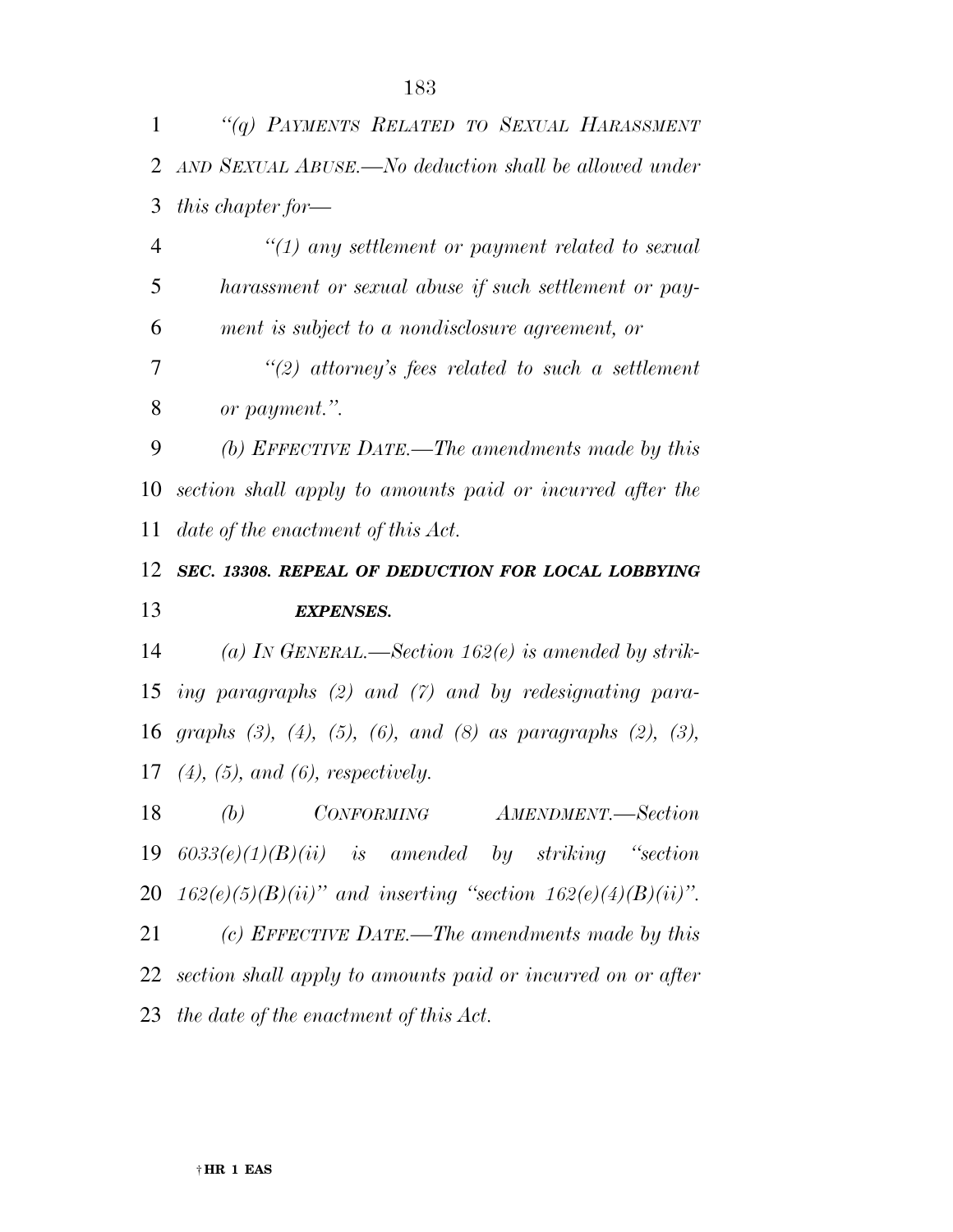| 1              | SEC. 13309. RECHARACTERIZATION OF CERTAIN GAINS IN           |
|----------------|--------------------------------------------------------------|
| $\overline{2}$ | THE CASE OF PARTNERSHIP PROFITS INTER-                       |
| 3              | <b>ESTS HELD IN CONNECTION WITH PERFORM-</b>                 |
| $\overline{4}$ | ANCE OF INVESTMENT SERVICES.                                 |
| 5              | (a) IN GENERAL.—Part IV of subchapter O of chapter           |
| 6              | 1 is amended—                                                |
| 7              | $(1)$ by redesignating section 1061 as section               |
| 8              | 1062, and                                                    |
| 9              | $(2)$ by inserting after section 1060 the following          |
| 10             | new section:                                                 |
| 11             | "SEC. 1061. PARTNERSHIP INTERESTS HELD IN CONNEC-            |
| 12             | TION WITH PERFORMANCE OF SERVICES.                           |
| 13             | "(a) IN GENERAL.—If one or more applicable partner-          |
| 14             | ship interests are held by a taxpayer at any time during     |
| 15             | the taxable year, the excess (if any) of-                    |
| 16             | $\lq(1)$ the taxpayer's net long-term capital gain           |
| 17             | with respect to such interests for such taxable year,        |
| 18             | over                                                         |
| 19             | "(2) the taxpayer's net long-term capital gain               |
| 20             | with respect to such interests for such taxable year         |
| 21             | computed by applying paragraphs $(3)$ and $(4)$ of sec-      |
| 22             | tions 1222 by substituting '3 years' for '1 year',           |
| 23             | shall be treated as short-term capital gain, notwithstanding |
| 24             | section 83 or any election in effect under section 83(b).    |
| 25             | "(b) SPECIAL RULE.—To the extent provided by the             |
| 26             | Secretary, subsection (a) shall not apply to income or gain  |
|                | †HR 1 EAS                                                    |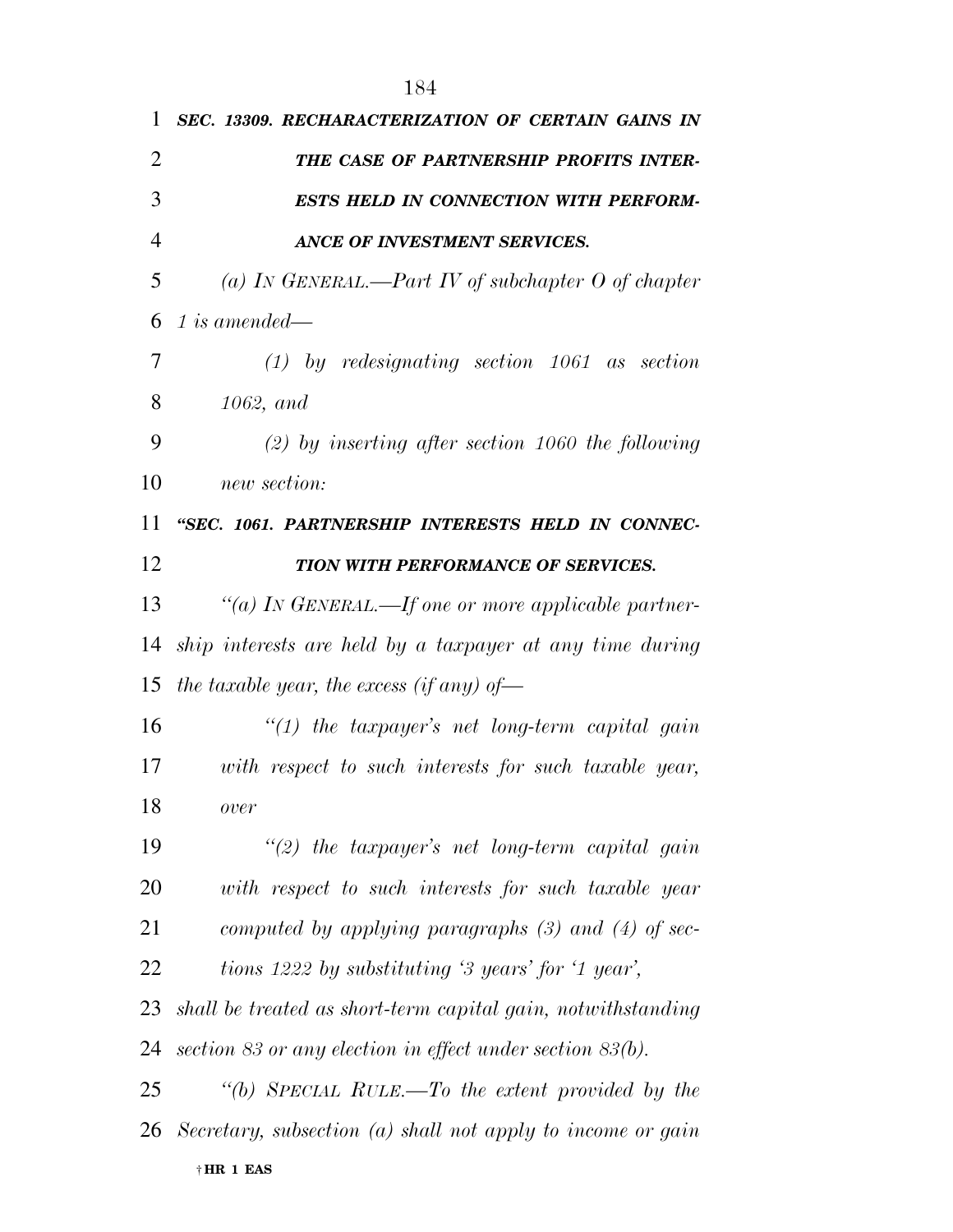*attributable to any asset not held for portfolio investment on behalf of third party investors.* 

 *''(c) APPLICABLE PARTNERSHIP INTEREST.—For pur-poses of this section—* 

 *''(1) IN GENERAL.—Except as provided in this paragraph or paragraph (4), the term 'applicable partnership interest' means any interest in a partner- ship which, directly or indirectly, is transferred to (or is held by) the taxpayer in connection with the per- formance of substantial services by the taxpayer, or any other related person, in any applicable trade or business. The previous sentence shall not apply to an interest held by a person who is employed by another entity that is conducting a trade or business (other than an applicable trade or business) and only pro-vides services to such other entity.* 

 *''(2) APPLICABLE TRADE OR BUSINESS.—The term 'applicable trade or business' means any activ- ity conducted on a regular, continuous, and substan- tial basis which, regardless of whether the activity is conducted in one or more entities, consists, in whole or in part, of—* 

 *''(A) raising or returning capital, and ''(B) either—*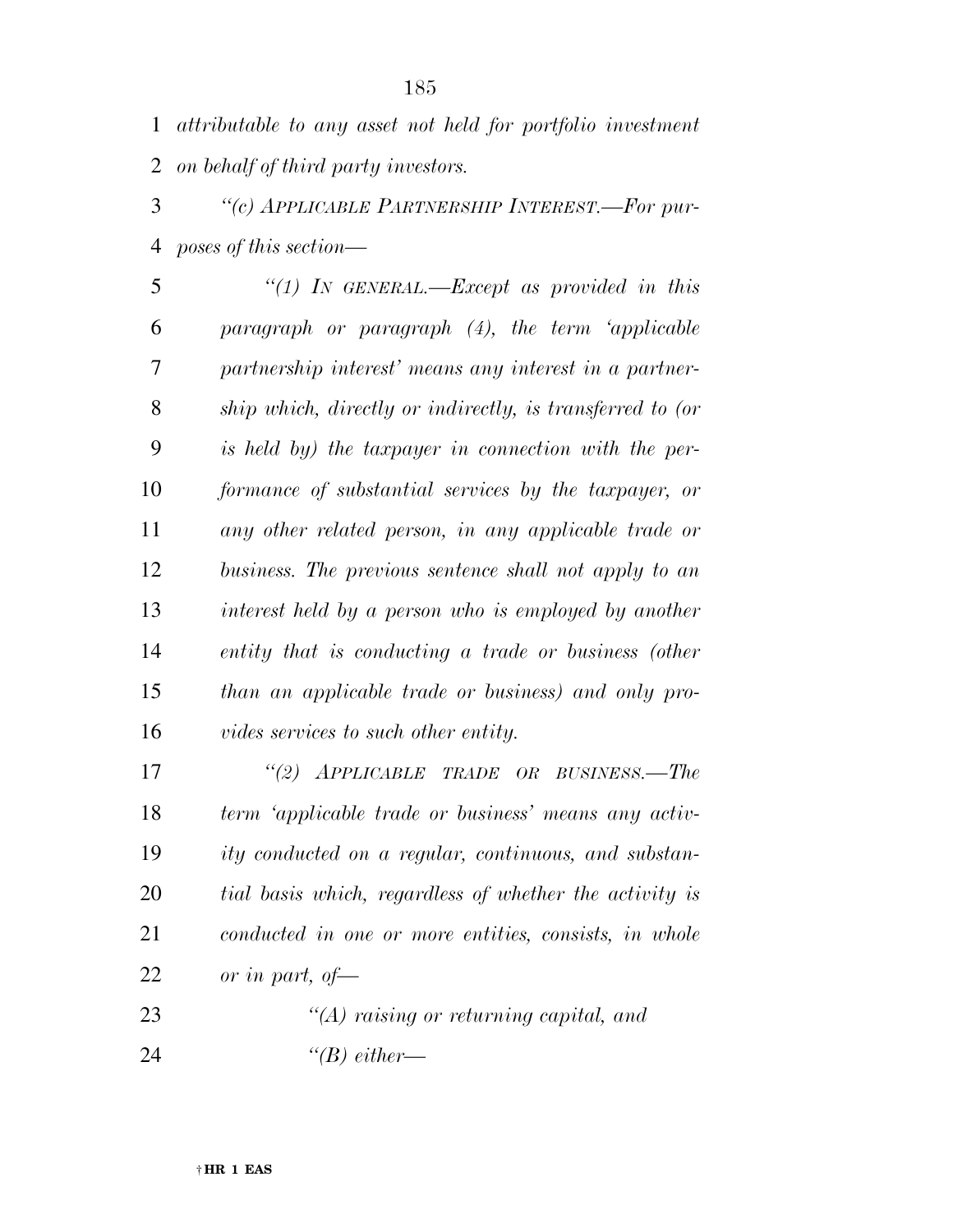| $\mathbf{1}$   | "(i) investing in (or disposing of) spec-                    |
|----------------|--------------------------------------------------------------|
| $\overline{2}$ | ified assets (or identifying specified assets                |
| 3              | for such investing or disposition), or                       |
| $\overline{4}$ | $"(ii) \; developing \; specified \; assets.$                |
| 5              | SPECIFIED ASSET.—The term 'specified<br>$\lq(3)$             |
| 6              | asset' means securities (as defined in section $475(c)(2)$ ) |
| 7              | without regard to the last sentence thereof), commod-        |
| 8              | ities (as defined in section $475(e)(2)$ ), real estate held |
| 9              | for rental or investment, cash or cash equivalents, op-      |
| 10             | tions or derivative contracts with respect to any of the     |
| 11             | foregoing, and an interest in a partnership to the ex-       |
| 12             | tent of the partnership's proportionate interest in any      |
| 13             | of the foregoing.                                            |
| 14             | "(4) EXCEPTIONS.—The term 'applicable part-                  |
| 15             | nership interest' shall not include—                         |
| 16             | $\lq (A)$ any interest in a partnership directly             |
| 17             | or indirectly held by a corporation, or                      |
| 18             | "(B) any capital interest in the partnership                 |
| 19             | which provides the taxpayer with a right to                  |
| 20             | <i>in partnership capital commensurate</i><br>share          |
| 21             | $with$ —                                                     |
| 22             | $"(i)$ the amount of capital contributed                     |
| 23             | (determined at the time of receipt of such                   |
| 24             | partnership interest), or                                    |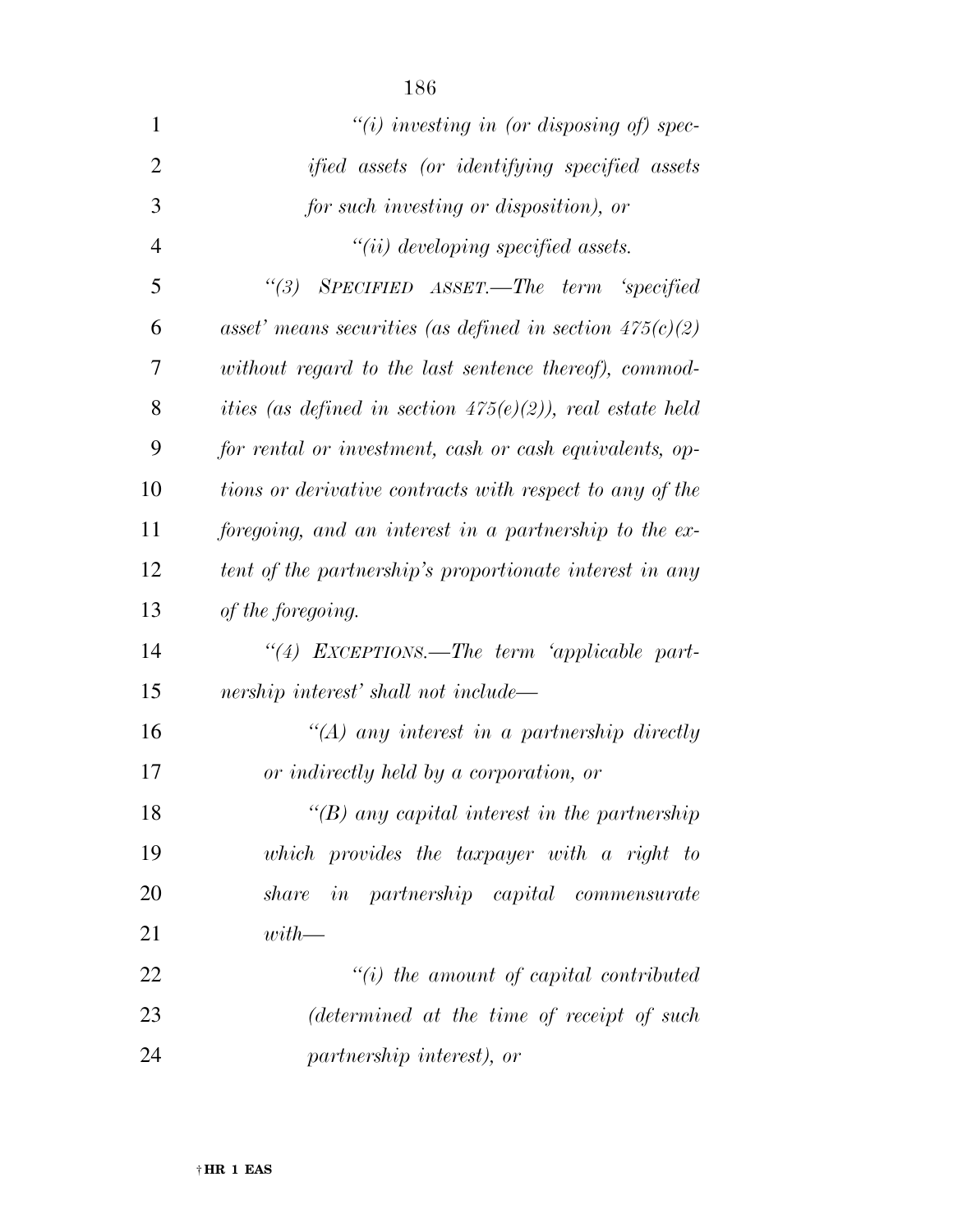| $\mathbf{1}$   | $``(ii)$ the value of such interest subject              |
|----------------|----------------------------------------------------------|
| $\overline{2}$ | to tax under section 83 upon the receipt or              |
| 3              | vesting of such interest.                                |
| $\overline{4}$ | "(5) THIRD PARTY INVESTOR.—The term 'third               |
| 5              | party investor' means a person who-                      |
| 6              | $\lq (A)$ holds an interest in the partnership           |
| 7              | which does not constitute property held in con-          |
| 8              | nection with an applicable trade or business;            |
| 9              | and                                                      |
| 10             | $\lq\lq(B)$ is not (and has not been) actively en-       |
| 11             | gaged, and is (and was) not related to a person          |
| 12             | so engaged, in (directly or indirectly) providing        |
| 13             | substantial services described in paragraph (1)          |
| 14             | for such partnership or any applicable trade or          |
| 15             | business.                                                |
| 16             | "(d) TRANSFER OF APPLICABLE PARTNERSHIP INTER-           |
| 17             | <b>EST TO RELATED PERSON.—</b>                           |
| 18             | "(1) IN GENERAL.—If a taxpayer transfers any             |
| 19             | applicable partnership interest, directly or indirectly, |
| 20             | to a person related to the taxpayer, the taxpayer shall  |
| 21             | include in gross income (as short term capital gain)     |
| 22             | the excess (if any) of-                                  |
| 23             | $\lq (A)$ so much of the taxpayer's long-term            |
| 24             | capital gains with respect to such interest for          |
| 25             | such taxable year attributable to the sale or ex-        |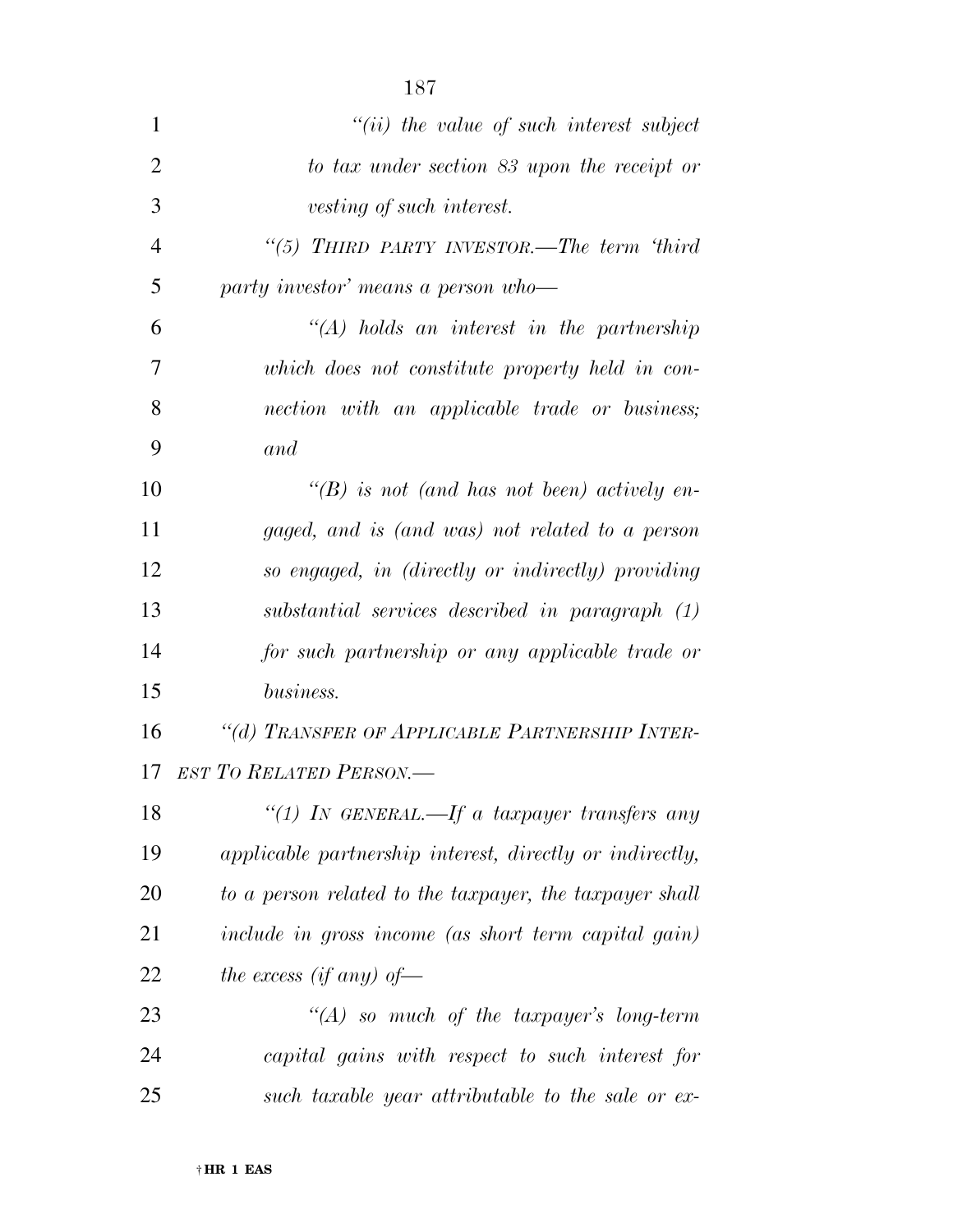| 1              | change of any asset held for not more than 3                    |
|----------------|-----------------------------------------------------------------|
| $\overline{2}$ | years as is allocable to such interest, over                    |
| 3              | " $(B)$ any amount treated as short term cap-                   |
| $\overline{4}$ | <i>ital gain under subsection (a) with respect to the</i>       |
| 5              | <i>transfer of such interest.</i>                               |
| 6              | "(2) RELATED PERSON.—For purposes of this                       |
| 7              | paragraph, a person is related to the taxpayer if—              |
| 8              | "(A) the person is a member of the tax-                         |
| 9              | payer's family within the meaning of section                    |
| 10             | $318(a)(1)$ , or                                                |
| 11             | $\lq\lq(B)$ the person performed a service within               |
| 12             | the current calendar year or the preceding three                |
| 13             | calendar years in any applicable trade or busi-                 |
| 14             | ness in which or for which the taxpayer per-                    |
| 15             | formed a service.                                               |
| 16             | "(e) REPORTING.—The Secretary shall require such re-            |
|                | 17 porting (at the time and in the manner prescribed by the     |
|                | 18 Secretary) as is necessary to carry out the purposes of this |
| 19             | section.                                                        |
| 20             | "(f) REGULATIONS.—The Secretary shall issue such                |
| 21             | regulations or other guidance as is necessary or appropriate    |
|                | 22 to carry out the purposes of this section".                  |
| 23             | (b) CLERICAL AMENDMENT.—The table of sections for               |
|                | 24 part IV of subchapter O of chapter 1 is amended by striking  |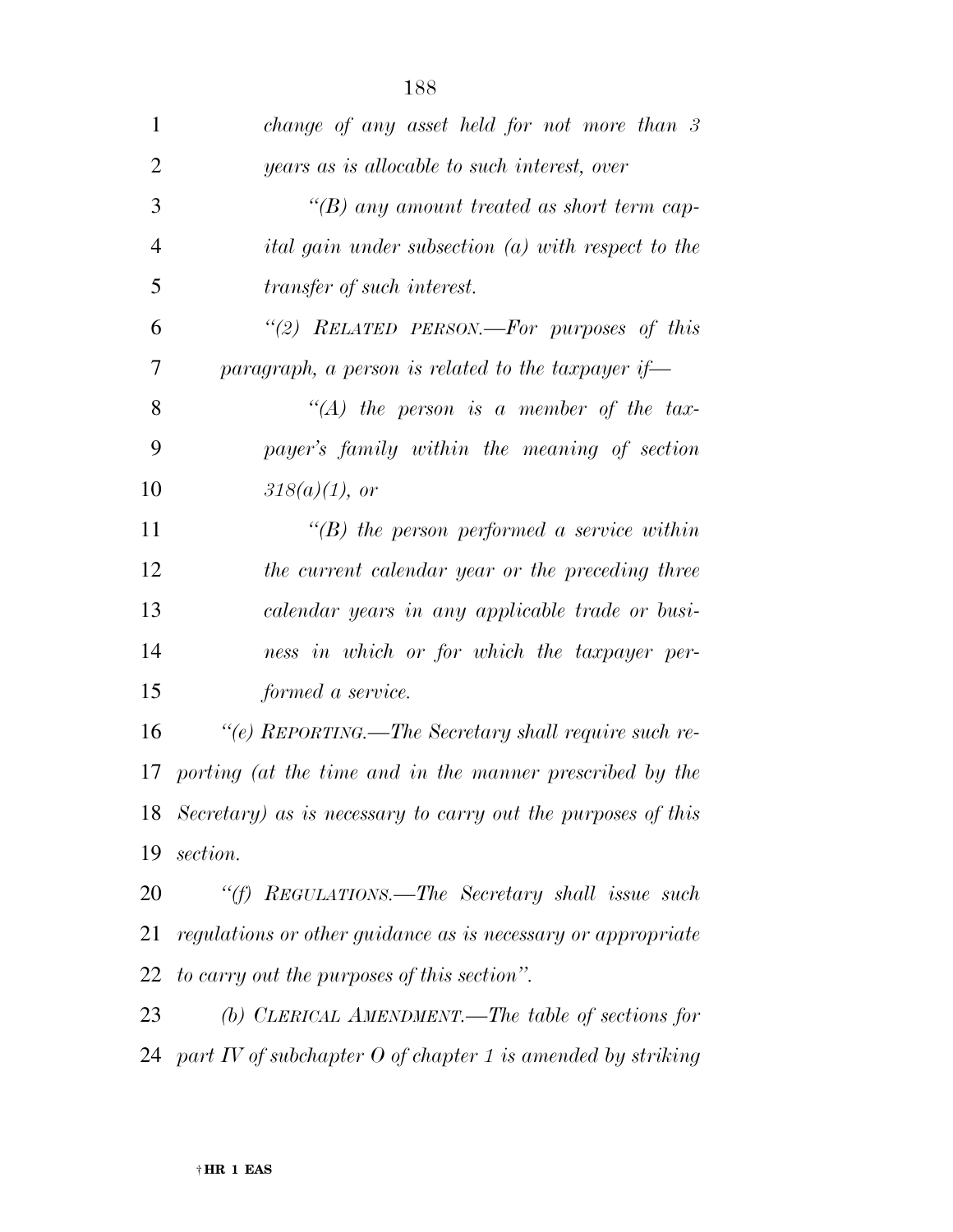*the item relating to 1061 and inserting the following new items: ''Sec. 1061. Partnership interests held in connection with performance of services. ''Sec. 1062. Cross references.''. (c) EFFECTIVE DATE.—The amendments made by this section shall apply to taxable years beginning after Decem- ber 31, 2017. SEC. 13310. PROHIBITION ON CASH, GIFT CARDS, AND OTHER NON-TANGIBLE PERSONAL PROPERTY AS EMPLOYEE ACHIEVEMENT AWARDS. (a) IN GENERAL.—Subparagraph (A) of section 274(j)(3) is amended— (1) by striking ''The term'' and inserting the fol- lowing: ''(i) IN GENERAL.—The term''. (2) by redesignating clauses (i), (ii), and (iii) as subclauses (I), (II), and (III), respectively, and con- forming the margins accordingly, and (3) by adding at the end the following new clause: ''(ii) TANGIBLE PERSONAL PROP- ERTY.—For purposes of clause (i), the term 'tangible personal property' shall not in- clude— ''(I) cash, cash equivalents, gift cards, gift coupons, or gift certificates*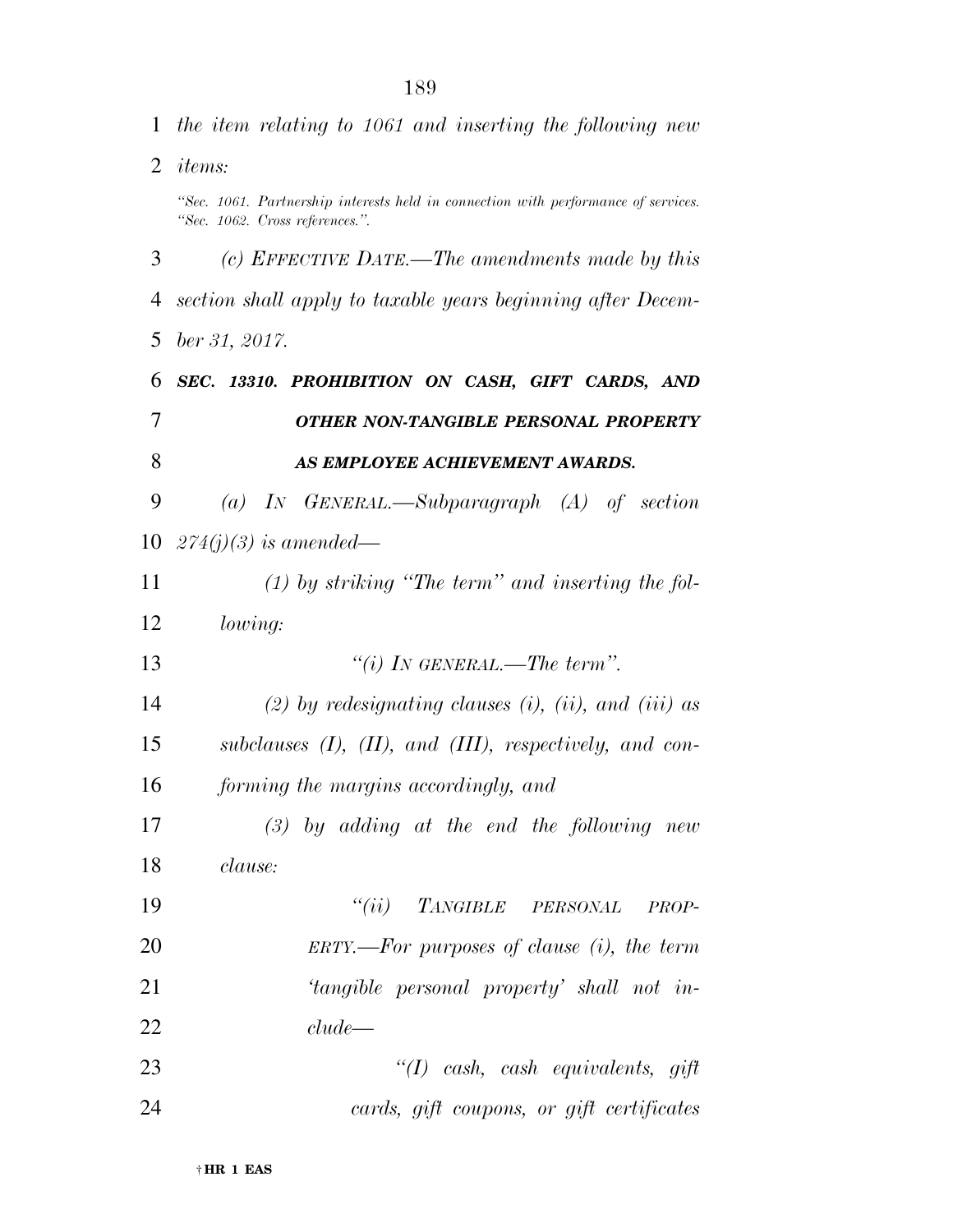| 1              | (other than arrangements conferring                       |
|----------------|-----------------------------------------------------------|
| $\overline{2}$ | only the right to select and receive tan-                 |
| 3              | gible personal property from a limited                    |
| $\overline{4}$ | array of such items pre-selected or pre-                  |
| 5              | approved by the employer), or                             |
| 6              | $\lq$ (II) vacations, meals, lodging,                     |
| 7              | tickets to theater or sporting events,                    |
| 8              | stocks, bonds, other securities, and                      |
| 9              | <i>other similar items.</i> ".                            |
| 10             | (b) EFFECTIVE DATE.—The amendments made by this           |
| 11             | section shall apply to amounts paid or incurred after De- |
| 12             | cember 31, 2017.                                          |
| 13             | SEC. 13311. FLOOR PLAN FINANCING.                         |
| 14             | (a) APPLICATION OF INTEREST LIMITATION.—                  |
| 15             | (1) IN GENERAL.—Section 163(j), as amended by             |
| 16             | section 13301, is amended—                                |
| 17             | $(A)$ in paragraph $(1)$ , by striking "plus" at          |
| 18             | the end of subparagraph $(A)$ , by striking the pe-       |
| 19             | riod at the end of subparagraph $(B)$ and insert-         |
| 20             | ing ", plus", and by inserting after subpara-             |
| 21             | $graph(B)$ the following new subparagraph:                |
| 22             | $\lq\lq C$ the floor plan financing interest of           |
| 23             | such taxpayer for such taxable year.", and                |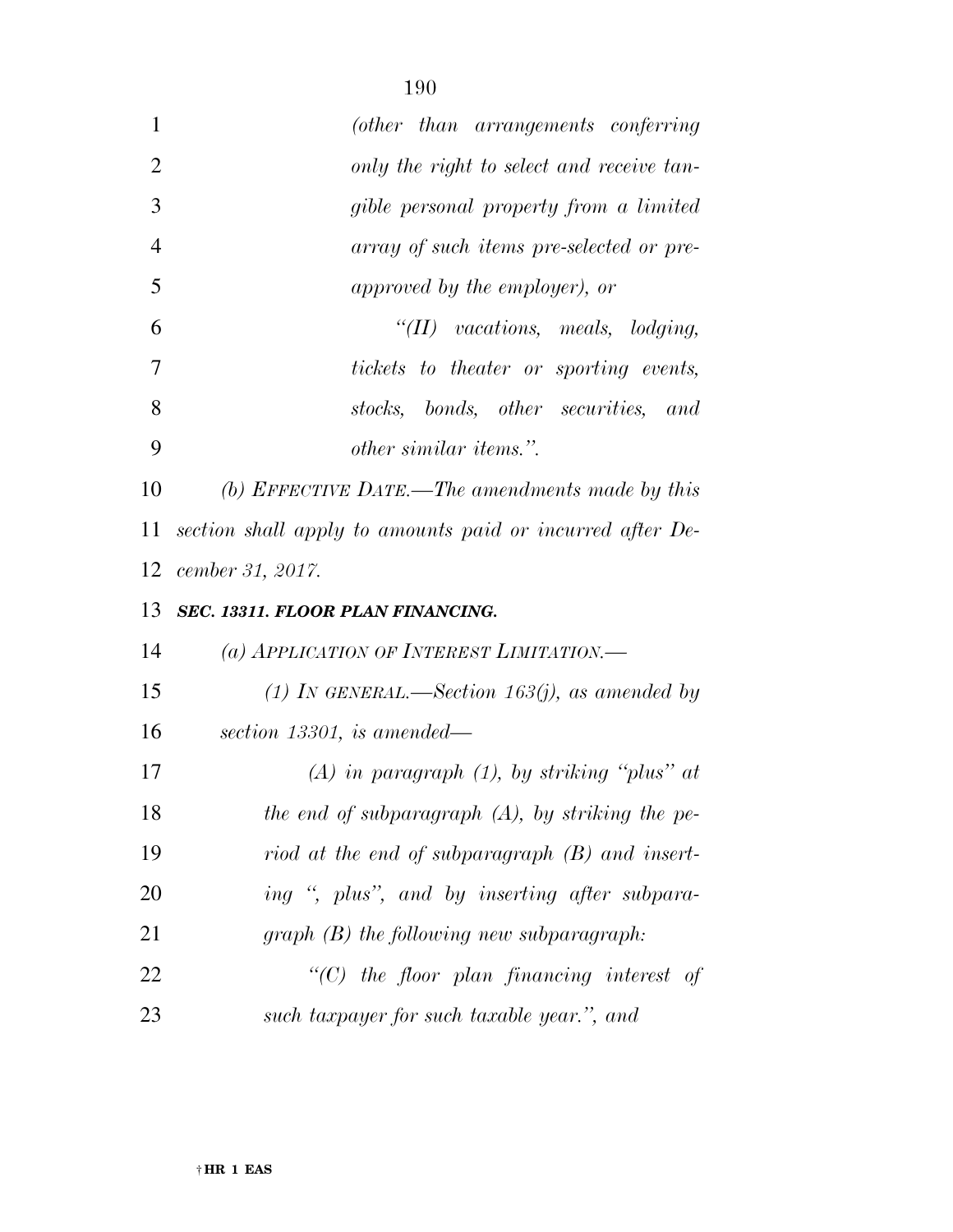| $\mathbf{1}$   | (B) in paragraph $(4)(C)(i)(II)$ , by inserting   |
|----------------|---------------------------------------------------|
| $\overline{2}$ | ", reduced by the floor plan financing interest," |
| 3              | after "business interest of the partnership", and |
| $\overline{4}$ | $(C)$ by redesignating paragraph $(9)$ as         |
| 5              | paragraph (10) and inserting after paragraph      |
| 6              | $(8)$ the following new paragraph:                |
| 7              | "(9) FLOOR PLAN FINANCING INTEREST<br>DE-         |
| 8              | $FINED.$ For purposes of this subsection—         |
| 9              | "(A) IN GENERAL.—The term 'floor plan fi-         |
| 10             | nancing interest' means interest paid or accrued  |
| 11             | on floor plan financing indebtedness.             |
| 12             | "(B) FLOOR PLAN FINANCING INDEBTED-               |
| 13             | NESS.—The term 'floor plan financing indebted-    |
| 14             | ness' means indebtedness—                         |
| 15             | $``(i)$ used to finance the acquisition of        |
| 16             | motor vehicles held for sale or lease, and        |
| 17             | $``(ii)$ secured by the inventory so ac-          |
| 18             | quired.                                           |
| 19             | "(C) MOTOR VEHICLE.—The term 'motor               |
| 20             | vehicle' means a motor vehicle that is any of the |
| 21             | following:                                        |
| 22             | $\lq\lq(i)$ An automobile.                        |
| 23             | "(ii) $\Lambda$ truck.                            |
| 24             | $``(iii)$ A recreational vehicle.                 |
| 25             | $``(iv)$ A motorcycle.                            |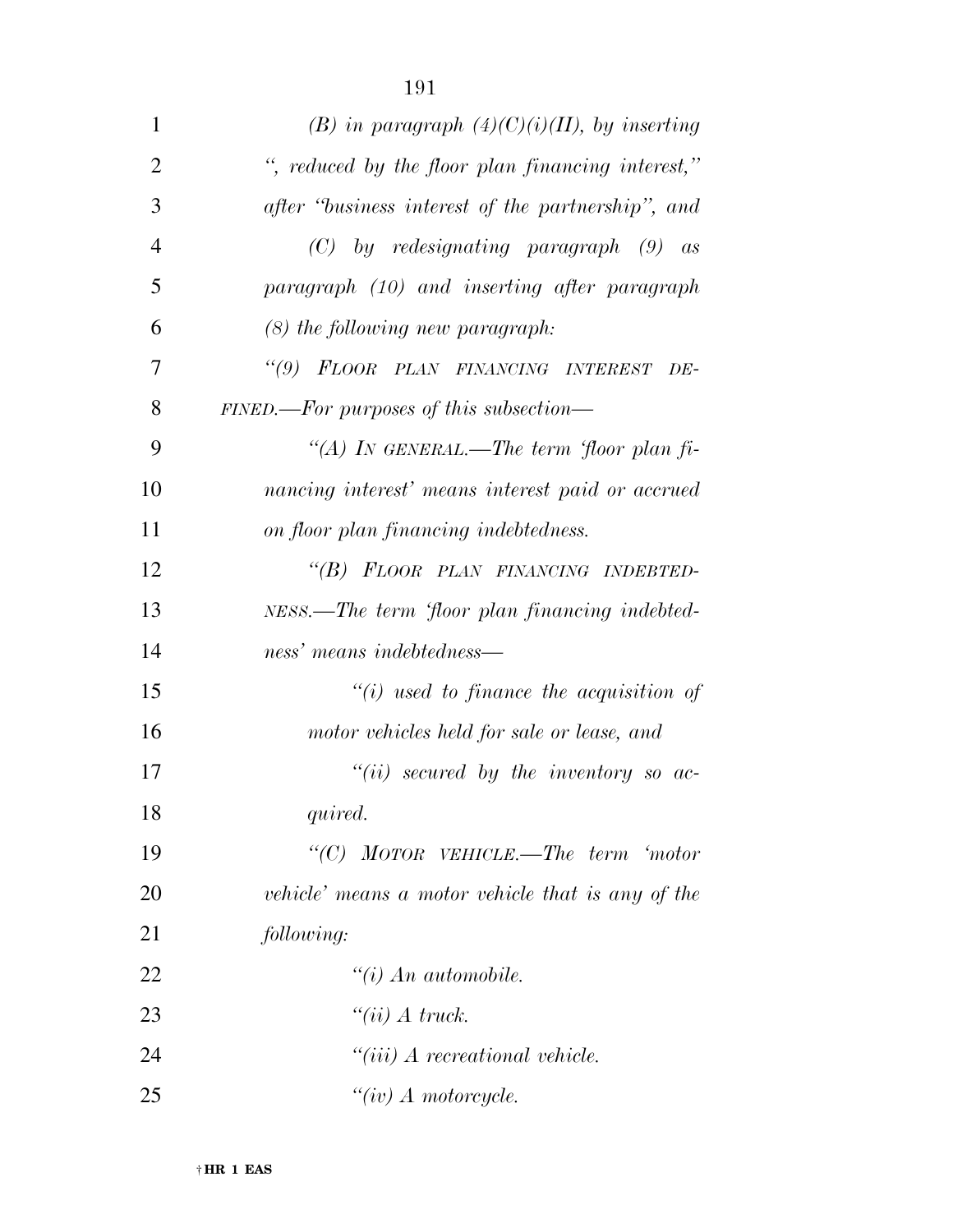| $\mathbf{1}$   | "(v) Any self-propelled vehicle designed               |
|----------------|--------------------------------------------------------|
| $\overline{2}$ | for transporting persons or property on a              |
| 3              | <i>public street, highway, or road.</i>                |
| 4              | " $(vi)$ A boat.                                       |
| 5              | "(vii) Farm machinery or equip-                        |
| 6              | ment.".                                                |
| 7              | (2) EFFECTIVE DATE.—The amendments made                |
| 8              | by this subsection shall apply to taxable years begin- |
| 9              | ning after December 31, 2017.                          |
| 10             | (b) EXCEPTION FROM 100 PERCENT EXPENSING.              |
| 11             | $(1)$ IN GENERAL.—Paragraph $(6)$ of section           |
| 12             | 168(k), as added by section $13201(a)(4)$ , is amend-  |
| 13             | $ed$ —                                                 |
| 14             | $(A)$ by striking "shall not include any prop-         |
| 15             | erty" and inserting "shall not include—                |
| 16             | "(A) any property", and                                |
| 17             | $(B)$ by adding at the end the following new           |
| 18             | subparagraph:                                          |
| 19             | "(B) any property used in a trade or busi-             |
| 20             | ness that has had floor plan financing indebted-       |
| 21             | ness (as defined in paragraph (9) of section           |
| 22             | $163(j)$ ), if the floor plan financing interest re-   |
| 23             | lated to such indebtedness was taken into ac-          |
| 24             | count under paragraph $(1)(C)$ of such section.".      |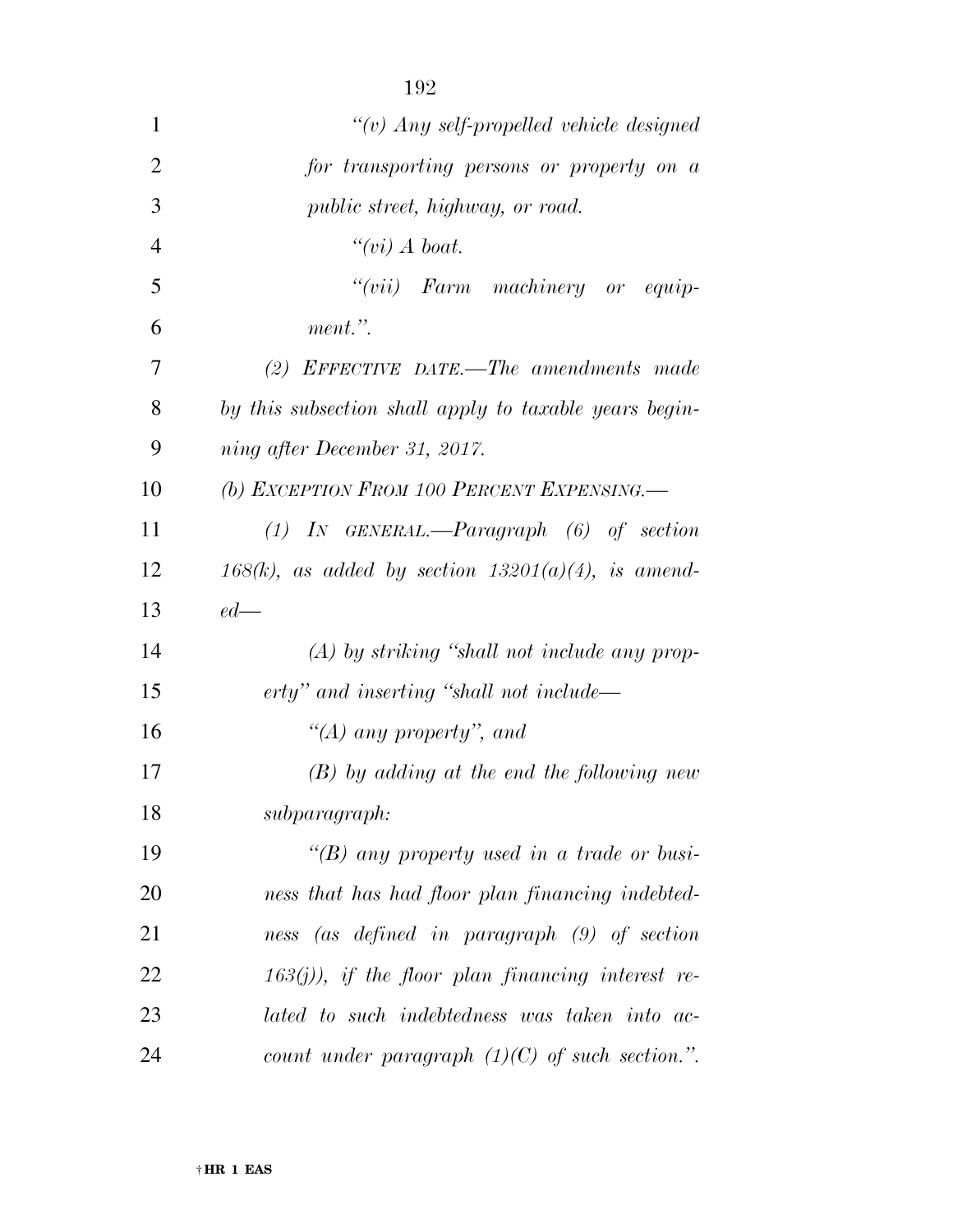| 1              | (2) EFFECTIVE DATE.—The amendments made                        |
|----------------|----------------------------------------------------------------|
| $\overline{2}$ | by this subsection shall apply to property placed in           |
| 3              | service after September 27, 2017, in taxable years             |
| $\overline{4}$ | ending after such date.                                        |
| 5              | SEC. 13312. ELIMINATION OF DEDUCTION FOR LIVING EX-            |
| 6              | PENSES INCURRED BY MEMBERS OF CON-                             |
| 7              | <b>GRESS.</b>                                                  |
| 8              | (a) IN GENERAL.—Subsection (a) of section 162 is               |
| 9              | amended in the matter following paragraph (3) by striking      |
| 10             | "in excess of $$3,000"$ .                                      |
| 11             | (b) EFFECTIVE DATE.—The amendment made by this                 |
| 12             | section shall apply to taxable years beginning after the date  |
| 13             | of the enactment of this Act.                                  |
|                |                                                                |
| 14             | <b>PART V-BUSINESS CREDITS</b>                                 |
| 15             | <b>Subpart A–General Provisions</b>                            |
| 16             | SEC. 13401. MODIFICATION OF ORPHAN DRUG CREDIT.                |
| 17             | (a) CREDIT RATE.—Subsection (a) of section 45C is              |
| 18             | amended by striking "50 percent" and inserting "27.5 per-      |
| 19             | cent".                                                         |
| 20             | (b) ELECTION OF REDUCED CREDIT.—Subsection $(b)$               |
|                | 21 of section 280C is amended by redesignating paragraph $(3)$ |
| 22             | as paragraph $(4)$ and by inserting after paragraph $(2)$ the  |
|                | 23 following new paragraph:                                    |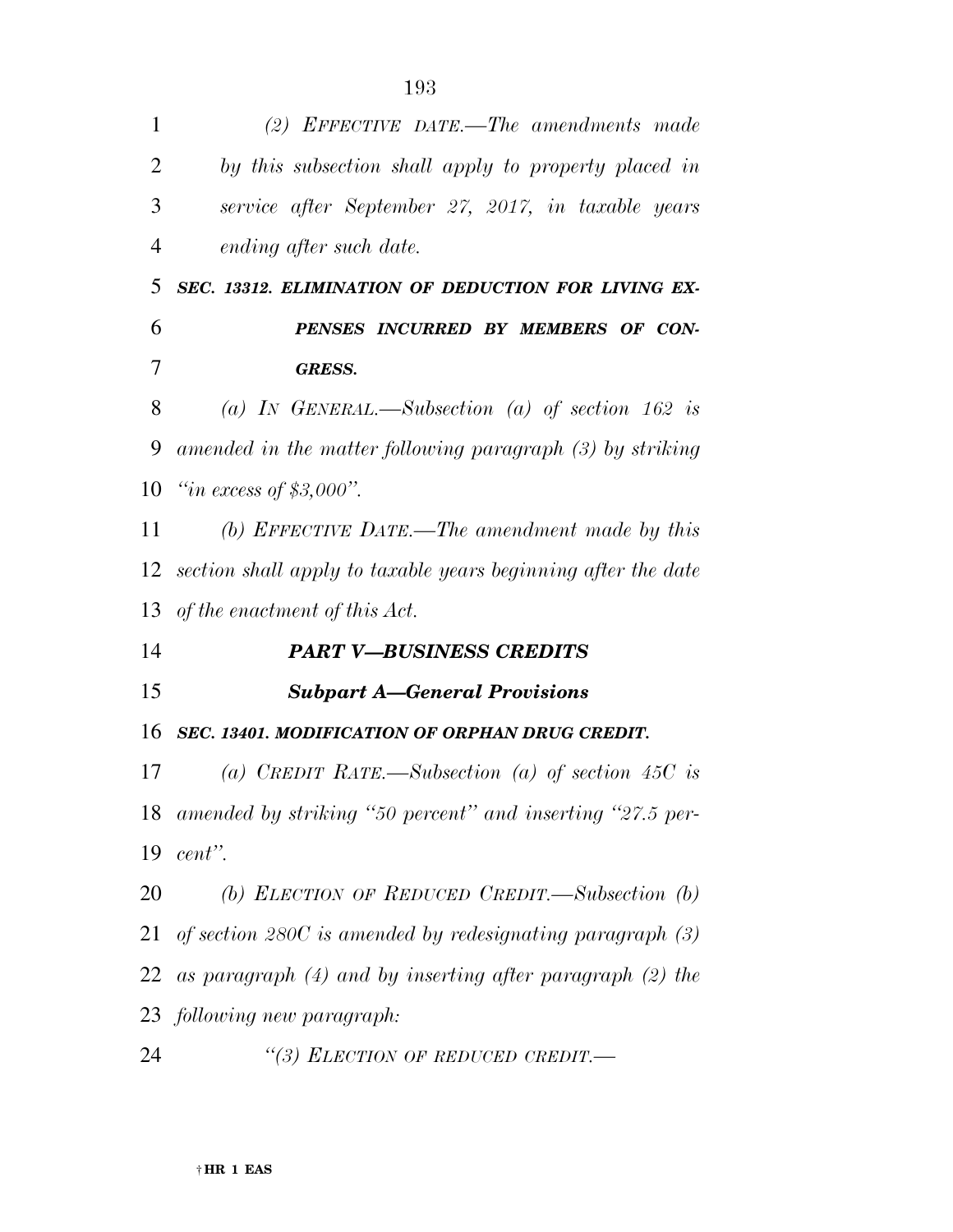| $\mathbf{1}$ | "(A) In GENERAL.—In the case of any tax-           |
|--------------|----------------------------------------------------|
| 2            | able year for which an election is made under      |
| 3            | this paragraph—                                    |
| 4            | "(i) paragraphs (1) and (2) shall not              |
| 5            | apply, and                                         |
| 6            | $``(ii)$ the amount of the credit under            |
| 7            | section $45C(a)$ shall be the amount deter-        |
| 8            | mined under subparagraph $(B)$ .                   |
| 9            | "(B) AMOUNT OF REDUCED CREDIT.—The                 |
| 10           | amount of credit determined under this subpara-    |
| 11           | graph for any taxable year shall be the amount     |
| 12           | equal to the excess of $-$                         |
| 13           | $``(i)$ the amount of credit determined            |
| 14           | under section $45C(a)$ without regard to this      |
| 15           | paragraph, over                                    |
| 16           | "(ii) the product of $-$                           |
| 17           | $\lq (I)$<br><i>the amount described in</i>        |
| 18           | clause $(i)$ , and                                 |
| 19           | "(II) the maximum rate of $tax$                    |
| 20           | under section $11(b)$ .                            |
| 21           | " $(C)$ ELECTION.—An election under this           |
| 22           | paragraph for any taxable year shall be made       |
| 23           | not later than the time for filing the return of   |
| 24           | tax for such year (including extensions), shall be |
| 25           | made on such return, and shall be made in such     |

† **HR 1 EAS**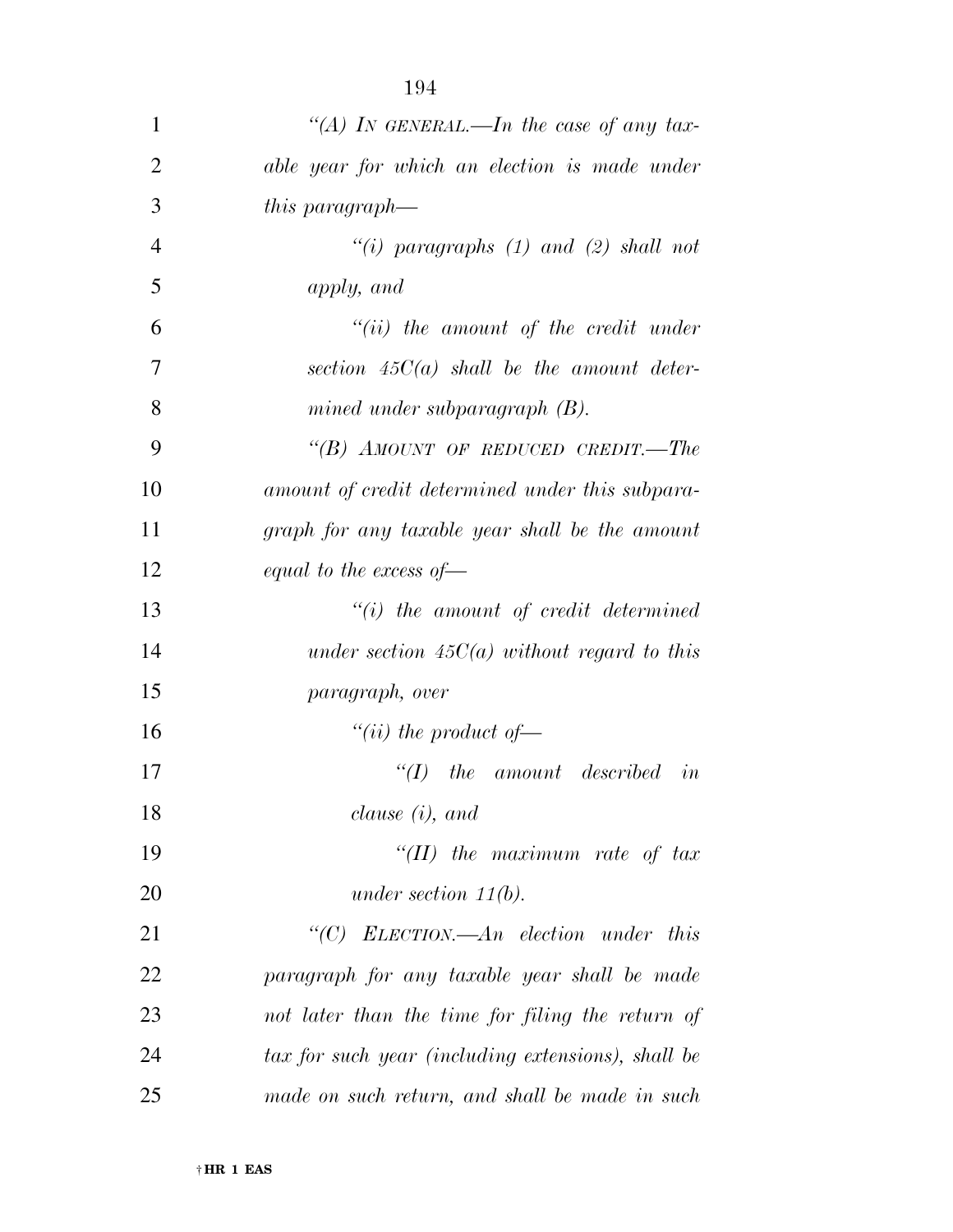| $\mathbf{1}$   | manner as the Secretary shall prescribe. Such an            |
|----------------|-------------------------------------------------------------|
| $\overline{2}$ | election, once made, shall be irrevocable.".                |
| 3              | (c) EFFECTIVE DATE.—The amendments made by this             |
| 4              | section shall apply to taxable years beginning after Decem- |
| 5              | ber 31, 2017.                                               |
| 6              | SEC. 13402. REHABILITATION CREDIT LIMITED TO CER-           |
| 7              | <b>TIFIED HISTORIC STRUCTURES.</b>                          |
| 8              | (a) IN GENERAL.—Subsection (a) of section 47 is             |
| 9              | amended to read as follows:                                 |
| 10             | $\lq(a)$ GENERAL RULE.—                                     |
| 11             | "(1) In GENERAL.—For purposes of section 46,                |
| 12             | for any taxable year during the 5-year period begin-        |
| 13             | ning in the taxable year in which a qualified reha-         |
| 14             | bilitated building is placed in service, the rehabilita-    |
| 15             | tion credit for such year is an amount equal to the         |
| 16             | <i>ratable share for such year.</i>                         |
| 17             | "(2) RATABLE SHARE.—For purposes of para-                   |
| 18             | $graph(1)$ , the ratable share for any taxable year dur-    |
| 19             | ing the period described in such paragraph is the           |
| 20             | amount equal to 20 percent of the qualified rehabili-       |
| 21             | tation expenditures with respect to the qualified reha-     |
| 22             | bilitated building, as allocated ratably to each year       |
| 23             | during such period.".                                       |
| 24             | (b) CONFORMING AMENDMENTS.-                                 |
| 25             | (1) Section $47(c)$ is amended—                             |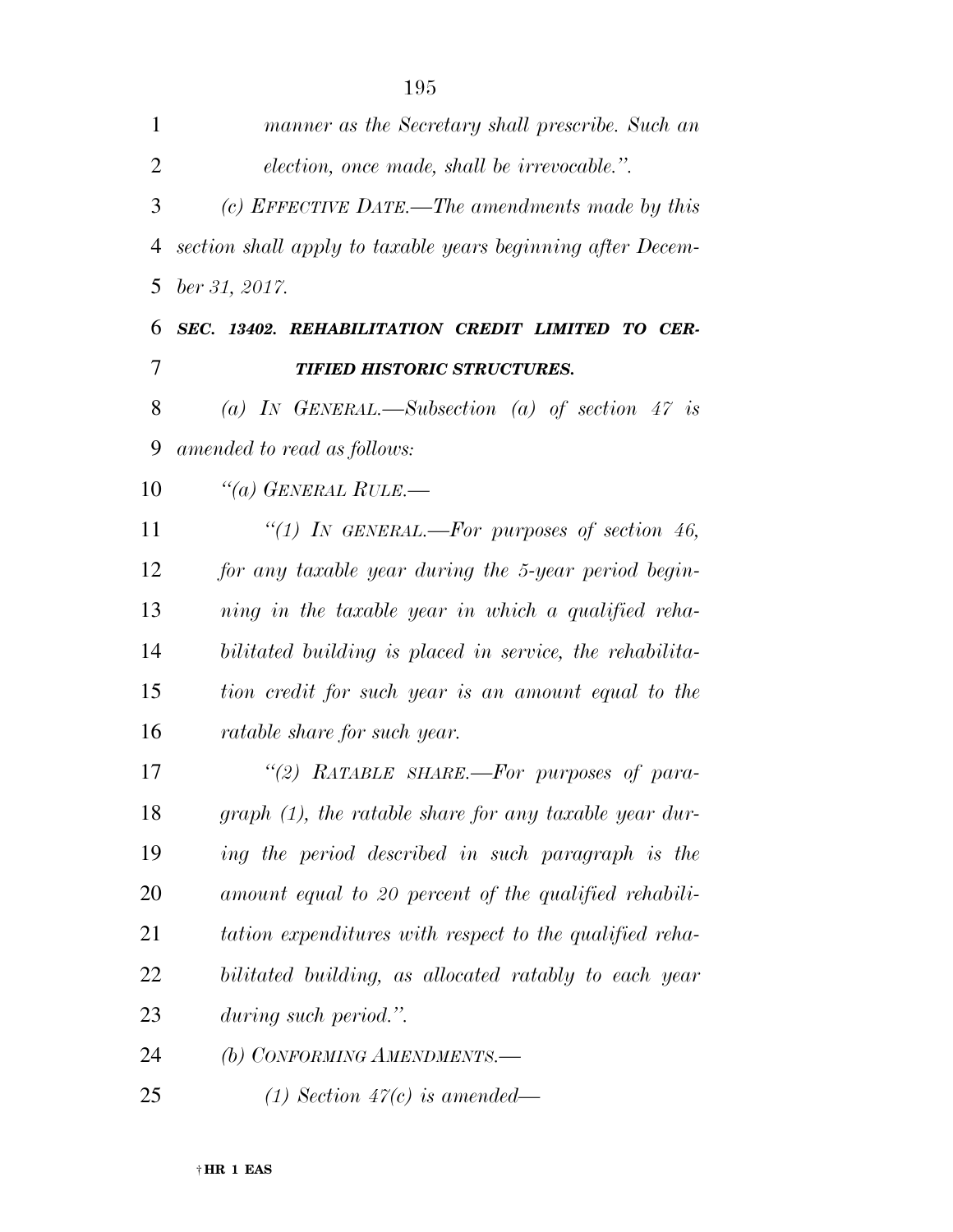| 1              | $(A)$ in paragraph $(1)$ —                         |
|----------------|----------------------------------------------------|
| $\overline{2}$ | $(i)$ in subparagraph $(A)$ , by amending          |
| 3              | clause <i>(iii)</i> to read as <i>follows</i> :    |
| $\overline{4}$ | $``(iii)$ such building is a certified his-        |
| 5              | <i>toric structure, and",</i>                      |
| 6              | $(ii)$ by striking subparagraph $(B)$ , and        |
| 7              | ( <i>iii</i> ) by redesignating subparagraphs      |
| 8              | $(C)$ and $(D)$ as subparagraphs $(B)$ and $(C)$ , |
| 9              | respectively, and                                  |
| 10             | $(B)$ in paragraph $(2)(B)$ , by amending          |
| 11             | clause $(iv)$ to read as follows:                  |
| 12             | $``(iv)$ $CERTIFIED$ $HISTORIC$<br>STRUC-          |
| 13             | TURE.—Any expenditure attributable to the          |
| 14             | rehabilitation of a qualified rehabilitated        |
| 15             | building unless the rehabilitation is a cer-       |
| 16             | tified rehabilitation (within the meaning of       |
| 17             | subparagraph $(C)$ ).".                            |
| 18             | (2) Paragraph $(4)$ of section 145 $(d)$ is amend- |
| 19             | $ed$ —                                             |
| 20             | (A) by striking "of section $47(c)(1)(C)$ " each   |
| 21             | place it appears and inserting "of section         |
| 22             | $47(c)(1)(B)$ , and                                |
| 23             | (B) by striking "section $47(c)(1)(C)(i)$ " and    |
| 24             | inserting "section $47(c)(1)(B)(i)$ ".             |
| 25             | $(c)$ EFFECTIVE DATE.—                             |
|                |                                                    |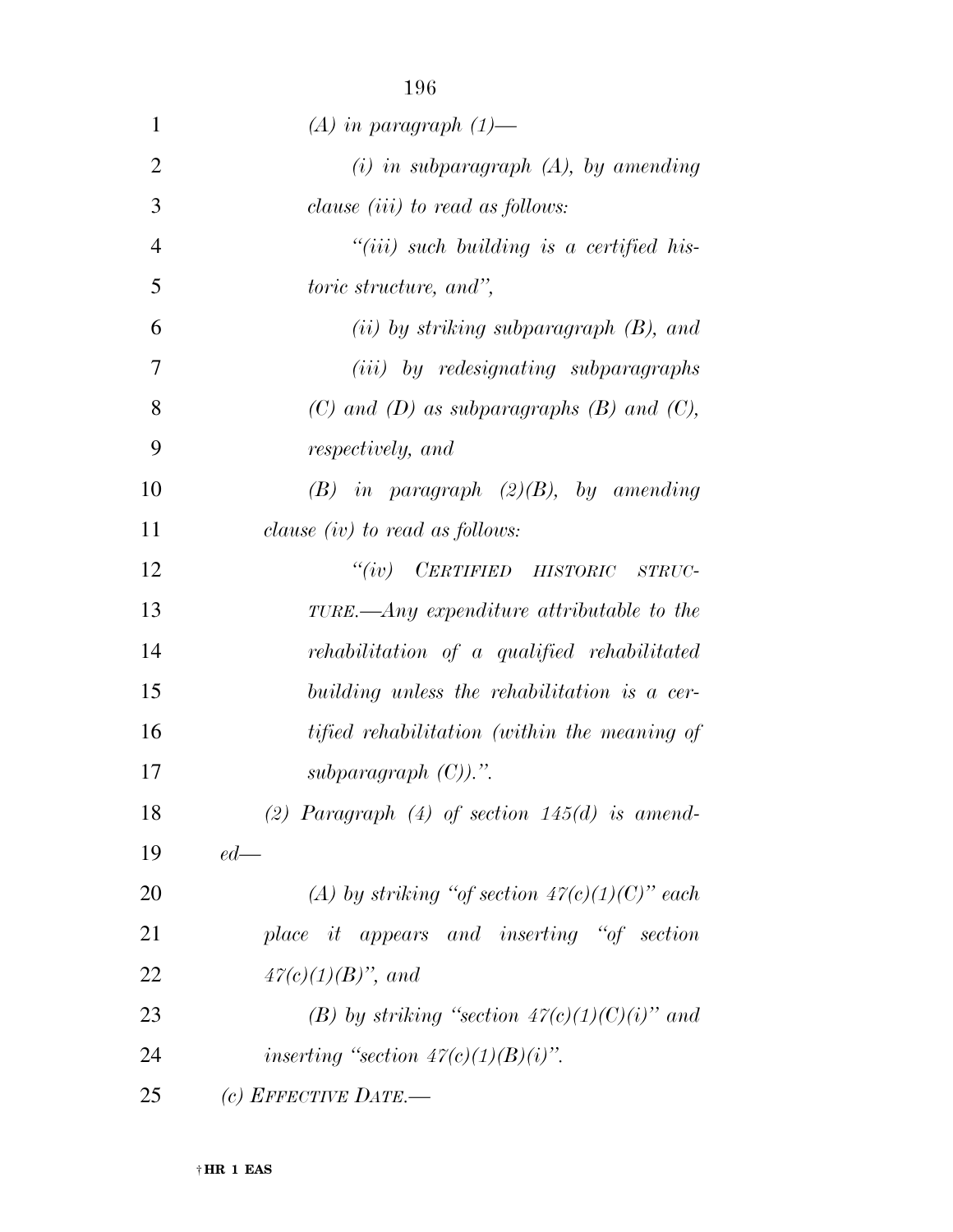| $\mathbf{1}$   | $(1)$ In GENERAL.—Except as provided in para-           |
|----------------|---------------------------------------------------------|
| $\overline{2}$ | $graph (2)$ , the amendments made by this section shall |
| 3              | apply to amounts paid or incurred after December        |
| 4              | 31, 2017.                                               |
| 5              | (2) TRANSITION RULE.—In the case of qualified           |
| 6              | rehabilitation expenditures with respect to any build-  |
| 7              | $ing$ —                                                 |
| 8              | $(A)$ owned or leased by the taxpayer during            |
| 9              | the entirety of the period after December 31,           |
| 10             | $2017$ , and                                            |
| 11             | $(B)$ with respect to which the 24-month pe-            |
| 12             | riod selected by the taxpayer under section             |
| 13             | $47(c)(1)(B)$ of the Internal Revenue Code of 1986      |
| 14             | (as amended by subsection $(b)$ ) begins not later      |
| 15             | than 180 days after the date of the enactment of        |
| 16             | this Act,                                               |
| 17             | the amendments made by this section shall apply to      |
| 18             | such expenditures paid or incurred after the end of     |
| 19             | the taxable year in which the 24-month period re-       |
| 20             | ferred to in subparagraph $(B)$ ends.                   |
| 21             | SEC. 13403. EMPLOYER CREDIT FOR PAID FAMILY AND MED-    |
| 22             | <b>ICAL LEAVE.</b>                                      |
| 23             | (a) IN GENERAL.—                                        |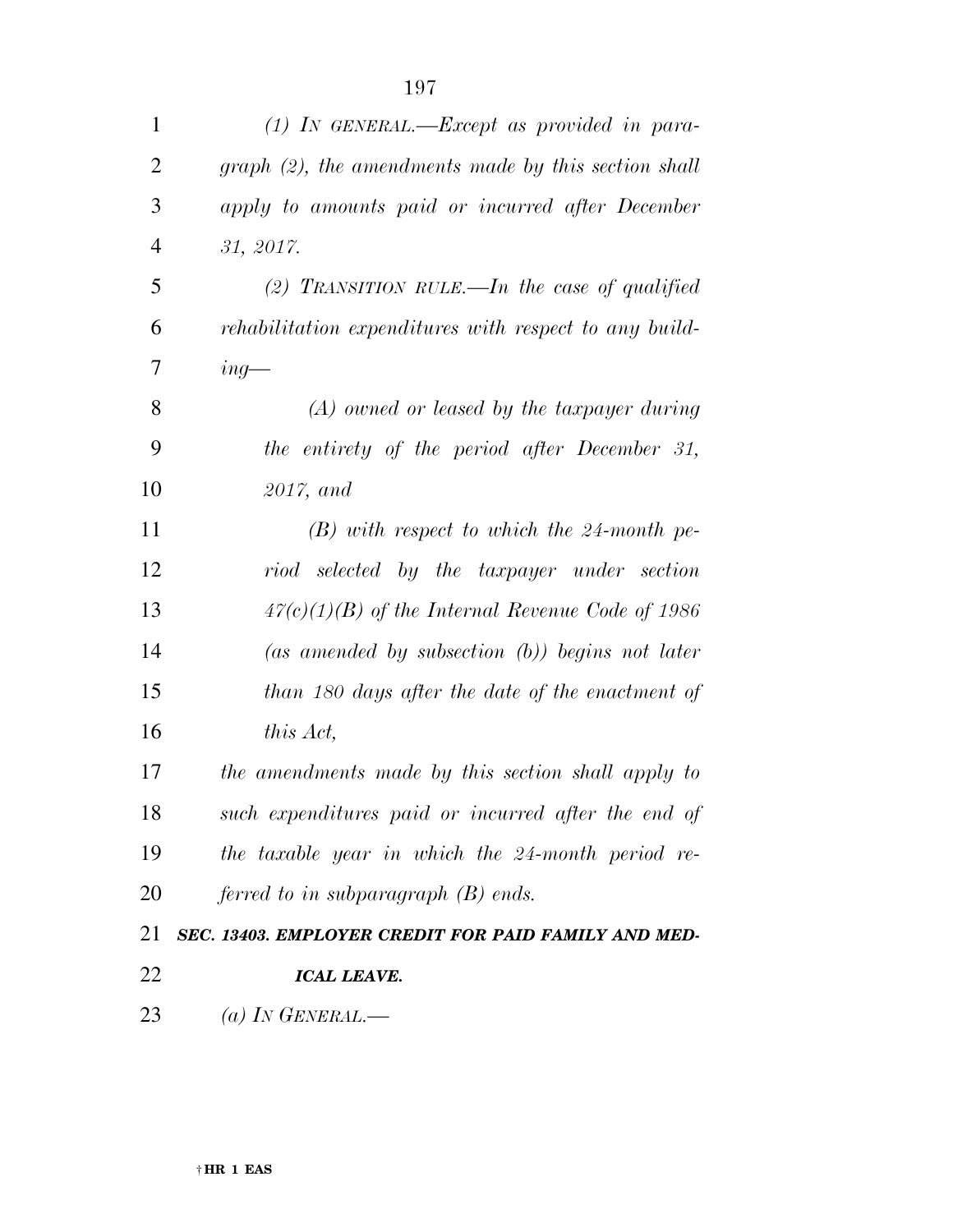| $\mathbf{1}$   | (1) ALLOWANCE OF CREDIT.—Subpart D of part             |
|----------------|--------------------------------------------------------|
| $\overline{2}$ | IV of subchapter $A$ of chapter 1 is amended by adding |
| 3              | at the end the following new section:                  |
| $\overline{4}$ | "SEC. 45S. EMPLOYER CREDIT FOR PAID FAMILY AND MED-    |
| 5              | <b>ICAL LEAVE.</b>                                     |
| 6              | "(a) ESTABLISHMENT OF CREDIT.-                         |
| 7              | "(1) IN GENERAL.—For purposes of section 38,           |
| 8              | in the case of an eligible employer, the paid family   |
| 9              | and medical leave credit is an amount equal to the     |
| 10             | applicable percentage of the amount of wages paid to   |
| 11             | qualifying employees during any period in which        |
| 12             | such employees are on family and medical leave.        |
| 13             | "(2) APPLICABLE PERCENTAGE.-For purposes               |
| 14             | of paragraph $(1)$ , the term 'applicable percentage'  |
| 15             | means 12.5 percent increased (but not above 25 per-    |
| 16             | cent) by 0.25 percentage points for each percentage    |
| 17             | point by which the rate of payment (as described       |
| 18             | under subsection $(c)(1)(B)$ exceeds 50 percent.       |
| 19             | "(b) LIMITATION.—                                      |
| 20             | "(1) IN GENERAL.—The credit allowed under              |
| 21             | subsection $(a)$ with respect to any employee for any  |
| 22             | taxable year shall not exceed an amount equal to the   |
| 23             | product of the normal hourly wage rate of such em-     |
| 24             | ployee for each hour (or fraction thereof) of actual   |
| 25             | services performed for the employer and the number     |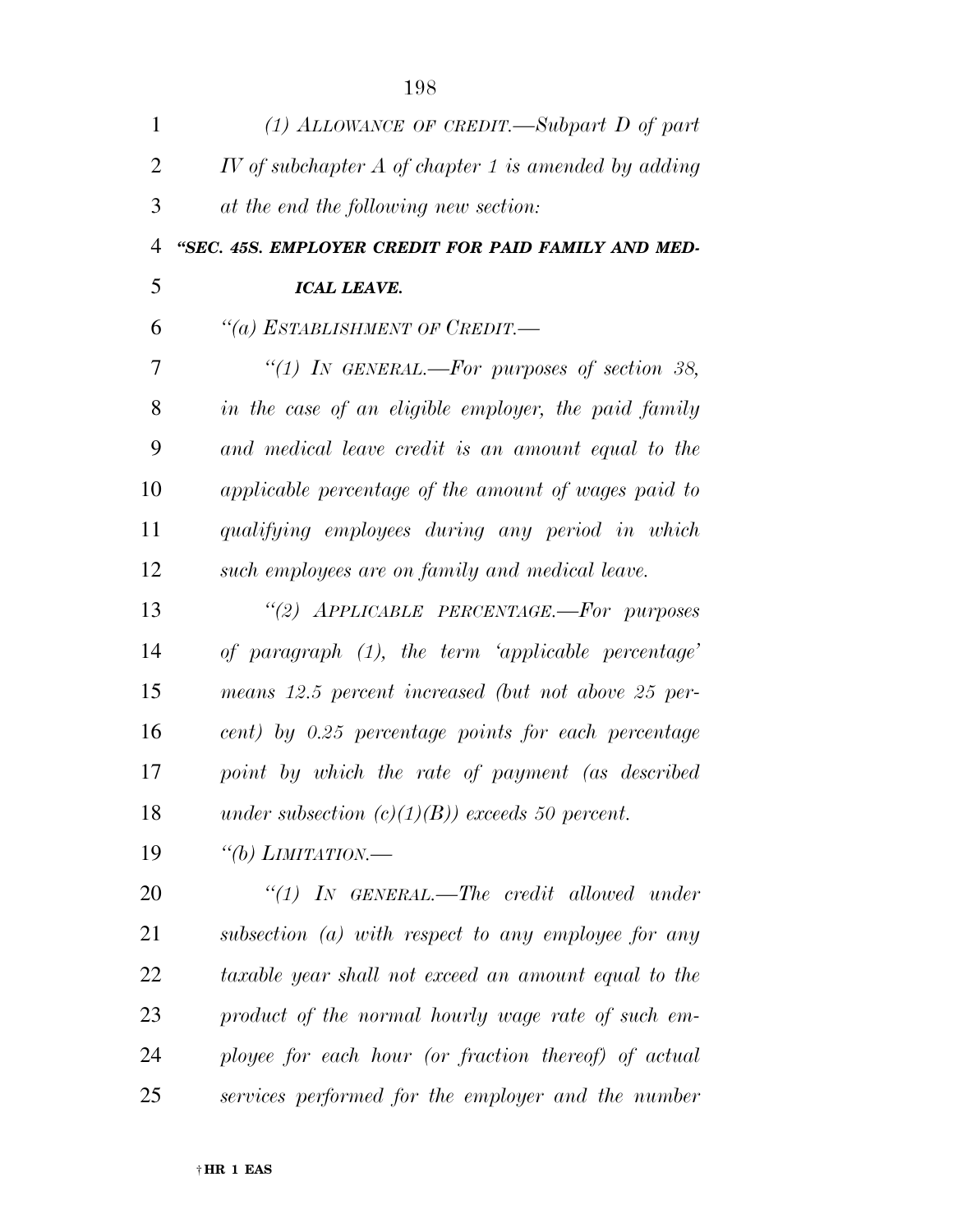| 1              | of hours (or fraction thereof) for which family and      |
|----------------|----------------------------------------------------------|
| $\overline{2}$ | medical leave is taken.                                  |
| 3              | "(2) NON-HOURLY WAGE RATE.—For purposes of               |
| $\overline{4}$ | paragraph $(1)$ , in the case of any employee who is not |
| 5              | paid on an hourly wage rate, the wages of such em-       |
| 6              | ployee shall be prorated to an hourly wage rate under    |
| 7              | regulations established by the Secretary.                |
| 8              | "(3) MAXIMUM AMOUNT OF LEAVE SUBJECT TO                  |
| 9              | CREDIT.—The amount of family and medical leave           |
| 10             | that may be taken into account with respect to any       |
| 11             | $emplyee$ under subsection (a) for any taxable year      |
| 12             | shall not exceed 12 weeks.                               |
| 13             | "(c) ELIGIBLE EMPLOYER.—For purposes of this sec-        |
| 14             | $tion$ —                                                 |
| 15             | "(1) In GENERAL.—The term 'eligible employer'            |
| 16             | means any employer who has in place a policy that        |
| 17             | meets the following requirements:                        |
| 18             |                                                          |
|                | "(A) The policy provides—                                |
| 19             | "(i) in the case of a qualifying em-                     |
| 20             | ployee who is not a part-time employee (as               |
| 21             | defined in section $4980E(d)(4)(B)$ , not less           |
| 22             | than 2 weeks of annual paid family and                   |
| 23             | medical leave, and                                       |
| 24             | $``(ii)$ in the case of a qualifying em-                 |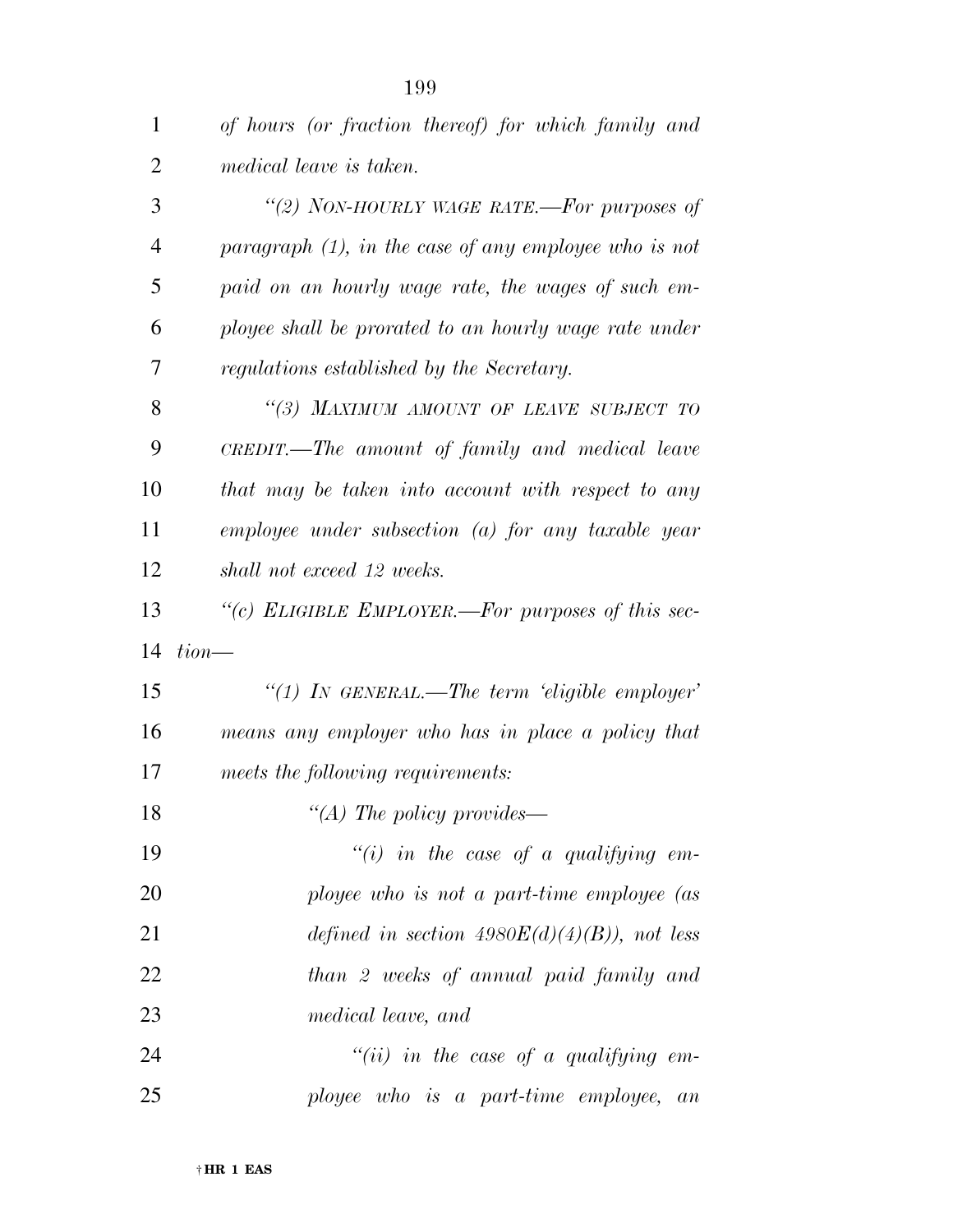| $\mathbf{1}$   | amount of annual paid family and medical             |
|----------------|------------------------------------------------------|
| $\overline{2}$ | leave that is not less than an amount which          |
| 3              | bears the same ratio to the amount of an-            |
| $\overline{4}$ | nual paid family and medical leave that is           |
| 5              | provided to a qualifying employee described          |
| 6              | in clause $(i)$ as —                                 |
| 7              | $\lq (I)$ the number of hours the em-                |
| 8              | ployee is expected to work during any                |
| 9              | week, bears to                                       |
| 10             | $``(II)$ the number of hours an                      |
| 11             | equivalent qualifying employee de-                   |
| 12             | scribed in clause (i) is expected to work            |
| 13             | during the week.                                     |
| 14             | "(B) The policy requires that the rate of            |
| 15             | payment under the program is not less than 50        |
| 16             | percent of the wages normally paid to such em-       |
| 17             | ployee for services performed for the employer.      |
| 18             | "(2) SPECIAL RULE FOR CERTAIN EMPLOYERS.-            |
| 19             | "(A) IN GENERAL.—An added employer                   |
| 20             | shall not be treated as an eligible employer un-     |
| 21             | less such employer provides paid family and          |
| 22             | medical leave in compliance with a policy which      |
| 23             | ensures that the employer—                           |
| 24             | $\tilde{f}(i)$ will not interfere with, restrain, or |
| 25             | deny the exercise of or the attempt to exer-         |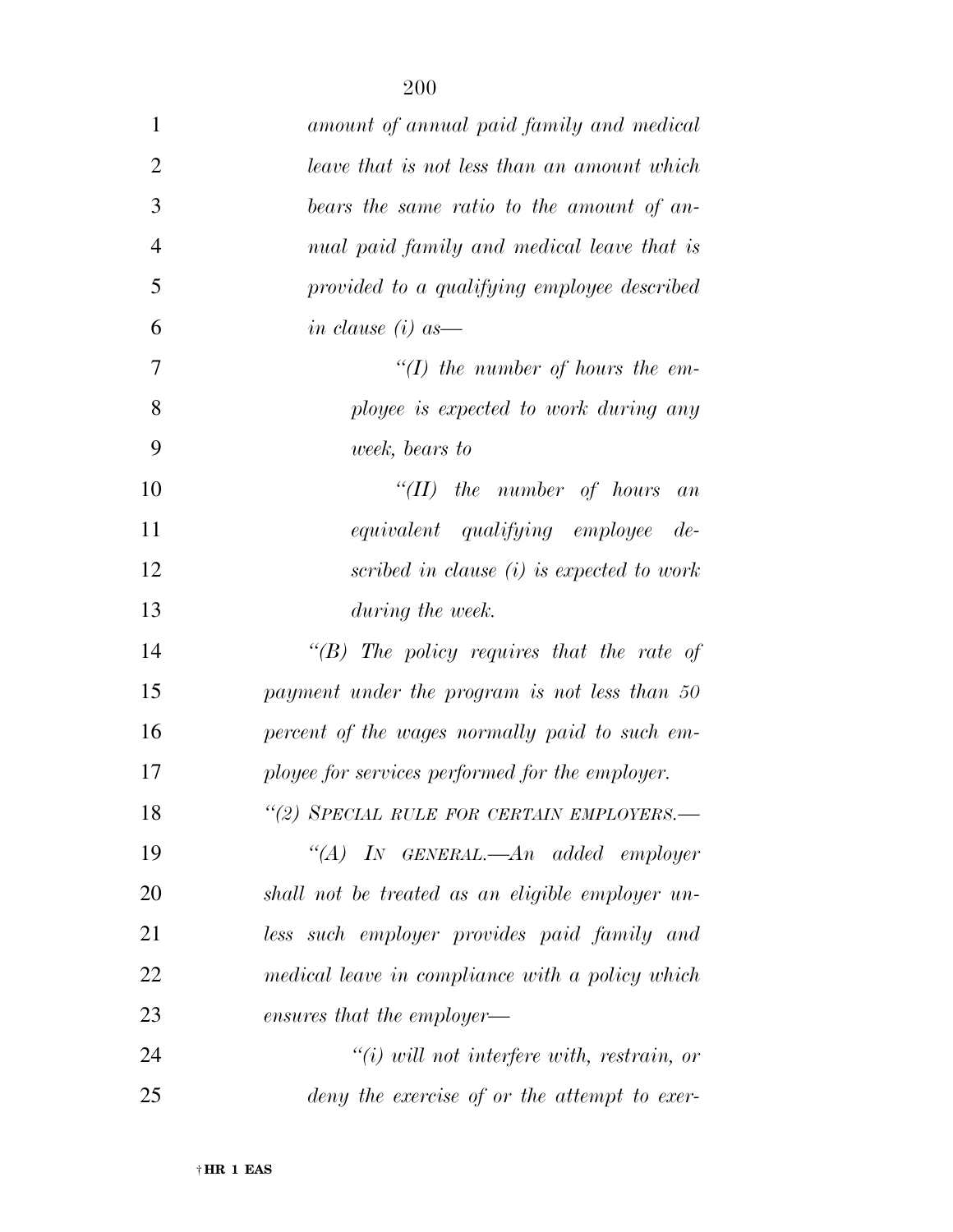| $\mathbf{1}$   | cise, any right provided under the policy,               |
|----------------|----------------------------------------------------------|
| $\overline{2}$ | and                                                      |
| 3              | $``(ii)$ will not discharge or in any other              |
| $\overline{4}$ | manner discriminate against any indi-                    |
| 5              | vidual for opposing any practice prohibited              |
| 6              | by the policy.                                           |
| 7              | $\lq\lq(B)$ ADDED EMPLOYER; ADDED<br>EM-                 |
| 8              | PLOYEE.—For purposes of this paragraph—                  |
| 9              | $``(i)$ ADDED EMPLOYEE.—The term                         |
| 10             | 'added employee' means a qualifying em-                  |
| 11             | ployee who is not covered by title $I$ of the            |
| 12             | Family and Medical Leave Act of 1993, as                 |
| 13             | <i>amended.</i>                                          |
| 14             | $``(ii)$ ADDED EMPLOYER.—The term                        |
| 15             | 'added employer' means an eligible em-                   |
| 16             | ployer (determined without regard to this                |
| 17             | paragraph), whether or not covered by that               |
| 18             | title I, who offers paid family and medical              |
| 19             | leave to added employees.                                |
| 20             | "(3) AGGREGATION RULE.—All persons which                 |
| 21             | are treated as a single employer under subsections $(a)$ |
| 22             | and (b) of section 52 shall be treated as a single tax-  |
| 23             | payer.                                                   |
| 24             | "(4) TREATMENT OF BENEFITS MANDATED OR                   |
| 25             | PAID FOR BY STATE OR LOCAL GOVERNMENTS.-For              |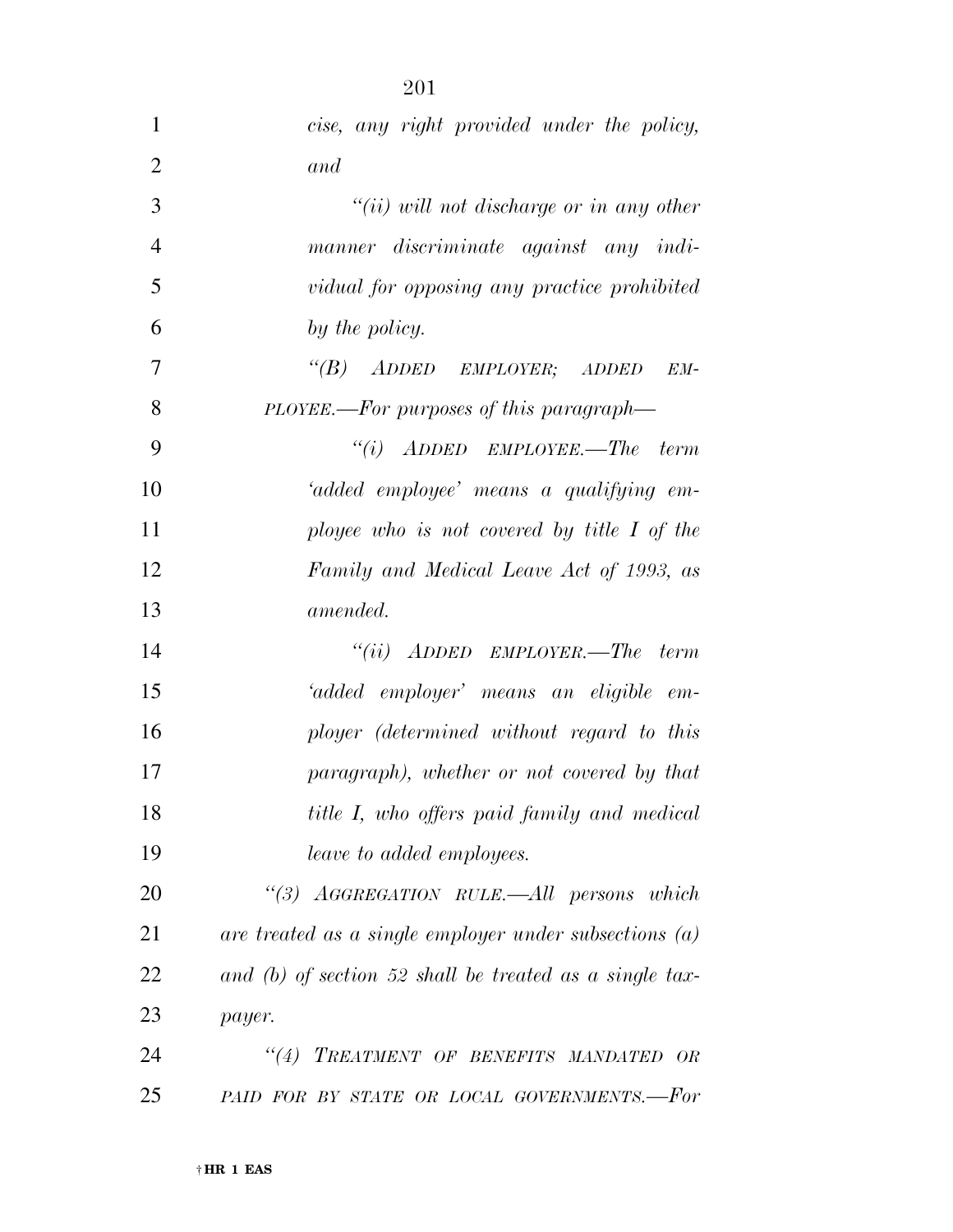|   | purposes of this section, any leave which is paid by |
|---|------------------------------------------------------|
| 2 | a State or local government or required by State or  |
| 3 | local law shall not be taken into account in deter-  |
| 4 | mining the amount of paid family and medical leave   |
| 5 | provided by the employer.                            |
|   |                                                      |

 *''(5) NO INFERENCE.—Nothing in this subsection shall be construed as subjecting an employer to any penalty, liability, or other consequence (other than in- eligibility for the credit allowed by reason of sub- section (a) or recapturing the benefit of such credit) for failure to comply with the requirements of this subsection.* 

 *''(d) QUALIFYING EMPLOYEES.—For purposes of this section, the term 'qualifying employee' means any employee (as defined in section 3(e) of the Fair Labor Standards Act of 1938, as amended) who—* 

 *''(1) has been employed by the employer for 1 year or more, and* 

 *''(2) for the preceding year, had compensation not in excess of an amount equal to 60 percent of the amount applicable for such year under clause (i) of section 414(q)(1)(B).* 

*''(e) FAMILY AND MEDICAL LEAVE.—* 

 *''(1) IN GENERAL.—Except as provided in para-graph (2), for purposes of this section, the term 'fam-*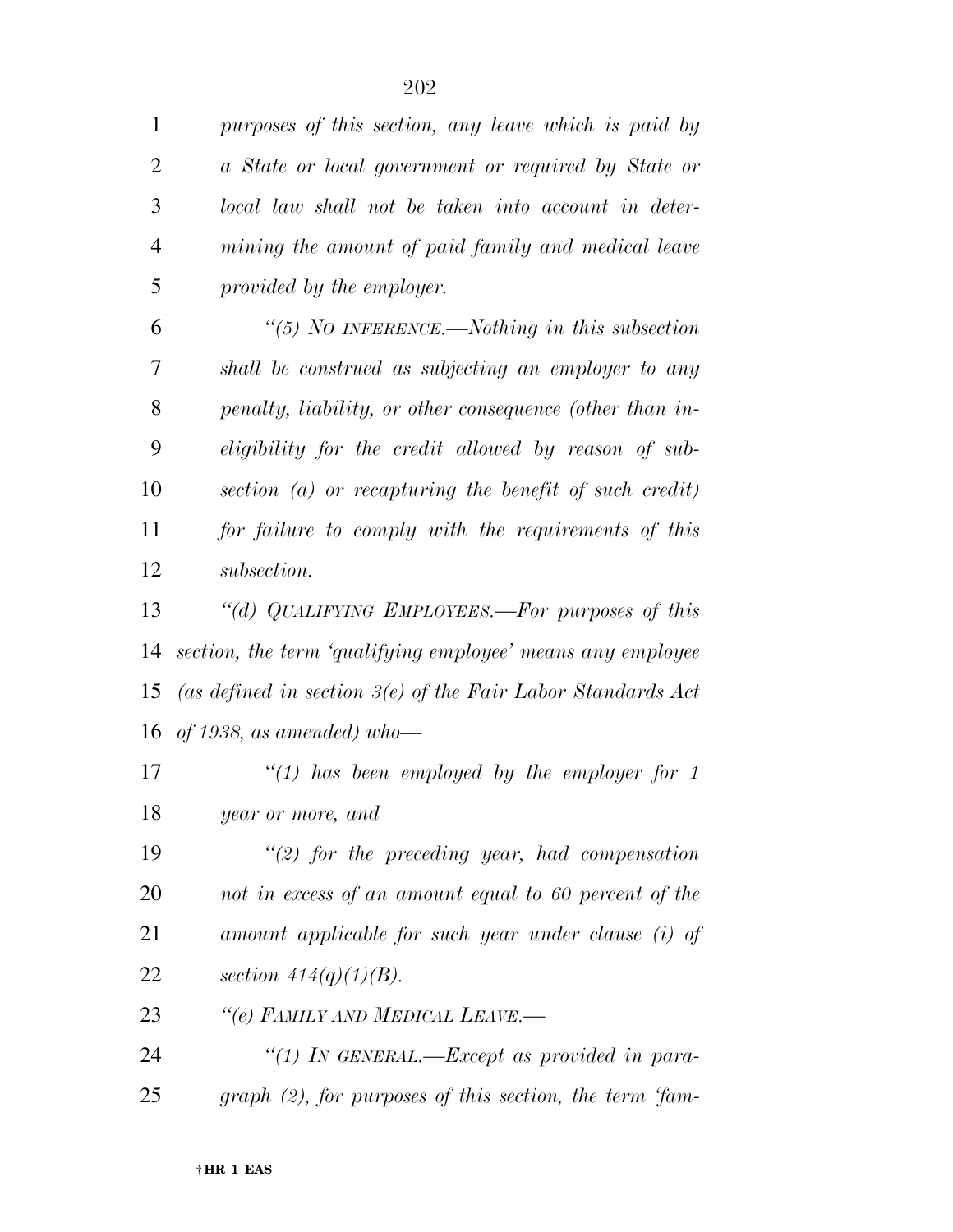| $\mathbf{1}$   | ily and medical leave' means leave for any 1 or more              |
|----------------|-------------------------------------------------------------------|
| $\overline{2}$ | of the purposes described under subparagraph $(A)$ ,              |
| 3              | $(B), (C), (D), or (E)$ of paragraph $(1),$ or paragraph          |
| $\overline{4}$ | $(3)$ , of section $102(a)$ of the Family and Medical             |
| 5              | Leave Act of 1993, as amended, whether the leave is               |
| 6              | provided under that Act or by a policy of the em-                 |
| 7              | ployer.                                                           |
| 8              | "(2) EXCLUSION.—If an employer provides paid                      |
| 9              | leave as vacation leave, personal leave, or medical or            |
| 10             | sick leave (other than leave specifically for 1 or more           |
| 11             | of the purposes referred to in paragraph $(1)$ ), that            |
| 12             | paid leave shall not be considered to be family and               |
| 13             | medical leave under paragraph (1).                                |
| 14             | "(3) DEFINITIONS.—In this subsection, the terms                   |
| 15             | 'vacation leave', 'personal leave', and 'medical or sick          |
| 16             | leave' mean those 3 types of leave, within the meaning            |
| 17             | of section $102(d)(2)$ of that Act.                               |
| 18             | "(f) DETERMINATIONS MADE BY SECRETARY OF                          |
| 19             | TREASURY.—For purposes of this section, any determina-            |
|                | 20 tion as to whether an employer or an employee satisfies the    |
| 21             | applicable requirements for an eligible employer (as de-          |
| 22             | scribed in subsection $(c)$ or qualifying employee (as de-        |
|                | 23 scribed in subsection (d)), respectively, shall be made by the |
|                | 24 Secretary based on such information, to be provided by the     |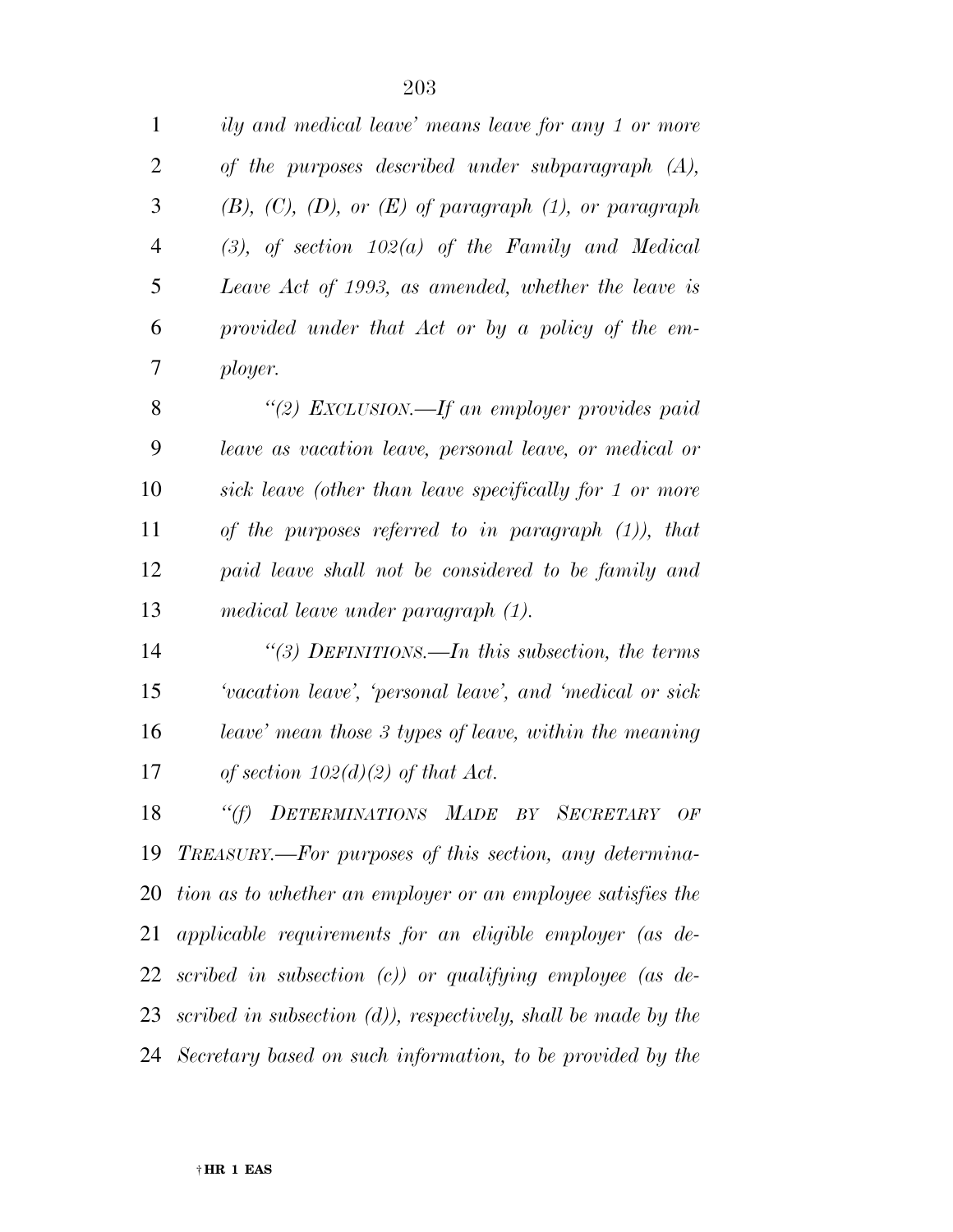*employer, as the Secretary determines to be necessary or appropriate.* 

| 3           | "(g) WAGES.—For purposes of this section, the term         |
|-------------|------------------------------------------------------------|
| 4           | 'wages' has the meaning given such term by subsection (b)  |
| $5^{\circ}$ | of section 3306 (determined without regard to any dollar   |
| 6           | limitation contained in such section). Such term shall not |
| 7           | include any amount taken into account for purposes of de-  |
| 8           | termining any other credit allowed under this subpart.     |
| 9           | "(h) ELECTION TO HAVE CREDIT NOT APPLY.—                   |
| 10          | "(1) In GENERAL.—A taxpayer may elect to                   |
| 11          | have this section not apply for any taxable year.          |
| 12          | "(2) OTHER RULES.—Rules similar to the rules               |
| 13          | of paragraphs (2) and (3) of section $51(j)$ shall apply   |
| 14          | for purposes of this subsection.                           |
| 15          | "(i) TERMINATION.—This section shall not apply to          |
| 16          | wages paid in taxable years beginning after December 31,   |
|             | $17 \text{ } 2019."$                                       |
| 18          | (b) CREDIT PART OF GENERAL RUSINESS CREDIT                 |

*(b) CREDIT PART OF GENERAL BUSINESS CREDIT. Section 38(b) is amended by striking ''plus'' at the end of paragraph (35), by striking the period at the end of para- graph (36) and inserting '', plus'', and by adding at the end the following new paragraph:* 

 *''(37) in the case of an eligible employer (as de- fined in section 45S(c)), the paid family and medical leave credit determined under section 45S(a).''.*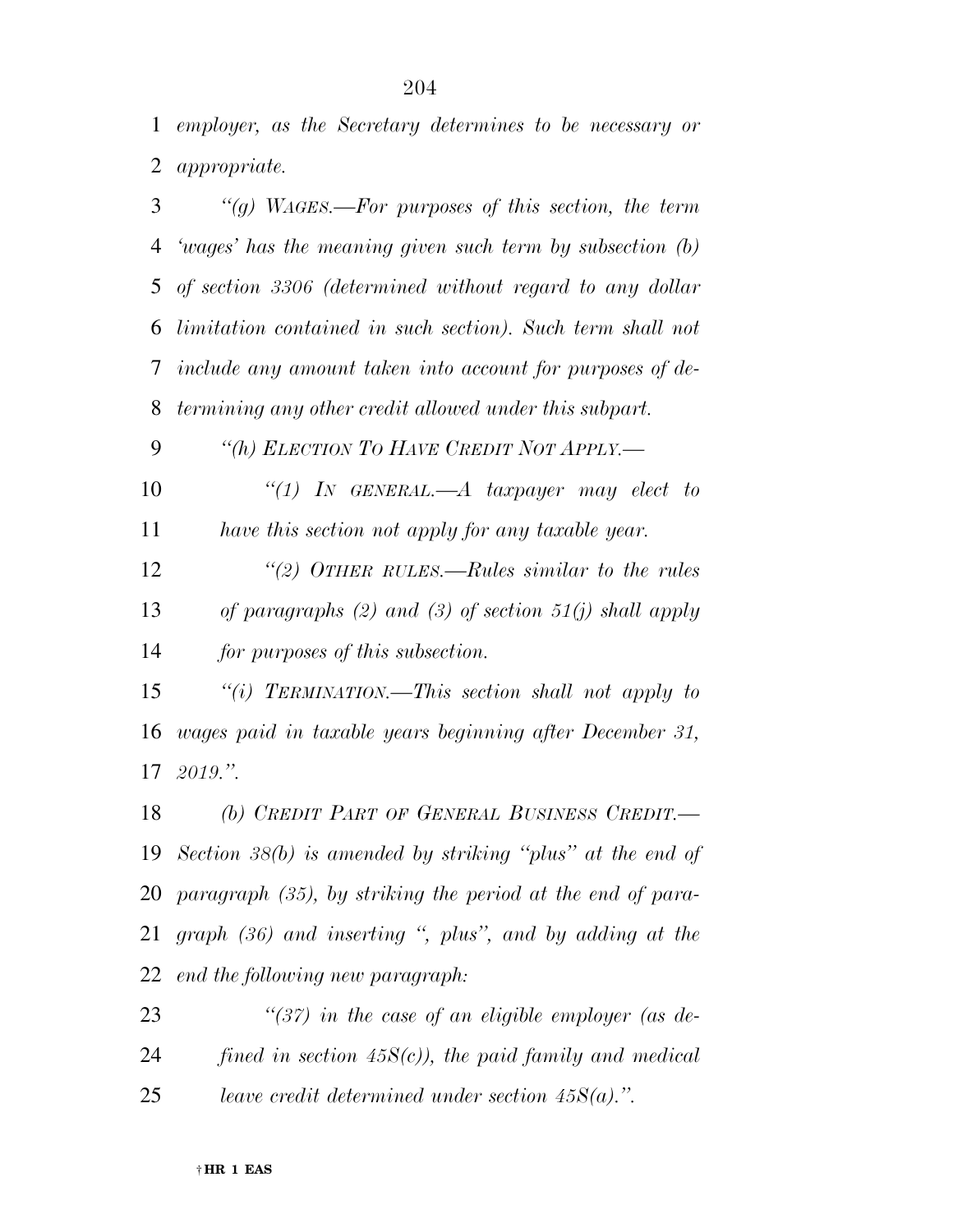| $\mathbf{1}$   | (c) CREDIT ALLOWED AGAINST AMT.—Subparagraph                          |
|----------------|-----------------------------------------------------------------------|
| $\overline{2}$ | $(B)$ of section 38(c)(4) is amended by redesignating clauses         |
| 3              | $(ix)$ through $(xi)$ as clauses $(x)$ through $(xi)$ , respectively, |
| $\overline{4}$ | and by inserting after clause (viii) the following new clause:        |
| 5              | $``(ix)$ the credit determined under sec-                             |
| 6              | tion $458$ ,".                                                        |
| 7              | (d) CONFORMING AMENDMENTS.-                                           |
| 8              | (1)<br>DENIAL OF DOUBLE BENEFIT.-Section                              |
| 9              | $280C(a)$ is amended by inserting "45S(a)," after                     |
| 10             | " $45P(a)$ ,".                                                        |
| 11             | (2) ELECTION TO HAVE CREDIT NOT APPLY.                                |
| 12             | Section 6501(m) is amended by inserting "45 $S(h)$ ,"                 |
| 13             | after " $45H(q)$ ,".                                                  |
| 14             | $(3)$ CLERICAL AMENDMENT.—The table of sec-                           |
| 15             | tions for subpart $D$ of part $IV$ of subchapter $A$ of               |
| 16             | chapter 1 is amended by adding at the end the fol-                    |
| 17             | <i>lowing new item:</i>                                               |
|                | "Sec. 45S. Employer credit for paid family and medical leave.".       |
| 18             | (e) EFFECTIVE DATE.—The amendments made by this                       |
| 19             | section shall apply to wages paid in taxable years begin-             |

*ning after December 31, 2017.*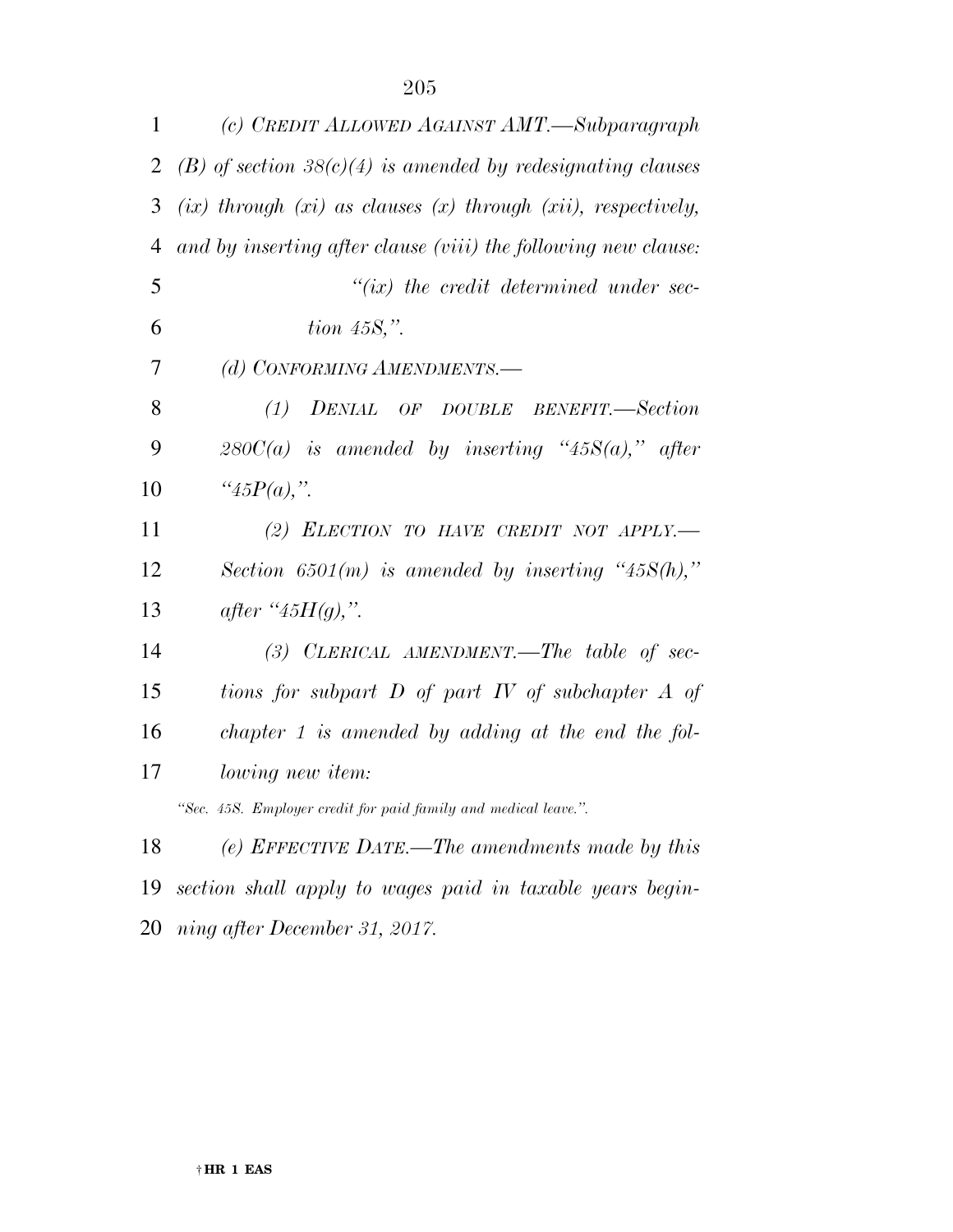| 1              | <b>Subpart B-Provisions Relating to Low-income</b>             |
|----------------|----------------------------------------------------------------|
| $\overline{2}$ | <b>Housing Credit</b>                                          |
| 3              | SEC. 13411. TREATMENT OF VETERANS' PREFERENCE AS               |
| $\overline{4}$ | NOT VIOLATING GENERAL PUBLIC USE RE-                           |
| 5              | <b>QUIREMENTS.</b>                                             |
| 6              | (a) IN GENERAL.—Subparagraph $(C)$ of section                  |
| 7              | $42(g)(9)$ is amended to read as follows:                      |
| 8              | $\lq\lq C$ who are veterans of the Armed                       |
| 9              | Forces.".                                                      |
| 10             | (b) EFFECTIVE DATE.—The amendment made by this                 |
| 11             | section shall apply to buildings placed in service before, on, |
| 12             | or after the date of the enactment of this Act.                |
| 13             | SEC. 13412. INCREASE IN CREDIT FOR CERTAIN RURAL               |
| 14             | <b>HOUSING.</b>                                                |
| 15             | (a) IN GENERAL.—Section $42(d)(5)(B)$ is amended by            |
| 16             | adding at the end the following new clause:                    |
| 17             | "(vi) CERTAIN NEW BUILDINGS<br>IN                              |
| 18             | RURAL AREAS.—For purposes of clause (i),                       |
| 19             | in<br>building described<br>subsection<br>$\boldsymbol{a}$     |
| 20             | $(b)(1)(B)(i)$ which is located in a rural area                |
| 21             | (as defined in section 520 of the Housing                      |
| 22             | Act of 1949) shall be treated in the same                      |
| 23             | manner as a new building located in a dif-                     |

- *ficult development area which is designated*
- *for purposes of this subparagraph.''.*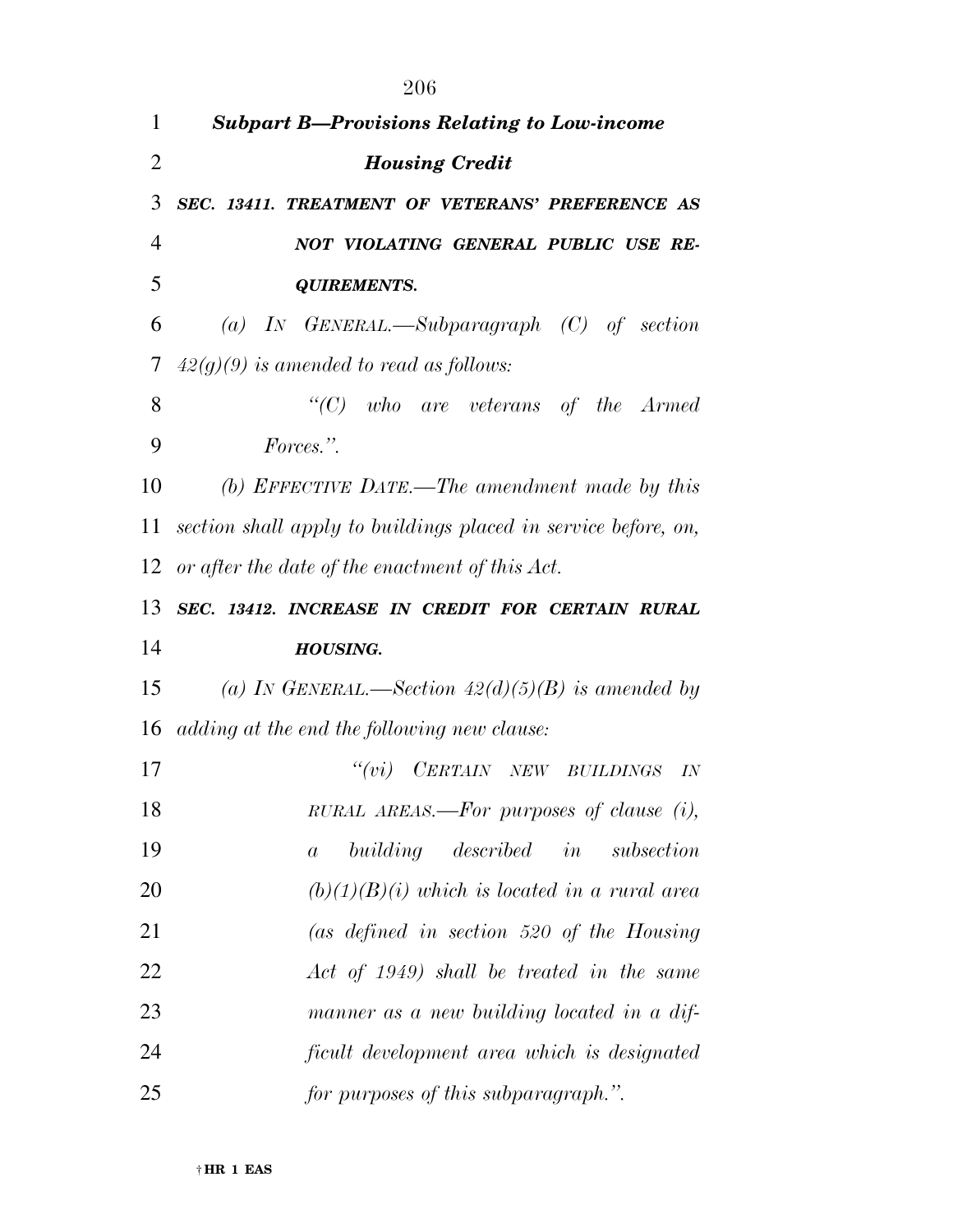| 1  | (b) OFFSET.—Section $42(d)(5)(B)(i)$ is amended by           |
|----|--------------------------------------------------------------|
| 2  | striking "130 percent" both places it appears in subclauses  |
| 3  | $(I)$ and $(II)$ and inserting "125 percent".                |
| 4  | (c) EFFECTIVE DATE.—The amendments made by this              |
| 5  | section shall apply to buildings placed in service after the |
| 6  | date of the enactment of this Act.                           |
| 7  | <b>PART VI-PROVISIONS RELATED TO SPECIFIC</b>                |
| 8  | <b>ENTITIES AND INDUSTRIES</b>                               |
| 9  | <b>Subpart A-Partnership Provisions</b>                      |
| 10 | SEC. 13501. TREATMENT OF GAIN OR LOSS OF FOREIGN             |
| 11 | PERSONS FROM SALE OR EXCHANGE OF IN-                         |
| 12 | TERESTS IN PARTNERSHIPS ENGAGED IN                           |
| 13 | TRADE OR BUSINESS WITHIN THE UNITED                          |
| 14 | <b>STATES.</b>                                               |
| 15 | (a) IN GENERAL.—Section $864(c)$ is amended by add-          |
| 16 | ing at the end the following:                                |
| 17 | "(8) GAIN OR LOSS OF FOREIGN PERSONS FROM                    |
| 18 | SALE OR EXCHANGE OF CERTAIN PARTNERSHIP IN-                  |
| 19 | TERESTS.                                                     |
| 20 | $\lq\lq (A)$ In GENERAL.—Notwithstanding any                 |
| 21 | other provision of this subtitle, if a nonresident           |
| 22 | alien individual or foreign corporation owns, di-            |
| 23 | rectly or indirectly, an interest in a partnership           |
| 24 | which is engaged in any trade or business within             |
| 25 | the United States, gain or loss on the sale or ex-           |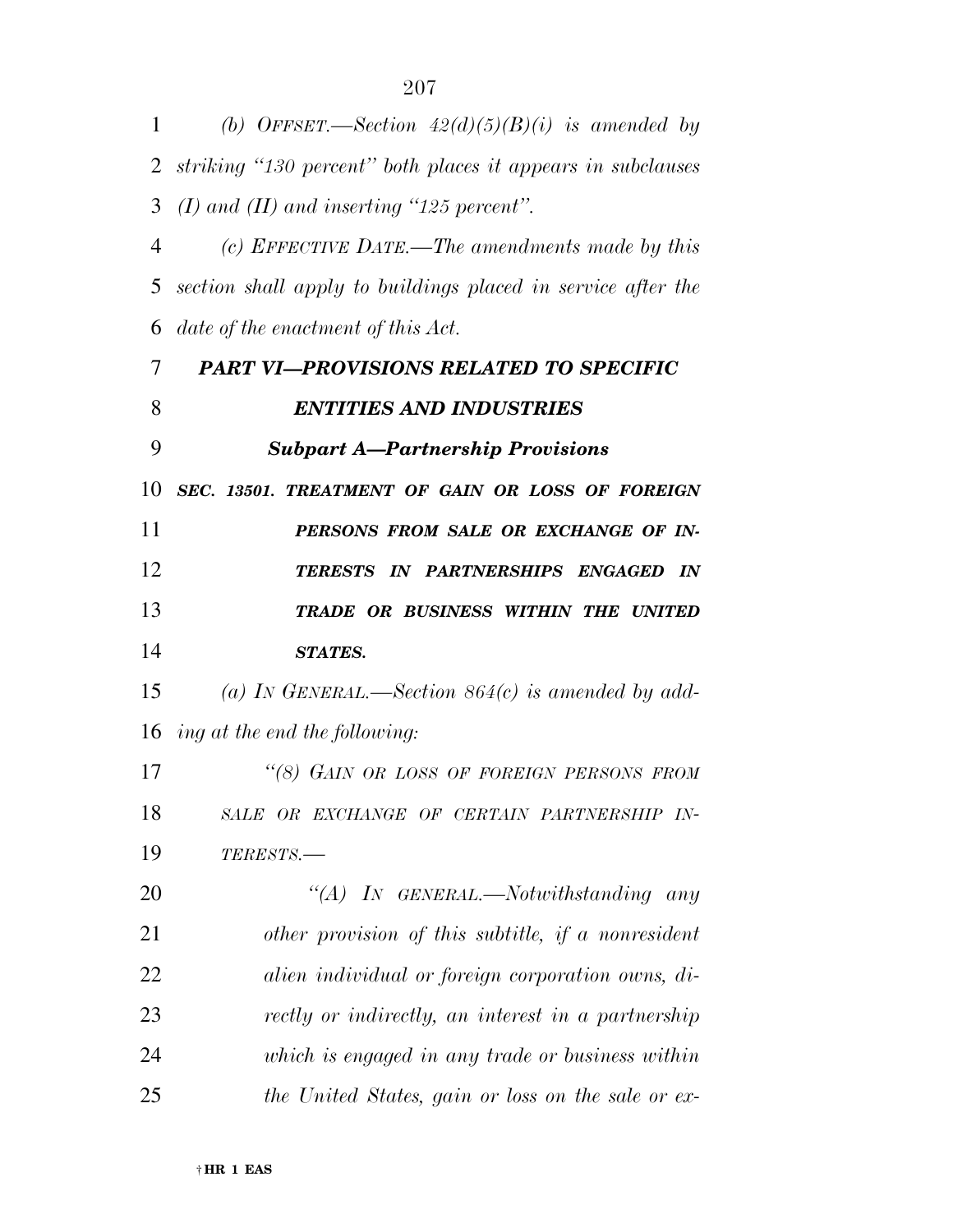| $\mathbf{1}$   | change of all (or any portion of) such interest    |
|----------------|----------------------------------------------------|
| $\overline{2}$ | shall be treated as effectively connected with the |
| 3              | conduct of such trade or business to the extent    |
| $\overline{4}$ | such gain or loss does not exceed the amount de-   |
| 5              | termined under subparagraph (B).                   |
| 6              | "(B) AMOUNT TREATED AS EFFECTIVELY                 |
| 7              | CONNECTED.—The amount determined under             |
| 8              | this subparagraph with respect to any partner-     |
| 9              | ship interest sold or exchanged—                   |
| 10             | "(i) in the case of any gain on the sale           |
| 11             | or exchange of the partnership interest, is—       |
| 12             | $\lq (I)$ the portion of the partner's             |
| 13             | distributive share of the amount of                |
| 14             | gain which would have been effectively             |
| 15             | connected with the conduct of a trade              |
| 16             | or business within the United States if            |
| 17             | the partnership had sold all of its as-            |
| 18             | sets at their fair market value as of the          |
| 19             | date of the sale or exchange of such in-           |
| 20             | terest, or                                         |
| 21             | $``(II)$ zero if no gain on such                   |
| 22             | deemed sale would have been so effec-              |
| 23             | tively connected, and                              |
| 24             | "(ii) in the case of any loss on the sale          |
| 25             | or exchange of the partnership interest, is—       |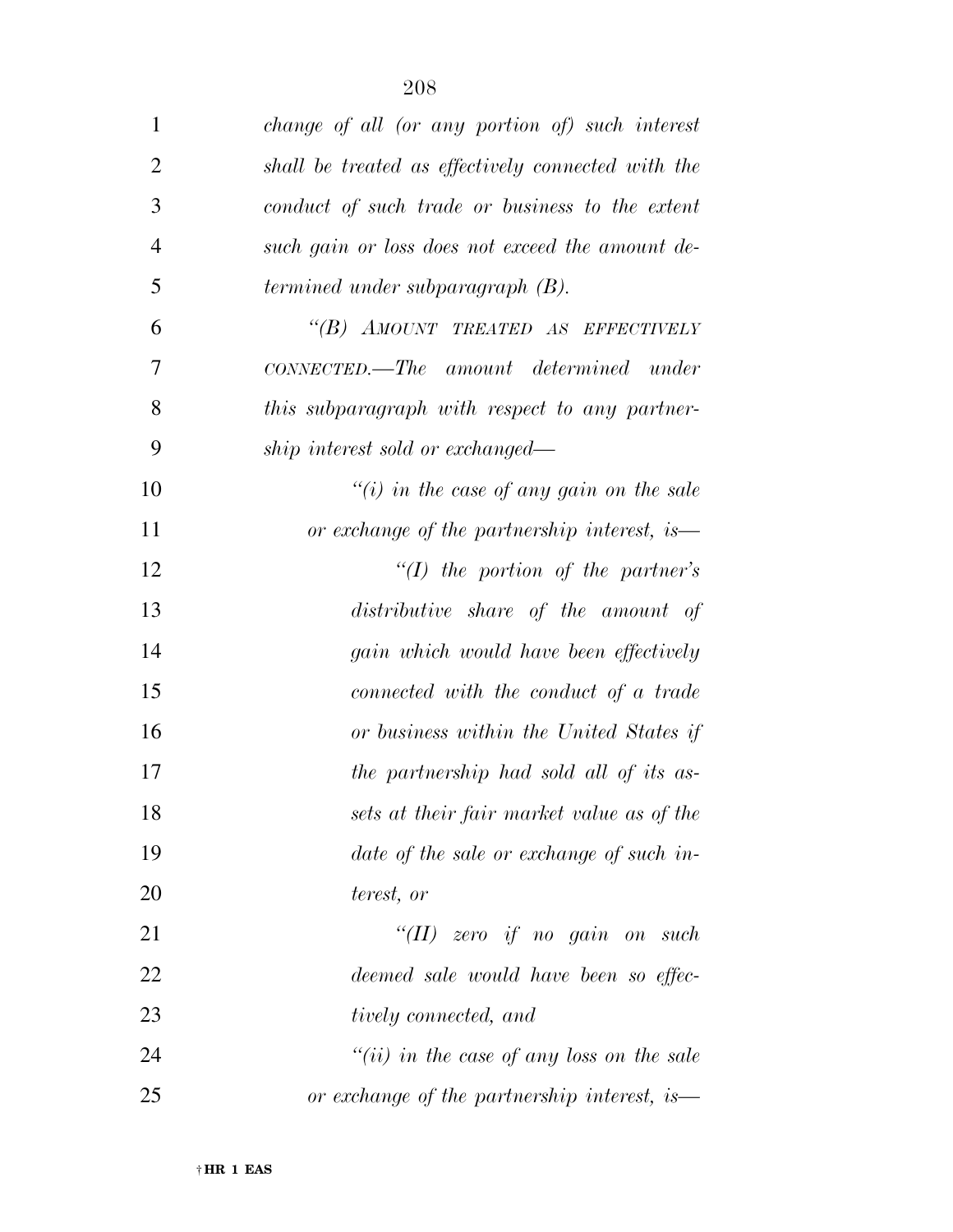| 1              | $\lq (I)$ the portion of the partner's             |
|----------------|----------------------------------------------------|
| $\overline{2}$ | distributive share of the amount of loss           |
| 3              | on the deemed sale described in clause             |
| $\overline{4}$ | $(i)(I)$ which would have been so effec-           |
| 5              | <i>tively connected, or</i>                        |
| 6              | "(II) zero if no loss on such                      |
| 7              | deemed sale would be have been so ef-              |
| 8              | <i>fectively connected.</i>                        |
| 9              | For purposes of this subparagraph, a part-         |
| 10             | ner's distributive share of gain or loss on        |
| 11             | the deemed sale shall be determined in the         |
| 12             | same manner as such partner's distributive         |
| 13             | share of the non-separately stated taxable         |
| 14             | <i>income or loss of such partnership.</i>         |
| 15             | "(C) COORDINATION WITH UNITED STATES               |
| 16             | REAL PROPERTY INTERESTS.—If a partnership          |
| 17             | described in subparagraph (A) holds any United     |
| 18             | States real property interest (as defined in sec-  |
| 19             | tion $897(c)$ at the time of the sale or exchange  |
| 20             | of the partnership interest, then the gain or loss |
| 21             | treated as effectively connected income under      |
| 22             | subparagraph (A) shall be reduced by the           |
| 23             | amount so treated with respect to such United      |
| 24             | States real property interest under section 897.   |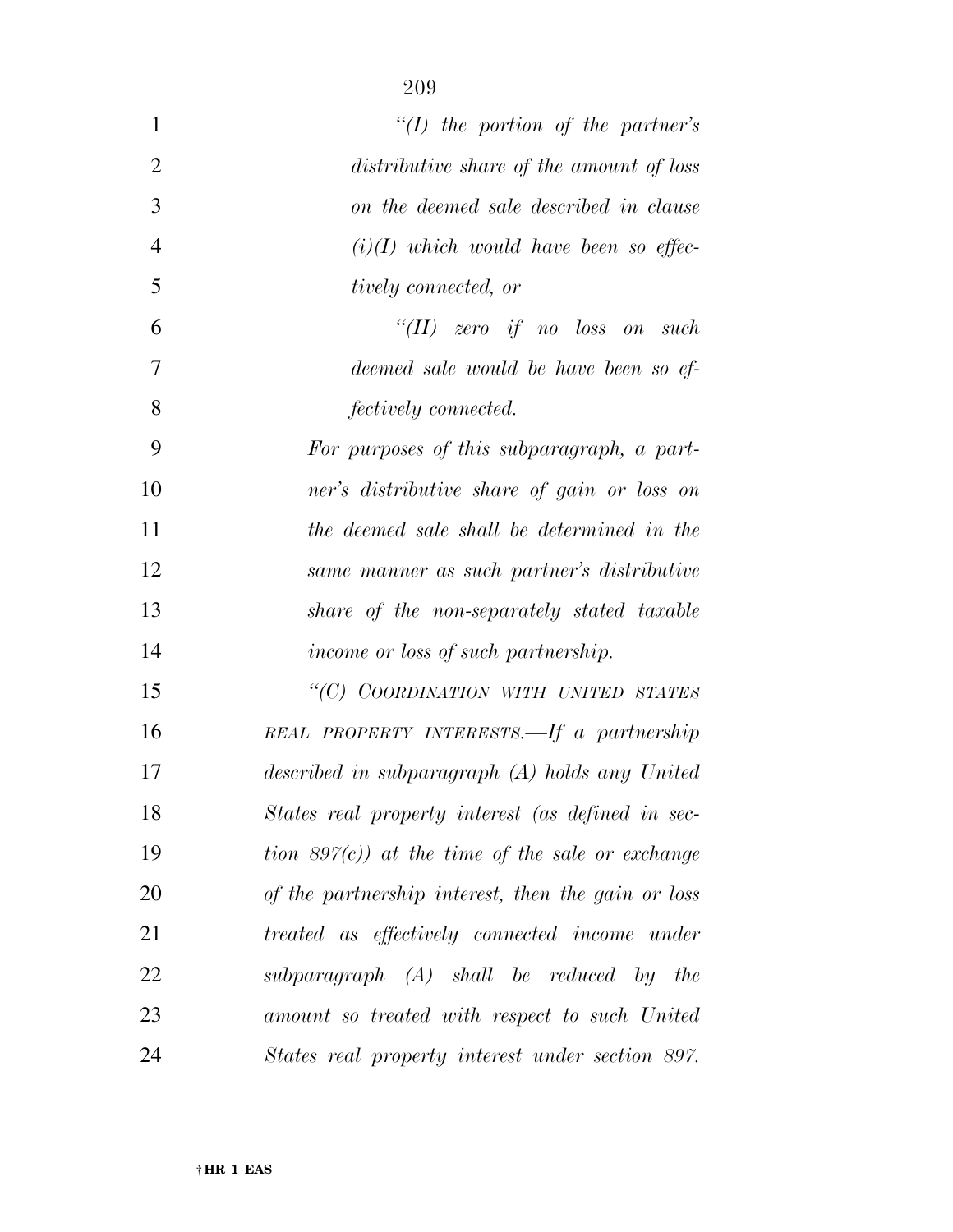| $\mathbf{1}$   | "(D) SALE OR EXCHANGE.-For purposes of                        |
|----------------|---------------------------------------------------------------|
| $\overline{2}$ | this paragraph, an individual or corporation                  |
| 3              | shall be treated as having sold or exchanged any              |
| $\overline{4}$ | interest in a partnership if, under any provision             |
| 5              | of this subtitle, gain or loss is realized from the           |
| 6              | sale or exchange of such interest.                            |
| 7              | "(E) SECRETARIAL AUTHORITY.—The Sec-                          |
| 8              | retary shall prescribe such regulations as the                |
| 9              | Secretary determines appropriate for the appli-               |
| 10             | cation of this paragraph, including regulations               |
| 11             | which provide that, notwithstanding subpara-                  |
| 12             | graph $(D)$ , this paragraph applies in a case even           |
| 13             | if gain or loss from a sale or exchange would not             |
| 14             | be realized under any other provision of this sub-            |
| 15             | title.".                                                      |
| 16             | (b) WITHHOLDING REQUIREMENTS.—Section $1446$ is               |
| 17             | amended by redesignating subsection $(f)$ as subsection $(g)$ |
| 18             | and by inserting after subsection $(e)$ the following:        |
| 19             | "(f) SPECIAL RULES FOR WITHHOLDING ON SALES OF                |
| 20             | PARTNERSHIP INTERESTS.-                                       |
| 21             | "(1) In GENERAL.—Except as provided in this                   |
| 22             | subsection, if any portion of the gain (if any) on any        |
| 23             | disposition of an interest in a partnership would be          |

 *treated under section 864(c)(8) as effectively con-nected with the conduct of a trade or business within*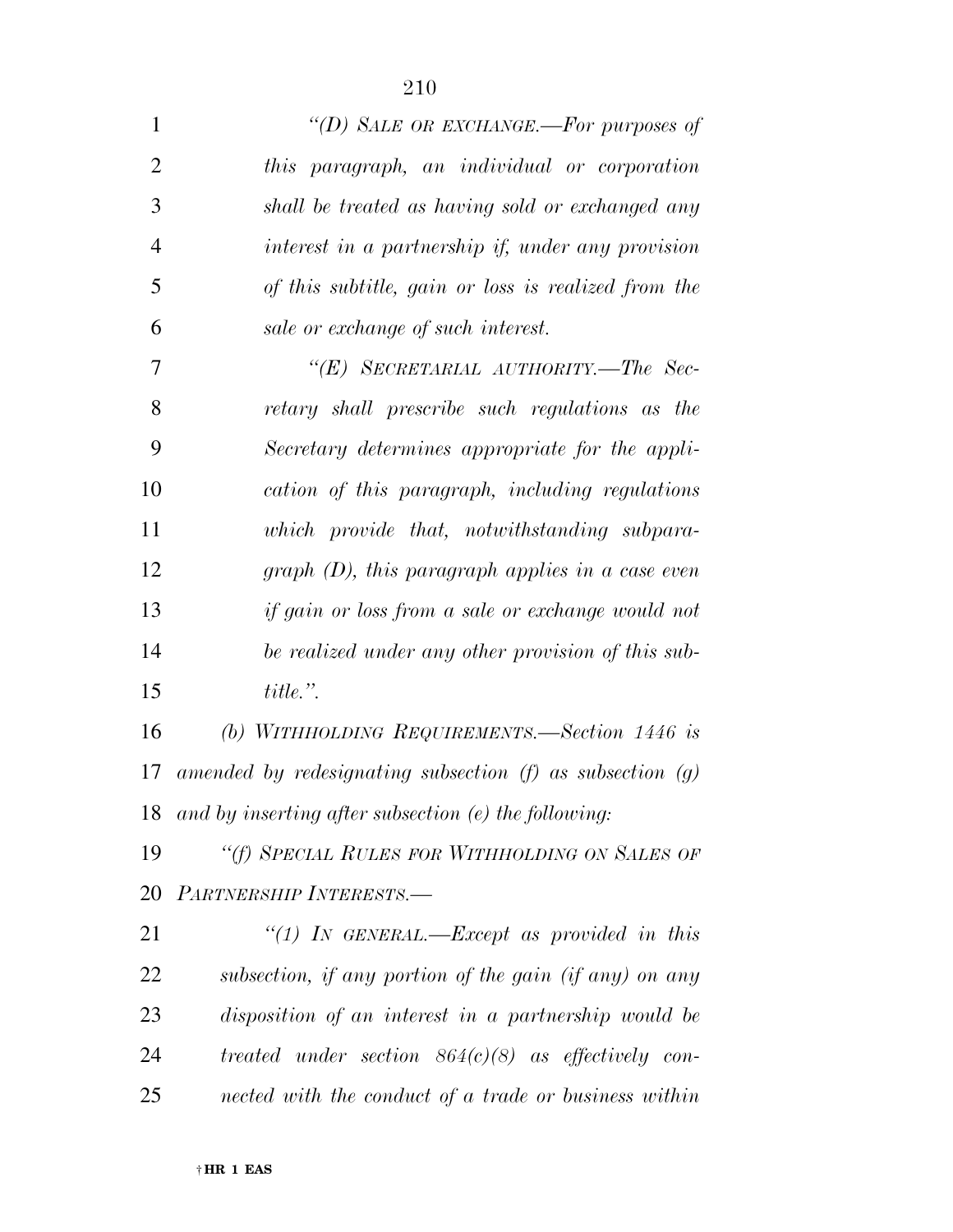| $\mathbf{1}$   | the United States, the transferee shall be required to |
|----------------|--------------------------------------------------------|
| $\overline{2}$ | deduct and withhold a tax equal to 10 percent of the   |
| 3              | amount realized on the disposition.                    |
| $\overline{4}$ | "(2) EXCEPTION IF NONFOREIGN AFFIDAVIT FUR-            |
| 5              | NISHED.-                                               |
| 6              | "(A) IN GENERAL.—No person shall be re-                |
| 7              | quired to deduct and withhold any amount               |
| 8              | under paragraph $(1)$ with respect to any disposi-     |
| 9              | tion if the transferor furnishes to the transferee     |
| 10             | an affidavit by the transferor stating, under pen-     |
| 11             | alty of perjury, the transferor's United States        |
| 12             | taxpayer identification number and that the            |
| 13             | transferor is not a foreign person.                    |
| 14             | "(B) FALSE AFFIDAVIT.—Subparagraph (A)                 |
| 15             | shall not apply to any disposition if-                 |
| 16             | $``(i)$ the transferee has actual knowl-               |
| 17             | edge that the affidavit is false, or the trans-        |
| 18             | feree receives a notice (as described in sec-          |
| 19             | tion $1445(d)$ from a transferor's agent or            |
| 20             | transferee's agent that such affidavit or              |
| 21             | statement is false, or                                 |
| 22             | $``(ii)$ the Secretary by regulations re-              |
| 23             | quires the transferee to furnish a copy of             |
| 24             | such affidavit or statement to the Secretary           |
| 25             | and the transferee fails to furnish a copy of          |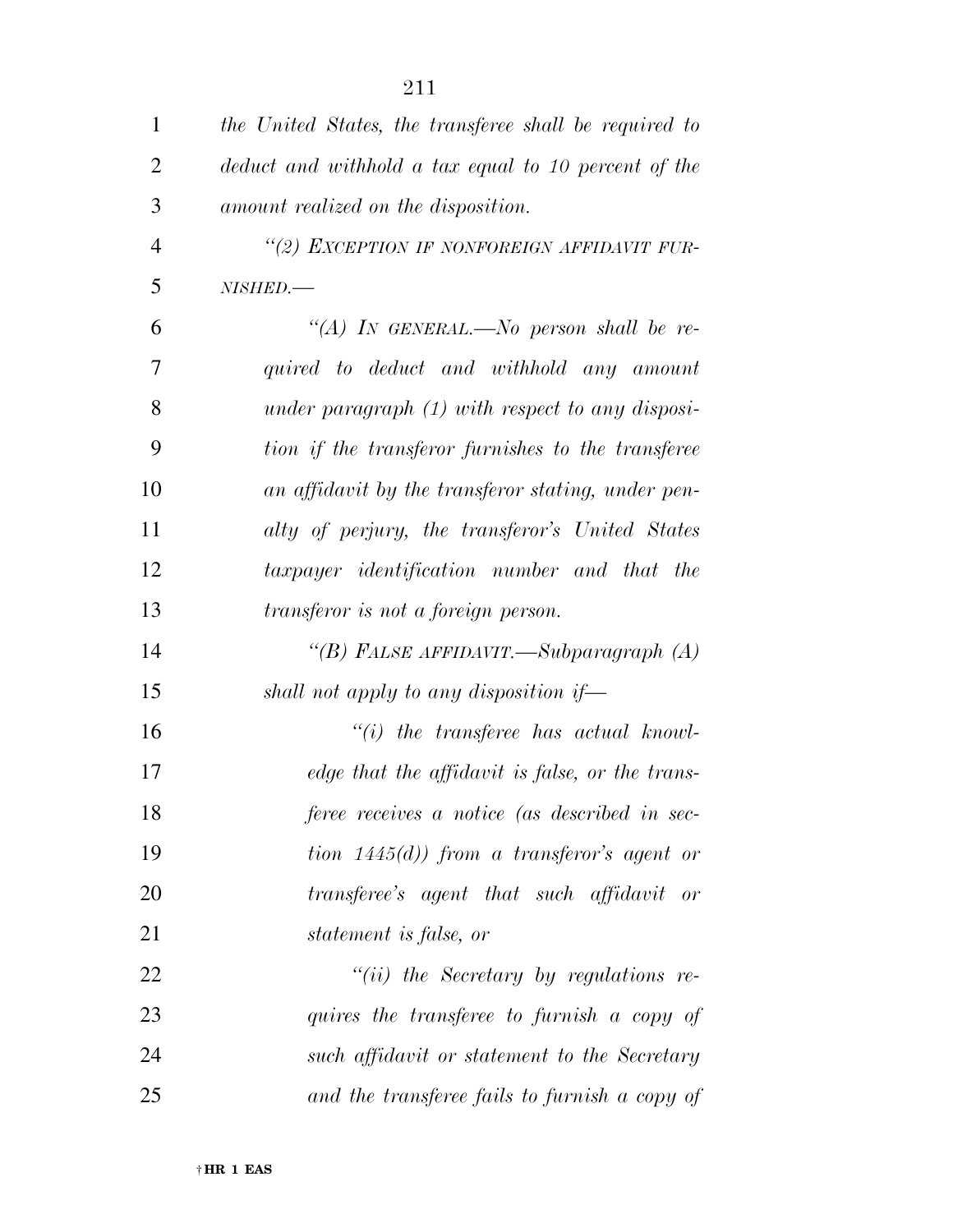| $\mathbf{1}$   | such affidavit or statement to the Secretary            |
|----------------|---------------------------------------------------------|
| $\overline{2}$ | at such time and in such manner as re-                  |
| 3              | quired by such regulations.                             |
| $\overline{4}$ | "(C) RULES FOR AGENTS.—The rules of sec-                |
| 5              | tion $1445(d)$ shall apply to a transferor's agent      |
| 6              | or transferee's agent with respect to any affidavit     |
| 7              | described in subparagraph $(A)$ in the same man-        |
| 8              | ner as such rules apply with respect to the dis-        |
| 9              | position of a United States real property interest      |
| 10             | under such section.                                     |
| 11             | "(3) AUTHORITY OF SECRETARY TO PRESCRIBE                |
| 12             | $REDUCED$ AMOUNT.— $At$ the request of the transferor   |
| 13             | or transferee, the Secretary may prescribe a reduced    |
| 14             | amount to be withheld under this section if the Sec-    |
| 15             | retary determines that to substitute such reduced       |
| 16             | amount will not jeopardize the collection of the tax    |
| 17             | imposed under this title with respect to gain treated   |
| 18             | under section $864(c)(8)$ as effectively connected with |
| 19             | the conduct of a trade or business with in the United   |
| 20             | States.                                                 |
| 21             | "(4) PARTNERSHIP TO WITHHOLD AMOUNTS NOT                |
| 22             | WITHHELD BY THE TRANSFEREE.—If a transferee             |
| 23             | fails to withhold any amount required to be withheld    |
| 24             | under paragraph $(1)$ , the partnership shall be re-    |
|                |                                                         |

*quired to deduct and withhold from distributions to* 

† **HR 1 EAS**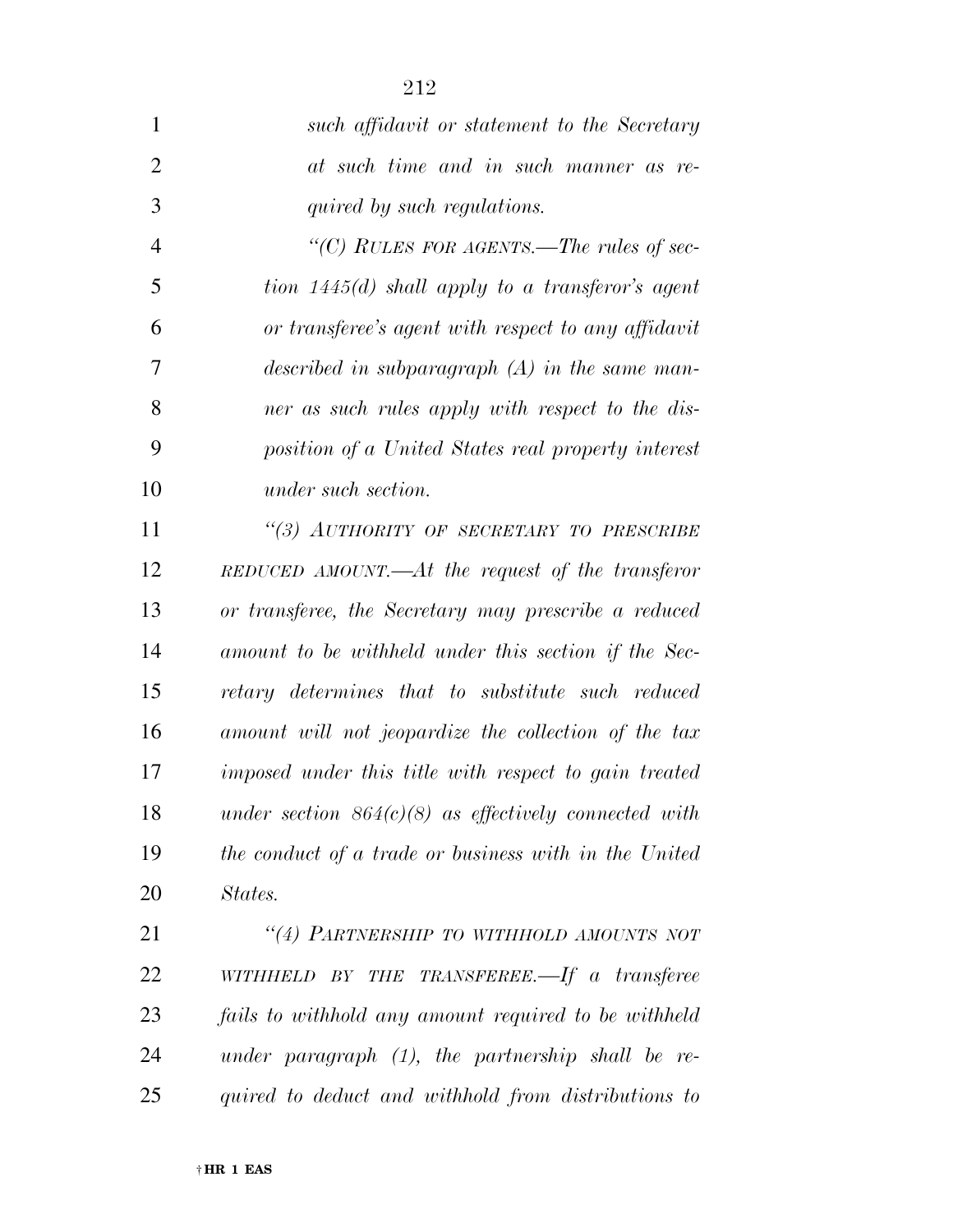| $\mathbf{1}$   | the transferee a tax in an amount equal to the             |
|----------------|------------------------------------------------------------|
| $\overline{2}$ | amount the transferee failed to withhold (plus interest    |
| 3              | under this title on such amount).                          |
| $\overline{4}$ | "(5) DEFINITIONS.—Any term used in this sub-               |
| 5              | section which is also used under section 1445 shall        |
| 6              | have the same meaning as when used in such section.        |
| 7              | "(6) REGULATIONS.—The Secretary shall pre-                 |
| 8              | scribe such regulations as may be necessary to carry       |
| 9              | out the purposes of this subsection, including regula-     |
| 10             | tions providing for exceptions from the provisions of      |
| 11             | <i>this subsection.</i> "                                  |
| 12             | (c) EFFECTIVE DATE.—The amendments made by this            |
| 13             | section shall apply to sales and exchanges on or after No- |
| 14             | vember 27, 2017.                                           |
| 15             | SEC. 13502. MODIFY DEFINITION OF SUBSTANTIAL BUILT-IN      |
| 16             | LOSS IN THE CASE OF TRANSFER OF PART-                      |
| 17             | <b>NERSHIP INTEREST.</b>                                   |
| 18             | (a) IN GENERAL.—Paragraph (1) of section $743(d)$ is       |
| 19             | to read as follows:                                        |
| 20             | "(1) In GENERAL.—For purposes of this section,             |
| 21             | a partnership has a substantial built-in loss with re-     |
| 22             | spect to a transfer of an interest in the partnership      |
| 23             | $if-$                                                      |
| 24             | "(A) the partnership's adjusted basis in the               |
| 25             |                                                            |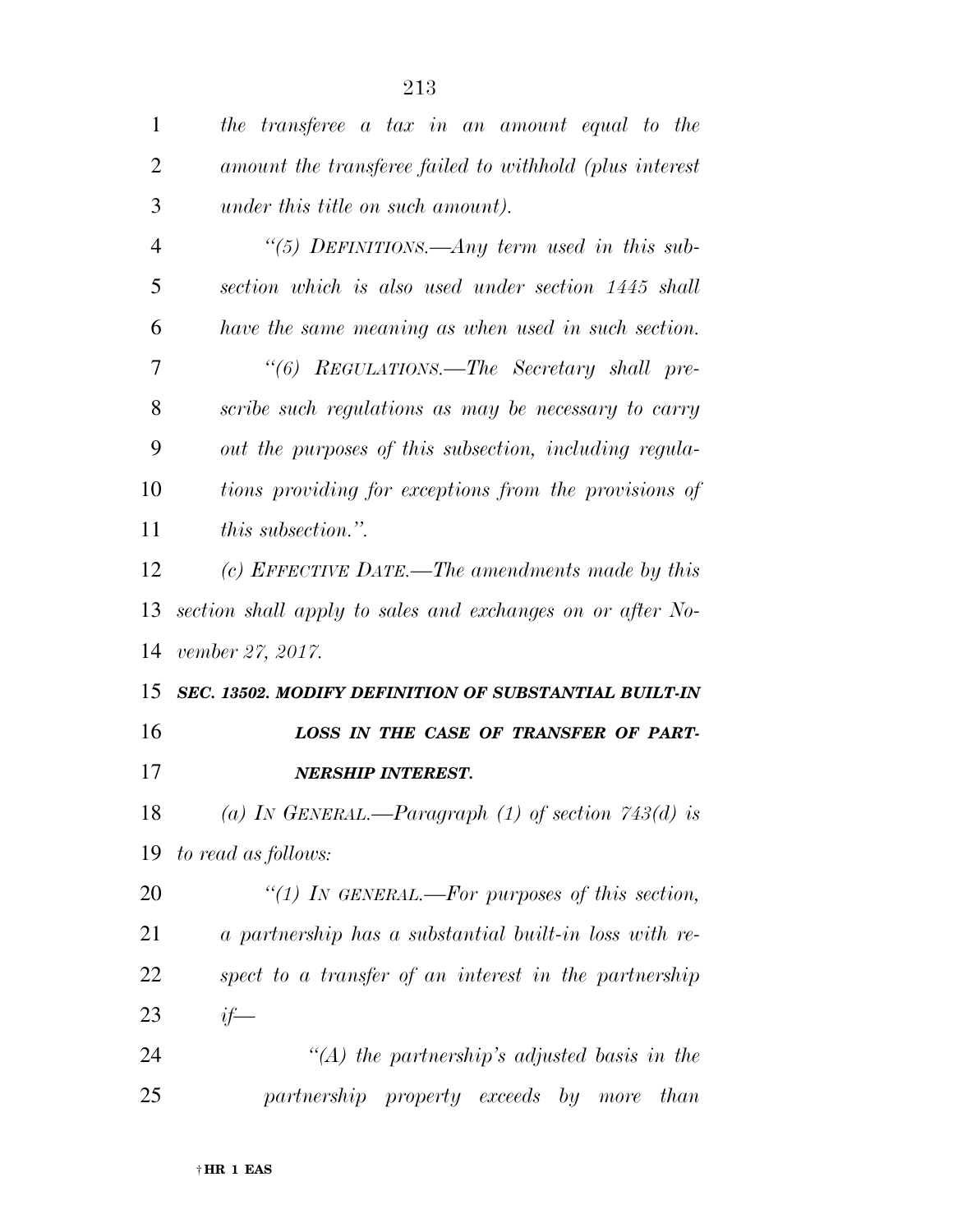| 1              | \$250,000 the fair market value of such property,               |
|----------------|-----------------------------------------------------------------|
| $\overline{2}$ | or                                                              |
| 3              | $\lq\lq B$ the transferee partner would be allo-                |
| $\overline{4}$ | cated a loss of more than \$250,000 if the part-                |
| 5              | nership assets were sold for cash equal to their                |
| 6              | fair market value immediately after such trans-                 |
| 7              | fer.".                                                          |
| 8              | (b) EFFECTIVE DATE.—The amendments made by this                 |
| 9              | section shall apply to transfers of partnership interests after |
| 10             | December 31, 2017.                                              |
| 11             | SEC. 13503. CHARITABLE CONTRIBUTIONS AND FOREIGN                |
| 12             | TAXES TAKEN INTO ACCOUNT IN DETER-                              |
| 13             | MINING LIMITATION ON ALLOWANCE<br><b>OF</b>                     |
| 14             | <b>PARTNER'S SHARE OF LOSS.</b>                                 |
| 15             | (a) IN GENERAL.—Subsection (d) of section 704 is                |
| 16             | $amended -$                                                     |
| 17             | $(1)$ by striking "A partner's distributive share"              |
| 18             | and inserting the following:                                    |
| 19             | "(1) IN GENERAL.— $A$ partner's distributive                    |
| 20             | share",                                                         |
| 21             | (2) by striking "Any excess of such loss" and in-               |
| 22             | serting the following:                                          |
| 23             | "(2) CARRYOVER.—Any excess of such loss", and                   |
| 24             | $(3)$ by adding at the end the following new para-              |
| 25             | graph:                                                          |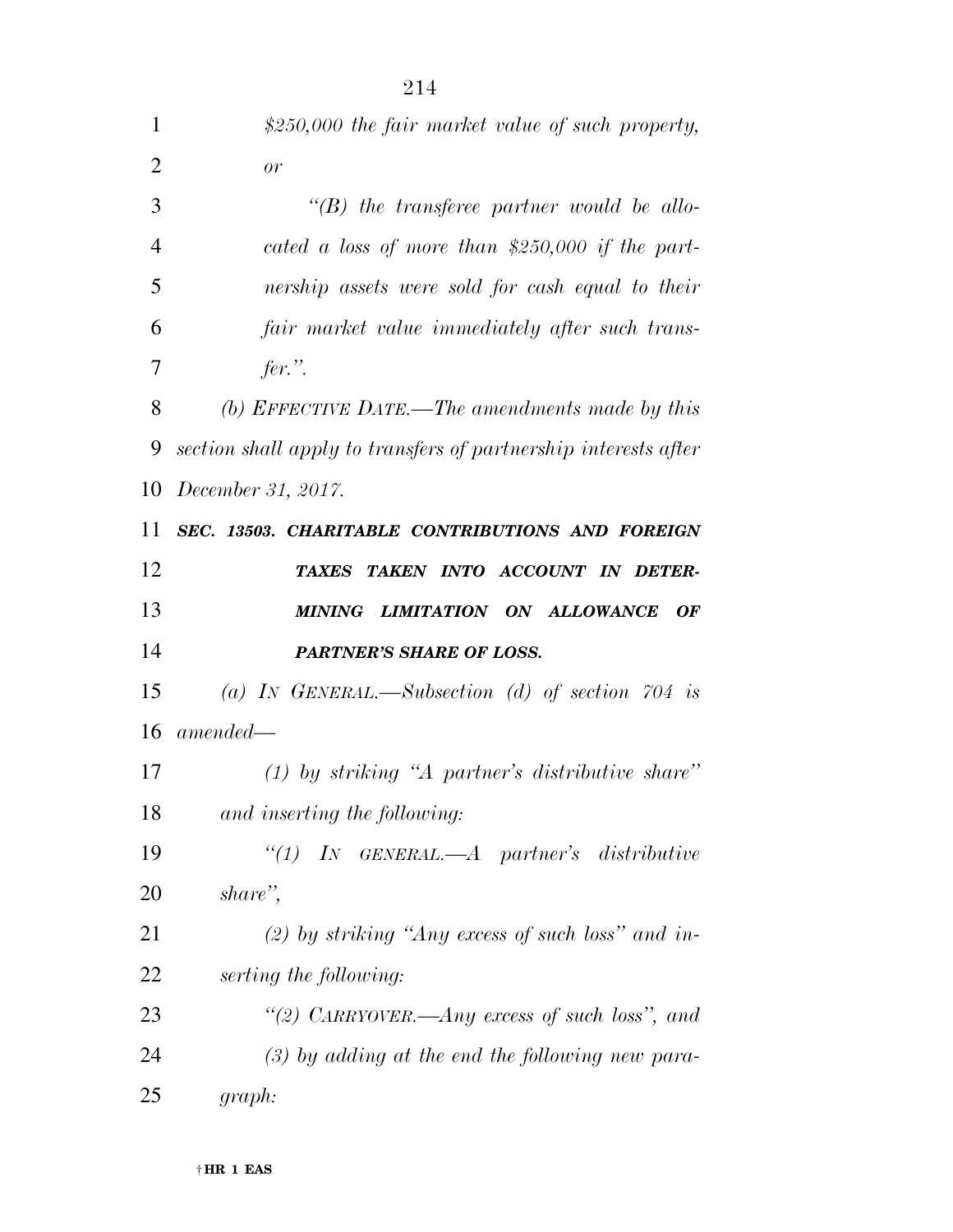| 1              | $\lq(3)$ SPECIAL RULES.—                                   |
|----------------|------------------------------------------------------------|
| $\overline{2}$ | "(A) IN GENERAL.—In determining the                        |
| 3              | amount of any loss under paragraph (1), there              |
| $\overline{4}$ | shall be taken into account the partner's dis-             |
| 5              | tributive share of amounts described in para-              |
| 6              | graphs (4) and (6) of section $702(a)$ .                   |
| 7              | "(B) EXCEPTION.—In the case of a chari-                    |
| 8              | table contribution of property whose fair market           |
| 9              | value exceeds its adjusted basis, subparagraph             |
| 10             | $(A)$ shall not apply to the extent of the partner's       |
| 11             | distributive share of such excess.".                       |
| 12             | (b) EFFECTIVE DATE.—The amendments made by this            |
| 13             | section shall apply to partnership taxable years beginning |
| 14             | after December 31, 2017.                                   |
| 15             | <b>Subpart B-Insurance Reforms</b>                         |
|                | 16 SEC. 13511. NET OPERATING LOSSES OF LIFE INSURANCE      |
| 17             | <b>COMPANIES.</b>                                          |
| 18             | (a) IN GENERAL.—Section $805(b)$ is amended by strik-      |
| 19             | ing paragraph (4) and by redesignating paragraph (5) as    |
| 20             | paragraph (4).                                             |
| 21             | (b) CONFORMING AMENDMENTS.-                                |
| 22             | (1) Part I of subchapter $L$ of chapter 1 is               |
| 23             | amended by striking section 810 (and by striking the       |
| 24             | item relating to such section in the table of sections     |
| 25             | for such part).                                            |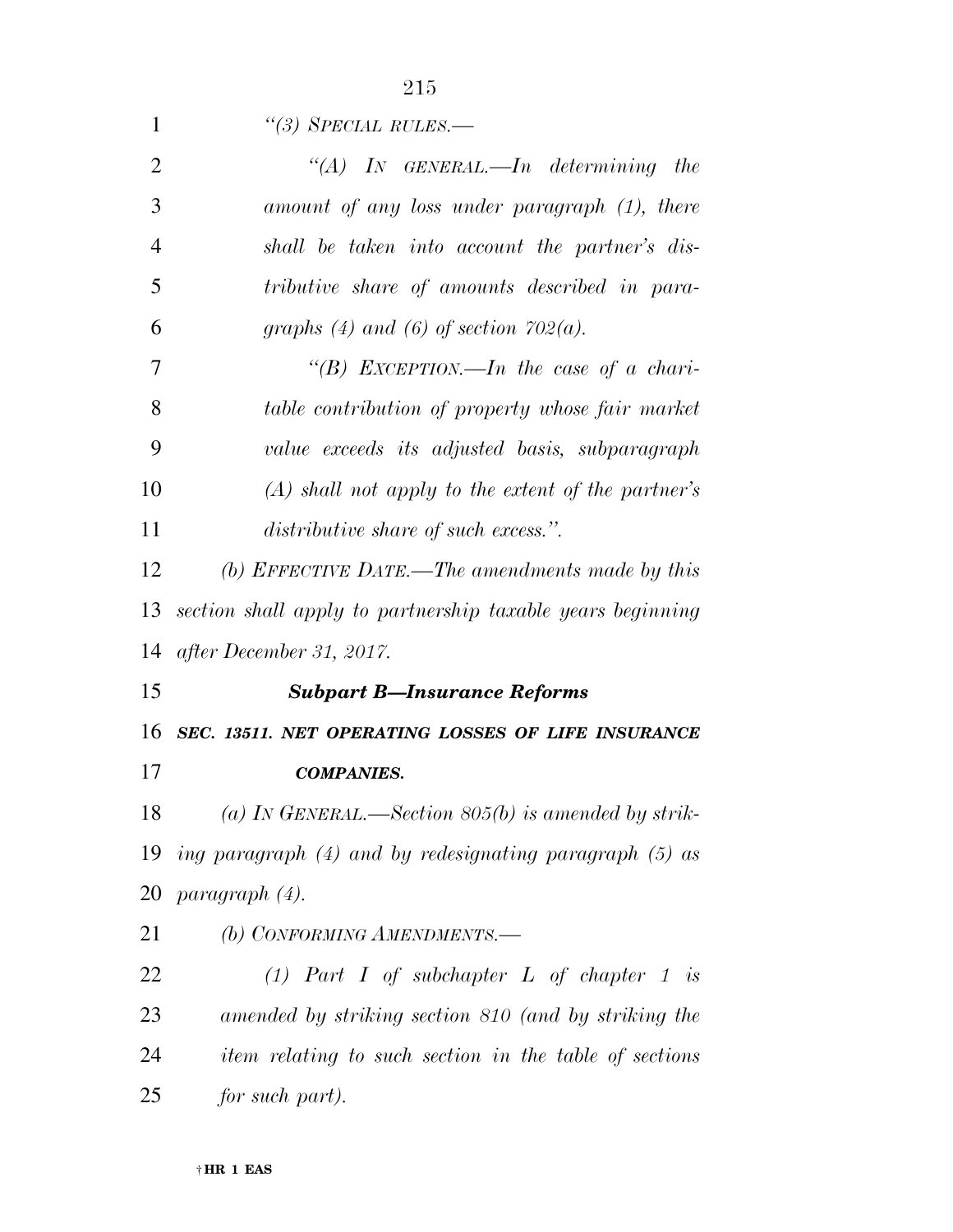| $\mathbf{1}$   | $(2)(A)$ Part III of subchapter L of chapter 1 is         |
|----------------|-----------------------------------------------------------|
| $\overline{2}$ | amended by striking section 844 (and by striking the      |
| 3              | item relating to such section in the table of sections    |
| $\overline{4}$ | for such part).                                           |
| 5              | $(B)$ Section $831(b)(3)$ is amended by striking          |
| 6              | "except as provided in section 844,"                      |
| 7              | $(3)$ Section 381 is amended by striking sub-             |
| 8              | section $(d)$ .                                           |
| 9              | (4) Section $805(a)(4)(B)(ii)$ is amended to read         |
| 10             | as follows:                                               |
| 11             | $``(ii)$ the deduction allowed under sec-                 |
| 12             | <i>tion</i> $172,$ ".                                     |
| 13             | $(5)$ Section 805 $(a)$ is amended by striking para-      |
| 14             | $graph(5)$ .                                              |
| 15             | (6) Section $805(b)(2)(A)(iv)$ is amended to read         |
| 16             | as follows:                                               |
| 17             | $``(iv)$ any net operating loss carryback                 |
| 18             | to the taxable year under section 172, and".              |
| 19             | (7) Section $953(b)(1)(B)$ is amended to read as          |
| 20             | follows:                                                  |
| 21             | "(B) So much of section $805(a)(8)$ as relates            |
| 22             | to the deduction allowed under section 172.".             |
| 23             | (8) Section $1351(i)(3)$ is amended by striking           |
| 24             | "or the operations loss deduction under section $810$ ,". |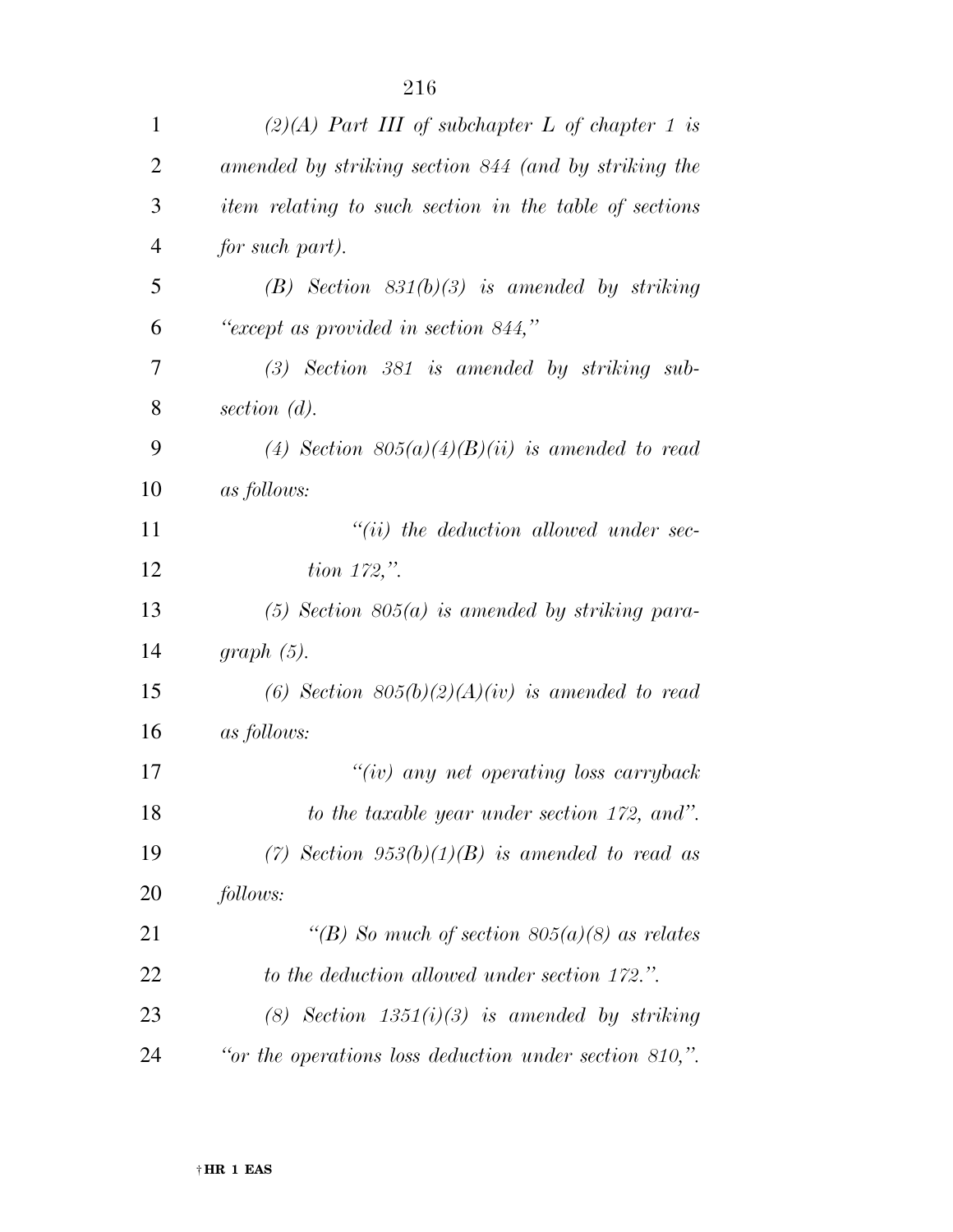| 1  | (c) EFFECTIVE DATE.—The amendments made by this                 |
|----|-----------------------------------------------------------------|
| 2  | section shall apply to losses arising in taxable years begin-   |
| 3  | ning after December 31, 2017.                                   |
| 4  | SEC. 13512. REPEAL OF SMALL LIFE INSURANCE COMPANY              |
| 5  | <b>DEDUCTION.</b>                                               |
| 6  | (a) IN GENERAL.—Part I of subchapter L of chapter               |
| 7  | 1 is amended by striking section 806 (and by striking the       |
| 8  | item relating to such section in the table of sections for such |
| 9  | part).                                                          |
| 10 | (b) CONFORMING AMENDMENTS.-                                     |
| 11 | (1) Section $453B(e)$ is amended—                               |
| 12 | $(A)$ by striking "(as defined in section                       |
| 13 | $806(b)(3)$ " in paragraph (2)(B), and                          |
| 14 | $(B)$ by adding at the end the following new                    |
| 15 | paragraph:                                                      |
| 16 | "(3) NONINSURANCE BUSINESS.-                                    |
| 17 | "(A) IN GENERAL.—For purposes of this                           |
| 18 | subsection, the term 'noninsurance business'                    |
| 19 | means any activity which is not an insurance                    |
| 20 | business.                                                       |
| 21 | "(B) CERTAIN ACTIVITIES TREATED AS IN-                          |
| 22 | SURANCE BUSINESSES.-For purposes of sub-                        |
| 23 | paragraph $(A)$ , any activity which is not an in-              |
| 24 | surance business shall be treated as an insurance               |
| 25 | business if $-$                                                 |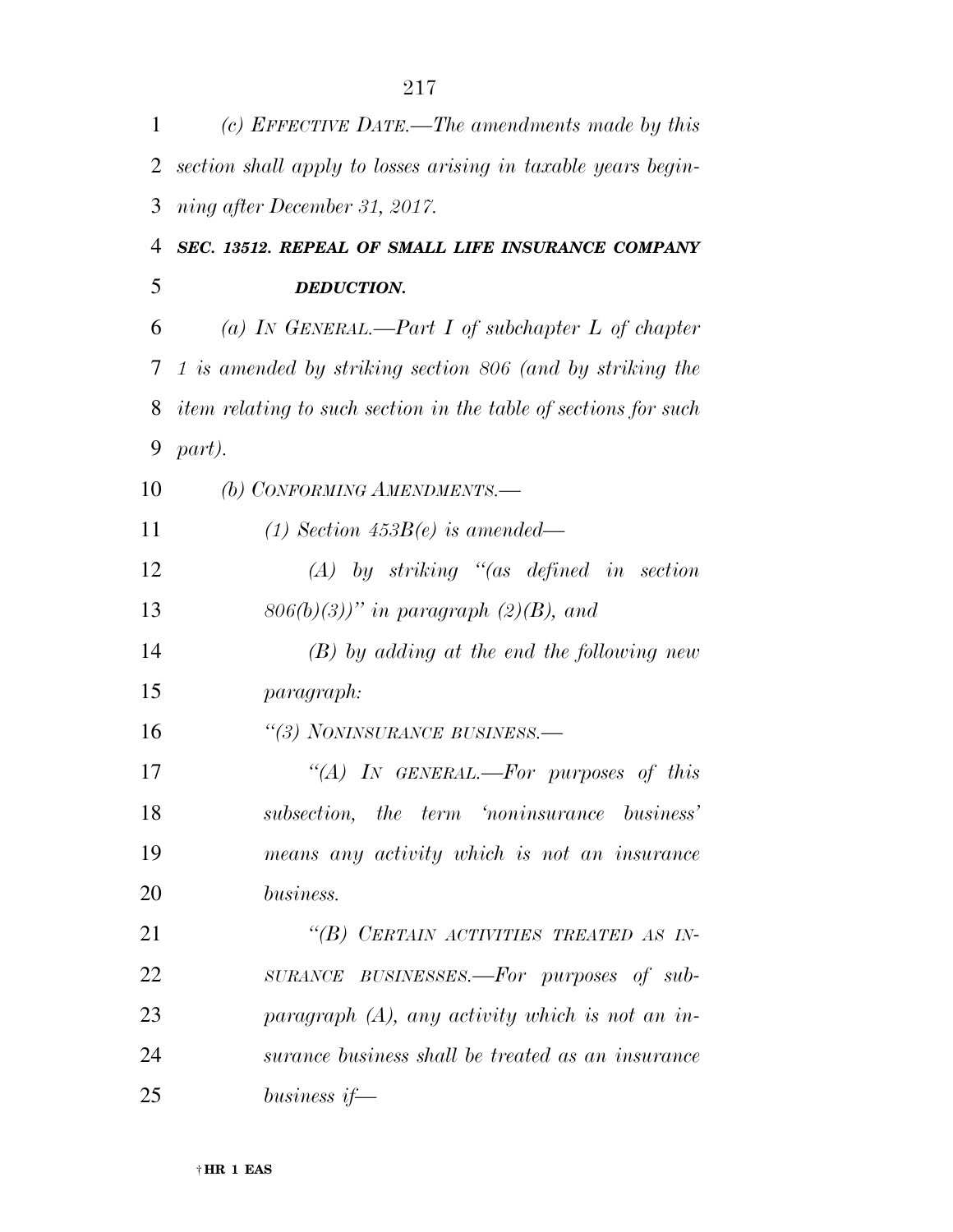| $\mathbf{1}$   | $``(i)$ it is of a type traditionally car-                                         |
|----------------|------------------------------------------------------------------------------------|
| $\overline{2}$ | ried on by life insurance companies for in-                                        |
| 3              | vestment purposes, but only if the carrying                                        |
| $\overline{4}$ | on of such activity (other than in the case                                        |
| 5              | of real estate) does not constitute the active                                     |
| 6              | conduct of a trade or business, or                                                 |
| 7              | $``(ii)$ it involves the performance of ad-                                        |
| 8              | $ministrative \quad services \quad in \quad connection \quad with$                 |
| 9              | plans providing life insurance, pension, or                                        |
| 10             | <i>accident and health benefits.</i> ".                                            |
| 11             | (2) Section $465(c)(7)(D)(v)(II)$ is amended by                                    |
| 12             | striking "section $806(b)(3)$ " and inserting "section                             |
| 13             | $453B(e)(3)$ ".                                                                    |
| 14             | (3) Section $801(a)(2)$ is amended by striking                                     |
| 15             | subparagraph $(C)$ .                                                               |
| 16             | $(4)$ Section 804 is amended by striking                                           |
| 17             | $\emph{``means} \emph{---''} \emph{ and all that follows and inserting ``means''}$ |
| 18             | the general deductions provided in section 805.".                                  |
| 19             | (5) Section $805(a)(4)(B)$ , as amended by this                                    |
| 20             | Act, is amended by striking clause (i) and by redesig-                             |
| 21             | nating clauses (ii), (iii), and (iv) as clauses (i), (ii),                         |
| 22             | and <i>(iii)</i> , <i>respectively</i> .                                           |
| 23             | (6) Section $805(b)(2)(A)$ , as amended by this                                    |
| 24             | Act, is amended by striking clause (iii) and by redes-                             |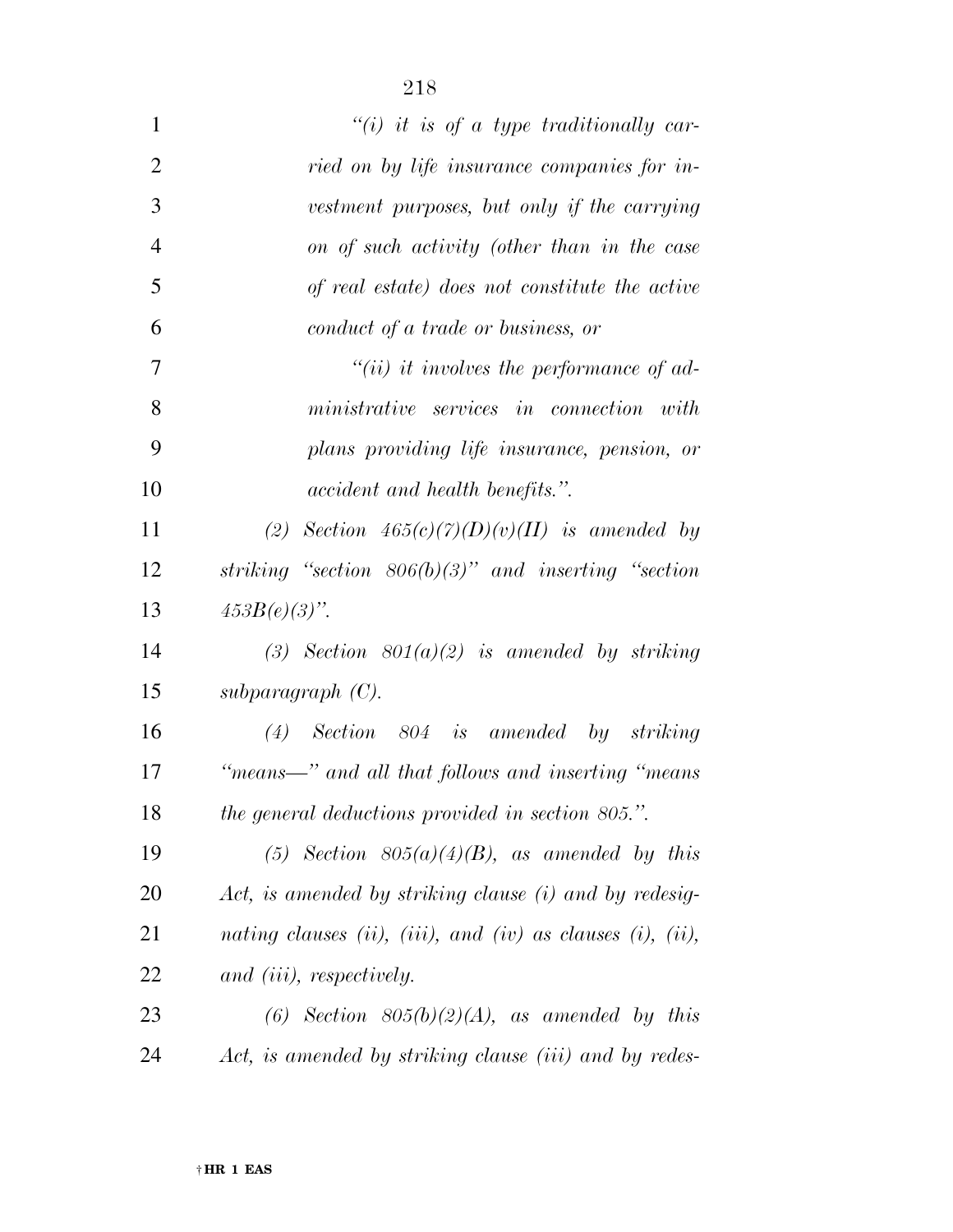| $\mathbf{1}$   | ignating clauses (iv) and (v) as clauses (iii) and (iv),    |
|----------------|-------------------------------------------------------------|
| $\overline{2}$ | <i>respectively.</i>                                        |
| 3              | $(7)$ Section 842 $(c)$ is amended by striking para-        |
| $\overline{4}$ | $graph (1)$ and by redesignating paragraphs $(2)$ and       |
| 5              | $(3)$ as paragraphs $(1)$ and $(2)$ , respectively.         |
| 6              | $(8)$ Section $953(b)(1)$ , as amended by section           |
| 7              | 13511, is amended by striking subparagraph (A) and          |
| 8              | by redesignating subparagraphs $(B)$ and $(C)$ as sub-      |
| 9              | paragraphs $(A)$ and $(B)$ , respectively.                  |
| 10             | (c) EFFECTIVE DATE.—The amendments made by this             |
| 11             | section shall apply to taxable years beginning after Decem- |
| 12             | $ber\,31,\,2017.$                                           |
|                |                                                             |
| 13             | SEC. 13513. ADJUSTMENT FOR CHANGE IN COMPUTING RE-          |
| 14             | <b>SERVES.</b>                                              |
| 15             | (a) In GENERAL.—Paragraph (1) of section 807(f) is          |
| 16             | amended to read as follows:                                 |
| 17             | "(1) TREATMENT AS CHANGE IN METHOD OF AC-                   |
| 18             | COUNTING.—If the basis for determining any item re-         |
| 19             | ferred to in subsection $(c)$ as of the close of any tax-   |
| 20             | able year differs from the basis for such determination     |
| 21             | as of the close of the preceding taxable year, then so      |
| 22             | much of the difference between—                             |
| 23             | $\lq (A)$ the amount of the item at the close of            |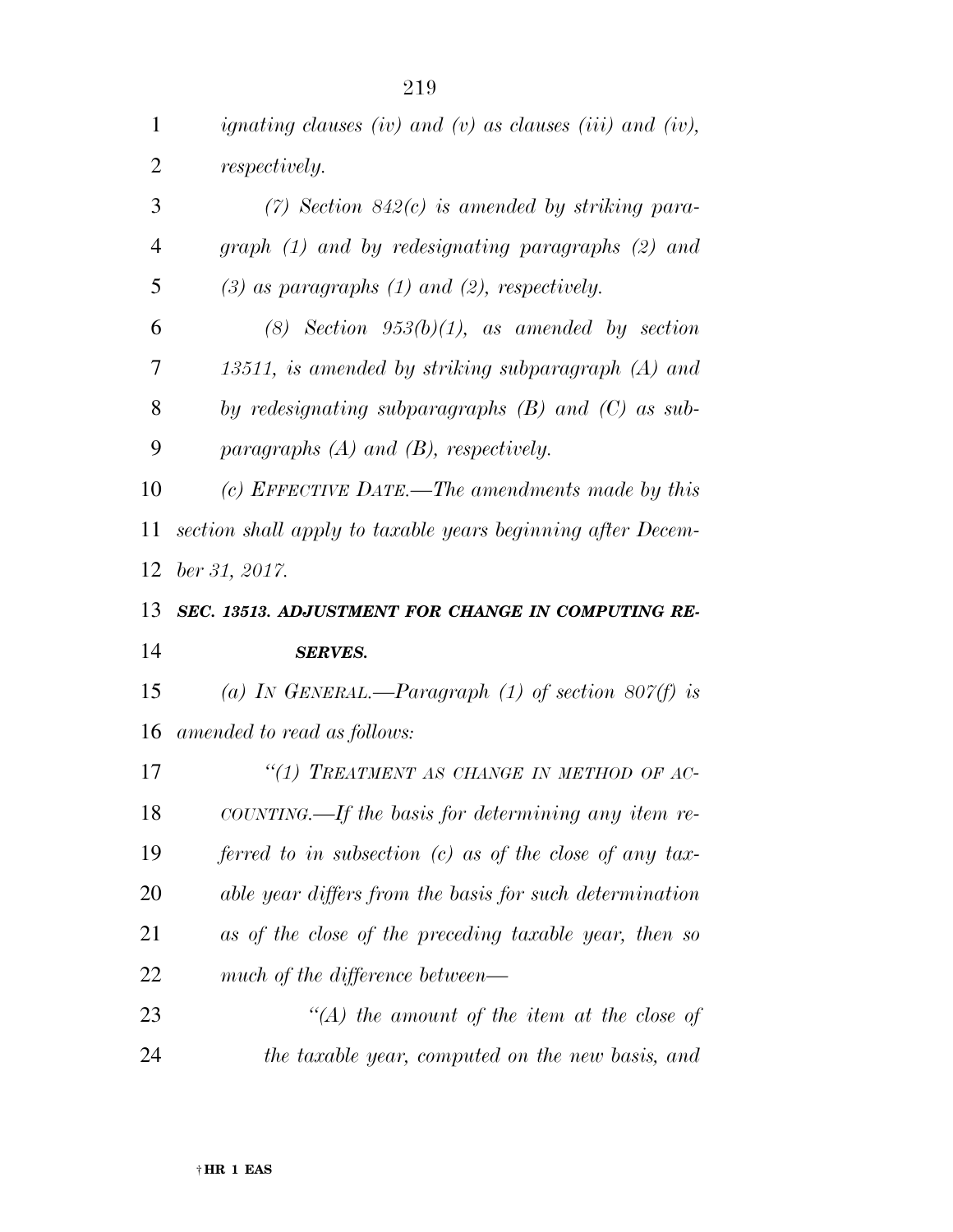| $\mathbf{1}$                     | "(B) the amount of the item at the close of                     |
|----------------------------------|-----------------------------------------------------------------|
| $\overline{2}$                   | the taxable year, computed on the old basis,                    |
| 3                                | as is attributable to contracts issued before the taxable       |
| 4                                | year shall be taken into account under section 481 as           |
| 5                                | adjustments attributable to a change in method of ac-           |
| 6                                | counting initiated by the taxpayer and made with the            |
| 7                                | consent of the Secretary.".                                     |
| 8                                | (b) EFFECTIVE DATE.—The amendments made by this                 |
| 9                                | section shall apply to taxable years beginning after Decem-     |
| 10                               | ber 31, 2017.                                                   |
| 11                               | <b>SEC. 13514. REPEAL OF SPECIAL RULE FOR DISTRIBUTIONS</b>     |
| 12                               | TO SHAREHOLDERS FROM PRE-1984 POLICY-                           |
| 13                               | <b>HOLDERS SURPLUS ACCOUNT.</b>                                 |
|                                  |                                                                 |
| 14                               | (a) IN GENERAL.—Subpart D of part I of subchapter               |
| 15                               | L is amended by striking section 815 (and by striking the       |
| 16                               | item relating to such section in the table of sections for such |
|                                  | subpart).                                                       |
| 18                               | (b) CONFORMING AMENDMENT.—Section 801<br>is                     |
|                                  | amended by striking subsection $(c)$ .                          |
|                                  | (c) EFFECTIVE DATE.—The amendments made by this                 |
|                                  | section shall apply to taxable years beginning after Decem-     |
|                                  | ber 31, 2017.                                                   |
|                                  | (d) PHASED INCLUSION OF REMAINING BALANCE OF                    |
| 17<br>19<br>20<br>21<br>22<br>23 | 24 POLICYHOLDERS SURPLUS ACCOUNTS.—In the case of any           |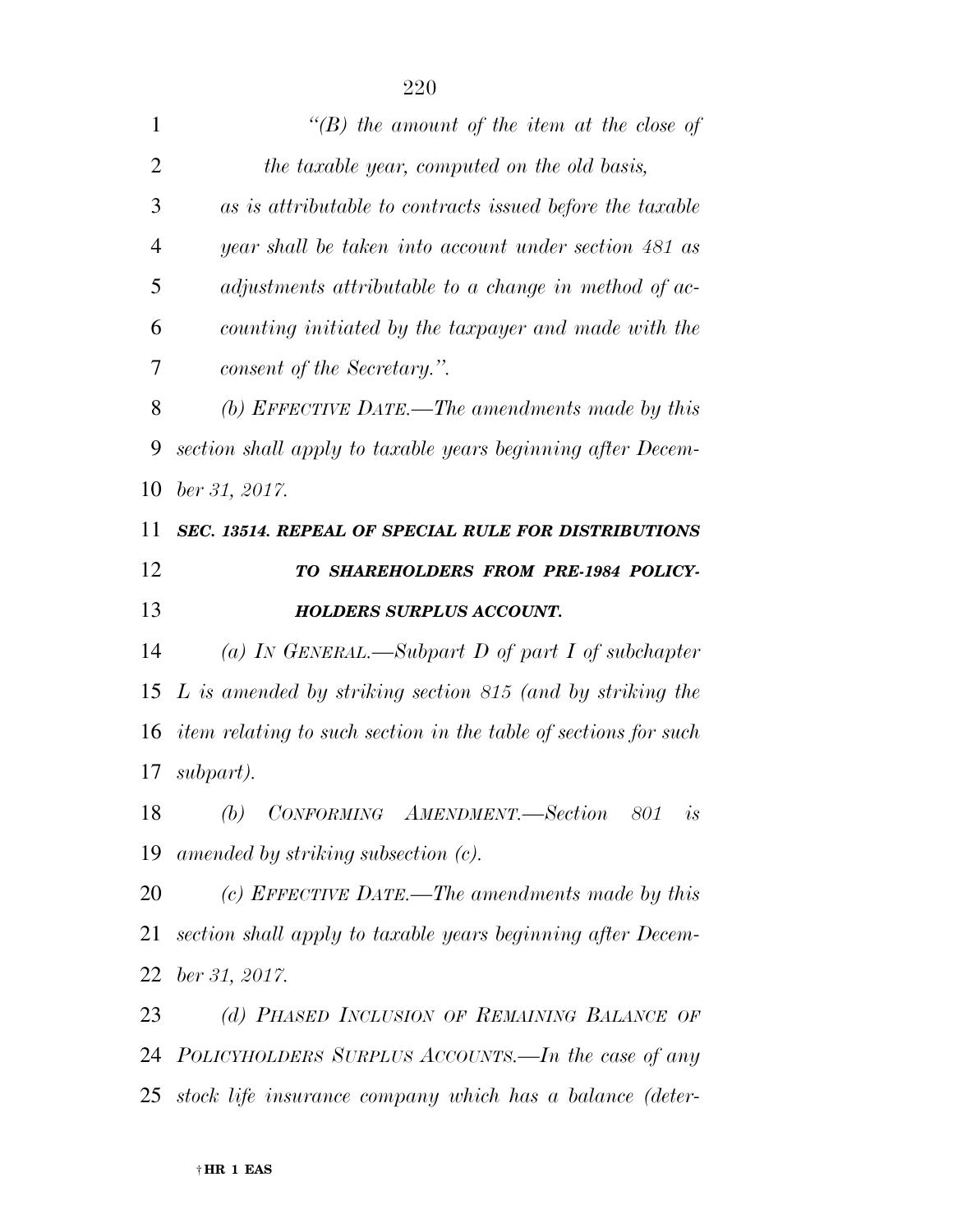| $\mathbf{1}$ | mined as of the close of such company's last taxable year    |
|--------------|--------------------------------------------------------------|
| 2            | beginning before January 1, 2018) in an existing policy-     |
| 3            | holders surplus account (as defined in section 815 of the    |
| 4            | Internal Revenue Code of 1986, as in effect before its re-   |
|              | 5 peal), the tax imposed by section 801 of such Code for the |
|              | 6 first 8 taxable years beginning after December 31, 2017,   |
| $\tau$       | shall be the amount which would be imposed by such section   |
|              | 8 for such year on the sum of—                               |
| 9            | $(1)$ life insurance company taxable income for              |
| 10           | such year (within the meaning of such section 801 but        |
| 11           | not less than zero), plus                                    |
| 12           | $(2)$ <sup>1</sup> /s of such balance.                       |
|              |                                                              |
| 13           | SEC. 13515. MODIFICATION OF PRORATION RULES FOR              |
| 14           | PROPERTY AND CASUALTY INSURANCE COM-                         |
| 15           | <b>PANIES.</b>                                               |
| 16           | (a) In GENERAL.—Section $832(b)(5)(B)$ is amended—           |
| 17           | $(1)$ by striking "15 percent" and inserting "the            |
| 18           | applicable percentage", and                                  |
| 19           | $(2)$ by inserting at the end the following new sen-         |
| 20           | tence: "For purposes of this subparagraph, the appli-        |
| 21           | cable percentage is 5.25 percent divided by the highest      |
| 22           | rate in effect under section $11(b)$ .".                     |
| 23           | (b) EFFECTIVE DATE.—The amendments made by this              |
| 24           | section shall apply to taxable years beginning after Decem-  |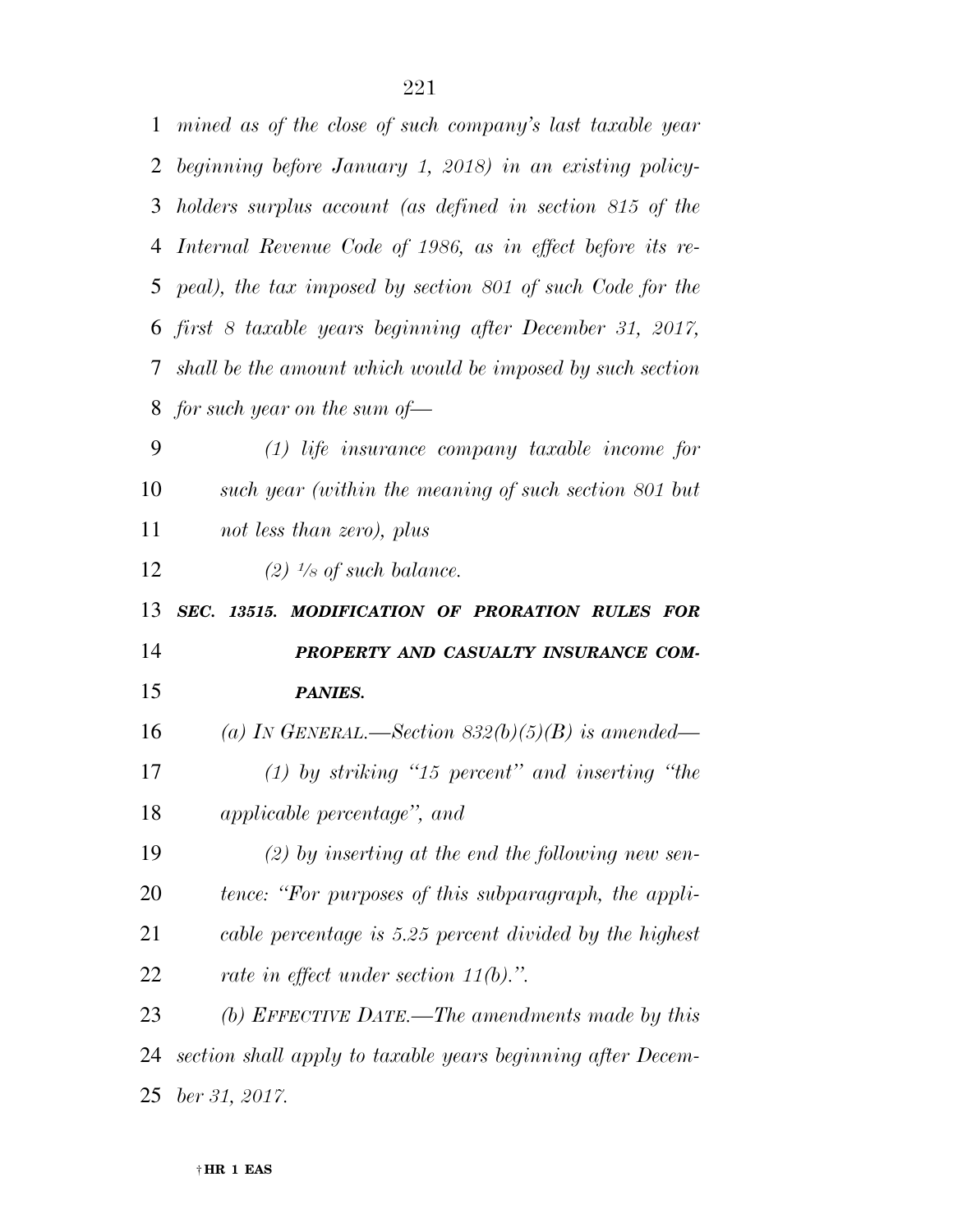| 1              | SEC. 13516. REPEAL OF SPECIAL ESTIMATED TAX PAY-                |
|----------------|-----------------------------------------------------------------|
| $\overline{2}$ | <b>MENTS.</b>                                                   |
| 3              | (a) IN GENERAL.—Part III of subchapter L of chapter             |
| 4              | 1 is amended by striking section 847 (and by striking the       |
| 5              | item relating to such section in the table of sections for such |
| 6              | part).                                                          |
| 7              | (b) EFFECTIVE DATE.—The amendments made by this                 |
| 8              | section shall apply to taxable years beginning after Decem-     |
| 9              | ber 31, 2017.                                                   |
| 10             | SEC. 13517. COMPUTATION OF LIFE INSURANCE TAX RE-               |
| 11             | <b>SERVES.</b>                                                  |
| 12             | (a) IN GENERAL.—                                                |
| 13             | COMPUTATION OF RESERVES.-Section<br>(1)                         |
| 14             | $80\%$ is amended to read as follows:                           |
| 15             | "(c) ITEMS TAKEN INTO ACCOUNT.—The items re-                    |
|                | 16 ferred to in subsections (a) and (b) are as follows—         |
| 17             | $\lq(1)$ The life insurance reserves (as defined in             |
| 18             | section $816(b)$ ).                                             |
| 19             | $\lq(2)$ The unearned premiums and unpaid losses                |
| 20             | included in total reserves under section $816(c)(2)$ .          |
| 21             | $\lq(3)$ The amounts (discounted at the appropriate             |
| 22             | rate of interest) necessary to satisfy the obligations          |
| 23             | under insurance and annuity contracts, but only if              |
| 24             | such obligations do not involve (at the time with re-           |
| 25             | spect to which the computation is made under this               |
| 26             | paragraph) life, accident, or health contingencies.             |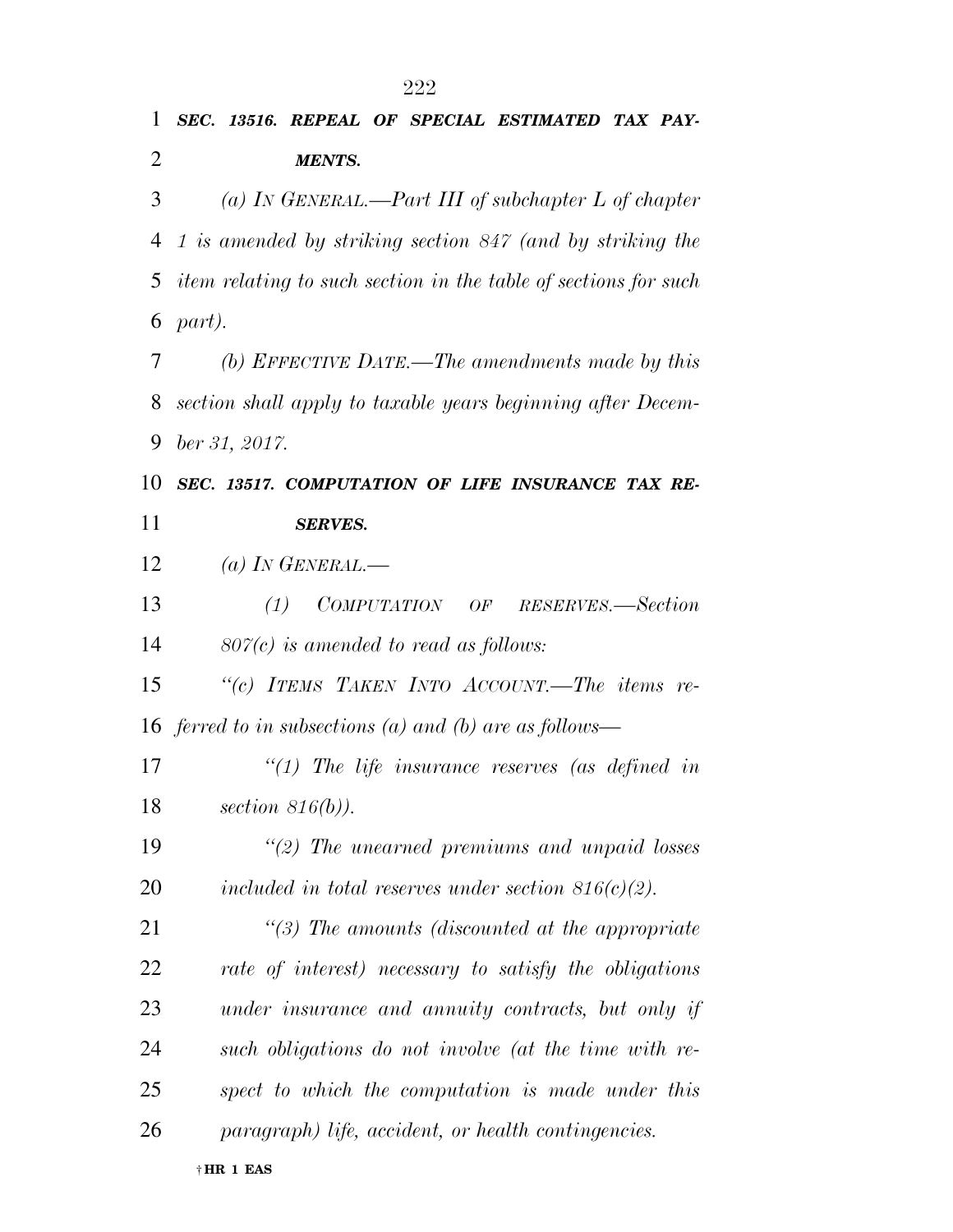*''(4) Dividend accumulations, and other amounts, held at interest in connection with insur-ance and annuity contracts.* 

 *''(5) Premiums received in advance, and liabil-ities for premium deposit funds.* 

 *''(6) Reasonable special contingency reserves under contracts of group term life insurance or group accident and health insurance which are established and maintained for the provision of insurance on re- tired lives, for premium stabilization, or a combina-tion thereof.* 

 *For purposes of paragraph (3), the appropriate rate of in- terest is the highest rate or rates permitted to be used to discount the obligations by the National Association of In- surance Commissioners as of the date the reserve is deter- mined. In no case shall the amount determined under para- graph (3) for any contract be less than the net surrender value of such contract. For purposes of paragraph (2) and section 805(a)(1), the amount of the unpaid losses (other than losses on life insurance contracts) shall be the amount of the discounted unpaid losses as defined in section 846.''. (2) Section 807(d) is amended—* 

 *(A) by striking paragraphs (1), (2), (4), and (5),*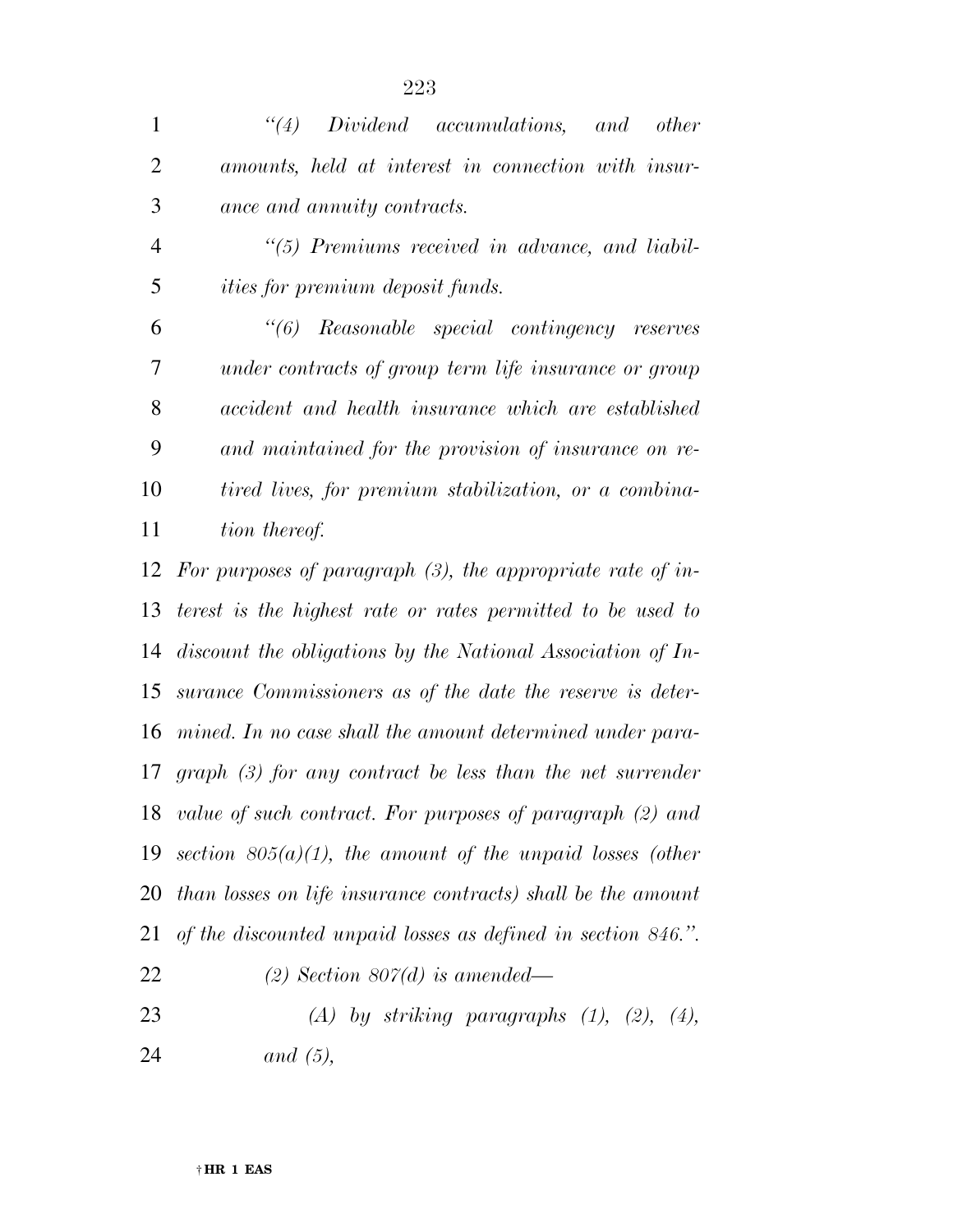| $\mathbf{1}$   | $(B)$ by redesignating paragraph $(6)$ as          |
|----------------|----------------------------------------------------|
| $\overline{2}$ | paragnath(4),                                      |
| 3              | $(C)$ by inserting before paragraph $(3)$ the      |
| $\overline{4}$ | following new paragraphs:                          |
| 5              | "(1) DETERMINATION OF RESERVE.-                    |
| 6              | "(A) IN GENERAL.—For purposes of this              |
| 7              | part (other than section 816), the amount of the   |
| 8              | life insurance reserves for any contract (other    |
| 9              | than a contract to which subparagraph $(B)$ ap-    |
| 10             | plies) shall be the greater of                     |
| 11             | $"(i)$ the net surrender value of such             |
| 12             | <i>contract, or</i>                                |
| 13             | $``(ii)$ 92.87 percent of the reserve deter-       |
| 14             | mined under paragraph (2).                         |
| 15             | "(B) VARIABLE CONTRACTS.—For purposes              |
| 16             | of this part (other than section 816), the amount  |
| 17             | of the life insurance reserves for a variable con- |
| 18             | tract shall be equal to the sum of $-$             |
| 19             | "(i) the greater of $-$                            |
| 20             | $``(I)$ the net surrender value of                 |
| 21             | such contract, or                                  |
| 22             | $``(II)$ the portion of the reserve                |
| 23             | that is separately accounted for under             |
| 24             | section 817, plus                                  |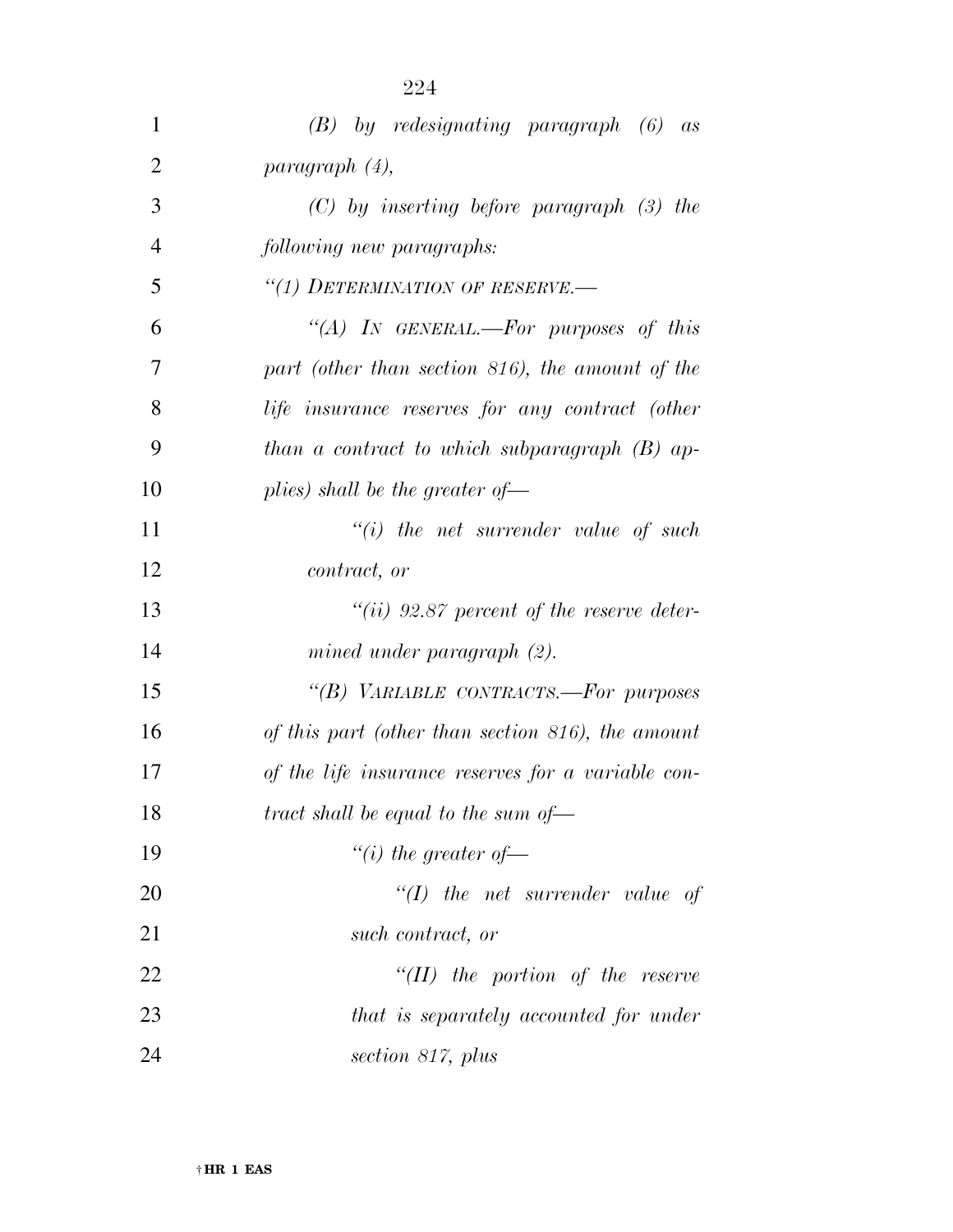| $\mathbf{1}$   | "(ii) $92.87$ percent of the excess (if               |
|----------------|-------------------------------------------------------|
| $\overline{2}$ | any) of the reserve determined under para-            |
| 3              | graph $(2)$ over the amount in clause $(i)$ .         |
| $\overline{4}$ | "(C) STATUTORY CAP.—In no event shall                 |
| 5              | the reserves determined under subparagraphs $(A)$     |
| 6              | or $(B)$ for any contract as of any time exceed the   |
| 7              | amount which would be taken into account with         |
| 8              | respect to such contract as of such time in deter-    |
| 9              | mining statutory reserves (as defined in para-        |
| 10             | graph $(4)$ ).                                        |
| 11             | "(2) AMOUNT OF RESERVE.—The amount of the             |
| 12             | reserve determined under this paragraph with respect  |
| 13             | to any contract shall be determined by using the tax  |
| 14             | <i>reserve method applicable to such contract."</i> , |
| 15             | $(D)$ by striking "(as of the date of                 |
| 16             | issuance)" in paragraph $(3)(A)(iv)(I)$ and in-       |
| 17             | serting "(as of the date the reserve is deter-        |
| 18             | $mined)$ ",                                           |
| 19             | $(E)$ by striking "as of the date of the              |
| 20             | issuance of" in paragraph $(3)(A)(iv)(II)$ and in-    |
| 21             | serting "as of the date the reserve is determined     |
| 22             | $for$ ,                                               |
| 23             | $(F)$ by striking "in effect on the date of the       |
| 24             | issuance of the contract" in paragraph $(3)(B)(i)$    |
| 25             | and inserting "applicable to the contract and in      |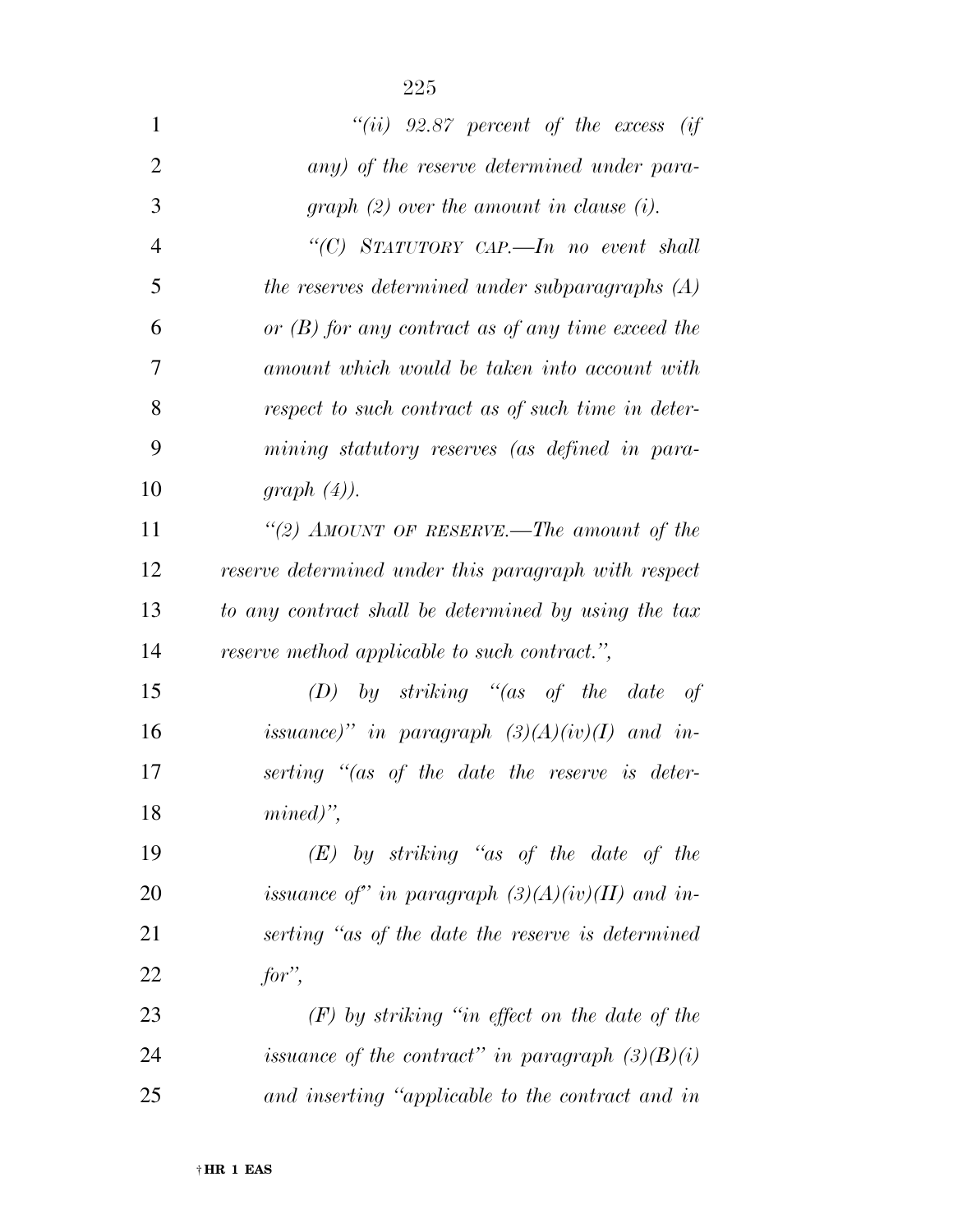| 1              | effect as of the date the reserve is determined",                   |
|----------------|---------------------------------------------------------------------|
| $\overline{2}$ | and                                                                 |
| 3              | $(G)$ by striking "in effect on the date of the                     |
| $\overline{4}$ | issuance of the contract" in paragraph $(3)(B)(ii)$                 |
| 5              | and inserting "applicable to the contract and in                    |
| 6              | effect as of the date the reserve is determined".                   |
| 7              | $(3)$ Section 807 $(e)$ is amended—                                 |
| 8              | $(A)$ by striking paragraphs $(2)$ and $(5)$ ,                      |
| 9              | $(B)$ by redesignating paragraphs $(3)$ , $(4)$ ,                   |
| 10             | $(6)$ , and $(7)$ as paragraphs $(2)$ , $(3)$ , $(4)$ , and $(5)$ , |
| 11             | <i>respectively,</i>                                                |
| 12             | $(C)$ by amending paragraph $(2)$ (as so re-                        |
| 13             | designated) to read as follows:                                     |
| 14             | "(2) QUALIFIED SUPPLEMENTAL BENEFITS.—                              |
| 15             | "(A) QUALIFIED SUPPLEMENTAL BENEFITS                                |
| 16             | TREATED SEPARATELY.—For purposes of this                            |
| 17             | part, the amount of the life insurance reserve for                  |
| 18             | any qualified supplemental benefit shall be com-                    |
| 19             | puted separately as though such benefit were                        |
| <b>20</b>      | under a separate contract.                                          |
| 21             | QUALIFIED SUPPLEMENTAL<br>$\lq(B)$<br><b>BEN-</b>                   |
| 22             | $EFIT.$ —For purposes of this paragraph, the term                   |
| 23             | 'qualified supplemental benefit' means any sup-                     |
| 24             | plemental benefit described in subparagraph $(C)$                   |
| 25             | $if-$                                                               |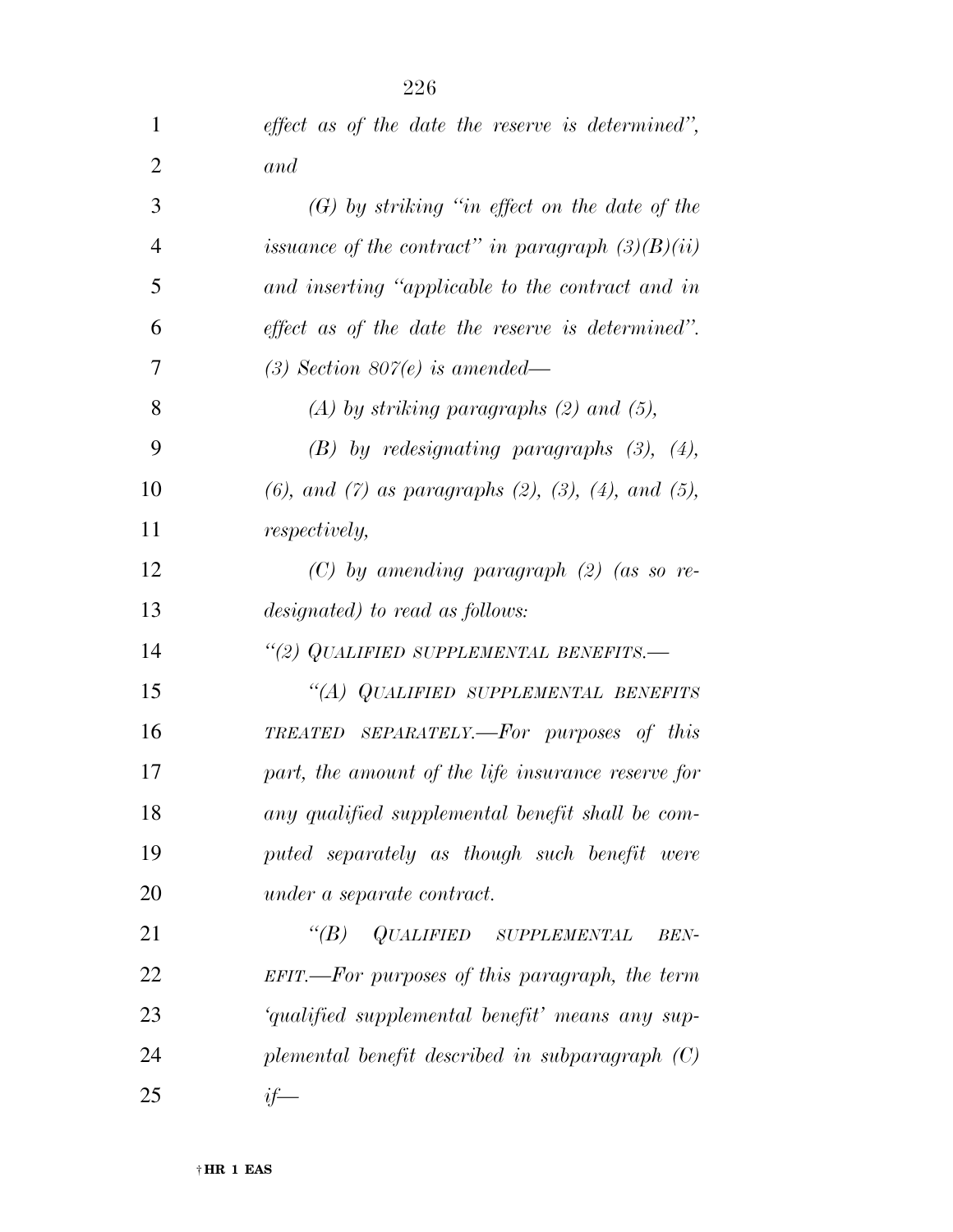| $\mathbf{1}$   | $"(i)$ there is a separately identified                         |
|----------------|-----------------------------------------------------------------|
| $\overline{2}$ | premium or charge for such benefit, and                         |
| 3              | $``(ii)$ any net surrender value under the                      |
| 4              | contract attributable to any other benefit is                   |
| 5              | not available to fund such benefit.                             |
| 6              | "(C) SUPPLEMENTAL BENEFITS.-For pur-                            |
| 7              | poses of this paragraph, the supplemental bene-                 |
| 8              | fits described in this subparagraph are any-                    |
| 9              | $\lq\lq(i)$ guaranteed insurability,                            |
| 10             | $``(ii) \quad accidental \quad death \quad or \quad disability$ |
| 11             | benefit,                                                        |
| 12             | $``(iii)$ convertibility,                                       |
| 13             | "(iv) disability waiver benefit, or                             |
| 14             | $\lq\lq(v)$ other benefit prescribed by regula-                 |
| 15             | tions,                                                          |
| 16             | which is supplemental to a contract for which                   |
| 17             | there is a reserve described in subsection $(c)$ .",            |
| 18             | and                                                             |
| 19             | $(D)$ by adding at the end the following new                    |
| 20             | <i>paragraph:</i>                                               |
| 21             | "(6) REPORTING RULES.—The Secretary shall                       |
| 22             | require reporting (at such time and in such manner              |
| 23             | as the Secretary shall prescribe) with respect to the           |
| 24             | opening balance and closing balance of reserves and             |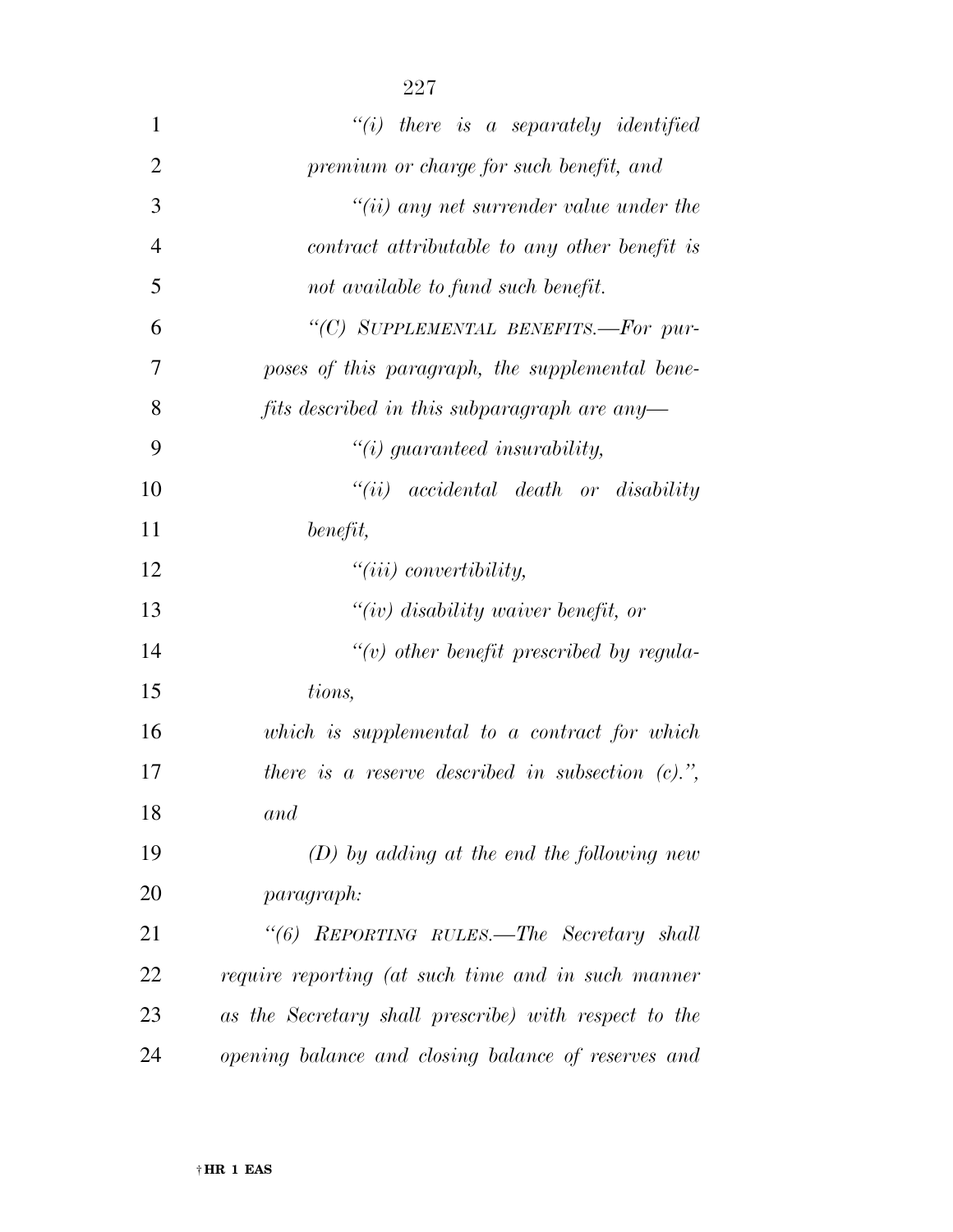| 1              | with respect to the method of computing reserves for    |
|----------------|---------------------------------------------------------|
| $\overline{2}$ | purposes of determining income.".                       |
| 3              | $(4)$ Section 7702 is amended—                          |
| $\overline{4}$ | $(A)$ by striking clause (i) of subsection              |
| 5              | $(c)(3)(B)$ and inserting the following:                |
| 6              | $``(i)$ reasonable mortality charges                    |
| 7              | which meet the requirements prescribed in               |
| 8              | regulations to be promulgated by the Sec-               |
| 9              | retary or that do not exceed the mortality              |
| 10             | <i>charges specified in the prevailing commis-</i>      |
| 11             | sioners' standard tables as defined in sub-             |
| 12             | section $(f)(10)$ ," and                                |
| 13             | $(B)$ by adding at the end of subsection (f)            |
| 14             | the following new paragraph:                            |
| 15             | "(10) PREVAILING COMMISSIONERS' STANDARD                |
| 16             | TABLES.—For purposes of subsection $(c)(3)(B)(i)$ , the |
| 17             | 'prevailing commissioners' standard tables'<br>term     |
| 18             | means the most recent commissioners' standard tables    |
| 19             | prescribed by the National Association of Insurance     |
| 20             | Commissioners which are permitted to be used in         |
| 21             | computing reserves for that type of contract under the  |
| 22             | insurance laws of at least 26 States when the contract  |
| 23             | was issued. If the prevailing commissioners' standard   |
| 24             | tables as of the beginning of any calendar year (here-  |
| 25             | inafter in this paragraph referred to as the 'year of   |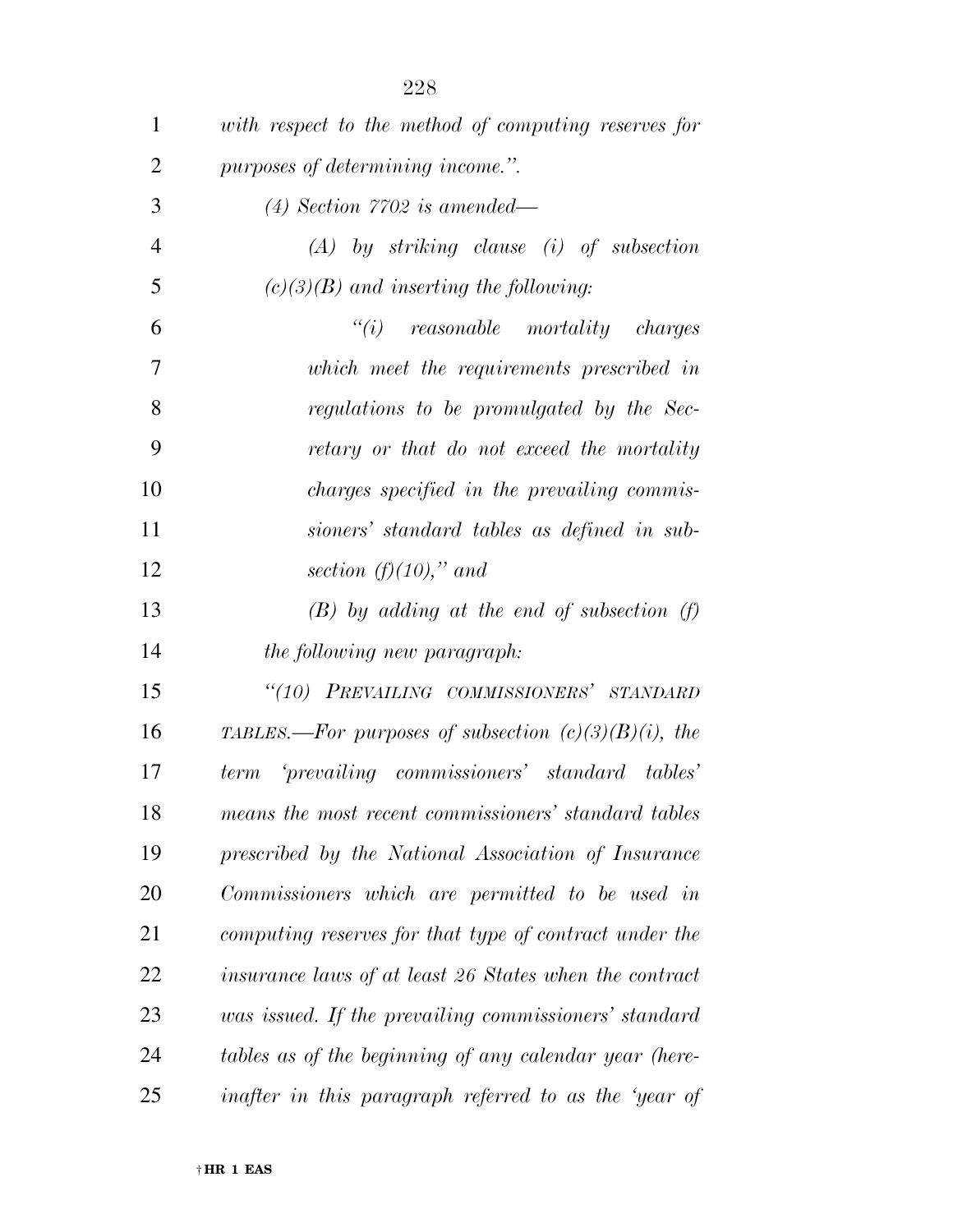| 1              | <i>change</i> ') are different from the prevailing commis- |
|----------------|------------------------------------------------------------|
| $\overline{2}$ | sioners' standard tables as of the beginning of the pre-   |
| 3              | ceding calendar year, the issuer may use the pre-          |
| $\overline{4}$ | vailing commissioners' standard tables as of the be-       |
| 5              | ginning of the preceding calendar year with respect to     |
| 6              | any contract issued after the change and before the        |
| 7              | close of the 3-year period beginning on the first day      |
| 8              | of the year of change.".                                   |
| 9              | (b) CONFORMING AMENDMENTS.-                                |
| 10             | $(1)$ Section 808 is amended by adding at the end          |
| 11             | the following new subsection:                              |
| 12             | "(g) PREVAILING STATE ASSUMED INTEREST RATE.-              |
|                |                                                            |
| 13             | For purposes of this subchapter—                           |
| 14             | "(1) In GENERAL.—The term 'prevailing State                |
| 15             | assumed interest rate' means, with respect to any con-     |
| 16             | tract, the highest assumed interest rate permitted to      |
| 17             | be used in computing life insurance reserves for in-       |
| 18             | surance contracts or annuity contracts (as the case        |
| 19             | may be) under the insurance laws of at least 26            |
| 20             | States. For purposes of the preceding sentence, the ef-    |
| 21             | fect of nonforfeiture laws of a State on interest rates    |
| 22             | for reserves shall not be taken into account.              |
| 23             | "(2) WHEN RATE DETERMINED.—The prevailing                  |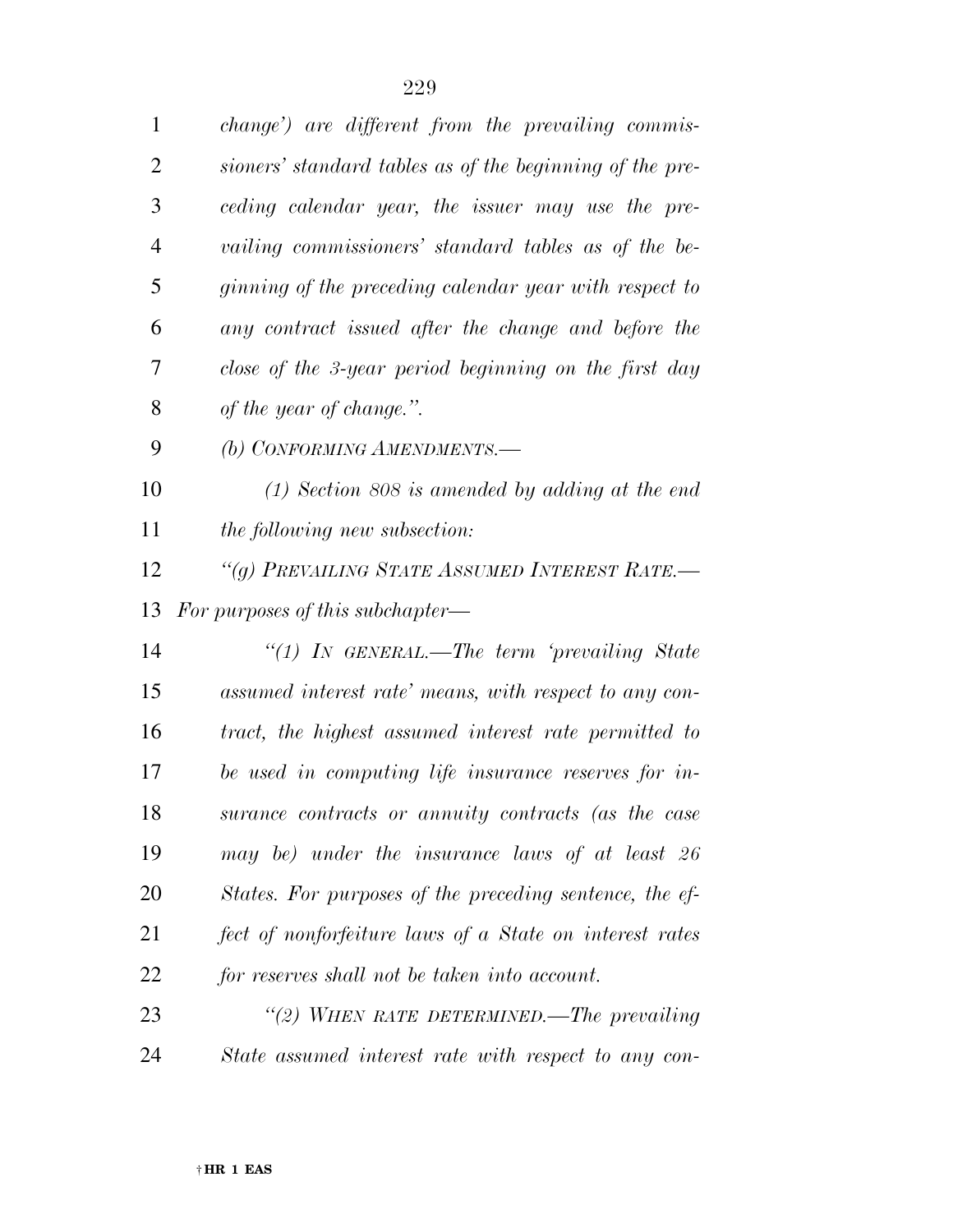| $\mathbf{1}$   | tract shall be determined as of the beginning of the    |
|----------------|---------------------------------------------------------|
| $\overline{2}$ | calendar year in which the contract was issued.".       |
| 3              | (2) Paragraph $(1)$ of section 811 $(d)$ is amended     |
| $\overline{4}$ | by striking "the greater of the prevailing State as-    |
| 5              | sumed interest rate or applicable Federal interest rate |
| 6              | in effect under section 807" and inserting "the inter-  |
| 7              | est rate in effect under section $808(g)$ ".            |
| 8              | (3) Subparagraph (A) of section $846(f)(6)$ is          |
| 9              | amended by striking "except that" and all that fol-     |
| 10             | lows and inserting "except that the limitation of sub-  |
| 11             | section $(a)(3)$ shall apply, and".                     |
| 12             | (4) Subparagraph $(B)$ of section $954(i)(5)$ is        |
| 13             | amended by striking "shall apply, and".                 |
| 14             | (c) EFFECTIVE DATE.—                                    |
| 15             | $(1)$ IN GENERAL.—The amendments made by                |
| 16             | this section shall apply to taxable years beginning     |
| 17             | after December 31, 2017.                                |
| 18             | (2) TRANSITION RULE.—For the first taxable              |
| 19             | year beginning after December 31, 2017, the reserve     |
| 20             | with respect to any contract (as determined under       |
| 21             | section $807(d)(2)$ of the Internal Revenue Code of     |
| 22             | $(1986)$ at the end of the preceding taxable year shall |
| 23             | be determined as if the amendments made by this sec-    |
| 24             | tion had applied to such reserve in such preceding      |
| 25             | taxable year.                                           |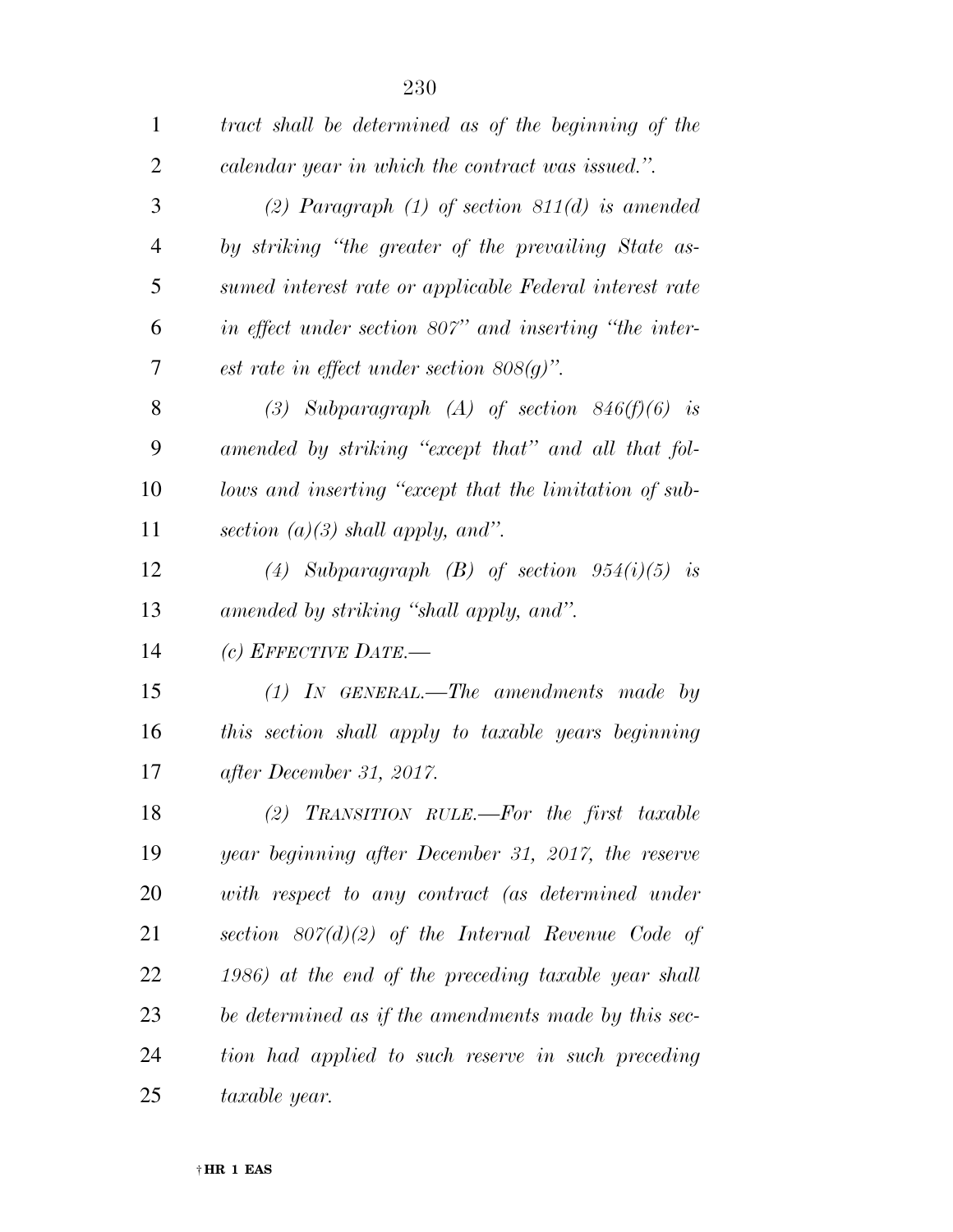| $\mathbf{1}$   | (3) TRANSITION RELIEF.                              |
|----------------|-----------------------------------------------------|
| $\overline{2}$ | (A) IN GENERAL.—If—                                 |
| 3              | (i) the reserve determined under section            |
| $\overline{4}$ | $807(d)(2)$ of the Internal Revenue Code of         |
| 5              | 1986 (determined without regard to the              |
| 6              | amendments made by this section) with re-           |
| 7              | spect to any contract as of the close of the        |
| 8              | year preceding the first taxable year begin-        |
| 9              | ning after December 31, 2017, differs from          |
| 10             | (ii) the reserve which would have been              |
| 11             | determined with respect to such contract as         |
| 12             | of the close of such taxable year under such        |
| 13             | section determined without regard to para-          |
| 14             | graph (2),                                          |
| 15             | then the difference between the amount of the re-   |
| 16             | serve described in clause (i) and the amount of     |
| 17             | the reserve described in clause (ii) shall be taken |
| 18             | into account under the method provided in sub-      |
| 19             | $paragnath(B)$ .                                    |
| 20             | $(B)$ METHOD.—The method provided in this           |
| 21             | subparagraph is as follows:                         |
| 22             | $(i)$ If the amount determined under                |
| 23             | subparagraph $(A)(i)$ exceeds the amount de-        |
| 24             | termined under subparagraph $(A)(ii)$ , $1/8$ of    |
| 25             | such excess shall be taken into account, for        |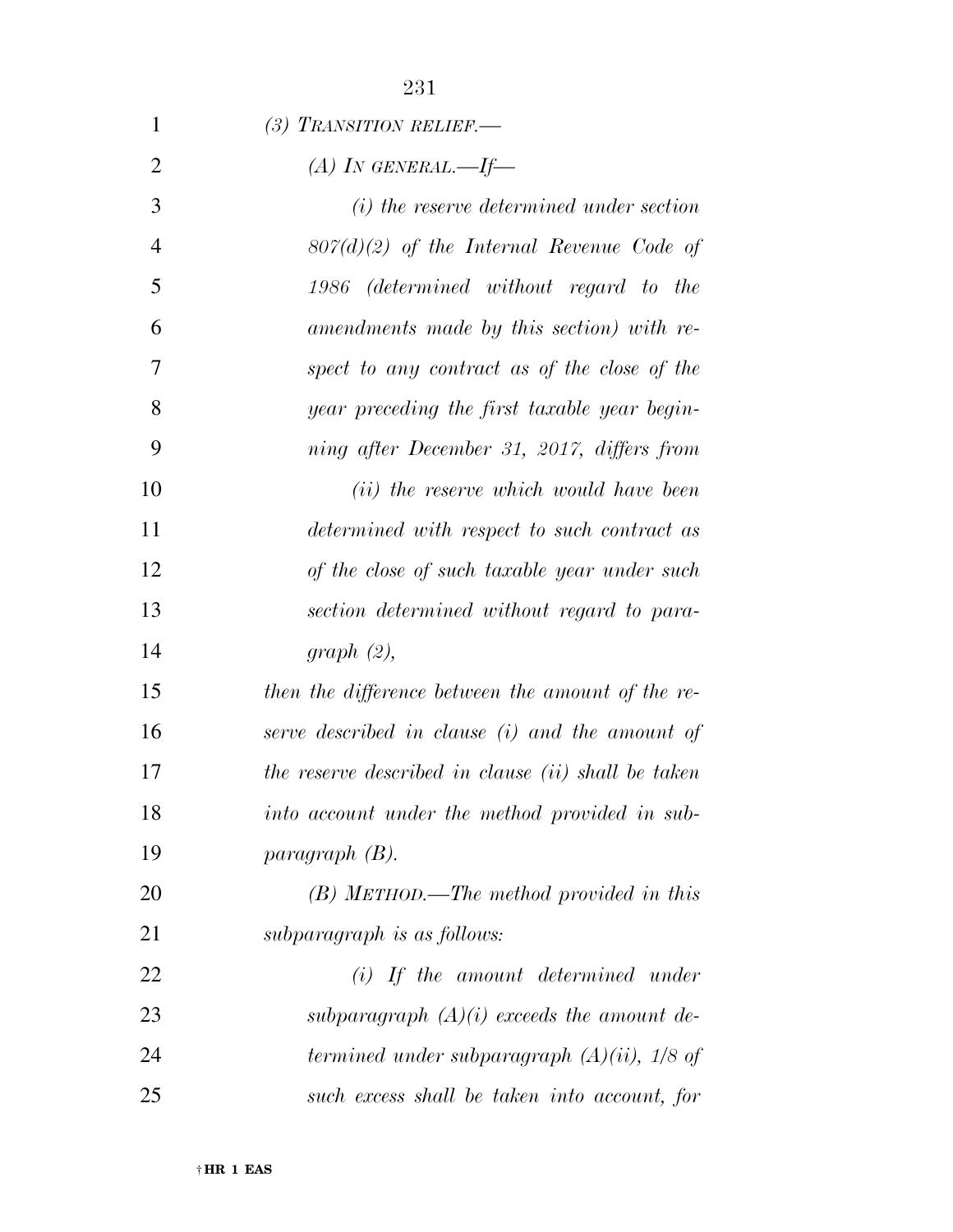| $\mathbf{1}$   | each of the 8 succeeding taxable years, as a                 |
|----------------|--------------------------------------------------------------|
| $\overline{2}$ | deduction under section $805(a)(2)$ or                       |
| 3              | $832(c)(4)$ of such Code, as applicable.                     |
| $\overline{4}$ | (ii) If the amount determined under                          |
| 5              | subparagraph $(A)(ii)$ exceeds the amount                    |
| 6              | determined under subparagraph $(A)(i)$ , $1/8$               |
| 7              | of such excess shall be included in gross in-                |
| 8              | come, for each of the 8 succeeding taxable                   |
| 9              | years, under section $803(a)(2)$ or                          |
| 10             | $832(b)(1)(C)$ of such Code, as applicable.                  |
| 11             | <b>SEC. 13518. MODIFICATION OF RULES FOR LIFE INSURANCE</b>  |
| 12             | PRORATION FOR PURPOSES<br>OF D<br><b>DETER-</b>              |
| 13             | MINING THE DIVIDENDS RECEIVED DEDUC-                         |
| 14             | TION.                                                        |
| 15             | (a) IN GENERAL.—Section 812 is amended to read as            |
|                | 16 <i>follows:</i>                                           |
| 17             | "SEC. 812. DEFINITION OF COMPANY'S SHARE AND POLICY-         |
| 18             | <b>HOLDER'S SHARE.</b>                                       |
| 19             | "(a) COMPANY'S SHARE.—For purposes of section                |
| 20             | $805(a)(4)$ , the term 'company's share' means, with respect |
| 21             | to any taxable year beginning after December 31, 2017, 70    |
|                | 22 <i>percent.</i>                                           |
| 23             | "(b) POLICYHOLDER'S SHARE.—For purposes of sec-              |

*tion 807, the term 'policyholder's share' means, with respect*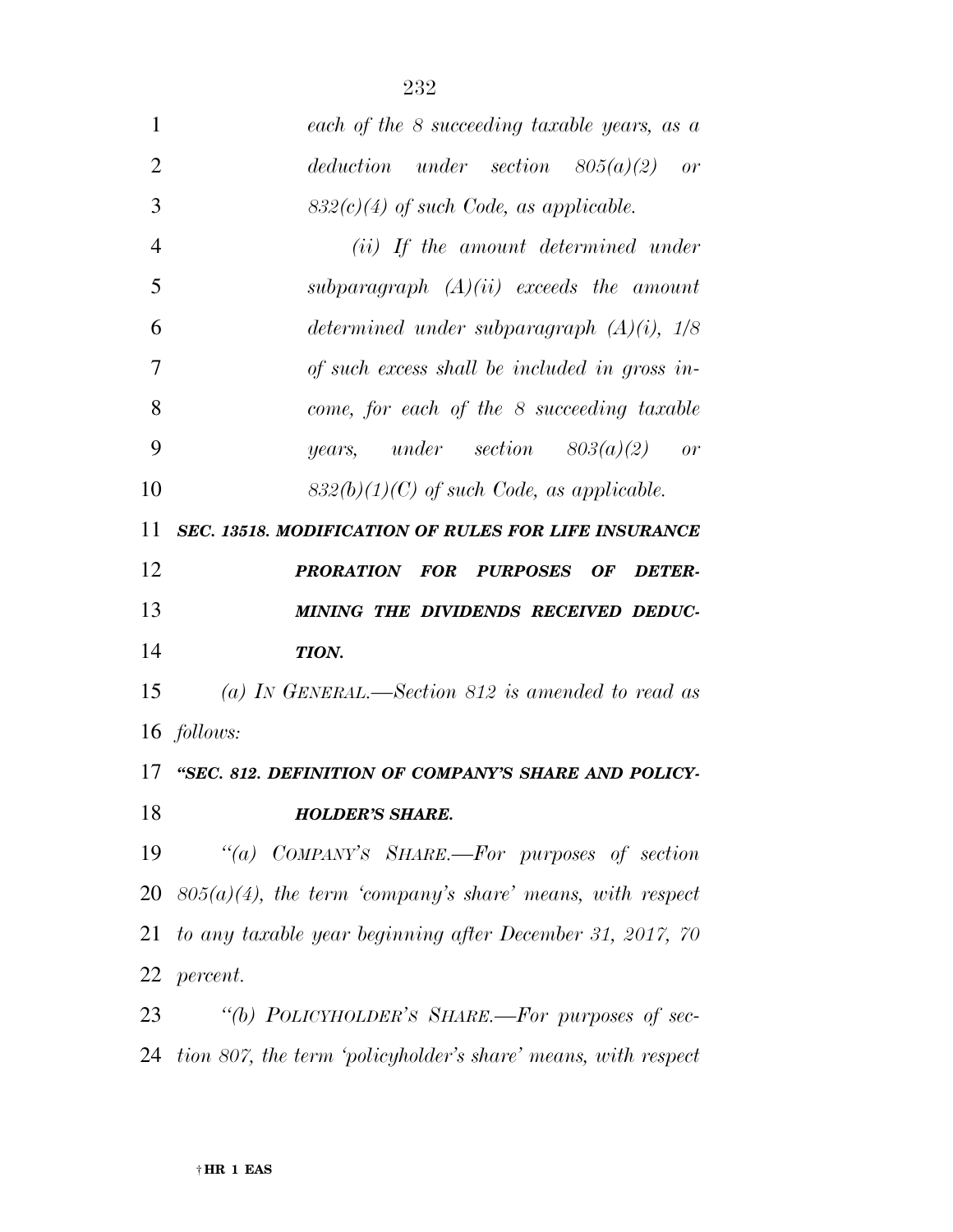*to any taxable year beginning after December 31, 2017, 30 percent.''.* 

 *(b) CONFORMING AMENDMENT.—Section 817A(e)(2) is amended by striking '', 807(d)(2)(B), and 812'' and insert-ing ''and 807(d)(2)(B)''.* 

 *(c) EFFECTIVE DATE.—The amendments made by this section shall apply to taxable years beginning after Decem-ber 31, 2017.* 

*SEC. 13519. CAPITALIZATION OF CERTAIN POLICY ACQUISI-*

## *TION EXPENSES.*

*(a) IN GENERAL.—* 

 *(1) Section 848(a)(2) is amended by striking ''120-month'' and inserting ''180-month''.* 

 *(2) Section 848(c)(1) is amended by striking ''1.75 percent'' and inserting ''2.1 percent''.* 

 *(3) Section 848(c)(2) is amended by striking ''2.05 percent'' and inserting ''2.46 percent''.* 

 *(4) Section 848(c)(3) is amended by striking ''7.7 percent'' and inserting ''9.24 percent''.* 

 *(b) CONFORMING AMENDMENTS.—Section 848(b)(1) is amended by striking ''120-month'' and inserting ''180- month''.* 

*(c) EFFECTIVE DATE.—*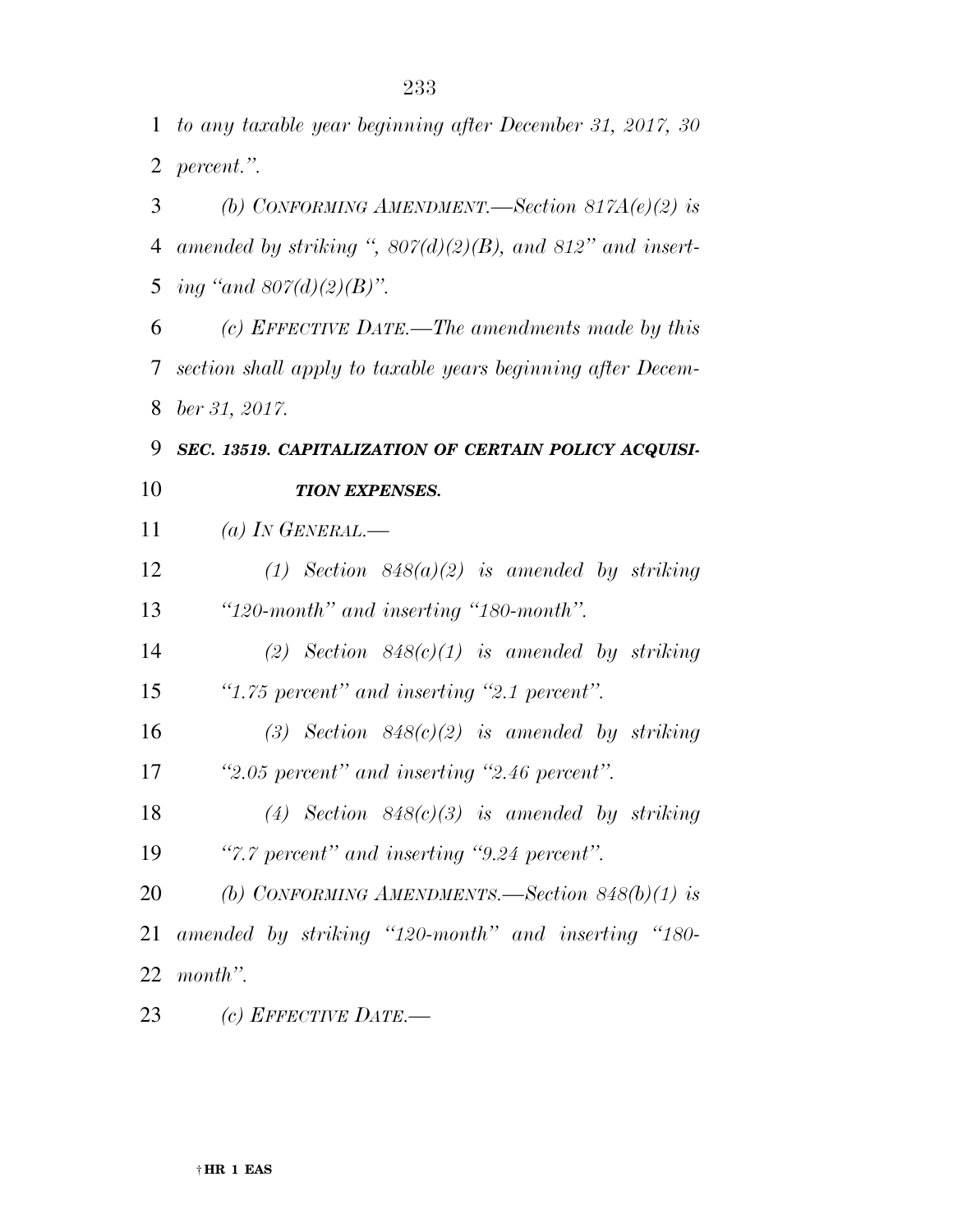*this section shall apply to net premiums for taxable years beginning after December 31, 2017. (2) TRANSITION RULE.—Specified policy acqui- sition expenses first required to be capitalized in a taxable year beginning before January 1, 2018, will continue to be allowed as a deduction ratably over the 120-month period beginning with the first month in the second half of such taxable year. SEC. 13520. TAX REPORTING FOR LIFE SETTLEMENT TRANS-ACTIONS.* 

 *(a) IN GENERAL.—Subpart B of part III of subchapter A of chapter 61, as amended by section 13306, is amended by adding at the end the following new section:* 

 *''SEC. 6050Y. RETURNS RELATING TO CERTAIN LIFE INSUR-ANCE CONTRACT TRANSACTIONS.* 

 *''(a) REQUIREMENT OF REPORTING OF CERTAIN PAY-MENTS.—* 

 *''(1) IN GENERAL.—Every person who acquires a life insurance contract or any interest in a life insur- ance contract in a reportable policy sale during any taxable year shall make a return for such taxable year (at such time and in such manner as the Secretary shall prescribe) setting forth—* 

*(1) IN GENERAL.—The amendments made by*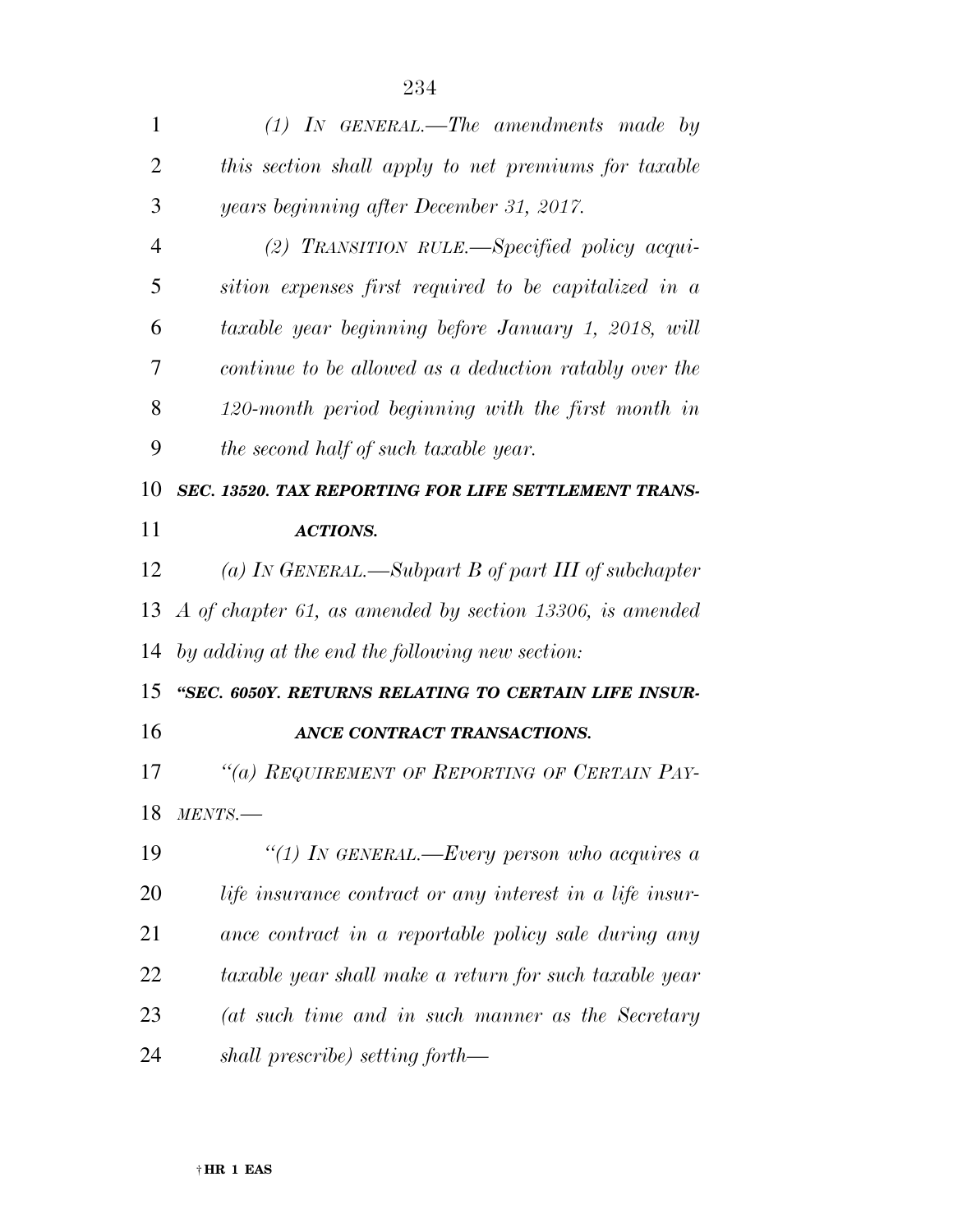| $\mathbf{1}$   | "(A) the name, address, and TIN of such               |
|----------------|-------------------------------------------------------|
| $\overline{2}$ | person,                                               |
| 3              | $\lq (B)$ the name, address, and TIN of each re-      |
| 4              | cipient of payment in the reportable policy sale,     |
| 5              | $\lq\lq C$ the date of such sale,                     |
| 6              | "(D) the name of the issuer of the life insur-        |
| 7              | ance contract sold and the policy number of such      |
| 8              | contract, and                                         |
| 9              | "(E) the amount of each payment.                      |
| 10             | "(2) STATEMENT TO BE FURNISHED TO PERSONS             |
| 11             | RESPECT<br>WHOM INFORMATION IS<br>WITH<br>TО<br>$RE-$ |
| 12             | QUIRED.—Every person required to make a return        |
| 13             | under this subsection shall furnish to each person    |
| 14             | whose name is required to be set forth in such return |
| 15             | a written statement showing—                          |
| 16             | $\lq (A)$ the name, address, and phone number         |
| 17             | of the information contact of the person required     |
| 18             | to make such return, and                              |
| 19             | $\lq\lq B$ the information required to be shown       |
| 20             | on such return with respect to such person, ex-       |
| 21             | cept that in the case of an issuer of a life insur-   |
| 22             | ance contract, such statement is not required to      |
| 23             | include the information specified in paragraph        |
| 24             | (1)(E).                                               |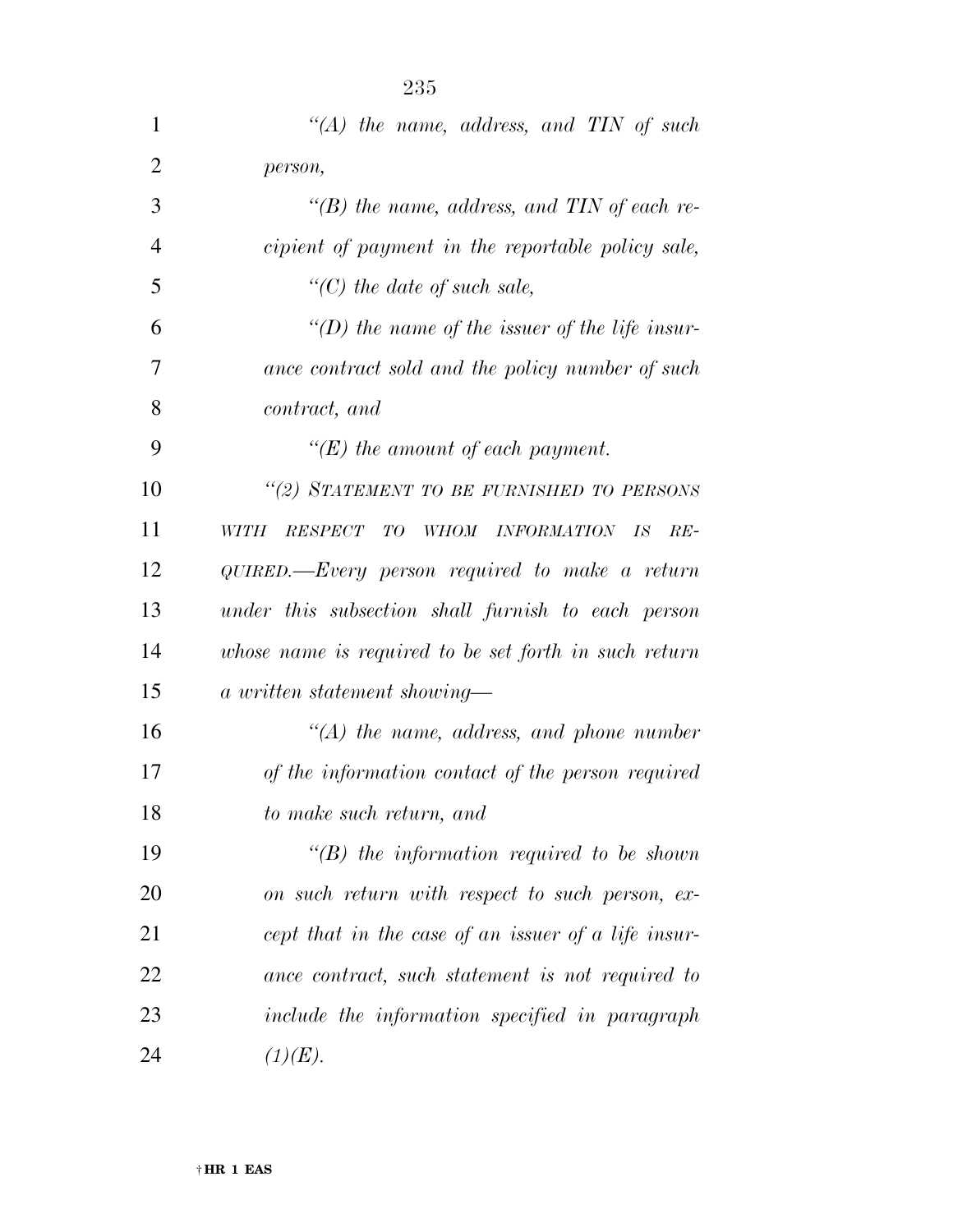| $\mathbf{1}$   | "(b) REQUIREMENT OF REPORTING OF SELLER'S                                        |
|----------------|----------------------------------------------------------------------------------|
| 2              | <b>BASIS IN LIFE INSURANCE CONTRACTS.</b>                                        |
| 3              | "(1) IN GENERAL.—Upon receipt of the state-                                      |
| $\overline{4}$ | ment required under subsection $(a)(2)$ or upon notice                           |
| 5              | of a transfer of a life insurance contract to a foreign                          |
| 6              | person, each issuer of a life insurance contract shall                           |
| 7              | make a return (at such time and in such manner as                                |
| 8              | the Secretary shall prescribe) setting forth—                                    |
| 9              | "(A) the name, address, and TIN of the sell-                                     |
| 10             | er who transfers any interest in such contract in                                |
| 11             | such sale,                                                                       |
| 12             | $\lq\lq(B)$ the investment in the contract (as de-                               |
| 13             | fined in section $72(e)(6)$ ) with respect to such                               |
| 14             | seller, and                                                                      |
| 15             | $\lq\lq C$ the policy number of such contract.                                   |
| 16             | "(2) STATEMENT TO BE FURNISHED TO PERSONS                                        |
| 17             | <i>INFORMATION</i><br>WITH<br><b>RESPECT</b><br>TО<br><b>WHOM</b><br>IS<br>$RE-$ |
| 18             | QUIRED.—Every person required to make a return                                   |
| 19             | under this subsection shall furnish to each person                               |
| 20             | whose name is required to be set forth in such return                            |
| 21             | a written statement showing—                                                     |
| 22             | $\lq (A)$ the name, address, and phone number                                    |
| 23             | of the information contact of the person required                                |
| 24             | to make such return, and                                                         |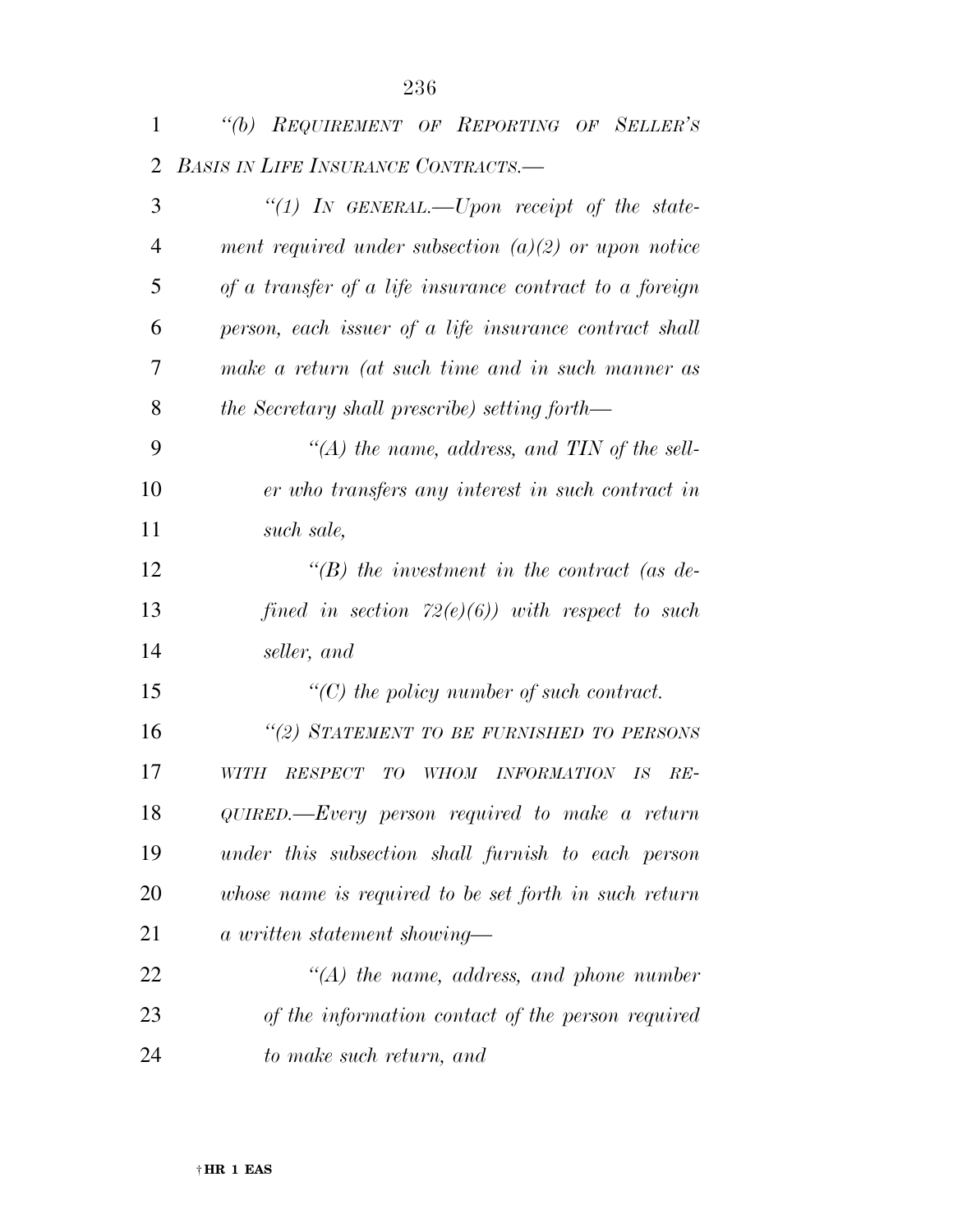| $\mathbf{1}$   | $\lq\lq B$ the information required to be shown                         |
|----------------|-------------------------------------------------------------------------|
| $\overline{2}$ | on such return with respect to each seller whose                        |
| 3              | name is required to be set forth in such return.                        |
| $\overline{4}$ | "(c) REQUIREMENT OF REPORTING WITH RESPECT TO                           |
| 5              | REPORTABLE DEATH BENEFITS.-                                             |
| 6              | "(1) In GENERAL.—Every person who makes a                               |
| 7              | payment of reportable death benefits during any tax-                    |
| 8              | able year shall make a return for such taxable year                     |
| 9              | (at such time and in such manner as the Secretary                       |
| 10             | shall prescribe) setting forth—                                         |
| 11             | "(A) the name, address, and TIN of the per-                             |
| 12             | son making such payment,                                                |
| 13             | "(B) the name, address, and TIN of each re-                             |
| 14             | cipient of such payment,                                                |
| 15             | $\lq\lq C$ the date of each such payment,                               |
| 16             | "(D) the gross amount of each such pay-                                 |
| 17             | ment, and                                                               |
| 18             | " $(E)$ such person's estimate of the invest-                           |
| 19             | ment in the contract (as defined in section                             |
| 20             | $72(e)(6)$ ) with respect to the buyer.                                 |
| 21             | "(2) STATEMENT TO BE FURNISHED TO PERSONS                               |
| 22             | <i>RESPECT</i><br>T O<br>INFORMATION IS<br>WITH<br><b>WHOM</b><br>$RE-$ |
| 23             | QUIRED.—Every person required to make a return                          |
| 24             | under this subsection shall furnish to each person                      |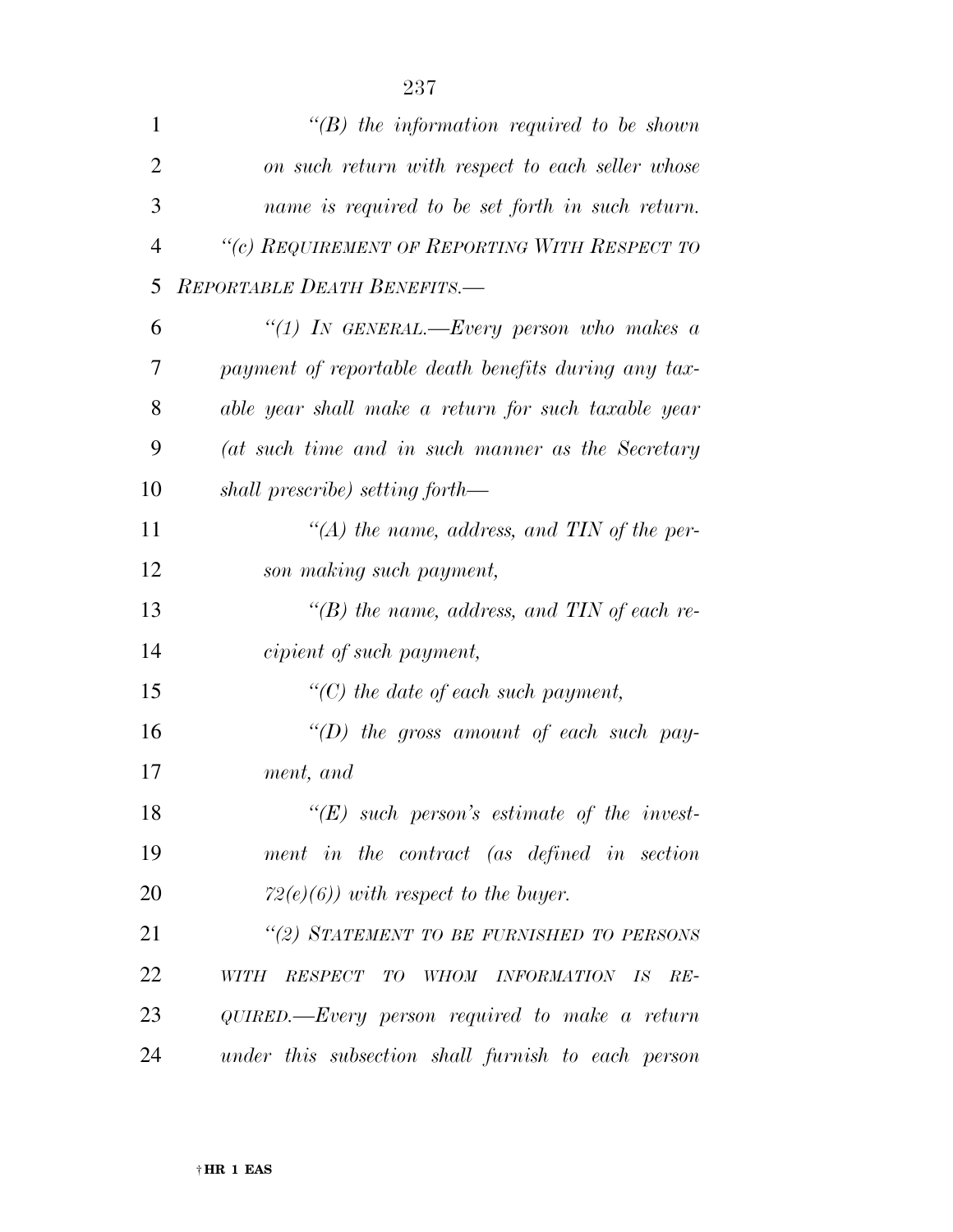| $\mathbf{1}$   | whose name is required to be set forth in such return  |
|----------------|--------------------------------------------------------|
| $\overline{2}$ | a written statement showing—                           |
| 3              | $\lq (A)$ the name, address, and phone number          |
| 4              | of the information contact of the person required      |
| 5              | to make such return, and                               |
| 6              | $\lq\lq B$ the information required to be shown        |
| 7              | on such return with respect to each recipient of       |
| 8              | payment whose name is required to be set forth         |
| 9              | <i>in such return.</i>                                 |
| 10             | "(d) DEFINITIONS.—For purposes of this section:        |
| 11             | "(1) $PAYMENT$ —The term 'payment' means,              |
| 12             | with respect to any reportable policy sale, the amount |
| 13             | of cash and the fair market value of any consider-     |
| 14             | ation transferred in the sale.                         |
| 15             | "(2) REPORTABLE POLICY SALE.—The term 're-             |
| 16             | portable policy sale' has the meaning given such term  |
| 17             | in section $101(a)(3)(B)$ .                            |
| 18             | "(3) ISSUER.—The term 'issuer' means any life          |
| 19             | insurance company that bears the risk with respect to  |
| 20             | a life insurance contract on the date any return or    |
| 21             | statement is required to be made under this section.   |
| 22             | "(4) REPORTABLE DEATH BENEFITS.—The term               |
| 23             | 'reportable death benefits' means amounts paid by      |
| 24             | reason of the death of the insured under a life insur- |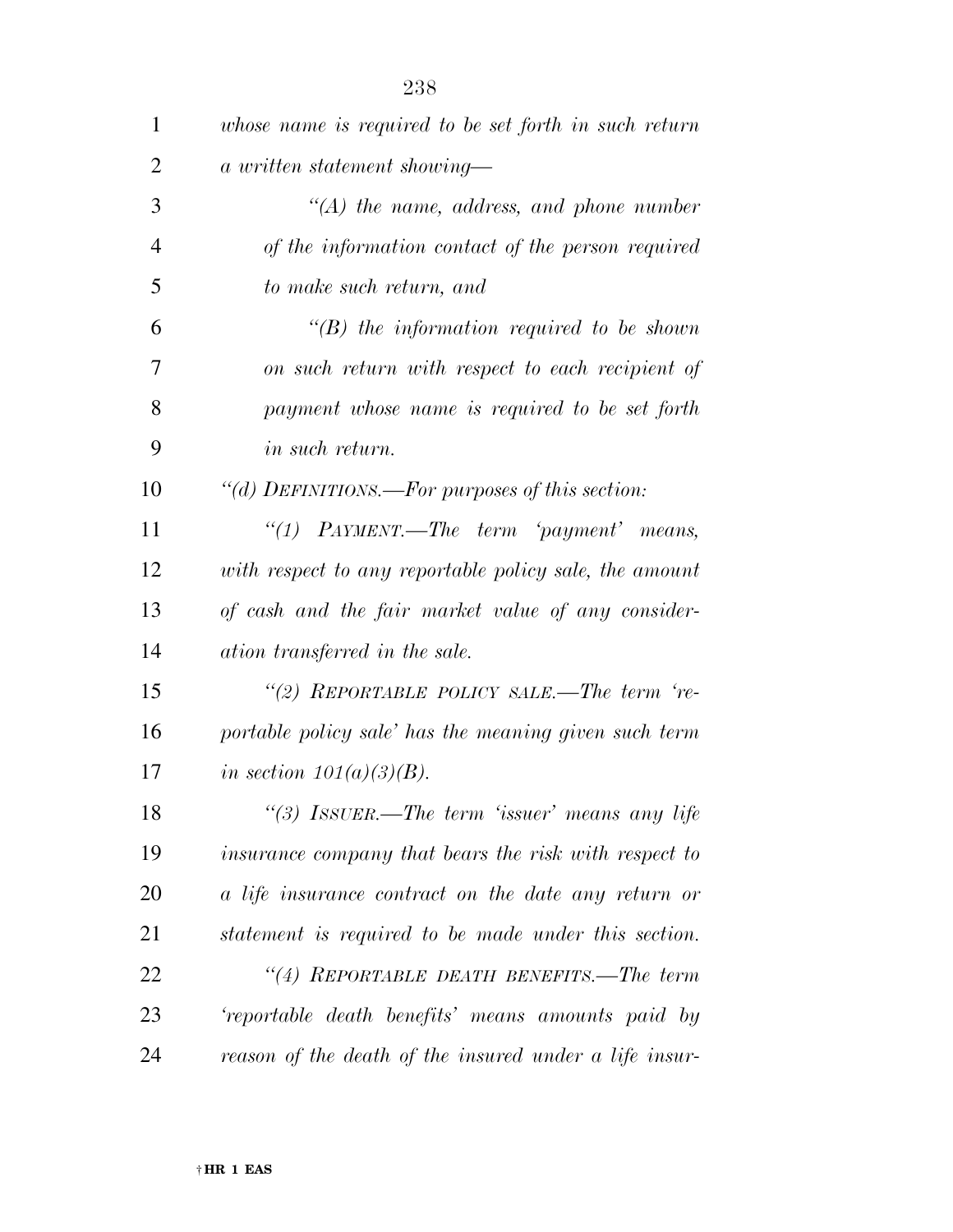| $\mathbf{1}$   | ance contract that has been transferred in a report-                             |
|----------------|----------------------------------------------------------------------------------|
| $\overline{2}$ | able policy sale.".                                                              |
| 3              | (b) CLERICAL AMENDMENT.—The table of sections for                                |
| 4              | subpart $B$ of part III of subchapter $A$ of chapter 61, as                      |
| 5              | amended by section 13306, is amended by inserting after                          |
| 6              | the item relating to section $6050X$ the following new item:                     |
|                | "Sec. 6050Y. Returns relating to certain life insurance contract transactions.". |
| 7              | (c) CONFORMING AMENDMENTS.-                                                      |
| 8              | (1) Subsection (d) of section $6724$ is amended—                                 |
| 9              | $(A)$ by striking "or" at the end of clause                                      |
| 10             | $(xxiv)$ of paragraph $(1)(B)$ , by striking "and" at                            |
| 11             | the end of clause (xxv) of such paragraph and                                    |
| 12             | inserting "or", and by inserting after such clause                               |
| 13             | $(xxv)$ the following new clause:                                                |
| 14             | " $(xxvi)$ section 6050Y (relating to re-                                        |
| 15             | turns relating to certain life insurance con-                                    |
| 16             | tract transactions), and", and                                                   |
| 17             | $(B)$ by striking "or" at the end of subpara-                                    |
| 18             | graph (HH) of paragraph (2), by striking the                                     |
| 19             | period at the end of subparagraph $(II)$ of such                                 |
| 20             | paragraph and inserting ", or", and by insert-                                   |
| 21             | ing after such subparagraph $(II)$ the following                                 |
| 22             | new subparagraph:                                                                |
| 23             | "(JJ) subsection (a)(2), (b)(2), or (c)(2) of                                    |
| 24             | section 6050Y (relating to returns relating to                                   |
| 25             | certain life insurance contract transactions).".                                 |

† **HR 1 EAS**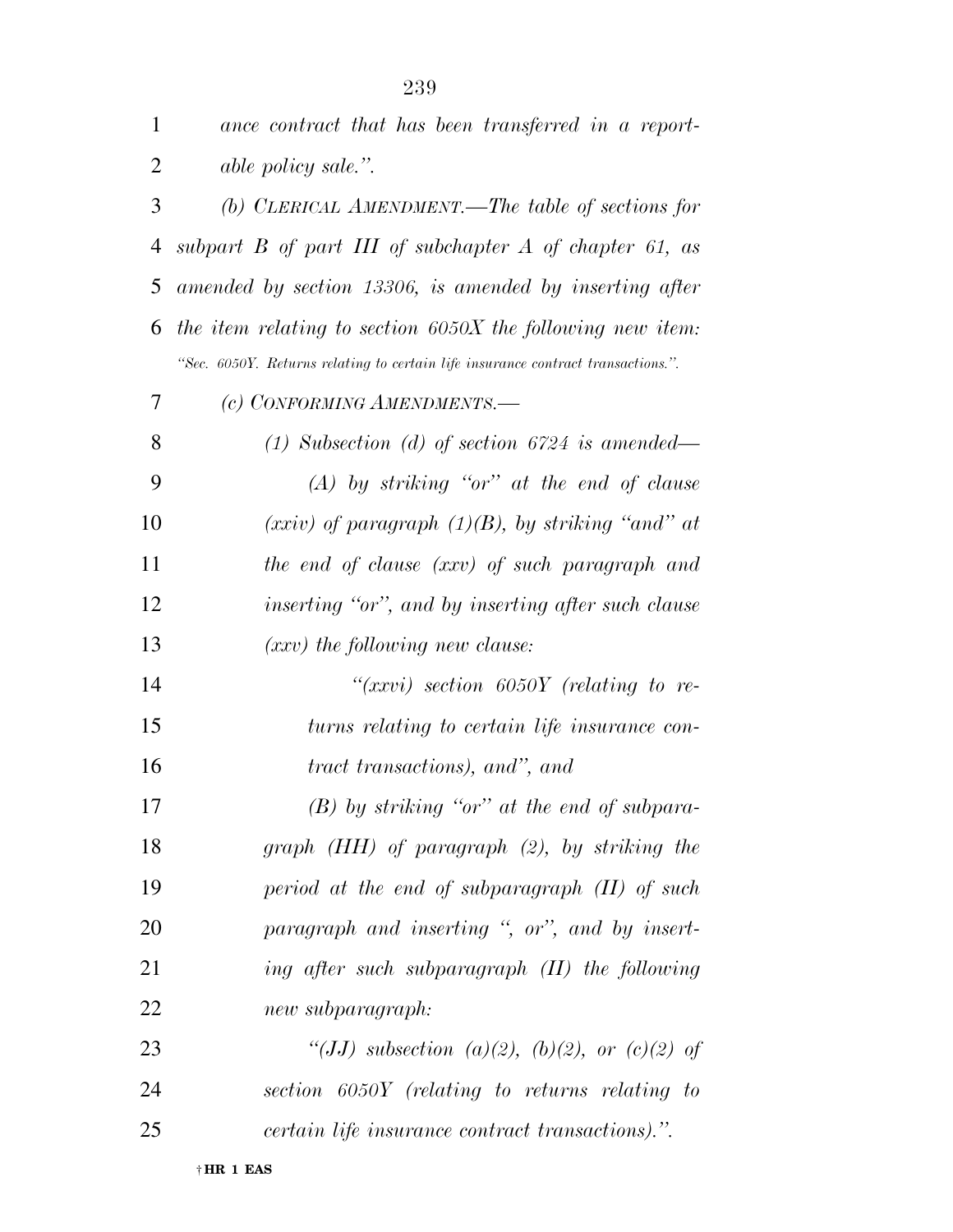| 1              | $(2)$ Section 6047 is amended—                              |
|----------------|-------------------------------------------------------------|
| $\overline{2}$ | $(A)$ by redesignating subsection $(g)$ as sub-             |
| 3              | section $(h)$ ,                                             |
| 4              | $(B)$ by inserting after subsection (f) the fol-            |
| 5              | <i>lowing new subsection:</i>                               |
| 6              | "(g) INFORMATION RELATING TO LIFE INSURANCE                 |
| 7              | CONTRACT TRANSACTIONS.—This section shall not apply to      |
| 8              | any information which is required to be reported under sec- |
| 9              | tion $6050Y$ ,", and                                        |
| 10             | $(C)$ by adding at the end of subsection $(h)$ ,            |
| 11             | as so redesignated, the following new paragraph:            |
| 12             | $\lq(4)$ For provisions requiring reporting of infor-       |
| 13             | mation relating to certain life insurance contract          |
| 14             | transactions, see section 6050Y.".                          |
| 15             | (d) EFFECTIVE DATE.—The amendments made by this             |
| 16             | section shall apply to-                                     |
| 17             | $(1)$ reportable policy sales (as defined in section        |
| 18             | $6050Y(d)(2)$ of the Internal Revenue Code of 1986 (as      |
| 19             | added by subsection (a)) after December 31, 2017,           |
| 20             | and                                                         |
| 21             | $(2)$ reportable death benefits (as defined in sec-         |
| 22             | tion $6050Y(d)(4)$ of such Code (as added by subsection     |
| 23             | $(a)$ ) paid after December 31, 2017.                       |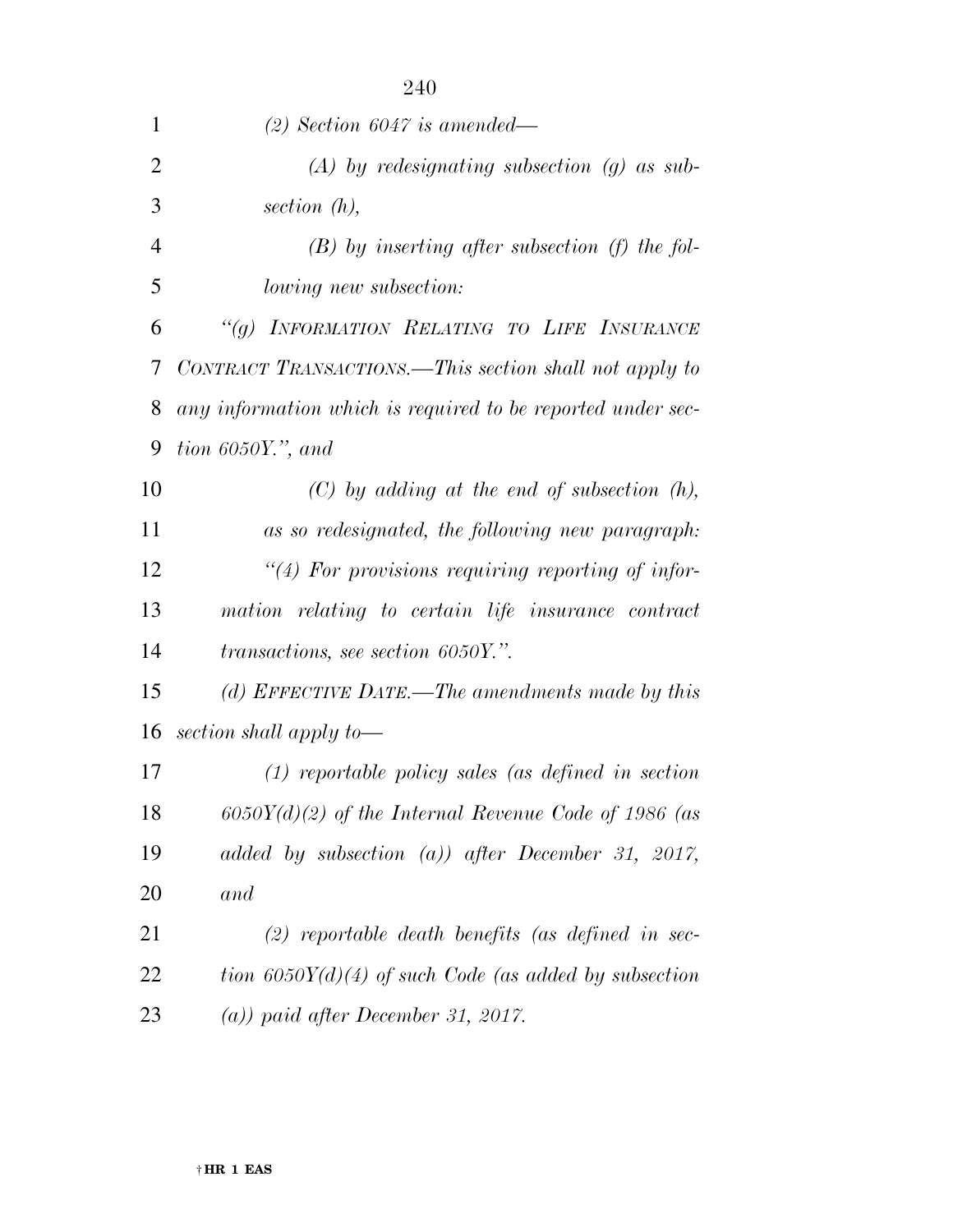| SEC. 13521. CLARIFICATION OF TAX BASIS OF LIFE INSUR-            |
|------------------------------------------------------------------|
| <b>ANCE CONTRACTS.</b>                                           |
| (a) CLARIFICATION WITH RESPECT TO ADJUST-                        |
| MENTS.—Paragraph (1) of section $1016(a)$ is amended by          |
| striking subparagraph (A) and all that follows and insert-       |
| ing the following:                                               |
| "(A) for—                                                        |
| $\lq(i)$ taxes or other carrying charges de-                     |
| scribed in section 266; or                                       |
| $``(ii)$ expenditures described in section                       |
| 173 (relating to circulation expenditures),                      |
| for which deductions have been taken by the tax-                 |
| payer in determining taxable income for the tax-                 |
| able year or prior taxable years; or                             |
| $\lq\lq(B)$ for mortality, expense, or other reason-             |
| able charges incurred under an annuity or life                   |
| <i>insurance contract;".</i>                                     |
| (b) EFFECTIVE DATE.—The amendment made by this                   |
| 19 section shall apply to transactions entered into after August |
| 20 25, 2009.                                                     |
| SEC. 13522. EXCEPTION TO TRANSFER FOR VALUABLE CON-              |
| <b>SIDERATION RULES.</b>                                         |
| (a) IN GENERAL.—Subsection (a) of section 101 is                 |
| amended by inserting after paragraph (2) the following new       |
| <i>paragraph:</i>                                                |
|                                                                  |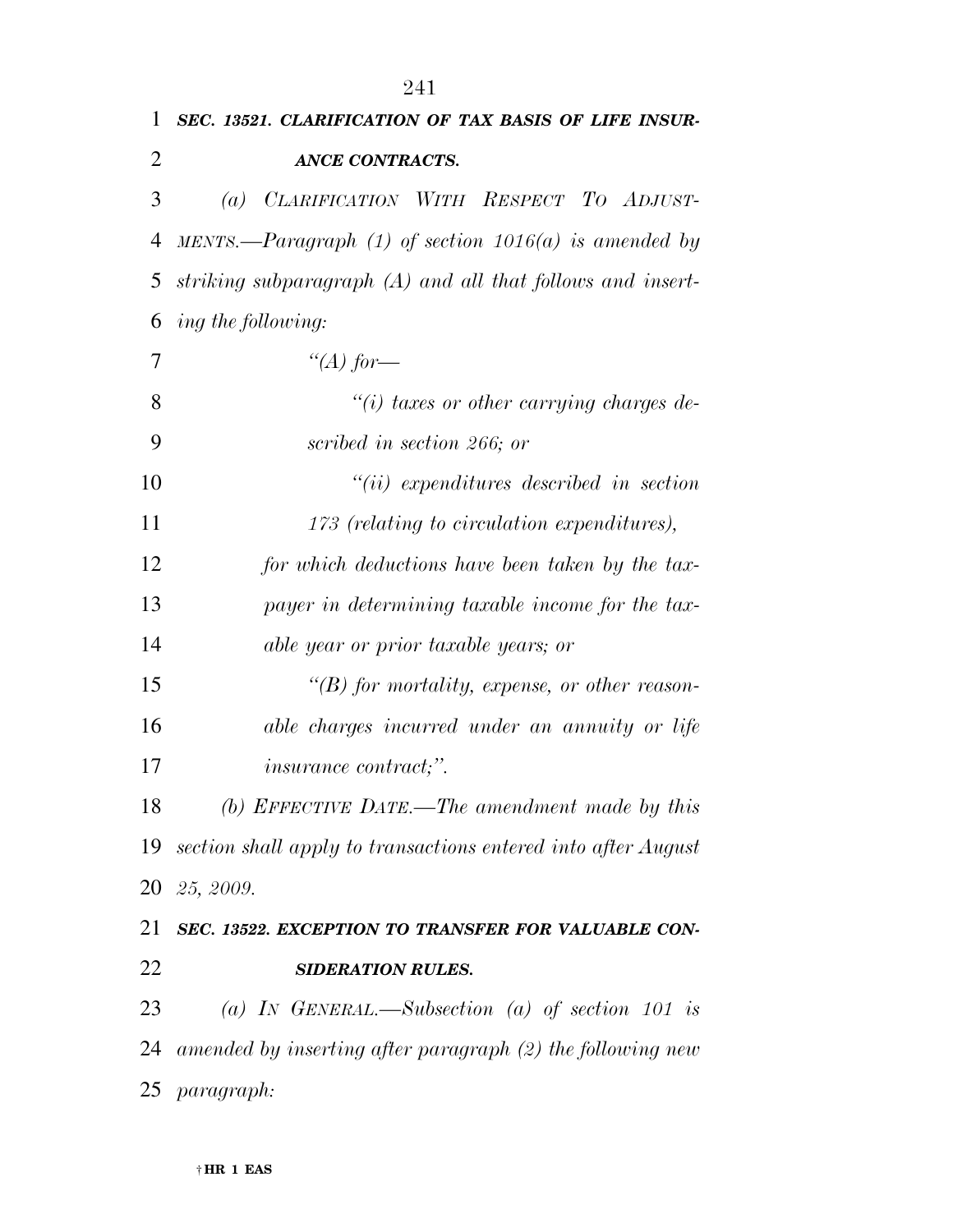| $\mathbf{1}$   | "(3) EXCEPTION TO VALUABLE CONSIDERATION                    |
|----------------|-------------------------------------------------------------|
| $\overline{2}$ | RULES FOR COMMERCIAL TRANSFERS.-                            |
| 3              | "(A) IN GENERAL.—The second sentence of                     |
| $\overline{4}$ | paragraph $(2)$ shall not apply in the case of a            |
| 5              | transfer of a life insurance contract, or any in-           |
| 6              | terest therein, which is a reportable policy sale.          |
| 7              | "(B) REPORTABLE POLICY SALE.—For pur-                       |
| 8              | poses of this paragraph, the term 'reportable pol-          |
| 9              | icy sale' means the acquisition of an interest in           |
| 10             | a life insurance contract, directly or indirectly,          |
| 11             | if the acquirer has no substantial family, busi-            |
| 12             | ness, or financial relationship with the insured            |
| 13             | apart from the acquirer's interest in such life in-         |
| 14             | surance contract. For purposes of the preceding             |
| 15             | sentence, the term 'indirectly' applies to the ac-          |
| 16             | quisition of an interest in a partnership, trust,           |
| 17             | or other entity that holds an interest in the life          |
| 18             | <i>insurance contract.</i> ".                               |
| 19             | (b) CONFORMING AMENDMENT.—Paragraph (1) of sec-             |
| 20             | tion $101(a)$ is amended by striking "paragraph $(2)$ " and |

*inserting ''paragraphs (2) and (3)''.* 

 *(c) EFFECTIVE DATE.—The amendments made by this section shall apply to transfers after December 31, 2017.*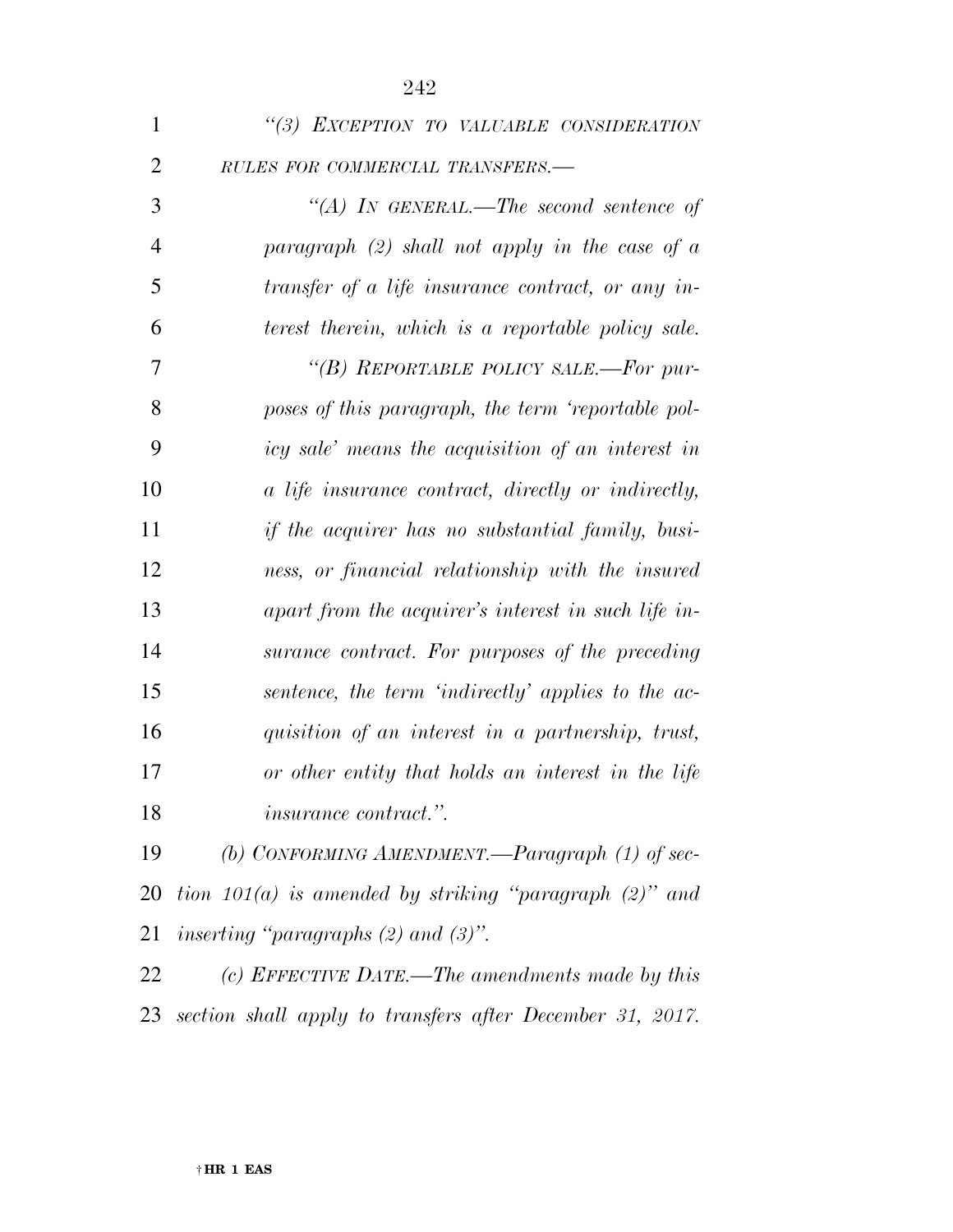| 1              | <b>Subpart C-Banks and Financial Instruments</b>          |
|----------------|-----------------------------------------------------------|
| 2              | SEC. 13531. LIMITATION ON DEDUCTION FOR FDIC PRE-         |
| 3              | <b>MIUMS.</b>                                             |
| $\overline{4}$ | (a) IN GENERAL.—Section 162, as amended by sec-           |
| 5              | tions 13307 and 13308, is amended by redesignating sub-   |
| 6              | section (s) as subsection (t) and by inserting after sub- |
| 7              | section $(r)$ the following new subsection:               |
| 8              | "(s) DISALLOWANCE OF FDIC PREMIUMS PAID BY                |
| 9              | CERTAIN LARGE FINANCIAL INSTITUTIONS.-                    |
| 10             | "(1) IN GENERAL.—No deduction shall be al-                |
| 11             | lowed for the applicable percentage of any FDIC pre-      |
| 12             | mium paid or incurred by the taxpayer.                    |
| 13             | "(2) EXCEPTION FOR SMALL INSTITUTIONS.-                   |
| 14             | Paragraph (1) shall not apply to any taxpayer for         |
| 15             | any taxable year if the total consolidated assets of      |
| 16             | such taxpayer (determined as of the close of such tax-    |
| 17             | able year) do not exceed $$10,000,000,000$ .              |
| 18             | "(3) APPLICABLE PERCENTAGE.-For purposes                  |
| 19             | of this subsection, the term 'applicable percentage'      |
| 20             | means, with respect to any taxpayer for any taxable       |
| 21             | year, the ratio (expressed as a percentage but not        |
| 22             | greater than 100 percent) which—                          |
| 23             | "(A) the excess of $-$                                    |
| 24             | $``(i)$ the total consolidated assets of                  |
| 25             | such taxpayer (determined as of the close of              |
| 26             | such taxable year), over                                  |

† **HR 1 EAS**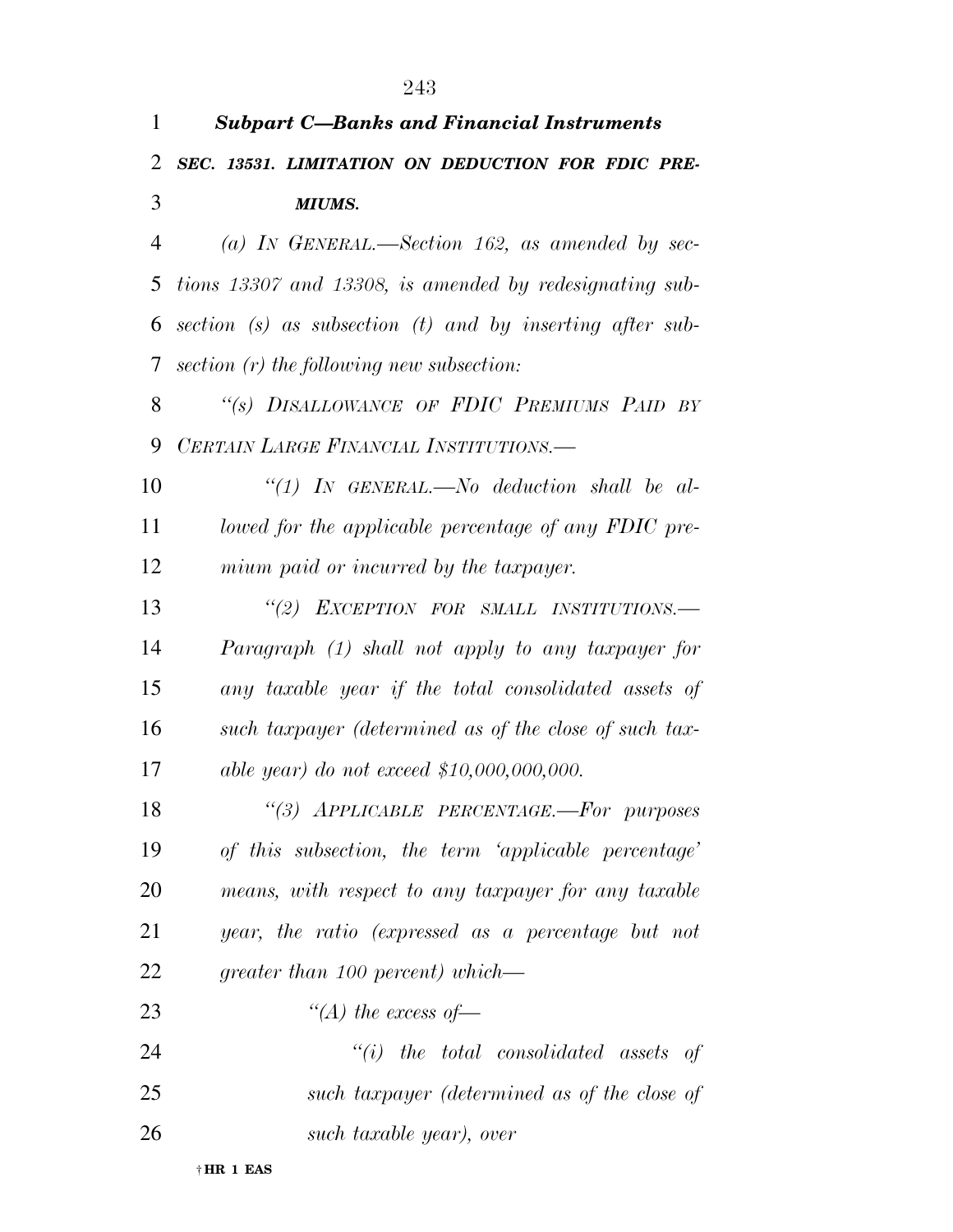|                | 244                                                        |
|----------------|------------------------------------------------------------|
| 1              | $``(ii) $10,000,000,000,$ bears to                         |
| $\overline{2}$ | $\lq (B) \lq\lq 40,000,000,000.$                           |
| 3              | "(4) FDIC PREMIUMS.-For purposes of this                   |
| $\overline{4}$ | subsection, the term 'FDIC premium' means any as-          |
| 5              | sessment imposed under section $\varphi(b)$ of the Federal |
| 6              | Deposit Insurance Act (12 U.S.C. 1817(b)).                 |
| 7              | "(5) TOTAL CONSOLIDATED ASSETS.-For pur-                   |
| 8              | poses of this subsection, the term 'total consolidated     |
| 9              | assets' has the meaning given such term under section      |
| 10             | 165 of the Dodd-Frank Wall Street Reform and Con-          |
| 11             | sumer Protection Act (12 U.S.C. 5365).                     |
| 12             | "(6) AGGREGATION RULE.-                                    |
| 13             | "(A) IN GENERAL.—Members of an ex-                         |
| 14             | panded affiliated group shall be treated as a sin-         |
| 15             | gle taxpayer for purposes of applying this sub-            |
| 16             | section.                                                   |
| 17             | "(B) EXPANDED AFFILIATED GROUP.-                           |
| 18             | "(i) IN GENERAL.—For purposes of                           |
| 19             | this paragraph, the term 'expanded affili-                 |
| 20             | ated group' means an affiliated group as                   |
| 21             | defined in section $1504(a)$ , determined—                 |
| 22             | "(I) by substituting 'more than 50"                        |
| 23             | percent' for 'at least 80 percent' each                    |
| 24             | place it appears, and                                      |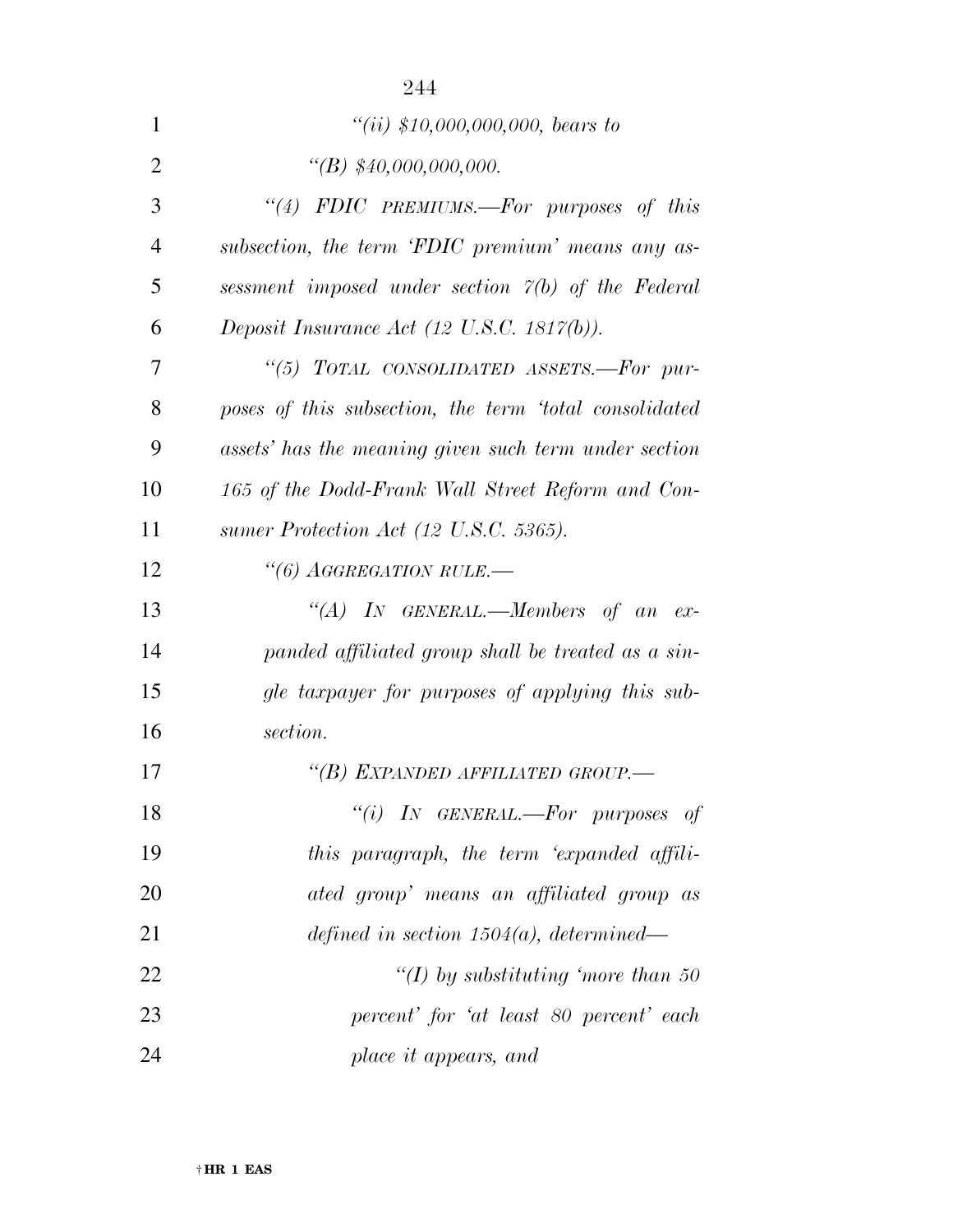| $\mathbf{1}$   | " $(II)$ without regard to para-                                      |
|----------------|-----------------------------------------------------------------------|
| $\overline{2}$ | graphs (2) and (3) of section $1504(b)$ .                             |
| 3              | "(ii) CONTROL OF NON-CORPORATE EN-                                    |
| $\overline{4}$ | TITIES.— $A$ partnership or any other entity                          |
| 5              | (other than a corporation) shall be treated                           |
| 6              | as a member of an expanded affiliated                                 |
| 7              | group if such entity is controlled (within                            |
| 8              | the meaning of section $954(d)(3)$ by mem-                            |
| 9              | bers of such group (including any entity                              |
| 10             | treated as a member of such group by rea-                             |
| 11             | son of this clause).".                                                |
| 12             | (b) EFFECTIVE DATE.—The amendments made by this                       |
| 13             | section shall apply to taxable years beginning after Decem-           |
| 14             | $ber\,31,\,2017.$                                                     |
| 15             | <b>SEC. 13532. REPEAL OF ADVANCE REFUNDING BONDS.</b>                 |
| 16             | (a) IN GENERAL.—Paragraph (1) of section 149(d) is                    |
|                | 17 amended by striking "as part of an issue described in para-        |
|                | 18 graph $(2)$ , $(3)$ , or $(4)$ ." and inserting "to advance refund |
| 19             | another bond.".                                                       |
| 20             | (b) CONFORMING AMENDMENTS.-                                           |
| 21             | $(1)$ Section 149 $(d)$ is amended by striking para-                  |
| 22             | graphs $(2)$ , $(3)$ , $(4)$ , and $(6)$ and by redesignating         |
| 23             | paragraphs $(5)$ and $(7)$ as paragraphs $(2)$ and $(3)$ .            |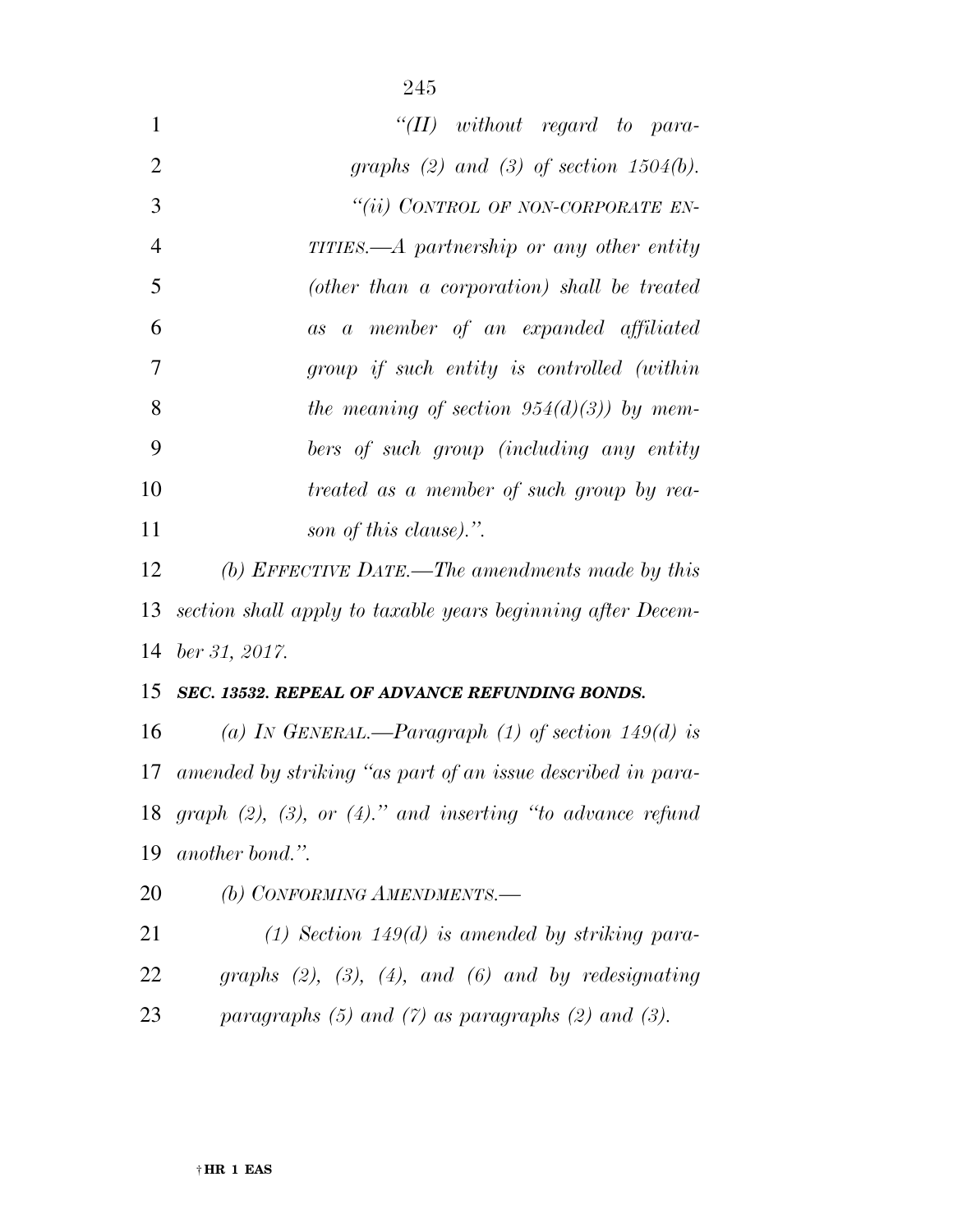| $\mathbf{1}$   | (2) Section $148(f)(4)(C)$ is amended by striking           |
|----------------|-------------------------------------------------------------|
| $\overline{2}$ | clause $(xiv)$ and by redesignating clauses $(xv)$ to       |
| 3              | $(xvii)$ as clauses $(xiv)$ to $(xvi)$ .                    |
| $\overline{4}$ | (c) EFFECTIVE DATE.—The amendments made by this             |
| 5              | section shall apply to advance refunding bonds issued after |
| 6              | December 31, 2017.                                          |
| 7              | SEC. 13533. COST BASIS OF SPECIFIED SECURITIES DETER-       |
| 8              | WITHOUT REGARD TO IDENTIFICA-<br><b>MINED</b>               |
| 9              | TION.                                                       |
| 10             | (a) IN GENERAL.—Section 1012 is amended by adding           |
| 11             | at the end the following new subsection:                    |
| 12             | "(e) COST BASIS OF SPECIFIED SECURITIES DETER-              |
| 13             | MINED WITHOUT REGARD TO IDENTIFICATION.-                    |
| 14             | "(1) IN GENERAL.—Unless the Secretary permits               |
| 15             | the use of an average basis method for determining          |
| 16             | cost, in the case of the sale, exchange, or other disposi-  |
| 17             | tion of a specified security (within the meaning of         |
| 18             | section $6045(g)(3)(B)$ , the basis (and holding period)    |
| 19             | of such security shall be determined on a first-in first-   |
| 20             | <i>out basis.</i>                                           |
| 21             | "(2) EXCEPTION.—In the case of a sale, ex-                  |
| 22             | change, or other disposition of a specified security by     |
| 23             | a regulated investment company (as defined in sec-          |
| 24             | tion 851(a)), paragraph (1) shall not apply.".              |
| 25             | (b) CONFORMING AMENDMENTS.-                                 |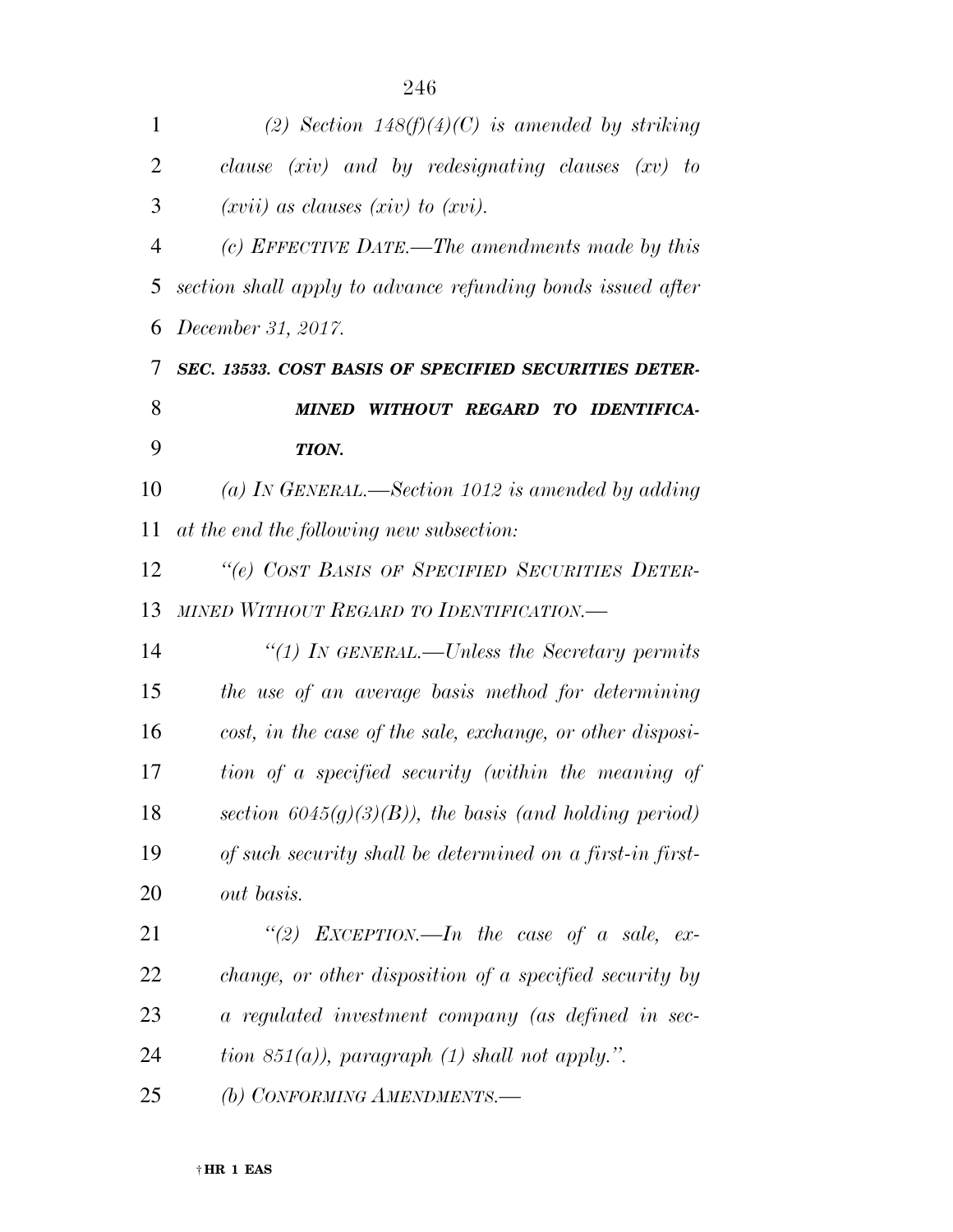| $\mathbf{1}$   | (1) Section $1012(c)(1)$ is amended by striking             |
|----------------|-------------------------------------------------------------|
| $\overline{2}$ | "the conventions prescribed by regulations under this       |
| 3              | section" and inserting "the method applicable for de-       |
| $\overline{4}$ | <i>termining the cost of such security".</i>                |
| 5              | (2) Section $1012(c)(2)(A)$ is amended by insert-           |
| 6              | ing "(as in effect prior to the enactment of the Tax        |
| 7              | Cuts and Jobs Act)" after "this section".                   |
| 8              | (3) Section $6045(g)(2)(B)(i)(I)$ is amended by             |
| 9              | striking "unless the customer notifies the broker by        |
| 10             | means of making an adequate identification of the           |
| 11             | stock sold or transferred".                                 |
| 12             | (c) EFFECTIVE DATE.—The amendments made by this             |
| 13             | section shall apply to sales, exchanges, and other disposi- |
| 14             | tions after December 31, 2017.                              |
| 15             | <b>Subpart D-S Corporations</b>                             |
| 16             | SEC. 13541. EXPANSION OF QUALIFYING BENEFICIARIES OF        |
| 17             | AN ELECTING SMALL BUSINESS TRUST.                           |
| 18             | (a) NO LOOK-THROUGH FOR ELIGIBILITY PUR-                    |
| 19             | POSES.—Section $1361(c)(2)(B)(v)$ is amended by adding at   |
| 20             | the end the following new sentence: "This clause shall not  |
| 21             | apply for purposes of subsection $(b)(1)(C)$ .".            |
| 22             | (b) EFFECTIVE DATE.—The amendment made by this              |
|                |                                                             |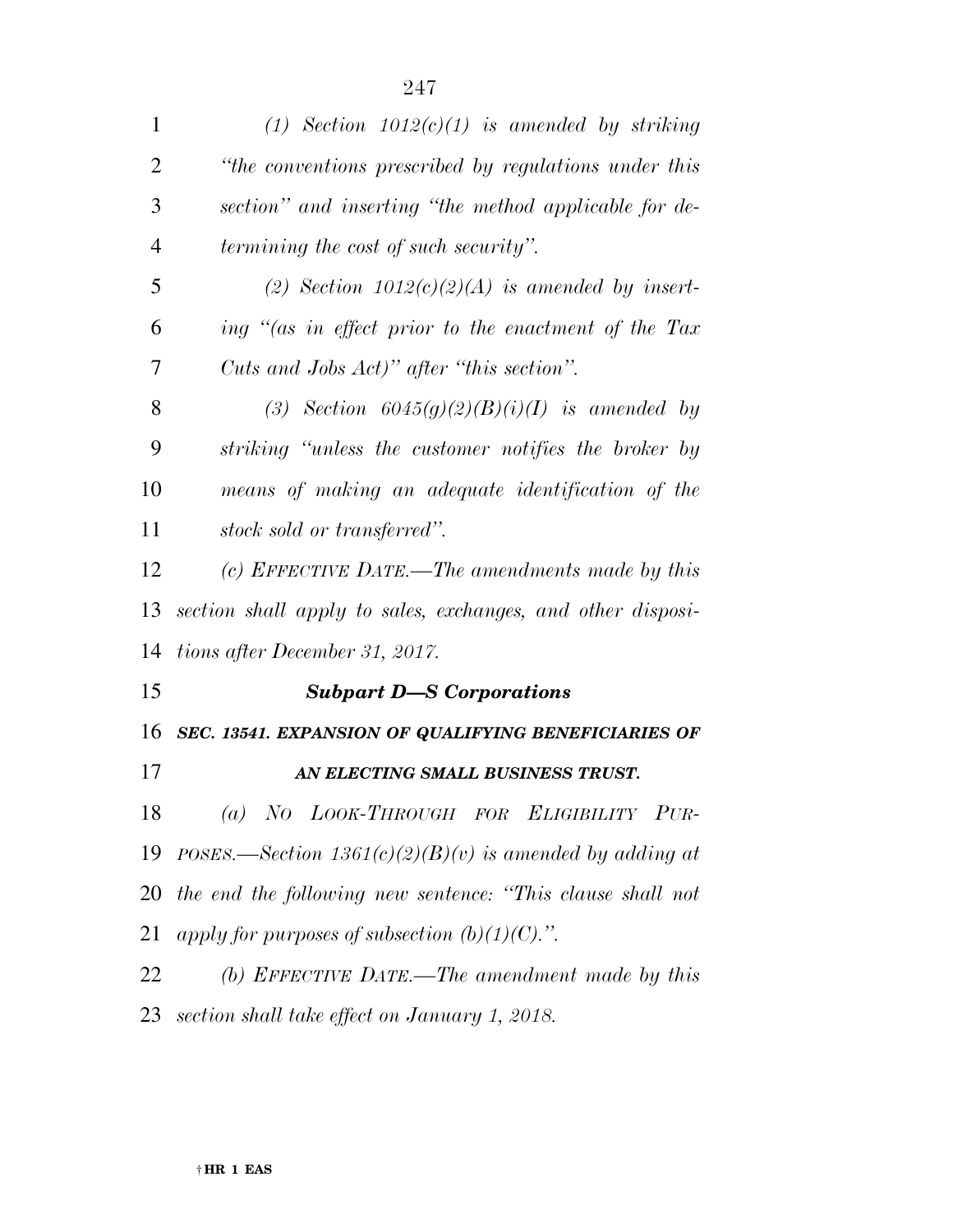| 1  | <b>SEC. 13542. CHARITABLE CONTRIBUTION DEDUCTION FOR</b>    |
|----|-------------------------------------------------------------|
| 2  | <b>ELECTING SMALL BUSINESS TRUSTS.</b>                      |
| 3  | (a) IN GENERAL.—Section $641(c)(2)$ is amended by           |
| 4  | inserting after subparagraph $(D)$ the following new sub-   |
| 5  | <i>paragraph:</i>                                           |
| 6  | " $(E)(i)$ Section 642(c) shall not apply.                  |
| 7  | "(ii) For purposes of section $170(b)(1)(G)$ ,              |
| 8  | adjusted gross income shall be computed in the              |
| 9  | same manner as in the case of an individual, ex-            |
| 10 | cept that the deductions for costs which are paid           |
| 11 | or incurred in connection with the administra-              |
| 12 | tion of the trust and which would not have been             |
| 13 | incurred if the property were not held in such              |
| 14 | trust shall be treated as allowable in arriving at          |
| 15 | adjusted gross income.".                                    |
| 16 | (b) EFFECTIVE DATE.—The amendment made by this              |
| 17 | section shall apply to taxable years beginning after Decem- |
| 18 | ber 31, 2017.                                               |
| 19 | SEC. 13543. MODIFICATION OF TREATMENT OF S CORPORA-         |
| 20 | TION CONVERSIONS TO C CORPORATIONS.                         |
| 21 | (a) ADJUSTMENTS ATTRIBUTABLE TO CONVERSION                  |
|    | 22 FROM S CORPORATION TO C CORPORATION.-Section 481         |
|    | 23 is amended by adding at the end the following new sub-   |
| 24 | section:                                                    |
| 25 | "(d) ADJUSTMENTS ATTRIBUTABLE TO CONVERSION                 |
|    | 26 FROM S CORPORATION TO C CORPORATION. (1) IN GEN-         |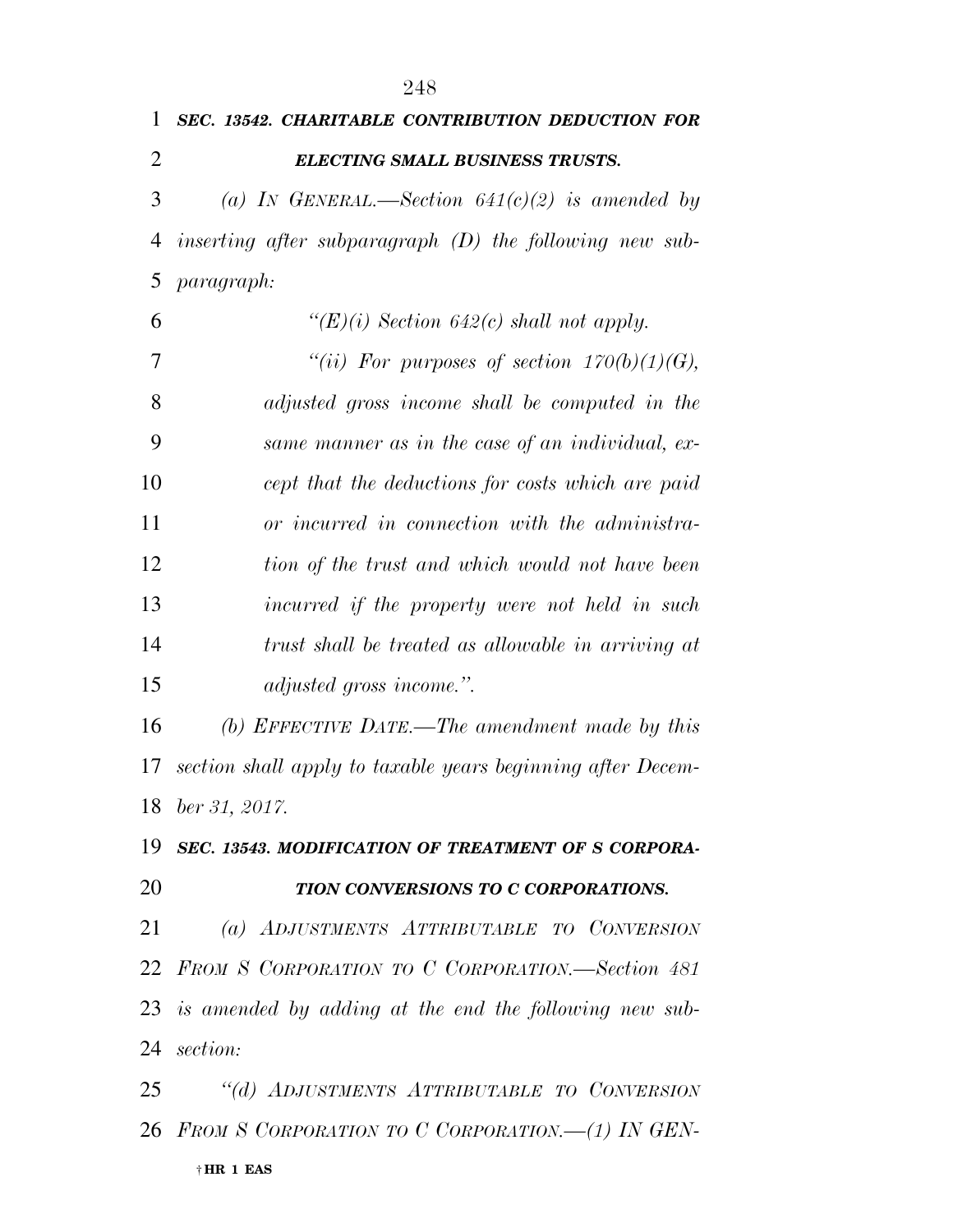*ERAL.—In the case of an eligible terminated S corpora- tion, any increase in tax under this chapter by reason of an adjustment required by subsection (a)(2), and which is attributable to such corporation's revocation described in paragraph (2)(A)(ii), shall be taken into account ratably during the 6-taxable year period beginning with the year of change.''.* 

 *(b) IN GENERAL.—Section 1371 is amended by adding at the end the following new subsection:* 

 *''(f) CASH DISTRIBUTIONS FOLLOWING POST-TERMI-NATION TRANSITION PERIOD.—* 

 *''(1) IN GENERAL.—In the case of a distribution of money by an eligible terminated S corporation after the post-termination transition period, the accu- mulated adjustments account shall be allocated to such distribution, and the distribution shall be chargeable to accumulated earnings and profits, in the same ratio as the amount of such accumulated ad- justments account bears to the amount of such accu-mulated earnings and profits.* 

 *''(2) ELIGIBLE TERMINATED S CORPORATION.— For purposes of this subsection, the term 'eligible ter- minated S corporation' means any C corporation— ''(A) which—*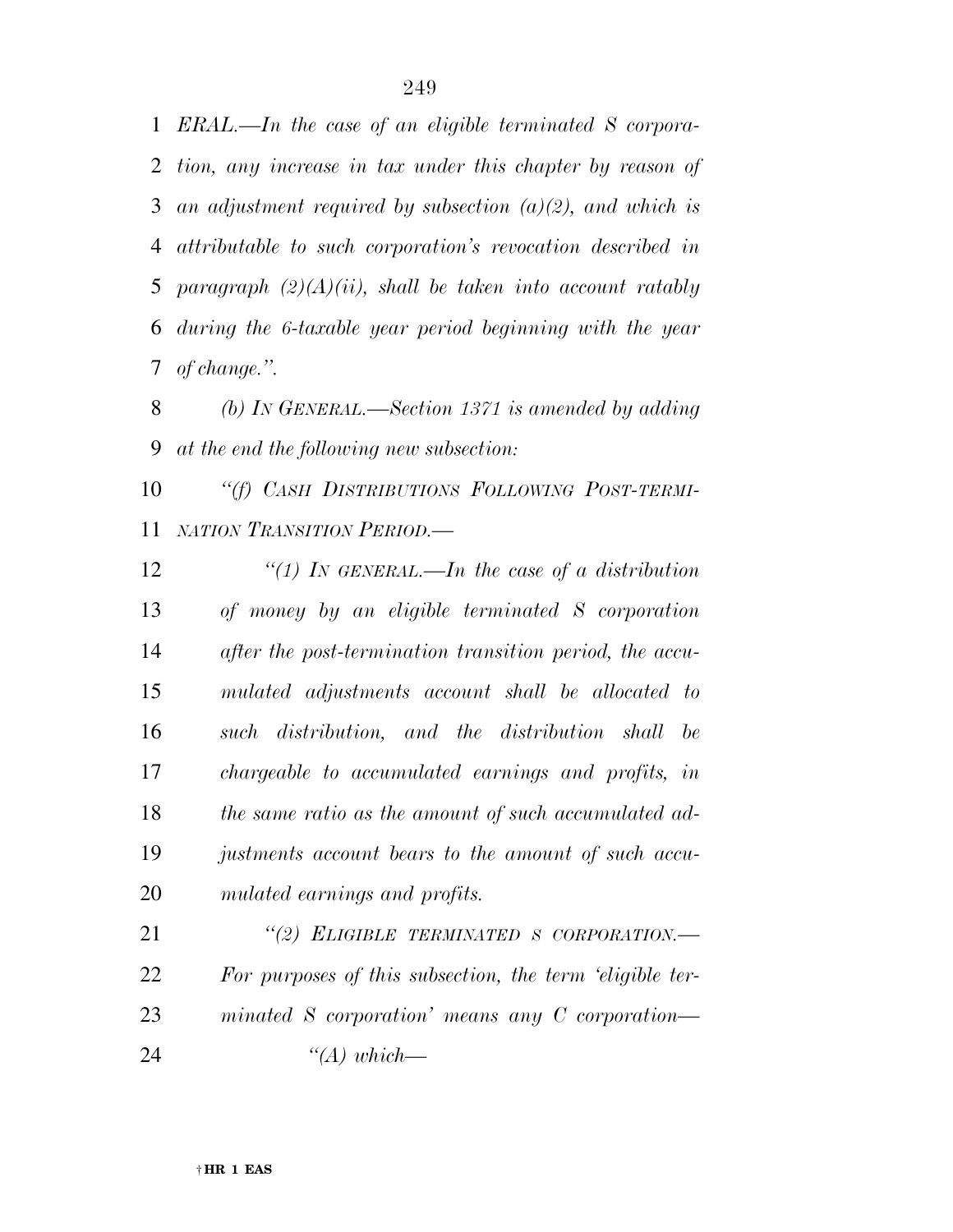| $\mathbf{1}$   | "(i) was an S corporation on the day                           |
|----------------|----------------------------------------------------------------|
| $\overline{2}$ | before the date of the enactment of the Tax                    |
| 3              | Cuts and Jobs Act, and                                         |
| $\overline{4}$ | "(ii) during the 2-year period begin-                          |
| 5              | ning on the date of such enactment makes                       |
| 6              | a revocation of its election under section                     |
| 7              | $1362(a)$ , and                                                |
| 8              | $\lq\lq(B)$ the owners of the stock of which, deter-           |
| 9              | mined on the date such revocation is made, are                 |
| 10             | the same owners (and in identical proportions)                 |
| 11             | as on the date of such enactment.".                            |
| 12             | (c) EFFECTIVE DATE.—The amendments made by this                |
| 13             | section shall apply to distributions after the date of the en- |
| 14             | actment of this Act.                                           |
| 15             | <b>PART VII-EMPLOYMENT</b>                                     |
| 16             | <b>Subpart A-Compensation</b>                                  |
| 17             | SEC. 13601. MODIFICATION OF LIMITATION ON EXCESSIVE            |
| 18             | <b>EMPLOYEE REMUNERATION.</b>                                  |
| 19             | (a) REPEAL OF PERFORMANCE-BASED COMPENSATION                   |
| 20             | AND COMMISSION EXCEPTIONS FOR LIMITATION ON EXCES-             |
| 21             | SIVE EMPLOYEE REMUNERATION.-                                   |
| 22             | $(1)$ IN GENERAL.—Paragraph $(4)$ of section                   |
| 23             | $162(m)$ is amended by striking subparagraphs $(B)$            |
| 24             | and $(C)$ and by redesignating subparagraphs $(D)$ ,           |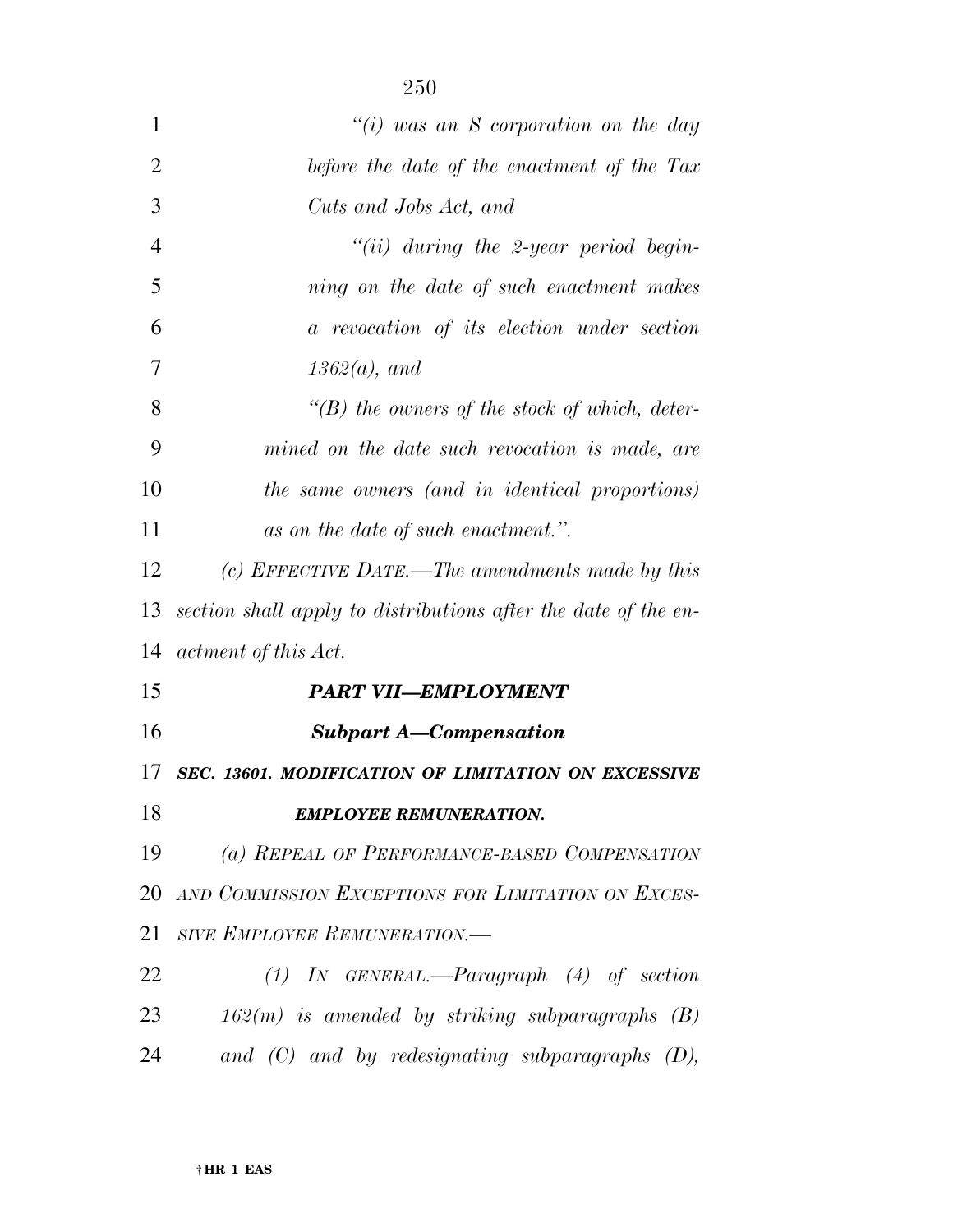| $\mathbf{1}$ | $(E),$ $(F),$ and $(G)$ as subparagraphs $(B),$ $(C),$ $(D),$ |
|--------------|---------------------------------------------------------------|
| 2            | and $(E)$ , respectively.                                     |
| 3            | (2) CONFORMING AMENDMENTS.-                                   |
| 4            | (A) Paragraphs $(5)(E)$ and $(6)(D)$ of sec-                  |
| 5            | tion $162(m)$ are each amended by striking "sub-              |
| 6            | paragraphs $(B)$ , $(C)$ , and $(D)$ " and inserting          |
| 7            | "subparagraph $(B)$ ".                                        |
| 8            | (B) Paragraphs $(5)(G)$ and $(6)(G)$ of sec-                  |
| 9            | tion 162(m) are each amended by striking $\lq (F)$            |
| 10           | and $(G)$ " and inserting "(D) and $(E)$ ".                   |
| 11           | (b) MODIFICATION OF DEFINITION OF COVERED EM-                 |
| 12           | PLOYEES.—Paragraph (3) of section $162(m)$ is amended—        |
| 13           | $(1)$ in subparagraph $(A)$ , by striking "as of the          |
| 14           | close of the taxable year, such employee is the chief ex-     |
| 15           | ecutive officer of the taxpayer or is" and inserting          |
| 16           | "such employee is the principal executive officer or          |
| 17           | principal financial officer of the taxpayer at any            |
| 18           | time during the taxable year, or was",                        |
| 19           | $(2)$ in subparagraph $(B)$ —                                 |
| 20           | (A) by striking "4" and inserting "3", and                    |
| 21           | $(B)$ by striking "(other than the chief execu-               |
| 22           | tive officer)" and inserting "(other than any in-             |
| 23           | dividual described in subparagraph $(A)$ )", and              |
| 24           | $(3)$ by striking "or" at the end of subparagraph             |
| 25           | $(A)$ , by striking the period at the end of subparagraph     |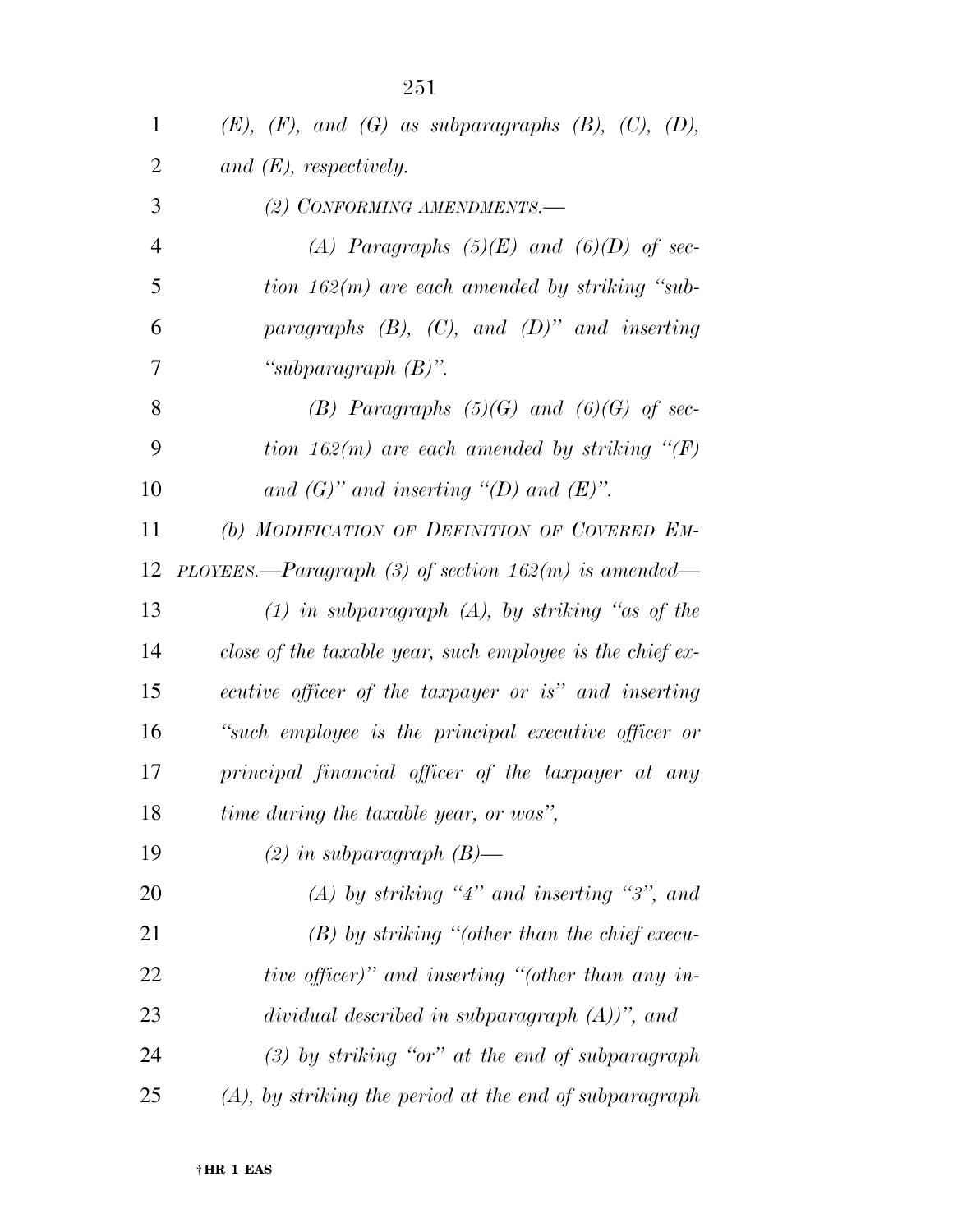| 1              | $(B)$ and inserting ", or", and by adding at the end   |
|----------------|--------------------------------------------------------|
| $\overline{2}$ | the following:                                         |
| 3              | $\lq\lq$ (C) was a covered employee of the taxpayer    |
| $\overline{4}$ | (or any predecessor) for any preceding taxable         |
| 5              | year beginning after December 31, 2016.".              |
| 6              | (c) EXPANSION OF APPLICABLE EMPLOYER.-                 |
| 7              | (1) In GENERAL.—Section $162(m)(2)$ is amended         |
| 8              | to read as follows:                                    |
| 9              | "(2) PUBLICLY HELD CORPORATION.-For pur-               |
| 10             | poses of this subsection, the term 'publicly held cor- |
| 11             | poration' means any corporation which is an issuer     |
| 12             | (as defined in section 3 of the Securities Exchange    |
| 13             | Act of 1934 (15 U.S.C. 78c))—                          |
| 14             | $\lq (A)$ the securities of which are required to      |
| 15             | be registered under section 12 of such Act (15         |
| 16             | U.S.C. 781), or                                        |
| 17             | $\lq\lq B$ that is required to file reports under      |
| 18             | section 15(d) of such Act (15 U.S.C. 780(d)).".        |
| 19             | <i>CONFORMING</i><br>(2)<br>AMENDMENT.—Section         |
| 20             | $162(m)(3)$ , as amended by subsection (b), is amended |
| 21             | by adding at the end the following flush sentence:     |
| 22             | "Such term shall include any employee who would be     |
| 23             | described in subparagraph $(B)$ if the reporting de-   |
| 24             | scribed in such subparagraph were required as so de-   |
| 25             | scribed.".                                             |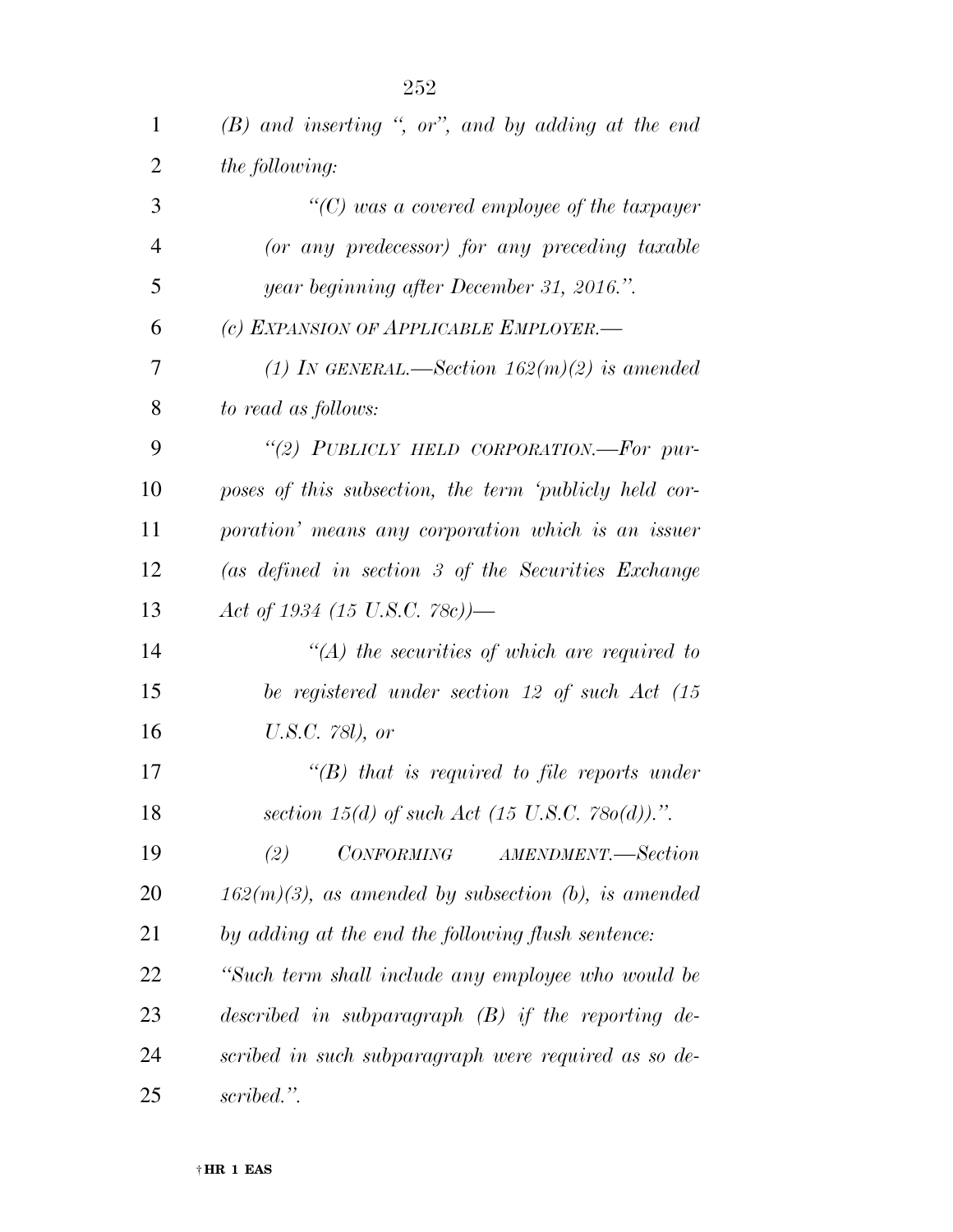| 1              | (d) SPECIAL RULE FOR REMUNERATION PAID TO                  |
|----------------|------------------------------------------------------------|
| $\overline{2}$ | BENEFICIARIES, ETC.—Paragraph (4) of section $162(m)$ , as |
| 3              | amended by subsection $(a)$ , is amended by adding at the  |
| 4              | end the following new subparagraph:                        |
| 5              | "(F) SPECIAL RULE FOR REMUNERATION                         |
| 6              | PAID TO BENEFICIARIES, ETC.—Remuneration                   |
| 7              | shall not fail to be applicable employee remu-             |
| 8              | neration merely because it is includible in the            |
| 9              | income of, or paid to, a person other than the             |
| 10             | covered employee, including after the death of the         |
| 11             | covered employee.".                                        |
| 12             | (e) EFFECTIVE DATE.-                                       |
| 13             | $(1)$ IN GENERAL.—Except as provided in para-              |
| 14             | $graph (2)$ , the amendments made by this section shall    |
| 15             | apply to taxable years beginning after December 31,        |
| 16             | 2017.                                                      |
| 17             | (2) EXCEPTION FOR BINDING CONTRACTS.—The                   |
| 18             | amendments made by this section shall not apply to         |
| 19             | remuneration which is pursuant to a written binding        |
| 20             | contract which was in effect on November 2, 2017,          |
| 21             | and which was not modified in any material respect         |
| 22             | on or after such date.                                     |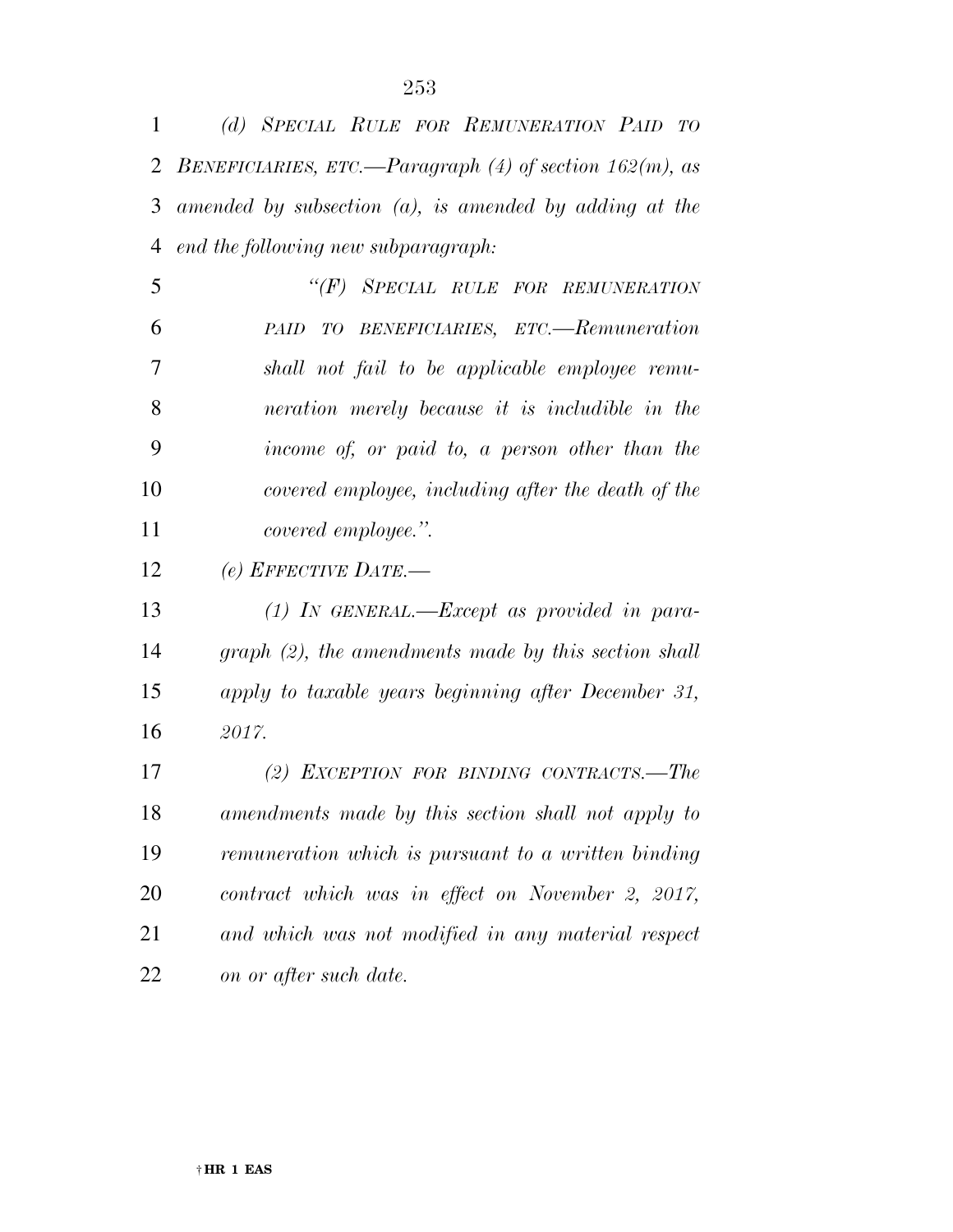| 1              | SEC. 13602. EXCISE TAX ON EXCESS TAX-EXEMPT ORGANI-             |
|----------------|-----------------------------------------------------------------|
| $\overline{2}$ | ZATION EXECUTIVE COMPENSATION.                                  |
| 3              | (a) IN GENERAL.—Subchapter D of chapter 42 is                   |
| 4              | amended by adding at the end the following new section:         |
| 5              | "SEC. 4960. TAX ON EXCESS TAX-EXEMPT ORGANIZATION               |
| 6              | <b>EXECUTIVE COMPENSATION.</b>                                  |
| 7              | "(a) TAX IMPOSED.—There is hereby imposed a tax                 |
| 8              | equal to 20 percent of the sum of $-$                           |
| 9              | $"(1)$ so much of the remuneration paid (other                  |
| 10             | than any excess parachute payment) by an applicable             |
| 11             | tax-exempt organization for the taxable year with re-           |
| 12             | spect to employment of any covered employee in ex-              |
| 13             | cess of $$1,000,000, \text{ plus}$                              |
| 14             | $\lq(2)$ any excess parachute payment paid by such              |
| 15             | an organization to any covered employee.                        |
| 16             | For purposes of the preceding sentence, remuneration shall      |
|                | 17 be treated as paid when there is no substantial risk of for- |
|                | 18 <i>feiture of the rights to such remuneration</i> .          |
| 19             | "(b) LIABILITY FOR TAX.—The employer shall be liable            |
|                | 20 for the tax imposed under subsection $(a)$ .                 |
| 21             | "(c) DEFINITIONS AND SPECIAL RULES.-For pur-                    |
| 22             | poses of this section—                                          |
| 23             | "(1) APPLICABLE TAX-EXEMPT ORGANIZATION.-                       |
| 24             | The term 'applicable tax-exempt organization' means             |
| 25             | any organization which for the taxable year—                    |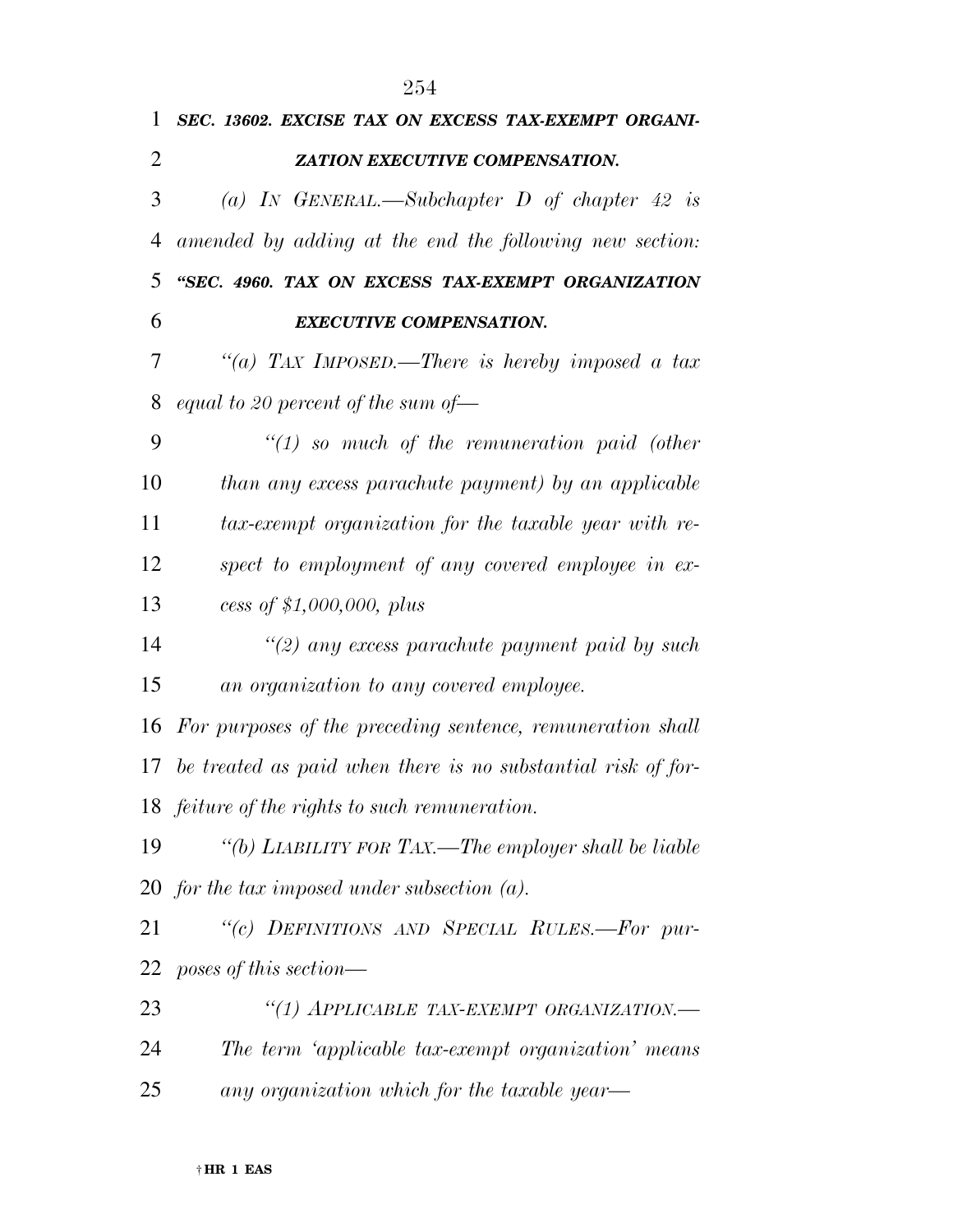| 1              | $\lq (A)$ is exempt from taxation under section          |
|----------------|----------------------------------------------------------|
| $\overline{2}$ | 501(a),                                                  |
| 3              | $\lq (B)$ is a farmers' cooperative organization         |
| 4              | described in section 521(b)(1),                          |
| 5              | "(C) has income excluded from taxation                   |
| 6              | under section 115(1), or                                 |
| 7              | $\lq (D)$ is a political organization described in       |
| 8              | section $527(e)(1)$ .                                    |
| 9              | "(2) COVERED EMPLOYEE.—For purposes of this              |
| 10             | section, the term 'covered employee' means any em-       |
| 11             | ployee (including any former employee) of an appli-      |
| 12             | cable tax-exempt organization if the employee—           |
| 13             | $\lq (A)$ is one of the 5 highest compensated            |
| 14             | employees of the organization for the taxable            |
| 15             | year, or                                                 |
| 16             | $\lq\lq(B)$ was a covered employee of the organi-        |
| 17             | zation (or any predecessor) for any preceding            |
| 18             | taxable year beginning after December 31, 2016.          |
| 19             | "(3) REMUNERATION.—For purposes of this sec-             |
| 20             | tion, the term 'remuneration' means wages (as de-        |
| 21             | fined in section $3401(a)$ , except that such term shall |
| 22             | not include any designated Roth contribution (as de-     |
| 23             | fined in section $402A(c)$ and shall include amounts     |
| 24             | required to be included in gross income under section    |
| 25             | $457(f)$ .                                               |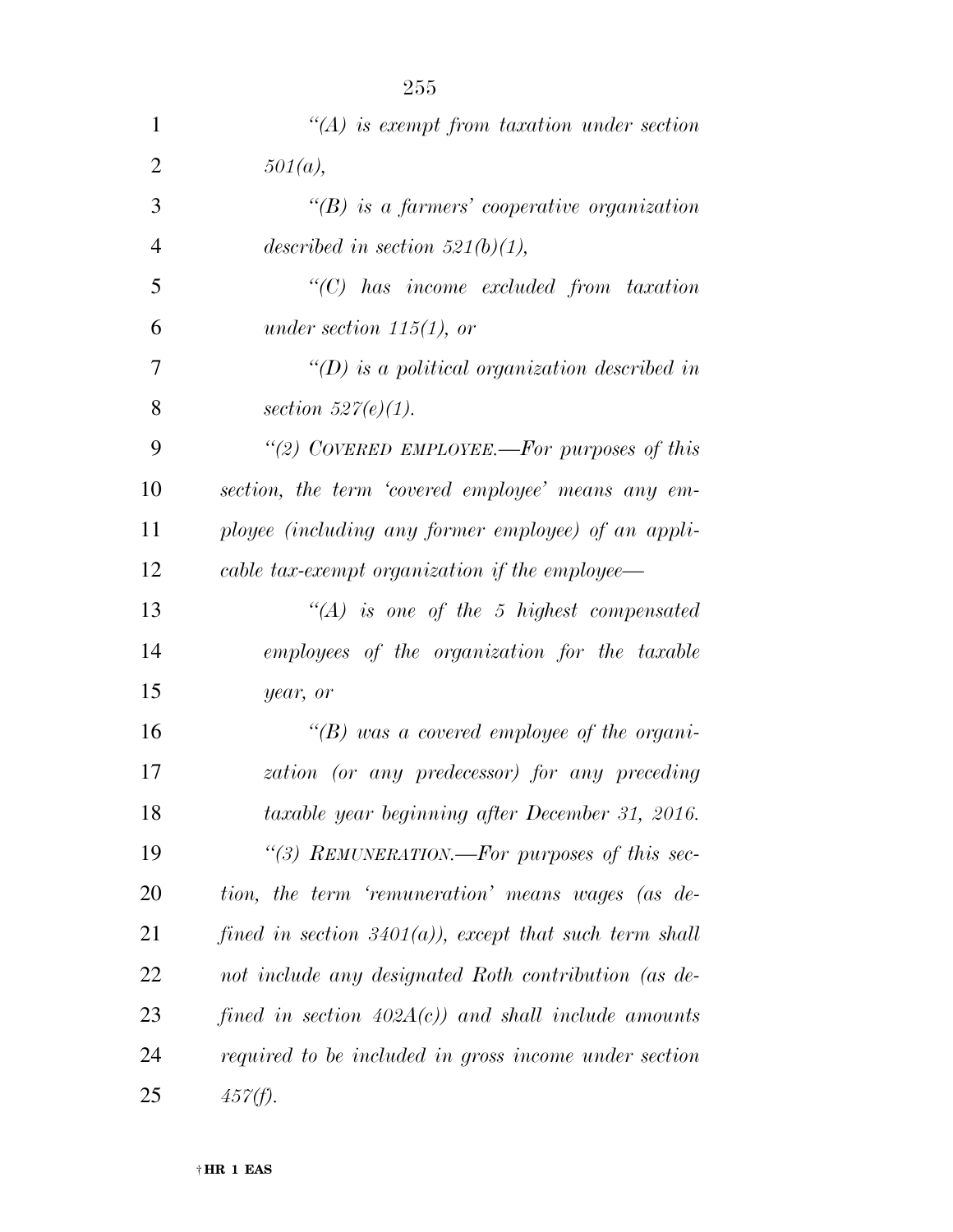| $\mathbf 1$    | "(4) REMUNERATION FROM RELATED ORGANIZA-           |
|----------------|----------------------------------------------------|
| $\overline{2}$ | $TIONS$ .                                          |
| 3              | "(A) IN GENERAL.—Remuneration of a cov-            |
| $\overline{4}$ | ered employee by an applicable tax-exempt orga-    |
| 5              | nization shall include any remuneration paid       |
| 6              | with respect to employment of such employee by     |
| 7              | any related person or governmental entity.         |
| 8              | "(B) RELATED ORGANIZATIONS.—A person               |
| 9              | or governmental entity shall be treated as related |
| 10             | to an applicable tax-exempt organization if such   |
| 11             | person or governmental entity—                     |
| 12             | $``(i)$ controls, or is controlled by, the         |
| 13             | organization,                                      |
| 14             | $``(ii)$ is controlled by one or more per-         |
| 15             | sons which control the organization,               |
| 16             | "(iii) is a supported organization (as             |
| 17             | defined in section 509(f)(3)) during the tax-      |
| 18             | able year with respect to the organization,        |
| 19             | " $(iv)$ is a supporting organization de-          |
| 20             | scribed in section 509(a)(3) during the tax-       |
| 21             | able year with respect to the organization,        |
| 22             | or                                                 |
| 23             | $\tilde{f}(v)$ in the case of an organization      |
| 24             | which is a voluntary employees' beneficiary        |
| 25             | association described in section $501(c)(9)$ ,     |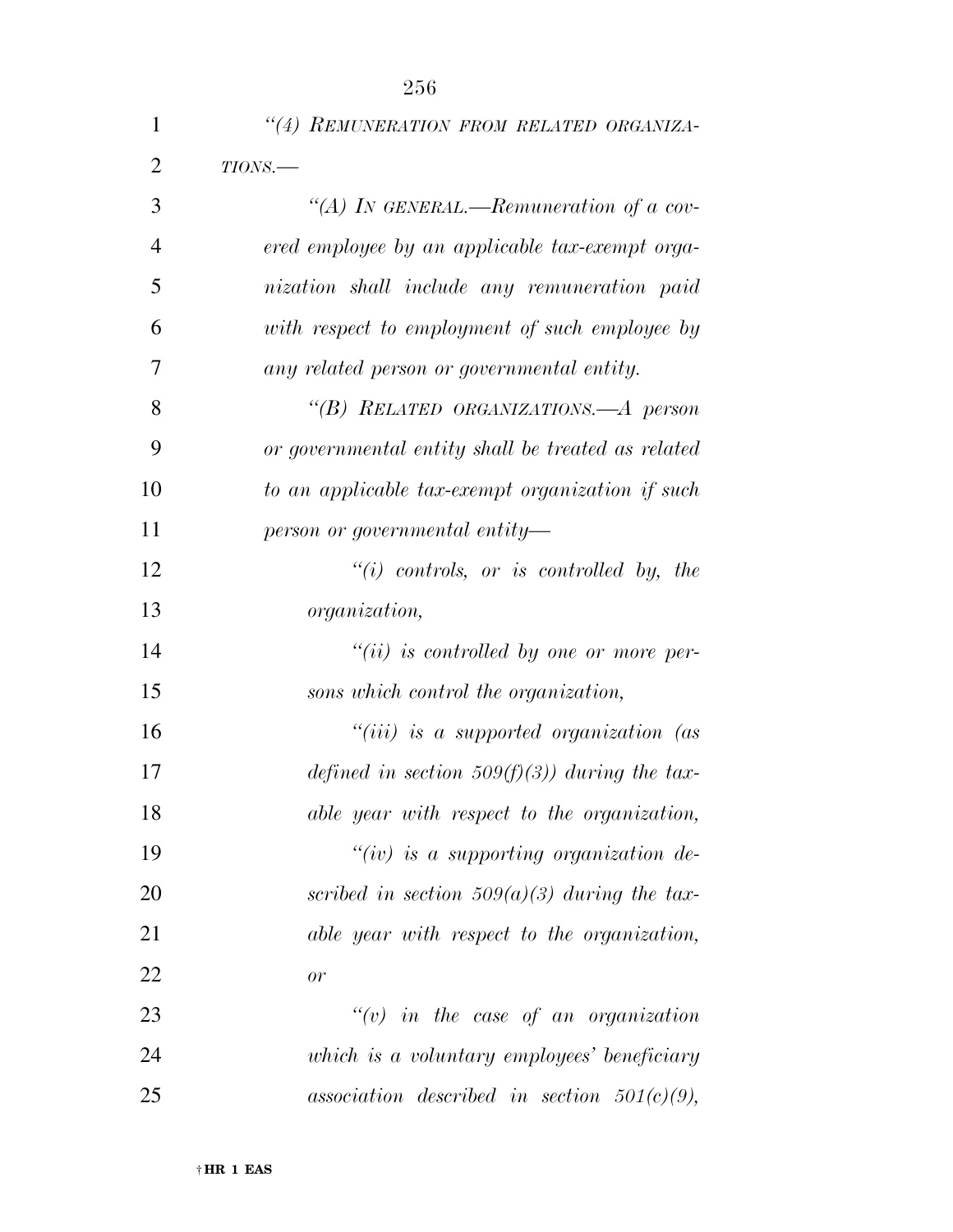| $\mathbf{1}$   | establishes, maintains, or makes contribu-             |
|----------------|--------------------------------------------------------|
| $\overline{2}$ | tions to such voluntary employees' bene-               |
| 3              | <i>ficiary</i> association.                            |
| $\overline{4}$ | "(C) LIABILITY FOR TAX.—In any case in                 |
| 5              | which remuneration from more than one em-              |
| 6              | ployer is taken into account under this para-          |
| 7              | graph in determining the tax imposed by sub-           |
| 8              | section $(a)$ , each such employer shall be liable for |
| 9              | such tax in an amount which bears the same             |
| 10             | ratio to the total tax determined under sub-           |
| 11             | section (a) with respect to such remuneration          |
| 12             | $as-$                                                  |
| 13             | $"(i)$ the amount of remuneration paid                 |
| 14             | by such employer with respect to such em-              |
| 15             | ployee, bears to                                       |
| 16             | $``(ii)$ the amount of remuneration paid               |
| 17             | by all such employers to such employee.                |
| 18             | "(5) EXCESS PARACHUTE PAYMENT.-For pur-                |
| 19             | poses of determining the tax imposed by subsection     |
| 20             | $(a)(2)$ —                                             |
| 21             | "(A) IN GENERAL.—The term 'excess para-                |
| 22             | chute payment' means an amount equal to the            |
| 23             | excess of any parachute payment over the por-          |
| 24             | tion of the base amount allocated to such pay-         |

*ment.*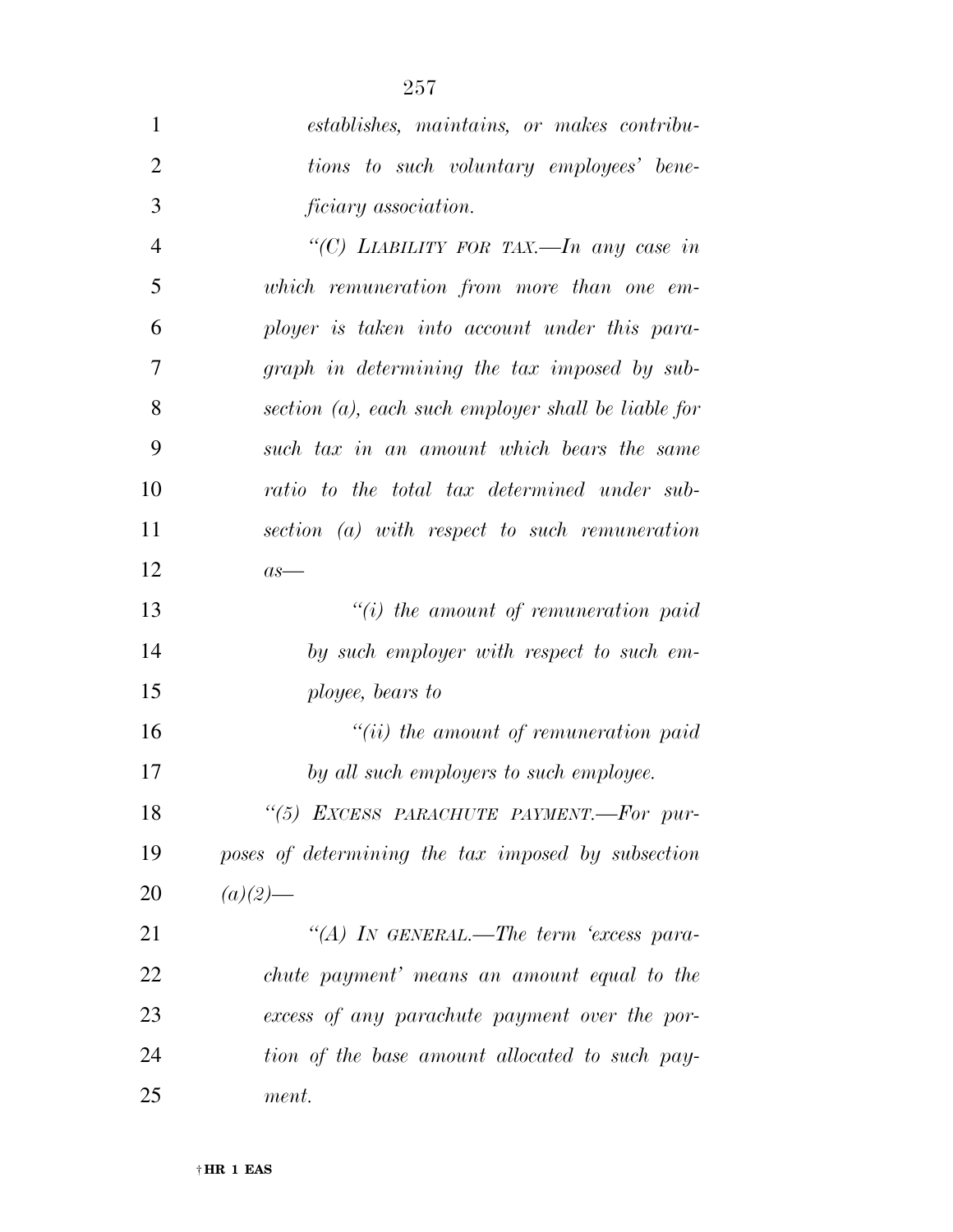| $\mathbf{1}$   | "(B) PARACHUTE PAYMENT.—The term                    |
|----------------|-----------------------------------------------------|
| $\overline{2}$ | 'parachute payment' means any payment in the        |
| 3              | nature of compensation to (or for the benefit of)   |
| $\overline{4}$ | a covered employee if—                              |
| 5              | $``(i)$ such payment is contingent on               |
| 6              | such employee's separation from employ-             |
| 7              | ment with the employer, and                         |
| 8              | $``(ii)$ the aggregate present value of the         |
| 9              | payments in the nature of compensation to           |
| 10             | (or for the benefit of) such individual which       |
| 11             | are contingent on such separation equals or         |
| 12             | exceeds an amount equal to 3 times the base         |
| 13             | <i>amount.</i>                                      |
| 14             | Such term does not include any payment de-          |
| 15             | scribed in section $280G(b)(6)$ (relating to exemp- |
| 16             | tion for payments under qualified plans) or any     |
| 17             | payment made under or to an annuity contract        |
| 18             | described in section $403(b)$ or a plan described   |
| 19             | in section $457(b)$ .                               |
| 20             | "(C) BASE AMOUNT.—Rules similar to the              |
| 21             | rules of $280G(b)(3)$ shall apply for purposes of   |

 *''(D) PROPERTY TRANSFERS; PRESENT VALUE.—Rules similar to the rules of para-*

*determining the base amount.*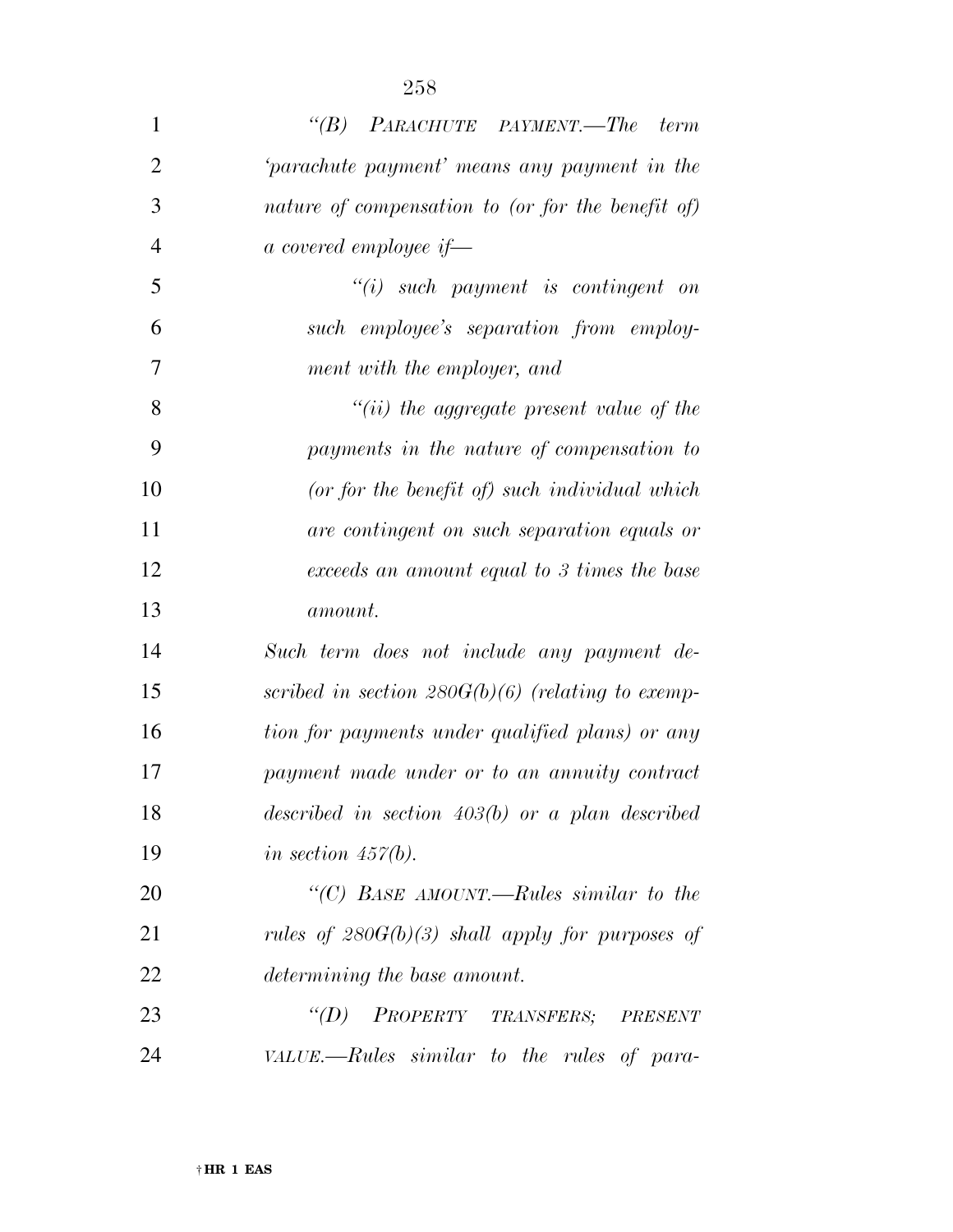| $\mathbf{1}$   | graphs $(3)$ and $(4)$ of section $280G(d)$ shall                           |
|----------------|-----------------------------------------------------------------------------|
| $\overline{2}$ | apply.                                                                      |
| 3              | "(6) COORDINATION WITH DEDUCTION LIMITA-                                    |
| $\overline{4}$ | TION.—Remuneration the deduction for which is not                           |
| 5              | allowed by reason of section $162(m)$ shall not be taken                    |
| 6              | <i>into account for purposes of this section.</i>                           |
| 7              | "(d) REGULATIONS.—The Secretary shall prescribe                             |
| 8              | such regulations as may be necessary to prevent avoidance                   |
| 9              | of the tax under this section, including regulations pre-                   |
| 10             | venting employees from being misclassified as contractors                   |
| 11             | or from being compensated through a pass-through or other                   |
| 12             | entity to avoid such tax.".                                                 |
| 13             | (b) CLERICAL AMENDMENT.—The table of sections for                           |
| 14             | subchapter $D$ of chapter 42 is amended by adding at the                    |
| 15             | end the following new item:                                                 |
|                | "Sec. 4960. Tax on excess tax-exempt organization executive compensation.". |
| 16             | (c) EFFECTIVE DATE.—The amendments made by this                             |
| 17             | section shall apply to taxable years beginning after Decem-                 |
| 18             | ber 31, 2017.                                                               |
| 19             | SEC. 13603. TREATMENT OF QUALIFIED EQUITY GRANTS.                           |
| 20             | (a) IN GENERAL.—Section 83 is amended by adding                             |
| 21             | at the end the following new subsection:                                    |
| 22             | "(i) QUALIFIED EQUITY GRANTS.—                                              |
| 23             | "(1) IN GENERAL.—For purposes of this sub-                                  |
| 24             | $title-$                                                                    |
|                |                                                                             |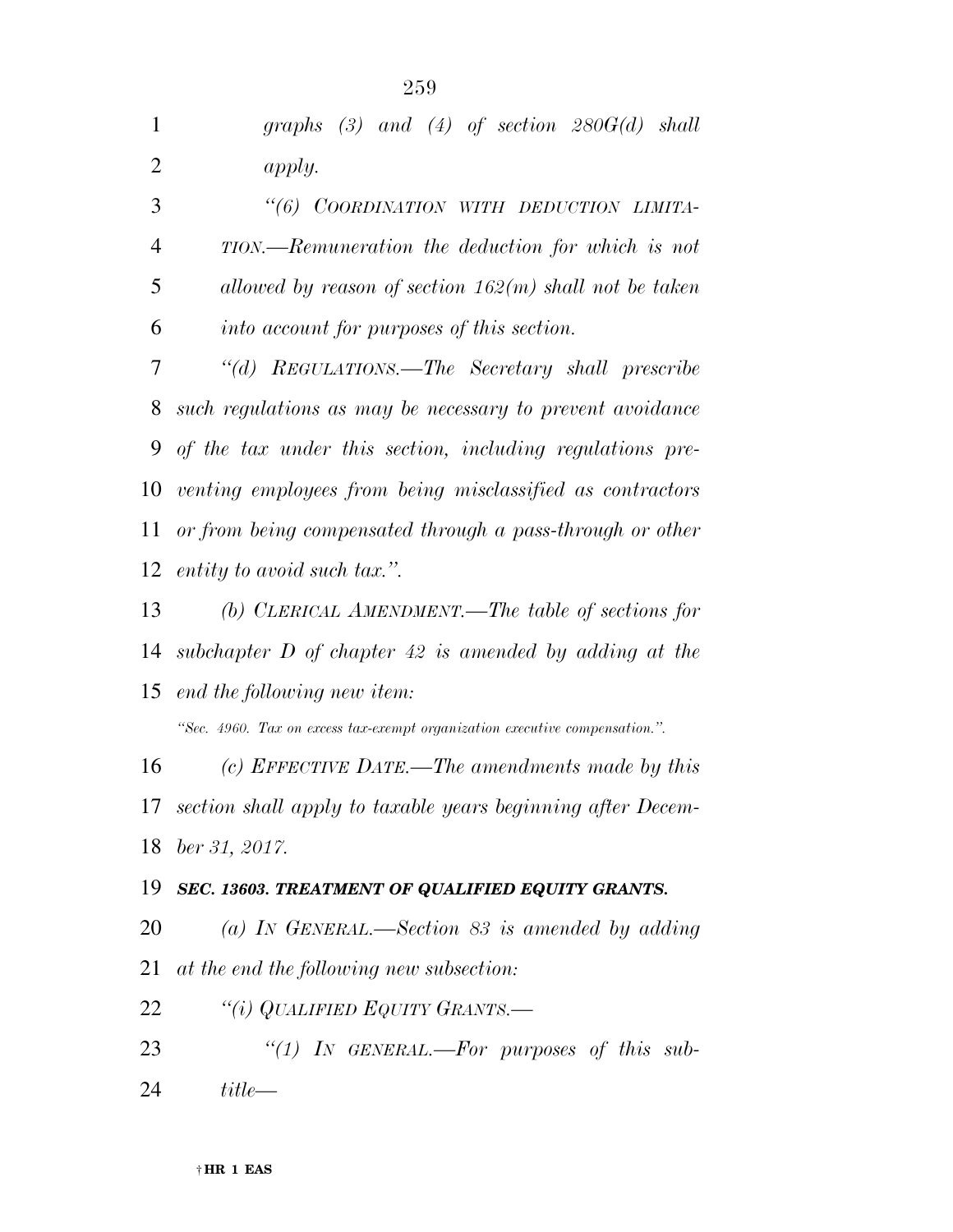| $\mathbf{1}$   | "(A) TIMING OF INCLUSION.—If qualified               |
|----------------|------------------------------------------------------|
| $\overline{2}$ | stock is transferred to a qualified employee who     |
| 3              | makes an election with respect to such stock         |
| $\overline{4}$ | under this subsection, subsection $(a)$ shall be ap- |
| 5              | plied by including the amount determined under       |
| 6              | such subsection with respect to such stock in in-    |
| 7              | come of the employee in the taxable year deter-      |
| 8              | mined under subparagraph $(B)$ in lieu of the        |
| 9              | taxable year described in subsection $(a)$ .         |
| 10             | $\lq\lq B$ TAXABLE YEAR DETERMINED.—The              |
| 11             | taxable year determined under this subpara-          |
| 12             | graph is the taxable year of the employee which      |
| 13             | includes the earliest of $-$                         |
| 14             | $``(i)$ the first date such qualified stock          |
| 15             | becomes transferable (including, solely for          |
| 16             | purposes of this clause, becoming transfer-          |
| 17             | <i>able to the employer),</i>                        |
| 18             | $"(ii)$ the date the employee first be-              |
| 19             | comes an excluded employee,                          |
| 20             | $``(iii)$ the first date on which any stock          |
| 21             | of the corporation which issued the qualified        |
| 22             | stock becomes readily tradable on an estab-          |
| 23             | lished securities market (as determined by           |
| 24             | the Secretary, but not including any market          |
| 25             | unless such market is recognized as an es-           |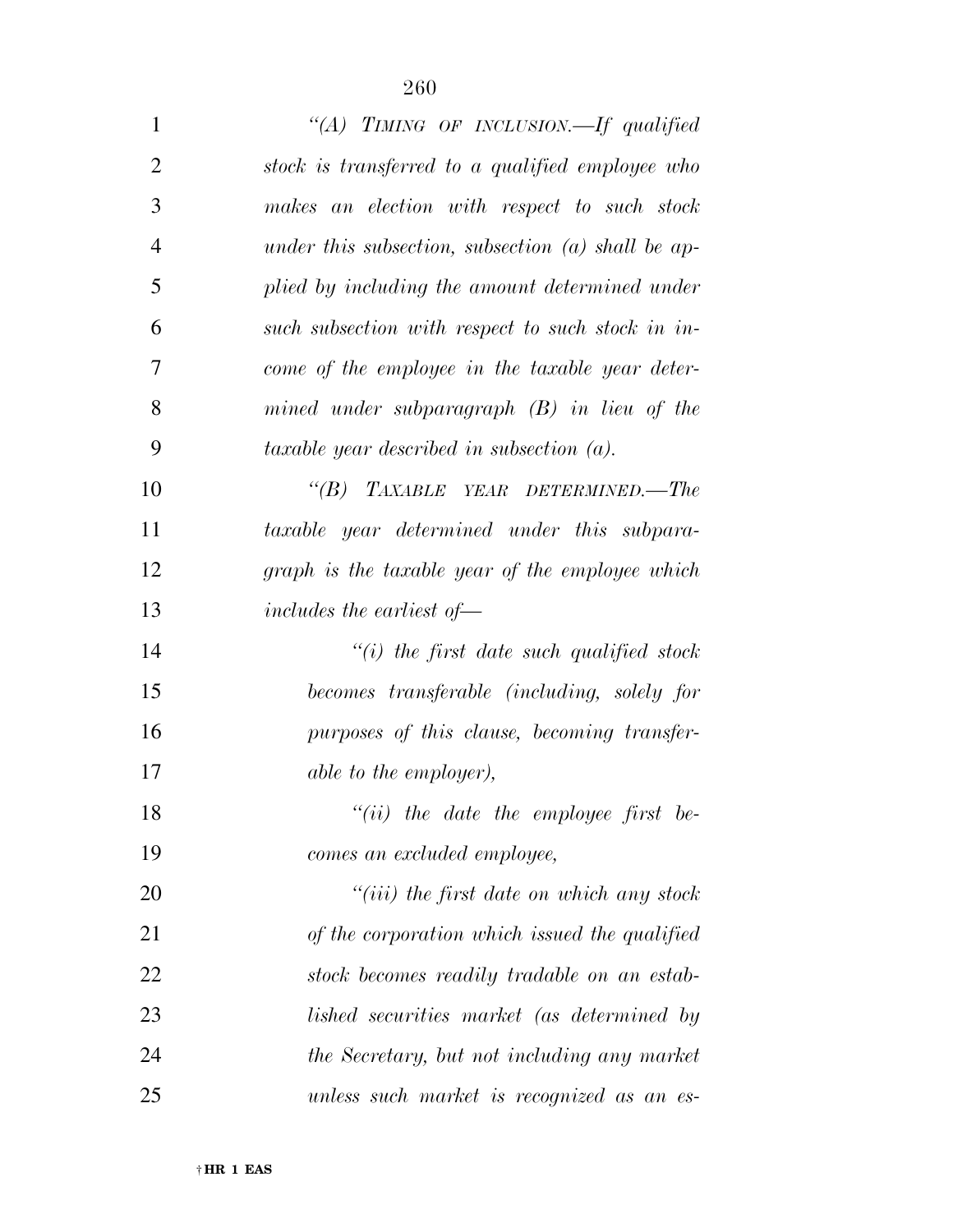| $\mathbf{1}$   | tablished securities market by the Secretary       |
|----------------|----------------------------------------------------|
| $\overline{2}$ | for purposes of a provision of this title other    |
| 3              | than this subsection),                             |
| $\overline{4}$ | $``(iv)$ the date that is 5 years after the        |
| 5              | first date the rights of the employee in such      |
| 6              | stock are transferable or are not subject to       |
| 7              | a substantial risk of forfeiture, whichever        |
| 8              | <i>occurs earlier, or</i>                          |
| 9              | $\lq\lq(v)$ the date on which the employee re-     |
| 10             | vokes (at such time and in such manner as          |
| 11             | the Secretary provides) the election under         |
| 12             | this subsection with respect to such stock.        |
| 13             | "(2) QUALIFIED STOCK.—                             |
| 14             | "(A) IN GENERAL.—For purposes of this              |
| 15             | subsection, the term 'qualified stock' means, with |
| 16             | respect to any qualified employee, any stock in    |
| 17             | a corporation which is the employer of such em-    |
| 18             | ployee, $if$                                       |
| 19             | $``(i)$ such stock is received—                    |
| 20             | $\lq (I)$ in connection with the exer-             |
| 21             | cise of an option, or                              |
| 22             | $\lq (II)$ in settlement of a restricted           |
| 23             | stock unit, and                                    |
| 24             | $``(ii)$ such option or restricted stock           |
| 25             | unit was granted by the corporation—               |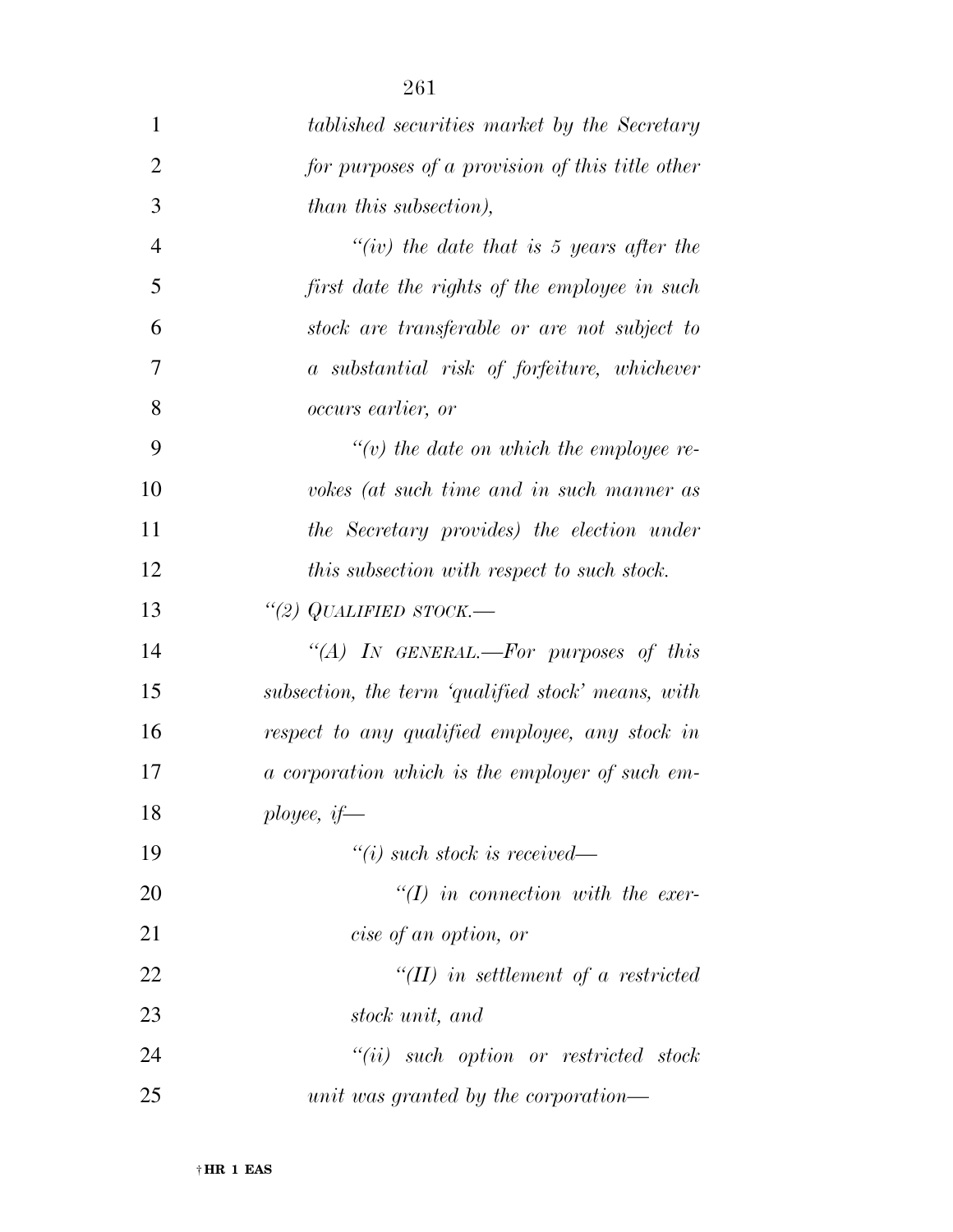| $\mathbf{1}$   | $\lq (I)$ in connection with the per-               |
|----------------|-----------------------------------------------------|
| $\overline{2}$ | formance of services as an employee,                |
| 3              | and                                                 |
| 4              | "(II) during a calendar year in                     |
| 5              | which such corporation was an eligible              |
| 6              | <i>corporation.</i>                                 |
| $\overline{7}$ | "(B) LIMITATION.—The term 'qualified                |
| 8              | stock' shall not include any stock if the employee  |
| 9              | may sell such stock to, or otherwise receive cash   |
| 10             | in lieu of stock from, the corporation at the time  |
| 11             | that the rights of the employee in such stock first |
| 12             | become transferable or not subject to a substan-    |
| 13             | tial risk of forfeiture.                            |
| 14             | "(C) ELIGIBLE CORPORATION.-For pur-                 |
| 15             | poses of subparagraph $(A)(ii)(II)$ —               |
| 16             | "(i) IN GENERAL.—The term 'eligible                 |
| 17             | corporation' means, with respect to any cal-        |
| 18             | endar year, any corporation if—                     |
| 19             | $\lq (I)$ no stock of such corporation              |
| 20             | (or any predecessor of such corpora-                |
| 21             | tion) is readily tradable on an estab-              |
| 22             | lished securities market (as determined             |
| 23             | under paragraph $(1)(B)(iii)$ during                |
| 24             | any preceding calendar year, and                    |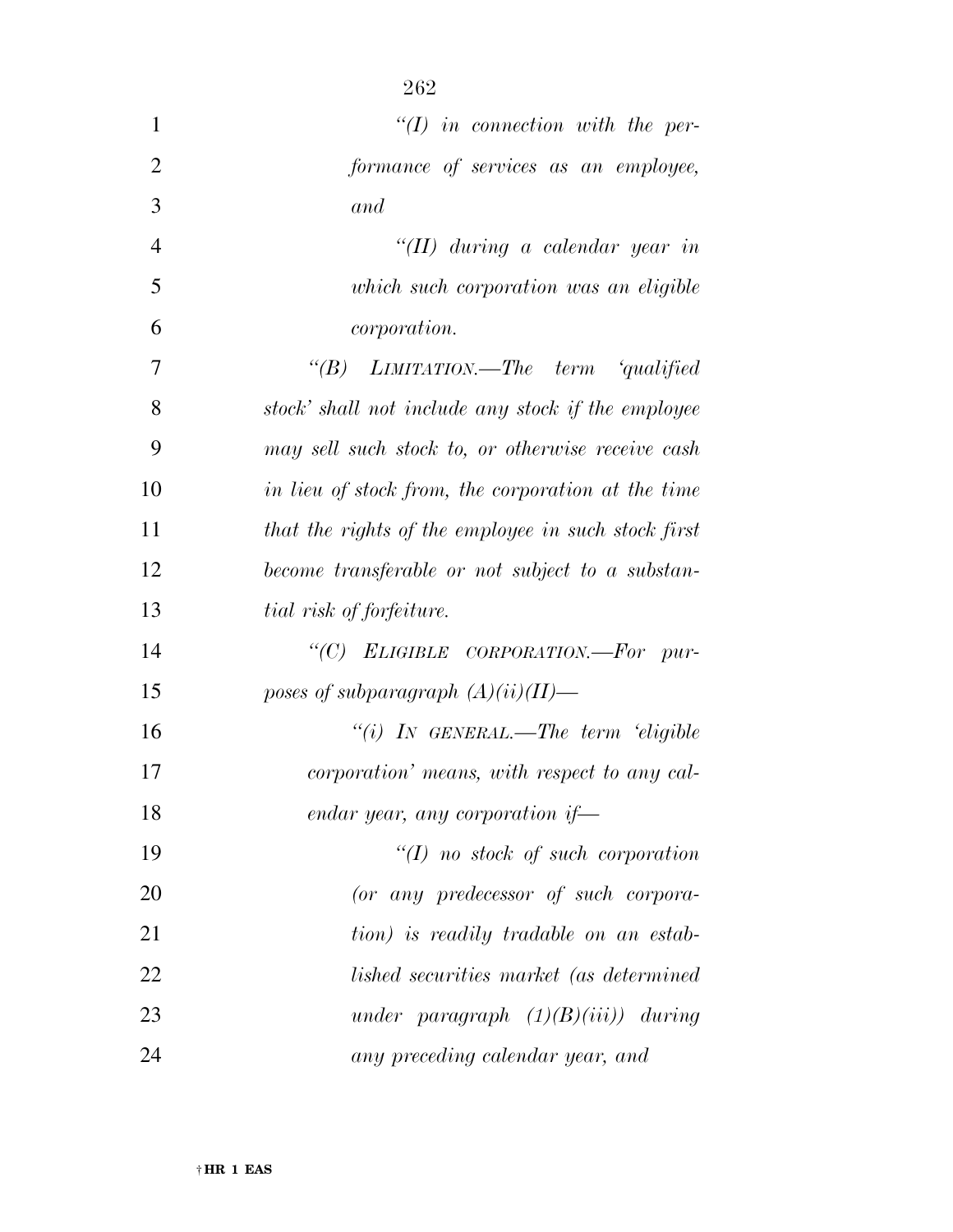| $\mathbf{1}$   | "(II) such corporation has a writ-             |
|----------------|------------------------------------------------|
| $\overline{2}$ | ten plan under which, in such calendar         |
| 3              | year, not less than 80 percent of all          |
| $\overline{4}$ | employees who provide services to such         |
| 5              | corporation in the United States (or           |
| 6              | any possession of the United States)           |
| 7              | are granted stock options, or restricted       |
| 8              | stock units, with the same rights and          |
| 9              | privileges to receive qualified stock.         |
| 10             | "(ii) SAME RIGHTS AND PRIVILEGES.-             |
| 11             | For purposes of clause $(i)(II)$ —             |
| 12             | $\lq (I)$ except as provided in sub-           |
| 13             | clauses $(II)$ and $(III)$ , the determina-    |
| 14             | tion of rights and privileges with re-         |
| 15             | spect to stock shall be made in a simi-        |
| 16             | lar manner as under section $423(b)(5)$ ,      |
| 17             | "(II) employees shall not fail to be           |
| 18             | treated as having the same rights and          |
| 19             | privileges to receive qualified stock          |
| 20             | solely because the number of shares            |
| 21             | <i>available to all employees is not equal</i> |
| 22             | in amount, so long as the number of            |
| 23             | shares available to each employee is           |
| 24             | more than a de minimis amount, and             |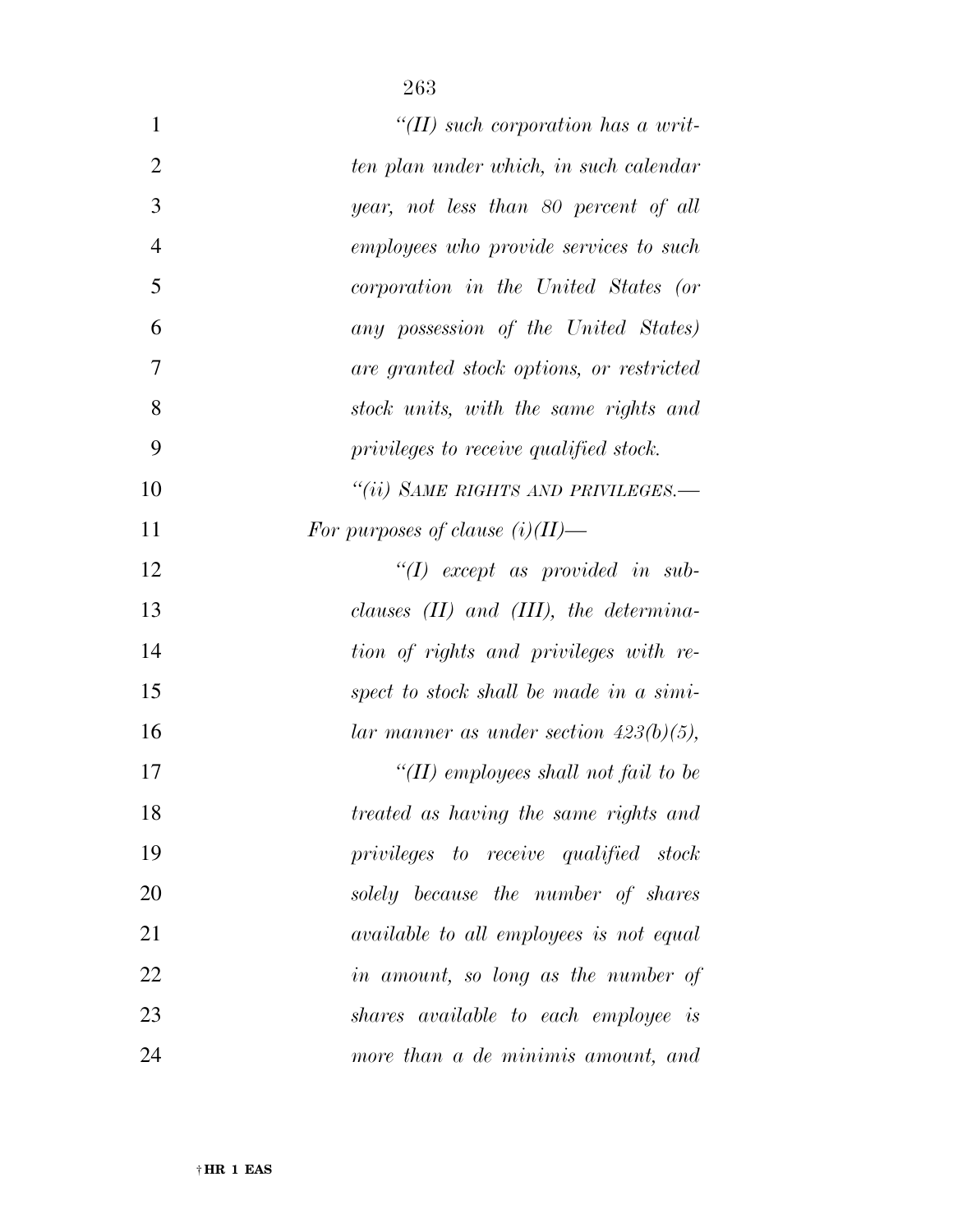| 1              | "(III) rights and privileges with                 |
|----------------|---------------------------------------------------|
| $\overline{2}$ | respect to the exercise of an option              |
| 3              | shall not be treated as the same as               |
| $\overline{4}$ | rights and privileges with respect to             |
| 5              | the settlement of a restricted stock unit.        |
| 6              | "(iii) $EMPLOYEE$ . For purposes of               |
| 7              | clause $(i)(II)$ , the term 'employee' shall not  |
| 8              | include any employee described in section         |
| 9              | $4980E(d)(4)$ or any excluded employee.           |
| 10             | "(iv) SPECIAL RULE FOR CALENDAR                   |
| 11             | YEARS BEFORE $2018$ —In the case of any           |
| 12             | calendar year beginning before January 1,         |
| 13             | 2018, clause $(i)(II)$ shall be applied without   |
| 14             | regard to whether the rights and privileges       |
| 15             | with respect to the qualified stock are the       |
| 16             | same.                                             |
| 17             | $\frac{1}{3}$<br>QUALIFIED EMPLOYEE; EXCLUDED EM- |
| 18             | PLOYEE.—For purposes of this subsection—          |
| 19             | "(A) IN GENERAL.—The term 'qualified em-          |
| 20             | ployee' means any individual who-                 |
| 21             | $``(i)$ is not an excluded employee, and          |
| 22             | $``(ii)$ agrees in the election made under        |
| 23             | this subsection to meet such requirements as      |
| 24             | are determined by the Secretary to be nec-        |
| 25             | essary to ensure that the withholding re-         |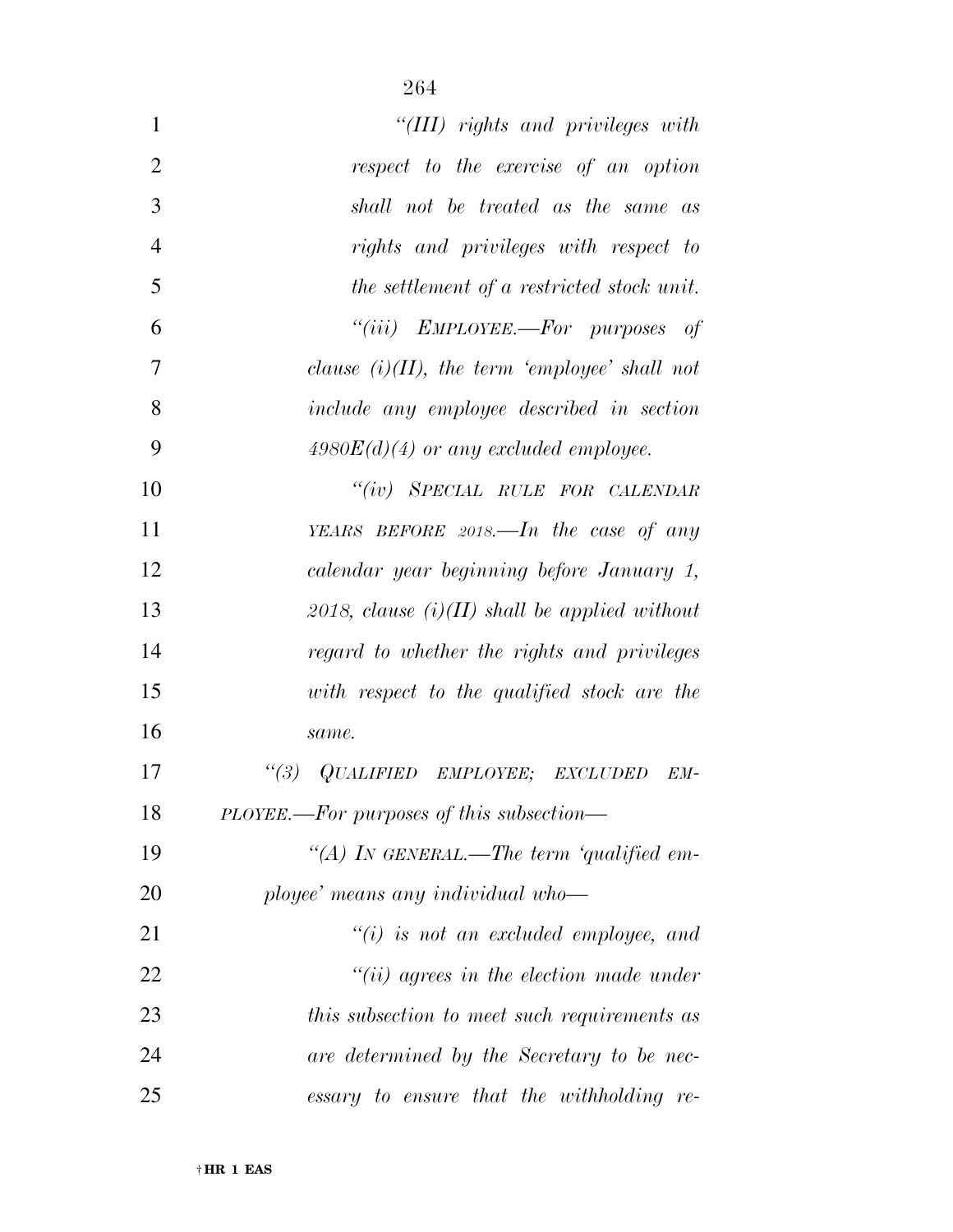| 1              | quirements of the corporation under chapter      |
|----------------|--------------------------------------------------|
| 2              | 24 with respect to the qualified stock are       |
| 3              | met.                                             |
| $\overline{4}$ | "(B) EXCLUDED EMPLOYEE.—The term 'ex-            |
| 5              | cluded employee' means, with respect to any cor- |
| 6              | poration, any individual—                        |
| 7              | "(i) who was a 1-percent owner (with-            |
| 8              | in the meaning of section $416(i)(1)(B)(ii)$     |
| 9              | at any time during the 10 preceding cal-         |
| 10             | endar years,                                     |
| 11             | "(ii) who is or has been at any prior            |
| 12             | $time$ —                                         |
| 13             | $\lq (I)$ the chief executive officer of         |
| 14             | such corporation or an individual act-           |
| 15             | ing in such a capacity, or                       |
| 16             | "(II) the chief financial officer of             |
| 17             | such corporation or an individual act-           |
| 18             | ing in such a capacity,                          |
| 19             | $``(iii)$ who bears a relationship de-           |
| 20             | scribed in section $318(a)(1)$ to any indi-      |
| 21             | vidual described in subclause $(I)$ or $(II)$ of |
| 22             | <i>clause</i> $(ii)$ , or                        |
| 23             | "(iv) who was for any of the 10 pre-             |
| 24             | ceding taxable years one of the 4 highest        |
| 25             | compensated officers of such corporation, de-    |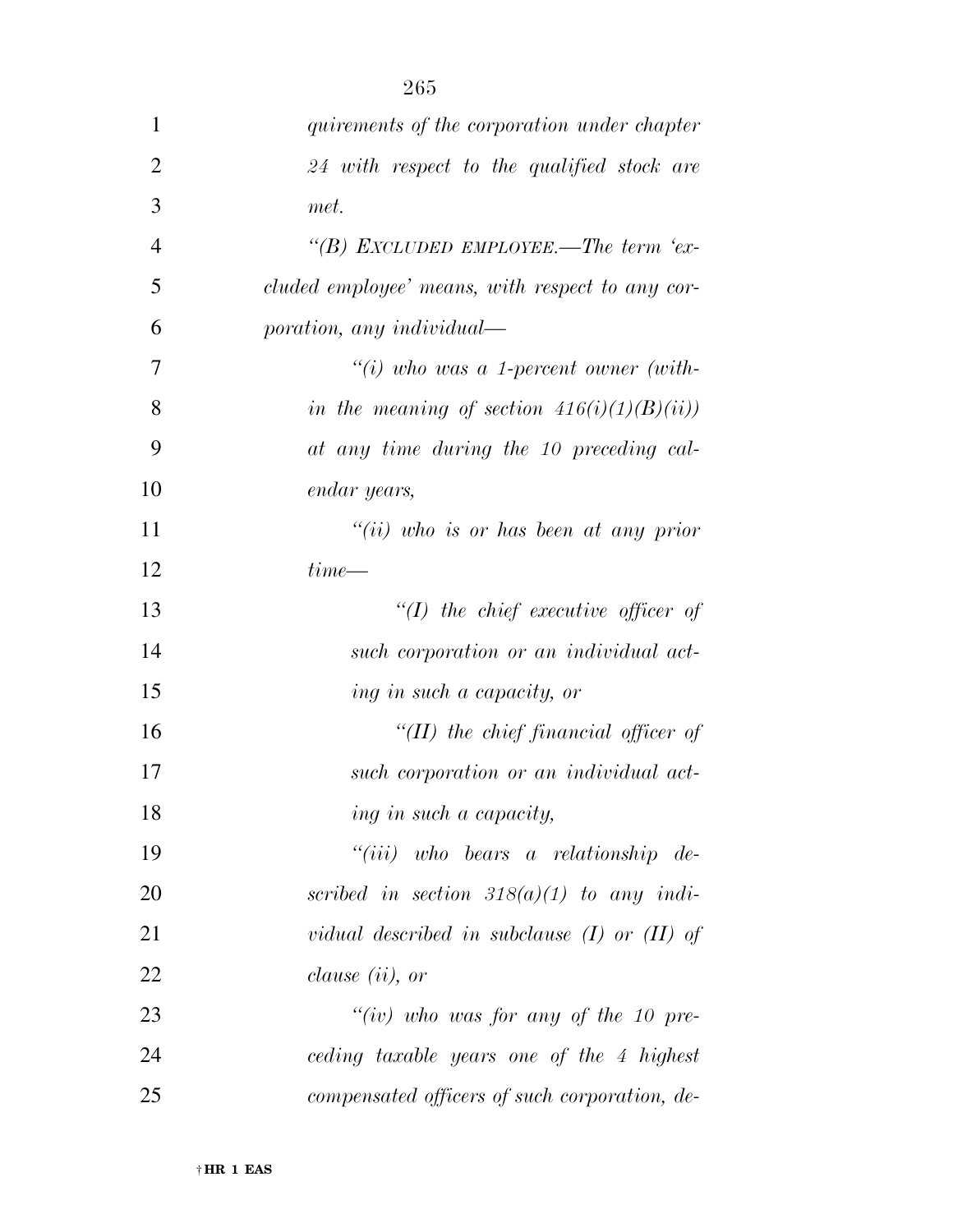| $\mathbf{1}$   | termined with respect to each such taxable          |
|----------------|-----------------------------------------------------|
| $\overline{2}$ | year on the basis of the shareholder disclo-        |
| 3              | sure rules for compensation under the Secu-         |
| $\overline{4}$ | rities Exchange Act of 1934 (as if such rules       |
| 5              | applied to such corporation).                       |
| 6              | $\lq(4)$ ELECTION.—                                 |
| 7              | "(A) TIME FOR MAKING ELECTION.— $An$                |
| 8              | election with respect to qualified stock shall be   |
| 9              | made under this subsection no later than 30         |
| 10             | days after the first date the rights of the em-     |
| 11             | ployee in such stock are transferable or are not    |
| 12             | subject to a substantial risk of forfeiture, which- |
| 13             | ever occurs earlier, and shall be made in a man-    |
| 14             | ner similar to the manner in which an election      |
| 15             | <i>is made under subsection (b).</i>                |
| 16             | "(B) LIMITATIONS.—No election may be                |
| 17             | made under this section with respect to any         |
| 18             | qualified stock if $-$                              |
| 19             | $``(i)$ the qualified employee has made             |
| 20             | an election under subsection (b) with respect       |
| 21             | to such qualified stock,                            |
| 22             | $``(ii)$ any stock of the corporation               |
| 23             | which issued the qualified stock is readily         |
| 24             | tradable on an established securities market        |
| 25             | determined<br>under<br>(as<br>paragraph             |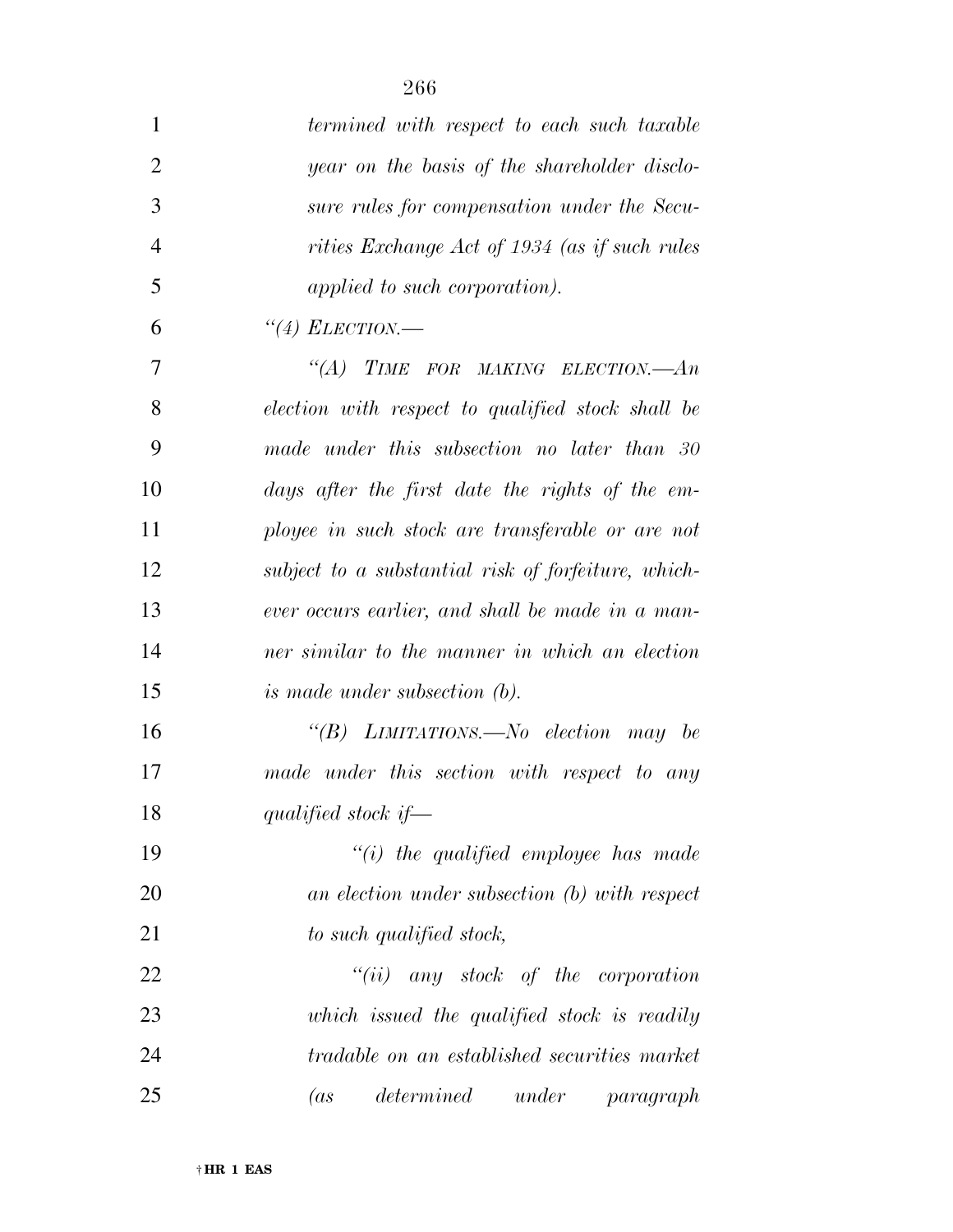| $\mathbf{1}$   | $(1)(B)(iii)$ at any time before the election         |
|----------------|-------------------------------------------------------|
| $\overline{2}$ | <i>is made, or</i>                                    |
| 3              | "(iii) such corporation purchased any                 |
| $\overline{4}$ | of its outstanding stock in the calendar year         |
| 5              | preceding the calendar year which includes            |
| 6              | the first date the rights of the employee in          |
| 7              | such stock are transferable or are not subject        |
| 8              | to a substantial risk of forfeiture, unless—          |
| 9              | "(I) not less than 25 percent of                      |
| 10             | the total dollar amount of the stock so               |
| 11             | purchased is deferral stock, and                      |
| 12             | $``(II)$ the determination of which                   |
| 13             | <i>individuals from whom deferral stock</i>           |
| 14             | is purchased is made on a reasonable                  |
| 15             | basis.                                                |
| 16             | "(C) DEFINITIONS AND SPECIAL RULES RE-                |
| 17             | ON STOCK REDEMP-<br><i>LATED</i><br>TO.<br>LIMITATION |
| 18             | $TIONS$ .                                             |
| 19             | "(i) DEFERRAL STOCK.-For purposes                     |
| 20             | of this paragraph, the term 'deferral stock'          |
| 21             | means stock with respect to which an elec-            |
| 22             | tion is in effect under this subsection.              |
| 23             | "(ii) DEFERRAL STOCK WITH RESPECT                     |
| 24             | TO ANY INDIVIDUAL NOT TAKEN INTO AC-                  |
| 25             | COUNT IF INDIVIDUAL HOLDS DEFERRAL                    |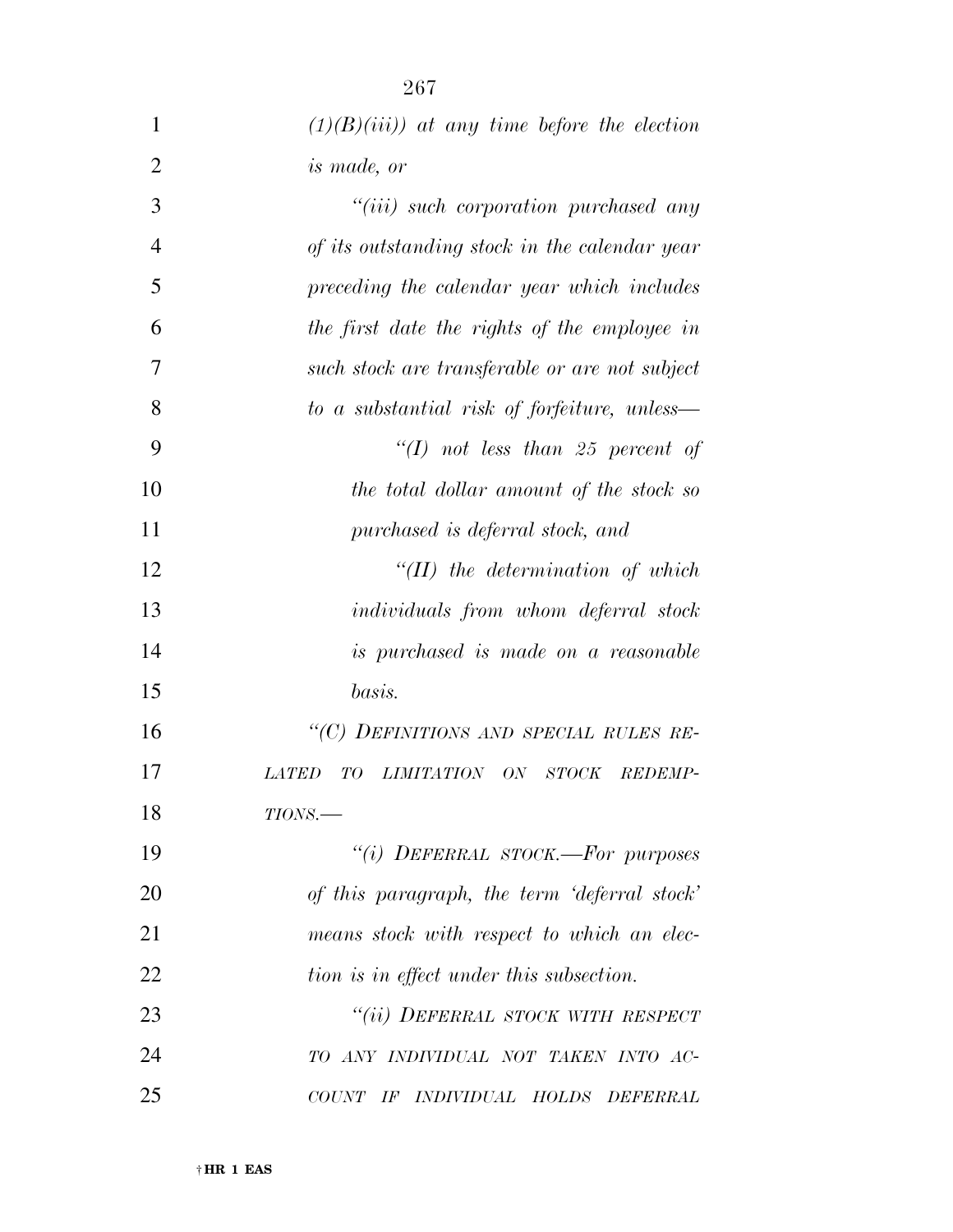| $\mathbf{1}$   | STOCK WITH LONGER DEFERRAL PERIOD.-                |
|----------------|----------------------------------------------------|
| 2              | Stock purchased by a corporation from any          |
| 3              | <i>individual shall not be treated as deferral</i> |
| $\overline{4}$ | stock for purposes of subparagraph $(B)(iii)$      |

 *stock for purposes of subparagraph (B)(iii) if such individual (immediately after such purchase) holds any deferral stock with re- spect to which an election has been in effect under this subsection for a longer period than the election with respect to the stock so purchased.* 

 *''(iii) PURCHASE OF ALL OUTSTANDING DEFERRAL STOCK.—The requirements of subclauses (I) and (II) of subparagraph (B)(iii) shall be treated as met if the stock so purchased includes all of the corpora-tion's outstanding deferral stock.* 

 *''(iv) REPORTING.—Any corporation which has outstanding deferral stock as of the beginning of any calendar year and which purchases any of its outstanding stock during such calendar year shall in- clude on its return of tax for the taxable year in which, or with which, such calendar year ends the total dollar amount of its out-standing stock so purchased during such*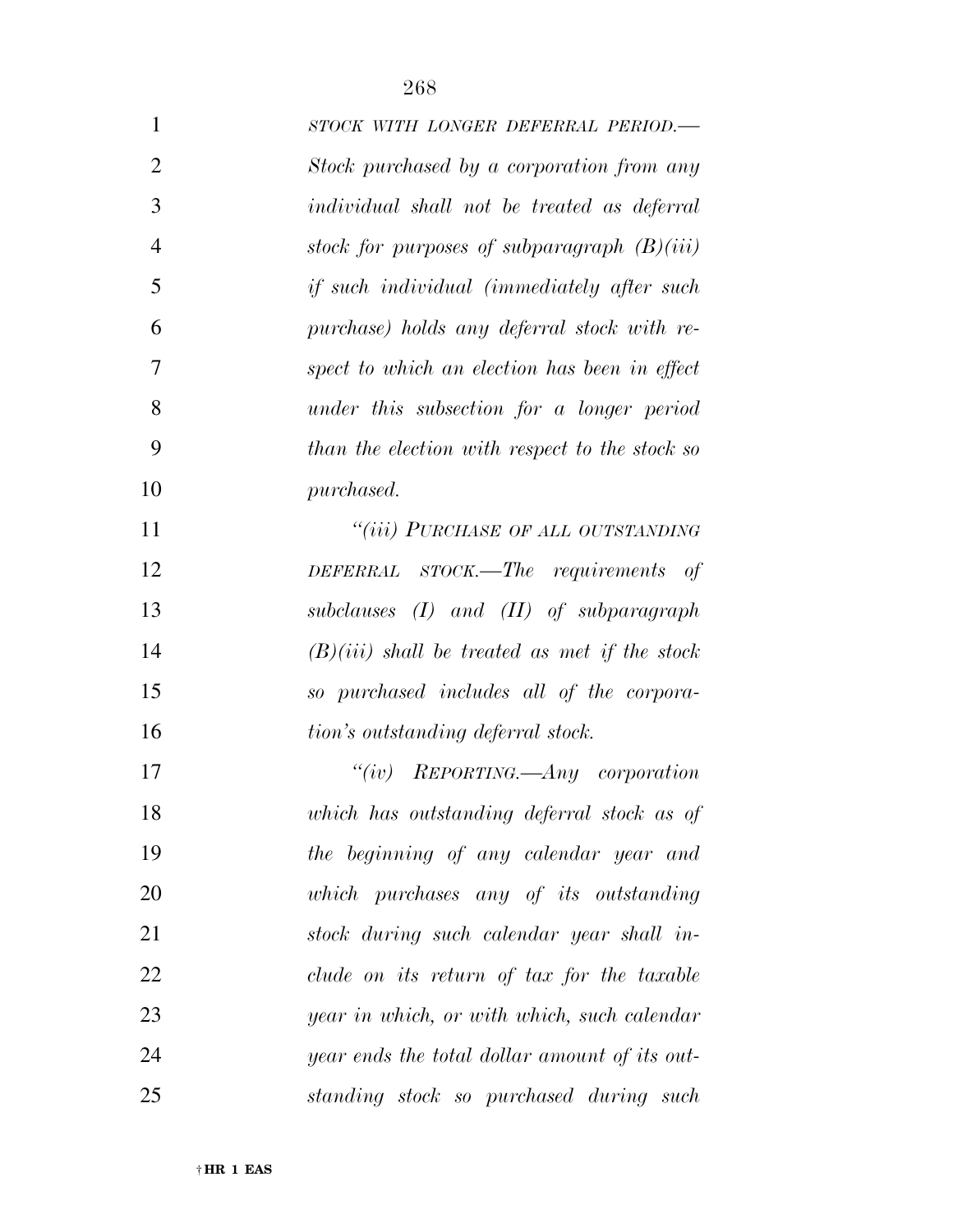| 1              | calendar year and such other information                 |
|----------------|----------------------------------------------------------|
| $\overline{2}$ | as the Secretary requires for purposes of ad-            |
| 3              | ministering this paragraph.                              |
| $\overline{4}$ | "(5) CONTROLLED GROUPS.-For purposes of                  |
| 5              | this subsection, all persons treated as a single em-     |
| 6              | ployer under section $414(b)$ shall be treated as 1 cor- |
| 7              | <i>poration.</i>                                         |
| 8              | "(6) NOTICE REQUIREMENT.—Any corporation                 |
| 9              | which transfers qualified stock to a qualified employee  |
| 10             | shall, at the time that (or a reasonable period before)  |
| 11             | an amount attributable to such stock would (but for      |
| 12             | this subsection) first be includible in the gross income |
| 13             | of such employee—                                        |
| 14             | $``(A)$ certify to such employee that such               |
| 15             | stock is qualified stock, and                            |
| 16             | "(B) notify such employee—                               |
| 17             | $"(i)$ that the employee may be eligible                 |
| 18             | to elect to defer income on such stock under             |
| 19             | <i>this subsection, and</i>                              |
| 20             | $``(ii)$ that, if the employee makes such                |
| 21             | an election—                                             |
| 22             | $``(I)$ the amount of income recog-                      |
| 23             | nized at the end of the deferral period                  |
| 24             | will be based on the value of the stock                  |
| 25             | at the time at which the rights of the                   |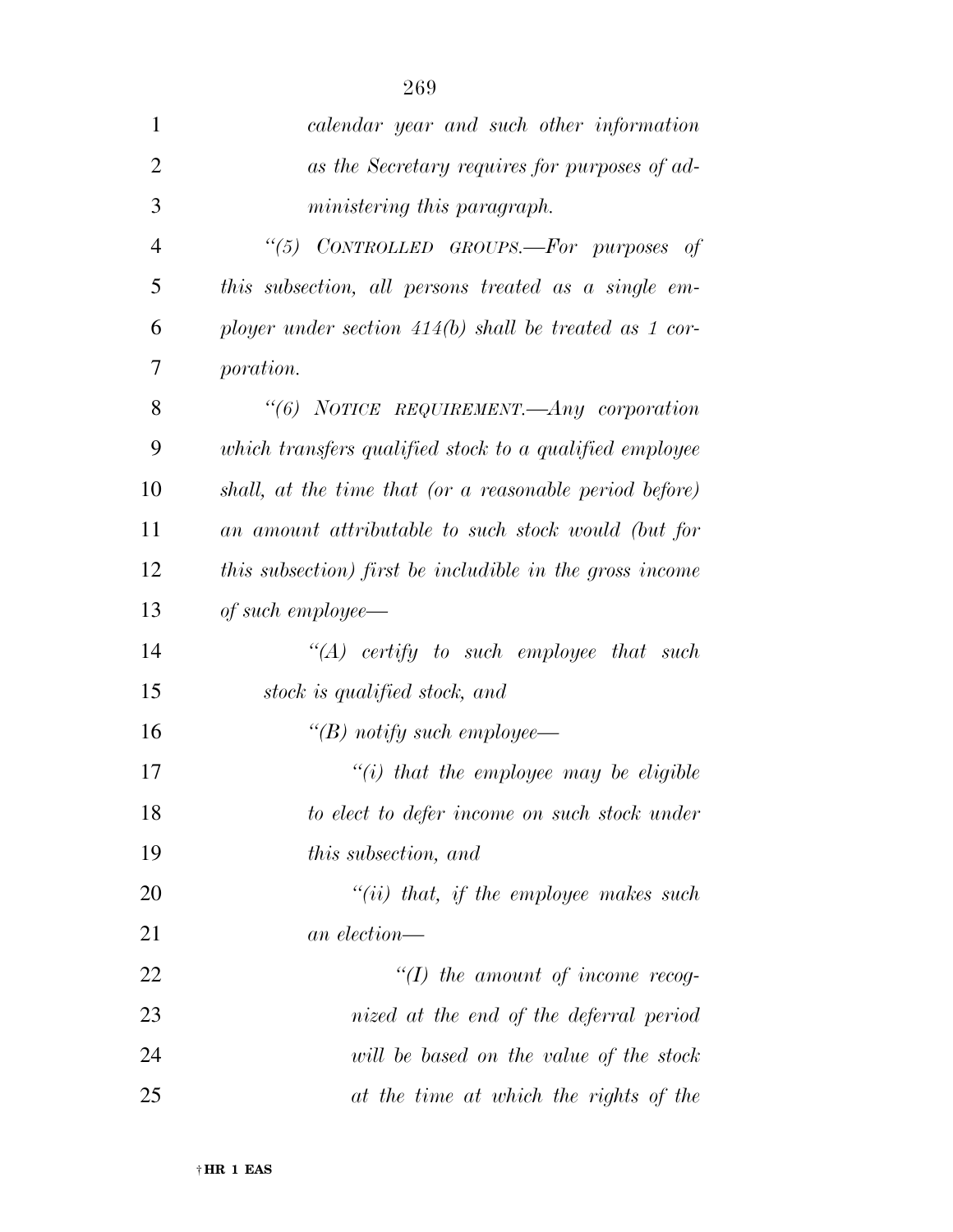| $\mathbf{1}$   | employee in such stock first become                                |
|----------------|--------------------------------------------------------------------|
| $\overline{2}$ | transferable or not subject to substan-                            |
| 3              | tial risk of forfeiture, notwithstanding                           |
| $\overline{4}$ | whether the value of the stock has de-                             |
| 5              | clined during the deferral period,                                 |
| 6              | $H(H)$ the amount of such income                                   |
| 7              | recognized at the end of the deferral pe-                          |
| 8              | riod will be subject to withholding                                |
| 9              | under section $3401(i)$ at the rate deter-                         |
| 10             | mined under section $3402(t)$ , and                                |
| 11             | "(III) the responsibilities of the                                 |
| 12             | employee (as determined by the Sec-                                |
| 13             | retary under paragraph $(3)(A)(ii)$                                |
| 14             | with respect to such withholding.                                  |
| 15             | "(7) RESTRICTED STOCK UNITS.-This section                          |
| 16             | (other than this subsection), including any election               |
| 17             | under subsection (b), shall not apply to restricted                |
| 18             | stock units.".                                                     |
| 19             | (b) WITHHOLDING.—                                                  |
| 20             | (1) TIME OF WITHHOLDING.—Section 3401 is                           |
| 21             | amended by adding at the end the following new sub-                |
| 22             | section:                                                           |
| 23             | "(i) QUALIFIED STOCK FOR WHICH AN ELECTION IS                      |
| 24             | IN EFFECT UNDER SECTION 83(i). - For purposes of sub-              |
| 25             | section (a), qualified stock (as defined in section $83(i)$ ) with |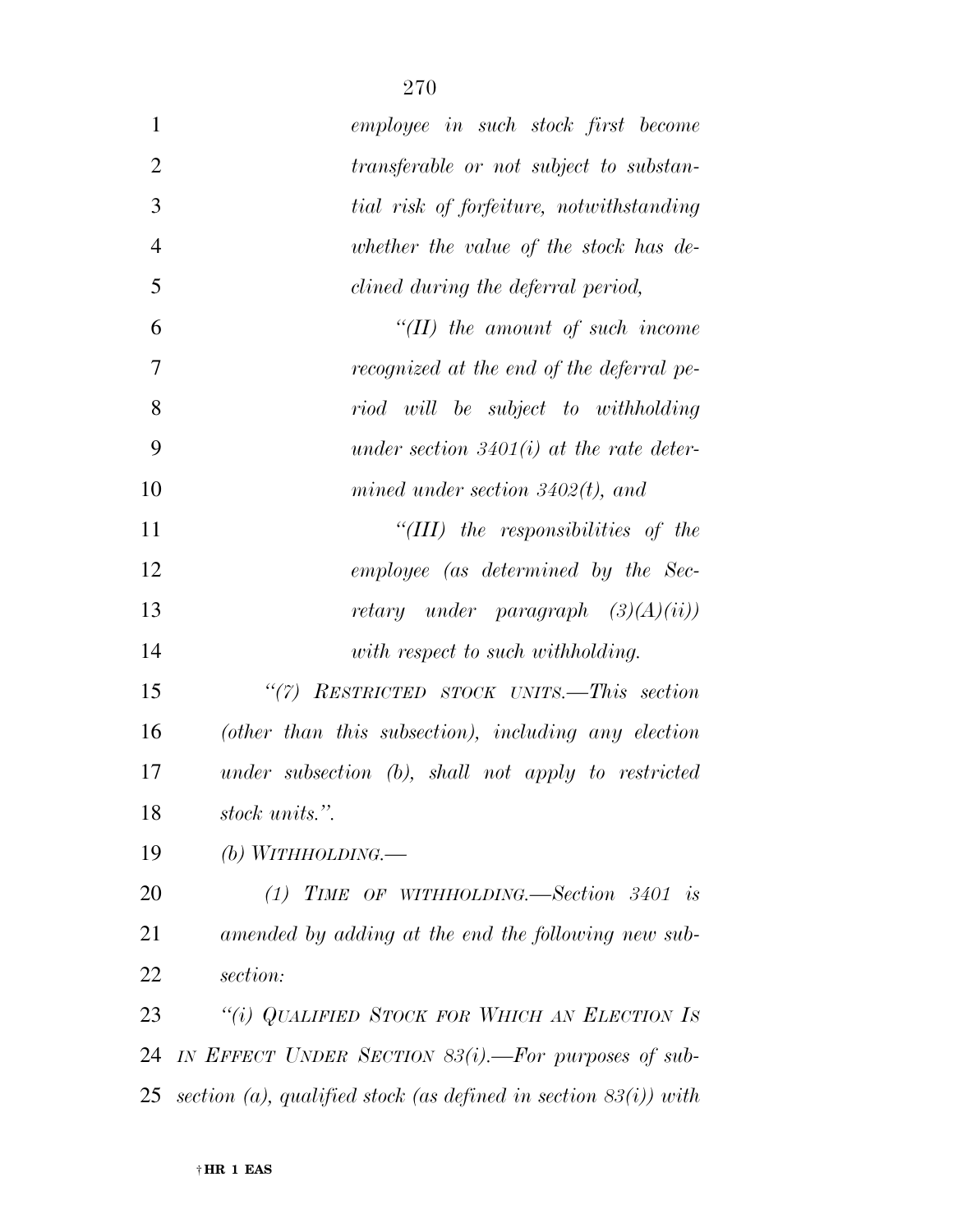*respect to which an election is made under section 83(i) shall be treated as wages— ''(1) received on the earliest date described in section 83(i)(1)(B), and ''(2) in an amount equal to the amount included in income under section 83 for the taxable year which includes such date.''.* 

 *(2) AMOUNT OF WITHHOLDING.—Section 3402 is amended by adding at the end the following new sub-section:* 

 *''(t) RATE OF WITHHOLDING FOR CERTAIN STOCK.— In the case of any qualified stock (as defined in section 83(i)(2)) with respect to which an election is made under section 83(i)—* 

 *''(1) the rate of tax under subsection (a) shall not be less than the maximum rate of tax in effect under section 1, and* 

 *''(2) such stock shall be treated for purposes of section 3501(b) in the same manner as a non-cash fringe benefit.''.* 

 *(c) COORDINATION WITH OTHER DEFERRED COM-PENSATION RULES.—* 

 *(1) ELECTION TO APPLY DEFERRAL TO STATU-TORY OPTIONS.—*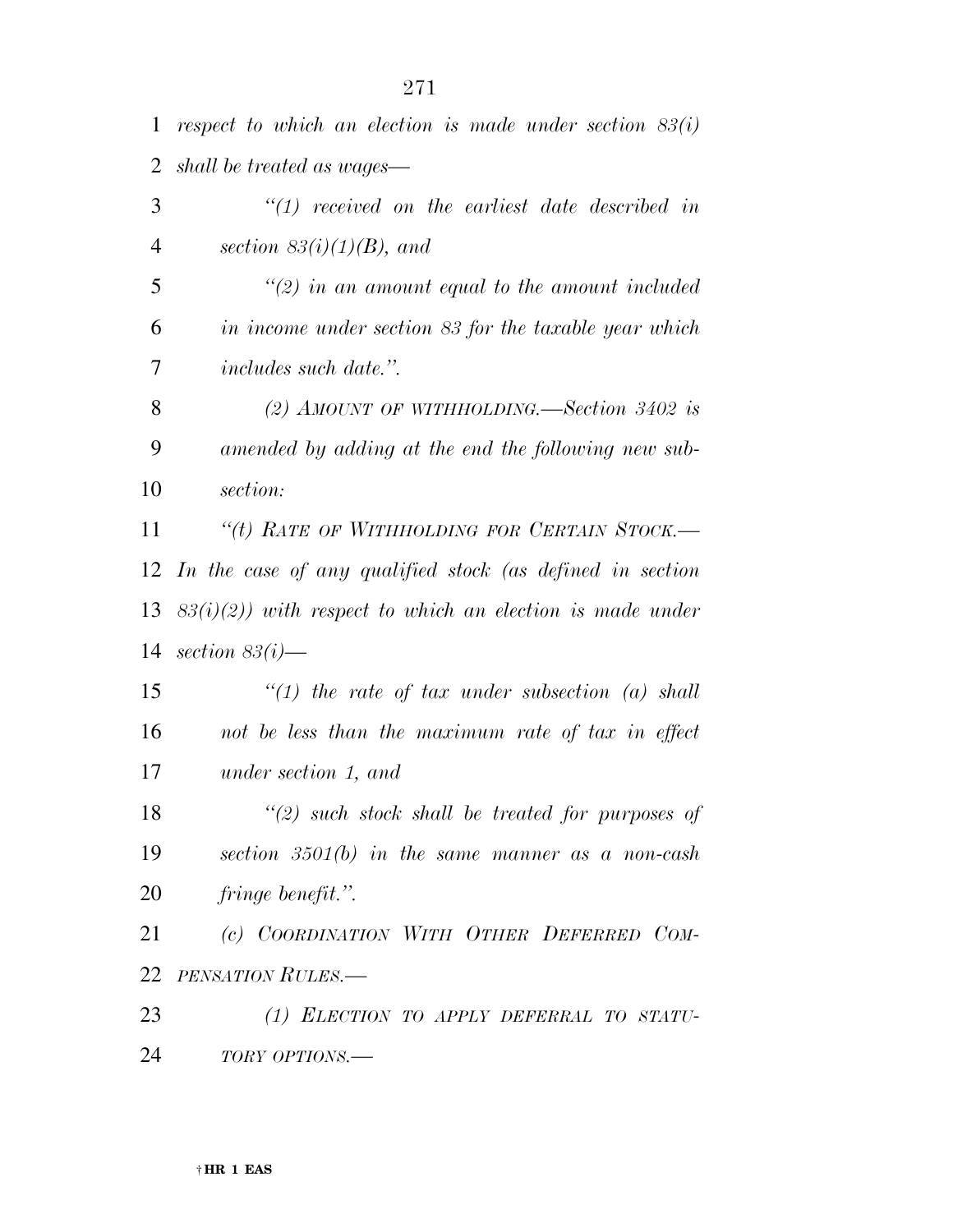| $\mathbf{1}$   | (A) INCENTIVE STOCK OPTIONS.—Section                       |
|----------------|------------------------------------------------------------|
| $\overline{2}$ | $422(b)$ is amended by adding at the end the fol-          |
| 3              | lowing: "Such term shall not include any option            |
| $\overline{4}$ | if an election is made under section $83(i)$ with          |
| 5              | respect to the stock received in connection with           |
| 6              | <i>the exercise of such option.</i> ".                     |
| 7              | (B) EMPLOYEE STOCK PURCHASE PLANS.—                        |
| 8              | Section 423 is amended—                                    |
| 9              | $(i)$ by adding at the end of subsection                   |
| 10             | $(a)$ the following flush sentence:                        |
| 11             | "The preceding sentence shall not apply to any share of    |
| 12             | stock with respect to which an election is made under sec- |
| 13             | tion $83(i)$ , and                                         |
| 14             | (ii) in subsection (b)(5), by striking                     |
| 15             | "and" before "the plan" and by inserting",                 |
| 16             | and the rules of section $83(i)$ shall apply in            |
| 17             | determining which employees have a right                   |
| 18             | to make an election under such section" be-                |
| 19             | fore the semicolon at the end.                             |
| 20             | (2) EXCLUSION FROM DEFINITION OF NON-                      |
| 21             | QUALIFIED DEFERRED COMPENSATION PLAN.-Sub-                 |
| 22             | section (d) of section $409A$ is amended by adding at      |
| 23             | the end the following new paragraph:                       |
| 24             | "(7) TREATMENT OF QUALIFIED STOCK.-An ar-                  |
| 25             | rangement under which an employee may receive              |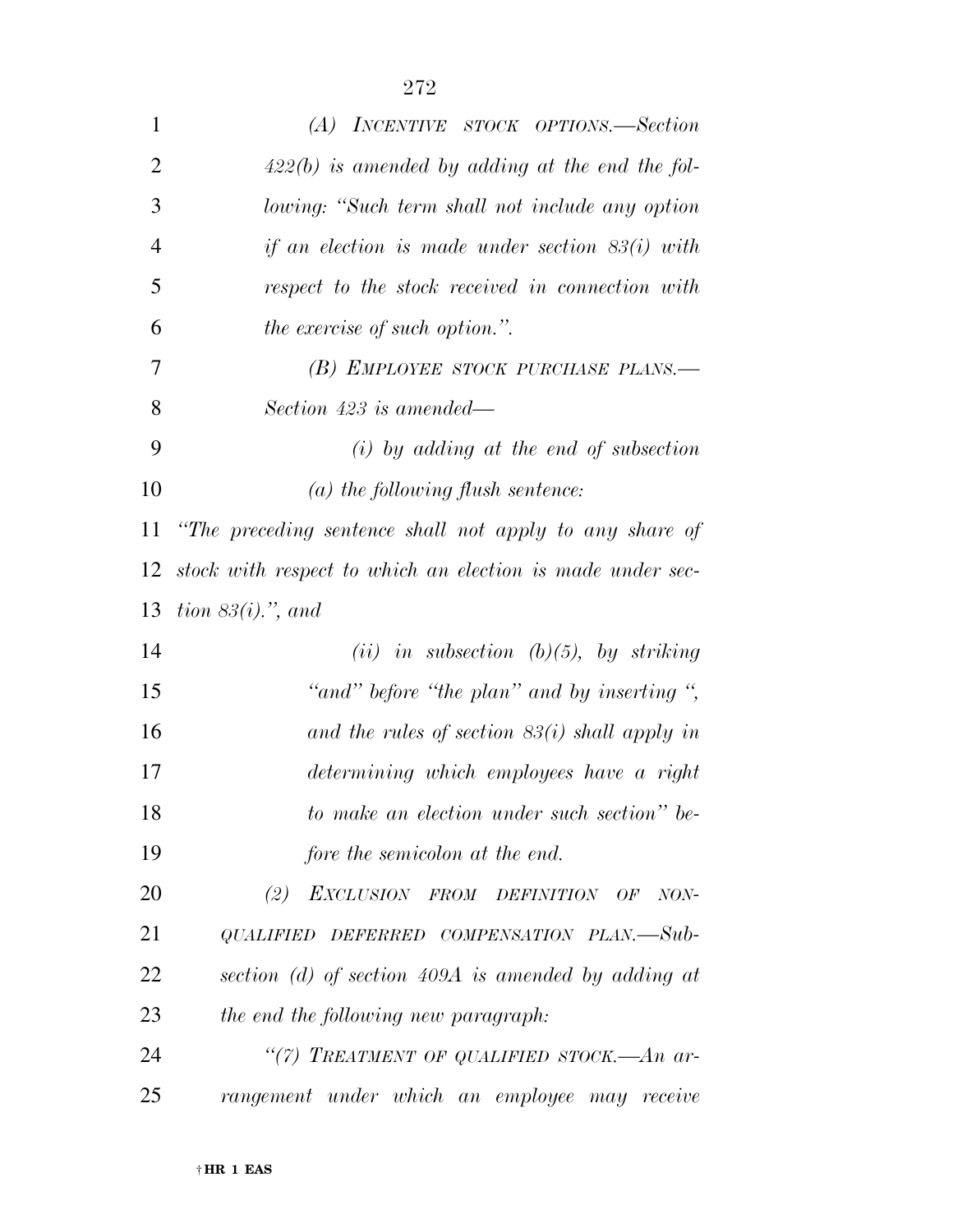*qualified stock (as defined in section 83(i)(2)) shall not be treated as a nonqualified deferred compensa-*

 *tion plan solely because of an employee's election, or ability to make an election, to defer recognition of in-come under section 83(i).''.* 

 *(d) INFORMATION REPORTING.—Section 6051(a) is amended by striking ''and'' at the end of paragraph (14)(B), by striking the period at the end of paragraph (15) and inserting a comma, and by inserting after paragraph (15) the following new paragraphs:* 

 *''(16) the amount includible in gross income under subparagraph (A) of section 83(i)(1) with re- spect to an event described in subparagraph (B) of such section which occurs in such calendar year, and ''(17) the aggregate amount of income which is being deferred pursuant to elections under section 83(i), determined as of the close of the calendar year.''.* 

 *(e) PENALTY FOR FAILURE OF EMPLOYER TO PRO- VIDE NOTICE OF TAX CONSEQUENCES.—Section 6652 is amended by adding at the end the following new subsection: ''(p) FAILURE TO PROVIDE NOTICE UNDER SECTION 83(i).—In the case of each failure to provide a notice as required by section 83(i)(6), at the time prescribed therefor, unless it is shown that such failure is due to reasonable*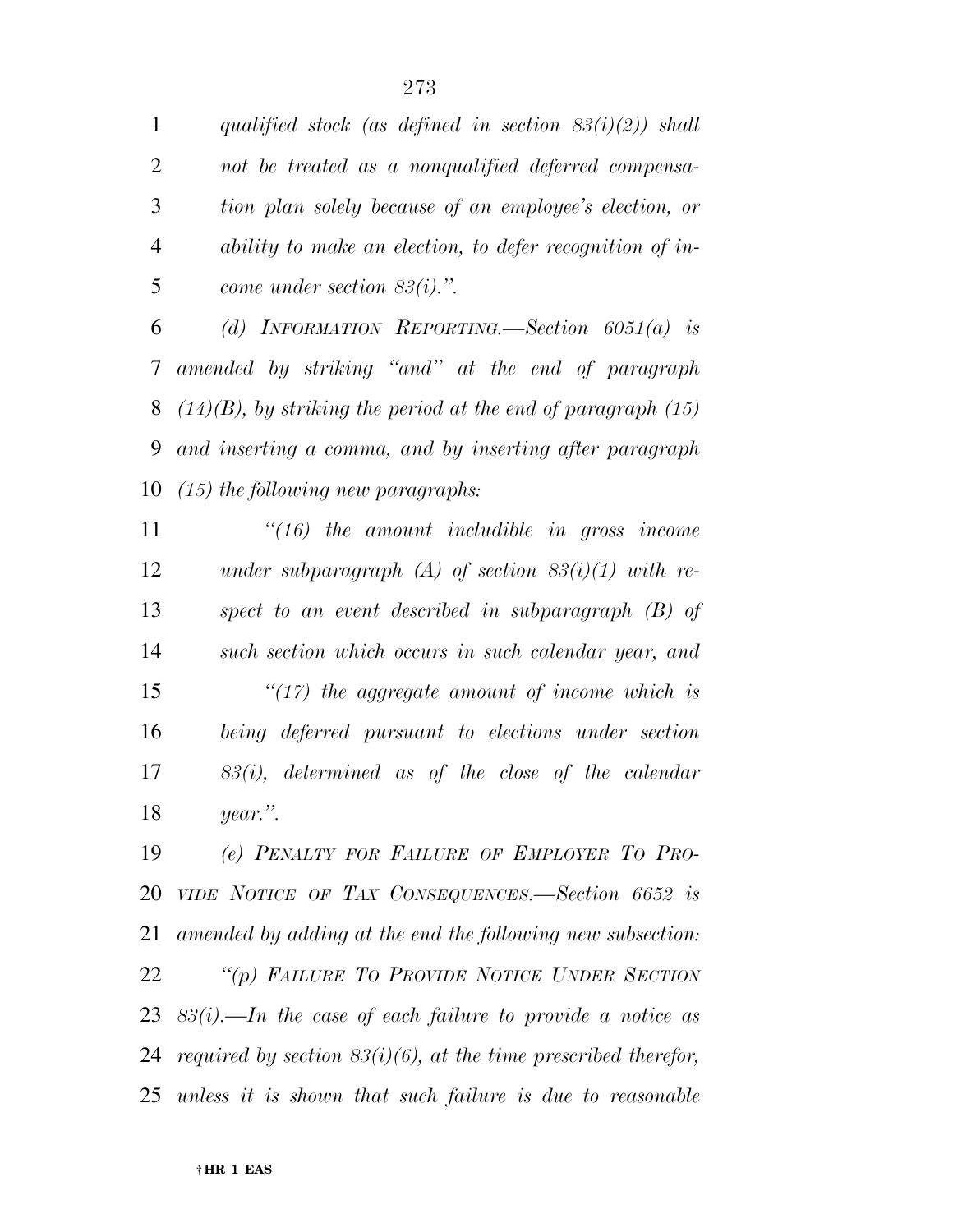*cause and not to willful neglect, there shall be paid, on no- tice and demand of the Secretary and in the same manner as tax, by the person failing to provide such notice, an amount equal to \$100 for each such failure, but the total amount imposed on such person for all such failures during any calendar year shall not exceed \$50,000.''.* 

*(f) EFFECTIVE DATES.—* 

 *(1) IN GENERAL.—Except as provided in para- graph (2), the amendments made by this section shall apply to stock attributable to options exercised, or re- stricted stock units settled, after December 31, 2017. (2) REQUIREMENT TO PROVIDE NOTICE.—The amendments made by subsection (e) shall apply to failures after December 31, 2017.* 

 *(g) TRANSITION RULE.—Until such time as the Sec- retary (or the Secretary's delegate) issues regulations or other guidance for purposes of implementing the require- ments of paragraph (2)(C)(i)(II) of section 83(i) of the In- ternal Revenue Code of 1986 (as added by this section), or the requirements of paragraph (6) of such section, a cor- poration shall be treated as being in compliance with such requirements (respectively) if such corporation complies with a reasonable good faith interpretation of such require-ments.*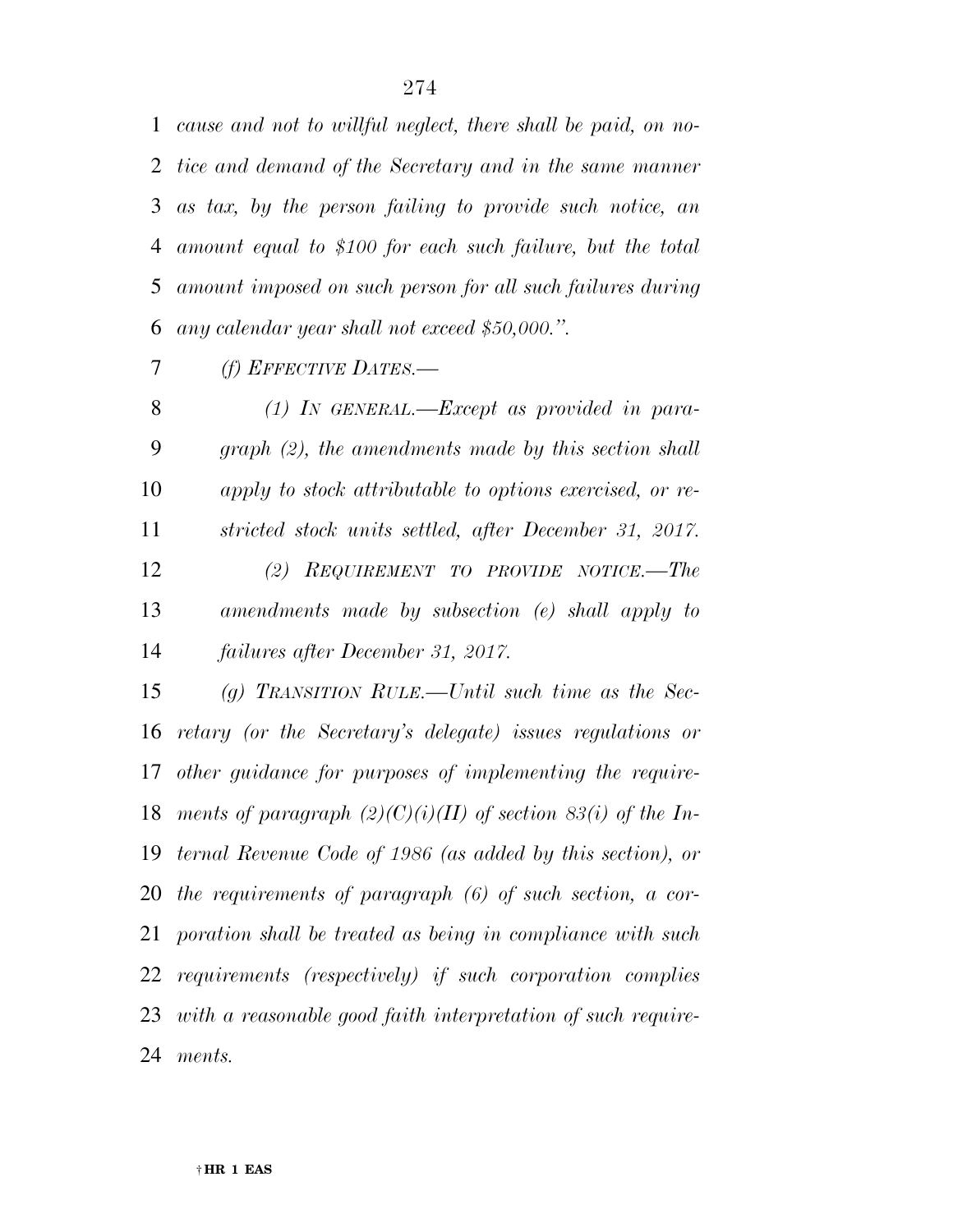|               | 1 SEC. 13604. INCREASE IN EXCISE TAX RATE FOR STOCK |                    |  |                                             |
|---------------|-----------------------------------------------------|--------------------|--|---------------------------------------------|
|               |                                                     |                    |  | <b>COMPENSATION OF INSIDERS IN EXPATRI-</b> |
| $\mathcal{R}$ |                                                     | ATED CORPORATIONS. |  |                                             |

 *(a) IN GENERAL.—Section 4985(a)(1) is amended by striking ''section 1(h)(1)(C)'' and inserting ''section*  6  $1(h)(1)(D)$ ".

 *(b) EFFECTIVE DATE.—The amendment made by this section shall apply to corporations first becoming expatri- ated corporations (as defined in section 4985 of the Internal Revenue Code of 1986) after the date of enactment of this Act.* 

 *Subpart B—Retirement Plans SEC. 13611. REPEAL OF SPECIAL RULE PERMITTING RE- CHARACTERIZATION OF ROTH IRA CON- TRIBUTIONS AS TRADITIONAL IRA CONTRIBU- TIONS. (a) IN GENERAL.—Section 408A(d) is amended by striking paragraph (6) and by redesignating paragraph (7) as paragraph (6). (b) EFFECTIVE DATE.—The amendments made by this section shall apply to taxable years beginning after Decem-*

*ber 31, 2017.*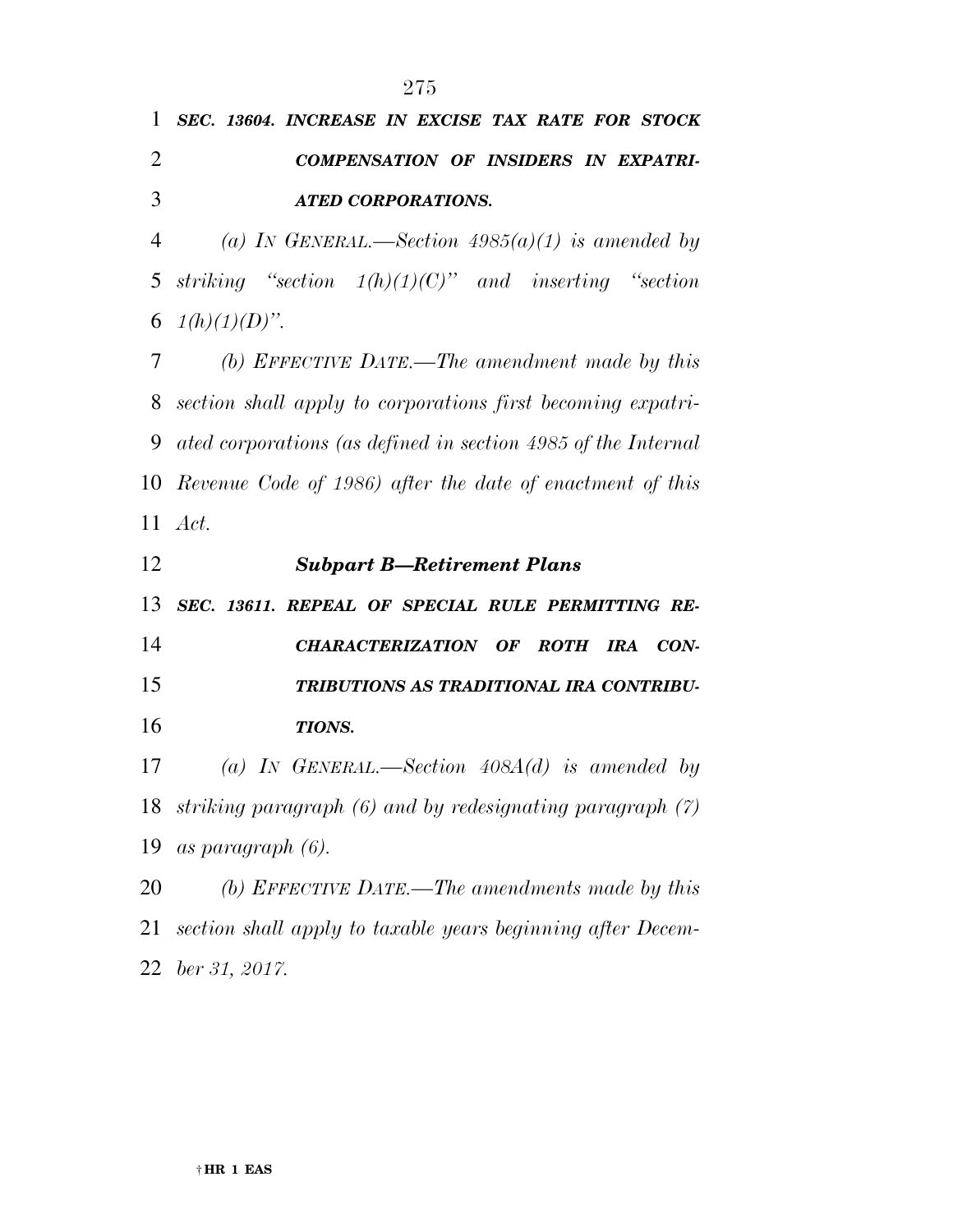| 1              | SEC. 13612. MODIFICATION OF RULES APPLICABLE<br>TО            |
|----------------|---------------------------------------------------------------|
| $\overline{2}$ | <b>LENGTH OF SERVICE AWARD PLANS.</b>                         |
| 3              | (a) MAXIMUM DEFERRAL AMOUNT.—Clause (ii) of sec-              |
| 4              | tion $457(e)(11)(B)$ is amended by striking "\$3,000" and in- |
| 5              | serting $\frac{4}{5}6,000$ .                                  |
| 6              | (b) COST OF LIVING ADJUSTMENT.—Subparagraph                   |
| 7              | (B) of section $457(e)(11)$ is amended by adding at the end   |
| 8              | <i>the following:</i>                                         |
| 9              | "(iii) COST OF LIVING ADJUSTMENT.—                            |
| 10             | In the case of taxable years beginning after                  |
| 11             | December 31, 2017, the Secretary shall ad-                    |
| 12             | just the \$6,000 amount under clause (ii) at                  |
| 13             | the same time and in the same manner as                       |
| 14             | under section $415(d)$ , except that the base                 |
| 15             | period shall be the calendar quarter begin-                   |
| 16             | ning July 1, 2016, and any increase under                     |
| 17             | this paragraph that is not a multiple of                      |
| 18             | $$500$ shall be rounded to the next lowest                    |
| 19             | multiple of $$500."$ .                                        |
| 20             | (c) APPLICATION OF LIMITATION ON ACCRUALS.-Sub-               |
| 21             | paragraph (B) of section $457(e)(11)$ , as amended by sub-    |
| 22             | section (b), is amended by adding at the end the following:   |
| 23             | "(iv) SPECIAL RULE FOR APPLICATION                            |
| 24             | OF LIMITATION ON ACCRUALS FOR CERTAIN                         |
| 25             | $PLANS.$ —In the case of a plan described in                  |
| 26             | subparagraph $(A)(ii)$ which is a defined                     |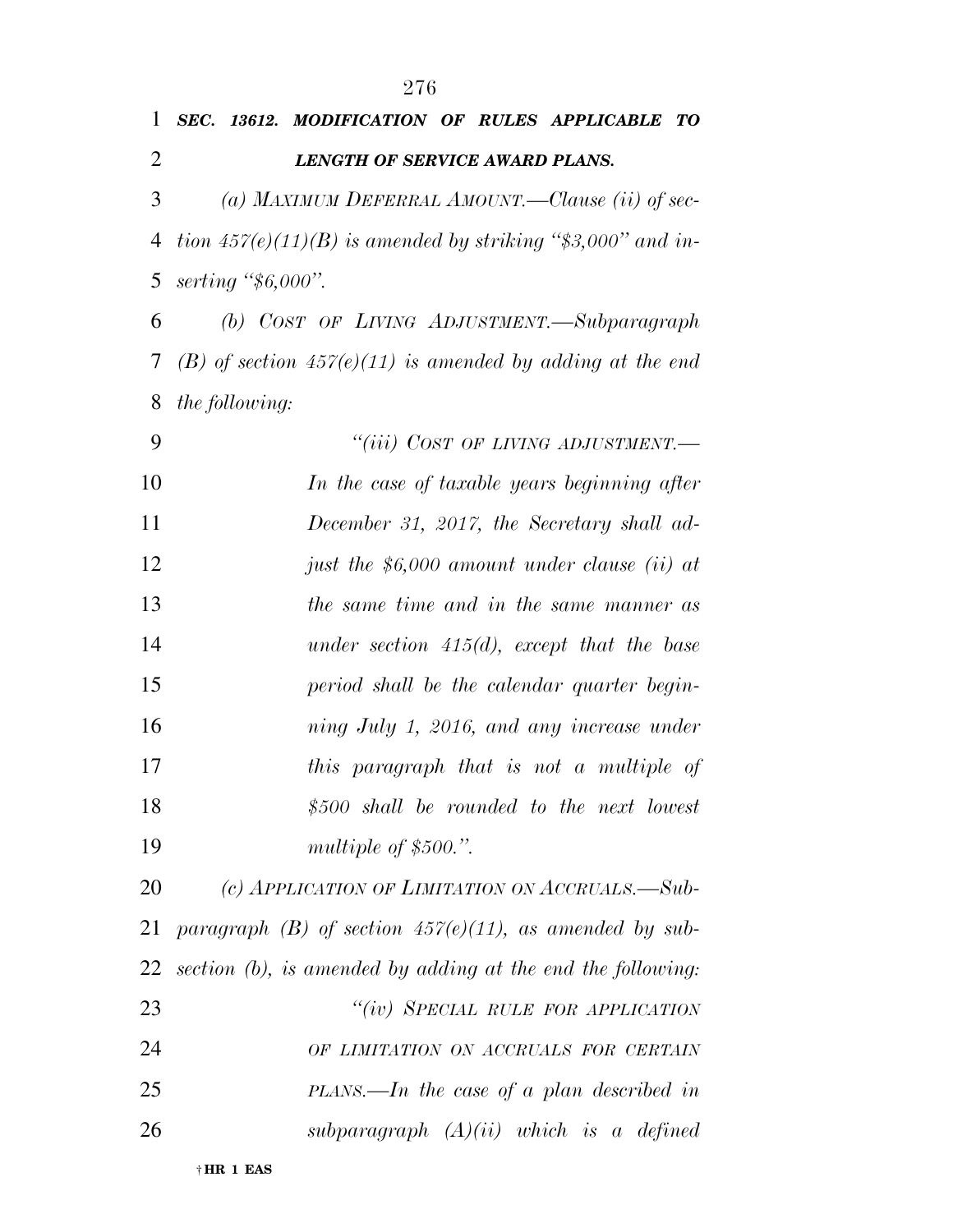| $\mathbf{1}$   | benefit plan (as defined in section $414(j)$ ),             |
|----------------|-------------------------------------------------------------|
| $\overline{2}$ | the limitation under clause (ii) shall apply                |
| 3              | to the actuarial present value of the aggre-                |
| $\overline{4}$ | gate amount of length of service awards ac-                 |
| 5              | cruing with respect to any year of service.                 |
| 6              | Such actuarial present value with respect to                |
| 7              | any year shall be calculated using reason-                  |
| 8              | able actuarial assumptions and methods,                     |
| 9              | assuming payment will be made under the                     |
| 10             | most valuable form of payment under the                     |
| 11             | plan with payment commencing at the later                   |
| 12             | of the earliest age at which unreduced bene-                |
| 13             | fits are payable under the plan or the par-                 |
| 14             | <i>ticipant's</i> age at the time of the calcula-           |
| 15             | $tion.$ ".                                                  |
| 16             | (d) EFFECTIVE DATE.—The amendments made by this             |
| 17             | section shall apply to taxable years beginning after Decem- |
| 18             | ber 31, 2017.                                               |
| 19             | SEC. 13613. EXTENDED ROLLOVER PERIOD FOR PLAN LOAN          |
| 20             | <b>OFFSET AMOUNTS.</b>                                      |

 *(a) IN GENERAL.—Paragraph (3) of section 402(c) is amended by redesignating subparagraph (B) as subpara- graph (C) and by inserting after subparagraph (A) the fol-lowing new subparagraph:*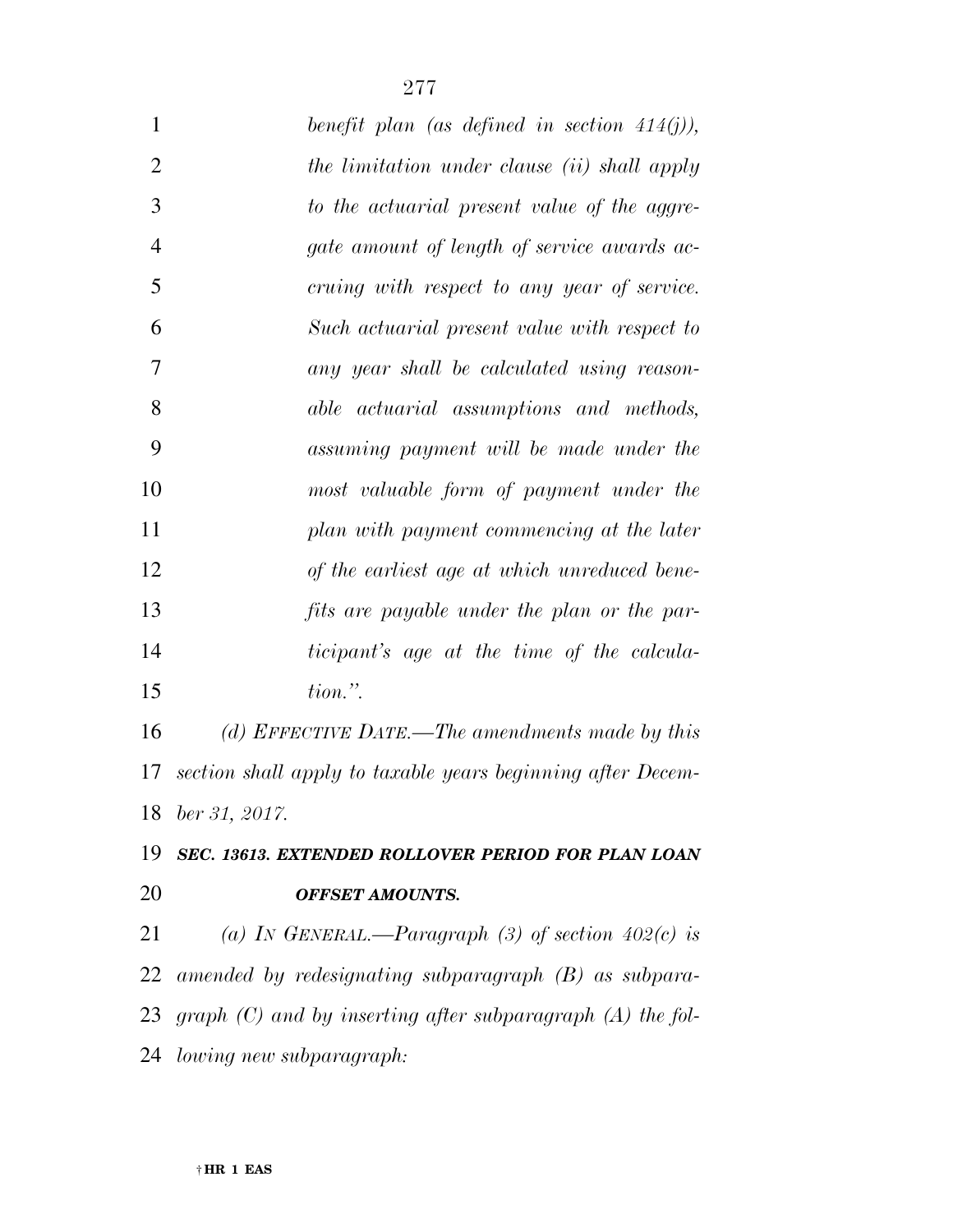*''(B) ROLLOVER OF CERTAIN PLAN LOAN OFFSET AMOUNTS.—* 

 *''(i) IN GENERAL.—In the case of an eligible rollover distribution of a qualified plan loan offset amount, the requirements of subparagraph (A) shall be treated as met if such transfer occurs on or before the due date (including extensions) for filing the re- turn of tax for the taxable year in which such amount is treated as distributed from a qualified employer plan. ''(ii) QUALIFIED PLAN LOAN OFFSET AMOUNT.—For purposes of this subpara- graph, the term 'qualified plan loan offset amount' means a plan loan offset amount which is treated as distributed from a qualified employer plan to a participant or beneficiary solely by reason of— ''(I) the termination of the quali-fied employer plan, or* 

 *''(II) the failure to meet the re- payment terms of the loan from such plan because of the severance from em-ployment of the participant.*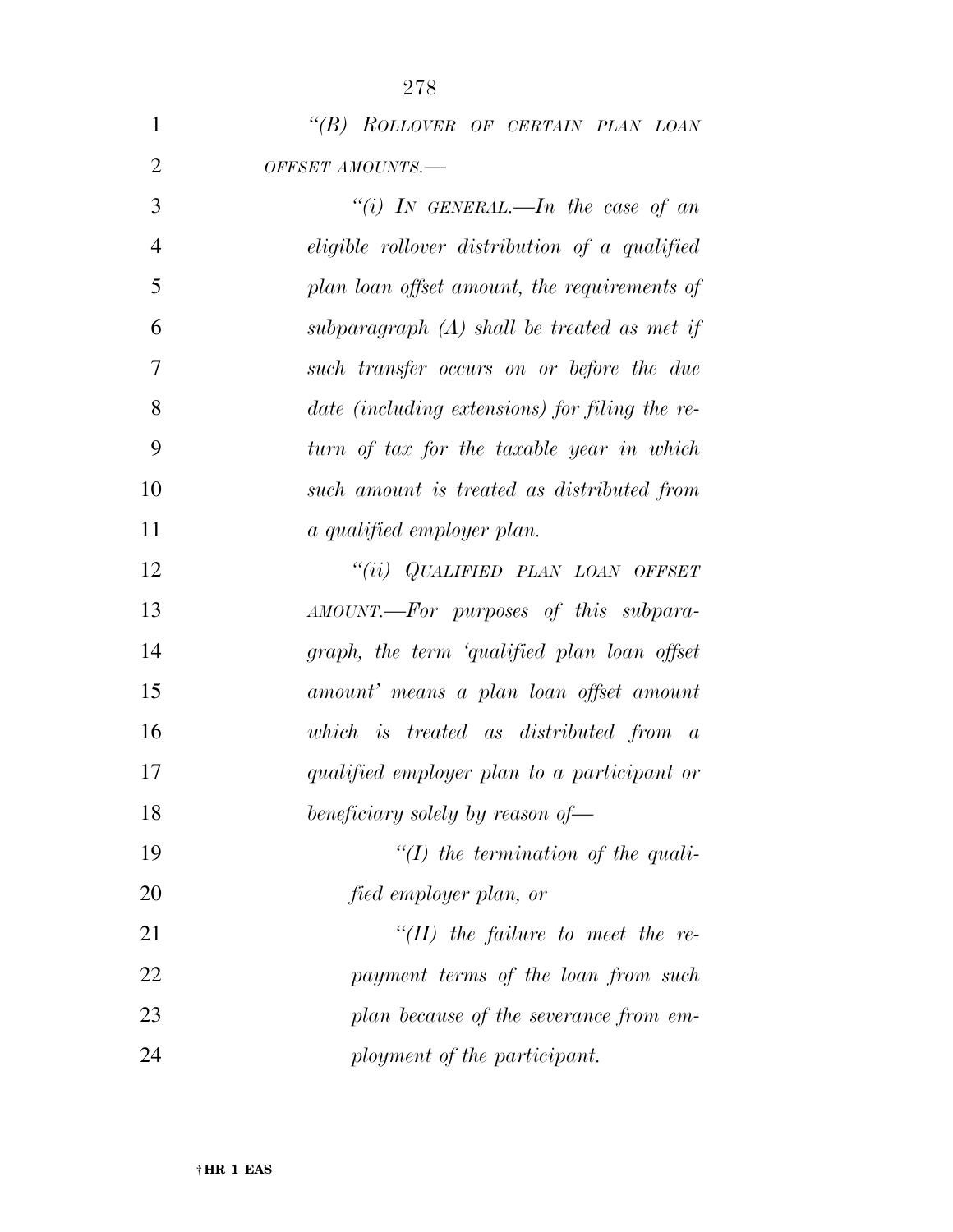| 1              | "(iii) PLAN LOAN OFFSET AMOUNT.-                            |
|----------------|-------------------------------------------------------------|
| $\overline{2}$ | For purposes of clause (ii), the term 'plan                 |
| 3              | loan offset amount' means the amount by                     |
| $\overline{4}$ | which the participant's accrued benefit                     |
| 5              | under the plan is reduced in order to repay                 |
| 6              | a loan from the plan.                                       |
| 7              | "(iv) LIMITATION.—This subparagraph                         |
| 8              | shall not apply to any plan loan offset                     |
| 9              | amount unless such plan loan offset amount                  |
| 10             | relates to a loan to which section $72(p)(1)$               |
| 11             | does not apply by reason of section                         |
| 12             | $72(p)(2)$ .                                                |
| 13             | $``(v)$ QUALIFIED EMPLOYER PLAN.—                           |
| 14             | For purposes of this subsection, the term                   |
| 15             | 'qualified employer plan' has the meaning                   |
| 16             | given such term by section $72(p)(4)$ .".                   |
| 17             | (b) CONFORMING AMENDMENT.—Subparagraph (A) of               |
| 18             | section $402(c)(3)$ is amended by striking "subparagraph"   |
| 19             | $(B)$ " and inserting "subparagraphs $(B)$ and $(C)$ ".     |
| 20             | (c) EFFECTIVE DATE.—The amendments made by this             |
| 21             | section shall apply to plan loan offset amounts which are   |
| 22             | treated as distributed in taxable years beginning after De- |
| 23             | cember 31, 2017.                                            |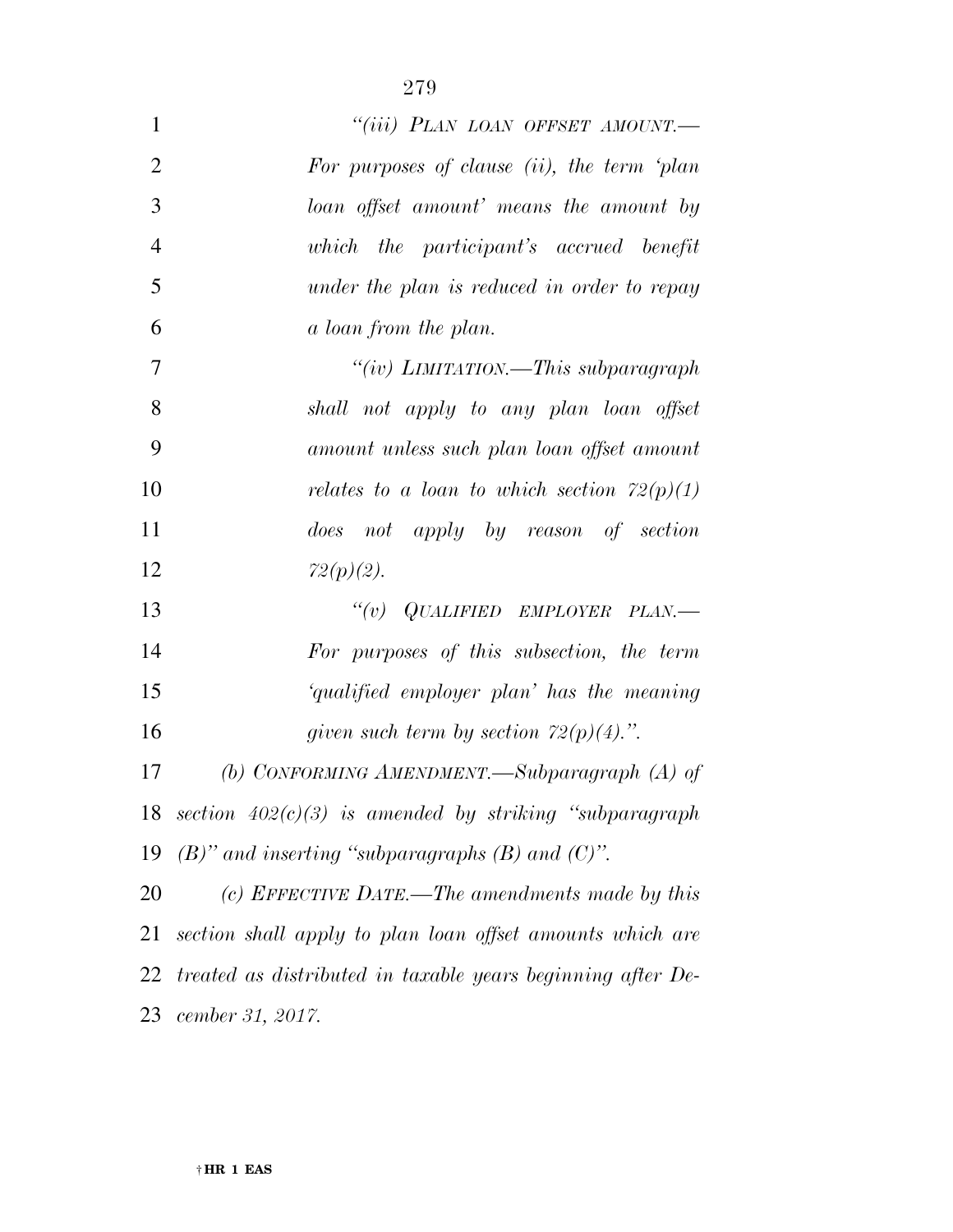*PART VIII—EXEMPT ORGANIZATIONS SEC. 13701. EXCISE TAX BASED ON INVESTMENT INCOME OF PRIVATE COLLEGES AND UNIVERSITIES. (a) IN GENERAL.—Chapter 42 is amended by adding at the end the following new subchapter: ''Subchapter H—Excise Tax Based on Invest- ment Income of Private Colleges and Uni-versities* 

*''Sec. 4968. Excise tax based on investment income of private colleges and universities.* 

## *''SEC. 4968. EXCISE TAX BASED ON INVESTMENT INCOME OF PRIVATE COLLEGES AND UNIVERSITIES.*

 *''(a) TAX IMPOSED.—There is hereby imposed on each applicable educational institution for the taxable year a tax equal to 1.4 percent of the net investment income of such institution for the taxable year.* 

 *''(b) APPLICABLE EDUCATIONAL INSTITUTION.—For purposes of this subchapter—* 

| 17 | "(1) IN GENERAL.—The term 'applicable edu-              |
|----|---------------------------------------------------------|
| 18 | cational institution' means an eligible educational in- |
| 19 | stitution (as defined in section $25A(f)(2)$ )—         |
| 20 | $\lq (A)$ which had at least 500 tuition-paying         |
| 21 | students during the preceding taxable year,             |
| 22 | "(B) which is not described in the first sen-           |
| 23 | tence of section $511(a)(2)(B)$ (relating to State      |
| 24 | colleges and universities), and                         |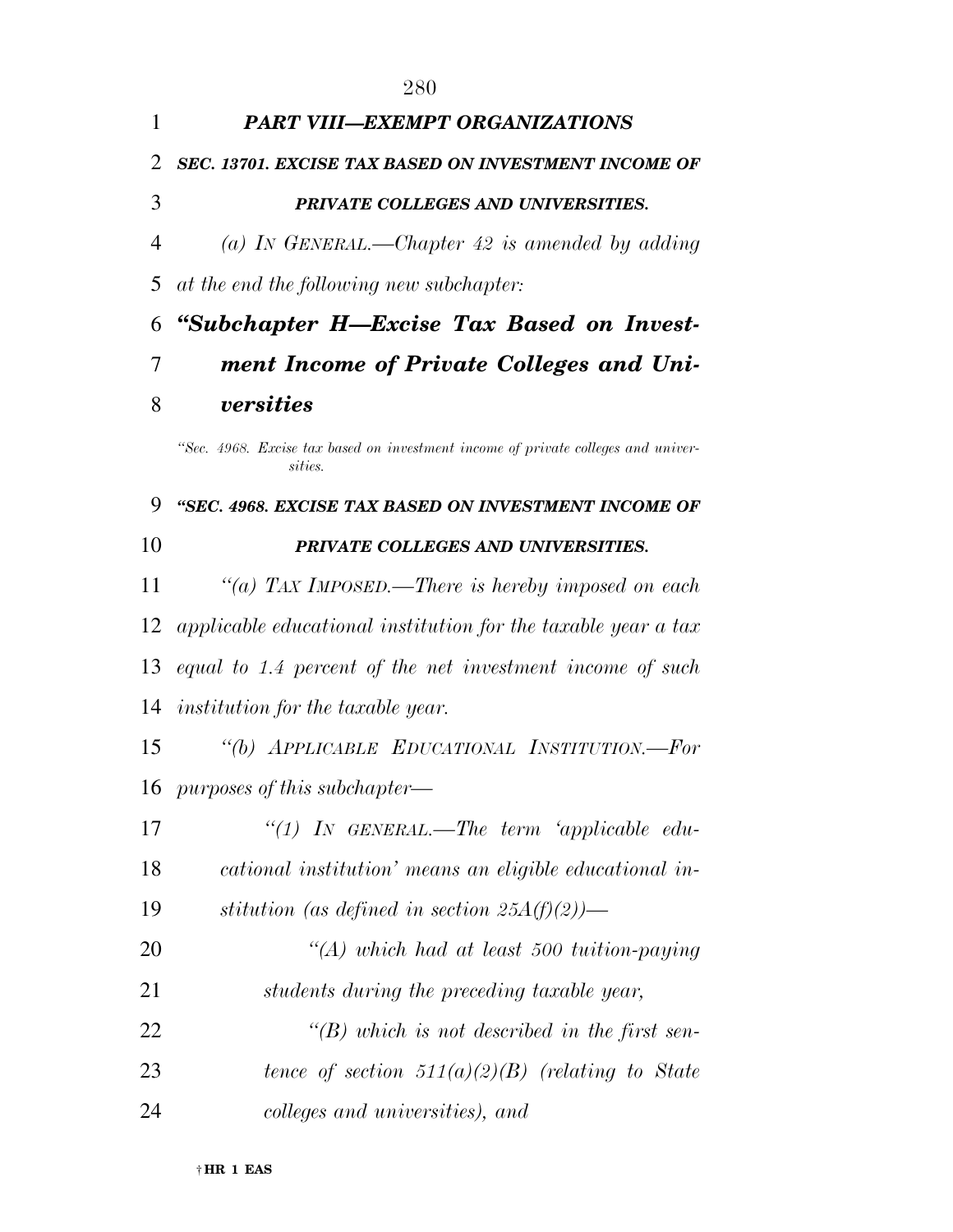| $\mathbf{1}$   | $\lq\lq$ the aggregate fair market value of the           |
|----------------|-----------------------------------------------------------|
| $\overline{2}$ | assets of which at the end of the preceding tax-          |
| 3              | able year (other than those assets which are used         |
| $\overline{4}$ | directly in carrying out the institution's exempt         |
| 5              | purpose) is at least $$500,000$ per student of the        |
| 6              | <i>institution.</i>                                       |
| 7              | "(2) STUDENTS.—For purposes of paragraph                  |
| 8              | $(1)$ , the number of students of an institution shall be |
| 9              | based on the daily average number of full-time stu-       |
| 10             | dents attending such institution (with part-time stu-     |
| 11             | dents taken into account on a full-time student equiv-    |
| 12             | <i>alent basis</i> ).                                     |
| 13             | "(c) NET INVESTMENT INCOME.—For purposes of this          |
| 14             | section, net investment income shall be determined under  |
| 15             | rules similar to the rules of section $4940(c)$ .         |
| 16             | "(d) ASSETS AND NET INVESTMENT INCOME OF RE-              |
| 17             | LATED ORGANIZATIONS.                                      |
| 18             | "(1) IN GENERAL.—For purposes of subsections              |
| 19             | $(b)(1)(C)$ and $(c)$ , assets and net investment income  |
| 20             | of any related organization with respect to an edu-       |
| 21             | cational institution shall be treated as assets and net   |
| 22             | investment income, respectively, of the educational in-   |
| 23             | stitution, except that—                                   |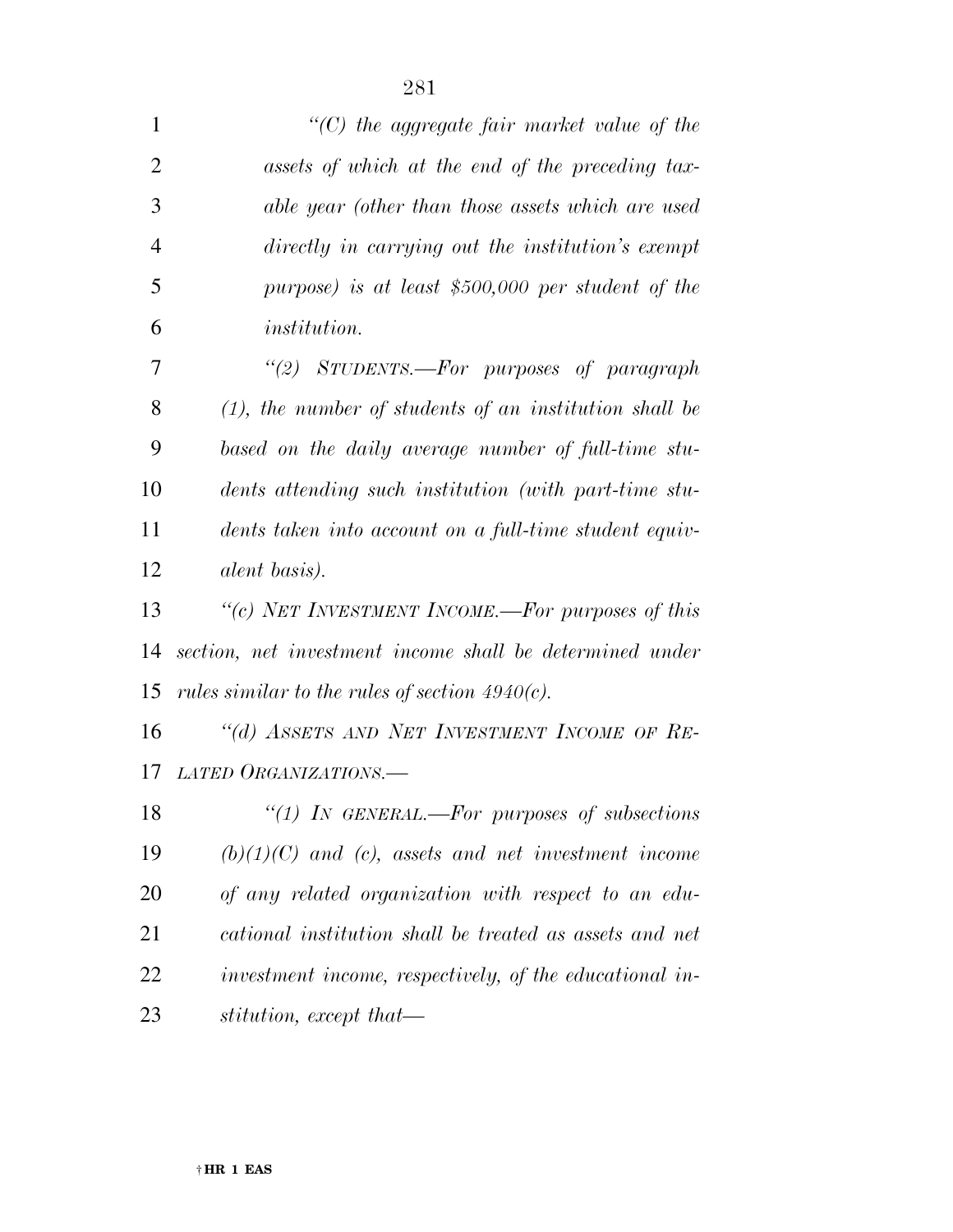| $\mathbf{1}$   | $\lq (A)$ no such amount shall be taken into ac-             |
|----------------|--------------------------------------------------------------|
| $\overline{2}$ | count with respect to more than 1 educational                |
| 3              | <i>institution</i> , and                                     |
| $\overline{4}$ | $\lq\lq(B)$ unless such organization is controlled           |
| 5              | by such institution or is described in section               |
| 6              | $509(a)(3)$ with respect to such institution for the         |
| 7              | taxable year, assets and net investment income               |
| 8              | which are not intended or available for the use              |
| 9              | or benefit of the educational institution shall not          |
| 10             | be taken into account.                                       |
| 11             | "(2) RELATED ORGANIZATION.—For purposes of                   |
| 12             | this subsection, the term 'related organization' means,      |
| 13             | with respect to an educational institution, any orga-        |
| 14             | nization which—                                              |
| 15             | $\lq (A)$ controls, or is controlled by, such insti-         |
| 16             | tution,                                                      |
| 17             | $\lq\lq(B)$ is controlled by 1 or more persons               |
| 18             | which also control such institution, or                      |
| 19             | "(C) is a supported organization (as de-                     |
| 20             | fined in section 509 $(f)(3)$ , or an organization           |
| 21             | described in section 509(a)(3), during the taxable           |
| 22             | year with respect to such institution.".                     |
| 23             | (b) CLERICAL AMENDMENT.—The table of subchapters             |
|                | 24 for chapter $42$ is amended by adding at the end the fol- |
| 25             | <i>lowing new item:</i>                                      |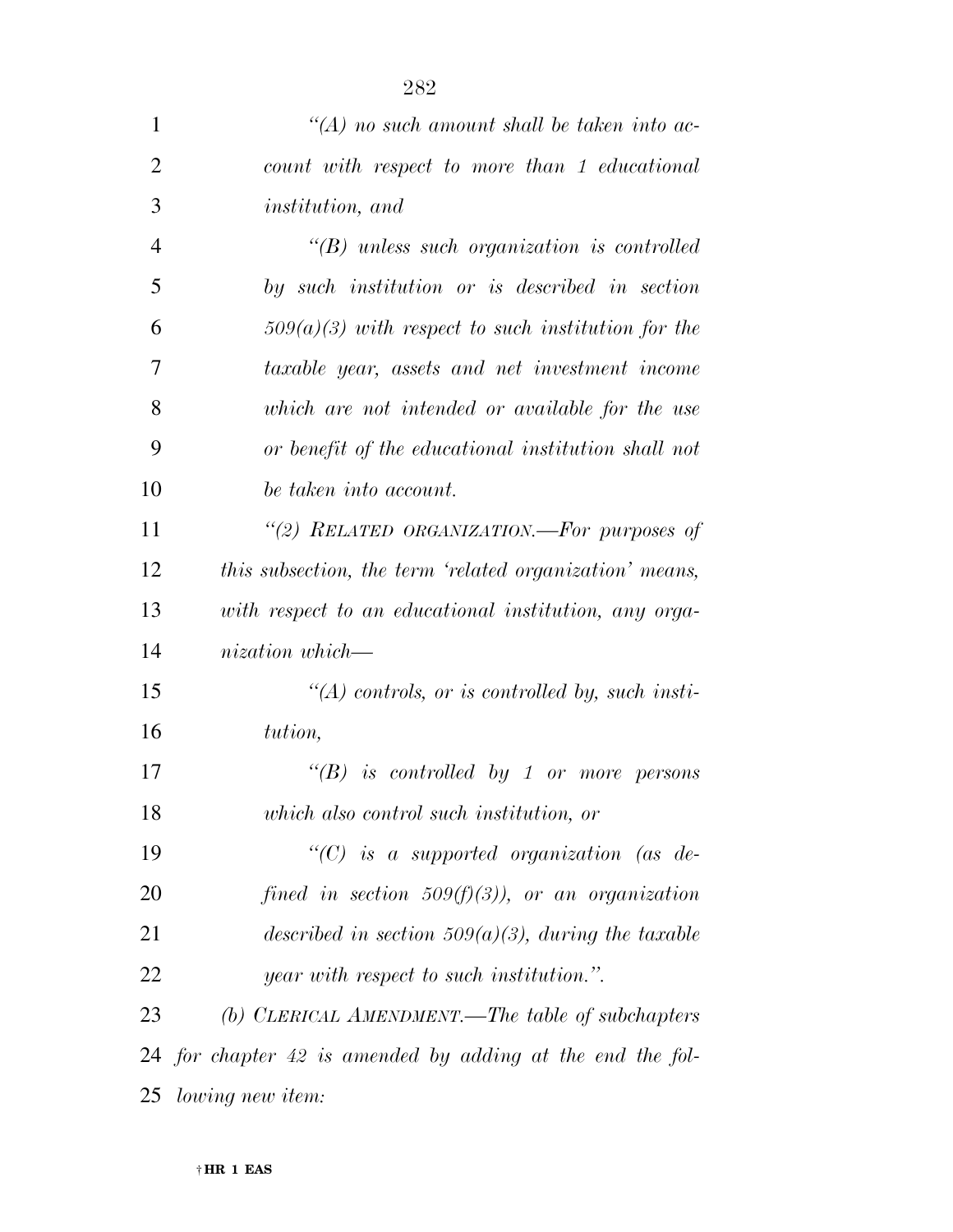|    | "SUBCHAPTER H-EXCISE TAX BASED ON INVESTMENT INCOME OF PRIVATE<br>COLLEGES AND UNIVERSITIES". |
|----|-----------------------------------------------------------------------------------------------|
| 1  | (c) EFFECTIVE DATE.—The amendments made by this                                               |
| 2  | section shall apply to taxable years beginning after Decem-                                   |
| 3  | $ber\,31,\,2017.$                                                                             |
| 4  | SEC. 13702. UNRELATED BUSINESS TAXABLE INCOME SEPA-                                           |
| 5  | RATELY COMPUTED FOR EACH TRADE OR                                                             |
| 6  | <b>BUSINESS ACTIVITY.</b>                                                                     |
| 7  | (a) IN GENERAL.—Subsection (a) of section 512 is                                              |
| 8  | amended by adding at the end the following new paragraph:                                     |
| 9  | "(6) SPECIAL RULE FOR ORGANIZATION WITH                                                       |
| 10 | MORE THAN 1 UNRELATED TRADE OR BUSINESS. $-In$                                                |
| 11 | the case of any organization with more than 1 unre-                                           |
| 12 | <i>lated trade or business—</i>                                                               |
| 13 | $\lq (A)$ unrelated business taxable income, in-                                              |
| 14 | cluding for purposes of determining any net op-                                               |
| 15 | erating loss deduction, shall be computed sepa-                                               |
| 16 | rately with respect to each such trade or business                                            |
| 17 | and without regard to subsection $(b)(12)$ ,                                                  |
| 18 | $\lq\lq(B)$ the unrelated business taxable income                                             |
| 19 | of such organization shall be the sum of the unre-                                            |
| 20 | lated business taxable income so computed with                                                |
| 21 | respect to each such trade or business, less a spe-                                           |
| 22 | cific deduction under subsection $(b)(12)$ , and                                              |
| 23 | "(C) for purposes of subparagraph $(B)$ , un-                                                 |
| 24 | related business taxable income with respect to                                               |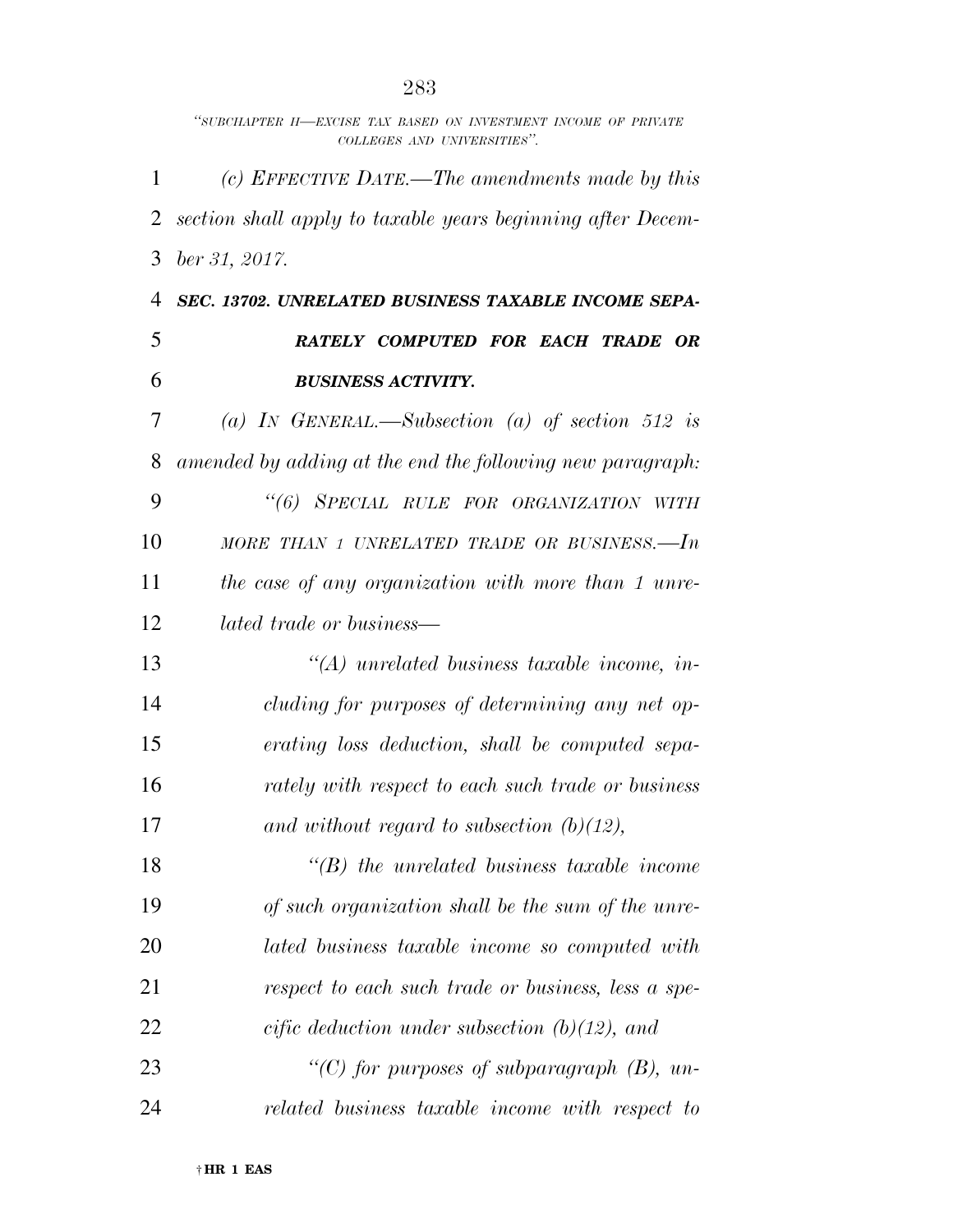| 1              | any such trade or business shall not be less than       |
|----------------|---------------------------------------------------------|
| 2              | $zero.$ ".                                              |
| 3              | (b) EFFECTIVE DATE.—                                    |
| $\overline{4}$ | $(1)$ In GENERAL.—Except to the extent provided         |
| 5              | in paragraph $(2)$ , the amendment made by this sec-    |
| 6              | tion shall apply to taxable years beginning after De-   |
| 7              | cember 31, 2017.                                        |
| 8              | (2) CARRYOVERS OF NET OPERATING LOSSES.-                |
| 9              | If any net operating loss arising in a taxable year be- |
| 10             | ginning before January 1, 2018, is carried over to a    |
| 11             | taxable year beginning on or after such date—           |
| 12             | (A) subparagraph (A) of section $512(a)(6)$             |
| 13             | of the Internal Revenue Code of 1986, as added          |
| 14             | by this Act, shall not apply to such net operating      |
| 15             | loss, and                                               |
| 16             | $(B)$ the unrelated business taxable income of          |
| 17             | the organization, after the application of sub-         |
| 18             | $paramph$ (B) of such section, shall be reduced         |
| 19             | by the amount of such net operating loss.               |
| 20             | SEC. 13703. REPEAL OF DEDUCTION FOR AMOUNTS PAID IN     |
| 21             | EXCHANGE FOR COLLEGE ATHLETIC EVENT                     |
| 22             | <b>SEATING RIGHTS.</b>                                  |
| 23             | (a) IN GENERAL.—Section $170(l)$ is amended—            |
| 24             | $(1)$ by striking paragraph $(1)$ and inserting the     |
| 25             | following:                                              |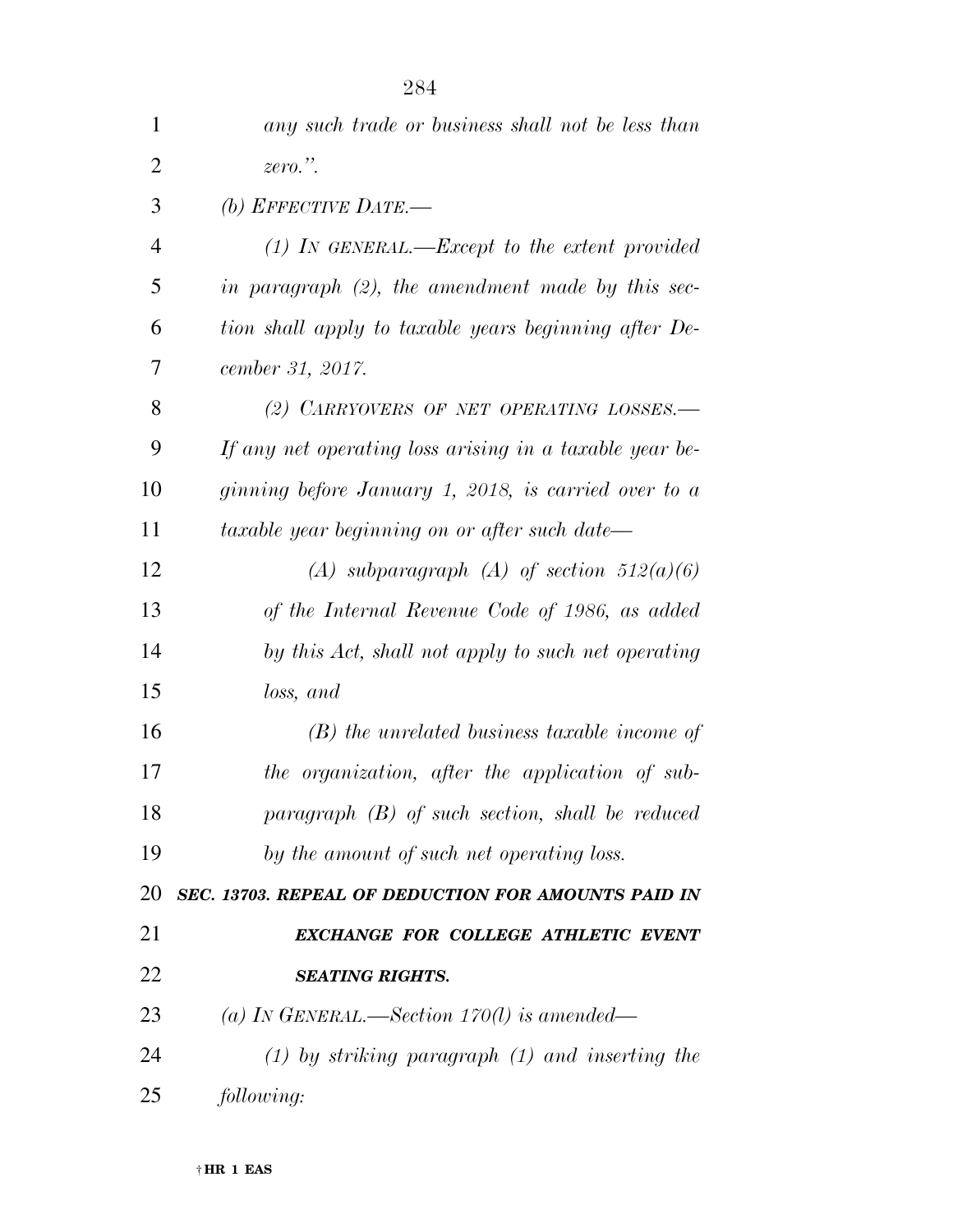| 1              | "(1) IN GENERAL.—No deduction shall be al-                                 |
|----------------|----------------------------------------------------------------------------|
| $\overline{2}$ | lowed under this section for any amount described in                       |
| 3              | paragraph $(2)$ .", and                                                    |
| $\overline{4}$ | (2) in paragraph $(2)(B)$ , by striking "such                              |
| 5              | amount would be allowable as a deduction under this                        |
| 6              | section but for the fact that".                                            |
| 7              | (b) EFFECTIVE DATE.—The amendments made by this                            |
| 8              | section shall apply to contributions made in taxable years                 |
| 9              | beginning after December 31, 2017.                                         |
| 10             | SEC. 13704. REPEAL OF SUBSTANTIATION EXCEPTION IN                          |
| 11             | OF CONTRIBUTIONS REPORTED<br>$\boldsymbol{B}\boldsymbol{Y}$<br><b>CASE</b> |
| 12             | <b>DONEE.</b>                                                              |
| 13             | (a) IN GENERAL.—Section $170(f)(8)$ is amended by                          |
|                |                                                                            |
| 14             | striking subparagraph $(D)$ and by redesignating subpara-                  |
| 15             | graph $(E)$ as subparagraph $(D)$ .                                        |
|                | (b) EFFECTIVE DATE.—The amendments made by this                            |
|                | 17 section shall apply to contributions made in taxable years              |
|                | beginning after December 31, 2016.                                         |
| 16<br>18<br>19 | <b>PART IX-OTHER PROVISIONS</b>                                            |
| 20             | <b>Subpart A-Craft Beverage Modernization and Tax</b>                      |
|                | <b>Reform</b>                                                              |
| 21<br>22       | SEC. 13801. PRODUCTION PERIOD FOR BEER, WINE, AND                          |
| 23             | <b>DISTILLED SPIRITS.</b>                                                  |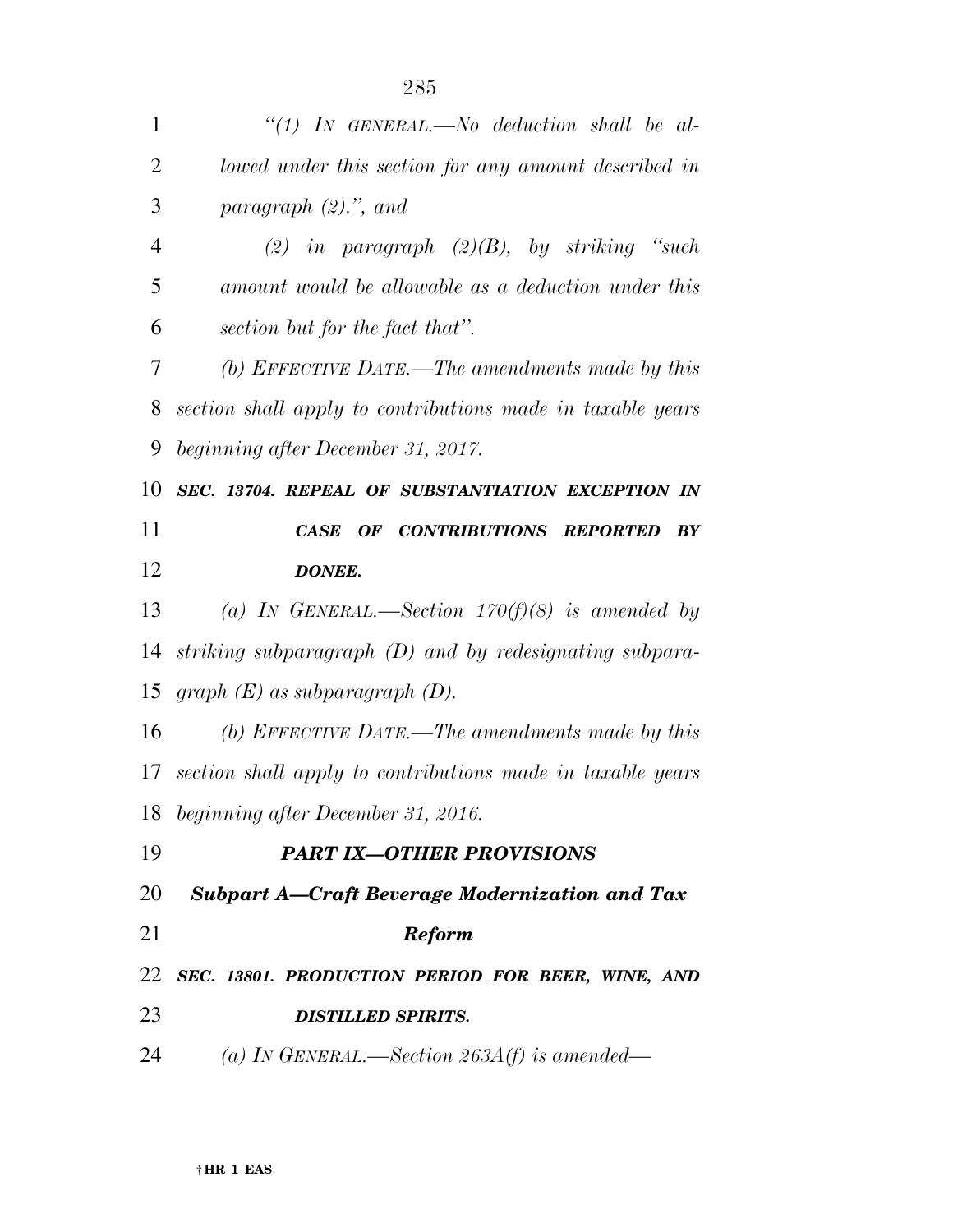| 1              | $(1)$ by redesignating paragraph $(4)$ as para-                   |
|----------------|-------------------------------------------------------------------|
| $\overline{2}$ | graph(5), and                                                     |
| 3              | $(2)$ by inserting after paragraph $(3)$ the fol-                 |
| 4              | <i>lowing new paragraph:</i>                                      |
| 5              | "(4) EXEMPTION FOR AGING PROCESS OF BEER,                         |
| 6              | WINE, AND DISTILLED SPIRITS.-                                     |
| 7              | "(A) IN GENERAL.—For purposes of this                             |
| 8              | subsection, the production period shall not in-                   |
| 9              | clude the aging period for—                                       |
| 10             | $``(i)$ beer (as defined in section                               |
| 11             | $5052(a)$ ,                                                       |
| 12             | $``(ii)$ wine (as described in section                            |
| 13             | $5041(a)$ , or                                                    |
| 14             | $``(iii)$ distilled spirits (as defined in                        |
| 15             | section $5002(a)(8)$ , except such spirits that                   |
| 16             | are unfit for use for beverage purposes.                          |
| 17             | "(B) TERMINATION.—This paragraph shall                            |
| 18             | not apply to interest costs paid or accrued after                 |
| 19             | December 31, 2019.".                                              |
| 20             | (b) CONFORMING AMENDMENT.—Paragraph $(5)(B)(ii)$                  |
| 21             | of section $263A(f)$ , as redesignated by this section, is amend- |
| 22             | ed by inserting "except as provided in paragraph $(4)$ ," be-     |
|                | 23 fore "ending on the date".                                     |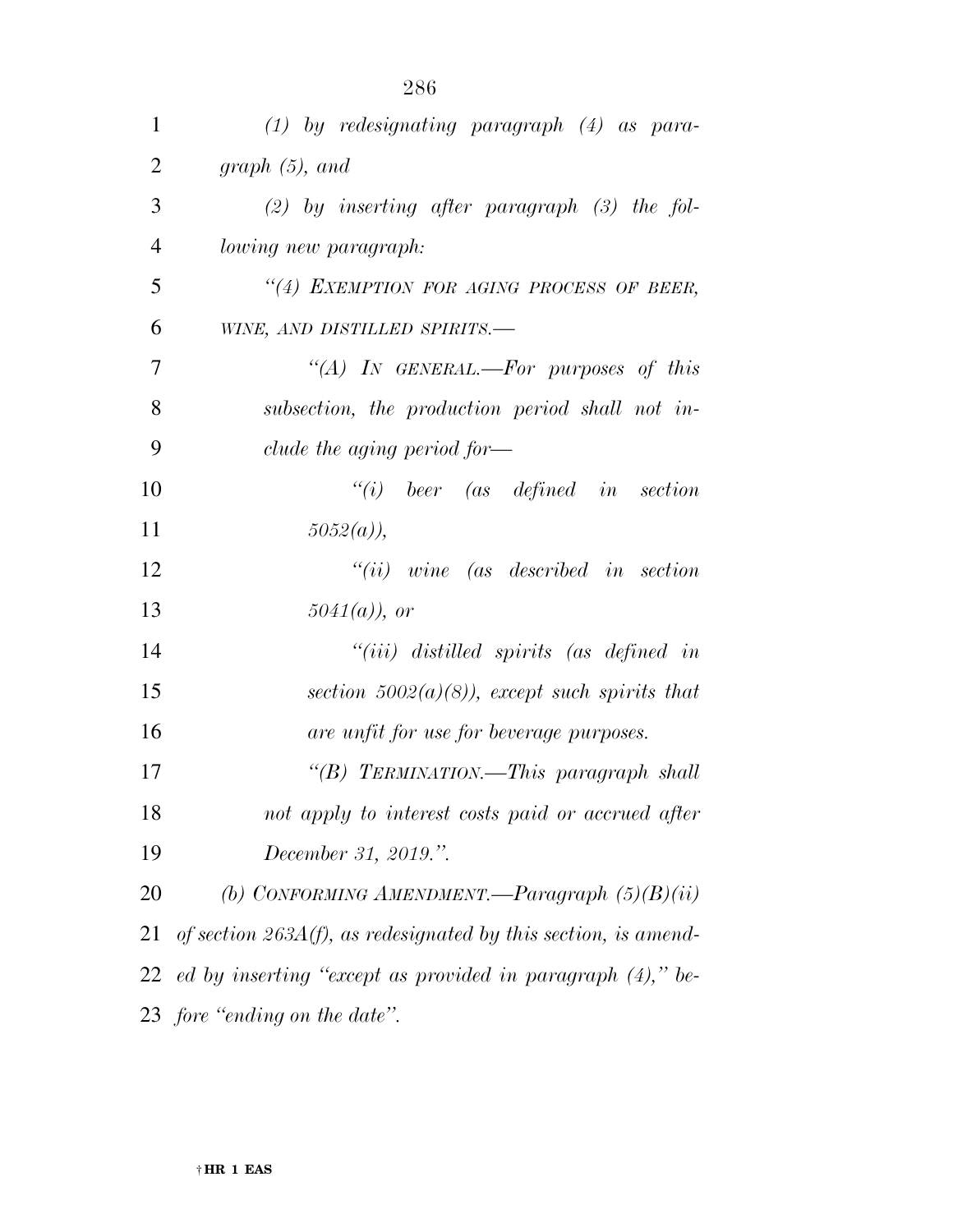| 1              | (c) EFFECTIVE DATE.—The amendments made by this               |
|----------------|---------------------------------------------------------------|
| 2              | section shall apply to interest costs paid or accrued in cal- |
| 3              | endar years beginning after December 31, 2017.                |
| $\overline{4}$ | SEC. 13802. REDUCED RATE OF EXCISE TAX ON BEER.               |
| 5              | (a) IN GENERAL.—Paragraph (1) of section $5051(a)$            |
| 6              | <i>is amended to read as follows:</i>                         |
| 7              | "(1) IN GENERAL.—                                             |
| 8              | "(A) IMPOSITION OF TAX—A tax is hereby                        |
| 9              | imposed on all beer brewed or produced, and re-               |
| 10             | moved for consumption or sale, within the                     |
| 11             | United States, or imported into the United                    |
| 12             | States. Except as provided in paragraph (2), the              |
| 13             | rate of such tax shall be the amount determined               |
| 14             | under this paragraph.                                         |
| 15             | "(B) RATE.—Except as provided in sub-                         |
| 16             | paragraph $(C)$ , the rate of tax shall be \$18 for           |
| 17             | per barrel.                                                   |
| 18             | "(C) SPECIAL RULE.—In the case of beer re-                    |
| 19             | moved after December 31, 2017, and before Jan-                |
| 20             | uary 1, 2020, the rate of tax shall be—                       |
| 21             | "(i) \$16 on the first $6,000,000$ barrels                    |
| 22             | of beer—                                                      |
| 23             | $\lq (I)$ brewed by the brewer and re-                        |
| 24             | moved during the calendar year for                            |
| 25             | consumption or sale, or                                       |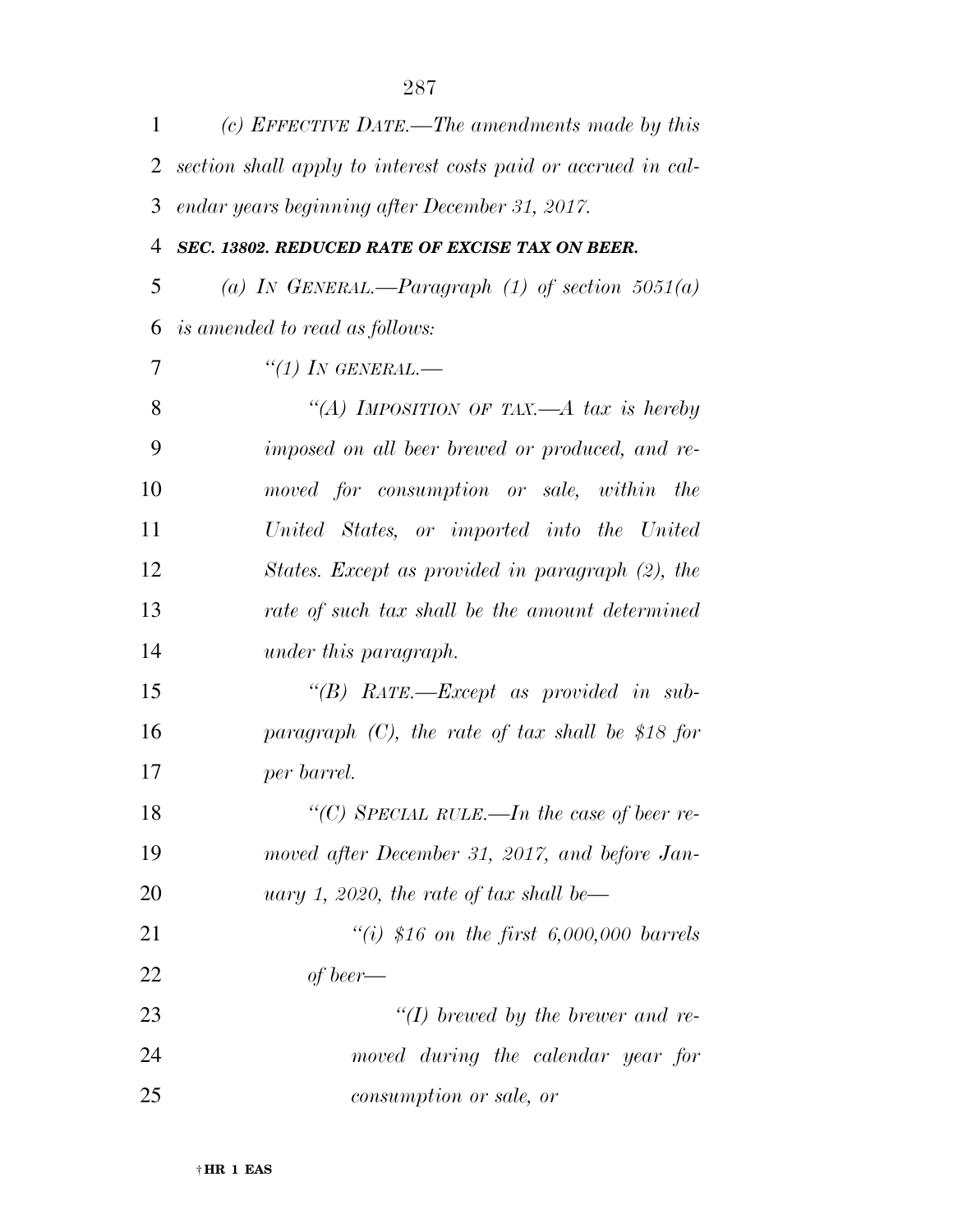| $\mathbf{1}$   | $``(II)$ imported by the importer                        |
|----------------|----------------------------------------------------------|
| $\overline{2}$ | into the United States during the cal-                   |
| 3              | endar year, and                                          |
| $\overline{4}$ | "(ii) \$18 on any barrels of beer to                     |
| 5              | which clause $(i)$ does not apply.                       |
| 6              | "(D) BARREL.—For purposes of this sec-                   |
| $\tau$         | tion, a barrel shall contain not more than 31            |
| 8              | gallons of beer, and any tax imposed under this          |
| 9              | section shall be applied at a like rate for any          |
| 10             | other quantity or for fractional parts of a bar-         |
| 11             | $rel.$ ".                                                |
| 12             | (b) REDUCED RATE FOR CERTAIN DOMESTIC PRODUC-            |
| 13             | TION.—Subparagraph (A) of section $5051(a)(2)$ is amend- |
|                | 14 $ed-$                                                 |
| 15             | (1) in the heading, by striking " $\gamma$ A BARREL",    |
| 16             | and                                                      |
| 17             | (2) by inserting " $(\$3.50$ in the case of beer re-     |
| 18             | moved after December 31, 2017, and before January        |
| 19             | 1, 2020)" after " $\frac{2020}{1}$ ".                    |
| 20             | (c) APPLICATION OF REDUCED TAX RATE FOR FOR-             |
| 21             | EIGN MANUFACTURERS AND IMPORTERS.—Subsection (a)         |
| 22             | of section 5051 is amended—                              |
| 23             | (1) in subparagraph $(C)(i)(II)$ of paragraph (1),       |
| 24             | as amended by subsection $(a)$ , by inserting "but only  |
| 25             | if the importer is an electing importer under para-      |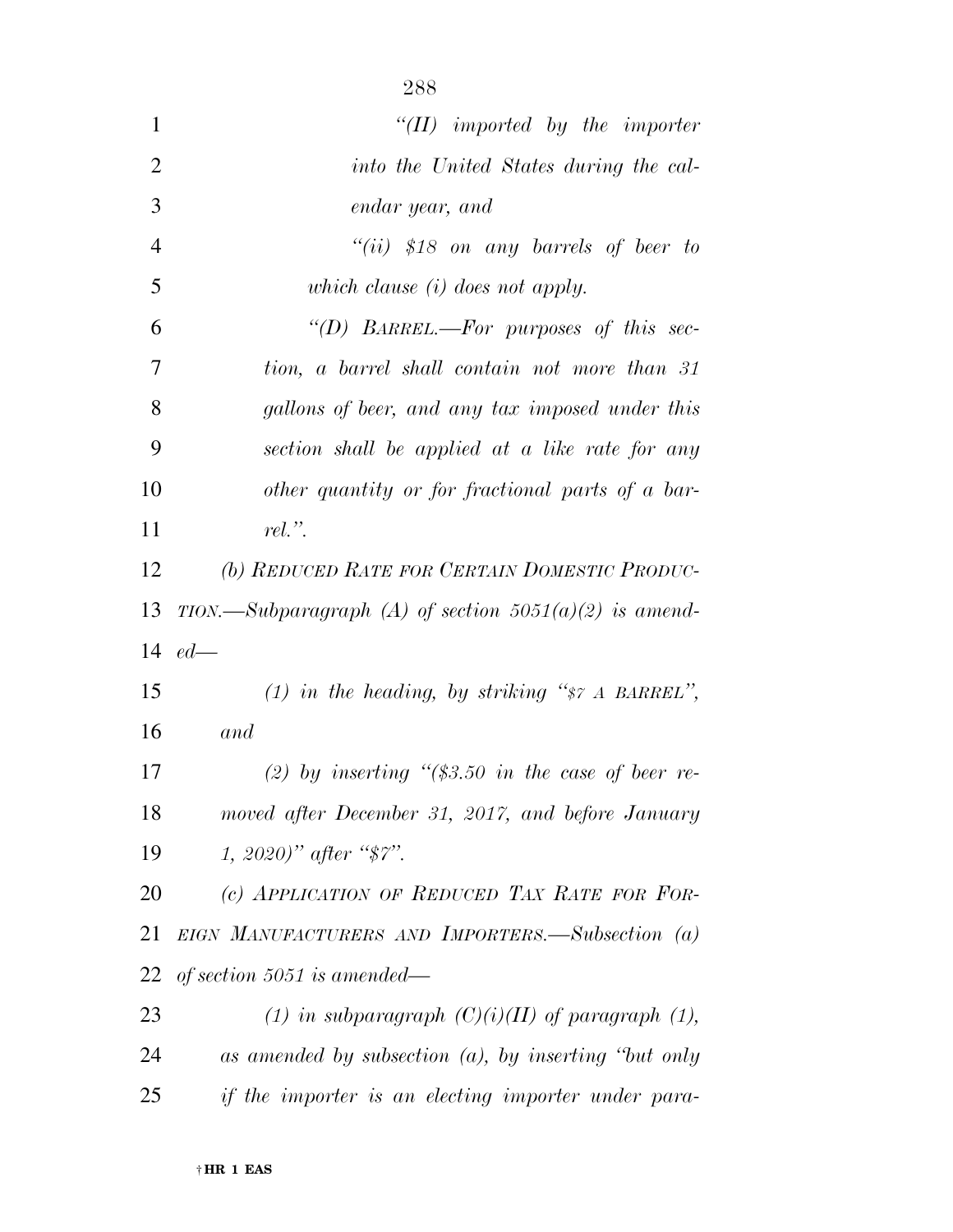| 1              | graph (4) and the barrels have been assigned to the |
|----------------|-----------------------------------------------------|
| $\overline{2}$ | importer pursuant to such paragraph" after "during  |
| 3              | the calendar year", and                             |
| $\overline{4}$ | $(2)$ by adding at the end the following new para-  |
| 5              | graph:                                              |
| 6              | "(4) REDUCED TAX RATE FOR FOREIGN MANU-             |
| 7              | FACTURERS AND IMPORTERS.-                           |
| 8              | "(A) In GENERAL.—In the case of any bar-            |
| 9              | rels of beer which have been brewed or produced     |
| 10             | outside of the United States and imported into      |
| 11             | the United States, the rate of tax applicable       |
| 12             | under clause (i) of paragraph $(1)(C)$ (referred to |
| 13             | in this paragraph as the 'reduced tax rate') may    |
| 14             | be assigned by the brewer (provided that the        |
| 15             | brewer makes an election described in subpara-      |
| 16             | graph $(B)(ii)$ to any electing importer of such    |
| 17             | barrels pursuant to the requirements established    |
| 18             | by the Secretary under subparagraph (B).            |
| 19             | "(B) ASSIGNMENT.—The Secretary shall,               |
| 20             | through such rules, regulations, and procedures     |
| 21             | as are determined appropriate, establish proce-     |
| 22             | dures for assignment of the reduced tax rate pro-   |
| 23             | vided under this paragraph, which shall in-         |
| 24             | clude                                               |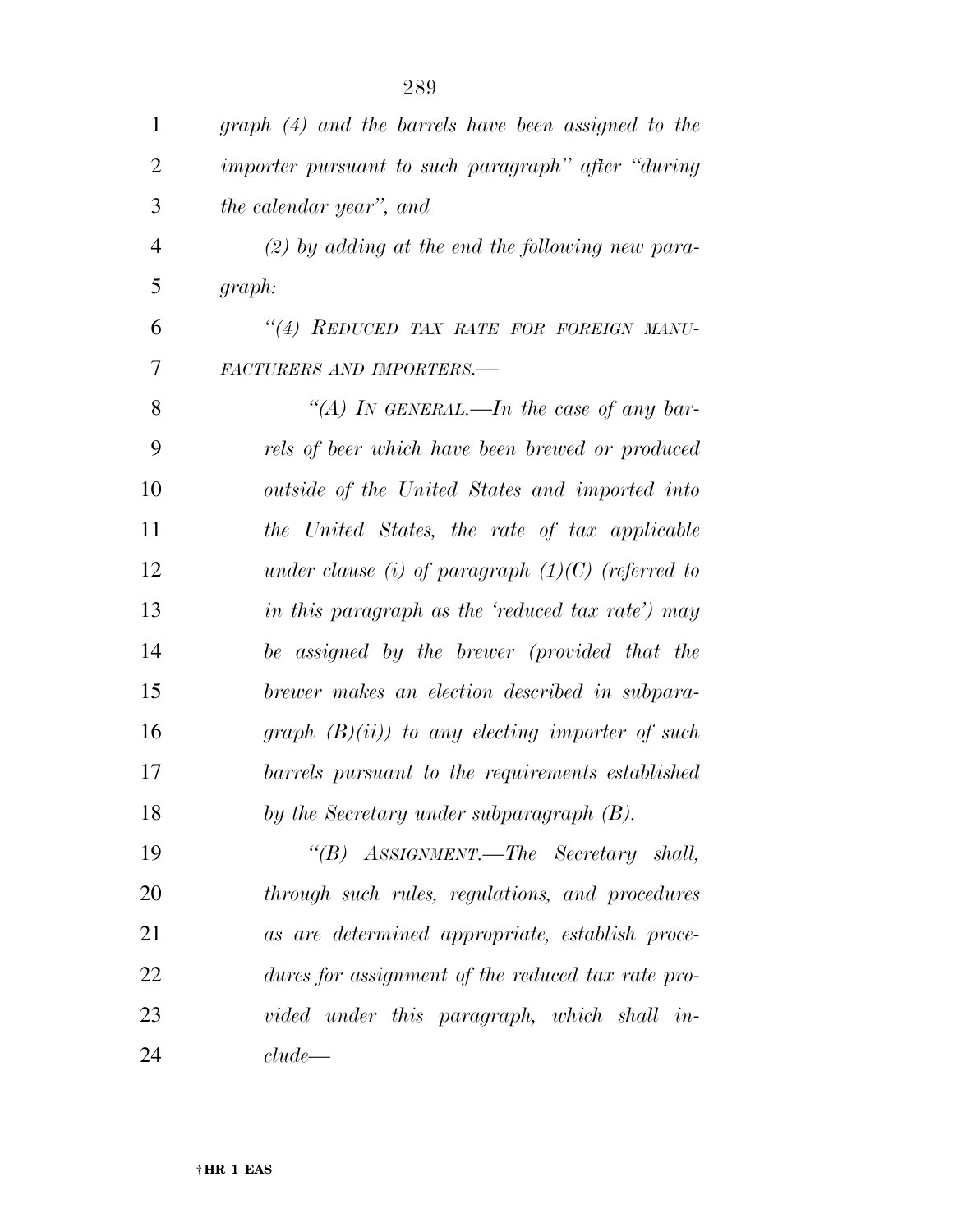| 1              | $``(i)$ a limitation to ensure that the       |
|----------------|-----------------------------------------------|
| $\overline{2}$ | number of barrels of beer for which the re-   |
| 3              | duced tax rate has been assigned by a brew-   |
| $\overline{4}$ | $er-$                                         |
| 5              | "(I) to any importer does not ex-             |
| 6              | ceed the number of barrels of beer            |
| 7              | brewed or produced by such brewer             |
| 8              | during the calendar year which were           |
| 9              | <i>imported into the United States by</i>     |
| 10             | such importer, and                            |
| 11             | "(II) to all importers does not ex-           |
| 12             | ceed the $6,000,000$ barrels to which the     |
| 13             | reduced tax rate applies,                     |
| 14             | $``(ii)$ procedures that allow the election   |
| 15             | of a brewer to assign and an importer to re-  |
| 16             | ceive the reduced tax rate provided under     |
| 17             | this paragraph,                               |
| 18             | $``(iii)$ requirements that the brewer        |
| 19             | provide any information as the Secretary      |
| 20             | determines necessary and appropriate for      |
| 21             | purposes of carrying out this paragraph,      |
| 22             | and                                           |
| 23             | " $(iv)$ procedures that allow for revoca-    |
| 24             | tion of eligibility of the brewer and the im- |
| 25             | porter for the reduced tax rate provided      |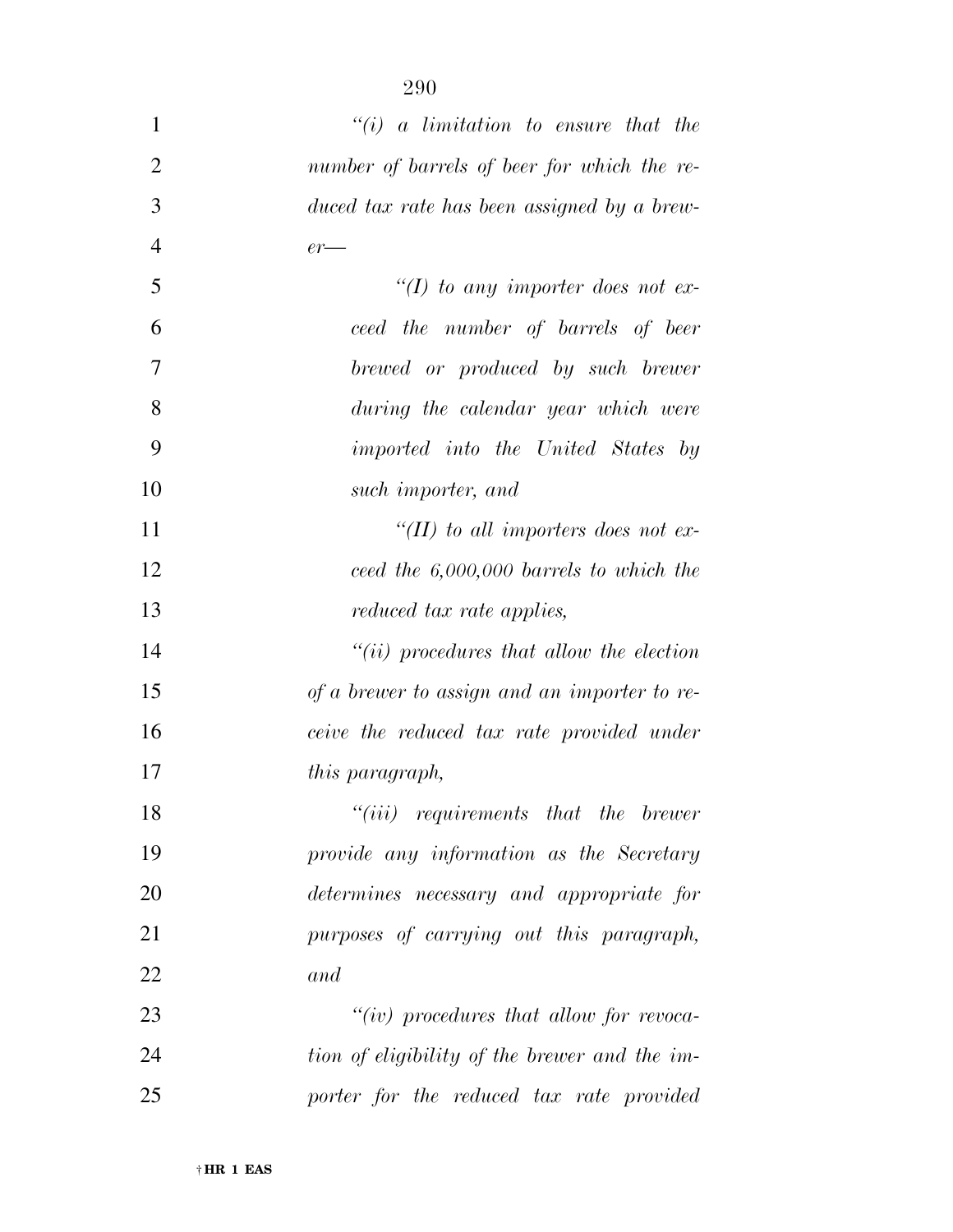| $\mathbf{1}$   | under this paragraph in the case of any er-               |
|----------------|-----------------------------------------------------------|
| $\overline{2}$ | roneous or fraudulent information provided                |
| 3              | under clause (iii) which the Secretary                    |
| $\overline{4}$ | deems to be material to qualifying for such               |
| 5              | <i>reduced rate.</i>                                      |
| 6              | "(C) CONTROLLED GROUP.—For purposes                       |
| 7              | of this section, any importer making an election          |
| 8              | described in subparagraph $(B)(ii)$ shall be              |
| 9              | deemed to be a member of the controlled group             |
| 10             | of the brewer, as described under paragraph               |
| 11             | $(5).$ ".                                                 |
| 12             | CONTROLLED GROUP AND SINGLE TAXPAYER<br>(d)               |
| 13             | RULES.—Subsection (a) of section 5051, as amended by this |
| 14             | section, is amended—                                      |
| 15             | $(1)$ in paragraph $(2)$ —                                |
| 16             | $(A)$ by striking subparagraph $(B)$ , and                |
| 17             | $(B)$ by redesignating subparagraph $(C)$ as              |
| 18             | subparagraph $(B)$ , and                                  |
| 19             | $(2)$ by adding at the end the following new para-        |
| 20             | graph:                                                    |
| 21             | "(5) CONTROLLED GROUP AND SINGLE TAXPAYER                 |
| 22             | $RULES$ .                                                 |
| 23             | "(A) IN GENERAL.—Except as provided in                    |
| 24             | $subparagnph$ (B), in the case of a controlled            |
| 25             | group, the $6,000,000$ barrel quantity specified in       |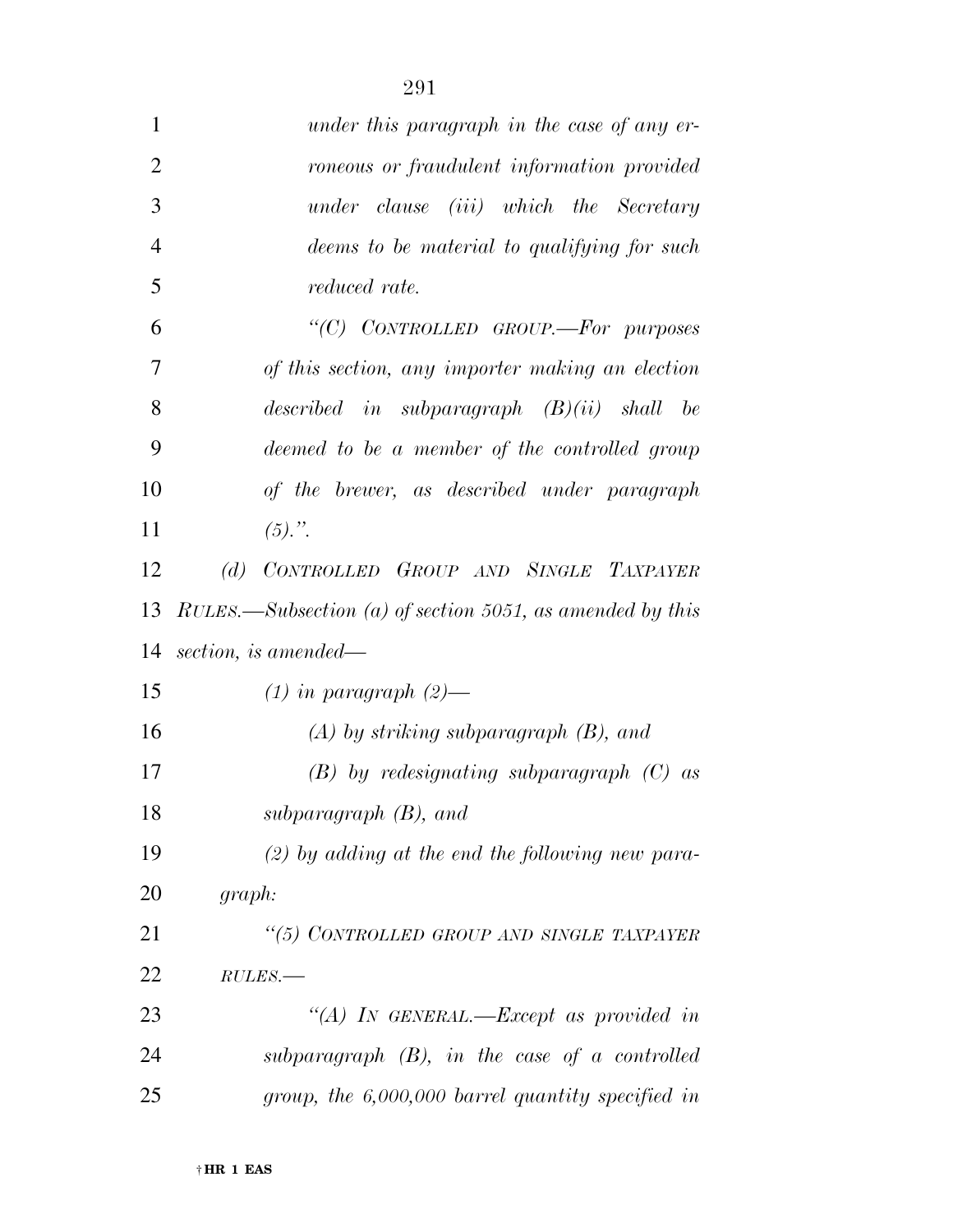| $\mathbf{1}$   | paragraph $(1)(C)(i)$ and the 2,000,000 barrel       |
|----------------|------------------------------------------------------|
| $\overline{2}$ | quantity specified in paragraph $(2)(A)$ shall be    |
| 3              | applied to the controlled group, and<br>the          |
| $\overline{4}$ | 6,000,000 barrel quantity specified in paragraph     |
| 5              | $(1)(C)(i)$ and the 60,000 barrel quantity speci-    |
| 6              | fied in paragraph $(2)(A)$ shall be apportioned      |
| 7              | among the brewers who are members of such            |
| 8              | group in such manner as the Secretary or their       |
| 9              | delegate shall by regulations prescribe. For pur-    |
| 10             | poses of the preceding sentence, the term 'con-      |
| 11             | trolled group' has the meaning assigned to it by     |
| 12             | subsection $(a)$ of section 1563, except that for    |
| 13             | such purposes the phrase 'more than 50 percent'      |
| 14             | shall be substituted for the phrase 'at least 80     |
| 15             | percent' in each place it appears in such sub-       |
| 16             | section. Under regulations prescribed by the Sec-    |
| 17             | retary, principles similar to the principles of the  |
| 18             | preceding two sentences shall be applied to a        |
| 19             | group of brewers under common control where          |
| 20             | one or more of the brewers is not a corporation.     |
| 21             | "(B) FOREIGN MANUFACTURERS AND IM-                   |
| 22             | PORTERS.—For purposes of paragraph $(4)$ , in        |
| 23             | the case of a controlled group, the $6,000,000$ bar- |
| 24             | rel quantity specified in paragraph $(1)(C)(i)$      |
| 25             | shall be applied to the controlled group and ap-     |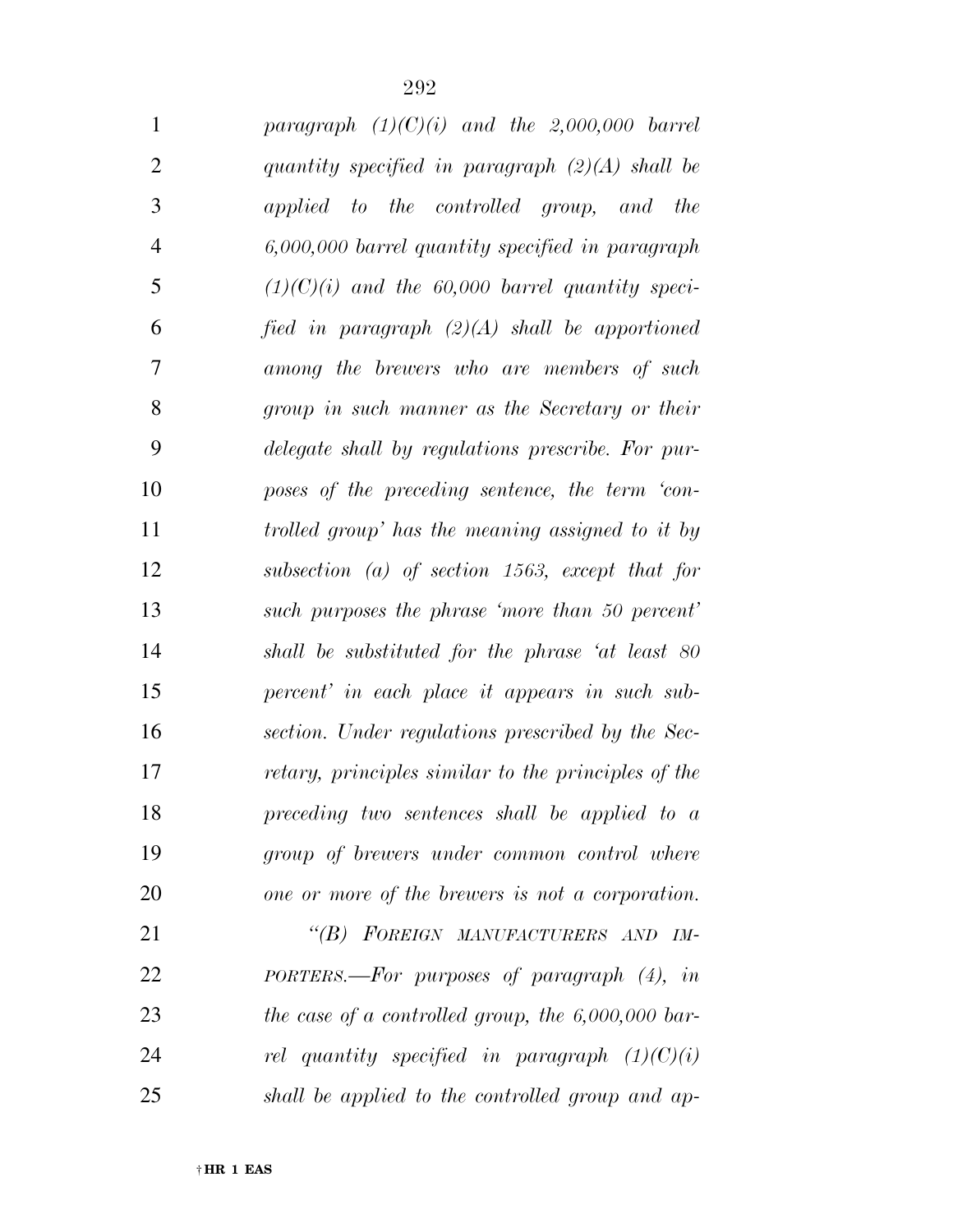| $\mathbf{1}$   | portioned among the members of such group in                 |
|----------------|--------------------------------------------------------------|
| $\overline{2}$ | such manner as the Secretary shall by regula-                |
| 3              | tions prescribe. For purposes of the preceding               |
| 4              | sentence, the term 'controlled group' has the                |
| 5              | meaning given such term under subparagraph                   |
| 6              | $(A)$ . Under regulations prescribed by the Sec-             |
| 7              | retary, principles similar to the principles of the          |
| 8              | preceding two sentences shall be applied to a                |
| 9              | group of brewers under common control where                  |
| 10             | one or more of the brewers is not a corporation.             |
| 11             | "(C) SINGLE TAXPAYER.—Pursuant to rules                      |
| 12             | issued by the Secretary, two or more entities                |
| 13             | (whether or not under common control) that                   |
| 14             | produce beer marketed under a similar brand, li-             |
| 15             | cense, franchise, or other arrangement shall be              |
| 16             | treated as a single taxpayer for purposes of the             |
| 17             | application of this subsection.".                            |
| 18             | (e) EFFECTIVE DATE.—The amendments made by this              |
| 19             | section shall apply to beer removed after December 31, 2017. |
| 20             | SEC. 13803. TRANSFER OF BEER BETWEEN BONDED FACILI-          |
| 21             | TIES.                                                        |
| 22             | (a) In GENERAL.—Section 5414 is amended—                     |
| 23             | $(1)$ by striking "Beer may be removed" and in-              |
| 24             | serting "(a) IN GENERAL.—Beer may be removed",               |
| 25             | and                                                          |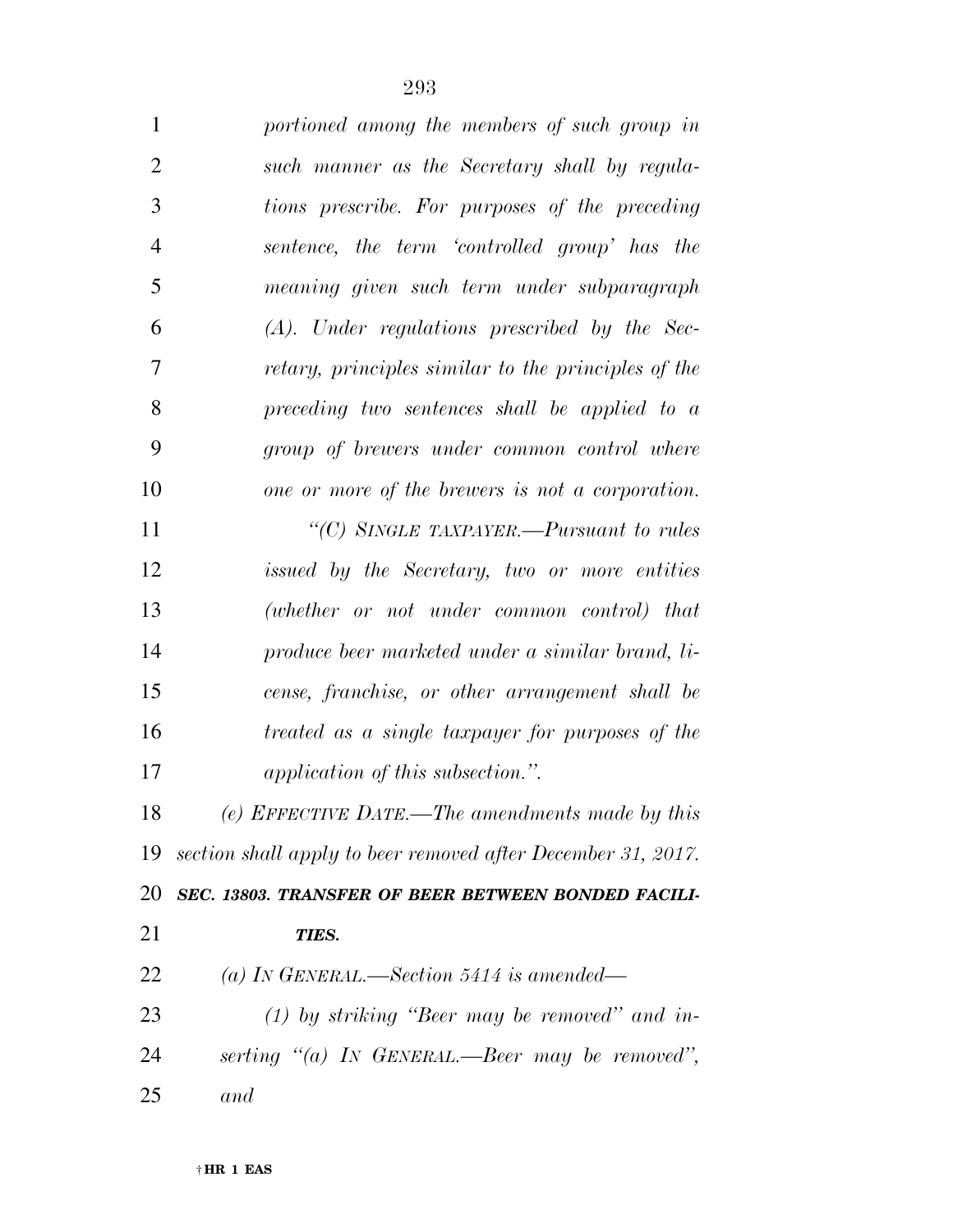|                | 294                                                    |
|----------------|--------------------------------------------------------|
| 1              | $(2)$ by adding at the end the following:              |
| $\overline{2}$ | "(b) TRANSFER OF BEER BETWEEN BONDED FACILI-           |
| 3              | $TIES$ .                                               |
| $\overline{4}$ | "(1) IN GENERAL.—Beer may be removed from              |
| 5              | one bonded brewery to another bonded brewery, with-    |
| 6              | out payment of tax, and may be mingled with beer       |
| 7              | at the receiving brewery, subject to such conditions,  |
| 8              | including payment of the tax, and in such containers,  |
| 9              | as the Secretary by regulations shall prescribe, which |
| 10             | shall include—                                         |
| 11             | "(A) any removal from one brewery to an-               |
| 12             | other brewery belonging to the same brewer,            |
| 13             | "(B) any removal from a brewery owned by               |
| 14             | one corporation to a brewery owned by another          |
| 15             | <i>corporation</i> when—                               |
| 16             | $\lq\lq(i)$ one such corporation owns the con-         |
| 17             | trolling interest in the other such corpora-           |
| 18             | tion, or                                               |
| 19             | $``(ii)$ the controlling interest in each              |
| 20             | such corporation is owned by the same per-             |
| 21             | son or persons, and                                    |
| 22             | "(C) any removal from one brewery to an-               |
| 23             | other brewery when—                                    |
| 24             | $\tilde{f}(i)$ the proprietors of transferring and     |
| 25             | receiving premises are independent of each             |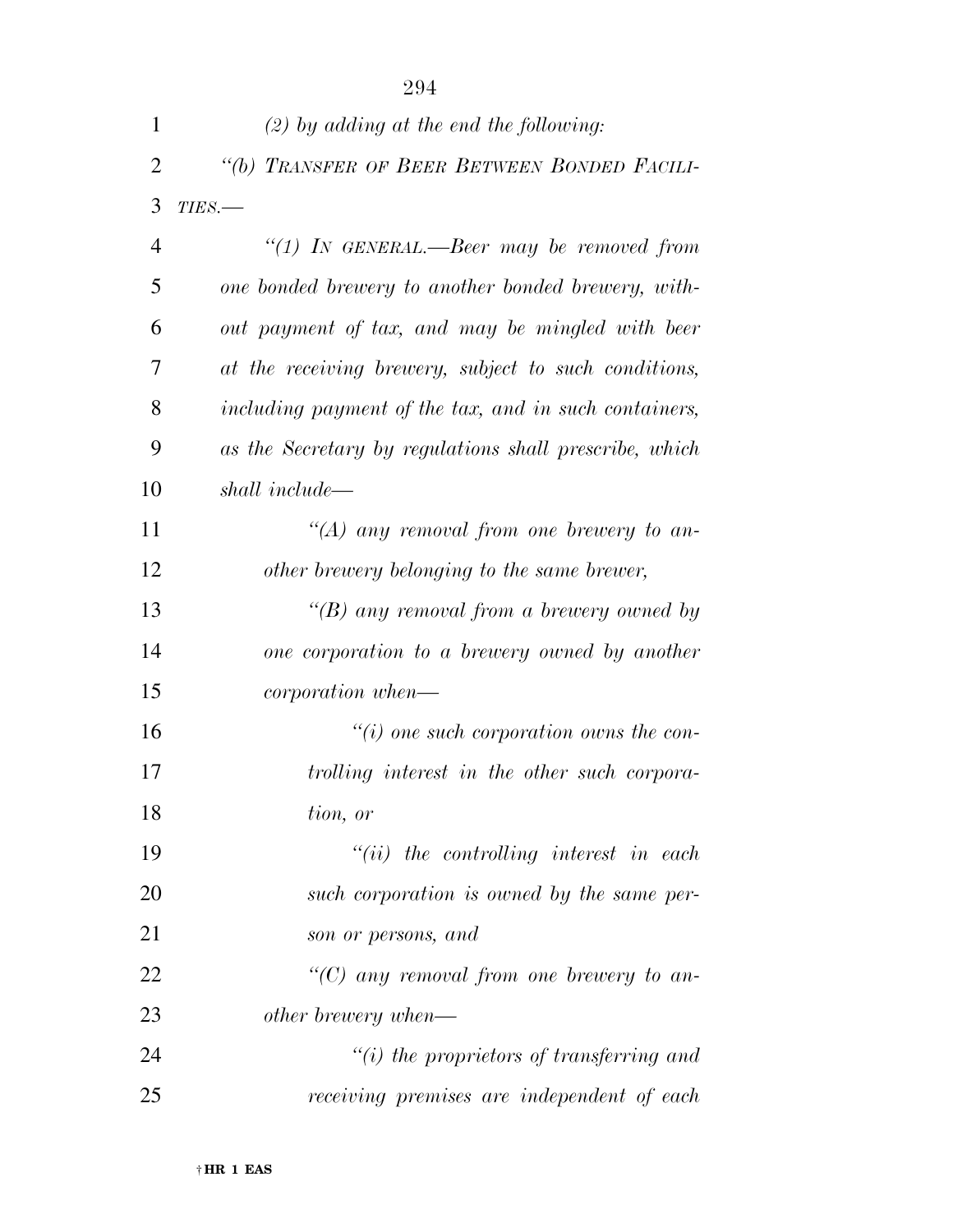| 1              | other and neither has a proprietary interest,                |
|----------------|--------------------------------------------------------------|
| $\overline{2}$ | directly or indirectly, in the business of the               |
| 3              | other, and                                                   |
| $\overline{4}$ | $``(ii)$ the transferor has divested itself                  |
| 5              | of all interest in the beer so transferred and               |
| 6              | the transferee has accepted responsibility for               |
| 7              | payment of the tax.                                          |
| 8              | "(2) TRANSFER OF LIABILITY FOR TAX.-For                      |
| 9              | purposes of paragraph $(1)(C)$ , such relief from liabil-    |
| 10             | ity shall be effective from the time of removal from the     |
| 11             | transferor's bonded premises, or from the time of di-        |
| 12             | vestment of interest, whichever is later.                    |
| 13             | "(3) TERMINATION.—This subsection shall not                  |
| 14             | apply to any calendar quarter beginning after Decem-         |
| 15             | ber 31, 2019.".                                              |
| 16             | (b) REMOVAL FROM BREWERY BY PIPELINE.—Section                |
|                | 17 5412 is amended by inserting "pursuant to section 5414    |
|                | 18 or" before "by pipeline".                                 |
| 19             | (c) EFFECTIVE DATE.—The amendments made by this              |
| 20             | section shall apply to any calendar quarters beginning after |
| 21             | December 31, 2017.                                           |
| 22             | SEC. 13804. REDUCED RATE OF EXCISE TAX ON CERTAIN            |
| 23             | WINE.                                                        |
| 24             | (a) IN GENERAL.—Section 5041(c) is amended by add-           |
|                | $25$ ing at the end the following new paragraph:             |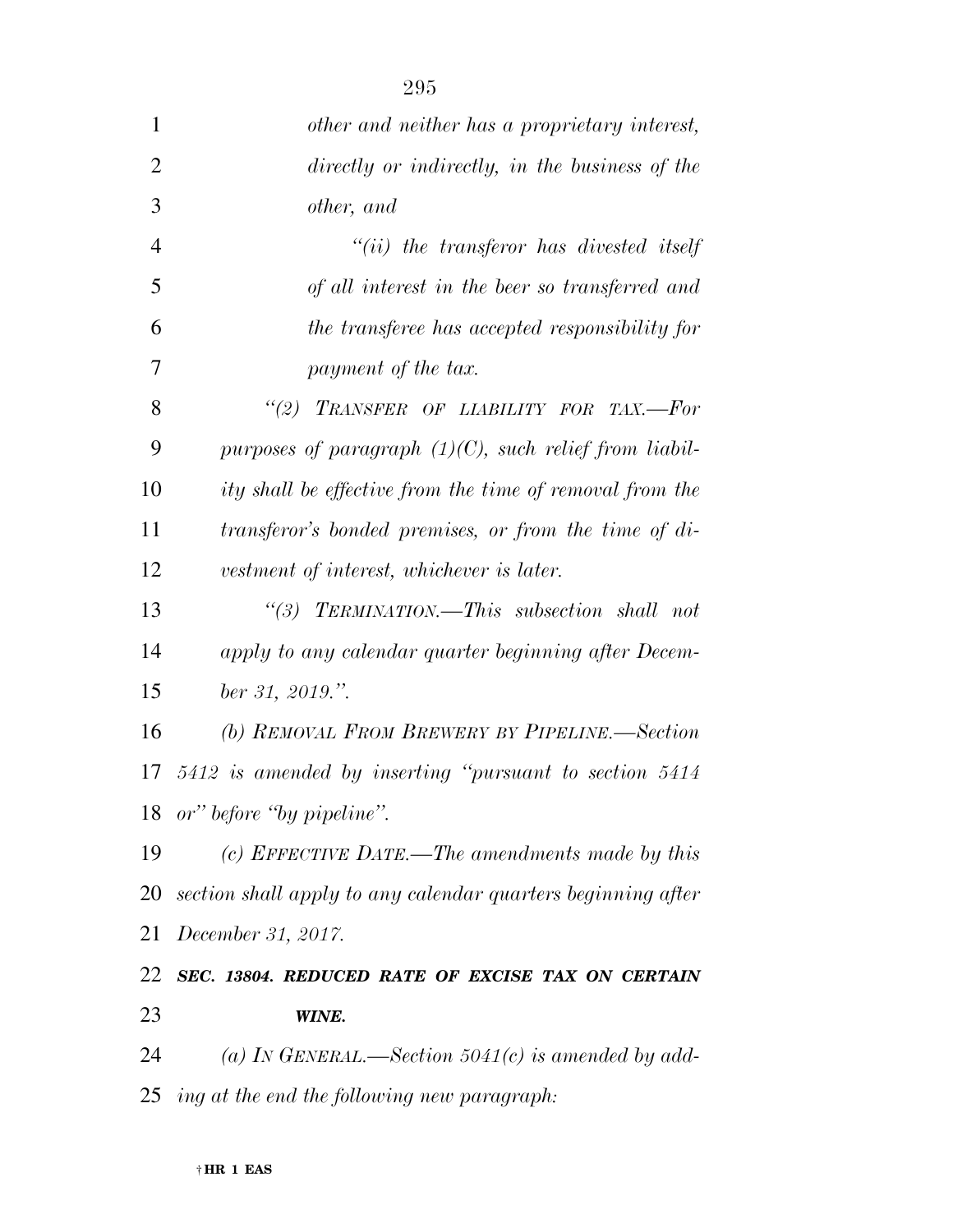| $\mathbf{1}$   | "(8) SPECIAL RULE FOR 2018 AND 2019.-               |
|----------------|-----------------------------------------------------|
| $\overline{2}$ | "(A) IN GENERAL.—In the case of wine re-            |
| 3              | moved after December 31, 2017, and before Jan-      |
| $\overline{4}$ | uary 1, 2020, paragraphs $(1)$ and $(2)$ shall not  |
| 5              | apply and there shall be allowed as a credit        |
| 6              | against any tax imposed by this title (other than   |
| $\overline{7}$ | chapters $2, 21,$ and $22)$ an amount equal to the  |
| 8              | sum of $-$                                          |
| 9              | $``(i)$ \$1 per wine gallon on the first            |
| 10             | $30,000$ wine gallons of wine, plus                 |
| 11             | $``(ii)$ 90 cents per wine gallon on the            |
| 12             | first 100,000 wine gallons of wine to which         |
| 13             | clause (i) does not apply, plus                     |
| 14             | "(iii) 53.5 cents per wine gallon on the            |
| 15             | first 620,000 wine gallons of wine to which         |
| 16             | clauses $(i)$ and $(ii)$ do not apply,              |
| 17             | which are produced by the producer and removed      |
| 18             | during the calendar year for consumption or         |
| 19             | sale, or which are imported by the importer into    |
| 20             | the United States during the calendar year.         |
| 21             | "(B) ADJUSTMENT OF CREDIT FOR HARD                  |
| 22             | $CIDER$ . In the case of wine described in sub-     |
| 23             | section $(b)(6)$ , subparagraph $(A)$ of this para- |
| 24             | graph shall be applied—                             |
|                |                                                     |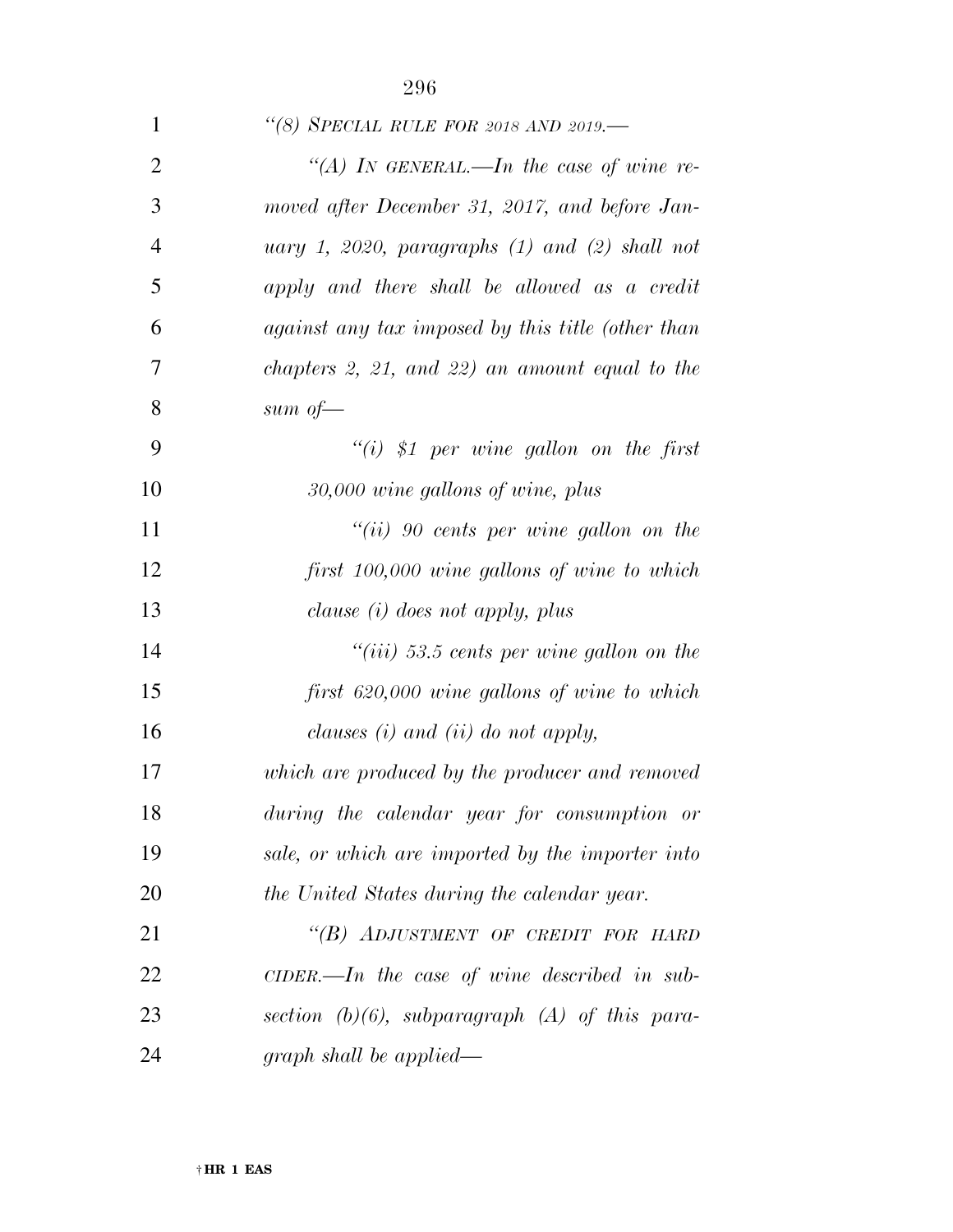| $\mathbf{1}$   | "(i) in clause (i) of such subparagraph,                   |
|----------------|------------------------------------------------------------|
| $\overline{2}$ | by substituting $6.2 \text{ cents}$ for $\frac{4}{3}$ ,    |
| 3              | $``(ii)$ in clause (ii) of such subpara-                   |
| $\overline{4}$ | graph, by substituting '5.6 cents' for '90                 |
| 5              | cents', and                                                |
| 6              | $``(iii)$ in clause (iii) of such subpara-                 |
| 7              | graph, by substituting $3.3 \text{ cents}$ for $53.5$      |
| 8              | $cents$ ".                                                 |
| 9              | (b) CONTROLLED GROUP AND SINGLE TAXPAYER                   |
| 10             | RULES.—Paragraph (4) of section $5041(c)$ is amended by    |
| 11             | striking "section $5051(a)(2)(B)$ " and inserting "section |
|                | 12 $5051(a)(5)$ ".                                         |
| 13             | (c) ALLOWANCE OF CREDIT FOR FOREIGN MANUFAC-               |
| 14             | TURERS AND IMPORTERS.—Subsection (c) of section 5041,      |
| 15             | as amended by subsection $(a)$ , is amended—               |
| 16             | $(1)$ in subparagraph $(A)$ of paragraph $(8)$ , by        |
| 17             | inserting "but only if the importer is an electing im-     |
| 18             | porter under paragraph (9) and the wine gallons of         |
| 19             | wine have been assigned to the importer pursuant to        |
| 20             | such paragraph" after "into the United States during       |
| 21             | the calendar year", and                                    |
| 22             | $(2)$ by adding at the end the following new para-         |
| 23             | graph:                                                     |
| 24             | "(9) ALLOWANCE OF CREDIT FOR FOREIGN MAN-                  |
| 25             | UFACTURERS AND IMPORTERS.-                                 |

† **HR 1 EAS**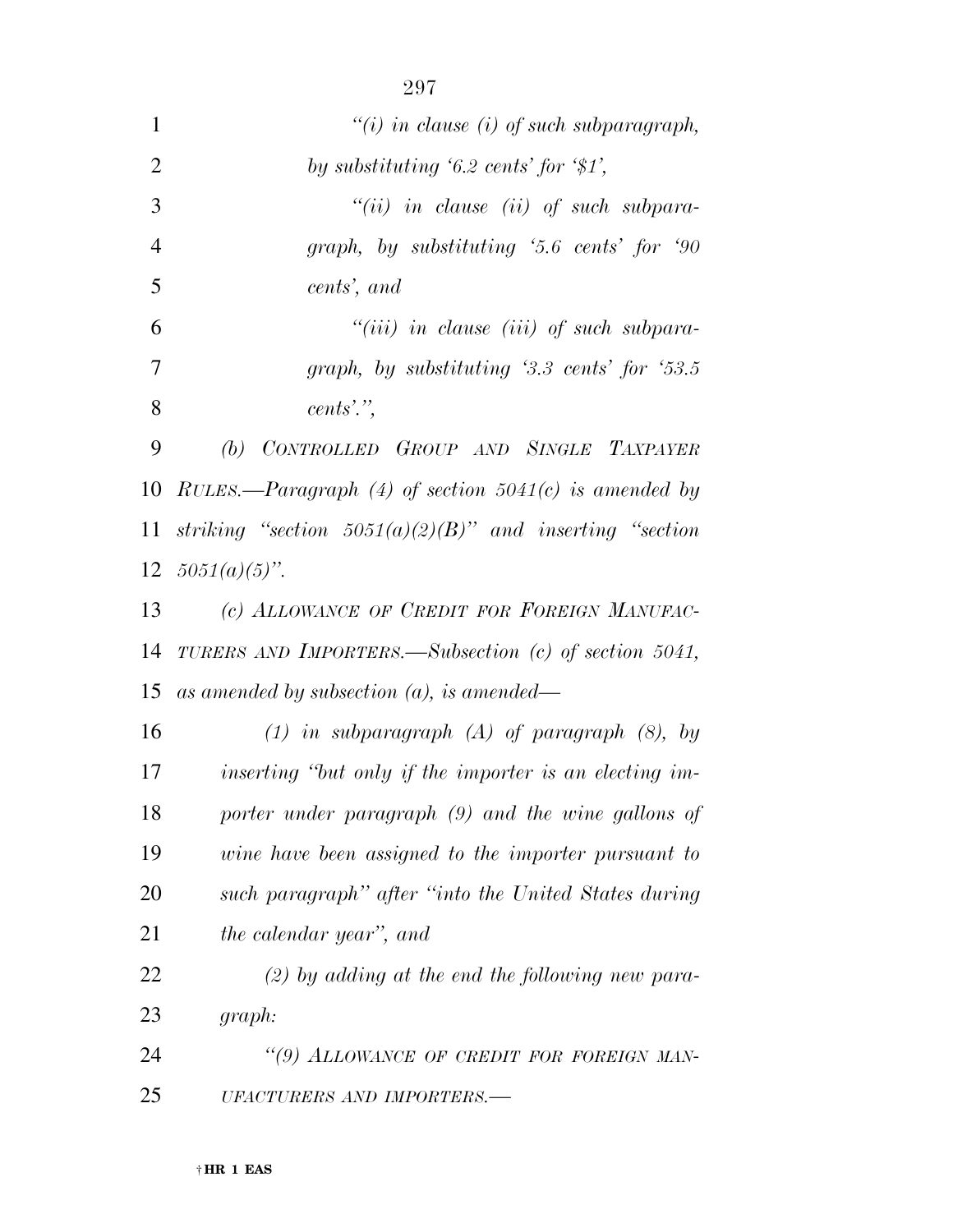| $\mathbf{1}$   | "(A) IN GENERAL.—In the case of any wine          |
|----------------|---------------------------------------------------|
| $\overline{2}$ | gallons of wine which have been produced outside  |
| 3              | of the United States and imported into the        |
| $\overline{4}$ | United States, the credit allowable under para-   |
| 5              | $graph (8)$ (referred to in this paragraph as the |
| 6              | 'tax credit') may be assigned by the person who   |
| 7              | produced such wine (referred to in this para-     |
| 8              | graph as the 'foreign producer'), provided that   |
| 9              | such person makes an election described in sub-   |
| 10             | paragraph $(B)(ii)$ , to any electing importer of |
| 11             | such wine gallons pursuant to the requirements    |
| 12             | established by the Secretary under subparagraph   |
| 13             | (B).                                              |
| 14             | "(B) ASSIGNMENT.—The Secretary shall,             |
| 15             | through such rules, regulations, and procedures   |
| 16             | as are determined appropriate, establish proce-   |
| 17             | dures for assignment of the tax credit provided   |
| 18             | under this paragraph, which shall include—        |
| 19             | $``(i)$ a limitation to ensure that the           |
| 20             | number of wine gallons of wine for which          |
| 21             | the tax credit has been assigned by a foreign     |
| 22             | $producer$ —                                      |
| 23             | "(I) to any importer does not ex-                 |
| 24             | ceed the number of wine gallons of                |
| 25             | wine produced by such foreign pro-                |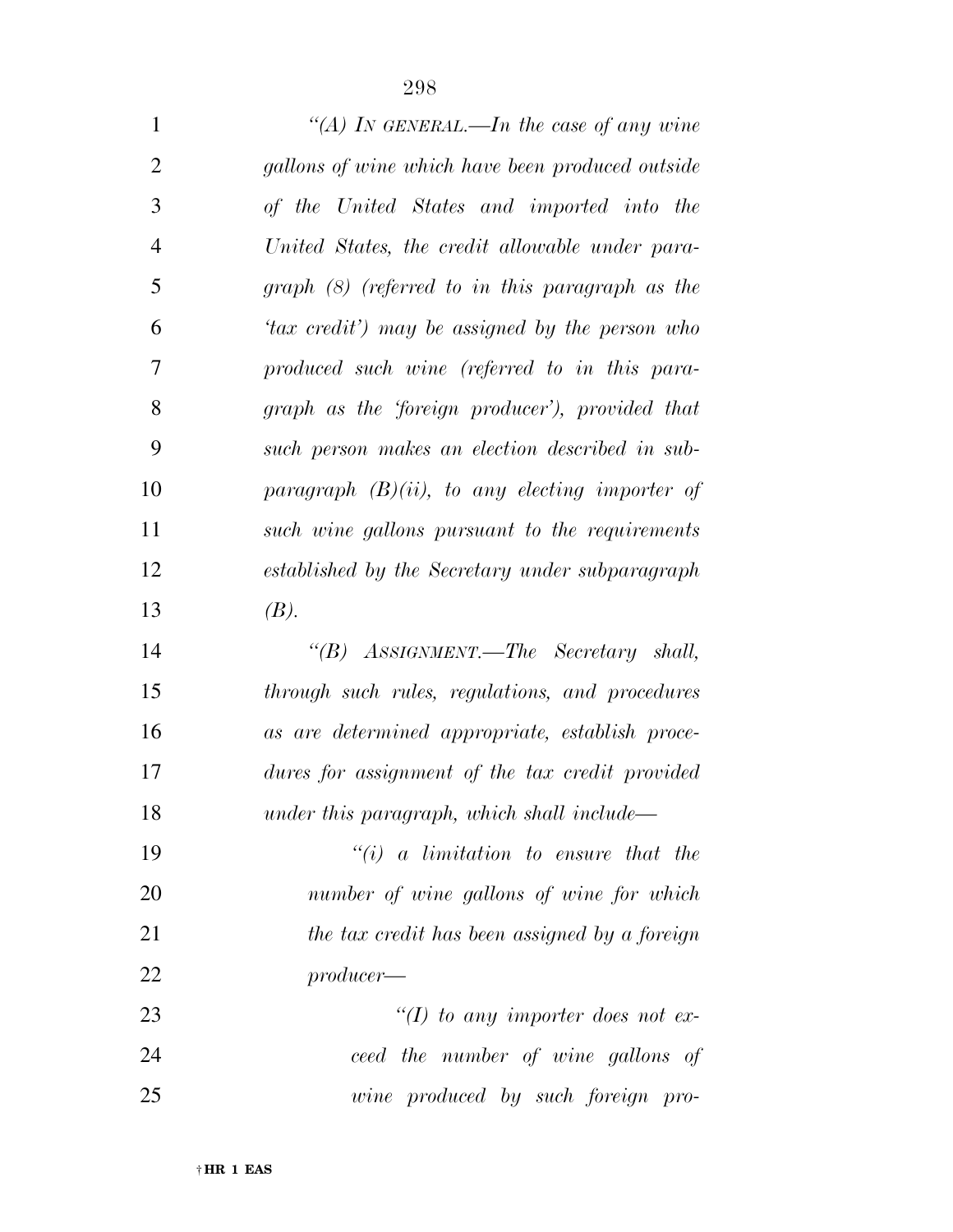| $\mathbf{1}$   | ducer during the calendar year which             |
|----------------|--------------------------------------------------|
| $\overline{2}$ | were imported into the United States             |
| 3              | by such importer, and                            |
| 4              | "(II) to all importers does not ex-              |
| 5              | ceed the 750,000 wine gallons of wine            |
| 6              | to which the tax credit applies,                 |
| 7              | $``(ii)$ procedures that allow the election      |
| 8              | of a foreign producer to assign and an im-       |
| 9              | porter to receive the tax credit provided        |
| 10             | under this paragraph,                            |
| 11             | $``(iii)$ requirements that the foreign          |
| 12             | producer provide any information as the          |
| 13             | Secretary determines necessary and appro-        |
| 14             | priate for purposes of carrying out this         |
| 15             | paragraph, and                                   |
| 16             | $``(iv)$ procedures that allow for revoca-       |
| 17             | tion of eligibility of the foreign producer      |
| 18             | and the importer for the tax credit provided     |
| 19             | under this paragraph in the case of any er-      |
| 20             | roneous or fraudulent information provided       |
| 21             | under clause (iii) which the Secretary           |
| 22             | deems to be material to qualifying for such      |
| 23             | credit.                                          |
| 24             | "(C) CONTROLLED GROUP.-For purposes              |
| 25             | of this section, any importer making an election |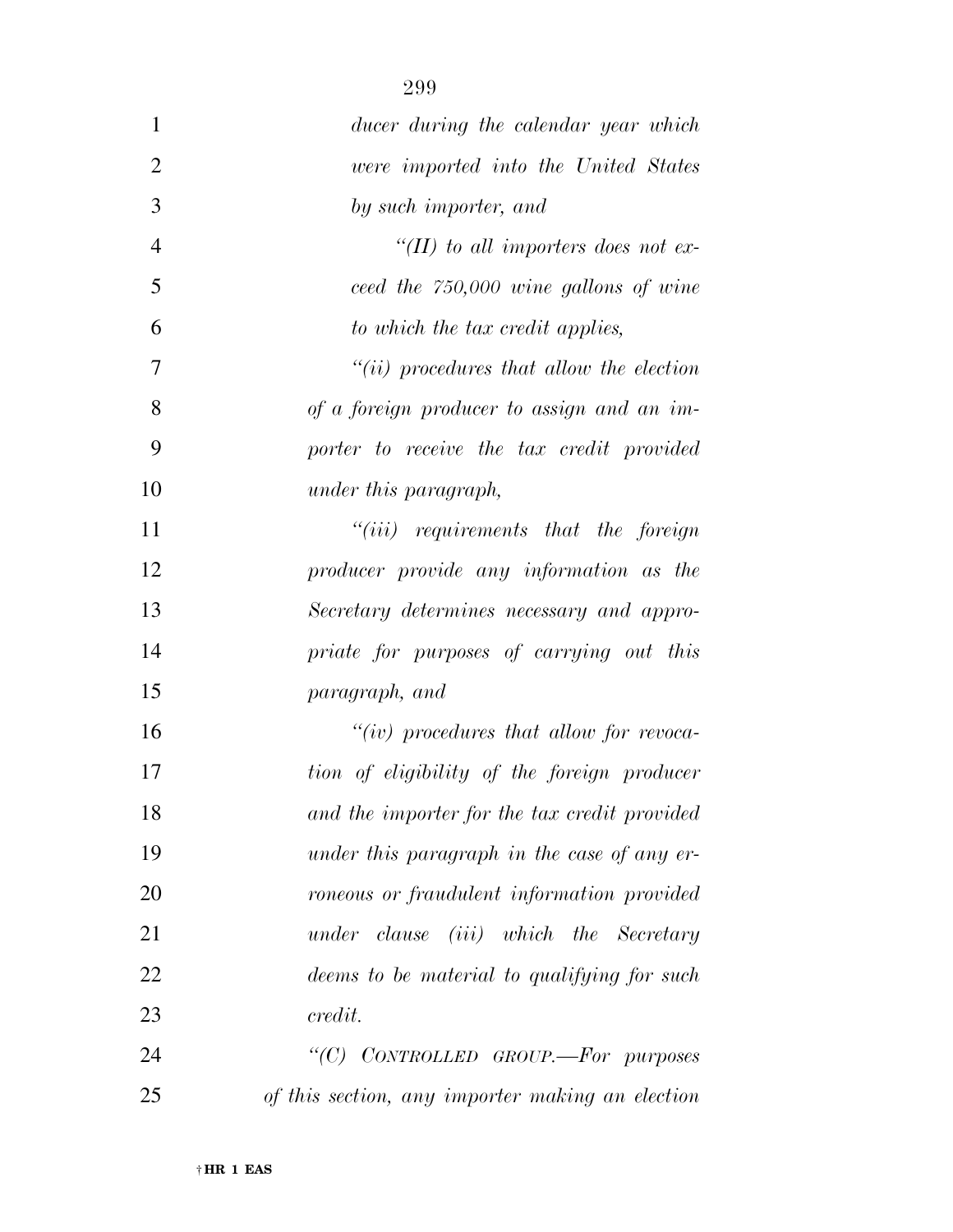| 1              | described in subparagraph $(B)(ii)$ shall be                |
|----------------|-------------------------------------------------------------|
| $\overline{2}$ | deemed to be a member of the controlled group               |
| 3              | of the foreign producer, as described under para-           |
| $\overline{4}$ | graph $(4)$ .".                                             |
| 5              | (d) EFFECTIVE DATE.—The amendments made by this             |
| 6              | section shall apply to wine removed after December 31,      |
| $\tau$         | - 2017.                                                     |
| 8              | SEC. 13805. ADJUSTMENT OF ALCOHOL CONTENT LEVEL             |
| 9              | FOR APPLICATION OF EXCISE TAX RATES.                        |
| 10             | (a) IN GENERAL.—Paragraphs $(1)$ and $(2)$ of section       |
| 11             | $5041(b)$ are each amended by inserting "(16 percent in the |
|                | 12 case of wine removed after December 31, 2017, and before |
|                | 13 January 1, 2020" after "14 percent".                     |
| 14             | (b) EFFECTIVE DATE.—The amendments made by this             |
| 15             | section shall apply to wine removed after December 31,      |
|                | 16 2017.                                                    |
|                | 17 SEC. 13806. DEFINITION OF MEAD AND LOW ALCOHOL BY        |
| 18             | <b>VOLUME WINE.</b>                                         |
| 19             | (a) In GENERAL.—Section 5041 is amended—                    |
| 20             | $(1)$ in subsection $(a)$ , by striking "Still wines"       |
| 21             | and inserting "Subject to subsection (h), still wines",     |
| 22             | and                                                         |
| 23             | $(2)$ by adding at the end the following new sub-           |
| 24             | section:                                                    |
| 25             | "(h) MEAD AND LOW ALCOHOL BY VOLUME WINE.-                  |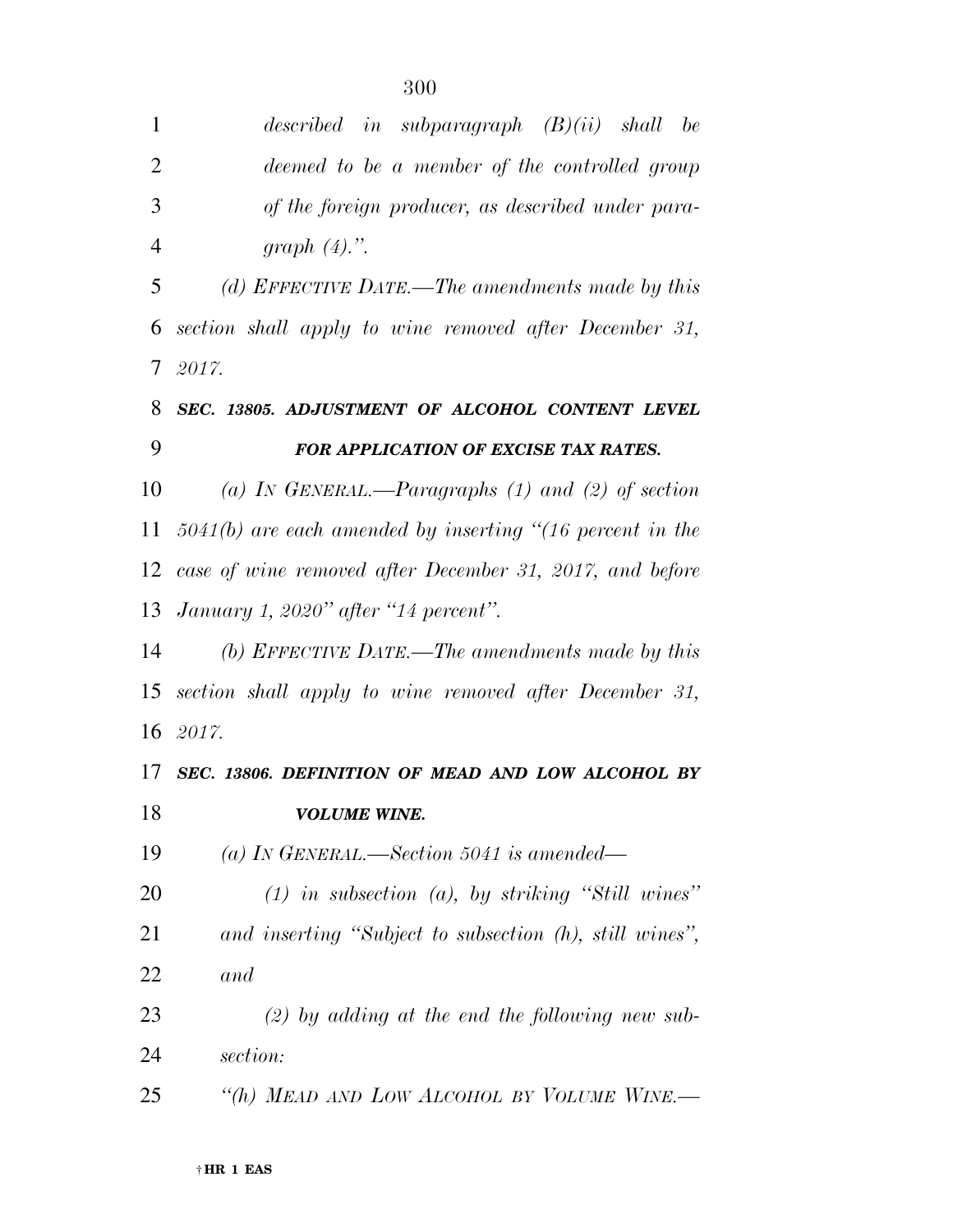| $\mathbf{1}$   | "(1) In GENERAL.—For purposes of subsections             |
|----------------|----------------------------------------------------------|
| $\overline{2}$ | $(a)$ and $(b)(1)$ , mead and low alcohol by volume wine |
| 3              | shall be deemed to be still wines containing not more    |
| $\overline{4}$ | than 16 percent of alcohol by volume.                    |
| 5              | $\lq(2)$ DEFINITIONS.—                                   |
| 6              | "(A) MEAD.—For purposes of this section,                 |
| 7              | the term 'mead' means a wine—                            |
| 8              | $``(i)$ containing not more than $0.64$                  |
| 9              | gram of carbon dioxide per hundred milli-                |
| 10             | liters of wine, except that the Secretary                |
| 11             | shall by regulations prescribe such toler-               |
| 12             | ances to this limitation as may be reason-               |
| 13             | ably necessary in good commercial practice,              |
| 14             | $``(ii)$ which is derived solely from                    |
| 15             | honey and water,                                         |
| 16             | $``(iii)$ which contains no fruit product                |
| 17             | or fruit flavoring, and                                  |
| 18             | "(iv) which contains less than 8.5 per-                  |
| 19             | cent alcohol by volume.                                  |
| 20             | "(B) LOW ALCOHOL BY VOLUME WINE.-                        |
| 21             | For purposes of this section, the term 'low alco-        |
| 22             | hol by volume wine' means a wine-                        |
| 23             | $``(i)$ containing not more than $0.64$                  |
| 24             | gram of carbon dioxide per hundred milli-                |
| 25             | liters of wine, except that the Secretary                |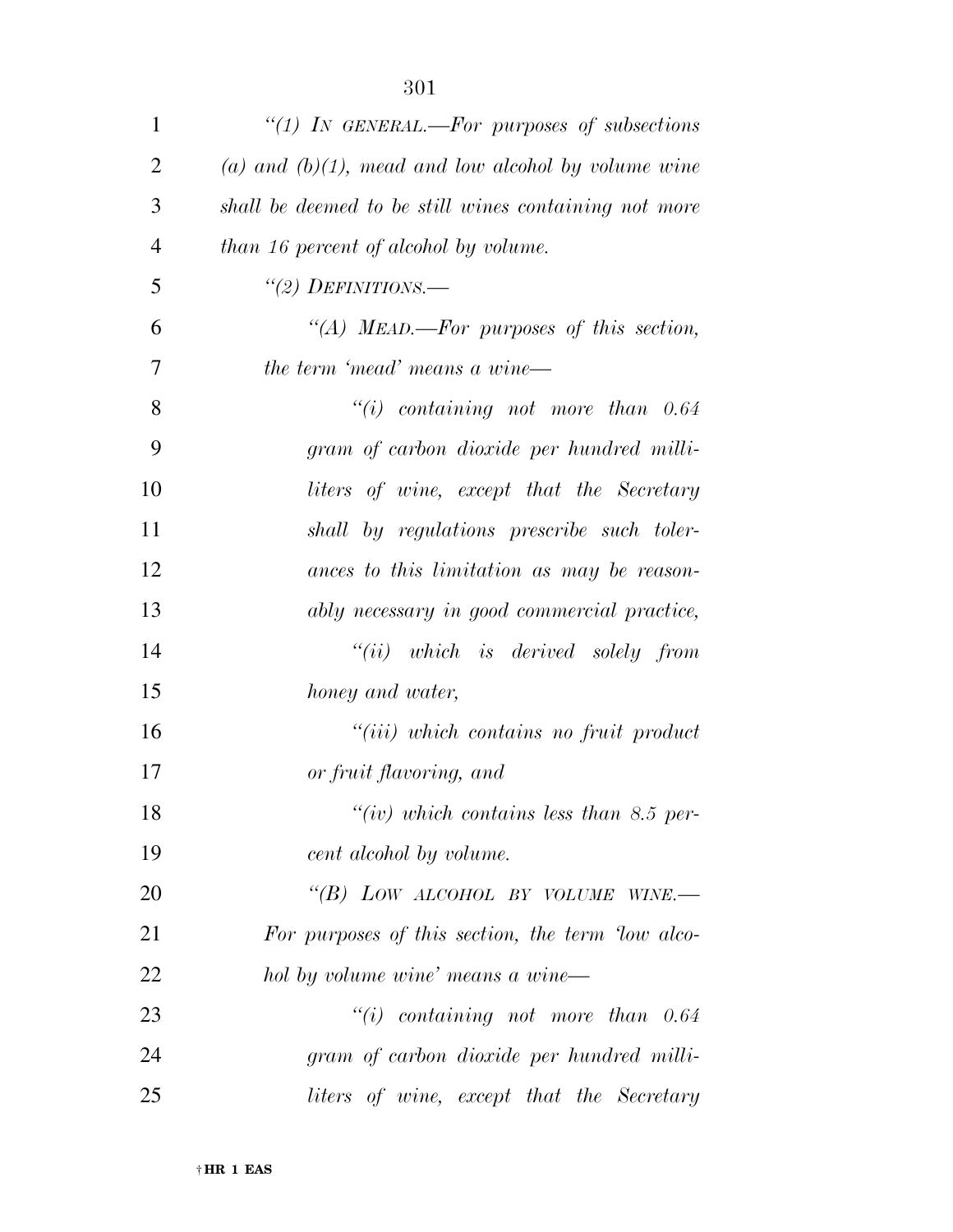| $\mathbf{1}$   | shall by regulations prescribe such toler-                     |
|----------------|----------------------------------------------------------------|
| $\overline{2}$ | ances to this limitation as may be reason-                     |
| 3              | ably necessary in good commercial practice,                    |
| $\overline{4}$ | ``(ii) which is derived—                                       |
| 5              | "(I) primarily from grapes, or                                 |
| 6              | $H(H)$ from grape juice concentrate                            |
| 7              | and water,                                                     |
| 8              | $``(iii)$ which contains no fruit product                      |
| 9              | or fruit flavoring other than grape, and                       |
| 10             | "(iv) which contains less than 8.5 per-                        |
| 11             | cent alcohol by volume.                                        |
| 12             | $\lq(3)$ TERMINATION.—This subsection shall not                |
| 13             | apply to wine removed after December 31, 2019.".               |
| 14             | (b) EFFECTIVE DATE.—The amendments made by this                |
| 15             | section shall apply to wine removed after December 31,         |
| 16             | 2017.                                                          |
| 17             | SEC. 13807. REDUCED RATE OF EXCISE TAX ON CERTAIN              |
| 18             | <b>DISTILLED SPIRITS.</b>                                      |
| 19             | (a) IN GENERAL.—Section 5001 is amended by redes-              |
| 20             | ignating subsection $(c)$ as subsection $(d)$ and by inserting |
| 21             | after subsection (b) the following new subsection:             |
| 22             | "(c) REDUCED RATE FOR 2018 AND 2019.-                          |
| 23             | "(1) In GENERAL.—In the case of a distilled                    |
| 24             | spirits operation, the otherwise applicable tax rate           |
| 25             | under subsection $(a)(1)$ shall be—                            |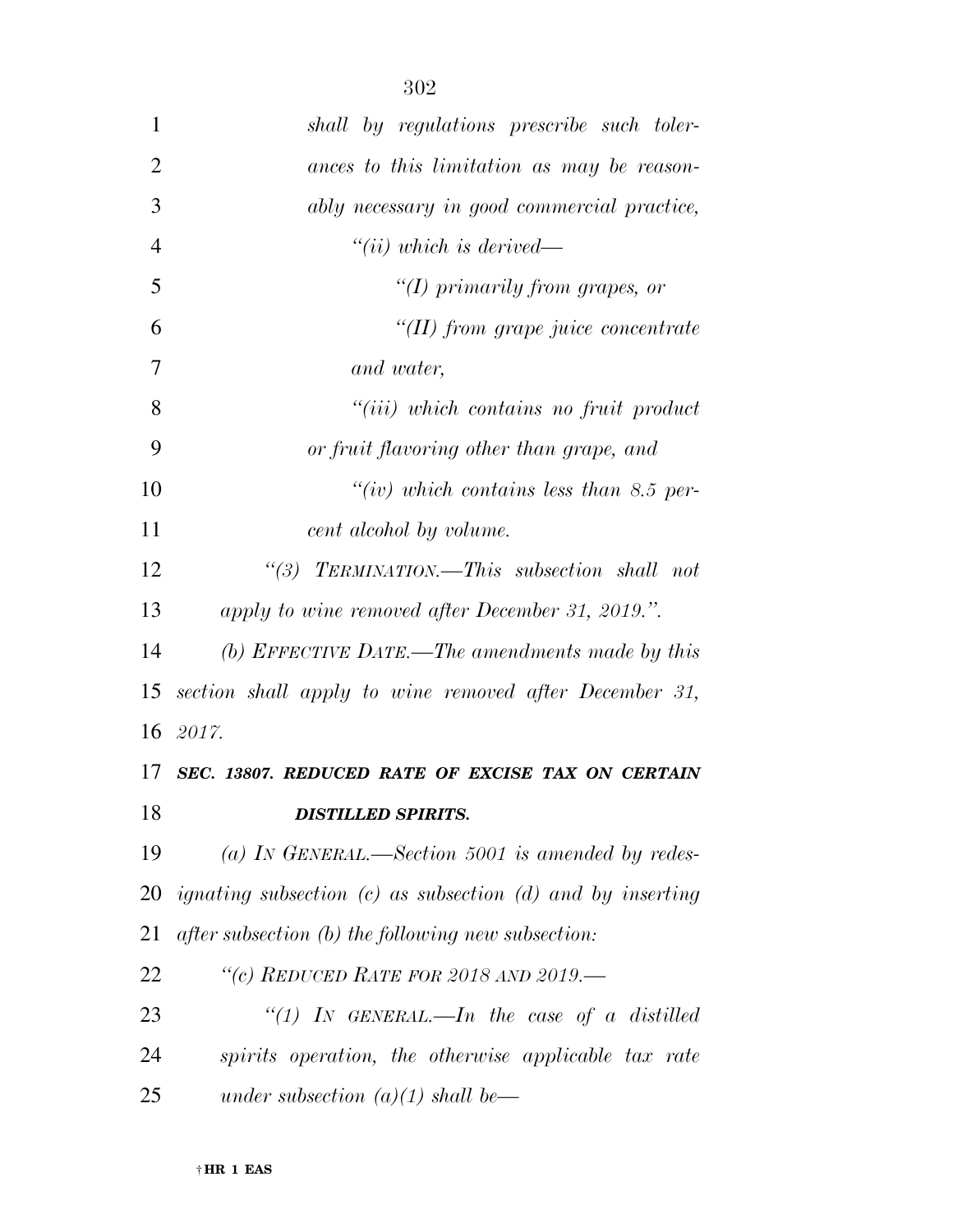| $\mathbf{1}$   | "(A) \$2.70 per proof gallon on the first             |
|----------------|-------------------------------------------------------|
| $\overline{2}$ | 100,000 proof gallons of distilled spirits, and       |
| 3              | "(B) \$13.34 per proof gallon on the first            |
| $\overline{4}$ | $22,130,000$ of proof gallons of distilled spirits to |
| 5              | which subparagraph $(A)$ does not apply,              |
| 6              | which have been distilled or processed by such oper-  |
| 7              | ation and removed during the calendar year for con-   |
| 8              | sumption or sale, or which have been imported by the  |
| 9              | importer into the United States during the calendar   |
| 10             | year.                                                 |
| 11             | "(2) CONTROLLED GROUPS.—                              |
| 12             | "(A) IN GENERAL.—In the case of a con-                |
| 13             | trolled group, the proof gallon quantities speci-     |
| 14             | fied under subparagraphs $(A)$ and $(B)$ of para-     |
| 15             | $graph (1) shall be applied to such group and ap-$    |
| 16             | portioned among the members of such group in          |
| 17             | such manner as the Secretary or their delegate        |
| 18             | shall by regulations prescribe.                       |
| 19             | "(B) DEFINITION.—For purposes of sub-                 |
| 20             | paragraph $(A)$ , the term 'controlled group' shall   |
| 21             | have the meaning given such term by subsection        |
| 22             | (a) of section 1563, except that 'more than 50        |
| 23             | percent' shall be substituted for 'at least 80 per-   |
| 24             | cent' each place it appears in such subsection.       |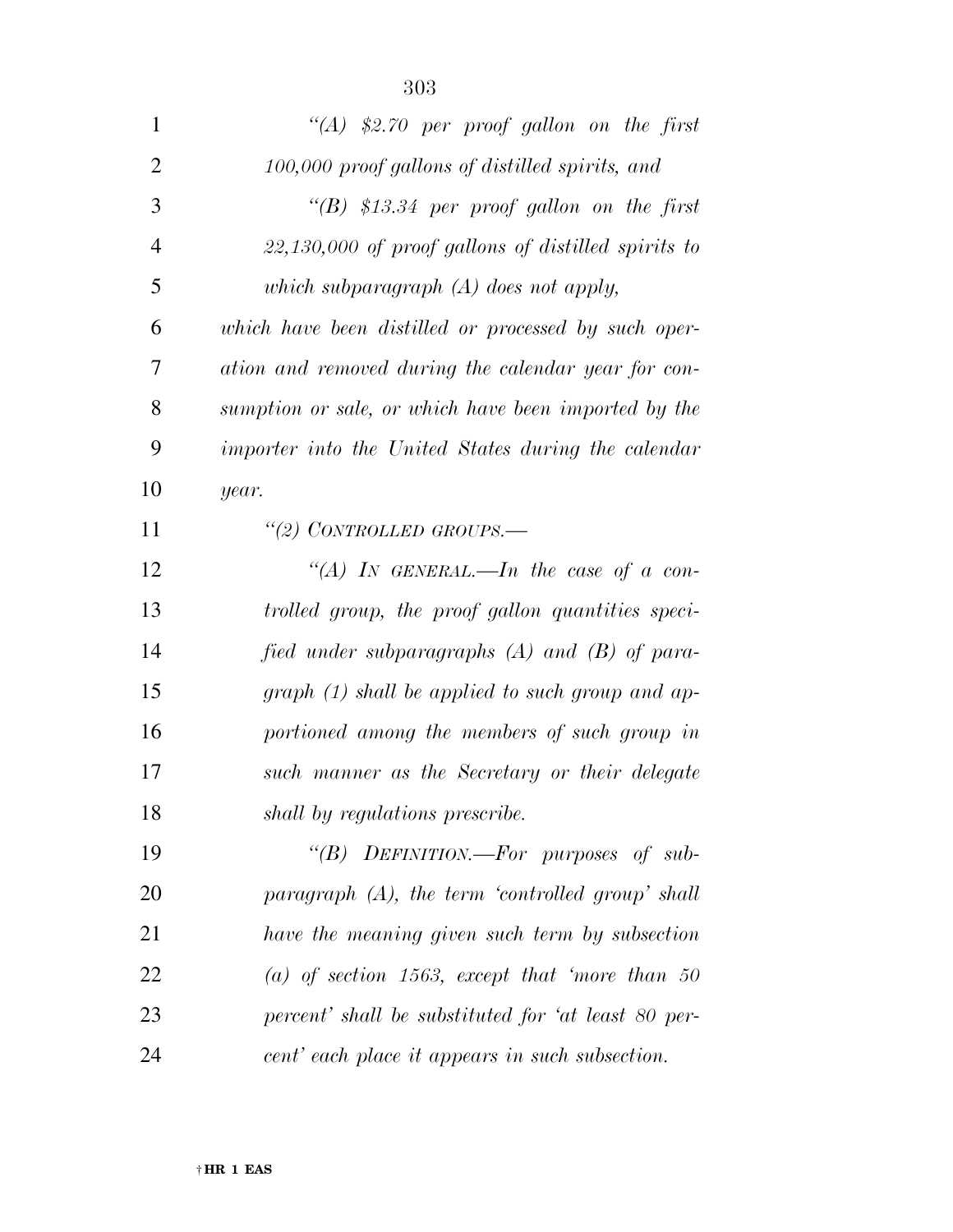| $\mathbf{1}$   | " $(C)$ RULES FOR NON-CORPORATIONS.—                        |
|----------------|-------------------------------------------------------------|
| $\overline{2}$ | Under regulations prescribed by the Secretary,              |
| 3              | principles similar to the principles of subpara-            |
| $\overline{4}$ | graphs $(A)$ and $(B)$ shall be applied to a group          |
| 5              | under common control where one or more of the               |
| 6              | persons is not a corporation.                               |
| 7              | "(D) SINGLE TAXPAYER.—Pursuant to rules                     |
| 8              | issued by the Secretary, two or more entities               |
| 9              | (whether or not under common control) that                  |
| 10             | produce distilled spirits marketed under a simi-            |
| 11             | lar brand, license, franchise, or other arrange-            |
| 12             | ment shall be treated as a single taxpayer for              |
| 13             | purposes of the application of this subsection.             |
| 14             | "(3) TERMINATION.—This subsection shall not                 |
| 15             | apply to distilled spirits removed after December 31,       |
| 16             | 2019."                                                      |
| 17             | (b) CONFORMING AMENDMENT.—Section $7652(f)(2)$ is           |
| 18             | amended by striking "section $5001(a)(1)$ " and inserting   |
| 19             | "subsection $(a)(1)$ of section 5001, determined as if sub- |
| 20             | section $(c)(1)$ of such section did not apply".            |
| 21             | (c) APPLICATION OF REDUCED TAX RATE FOR FOR-                |
| 22             | EIGN MANUFACTURERS AND IMPORTERS.—Subsection (c) of         |
| 23             | section 5001, as added by subsection $(a)$ , is amended—    |
| 24             | $(1)$ in paragraph $(1)$ , by inserting "but only if        |
| 25             | the importer is an electing importer under paragraph        |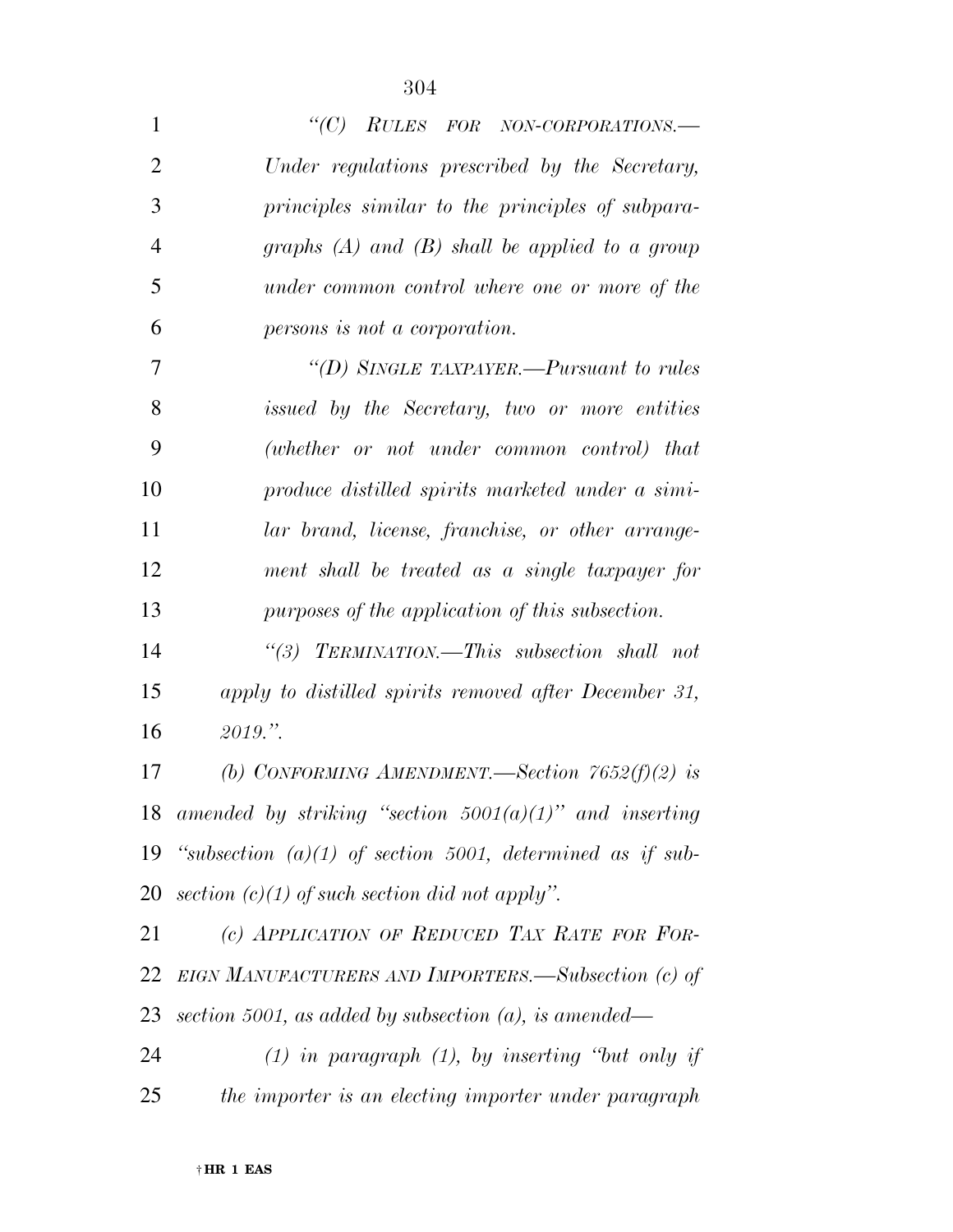| $\mathbf{1}$   | $(3)$ and the proof gallons of distilled spirits have been |
|----------------|------------------------------------------------------------|
| $\overline{2}$ | assigned to the importer pursuant to such paragraph"       |
| 3              | after "into the United States during the calendar"         |
| $\overline{4}$ | year", and                                                 |
| 5              | $(2)$ by redesignating paragraph $(3)$ as para-            |
| 6              | graph $(4)$ and by inserting after paragraph $(2)$ the     |
| 7              | following new paragraph:                                   |
| 8              | "(3) REDUCED TAX RATE FOR FOREIGN MANU-                    |
| 9              | FACTURERS AND IMPORTERS.-                                  |
| 10             | "(A) In GENERAL.—In the case of any proof                  |
| 11             | gallons of distilled spirits which have been pro-          |
| 12             | duced outside of the United States and imported            |
| 13             | into the United States, the rate of tax applicable         |
| 14             | under paragraph $(1)$ (referred to in this para-           |
| 15             | graph as the 'reduced tax rate') may be assigned           |
| 16             | by the distilled sprits operation (provided that           |
| 17             | such operation makes an election described in              |
| 18             | subparagraph $(B)(ii)$ to any electing importer            |
| 19             | of such proof gallons pursuant to the require-             |
| 20             | ments established by the Secretary under sub-              |
| 21             | paragnph(B).                                               |
| 22             | "(B) ASSIGNMENT.—The Secretary shall,                      |
| 23             | through such rules, regulations, and procedures            |
| 24             | as are determined appropriate, establish proce-            |
| 25             | dures for assignment of the reduced tax rate pro-          |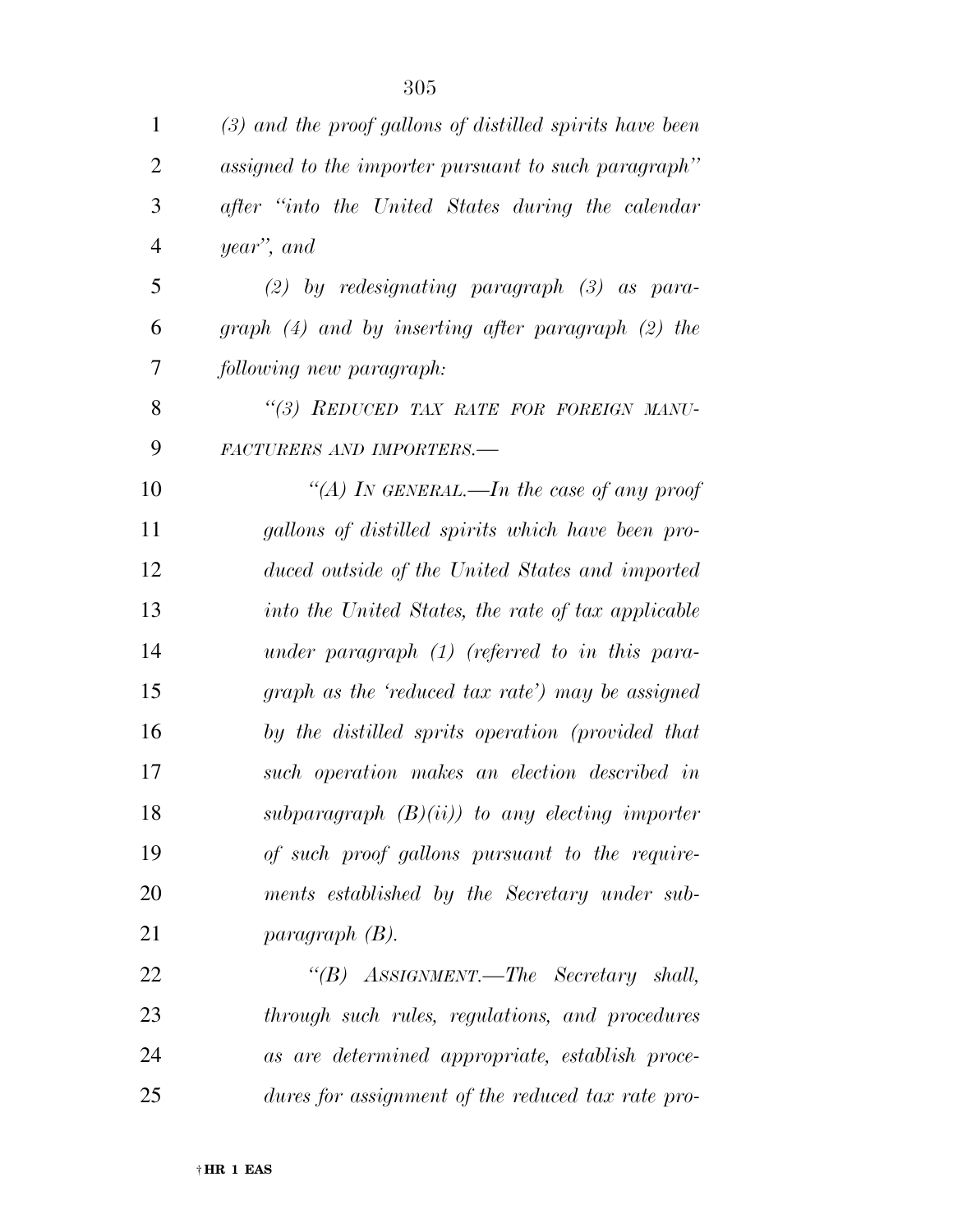| $\mathbf{1}$   | vided under this paragraph, which shall in-    |
|----------------|------------------------------------------------|
| $\overline{2}$ | clude                                          |
| 3              | $``(i)$ a limitation to ensure that the        |
| $\overline{4}$ | number of proof gallons of distilled spirits   |
| 5              | for which the reduced tax rate has been as-    |
| 6              | signed by a distilled spirits operation—       |
| 7              | "(I) to any importer does not ex-              |
| 8              | ceed the number of proof gallons pro-          |
| 9              | duced by such operation during the             |
| 10             | calendar year which were imported              |
| 11             | into the United States by such im-             |
| 12             | porter, and                                    |
| 13             | "(II) to all importers does not ex-            |
| 14             | ceed the $22,230,000$ proof gallons of         |
| 15             | distilled spirits to which the reduced         |
| 16             | tax rate applies,                              |
| 17             | $``(ii)$ procedures that allow the election    |
| 18             | of a distilled spirits operation to assign and |
| 19             | an importer to receive the reduced tax rate    |
| 20             | provided under this paragraph,                 |
| 21             | $``(iii)$ requirements that the distilled      |
| 22             | spirits operation provide any information      |
| 23             | as the Secretary determines necessary and      |
| 24             | appropriate for purposes of carrying out       |
| 25             | this paragraph, and                            |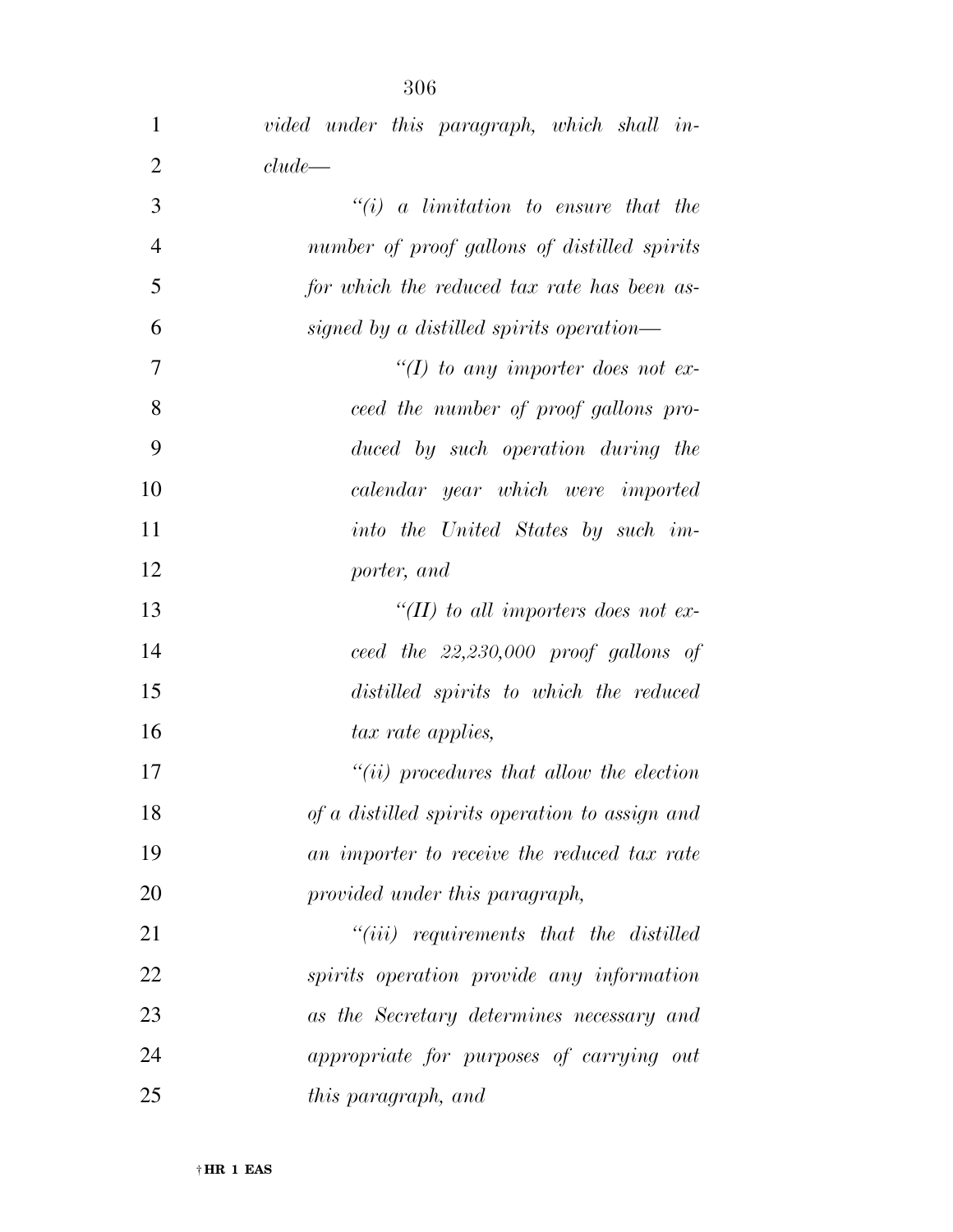| $\mathbf{1}$   | "(iv) procedures that allow for revoca-                       |
|----------------|---------------------------------------------------------------|
| $\overline{2}$ | tion of eligibility of the distilled spirits op-              |
| 3              | eration and the importer for the reduced tax                  |
| $\overline{4}$ | rate provided under this paragraph in the                     |
| 5              | case of any erroneous or fraudulent infor-                    |
| 6              | mation provided under clause (iii) which                      |
| 7              | the Secretary deems to be material to quali-                  |
| 8              | fying for such reduced rate.                                  |
| 9              | "(C) CONTROLLED GROUP.—                                       |
| 10             | "(i) IN GENERAL.—For purposes of                              |
| 11             | this section, any importer making an elec-                    |
| 12             | tion described in subparagraph $(B)(ii)$ shall                |
| 13             | be deemed to be a member of the controlled                    |
| 14             | group of the distilled spirits operation, as                  |
| 15             | described under paragraph (2).                                |
| 16             | "(ii) APPORTIONMENT.—For purposes                             |
| 17             | of this paragraph, in the case of a con-                      |
| 18             | trolled group, rules similar to section                       |
| 19             | $5051(a)(5)(B)$ shall apply.".                                |
| 20             | (d) EFFECTIVE DATE.—The amendments made by this               |
| 21             | section shall apply to distilled spirits removed after Decem- |
| 22             | ber 31, 2017.                                                 |
|                |                                                               |

## *SEC. 13808. BULK DISTILLED SPIRITS.*

 *(a) IN GENERAL.—Section 5212 is amended by adding at the end the following sentence: ''In the case of distilled*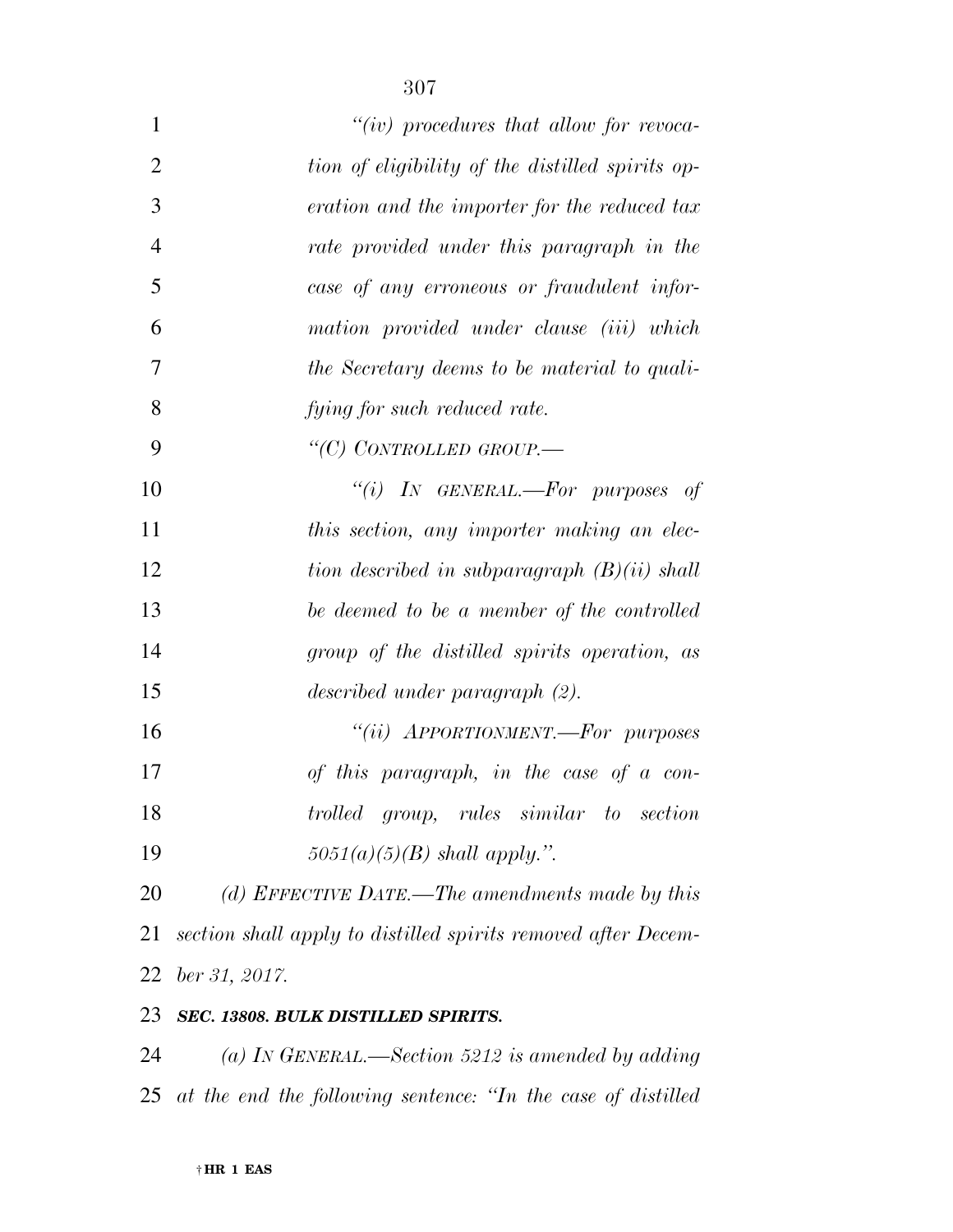*spirits transferred in bond after December 31, 2017, and* 

 *before January 1, 2020, this section shall be applied with- out regard to whether distilled spirits are bulk distilled spirits.''. (b) EFFECTIVE DATE.—The amendments made by this section shall apply distilled spirits transferred in bond after December 31, 2017. Subpart B—Miscellaneous Provisions SEC. 13821. MODIFICATION OF TAX TREATMENT OF ALASKA NATIVE CORPORATIONS AND SETTLEMENT TRUSTS. (a) EXCLUSION FOR ANCSA PAYMENTS ASSIGNED TO ALASKA NATIVE SETTLEMENT TRUSTS.— (1) IN GENERAL.—Part III of subchapter B of chapter 1 is amended by inserting before section 140 the following new section: ''SEC. 139G. ASSIGNMENTS TO ALASKA NATIVE SETTLE-MENT TRUSTS.* 

 *''(a) IN GENERAL.—In the case of a Native Corpora- tion, gross income shall not include the value of any pay- ments that would otherwise be made, or treated as being made, to such Native Corporation pursuant to, or as re- quired by, any provision of the Alaska Native Claims Set- tlement Act (43 U.S.C. 1601 et seq.), including any pay-ment that would otherwise be made to a Village Corporation*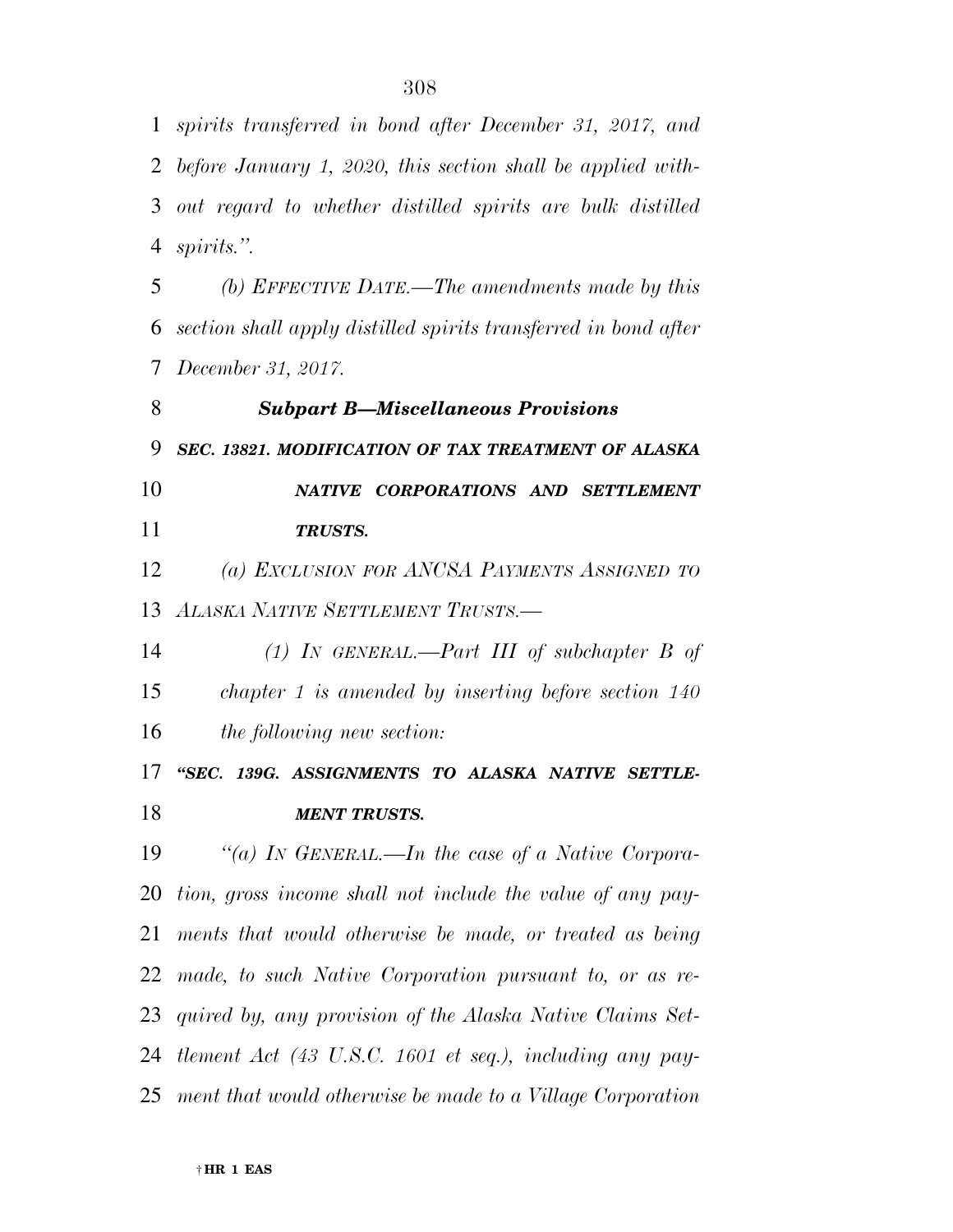*pursuant to section 7(j) of the Alaska Native Claims Settle- ment Act (43 U.S.C. 1606(j)), provided that any such pay-ments—* 

 *''(1) are assigned in writing to a Settlement Trust, and* 

 *''(2) were not received by such Native Corpora- tion prior to the assignment described in paragraph (1).* 

 *''(b) INCLUSION IN GROSS INCOME.—In the case of a Settlement Trust which has been assigned payments de- scribed in subsection (a), gross income shall include such payments when received by such Settlement Trust pursuant to the assignment and shall have the same character as if such payments were received by the Native Corporation.* 

 *''(c) AMOUNT AND SCOPE OF ASSIGNMENT.—The amount and scope of any assignment under subsection (a) shall be described with reasonable particularity and may either be in a percentage of one or more such payments or in a fixed dollar amount.* 

 *''(d) DURATION OF ASSIGNMENT; REVOCABILITY.— Any assignment under subsection (a) shall specify—* 

 *''(1) a duration either in perpetuity or for a pe-riod of time, and* 

*''(2) whether such assignment is revocable.*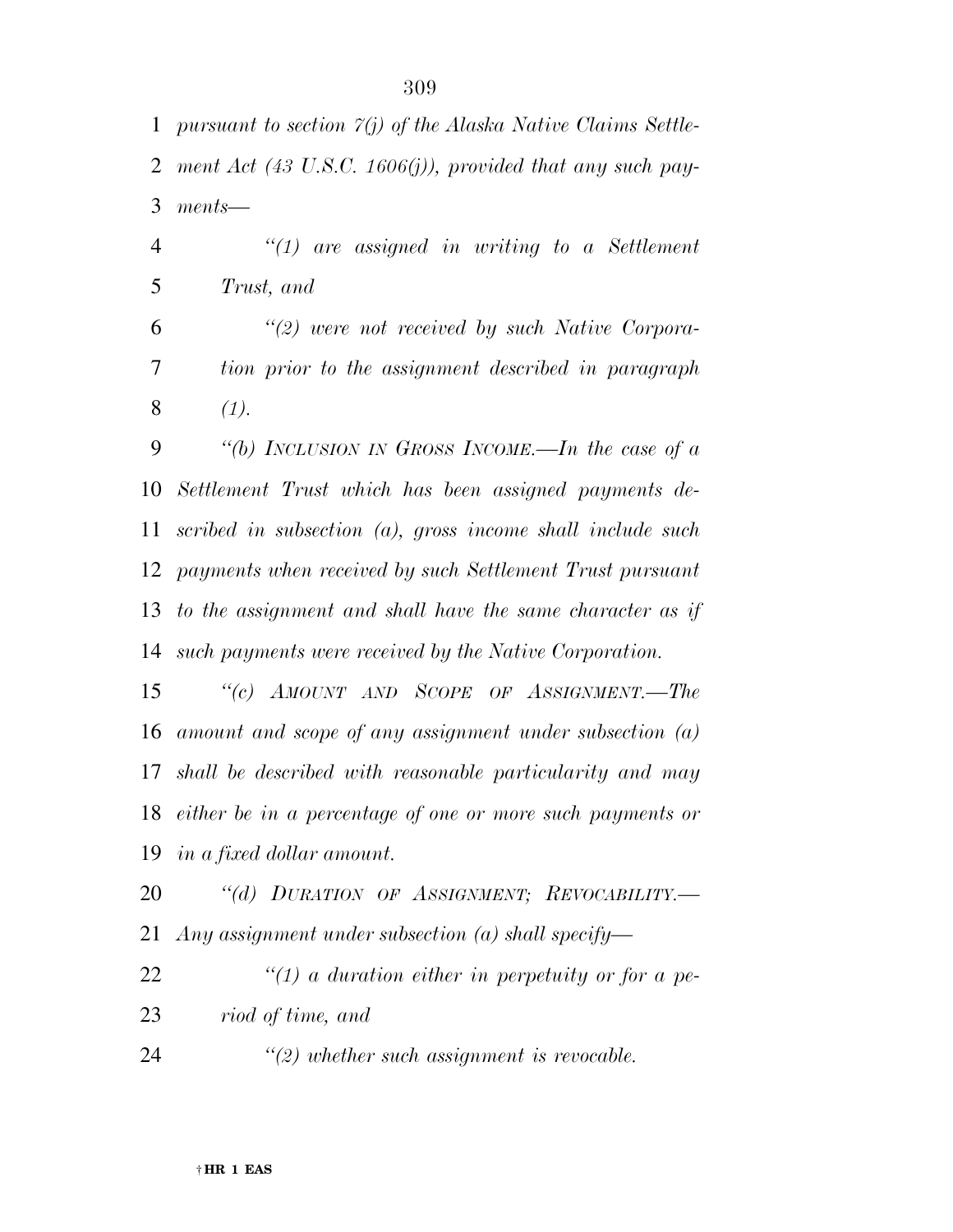| 2  | section 247, no deduction shall be allowed to a Native Cor-   |
|----|---------------------------------------------------------------|
| 3  | poration for purposes of any amounts described in sub-        |
| 4  | section $(a)$ .                                               |
| 5  | "(f) DEFINITIONS.—For purposes of this section, the           |
| 6  | terms 'Native Corporation' and 'Settlement Trust' have the    |
| 7  | same meaning given such terms under section $646(h)$ .".      |
| 8  | (2) CONFORMING AMENDMENT.—The table of sec-                   |
| 9  | tions for part III of subchapter B of chapter 1 is            |
| 10 | amended by inserting before the item relating to sec-         |
| 11 | tion 140 the following new item:                              |
|    | "Sec. 139G. Assignments to Alaska Native Settlement Trusts.". |
| 12 | $(3)$ EFFECTIVE DATE.—The amendments made                     |
| 13 | by this subsection shall apply to taxable years begin-        |
| 14 | ning after December 31, 2016.                                 |
| 15 | (b) DEDUCTION OF CONTRIBUTIONS TO ALASKA NA-                  |
| 16 | TIVE SETTLEMENT TRUSTS.-                                      |
| 17 | (1) IN GENERAL.—Part VIII of subchapter $B$ of                |
| 18 | $chapter 1$ is amended by inserting before section $248$      |
| 19 | the following new section:                                    |
| 20 | "SEC. 247. CONTRIBUTIONS TO ALASKA NATIVE SETTLE-             |
| 21 | <b>MENT TRUSTS.</b>                                           |
| 22 | "(a) IN GENERAL.—In the case of a Native Corpora-             |
| 23 | tion, there shall be allowed a deduction for any contribu-    |
|    | 24 tions made by such Native Corporation to a Settlement      |
|    | 25 Trust (regardless of whether an election under section 646 |
|    | †HR 1 EAS                                                     |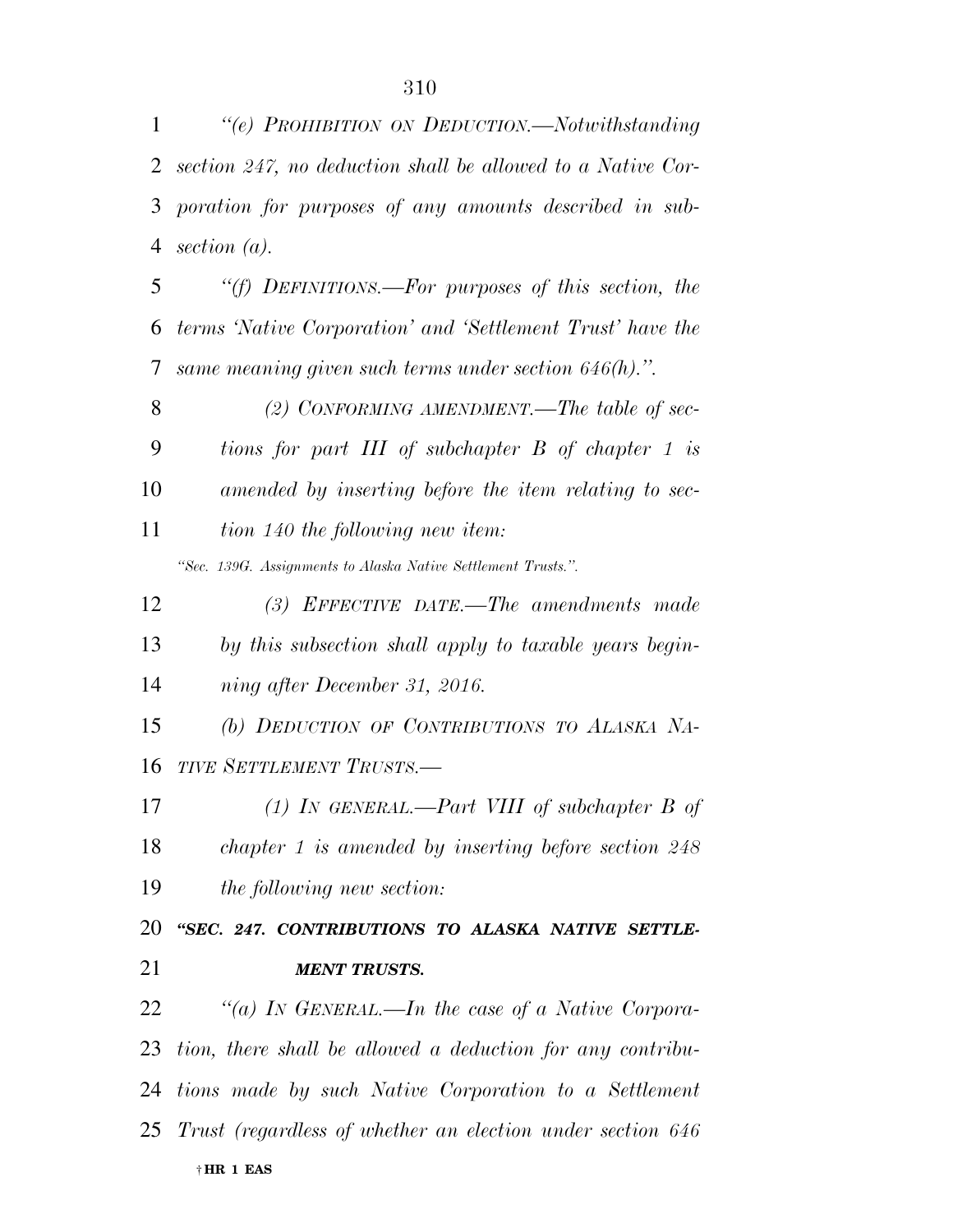| 1              | is in effect for such Settlement Trust) for which the Native |
|----------------|--------------------------------------------------------------|
| 2              | Corporation has made an annual election under subsection     |
| 3              | (e).                                                         |
| $\overline{4}$ | "(b) AMOUNT OF DEDUCTION.—The amount of the de-              |
| 5              | duction under subsection (a) shall be equal to—              |
| 6              | $\lq(1)$ in the case of a cash contribution (regard-         |
| 7              | less of the method of payment, including currency,           |
| 8              | coins, money order, or check), the amount of such con-       |
| 9              | tribution, or                                                |
| 10             | $\lq(2)$ in the case of a contribution not described         |
| 11             | in paragraph $(1)$ , the lesser of-                          |
| 12             | "(A) the Native Corporation's adjusted basis                 |
| 13             | in the property contributed, or                              |
| 14             | $\lq\lq(B)$ the fair market value of the property            |
| 15             | <i>contributed.</i>                                          |
| 16             | "(c) LIMITATION AND CARRYOVER.-                              |
| 17             | "(1) IN GENERAL.—Subject to paragraph $(2)$ , the            |
| 18             | $deduction$ allowed under subsection (a) for any tax-        |
| 19             | able year shall not exceed the taxable income (as de-        |
| 20             | termined without regard to such deduction) of the Na-        |
| 21             | tive Corporation for the taxable year in which the           |
| 22             | <i>contribution was made.</i>                                |
| 23             | "(2) CARRYOVER.—If the aggregate amount of                   |
| 24             | $contributions$ described in subsection (a) for any tax-     |
| 25             | able year exceeds the limitation under paragraph $(1)$ ,     |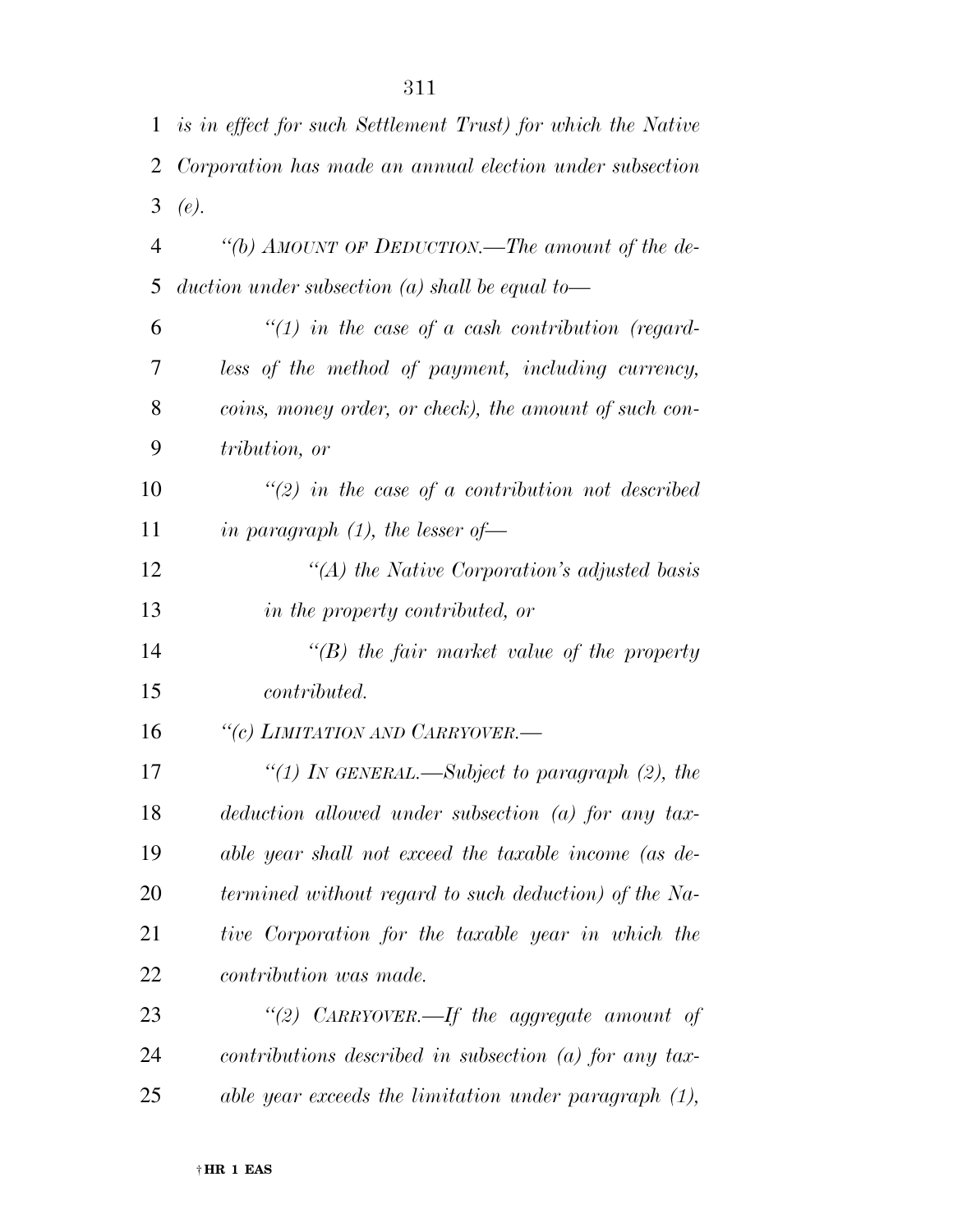| $\mathbf{1}$   | such excess shall be treated as a contribution described   |
|----------------|------------------------------------------------------------|
| $\overline{2}$ | in subsection $(a)$ in each of the 15 succeeding years     |
| 3              | <i>in order of time.</i>                                   |
| $\overline{4}$ | "(d) DEFINITIONS.—For purposes of this section, the        |
| 5              | terms 'Native Corporation' and 'Settlement Trust' have the |
| 6              | same meaning given such terms under section $646(h)$ .     |
| 7              | "(e) MANNER OF MAKING ELECTION.-                           |
| 8              | "(1) In GENERAL.—For each taxable year, a Na-              |
| 9              | tive Corporation may elect to have this section apply      |
| 10             | for such taxable year on the income tax return or an       |
| 11             | amendment or supplement to the return of the Native        |
| 12             | Corporation, with such election to have effect solely      |
| 13             | for such taxable year.                                     |
| 14             | "(2) REVOCATION.—Any election made by a Na-                |
| 15             | tive Corporation pursuant to this subsection may be        |
| 16             | revoked pursuant to a timely filed amendment or sup-       |
| 17             | plement to the income tax return of such Native Cor-       |
| 18             | <i>poration.</i>                                           |
| 19             | "(f) ADDITIONAL RULES.—                                    |
| 20             | "(1) EARNINGS AND PROFITS.—Notwithstanding                 |
| 21             | section $646(d)(2)$ , in the case of a Native Corporation  |
| 22             | which claims a deduction under this section for any        |
| 23             | taxable year, the earnings and profits of such Native      |
| 24             | Corporation for such taxable year shall be reduced by      |
| 25             | the amount of such deduction.                              |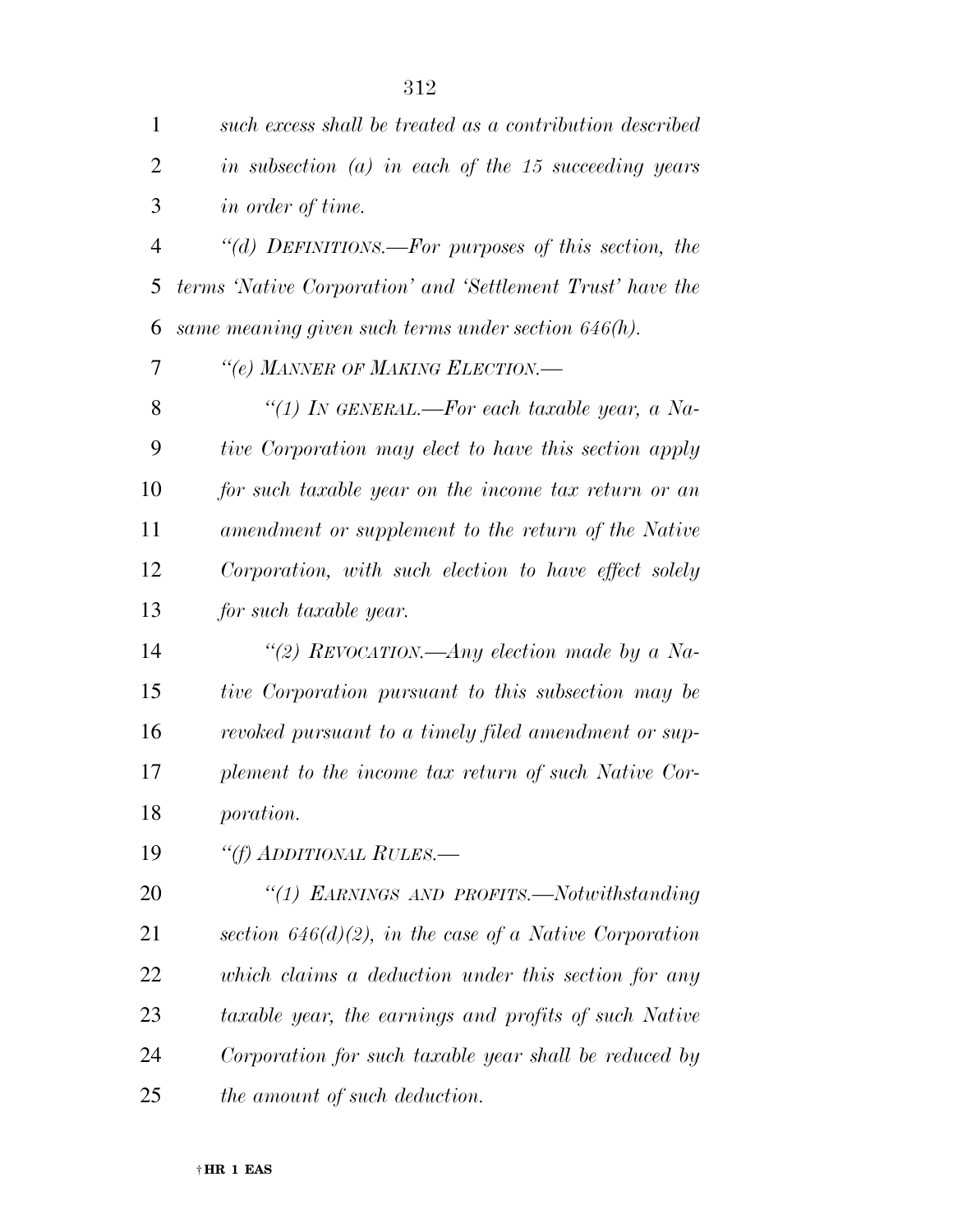| 1              | "(2) GAIN OR LOSS.—No gain or loss shall be                  |
|----------------|--------------------------------------------------------------|
| $\overline{2}$ | recognized by the Native Corporation with respect to         |
| 3              | a contribution of property for which a deduction is          |
| $\overline{4}$ | allowed under this section.                                  |
| 5              | "(3) INCOME.—Subject to subsection (g), a Set-               |
| 6              | tlement Trust shall include in income the amount of          |
| 7              | any deduction allowed under this section in the tax-         |
| 8              | able year in which the Settlement Trust actually re-         |
| 9              | ceives such contribution.                                    |
| 10             | "(4) PERIOD.—The holding period under section                |
| 11             | 1223 of the Settlement Trust shall include the period        |
| 12             | the property was held by the Native Corporation.             |
| 13             | "(5) BASIS.—The basis that a Settlement Trust                |
| 14             | has for which a deduction is allowed under this sec-         |
| 15             | tion shall be equal to the lesser of $-$                     |
| 16             | $\lq (A)$ the adjusted basis of the Native Cor-              |
| 17             | poration in such property immediately before                 |
| 18             | such contribution, or                                        |
| 19             | $\lq\lq(B)$ the fair market value of the property            |
| 20             | <i>immediately before such contribution.</i>                 |
| 21             | "(6) PROHIBITION.—No deduction shall be al-                  |
| 22             | lowed under this section with respect to any contribu-       |
| 23             | tions made to a Settlement Trust which are in viola-         |
| 24             | tion of subsection $(a)(2)$ or $(c)(2)$ of section 39 of the |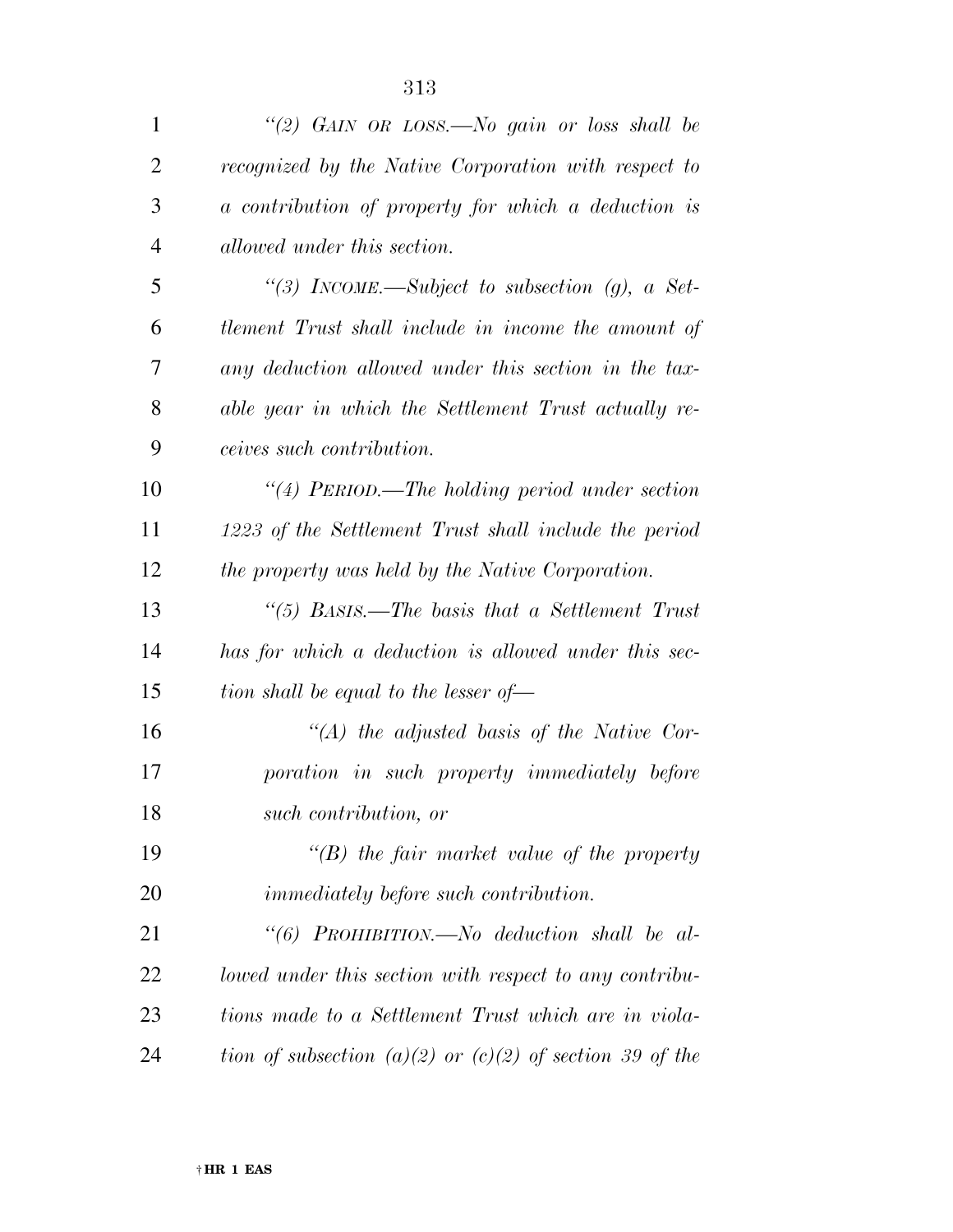| $\mathbf{1}$   | Alaska Native Claims Settlement Act (43 U.S.C.        |
|----------------|-------------------------------------------------------|
| $\overline{2}$ | 1629e.                                                |
| 3              | "(g) ELECTION BY SETTLEMENT TRUST TO DEFER IN-        |
| $\overline{4}$ | COME RECOGNITION.—                                    |
| 5              | "(1) In GENERAL.—In the case of a contribution        |
| 6              | which consists of property other than cash, a Settle- |
| 7              | ment Trust may elect to defer recognition of any in-  |
| 8              | come related to such property until the sale or ex-   |
| 9              | change of such property, in whole or in part, by the  |
| 10             | Settlement Trust.                                     |
| 11             | "(2) TREATMENT.—In the case of property de-           |
| 12             | scribed in paragraph (1), any income or gain realized |
| 13             | on the sale or exchange of such property shall be     |
| 14             | treated as—                                           |
| 15             | $\lq (A)$ for such amount of the income or gain       |
| 16             | as is equal to or less than the amount of income      |
| 17             | which would be included in income at the time         |
| 18             | of contribution under subsection $(f)(3)$ but for the |
| 19             | taxpayer's election under this subsection, ordi-      |
| 20             | nary income, and                                      |
| 21             | "(B) for any amounts of the income or gain            |
| 22             | which are in excess of the amount of income           |
| 23             | which would be included in income at the time         |
| 24             | of contribution under subsection $(f)(3)$ but for the |
| 25             | taxpayer's election under this subsection, having     |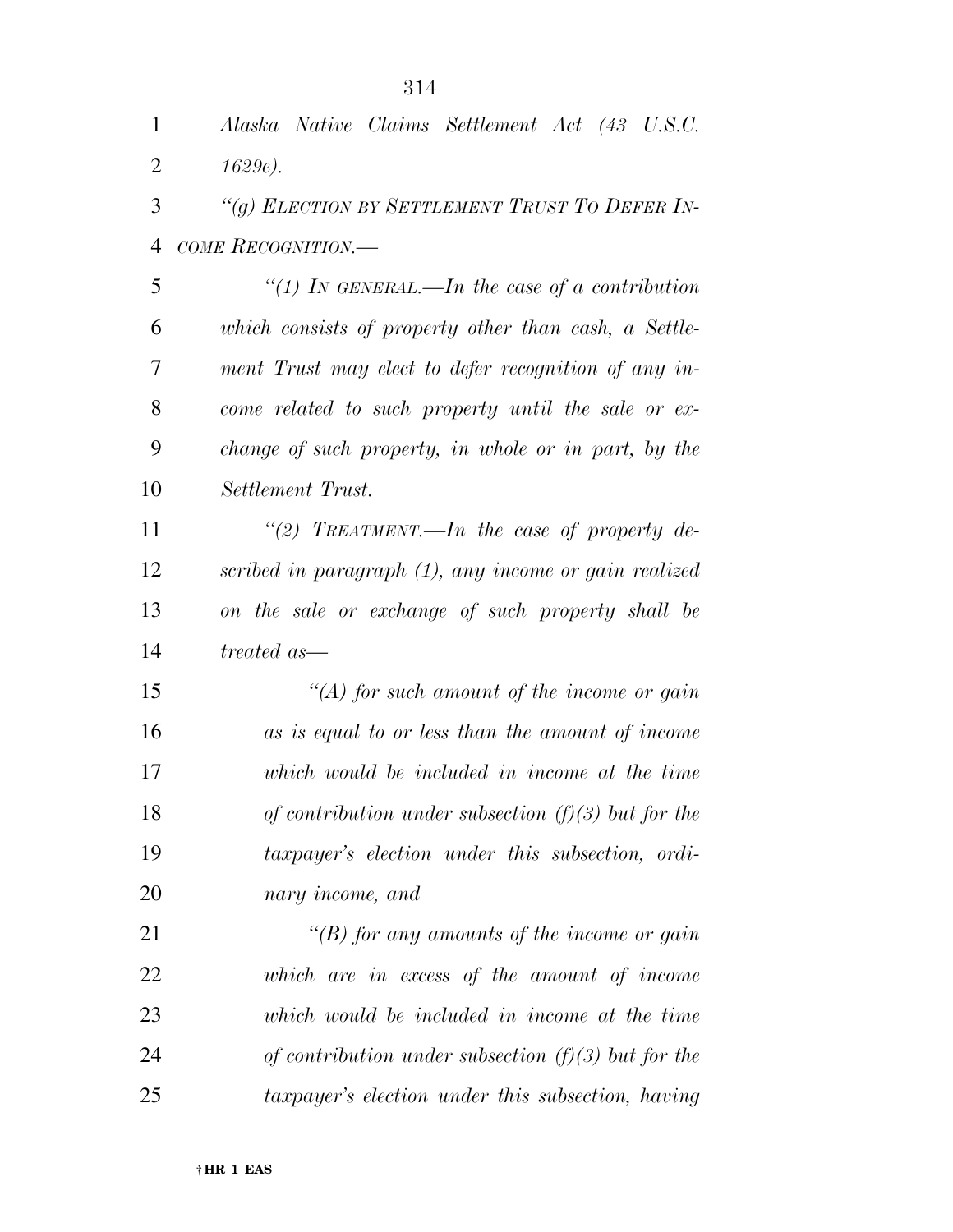| $\mathbf{1}$   | the same character as if this subsection did not         |
|----------------|----------------------------------------------------------|
| $\overline{2}$ | apply.                                                   |
| 3              | "(3) ELECTION.—                                          |
| $\overline{4}$ | "(A) In GENERAL.—For each taxable year,                  |
| 5              | a Settlement Trust may elect to apply this sub-          |
| 6              | section for any property described in paragraph          |
| 7              | $(1)$ which was contributed during such year. Any        |
| 8              | property to which the election applies shall be          |
| 9              | <i>identified and described with reasonable particu-</i> |
| 10             | larity on the income tax return or an amend-             |
| 11             | ment or supplement to the return of the Settle-          |
| 12             | ment Trust, with such election to have effect sole-      |
| 13             | ly for such taxable year.                                |
| 14             | "(B) REVOCATION.—Any election made by                    |
| 15             | a Settlement Trust pursuant to this subsection           |
| 16             | may be revoked pursuant to a timely filed                |
| 17             | amendment or supplement to the income tax re-            |
| 18             | turn of such Settlement Trust.                           |
| 19             | "(C) CERTAIN DISPOSITIONS.-                              |
| 20             | "(i) IN GENERAL.—In the case of any                      |
| 21             | property for which an election is in effect              |
| 22             | under this subsection and which is disposed              |
| 23             | of within the first taxable year subsequent              |
| 24             | to the taxable year in which such property               |
| 25             | was contributed to the Settlement Trust—                 |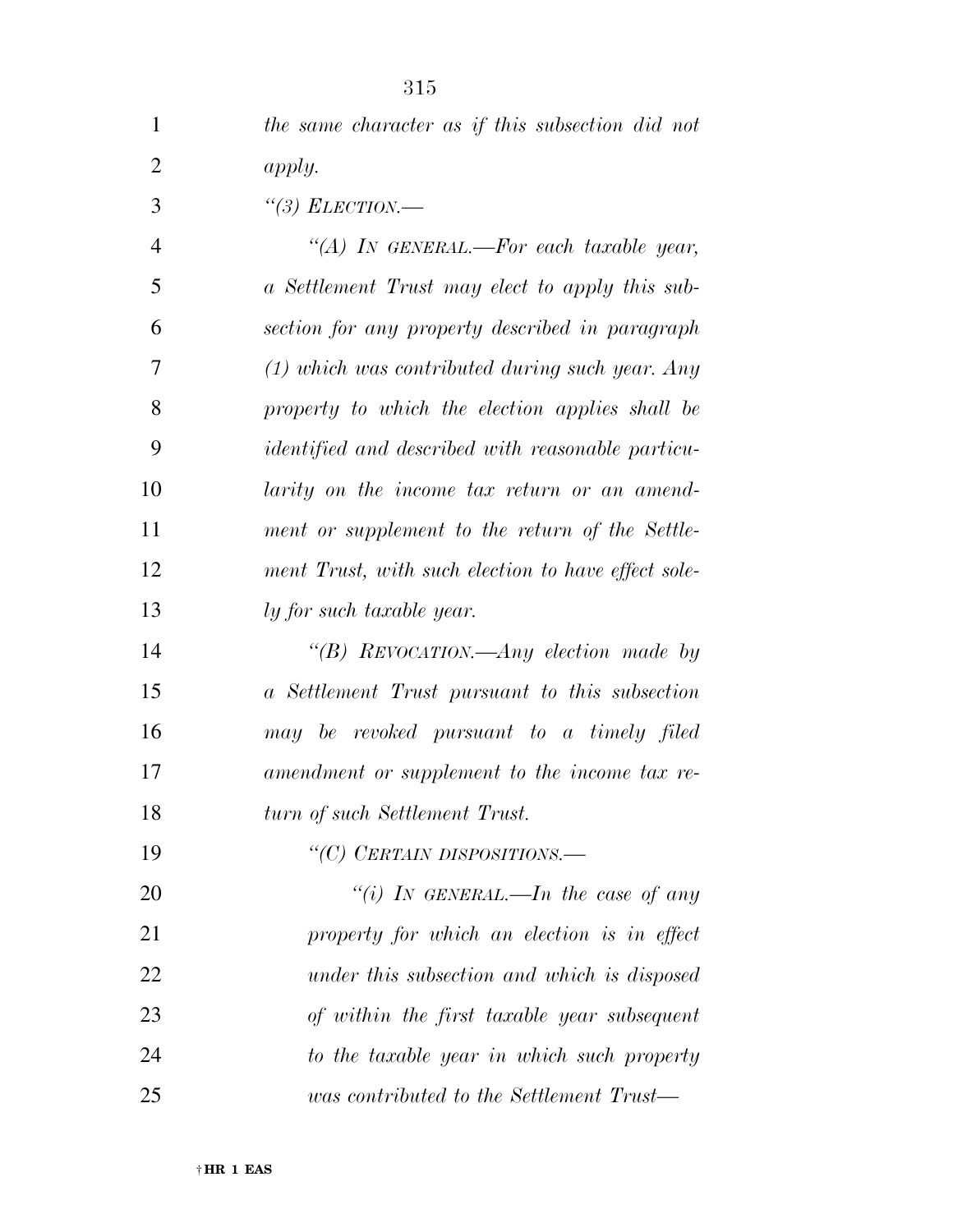| $\mathbf{1}$   | $\lq (I)$ this section shall be applied            |
|----------------|----------------------------------------------------|
| $\overline{2}$ | as if the election under this subsection           |
| 3              | had not been made,                                 |
| $\overline{4}$ | $\lq (II)$ any income or gain which                |
| 5              | would have been included in the year               |
| 6              | of contribution under subsection $(f)(3)$          |
| 7              | but for the taxpayer's election under              |
| 8              | this subsection shall be included in in-           |
| 9              | come for the taxable year of such con-             |
| 10             | tribution, and                                     |
| 11             | "(III) the Settlement Trust shall                  |
| 12             | pay any increase in tax resulting from             |
| 13             | such inclusion, including any applica-             |
| 14             | ble interest, and increased by 10 per-             |
| 15             | cent of the amount of such increase                |
| 16             | with interest.                                     |
| 17             | $``(ii)$ ASSESSMENT.—Notwithstanding               |
| 18             | section $6501(a)$ , any amount described in        |
| 19             | subclause $(III)$ of clause $(i)$ may be assessed, |
| 20             | or a proceeding in court with respect to           |
| 21             | such amount may be initiated without as-           |
| 22             | sessment, within 4 years after the date on         |
| 23             | which the return making the election under         |
| 24             | this subsection for such property was filed.".     |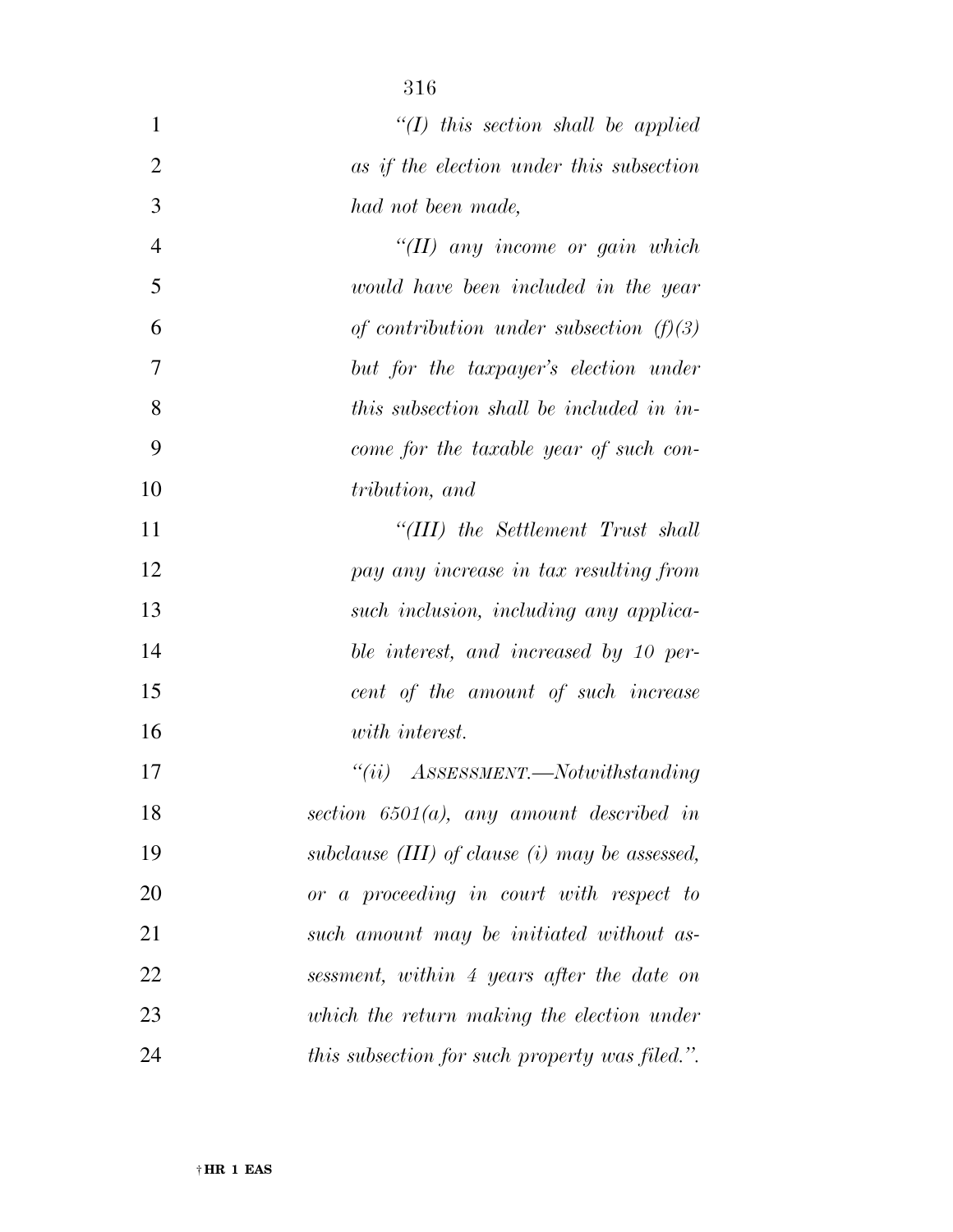| 1              | (2) CONFORMING AMENDMENT.—The table of sec-                    |
|----------------|----------------------------------------------------------------|
| $\overline{2}$ | tions for part VIII of subchapter B of chapter 1 is            |
| 3              | amended by inserting before the item relating to sec-          |
| $\overline{4}$ | tion 248 the following new item:                               |
|                | "Sec. 247. Contributions to Alaska Native Settlement Trusts.". |
| 5              | (3) EFFECTIVE DATE.—                                           |
| 6              | $(A)$ IN GENERAL.—The amendments made                          |
| 7              | by this subsection shall apply to taxable years                |
| 8              | for which the period of limitation on refund or                |
| 9              | credit under section 6511 of the Internal Rev-                 |
| 10             | enue Code of 1986 has not expired.                             |
| 11             | (B) ONE-YEAR WAIVER OF STATUTE OF LIM-                         |
| 12             | ITATIONS.—If the period of limitation on a cred-               |
| 13             | <i>it</i> or refund resulting from the amendments              |
| 14             | made by paragraph $(1)$ expires before the end of              |
| 15             | the 1-year period beginning on the date of the                 |
| 16             | enactment of this Act, refund or credit of such                |
| 17             | overpayment (to the extent attributable to such                |
| 18             | amendments) may, nevertheless, be made or al-                  |
| 19             | lowed if claim therefor is filed before the close of           |
| 20             | such 1-year period.                                            |
| 21             | (c) INFORMATION REPORTING FOR DEDUCTIBLE CON-                  |
| 22             | TRIBUTIONS TO ALASKA NATIVE SETTLEMENT TRUSTS.-                |
| 23             | (1) IN GENERAL.—Section 6039H is amended—                      |
| 24             | $(A)$ in the heading, by striking "SPON-                       |
| 25             | <b>SORING</b> ", and                                           |
|                |                                                                |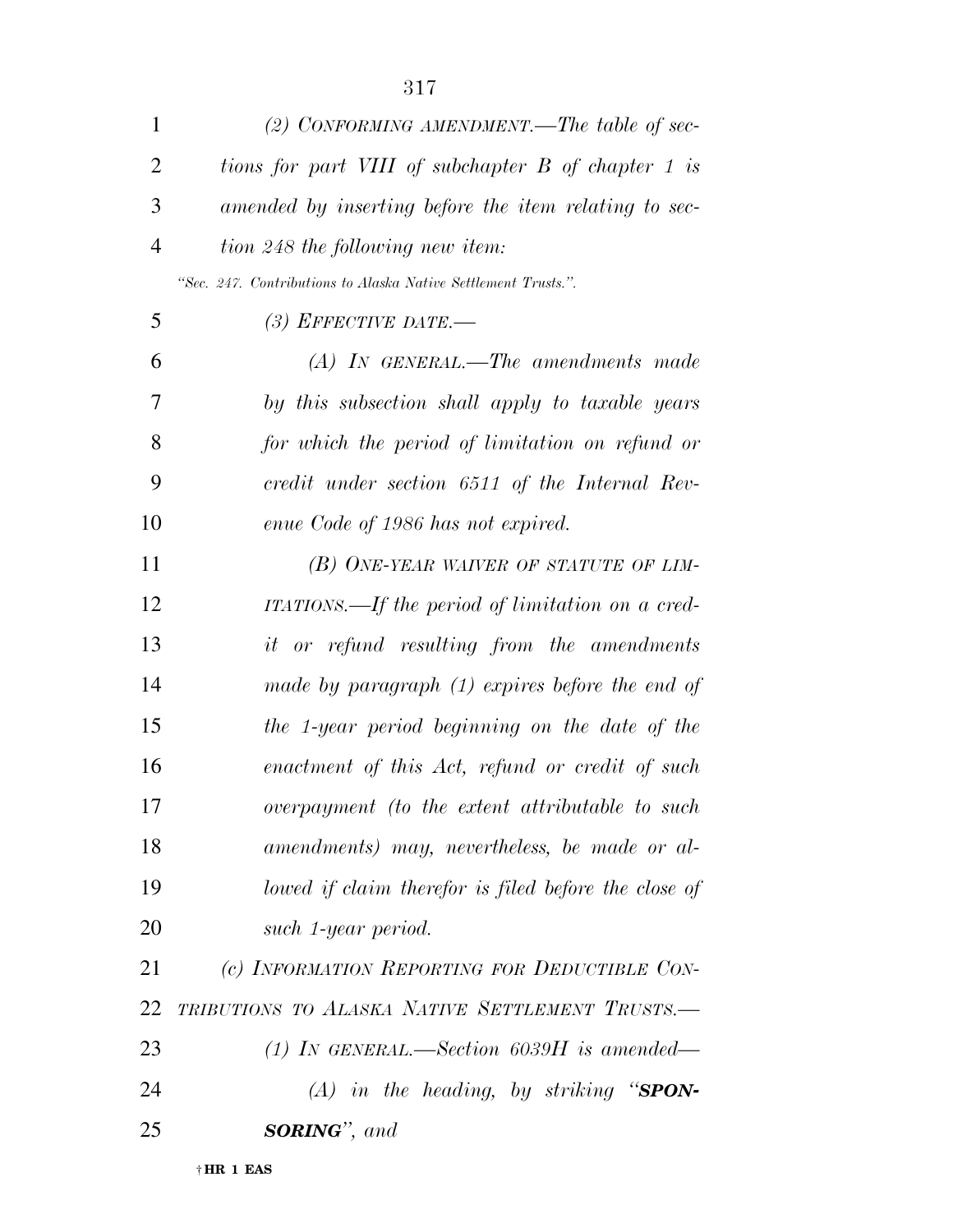| $\mathbf{1}$   | $(B)$ by adding at the end the following new                 |
|----------------|--------------------------------------------------------------|
| $\overline{2}$ | subsection:                                                  |
| 3              | "(e) DEDUCTIBLE CONTRIBUTIONS BY NATIVE COR-                 |
| $\overline{4}$ | PORATIONS TO ALASKA NATIVE SETTLEMENT TRUSTS.-               |
| 5              | "(1) In GENERAL.—Any Native Corporation (as                  |
| 6              | defined in subsection $(m)$ of section 3 of the Alaska       |
| 7              | Native Claims Settlement Act $(43 \text{ U.S.C. } 1602(m)))$ |
| 8              | which has made a contribution to a Settlement Trust          |
| 9              | (as defined in subsection $(t)$ of such section) to which    |
| 10             | an election under subsection $(e)$ of section 247 applies    |
| 11             | shall provide such Settlement Trust with a statement         |
| 12             | regarding such election not later than January 31 of         |
| 13             | the calendar year subsequent to the calendar year in         |
| 14             | which the contribution was made.                             |
| 15             | "(2) CONTENT OF STATEMENT.—The statement                     |
| 16             | described in paragraph $(1)$ shall include—                  |
| 17             | $\lq (A)$ the total amount of contributions to               |
| 18             | which the election under subsection $(e)$ of section         |
| 19             | $247$ applies,                                               |
| 20             | $\lq\lq(B)$ for each contribution, whether such              |
| 21             | contribution was in cash,                                    |
| 22             | $\lq (C)$ for each contribution which consists of            |
| 23             | property other than cash, the date that such                 |
| 24             | property was acquired by the Native Corporation              |
| 25             | and the adjusted basis and fair market value of              |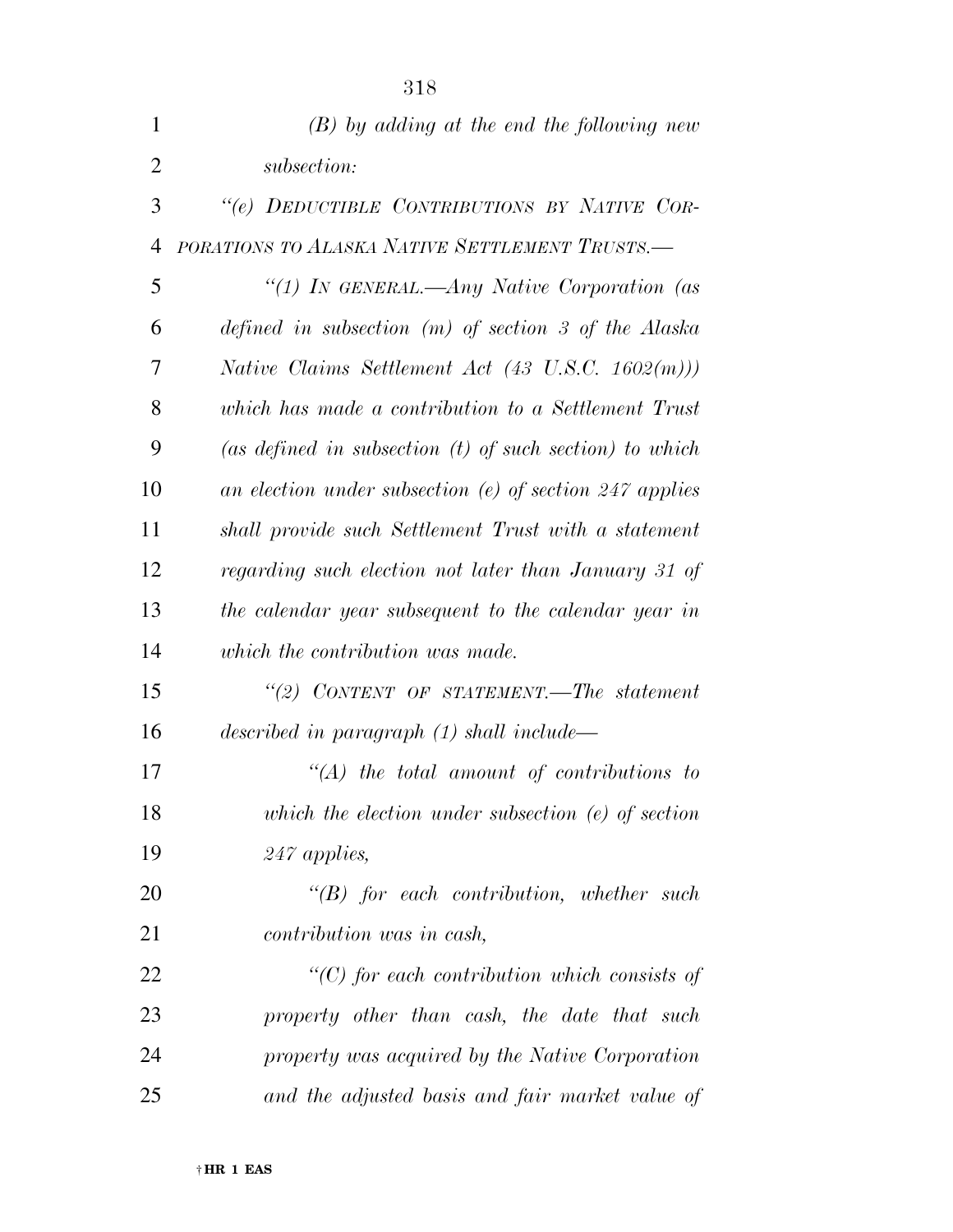| 1              | such property on the date such property was con-                                                       |
|----------------|--------------------------------------------------------------------------------------------------------|
| $\overline{2}$ | tributed to the Settlement Trust,                                                                      |
| 3              | $\lq\lq D$ the date on which each contribution                                                         |
| 4              | was made to the Settlement Trust, and                                                                  |
| 5              | $\lq\lq (E)$ such information as the Secretary de-                                                     |
| 6              | termines to be necessary or appropriate for the                                                        |
| 7              | <i>identification of each contribution and the accu-</i>                                               |
| 8              | rate inclusion of income relating to such con-                                                         |
| 9              | <i>tributions by the Settlement Trust."</i> .                                                          |
| 10             | (2) CONFORMING AMENDMENT.—The item relat-                                                              |
| 11             | ing to section $6039H$ in the table of sections for sub-                                               |
| 12             | part $A$ of part III of subchapter $A$ of chapter 61 is                                                |
| 13             | amended to read as follows:                                                                            |
|                | "Sec. 6039H. Information With Respect to Alaska Native Settlement Trusts and<br>Native Corporations.". |
| 14             | $(3)$ EFFECTIVE DATE.—The amendments made                                                              |
| 15             | by this subsection shall apply to taxable years begin-                                                 |
| 16             | ning after December 31, 2016.                                                                          |
| 17             | SEC. 13822. AMOUNTS PAID FOR AIRCRAFT MANAGEMENT                                                       |
| 18             | <b>SERVICES.</b>                                                                                       |
| 19             | (a) IN GENERAL.—Subsection (e) of section 4261 is                                                      |
| 20             | amended by adding at the end the following new paragraph:                                              |
| 21             | "(5) AMOUNTS PAID FOR AIRCRAFT MANAGE-                                                                 |
| 22             | MENT SERVICES.-                                                                                        |
| 23             | "(A) IN GENERAL.—No tax shall be imposed                                                               |
| 24             | by this section or section 4271 on any amounts                                                         |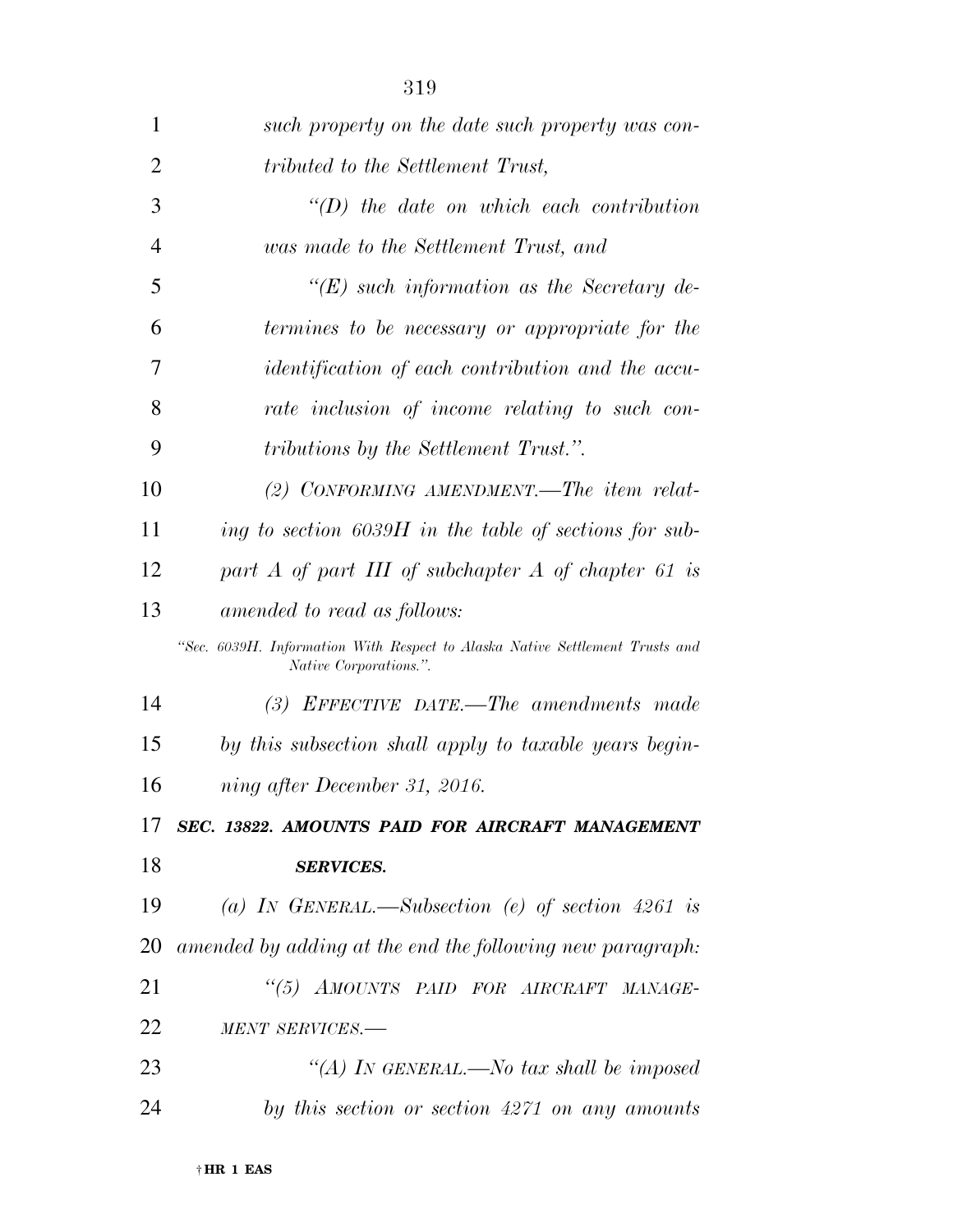| 1              | paid by an aircraft owner for aircraft manage-      |
|----------------|-----------------------------------------------------|
| $\overline{2}$ | ment services related to-                           |
| 3              | $\lq\lq(i)$ maintenance and support of the          |
| $\overline{4}$ | <i>aircraft owner's aircraft, or</i>                |
| 5              | "(ii) flights on the aircraft owner's air-          |
| 6              | craft.                                              |
| 7              | "(B) AIRCRAFT MANAGEMENT SERVICES.-                 |
| 8              | For purposes of subparagraph $(A)$ , the term 'air- |
| 9              | eraft management services' includes—                |
| 10             | $``(i)$ assisting an aircraft owner with            |
| 11             | administrative and support services, such           |
| 12             | as scheduling, flight planning, and weather         |
| 13             | forecasting,                                        |
| 14             | $"(ii)$ obtaining insurance,                        |
| 15             | $"(iii)$ maintenance, storage and fueling           |
| 16             | of aircraft,                                        |
| 17             | " $(iv)$ hiring, training, and provision of         |
| 18             | pilots and crew,                                    |
| 19             | $\tilde{f}(v)$ establishing and complying with      |
| 20             | safety standards, and                               |
| 21             | $``(vi)$ such other services as are nec-            |
| 22             | essary to support flights operated by an air-       |
| 23             | craft owner.                                        |
| 24             | "(C) LESSEE TREATED AS AIRCRAFT                     |
| 25             | OWNER.                                              |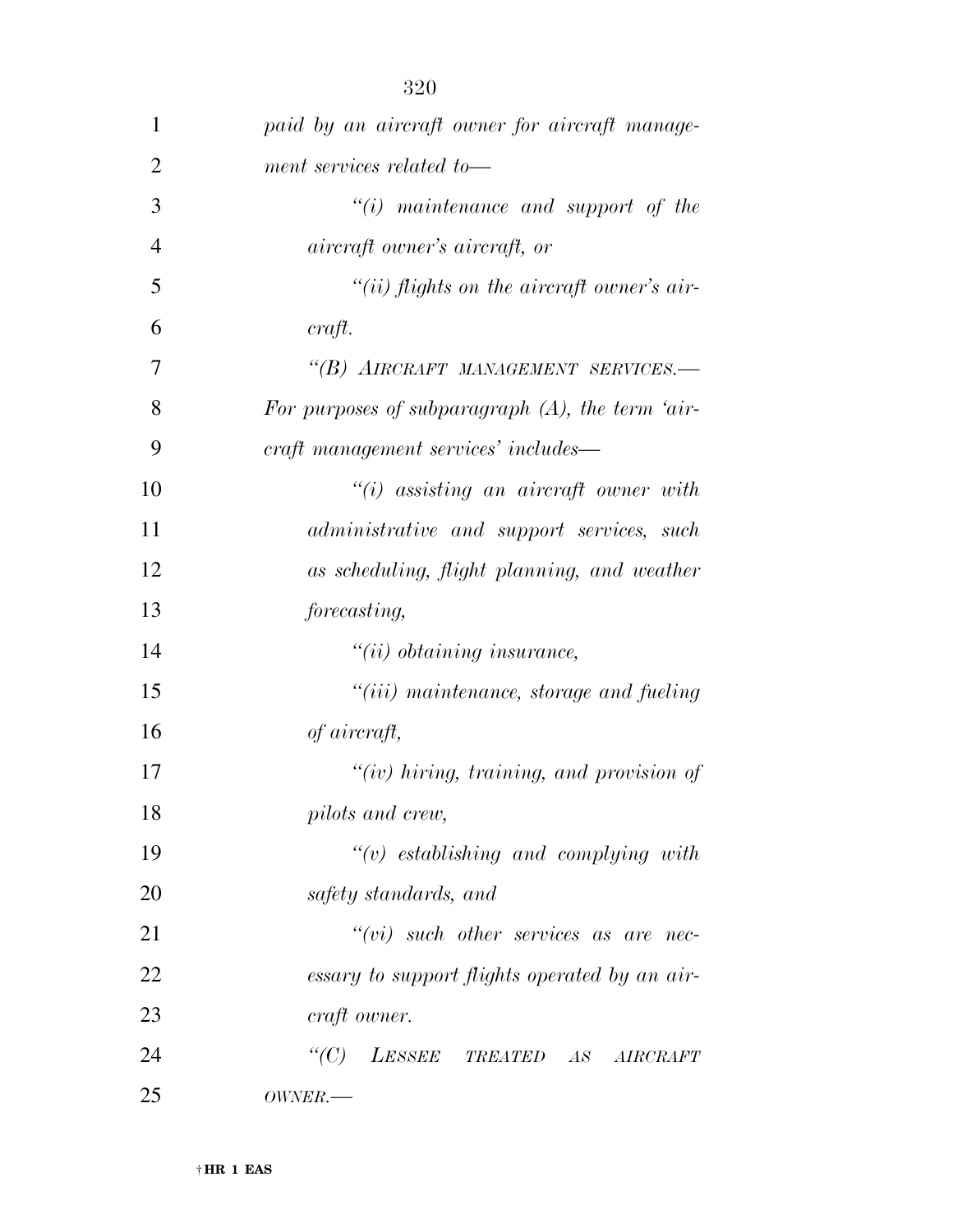| $\mathbf{1}$   | "(i) IN GENERAL.—For purposes of                   |
|----------------|----------------------------------------------------|
| $\overline{2}$ | this paragraph, the term 'aircraft owner'          |
| 3              | includes a person who leases the aircraft          |
| $\overline{4}$ | other than under a disqualified lease.             |
| 5              | "(ii) DISQUALIFIED LEASE.—For pur-                 |
| 6              | poses of clause (i), the term 'disqualified        |
| $\overline{7}$ | lease' means a lease from a person pro-            |
| 8              | viding aircraft management services with           |
| 9              | respect to such aircraft (or a related person      |
| 10             | (within the meaning of section                     |
| 11             | $465(b)(3)(C)$ to the person providing such        |
| 12             | services), if such lease is for a term of 31       |
| 13             | <i>days or less.</i>                               |
| 14             | "(D) PRO RATA ALLOCATION.—In the case              |
| 15             | of amounts paid to any person which (but for       |
| 16             | this subsection) are subject to the tax imposed by |
| 17             | subsection $(a)$ , a portion of which consists of  |

 *(b) EFFECTIVE DATE.—The amendment made by this section shall apply to amounts paid after the date of the enactment of this Act.* 

*amounts described in subparagraph (A), this* 

*paragraph shall apply on a pro rata basis only* 

*to the portion which consists of amounts de-*

*scribed in such subparagraph.''.*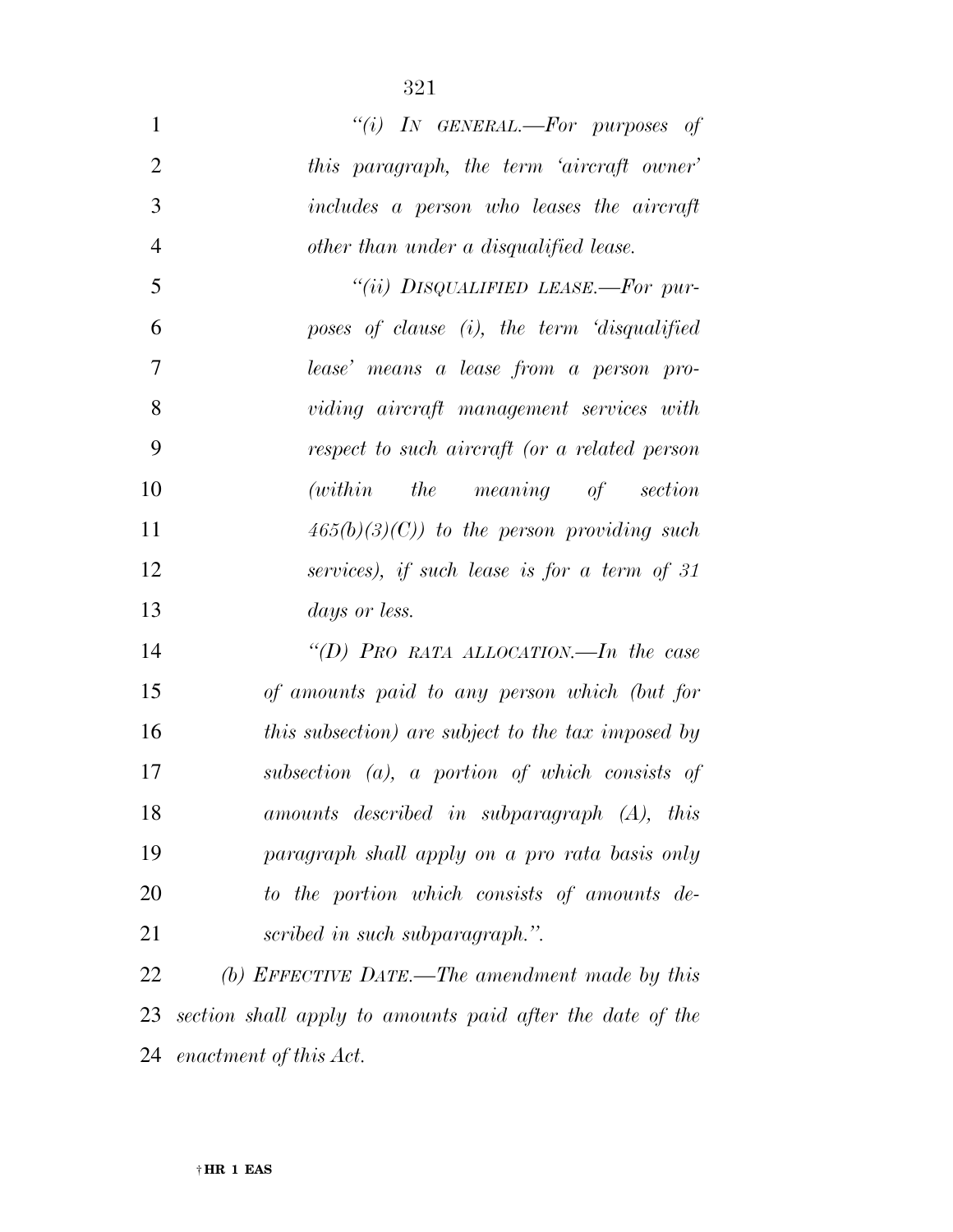## *SEC. 13823. OPPORTUNITY ZONES.*

*(a) IN GENERAL.—Chapter 1 is amended by adding* 

*at the end the following:* 

## *''Subchapter Z—Opportunity Zones*

*''Sec. 1400Z–1. Designation. ''Sec. 1400Z–2. Special rules for capital gains invested in opportunity zones.* 

## *''SEC. 1400Z–1. DESIGNATION.*

 *''(a) QUALIFIED OPPORTUNITY ZONE DEFINED.—For the purposes of this subchapter, the term 'qualified oppor- tunity zone' means a population census tract that is a low- income community that is designated as a qualified oppor-tunity zone.* 

*''(b) DESIGNATION.—* 

| 12 | "(1) IN GENERAL.—For purposes of subsection            |
|----|--------------------------------------------------------|
| 13 | $(a)$ , a population census tract that is a low-income |
| 14 | community is designated as a qualified opportunity     |
| 15 | zone if—                                               |
| 16 | $\lq\lq (A)$ not later than the end of the deter-      |
| 17 | mination poriod the governor of the State in           |

 *mination period, the governor of the State in which the tract is located—* 

 *''(i) nominates the tract for designa- tion as a qualified opportunity zone, and ''(ii) notifies the Secretary in writing of such nomination, and* 

 *''(B) the Secretary certifies such nomina-tion and designates such tract as a qualified op-*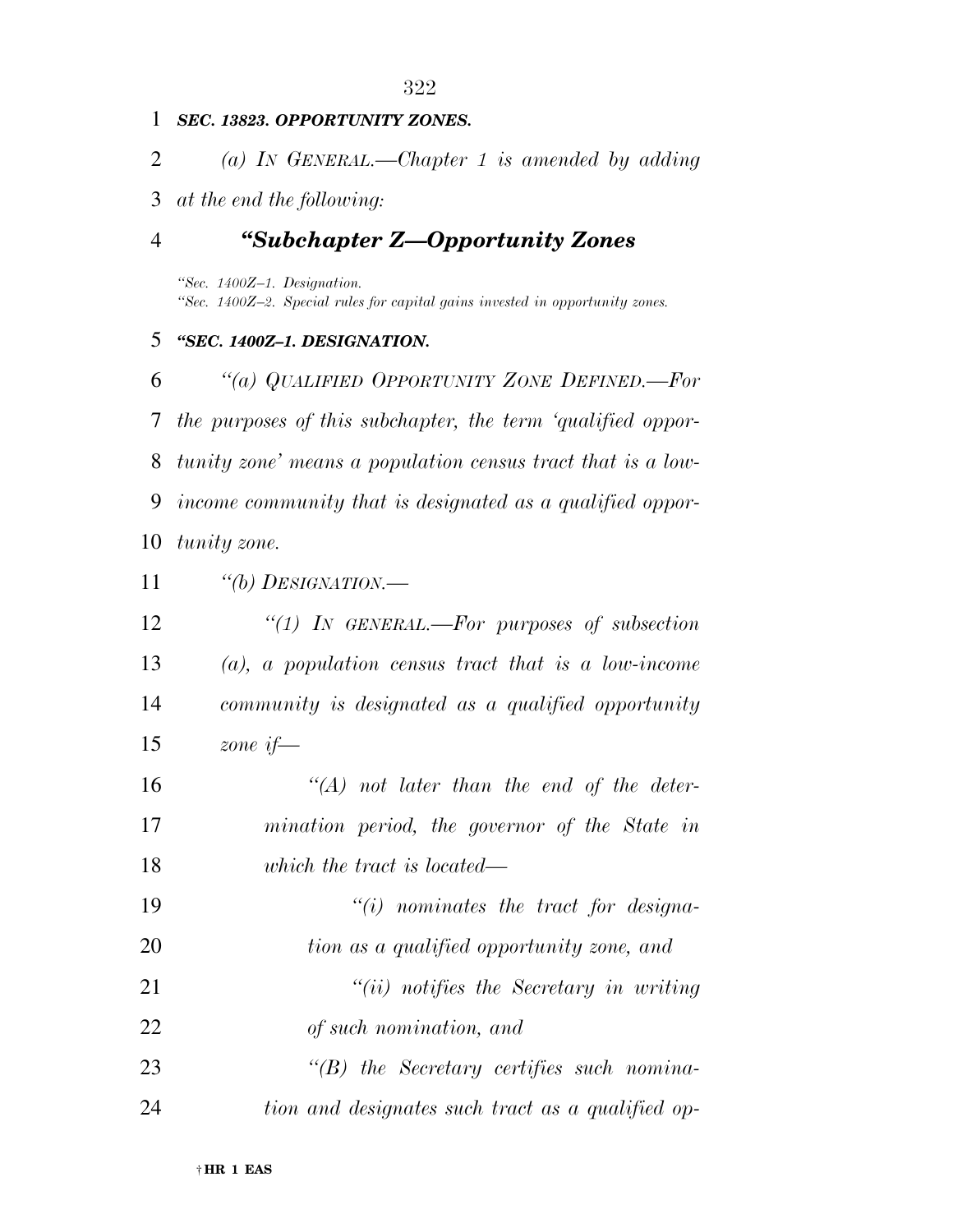| 1              | portunity zone before the end of the consideration    |
|----------------|-------------------------------------------------------|
| $\overline{2}$ | period.                                               |
| 3              | "(2) EXTENSION OF PERIODS. A governor may             |
| 4              | request that the Secretary extend either the deter-   |
| 5              | mination or consideration period, or both (determined |
| 6              | without regard to this subparagraph), for an addi-    |
| 7              | tional 30 days.                                       |
| 8              | "(c) OTHER DEFINITIONS.—For purposes of this sub-     |
| 9              | section—                                              |
| 10             | "(1) $Low\text{-}INCOME$ COMMUNITIES.—The term        |
| 11             | Tow-income community' has the same meaning as         |
| 12             | when used in section $45D(e)$ .                       |
| 13             | "(2) DEFINITION OF PERIODS.—                          |
| 14             | "(A) CONSIDERATION PERIOD.—The term                   |
| 15             | consideration period' means the 30-day period         |
| 16             | beginning on the date on which the Secretary re-      |
| 17             | ceives notice under subsection $(b)(1)(A)(ii)$ , as   |
| 18             | extended under subsection $(b)(2)$ .                  |
| 19             | "(B) DETERMINATION PERIOD.—The term                   |
| 20             | determination period' means the 90-day period         |
| 21             | beginning on the date of the enactment of the         |
| 22             | Tax Cuts and Jobs Act, as extended under sub-         |
| 23             | section $(b)(2)$ .                                    |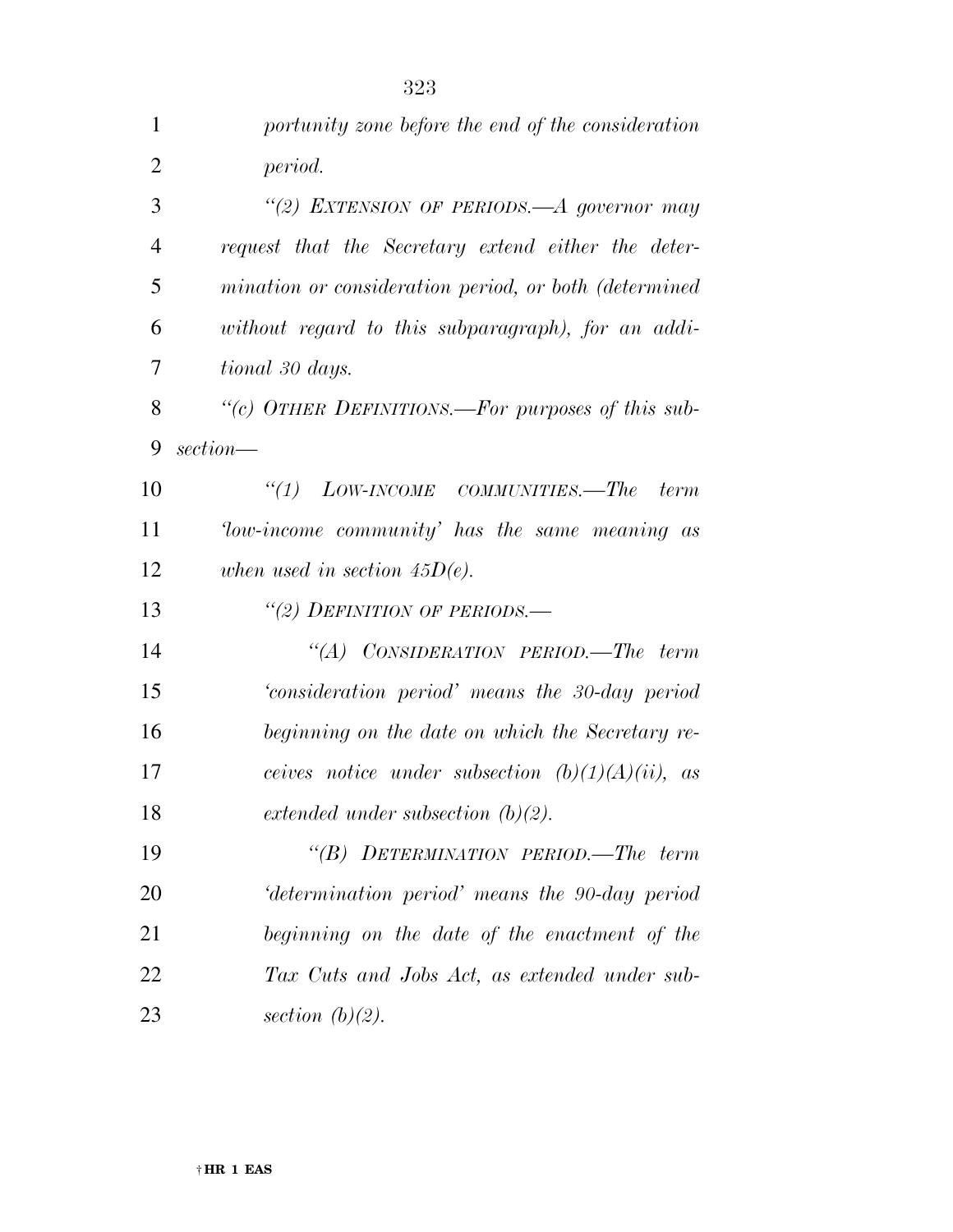*''(3) STATE.—For purposes of this section, the term 'State' includes any possession of the United States. ''(d) NUMBER OF DESIGNATIONS.— ''(1) IN GENERAL.—Except as provided by para- graph (2), the number of population census tracts in a State that may be designated as qualified oppor- tunity zones under this section may not exceed 25 percent of the number of low-income communities in the State. ''(2) EXCEPTION.—If the number of low-income communities in a State is less than 100, then a total of 25 of such tracts may be designated as qualified opportunity zones. ''(e) DESIGNATION OF TRACTS CONTIGUOUS WITH LOW-INCOME COMMUNITIES.—* 

 *''(1) IN GENERAL.—A population census tract that is not a low-income community may be des- ignated as a qualified opportunity zone under this section if—* 

 *''(A) the tract is contiguous with the low-in- come community that is designated as a quali-fied opportunity zone, and* 

 *''(B) the median family income of the tract does not exceed 125 percent of the median family*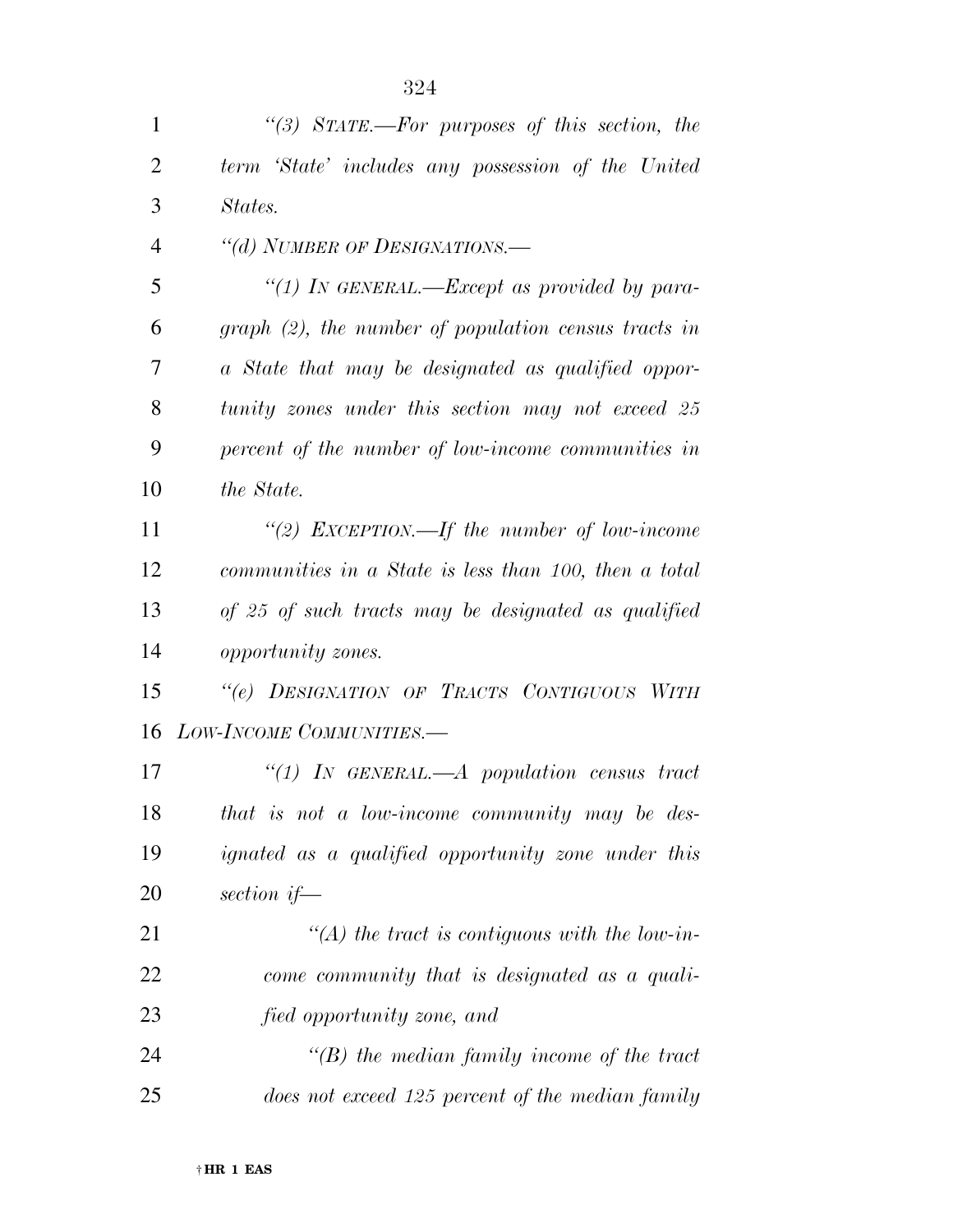| 1              | income of the low-income community with which                                   |
|----------------|---------------------------------------------------------------------------------|
| $\overline{2}$ | the tract is contiguous.                                                        |
| 3              | "(2) LIMITATION.—Not more than 5 percent of                                     |
| $\overline{4}$ | the population census tracts designated in a State as                           |
| 5              | a qualified opportunity zone may be designated under                            |
| 6              | paragraph (1).                                                                  |
| 7              | "(f) PERIOD FOR WHICH DESIGNATION IS IN EF-                                     |
| 8              | $\textit{FECT.} \text{---} A$ designation as a qualified opportunity zone shall |
| 9              | remain in effect for the period beginning on the date of the                    |
| 10             | designation and ending at the close of the 10th calendar                        |
| 11             | year beginning on or after such date of designation.                            |
| 12             | "SEC. 1400Z-2. SPECIAL RULES FOR CAPITAL GAINS IN-                              |
| 13             | <b>VESTED IN OPPORTUNITY ZONES.</b>                                             |
| 14             | "(a) IN GENERAL.—In the case of gain from the sale                              |
| 15             | to, or exchange with, an unrelated person of any property                       |
|                | 16 held by the taxpayer, at the election of the taxpayer—                       |
| 17             | $\lq(1)$ gross income for the taxable year shall not                            |
| 18             | include so much of such gain as does not exceed the                             |
| 19             | aggregate amount invested by the taxpayer in a                                  |
| 20             | qualified opportunity fund during the 180-day period                            |
| 21             | beginning on the date of such sale or exchange,                                 |
| 22             | $\lq(2)$ the amount of gain excluded by paragraph                               |
| 23             | $(1)$ shall be included in gross income as provided by                          |
| 24             | subsection (b), and                                                             |
| 25             | "(3) subsection (c) shall apply.                                                |
|                |                                                                                 |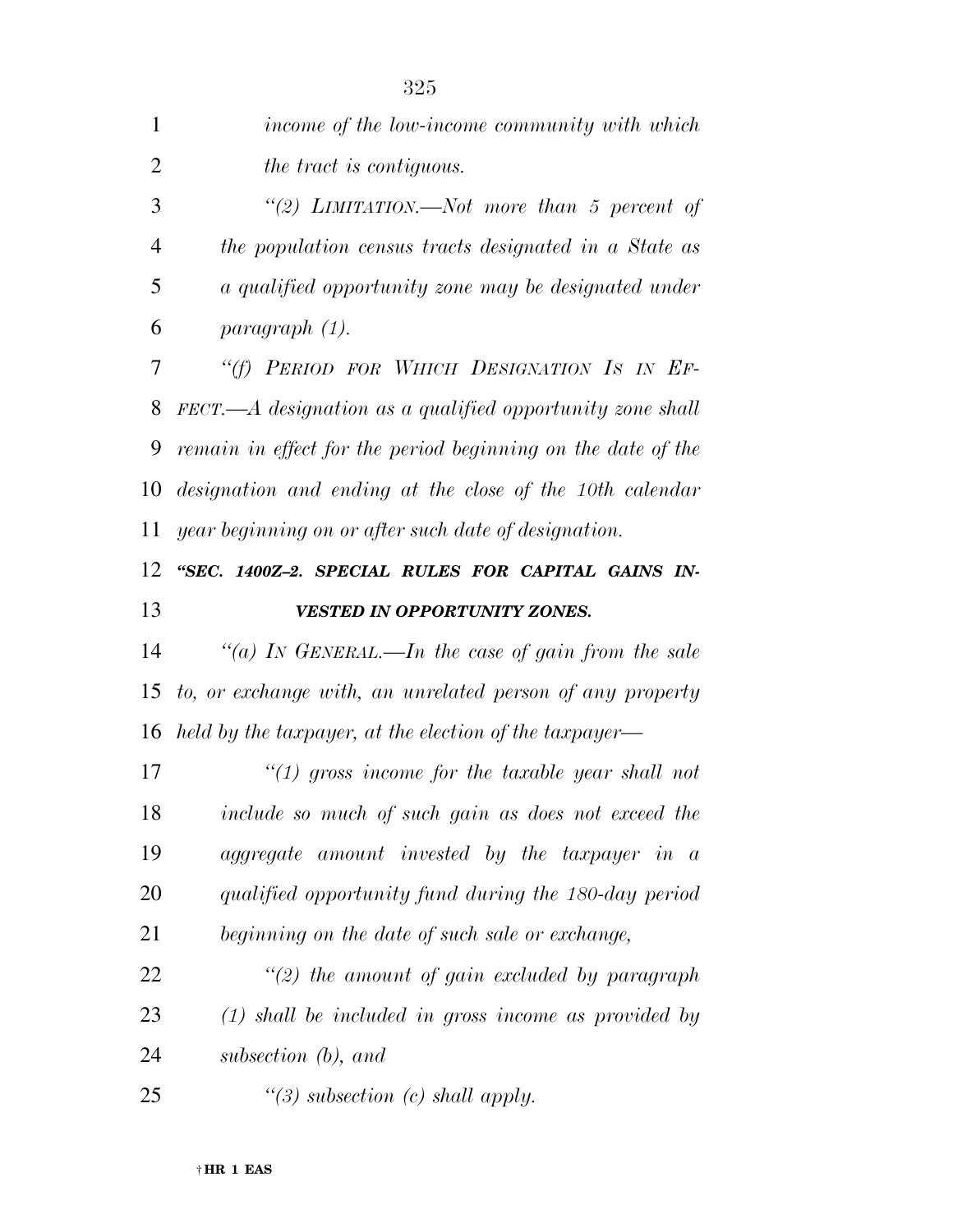| 1              | No election may be made under the preceding sentence with    |
|----------------|--------------------------------------------------------------|
| 2              | respect to a sale or exchange if an election previously made |
| 3              | with respect to such sale or exchange is in effect.          |
| $\overline{4}$ | "(b) DEFERRAL OF GAIN INVESTED IN OPPORTUNITY                |
| 5              | ZONE PROPERTY.-                                              |
| 6              | "(1) YEAR OF INCLUSION.—Gain to which sub-                   |
| 7              | section $(a)(2)$ applies shall be included in income in      |
| 8              | the taxable year which includes the earlier of $-$           |
| 9              | $\lq (A)$ the date on which such investment is               |
| 10             | sold or exchanged, or                                        |
| 11             | $\lq\lq(B)$ December 31, 2026.                               |
| 12             | "(2) AMOUNT INCLUDIBLE.—                                     |
| 13             | "(A) In GENERAL.—The amount of gain in-                      |
| 14             | cluded in gross income under subsection $(a)(1)$             |
| 15             | shall be the excess of $-$                                   |
| 16             | "(i) the lesser of the amount of gain ex-                    |
| 17             | $cluded$ under paragraph $(1)$ or the fair                   |
| 18             | market value of the property as determined                   |
| 19             | as of the date described in paragraph $(1)$ ,                |
| 20             | over                                                         |
| 21             | $"(ii)$ the taxpayer's basis in the invest-                  |
| 22             | ment.                                                        |
| 23             | "(B) DETERMINATION OF BASIS.-                                |
| 24             | "(i) IN GENERAL.—Except as otherwise                         |
| 25             | provided in this clause or subsection $(c)$ , the            |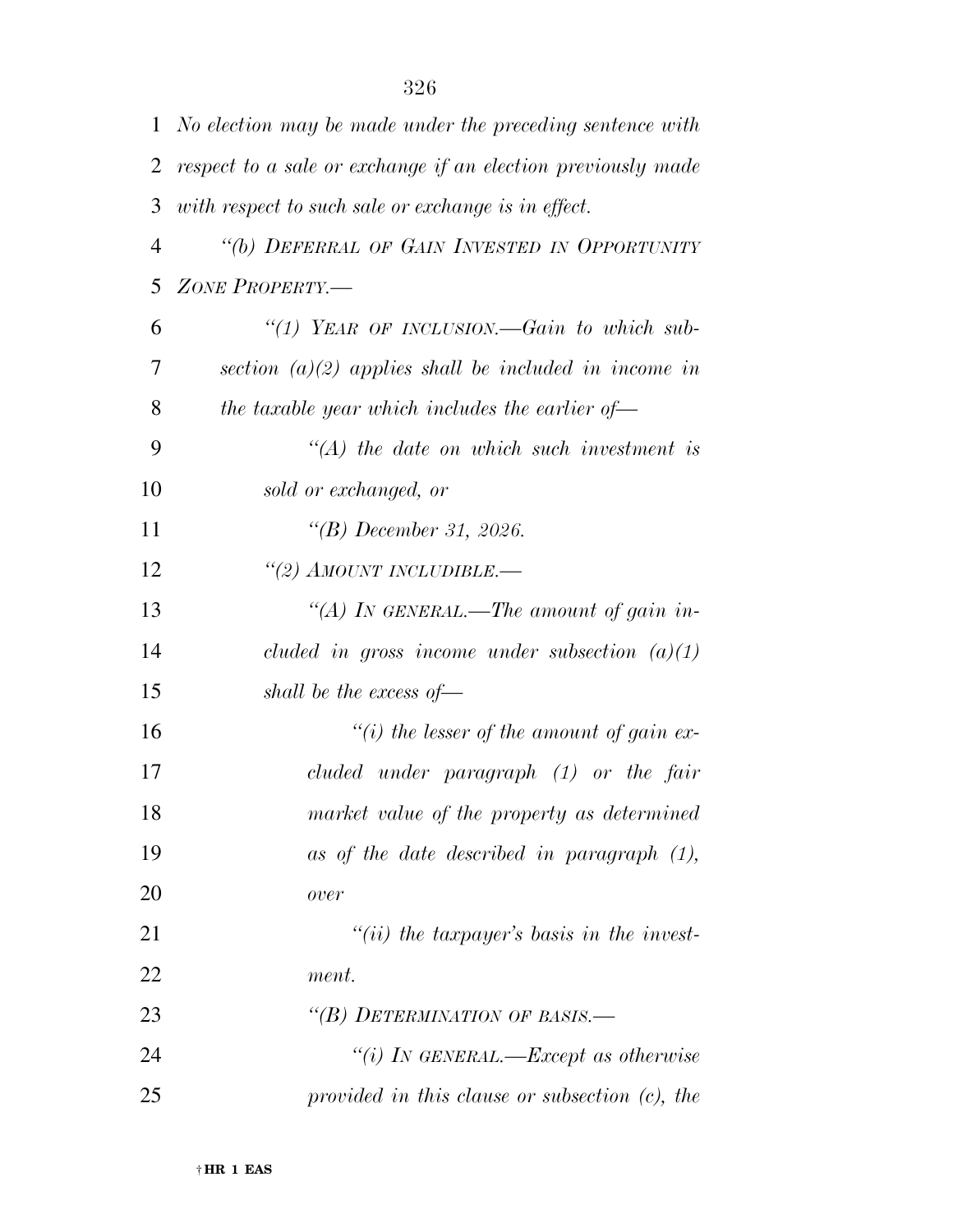| <i>taxpayer's</i> basis in the investment shall be |
|----------------------------------------------------|
| zero.                                              |
| "(ii) INCREASE FOR GAIN RECOGNIZED                 |

| $\overline{4}$ | UNDER SUBSECTION $(a)(2)$ . The basis in            |
|----------------|-----------------------------------------------------|
| 5              | the investment shall be increased by the            |
| 6              | amount of gain recognized by reason of sub-         |
| 7              | section $(a)(2)$ with respect to such property.     |
| 8              | "(iii) INVESTMENTS HELD FOR<br>$-5$                 |
| 9              | $YEARS$ —In the case of any investment held         |
| 10             | for at least 5 years, the basis of such invest-     |
| 11             | ment shall be increased by an amount equal          |
| 12             | to 10 percent of the amount of gain deferred        |
| 13             | by reason of subsection $(a)(1)$ .                  |
| 14             | $``(iv)$ INVESTMENTS HELD<br>FOR<br>$\widetilde{Z}$ |
| 15             | $VFRRS = In$ the case of any investment held        |

 *YEARS.—In the case of any investment held by the taxpayer for at least 7 years, in ad- dition to any adjustment made under clause (iii), the basis of such property shall be in- creased by an amount equal to 5 percent of the amount of gain deferred by reason of subsection (a)(1).* 

 *''(c) SPECIAL RULE FOR INVESTMENTS HELD FOR AT LEAST 10 YEARS.—In the case of any investment held by the taxpayer for at least 10 years and with respect to which the taxpayer makes an election under this clause, the basis*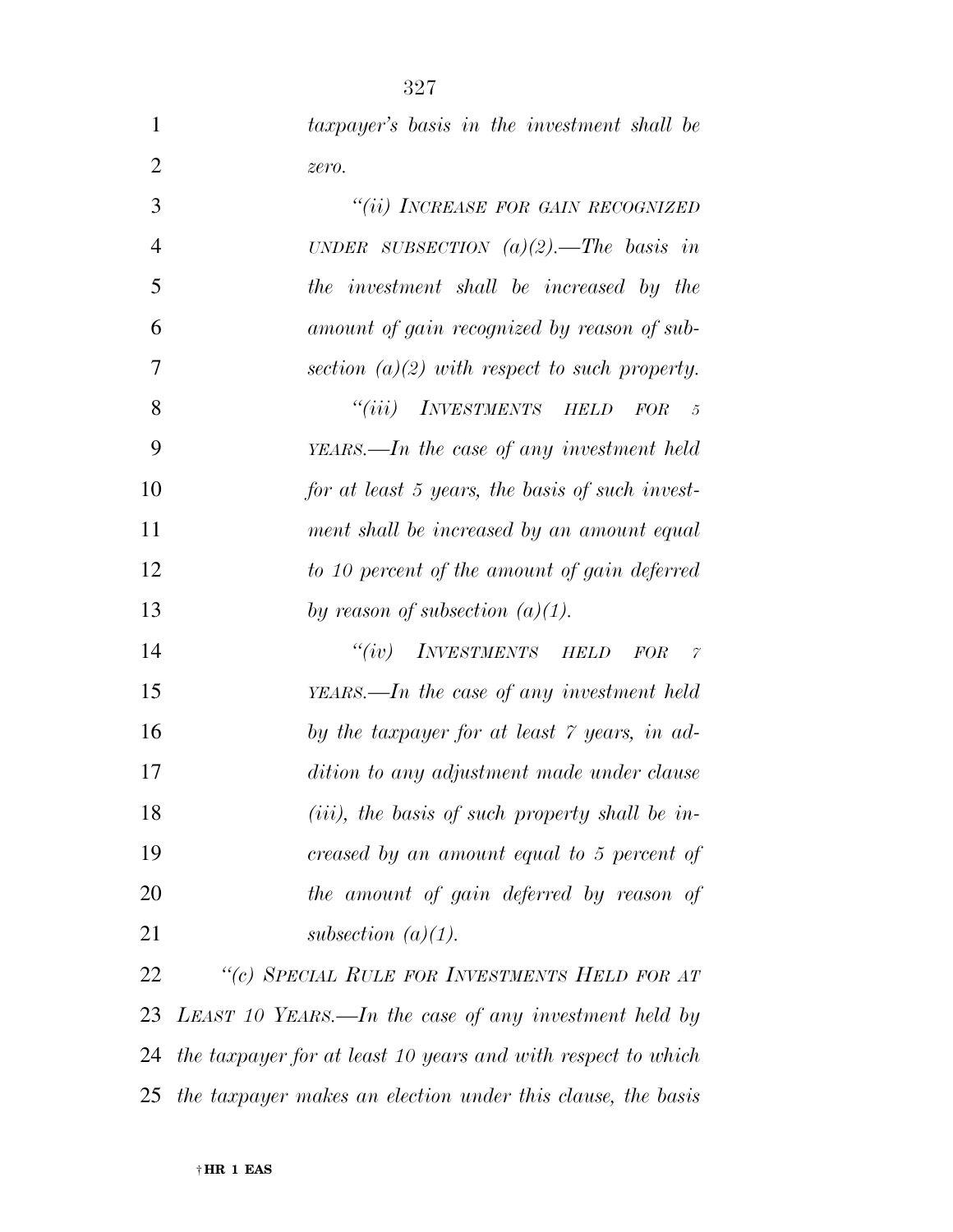*of such property shall be equal to the fair market value of such investment on the date that the investment is sold or exchanged. ''(d) QUALIFIED OPPORTUNITY FUND.—For purposes of this section— ''(1) QUALIFIED OPPORTUNITY FUND.—The term* 

 *'qualified opportunity fund' means any investment vehicle which is organized as a corporation or a part- nership for the purpose of investing in qualified op- portunity zone property (other than another qualified opportunity fund) that holds at least 90 percent of its assets in qualified opportunity zone property, deter- mined— ''(A) on the last day of the first 6-month pe-riod of the taxable year of the fund, and* 

 *''(B) on the last day of the taxable year of the fund.* 

 *''(2) QUALIFIED OPPORTUNITY ZONE PROP-ERTY.—* 

 *''(A) IN GENERAL.—The term 'qualified op- portunity zone property' means property which is— ''(i) qualified opportunity zone stock,* 

 *''(ii) qualified opportunity zone part-nership interest, or*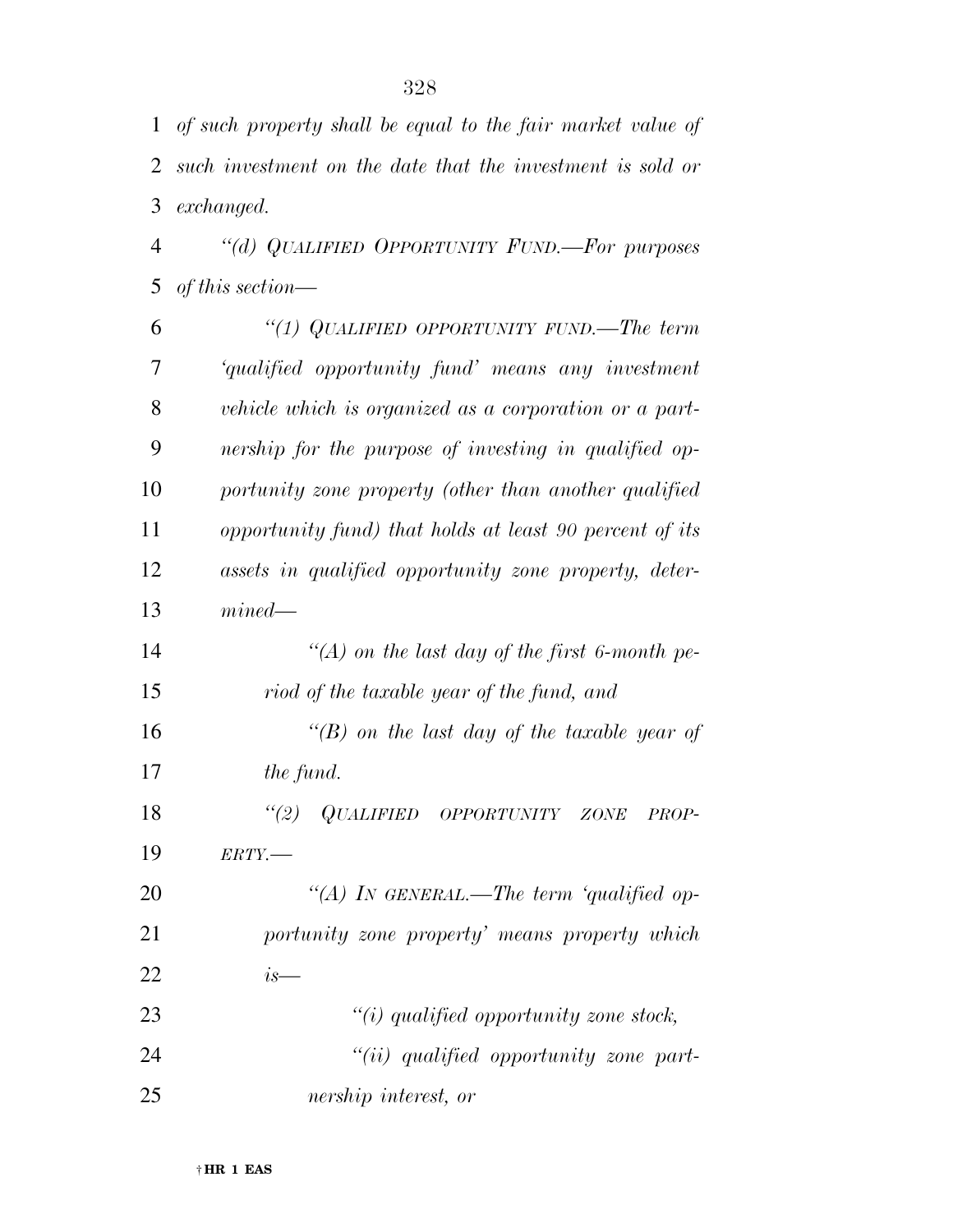| $\mathbf{1}$   | "( <i>iii</i> ) qualified opportunity zone busi-  |
|----------------|---------------------------------------------------|
| $\overline{2}$ | ness property.                                    |
| 3              | $\lq (B)$<br>QUALIFIED OPPORTUNITY<br><b>ZONE</b> |
| $\overline{4}$ | $STOCK$ .                                         |
| 5              | "(i) IN GENERAL.—Except as provided               |
| 6              | in clause (ii), the term 'qualified oppor-        |
| 7              | tunity zone stock' means any stock in a do-       |
| 8              | mestic corporation if-                            |
| 9              | $\lq (I)$ such stock is acquired by the           |
| 10             | taxpayer after December 31, 2017, at              |
| 11             | its original issue (directly or through           |
| 12             | an underwriter) from the corporation              |
| 13             | solely in exchange for cash,                      |
| 14             | "(II) as of the time such stock was               |
| 15             | issued, such corporation was a quali-             |
| 16             | fied opportunity zone business (or, in            |
| 17             | the case of a new corporation, such cor-          |
| 18             | poration was being organized for pur-             |
| 19             | poses of being a qualified opportunity            |
| 20             | zone business), and                               |
| 21             | "(III) during substantially all of                |
| 22             | the taxpayer's holding period for such            |
| 23             | stock, such corporation qualified as a            |
| 24             | qualified opportunity zone business.              |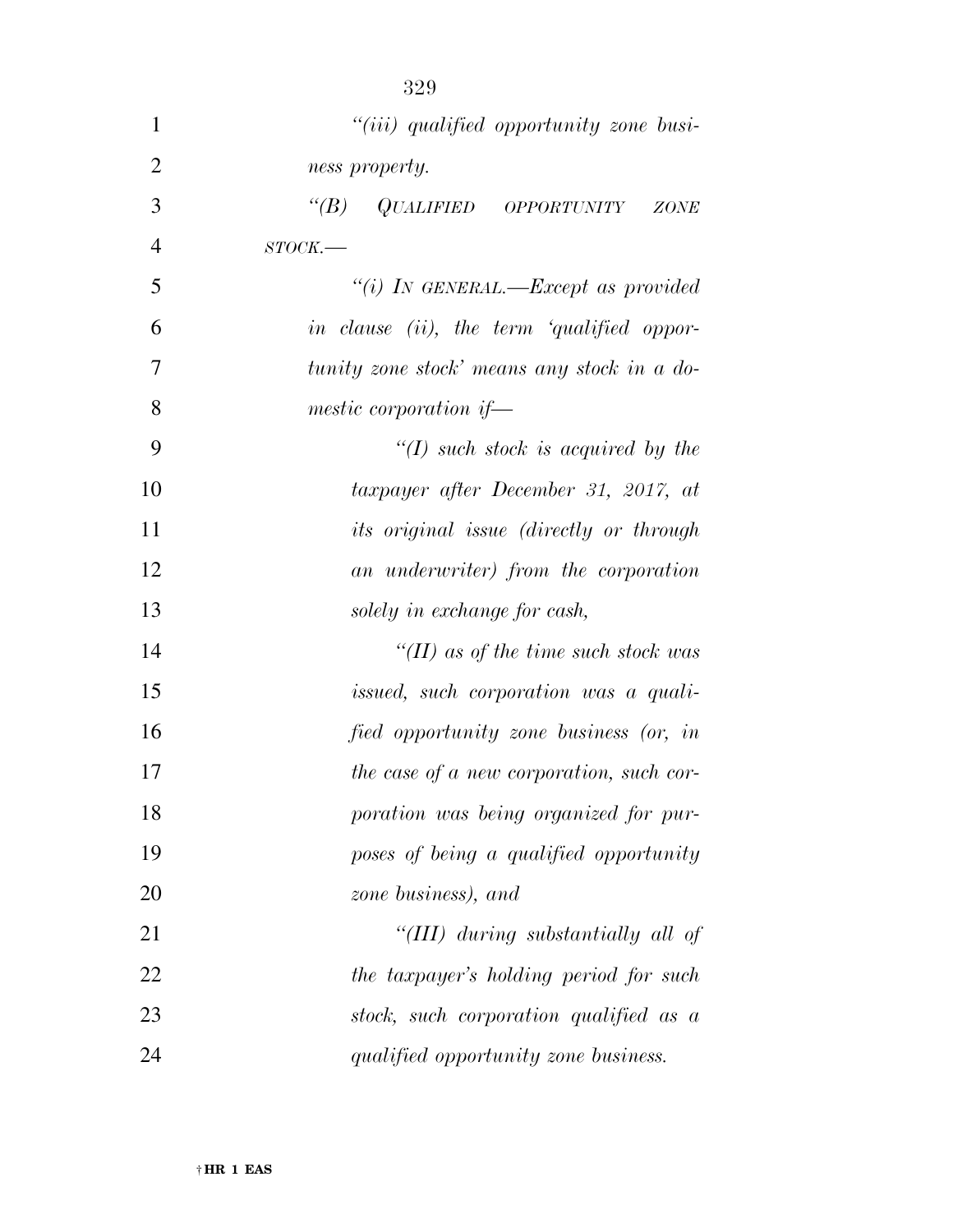| $\mathbf{1}$   | "(ii) $REDEMPTIONS. -A rule similar$                      |
|----------------|-----------------------------------------------------------|
| $\overline{2}$ | to the rule of section $1202(c)(3)$ shall apply           |
| 3              | for purposes of this paragraph.                           |
| $\overline{4}$ | "(C) QUALIFIED OPPORTUNITY ZONE PART-                     |
| 5              | NERSHIP INTEREST.—The term 'qualified oppor-              |
| 6              | tunity zone partnership interest' means any cap-          |
| 7              | <i>ital or profits interest in a domestic partnership</i> |
| 8              | $if-$                                                     |
| 9              | $\lq\lq(i)$ such interest is acquired by the              |
| 10             | taxpayer after December 31, 2017, from the                |
| 11             | partnership solely in exchange for cash,                  |
| 12             | $``(ii)$ as of the time such interest was                 |
| 13             | acquired, such partnership was a qualified                |
| 14             | opportunity zone business (or, in the case of             |
| 15             | a new partnership, such partnership was                   |
| 16             | being organized for purposes of being a                   |
| 17             | qualified opportunity zone business), and                 |
| 18             | $``(iii)$ during substantially all of the                 |
| 19             | taxpayer's holding period for such interest,              |
| 20             | such partnership qualified as a qualified                 |
| 21             | <i>opportunity zone business.</i>                         |
| 22             | "(D) QUALIFIED OPPORTUNITY ZONE BUSI-                     |
| 23             | NESS PROPERTY.-                                           |
| 24             | "(i) IN GENERAL.—The term 'qualified                      |
| 25             | opportunity zone business property' means                 |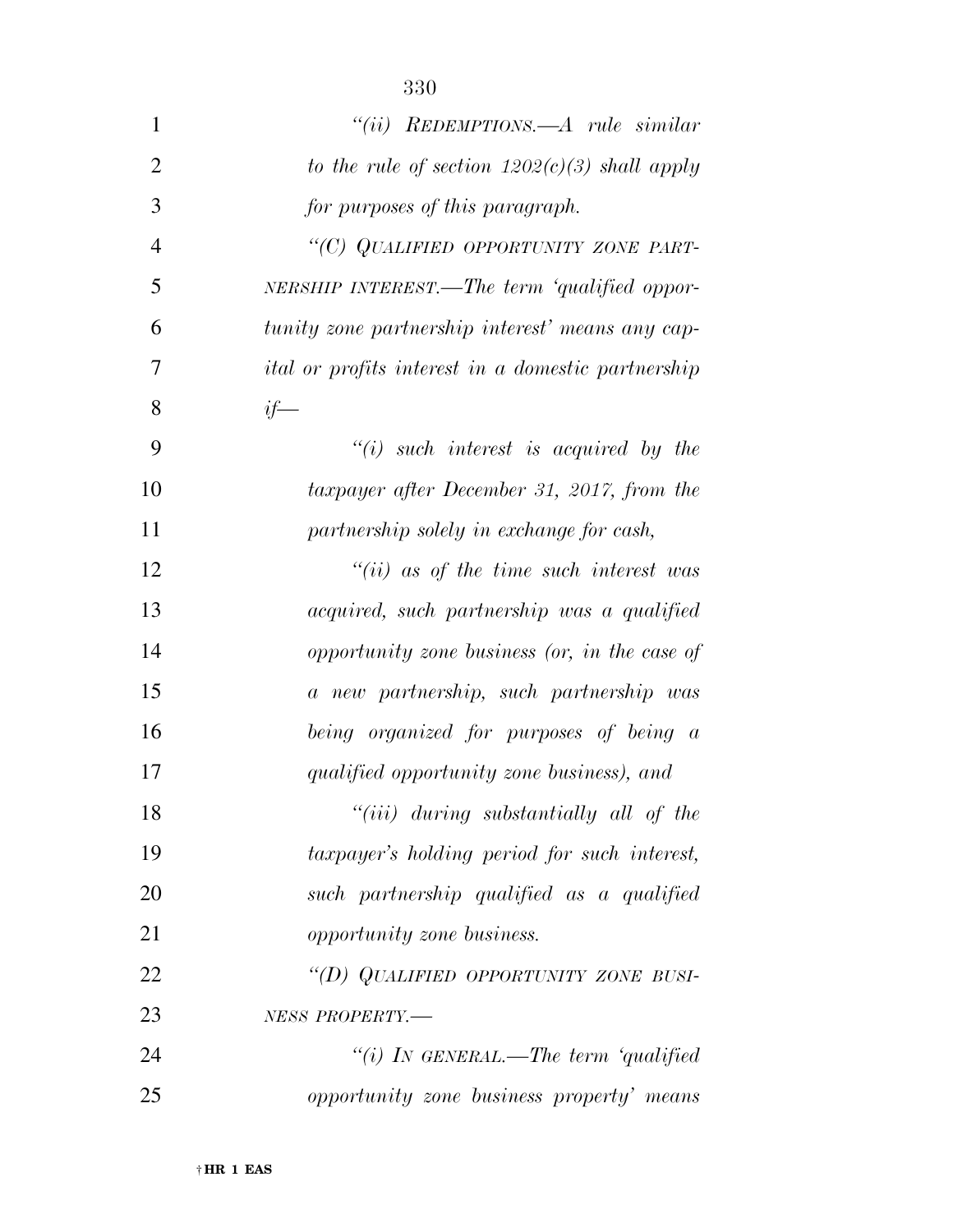| $\mathbf{1}$   | tangible property used in a trade or busi-     |
|----------------|------------------------------------------------|
| $\overline{2}$ | ness of the taxpayer if—                       |
| 3              | $\lq (I)$ such property was acquired           |
| $\overline{4}$ | by the taxpayer by purchase (as de-            |
| 5              | fined in section $179(d)(2)$ after De-         |
| 6              | cember 31, 2017,                               |
| $\overline{7}$ | $``(II)$ the original use of such              |
| 8              | property in the qualified opportunity          |
| 9              | zone commences with the taxpayer or            |
| 10             | the taxpayer substantially improves            |
| 11             | the property, and                              |
| 12             | "(III) during substantially all of             |
| 13             | the taxpayer's holding period for such         |
| 14             | property, substantially all of the use of      |
| 15             | such property was in a qualified op-           |
| 16             | portunity zone.                                |
| 17             | "(ii) SUBSTANTIAL IMPROVEMENT.-                |
| 18             | For purposes of subparagraph $(A)(ii)$ , prop- |
| 19             | erty shall be treated as substantially im-     |
| 20             | proved by the taxpayer only if, during any     |
| 21             | 30-month period beginning after the date of    |
| 22             | acquisition of such property, additions to     |
| 23             | basis with respect to such property in the     |
| 24             | hands of the taxpayer exceed an amount         |
| 25             | equal to the adjusted basis of such property   |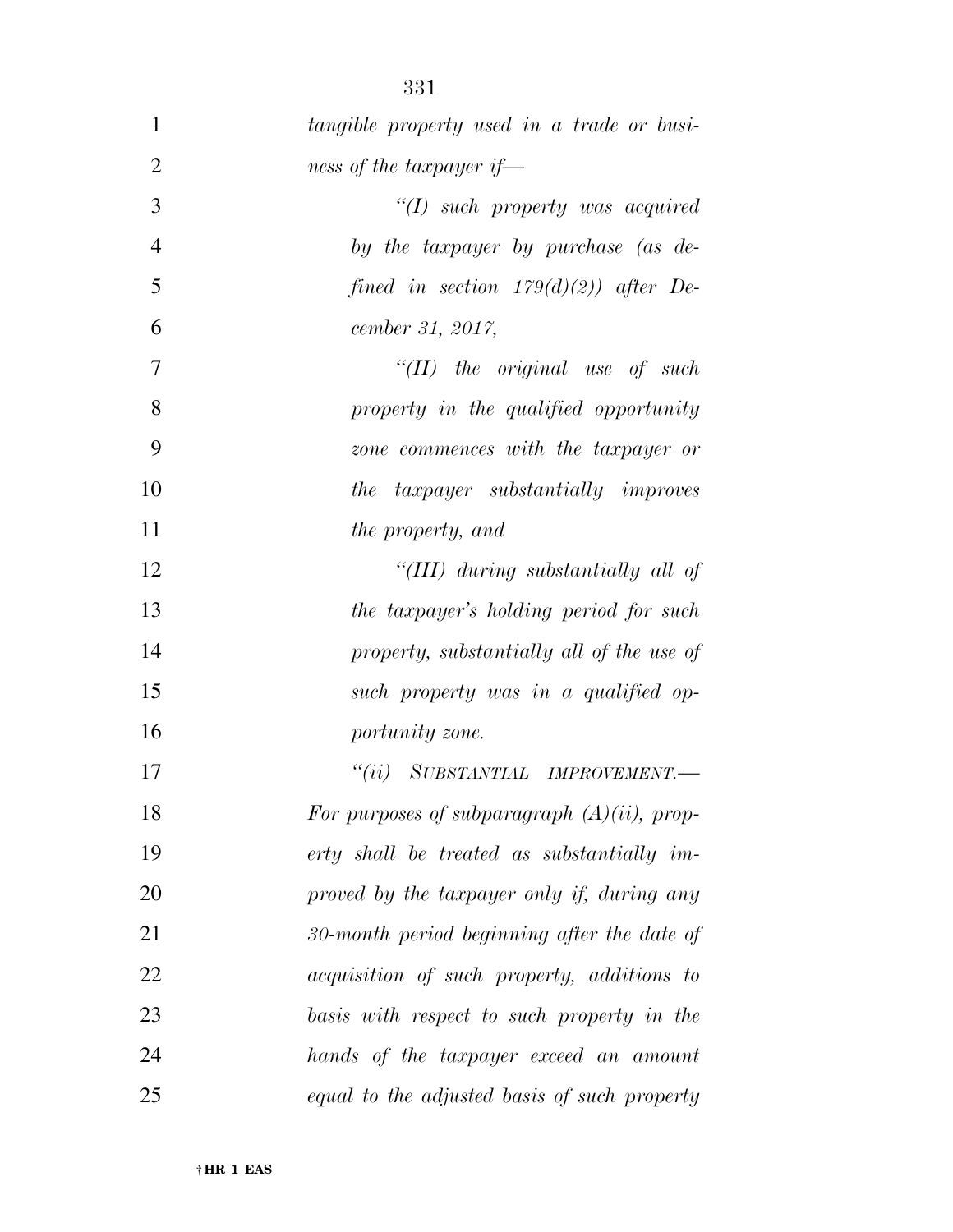| 1              | at the beginning of such 30-month period in        |
|----------------|----------------------------------------------------|
| $\overline{2}$ | the hands of the taxpayer.                         |
| 3              | "(iii) RELATED PARTY.-For purposes                 |
| $\overline{4}$ | of subparagraph $(A)(i)$ , the related person      |
| 5              | rule of section $179(d)(2)$ shall be applied       |
| 6              | pursuant to paragraph (8) of this sub-             |
| 7              | section in lieu of the application of such         |
| 8              | rule in section $179(d)(2)(A)$ .                   |
| 9              | "(3) QUALIFIED OPPORTUNITY ZONE<br>BUSI-           |
| 10             | $NESS$ .                                           |
| 11             | "(A) IN GENERAL.—The term 'qualified op-           |
| 12             | portunity zone business' means a trade or busi-    |
| 13             | $ness$ —                                           |
| 14             | $``(i)$ in which substantially all of the          |
| 15             | tangible property owned or leased by the           |
| 16             | taxpayer is qualified opportunity zone busi-       |
| 17             | ness property,                                     |
| 18             | $"(ii)$ which satisfies the requirements of        |
| 19             | paragraphs $(2)$ , $(4)$ , and $(8)$ of section    |
| 20             | $1397C(b)$ , and                                   |
| 21             | $``(iii)$ which is not described in section        |
| 22             | $144(c)(6)(B)$ .                                   |
| 23             | "(B) SPECIAL RULE.—For purposes of sub-            |
| 24             | paragraph $(A)$ , tangible property that ceases to |
| 25             | be a qualified opportunity zone business prop-     |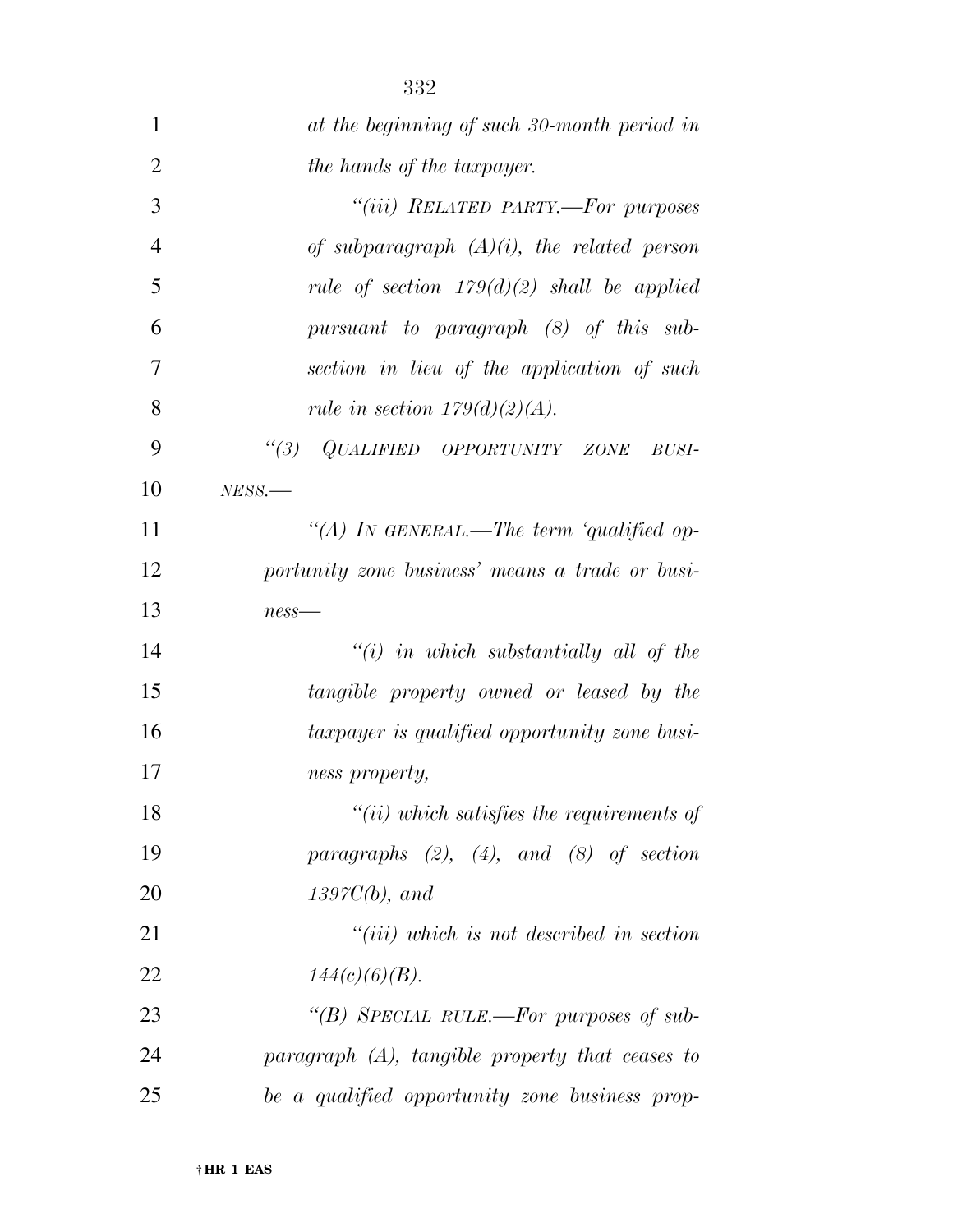| $\mathbf{1}$ | erty shall continue to be treated as a qualified     |
|--------------|------------------------------------------------------|
| 2            | opportunity zone business property for the lesser    |
| 3            | $of-$                                                |
| 4            | "(i) 5 years after the date on which                 |
| 5            | such tangible property ceases to be so quali-        |
| 6            | fied, or                                             |
| 7            | $``(ii)$ the date on which such tangible             |
| 8            | property is no longer held by the qualified          |
| 9            | opportunity zone business.                           |
| 10           | "(e) APPLICABLE RULES.—                              |
| 11           | "(1) TREATMENT OF INVESTMENTS WITH MIXED             |
| 12           | $FUNDS.$ The case of any investment in a qualified   |
| 13           | opportunity fund only a portion of which consists of |
| 14           | investments of gain to which an election under sub-  |
| 15           | section $(a)(1)$ is in effect—                       |
| 16           | $\lq (A)$ such investment shall be treated as 2      |
| 17           | separate investments, consisting of-                 |
| 18           | $"(i)$ one investment that only includes             |
| 19           | amounts to which the election under sub-             |
| 20           | section $(a)(1)$ applies, and                        |
| 21           | $``(ii)$ a separate investment consisting            |
| 22           | of other amounts, and                                |
| 23           | "(B) subsections (a), (b), and (c) shall only        |
| 24           | apply to the investment described in subpara-        |
| 25           | graph $(A)(i)$ .                                     |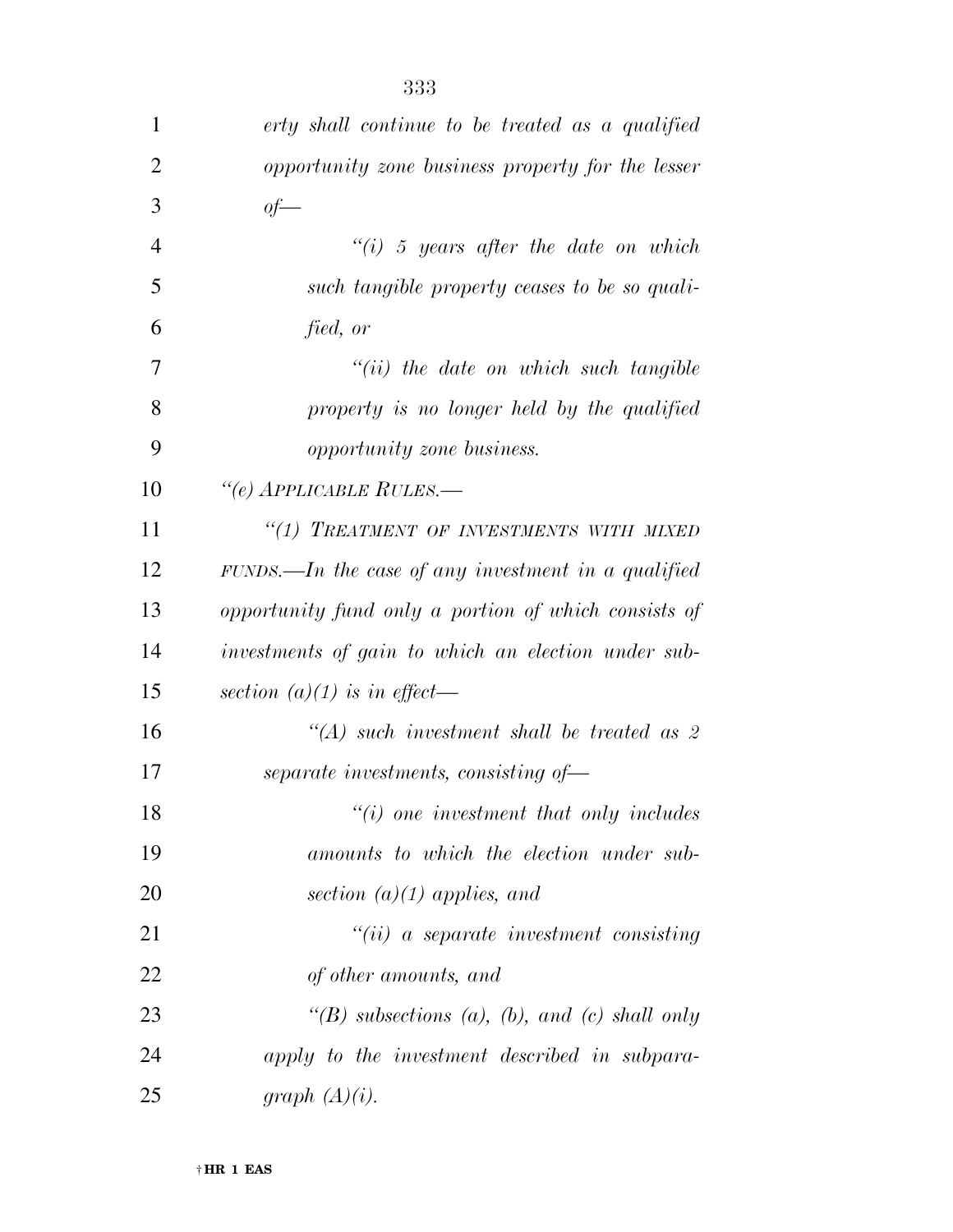| $\mathbf{1}$   | "(2) RELATED PERSONS.—For purposes of this                   |
|----------------|--------------------------------------------------------------|
| $\overline{2}$ | section, persons are related to each other if such per-      |
| 3              | sons are described in section 267(b) or 707(b)(1), de-       |
| $\overline{4}$ | termined by substituting '20 percent' for '50 percent'       |
| 5              | each place it occurs in such sections.                       |
| 6              | "(3) DECEDENTS.—In the case of a decedent,                   |
| 7              | amounts recognized under this section shall, if not          |
| 8              | properly includible in the gross income of the dece-         |
| 9              | dent, be includible in gross income as provided by sec-      |
| 10             | tion 691.                                                    |
| 11             | "(4) REGULATIONS.—The Secretary shall pre-                   |
| 12             | scribe such regulations as may be necessary or appro-        |
| 13             | priate to carry out the purposes of this section, in-        |
| 14             | cluding                                                      |
| 15             | $\lq (A)$ rules for the certification of qualified           |
| 16             | opportunity funds for the purposes of this sec-              |
| 17             | tion, and                                                    |
| 18             | $\lq\lq(B)$ rules to prevent abuse.                          |
| 19             | "(f) FAILURE OF QUALIFIED OPPORTUNITY FUND TO                |
| 20             | MAINTAIN INVESTMENT STANDARD.-                               |
| 21             | "(1) In GENERAL.—If a qualified opportunity                  |
| 22             | fund fails to meet the 90-percent requirement of sub-        |
| 23             | section $(c)(1)$ , the qualified opportunity fund shall      |
| 24             | pay a penalty for each month it fails to meet the re-        |
| 25             | quirement in an amount equal to the product of $\rightarrow$ |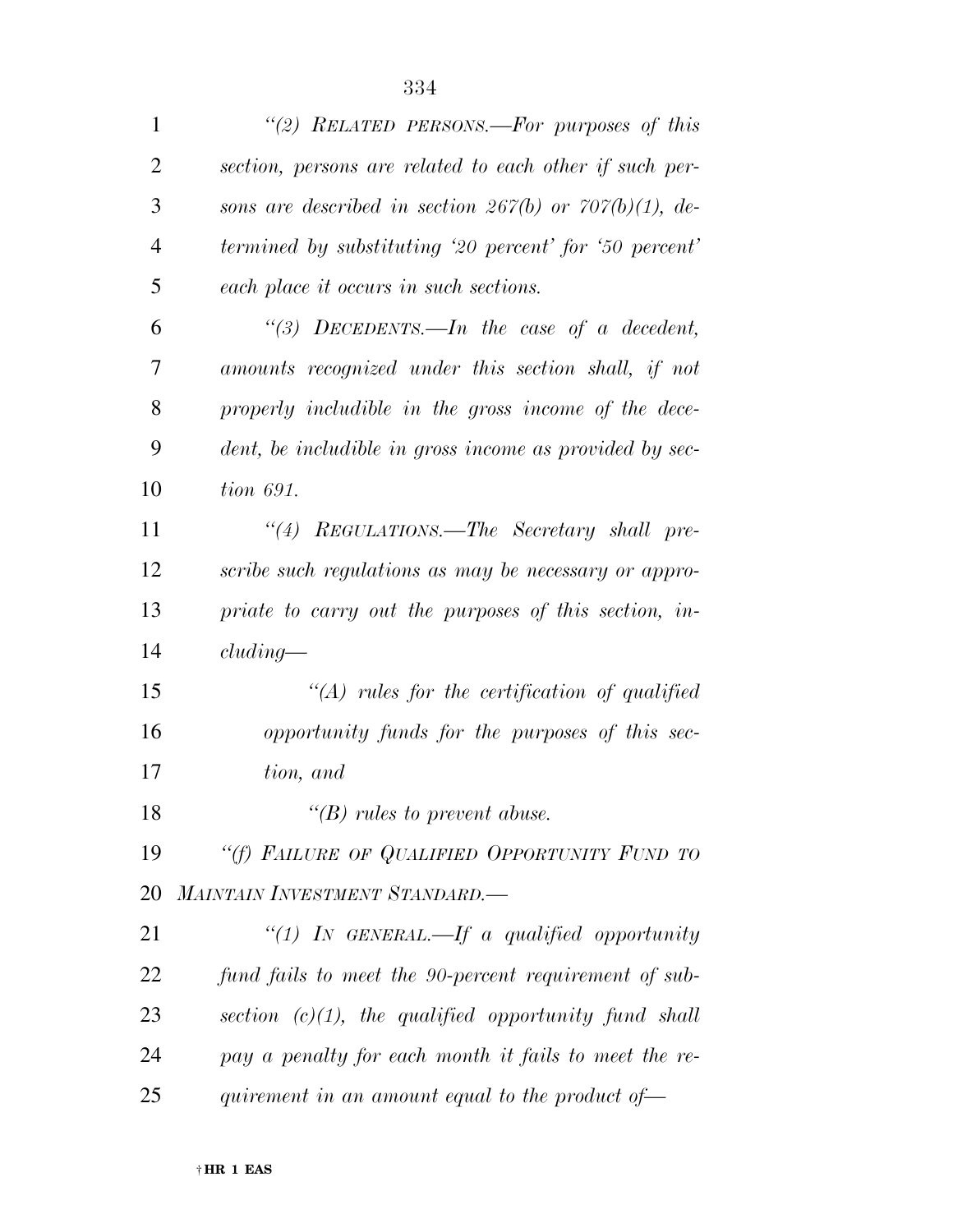| $\mathbf{1}$   | "(A) the excess of —                                           |
|----------------|----------------------------------------------------------------|
| $\overline{2}$ | $``(i)$ the amount equal to 90 percent of                      |
| 3              | <i>its aggregate assets, over</i>                              |
| 4              | "(ii) the aggregate amount of qualified                        |
| 5              | opportunity zone property held by the fund,                    |
| 6              | <i>multiplied by</i>                                           |
| 7              | $\lq\lq B$ the underpayment rate established                   |
| 8              | under section $6621(a)(2)$ for such month.                     |
| 9              | "(2) SPECIAL RULE FOR PARTNERSHIPS.—In the                     |
| 10             | case that the qualified opportunity fund is a partner-         |
| 11             | ship, the penalty imposed by paragraph (1) shall be            |
| 12             | taken into account proportionately as part of the dis-         |
| 13             | tributive share of each partner of the partnership.            |
| 14             | "(3) REASONABLE CAUSE EXCEPTION.—No pen-                       |
| 15             | alty shall be imposed under this subsection with re-           |
| 16             | spect to any failure if it is shown that such failure          |
| 17             | <i>is due to reasonable cause.</i> ".                          |
| 18             | (b) BASIS ADJUSTMENTS.—Section $1016(a)$ is amend-             |
| 19             | ed by striking "and" at the end of paragraph (36), by strik-   |
|                | 20 ing the period at the end of paragraph $(37)$ and inserting |
| 21             | ", and", and by inserting after paragraph $(37)$ the fol-      |
| 22             | lowing:                                                        |
| 23             | "(38) to the extent provided in subsections $(b)(2)$           |
| 24             | and (c) of section $1400Z - 2$ .".                             |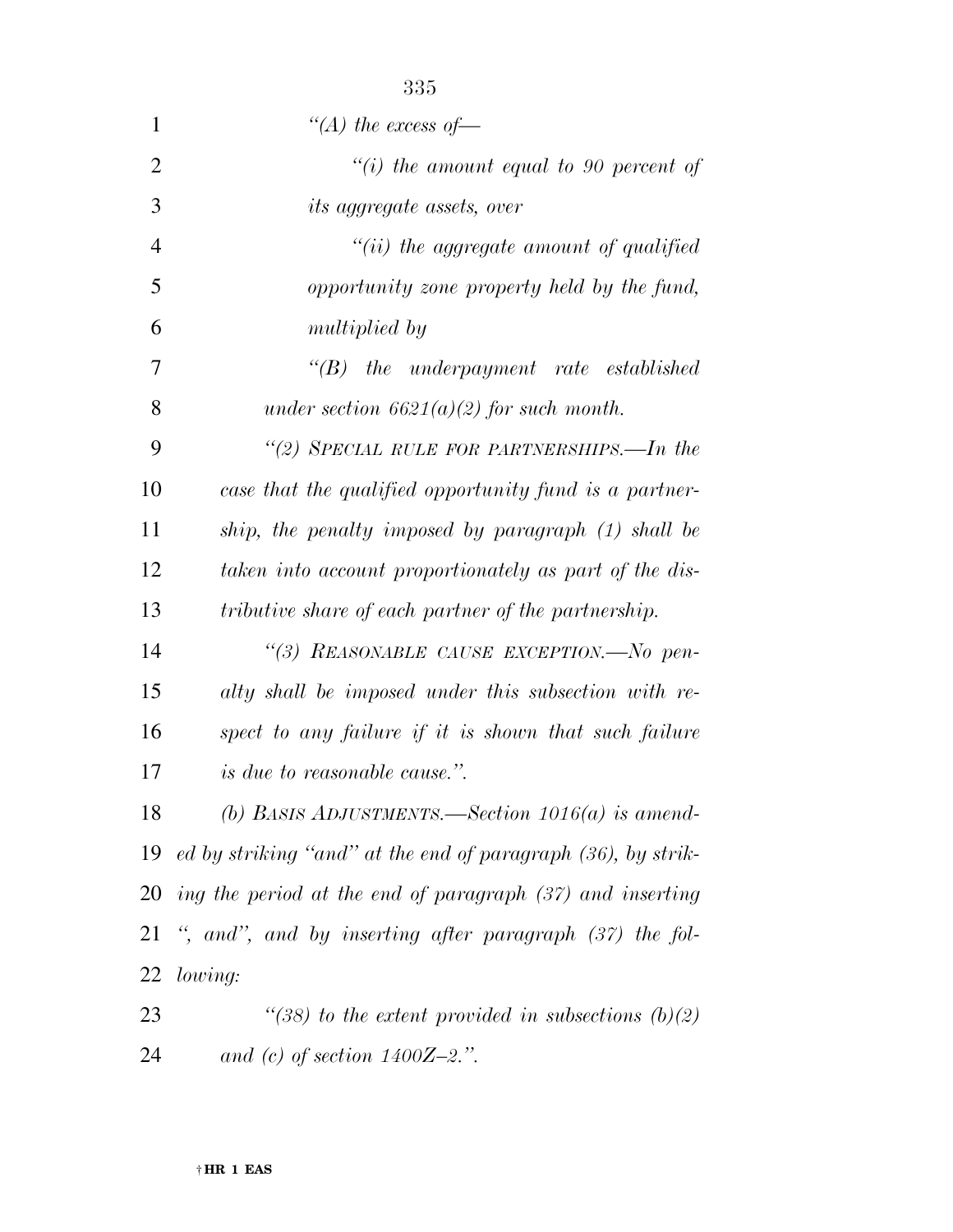*(c) CLERICAL AMENDMENT.—The table of subchapters for chapter 1 is amended by adding at the end the following new item:* 

*''SUBCHAPTER Z. OPPORTUNITY ZONES''.* 

 *(d) EFFECTIVE DATE.—The amendments made by this section shall take effect on the date of the enactment of this Act.* 

 *Subtitle D—International Tax Provisions PART I—OUTBOUND TRANSACTIONS Subpart A—Establishment of Participation Exemption System for Taxation of Foreign Income SEC. 14101. DEDUCTION FOR FOREIGN-SOURCE PORTION OF DIVIDENDS RECEIVED BY DOMESTIC COR- PORATIONS FROM SPECIFIED 10-PERCENT OWNED FOREIGN CORPORATIONS. (a) IN GENERAL.—Part VIII of subchapter B of chap- ter 1 is amended by inserting after section 245 the following new section: ''SEC. 245A. DEDUCTION FOR FOREIGN SOURCE-PORTION OF DIVIDENDS RECEIVED BY DOMESTIC COR- PORATIONS FROM SPECIFIED 10-PERCENT OWNED FOREIGN CORPORATIONS. ''(a) IN GENERAL.—In the case of any dividend re- ceived from a specified 10-percent owned foreign corpora-tion by a domestic corporation which is a United States* 

† **HR 1 EAS**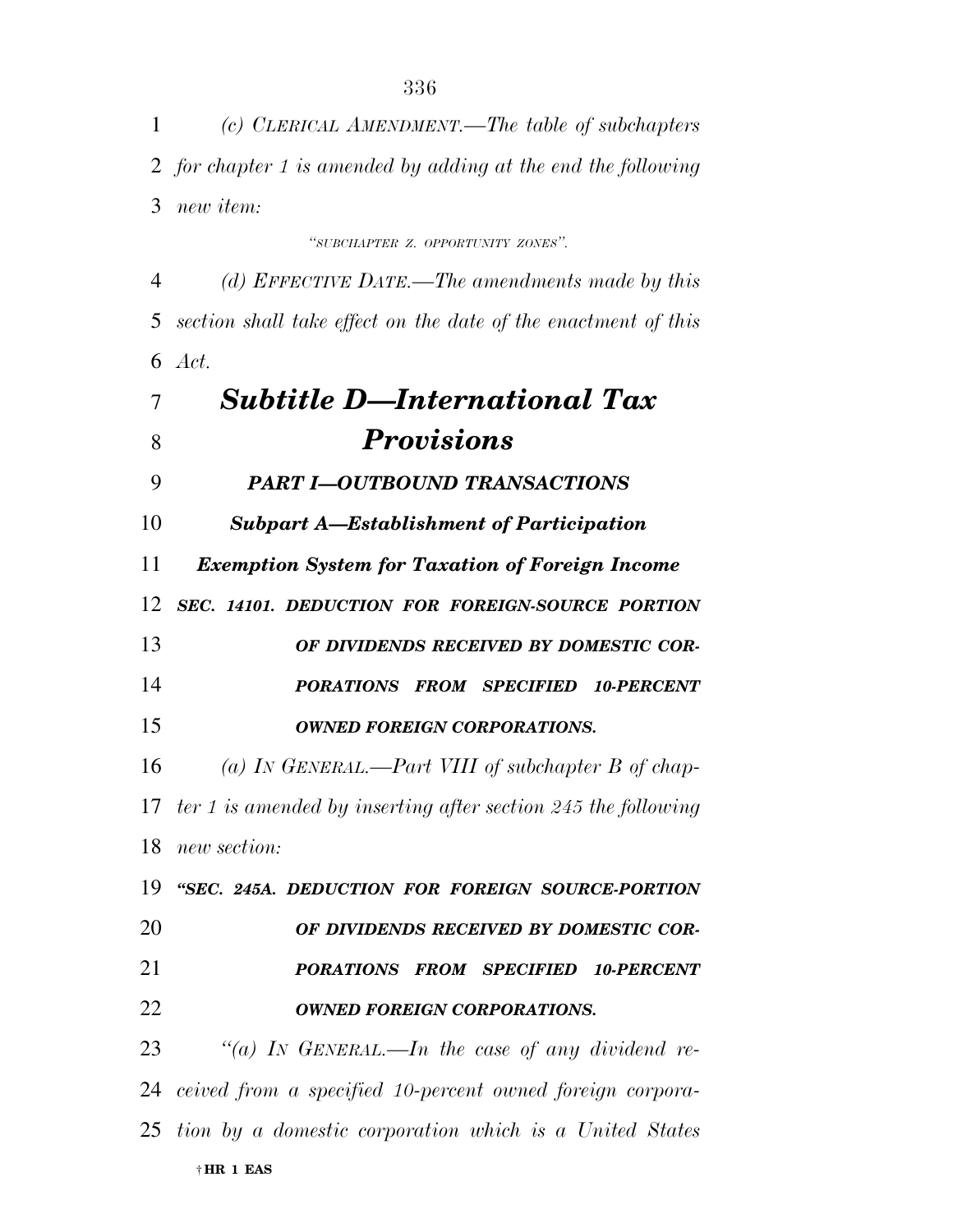*shareholder with respect to such foreign corporation, there shall be allowed as a deduction an amount equal to the for-eign-source portion of such dividend.* 

 *''(b) SPECIFIED 10-PERCENT OWNED FOREIGN COR-PORATION.—For purposes of this section—* 

 *''(1) IN GENERAL.—The term 'specified 10-per- cent owned foreign corporation' means any foreign corporation with respect to which any domestic cor- poration is a United States shareholder with respect to such corporation.* 

 *''(2) EXCLUSION OF PASSIVE FOREIGN INVEST- MENT COMPANIES.—Such term shall not include any corporation which is a passive foreign investment company (as defined in section 1297) with respect to the shareholder and which is not a controlled foreign corporation.* 

 *''(c) FOREIGN-SOURCE PORTION.—For purposes of this section—* 

 *''(1) IN GENERAL.—The foreign-source portion of any dividend from a specified 10-percent owned for- eign corporation is an amount which bears the same ratio to such dividend as—* 

 *''(A) the undistributed foreign earnings of the specified 10-percent owned foreign corpora-tion, bears to*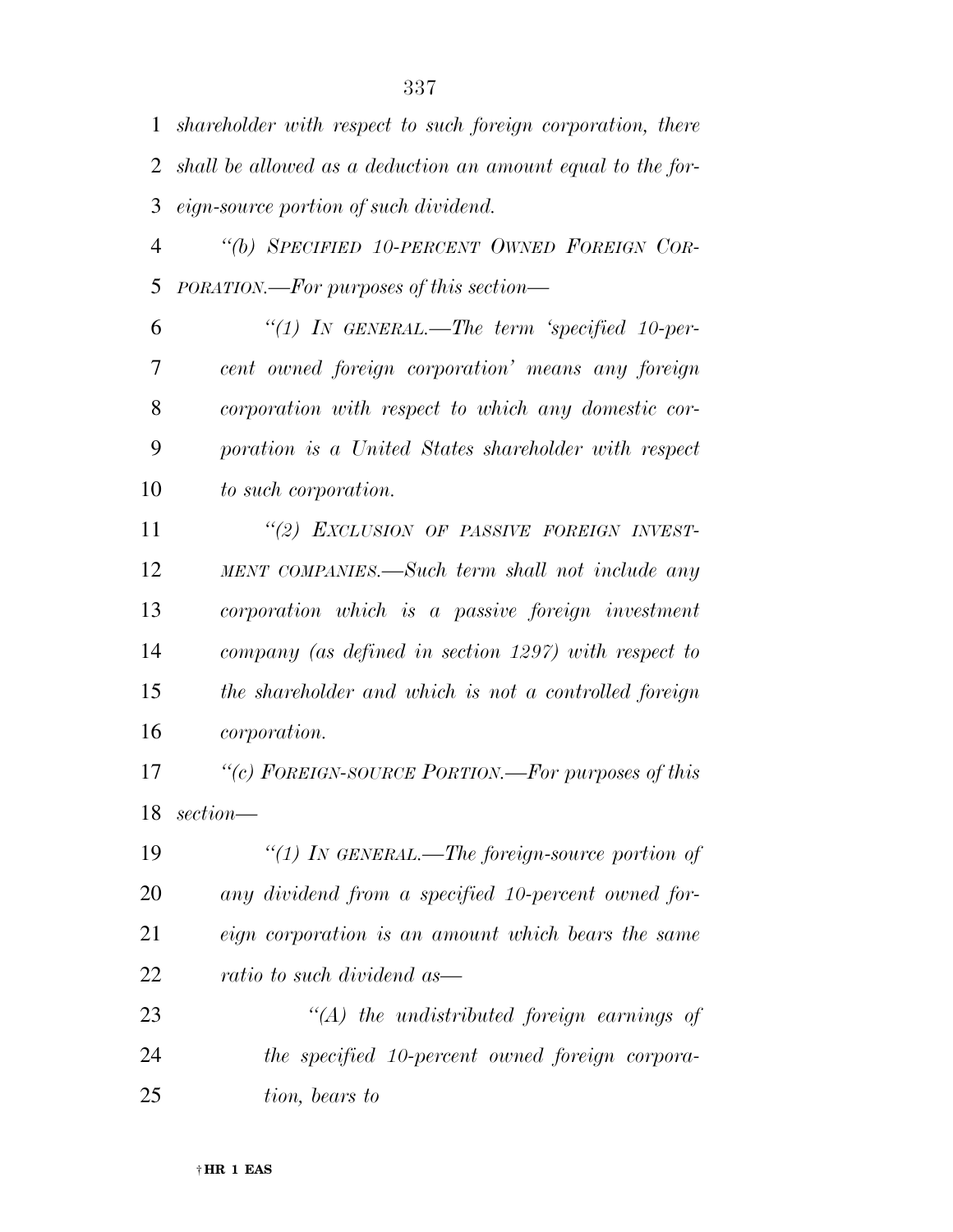| $\mathbf{1}$   | $\lq\lq B$ the total undistributed earnings of          |
|----------------|---------------------------------------------------------|
| $\overline{2}$ | such foreign corporation.                               |
| 3              | "(2) UNDISTRIBUTED EARNINGS.—The term 'un-              |
| 4              | distributed earnings' means the amount of the earn-     |
| 5              | ings and profits of the specified 10-percent owned for- |
| 6              | eign corporation (computed in accordance with sec-      |
| 7              | tions $964(a)$ and $986$ )—                             |
| 8              | "(A) as of the close of the taxable year of the         |
| 9              | specified 10-percent owned foreign corporation in       |
| 10             | which the dividend is distributed, and                  |
| 11             | " $(B)$ without diminution by reason of divi-           |
| 12             | dends distributed during such taxable year.             |
| 13             | "(3) UNDISTRIBUTED FOREIGN EARNINGS.—The                |
| 14             | term 'undistributed foreign earnings' means the por-    |
| 15             | tion of the undistributed earnings which is attrib-     |
| 16             | utable to neither—                                      |
| 17             | "(A) income described in subparagraph $(A)$             |
| 18             | of section $245(a)(5)$ , nor                            |
| 19             | $\lq\lq B$ dividends described in subparagraph          |
| 20             | $(B)$ of such section (determined without regard to     |
| 21             | section $245(a)(12)$ ).                                 |
| 22             | "(d) DISALLOWANCE OF FOREIGN TAX CREDIT, ETC.-          |
| 23             | "(1) IN GENERAL.—No credit shall be allowed             |
| 24             | under section 901 for any taxes paid or accrued (or     |
| 25             | treated as paid or accrued) with respect to any dis-    |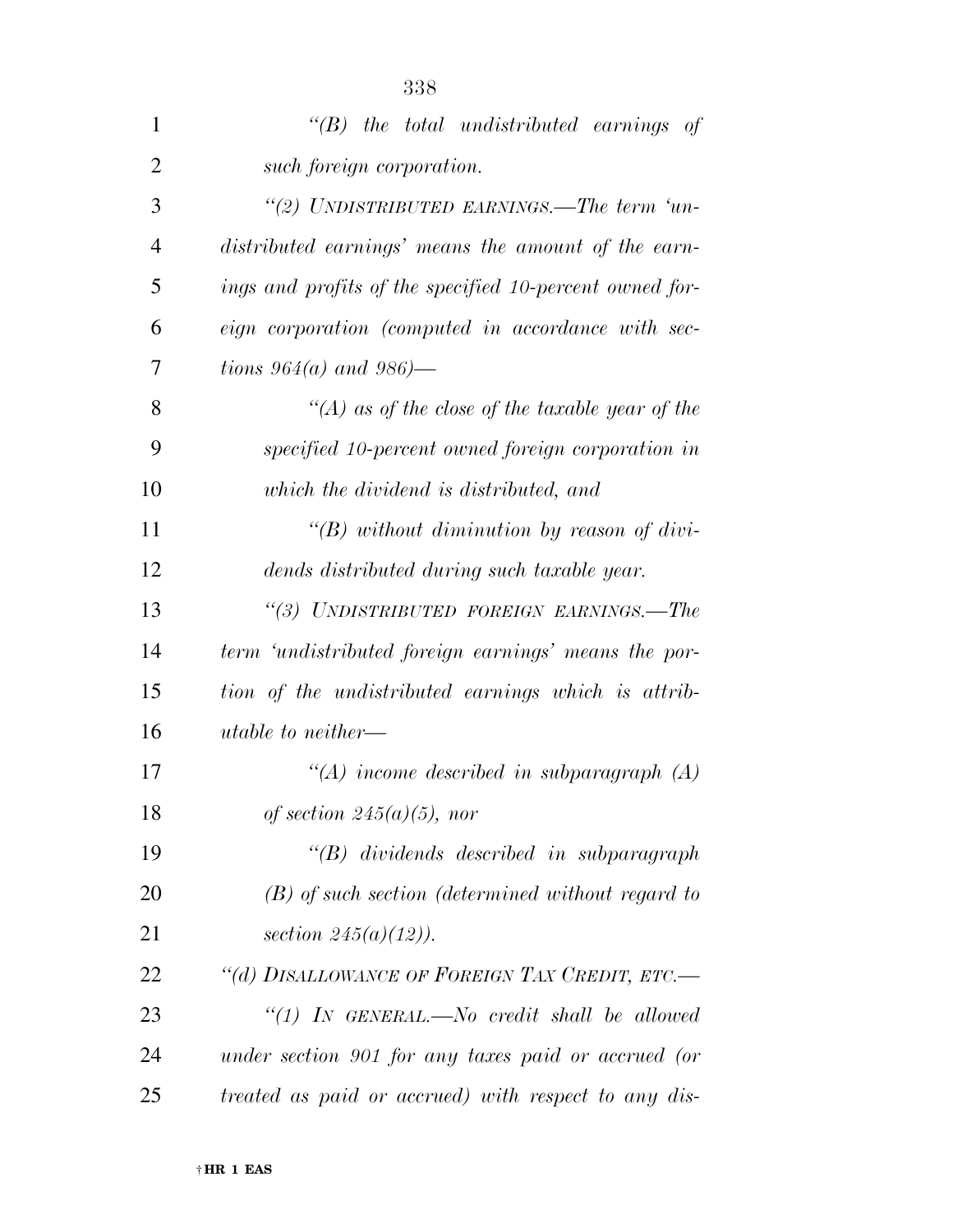| $\mathbf{1}$ | tribution any portion of which constitutes a dividend   |
|--------------|---------------------------------------------------------|
| 2            | for which a deduction is allowed under this section.    |
| 3            | "(2) $DENIAL$ OF $DEDUCTION.$ No deduction              |
| 4            | shall be allowed under this chapter for any tax for     |
| 5            | which credit is not allowable under section 901 by      |
| 6            | reason of paragraph (1) (determined by treating the     |
| 7            | taxpayer as having elected the benefits of subpart A    |
| 8            | of part III of subchapter $N$ ).                        |
| 9            | "(e) SPECIAL RULES FOR HYBRID DIVIDENDS.-               |
| 10           | "(1) IN GENERAL.—Subsection (a) shall not               |
| 11           | apply to any dividend received by a United States       |
| 12           | shareholder from a controlled foreign corporation if    |
| 13           | the dividend is a hybrid dividend.                      |
| 14           | "(2) HYBRID DIVIDENDS OF TIERED CORPORA-                |
| 15           | $TIONS. - If a controlled foreign corporation with re-$ |
| 16           | spect to which a domestic corporation is a United       |
| 17           | States shareholder receives a hybrid dividend from      |
| 18           | any other controlled foreign corporation with respect   |
| 19           | to which such domestic corporation is also a United     |
| 20           | States shareholder, then, notwithstanding any other     |
| 21           | provision of this title—                                |
| 22           | $\lq (A)$ the hybrid dividend shall be treated for      |
| 23           | purposes of section $951(a)(1)(A)$ as subpart F in-     |
| 24           | come of the receiving controlled foreign corpora-       |
| 25           | tion for the taxable year of the controlled foreign     |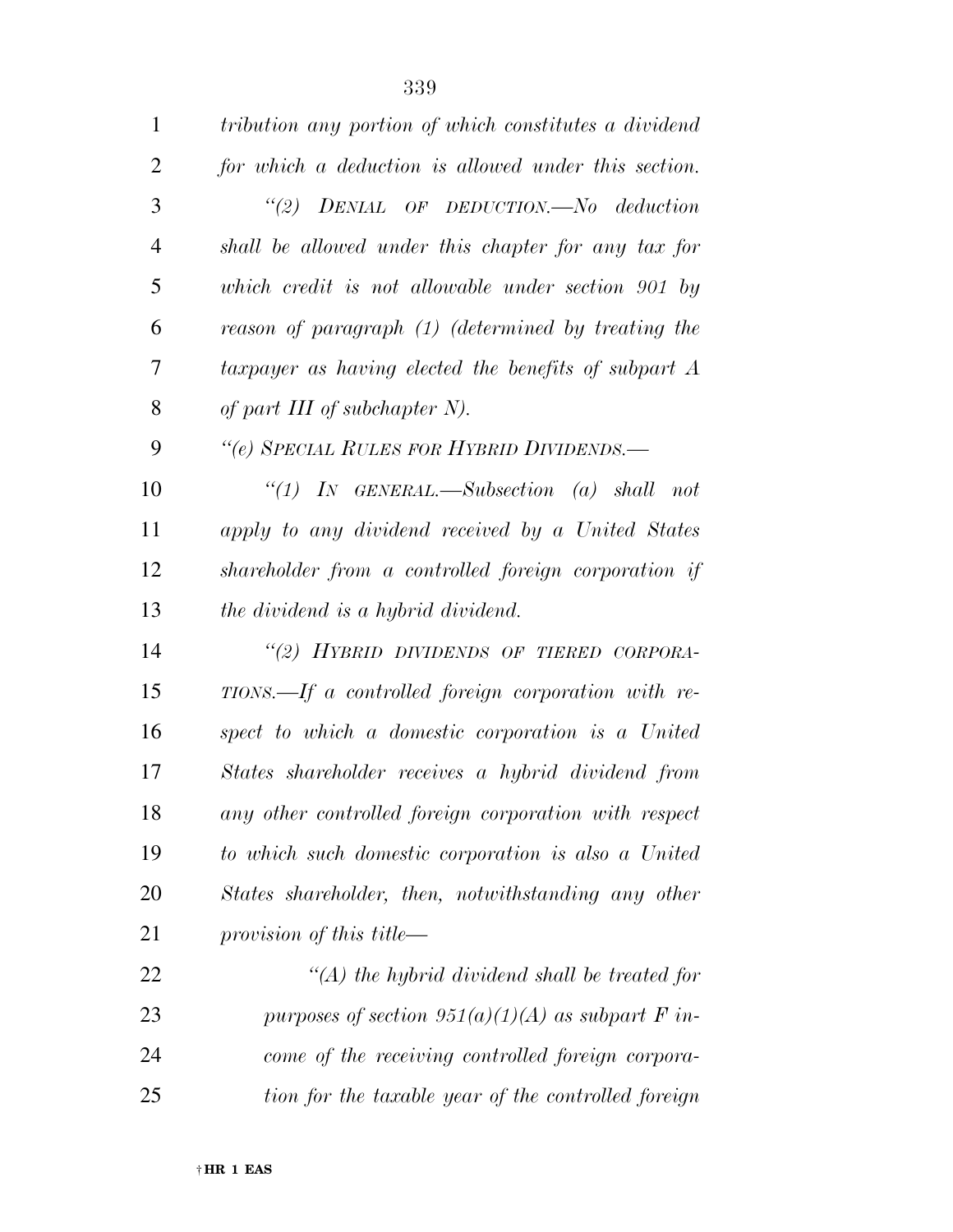| $\mathbf{1}$   | corporation in which the dividend was received,              |
|----------------|--------------------------------------------------------------|
| $\overline{2}$ | and                                                          |
| 3              | $\lq\lq(B)$ the United States shareholder shall in-          |
| $\overline{4}$ | clude in gross income an amount equal to the                 |
| 5              | shareholder's pro rata share (determined in the              |
| 6              | same manner as under section $951(a)(2)$ of the              |
| 7              | subpart F income described in subparagraph                   |
| 8              | (A).                                                         |
| 9              | "(3) DENIAL OF FOREIGN TAX CREDIT, ETC.-                     |
| 10             | The rules of subsection (d) shall apply to any hybrid        |
| 11             | dividend received by, or any amount included under           |
| 12             | paragraph $(2)$ in the gross income of, a United States      |
| 13             | shareholder.                                                 |
| 14             | "(4) HYBRID DIVIDEND.—The term 'hybrid divi-                 |
| 15             | dend' means an amount received from a controlled             |
| 16             | foreign corporation—                                         |
| 17             | $\lq (A)$ for which a deduction would be al-                 |
| 18             | lowed under subsection $(a)$ but for this sub-               |
| 19             | section, and                                                 |
| 20             | $\lq\lq B$ for which the controlled foreign cor-             |
| 21             | poration received a deduction (or other tax ben-             |
| 22             | efit) from taxes imposed by any foreign country.             |
| 23             | "(f) SPECIAL RULE FOR PURGING DISTRIBUTIONS OF               |
| 24             | PASSIVE FOREIGN INVESTMENT COMPANIES.—Any amount             |
| 25             | which is treated as a dividend under section $1291(d)(2)(B)$ |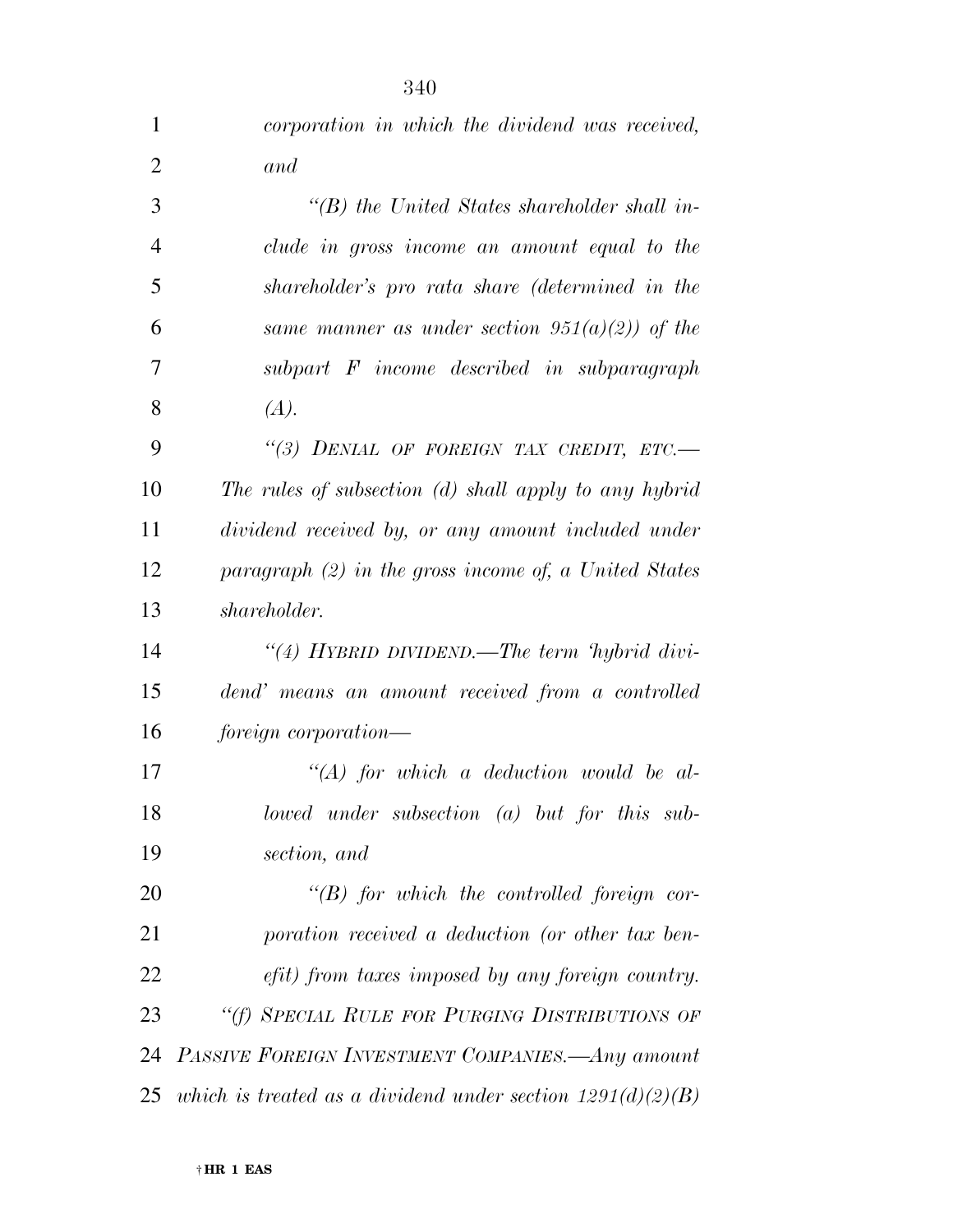*shall not be treated as a dividend for purposes of this sec-tion.* 

| 3              | "(g) REGULATIONS.—The Secretary shall prescribe              |
|----------------|--------------------------------------------------------------|
| $\overline{4}$ | such regulations or other guidance as may be necessary or    |
| 5              | appropriate to carry out the provisions of this section, in- |
| 6              | cluding regulations for the treatment of United States       |
| $7\phantom{.}$ | shareholders owning stock of a specified 10 percent owned    |
| 8              | foreign corporation through a partnership.".                 |
| 9              | (b) APPLICATION OF HOLDING PERIOD REQUIRE-                   |
| 10             | MENT.—Subsection (c) of section 246 is amended—              |
| 11             | (1) by striking "or $245"$ in paragraph (1) and              |
| 12             | inserting $"245$ , or $245A"$ , and                          |
| 13             | $(2)$ by adding at the end the following new para-           |
| 14             | graph:                                                       |
| 15             | "(5) SPECIAL RULES FOR FOREIGN SOURCE POR-                   |
| 16             | TION OF DIVIDENDS RECEIVED FROM SPECIFIED 10-                |
| 17             | PERCENT OWNED FOREIGN CORPORATIONS.-                         |
| 18             | "(A) 1-YEAR HOLDING PERIOD REQUIRE-                          |
| 19             | $MENT.$ -For purposes of section 245A-                       |
| 20             | "(i) paragraph $(1)(A)$ shall be ap-                         |
| 21             | plied                                                        |
| 22             | "(I) by substituting '365 days' for                          |
| 23             | '45 days' each place it appears, and                         |
| 24             | "(II) by substituting '731-day pe-                           |
| 25             | riod' for '91-day period', and                               |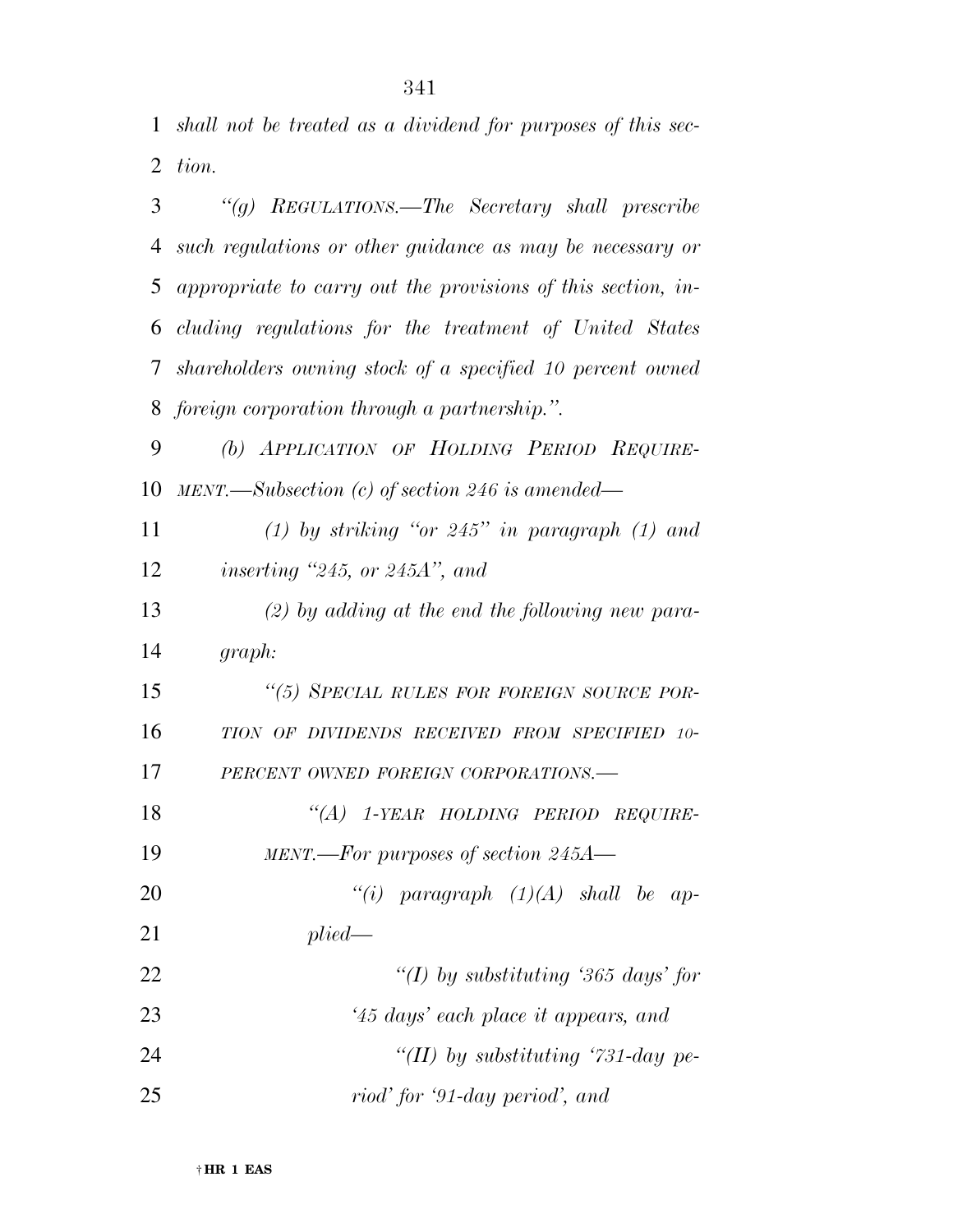| $\mathbf{1}$   | "(ii) paragraph $(2)$ shall not apply.             |
|----------------|----------------------------------------------------|
| $\overline{2}$ | "(B) STATUS MUST BE MAINTAINED DURING              |
| 3              | HOLDING PERIOD.—For purposes of applying           |
| $\overline{4}$ | paragraph $(1)$ with respect to section 245A, the  |
| 5              | taxpayer shall be treated as holding the stock re- |
| 6              | ferred to in paragraph (1) for any period only     |
| 7              | $if-$                                              |
| 8              | $``(i)$ the specified 10-percent owned for-        |
| 9              | eign corporation referred to in section            |
| 10             | $245A(a)$ is a specified 10-percent owned for-     |
| 11             | eign corporation at all times during such          |
| 12             | period, and                                        |
| 13             | $``(ii)$ the taxpayer is a United States           |
| 14             | shareholder with respect to such specified         |
| 15             | 10-percent owned foreign corporation at all        |
| 16             | times during such period.".                        |
| 17             | (c) APPLICATION OF RULES GENERALLY APPLICABLE      |
| 18             | TO DEDUCTIONS FOR DIVIDENDS RECEIVED.              |
| 19             | (1) TREATMENT OF DIVIDENDS FROM CERTAIN            |
| 20             | CORPORATIONS.—Paragraph (1) of section $246(a)$ is |
| 21             | amended by striking "and 245" and inserting "245,  |
| 22             | and $245A$ ".                                      |
| 23             | (2) ASSETS GENERATING TAX-EXEMPT PORTION           |
| 24             | OF DIVIDEND NOT TAKEN INTO ACCOUNT IN ALLO-        |
| 25             | CATING AND APPORTIONING DEDUCTIBLE<br>EX-          |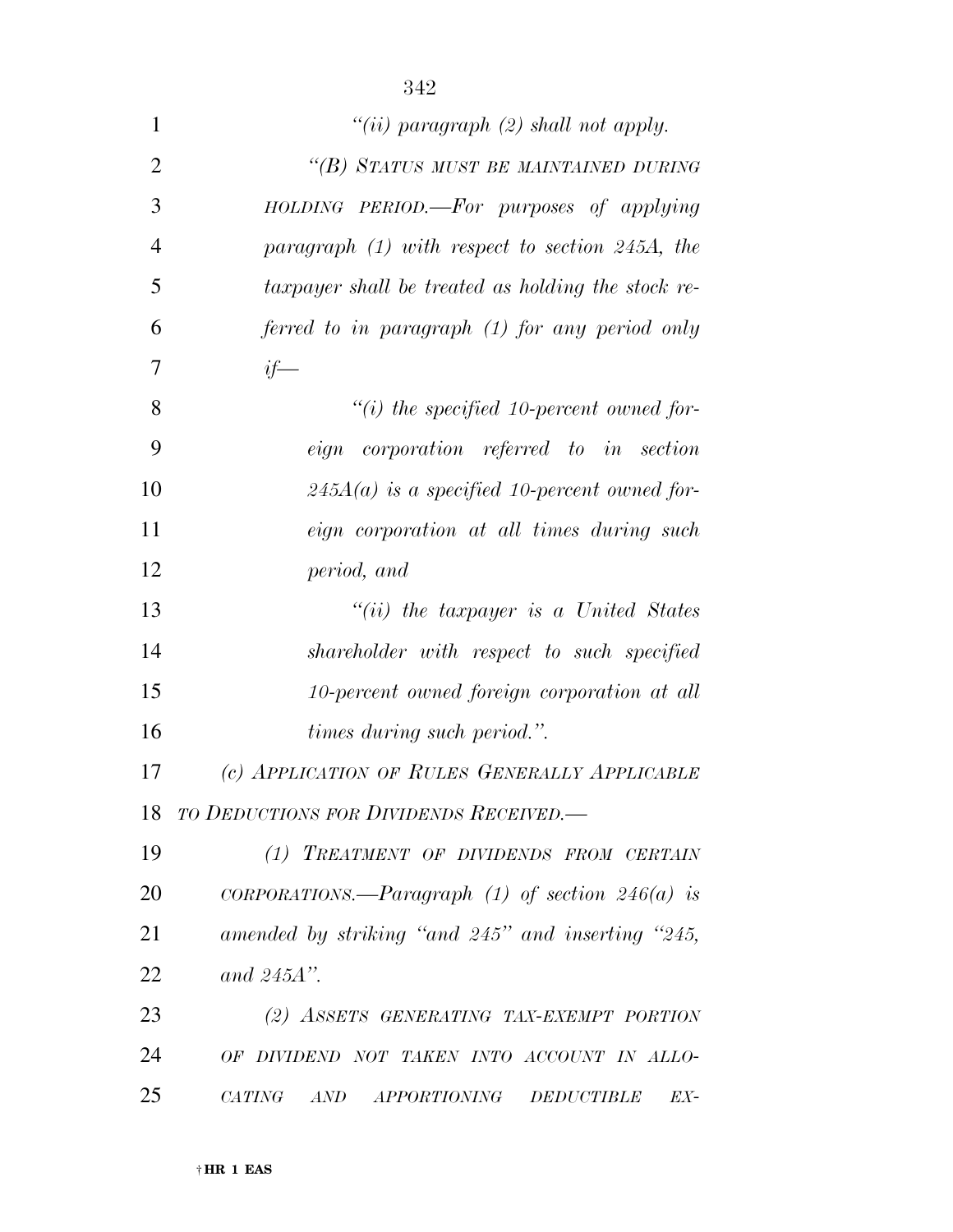*PENSES.—Paragraph (3) of section 864(e) is amended* 

| $\overline{2}$ | by striking "or $245(a)$ " and inserting ", $245(a)$ , or                  |
|----------------|----------------------------------------------------------------------------|
| 3              | $245A$ ".                                                                  |
| $\overline{4}$ | (3) COORDINATION WITH SECTION $1059$ . $-Sub-$                             |
| 5              | paragraph (B) of section $1059(b)(2)$ is amended by                        |
| 6              | striking "or $245$ " and inserting "245, or $245A$ ".                      |
| 7              | (d) COORDINATION WITH FOREIGN TAX CREDIT LIMI-                             |
| 8              | $TATION. \longrightarrow Subsection$ (b) of section 904 is amended by add- |
| 9              | ing at the end the following new paragraph:                                |
| 10             | "(5) TREATMENT OF DIVIDENDS FOR WHICH DE-                                  |
| 11             | DUCTION IS ALLOWED UNDER SECTION 245A.-For                                 |
| 12             | purposes of subsection $(a)$ , in the case of a domestic                   |
| 13             | corporation which is a United States shareholder with                      |
| 14             | respect to a specified 10-percent owned foreign cor-                       |
| 15             | poration, such domestic corporation's taxable income                       |
| 16             | from sources without the United States shall be deter-                     |
| 17             | $mined$ without regard to-                                                 |
| 18             | $\lq (A)$ the foreign-source portion of any divi-                          |
| 19             | dend received from such foreign corporation, and                           |
| 20             | $\lq\lq B$ any deductions properly allocable to                            |
| 21             | such portion.                                                              |
| 22             | Any term which is used in section 245A and in this                         |
| 23             | paragraph shall have the same meaning for purposes                         |
| 24             | of this paragraph as when used in such section.".                          |
| 25             | (e) CONFORMING AMENDMENTS.-                                                |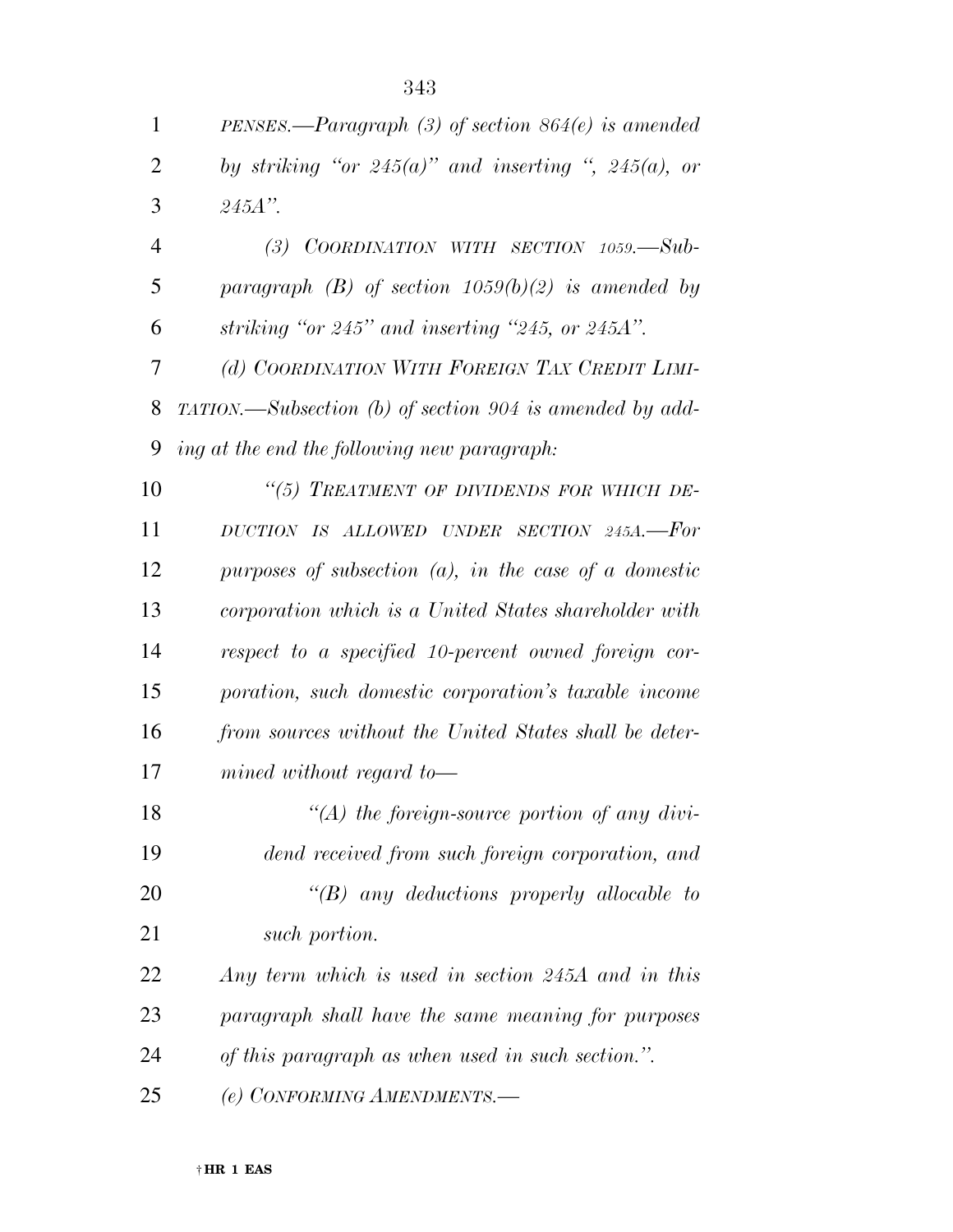| 1              | $(1)$ Subsection (b) of section 951 is amended by                                                                                                                                                                                                                                                                                                                                          |
|----------------|--------------------------------------------------------------------------------------------------------------------------------------------------------------------------------------------------------------------------------------------------------------------------------------------------------------------------------------------------------------------------------------------|
| $\overline{2}$ | striking "subpart" and inserting "title".                                                                                                                                                                                                                                                                                                                                                  |
| 3              | (2) Subsection (a) of section 957 is amended by                                                                                                                                                                                                                                                                                                                                            |
| $\overline{4}$ | striking "subpart" in the matter preceding paragraph                                                                                                                                                                                                                                                                                                                                       |
| 5              | $(1)$ and inserting "title".                                                                                                                                                                                                                                                                                                                                                               |
| 6              | $(3)$ The table of sections for part VIII of sub-                                                                                                                                                                                                                                                                                                                                          |
| 7              | chapter $B$ of chapter 1 is amended by inserting after                                                                                                                                                                                                                                                                                                                                     |
| 8              | the item relating to section 245 the following new                                                                                                                                                                                                                                                                                                                                         |
| 9              | <i>item:</i>                                                                                                                                                                                                                                                                                                                                                                               |
|                | "Sec. 245A. Dividends received by domestic corporations from certain foreign cor-<br><i>porations.</i> "                                                                                                                                                                                                                                                                                   |
| 10             | (f) EFFECTIVE DATE.—The amendments made by this                                                                                                                                                                                                                                                                                                                                            |
| 11             | section shall apply to taxable years of foreign corporations                                                                                                                                                                                                                                                                                                                               |
|                | 12 beginning after December 31, 2017, and to taxable years                                                                                                                                                                                                                                                                                                                                 |
| $1^{\circ}$    | $\ell$ $\overline{I}$ $\overline{I}$ $\overline{I}$ $\overline{I}$ $\overline{I}$ $\overline{I}$ $\overline{I}$ $\overline{I}$ $\overline{I}$ $\overline{I}$ $\overline{I}$ $\overline{I}$ $\overline{I}$ $\overline{I}$ $\overline{I}$ $\overline{I}$ $\overline{I}$ $\overline{I}$ $\overline{I}$ $\overline{I}$ $\overline{I}$ $\overline{I}$ $\overline{I}$ $\overline{I}$<br>י ייד הי |

 *section shall apply to taxable years of foreign corporations beginning after December 31, 2017, and to taxable years of United States shareholders in which or with which such taxable years of foreign corporations end.* 

 *SEC. 14102. SPECIAL RULES RELATING TO SALES OR TRANS- FERS INVOLVING SPECIFIED 10-PERCENT OWNED FOREIGN CORPORATIONS.* 

 *(a) SALES BY UNITED STATES PERSONS OF STOCK.— Section 1248 is amended by redesignating subsection (j) as subsection (k) and by inserting after subsection (i) the fol-lowing new subsection:* 

 *''(j) COORDINATION WITH DIVIDENDS RECEIVED DE- DUCTION.—In the case of the sale or exchange by a domestic corporation of stock in a foreign corporation held for 1 year*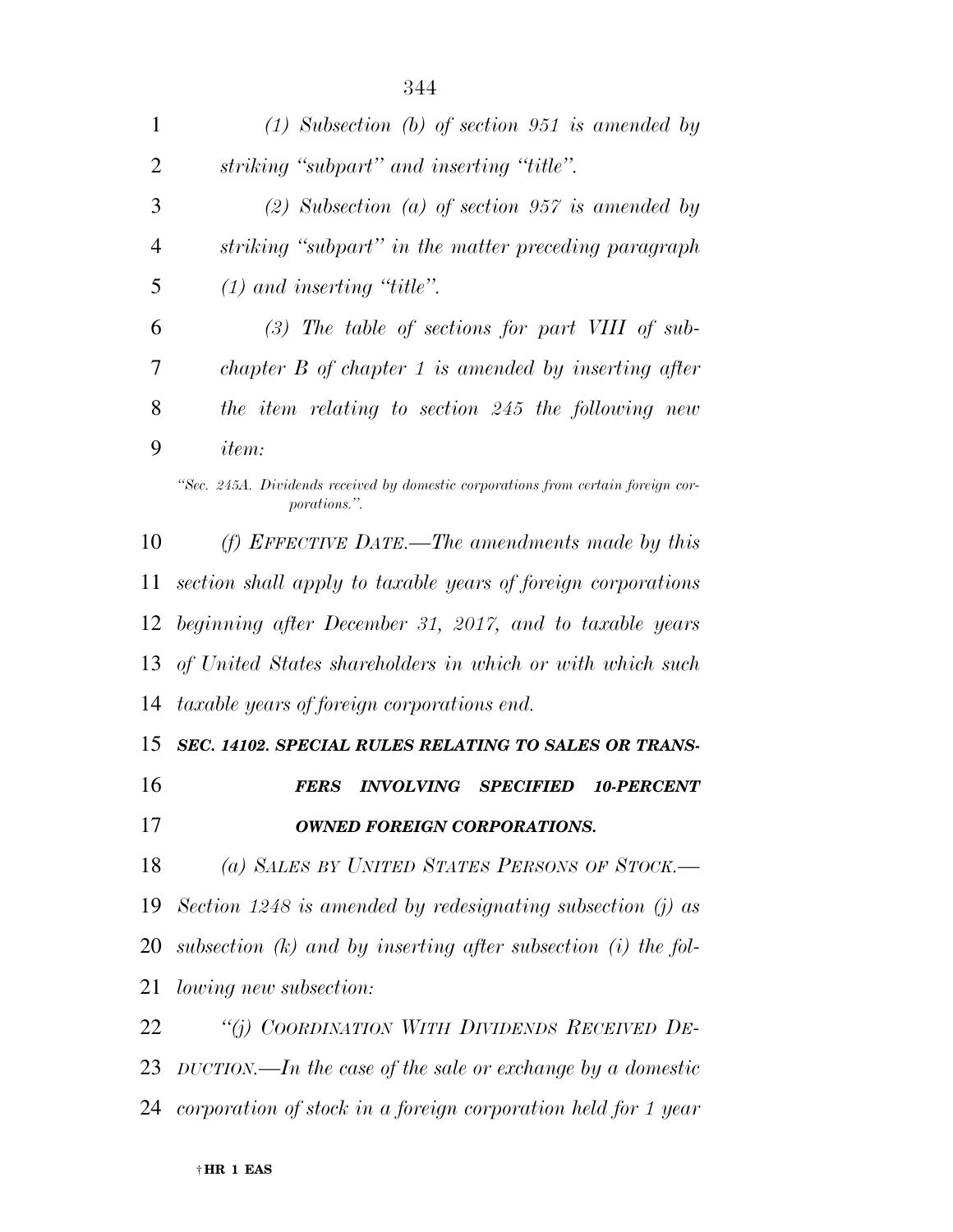*or more, any amount received by the domestic corporation* 

 *which is treated as a dividend by reason of this section shall be treated as a dividend for purposes of applying section 245A.''.* 

 *(b) BASIS IN SPECIFIED 10-PERCENT OWNED FOREIGN CORPORATION REDUCED BY NONTAXED PORTION OF DIVI-DEND FOR PURPOSES OF DETERMINING LOSS.—* 

 *(1) IN GENERAL.—Section 961 is amended by adding at the end the following new subsection:* 

 *''(d) BASIS IN SPECIFIED 10-PERCENT OWNED FOR- EIGN CORPORATION REDUCED BY NONTAXED PORTION OF DIVIDEND FOR PURPOSES OF DETERMINING LOSS.—If a domestic corporation receives a dividend from a specified 10-percent owned foreign corporation (as defined in section 245A) in any taxable year, solely for purposes of deter- mining loss on any disposition of stock of such foreign cor- poration in such taxable year or any subsequent taxable year, the basis of such domestic corporation in such stock shall be reduced (but not below zero) by the amount of any deduction allowable to such domestic corporation under sec-tion 245A with respect to such stock.''.* 

 *(2) EFFECTIVE DATE.—The amendments made by this subsection shall apply to dividends received in taxable years beginning after December 31, 2017.*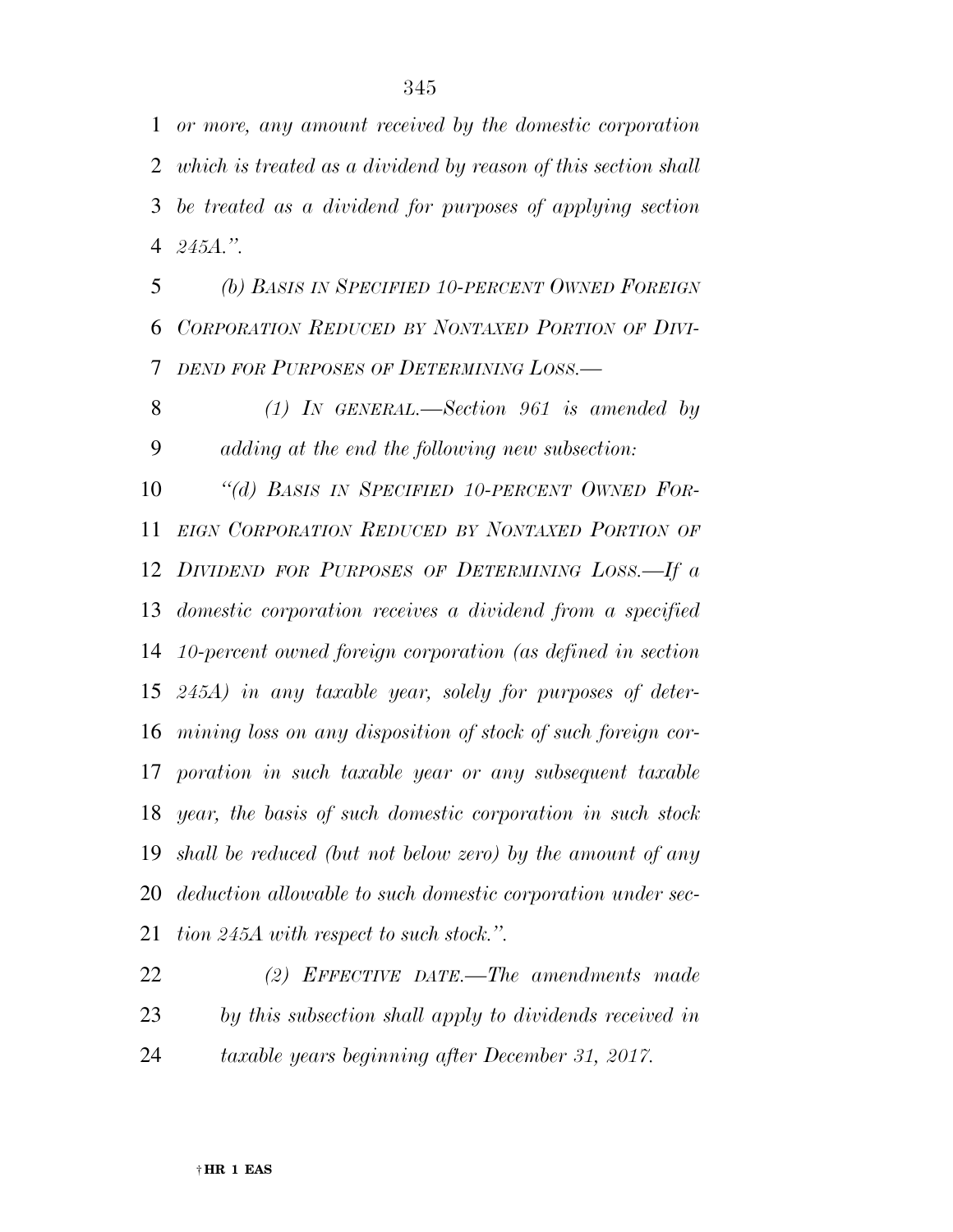| 1              | (c) SALE BY A CFC OF A LOWER TIER CFC.—Section             |
|----------------|------------------------------------------------------------|
| $\overline{2}$ | $964(e)$ is amended by adding at the end the following new |
| 3              | paragraph:                                                 |
| $\overline{4}$ | "(4) COORDINATION WITH DIVIDENDS RECEIVED                  |
| 5              | DEDUCTION.-                                                |
| 6              | "(A) In GENERAL.—If, for any taxable year                  |
| 7              | of a controlled foreign corporation beginning              |
| 8              | after December 31, 2017, any amount is treated             |
| 9              | as a dividend under paragraph (1) by reason of             |
| 10             | a sale or exchange by the controlled foreign cor-          |
| 11             | poration of stock in another foreign corporation           |
| 12             | held for 1 year or more, then, notwithstanding             |
| 13             | any other provision of this title—                         |
| 14             | $``(i)$ the foreign-source portion of such                 |
| 15             | dividend shall be treated for purposes of sec-             |
| 16             | tion $951(a)(1)(A)$ as subpart F income of                 |
| 17             | the selling controlled foreign corporation for             |
| 18             | such taxable year,                                         |
| 19             | $``(ii)$ a United States shareholder with                  |
| 20             | respect to the selling controlled foreign cor-             |
| 21             | poration shall include in gross income for                 |
| 22             | the taxable year of the shareholder with or                |
| 23             | within which such taxable year of the con-                 |
| 24             | trolled foreign corporation ends an amount                 |
| 25             | equal to the shareholder's pro rata share                  |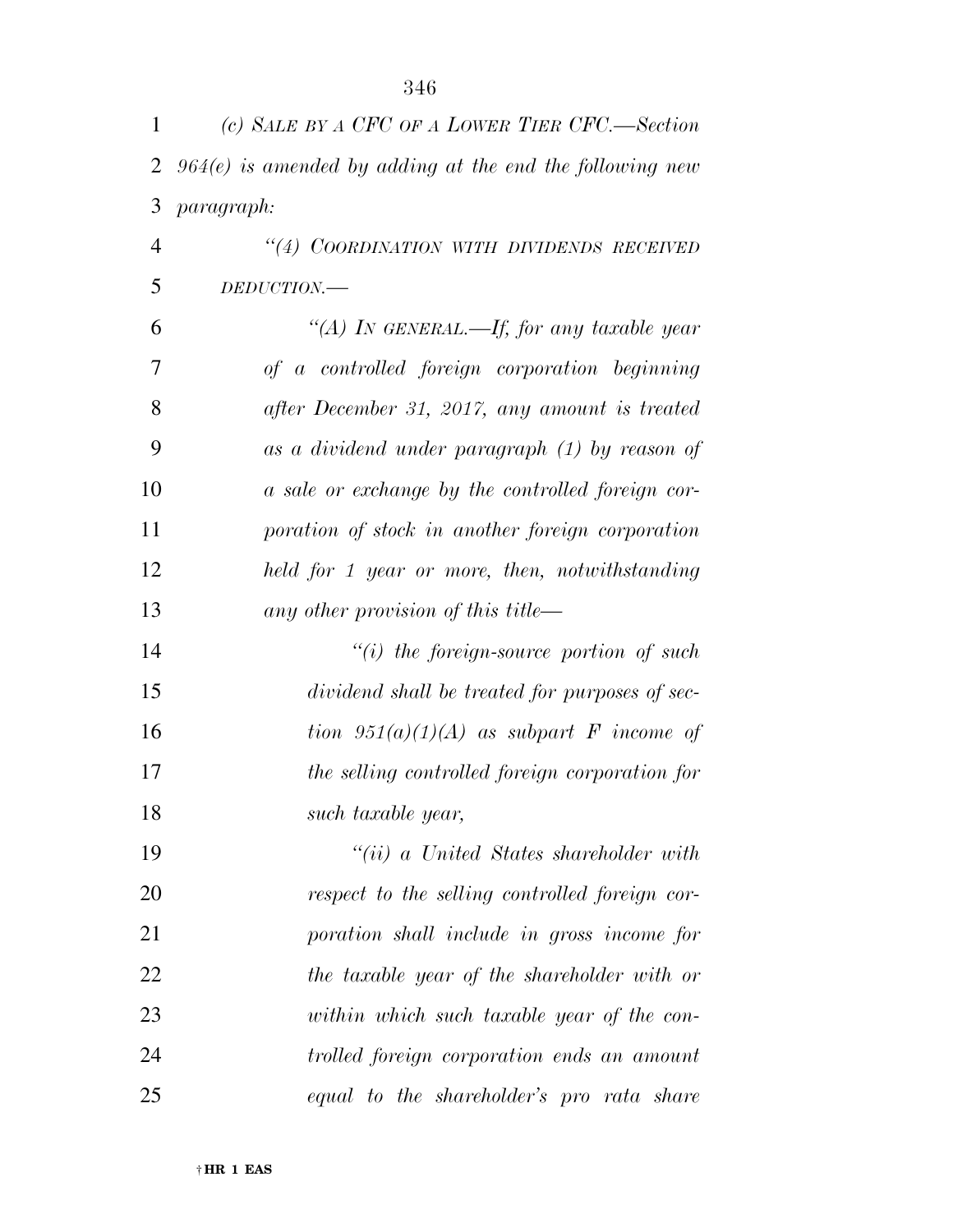| $\mathbf{1}$   | (determined in the same manner as under                 |
|----------------|---------------------------------------------------------|
| $\overline{2}$ | section 951(a)(2)) of the amount treated as             |
| 3              | subpart $F$ income under clause $(i)$ , and             |
| $\overline{4}$ | ``(iii)<br>the deduction under section                  |
| $\mathfrak{S}$ | $245A(a)$ shall be allowable to the United              |
| 6              | States shareholder with respect to the sub-             |
| 7              | part $F$ income included in gross income                |
| 8              | under clause $(ii)$ in the same manner as if            |
| 9              | such subpart F income were a dividend re-               |
| 10             | ceived by the shareholder from the selling              |
| 11             | controlled foreign corporation.                         |
| 12             | "(B) EFFECT OF LOSS ON EARNINGS AND                     |
| 13             | <b>PROFITS.—For purposes of this title, in the case</b> |
| 14             | of a sale or exchange by a controlled foreign cor-      |
| 15             | poration of stock in another foreign corporation        |
| 16             | in a taxable year of the selling controlled foreign     |
| 17             | corporation beginning after December 31, 2017,          |
| 18             | to which this paragraph would apply if gain             |
| 19             | were recognized, the earnings and profits of the        |
| 20             | selling controlled foreign corporation shall not be     |
| 21             | reduced by reason of any loss from such sale or         |
| 22             | exchange.                                               |
| 23             | "(C) FOREIGN-SOURCE PORTION.—For pur-                   |
| 24             | poses of this paragraph, the foreign-source por-        |
| 25             | tion of any amount treated as a dividend under          |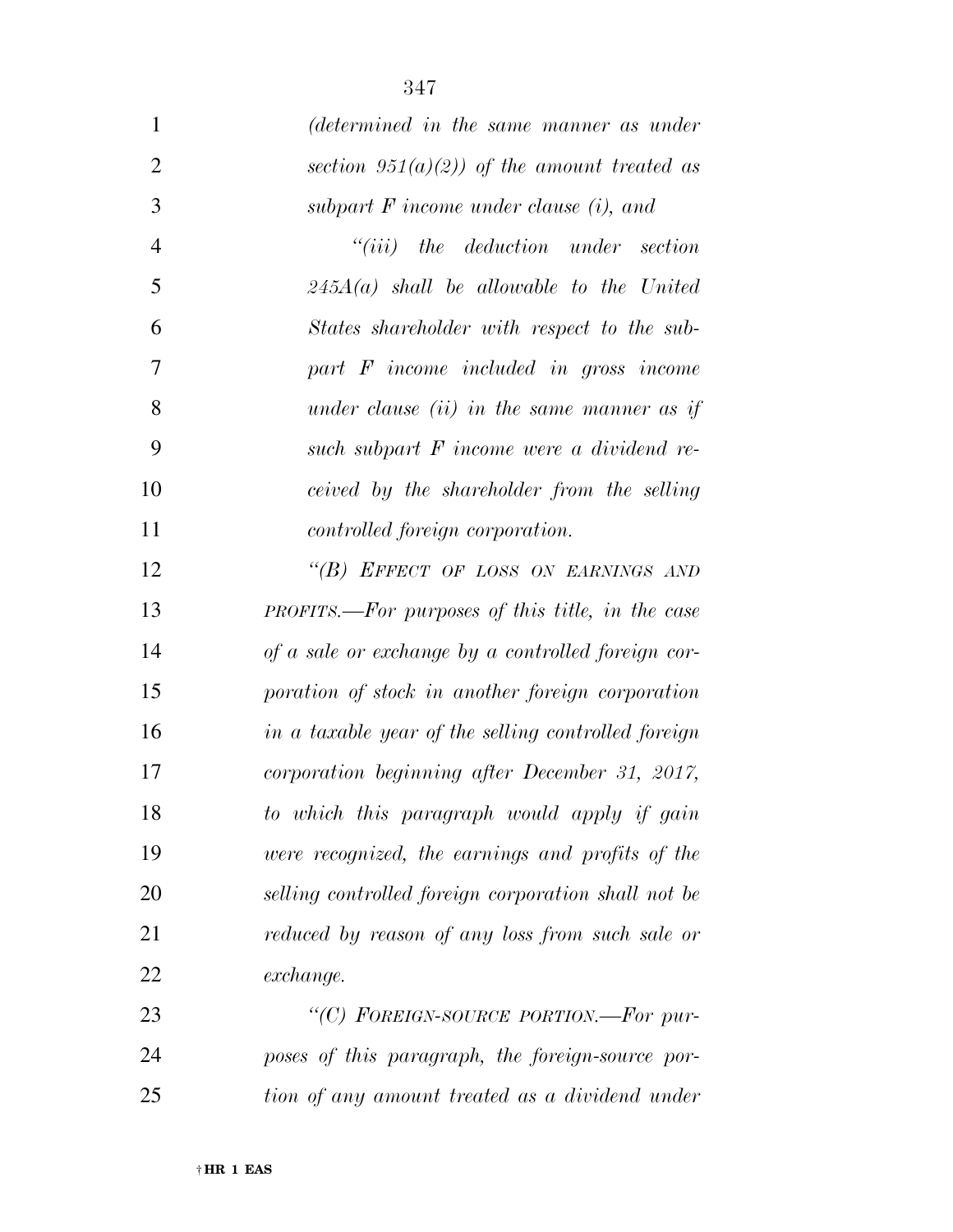| 1              | paragraph (1) shall be determined in the same                      |
|----------------|--------------------------------------------------------------------|
| $\overline{2}$ | manner as under section $245A(c)$ .".                              |
| 3              | (d) TREATMENT OF FOREIGN BRANCH LOSSES TRANS-                      |
| $\overline{4}$ | FERRED TO SPECIFIED 10-PERCENT OWNED FOREIGN COR-                  |
| 5              | PORATIONS.-                                                        |
| 6              | (1) IN GENERAL.—Part II of subchapter B of                         |
| 7              | chapter $1$ is amended by adding at the end the fol-               |
| 8              | <i>lowing new section:</i>                                         |
| 9              | "SEC. 91. CERTAIN FOREIGN BRANCH LOSSES TRANS-                     |
| 10             | <b>FERRED TO SPECIFIED 10-PERCENT OWNED</b>                        |
| 11             | <b>FOREIGN CORPORATIONS.</b>                                       |
| 12             | "(a) IN GENERAL.—If a domestic corporation trans-                  |
|                | 13 fers substantially all of the assets of a foreign branch (with- |
|                | 14 in the meaning of section $367(a)(3)(C)$ , as in effect before  |
| 15             | the date of the enactment of the Tax Cuts and Jobs Act)            |
| 16             | to a specified 10-percent owned foreign corporation (as de-        |
|                | 17 fined in section 245A) with respect to which it is a United     |
| 18             | States shareholder after such transfer, such domestic cor-         |
| 19             | poration shall include in gross income for the taxable year        |
| 20             | which includes such transfer an amount equal to the trans-         |
| 21             | ferred loss amount with respect to such transfer.                  |
| 22             | "(b) LIMITATION AND CARRYFORWARD BASED<br>ON                       |
| 23             | <b>FOREIGN-SOURCE DIVIDENDS RECEIVED.</b>                          |
| 24             | "(1) IN GENERAL.—The amount included in the                        |
| 25             | gross income of the taxpayer under subsection $(a)$ for            |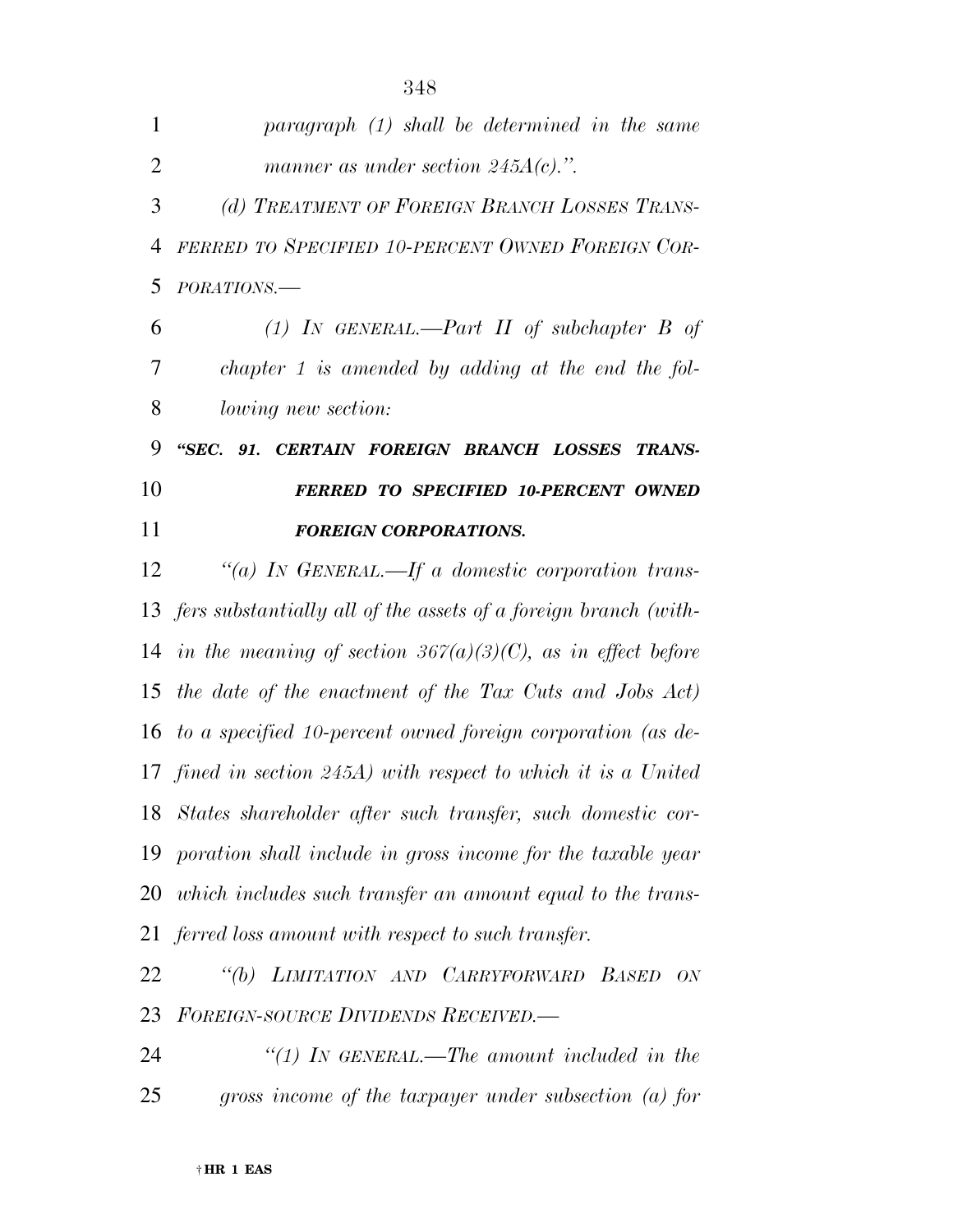| $\mathbf{1}$   | any taxable year shall not exceed the amount allowed          |
|----------------|---------------------------------------------------------------|
| $\overline{2}$ | as a deduction under section 245A for such taxable            |
| 3              | year (taking into account dividends received from all         |
| $\overline{4}$ | specified 10-percent owned foreign corporations with          |
| 5              | respect to which the taxpayer is a United States              |
| 6              | shareholder).                                                 |
| 7              | "(2) AMOUNTS NOT INCLUDED CARRIED FOR-                        |
| 8              | $WARD$ — $Any$ amount not included in gross income for        |
| 9              | any taxable year by reason of paragraph (1) shall,            |
| 10             | subject to the application of paragraph $(1)$ to the suc-     |
| 11             | ceeding taxable year, be included in gross income for         |
| 12             | the succeeding taxable year.                                  |
| 13             | "(c) TRANSFERRED LOSS AMOUNT.—For purposes of                 |
| 14             | this section, the term 'transferred loss amount' means, with  |
| 15             | respect to any transfer of substantially all of the assets of |
| 16             | a foreign branch, the excess (if any) of-                     |
| 17             | "(1) the sum of losses—                                       |
| 18             | $\lq (A)$ which were incurred by the foreign                  |
| 19             | branch after December 31, 2017, and before the                |
| 20             | transfer, and                                                 |
| 21             | $\lq (B)$ with respect to which a deduction was               |
| 22             | allowed to the taxpayer, over                                 |
| 23             | "(2) the sum of $-$                                           |
| 24             | $\lq (A)$ any taxable income of such branch for               |
| 25             | a taxable year after the taxable year in which                |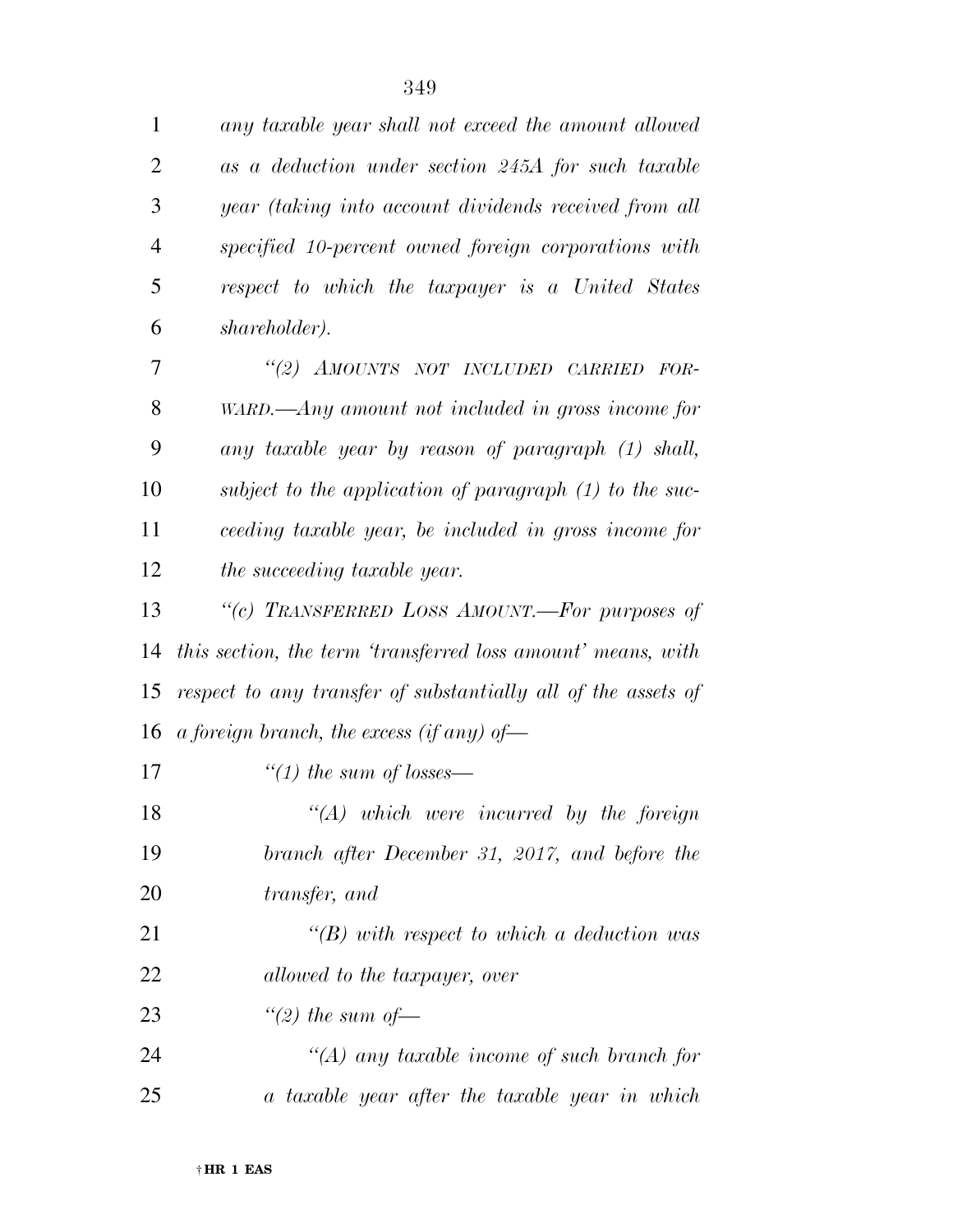| $\mathbf{1}$   | the loss was incurred and through the close of the             |
|----------------|----------------------------------------------------------------|
| $\overline{2}$ | taxable year of the transfer, and                              |
| 3              | $\lq (B)$ any amount which is recognized under                 |
| $\overline{4}$ | section $904(f)(3)$ on account of the transfer.                |
| 5              | "(d) REDUCTION FOR RECOGNIZED GAINS.—The                       |
| 6              | transferred loss amount shall be reduced (but not below        |
| 7              | zero) by the amount of gain recognized by the taxpayer on      |
| 8              | account of the transfer (other than amounts taken into ac-     |
| 9              | count under subsection $(c)(2)(B)$ .                           |
| 10             | "(e) SOURCE OF INCOME.—Amounts included in gross               |
| 11             | income under this section shall be treated as derived from     |
| 12             | sources within the United States.                              |
| 13             | "(f) BASIS ADJUSTMENTS.—Consistent with such reg-              |
| 14             | ulations or other guidance as the Secretary shall prescribe,   |
| 15             | proper adjustments shall be made in the adjusted basis of      |
| 16             | the taxpayer's stock in the specified 10-percent owned for-    |
| 17             | eign corporation to which the transfer is made, and in the     |
|                | 18 transferee's adjusted basis in the property transferred, to |

 *reflect amounts included in gross income under this sec-tion.''.* 

 *(2) CLERICAL AMENDMENT.—The table of sec- tions for part II of subchapter B of chapter 1 is amended by adding at the end the following new item:* 

*<sup>&#</sup>x27;'Sec. 91. Certain foreign branch losses transferred to specified 10-percent owned foreign corporations.''.*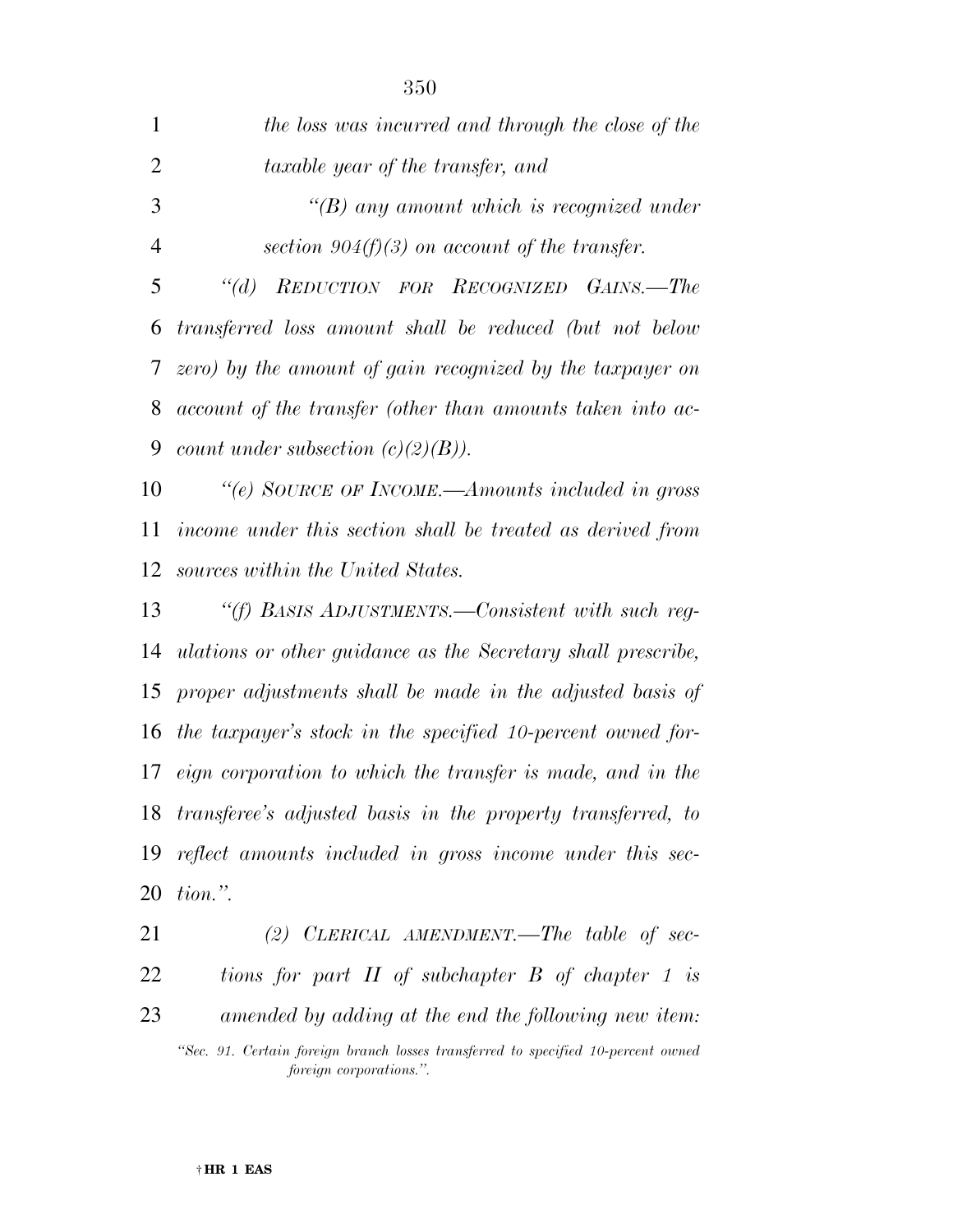| $\mathbf{1}$   | (3) EFFECTIVE DATE.—The amendments made                                 |
|----------------|-------------------------------------------------------------------------|
| $\overline{2}$ | by this subsection shall apply to transfers after De-                   |
| 3              | cember 31, 2017.                                                        |
| $\overline{4}$ | (e) REPEAL OF ACTIVE TRADE OR BUSINESS EXCEP-                           |
| 5              | TION UNDER SECTION 367.-                                                |
| 6              | (1) In GENERAL.—Section 367(a) is amended by                            |
| 7              | striking paragraph (3) and redesignating paragraphs                     |
| 8              | $(4)$ , $(5)$ , and $(6)$ as paragraphs $(3)$ , $(4)$ , and $(5)$ , re- |
| 9              | <i>spectively.</i>                                                      |
| 10             | (2) CONFORMING AMENDMENTS.—Section                                      |
| 11             | $367(a)(4)$ , as redesignated by paragraph (1), is                      |
| 12             | $amended-$                                                              |
| 13             | (A) by striking "Paragraphs $(2)$ and $(3)$ "                           |
| 14             | and inserting "Paragraph $(2)$ ", and                                   |
| 15             | (B) by striking "PARAGRAPHS (2) AND $(3)$ "                             |
| 16             | in the heading and inserting "PARAGRAPH $(2)$ ".                        |
| 17             | $(3)$ EFFECTIVE DATE.—The amendments made                               |
| 18             | by this subsection shall apply to transfers after De-                   |
| 19             | cember 31, 2017.                                                        |
| 20             | SEC. 14103. TREATMENT OF DEFERRED FOREIGN INCOME                        |
| 21             | UPON TRANSITION TO PARTICIPATION EX-                                    |
|                |                                                                         |
| 22             | <b>EMPTION SYSTEM OF TAXATION.</b>                                      |
| 23             | (a) IN GENERAL.—Section 965 is amended to read as                       |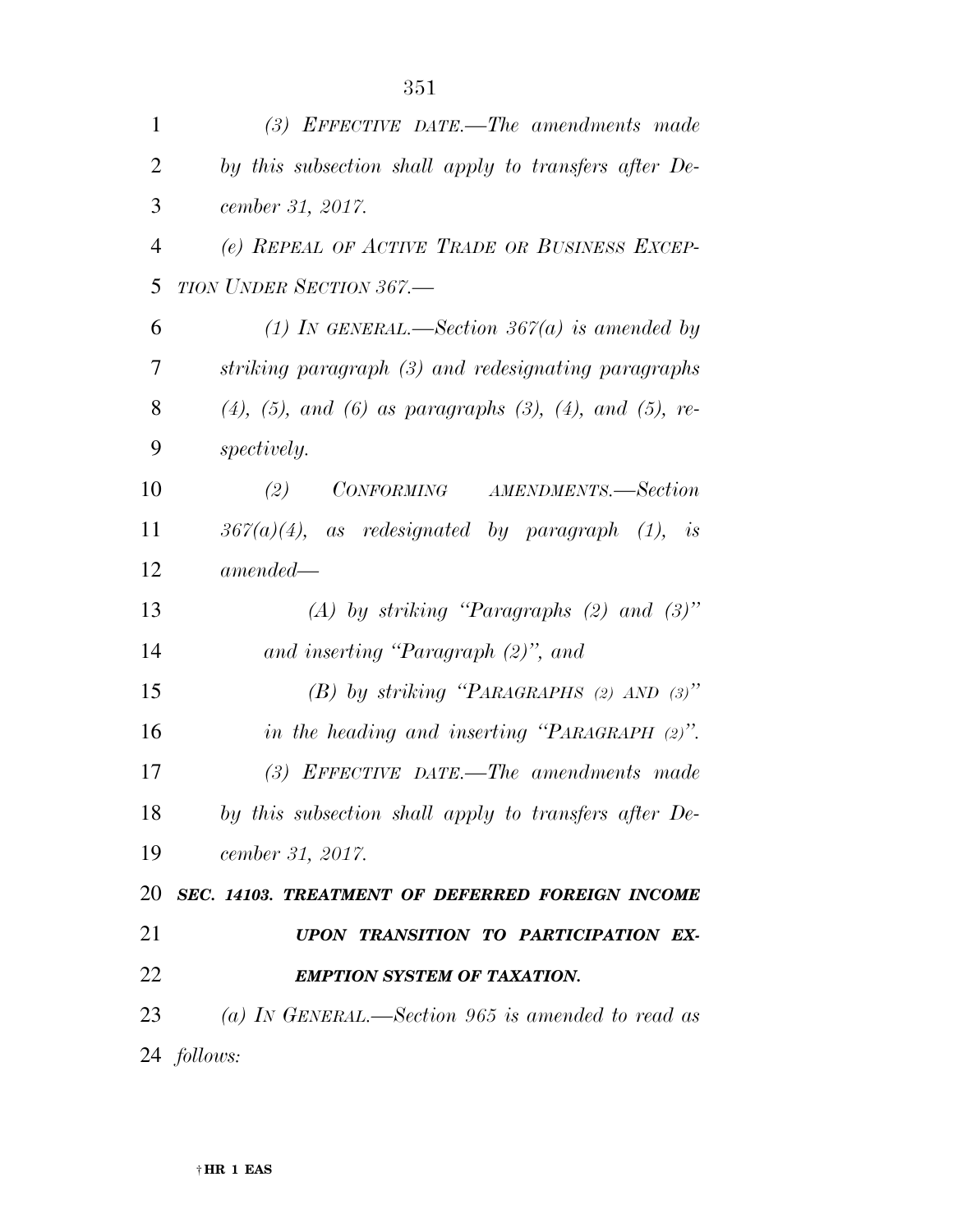| 1              | "SEC. 965. TREATMENT OF DEFERRED FOREIGN INCOME              |
|----------------|--------------------------------------------------------------|
| $\overline{2}$ | UPON TRANSITION TO PARTICIPATION EX-                         |
| 3              | <b>EMPTION SYSTEM OF TAXATION.</b>                           |
| $\overline{4}$ | "(a) TREATMENT OF DEFERRED FOREIGN INCOME AS                 |
| 5              | SUBPART F INCOME.—In the case of the last taxable year       |
| 6              | of a deferred income corporation which begins before Janu-   |
| 7              | ary 1, 2018, the subpart $F$ income of such foreign corpora- |
| 8              | tion (as otherwise determined for such taxable year under    |
| 9              | section 952) shall be increased by the greater of-           |
| 10             | $"(1)$ the accumulated post-1986 deferred foreign            |
| 11             | income of such corporation determined as of Novem-           |
| 12             | ber 9, 2017, or                                              |
| 13             | $\lq(2)$ the accumulated post-1986 deferred foreign          |
| 14             | income of such corporation determined as of December         |
| 15             | 31, 2017.                                                    |
| 16             | "(b) REDUCTION IN AMOUNTS INCLUDED IN GROSS IN-              |
| 17             | COME OF UNITED STATES SHAREHOLDERS OF SPECIFIED              |
|                | 18 FOREIGN CORPORATIONS WITH DEFICITS IN EARNINGS            |
| 19             | AND PROFITS.-                                                |
| 20             | "(1) In GENERAL.—In the case of a taxpayer                   |
| 21             | which is a United States shareholder with respect to         |
| 22             | at least one deferred foreign income corporation and         |
| 23             | at least one E&P deficit foreign corporation, the            |
| 24             | amount which would (but for this subsection) be taken        |
| 25             | into account under section $951(a)(1)$ by reason of sub-     |
| 26             | section (a) as such United States shareholder's pro          |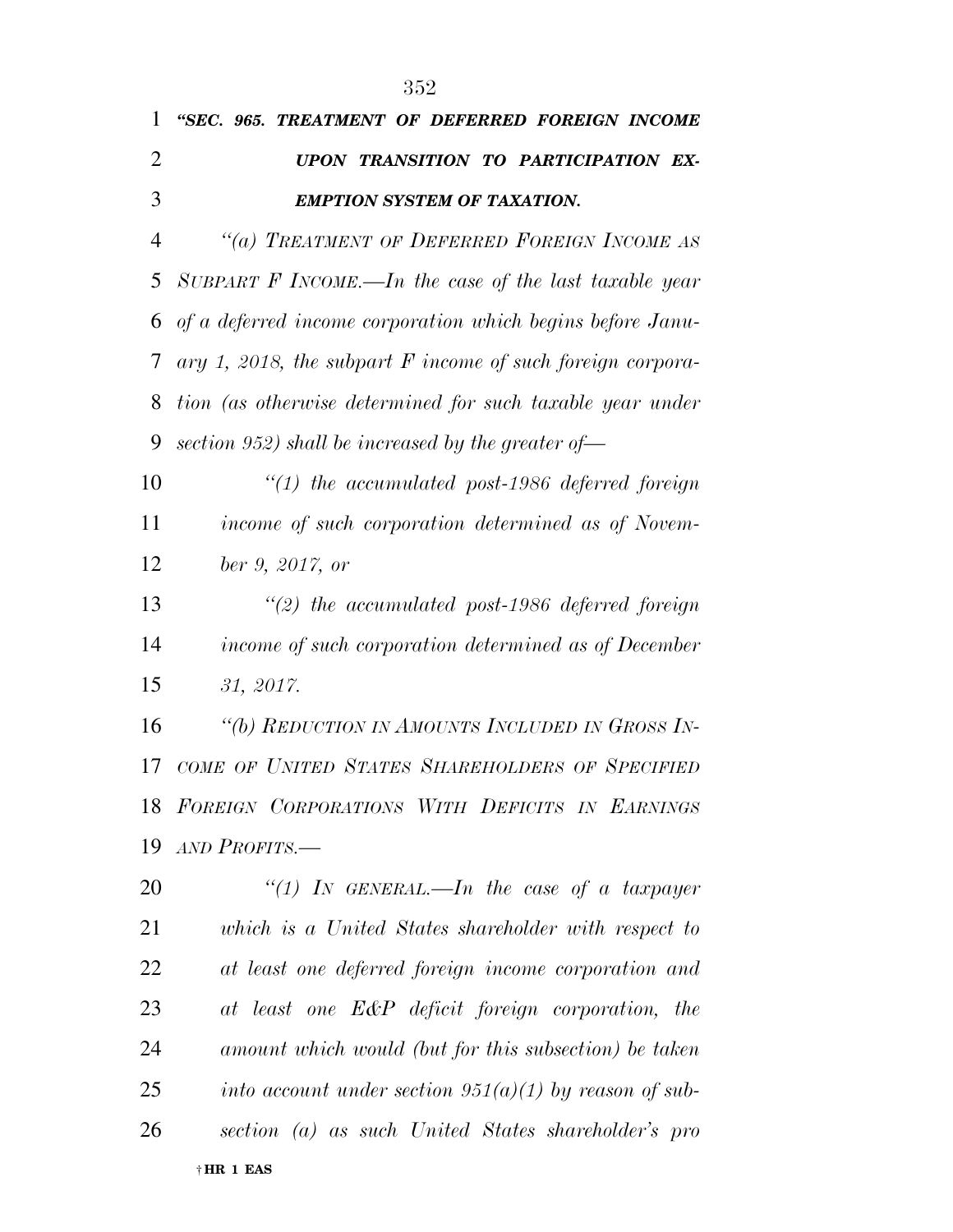| $\mathbf{1}$   | rata share of the subpart $F$ income of each deferred           |
|----------------|-----------------------------------------------------------------|
| $\overline{2}$ | foreign income corporation shall be reduced by the              |
| 3              | amount of such United States shareholder's aggregate            |
| $\overline{4}$ | foreign E&P deficit which is allocated under para-              |
| 5              | $graph (2) to such \ defined \ foreign \ income \ corporation.$ |
| 6              | "(2) ALLOCATION OF AGGREGATE FOREIGN E&P                        |
| 7              | DEFICIT.—The aggregate foreign $E\&P$ deficit of any            |
| 8              | United States shareholder shall be allocated among              |
| 9              | the deferred foreign income corporations of such                |
| 10             | United States shareholder in an amount which bears              |
| 11             | the same proportion to such aggregate as—                       |
| 12             | "(A) such United States shareholder's pro                       |
| 13             | rata share of the accumulated post-1986 deferred                |
| 14             | foreign income of each such deferred foreign in-                |
| 15             | come corporation, bears to                                      |
| 16             | $\lq\lq(B)$ the aggregate of such United States                 |
| 17             | shareholder's pro rata share of the accumulated                 |
| 18             | post-1986 deferred foreign income of all deferred               |
| 19             | foreign income corporations of such United                      |
| <b>20</b>      | States shareholder.                                             |
| 21             | "(3) DEFINITIONS RELATED TO E&P DEFICITS.-                      |
| 22             | For purposes of this subsection—                                |
| 23             | "(A) AGGREGATE FOREIGN E&P DEFICIT.-                            |
| 24             | "(i) In GENERAL.—The term 'aggre-                               |
| 25             | gate foreign E&P deficit' means, with re-                       |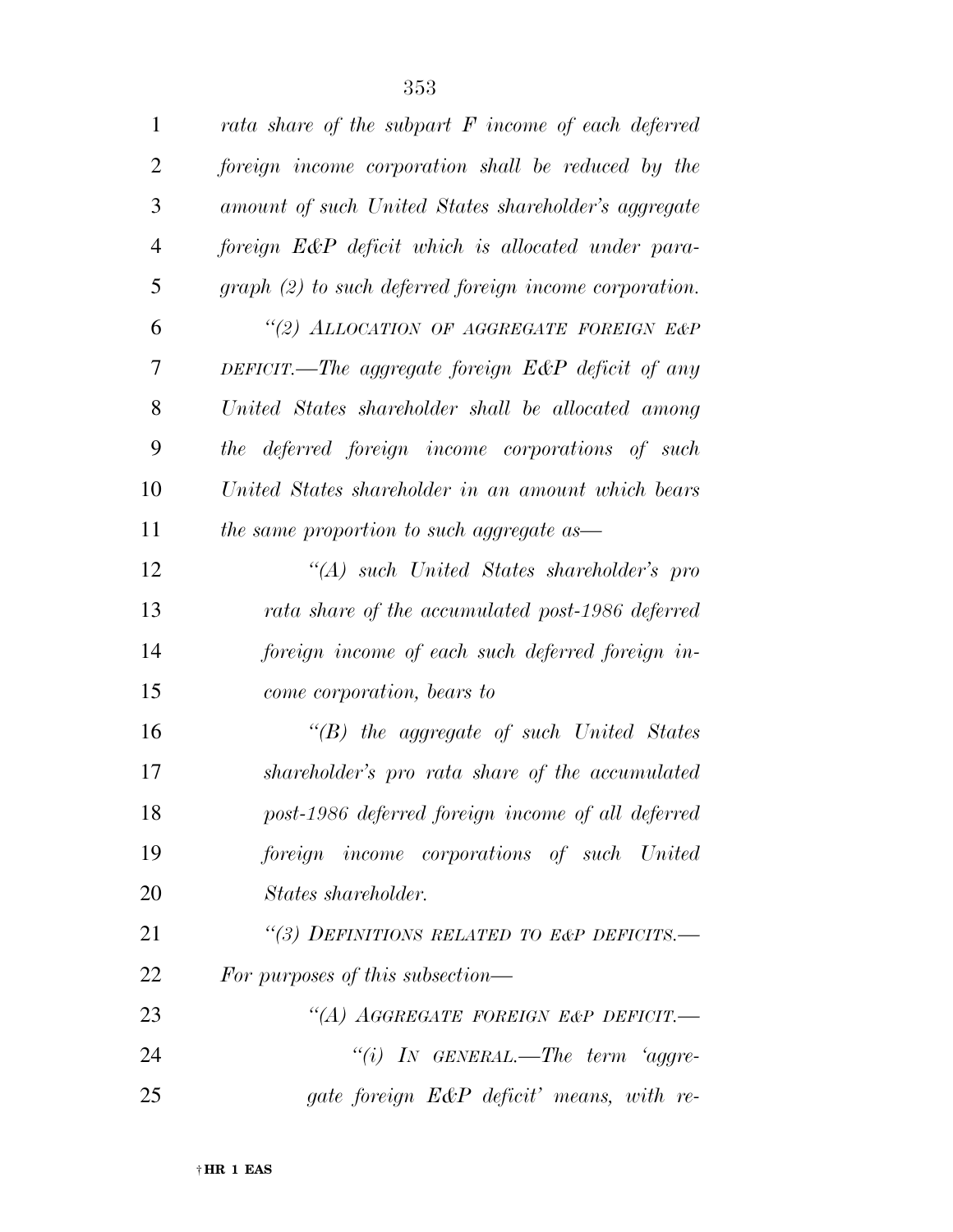| 1              | spect to any United States shareholder, the    |
|----------------|------------------------------------------------|
| $\overline{2}$ | $lesser of \text{---}$                         |
| 3              | $"(1)$ the aggregate of such share-            |
| $\overline{4}$ | holder's pro rata shares of the specified      |
| 5              | $E\&P$ deficits of the $E\&P$ deficit foreign  |
| 6              | corporations of such shareholder, or           |
| 7              | $``(II)$ the amount determined                 |
| 8              | under paragraph $(2)(B)$ .                     |
| 9              | "(ii) ALLOCATION OF DEFICIT.—If the            |
| 10             | amount described in clause $(i)(II)$ is less   |
| 11             | than the amount described in clause $(i)(I)$ , |
| 12             | then the shareholder shall designate, in such  |
| 13             | form and manner as the Secretary deter-        |
| 14             | $mines$ —                                      |
| 15             | $"(1)$ the amount of the specified             |
| 16             | $E\&P$ deficit which is to be taken into       |
| 17             | account for each E&P deficit corpora-          |
| 18             | tion with respect to the taxpayer, and         |
| 19             | "(II) in the case of an $E\&P$ def-            |
| 20             | icit corporation which has a qualified         |
| 21             | $deficit$ (as defined in section 952), the     |
| 22             | portion (if any) of the deficit taken          |
| 23             | into account under subclause $(I)$ which       |
| 24             | is attributable to a qualified deficit,        |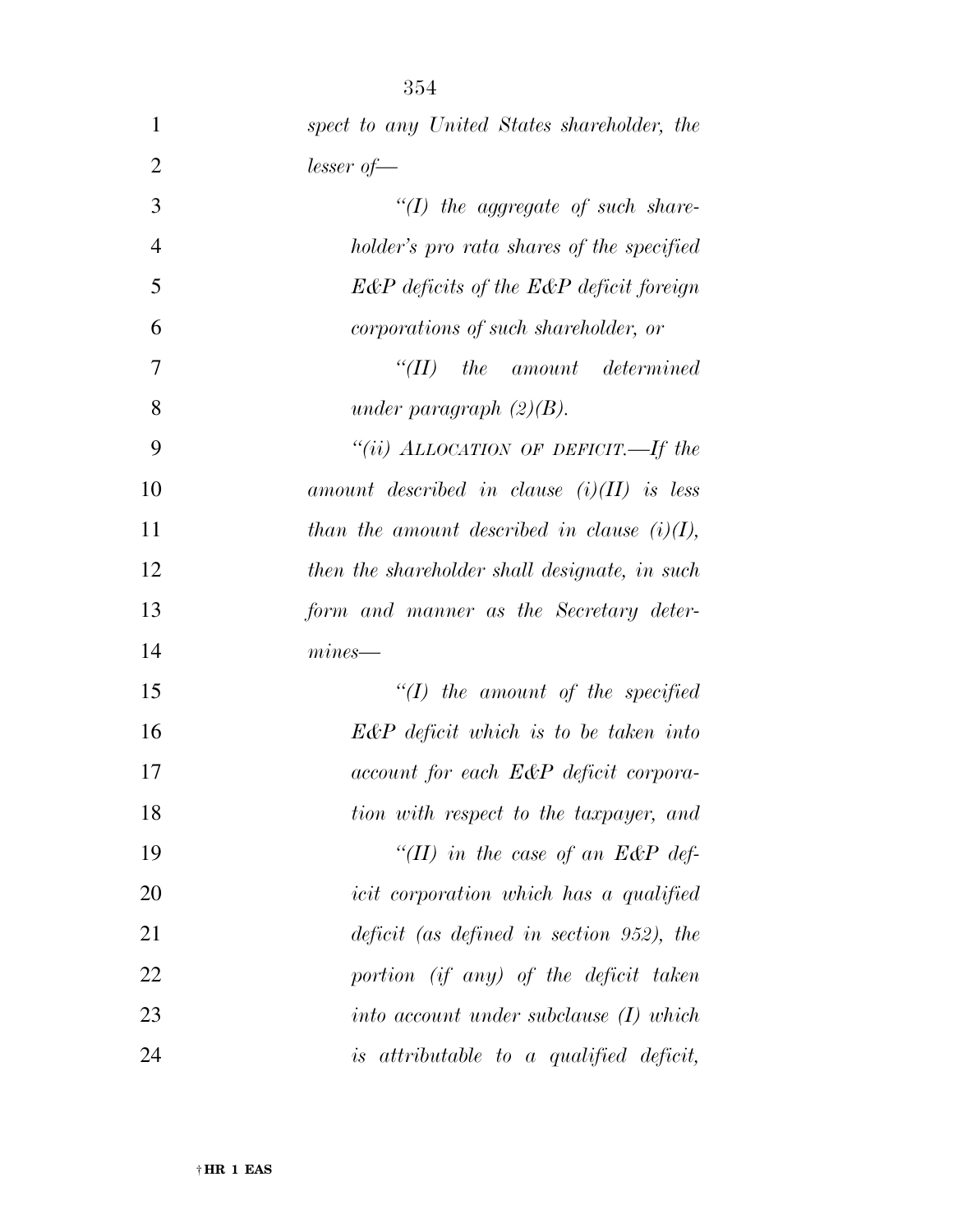| $\mathbf{1}$   | including the qualified activities to              |
|----------------|----------------------------------------------------|
| $\mathbf{2}$   | which such portion is attributable.                |
| 3              | "(B) E&P DEFICIT FOREIGN CORPORA-                  |
| $\overline{4}$ | TION.—The term 'E&P deficit foreign corpora-       |
| 5              | tion' means, with respect to any taxpayer, any     |
| 6              | specified foreign corporation with respect to      |
| 7              | which such taxpayer is a United States share-      |
| 8              | holder, if—                                        |
| 9              | $"(i)$ such specified foreign corporation          |
| 10             | has a deficit in post-1986 earnings and            |
| 11             | profits, and                                       |
| 12             | "(ii) as of November 9, 2017—                      |
| 13             | $\lq (I)$ such corporation was a speci-            |
| 14             | fied foreign corporation, and                      |
| 15             | "(II) such taxpayer was a United                   |
| 16             | States shareholder of such corporation.            |
| 17             | "(C) SPECIFIED E&P DEFICIT.—The term               |
| 18             | 'specified E&P deficit' means, with respect to     |
| 19             | any E&P deficit foreign corporation, the amount    |
| 20             | of the deficit referred to in subparagraph $(B)$ . |
| 21             | "(4) TREATMENT OF EARNINGS AND PROFITS IN          |
| 22             | FUTURE YEARS.-                                     |
| 23             | "(A) REDUCED EARNINGS AND PROFITS                  |
| 24             | TREATED AS PREVIOUSLY TAXED INCOME WHEN            |
| 25             | DISTRIBUTED.—For purposes of applying section      |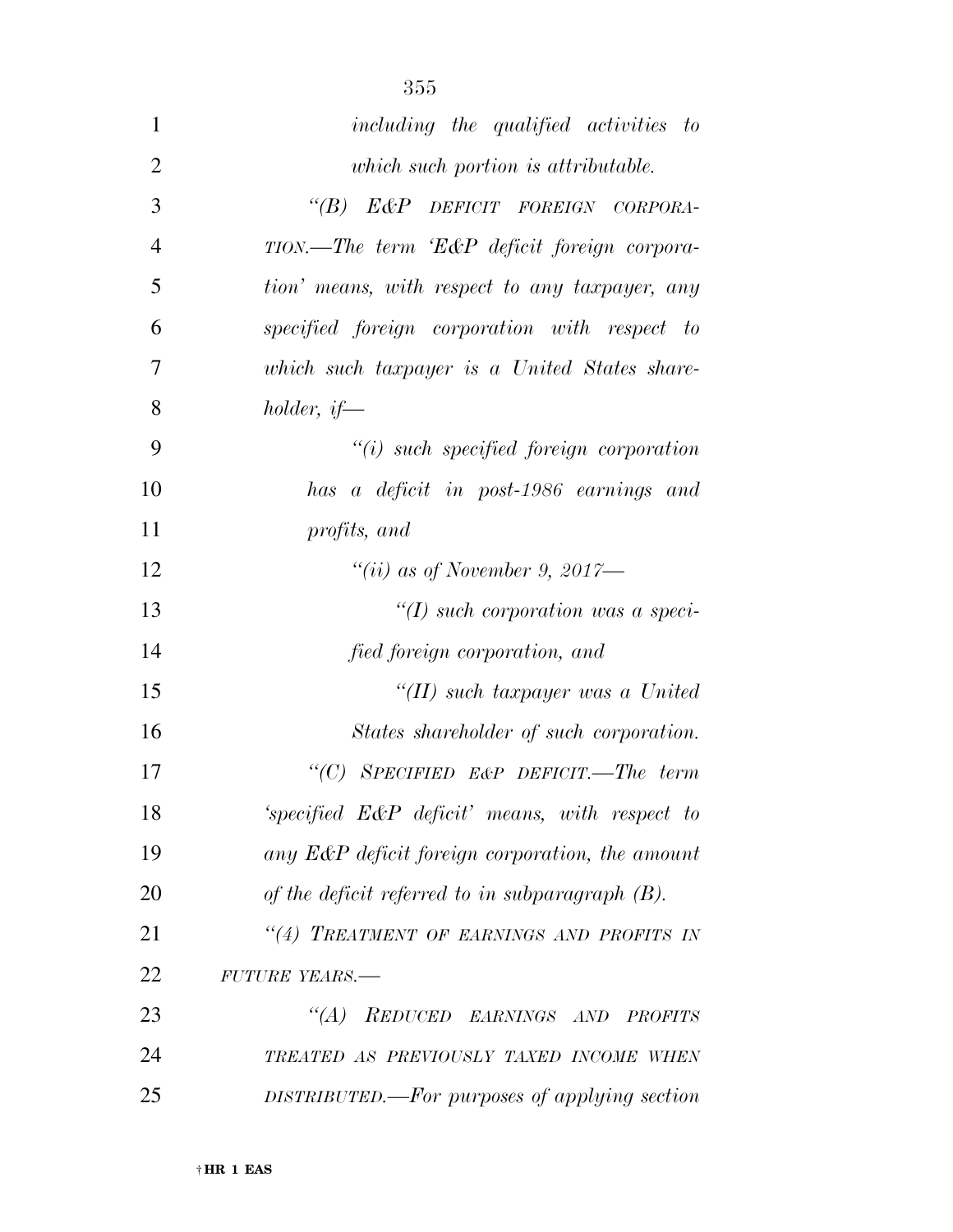| $\mathbf{1}$   | 959 in any taxable year beginning after Decem-      |
|----------------|-----------------------------------------------------|
| $\overline{2}$ | ber 31, 2017, with respect to any United States     |
| 3              | shareholder of a deferred foreign income corpora-   |
| 4              | tion, an amount equal to such shareholder's re-     |
| 5              | $duction$ under paragraph $(1)$ which is allocated  |
| 6              | to such deferred foreign income corporation         |
| 7              | under this subsection shall be treated as an        |
| 8              | amount which was included in the gross income       |
| 9              | of such United States shareholder under section     |
| 10             | $951(a)$ .                                          |
| 11             | "(B) E&P DEFICITS.—For purposes of this             |
| 12             | title, a United States shareholder's pro rata       |
| 13             | share of the earnings and profits of any specified  |
| 14             | E&P deficit foreign corporation under this sub-     |
| 15             | section shall be increased by the amount of the     |
| 16             | specified E&P deficit of such corporation taken     |
| 17             | into account by such shareholder under para-        |
| 18             | $graph (1), and, for purposes of section 952, such$ |
| 19             | increase shall be attributable to the same activity |
| 20             | to which the deficit so taken into account was at-  |
| 21             | tributable.                                         |
| 22             | "(c) APPLICATION OF PARTICIPATION EXEMPTION TO      |

- *INCLUDED INCOME.—*
- *''(1) IN GENERAL.—In the case of a United States shareholder of a deferred foreign income cor-*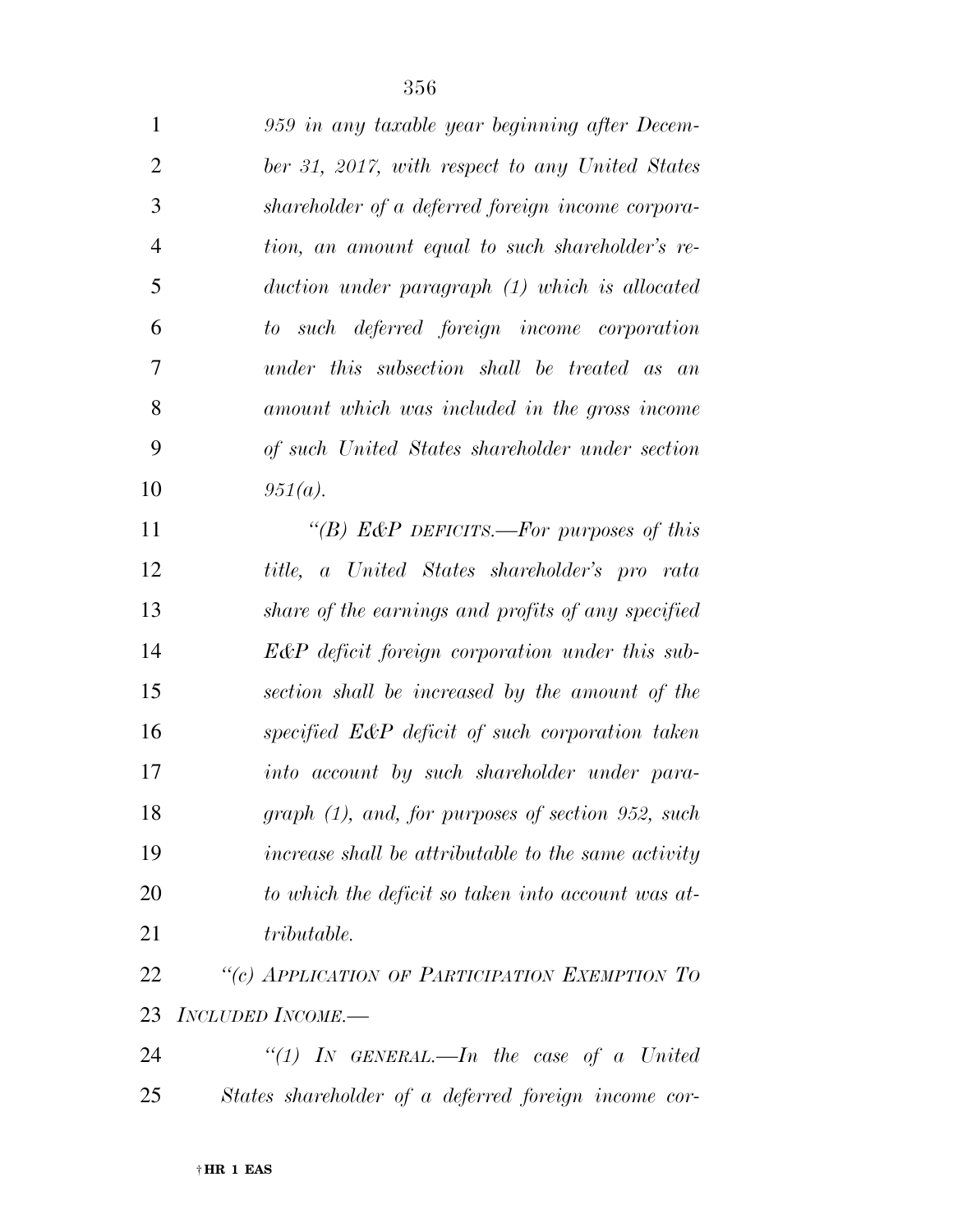| $\mathbf{1}$   | poration, there shall be allowed as a deduction for the |
|----------------|---------------------------------------------------------|
| $\overline{2}$ | taxable year in which an amount is included in the      |
| 3              | gross income of such United States shareholder under    |
| $\overline{4}$ | section $951(a)(1)$ by reason of this section an amount |
| 5              | equal to the sum of $-$                                 |
| 6              | "(A) 78.6 percent of the excess (if any) of —           |
| 7              | $``(i)$ the amount so included as gross                 |
| 8              | <i>income, over</i>                                     |
| 9              | $``(ii)$ the amount of such United States               |
| 10             | shareholder's aggregate foreign cash posi-              |
| 11             | tion, plus                                              |
| 12             | "(B) 58.6 percent of so much of the amount              |
| 13             | described in subparagraph $(A)(ii)$ as does not ex-     |
| 14             | ceed the amount described in subparagraph               |
| 15             | (A)(i).                                                 |
| 16             | "(2) AGGREGATE FOREIGN CASH POSITION.--For              |
| 17             | purposes of this subsection—                            |
| 18             | "(A) IN GENERAL.—The term 'aggregate                    |
| 19             | foreign cash position' means, with respect to any       |
| 20             | United States shareholder, the greater of $-$           |
| 21             | $``(i)$ the aggregate of such United                    |
| 22             | States shareholder's pro rata share of the              |
| 23             | cash position of each specified foreign cor-            |
| 24             | poration of such United States shareholder              |
| 25             | determined as of the close of the last taxable          |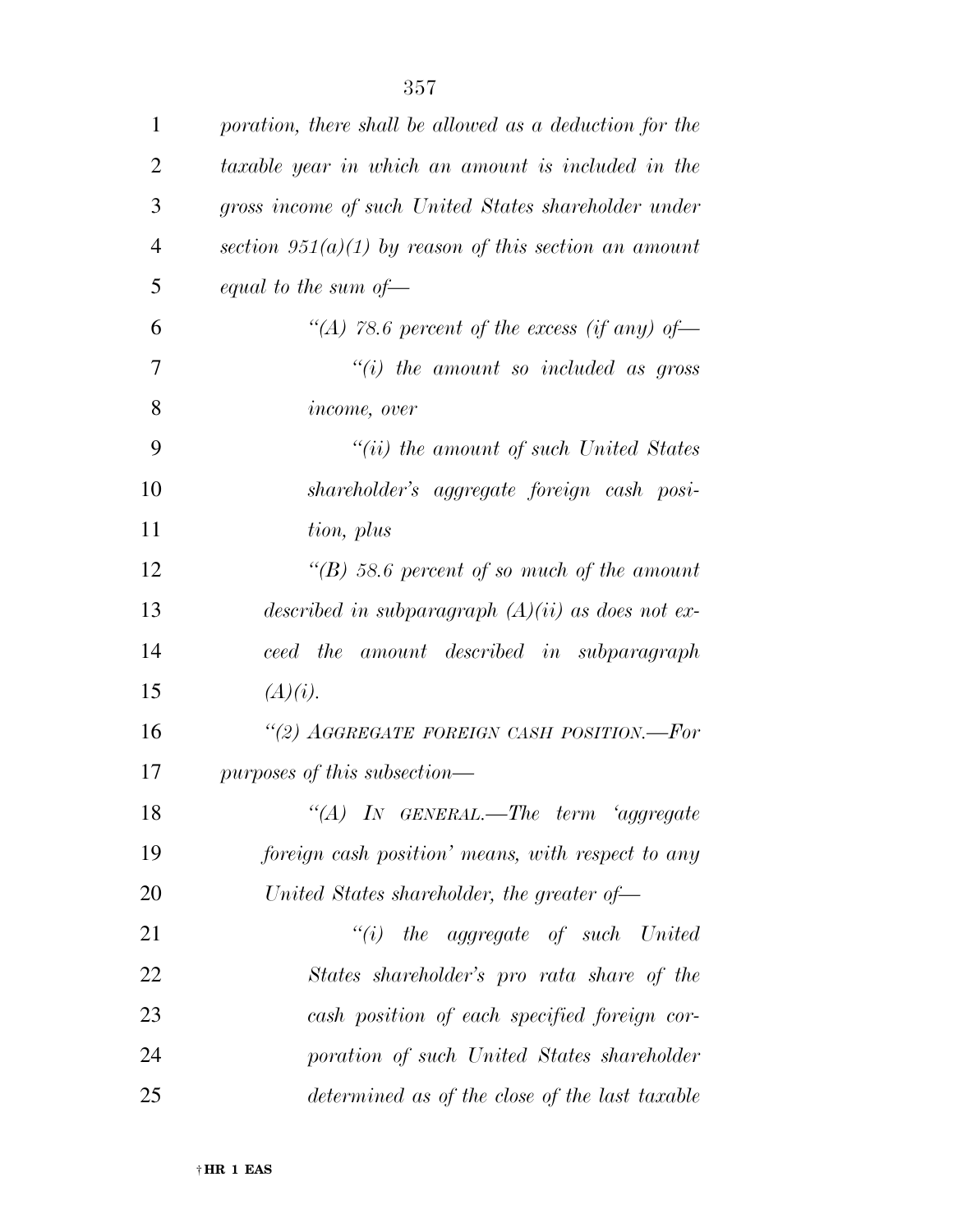| $\mathbf{1}$   | year of such specified foreign corporation         |
|----------------|----------------------------------------------------|
| $\overline{2}$ | which begins before January 1, 2018, or            |
| 3              | "(ii) one half of the sum of $-$                   |
| $\overline{4}$ | $\lq (I)$ the aggregate described in               |
| 5              | clause $(i)$ determined as of the close of         |
| 6              | the last taxable year of each such speci-          |
| 7              | fied foreign corporation which ends be-            |
| 8              | fore November 9, 2017, plus                        |
| 9              | $\lq$ (II) the aggregate described in              |
| 10             | clause $(i)$ determined as of the close of         |
| 11             | the taxable year of each such specified            |
| 12             | foreign corporation which precedes the             |
| 13             | taxable year referred to in subclause              |
| 14             | (I).                                               |
| 15             | "(B) CASH POSITION.—For purposes of this           |
| 16             | paragraph, the cash position of any specified for- |
| 17             | <i>eign</i> corporation is the sum of-             |
| 18             | $"(i)$ cash and foreign currency held by           |
| 19             | such foreign corporation,                          |
| 20             | $``(ii)$ the net accounts receivable of such       |
| 21             | foreign corporation, plus                          |
| 22             | $"(iii)$ the fair market value of the fol-         |
| 23             | lowing assets held by such corporation:            |
| 24             | "(I) Personal property which is of                 |
| 25             | a type that is actively traded and for             |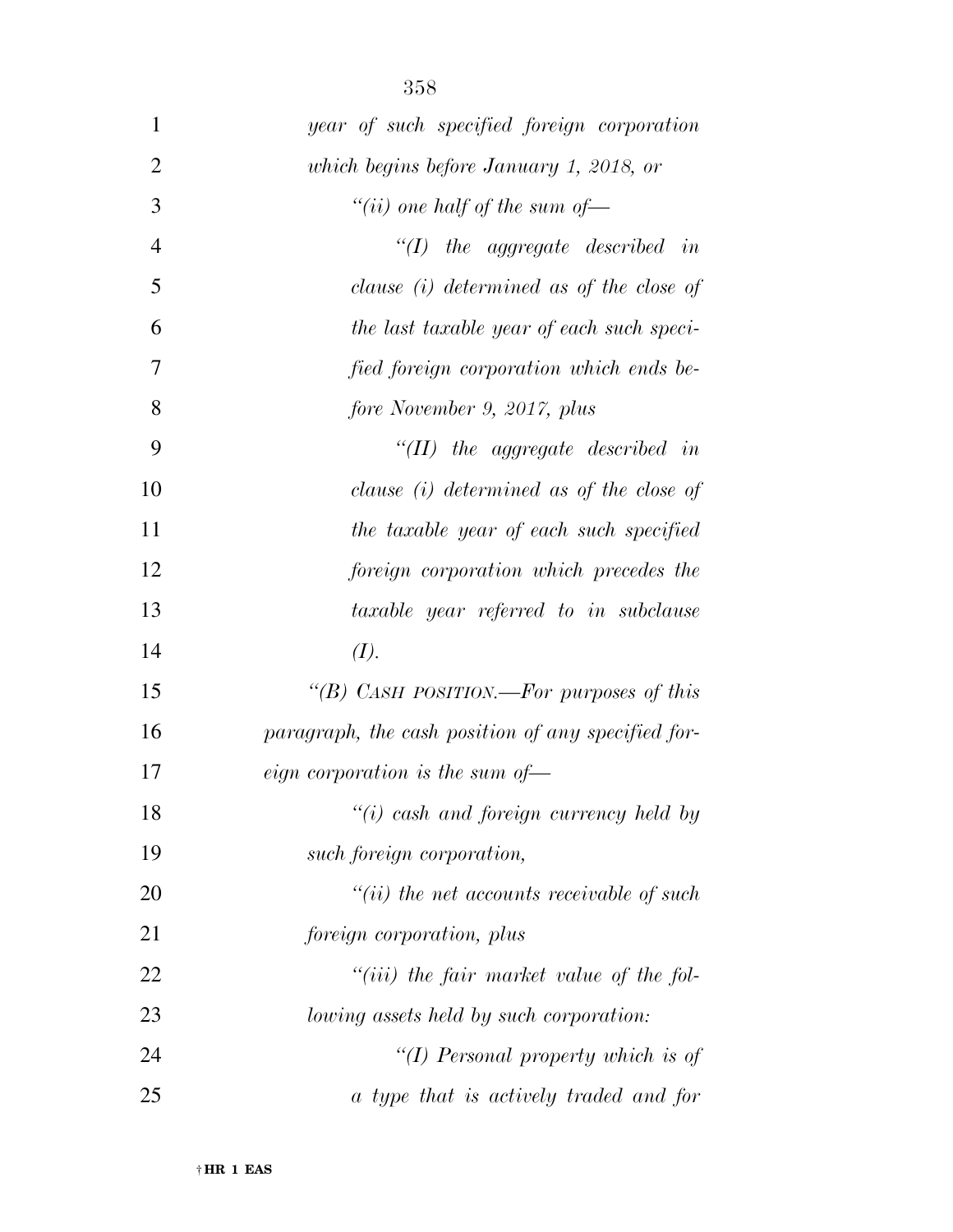| $\mathbf{1}$   | which there is an established financial            |
|----------------|----------------------------------------------------|
| $\overline{2}$ | market (other than stock in the speci-             |
| 3              | fied foreign corporation).                         |
| $\overline{4}$ | "(II) Commercial paper, certifi-                   |
| 5              | cates of deposit, the securities of the            |
| 6              | Federal government and of any State                |
| 7              | or foreign government.                             |
| 8              | "(III) Any obligation with a term                  |
| 9              | of less than one year.                             |
| 10             | " $(IV)$ Any asset which the Sec-                  |
| 11             | retary identifies as being economically            |
| 12             | equivalent to any asset described in               |
| 13             | <i>this subparagraph.</i>                          |
| 14             | "(C) NET ACCOUNTS RECEIVABLE.-For                  |
| 15             | purposes of this paragraph, the term 'net ac-      |
| 16             | counts receivable' means, with respect to any      |
| 17             | specified foreign corporation, the excess (if any) |
| 18             | of                                                 |
| 19             | $``(i)$ such corporation's accounts receiv-        |
| 20             | <i>able, over</i>                                  |
| 21             | $``(ii)$ such corporation's accounts pay-          |
| 22             | able (determined consistent with the rules of      |
| 23             | section 461).                                      |
| 24             | "(D) PREVENTION OF DOUBLE COUNTING.                |
| 25             | Cash positions of a specified foreign corporation  |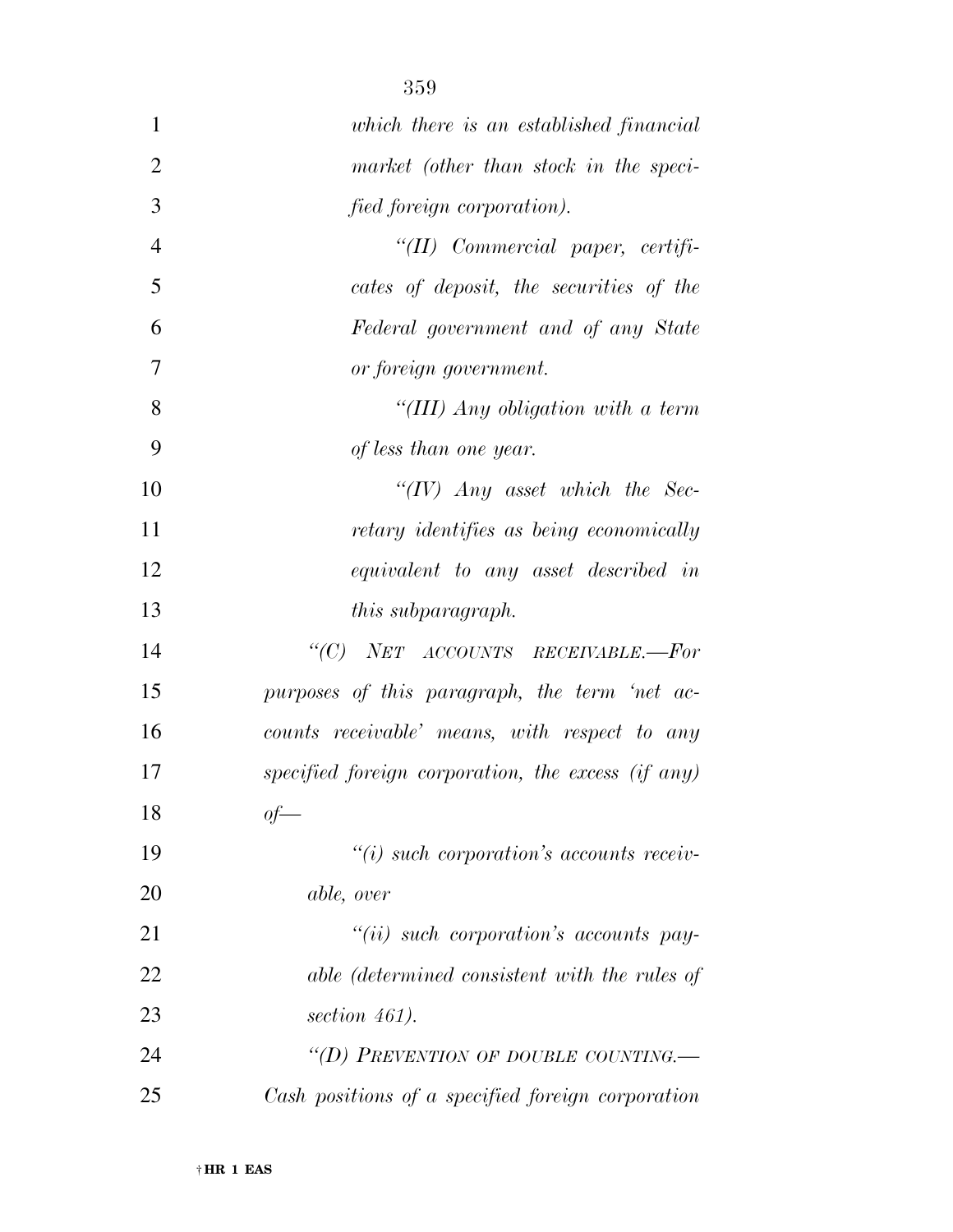| $\mathbf{1}$   | described in clause (ii) or (iii)( $III$ ) of subpara- |
|----------------|--------------------------------------------------------|
| $\overline{2}$ | graph $(B)$ shall not be taken into account by a       |
| 3              | United States shareholder under subparagraph           |
| $\overline{4}$ | $(A)$ to the extent that such United States share-     |
| 5              | holder demonstrates to the satisfaction of the Sec-    |
| 6              | retary that such amount is so taken into account       |
| $\overline{7}$ | by such United States shareholder with respect to      |
| 8              | another specified foreign corporation.                 |
| 9              | "(E) CASH POSITIONS OF CERTAIN NON-                    |
| 10             | CORPORATE ENTITIES TAKEN INTO ACCOUNT.-                |
| 11             | An entity shall be treated as a specified foreign      |
| 12             | corporation of a United States shareholder for         |
| 13             | purposes of determining such United States             |
| 14             | shareholder's aggregate foreign cash position if       |
| 15             | $"(i)$ such entity is a foreign entity                 |
| 16             | which would be a specified foreign corpora-            |
| 17             | tion of such United States shareholder if              |
| 18             | such entity were a corporation, or                     |
| 19             | $``(ii)$ any interest in such entity is held           |
| 20             | by a specified foreign corporation of such             |
| 21             | United States shareholder (determined after            |
| 22             | application of clause $(i)$ and such entity            |
| 23             | would be a specified foreign corporation of            |
| 24             | such United States shareholder if such enti-           |
| 25             | ty were a foreign corporation.                         |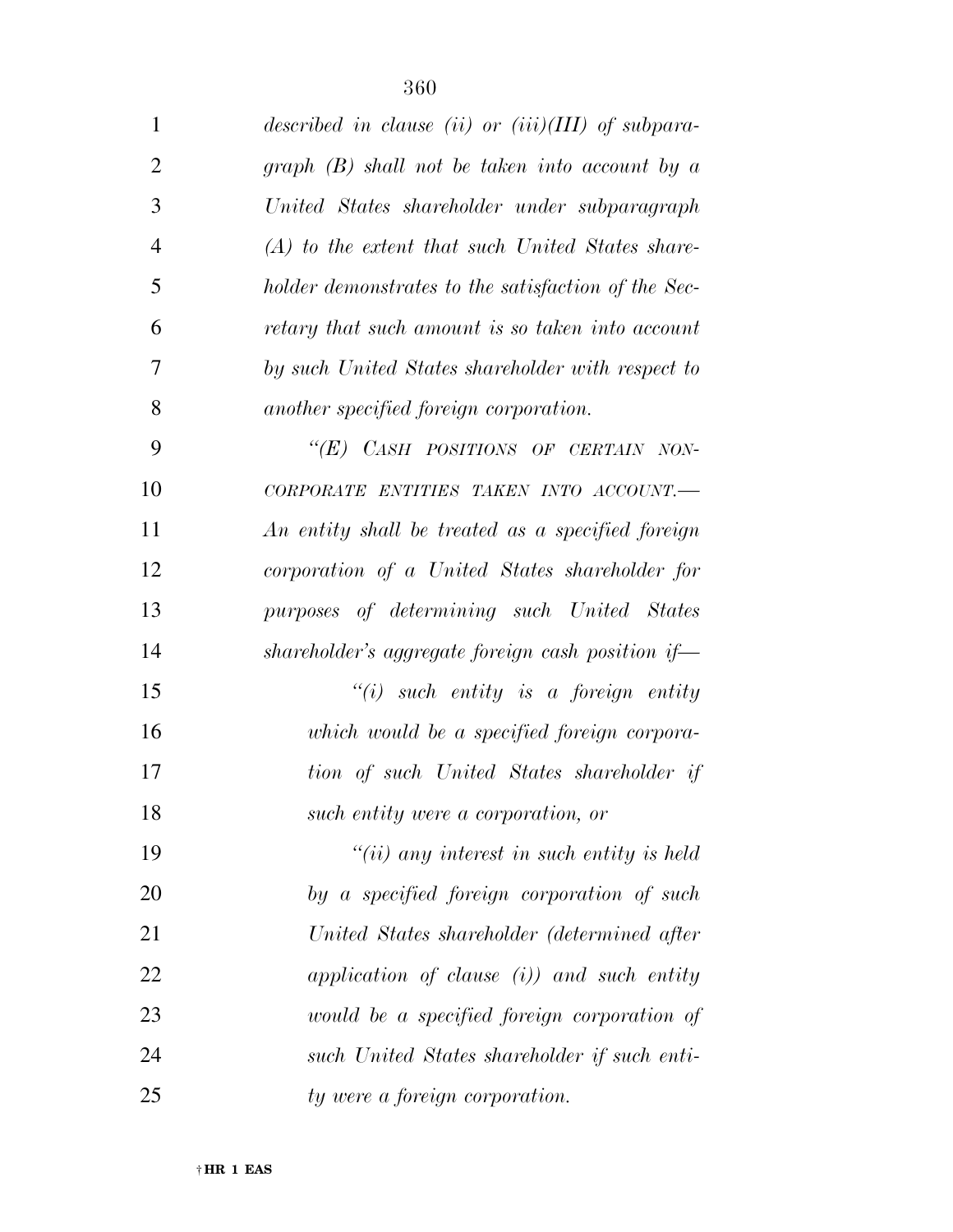| 1              | "(F) $ANTI-ABUSE$ . If the Secretary deter-               |
|----------------|-----------------------------------------------------------|
| $\overline{2}$ | mines that a principal purpose of any trans-              |
| 3              | action was to reduce the aggregate foreign cash           |
| $\overline{4}$ | position taken into account under this sub-               |
| 5              | section, such transaction shall be disregarded for        |
| 6              | purposes of this subsection.                              |
| 7              | "(d) DEFERRED FOREIGN INCOME CORPORATION; AC-             |
| 8              | CUMULATED POST-1986 DEFERRED FOREIGN INCOME.-             |
| 9              | For purposes of this section—                             |
| 10             | "(1) DEFERRED FOREIGN INCOME<br>CORPORA-                  |
| 11             | TION.—The term 'deferred foreign income corporation'      |
| 12             | means, with respect to any United States shareholder,     |
| 13             | any specified foreign corporation of such United          |
| 14             | States shareholder which has accumulated post-1986        |
| 15             | deferred foreign income (as of the close of the taxable   |
| 16             | year referred to in subsection $(a)$ ) greater than zero. |
| 17             | "(2) ACCUMULATED POST-1986 DEFERRED FOR-                  |
| 18             | EIGN INCOME.—The term 'accumulated post-1986 de-          |
| 19             | ferred foreign income' means the post-1986 earnings       |
| 20             | and profits except to the extent such earnings—           |
| 21             | $\lq (A)$ are attributable to income of the speci-        |
| 22             | fied foreign corporation which is effectively con-        |
| 23             | nected with the conduct of a trade or business            |
| 24             | within the United States and subject to tax               |

*under this chapter, or*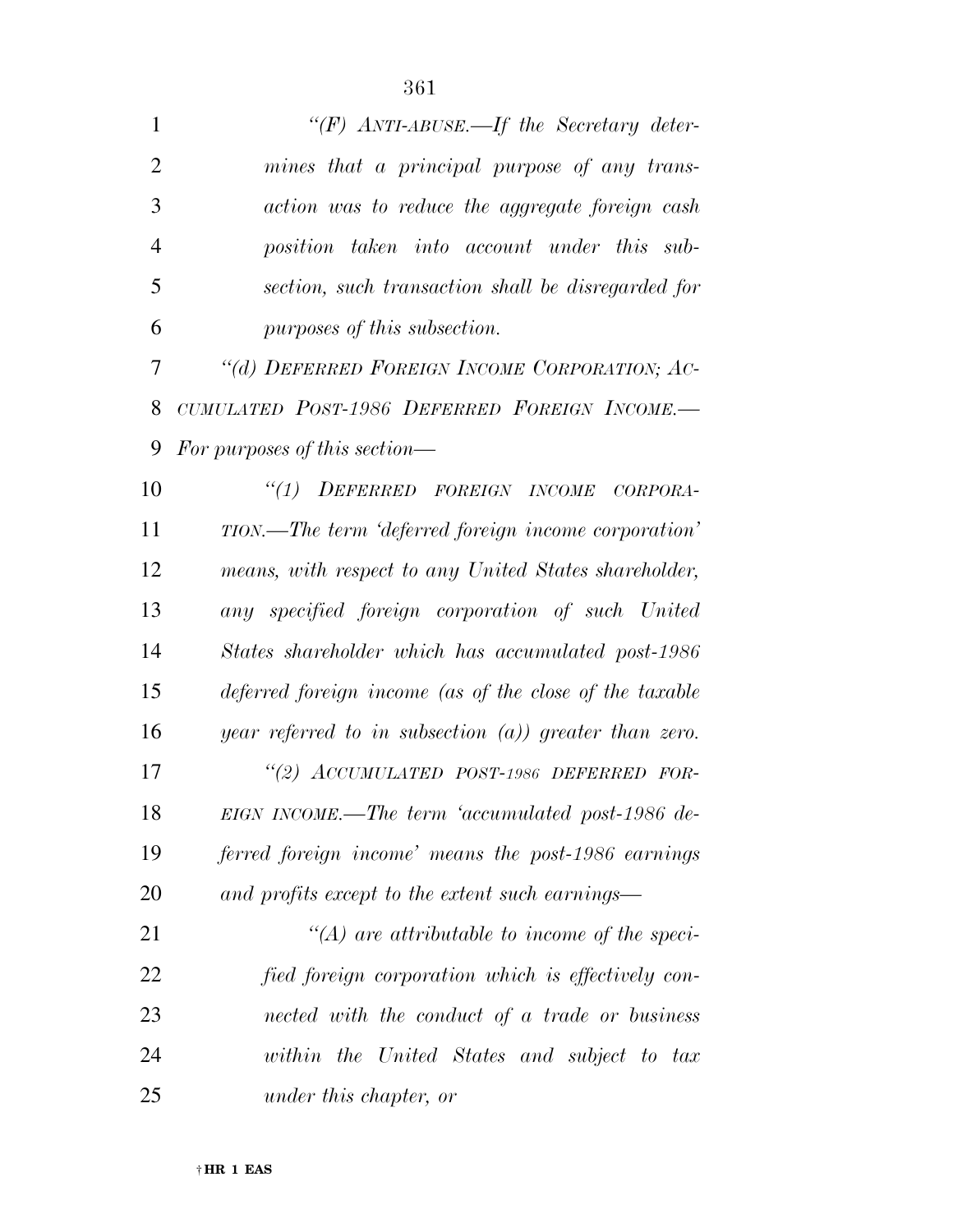| "(B) in the case of a controlled foreign cor-           |
|---------------------------------------------------------|
| poration, if distributed, would be excluded from        |
| the gross income of a United States shareholder         |
| under section 959.                                      |
| To the extent provided in regulations or other guid-    |
| ance prescribed by the Secretary, in the case of any    |
| controlled foreign corporation which has shareholders   |
| which are not United States shareholders, accumu-       |
| lated post-1986 deferred foreign income shall be ap-    |
| propriately reduced by amounts which would be de-       |
| scribed in subparagraph $(B)$ if such shareholders were |
| United States shareholders.                             |
| "(3) POST-1986 EARNINGS AND PROFITS.-The                |
| term 'post-1986 earnings and profits' means the earn-   |
| ings and profits of the foreign corporation (computed   |
| in accordance with sections $964(a)$ and $986$ , and by |
| only taking into account periods when the foreign cor-  |
| poration was a specified foreign corporation) accumu-   |
| lated in taxable years beginning after December 31,     |
| $1986$ , and determined—                                |
| "(A) as of the date of the taxable year re-             |
| ferred to in paragraph $(1)$ or $(2)$ of subsection     |
|                                                         |

*foreign corporation, and* 

*(a), whichever is applicable with respect to such*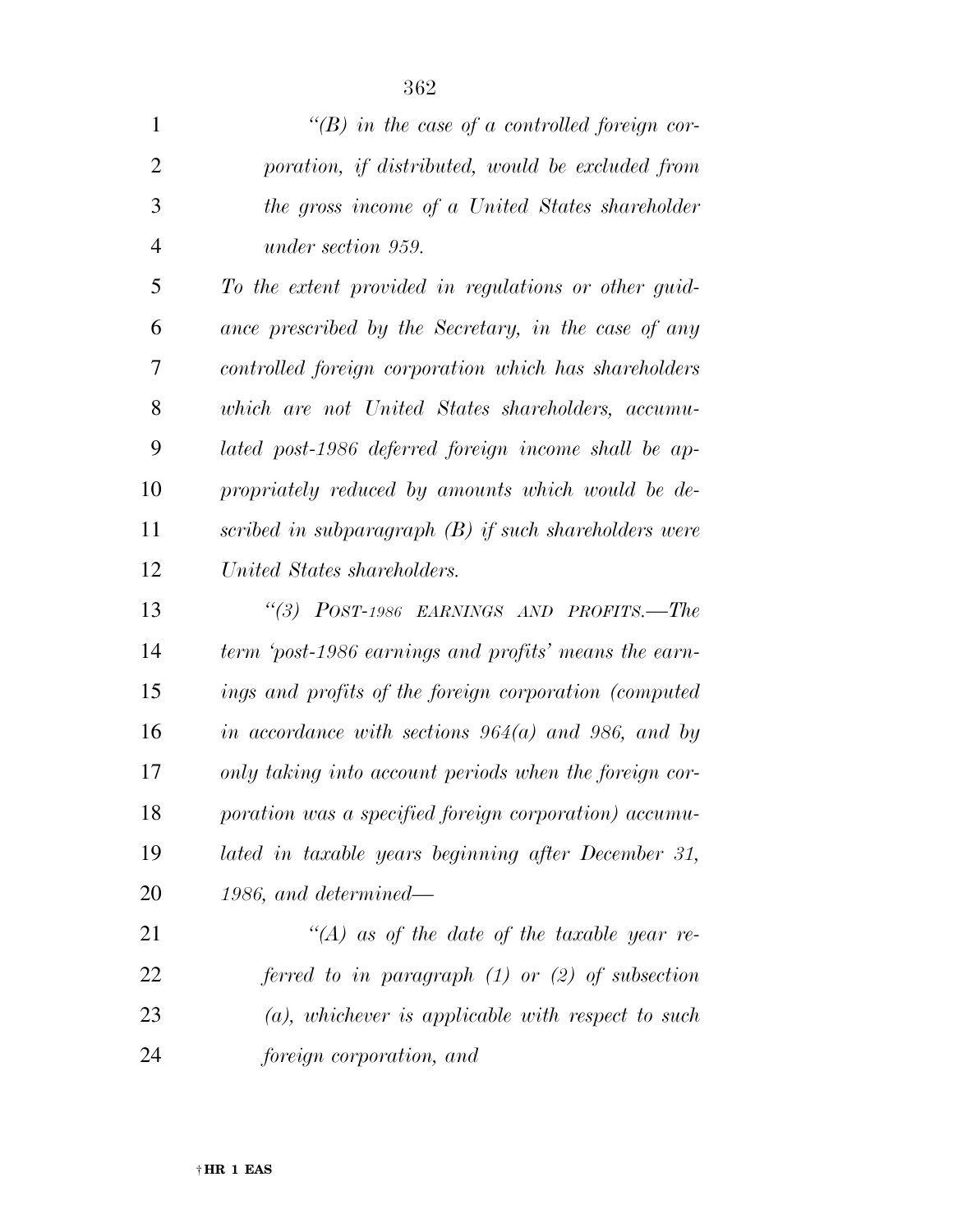| $\mathbf{1}$   | "(B) without diminution by reason of divi-              |
|----------------|---------------------------------------------------------|
| $\overline{2}$ | dends distributed during the taxable year ending        |
| 3              | with or including such date.                            |
| 4              | "(e) SPECIFIED FOREIGN CORPORATION.-                    |
| 5              | "(1) In GENERAL.—For purposes of this section,          |
| 6              | the term 'specified foreign corporation' means—         |
| 7              | $\lq\lq (A)$ any controlled foreign corporation,        |
| 8              | and                                                     |
| 9              | "(B) any section 902 corporation (as de-                |
| 10             | fined in section $909(d)(5)$ as in effect before the    |
| 11             | date of the enactment of the Tax Cuts and Jobs          |
| 12             | Act).                                                   |
| 13             | "(2) APPLICATION TO SECTION 902 CORPORA-                |
| 14             | TIONS.—For purposes of sections 951 and 961, a sec-     |
| 15             | tion 902 corporation (as so defined) shall be treated   |
| 16             | as a controlled foreign corporation solely for purposes |
| 17             | of taking into account the subpart $F$ income of such   |
| 18             | corporation under subsection $(a)$ (and for purposes of |
| 19             | applying subsection $(e)$ ).                            |
| 20             | "(3) EXCLUSION OF PASSIVE FOREIGN INVEST-               |
| 21             | MENT COMPANIES.—Such term shall not include any         |
| 22             | corporation which is a passive foreign investment       |
| 23             | company (as defined in section 1297) with respect to    |
| 24             | the shareholder and which is not a controlled foreign   |
| 25             | <i>corporation.</i>                                     |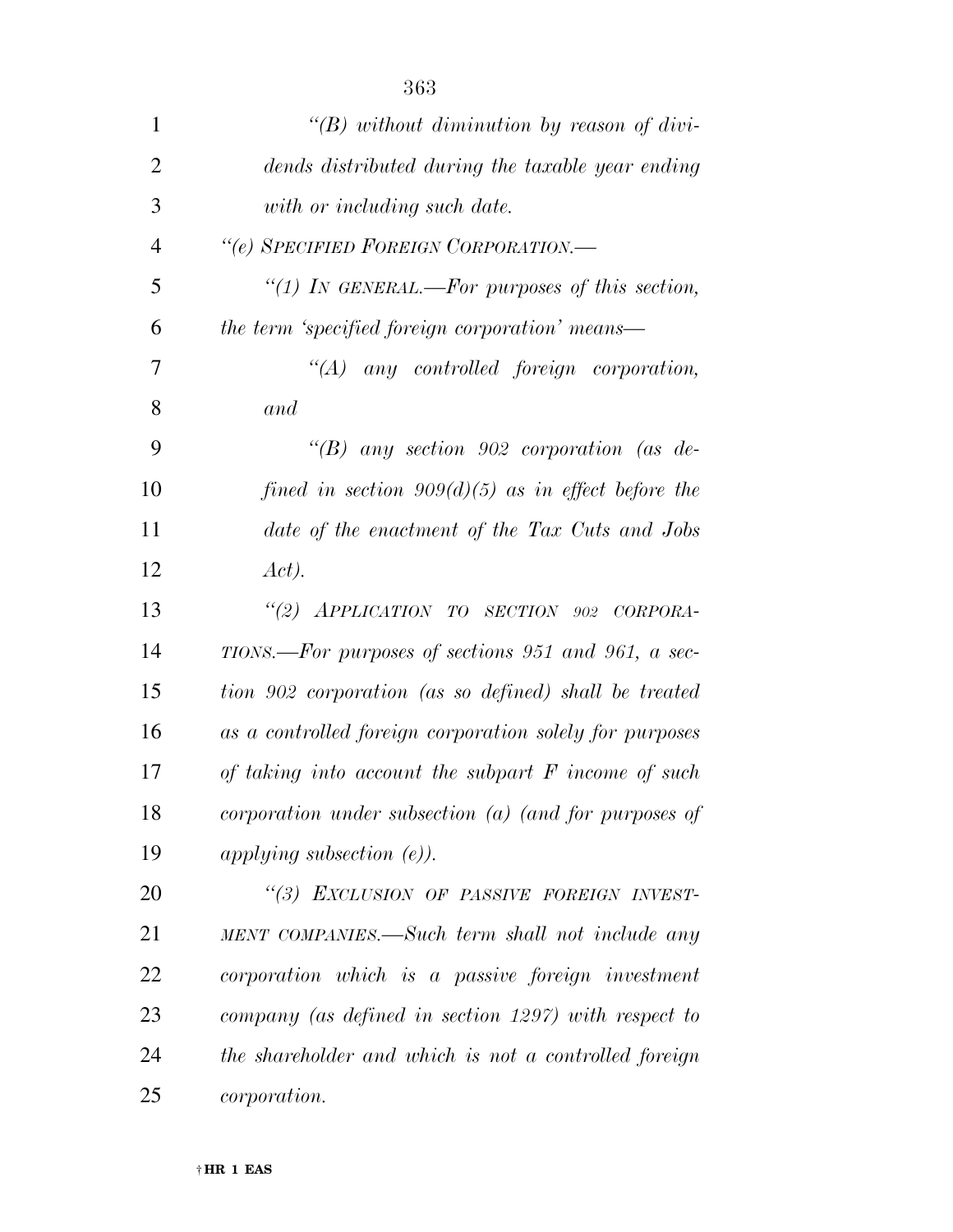| 1  | "(f) DETERMINATIONS OF PRO RATA SHARE.-For                    |
|----|---------------------------------------------------------------|
| 2  | purposes of this section, the determination of any United     |
| 3  | States shareholder's pro rata share of any amount with re-    |
| 4  | spect to any specified foreign corporation shall be deter-    |
| 5  | mined under rules similar to the rules of section $951(a)(2)$ |
| 6  | by treating such amount in the same manner as subpart         |
| 7  | F income (and by treating such specified foreign corpora-     |
| 8  | tion as a controlled foreign corporation).                    |
| 9  | "(g) DISALLOWANCE OF FOREIGN TAX CREDIT, ETC.-                |
| 10 | "(1) IN GENERAL.—No credit shall be allowed                   |
| 11 | under section 901 for the applicable percentage of any        |
| 12 | taxes paid or accrued (or treated as paid or accrued)         |
| 13 | with respect to any amount for which a deduction is           |
| 14 | allowed under this section.                                   |
| 15 | "(2) APPLICABLE PERCENTAGE.-For purposes                      |
| 16 | of this subsection, the term 'applicable percentage'          |
| 17 | means the amount (expressed as a percentage) equal            |
| 18 | to the sum of $-$                                             |
| 19 | "(A) 0.786 multiplied by the ratio of $-$                     |
| 20 | $``(i)$ the excess to which subsection                        |
| 21 | $(c)(1)(A)$ applies, divided by                               |
| 22 | $``(ii)$ the sum of such excess plus the                      |
| 23 | amount to which subsection $(c)(1)(B)$ ap-                    |
| 24 | plies, plus                                                   |
| 25 | "(B) 0.586 multiplied by the ratio of-                        |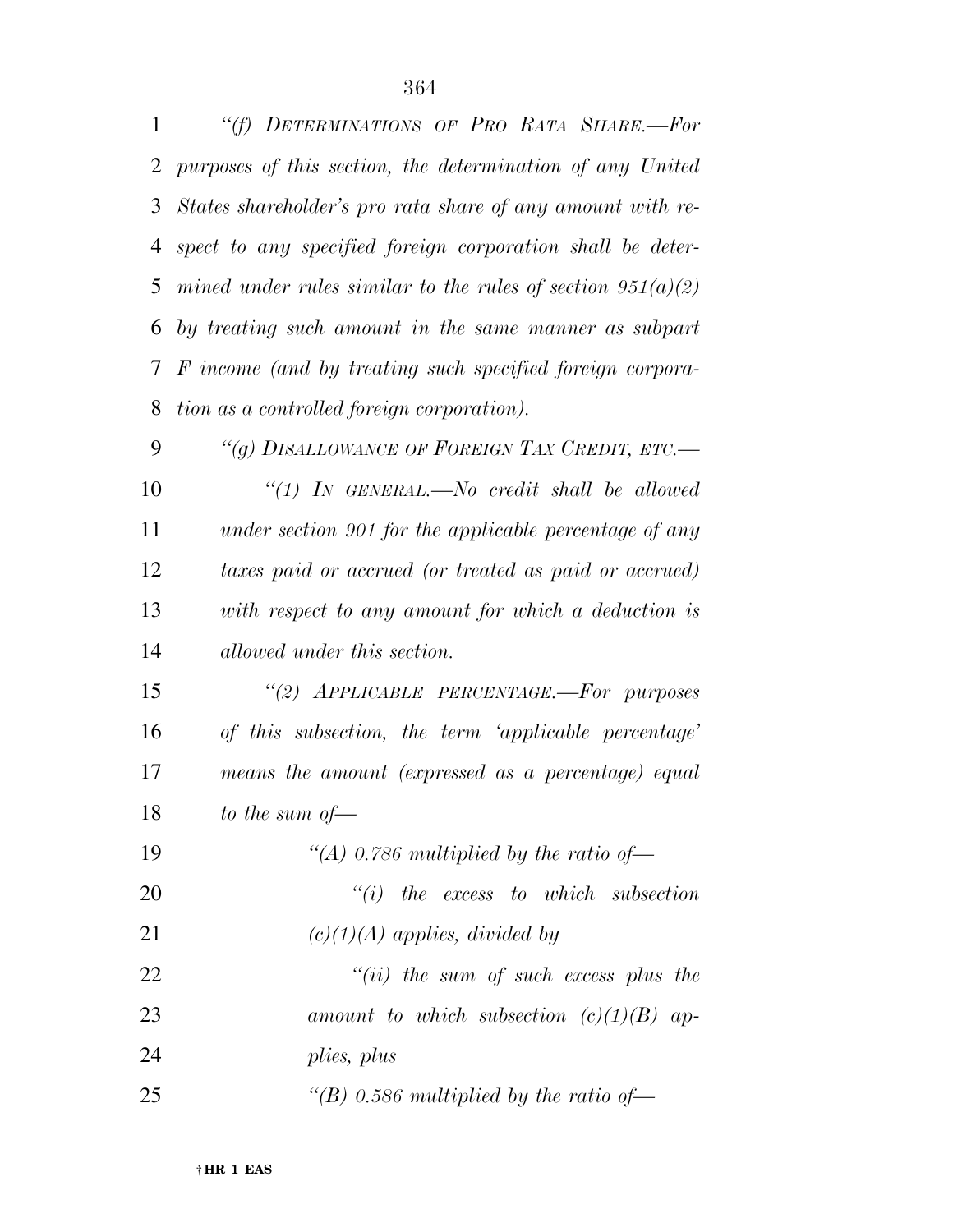|                | 365                                                     |
|----------------|---------------------------------------------------------|
| 1              | $``(i)$ the amount to which subsection                  |
| $\overline{2}$ | $(c)(1)(B)$ applies, divided by                         |
| 3              | $``(ii)$ the sum described in subpara-                  |
| $\overline{4}$ | graph $(A)(ii)$ .                                       |
| 5              | $\lq(3)$ DENIAL OF DEDUCTION.—No deduction              |
| 6              | shall be allowed under this chapter for any tax for     |
| 7              | which credit is not allowable under section 901 by      |
| 8              | reason of paragraph (1) (determined by treating the     |
| 9              | taxpayer as having elected the benefits of subpart A    |
| 10             | of part III of subchapter $N$ ).                        |
| 11             | "(4) COORDINATION WITH SECTION 78.—Section              |
| 12             | 78 shall not apply to any tax for which credit is not   |
| 13             | allowable under section 901 by reason of paragraph      |
| 14             | (1).                                                    |
| 15             | "(h) ELECTION TO PAY LIABILITY IN INSTALL-              |
| 16             | MENTS.                                                  |
| 17             | "(1) IN GENERAL.—In the case of a United                |
| 18             | States shareholder of a deferred foreign income cor-    |
| 19             | poration, such United States shareholder may elect to   |
| <b>20</b>      | pay the net tax liability under this section in $8$ in- |
| 21             | stallments of the following amounts:                    |
| 22             | $\lq (A)$ 8 percent of the net tax liability in the     |
| 23             | case of each of the first 5 of such installments,       |
| 24             | $\lq (B)$ 15 percent of the net tax liability in        |
| 25             | the case of the 6th such installment,                   |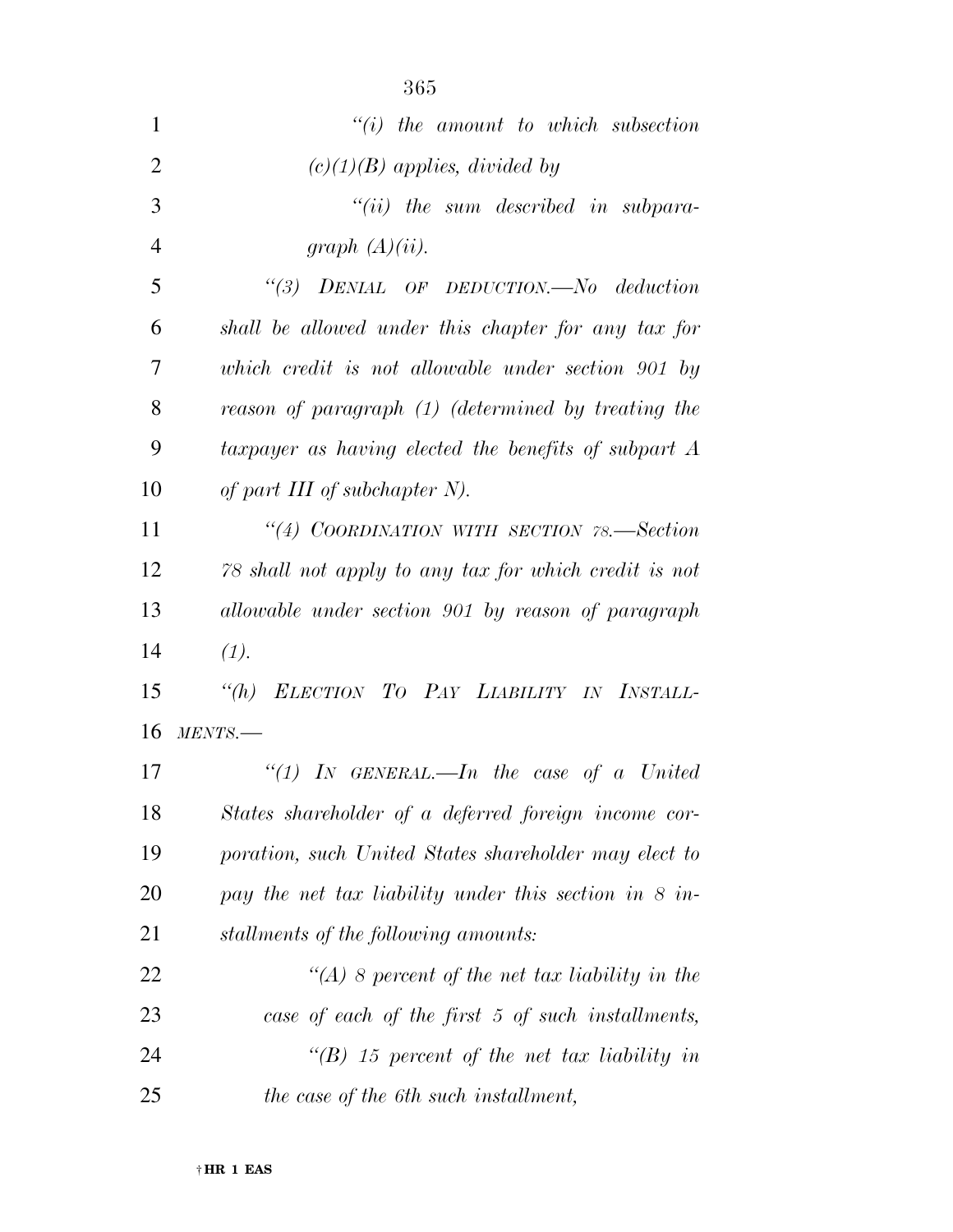| $\mathbf{1}$   | "(C) 20 percent of the net tax liability in                   |
|----------------|---------------------------------------------------------------|
| $\overline{2}$ | the case of the 7th such installment, and                     |
| 3              | "(D) 25 percent of the net tax liability in                   |
| $\overline{4}$ | the case of the 8th such installment.                         |
| 5              | "(2) DATE FOR PAYMENT OF INSTALLMENTS.-If                     |
| 6              | an election is made under paragraph $(1)$ , the first in-     |
| 7              | stallment shall be paid on the due date (determined           |
| 8              | without regard to any extension of time for filing the        |
| 9              | return) for the return of tax for the taxable year de-        |
| 10             | scribed in subsection (a) and each succeeding install-        |
| 11             | ment shall be paid on the due date (as so determined)         |
| 12             | for the return of tax for the taxable year following the      |
| 13             | taxable year with respect to which the preceding in-          |
| 14             | stallment was made.                                           |
| 15             | "(3) ACCELERATION OF PAYMENT.—If there is                     |
| 16             | an addition to tax for failure to timely pay any in-          |
| 17             | stallment required under this subsection, a liquida-          |
| 18             | tion or sale of substantially all the assets of the tax-      |
| 19             | payer (including in a title 11 or similar case), a ces-       |
| 20             | sation of business by the taxpayer, or any similar cir-       |
| 21             | cumstance, then the unpaid portion of all remaining           |
| 22             | installments shall be due on the date of such event (or       |
| 23             | in the case of a title 11 or similar case, the day before     |
| 24             | the petition is filed). The preceding sentence shall not      |
| 25             | apply to the sale of substantially all the assets of $\alpha$ |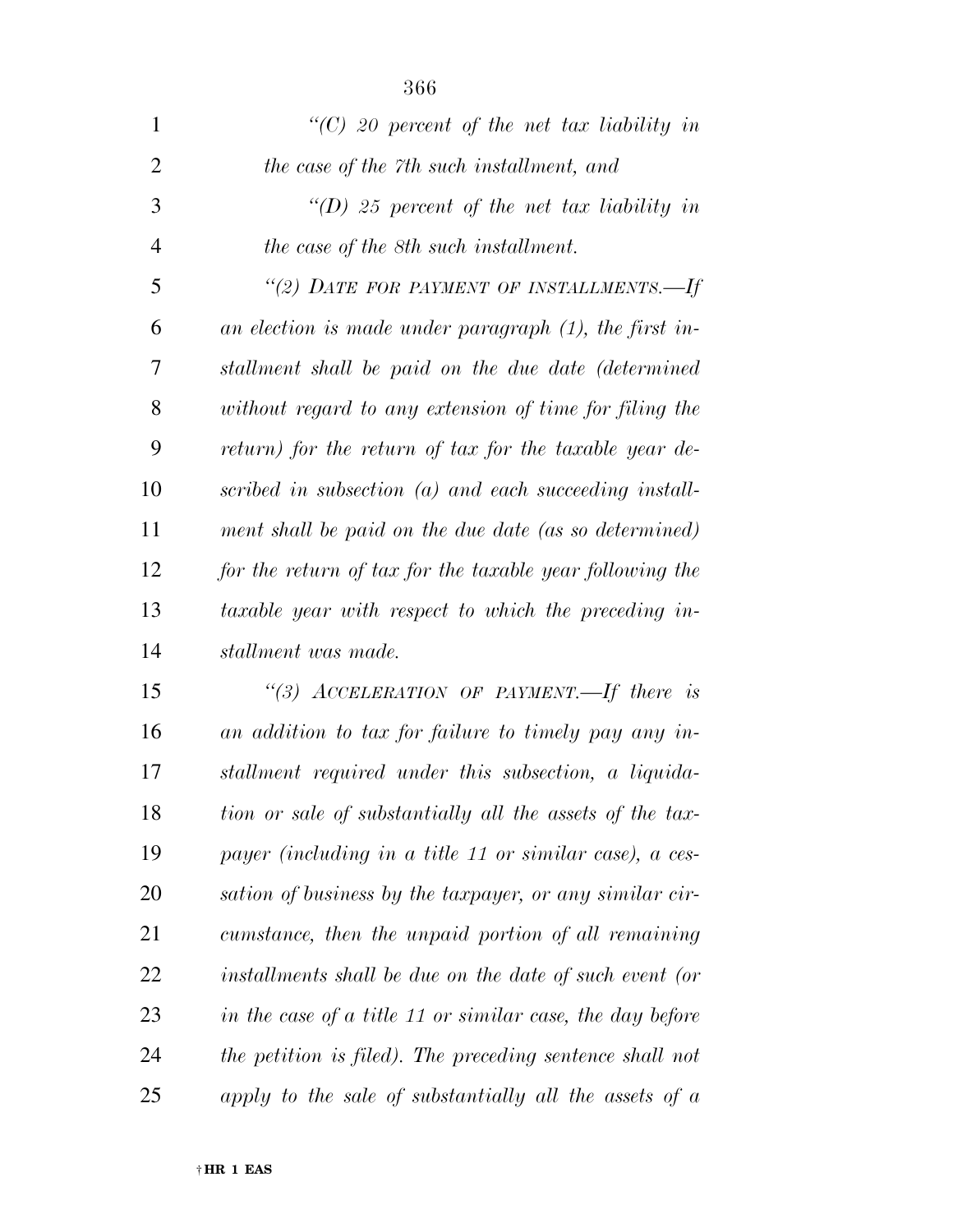*taxpayer to a buyer if such buyer enters into an agreement with the Secretary under which such buyer is liable for the remaining installments due under this subsection in the same manner as if such buyer were the taxpayer.* 

 *''(4) PRORATION OF DEFICIENCY TO INSTALL- MENTS.—If an election is made under paragraph (1) to pay the net tax liability under this section in in- stallments and a deficiency has been assessed with re- spect to such net tax liability, the deficiency shall be prorated to the installments payable under paragraph (1). The part of the deficiency so prorated to any in- stallment the date for payment of which has not ar- rived shall be collected at the same time as, and as a part of, such installment. The part of the deficiency so prorated to any installment the date for payment of which has arrived shall be paid upon notice and demand from the Secretary. This subsection shall not apply if the deficiency is due to negligence, to inten- tional disregard of rules and regulations, or to fraud with intent to evade tax.* 

 *''(5) ELECTION.—Any election under paragraph (1) shall be made not later than the due date for the return of tax for the taxable year described in sub-*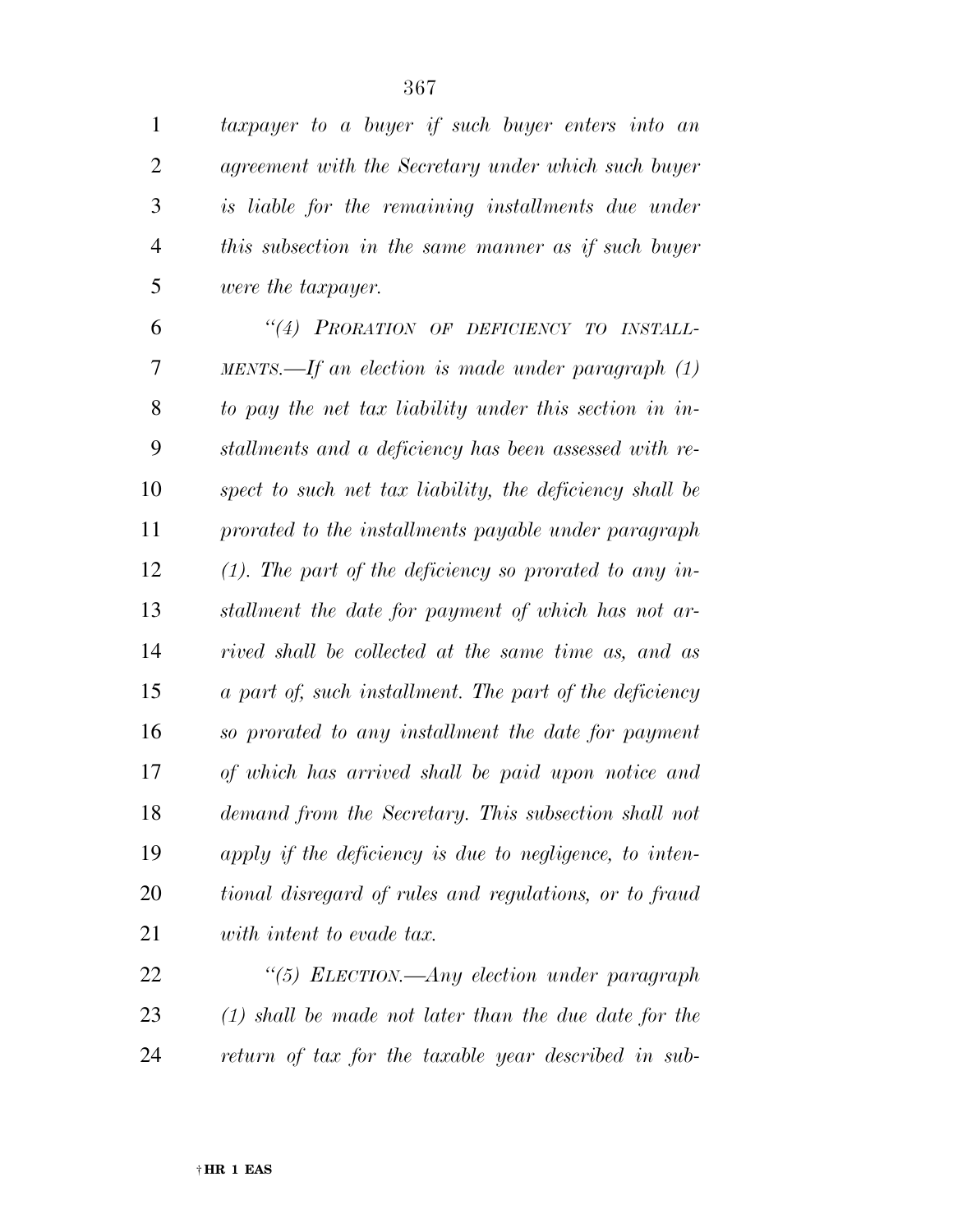| $\mathbf{1}$   | section $(a)$ and shall be made in such manner as the |
|----------------|-------------------------------------------------------|
| 2              | Secretary shall provide.                              |
| 3              | "(6) NET TAX LIABILITY UNDER<br><b>THIS</b><br>$SEC-$ |
| $\overline{4}$ | TION.—For purposes of this subsection—                |
| 5              | "(A) IN GENERAL.—The net tax liability                |
| 6              | under this section with respect to any United         |
| 7              | States shareholder is the excess (if any) of-         |
| 8              | $\lq\lq(i)$ such taxpayer's net income tax for        |
| 9              | the taxable year in which an amount is in-            |
| 10             | cluded in the gross income of such United             |
| 11             | States shareholder under section $951(a)(1)$          |
| 12             | by reason of this section, over                       |
| 13             | $``(ii)$ such taxpayer's net income tax               |
| 14             | for such taxable year determined—                     |
| 15             | $``(1)$ without regard to this sec-                   |
| 16             | tion, and                                             |
| 17             | "(II) without regard to any in-                       |
| 18             | or deduction properly attrib-<br>come                 |
| 19             | utable to a dividend received by such                 |
| 20             | United States shareholder from any de-                |
| 21             | ferred foreign income corporation.                    |
| 22             | "(B) NET INCOME TAX.—The term 'net in-                |
| 23             | come tax' means the regular tax liability reduced     |
| 24             | by the credits allowed under subparts A, B, and       |
| 25             | D of part IV of subchapter $A$ .                      |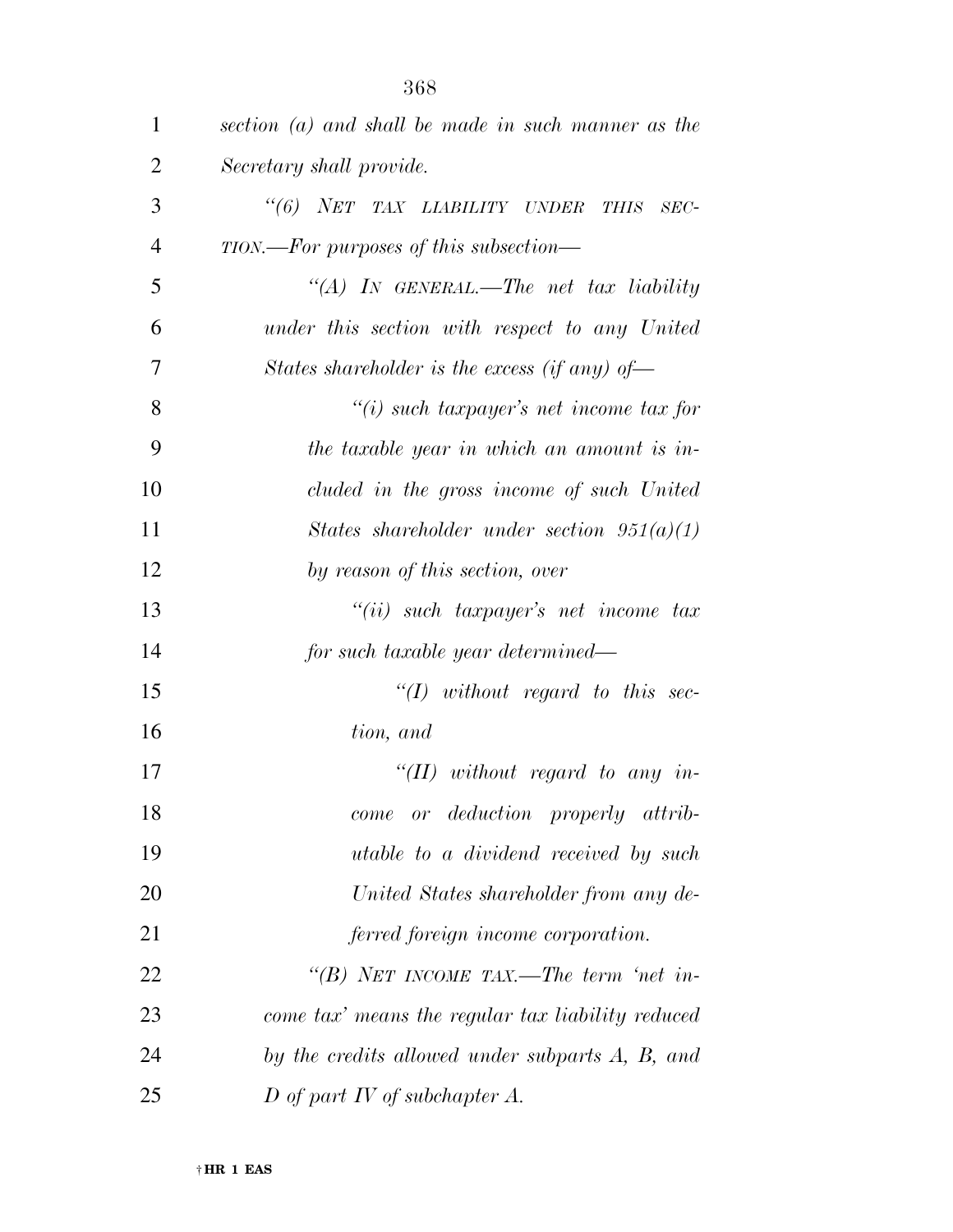*''(i) SPECIAL RULES FOR S CORPORATION SHARE-HOLDERS.—* 

| 3              | "(1) In GENERAL.—In the case of any S cor-              |
|----------------|---------------------------------------------------------|
| $\overline{4}$ | poration which is a United States shareholder of a      |
| 5              | deferred foreign income corporation, each shareholder   |
| 6              | of such S corporation may elect to defer payment of     |
| 7              | such shareholder's net tax liability under this section |
| 8              | with respect to such S corporation until the share-     |
| 9              | holder's taxable year which includes the triggering     |
| 10             | event with respect to such liability. Any net tax li-   |
| 11             | ability payment of which is deferred under the pre-     |
| 12             | ceding sentence shall be assessed on the return of tax  |
| 13             | as an addition to tax in the shareholder's taxable      |
| 14             | year which includes such triggering event.              |
| 15             | $``(2)$ Triggering event.                               |
| 16             | "(A) IN GENERAL.—In the case of any                     |
| 17             | shareholder's net tax liability under this section      |
| 18             | with respect to any S corporation, the triggering       |
| 19             | event with respect to such liability is whichever       |
| 20             | of the following occurs first:                          |
| 21             | "(i) Such corporation ceases to be an $S$               |
|                |                                                         |

 *corporation (determined as of the first day of the first taxable year that such corpora-tion is not an S corporation).* 

† **HR 1 EAS**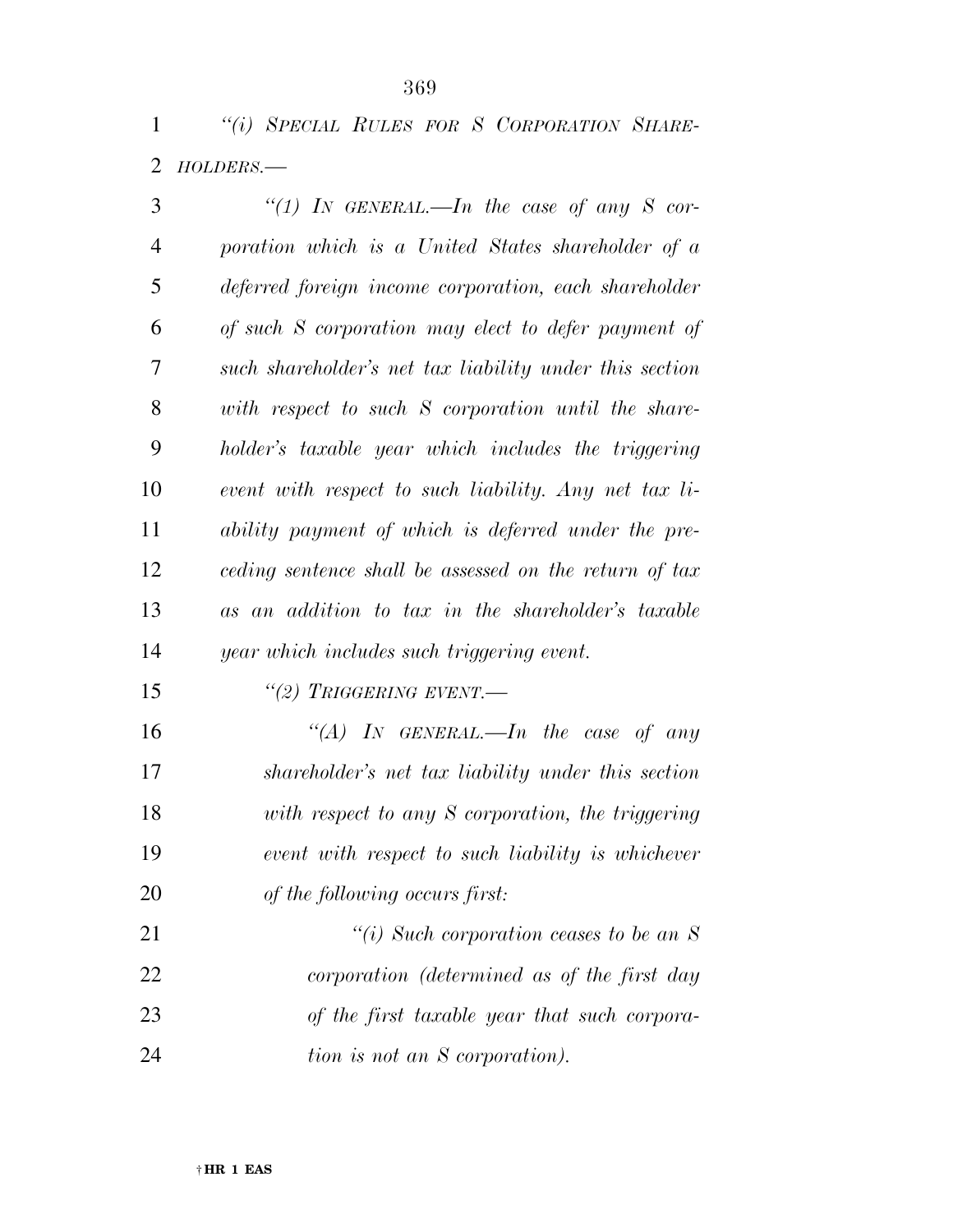| $\mathbf{1}$   | $``(ii)$ A liquidation or sale of substan-          |
|----------------|-----------------------------------------------------|
| $\overline{2}$ | tially all the assets of such S corporation         |
| 3              | (including in a title 11 or similar case), $a$      |
| $\overline{4}$ | cessation of business by such S corporation,        |
| 5              | such S corporation ceases to exist, or any          |
| 6              | similar circumstance.                               |
| 7              | "(iii) $\Lambda$ transfer of any share of stock     |
| 8              | in such S corporation by the taxpayer (in-          |
| 9              | cluding by reason of death, or otherwise).          |
| 10             | "(B) PARTIAL TRANSFERS OF STOCK.—In                 |
| 11             | the case of a transfer of less than all of the tax- |
| 12             | payer's shares of stock in the S corporation, such  |
| 13             | transfer shall only be a triggering event with re-  |
| 14             | spect to so much of the taxpayer's net tax liabil-  |
| 15             | ity under this section with respect to such S cor-  |
| 16             | poration as is properly allocable to such stock.    |
| 17             | "(C) TRANSFER OF LIABILITY.—A transfer              |
| 18             | described in clause $(iii)$ of subparagraph $(A)$   |
| 19             | shall not be treated as a triggering event if the   |
| 20             | transferee enters into an agreement with the Sec-   |
| 21             | retary under which such transferee is liable for    |
| 22             | net tax liability with respect to such stock in the |
| 23             | same manner as if such transferee were the tax-     |
| 24             | payer.                                              |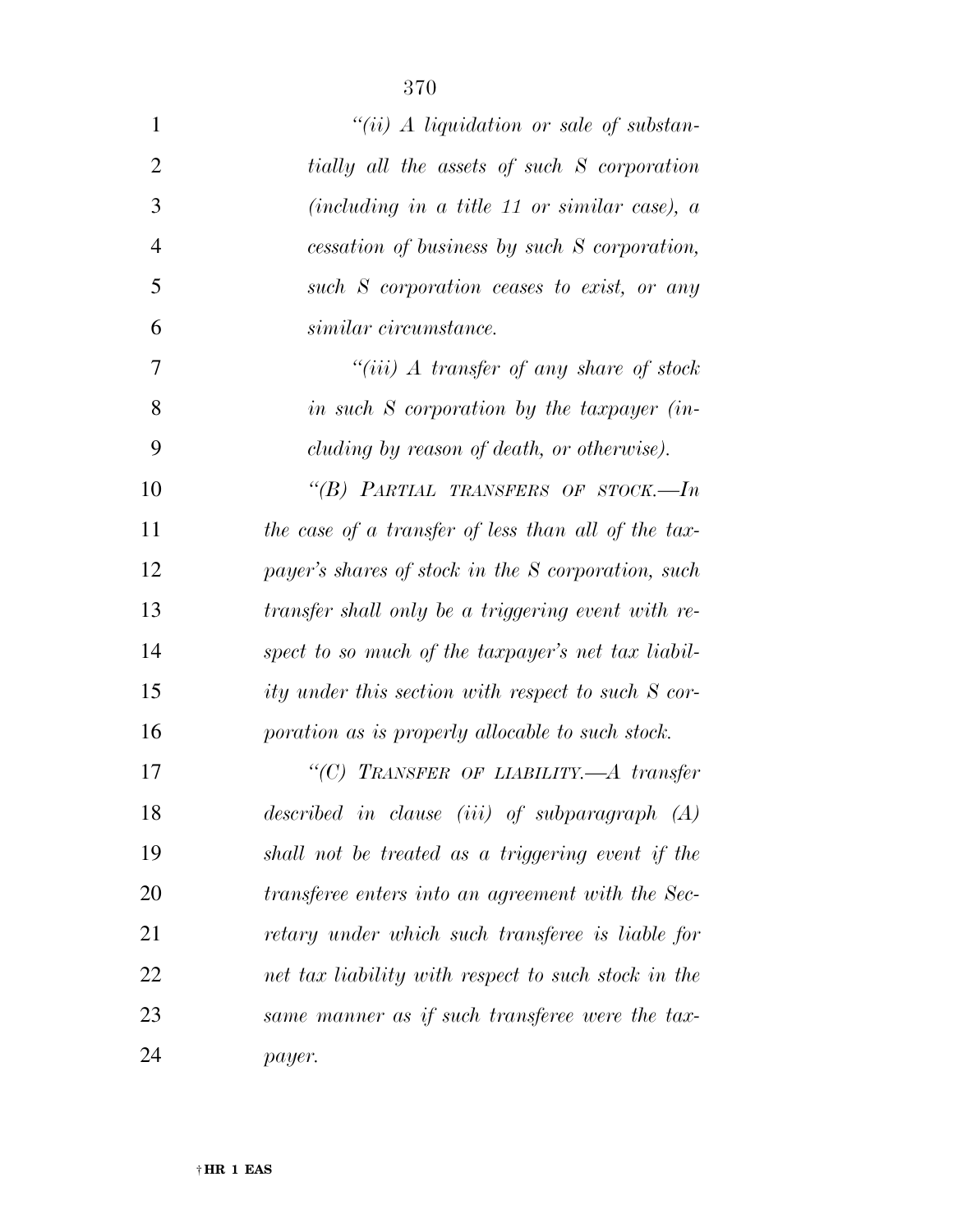| $\mathbf{1}$   | "(3) NET TAX LIABILITY,— $A$ shareholder's net           |
|----------------|----------------------------------------------------------|
| $\overline{2}$ | tax liability under this section with respect to any $S$ |
| 3              | corporation is the net tax liability under this section  |
| $\overline{4}$ | which would be determined under subsection $(h)(6)$ if   |
| 5              | the only subpart $F$ income taken into account by such   |
| 6              | shareholder by reason of this section were allocations   |
| 7              | from such S corporation.                                 |
| 8              | "(4) ELECTION TO PAY DEFERRED LIABILITY IN               |
| 9              | $INSTALLMENTS.$ The case of a taxpayer which             |
| 10             | elects to defer payment under paragraph $(1)$ —          |
| 11             | "(A) subsection (h) shall be applied sepa-               |
| 12             | rately with respect to the liability to which such       |
| 13             | <i>election applies,</i>                                 |
| 14             | $\lq\lq B$ an election under subsection (h) with         |
| 15             | respect to such liability shall be treated as timely     |
| 16             | made if made not later than the due date for the         |
| 17             | return of tax for the taxable year in which the          |
| 18             | triggering event with respect to such liability oc-      |
| 19             | curs,                                                    |
| 20             | $\lq\lq C$ the first installment under subsection        |
| 21             | $(h)$ with respect to such liability shall be paid       |
|                |                                                          |

 *not later than such due date (but determined without regard to any extension of time for filing the return), and*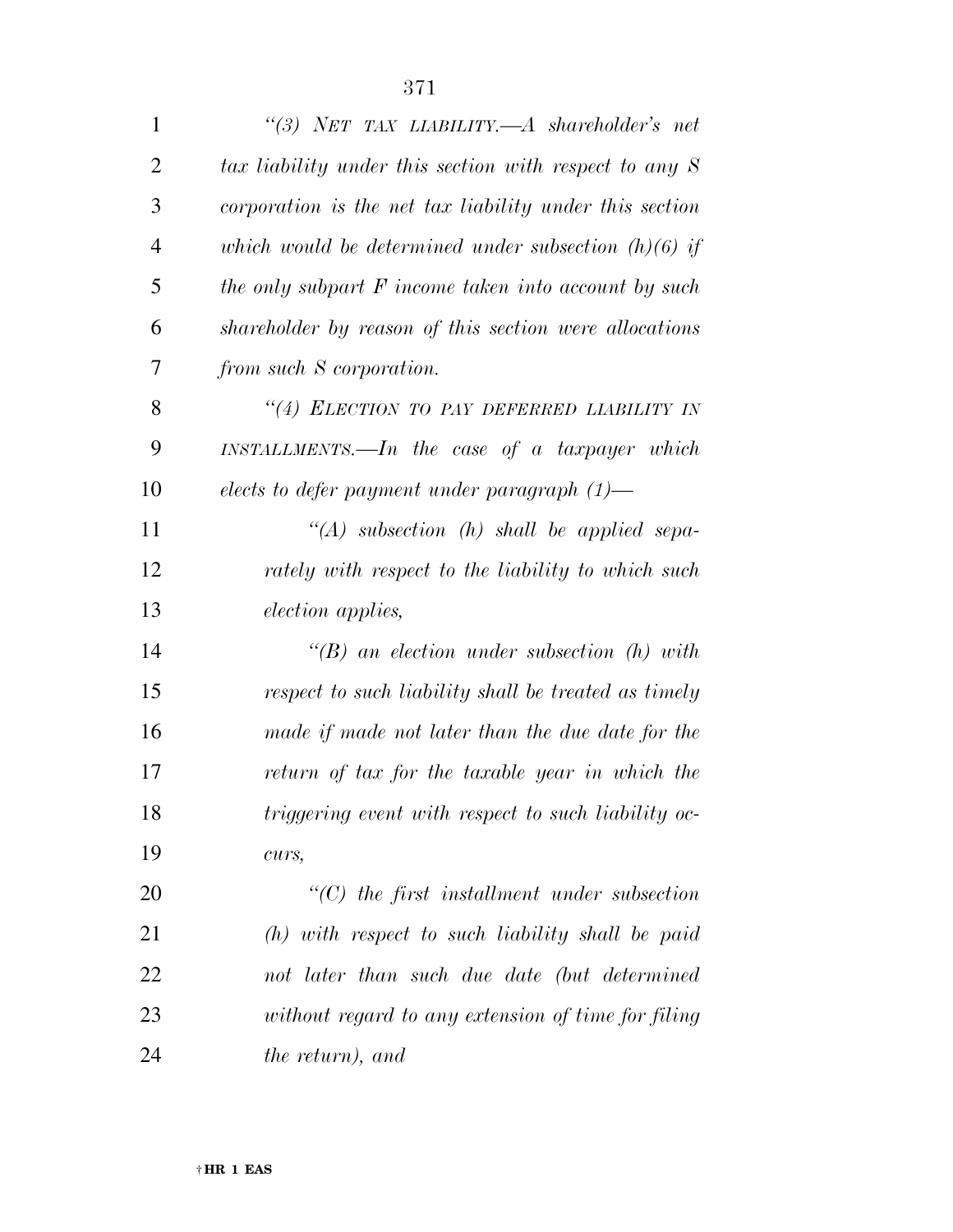| $\mathbf{1}$   | "(D) if the triggering event with respect to             |
|----------------|----------------------------------------------------------|
| $\overline{2}$ | any net tax liability is described in paragraph          |
| 3              | $(2)(A)(ii)$ , an election under subsection (h) with     |
| $\overline{4}$ | respect to such liability may be made only with          |
| 5              | the consent of the Secretary.                            |
| 6              | "(5) JOINT AND SEVERAL LIABILITY OF S COR-               |
| 7              | PORATION.—If any shareholder of an S corporation         |
| 8              | elects to defer payment under paragraph $(1)$ , such S   |
| 9              | corporation shall be jointly and severally liable for    |
| 10             | such payment and any penalty, addition to tax, or        |
| 11             | additional amount attributable thereto.                  |
| 12             | "(6) EXTENSION OF LIMITATION ON COLLEC-                  |
| 13             | $TION.$ —Any limitation on the time period for the col-  |
| 14             | lection of a liability deferred under this subsection    |
| 15             | shall not be treated as beginning before the date of the |
| 16             | triggering event with respect to such liability.         |
| 17             | "(7) ANNUAL REPORTING OF NET TAX LIABIL-                 |
| 18             | $ITY$ .                                                  |
| 19             | "(A) IN GENERAL.—Any shareholder of an                   |
| 20             | S corporation which makes an election under              |
| 21             | paragraph (1) shall report the amount of such            |
| 22             | shareholder's deferred net tax liability on such         |
| 23             | shareholder's return of tax for the taxable year         |
| 24             | for which such election is made and on the re-           |
| 25             | turn of tax for each taxable year thereafter until       |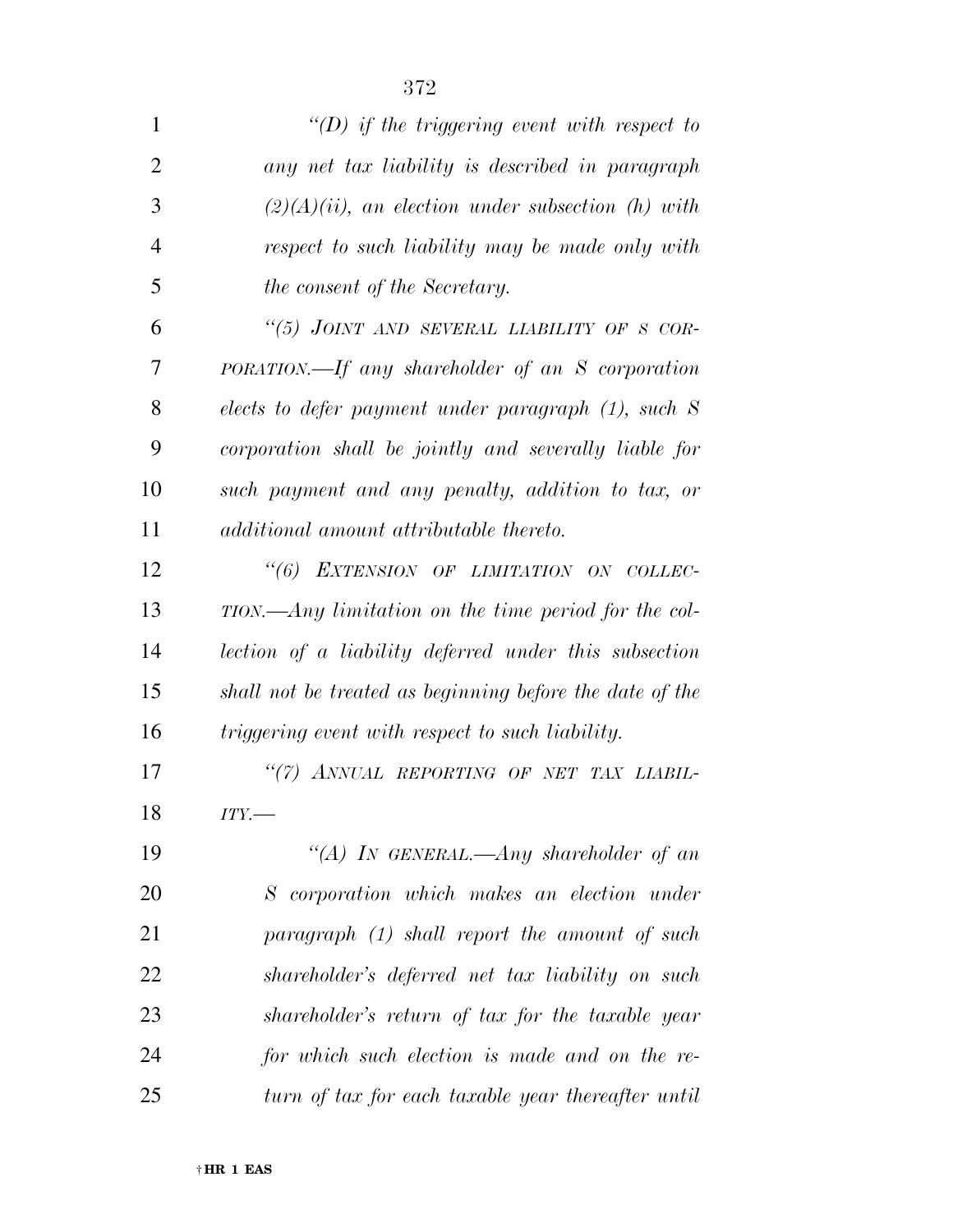| $\mathbf{1}$   | such amount has been fully assessed on such re-    |
|----------------|----------------------------------------------------|
| $\overline{2}$ | turns.                                             |
| 3              | "(B) DEFERRED NET TAX LIABILITY.-For               |
| $\overline{4}$ | purposes of this paragraph, the term 'deferred     |
| 5              | net tax liability' means, with respect to any tax- |
| 6              | able year, the amount of net tax liability pay-    |
| 7              | ment of which has been deferred under para-        |
| 8              | graph $(1)$ and which has not been assessed on a   |
| 9              | return of tax for any prior taxable year.          |
| 10             | "(C) FAILURE TO REPORT.—In the case of             |
| 11             | any failure to report any amount required to be    |
| 12             | reported under subparagraph $(A)$ with respect to  |
| 13             | any taxable year before the due date for the re-   |
| 14             | turn of tax for such taxable year, there shall be  |
| 15             | assessed on such return as an addition to tax 5    |
| 16             | percent of such amount.                            |
| 17             | "(8) ELECTION.—Any election under paragraph        |
| 18             | $(1)$ —                                            |
| 19             | "(A) shall be made by the shareholder of the       |
| 20             | S corporation not later than the due date for      |
| 21             | such shareholder's return of tax for the taxable   |
| 22             | year which includes the close of the taxable year  |
| 23             | of such S corporation in which the amount de-      |
| 24             | scribed in subsection $(a)$ is taken into account, |

*and*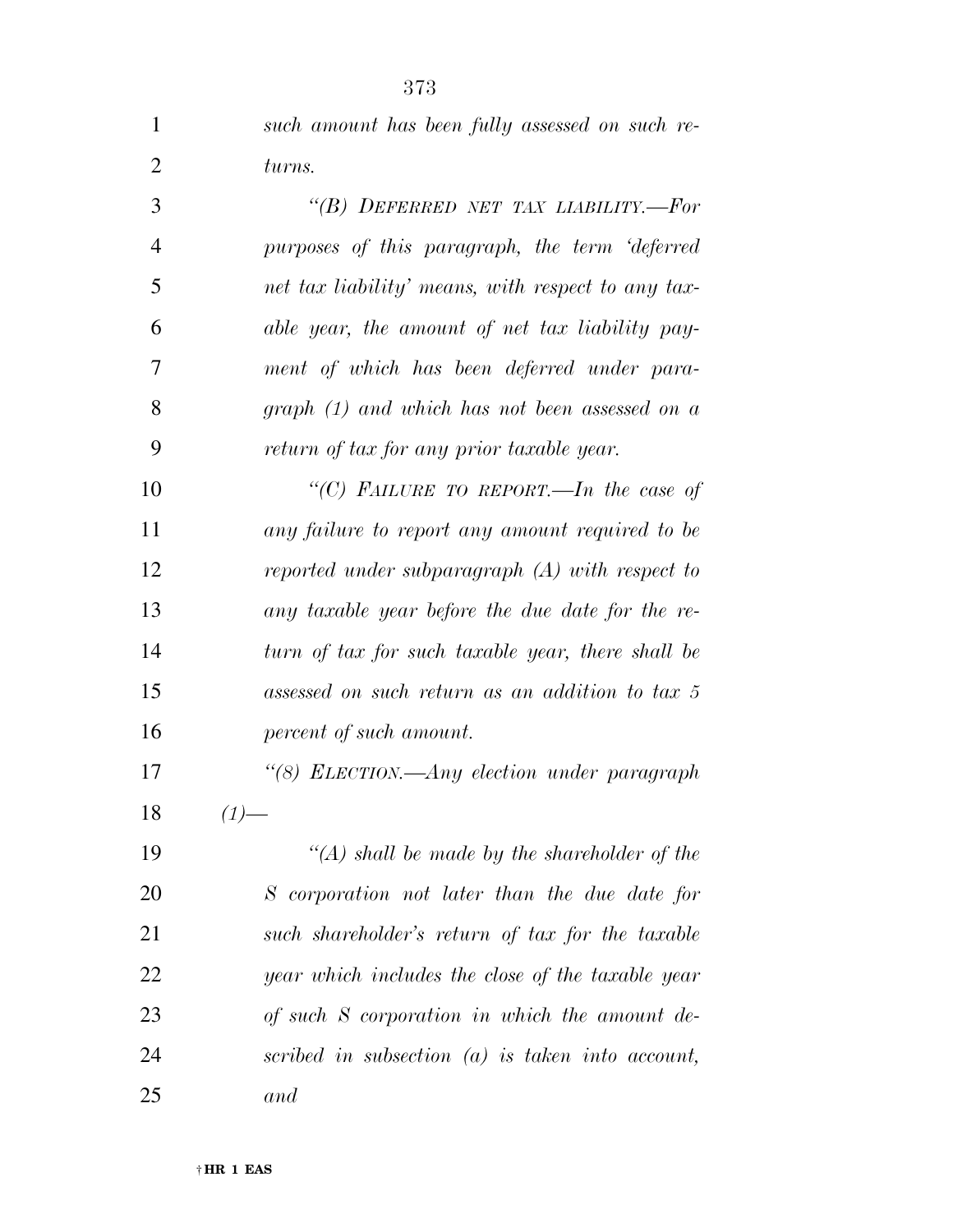|              | $\lq\lq(B)$ shall be made in such manner as the                |
|--------------|----------------------------------------------------------------|
| 2            | Secretary shall provide.                                       |
| $\mathbf{3}$ | "(i) REPORTING BY S CORPORATION.—Each S cor-                   |
|              | 4 poration which is a United States shareholder of a specified |

 *foreign corporation shall report in its return of tax under section 6037(a) the amount includible in its gross income for such taxable year by reason of this section and the amount of the deduction allowable by subsection (b). Any copy provided to a shareholder under section 6037(b) shall include a statement of such shareholder's pro rata share of such amounts.* 

 *''(k) EXTENSION OF LIMITATION ON ASSESSMENT.— Notwithstanding section 6501, the limitation on the time period for the assessment of the net tax liability under this section (as defined in subsection (h)(6)) shall not expire be- fore the date that is 6 years after the return for the taxable year described in such subsection was filed.* 

*''(l) RECAPTURE FOR EXPATRIATED ENTITIES.—* 

 *''(1) IN GENERAL.—If a deduction is allowed under subsection (c) to a United States shareholder and such shareholder first becomes an expatriated en- tity at any time during the 10-year period beginning on the date of the enactment of the Tax Cuts and Jobs Act, then—*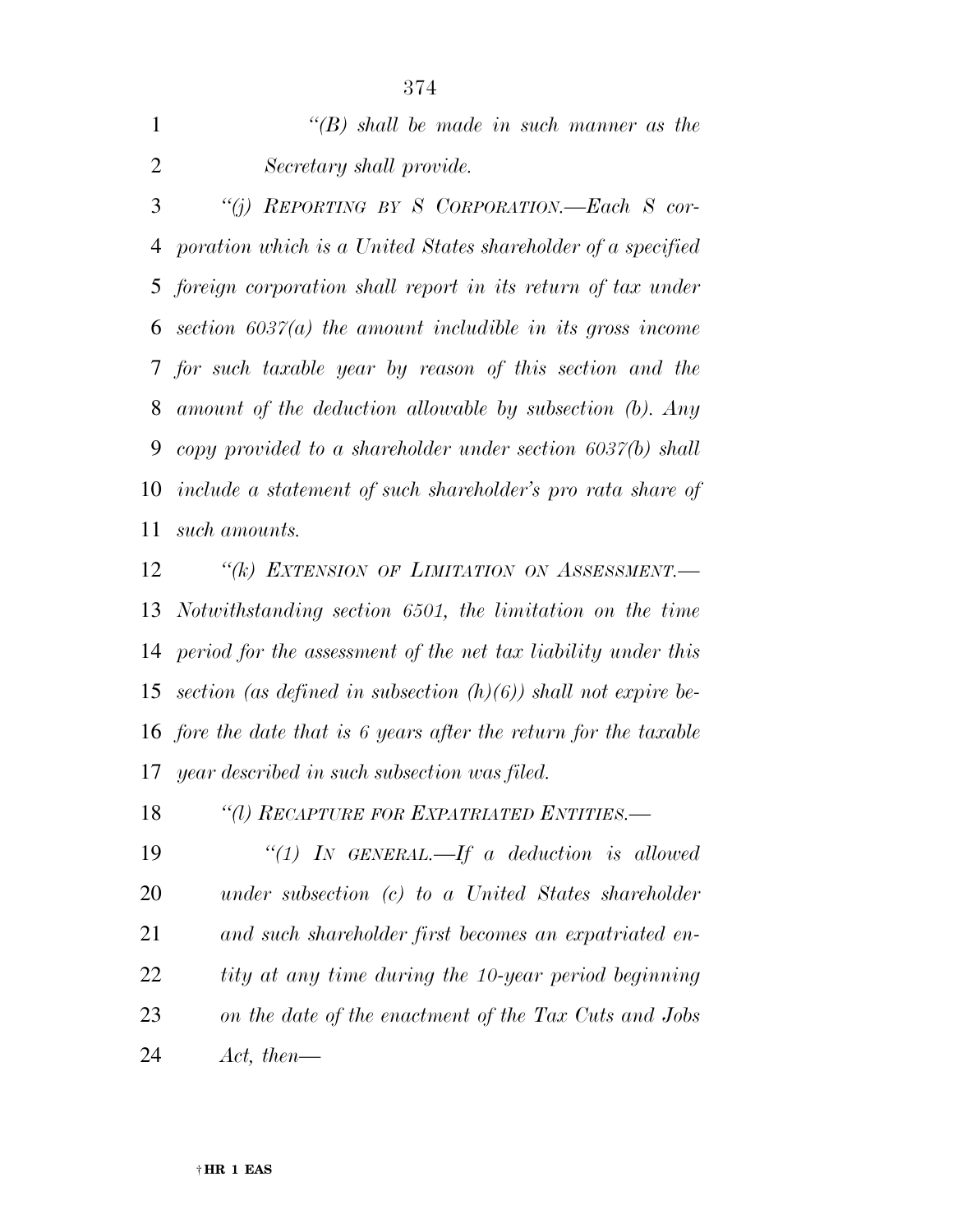| 1              | $\lq (A)$ the tax imposed by this chapter shall           |
|----------------|-----------------------------------------------------------|
| $\overline{2}$ | be increased for the first taxable year in which          |
| 3              | such taxpayer becomes an expatriated entity by            |
| $\overline{4}$ | an amount equal to 35 percent of the amount of            |
| 5              | the deduction allowed to the specified foreign cor-       |
| 6              | poration under subsection (c), and                        |
| 7              | $\lq\lq(B)$ no credits shall be allowed against the       |
| 8              | increase in tax under subparagraph $(A)$ .                |
| 9              | "(2) EXPATRIATED ENTITY.-For purposes of                  |
| 10             | this subsection, the term 'expatriated entity' has the    |
| 11             | meaning given such term under section<br>same             |
| 12             | $7874(a)(2)$ , except that such term shall not include an |
| 13             | entity if the surrogate foreign corporation with re-      |
| 14             | spect to the entity is treated as a domestic corpora-     |
| 15             | tion under section $7874(b)$ .                            |
| 16             | "(m) SPECIAL RULES FOR UNITED STATES SHARE-               |
| 17             | WHICH ARE REAL ESTATE INVESTMENT<br><b>HOLDERS</b>        |
| 18             | $T\textit{RUSTS}.$                                        |
| 19             | "(1) IN GENERAL.—If a real estate investment              |
| 20             | trust is a United States shareholder in 1 or more de-     |
| 21             | ferred foreign income corporations—                       |
| 22             | "(A) any amount required to be taken into                 |
| 23             | account under section $951(a)(1)$ by reason of this       |
| 24             | section shall not be taken into account as gross          |
| 25             | income of the real estate investment trust for            |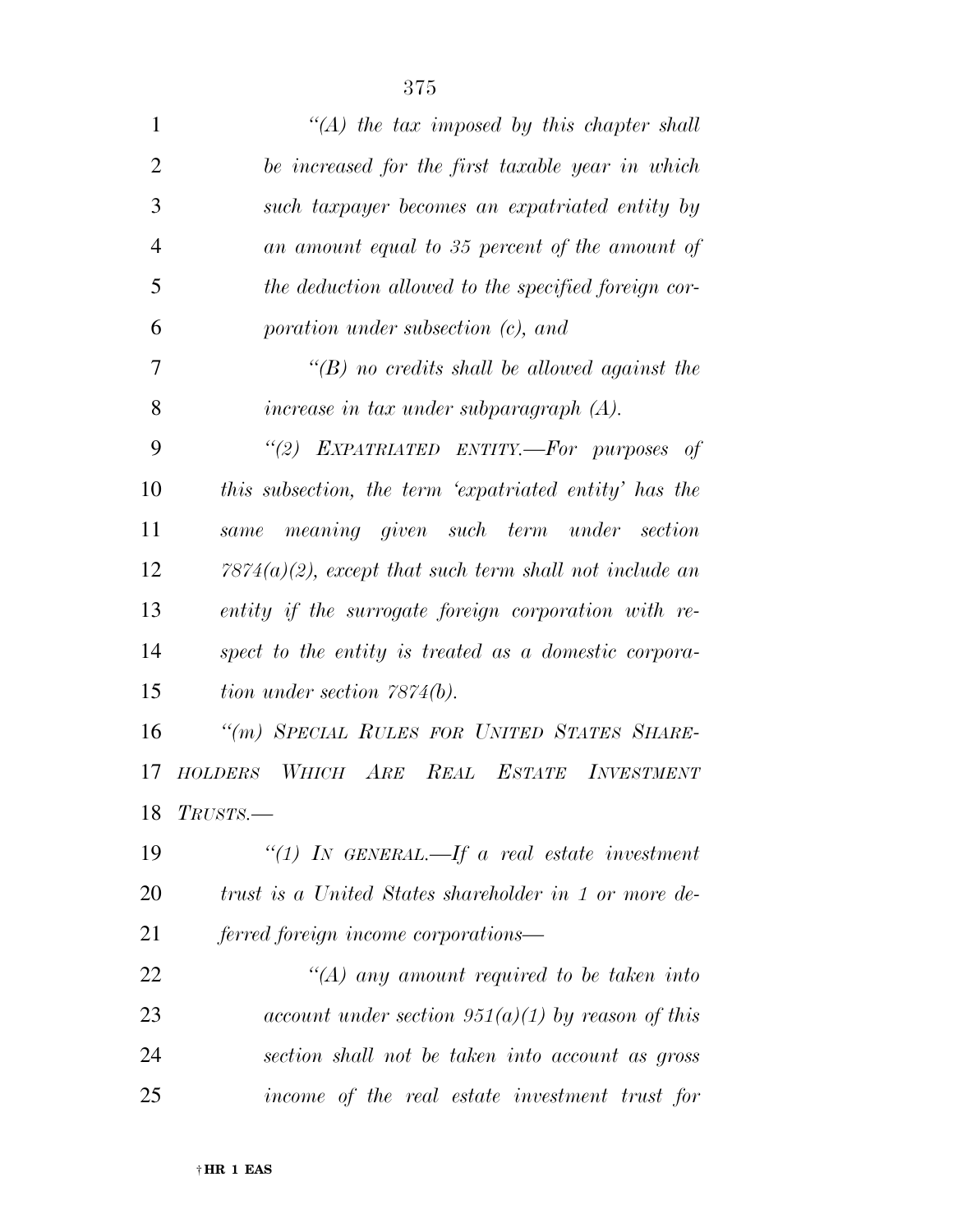| $\mathbf{1}$   | purposes of applying paragraphs $(2)$ and $(3)$ of     |
|----------------|--------------------------------------------------------|
| $\overline{2}$ | section $856(c)$ to any taxable year for which such    |
| 3              | amount is taken into account under section             |
| $\overline{4}$ | $951(a)(1)$ , and                                      |
| 5              | $\lq\lq(B)$ if the real estate investment trust elects |
| 6              | the application of this subparagraph, notwith-         |
| 7              | standing subsection $(a)$ , any amount required to     |
| 8              | be taken into account under section $951(a)(1)$ by     |
| 9              | reason of this section shall, in lieu of the taxable   |
| 10             | year in which it would otherwise be included in        |
| 11             | gross income ((for purposes of the computation of      |
| 12             | real estate investment trust taxable income under      |
| 13             | section $857(b)$ , be included in gross income as      |
| 14             | follows:                                               |
| 15             | $``(i)$ 8 percent of such amount in the                |
| 16             | case of each of the taxable years in the 5-            |
| 17             | taxable year period beginning with the tax-            |
| 18             | able year in which such amount would oth-              |
| 19             | erwise be included.                                    |
| 20             | $``(ii)$ 15 percent of such amount in the              |
| 21             | case of the 1st taxable year following such            |
| 22             | period.                                                |
| 23             | $``(iii)$ 20 percent of such amount in the             |
| 24             | case of the 2nd taxable year following such            |
| 25             | period.                                                |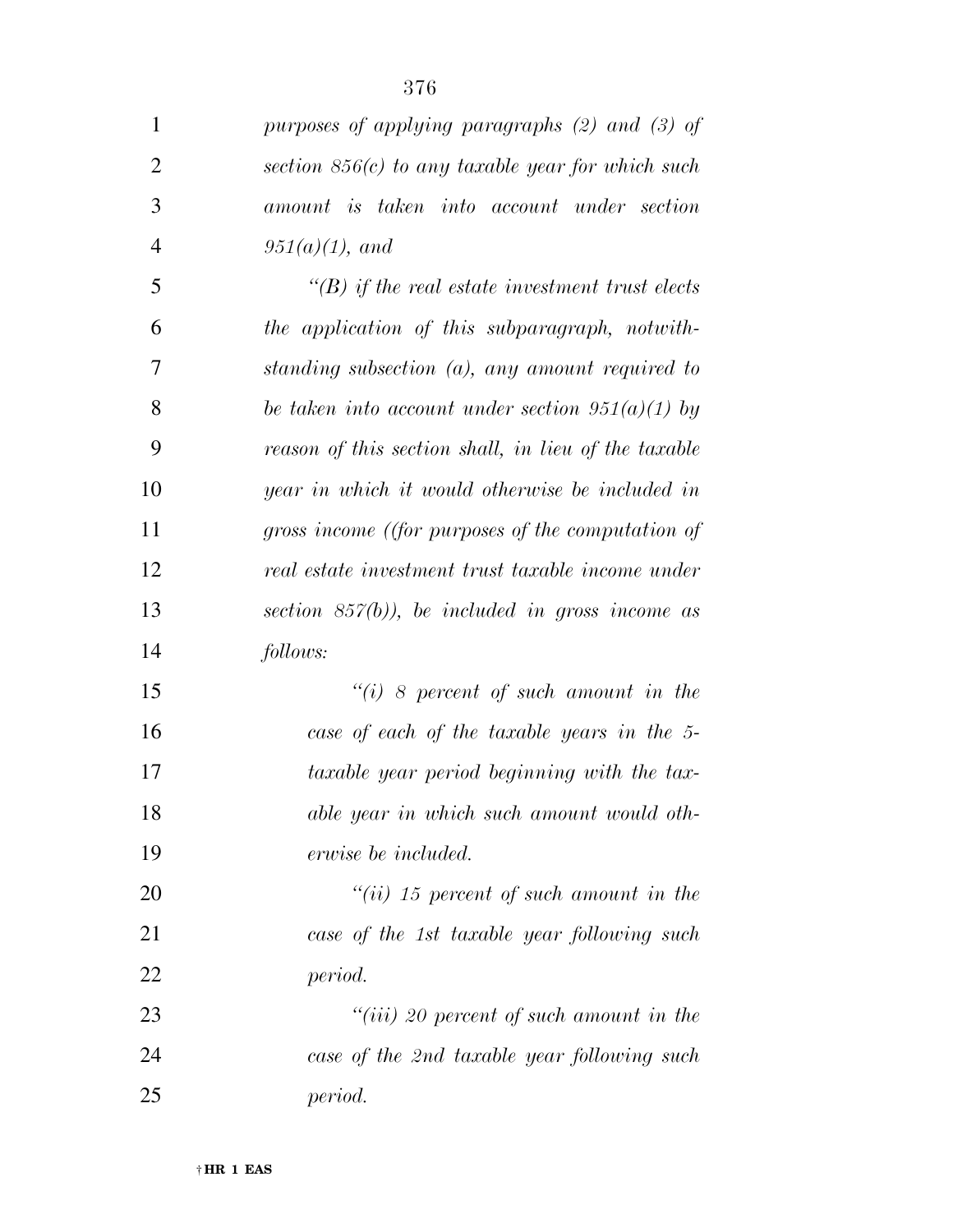| $\mathbf{1}$   | "(iv) 25 percent of such amount in the              |
|----------------|-----------------------------------------------------|
| $\overline{2}$ | case of the 3rd taxable year following such         |
| 3              | period.                                             |
| $\overline{4}$ | "(2) RULES FOR TRUSTS ELECTING DEFERRED             |
| 5              | $INCLUSION$ .                                       |
| 6              | "(A) ELECTION.—Any election under para-             |
| 7              | graph $(1)(B)$ shall be made not later than the     |
| 8              | due date for the first taxable year in the 5-tax-   |
| 9              | able year period described in clause (i) of para-   |
| 10             | graph $(1)(B)$ and shall be made in such manner     |
| 11             | as the Secretary shall provide.                     |
| 12             | "(B) SPECIAL RULES.—If an election under            |
| 13             | paragraph $(1)(B)$ is in effect with respect to any |
| 14             | real estate investment trust, the following rules   |
| 15             | shall apply:                                        |
| 16             | "(i) APPLICATION OF PARTICIPATION                   |
| 17             | EXEMPTION.—For purposes of subsection               |
| 18             | $(c)(1)$ —                                          |
| 19             | $\lq (I)$ the aggregate amount<br>$-to$             |
| 20             | which subparagraph $(A)$ or $(B)$ of sub-           |
| 21             | section $(c)(1)$ applies shall be deter-            |
| 22             | mined without regard to the election,               |
| 23             | $``(II)$ each such aggregate amount                 |
| 24             | shall be allocated to each taxable year             |
| 25             | described in paragraph $(1)(B)$ in the              |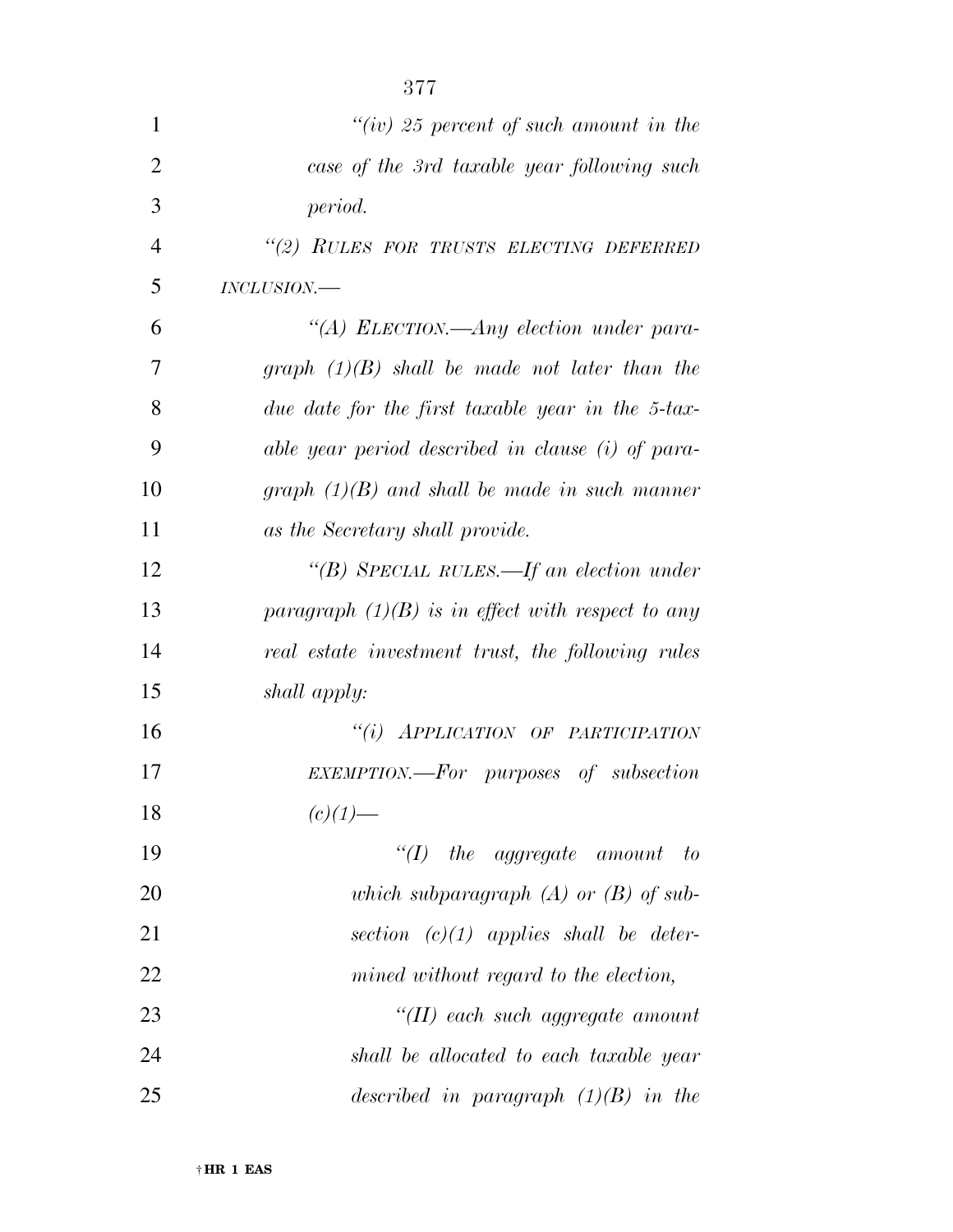| $\mathbf{1}$   | same proportion as the amount in-                |
|----------------|--------------------------------------------------|
| $\overline{2}$ | cluded in the gross income of such               |
| 3              | United States shareholder under sec-             |
| $\overline{4}$ | tion $951(a)(1)$ by reason of this section       |
| 5              | <i>is allocated to each such taxable year.</i>   |
| 6              | "(III) NO INSTALLMENT<br>PAY-                    |
| 7              | MENTS.—The real estate investment                |
| 8              | trust may not make an election under             |
| 9              | subsection $(g)$ for any taxable year de-        |
| 10             | scribed in paragraph $(1)(B)$ .                  |
| 11             | "(ii) ACCELERATION OF INCLUSION.—                |
| 12             | If there is a liquidation or sale of substan-    |
| 13             | tially all the assets of the real estate invest- |
| 14             | ment trust (including in a title 11 or simi-     |
| 15             | lar case), a cessation of business by such       |
| 16             | trust, or any similar circumstance, then         |
| 17             | any amount not yet included in gross in-         |
| 18             | come under paragraph $(1)(B)$ shall be in-       |
| 19             | cluded in gross income as of the day before      |
| 20             | the date of the event and the unpaid portion     |
| 21             | of any tax liability with respect to such in-    |
| 22             | clusion shall be due on the date of such         |
| 23             | event (or in the case of a title 11 or similar   |
| 24             | case, the day before the petition is filed).     |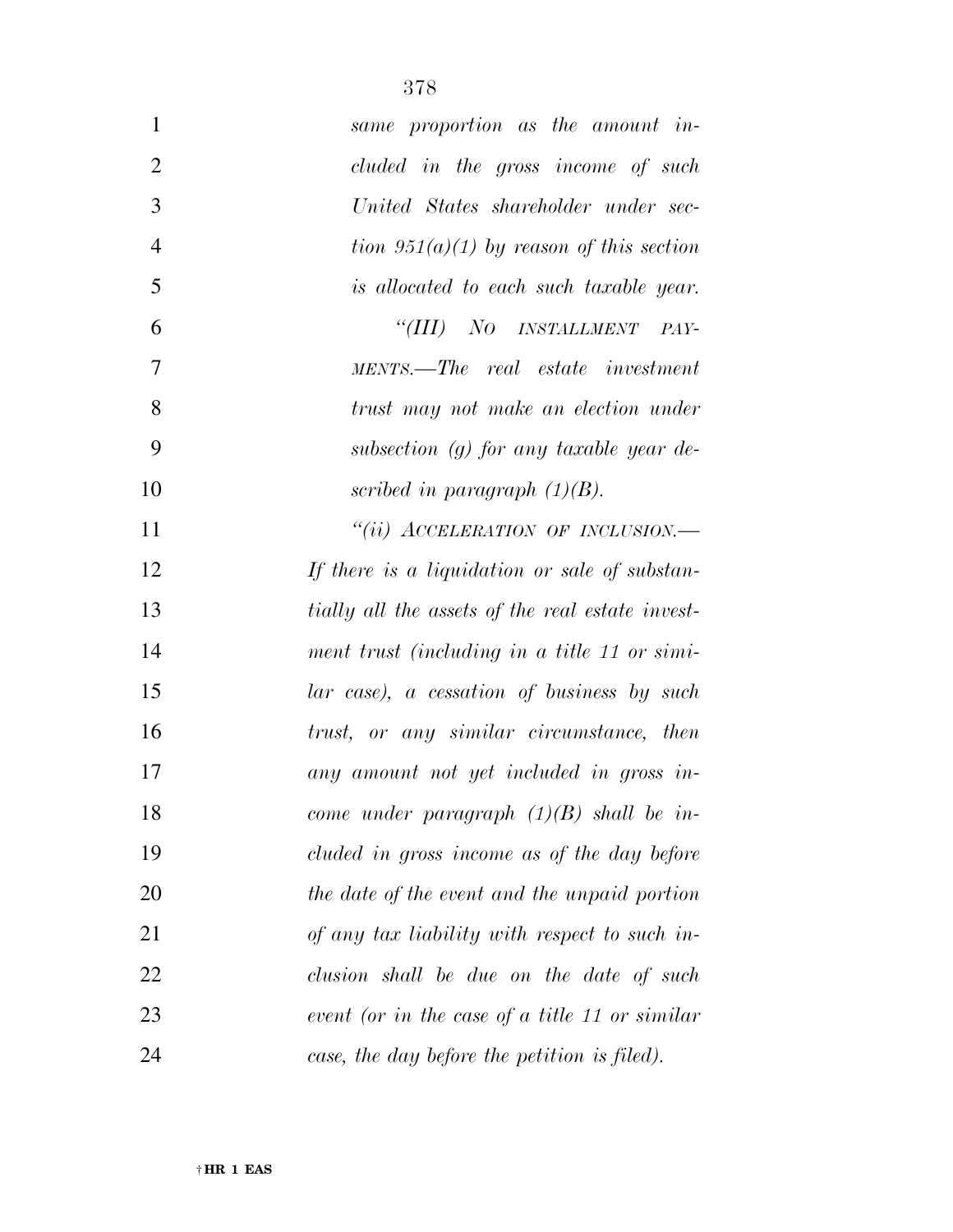*''(n) ELECTION NOT TO APPLY NET OPERATING LOSS DEDUCTION.—* 

| 3              | "(1) IN GENERAL.—If a United States share-                |
|----------------|-----------------------------------------------------------|
| $\overline{4}$ | holder of a deferred foreign income corporation elects    |
| 5              | the application of this subsection for the taxable year   |
| 6              | described in subsection $(a)$ , then the amount described |
| 7              | in paragraph $(2)$ shall not be taken into account—       |
| 8              | $\lq (A)$ in determining the amount of the net            |
| 9              | operating loss deduction under section 172 of             |
| 10             | such shareholder for such taxable year, or                |
| 11             | $\lq\lq(B)$ in determining the amount of taxable          |
| 12             | income for such taxable year which may be re-             |
| 13             | duced by net operating loss carryovers or                 |
| 14             | carrybacks to such taxable year under section             |
| 15             | 172.                                                      |
| 16             | "(2) $AMOUNT$ DESCRIBED.—The amount de-                   |
| 17             | scribed in this paragraph is the sum of $-$               |
| 18             | $\lq (A)$ the amount required to be taken into            |
| 19             | account under section $951(a)(1)$ by reason of this       |
| 20             | section (determined after the application of sub-         |
| 21             | section $(c)$ , plus                                      |
| 22             | $\lq\lq(B)$ in the case of a domestic corporation         |
| 23             | which chooses to have the benefits of subpart $A$         |
| 24             | of part III of subchapter N for the taxable year,         |
| 25             | the taxes deemed to be paid by such corporation           |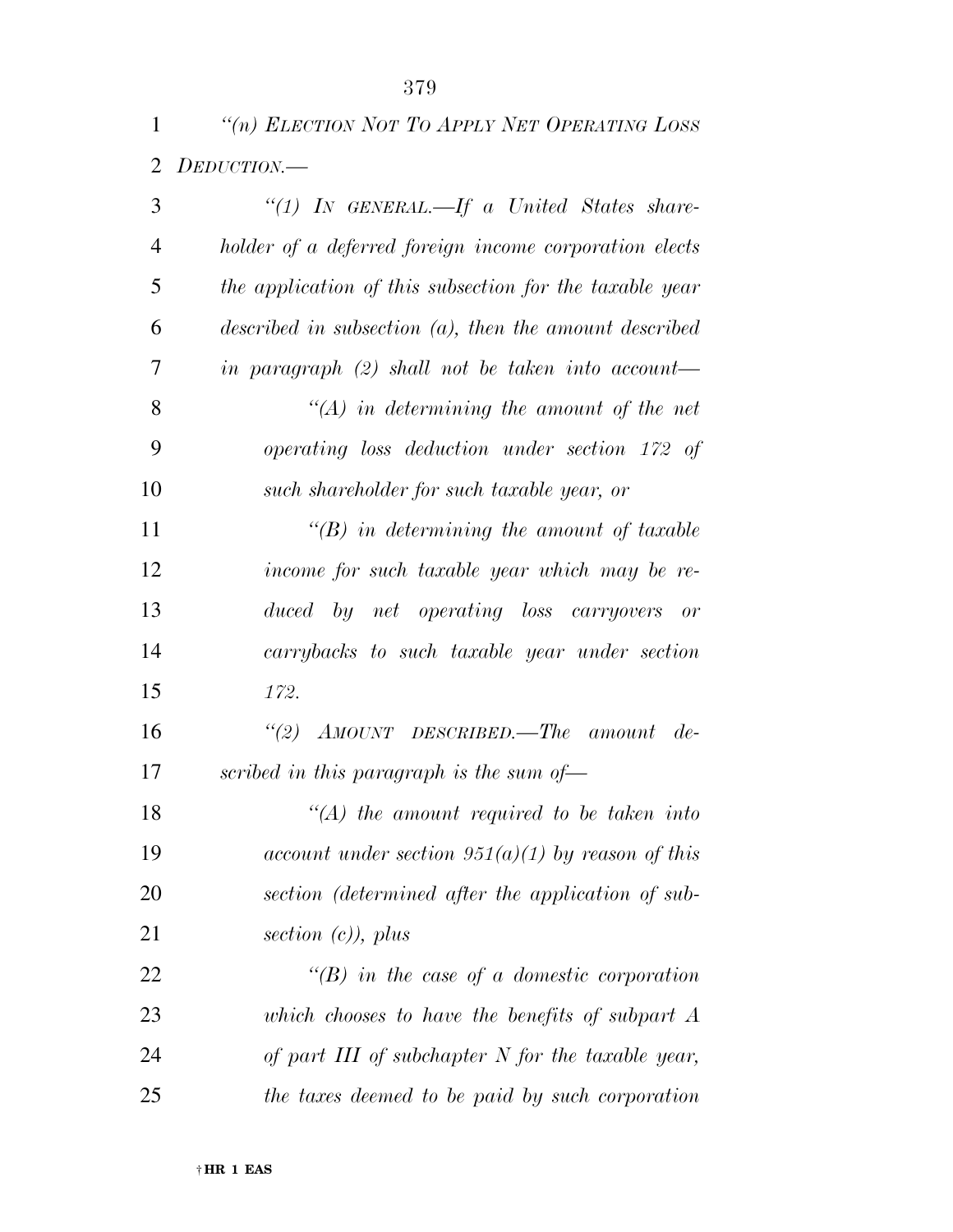| $\mathbf{1}$   | under subsections (a) and (b) of section 960 for              |
|----------------|---------------------------------------------------------------|
| $\overline{2}$ | such taxable year with respect to the amount de-              |
| 3              | scribed in subparagraph (A) which are treated                 |
| $\overline{4}$ | as a dividends under section 78.                              |
| 5              | "(3) ELECTION.—Any election under this sub-                   |
| 6              | section shall be made not later than the due date (in-        |
| 7              | cluding extensions) for filing the return of tax for the      |
| 8              | taxable year and shall be made in such manner as the          |
| 9              | Secretary shall prescribe.                                    |
| 10             | "(o) REGULATIONS.—The Secretary shall prescribe               |
| 11             | such regulations or other guidance as may be necessary or     |
|                | 12 appropriate to carry out the provisions of this section or |
| 13             | to prevent the avoidance of the purposes of this section, in- |
|                | 14 cluding through a reduction in earnings and profits        |
|                | 15 through changes in entity classification, changes in ac-   |

*counting methods, or otherwise.''.* 

 *(b) CLERICAL AMENDMENT.—The table of sections for subpart F of part III of subchapter N of chapter 1 is amended by striking the item relating to section 965 and inserting the following:* 

*''Sec. 965. Treatment of deferred foreign income upon transition to participation exemption system of taxation.''.*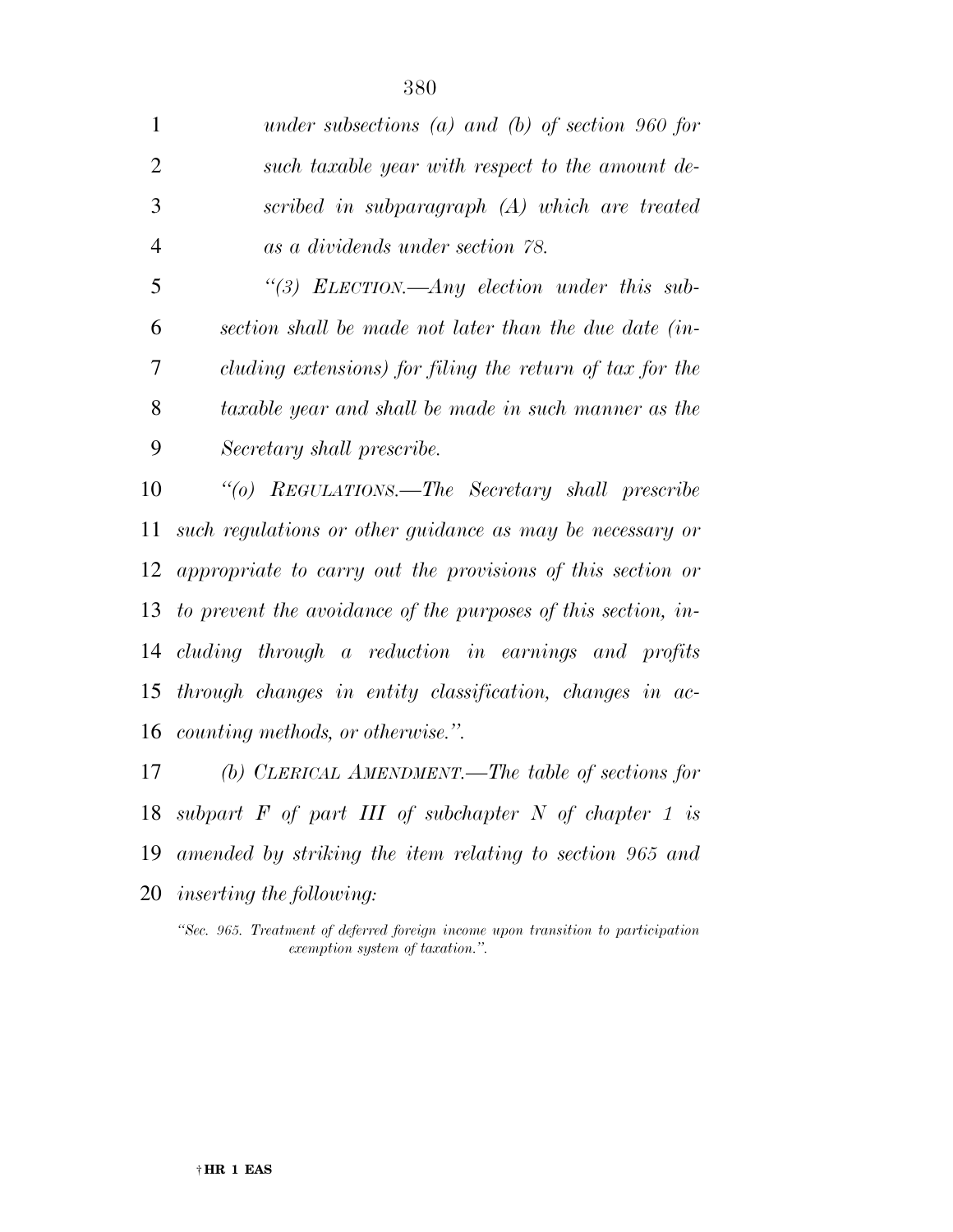|                | 381                                                                     |
|----------------|-------------------------------------------------------------------------|
| $\mathbf{1}$   | <b>Subpart B-Rules Related to Passive and Mobile</b>                    |
| $\overline{2}$ | <b>Income</b>                                                           |
| 3              | CHAPTER 1-TAXATION OF FOREIGN-DE-                                       |
| $\overline{4}$ | <i><b>INTANGIBLE</b></i><br><i><b>RIVED</b></i><br><b>INCOME</b><br>AND |
| 5              | GLOBAL INTANGIBLE LOW-TAXED IN-                                         |
| 6              | <b>COME</b>                                                             |
| 7              | SEC. 14201. CURRENT YEAR INCLUSION OF GLOBAL INTAN-                     |
| 8              | LOW-TAXED INCOME BY<br><b>UNITED</b><br><b>GIBLE</b>                    |
| 9              | <b>STATES SHAREHOLDERS.</b>                                             |
| 10             | (a) IN GENERAL.—Subpart $F$ of part III of subchapter                   |
| 11             | $N$ of chapter 1 is amended by inserting after section 951              |
| 12             | <i>the following new section:</i>                                       |
| 13             | "SEC. 951A. GLOBAL INTANGIBLE LOW-TAXED INCOME IN-                      |
| 14             | CLUDED IN GROSS INCOME OF UNITED                                        |
| 15             | <b>STATES SHAREHOLDERS.</b>                                             |
| 16             | "(a) IN GENERAL.—Each person who is a United                            |
|                | 17 States shareholder of any controlled foreign corporation for         |
|                |                                                                         |
|                | 18 any taxable year of such United States shareholder shall             |
|                | 19 include in gross income such shareholder's global intangible         |
|                | 20 low-taxed income for such taxable year.                              |
| 21             | "(b) GLOBAL INTANGIBLE LOW-TAXED INCOME.-For                            |
| 22             | purposes of this section—                                               |
| 23             | "(1) IN GENERAL.—The term 'global intangible                            |
| 24             | low-taxed income' means, with respect to any United                     |
| 25             | States shareholder for any taxable year of such                         |
| 26             | United States shareholder, the excess (if any) of-                      |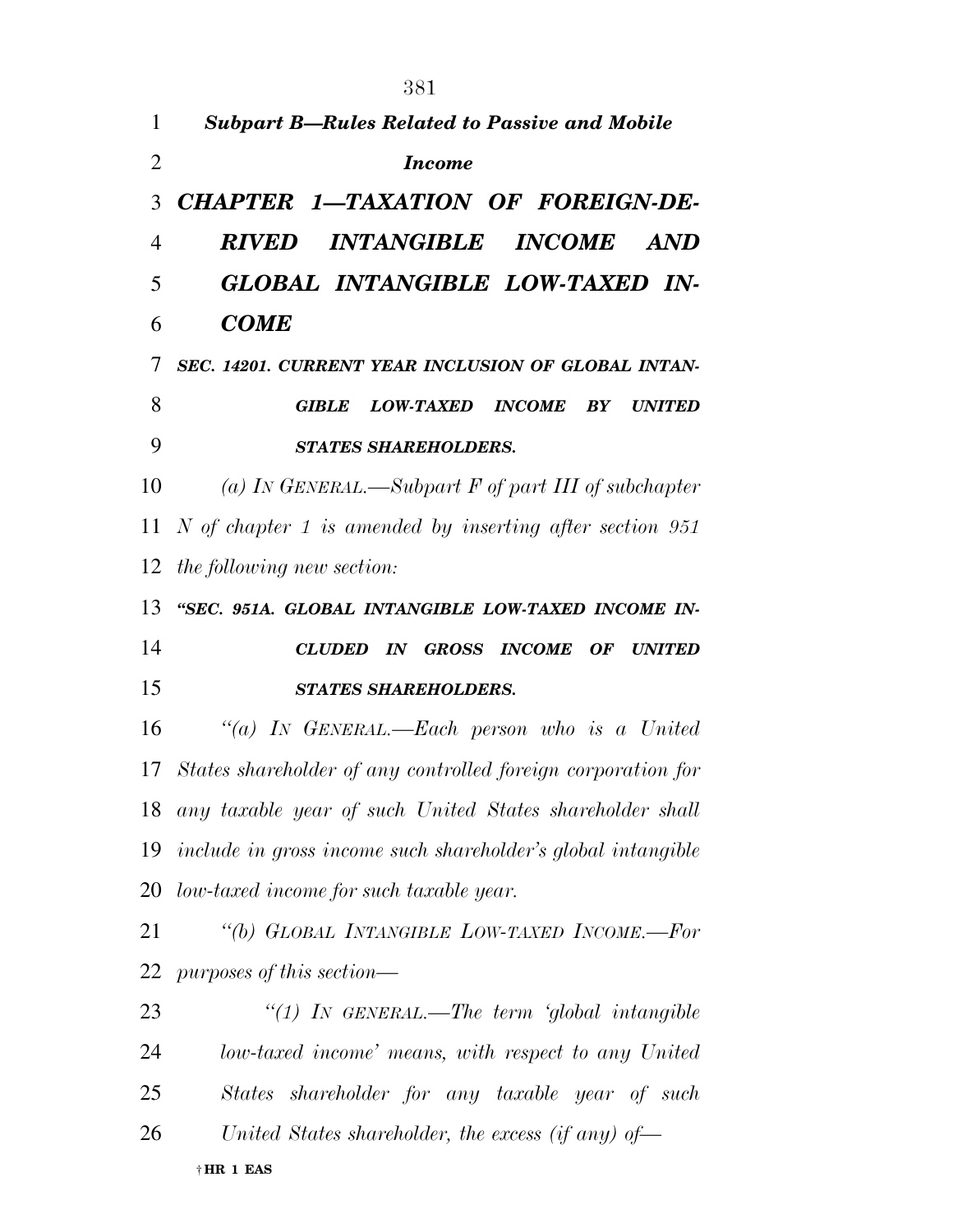| $\mathbf{1}$   | "(A) such shareholder's net CFC tested in-             |
|----------------|--------------------------------------------------------|
| $\overline{2}$ | come for such taxable year, over                       |
| 3              | $\lq\lq(B)$ such shareholder's net deemed tangible     |
| $\overline{4}$ | income return for such taxable year.                   |
| 5              | "(2) NET DEEMED TANGIBLE INCOME RETURN.—               |
| 6              | The term 'net deemed tangible income return' means,    |
| 7              | with respect to any United States shareholder for any  |
| 8              | taxable year, an amount equal to 10 percent of the     |
| 9              | aggregate of such shareholder's pro rata share of the  |
| 10             | qualified business asset investment of each controlled |
| 11             | foreign corporation with respect to which such share-  |
| 12             | holder is a United States shareholder for such taxable |
| 13             | year (determined for each taxable year of each such    |
| 14             | controlled foreign corporation which ends in or with   |
| 15             | such taxable year of such United States shareholder).  |
| 16             | "(c) NET CFC TESTED INCOME.—For purposes of this       |
| 17             | $section$ —                                            |
| 18             | "(1) IN GENERAL.—The term 'net CFC tested in-          |
| 19             | come' means, with respect to any United States share-  |
| 20             | holder for any taxable year of such United States      |
| 21             | shareholder, the excess (if any) of-                   |
| 22             | $\lq (A)$ the aggregate of such shareholder's pro      |
| 23             | rata share of the tested income of each controlled     |
| 24             | foreign corporation with respect to which such         |
| 25             | shareholder is a United States shareholder for         |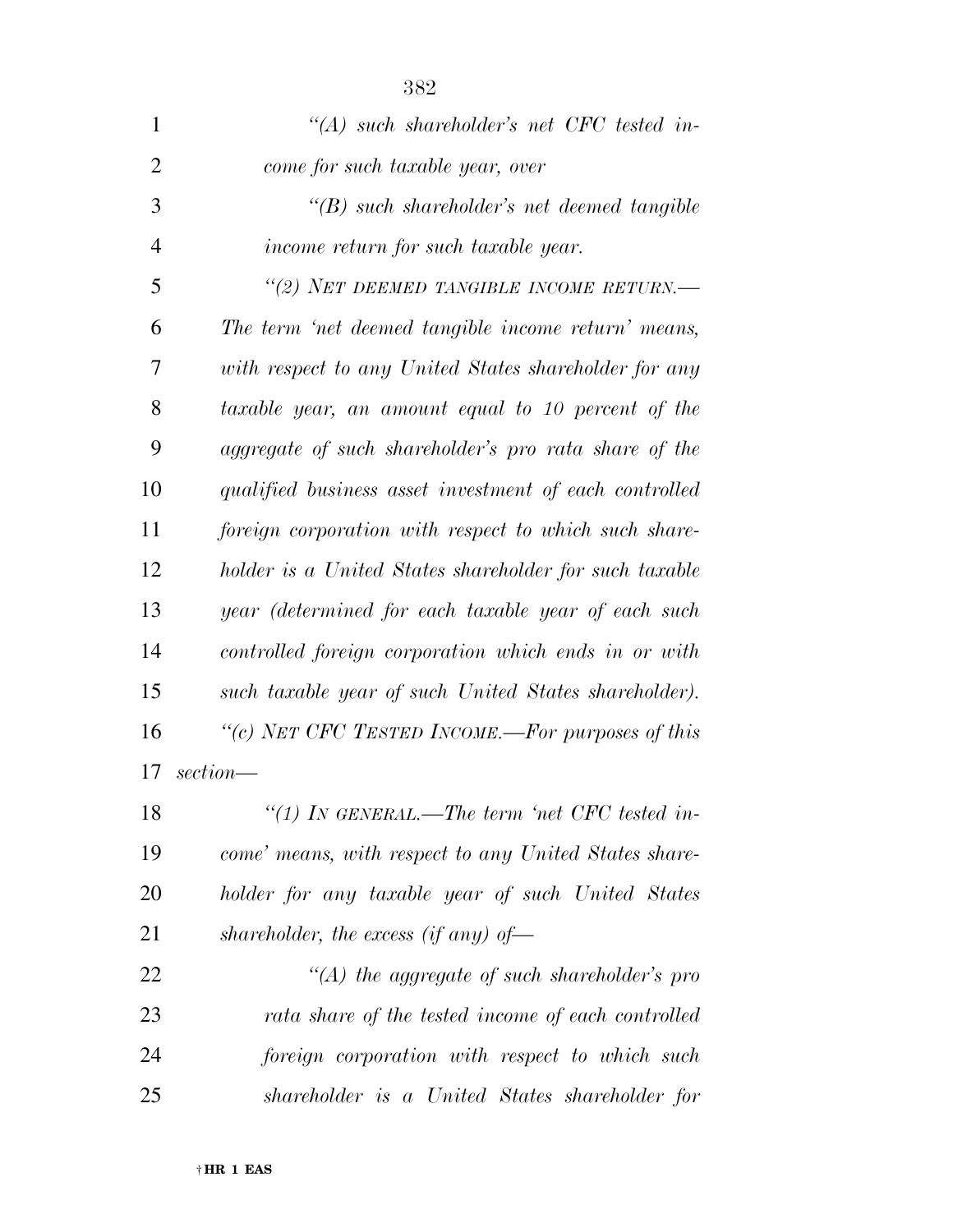| $\mathbf{1}$   | such taxable year of such United States share-        |
|----------------|-------------------------------------------------------|
| $\overline{2}$ | holder (determined for each taxable year of such      |
| 3              | controlled foreign corporation which ends in or       |
| $\overline{4}$ | with such taxable year of such United States          |
| 5              | shareholder), over                                    |
| 6              | $\lq\lq(B)$ the aggregate of such shareholder's pro   |
| 7              | rata share of the tested loss of each controlled for- |
| 8              | eign corporation with respect to which such           |
| 9              | shareholder is a United States shareholder for        |
| 10             | such taxable year of such United States share-        |
| 11             | holder (determined for each taxable year of such      |
| 12             | controlled foreign corporation which ends in or       |
| 13             | with such taxable year of such United States          |
| 14             | shareholder).                                         |
| 15             | "(2) TESTED INCOME; TESTED LOSS.—For pur-             |
| 16             | poses of this section—                                |
| 17             | "(A) TESTED INCOME.—The term 'tested in-              |
| 18             | come' means, with respect to any controlled for-      |
| 19             | eign corporation for any taxable year of such         |
| <b>20</b>      | controlled foreign corporation, the excess (if any)   |
| 21             | $of$ —                                                |
| 22             | $``(i)$ the gross income of such corpora-             |
| 23             | tion determined without regard to-                    |
| 24             | $\lq (I)$ any item of income described                |
| 25             | in section $952(b)$ ,                                 |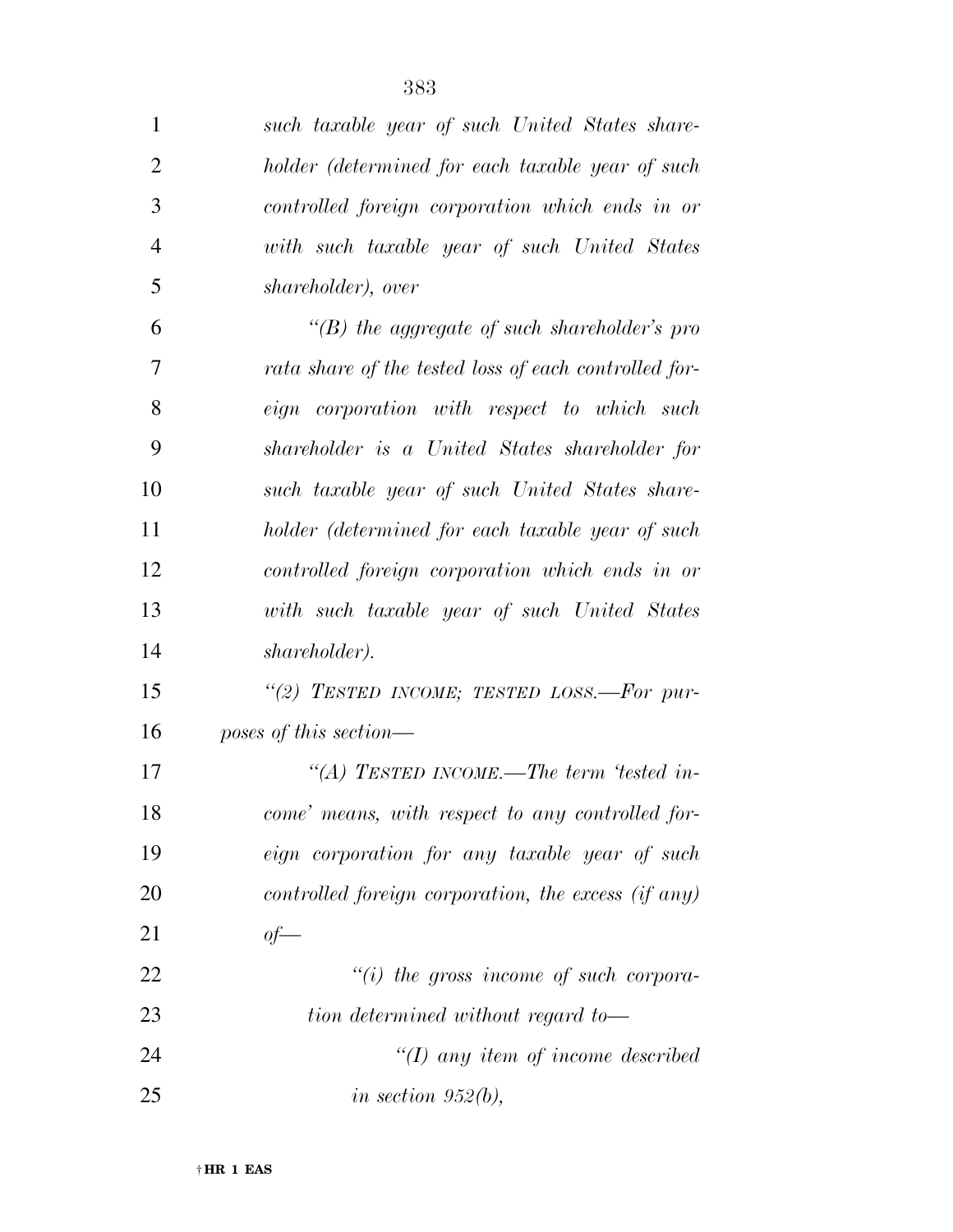| $\mathbf{1}$   | "(II) any gross income taken into             |
|----------------|-----------------------------------------------|
| $\overline{2}$ | account in determining the subpart F          |
| 3              | income of such corporation,                   |
| $\overline{4}$ | "(III) any gross income excluded              |
| 5              | from the foreign base company income          |
| 6              | (as defined in section 954) and the in-       |
| $\overline{7}$ | surance income (as defined in section         |
| 8              | 953) of such corporation by reason of         |
| 9              | section $954(b)(4)$ ,                         |
| 10             | $\lq (IV)$ any dividend received from         |
| 11             | a related person (as defined in section       |
| 12             | $954(d)(3)$ , and                             |
| 13             | " $(V)$ any foreign oil and gas ex-           |
| 14             | traction income (as defined in section        |
| 15             | $907(c)(1)$ of such corporation, over         |
| 16             | $"(ii)$ the deductions (including taxes)      |
| 17             | properly allocable to such gross income       |
| 18             | under rules similar to the rules of section   |
| 19             | $954(b)(5)$ .                                 |
| 20             | "(B) TESTED LOSS.—                            |
| 21             | "(i) IN GENERAL.—The term 'tested             |
| 22             | loss' means, with respect to any controlled   |
| 23             | foreign corporation for any taxable year of   |
| 24             | such controlled foreign corporation, the ex-  |
| 25             | cess (if any) of the amount described in sub- |

† **HR 1 EAS**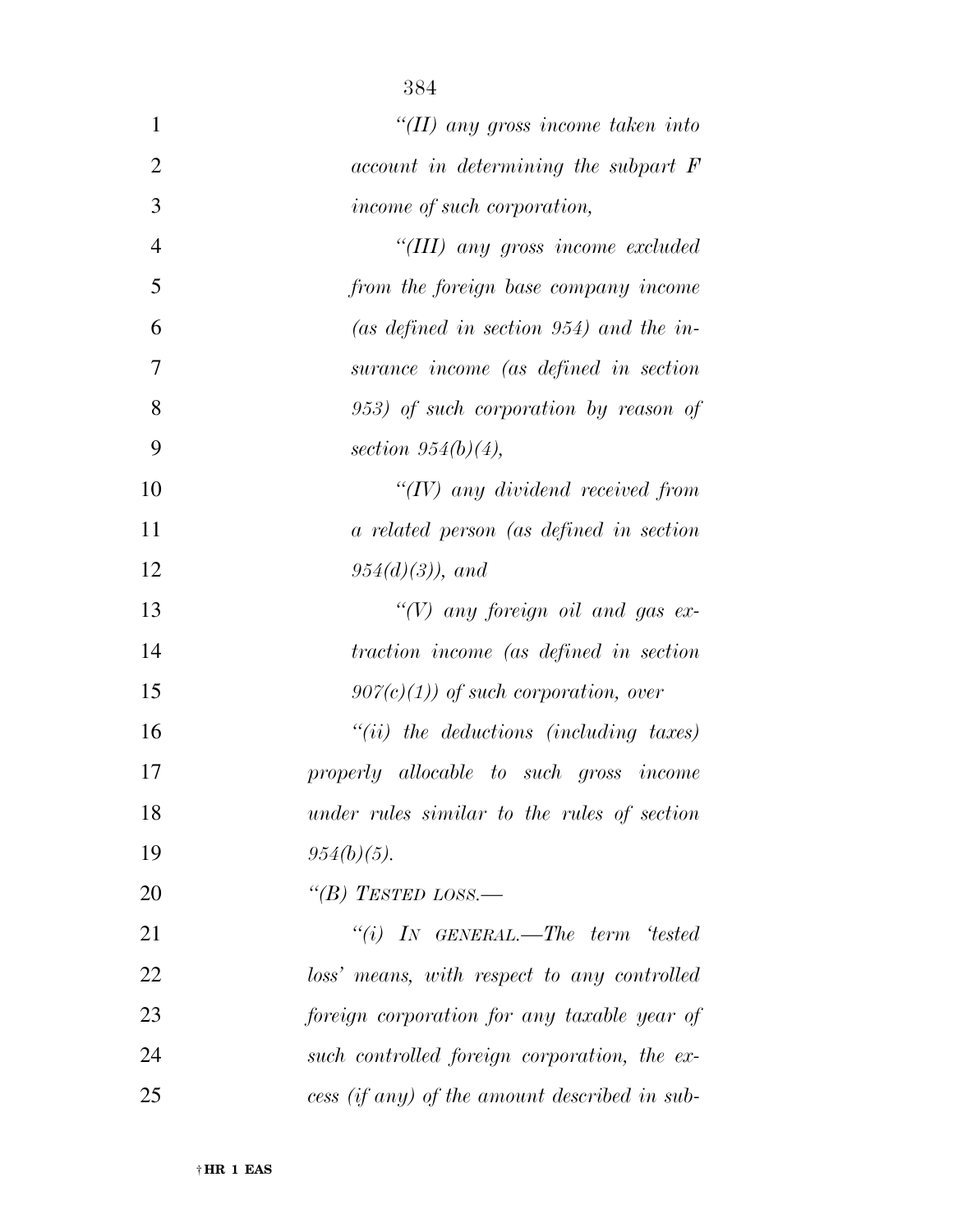| 1  | paragraph $(A)(ii)$ over the amount de-                 |
|----|---------------------------------------------------------|
| 2  | scribed in subparagraph $(A)(i)$ .                      |
| 3  | "(ii) COORDINATION WITH SUBPART F                       |
| 4  | TO DENY DOUBLE BENEFIT OF LOSSES.-                      |
| 5  | Section $952(c)(1)(A)$ shall be applied by in-          |
| 6  | creasing the earnings and profits of the con-           |
| 7  | trolled foreign corporation by the tested loss          |
| 8  | of such corporation.                                    |
| 9  | "(d) QUALIFIED BUSINESS ASSET INVESTMENT.-For           |
| 10 | purposes of this section—                               |
| 11 | "(1) IN GENERAL.—The term 'qualified business           |
| 12 | asset investment' means, with respect to any corpora-   |
| 13 | tion for any taxable year of such controlled foreign    |
| 14 | corporation, the average of the aggregate of the cor-   |
| 15 | poration's adjusted bases as of the close of each quar- |
| 16 | ter of such taxable year in specified tangible prop-    |
| 17 | $\text{erty}$ —                                         |
| 18 | $\lq (A)$ used in a trade or business of the cor-       |
| 19 | poration, and                                           |
| 20 | "(B) of a type with respect to which a de-              |
| 21 | duction is allowable under section 167.                 |
| 22 | "(2) SPECIFIED TANGIBLE PROPERTY.—                      |
| 23 | "(A) In GENERAL.—The term 'specified tan-               |
| 24 | gible property' means, except as provided in sub-       |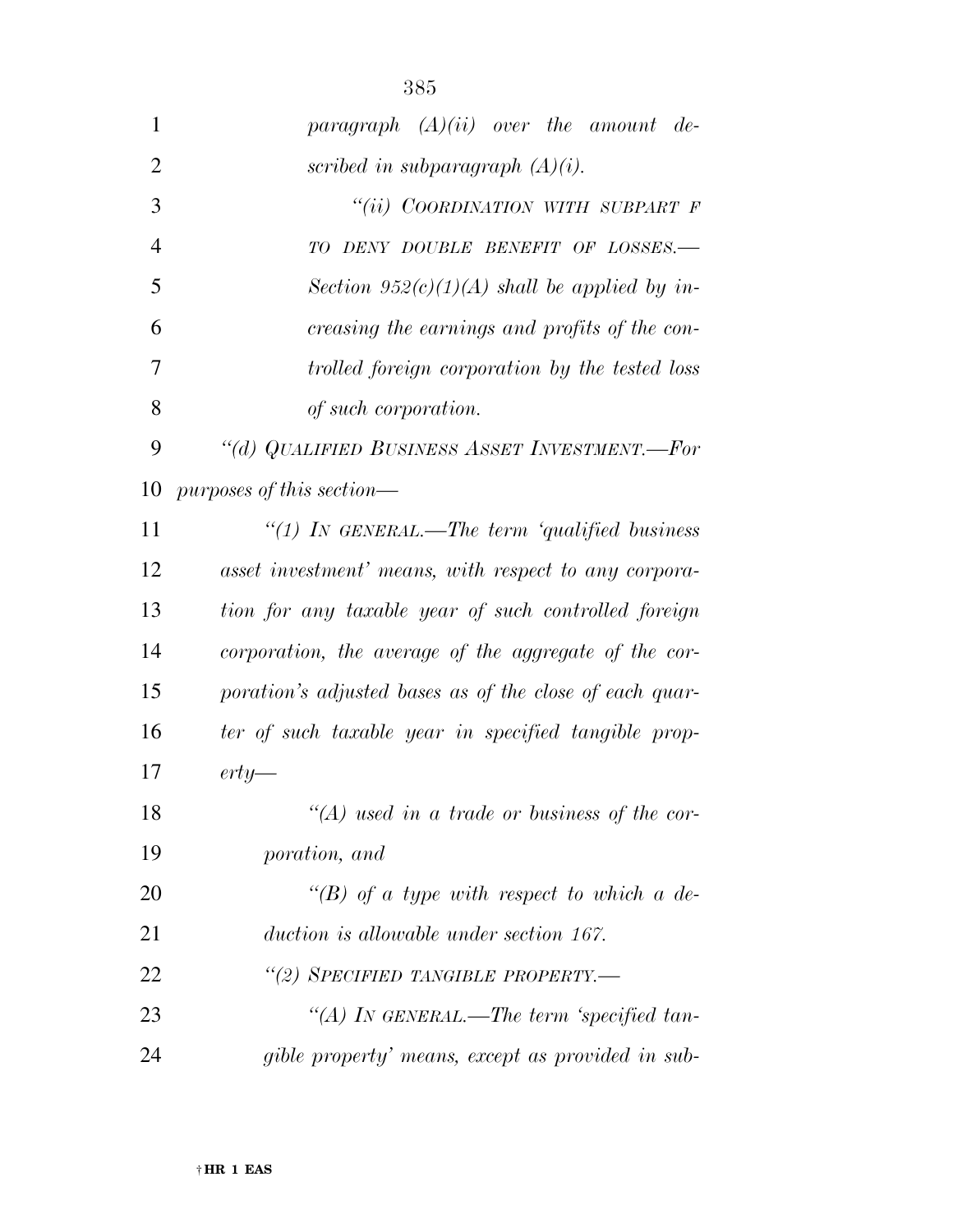| 1              | paragraph (B), any tangible property used in           |
|----------------|--------------------------------------------------------|
| $\overline{2}$ | the production of tested income.                       |
| 3              | "(B) DUAL USE PROPERTY.—In the case of                 |
| 4              | property used both in the production of tested in-     |
| 5              | come and income which is not tested income,            |
| 6              | such property shall be treated as specified tan-       |
| 7              | gible property in the same proportion that the         |
| 8              | gross income described in subsection $(c)(1)(A)$       |
| 9              | produced with respect to such property bears to        |
| 10             | the total gross income produced with respect to        |
| 11             | such property.                                         |
| 12             | "(3) DETERMINATION OF ADJUSTED BASIS.—For              |
| 13             | purposes of this subsection, notwithstanding any pro-  |
| 14             | vision of this title (or any other provision of law)   |
| 15             | which is enacted after the date of the enactment of    |
| 16             | this section, the adjusted basis in any property shall |
| 17             | be determined using the alternative depreciation sys-  |
| 18             | tem under section $168(g)$ .                           |
| 19             | "(4) REGULATIONS.—The Secretary shall issue            |
| 20             | such regulations or other guidance as the Secretary    |
| 21             | determines appropriate to prevent the avoidance of     |
| 22             | the purposes of this subsection, including regulations |
| 23             | or other guidance which provide for the treatment of   |
| 24             | property $if$ —                                        |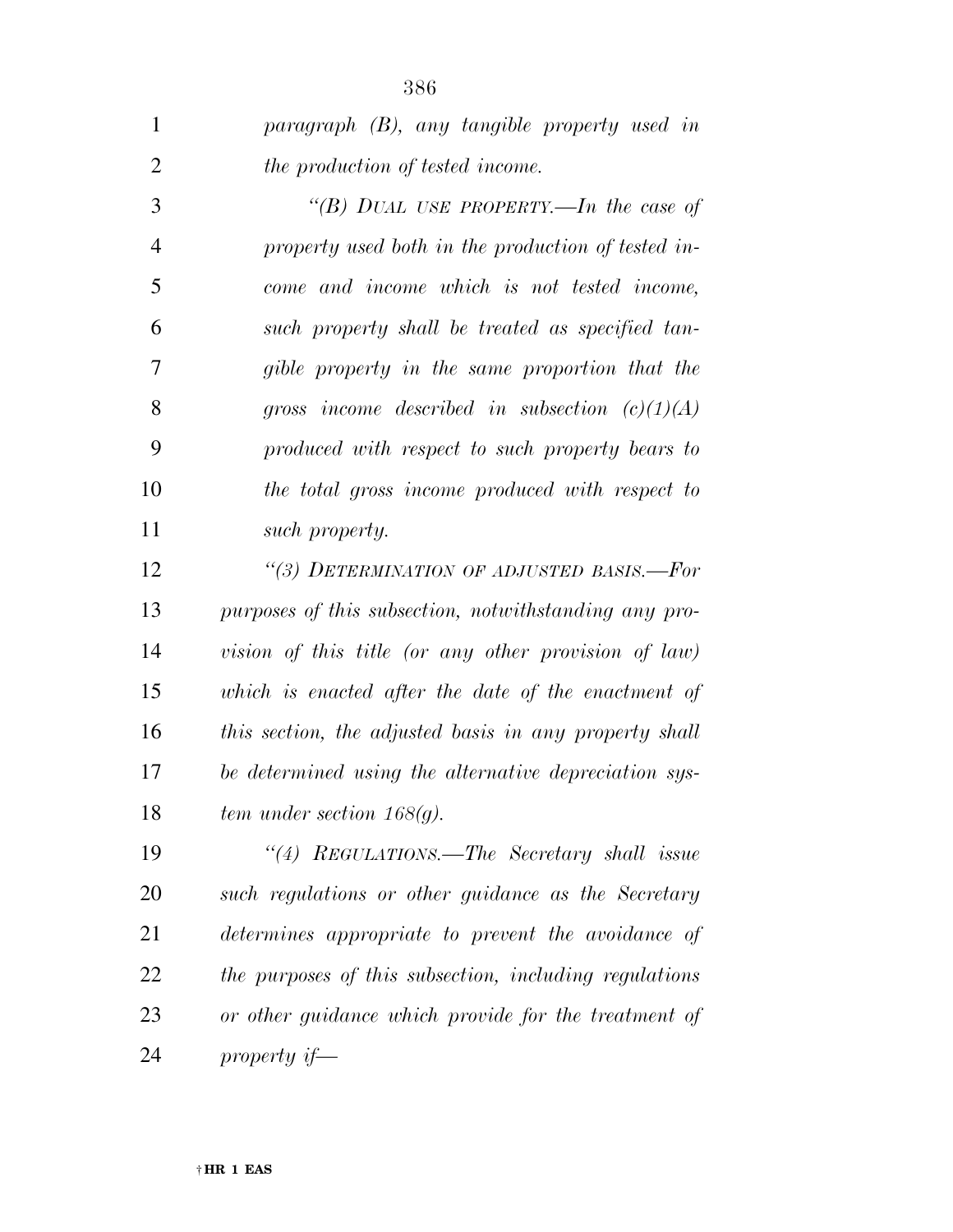| 1              | $\lq\lq (A)$ such property is transferred, or held,            |
|----------------|----------------------------------------------------------------|
| $\overline{2}$ | temporarily, or                                                |
| 3              | $\lq\lq(B)$ the avoidance of the purposes of this              |
| 4              | paragraph is a factor in the transfer or holding               |
| 5              | of such property.                                              |
| 6              | "(e) DETERMINATION OF PRO RATA SHARE, ETC.-                    |
| 7              | For purposes of this section—                                  |
| 8              | "(1) IN GENERAL.—The pro rata shares referred                  |
| 9              | to in subsections (b), $(c)(1)(A)$ , and $(c)(1)(B)$ , respec- |
| 10             | tively, shall be determined under the rules of section         |
| 11             | $951(a)(2)$ in the same manner as such section applies         |
| 12             | to subpart F income and shall be taken into account            |
| 13             | in the taxable year of the United States shareholder           |
| 14             | in which or with which the taxable year of the con-            |
| 15             | trolled foreign corporation ends.                              |
| 16             | "(2) TREATMENT AS UNITED STATES SHARE-                         |
| 17             | $HOLDER.$ --For purposes of paragraph $(1)$ , a person         |
| 18             | shall be treated as a United States shareholder of a           |
| 19             | controlled foreign corporation for any taxable year            |
| 20             | only if such person owns (within the meaning of sec-           |
| 21             | tion $958(a)$ ) stock in such foreign corporation on the       |
| 22             | last day, in such year, on which such foreign corpora-         |
| 23             | tion is a controlled foreign corporation.                      |
| 24             | "(3) TREATMENT AS CONTROLLED FOREIGN COR-                      |
| 25             | PORATION.—A foreign corporation shall be treated as            |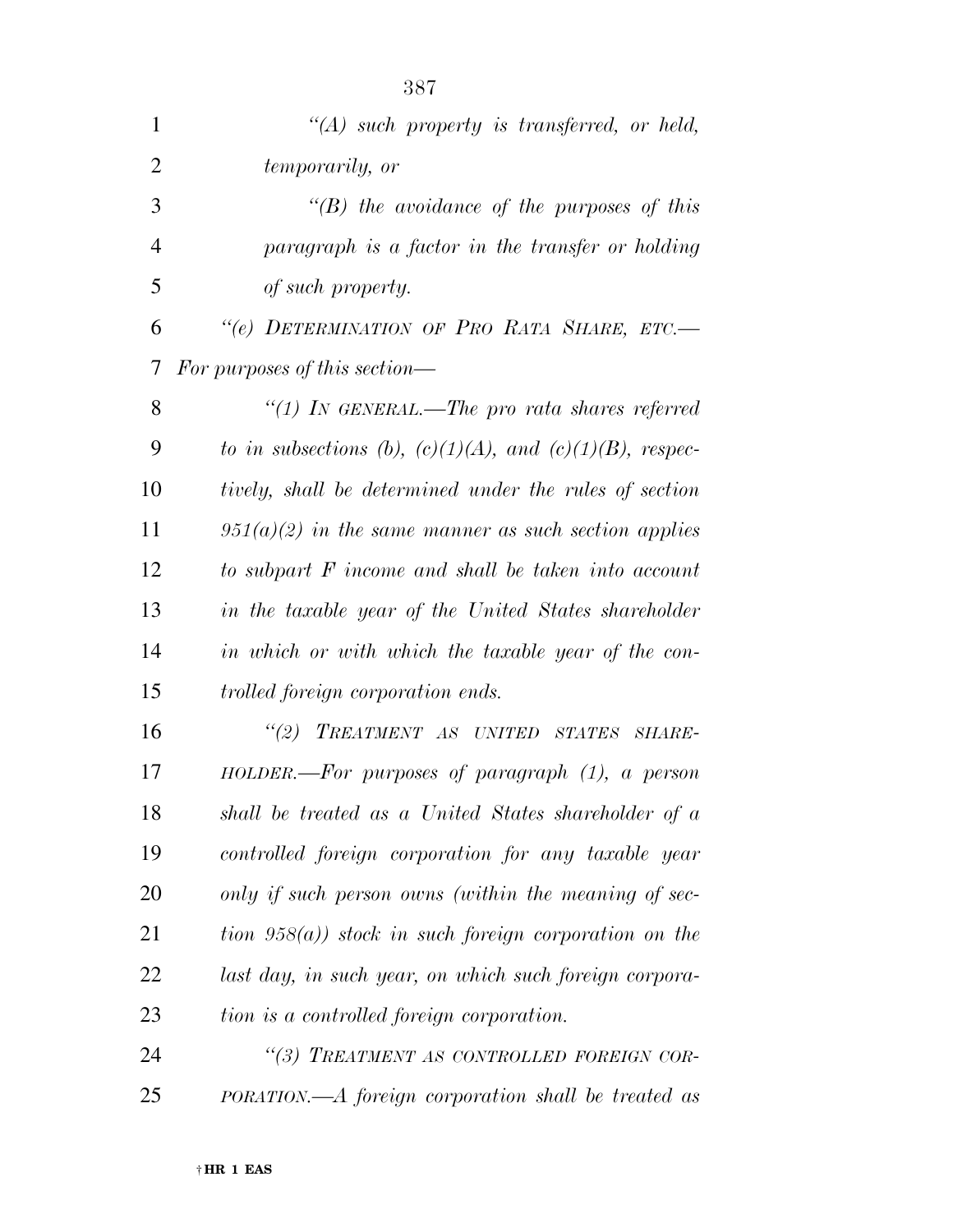| $\mathbf{1}$   | a controlled foreign corporation for any taxable year            |
|----------------|------------------------------------------------------------------|
| $\overline{2}$ | <i>if such foreign corporation is a controlled foreign cor-</i>  |
| 3              | poration at any time during such taxable year.                   |
| $\overline{4}$ | "(f) TREATMENT AS SUBPART F INCOME FOR CERTAIN                   |
| 5              | PURPOSES.-                                                       |
| 6              | $``(1)$ In GENERAL.—                                             |
| 7              | "(A) APPLICATION.—Except as provided in                          |
| 8              | $subparagraph$ $(B)$ , any global intangible low-                |
| 9              | taxed income included in gross income under                      |
| 10             | subsection (a) shall be treated in the same man-                 |
| 11             | amount included under section<br>ner as an                       |
| 12             | $951(a)(1)(A)$ for purposes of applying sections                 |
| 13             | $168(h)(2)(B)$ , $535(h)(10)$ , $851(h)$ , $904(h)(1)$ , $959$ , |
| 14             | 961, 962(c), 962(d), 993(a)(1)(E), 996(f)(1),                    |
| 15             | $1248(b)(1),$ $1248(d)(1),$ $6501(e)(1)(C),$                     |
| 16             | $6654(d)(2)(D)$ , and $6655(e)(4)$ .                             |
| 17             | "(B) EXCEPTION.—The Secretary shall pro-                         |
| 18             | vide rules for the application of subparagraph                   |
| 19             | $(A)$ to other provisions of this title in any case              |
| 20             | in which the determination of subpart $F$ income                 |
| 21             | is required to be made at the level of the con-                  |
| 22             | <i>trolled foreign corporation.</i>                              |
| 23             | "(2) ALLOCATION OF GLOBAL INTANGIBLE LOW-                        |
| 24             | TAXED INCOME TO CONTROLLED FOREIGN CORPORA-                      |
| 25             | $TIONS.$ For purposes of the sections referred to in             |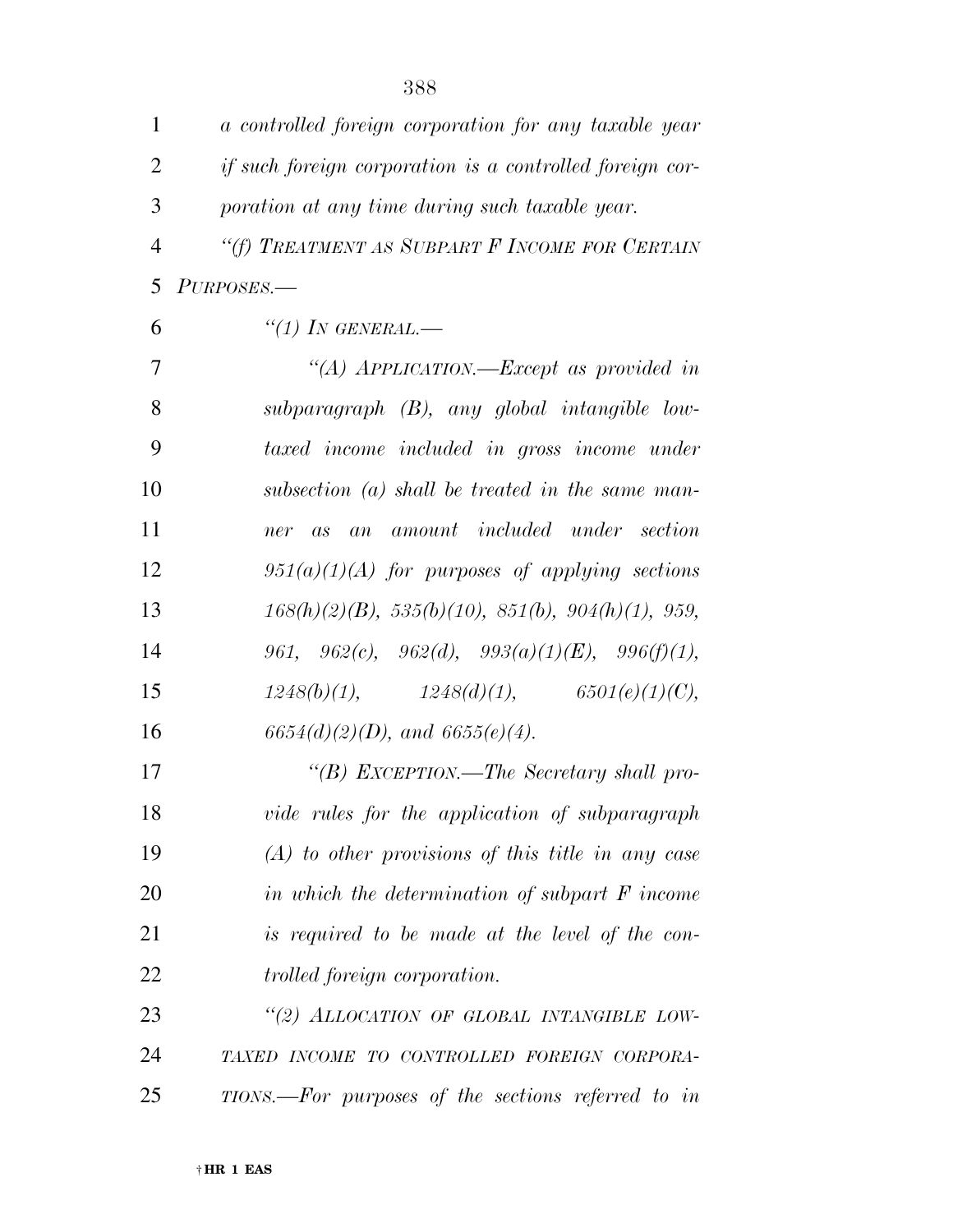| $\mathbf{1}$   | paragraph (1), with respect to any controlled foreign      |
|----------------|------------------------------------------------------------|
| $\overline{c}$ | corporation any pro rata amount from which is taken        |
| 3              | into account in determining the global intangible low-     |
| $\overline{4}$ | taxed income included in gross income of a United          |
| 5              | States shareholder under subsection $(a)$ , the portion of |
| 6              | such global intangible low-taxed income which is           |
| $\tau$         | treated as being with respect to such controlled foreign   |
| 8              | <i>corporation</i> is—                                     |
| 9              | $\lq (A)$ in the case of a controlled foreign cor-         |
| 10             | poration with no tested income, zero, and                  |
| 11             | $\lq\lq(B)$ in the case of a controlled foreign cor-       |
| 12             | poration with tested income, the portion of such           |
| 13             | global intangible low-taxed income which bears             |
| 14             | the same ratio to such global intangible low-              |
| 15             | taxed income as—                                           |
| 16             | $``(i)$ such United States shareholder's                   |
| 17             | pro rata amount of the tested income of                    |
| 18             | such controlled foreign corporation, bears to              |
| 19             | $``(ii)$ the aggregate amount described in                 |
| 20             | subsection $(c)(1)(A)$ with respect to such                |
| 21             | United States shareholder.".                               |
| 22             | (b) FOREIGN TAX CREDIT.—                                   |
| 23             | (1) APPLICATION OF DEEMED PAID FOREIGN TAX                 |
| 24             | CREDIT.—Section 960 is amended adding at the end           |
| 25             | <i>the following new subsection:</i>                       |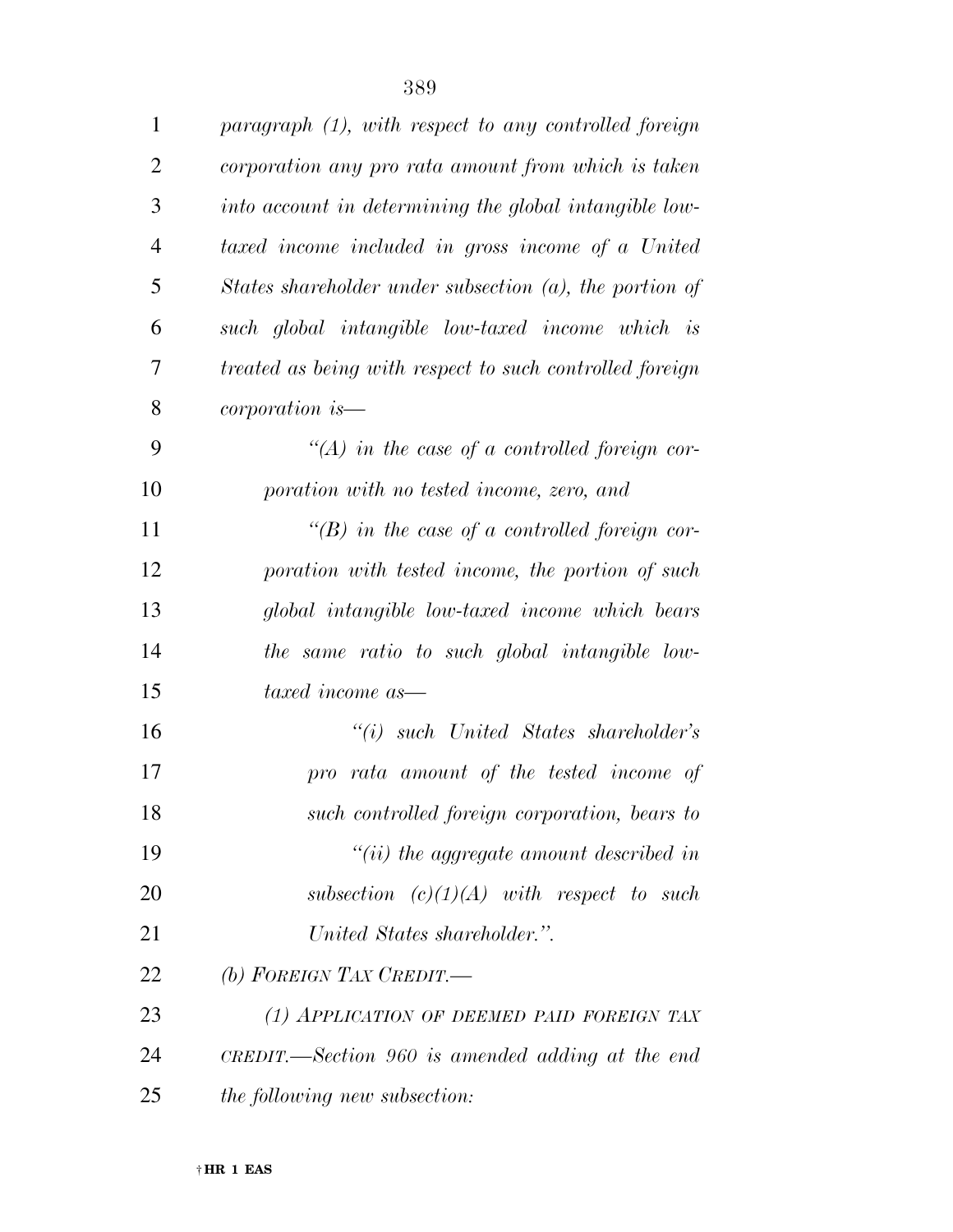| 1  | "(d) DEEMED PAID CREDIT FOR TAXES PROPERLY                        |
|----|-------------------------------------------------------------------|
| 2  | ATTRIBUTABLE TO TESTED INCOME.-                                   |
| 3  | "(1) IN GENERAL.—For purposes of this subpart,                    |
| 4  | if any amount is includible in the gross income of $a$            |
| 5  | domestic corporation under section 951A, such domes-              |
| 6  | tic corporation shall be deemed to have paid foreign              |
| 7  | income taxes equal to 80 percent of the product of $\overline{a}$ |
| 8  | $\lq (A)$ such domestic corporation's inclusion                   |
| 9  | percentage, multiplied by                                         |
| 10 | $\lq\lq B$ the aggregate tested foreign income                    |
| 11 | taxes paid or accrued by controlled foreign cor-                  |
| 12 | porations.                                                        |
| 13 | "(2) INCLUSION PERCENTAGE.—For purposes of                        |
| 14 | paragraph (1), the term 'inclusion percentage' means,             |
| 15 | with respect to any domestic corporation, the ratio               |
| 16 | (expressed as a percentage) of $\equiv$                           |
| 17 | $\lq (A)$ such corporation's global intangible                    |
| 18 | $low\text{-}taxed\text{ income (as defined in section 951A(b))},$ |
| 19 | divided by                                                        |
| 20 | $\lq\lq(B)$ the aggregate amount described in sec-                |
| 21 | tion $951A(c)(1)(A)$ with respect to such corpora-                |
| 22 | tion.                                                             |
| 23 | $\degree(3)$<br>TESTED FOREIGN INCOME TAXES.-For                  |
| 24 | purposes of paragraph (1), the term 'tested foreign in-           |
| 25 | come taxes' means, with respect to any domestic cor-              |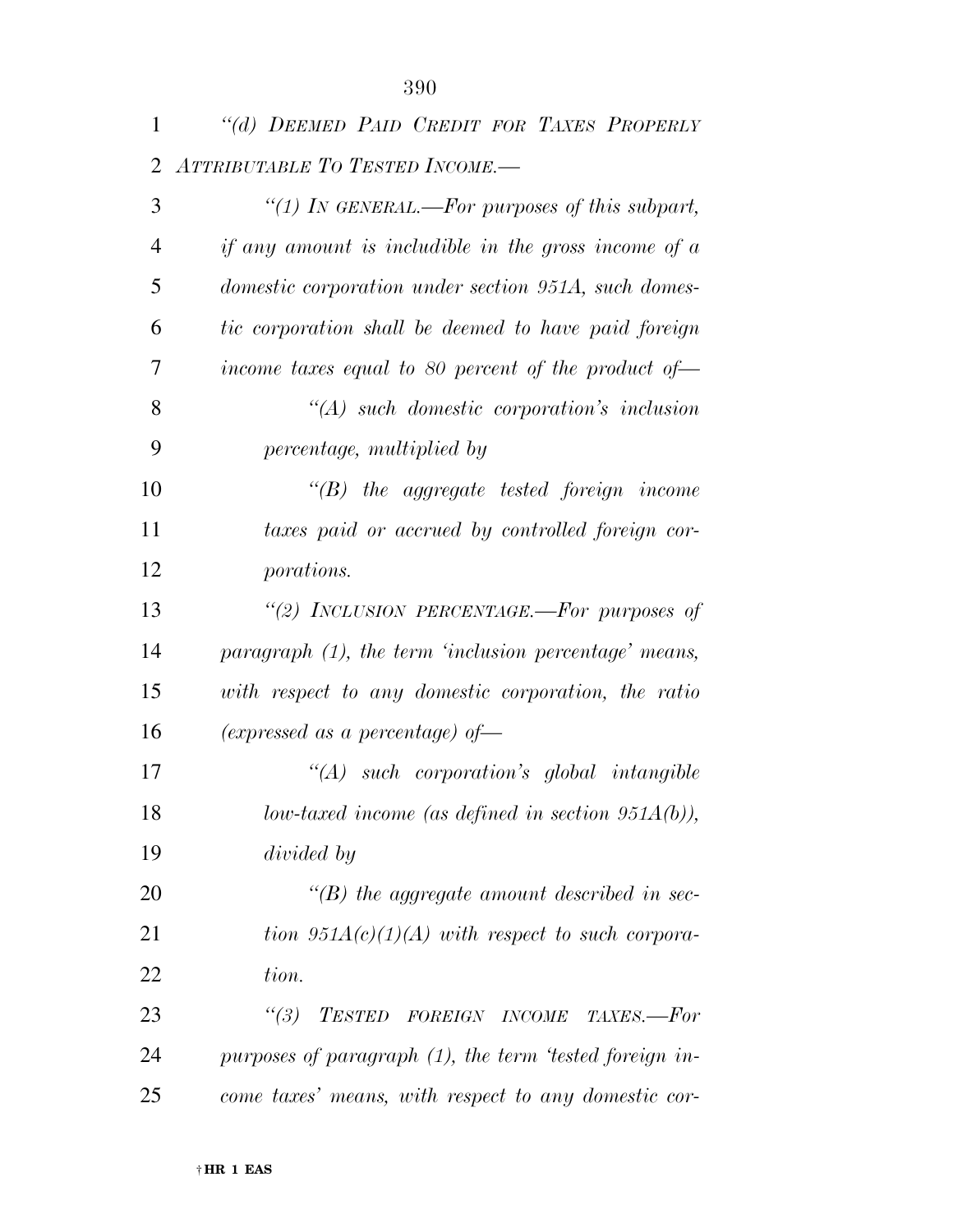| $\mathbf{1}$   | poration which is a United States shareholder of a     |
|----------------|--------------------------------------------------------|
| $\overline{2}$ | controlled foreign corporation, the foreign income     |
| 3              | taxes paid or accrued by such foreign corporation      |
| $\overline{4}$ | which are properly attributable to the tested income   |
| 5              | of such foreign corporation taken into account by such |
| 6              | <i>domestic corporation under section 951A.".</i>      |
| 7              | (2) APPLICATION OF FOREIGN TAX CREDIT LIMI-            |
| 8              | TATION.                                                |
| 9              | (A) SEPARATE BASKET FOR GLOBAL INTAN-                  |
| 10             | GIBLE LOW-TAXED INCOME.—Section $904(d)(1)$            |
| 11             | is amended by redesignating subparagraphs $(A)$        |
| 12             | and $(B)$ as subparagraphs $(B)$ and $(C)$ , respec-   |
| 13             | tively, and by inserting before subparagraph (B)       |
| 14             | (as so redesignated) the following new subpara-        |
| 15             | graph:                                                 |
| 16             | $\lq (A)$ any amount includible in gross income        |
| 17             | under section 951A (other than passive category        |
| 18             | $income$ ,".                                           |
| 19             | (B) EXCLUSION FROM GENERAL CATEGORY                    |
| <b>20</b>      | INCOME.—Section $904(d)(2)(A)(ii)$ is amended          |
| 21             | by inserting "income described in paragraph"           |
| 22             | $(1)(A)$ and" before "passive category income".        |
| 23             | (C) NO CARRYOVER OR CARRYBACK OF EX-                   |
| 24             | CESS TAXES.—Section $904(c)$ is amended by             |
| 25             | adding at the end the following: "This subsection"     |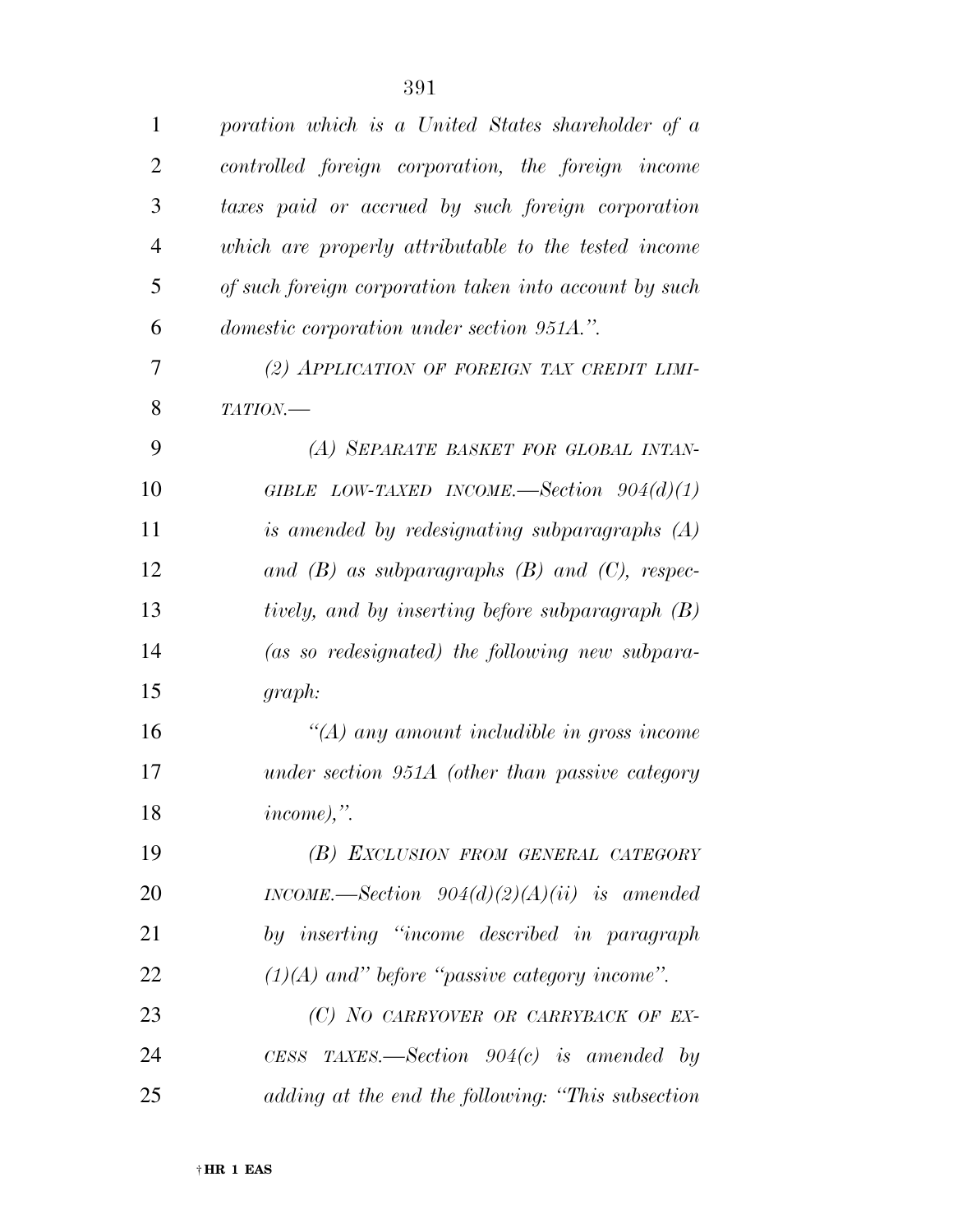| 1              | shall not apply to taxes paid or accrued with re-                                                           |
|----------------|-------------------------------------------------------------------------------------------------------------|
| $\overline{2}$ | amounts described<br>in<br>subsection<br>$- to$<br>spect                                                    |
| 3              | $(d)(1)(A)$ .".                                                                                             |
| 4              | (c) CLERICAL AMENDMENT.—The table of sections for                                                           |
| 5              | subpart $F$ of part III of subchapter N of chapter 1 is                                                     |
| 6              | amended by inserting after the item relating to section 951                                                 |
| 7              | the following new item:                                                                                     |
|                | "Sec. 951A. Global intangible low-taxed income included in gross income of<br>United States shareholders.". |
| 8              | (d) EFFECTIVE DATE.—The amendments made by this                                                             |
| 9              | section shall apply to taxable years of foreign corporations                                                |
| 10             | beginning after December 31, 2017, and to taxable years                                                     |
| 11             | of United States shareholders in which or with which such                                                   |
| 12             | <i>taxable years of foreign corporations end.</i>                                                           |
| 13             | SEC. 14202. DEDUCTION FOR FOREIGN-DERIVED INTAN-                                                            |
| 14             | INCOME AND GLOBAL INTANGIBLE<br><b>GIBLE</b>                                                                |
| 15             | LOW-TAXED INCOME.                                                                                           |
| 16             | (a) IN GENERAL.—Part VIII of subchapter $B$ of chap-                                                        |
|                | 17 ter 1 is amended by adding at the end the following new                                                  |
| 18             | section:                                                                                                    |
| 19             | "SEC. 250. FOREIGN-DERIVED INTANGIBLE INCOME AND                                                            |
| 20             | <b>GLOBAL INTANGIBLE LOW-TAXED INCOME.</b>                                                                  |
| 21             | "(a) ALLOWANCE OF DEDUCTION.—                                                                               |
| 22             | "(1) IN GENERAL.—In the case of a domestic                                                                  |
| 23             | corporation for any taxable year, there shall be al-                                                        |
|                |                                                                                                             |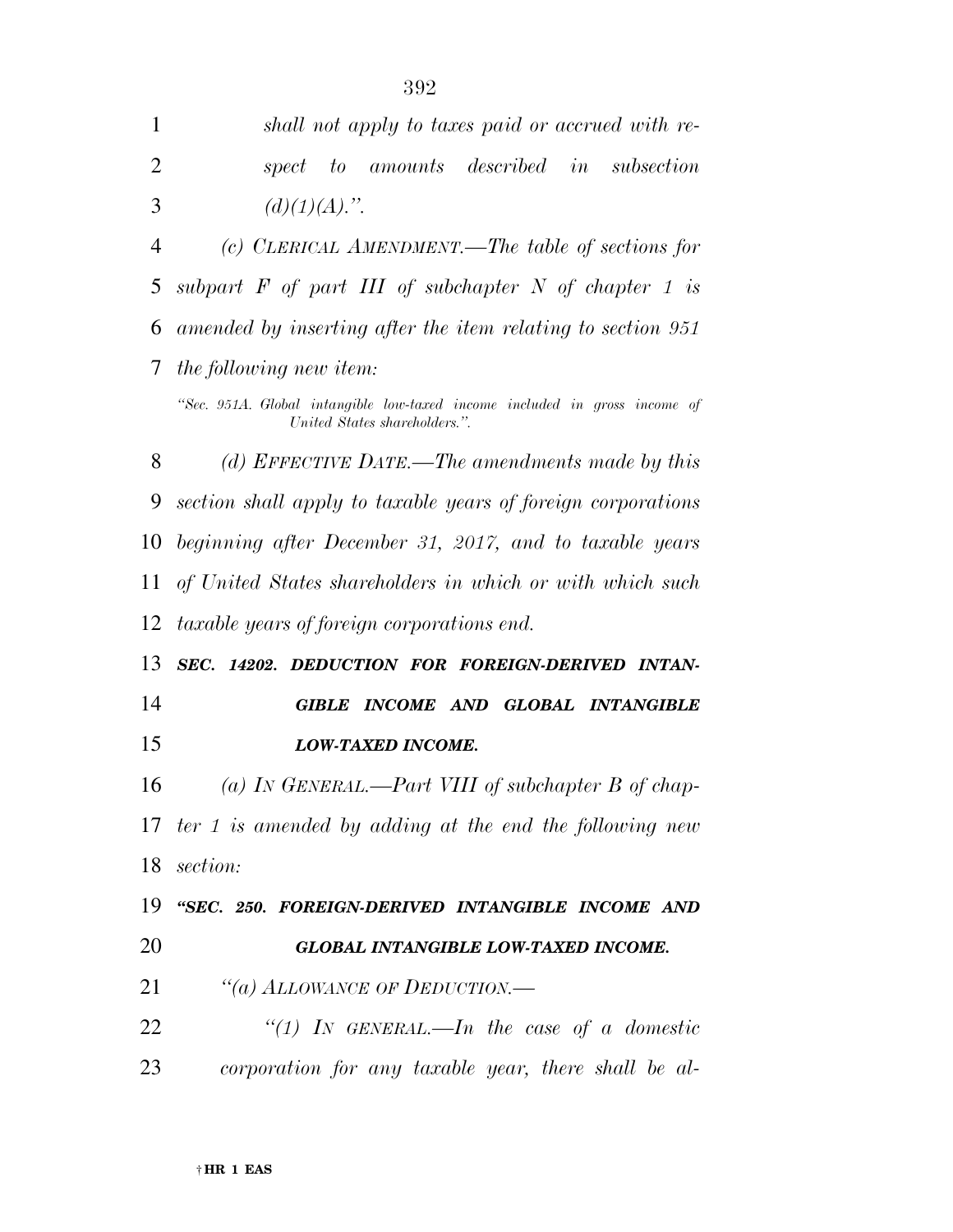| $\mathbf 1$    | lowed as a deduction an amount equal to the sum    |
|----------------|----------------------------------------------------|
| $\overline{2}$ | $of$ —                                             |
| 3              | $\lq (A)$ 37.5 percent of the foreign-derived in-  |
| $\overline{4}$ | tangible income of such domestic corporation for   |
| 5              | such taxable year, plus                            |
| 6              | $\lq (B)$ 50 percent of the global intangible low- |
| 7              | taxed income amount (if any) which is included     |
| 8              | in the gross income of such domestic corporation   |
| 9              | under section 951A for such taxable year.          |
| 10             | "(2) LIMITATION BASED ON TAXABLE INCOME.-          |
| 11             | "(A) IN GENERAL.—If, for any taxable               |
| 12             | $year-$                                            |
| 13             | "(i) the sum of the foreign-derived in-            |
| 14             | tangible income and the global intangible          |
| 15             | low-taxed income amount otherwise taken            |
| 16             | into account by the domestic corporation           |
| 17             | under paragraph $(1)$ , exceeds                    |
| 18             | $``(ii)$ the taxable income of the domestic        |
| 19             | corporation (determined without regard to          |
| 20             | this section),                                     |
| 21             | then the amount of the foreign-derived intangible  |
| 22             | income and the global intangible low-taxed in-     |
| 23             | come amount so taken into account shall be re-     |
| 24             | duced as provided in subparagraph $(B)$ .          |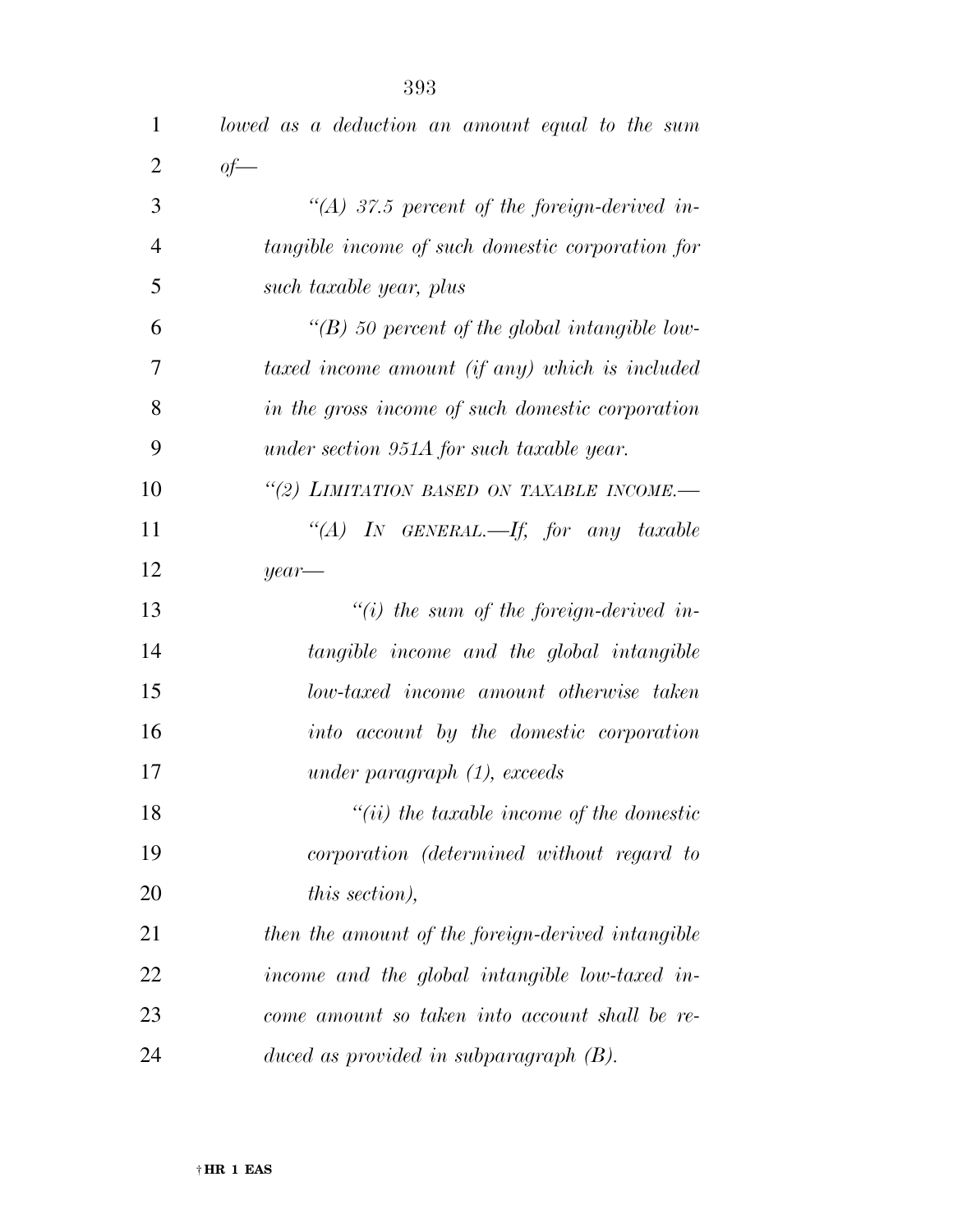| $\mathbf{1}$   | "(B) REDUCTION.—For purposes of sub-                |
|----------------|-----------------------------------------------------|
| $\overline{2}$ | paragraph $(A)$ —                                   |
| 3              | $"(i)$ foreign-derived intangible income            |
| $\overline{4}$ | shall be reduced by an amount which bears           |
| 5              | the same ratio to the excess described in           |
| 6              | subparagraph (A) as such foreign-derived            |
| $\overline{7}$ | <i>intangible income bears to the sum de-</i>       |
| 8              | scribed in subparagraph $(A)(i)$ , and              |
| 9              | $``(ii)$ the global intangible low-taxed            |
| 10             | income amount shall be reduced by the re-           |
| 11             | mainder of such excess.                             |
| 12             | "(3) REDUCTION IN DEDUCTION FOR TAXABLE             |
| 13             | YEARS AFTER 2025.—In the case of any taxable year   |
| 14             | beginning after December 31, 2025, paragraph (1)    |
| 15             | shall be applied by substituting—                   |
| 16             | $\lq (A)$ 21.875 percent for 37.5 percent in        |
| 17             | subparagraph $(A)$ , and                            |
| 18             | "(B) '37.5 percent' for '50 percent' in sub-        |
| 19             | paragnph(B).                                        |
| 20             | "(b) FOREIGN-DERIVED INTANGIBLE INCOME.-For         |
| 21             | purposes of this section—                           |
| 22             | "(1) IN GENERAL.—The foreign-derived intan-         |
| 23             | gible income of any domestic corporation is the     |
| 24             | amount which bears the same ratio to the deemed in- |

*tangible income of such corporation as—*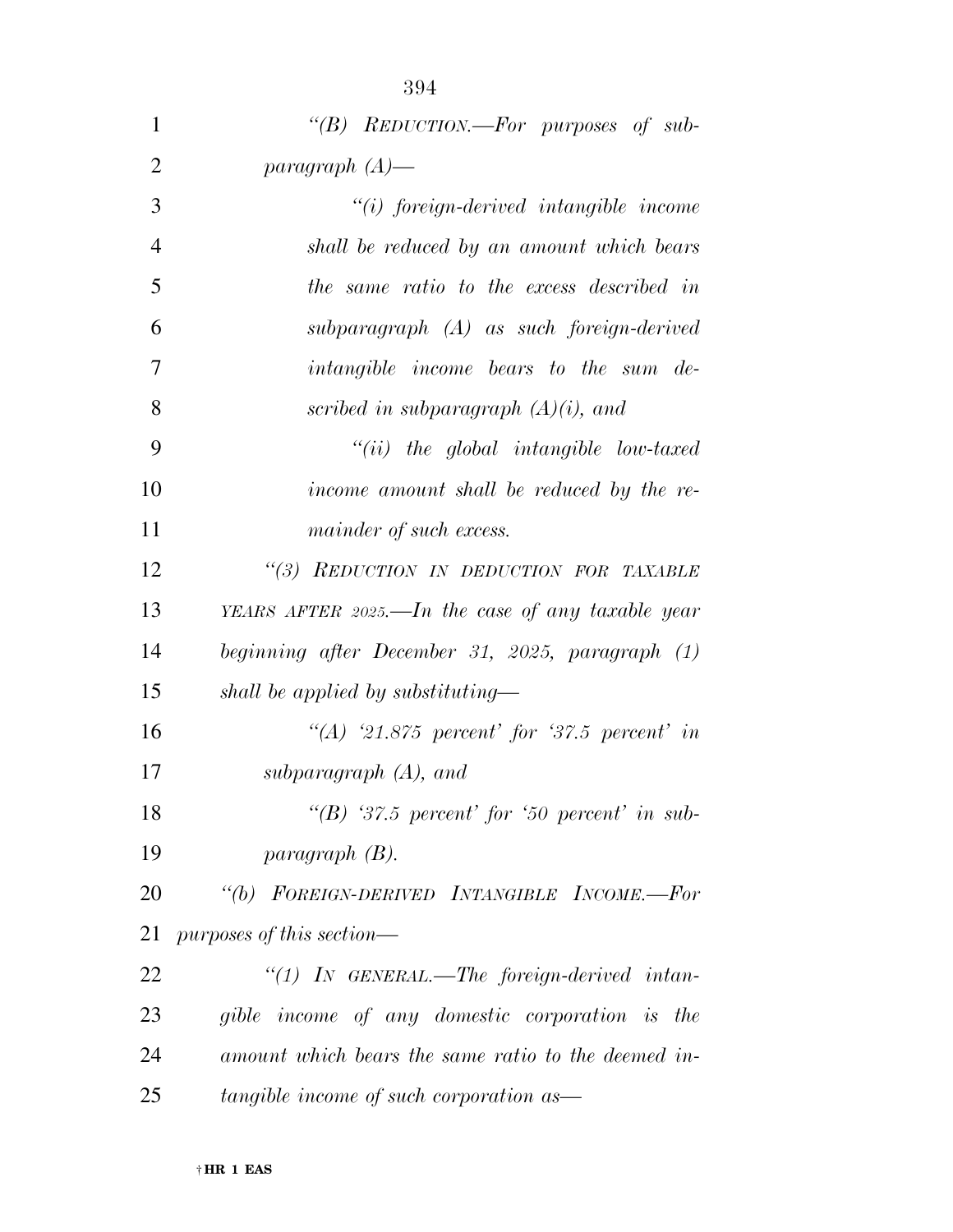| 1              | $\lq (A)$ the foreign-derived deduction eligible       |
|----------------|--------------------------------------------------------|
| $\overline{2}$ | income of such corporation, bears to                   |
| 3              | $\lq\lq(B)$ the deduction eligible income of such      |
| $\overline{4}$ | <i>corporation.</i>                                    |
| 5              | "(2) DEEMED INTANGIBLE INCOME.-For pur-                |
| 6              | poses of this subsection—                              |
| 7              | "(A) In GENERAL.—The term 'deemed in-                  |
| 8              | tangible income' means the excess (if any) of-         |
| 9              | $\lq\lq(i)$ the deduction eligible income of the       |
| 10             | <i>domestic corporation, over</i>                      |
| 11             | $``(ii)$ the deemed tangible income re-                |
| 12             | turn of the corporation.                               |
| 13             | <b>DEEMED</b> TANGIBLE INCOME<br>$\lq(B)$<br>$RE-$     |
| 14             | TURN.—The term 'deemed tangible income re-             |
| 15             | turn' means, with respect to any corporation, an       |
| 16             | amount equal to 10 percent of the corporation's        |
| 17             | qualified business asset investment (as defined in     |
| 18             | section 951 $A(d)$ , determined by substituting 'de-   |
| 19             | duction eligible income' for 'tested income' in        |
| 20             | paragraph $(2)$ thereof).                              |
| 21             | "(3) DEDUCTION ELIGIBLE INCOME.-                       |
| 22             | "(A) IN GENERAL.—The term 'deduction el-               |
| 23             | <i>igible income</i> means, with respect to any domes- |
| 24             | tic corporation, the excess (if any) of-               |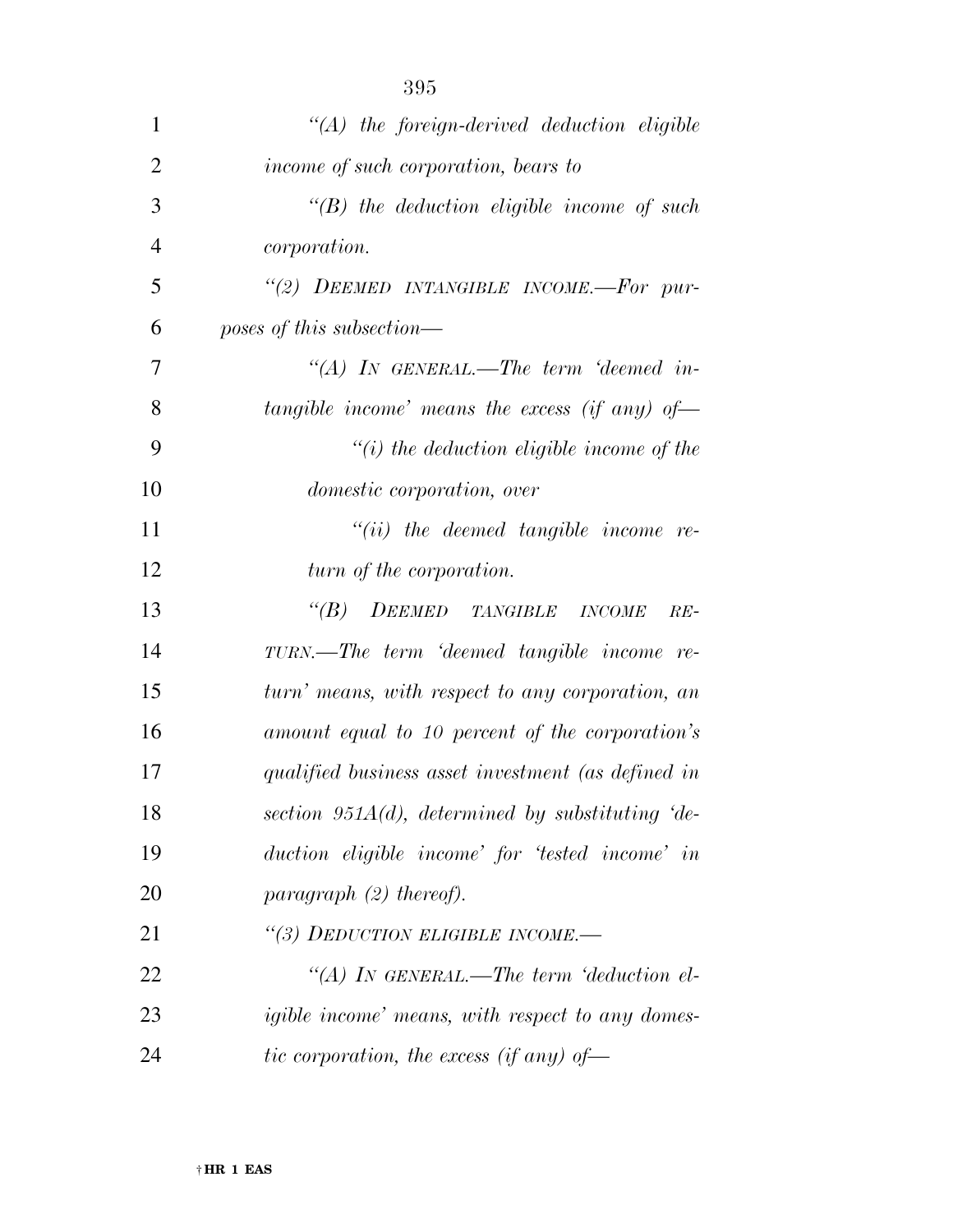| $\mathbf{1}$   | $``(i)$ gross income of such corporation           |
|----------------|----------------------------------------------------|
| $\overline{2}$ | determined without regard to-                      |
| 3              | "(I) the subpart $F$ income of such                |
| $\overline{4}$ | corporation determined under section               |
| 5              | 951,                                               |
| 6              | $\lq (II)$ the global intangible low-              |
| 7              | taxed income determined under section              |
| 8              | 951A,                                              |
| 9              | "(III) any financial services in-                  |
| 10             | $(as \quad defined \quad in \quad section$<br>come |
| 11             | $904(d)(2)(D)$ of such corporation                 |
| 12             | which is not described in clause $(ii)$ ,          |
| 13             | $H(V)$ any dividend received from                  |
| 14             | a corporation which is a controlled for-           |
| 15             | eign corporation of such domestic cor-             |
| 16             | <i>poration,</i>                                   |
| 17             | "(V) any domestic oil and gas ex-                  |
| 18             | traction income of such corporation,               |
| 19             | and                                                |
| 20             | "(VI) any foreign branch income                    |
| 21             | (as defined in section $904(d)(2)(J)$ ),           |
| 22             | over                                               |
| 23             | $``(ii)$ the deductions (including taxes)          |
| 24             | properly allocable to such gross income            |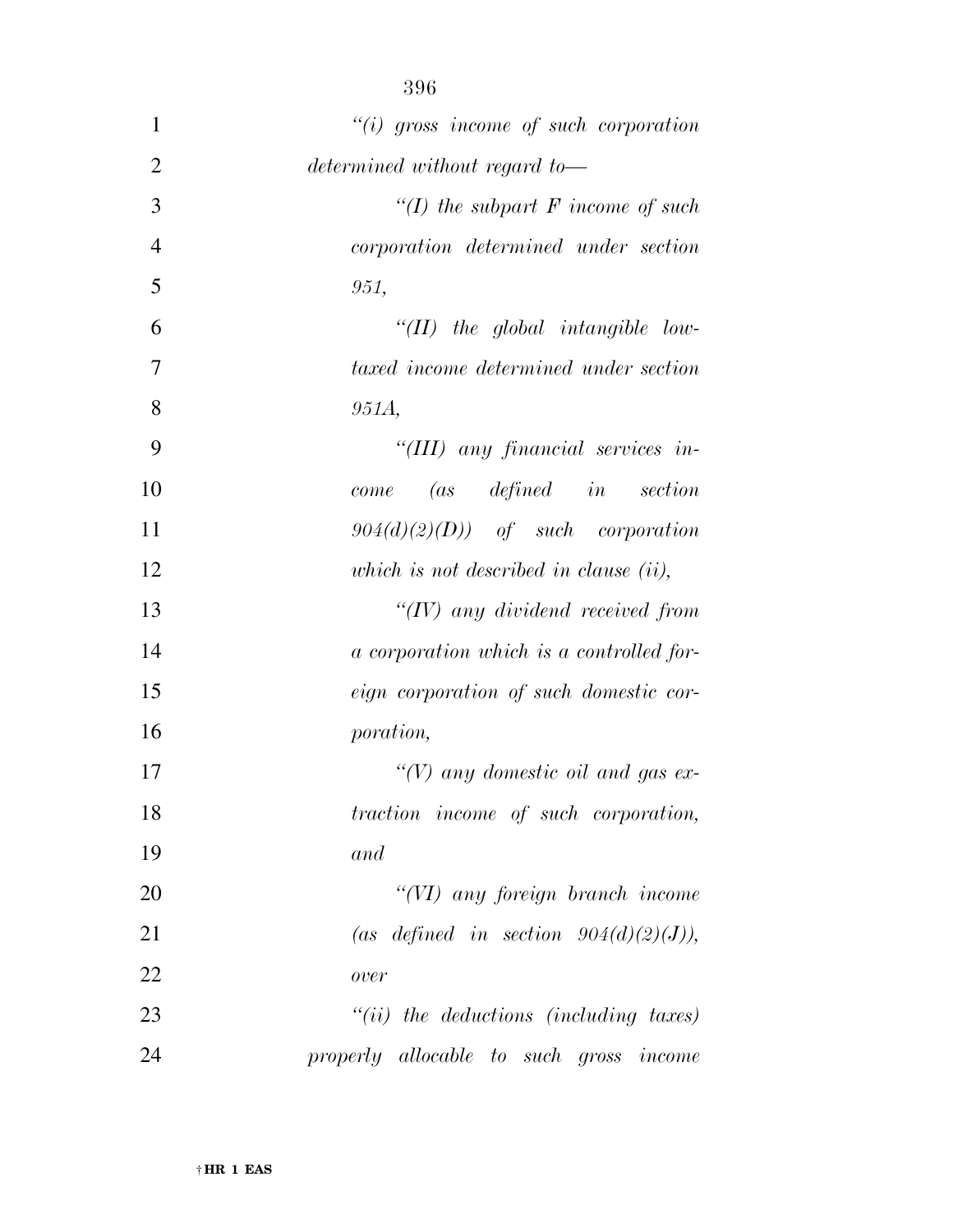| $\mathbf{1}$   | under rules similar to the rules of section          |
|----------------|------------------------------------------------------|
| $\overline{2}$ | $954(b)(5)$ .                                        |
| 3              | "(B) DOMESTIC OIL AND GAS EXTRACTION                 |
| $\overline{4}$ | INCOME.—For purposes of subparagraph $(A)$ , the     |
| 5              | term 'domestic oil and gas extraction income'        |
| 6              | means income described in section $907(c)(1)$ , de-  |
| 7              | termined by substituting 'within the United          |
| 8              | States' for 'without the United States'.             |
| 9              | "(4) FOREIGN-DERIVED DEDUCTION ELIGIBLE              |
| 10             | INCOME.—The term 'foreign-derived deduction eligible |
| 11             | income' means, with respect to any taxpayer for any  |
| 12             | taxable year, any deduction eligible income of such  |
| 13             | $taryayer$ which is derived in connection with-      |
| 14             | "(A) property—                                       |
| 15             | $``(i)$ which is sold by the taxpayer to             |
| 16             | any person who is not a United States per-           |
| 17             | son, and                                             |
| 18             | $``(ii)$ which the taxpayer establishes to           |
| 19             | the satisfaction of the Secretary is for a for-      |
| 20             | eign use, or                                         |
| 21             | $\lq\lq B$ services provided by the taxpayer         |
| 22             | which the taxpayer establishes to the satisfaction   |
| 23             | of the Secretary are provided to any person, or      |
| 24             | with respect to property, not located within the     |
| 25             | United States.                                       |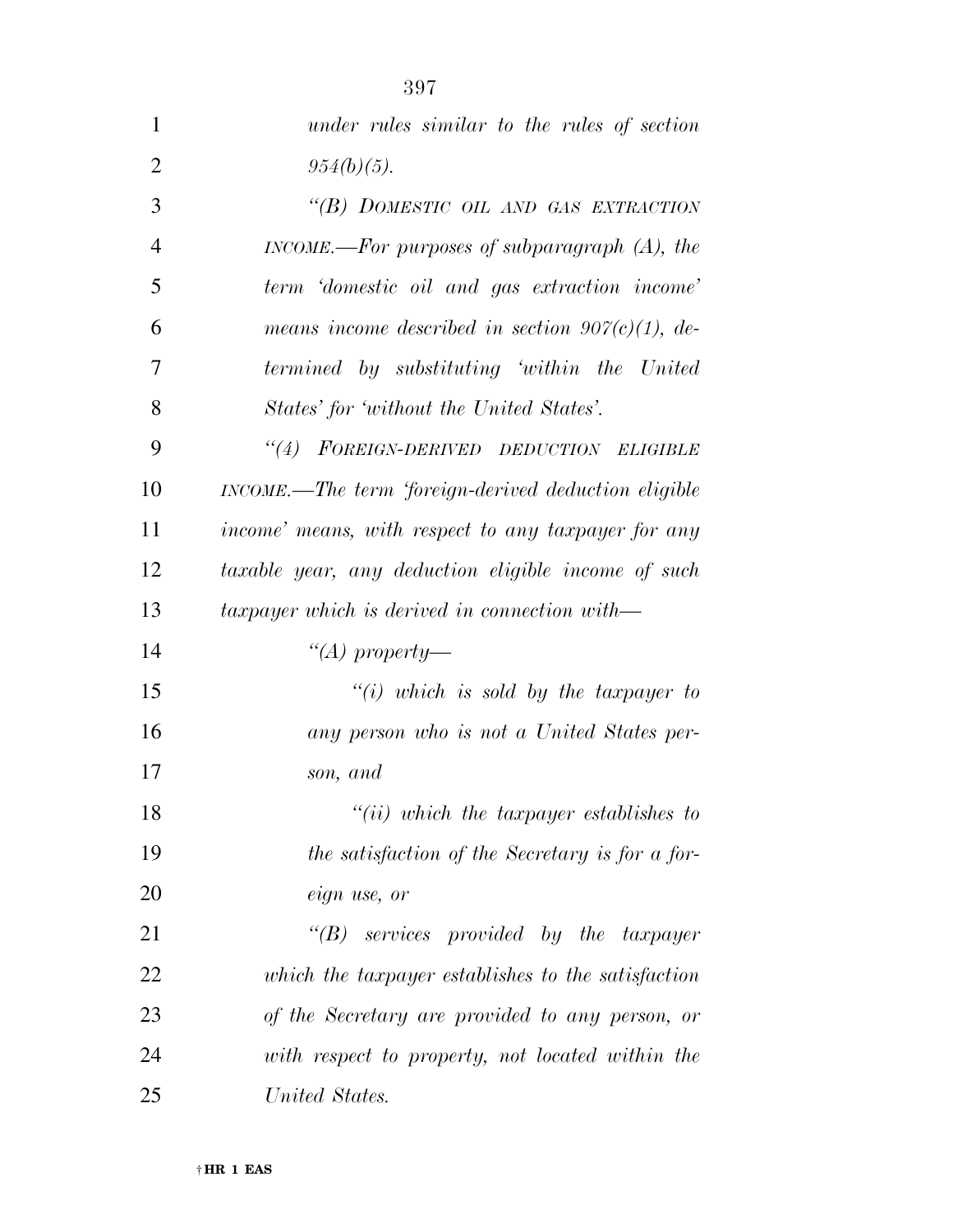| 1              | "(5) RULES RELATING TO FOREIGN USE PROP-      |
|----------------|-----------------------------------------------|
| $\overline{2}$ | ERTY OR SERVICES.—For purposes of this sub-   |
| 3              | section—                                      |
| $\overline{4}$ | "(A) FOREIGN USE.—The term 'foreign use'      |
| 5              | means any use, consumption, or disposition    |
| 6              | which is not within the United States.        |
| 7              | "(B) PROPERTY OR SERVICES PROVIDED TO         |
| 8              | DOMESTIC INTERMEDIARIES.-                     |
| 9              | "(i) PROPERTY.—If a taxpayer sells            |
| 10             | property to another person (other than a re-  |
| 11             | lated party) for further manufacture or       |
| 12             | other modification within the United States,  |
| 13             | such property shall not be treated as sold    |
| 14             | for a foreign use even if such other person   |
| 15             | subsequently uses such property for a for-    |
| 16             | eign use.                                     |
| 17             | "(ii) SERVICES.—If a taxpayer pro-            |
| 18             | vides services to another person (other than  |
| 19             | a related party) located within the United    |
| 20             | States, such services shall not be treated as |
| 21             | described in paragraph $(4)(B)$ even if such  |
| 22             | other person uses such services in providing  |
| 23             | services which are so described.              |
| 24             | "(C) SPECIAL RULES WITH RESPECT TO RE-        |
| 25             | LATED PARTY TRANSACTIONS.                     |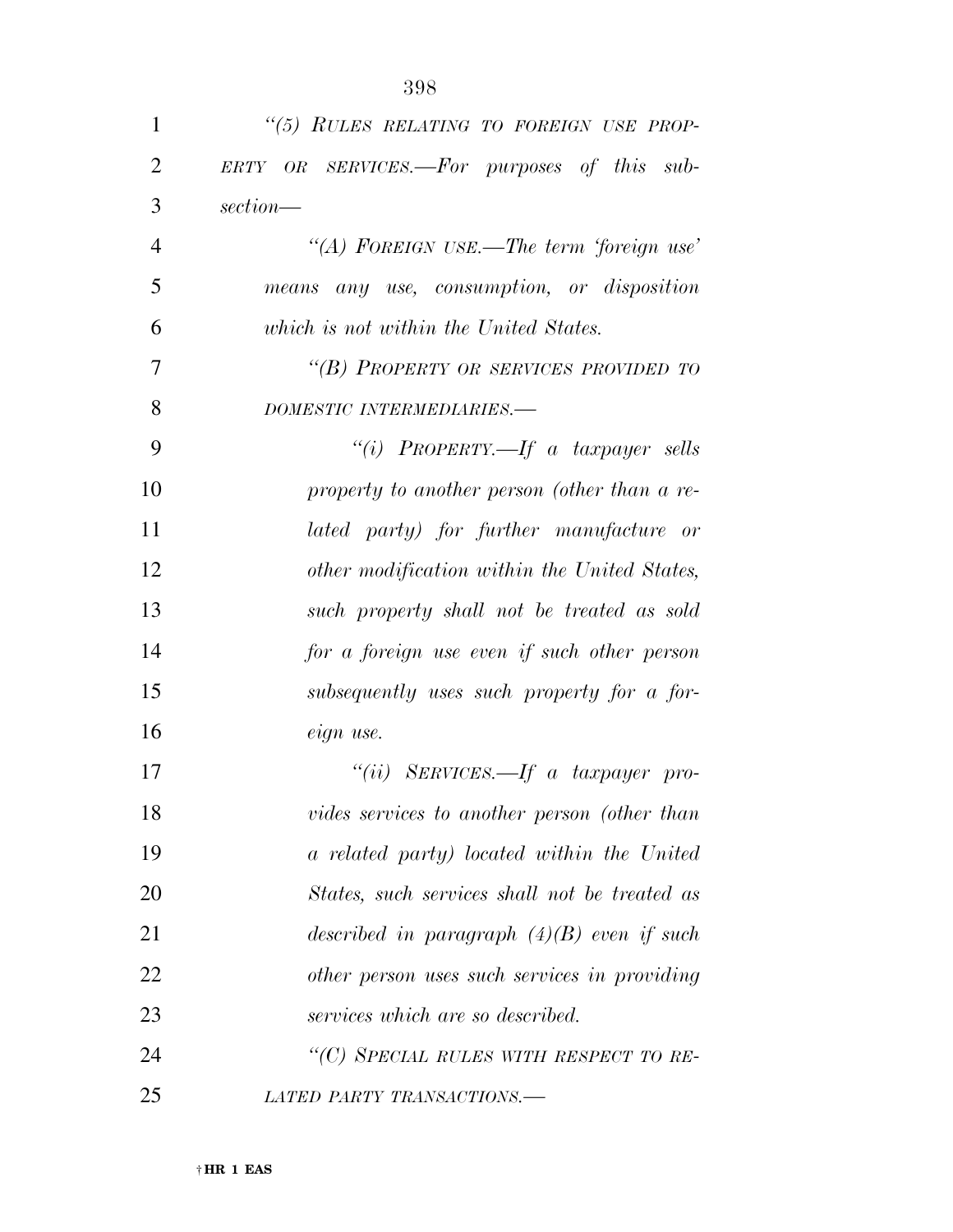| $\mathbf{1}$   | "(i) SALES TO RELATED PARTIES.-If              |
|----------------|------------------------------------------------|
| $\overline{2}$ | property is sold to a related party who is     |
| 3              | not a United States person, such sale shall    |
| $\overline{4}$ | not be treated as for a foreign use unless—    |
| 5              | $\lq (I)$ such property is ultimately          |
| 6              | sold by a related party, or used by a          |
| 7              | related party in connection with prop-         |
| 8              | erty which is sold or the provision of         |
| 9              | services, to another person who is an          |
| 10             | unrelated party who is not a United            |
| 11             | States person, and                             |
| 12             | $``(II)$ the taxpayer establishes to           |
| 13             | the satisfaction of the Secretary that         |
| 14             | such property is for a foreign use.            |
| 15             | For purposes of this clause, a sale of prop-   |
| 16             | erty shall be treated as a sale of each of the |
| 17             | components thereof.                            |
| 18             | "(ii) SERVICE PROVIDED TO RELATED              |
| 19             | $PARTIES. - If a service is provided to a re-$ |
| 20             | lated party who is not located in the United   |
| 21             | States, such service shall not be treated de-  |
| 22             | scribed in subparagraph $(A)(ii)$ unless the   |
| 23             | taxpayer established to the satisfaction of    |
| 24             | the Secretary that such service is not sub-    |
| 25             | stantially similar to services provided by     |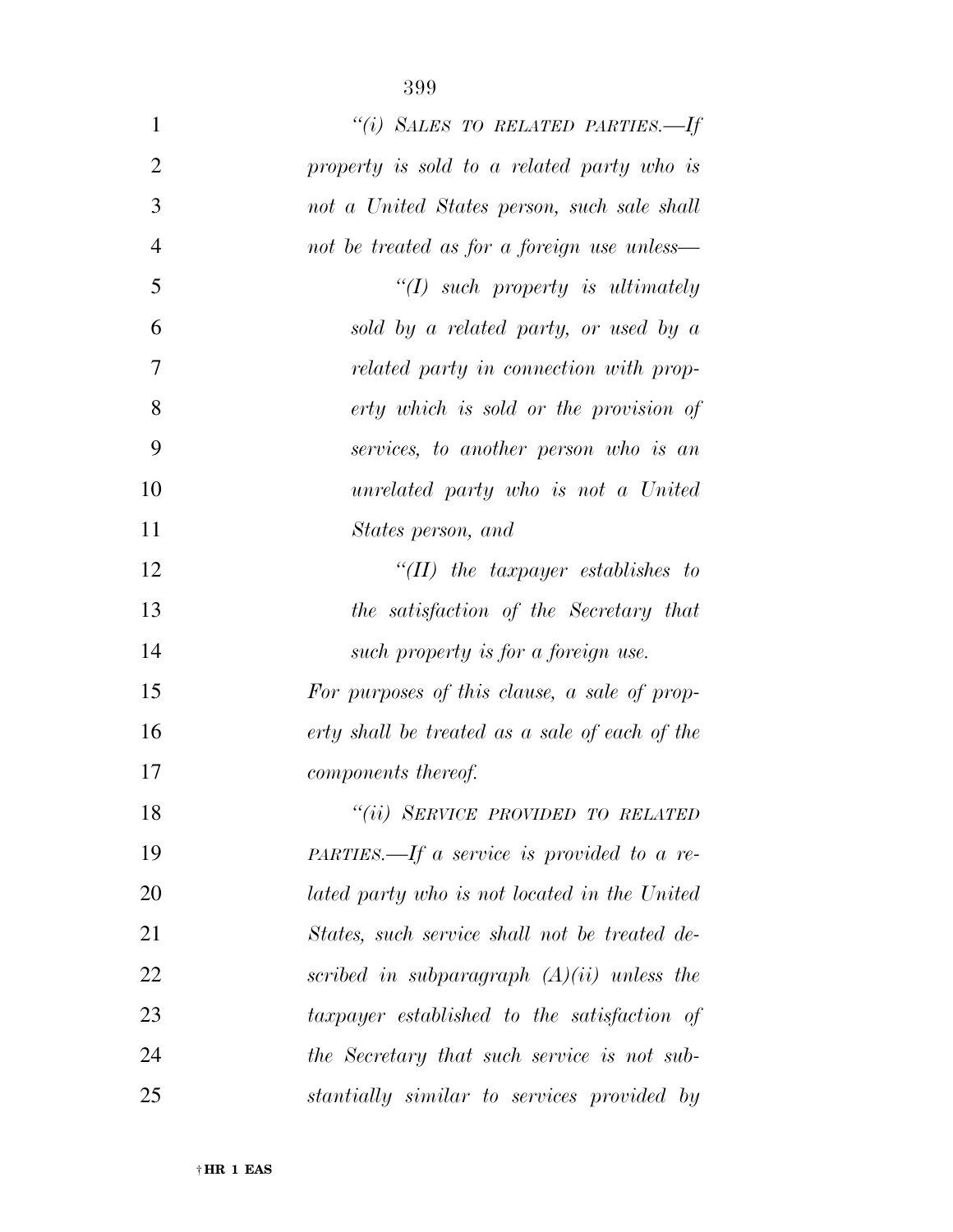| $\mathbf{1}$   | such related party to persons located within         |
|----------------|------------------------------------------------------|
| $\overline{2}$ | the United States.                                   |
| 3              | "(D) RELATED PARTY,—For purposes of                  |
| $\overline{4}$ | this paragraph, the term 'related party' means       |
| 5              | any member of an affiliated group as defined in      |
| 6              | section $1504(a)$ , determined—                      |
| 7              | "(i) by substituting 'more than 50 per-              |
| 8              | cent' for 'at least 80 percent' each place it        |
| 9              | appears, and                                         |
| 10             | "(ii) without regard to paragraphs $(2)$             |
| 11             | and (3) of section $1504(b)$ .                       |
| 12             | Any person (other than a corporation) shall be       |
| 13             | treated as a member of such group if such person     |
| 14             | is controlled by members of such group (includ-      |
| 15             | ing any entity treated as a member of such           |
| 16             | group by reason of this sentence) or controls any    |
| 17             | such member. For purposes of the preceding sen-      |
| 18             | tence, control shall be determined under the rules   |
| 19             | of section $954(d)(3)$ .                             |
| 20             | " $(E)$ SOLD.—For purposes of this sub-              |
| 21             | section, the terms 'sold', 'sells', and 'sale' shall |
| 22             | include any lease, license, exchange, or other dis-  |
| 23             | <i>position.</i>                                     |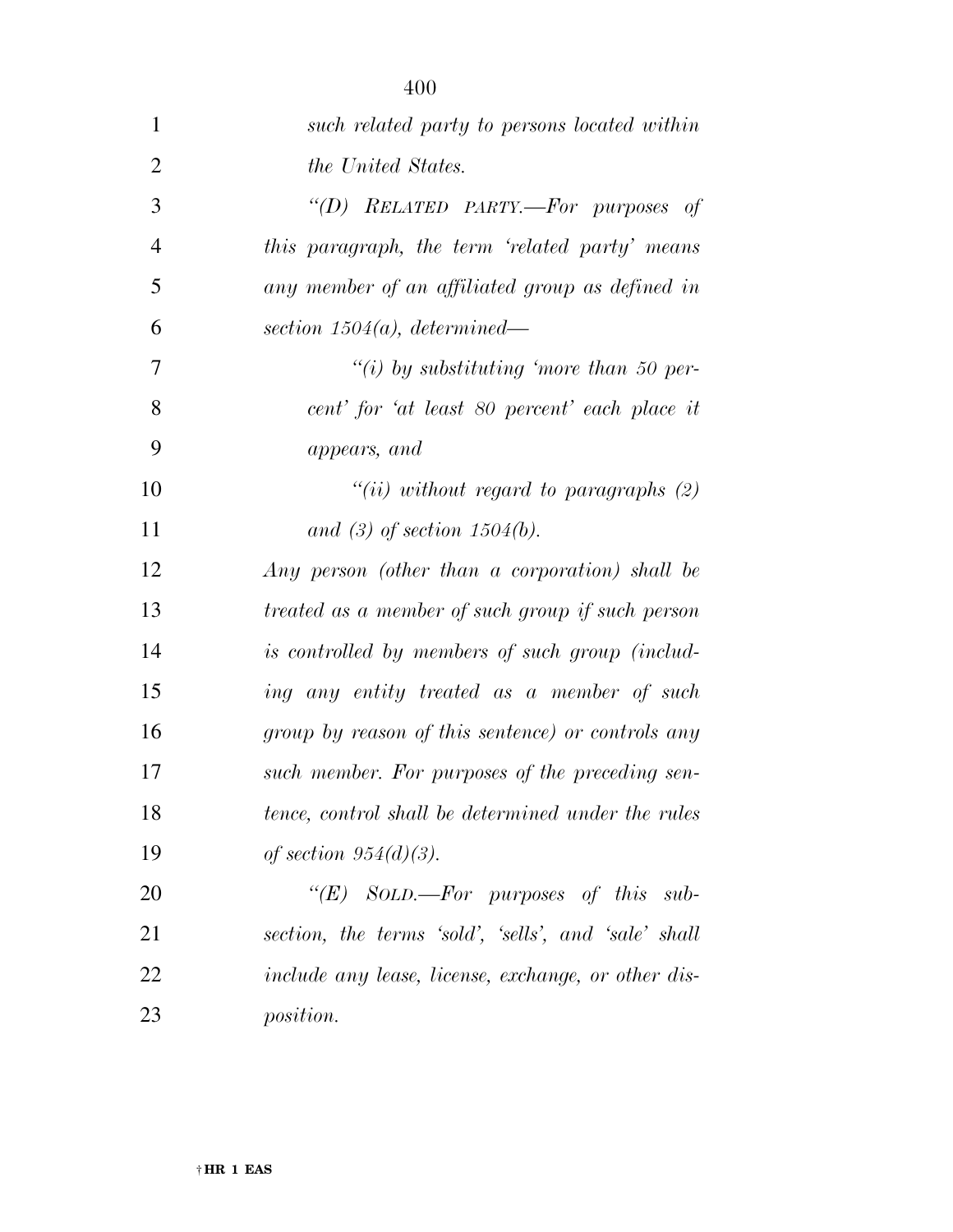| $\mathbf{1}$ | "(c) REGULATIONS.—The Secretary shall prescribe                                  |
|--------------|----------------------------------------------------------------------------------|
| 2            | such regulations or other guidance as may be necessary or                        |
| 3            | appropriate to carry out the provisions of this section.".                       |
| 4            | (b) CONFORMING AMENDMENTS.-                                                      |
| 5            | $(1)$ Section 172 $(d)$ , as amended by section 13011,                           |
| 6            | is amended by adding at the end the following new                                |
| 7            | paragraph:                                                                       |
| 8            | "(10) DEDUCTION FOR FOREIGN-DERIVED INTAN-                                       |
| 9            | GIBLE INCOME.—The deduction under section 250                                    |
| 10           | shall not be allowed.".                                                          |
| 11           | (2) Section 246(b)(1) is amended—                                                |
| 12           | $(A)$ by striking "and subsection (a) and (b)                                    |
| 13           | of section $245$ " the first place it appears and in-                            |
| 14           | serting $\degree$ , subsection (a) and (b) of section 245,                       |
| 15           | and section $250$ ",                                                             |
| 16           | $(B)$ by striking "and subsection (a) and (b)                                    |
| 17           | of section 245" the second place it appears and                                  |
| 18           | inserting "subsection $(a)$ and $(b)$ of section 245,                            |
| 19           | and $250$ ".                                                                     |
| 20           | (3) Section $469(i)(3)(F)(iii)$ is amended by strik-                             |
| 21           | ing "and 222" and inserting "222, and 250".                                      |
| 22           | $(4)$ The table of sections for part VIII of sub-                                |
| 23           | chapter $B$ of chapter 1 is amended by adding at the                             |
| 24           | end the following new item:                                                      |
|              | "Sec. 250. Foreign-derived intangible income and global intangible low-taxed in- |

*come.''.*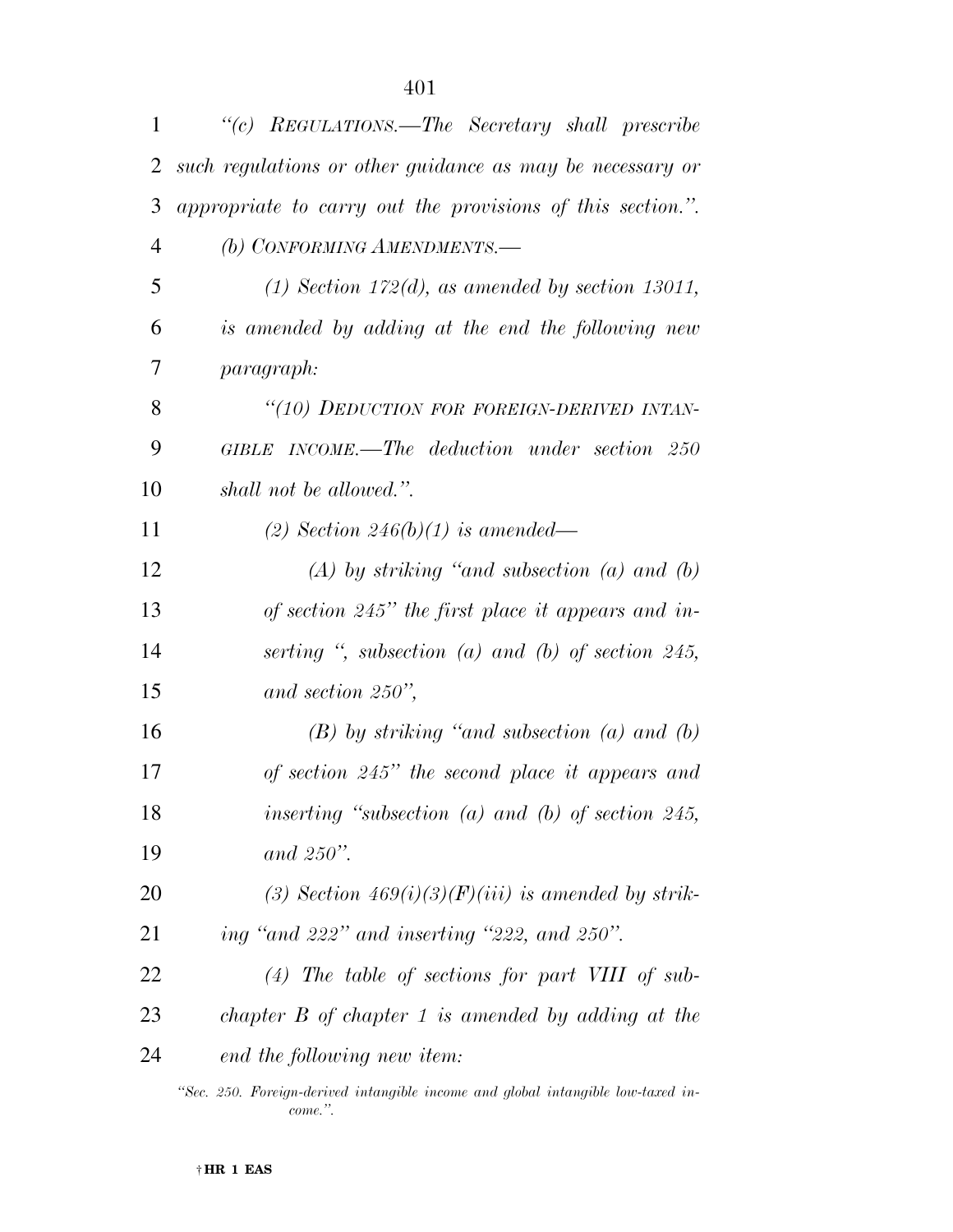*section shall apply to taxable years beginning after Decem- ber 31, 2017. SEC. 14203. SPECIAL RULES FOR TRANSFERS OF INTAN- GIBLE PROPERTY FROM CONTROLLED FOR- EIGN CORPORATIONS TO UNITED STATES SHAREHOLDERS. (a) IN GENERAL.—Subpart F of part III of subchapter N of chapter 1 is amended by adding at the end the fol- lowing new section: ''SEC. 966. TRANSFERS OF INTANGIBLE PROPERTY TO UNITED STATES SHAREHOLDERS.* 

 *''(a) IN GENERAL.—In the case of any distribution of intangible property which is held by a controlled foreign corporation on the date of enactment of this section and which is described in subsection (b)—* 

 *''(1) for purposes of part I of subchapter C and any other provision of this title specified by the Sec- retary, the fair market value of such property on the date of such distribution shall be treated as not ex- ceeding the adjusted basis of such property imme-diately before such distribution, and* 

 *''(2) if the distribution is to a United States shareholder and is not a dividend—* 

*(c) EFFECTIVE DATE.—The amendments made by this*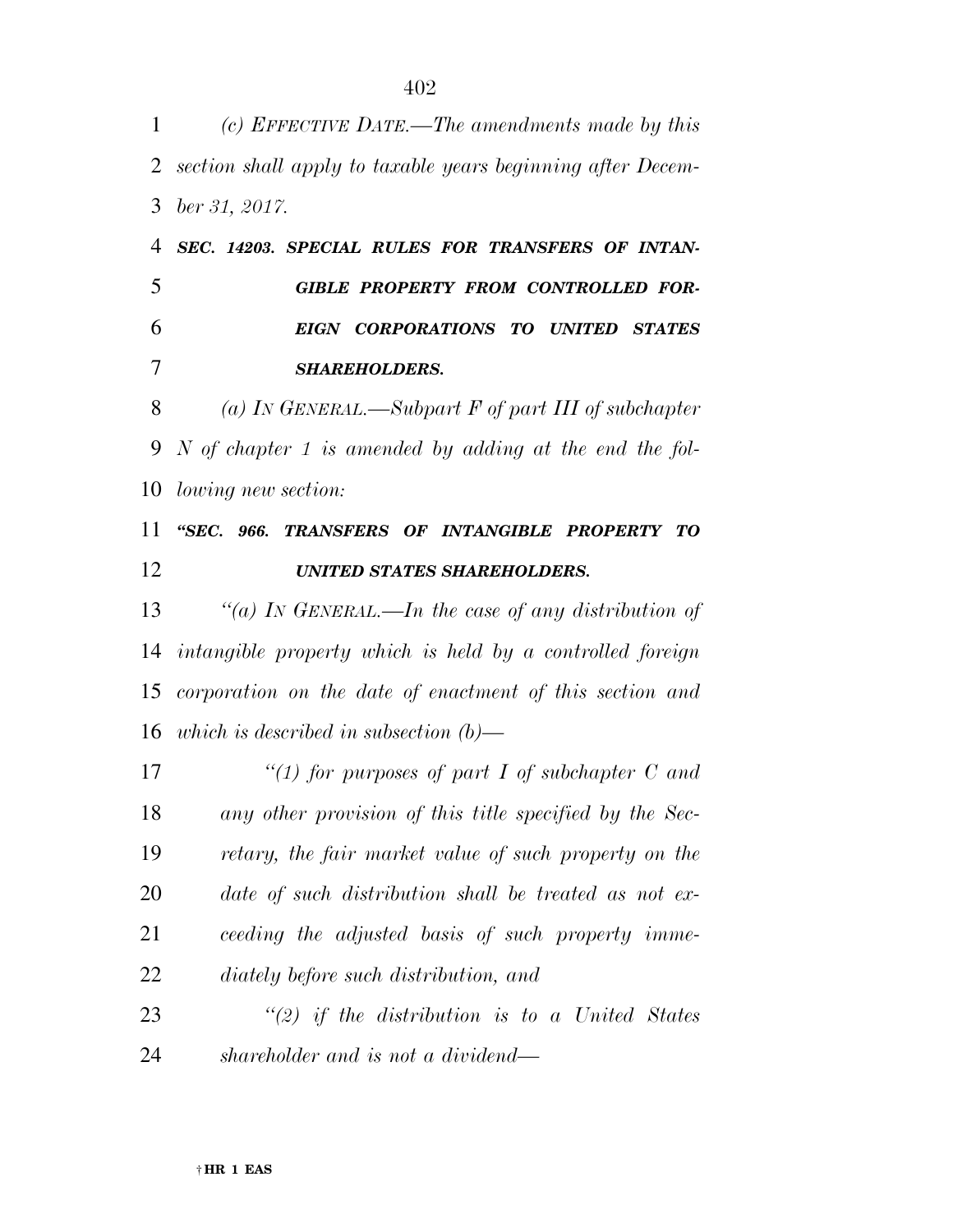| $\mathbf{1}$   | $\lq\lq (A)$ the United States shareholder's ad-           |
|----------------|------------------------------------------------------------|
| $\overline{2}$ | justed basis in the stock of the controlled foreign        |
| 3              | corporation with respect to which such distribu-           |
| $\overline{4}$ | tion is made shall be increased by the amount (if          |
| 5              | any) of such distribution which would (but for             |
| 6              | this subsection) be includible in gross income,            |
| 7              | and                                                        |
| 8              | $\lq\lq(B)$ the adjusted basis of such property in         |
| 9              | the hands of such United States shareholder im-            |
| 10             | mediately after such distribution shall be such            |
| 11             | adjusted basis immediately before such distribu-           |
| 12             | tion reduced by the amount of the increase de-             |
| 13             | scribed in subparagraph $(A)$ .                            |
| 14             | "(b) DISTRIBUTION.— $A$ distribution is described in       |
| 15             | this section if the distribution is—                       |
| 16             | $\lq(1)$ received by a domestic corporation from a         |
| 17             | controlled foreign corporation with respect to which       |
| 18             | such corporation is a United States shareholder, and       |
| 19             | $\lq(2)$ made by the controlled foreign corporation        |
| 20             | before the last day of the third taxable year of the con-  |
| 21             | trolled foreign corporation beginning after December       |
| 22             | 31, 2017.                                                  |
| 23             | "(c) INTANGIBLE PROPERTY.—For purposes of this             |
| 24             | subsection, the term 'intangible property' has the meaning |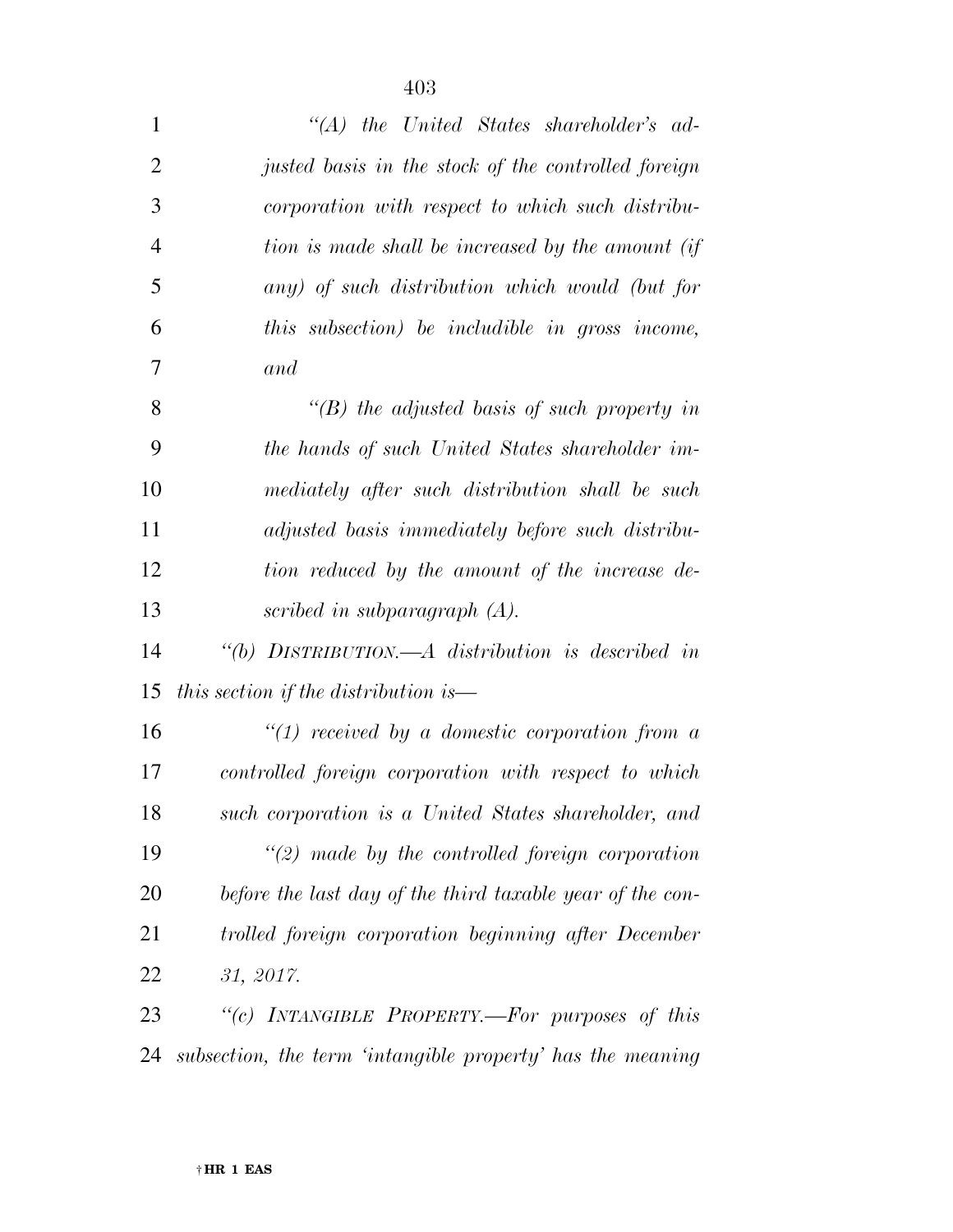| 1              | given such term by section $936(h)(3)(B)$ or which is com-                   |
|----------------|------------------------------------------------------------------------------|
| 2              | puter software described in section $197(e)(3)(B)$ .".                       |
| 3              | (b) CONFORMING AMENDMENTS.-                                                  |
| $\overline{4}$ | (1) Section $197(f)(2)(B)(i)$ is amended by insert-                          |
| 5              | ing "966(a)," after "731,".                                                  |
| 6              | (2) The table of sections for subpart $F$ of part III                        |
| 7              | of subchapter $N$ of chapter 1 is amended by adding                          |
| 8              | at the end the following new item:                                           |
|                | "Sec. 966. Transfers of intangible property to United States shareholders.". |
| 9              | (c) EFFECTIVE DATE.—The amendments made by this                              |
| 10             | section shall apply to distributions made in taxable years                   |
| 11             | of foreign corporations beginning after December 31, 2017,                   |
| 12             | and to taxable years of United States shareholders in which                  |
| 13             | or with which such taxable years of foreign corporations                     |
| 14             | end.                                                                         |
|                |                                                                              |
| 15             | <b>CHAPTER 2-OTHER MODIFICATIONS OF</b>                                      |
| 16             | <b>SUBPART F PROVISIONS</b>                                                  |
|                | 17 SEC. 14211. ELIMINATION OF INCLUSION OF FOREIGN BASE                      |
|                | <b>COMPANY OIL RELATED INCOME.</b>                                           |
| 18<br>19       | (a) REPEAL.—Subsection (a) of section 954 is amend-                          |
|                | 20 $ed-$                                                                     |
| 21             | $(1)$ by inserting "and" at the end of paragraph                             |
| <u>22</u>      | (2),                                                                         |
| 23             | $(2)$ by striking the comma at the end of para-                              |
| 24             | $graph (3)$ and inserting a period, and                                      |
| 25             | $(3)$ by striking paragraph $(5)$ .                                          |

† **HR 1 EAS**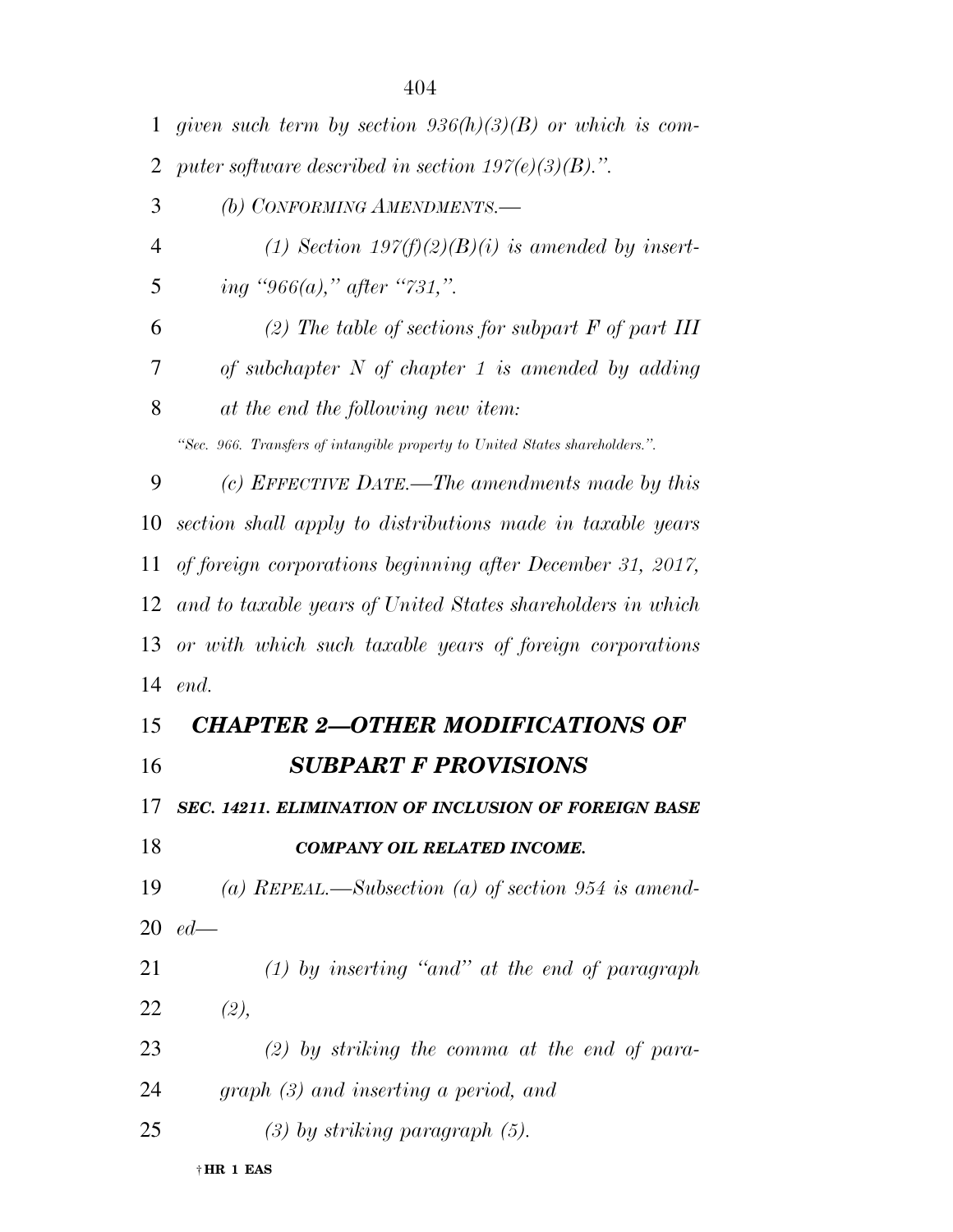| $\mathbf{1}$   | (b) CONFORMING AMENDMENTS.—                                   |
|----------------|---------------------------------------------------------------|
| $\overline{2}$ | (1) Section $952(c)(1)(B)(iii)$ is amended by                 |
| 3              | striking subclause (I) and redesignating subclauses           |
| $\overline{4}$ | $(II)$ through $(V)$ as subclauses $(I)$ through $(IV)$ , re- |
| 5              | <i>spectively.</i>                                            |
| 6              | $(2)$ Section 954(b) is amended—                              |
| 7              | $(A)$ by striking the second sentence of para-                |
| 8              | graph $(4)$ ,                                                 |
| 9              | (B) by striking "the foreign base company                     |
| $\Omega$       | required to come and the family have companied                |

 *services income, and the foreign base company oil related income'' in paragraph (5) and insert- ing ''and the foreign base company services in-come'', and* 

*(C) by striking paragraph (6).* 

 *(3) Section 954 is amended by striking sub-section (g).* 

 *(c) EFFECTIVE DATE.—The amendments made by this section shall apply to taxable years of foreign corporations beginning after December 31, 2017, and to taxable years of United States shareholders with or within which such taxable years of foreign corporations end.*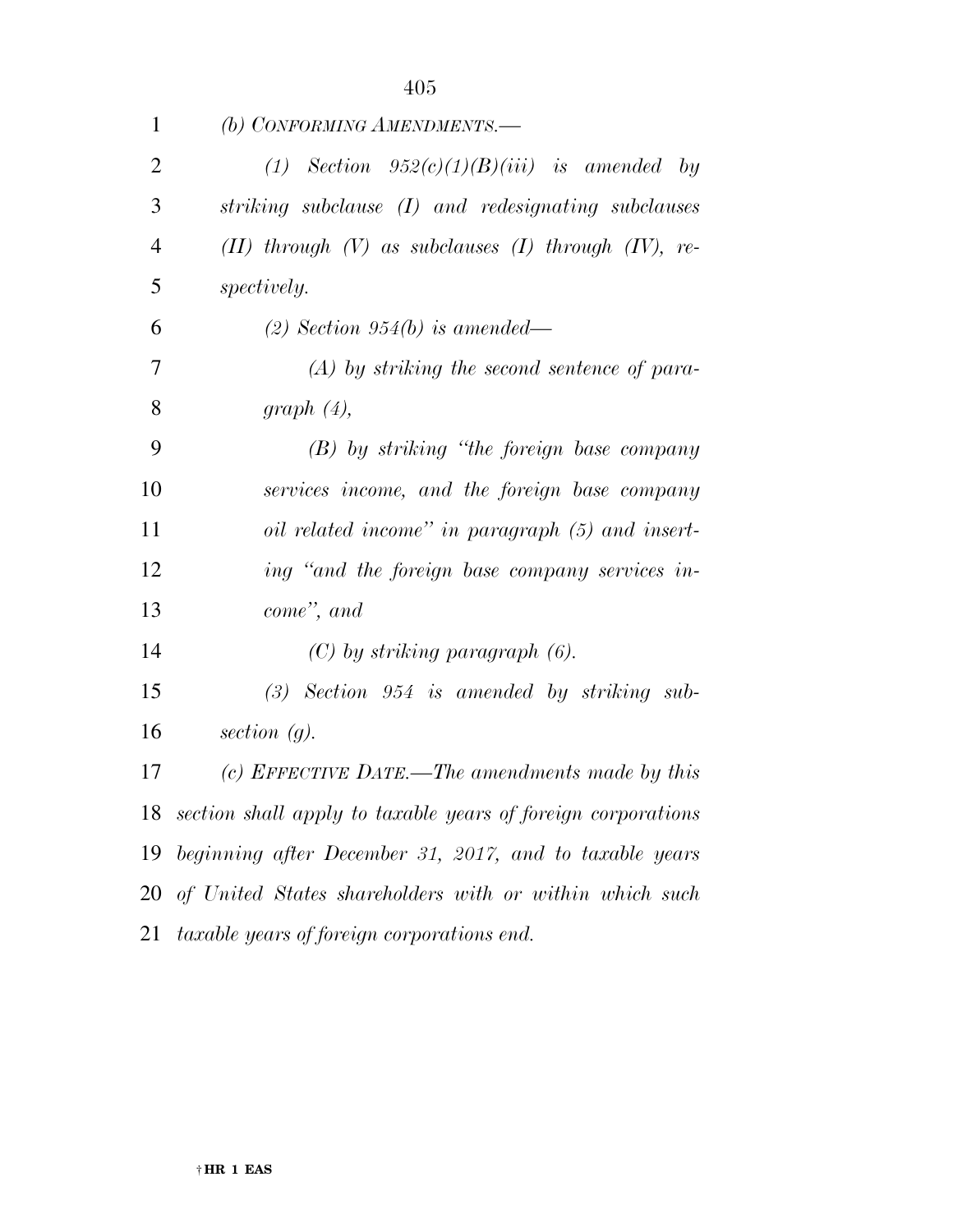| $\mathbf{1}$   | SEC. 14212. INFLATION ADJUSTMENT OF DE MINIMIS EX-           |
|----------------|--------------------------------------------------------------|
| $\overline{2}$ | CEPTION FOR FOREIGN BASE COMPANY IN-                         |
| 3              | COME.                                                        |
| $\overline{4}$ | (a) IN GENERAL.—Section $954(b)(3)$ is amended by            |
| 5              | adding at the end the following new subparagraph:            |
| 6              | "(D) INFLATION ADJUSTMENT.—In the case                       |
| 7              | of any taxable year beginning after 2017, the                |
| 8              | dollar amount in subparagraph $(A)(ii)$ shall be             |
| 9              | increased by an amount equal to-                             |
| 10             | $\lq\lq(i)$ such dollar amount, multiplied by                |
| 11             | $``(ii)$ the cost-of-living adjustment de-                   |
| 12             | termined under section $1(f)(3)$ for the cal-                |
| 13             | endar year in which the taxable year be-                     |
| 14             | gins.                                                        |
| 15             | Any increase determined under the preceding                  |
| 16             | sentence shall be rounded to the nearest multiple            |
| 17             | of $$50,000."$ .                                             |
| 18             | (b) EFFECTIVE DATE.—The amendments made by this              |
| 19             | section shall apply to taxable years of foreign corporations |
| 20             | beginning after December 31, 2017, and to taxable years      |
|                |                                                              |

*of United States shareholders in which or with which such* 

*taxable years of foreign corporations end.*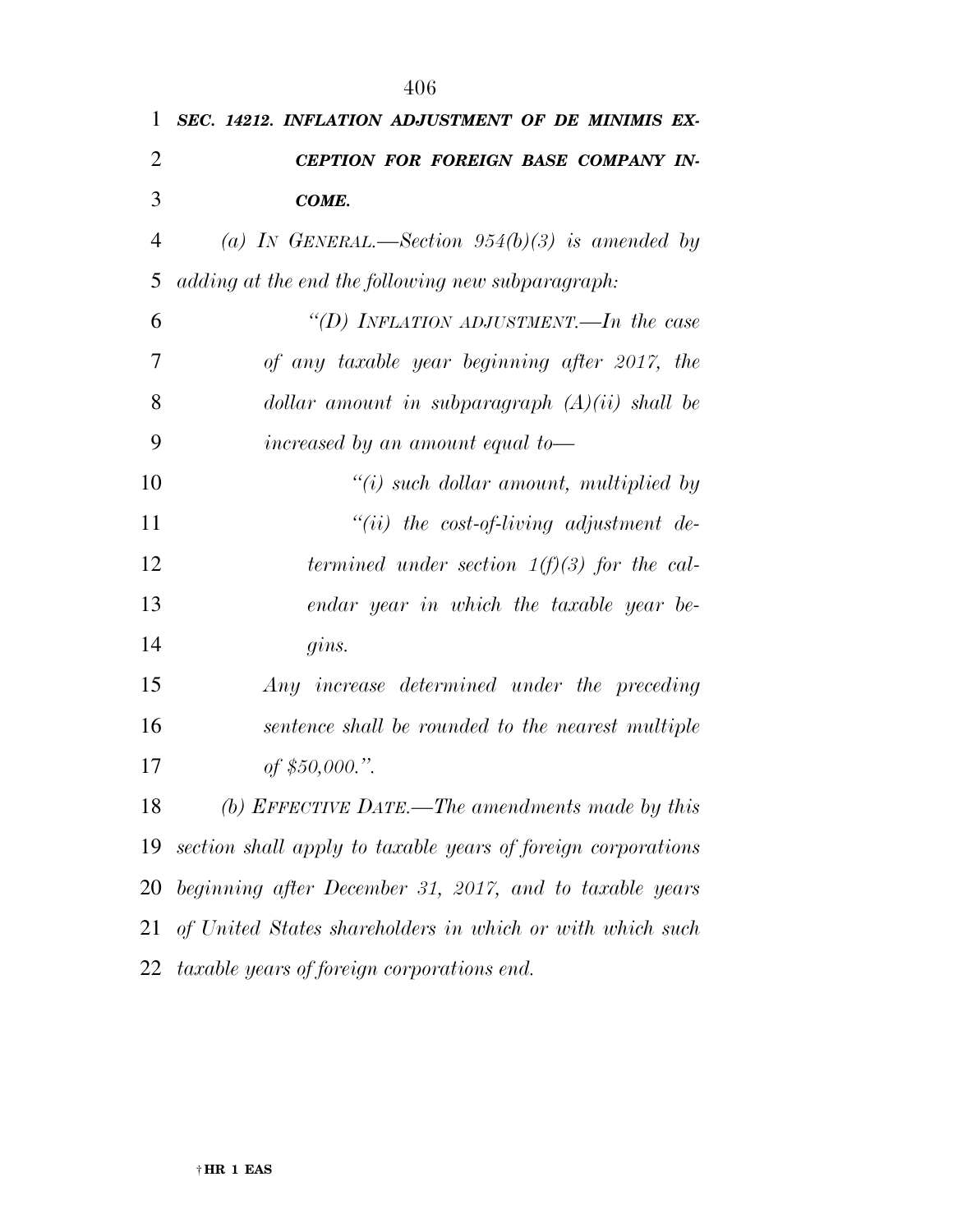| 1              | SEC. 14213. REPEAL OF INCLUSION BASED ON WITHDRAWAL          |
|----------------|--------------------------------------------------------------|
| 2              | OF PREVIOUSLY EXCLUDED SUBPART F IN-                         |
| 3              | <b>COME FROM QUALIFIED INVESTMENT.</b>                       |
| $\overline{4}$ | (a) In GENERAL.—Subpart F of part III of subchapter          |
| 5              | N of chapter 1 is amended by striking section 955.           |
| 6              | (b) CONFORMING AMENDMENTS.-                                  |
| 7              | $(1)(A)$ Section 951 $(a)(1)(A)$ is amended to read          |
| 8              | <i>as follows:</i>                                           |
| 9              | $\lq (A)$ his pro rata share (determined under               |
| 10             | paragraph $(2)$ ) of the corporation's subpart $F$           |
| 11             | income for such year, and".                                  |
| 12             | $(B)$ Section 851(b) is amended by striking "sec-            |
| 13             | tion $951(a)(1)(A)(i)$ " in the flush language at the end    |
| 14             | and inserting "section $951(a)(1)(A)$ ".                     |
| 15             | (C) Section $952(c)(1)(B)(i)$ is amended by strik-           |
| 16             | ing "section $951(a)(1)(A)(i)$ " and inserting "section      |
| 17             | $951(a)(1)(A)$ ".                                            |
| 18             | (D) Section $953(c)(1)(C)$ is amended by striking            |
| 19             | "section $951(a)(1)(A)(i)$ " and inserting "section"         |
| 20             | $951(a)(1)(A)$ ".                                            |
| 21             | (2) Section 951(a) is amended by striking para-              |
| 22             | $graph(3)$ .                                                 |
| 23             | (3) Section $953(d)(4)(B)(iv)(II)$ is amended by             |
| 24             | striking "or amounts referred to in clause $(ii)$ or $(iii)$ |
| 25             | of section $951(a)(1)(A)$ .                                  |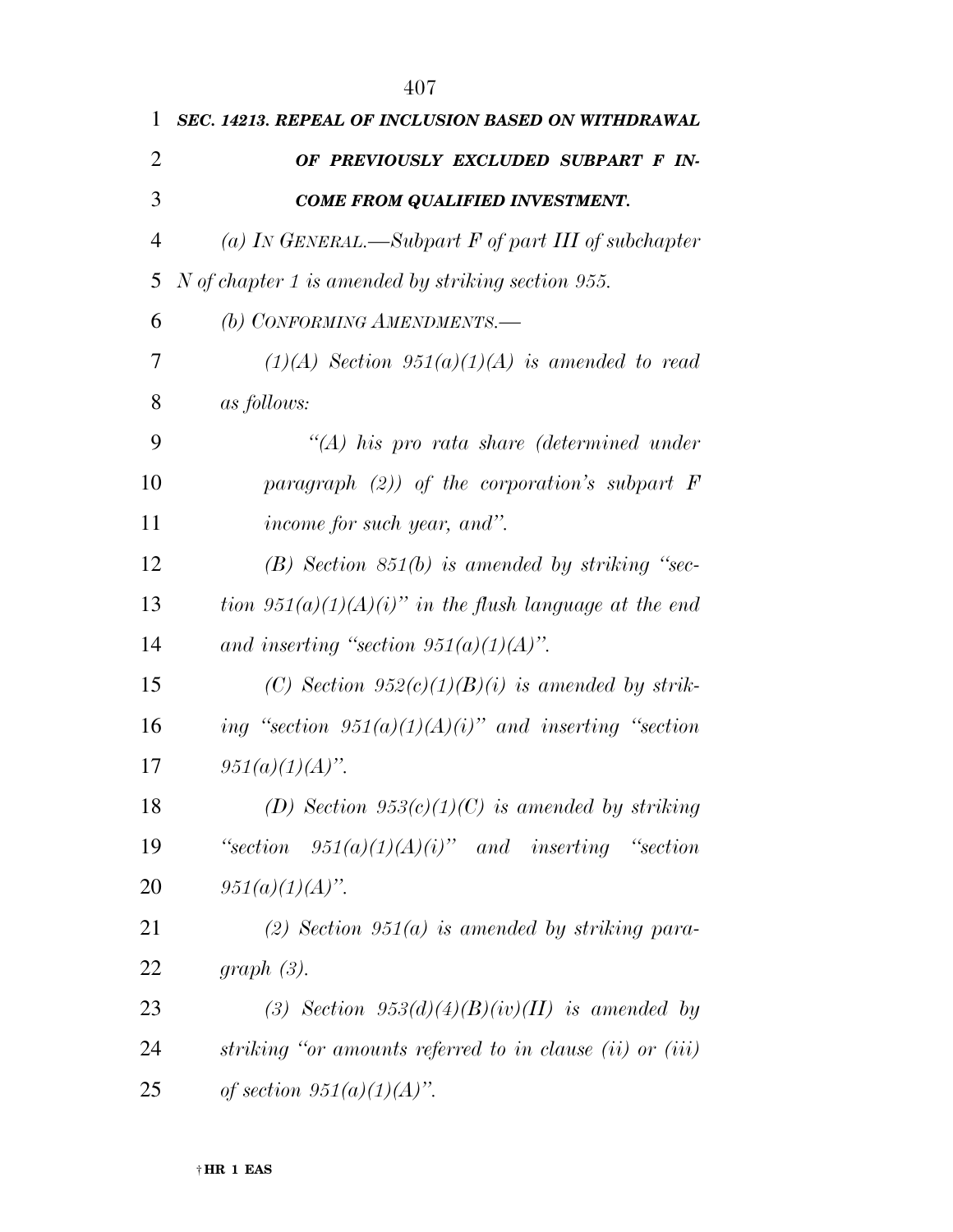| $\mathbf{1}$   | (4) Section 964(b) is amended by striking ",                  |
|----------------|---------------------------------------------------------------|
| $\overline{2}$ | $955,$ ".                                                     |
| 3              | $(5)$ Section 970 is amended by striking sub-                 |
| 4              | section $(b)$ .                                               |
| 5              | (6) The table of sections for subpart $F$ of part III         |
| 6              | of subchapter $N$ of chapter 1 is amended by striking         |
| 7              | the item relating to section 955.                             |
| 8              | (c) EFFECTIVE DATE.—The amendments made by this               |
| 9              | section shall apply to taxable years of foreign corporations  |
| 10             | beginning after December 31, 2017, and to taxable years       |
| 11             | of United States shareholders in which or with which such     |
| 12             | taxable years of foreign corporations end.                    |
|                |                                                               |
| 13             | <b>SEC. 14214. MODIFICATION OF STOCK ATTRIBUTION RULES</b>    |
| 14             | DETERMINING STATUS AS A<br>$\boldsymbol{CON}$ -<br><i>FOR</i> |
| 15             | TROLLED FOREIGN CORPORATION.                                  |
| 16             | (a) IN GENERAL.—Section 958(b) is amended—                    |
| 17             | $(1)$ by striking paragraph $(4)$ , and                       |
| 18             | (2) by striking "Paragraphs $(1)$ and $(4)$ " in the          |
| 19             | last sentence and inserting "Paragraph (1)".                  |
| 20             | (b) EFFECTIVE DATE.—The amendments made by this               |
| 21             | section shall apply to-                                       |
| 22             | $(1)$ the last taxable year of foreign corporations           |
| 23             | beginning before January 1, 2018, and each subse-             |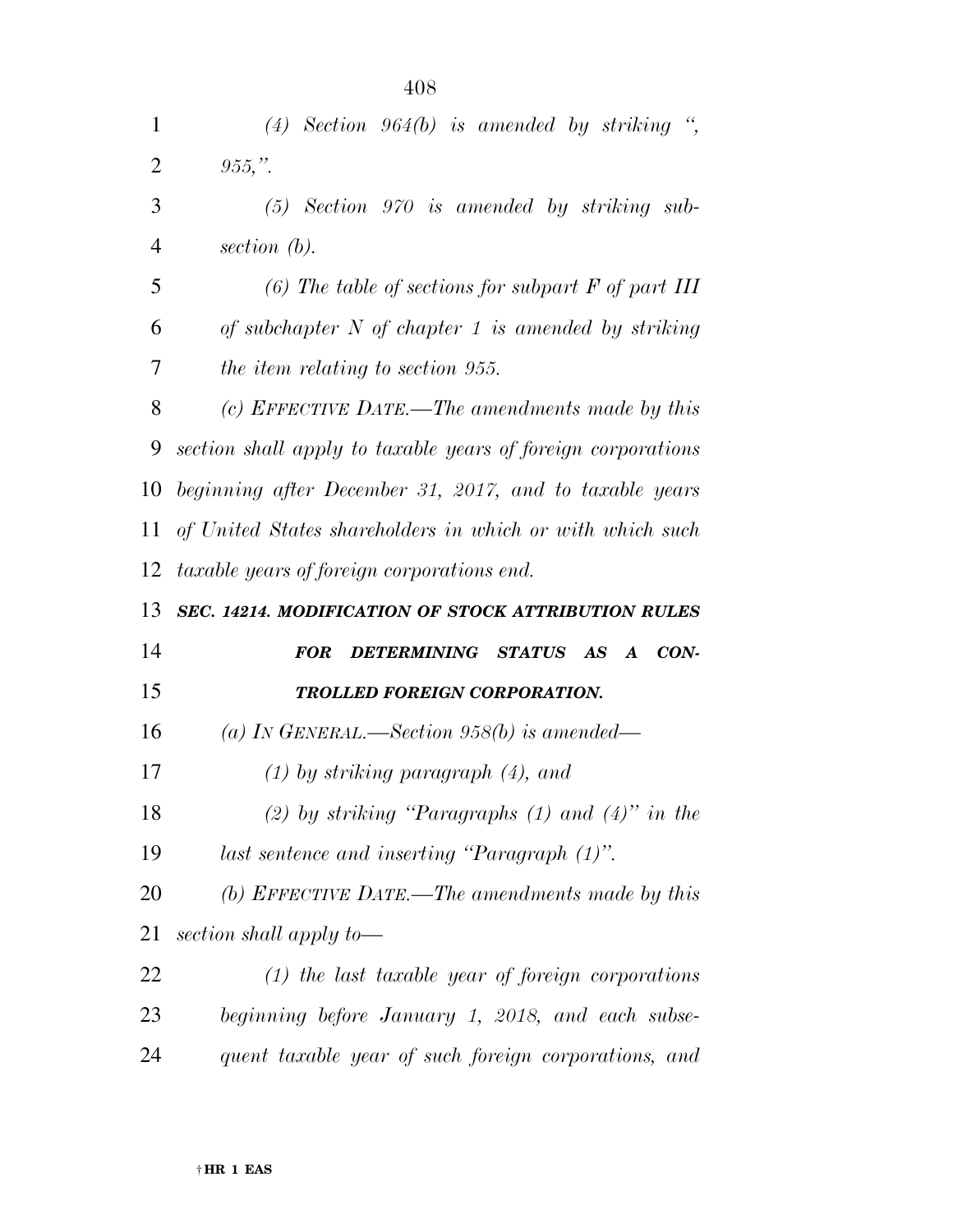| $\mathbf{1}$   | (2) taxable years of United States shareholders                              |
|----------------|------------------------------------------------------------------------------|
| $\overline{2}$ | in which or with which such taxable years of foreign                         |
| 3              | <i>corporations end.</i>                                                     |
| $\overline{4}$ | SEC. 14215. MODIFICATION OF DEFINITION OF UNITED                             |
| 5              | <b>STATES SHAREHOLDER.</b>                                                   |
| 6              | (a) IN GENERAL.—Section 951(b) is amended by in-                             |
| 7              | serting ", or 10 percent or more of the total value of shares                |
| 8              | of all classes of stock of such foreign corporation" after                   |
| 9              | "such foreign corporation".                                                  |
| 10             | (b) EFFECTIVE DATE.—The amendment made by this                               |
| 11             | section shall apply to taxable years of foreign corporations                 |
| 12             | beginning after December 31, 2017, and to taxable years                      |
| 13             | of United States shareholders with or within which such                      |
| 14             | <i>taxable years of foreign corporations end.</i>                            |
| 15             | SEC. 14216. ELIMINATION OF REQUIREMENT THAT COR-                             |
| 16             | PORATION MUST BE CONTROLLED FOR 30                                           |
| 17             | <b>DAYS</b><br><b>BEFORE SUBPART</b><br><i><b>INCLUSIONS</b></i><br>$\bm{F}$ |
| 18             | APPLY.                                                                       |
| 19             | (a) IN GENERAL.—Section $951(a)(1)$ is amended by                            |
| 20             | striking "for an uninterrupted period of 30 days or more"                    |
| 21             | and inserting "at any time".                                                 |
| 22             | (b) EFFECTIVE DATE.—The amendment made by this                               |
| 23             | section shall apply to taxable years of foreign corporations                 |
| 24             | beginning after December 31, 2017, and to taxable years                      |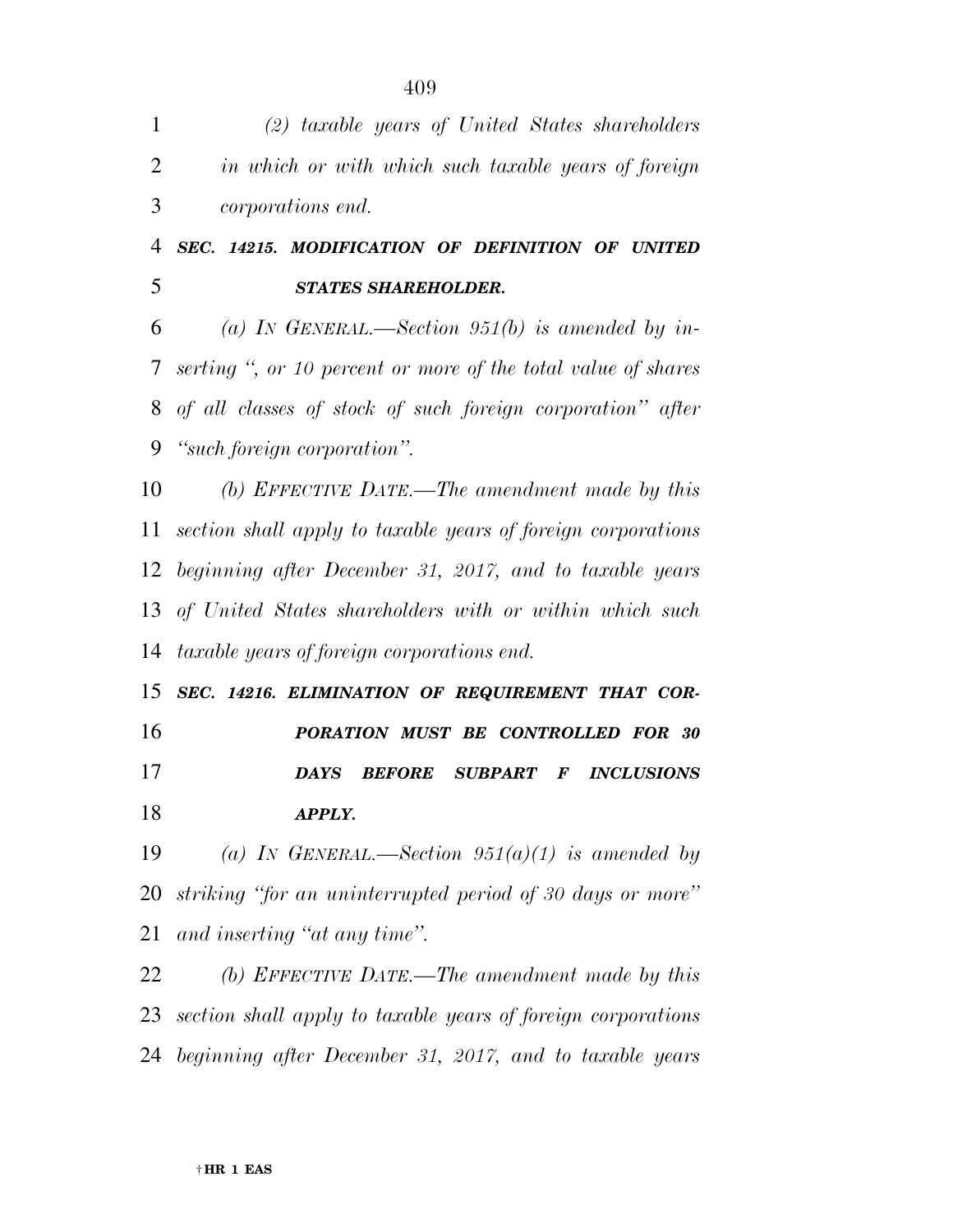*of United States shareholders with or within which such taxable years of foreign corporations end.* 

## *SEC. 14217. LOOK-THRU RULE FOR RELATED CONTROLLED FOREIGN CORPORATIONS MADE PERMANENT.*

 *(a) IN GENERAL.—Paragraph (6) of section 954(c) is amended by striking subparagraph (C).* 

 *(b) EFFECTIVE DATE.—The amendments made by this section shall apply to taxable years of foreign corporations beginning after December 31, 2017, and to taxable years of United States shareholders in which or with which such taxable years of foreign corporations end.* 

*SEC. 14218. CORPORATIONS ELIGIBLE FOR DEDUCTION FOR* 

 *DIVIDENDS FROM CONTROLLED FOREIGN CORPORATIONS EXEMPT FROM SUBPART F INCLUSION FOR INVESTMENT IN UNITED STATES PROPERTY.* 

 *(a) IN GENERAL.—Section 956(a) is amended by in- serting ''(other than a corporation)'' after ''United States shareholder'' in the matter preceding paragraph (1).* 

 *(b) EFFECTIVE DATE.—The amendment made by this section shall apply to taxable years of controlled foreign cor- porations ending after December 31, 2017, and to taxable years of United States shareholders with or within which such taxable years of controlled foreign corporations end.*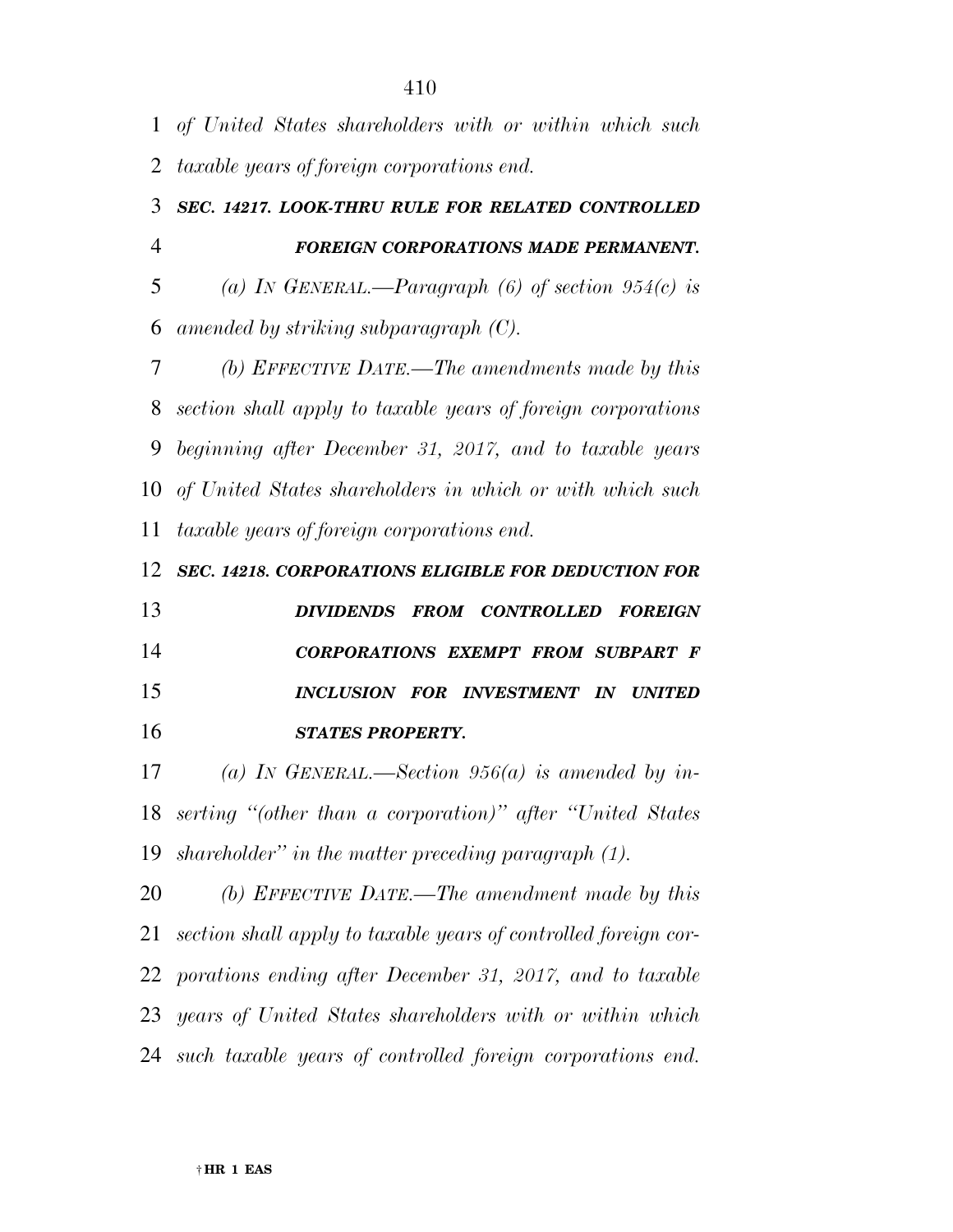|                | 411                                                          |
|----------------|--------------------------------------------------------------|
| $\mathbf{1}$   | <b>CHAPTER 3-PREVENTION OF BASE</b>                          |
| $\overline{2}$ | <b>EROSION</b>                                               |
| 3              | SEC. 14221. DENIAL OF DEDUCTION FOR INTEREST EX-             |
| $\overline{4}$ | PENSE OF UNITED STATES SHAREHOLDERS                          |
| 5              | WHICH ARE MEMBERS OF WORLDWIDE AF-                           |
| 6              | FILIATED GROUPS WITH EXCESS DOMESTIC                         |
| 7              | <b>INDEBTEDNESS.</b>                                         |
| 8              | (a) IN GENERAL.—Section 163 is amended by redesig-           |
| 9              | nating subsection $(n)$ as subsection $(o)$ and by inserting |
| 10             | $after$ subsection $(m)$ the following new subsection:       |
| 11             | "(n) DISALLOWANCE OF DEDUCTION FOR INTEREST                  |
| 12             | <b>EXPENSE OF UNITED STATES SHAREHOLDERS WHICH ARE</b>       |
| 13             | MEMBERS OF WORLDWIDE AFFILIATED GROUPS WITH EX-              |
| 14             | CESS DOMESTIC INDEBTEDNESS.—                                 |
| 15             | "(1) IN GENERAL.—In the case of any domestic                 |
| 16             | corporation which is a member of a worldwide affili-         |
| 17             | ated group, the deduction allowed under this chapter         |
| 18             | for interest paid or accrued by such domestic corpora-       |
| 19             | tion during the taxable year shall be reduced by the         |
| 20             | product of $-$                                               |
| 21             | $\lq (A)$ the net interest expense of such domes-            |
| 22             | tic corporation, multiplied by                               |
| 23             | $\lq\lq(B)$ the debt-to-equity differential percent-         |
| 24             | age of such worldwide affiliated group.                      |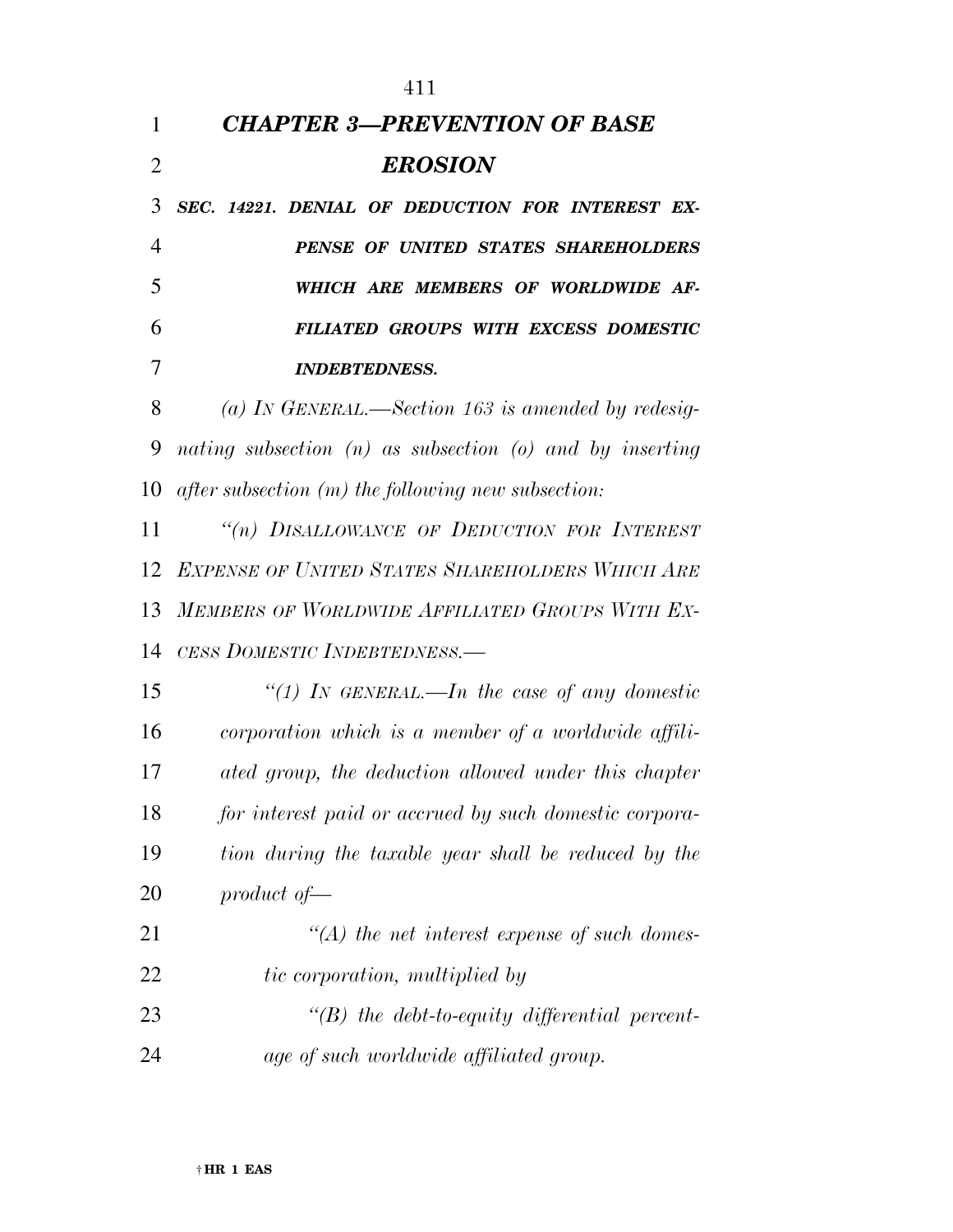| $\mathbf{1}$   | "(2) CARRYFORWARD.—Any amount disallowed              |
|----------------|-------------------------------------------------------|
| $\overline{2}$ | under paragraph (1) for any taxable year shall be     |
| 3              | treated as interest paid or accrued in the succeeding |
| $\overline{4}$ | taxable year.                                         |
| 5              | "(3) DEBT-TO-EQUITY DIFFERENTIAL PERCENT-             |
| 6              | $AGE$ .                                               |
| 7              | "(A) IN GENERAL.—For purposes of this                 |
| 8              | subsection, the term 'debt-to-equity differential     |
| 9              | percentage' means, with respect to any world-         |
| 10             | wide affiliated group, the percentage which the       |
| 11             | excess domestic indebtedness of such group bears      |
| 12             | to the total indebtedness of the domestic corpora-    |
| 13             | tions which are members of such group.                |
| 14             | "(B) EXCESS DOMESTIC INDEBTEDNESS.-                   |
| 15             | For purposes of subparagraph $(A)$ , the term 'ex-    |
| 16             | cess domestic indebtedness' means, with respect       |
| 17             | to any worldwide affiliated group, the excess (if     |
| 18             | any) of —                                             |
| 19             | $``(i)$ the total indebtedness of the do-             |
| 20             | mestic corporations which are members of              |
| 21             | such group, over                                      |
| 22             | $``(ii)$ 110 percent of the amount which              |
| 23             | the total indebtedness of such domestic cor-          |
| 24             | porations would be if the ratio of such in-           |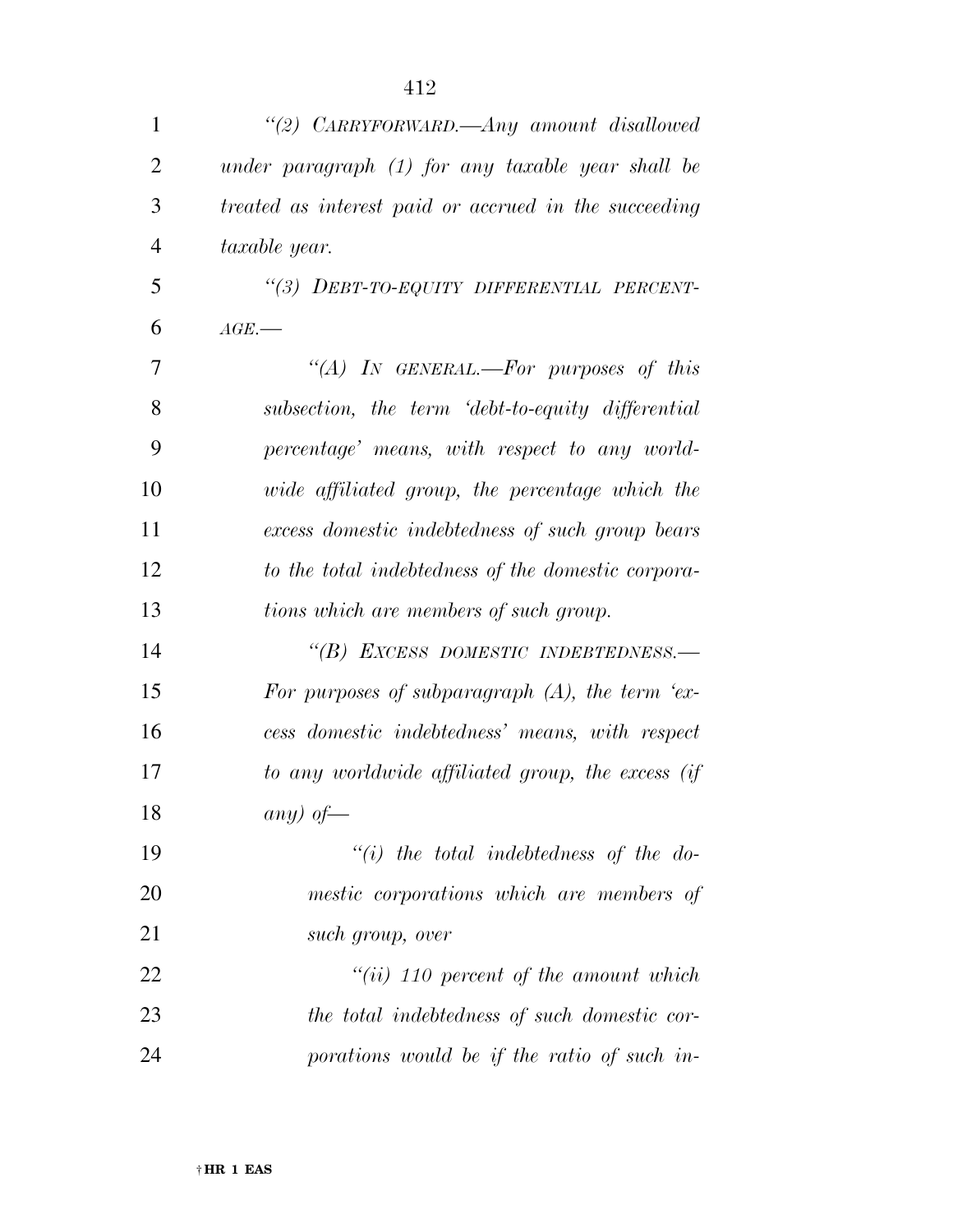| $\mathbf{1}$   | debtedness to the total equity of such domes-    |
|----------------|--------------------------------------------------|
| $\overline{2}$ | tic corporations equaled the ratio which—        |
| 3              | $\lq (I)$ the total indebtedness of such         |
| $\overline{4}$ | group, bears to                                  |
| 5              | "(II) the total equity of such                   |
| 6              | group.                                           |
| 7              | "(C) TOTAL EQUITY.—For purposes of sub-          |
| 8              | paragraph $(B)$ , the term 'total equity' means, |
| 9              | with respect to one or more corporations, an     |
| 10             | amount equal to-                                 |
| 11             | "(i) the sum of the money and all other          |
| 12             | assets of such corporations, reduced (but not    |
| 13             | below one) by                                    |
| 14             | $``(ii)$ the total indebtedness of such cor-     |
| 15             | porations.                                       |
| 16             | "(D) SPECIAL RULES FOR DETERMINING               |
| 17             | DEBT AND EQUITY.-                                |
| 18             | "(i) IN GENERAL.—For purposes of                 |
| 19             | this paragraph—                                  |
| 20             | $\lq (I)$ the amount taken into ac-              |
| 21             | count with respect to any asset shall be         |
| 22             | the adjusted basis thereof for purposes          |
| 23             | of determining gain,                             |
| 24             | $\lq (II)$ the amount taken into ac-             |
| 25             | count with respect to any indebtedness           |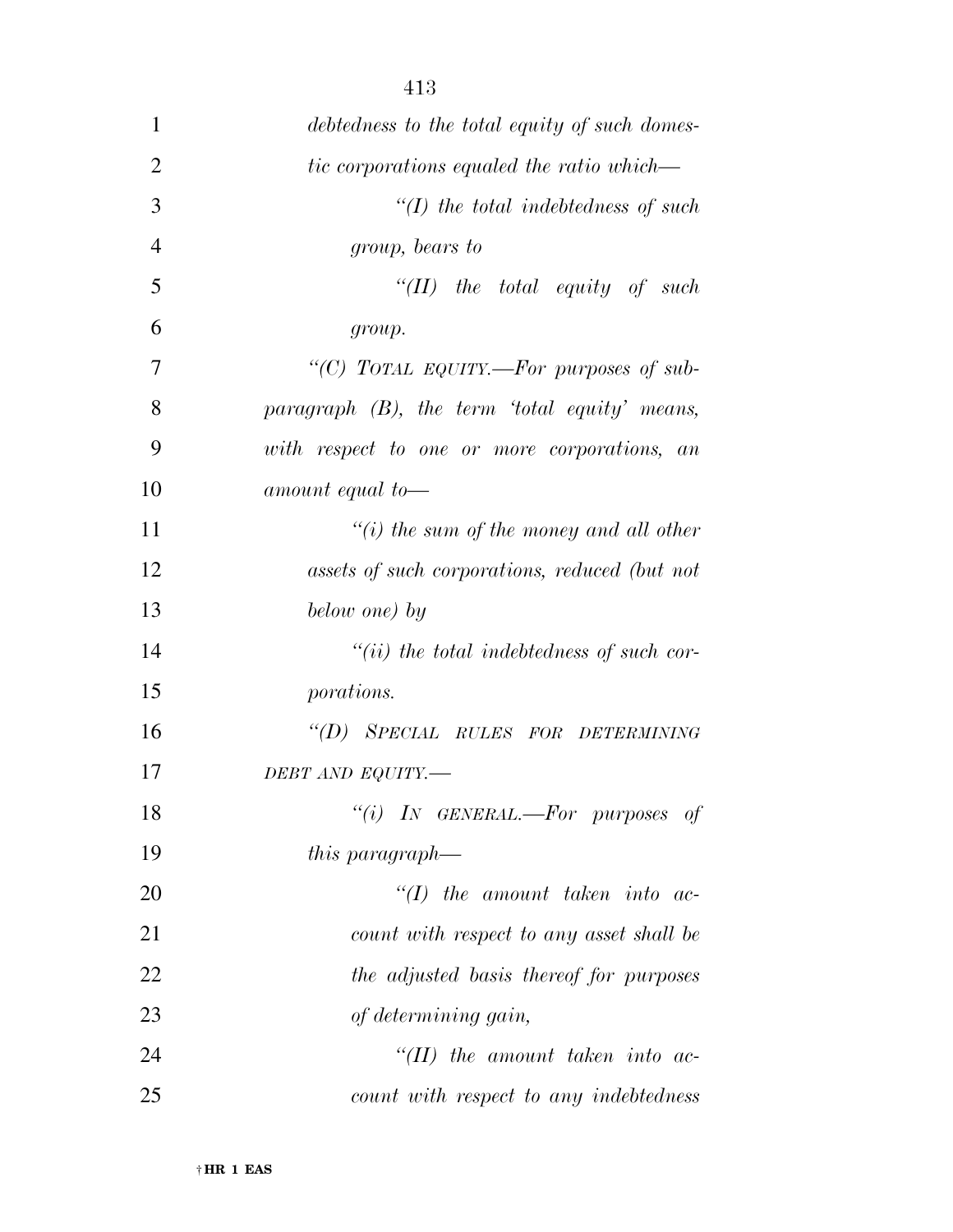| $\mathbf{1}$   | with original issue discount shall be its    |
|----------------|----------------------------------------------|
| $\overline{2}$ | <i>issue</i> price plus the portion of the   |
| 3              | original issue discount previously ac-       |
| $\overline{4}$ | crued as determined under the rules of       |
| 5              | section 1272 (determined without re-         |
| 6              | gard to subsection $(a)(7)$ or $(b)(4)$      |
| $\overline{7}$ | <i>thereof</i> ), and                        |
| 8              | "(III) there shall be such other ad-         |
| 9              | justments as the Secretary shall by reg-     |
| 10             | <i>ulations</i> prescribe.                   |
| 11             | "(ii) INTRAGROUP DEBT AND EQUITY             |
| 12             | INTERESTS DISREGARDED.—For purposes of       |
| 13             | this paragraph, the total indebtedness, and  |
| 14             | the assets, of any group of corporations     |
| 15             | shall be determined by treating all members  |
| 16             | of such group as one corporation.            |
| 17             | "(iii) DETERMINATION OF ASSETS OF            |
| 18             | DOMESTIC GROUP.—For purposes of this         |
| 19             | paragraph, the assets of the domestic cor-   |
| 20             | porations which are members of any world-    |
| 21             | wide affiliated group shall be determined by |
| 22             | disregarding any interest held by any such   |
| 23             | domestic corporation in any foreign cor-     |
| 24             | poration which is a member of such group.    |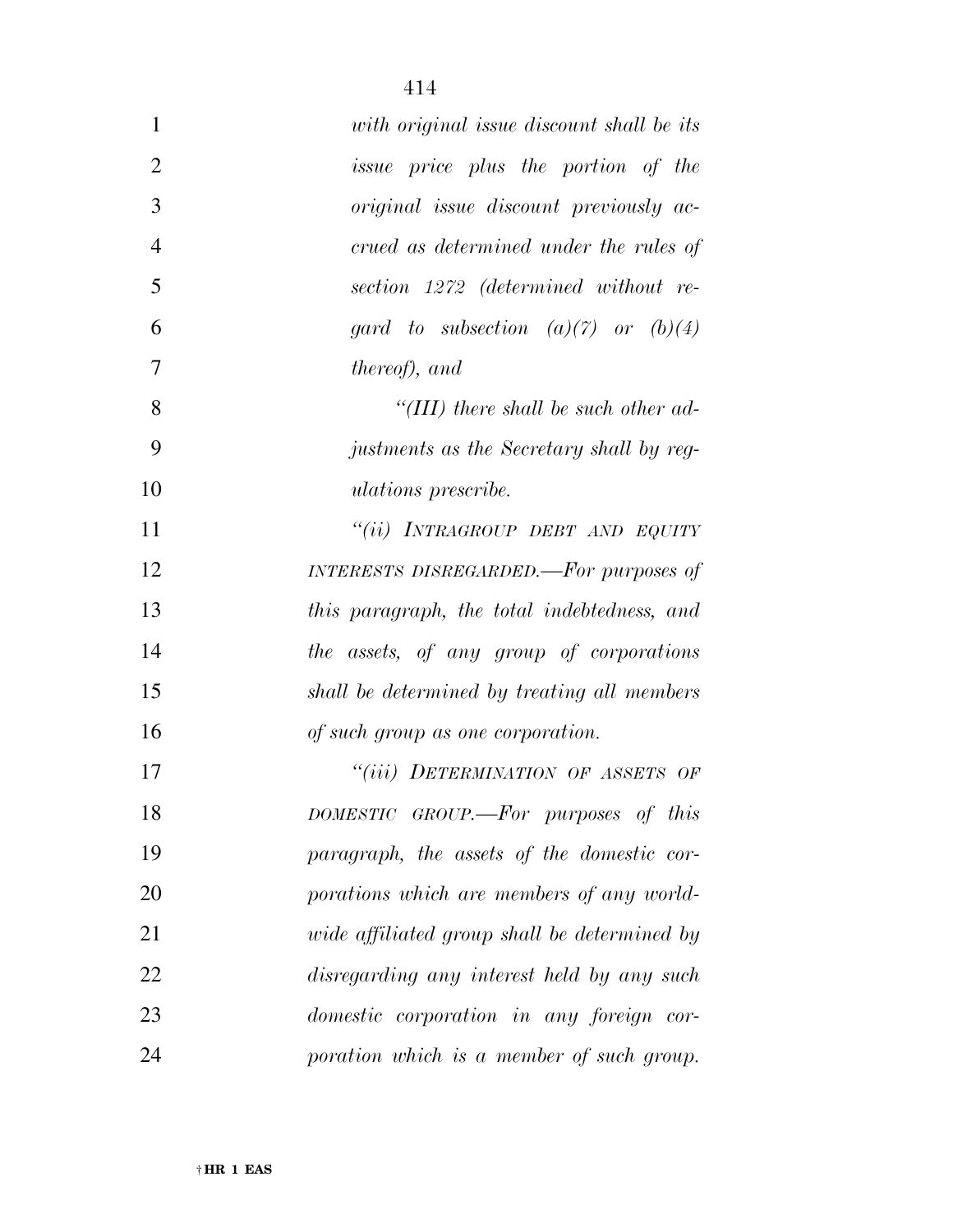|                | "(E) PHASE IN OF PERCENTAGE USED IN               |
|----------------|---------------------------------------------------|
| 2              | DETERMINING EXCESS INDEBTEDNESS.—In the           |
| 3              | case of any taxable year beginning in a calendar  |
| $\overline{4}$ | year before 2022, the following percentages shall |
| 5              | be substituted for '110 percent' in applying sub- |
| 6              | paragraph $(B)(ii)$ :                             |

*''In the case of a taxable year begin-<i>The percentage is: 2018 ........................................................................... 130 2019 ........................................................................... 125 2020 ........................................................................... 120 2021 ........................................................................... 115* 

 *''(4) OTHER DEFINITIONS.—For purposes of this subsection— ''(A) WORLDWIDE AFFILIATED GROUP.— The term 'worldwide affiliated group' means a group consisting of the includible members of an affiliated group, as defined in section 1504(a), determined— ''(i) by substituting 'more than 50 per- cent' for 'at least 80 percent' each place it appears in such section, and ''(ii) without regard to paragraphs (2), (3), and (4) of section 1504(b). ''(B) NET INTEREST EXPENSE.—The term 'net interest expense' means the excess (if any) of ''(i) the interest paid or accrued by the taxpayer during the taxable year, over*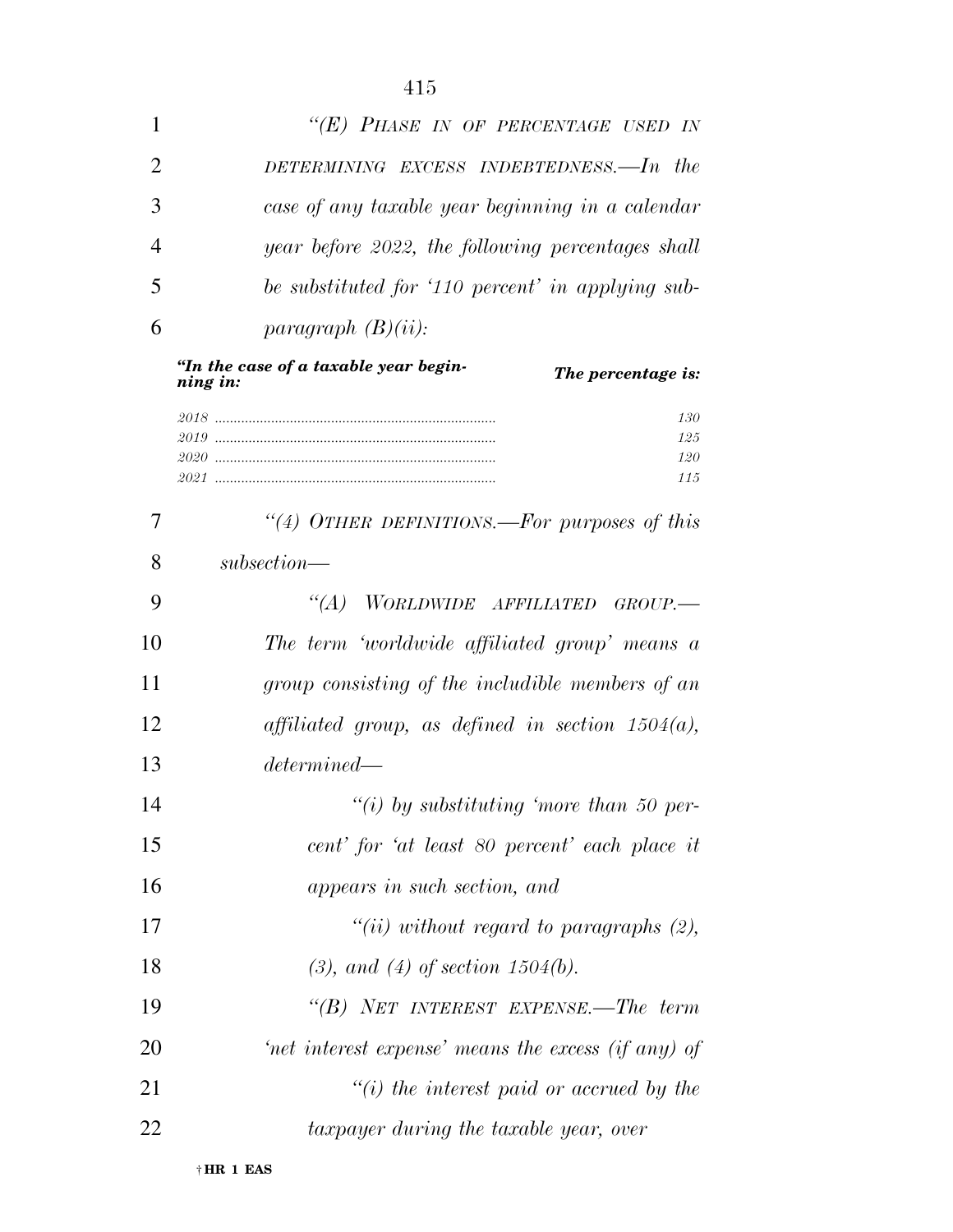| $\mathbf{1}$   | $"(ii)$ the amount of interest includible              |
|----------------|--------------------------------------------------------|
| $\overline{2}$ | in the gross income of such taxpayer for               |
| 3              | such taxable year.                                     |
| $\overline{4}$ | The Secretary shall by regulations provide for         |
| 5              | adjustments in determining the amount of net           |
| 6              | interest expense if necessary.                         |
| $\overline{7}$ | "(5) TREATMENT OF AFFILIATED GROUP.-For                |
| 8              | purposes of this subsection, all members of the same   |
| 9              | affiliated group (within the meaning of section        |
| 10             | $1504(a)$ applied by substituting 'more than 50 per-   |
| 11             | cent' for 'at least 80 percent' each place it appears) |
| 12             | shall be treated as one taxpayer.                      |
| 13             | "(6) REGULATIONS.—The Secretary shall pre-             |
| 14             | scribe such regulations or other guidance as may be    |
| 15             | appropriate to carry out the purposes of this sub-     |
| 16             | section, including regulations or other guidance—      |
| 17             | $\lq (A)$ to prevent the avoidance of the pur-         |
| 18             | poses of this subsection,                              |
| 19             | $\lq\lq(B)$ providing such adjustments in the case     |
| 20             | of corporations which are members of an affili-        |
| 21             | ated group as may be appropriate to carry out          |
| 22             | the purposes of this subsection,                       |
| 23             | $"(C)$ providing for the coordination of this          |
| 24             | subsection with section 884,                           |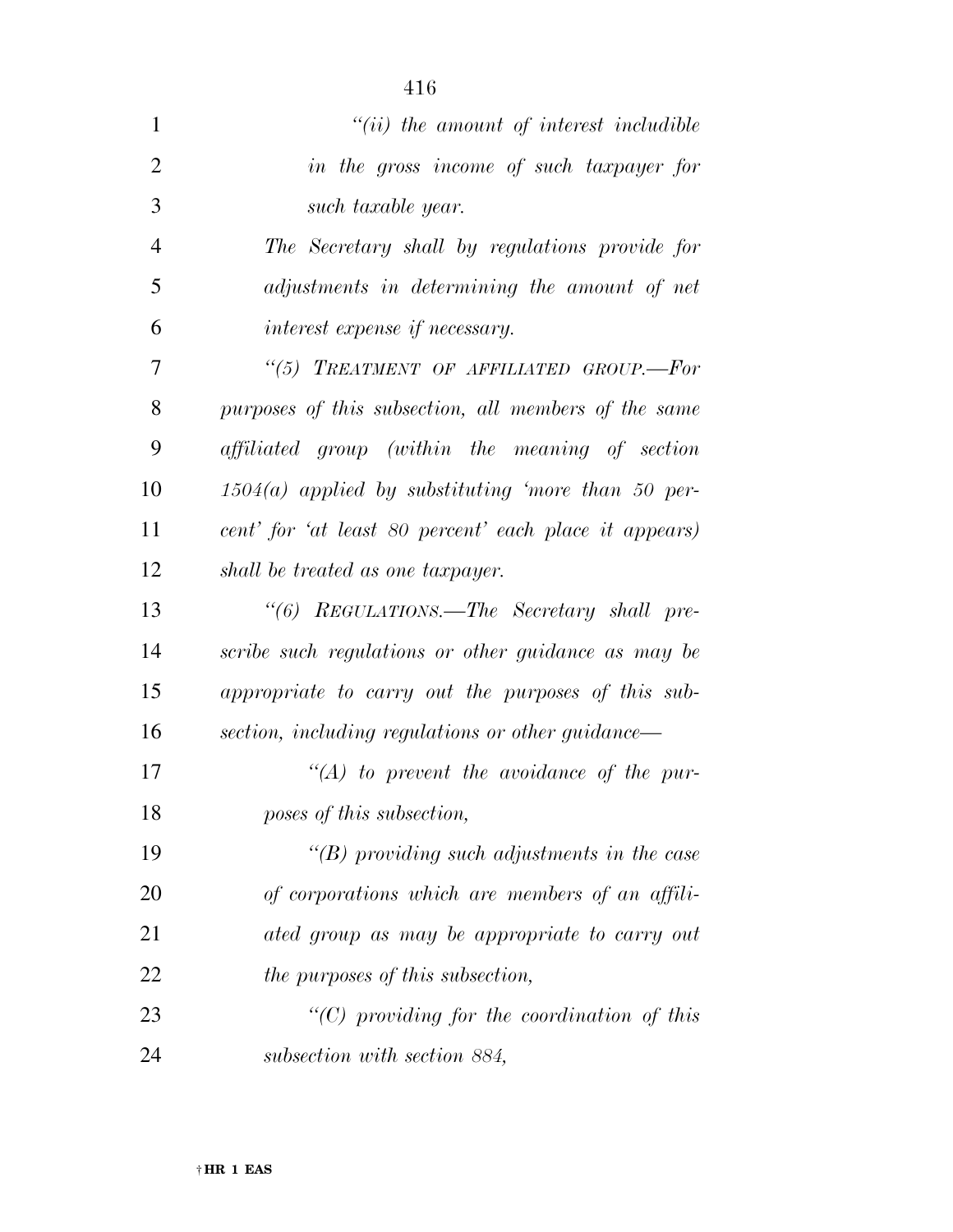| $\mathbf{1}$   | "(D) providing for the reallocation of shares               |
|----------------|-------------------------------------------------------------|
| $\overline{2}$ | of partnership indebtedness, or distributive                |
| 3              | shares of the partnership's interest income or in-          |
| $\overline{4}$ | terest expense, and                                         |
| 5              | $\lq\lq (E)$ providing for the coordination with            |
| 6              | the limitation under subsection $(j)$ .".                   |
| 7              | (b) EFFECTIVE DATE.—The amendments made by this             |
| 8              | section shall apply to taxable years beginning after Decem- |
| 9              | ber 31, 2017.                                               |
| 10             | SEC. 14222. LIMITATIONS ON INCOME SHIFTING THROUGH          |
| 11             | <b>INTANGIBLE PROPERTY TRANSFERS.</b>                       |
| 12             | (a) DEFINITION OF INTANGIBLE ASSET.-Section                 |
| 13             | $936(h)(3)(B)$ is amended—                                  |
| 14             | (1) by striking "or" at the end of clause $(v)$ ,           |
| 15             | $(2)$ by striking clause (vi) and inserting the fol-        |
| 16             | lowing:                                                     |
| 17             | ``(vi)<br>any goodwill, going concern                       |
| 18             | value, or workforce in place (including its                 |
| 19             | composition and terms and conditions (con-                  |
| 20             | tractual or otherwise) of its employment); or               |
| 21             | $``(vii)$ any other item the value or po-                   |
| 22             | tential value of which is not attributable to               |
| 23             | tangible property or the services of any in-                |
| 24             | dividual.", and                                             |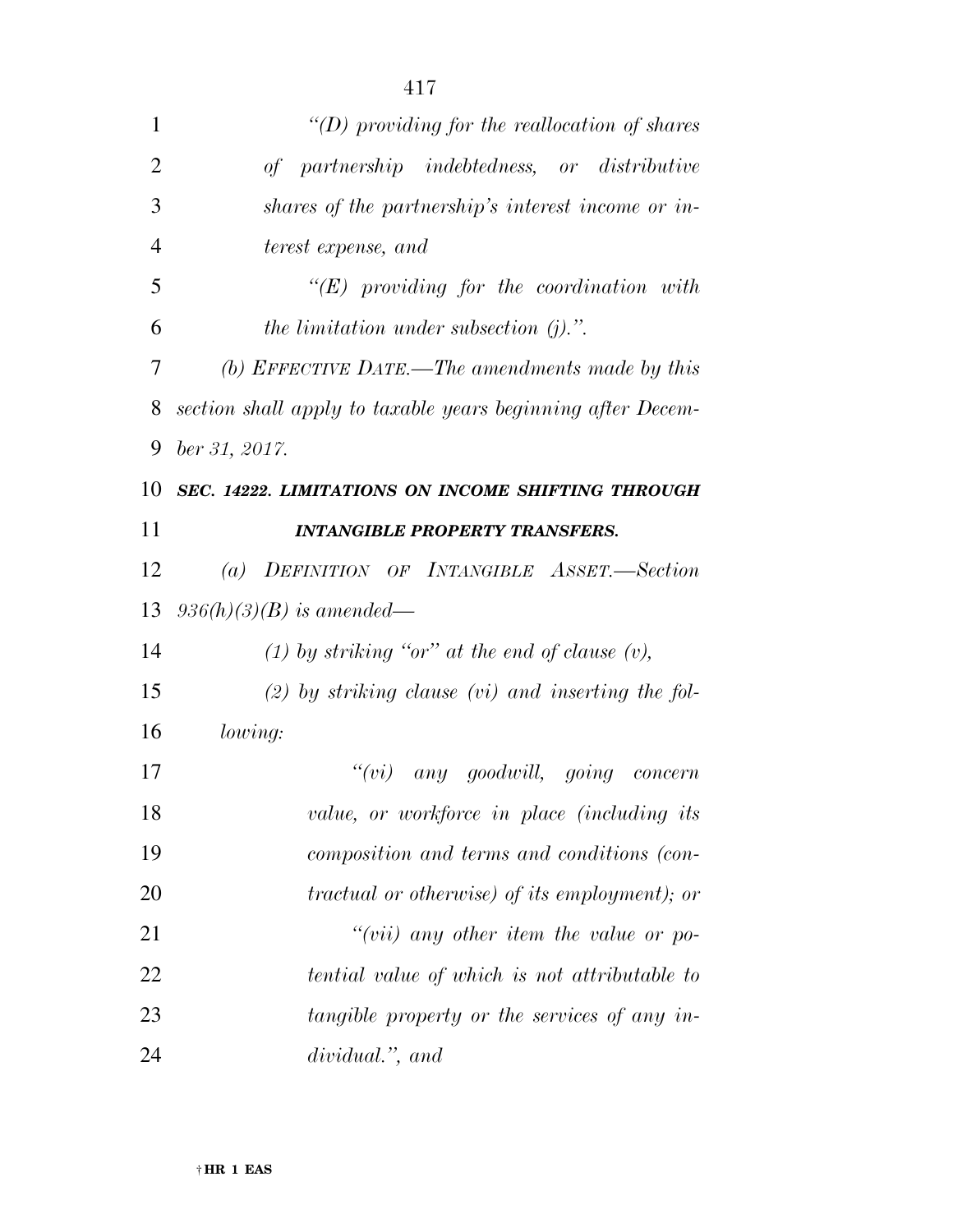| $\mathbf{1}$   | $(3)$ by striking the flush language after clause       |
|----------------|---------------------------------------------------------|
| $\overline{2}$ | $(vii)$ , as added by paragraph $(2)$ .                 |
| 3              | (b) CLARIFICATION OF ALLOWABLE VALUATION METH-          |
| $\overline{4}$ | ODS.                                                    |
| 5              | (1) FOREIGN CORPORATIONS.—Section $367(d)(2)$           |
| 6              | is amended by adding at the end the following new       |
| 7              | subparagraph:                                           |
| 8              | "(D) REGULATORY AUTHORITY.—For pur-                     |
| 9              | poses of the last sentence of subparagraph $(A)$ ,      |
| 10             | the Secretary shall require—                            |
| 11             | $\tilde{f}(i)$ the valuation of transfers of intan-     |
| 12             | gible property, including intangible prop-              |
| 13             | erty transferred with other property or serv-           |
| 14             | ices, on an aggregate basis, or                         |
| 15             | $``(ii)$ the valuation of such a transfer               |
| 16             | on the basis of the realistic alternatives to           |
| 17             | such a transfer,                                        |
| 18             | if the Secretary determines that such basis is the      |
| 19             | most reliable means of valuation of such trans-         |
| <b>20</b>      | fers.".                                                 |
| 21             | (2) ALLOCATION AMONG TAXPAYERS.—Section                 |
| 22             | 482 is amended by adding at the end the following:      |
| 23             | "For purposes of this section, the Secretary shall re-  |
| 24             | quire the valuation of transfers of intangible property |
| 25             | (including intangible property transferred with other   |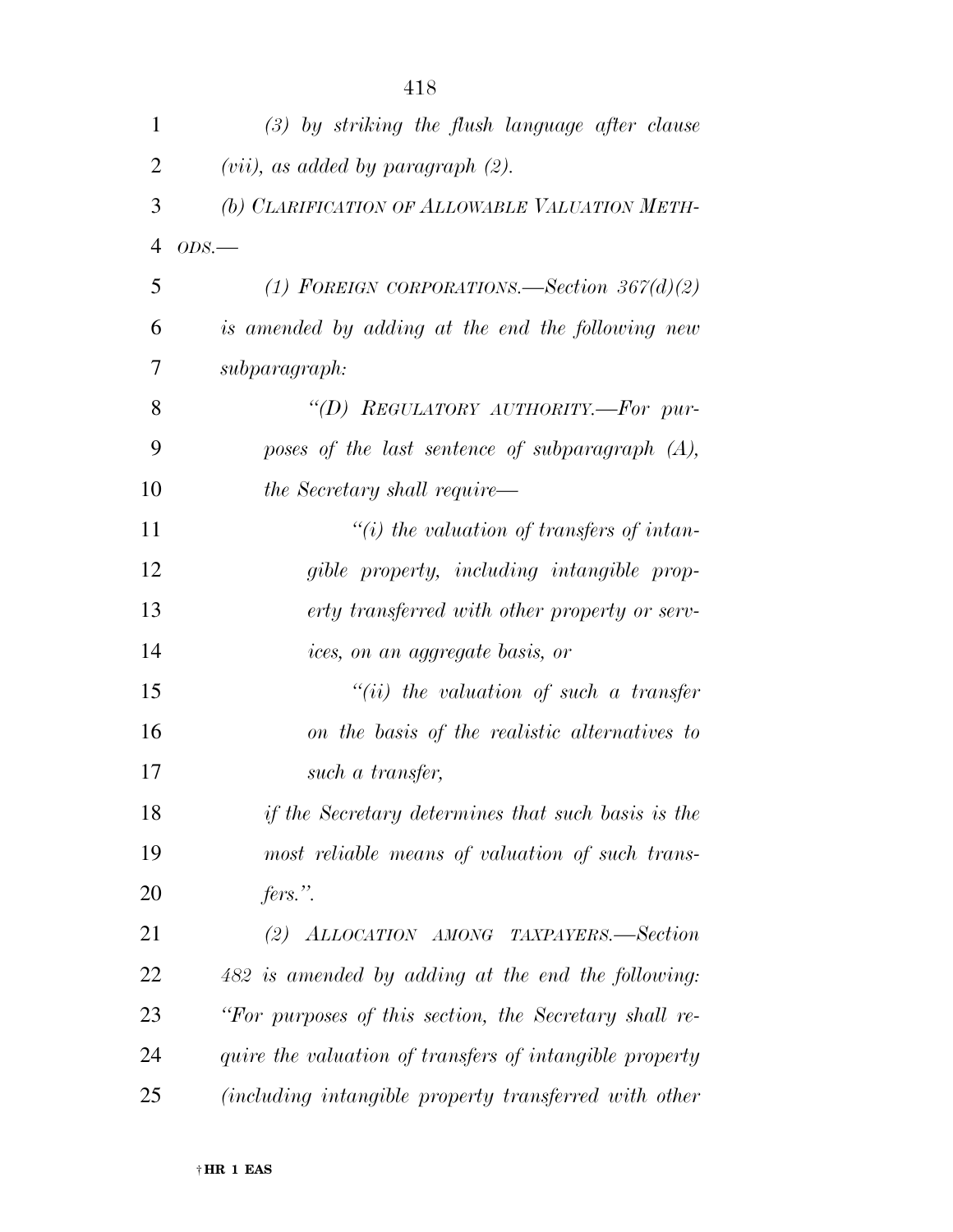*property or services) on an aggregate basis or the valuation of such a transfer on the basis of the real- istic alternatives to such a transfer, if the Secretary determines that such basis is the most reliable means of valuation of such transfers.''.* 

*(c) EFFECTIVE DATE.—* 

 *(1) IN GENERAL.—The amendments made by this section shall apply to transfers in taxable years beginning after December 31, 2017.* 

 *(2) NO INFERENCE.—Nothing in the amendment made by subsection (a) shall be construed to create any inference with respect to the application of sec- tion 936(h)(3) of the Internal Revenue Code of 1986, or the authority of the Secretary of the Treasury to provide regulations for such application, with respect to taxable years beginning before January 1, 2018.* 

*SEC. 14223. CERTAIN RELATED PARTY AMOUNTS PAID OR* 

 *ACCRUED IN HYBRID TRANSACTIONS OR WITH HYBRID ENTITIES.* 

 *(a) IN GENERAL.—Part IX of subchapter B of chapter 1 is amended by inserting after section 267 the following:*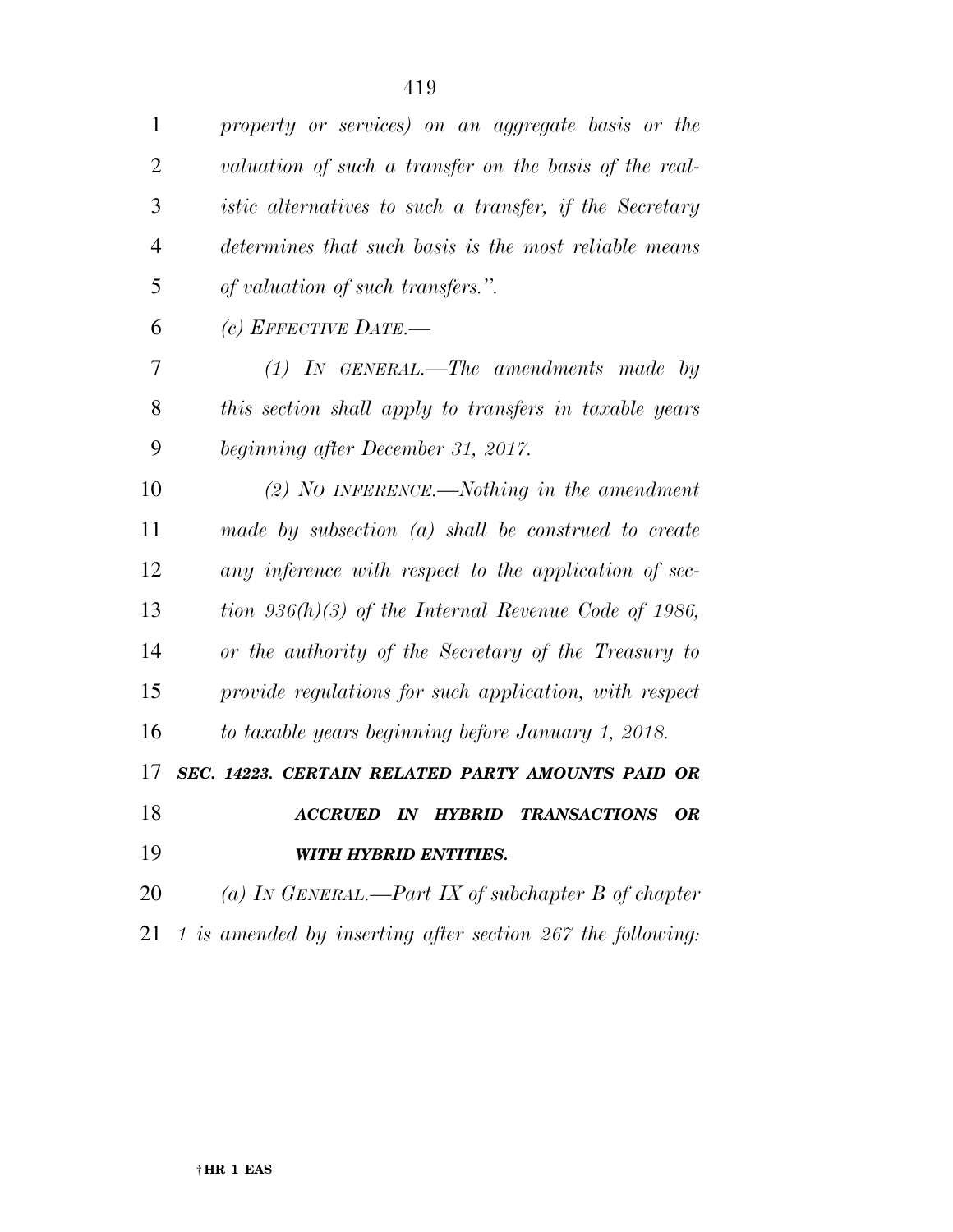| $\mathbf{1}$   | "SEC. 267A. CERTAIN RELATED PARTY AMOUNTS PAID OR       |
|----------------|---------------------------------------------------------|
| $\overline{2}$ | <b>ACCRUED IN HYBRID TRANSACTIONS</b><br><b>OR</b>      |
| 3              | <b>WITH HYBRID ENTITIES.</b>                            |
| 4              | "(a) IN GENERAL.—No deduction shall be allowed          |
| 5              | under this chapter for any disqualified related party   |
| 6              | amount paid or accrued pursuant to a hybrid transaction |
| 7              | or by, or to, a hybrid entity.                          |
| 8              | "(b) DISQUALIFIED RELATED PARTY AMOUNT.—For             |
| 9              | $purposes$ of this section—                             |
| 10             | "(1) DISQUALIFIED RELATED PARTY AMOUNT.-                |
| 11             | The term 'disqualified related party amount' means      |
| 12             | any interest or royalty paid or accrued to a related    |
| 13             | party to the extent that—                               |
| 14             | $\lq (A)$ such amount is not included in the in-        |
| 15             | come of such related party under the tax law of         |
| 16             | the country of which such related party is a resi-      |
| 17             | dent for tax purposes or is subject to tax, or          |
| 18             | $\lq\lq(B)$ such related party is allowed a deduc-      |
| 19             | tion with respect to such amount under the tax          |
| 20             | law of such country.                                    |
| 21             | Such term shall not include any payment to the ex-      |
| 22             | tent such payment is included in the gross income of    |
| 23             | a United States shareholder under section $951(a)$ .    |
| 24             | "(2) RELATED PARTY.—The term 'related party'            |
| 25             | means a related person as defined in section            |
| 26             | $954(d)(3)$ , except that such section shall be applied |
|                |                                                         |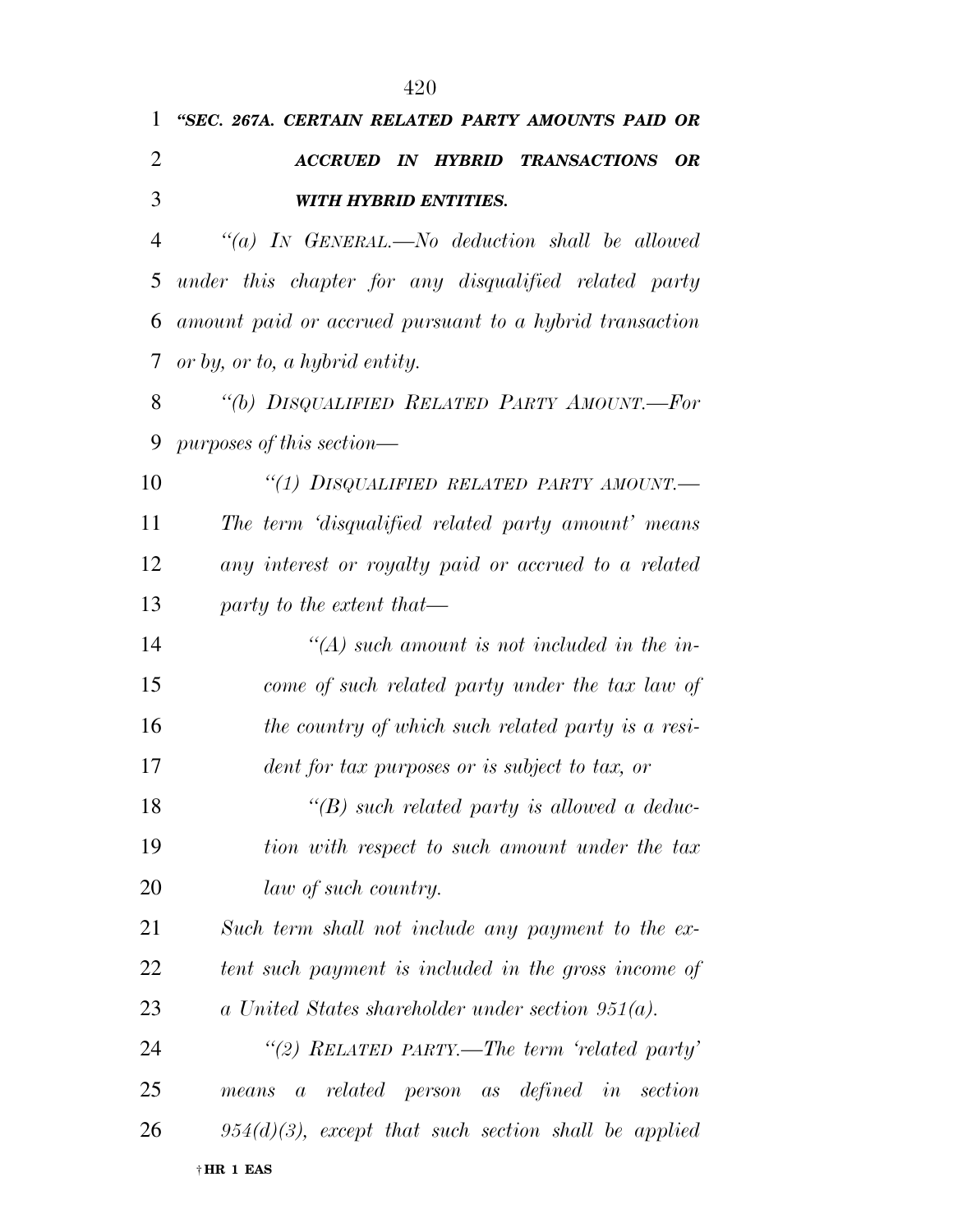*with respect to the person making the payment de- scribed in paragraph (1) in lieu of the controlled for- eign corporation otherwise referred to in such section. ''(c) HYBRID TRANSACTION.—For purposes of this sec- tion, the term 'hybrid transaction' means any transaction, series of transactions, agreement, or instrument one or more payments with respect to which are treated as interest or royalties for purposes of this chapter and which are not so treated for purposes the tax law of the foreign country of which the recipient of such payment is resident for tax pur-poses or is subject to tax.* 

 *''(d) HYBRID ENTITY.—For purposes of this section, the term 'hybrid entity' means any entity which is either—* 

 *''(1) treated as fiscally transparent for purposes of this chapter but not so treated for purposes of the tax law of the foreign country of which the entity is resident for tax purposes or is subject to tax, or* 

 *''(2) treated as fiscally transparent for purposes of such tax law but not so treated for purposes of this chapter.* 

 *''(e) REGULATIONS.—The Secretary shall issue such regulations or other guidance as may be necessary or appro- priate to carry out the purposes of this section, including regulations or other guidance providing for—*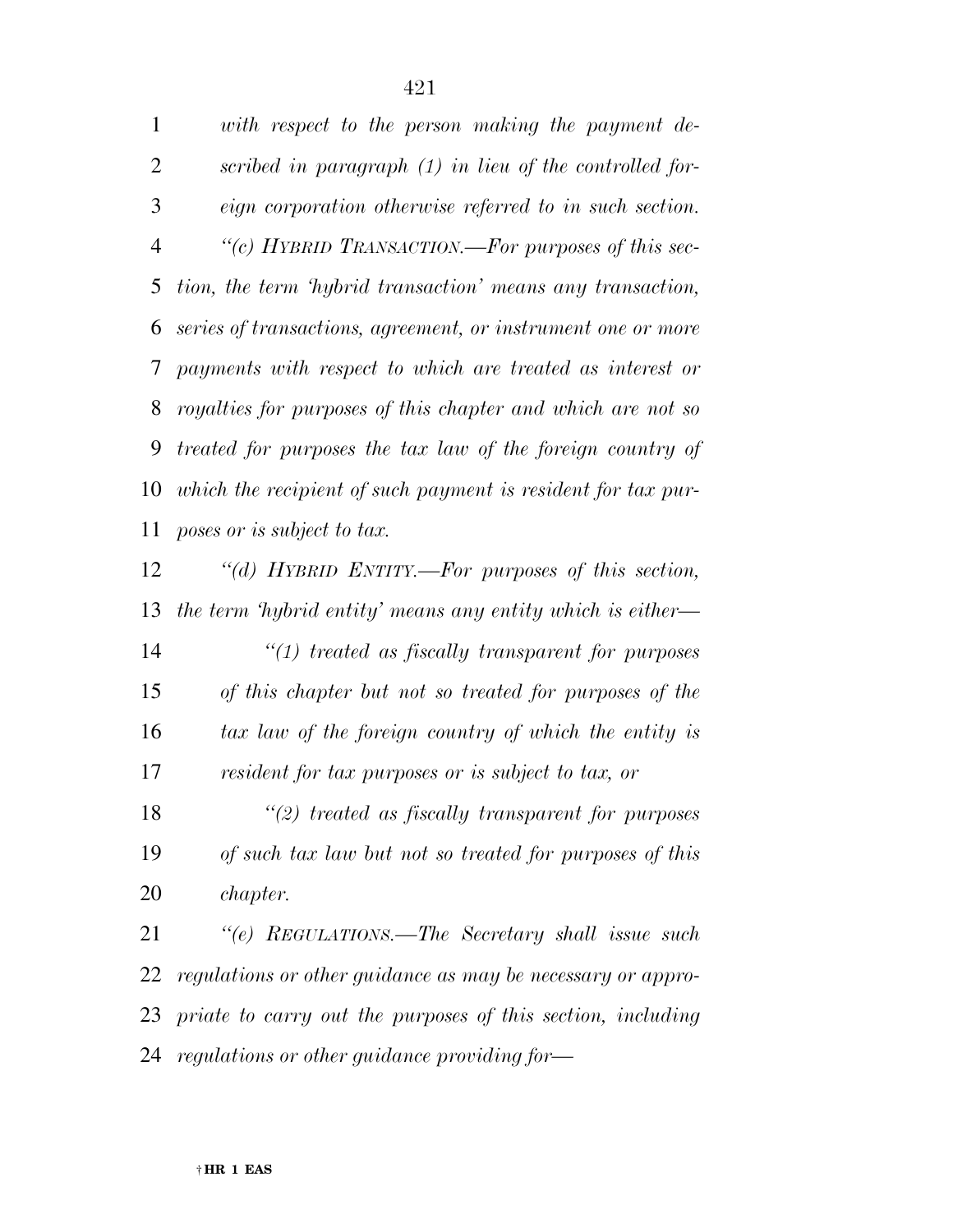| $\mathbf{1}$   | $\lq(1)$ rules for treating certain conduit arrange-      |
|----------------|-----------------------------------------------------------|
| $\overline{2}$ | ments which involve a hybrid transaction or a hybrid      |
| 3              | entity as subject to subsection $(a)$ ,                   |
| $\overline{4}$ | $\lq(2)$ rules for the application of this section to     |
| 5              | foreign branches,                                         |
| 6              | $\lq(3)$ rules for treating certain structured trans-     |
| 7              | $actions$ as subject to subsection $(a)$ ,                |
| 8              | $\lq(4)$ rules for treating a tax preference as an ex-    |
| 9              | clusion from income for purposes of applying sub-         |
| 10             | section $(b)(1)$ if such tax preference has the effect of |
| 11             | reducing the generally applicable statutory rate by 25    |
| 12             | percent or more,                                          |
| 13             | $\lq(5)$ rules for treating the entire amount of in-      |
| 14             | terest or royalty paid or accrued to a related party      |
| 15             | as a disqualified related party amount if such            |
| 16             | amount is subject to a participation exemption sys-       |
| 17             | tem or other system which provides for the exclusion      |
| 18             | or deduction of a substantial portion of such amount,     |
| 19             | $\lq(6)$ rules for determining the tax residence of a     |
| 20             | foreign entity if the entity is otherwise considered a    |
| 21             | resident of more than one country or of no country,       |
| 22             | $\lq(7)$ exceptions from subsection (a) with respect      |
| 23             | $to-$                                                     |
| 24             | $\lq (A)$ cases in which the disqualified related         |
| 25             | party amount is taxed under the laws of a for-            |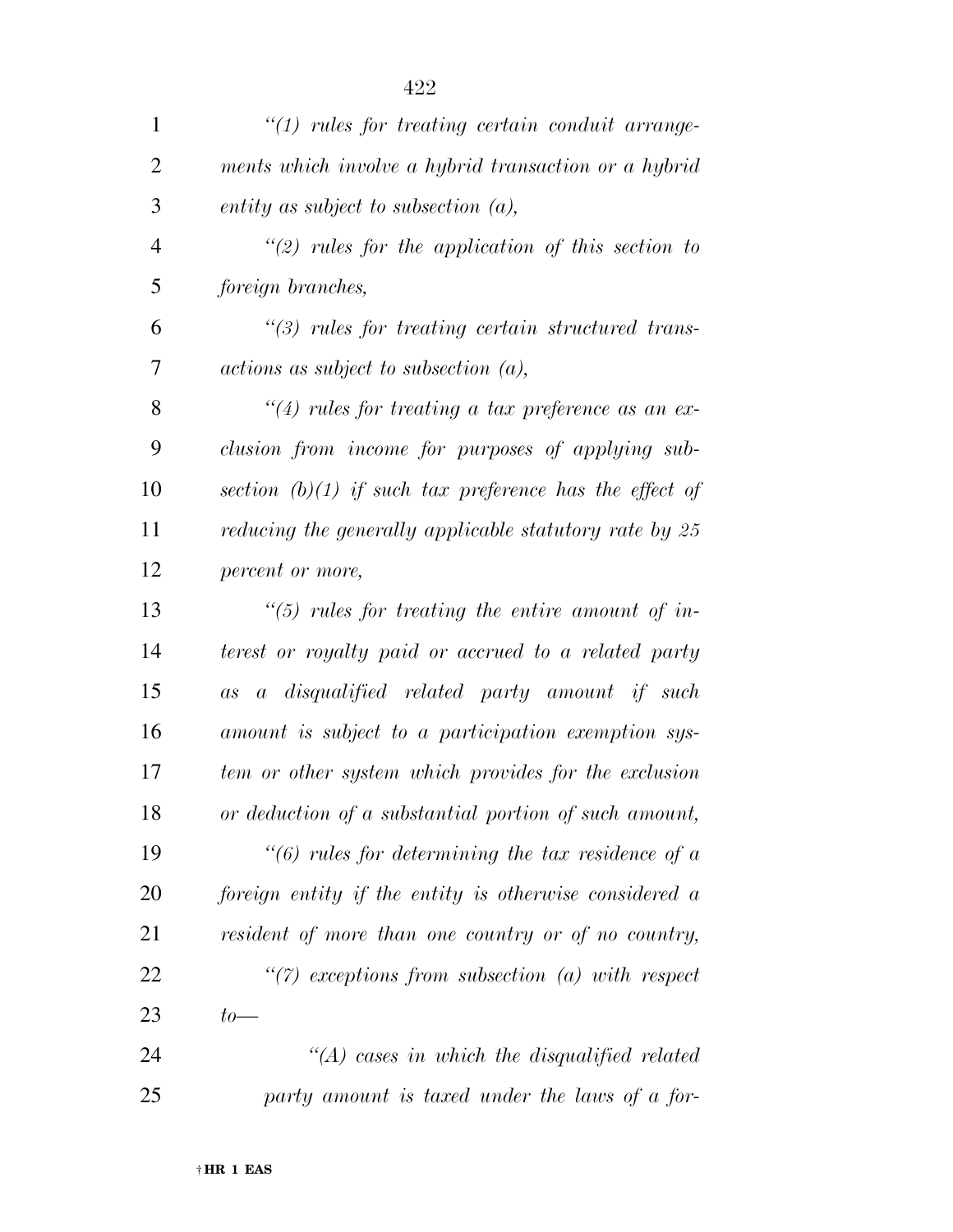| 1              | eign country other than the country of which the                                                                 |
|----------------|------------------------------------------------------------------------------------------------------------------|
| $\overline{2}$ | related party is a resident for tax purposes, and                                                                |
| 3              | $\lq\lq(B)$ other cases which the Secretary deter-                                                               |
| $\overline{4}$ | mines do not present a risk of eroding the Fed-                                                                  |
| 5              | eral tax base,                                                                                                   |
| 6              | $\lq(8)$ requirements for record keeping and infor-                                                              |
| 7              | mation reporting in addition to any requirements                                                                 |
| 8              | imposed by section 6038A.".                                                                                      |
| 9              | (b) CONFORMING AMENDMENT.—The table of sections                                                                  |
|                | 10 for part IX of subchapter $B$ of chapter 1 is amended by                                                      |
| 11             | inserting after the item relating to section 267 the following                                                   |
| 12             | new item:                                                                                                        |
|                | "Sec. 267A. Certain related party amounts paid or accrued in hybrid trans-<br>actions or with hybrid entities.". |
| 13             | (c) EFFECTIVE DATE.—The amendments made by this                                                                  |
| 14             | section shall apply to taxable years beginning after Decem-                                                      |
| 15             | ber 31, 2017.                                                                                                    |
| 16             | <b>SEC. 14224. SHAREHOLDERS OF SURROGATE FOREIGN COR-</b>                                                        |
| 17             | PORATIONS NOT ELIGIBLE FOR REDUCED                                                                               |
| 18             | <b>RATE ON DIVIDENDS.</b>                                                                                        |
| 19             | (a) IN GENERAL.—Section $1(h)(11)(C)(iii)$ is amend-                                                             |
| 20             | $ed$ —                                                                                                           |
| 21             | $(1)$ by striking "shall not include any foreign                                                                 |
| 22             | corporation" and inserting "shall not include—                                                                   |
| 23             | "(I) any foreign corporation",                                                                                   |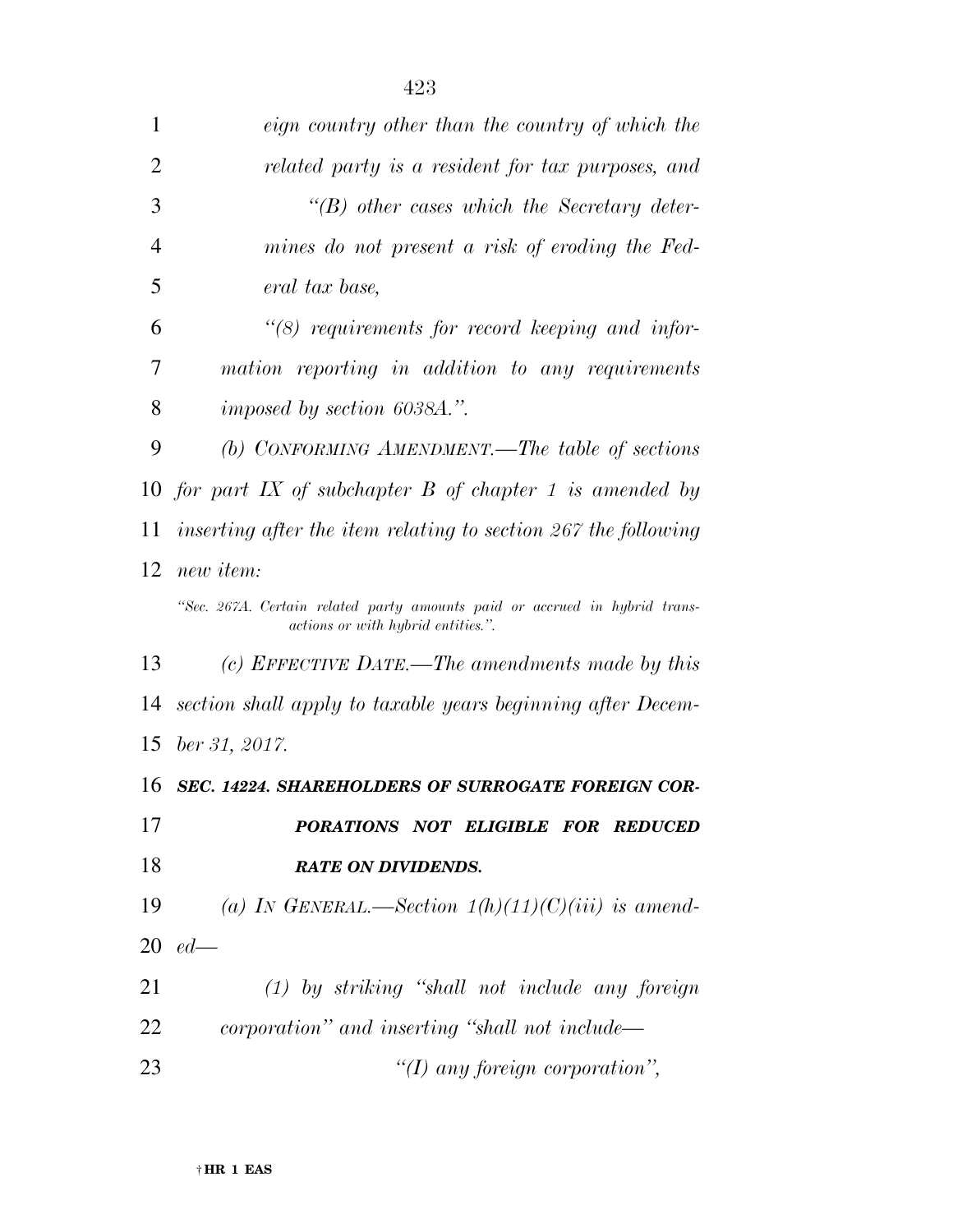| 1              | $(2)$ by striking the period at the end and insert-           |
|----------------|---------------------------------------------------------------|
| $\overline{2}$ | ing ", and", and                                              |
| 3              | $(3)$ by adding at the end the following new sub-             |
| $\overline{4}$ | clause:                                                       |
| 5              | "(II) any corporation which is a                              |
| 6              | surrogate foreign corporation (as de-                         |
| 7              | fined in section $7874(a)(2)(B)$ other                        |
| 8              | than a foreign corporation which is                           |
| 9              | <i>treated</i> as a <i>domestic</i> corporation               |
| 10             | under section $7874(b)$ .".                                   |
| 11             | (b) EFFECTIVE DATE.—The amendments made by this               |
| 12             | section shall apply to dividends paid in taxable years begin- |
| 13             | ning after December 31, 2017.                                 |
| 14             | <b>Subpart C-Modifications Related to Foreign Tax</b>         |
| 15             | <b>Credit System</b>                                          |
| 16             | SEC. 14301. REPEAL OF SECTION 902 INDIRECT FOREIGN            |
| 17             | TAX CREDITS; DETERMINATION OF SECTION                         |
| 18             | 960 CREDIT ON CURRENT YEAR BASIS.                             |
| 19             | (a) REPEAL OF SECTION 902 INDIRECT FOREIGN TAX                |
| 20             | CREDITS.—Subpart A of part III of subchapter N of chap-       |
| 21             | $ter 1$ is amended by striking section 902.                   |
| 22             | (b) DETERMINATION OF SECTION 960 CREDIT ON CUR-               |
| 23             | RENT YEAR BASIS.—Section 960, as amended by section           |
|                | 24 <i>14201, is amended</i> —                                 |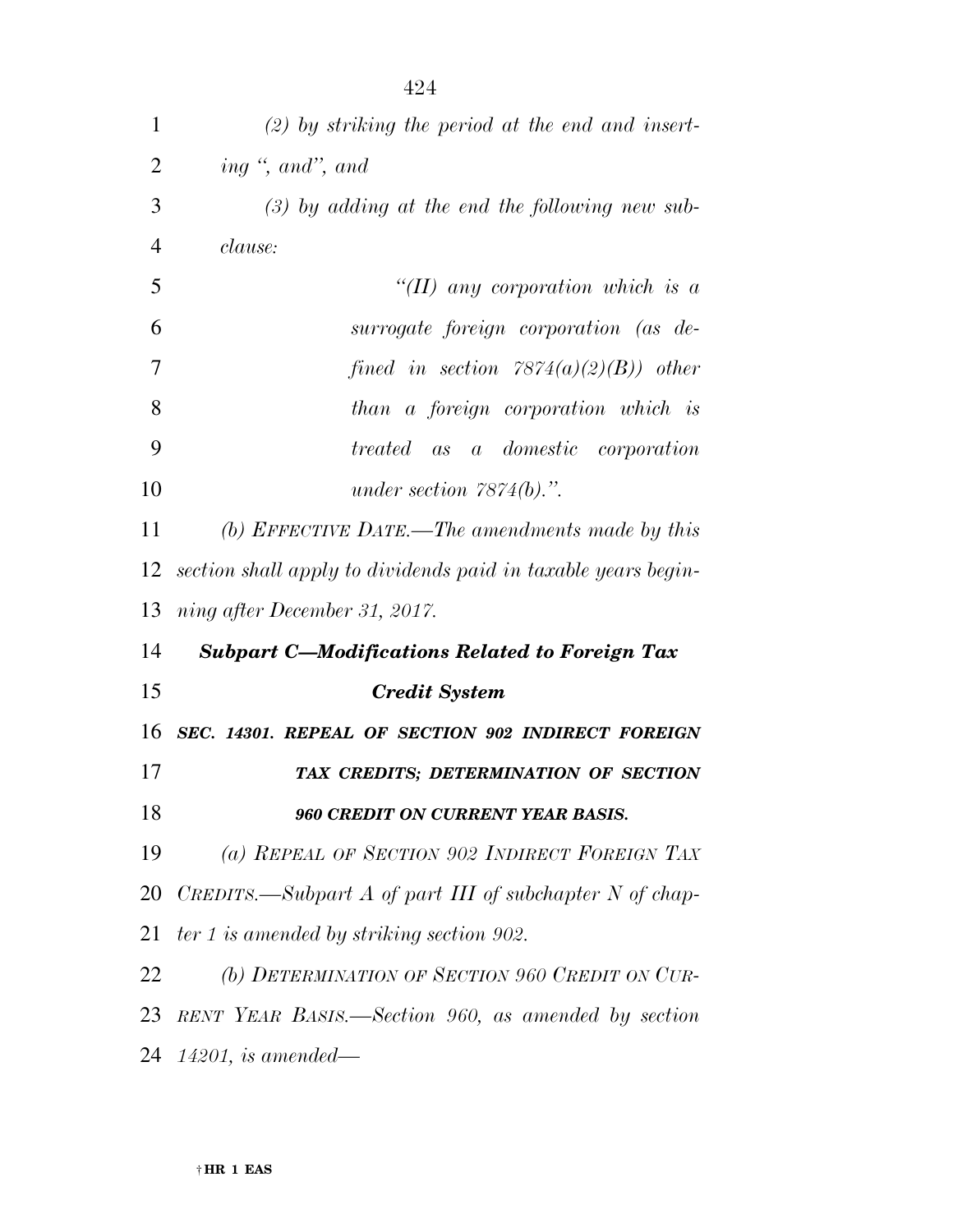| $\mathbf{1}$   | $(1)$ by striking subsection $(c)$ , by redesignating        |
|----------------|--------------------------------------------------------------|
| $\overline{2}$ | subsection $(b)$ as subsection $(c)$ , by striking all that  |
| 3              | precedes subsection $(c)$ (as so redesignated) and in-       |
| $\overline{4}$ | serting the following:                                       |
| 5              | "SEC. 960. DEEMED PAID CREDIT FOR SUBPART F INCLU-           |
| 6              | SIONS.                                                       |
| 7              | "(a) In GENERAL.—For purposes of this subpart, if            |
| 8              | there is included in the gross income of a domestic corpora- |
| 9              | tion any item of income under section $951(a)(1)$ with re-   |
| 10             | spect to any controlled foreign corporation with respect to  |
| 11             | which such domestic corporation is a United States share-    |
| 12             | holder, such domestic corporation shall be deemed to have    |
| 13             | paid so much of such foreign corporation's foreign income    |
| 14             | taxes as are properly attributable to such item of income.   |
| 15             | "(b) SPECIAL RULES FOR DISTRIBUTIONS FROM PRE-               |
| 16             | VIOUSLY TAXED EARNINGS AND PROFITS.-For purposes of          |
| 17             | this subpart—                                                |
| 18             | "(1) IN GENERAL.—If any portion of a distribu-               |
| 19             | tion from a controlled foreign corporation to a domes-       |
| 20             | tic corporation which is a United States shareholder         |
| 21             | with respect to such controlled foreign corporation is       |

*excluded from gross income under section 959(a), such* 

*domestic corporation shall be deemed to have paid so* 

*much of such foreign corporation's foreign income* 

† **HR 1 EAS** 

*taxes as—*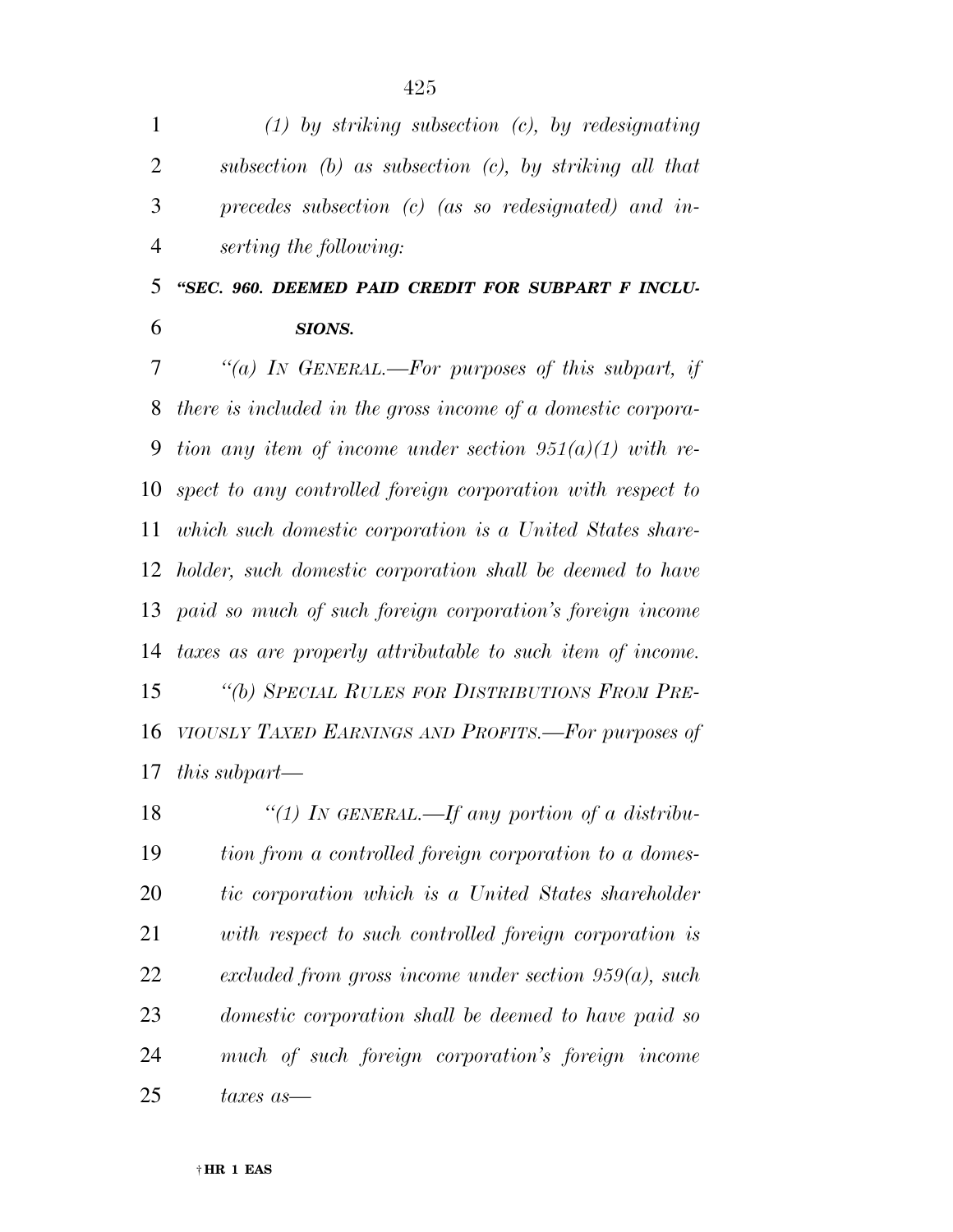| 1              | $\lq (A)$ are properly attributable to such por-             |
|----------------|--------------------------------------------------------------|
| $\overline{2}$ | tion, and                                                    |
| 3              | $\lq\lq(B)$ have not been deemed to have to been             |
| $\overline{4}$ | paid by such domestic corporation under this                 |
| 5              | section for the taxable year or any prior taxable            |
| 6              | year.                                                        |
| 7              | "(2) TIERED CONTROLLED FOREIGN CORPORA-                      |
| 8              | TIONS.—If section 959(b) applies to any portion of a         |
| 9              | distribution from a controlled foreign corporation to        |
| 10             | another controlled foreign corporation, such controlled      |
| 11             | foreign corporation shall be deemed to have paid so          |
| 12             | much of such other controlled foreign corporation's          |
| 13             | foreign income taxes as                                      |
| 14             | $\lq (A)$ are properly attributable to such por-             |
| 15             | tion, and                                                    |
| 16             | $\lq\lq B$ have not been deemed to have been                 |
| 17             | paid by a domestic corporation under this sec-               |
| 18             | tion for any prior taxable year.",                           |
| 19             | $(2)$ and by adding after subsection (d) (as added           |
| 20             | by section $14201$ ) the following new subsections:          |
| 21             | "(e) FOREIGN INCOME TAXES.—The term 'foreign in-             |
| 22             | come taxes' means any income, war profits, or excess profits |
| 23             | taxes paid or accrued to any foreign country or possession   |
|                | 24 of the United States.                                     |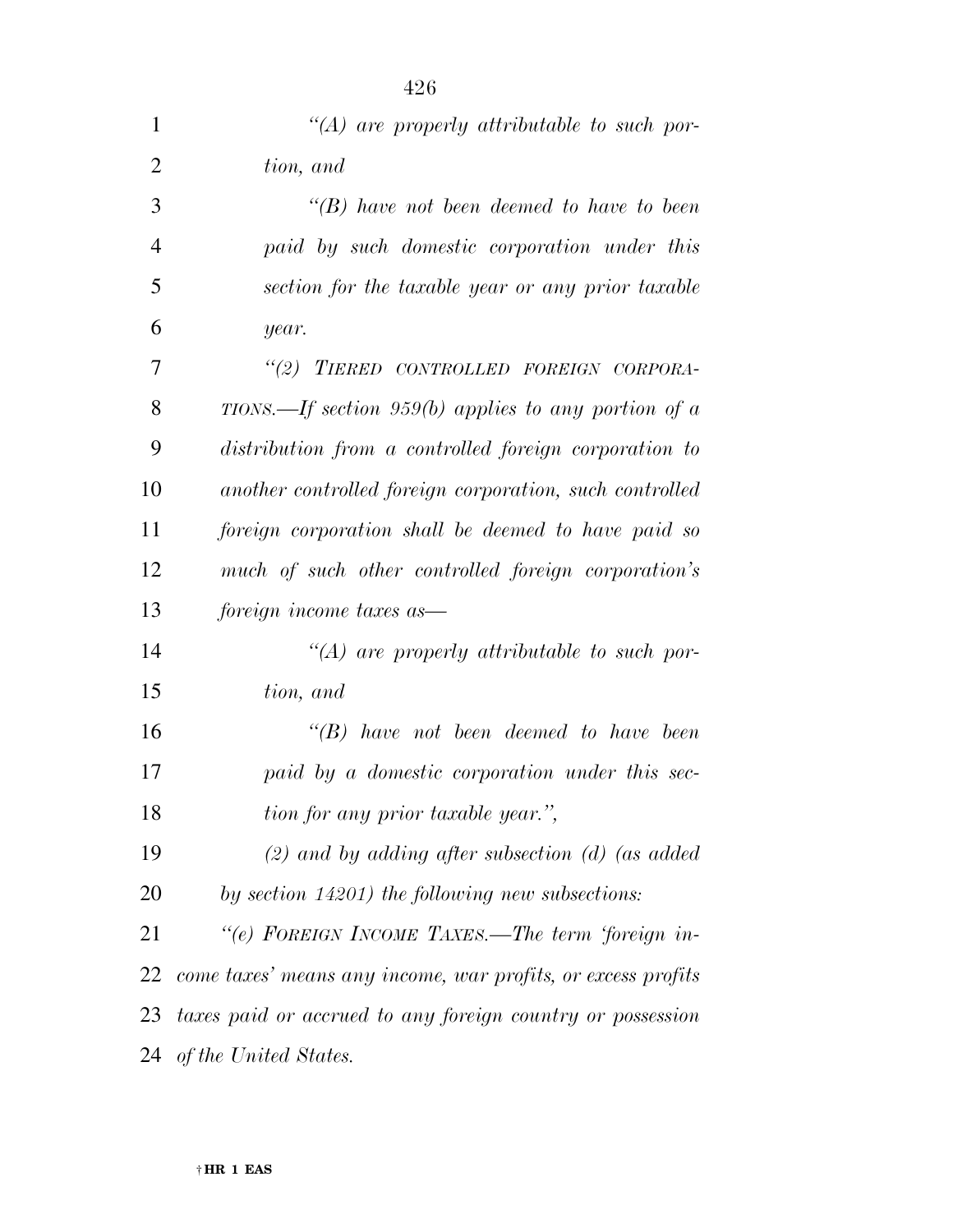| 1              | "(f) REGULATIONS.—The Secretary shall prescribe                   |
|----------------|-------------------------------------------------------------------|
| $\overline{2}$ | such regulations or other guidance as may be necessary or         |
| 3              | appropriate to carry out the provisions of this section.".        |
| 4              | (c) CONFORMING AMENDMENTS.-                                       |
| 5              | $(1)$ Section 78 is amended to read as follows:                   |
| 6              | "SEC. 78. GROSS UP FOR DEEMED PAID FOREIGN TAX CRED-              |
| 7              | IT.                                                               |
| 8              | "If a domestic corporation chooses to have the benefits"          |
| 9              | of subpart $A$ of part III of subchapter $N$ (relating to foreign |
| 10             | $tax\ credit)$ for any taxable year—                              |
| 11             | "(1) an amount equal to the taxes deemed to be                    |
| 12             | paid by such corporation under subsections (a) and                |
| 13             | $(b)$ of section 960 for such taxable year shall be treat-        |
| 14             | ed for purposes of this title (other than section 960)            |
| 15             | as an item of income required to be included in the               |
| 16             | gross income of such domestic corporation under sec-              |
| 17             | tion $951(a)$ , and                                               |
| 18             | $\lq(2)$ an amount equal to the aggregate tested for-             |
| 19             | eign income taxes deemed paid by such corporation                 |
| 20             | under section $960(d)$ (determined without regard to              |
| 21             | the phrase '80 percent of' in paragraph $(1)$ thereof)            |

*shall be treated for purposes of this title (other than* 

*section 960) as an addition to the global intangible* 

*low-taxed income of such domestic corporation under* 

*section 951A(a) for such taxable year.''.*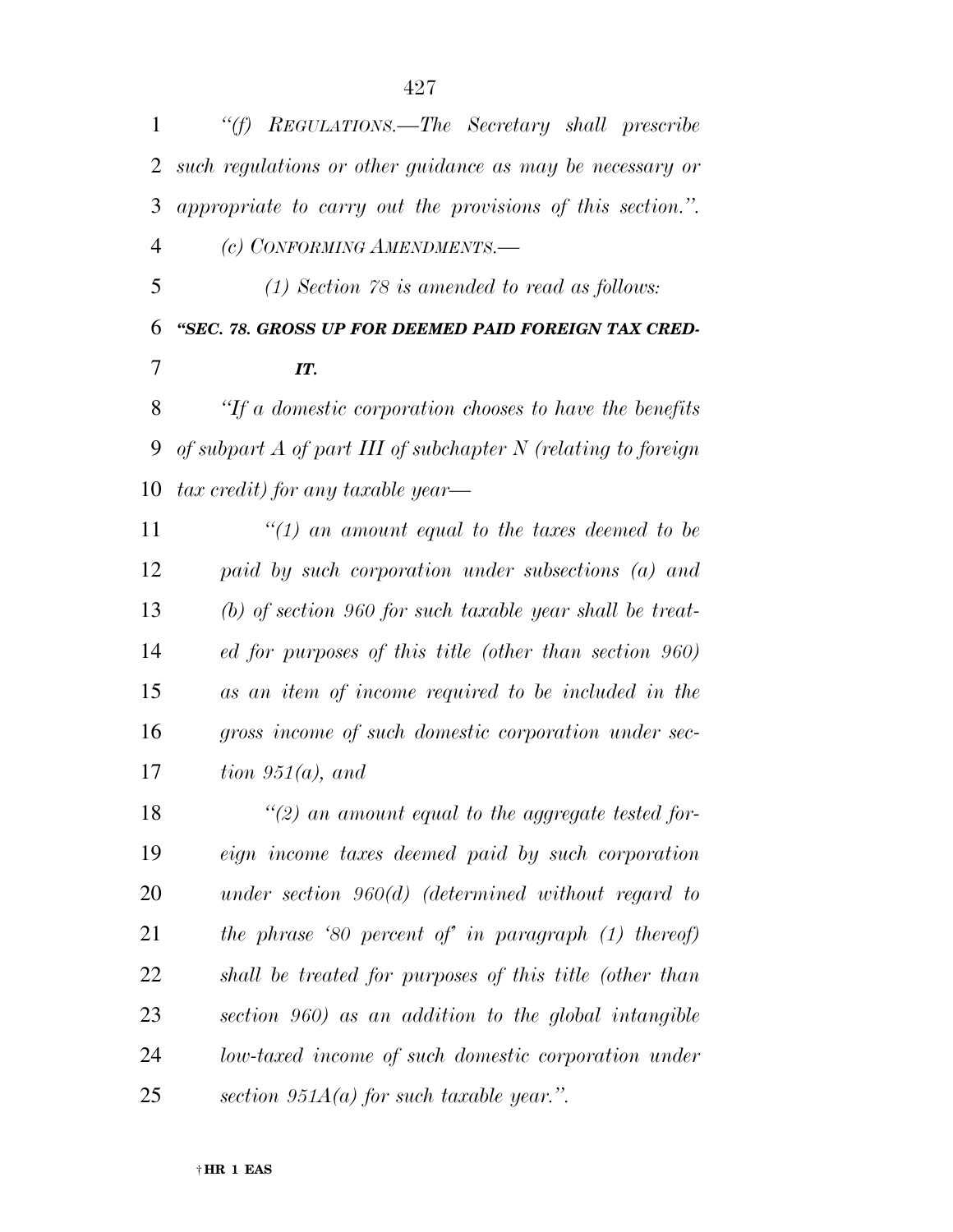| $\mathbf{1}$   | (2) Paragraph (4) of section $245(a)$ is amended        |
|----------------|---------------------------------------------------------|
| $\overline{2}$ | to read as follows:                                     |
| 3              | "(4) POST-1986 UNDISTRIBUTED EARNINGS.—The              |
| 4              | term 'post-1986 undistributed earnings' means the       |
| 5              | amount of the earnings and profits of the foreign cor-  |
| 6              | poration (computed in accordance with sections          |
| 7              | $964(a)$ and $986)$ accumulated in taxable years begin- |
| 8              | ning after December 31, 1986—                           |
| 9              | "(A) as of the close of the taxable year of the         |
| 10             | foreign corporation in which the dividend is dis-       |
| 11             | tributed, and                                           |
| 12             | "(B) without diminution by reason of divi-              |
| 13             | dends distributed during such taxable year.".           |
| 14             | (3) Section $245(a)(10)(C)$ is amended by striking      |
| 15             | "902, 907, and 960" and inserting "907 and 960".        |
| 16             | (4) Sections $535(b)(1)$ and $545(b)(1)$ are each       |
| 17             | amended by striking "section $902(a)$ or $960(a)(1)$ "  |
| 18             | and inserting "section 960".                            |
| 19             | (5) Section 814(f)(1) is amended—                       |
| 20             | $(A)$ by striking subparagraph $(B)$ , and              |
| 21             | $(B)$ by striking all that precedes "No in-             |
| 22             | come" and inserting the following:                      |
| 23             | "(1) TREATMENT OF FOREIGN TAXES.-".                     |
| 24             | (6) Section $865(h)(1)(B)$ is amended by striking       |
| 25             | "902, 907," and inserting "907".                        |

† **HR 1 EAS**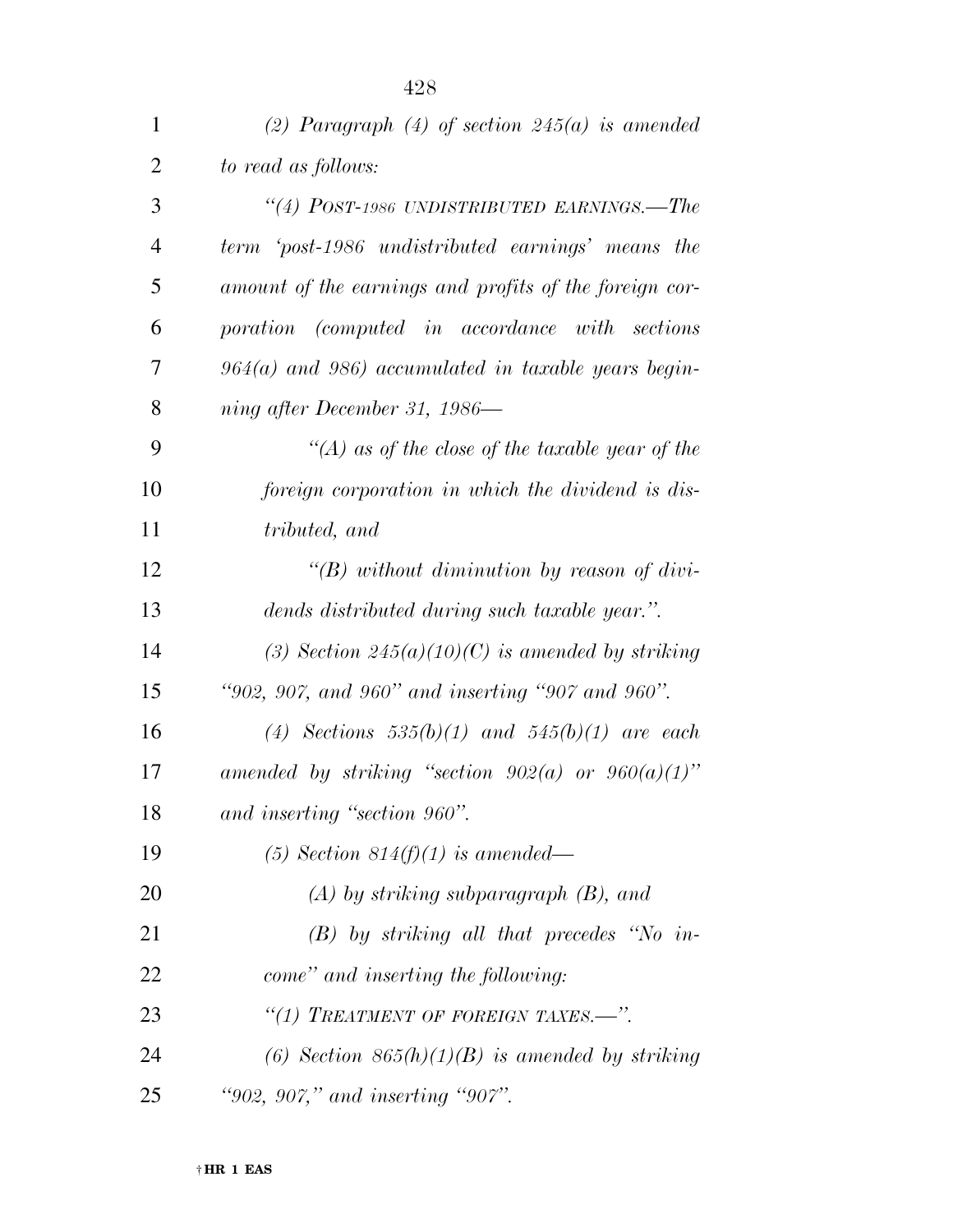| $\mathbf{1}$   | $(7)$ Section 901(a) is amended by striking "sec-     |
|----------------|-------------------------------------------------------|
| $\overline{2}$ | tions 902 and 960" and inserting "section 960".       |
| 3              | (8) Section $901(e)(2)$ is amended by striking        |
| $\overline{4}$ | "but is not limited to—" and all that follows through |
| 5              | "that portion" and inserting "but is not limited to   |
| 6              | that portion".                                        |
| 7              | (9) Section 901(f) is amended by striking "sec-       |
| 8              | tions 902 and 960" and inserting "section 960".       |
| 9              | $(10)$ Section $901(j)(1)(A)$ is amended by striking  |
| 10             | " $902$ or".                                          |
| 11             | $(11)$ Section 901(j)(1)(B) is amended by striking    |
| 12             | "sections 902 and 960" and inserting "section 960".   |
| 13             | $(12)$ Section 901(k)(2) is amended by striking ",    |
| 14             | $902,$ ".                                             |
| 15             | $(13)$ Section $901(k)(6)$ is amended by striking     |
| 16             | "902 or".                                             |
| 17             | $(14)$ Section 901 $(m)(1)$ is amended by striking    |
| 18             | "relevant foreign assets—" and all that follows and   |
| 19             | inserting "relevant foreign assets shall not be taken |
| 20             | into account in determining the credit allowed under  |
| 21             | subsection $(a)$ .".                                  |
| 22             | $(15)$ Section 904(d)(6)(A) is amended by striking    |
| 23             | "902, 907," and inserting "907".                      |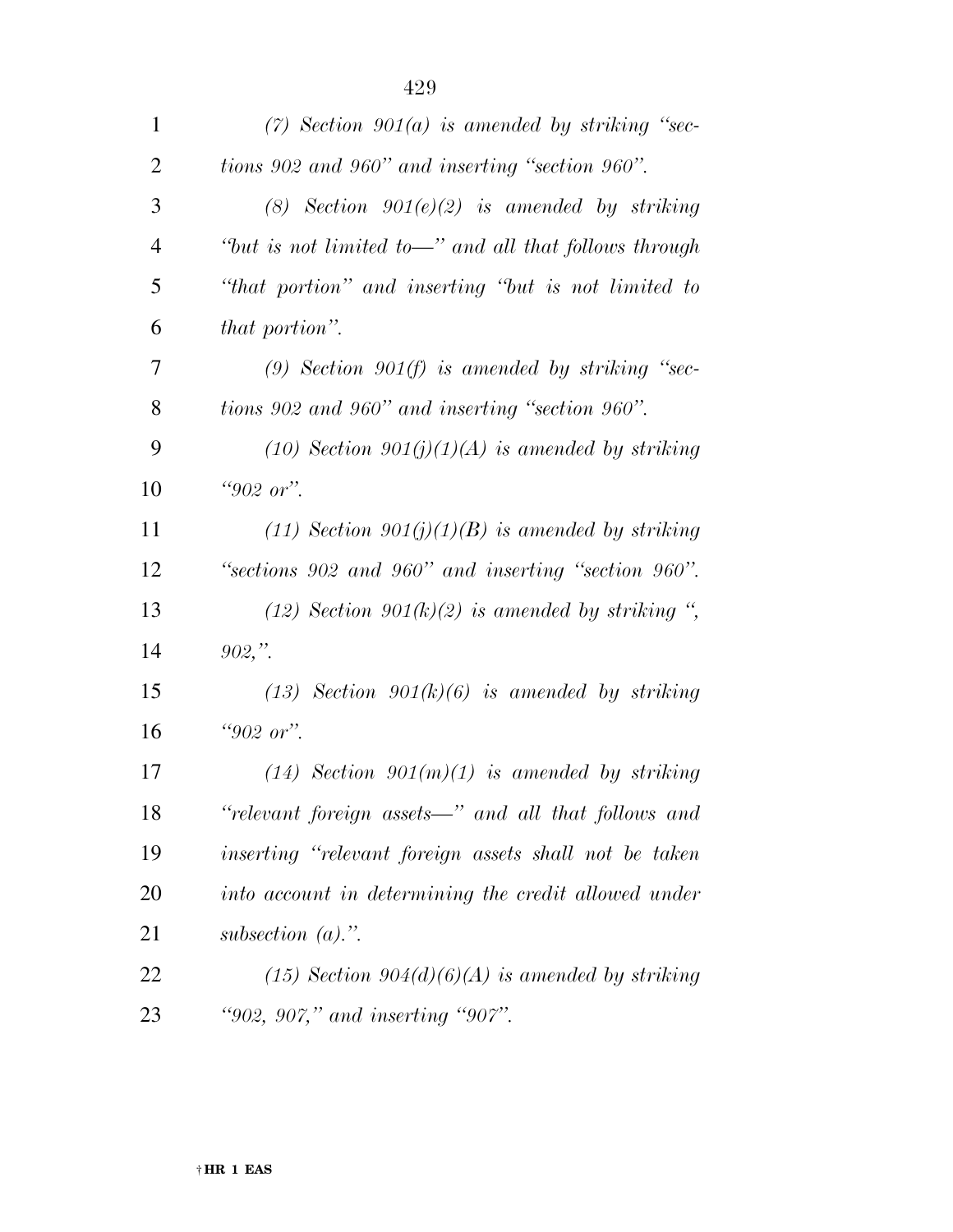| $\mathbf{1}$   | $(16)$ Section 904(h)(10)(A) is amended by strik-             |
|----------------|---------------------------------------------------------------|
| $\overline{2}$ | ing "sections 902, 907, and 960" and inserting "sec-          |
| 3              | tions $907$ and $960$ ".                                      |
| $\overline{4}$ | $(17)$ Section 904(k) is amended to read as fol-              |
| 5              | lows:                                                         |
| 6              | " $(k)$ CROSS REFERENCES.—For increase of limitation          |
| 7              | under subsection $(a)$ for taxes paid with respect to amounts |
| 8              | received which were included in the gross income of the tax-  |
| 9              | payer for a prior taxable year as a United States share-      |
| 10             | holder with respect to a controlled foreign corporation, see  |
| 11             | section $960(c)$ .".                                          |
| 12             | $(18)$ Section $905(c)(1)$ is amended by striking             |
| 13             | <i>the last sentence.</i>                                     |
| 14             | (19) Section $905(c)(2)(B)(i)$ is amended to read             |
| 15             | <i>as follows:</i>                                            |
| 16             | $\lq\lq(i)$ shall be taken into account for the               |
| 17             | taxable year to which such taxes relate,                      |
| 18             | $and$ ".                                                      |
| 19             | $(20)$ Section 906(a) is amended by striking "(or             |
| 20             | deemed, under section 902, paid or accrued during             |
| 21             | <i>the taxable year)</i> ".                                   |
| 22             | $(21)$ Section 906(b) is amended by striking para-            |
| 23             | graphs $(4)$ and $(5)$ .                                      |
| 24             | $(22)$ Section 907(b)(2)(B) is amended by striking            |
| 25             | "902 or".                                                     |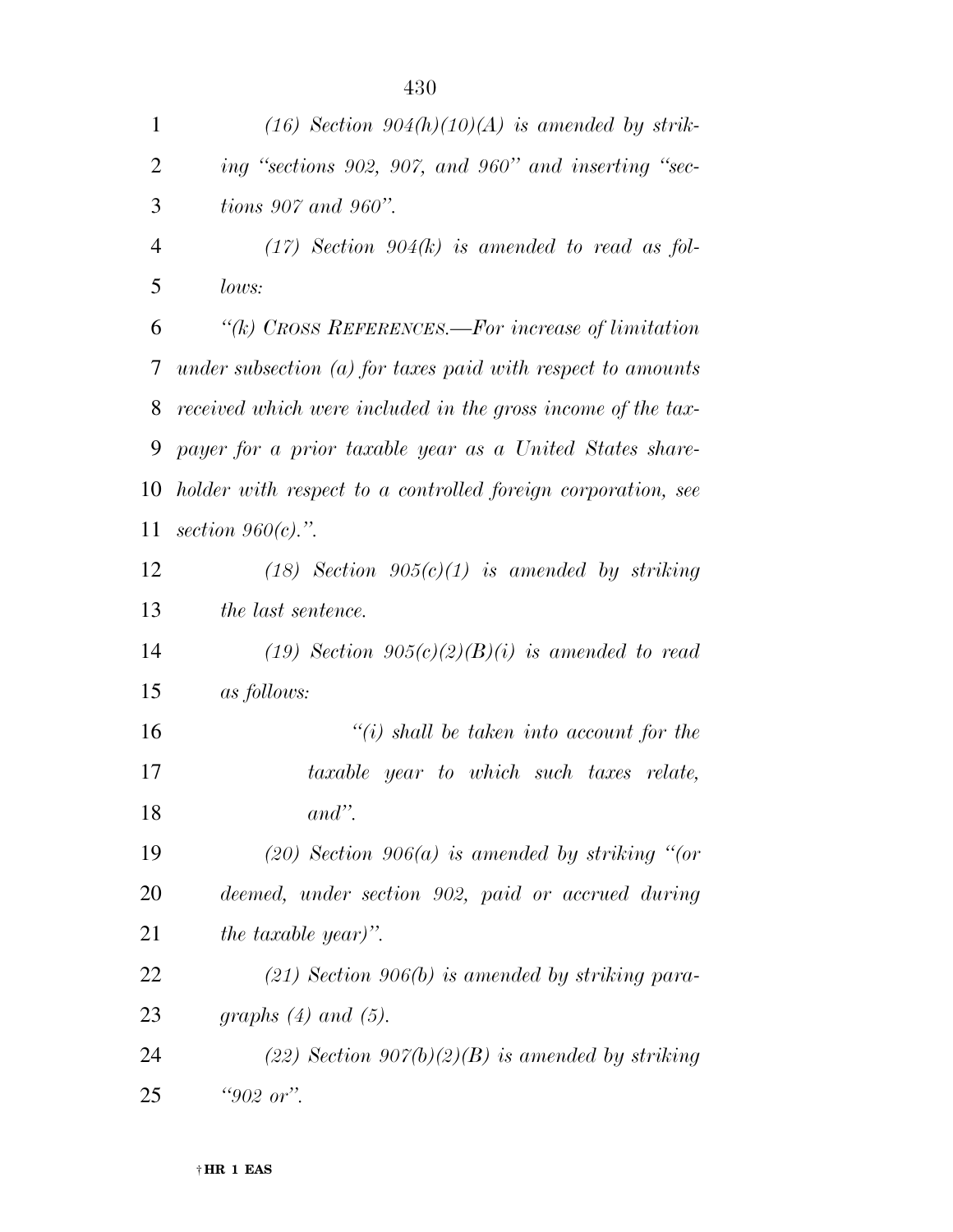| $\mathbf 1$    | $(23)$ Section 907 $(c)(3)$ is amended—             |
|----------------|-----------------------------------------------------|
| $\overline{2}$ | $(A)$ by striking subparagraph $(A)$ and re-        |
| 3              | designating subparagraphs $(B)$ and $(C)$ as sub-   |
| $\overline{4}$ | paragraphs $(A)$ and $(B)$ , respectively, and      |
| 5              | (B) by striking "section $960(a)$ " in sub-         |
| 6              | paragraph $(A)$ (as so redesignated) and inserting  |
| 7              | "section 960".                                      |
| 8              | $(24)$ Section 907(c)(5) is amended by striking     |
| 9              | "902 or".                                           |
| 10             | $(25)$ Section 907(f)(2)(B)(i) is amended by strik- |
| 11             | ing "902 or".                                       |
| 12             | $(26)$ Section 908(a) is amended by striking "902   |
| 13             | $or$ ".                                             |
| 14             | $(27)$ Section 909(b) is amended—                   |
| 15             | $(A)$ by striking "section 902 corporation" in      |
| 16             | the matter preceding paragraph (1) and insert-      |
| 17             | ing "specified 10-percent owned foreign corpora-    |
| 18             | tion (as defined in section $245A(b)$ )",           |
| 19             | $(B)$ by striking "902 or" in paragraph $(1)$ ,     |
| 20             | $(C)$ by striking "by such section 902 cor-         |
| 21             | poration" and all that follows in the matter fol-   |
| 22             | lowing paragraph (2) and inserting "by such         |
| 23             | specified 10-percent owned foreign corporation or   |
| 24             | a domestic corporation which is a United States     |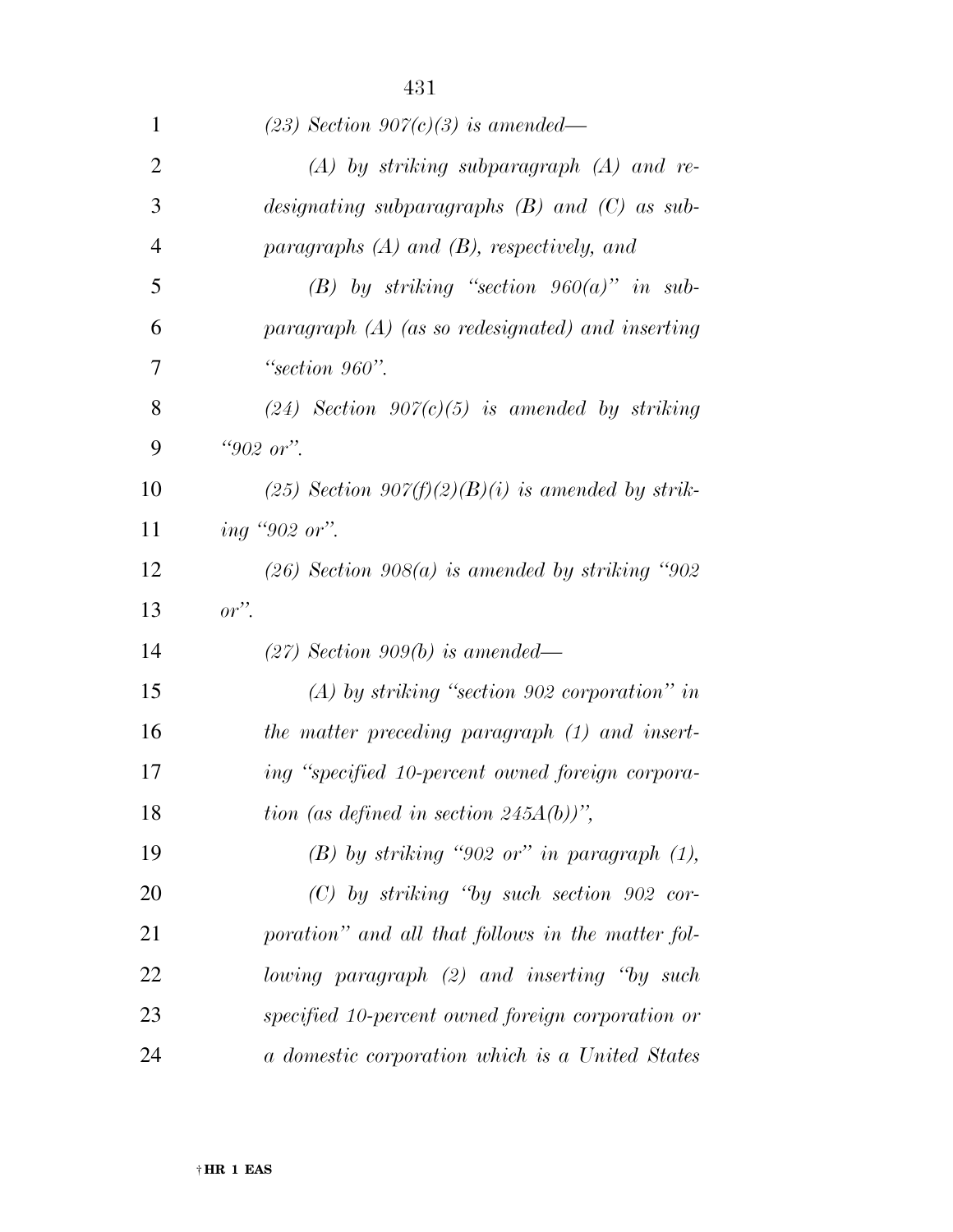| $\mathbf{1}$   | shareholder with respect to such specified 10-per-      |
|----------------|---------------------------------------------------------|
| $\overline{2}$ | cent owned foreign corporation.", and                   |
| 3              | (D) by striking "SECTION 902 CORPORA-                   |
| $\overline{4}$ | TIONS" in the heading thereof and inserting             |
| 5              | "SPECIFIED 10-PERCENT OWNED FOREIGN COR-                |
| 6              | PORATIONS".                                             |
| 7              | $(28)$ Section 909 $(d)$ is amended by striking         |
| 8              | paragraph (5).                                          |
| 9              | $(29)$ Section $958(a)(1)$ is amended by striking       |
| 10             | "960(a)(1)" and inserting "960".                        |
| 11             | $(30)$ Section 959 $(d)$ is amended by striking "Ex-    |
| 12             | cept as provided in section $960(a)(3)$ , any" and in-  |
| 13             | serting "Any".                                          |
| 14             | $(31)$ Section 959 $(e)$ is amended by striking "sec-   |
| 15             | tion 960(b)" and inserting "section 960(c)".            |
| 16             | (32) Section $1291(g)(2)(A)$ is amended by strik-       |
| 17             | ing "any distribution—" and all that follows through    |
| 18             | "but only if" and inserting "any distribution, any      |
| 19             | withholding tax imposed with respect to such dis-       |
| 20             | tribution, but only if".                                |
| 21             | $(33)$ Section $6038(c)(1)(B)$ is amended by strik-     |
| 22             | ing "sections 902 (relating to foreign tax credit for   |
| 23             | corporate stockholder in foreign corporation) and 960   |
| 24             | (relating to special rules for foreign tax credit)" and |
| 25             | <i>inserting</i> "section 960".                         |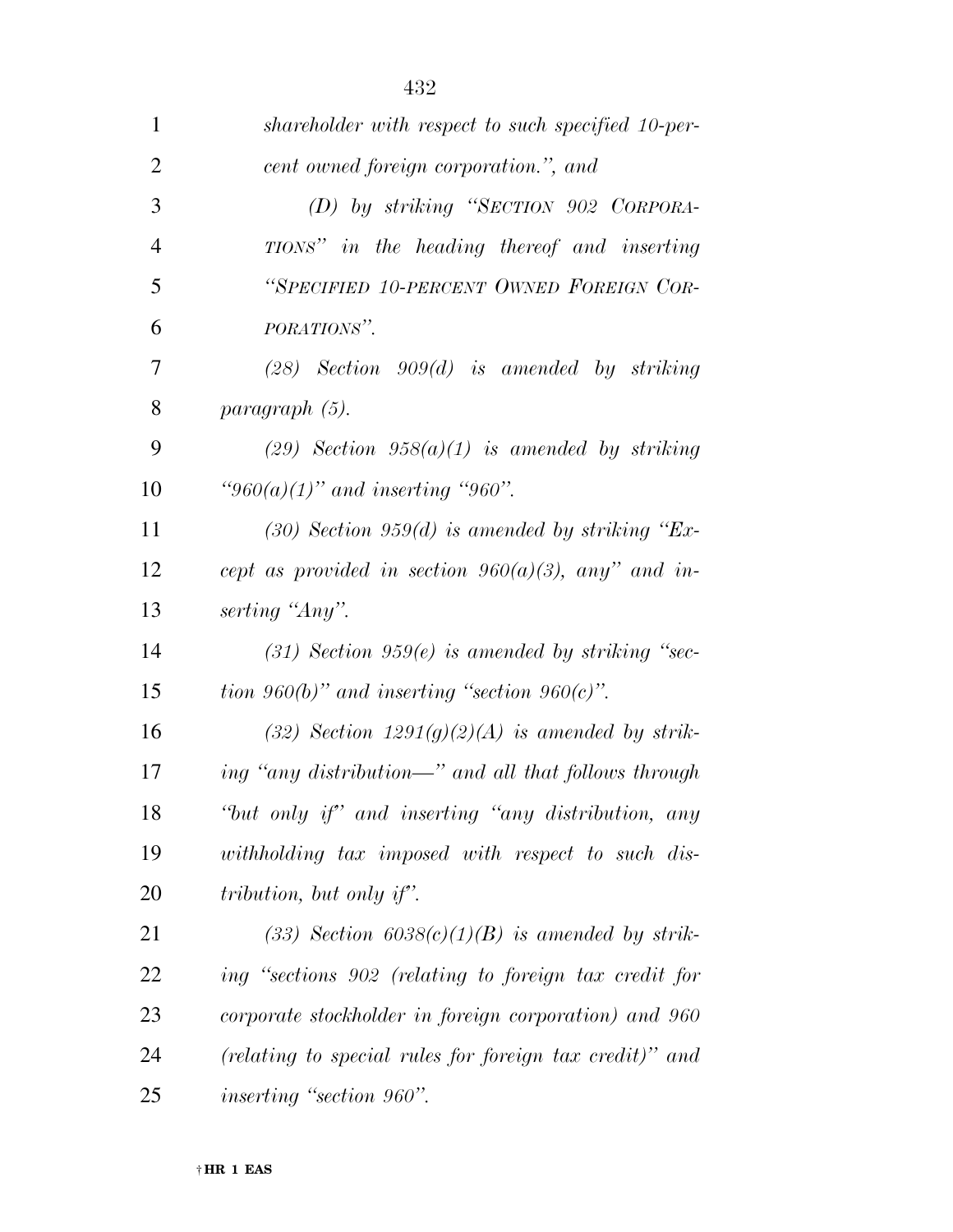| $\mathbf{1}$   | $(34)$ Section $6038(c)(4)$ is amended by striking               |
|----------------|------------------------------------------------------------------|
| $\overline{2}$ | subparagraph $(C)$ .                                             |
| 3              | $(35)$ The table of sections for subpart A of part               |
| $\overline{4}$ | III of subchapter $N$ of chapter 1 is amended by strik-          |
| 5              | ing the item relating to section 902.                            |
| 6              | $(36)$ The table of sections for subpart F of part               |
| 7              | III of subchapter $N$ of chapter 1 is amended by strik-          |
| 8              | ing the item relating to section 960 and inserting the           |
| 9              | following:                                                       |
|                | "Sec. 960. Deemed paid credit for subpart F inclusions.".        |
| 10             | (d) EFFECTIVE DATE.—The amendments made by this                  |
| 11             | section shall apply to taxable years of foreign corporations     |
| 12             | beginning after December 31, 2017, and to taxable years          |
| 13             | of United States shareholders in which or with which such        |
| 14             | <i>taxable years of foreign corporations end.</i>                |
| 15             | SEC. 14302. SEPARATE FOREIGN TAX CREDIT LIMITATION               |
| 16             | <b>BASKET FOR FOREIGN BRANCH INCOME.</b>                         |
| 17             | (a) IN GENERAL.—Section $904(d)(1)$ , as amended by              |
| 18             | section 14201, is amended by redesignating subparagraphs         |
| 19             | $(B)$ and $(C)$ as subparagraphs $(C)$ and $(D)$ , respectively, |
| 20             | and by inserting after subparagraph $(A)$ the following new      |
| 21             | subparagraph:                                                    |
| 22             | $\lq (B)$ foreign branch income,".                               |
| 23             | (b) FOREIGN BRANCH INCOME.-                                      |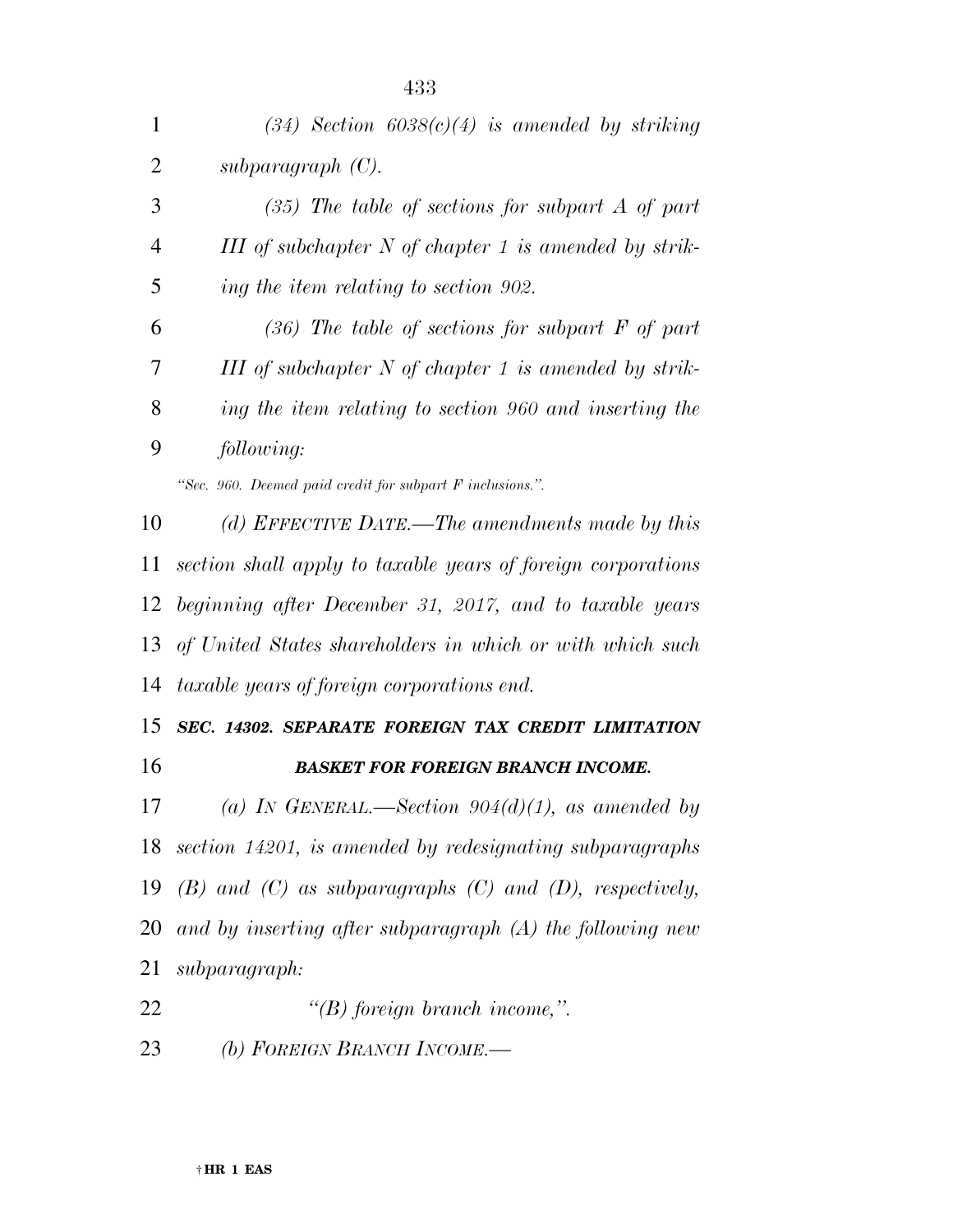| $\mathbf{1}$   | (1) IN GENERAL.—Section $904(d)(2)$ is amended              |
|----------------|-------------------------------------------------------------|
| $\overline{2}$ | by inserting after subparagraph (I) the following new       |
| 3              | subparagraph:                                               |
| $\overline{4}$ | "(J) FOREIGN BRANCH INCOME.-                                |
| 5              | "(i) IN GENERAL.—The term 'foreign                          |
| 6              | branch income' means the business profits of                |
| $\overline{7}$ | such United States person which are attrib-                 |
| 8              | <i>utable to 1 or more qualified business units</i>         |
| 9              | (as defined in section 989(a)) in 1 or more                 |
| 10             | foreign countries. For purposes of the pre-                 |
| 11             | ceding sentence, the amount of business                     |
| 12             | profits attributable to a qualified business                |
| 13             | unit shall be determined under rules estab-                 |
| 14             | lished by the Secretary.                                    |
| 15             | "(ii) EXCEPTION.—Such term shall not                        |
| 16             | include any income which is passive cat-                    |
| 17             | egory income.".                                             |
| 18             | (2) CONFORMING AMENDMENT.-Section                           |
| 19             | $904(d)(2)(A)(ii)$ , as amended by section 14201, is        |
| <b>20</b>      | amended by striking "income described in paragraph          |
| 21             | $(1)(A)$ and" and inserting "income described in para-      |
| 22             | graph $(1)(A)$ , foreign branch income, and".               |
| 23             | (c) EFFECTIVE DATE.—The amendments made by this             |
| 24             | section shall apply to taxable years beginning after Decem- |
| 25             | ber 31, 2017.                                               |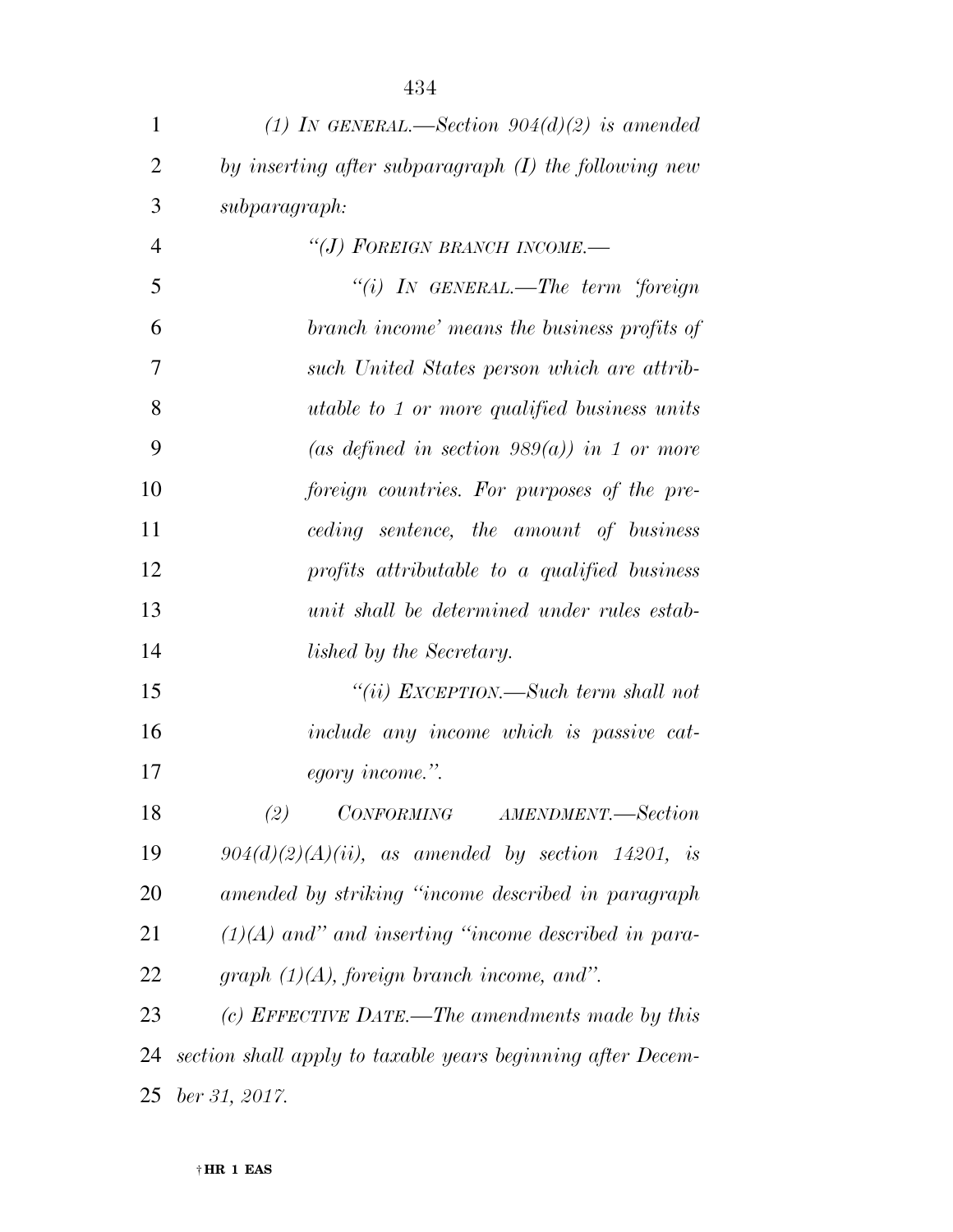*SEC. 14303. ACCELERATION OF ELECTION TO ALLOCATE IN- TEREST, ETC., ON A WORLDWIDE BASIS. (a) IN GENERAL.—Section 864(f)(6) is amended by striking ''December 31, 2020'' and inserting ''December 31, 2017''. (b) EFFECTIVE DATE.—The amendments made by this section shall apply to taxable years beginning after Decem- ber 31, 2017. SEC. 14304. SOURCE OF INCOME FROM SALES OF INVEN- TORY DETERMINED SOLELY ON BASIS OF PRODUCTION ACTIVITIES. (a) IN GENERAL.—Section 863(b) is amended by add- ing at the end the following: ''Gains, profits, and income from the sale or exchange of inventory property described in paragraph (2) shall be allocated and apportioned be- tween sources within and without the United States solely on the basis of the production activities with respect to the property.''. (b) EFFECTIVE DATE.—The amendment made by this section shall apply to taxable years beginning after Decem-ber 31, 2017.*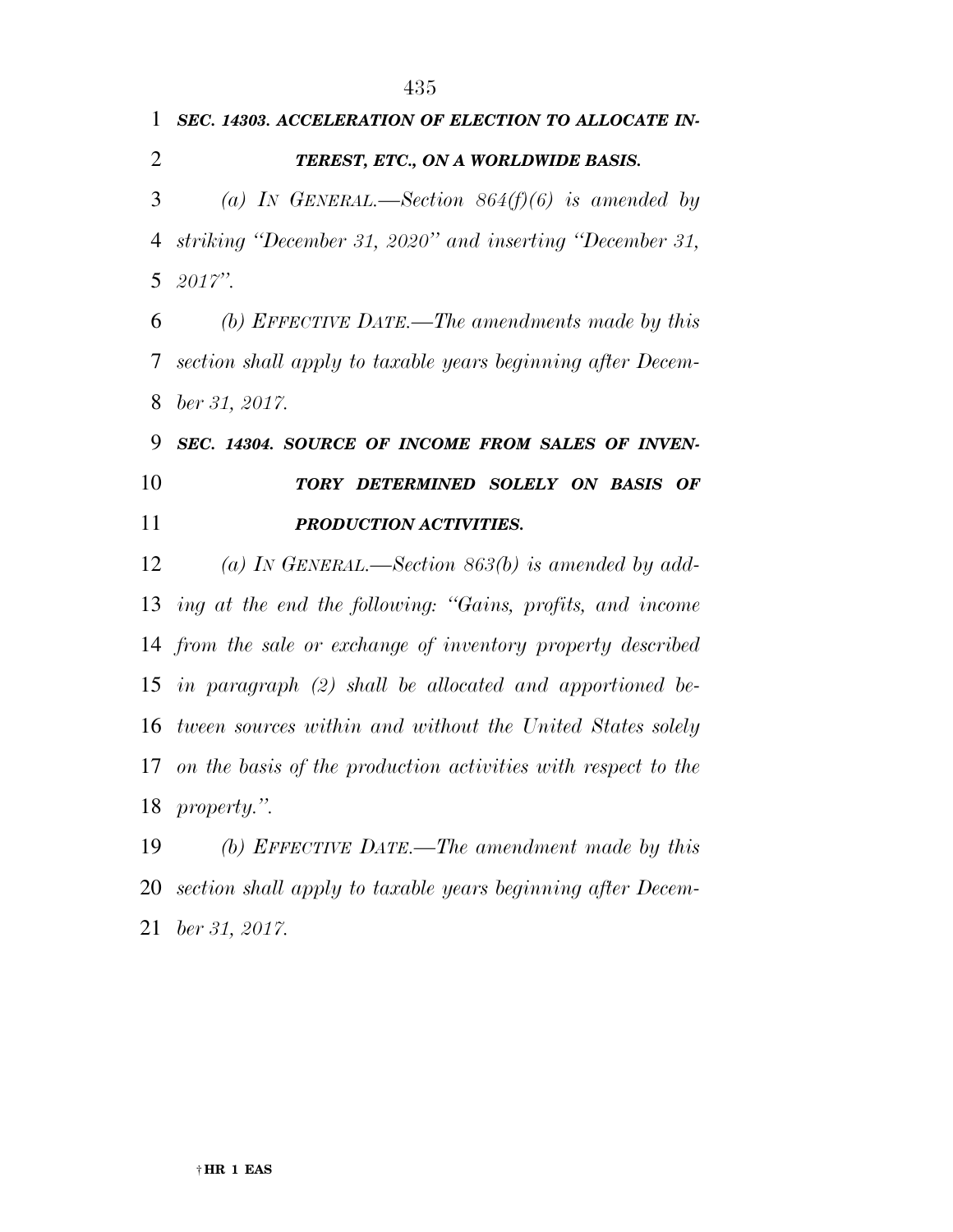| 1              | SEC. 14305. ELECTION TO INCREASE PERCENTAGE OF DO-  |
|----------------|-----------------------------------------------------|
| $\overline{2}$ | MESTIC TAXABLE INCOME OFFSET BY OVER-               |
| 3              | ALL DOMESTIC LOSS TREATED AS FOREIGN                |
| $\overline{4}$ | <b>SOURCE.</b>                                      |
| 5              | (a) IN GENERAL.—Section $904(g)$ is amended by add- |
| 6              | ing at the end the following new paragraph:         |
| 7              | "(5) ELECTION TO INCREASE PERCENTAGE OF             |
| 8              | TAXABLE INCOME TREATED AS FOREIGN SOURCE.-          |
| 9              | "(A) IN GENERAL.—If any pre-2018 unused             |
| 10             | overall domestic loss is taken into account under   |
| 11             | $paramph$ (1) for any applicable taxable year,      |
| 12             | the taxpayer may elect to have such paragraph       |
| 13             | applied to such loss by substituting a percentage   |
| 14             | greater than 50 percent (but not greater than       |
| 15             | 100 percent) for 50 percent in subparagraph $(B)$   |
| 16             | thereof.                                            |
| 17             | "(B) PRE-2018 UNUSED OVERALL DOMESTIC               |
| 18             | LOSS.—For purposes of this paragraph, the term      |
| 19             | 'pre-2018 unused overall domestic loss' means       |
| 20             | any overall domestic loss which—                    |
| 21             | $\lq\lq(i)$ arises in a qualified taxable year      |
| 22             | beginning before January 1, 2018, and               |
| 23             | "(ii) has not been used under para-                 |
| 24             | graph (1) for any taxable year beginning            |
| 25             | before such date.                                   |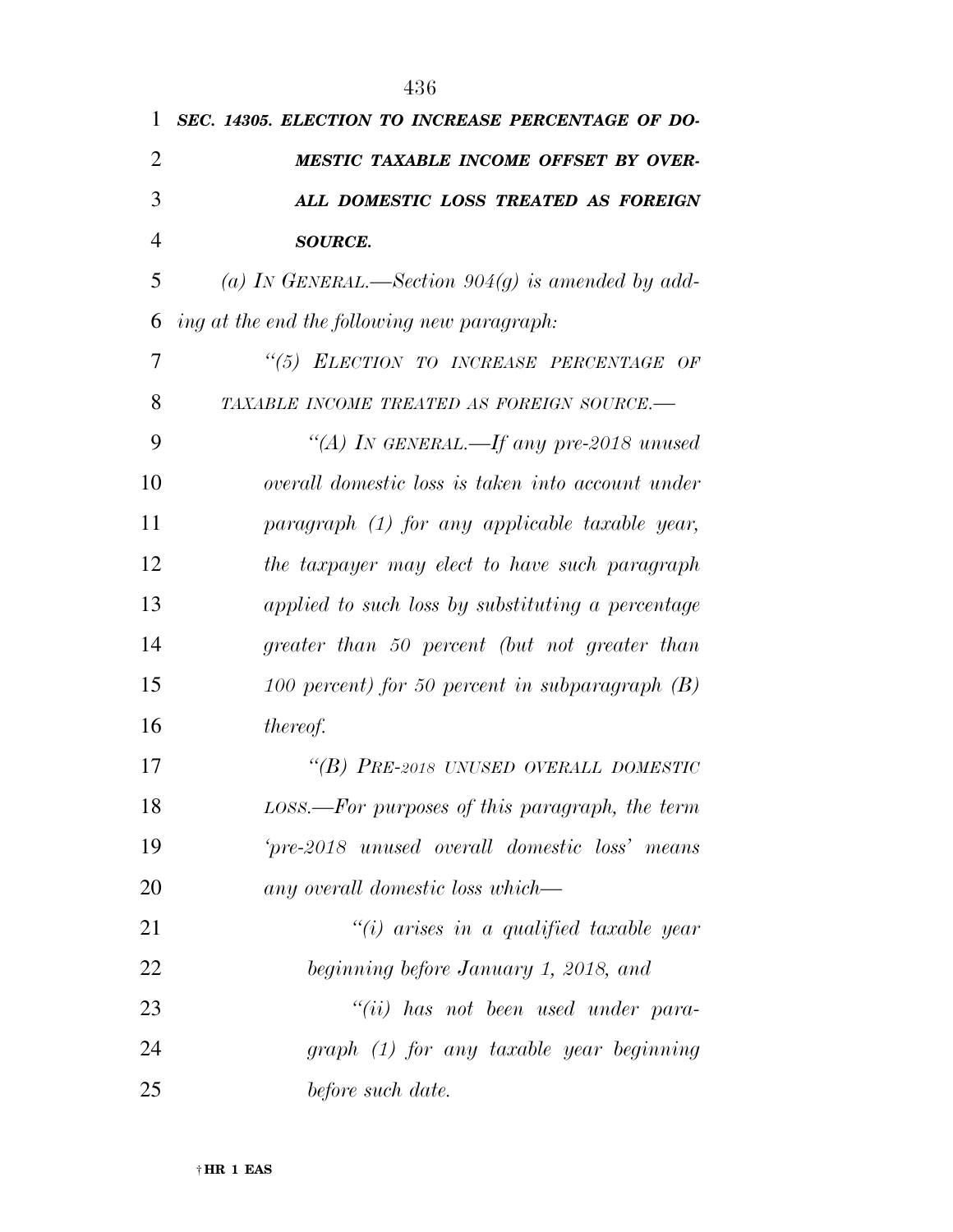| 1              | "(C) APPLICABLE TAXABLE YEAR.-For                                               |
|----------------|---------------------------------------------------------------------------------|
| $\overline{2}$ | purposes of this paragraph, the term 'applicable                                |
| 3              | taxable year' means any taxable year of the tax-                                |
| $\overline{4}$ | payer beginning after December 31, 2017, and                                    |
| 5              | before January 1, 2028.".                                                       |
| 6              | (b) EFFECTIVE DATE.—The amendment made by this                                  |
| 7              | section shall apply to taxable years beginning after Decem-                     |
| 8              | $ber\,31,\,2017.$                                                               |
| 9              | <b>PART II-INBOUND TRANSACTIONS</b>                                             |
| 10             | SEC. 14401. BASE EROSION AND ANTI-ABUSE TAX.                                    |
| 11             | (a) IMPOSITION OF TAX.—Subchapter A of chapter 1                                |
|                | 12 is amended by adding at the end the following new part:                      |
| 13             | "PART VII—BASE EROSION AND ANTI-ABUSE TAX                                       |
|                | "Sec. 59A. Tax on base erosion payments of taxpayers with substantial gross re- |
|                | ceipts.                                                                         |
| 14             | "SEC. 59A. TAX ON BASE EROSION PAYMENTS OF TAX-                                 |
| 15             | <b>PAYERS</b><br><i>WITH</i><br><b>SUBSTANTIAL</b><br><b>GROSS</b><br>RE-       |
| 16             | <b>CEIPTS.</b>                                                                  |
| 17             | "(a) IMPOSITION OF TAX.—There is hereby imposed on                              |
| 18             | each applicable taxpayer for any taxable year a tax equal                       |
| 19             | to the base erosion minimum tax amount for the taxable                          |
| 20             | year. Such tax shall be in addition to any other tax imposed                    |
| 21             | by this subtitle.                                                               |
| 22             | "(b) BASE EROSION MINIMUM TAX AMOUNT.-For                                       |
|                | 23 purposes of this section—                                                    |
|                |                                                                                 |

*CEIPTS.* 

*by this subtitle.*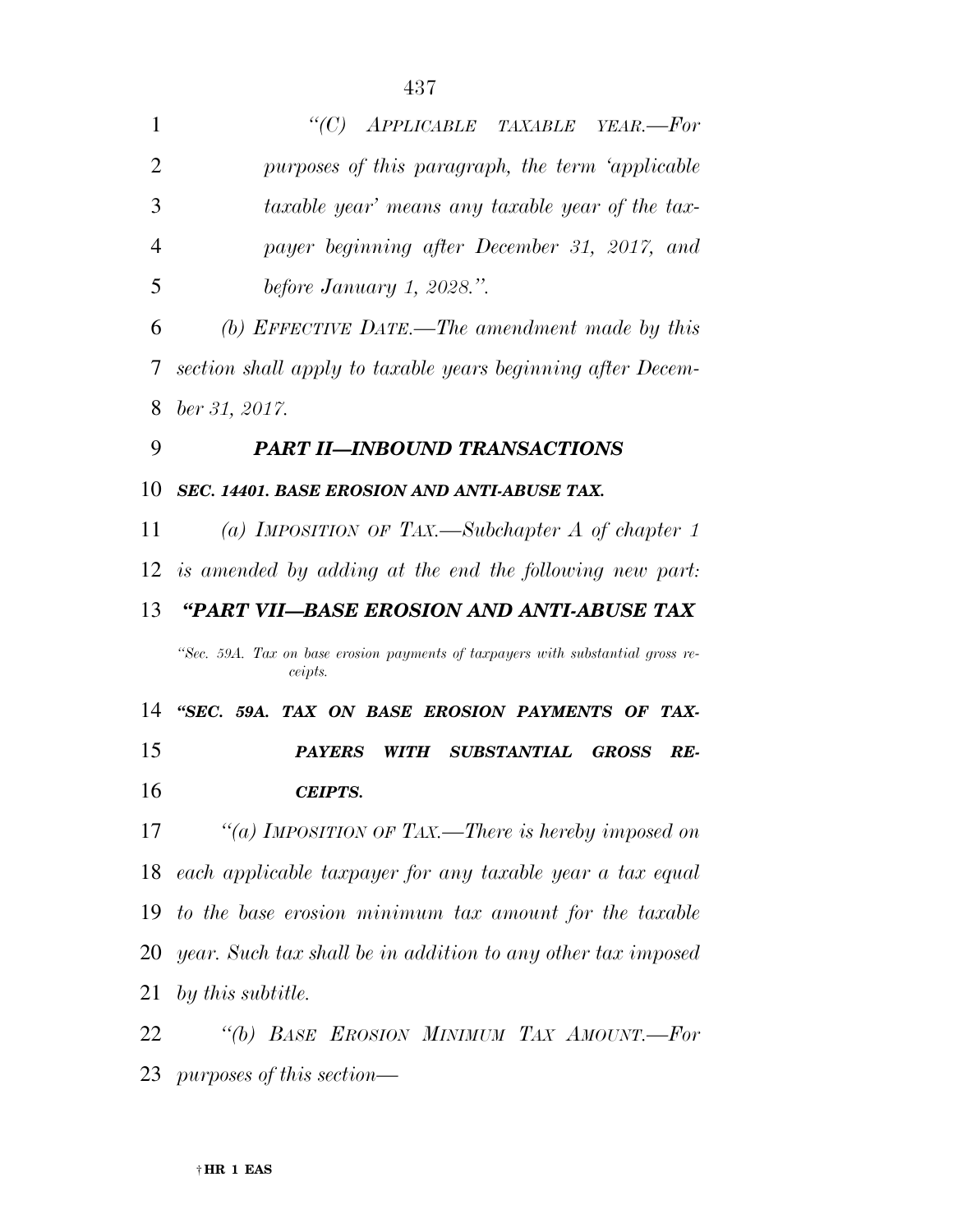| $\mathbf{1}$   | "(1) IN GENERAL.—Except as provided in para-           |
|----------------|--------------------------------------------------------|
| $\overline{2}$ | graphs $(2)$ and $(3)$ , the term base erosion minimum |
| 3              | tax amount' means, with respect to any applicable      |
| $\overline{4}$ | taxpayer for any taxable year, the excess (if any) of- |
| 5              | $\lq (A)$ an amount equal to 10 percent of the         |
| 6              | modified taxable income of such taxpayer for the       |
| 7              | taxable year, over                                     |
| 8              | "(B) an amount equal to the regular tax li-            |
| 9              | ability (as defined in section $26(b)$ ) of the tax-   |
| 10             | payer for the taxable year, reduced (but not           |
| 11             | below zero) by the excess (if any) of-                 |
| 12             | $``(i)$ the credits allowed under this                 |
| 13             | chapter against such regular tax liability,            |
| 14             | over                                                   |
| 15             | $``(ii)$ the credit allowed under section              |
| 16             | 38 for the taxable year which is properly al-          |
| 17             | locable to the research credit determined              |
| 18             | under section $41(a)$ .                                |
| 19             | "(2) MODIFICATIONS FOR TAXABLE YEARS BE-               |
| 20             | GINNING AFTER 2025.—In the case of any taxable year    |
| 21             | beginning after December 31, 2025, paragraph (1)       |
| 22             | shall be applied—                                      |
| 23             | "(A) by substituting '12.5 percent' for '10            |
| 24             | $percent'$ in subparagraph $(A)$ thereof, and          |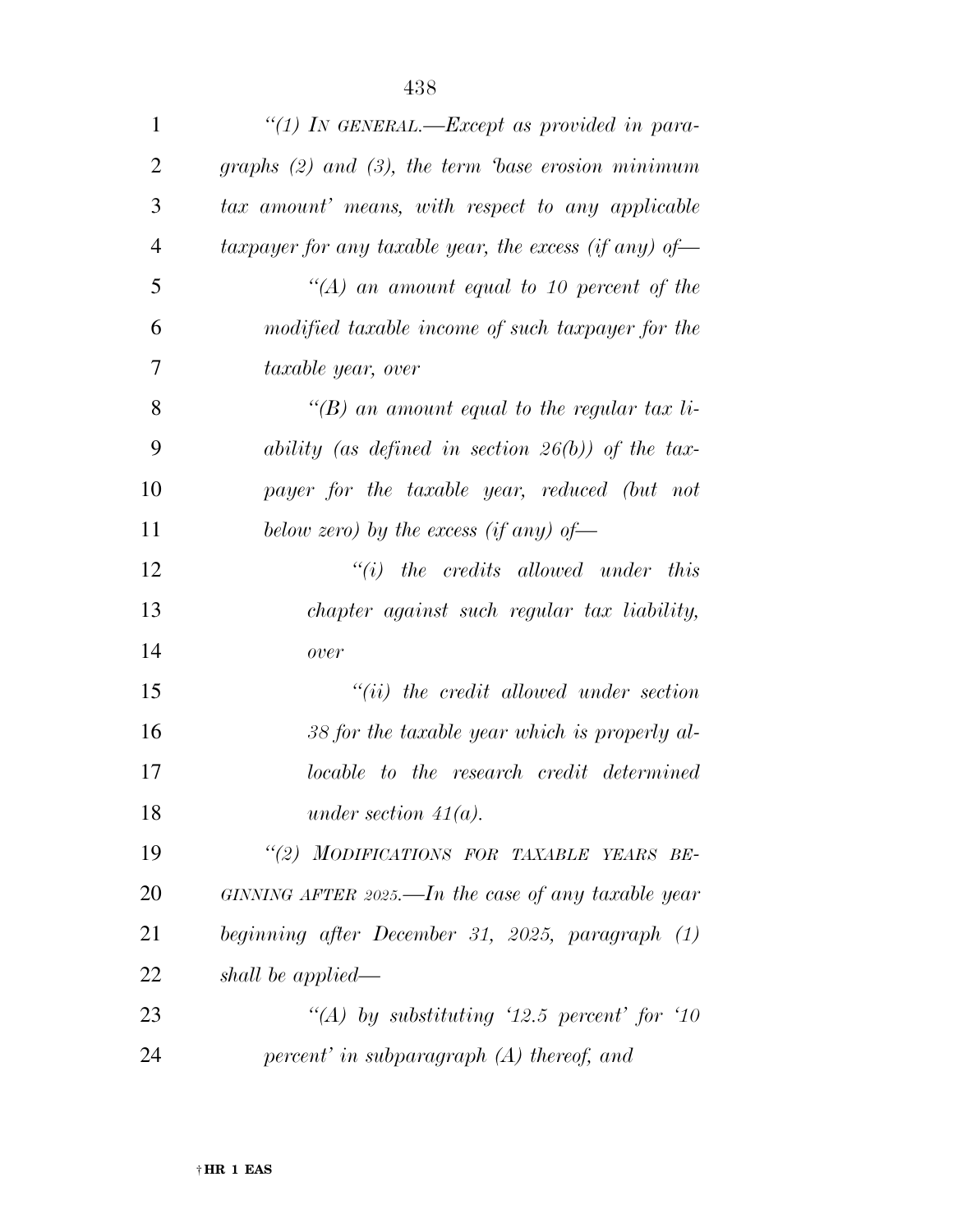| $\mathbf{1}$   | " $(B)$ by reducing (but not below zero) the           |
|----------------|--------------------------------------------------------|
| $\overline{2}$ | regular tax liability (as defined in section $26(b)$ ) |
| 3              | for purposes of subparagraph $(B)$ thereof by the      |
| $\overline{4}$ | aggregate amount of the credits allowed under          |
| 5              | this chapter against such regular tax liability        |
| 6              | rather than the excess described in such subpara-      |
| 7              | graph.                                                 |
| 8              | "(3) INCREASED RATE FOR CERTAIN BANKS AND              |
| 9              | <b>SECURITIES DEALERS.—</b>                            |
| 10             | "(A) In GENERAL.—In the case of an appli-              |
| 11             | cable taxpayer described in subparagraph $(B)$ for     |
| 12             | any taxable year—                                      |
| 13             | "(i) paragraphs $(1)(A)$ and $(2)(A)$                  |
| 14             | shall each be applied by substituting '11              |
| 15             | percent' for '10 percent', and                         |
| 16             | "(ii) paragraph $(2)(A)$ shall be applied              |
| 17             | by substituting $13.5$ percent for $12.5$ per-         |
| 18             | cent'.                                                 |
| 19             | "(B) TAXPAYER DESCRIBED.—An applica-                   |
| 20             | ble taxpayer is described in this subparagraph if      |
| 21             | such taxpayer is a member of an affiliated group       |
| 22             | (as defined in section $1504(a)(1)$ ) which in-        |
| 23             | $cludes$ —                                             |
| 24             | "(i) a bank (as defined in section 581),               |
| 25             | or                                                     |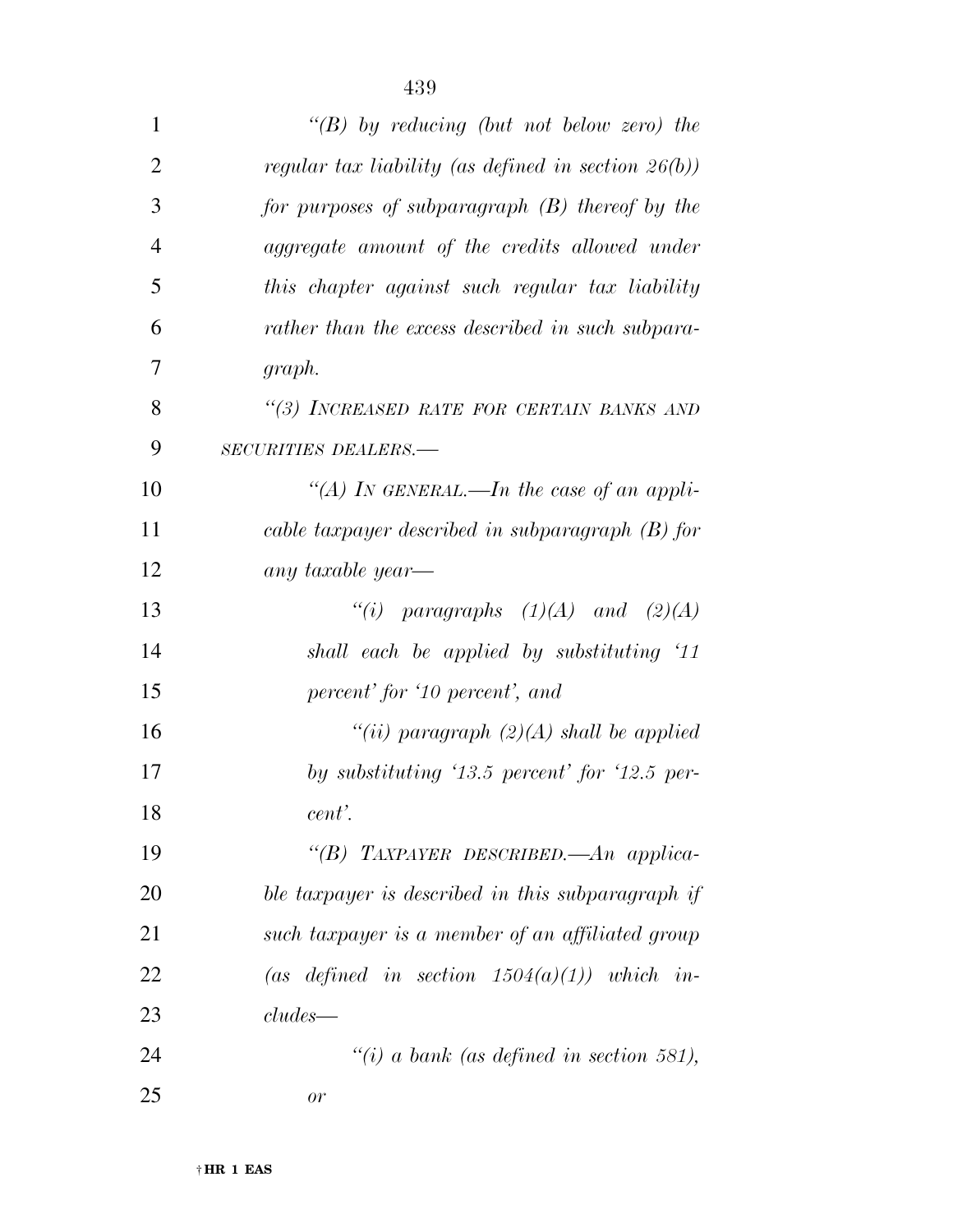| $\mathbf{1}$   | $``(ii)$ a registered securities dealer                |
|----------------|--------------------------------------------------------|
| $\overline{2}$ | under section $15(a)$ of the Securities Ex-            |
| 3              | change Act of 1934.                                    |
| $\overline{4}$ | "(c) MODIFIED TAXABLE INCOME.-For purposes of          |
| 5              | this section—                                          |
| 6              | "(1) IN GENERAL.—The term 'modified taxable            |
| 7              | <i>income</i> means the taxable income of the taxpayer |
| 8              | computed under this chapter for the taxable year, de-  |
| 9              | termined without regard to-                            |
| 10             | "(A) any base erosion tax benefit with re-             |
| 11             | spect to any base erosion payment, or                  |
| 12             | $\lq\lq(B)$ the base erosion percentage of any net     |
| 13             | <i>operating loss deduction allowed under section</i>  |
| 14             | 172 for the taxable year.                              |
| 15             | "(2) BASE EROSION TAX BENEFIT.-                        |
| 16             | "(A) IN GENERAL.—The term base erosion                 |
| 17             | tax benefit' means—                                    |
| 18             | $``(i)$ any deduction described in sub-                |
| 19             | section $(d)(1)$ which is allowed under this           |
| 20             | chapter for the taxable year with respect to           |
| 21             | any base erosion payment,                              |
| 22             | "(ii) in the case of a base erosion pay-               |
| 23             | ment described in subsection $(d)(2)$ , any de-        |
| 24             | duction allowed under this chapter for the             |
| 25             | taxable year for depreciation (or amortiza-            |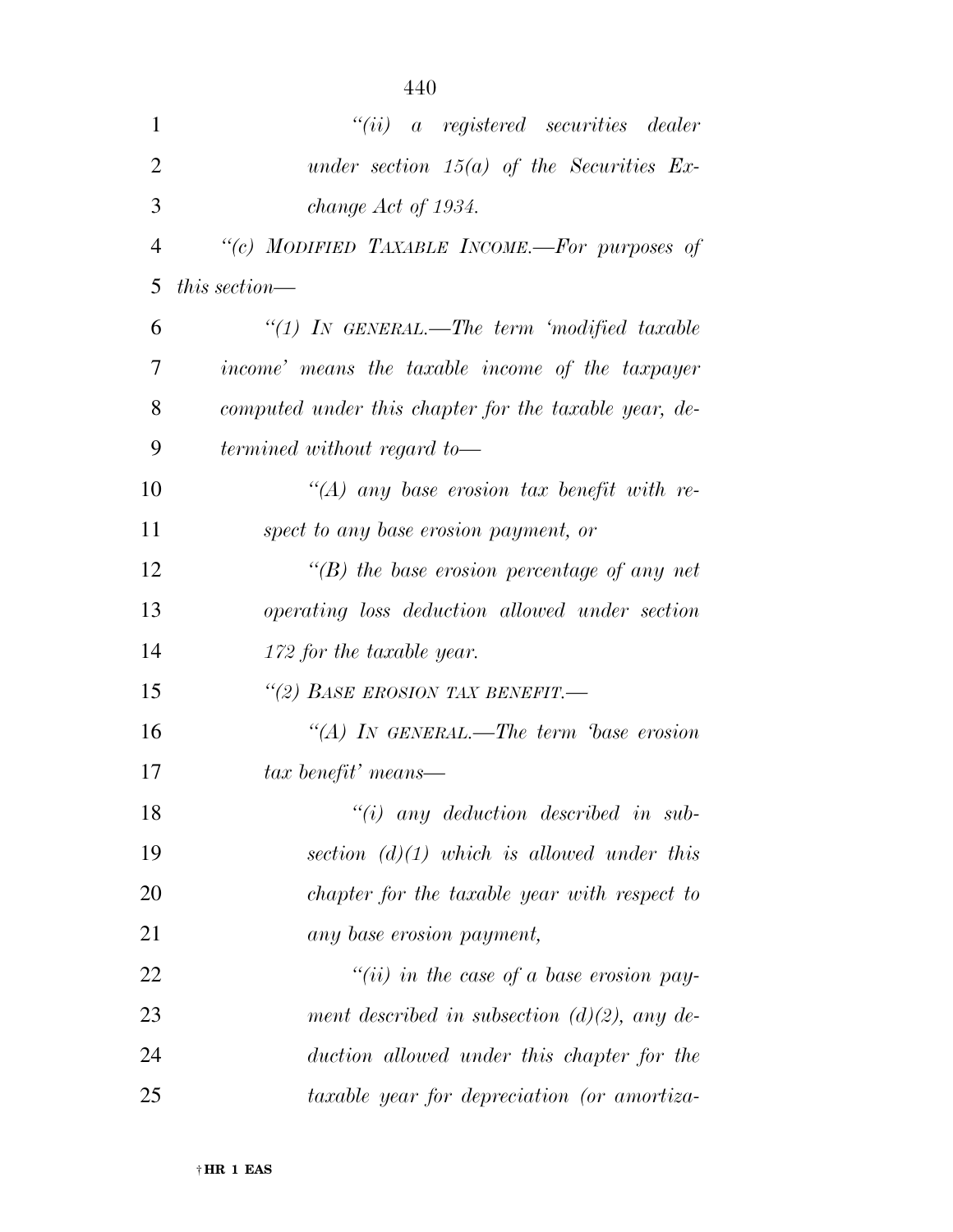| $\mathbf{1}$   | tion in lieu of depreciation) with respect to      |
|----------------|----------------------------------------------------|
| $\overline{2}$ | the property acquired with such payment,           |
| 3              | and                                                |
| $\overline{4}$ | "( <i>iii</i> ) in the case of a base erosion pay- |
| 5              | ment described in subsection $(d)(3)$ , any re-    |
| 6              | duction in gross receipts with respect to          |
| 7              | such payment in computing gross income of          |
| 8              | the taxpayer for the taxable year for pur-         |
| 9              | poses of this chapter.                             |
| 10             | "(B) TAX BENEFITS DISREGARDED IF TAX               |
| 11             | WITHHELD ON BASE EROSION PAYMENT.-                 |
| 12             | "(i) IN GENERAL.—Except as provided                |
| 13             | in clause (ii), any base erosion tax benefit       |
| 14             | attributable to any base erosion payment—          |
| 15             | $\lq (I)$ on which tax is imposed by               |
| 16             | section 871 or 881, and                            |
| 17             | $``(II)$ with respect to which tax                 |
| 18             | has been deducted and withheld under               |
| 19             | section 1441 or 1442,                              |
| 20             | shall not be taken into account in com-            |
| 21             | puting modified taxable income under para-         |
| 22             | graph $(1)(A)$ or the base erosion percentage      |
| 23             | under paragraph $(4)$ .                            |
| 24             | "(ii) $EXCEPTION$ —The amount<br>not               |
| 25             | taken into account in computing modified           |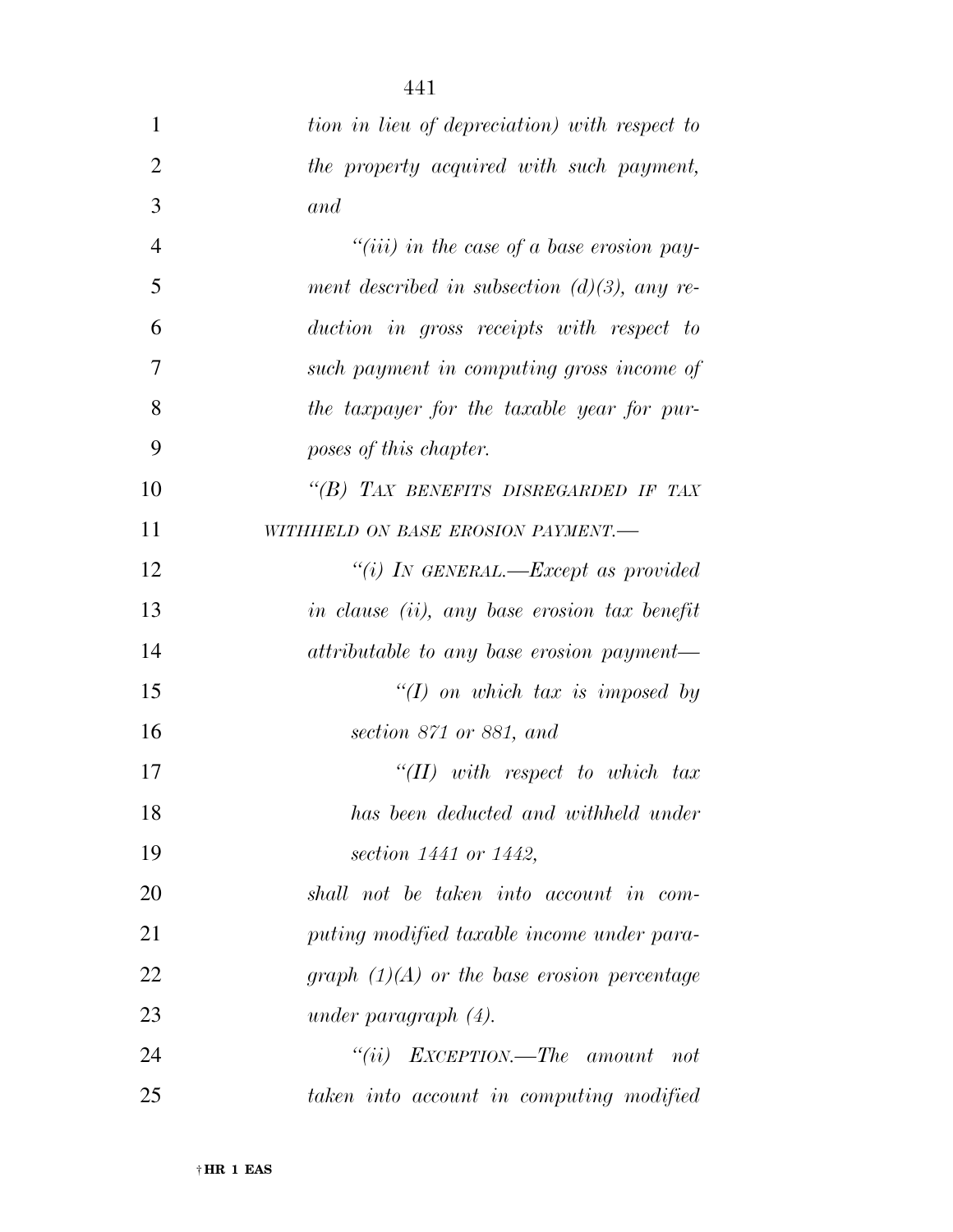| $\mathbf{1}$   | taxable income by reason of clause (i) shall              |
|----------------|-----------------------------------------------------------|
| $\overline{2}$ | be reduced under rules similar to the rules               |
| 3              | under section $163(j)(5)(B)$ (as in effect be-            |
| $\overline{4}$ | fore the date of the enactment of the Tax                 |
| 5              | Cuts and Jobs Act).                                       |
| 6              | "(3) SPECIAL RULES FOR DETERMINING INTER-                 |
| 7              | EST FOR WHICH DEDUCTION ALLOWED.-For pur-                 |
| 8              | poses of applying paragraph $(1)$ , in the case of a tax- |
| 9              | payer to which subsection (j) or (n) of section 163 ap-   |
| 10             | plies for the taxable year, the reduction in the amount   |
| 11             | of interest for which a deduction is allowed by reason    |
| 12             | of such subsection shall be treated as allocable first to |
| 13             | interest paid or accrued to persons who are not re-       |
|                |                                                           |

 *lated parties with respect to the taxpayer and then to such related parties.* 

 *''(4) BASE EROSION PERCENTAGE.—For pur-poses of paragraph (1)(B)—* 

 *''(A) IN GENERAL.—The term 'base erosion percentage' means, for any taxable year, the per-centage determined by dividing—* 

 *''(i) the aggregate amount of base ero- sion tax benefits of the taxpayer for the tax-able year, by*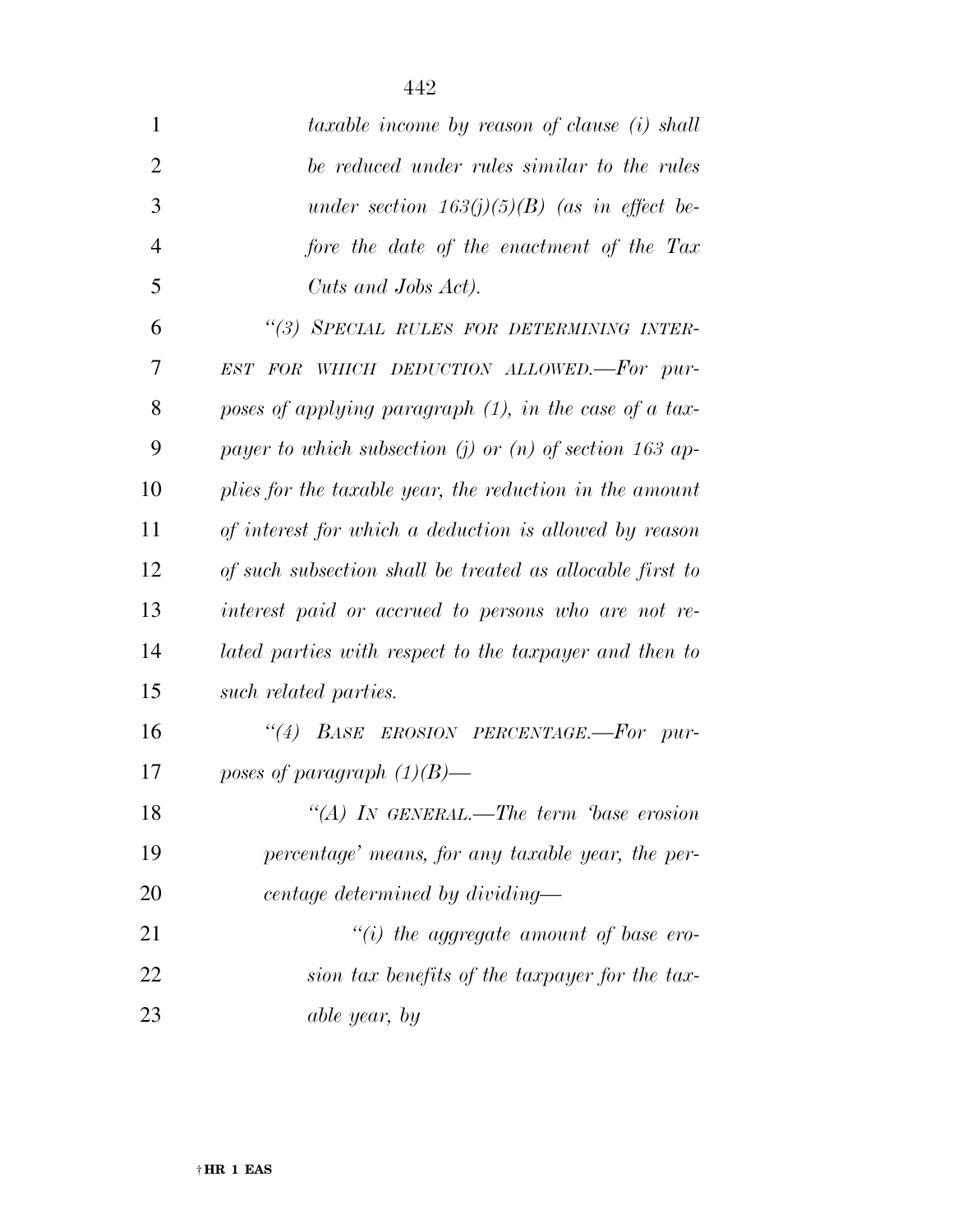| $\mathbf{1}$   | "(ii) the aggregate amount of the de-                        |
|----------------|--------------------------------------------------------------|
| $\overline{2}$ | ductions allowable to the taxpayer under                     |
| 3              | this chapter for the taxable year.                           |
| $\overline{4}$ | "(B) SPECIAL RULES.—The amount under                         |
| 5              | subparagraph $(A)(ii)$ shall be determined—                  |
| 6              | "(i) by taking into account base ero-                        |
| 7              | sion tax benefits described in clauses (i) and               |
| 8              | (ii) of paragraph $(2)(A)$ , and                             |
| 9              | $``(ii)$ by not taking into account any                      |
| 10             | deduction allowed under section 172, 245A,                   |
| 11             | or 250 for the taxable year.                                 |
| 12             | "(d) BASE EROSION PAYMENT.-- For purposes of this            |
| 13             | section—                                                     |
| 14             | "(1) IN GENERAL.—The term 'base erosion pay-                 |
| 15             | ment' means any amount paid or accrued by the tax-           |
| 16             | payer to a foreign person which is a related party of        |
| 17             | the taxpayer and with respect to which a deduction           |
| 18             | <i>is allowable under this chapter.</i>                      |
| 19             | "(2) PURCHASE OF DEPRECIABLE PROPERTY.-                      |
| 20             | Such term shall also include any amount paid or ac-          |
| 21             | crued by the taxpayer to a foreign person which is a         |
| 22             | related party of the taxpayer in connection with the         |
| 23             | <i>acquisition by the taxpayer from such person of prop-</i> |
| 24             | erty of a character subject to the allowance of depre-       |
| 25             | <i>ciation</i> (or amortization in lieu of depreciation).    |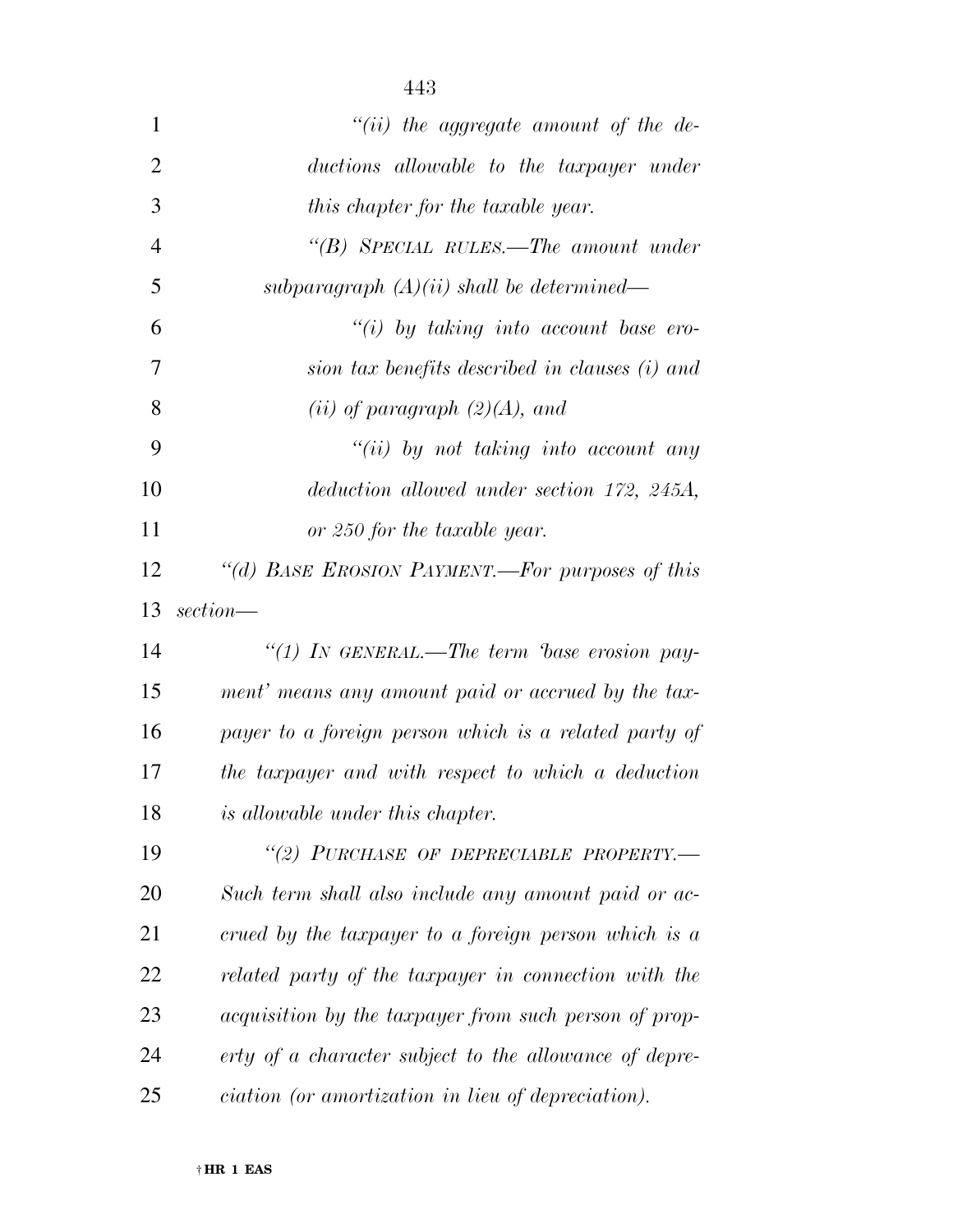| $\mathbf{1}$   | "(3) CERTAIN PAYMENTS TO EXPATRIATED ENTI-       |
|----------------|--------------------------------------------------|
| $\overline{2}$ | TIES.-                                           |
| 3              | "(A) IN GENERAL.—Such term shall also            |
| $\overline{4}$ | include any amount paid or accrued by the tax-   |
| 5              | payer with respect to a person described in sub- |
| 6              | paragraph $(B)$ which results in a reduction of  |
| 7              | the gross receipts of the taxpayer.              |
| 8              | "(B) PERSON DESCRIBED.—A person is de-           |
| 9              | scribed in this subparagraph if such person is   |
| 10             | $a-$                                             |
| 11             | $``(i)$ surrogate foreign corporation            |
| 12             | which is a related party of the taxpayer,        |
| 13             | but only if such person first became a surro-    |
| 14             | gate foreign corporation after November 9,       |
| 15             | 2017, or                                         |
| 16             | $``(ii)$ foreign person which is a member        |
| 17             | of the same expanded affiliated group as the     |
| 18             | surrogate foreign corporation.                   |
| 19             | "(C) DEFINITIONS.—For purposes of this           |
| 20             | $paragnah$ —                                     |
| 21             | "(i) SURROGATE FOREIGN CORPORA-                  |
| 22             | TION.—The term 'surrogate foreign corpora-       |
| 23             | tion' has the meaning given such term by         |
| 24             | section $7874(a)(2)$ but does not include a      |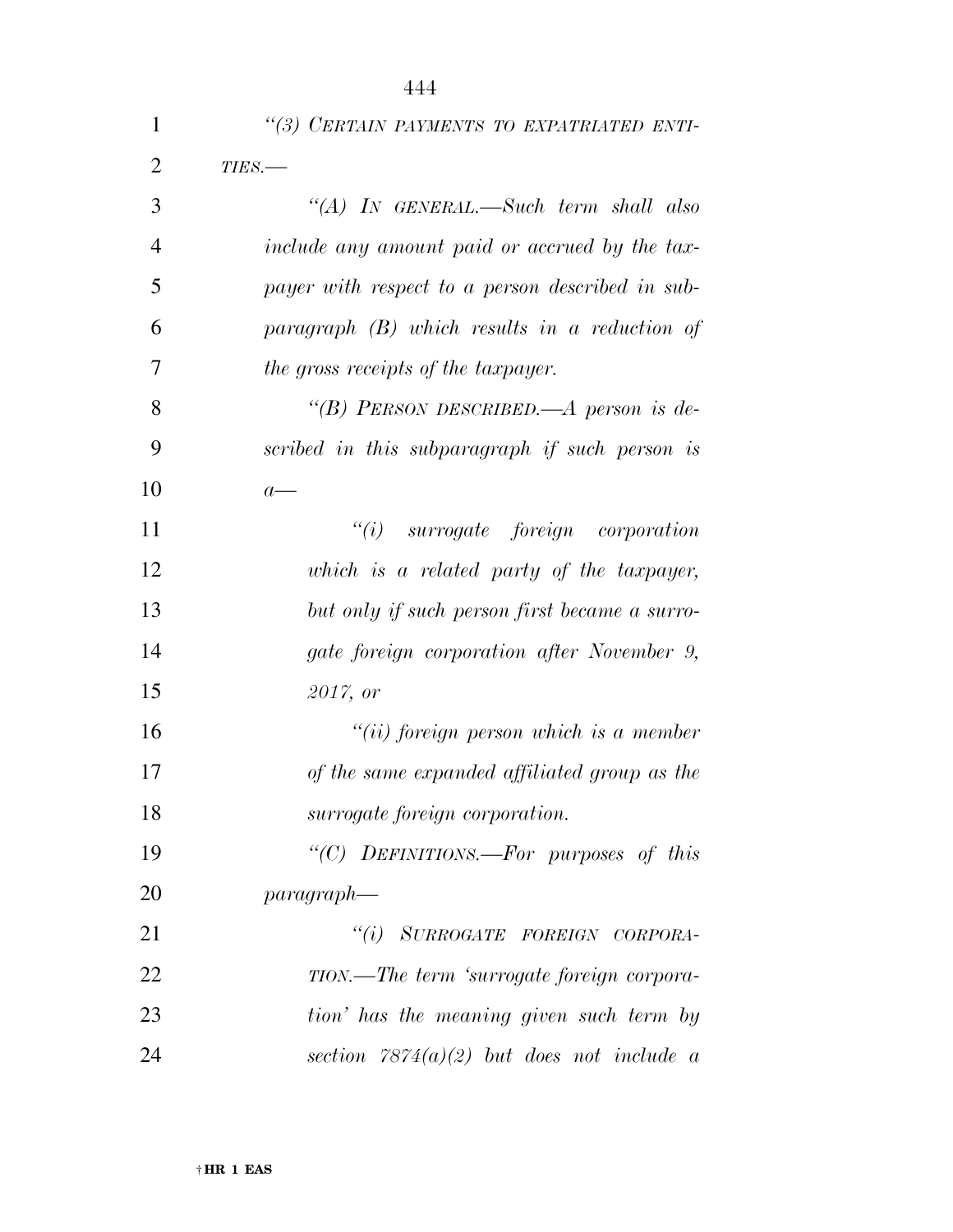| $\mathbf{1}$   | foreign corporation treated as a domestic              |
|----------------|--------------------------------------------------------|
| $\overline{2}$ | <i>corporation under section <math>7874(b)</math>.</i> |
| 3              | "(ii) EXPANDED AFFILIATED GROUP.—                      |
| 4              | The term 'expanded affiliated group' has the           |
| 5              | meaning given such term by<br>section                  |
| 6              | $7874(c)(1)$ .                                         |
| 7              | "(4) EXCEPTION FOR CERTAIN AMOUNTS WITH                |
| 8              | RESPECT TO SERVICES.—Paragraph (1) shall not           |
| 9              | apply to any amount paid or accrued by a taxpayer      |
| 10             | for services if $-$                                    |
| 11             | $H(A)$ such services are services which meet           |
| 12             | the requirements for eligibility for use of the        |
| 13             | services cost method under section 482 (deter-         |
| 14             | mined without regard to the requirement that the       |
| 15             | services not contribute significantly to funda-        |
| 16             | mental risks of business success or failure), and      |
| 17             | $\lq\lq(B)$ such amount constitutes the total serv-    |
| 18             | <i>ices cost with no markup.</i>                       |
| 19             | "(e) APPLICABLE TAXPAYER.—For purposes of this         |
| 20             | $section$ —                                            |
| 21             | "(1) IN GENERAL.—The term 'applicable tax-             |
| 22             | payer' means, with respect to any taxable year, a tax- |
| 23             | $payer$ —                                              |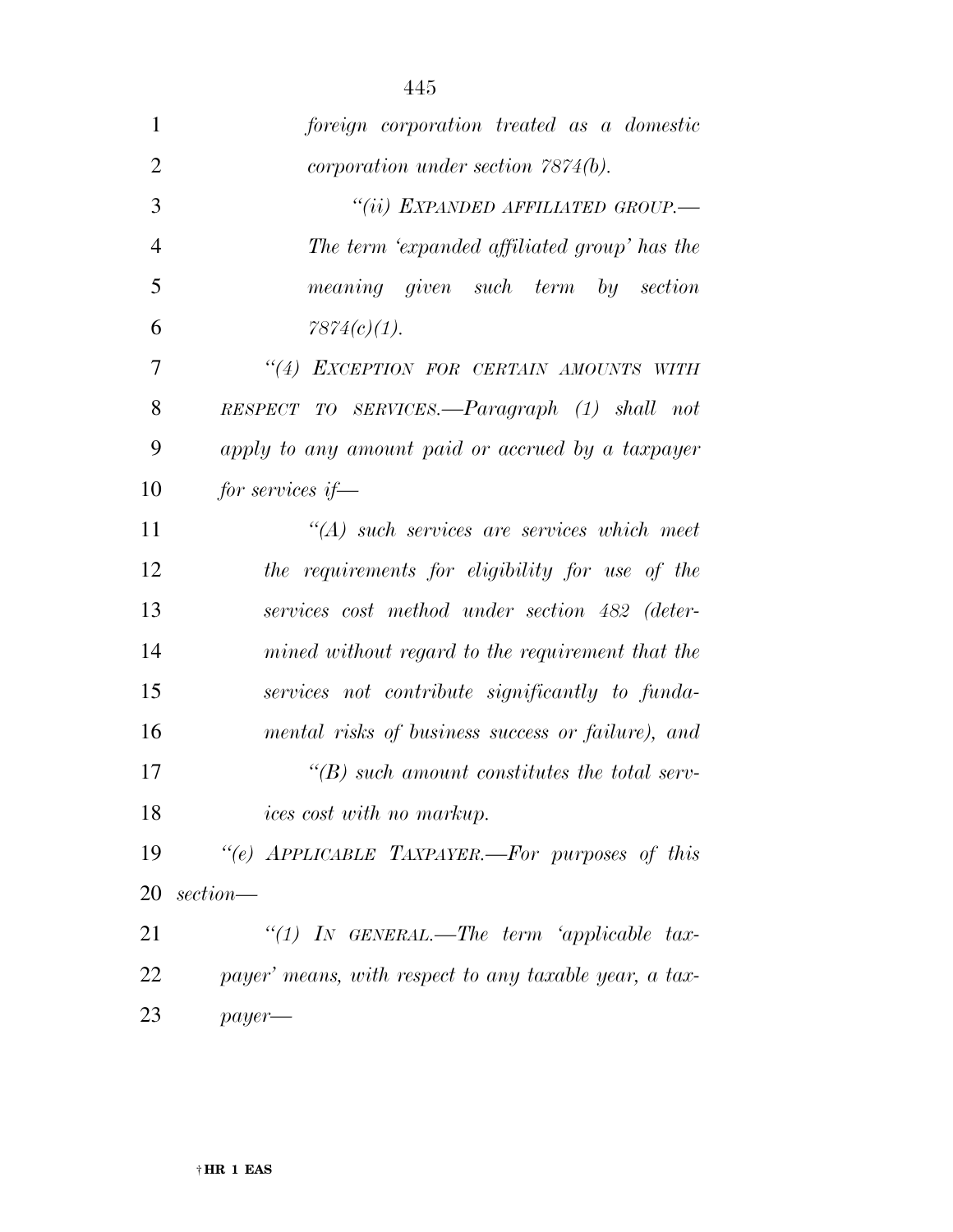| $\mathbf{1}$   | $\lq (A)$ which is a corporation other than a      |
|----------------|----------------------------------------------------|
| $\overline{2}$ | regulated investment company, a real estate in-    |
| 3              | vestment trust, or an S corporation,               |
| $\overline{4}$ | $\lq\lq(B)$ the average annual gross receipts of   |
| 5              | which for the 3-taxable-year period ending with    |
| 6              | the preceding taxable year are at<br>least         |
| 7              | \$500,000,000, and                                 |
| 8              | $\lq\lq$ the base erosion percentage (as deter-    |
| 9              | mined under subsection $(c)(4)$ of which for the   |
| 10             | <i>taxable year is 4 percent or higher.</i>        |
| 11             | "(2) GROSS RECEIPTS.—                              |
| 12             | "(A) SPECIAL RULE FOR FOREIGN PER-                 |
| 13             | sons.—In the case of a foreign person the gross    |
| 14             | receipts of which are taken into account for pur-  |
| 15             | poses of paragraph $(1)(B)$ , only gross receipts  |
| 16             | which are taken into account in determining in-    |
| 17             | come which is effectively connected with the con-  |
| 18             | duct of a trade or business within the United      |
| 19             | States shall be taken into account. In the case of |
| 20             | a taxpayer which is a foreign person, the pre-     |
| 21             | ceding sentence shall not apply to the gross re-   |
| 22             | ceipts of any United States person which are ag-   |
| 23             | gregated with the taxpayer's gross receipts by     |
| 24             | reason of paragraph (3).                           |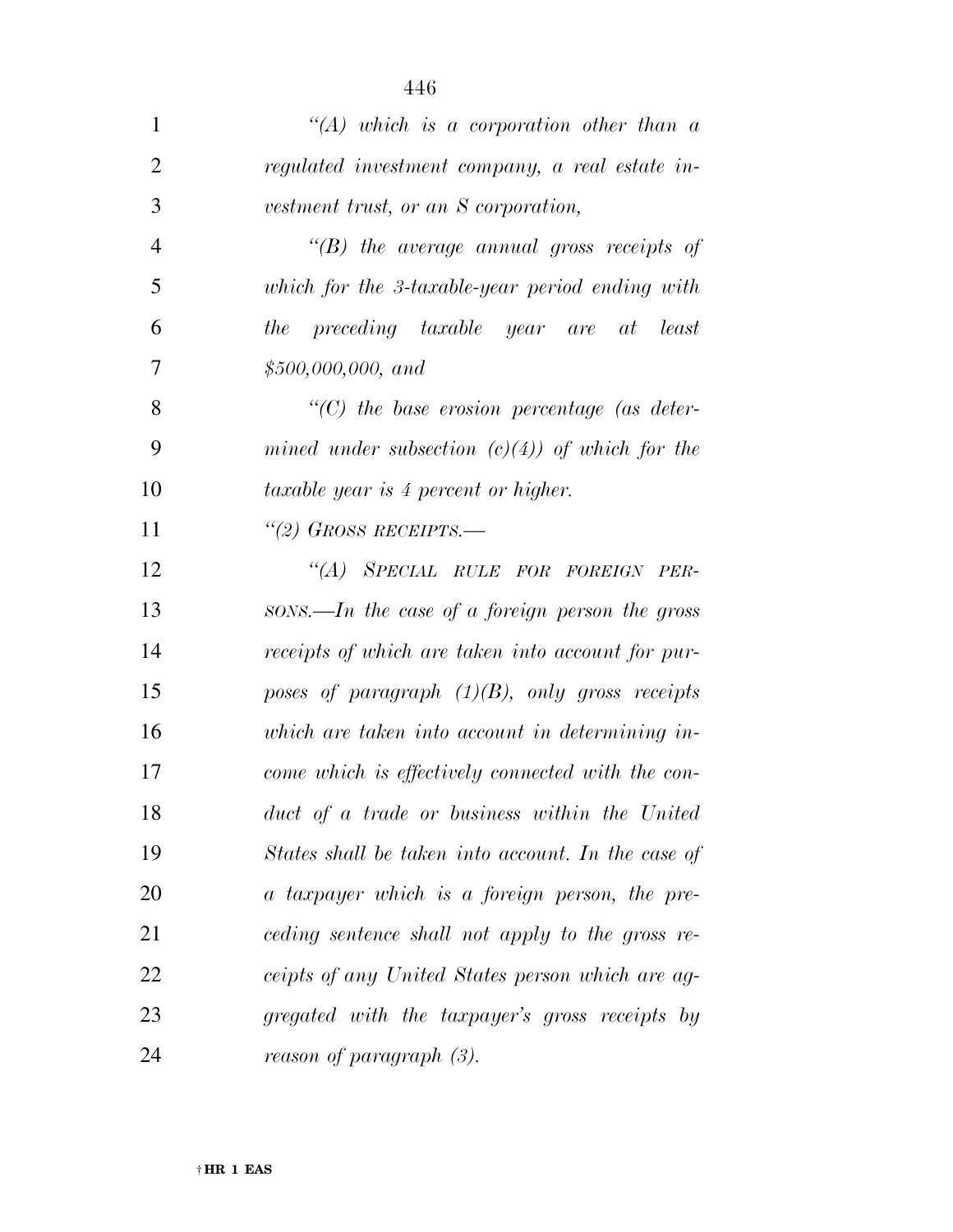| $\mathbf{1}$   | "(B) OTHER RULES MADE APPLICABLE.—                                             |
|----------------|--------------------------------------------------------------------------------|
| $\overline{2}$ | Rules similar to the rules of subparagraphs (B),                               |
| 3              | (C), and (D) of section $448(c)(3)$ shall apply in                             |
| $\overline{4}$ | determining gross receipts for purposes of this                                |
| 5              | section.                                                                       |
| 6              | "(3) AGGREGATION RULES.—All persons treated                                    |
| 7              | $as \, a \, single \, employer \, under \, subsection \, (a) \, of \, section$ |
| 8              | 52 shall be treated as 1 person for purposes of this                           |
| 9              | subsection and subsection $(c)(4)$ , except that in apply-                     |
| 10             | ing section 1563 for purposes of section 52, the excep-                        |
| 11             | tion for foreign corporations under<br>section                                 |
| 12             | $1563(b)(2)(C)$ shall be disregarded.                                          |
| 13             | "(f) FOREIGN PERSON.—For purposes of this section,                             |
| 14             | the term 'foreign person' has the meaning given such term                      |
| 15             | by section $6038A(c)(3)$ .                                                     |
| 16             | "(g) RELATED PARTY.—For purposes of this section—                              |
| 17             | "(1) IN GENERAL.—The term 'related party'                                      |
| 18             | means, with respect to any applicable taxpayer—                                |
| 19             | "(A) any 25-percent owner of the taxpayer,                                     |
| 20             | "(B) any person who is related (within the                                     |
| 21             | meaning of section 267(b) or $707(b)(1)$ to the                                |
| 22             | taxpayer or any 25-percent owner of the tax-                                   |
| 23             | payer, and                                                                     |
| 24             | "(C) any other person who is related (with-                                    |
| 25             | in the meaning of section 482) to the taxpayer.                                |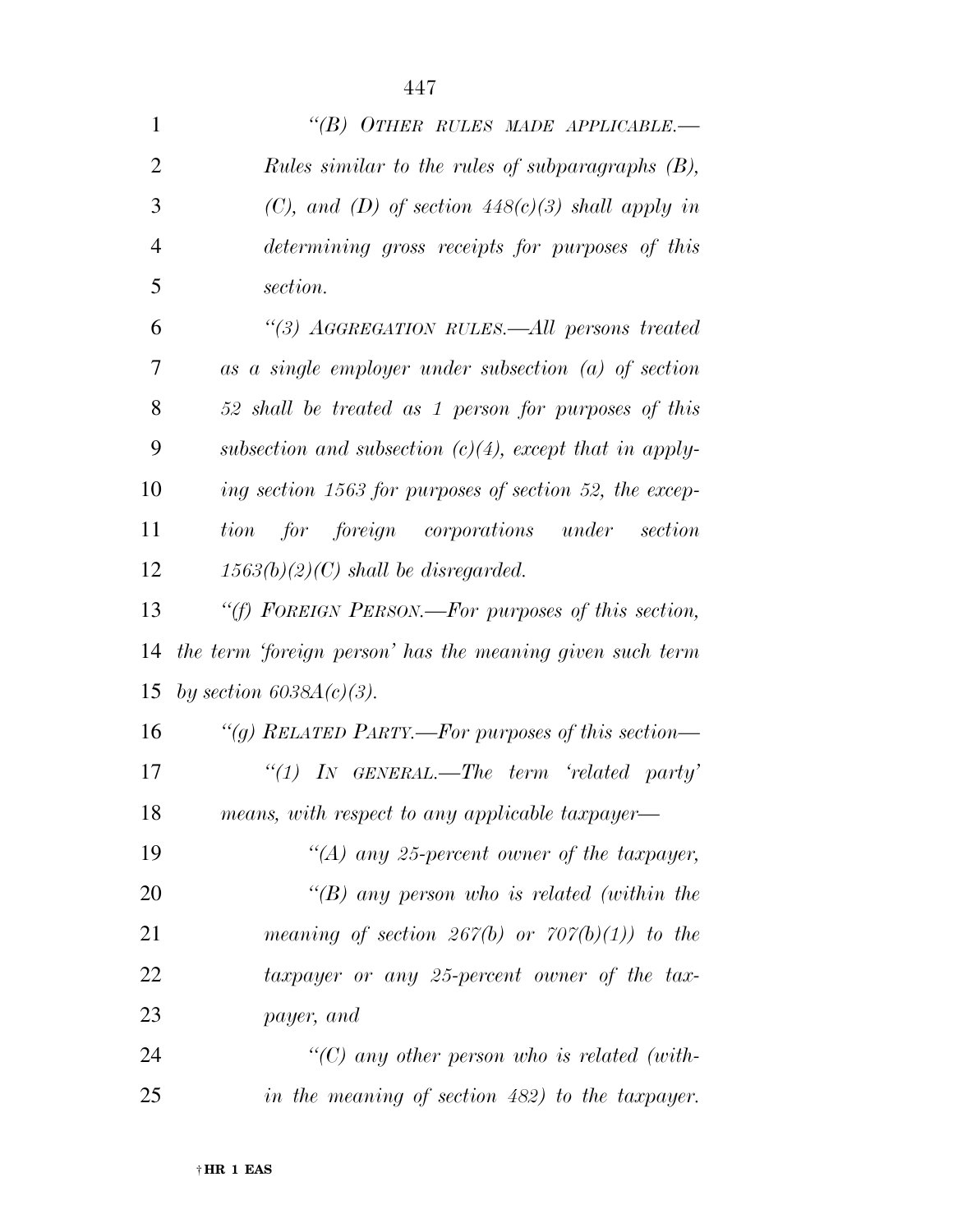| 1              | "(2) 25-PERCENT OWNER.—The term '25-percent               |
|----------------|-----------------------------------------------------------|
| $\overline{2}$ | owner' means, with respect to any corporation, any        |
| 3              | person who owns at least 25 percent of $-$                |
| $\overline{4}$ | $\lq (A)$ the total voting power of all classes of        |
| 5              | stock of a corporation entitled to vote, or               |
| 6              | "(B) the total value of all classes of stock of           |
| 7              | such corporation.                                         |
| 8              | "(3) SECTION 318 TO APPLY.—Section 318 shall              |
| 9              | apply for purposes of paragraphs $(1)$ and $(2)$ , except |
| 10             | $that -$                                                  |
| 11             | "(A) '10 percent' shall be substituted for '50            |
| 12             | percent' in section $318(a)(2)(C)$ , and                  |
| 13             | "(B) subparagraphs $(A)$ , $(B)$ , and $(C)$ of           |
| 14             | section $318(a)(3)$ shall not be applied so as to         |
| 15             | consider a United States person as owning stock           |
| 16             | which is owned by a person who is not a United            |
| 17             | States person.                                            |
| 18             | "(h) EXCEPTION FOR CERTAIN PAYMENTS MADE IN               |
| 19             | THE ORDINARY COURSE OF TRADE OR BUSINESS.-For             |
| 20             | purposes of this section—                                 |
| 21             | "(1) IN GENERAL.—Except as provided in para-              |
| 22             | graph (3), any qualified derivative payment shall not     |
| 23             | be treated as a base erosion payment.                     |
| 24             | "(2) QUALIFIED DERIVATIVE PAYMENT.—                       |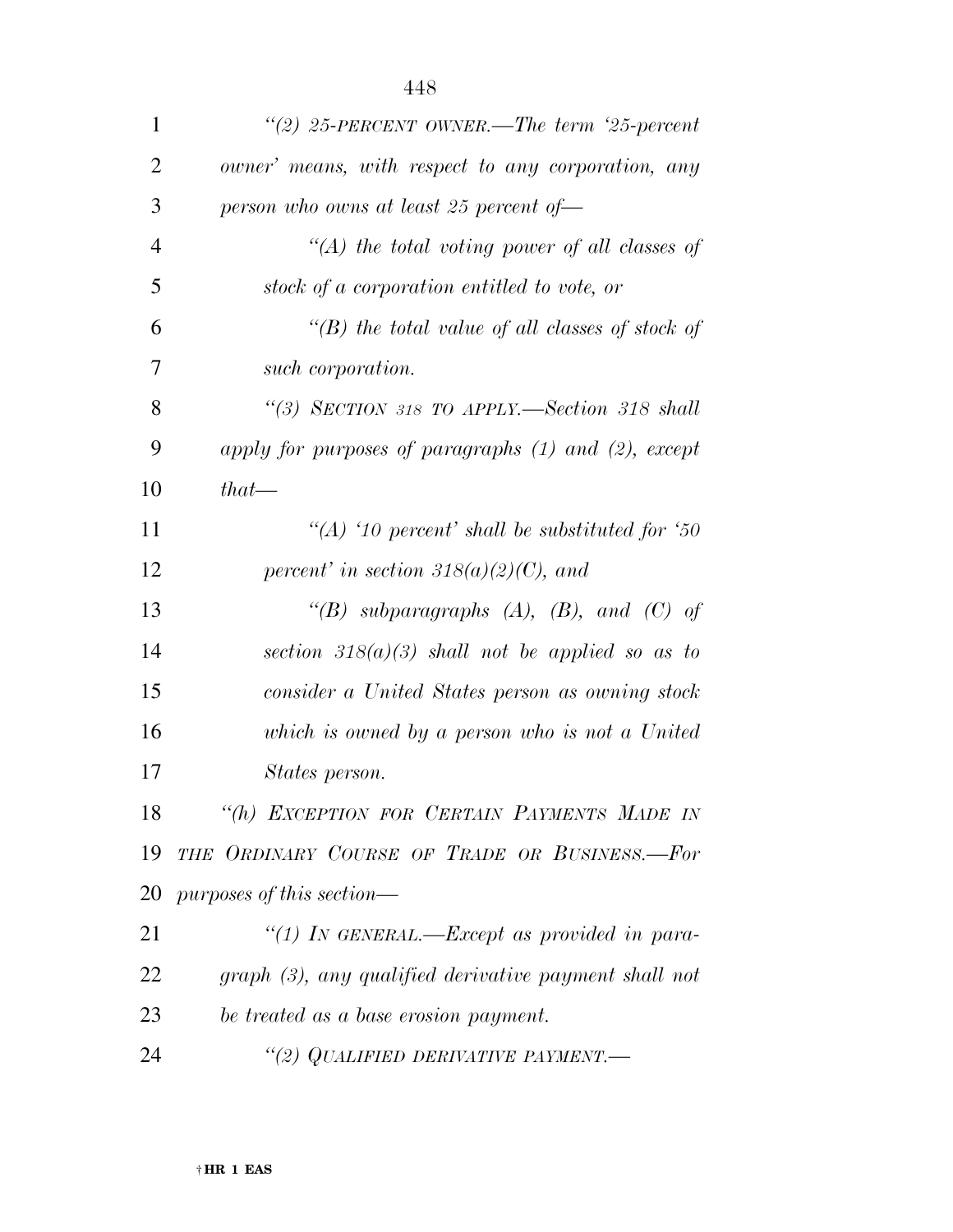| $\mathbf{1}$   | "(A) IN GENERAL.—The term 'qualified de-          |
|----------------|---------------------------------------------------|
| $\overline{2}$ | rivative payment' means any payment made by       |
| 3              | a taxpayer pursuant to a derivative with respect  |
| $\overline{4}$ | to which the taxpayer—                            |
| 5              | "(i) recognizes gain or loss as if such           |
| 6              | derivative were sold for its fair market          |
| 7              | value on the last business day of the taxable     |
| 8              | year (and such additional times as required       |
| 9              | by this title or the taxpayer's method of ac-     |
| 10             | counting),                                        |
| 11             | "(ii) treats any gain or loss so recog-           |
| 12             | nized as ordinary, and                            |
| 13             | $``(iii)$ treats the character of all items       |
| 14             | of income, deduction, gain, or loss with re-      |
| 15             | spect to a payment pursuant to the deriva-        |
| 16             | tive as ordinary.                                 |
| 17             | "(B) REPORTING REQUIREMENT.-No pay-               |
| 18             | ments shall be treated as qualified derivative    |
| 19             | payments under subparagraph $(A)$ for any tax-    |
| 20             | able year unless the taxpayer includes in the in- |
| 21             | formation required to be reported under section   |
| 22             | $6038B(b)(2)$ with respect to such taxable year   |
| 23             | such information as is necessary to identify the  |
| 24             | payments to be so treated and such other infor-   |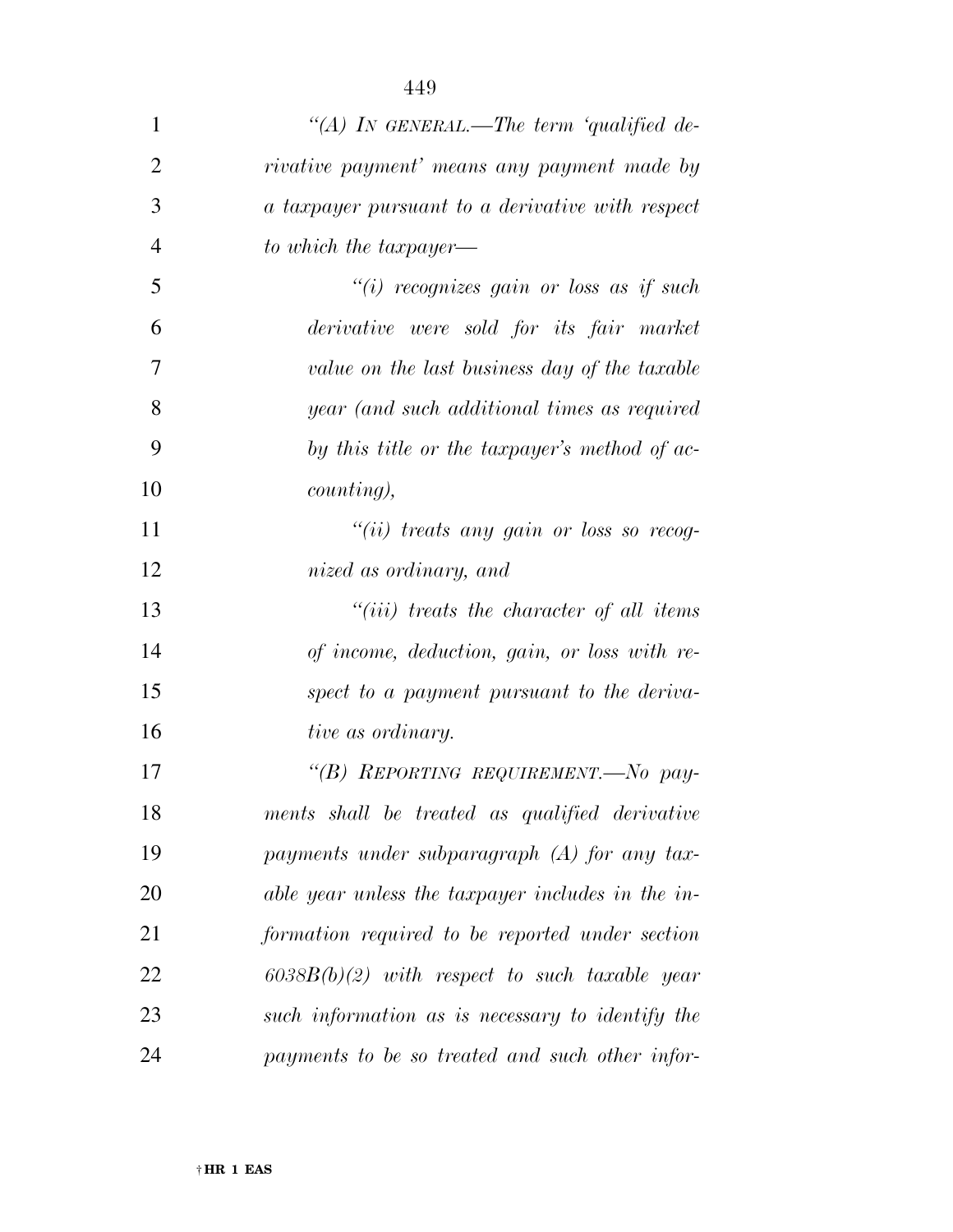| 1              | mation as the Secretary determines necessary to        |
|----------------|--------------------------------------------------------|
| $\overline{2}$ | carry out the provisions of this subsection.           |
| 3              | "(3) EXCEPTIONS FOR PAYMENTS OTHERWISE                 |
| $\overline{4}$ | TREATED AS BASE EROSION PAYMENTS.-This sub-            |
| 5              | section shall not apply to any qualified derivative    |
| 6              | payment if—                                            |
| 7              | $\lq\lq (A)$ the payment would be treated as a         |
| 8              | base erosion payment if it were not made pursu-        |
| 9              | ant to a derivative, including any interest, roy-      |
| 10             | alty, or service payment, or                           |
| 11             | "(B) in the case of a contract which has de-           |
| 12             | <i>rivative and nonderivative components, the pay-</i> |
| 13             | ment is properly allocable to the nonderivative        |
| 14             | <i>component.</i>                                      |
| 15             | "(4) DERIVATIVE DEFINED. For purposes of               |
| 16             | <i>this subsection—</i>                                |
| 17             | $\lq\lq (A)$ In GENERAL.—The term 'derivative'         |
| 18             | means any contract (including any option, for-         |
| 19             | ward contract, futures contract, short position,       |
| 20             | swap, or similar contract) the value of which, or      |
| 21             | any payment or other transfer with respect to          |
| 22             | which, is (directly or indirectly) determined by       |
| 23             | reference to one or more of the following:             |
| 24             | "(i) Any share of stock in a corpora-                  |
| 25             | tion.                                                  |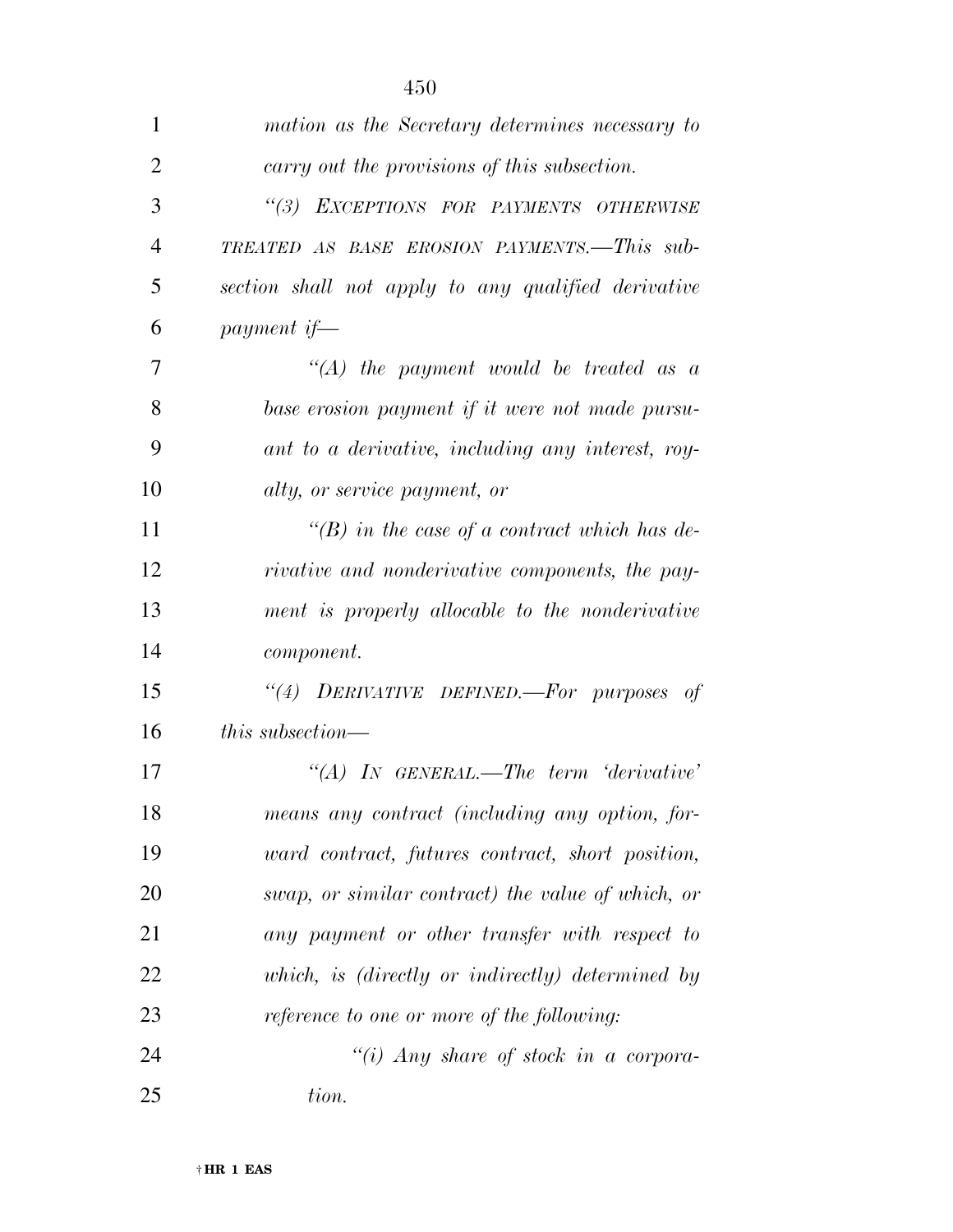| $\mathbf{1}$   | $``(ii)$ Any evidence of indebtedness.                          |
|----------------|-----------------------------------------------------------------|
| $\overline{2}$ | $``(iii)$ Any commodity which is actively                       |
| 3              | traded.                                                         |
| $\overline{4}$ | " $(iv)$ Any currency.                                          |
| 5              | $``(v)$ Any rate, price, amount, index,                         |
| 6              | formula, or algorithm.                                          |
| 7              | "(B) TREATMENT OF AMERICAN DEPOSI-                              |
| 8              | TORY RECEIPTS AND SIMILAR INSTRUMENTS.-                         |
| 9              | Except as otherwise provided by the Secretary,                  |
| 10             | for purposes of this part, American depository                  |
| 11             | receipts (and similar instruments) with respect                 |
| 12             | to shares of stock in foreign corporations shall be             |
| 13             | treated as shares of stock in such foreign cor-                 |
| 14             | porations.                                                      |
| 15             | "(i) REGULATIONS.—The Secretary shall prescribe                 |
| 16             | such regulations or other guidance as may be necessary or       |
|                | 17 appropriate to carry out the provisions of this section, in- |
|                | 18 <i>cluding regulations—</i>                                  |
| 19             | "(1) providing for such adjustments to the appli-               |
| 20             | cation of this section as are necessary to prevent the          |
| 21             | avoidance of the purposes of this section, including            |
| 22             | $through-$                                                      |
| 23             | $\lq (A)$ the use of unrelated persons, conduit                 |
| 24             | transactions, or other intermediaries, or                       |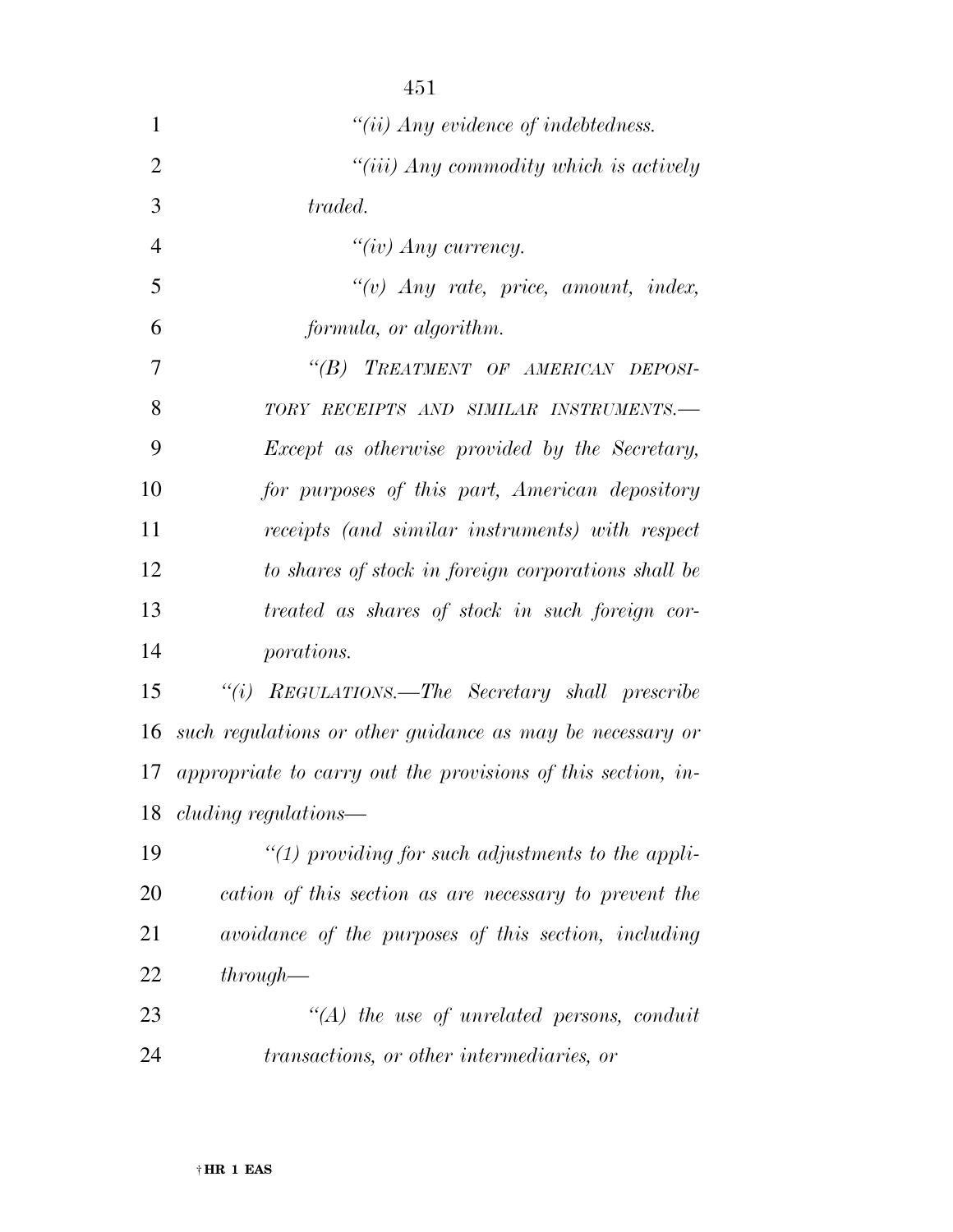| $\mathbf{1}$   | $\lq\lq(B)$ transactions or arrangements designed,      |
|----------------|---------------------------------------------------------|
| $\overline{2}$ | in whole or in part—                                    |
| 3              | $\tilde{f}(i)$ to characterize payments otherwise       |
| $\overline{4}$ | subject to this section as payments not sub-            |
| 5              | ject to this section, or                                |
| 6              | $``(ii)$ to substitute payments not subject             |
| 7              | to this section for payments otherwise sub-             |
| 8              | ject to this section and                                |
| 9              | "(2) for the application of subsection $(g)$ , includ-  |
| 10             | ing rules to prevent the avoidance of the exceptions    |
| 11             | under subsection $(g)(3)$ .".                           |
| 12             | (b) REPORTING REQUIREMENTS AND PENALTIES.—              |
| 13             | $(1)$ IN GENERAL.—Subsection (b) of section             |
| 14             | 6038A is amended to read as follows:                    |
| 15             | "(b) REQUIRED INFORMATION.—                             |
| 16             | "(1) IN GENERAL.—For purposes of subsection             |
| 17             | $(a)$ , the information described in this subsection is |
| 18             | such information as the Secretary prescribes by regu-   |
| 19             | <i>lations relating to</i> —                            |
| 20             | $\lq (A)$ the name, principal place of business,        |
| 21             | nature of business, and country or countries in         |
| 22             | which organized or resident, of each person             |
| 23             | $which$ —                                               |
| 24             | $\lq\lq(i)$ is a related party to the reporting         |
| 25             | <i>corporation</i> , and                                |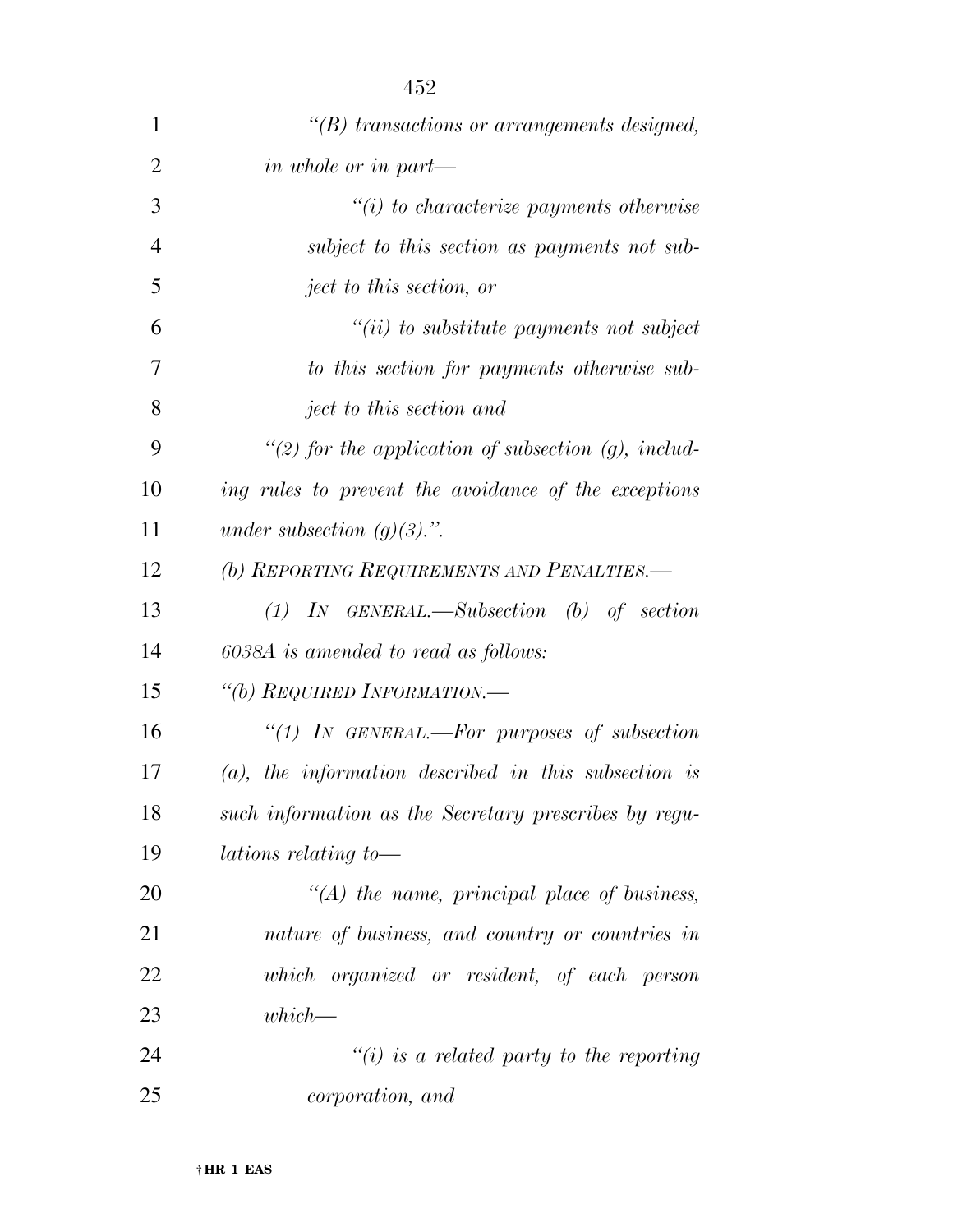| $\mathbf{1}$   | $``(ii)$ had any transaction with the re-               |
|----------------|---------------------------------------------------------|
| $\overline{2}$ | porting corporation during its taxable year,            |
| 3              | $\lq\lq B$ the manner in which the reporting            |
| $\overline{4}$ | corporation is related to each person referred to       |
| 5              | in subparagraph $(A)$ , and                             |
| 6              | $\lq\lq C$ transactions between the reporting cor-      |
| 7              | poration and each foreign person which is a re-         |
| 8              | lated party to the reporting corporation.               |
| 9              | "(2) ADDITIONAL INFORMATION REGARDING                   |
| 10             | EROSION PAYMENTS.—For purposes of sub-<br>BASE          |
| 11             | section (a) and section $6038C$ , if the reporting cor- |
| 12             | poration or the foreign corporation to whom section     |
| 13             | 6038C applies is an applicable taxpayer, the informa-   |
| 14             | tion described in this subsection shall include—        |
| 15             | $\lq (A)$ such information as the Secretary de-         |
| 16             | termines necessary to determine the base erosion        |
| 17             | minimum tax amount, base erosion payments,              |
| 18             | and base erosion tax benefits of the taxpayer for       |
| 19             | purposes of section 59A for the taxable year, and       |
| 20             | $\lq\lq B$ such other information as the Sec-           |
| 21             | retary determines necessary to carry out such           |
| 22             | section.                                                |
| 23             | For purposes of this paragraph, any term used in this   |
| 24             | paragraph which is also used in section 59A shall       |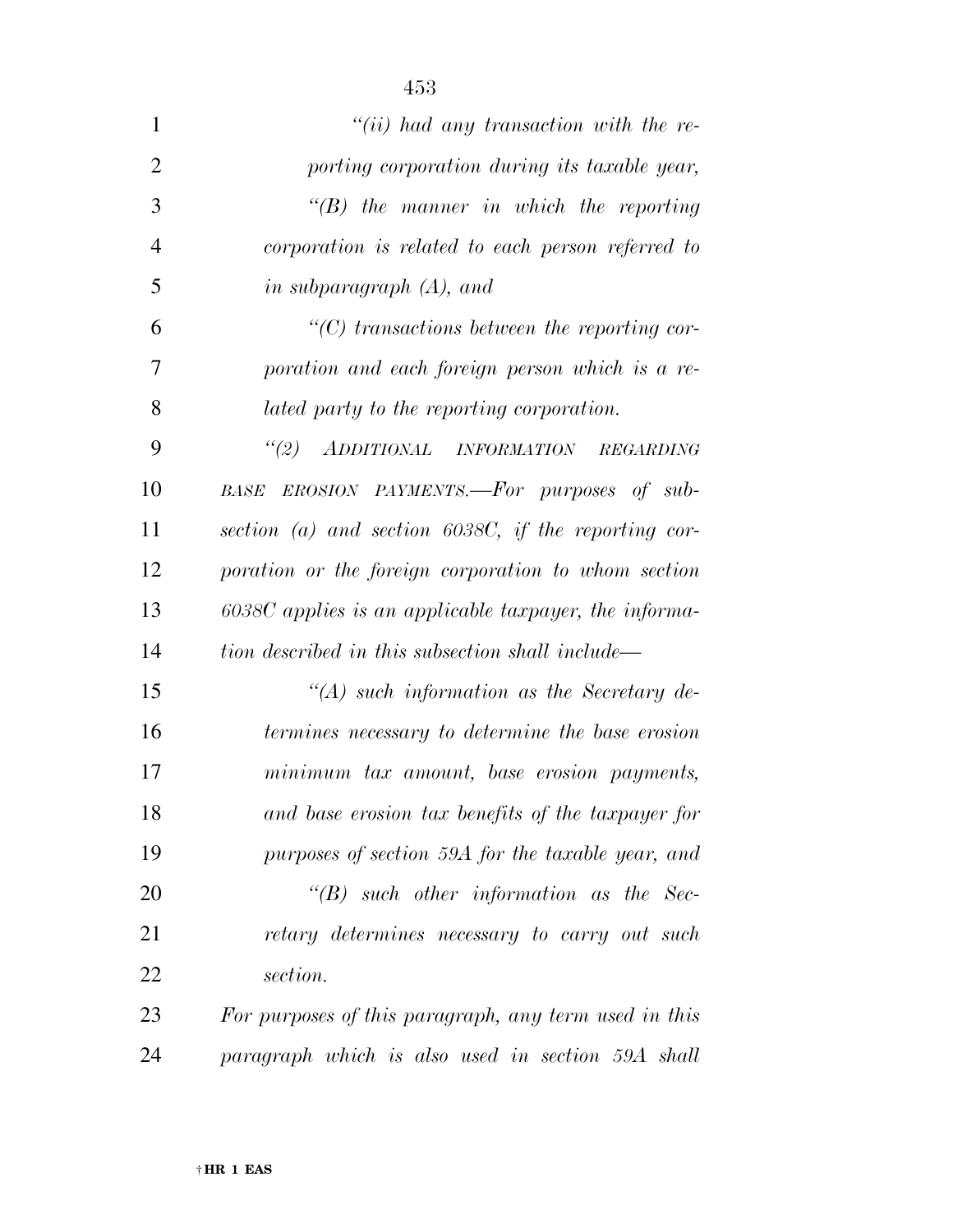| 1              | have the same meaning as when used in such sec-           |
|----------------|-----------------------------------------------------------|
| $\overline{2}$ | $tion.$ ".                                                |
| 3              | (2) INCREASE IN PENALTY.—Paragraphs $(1)$ and             |
| $\overline{4}$ | (2) of section $6038A(d)$ are each amended by striking    |
| 5              | " $$10,000"$ and inserting " $$25,000"$ .                 |
| 6              | (c) DISALLOWANCE OF CREDITS AGAINST BASE ERO-             |
| 7              | sion TAX.—Paragraph (2) of section $26(b)$ is amended by  |
| 8              | inserting after subparagraph $(A)$ the following new sub- |
| 9              | paragraph:                                                |
| 10             | $\lq\lq B$ section 59A (relating to base erosion)         |
| 11             | and anti-abuse tax),".                                    |
| 12             | (d) CONFORMING AMENDMENTS.-                               |
| 13             | $(1)$ The table of parts for subchapter A of chapter      |
| 14             | 1 is amended by adding after the item relating to         |
| 15             | part VI the following new item:                           |
|                | "Part VII. Base erosion and anti-abuse tax".              |
| 16             | (2) Paragraph (1) of section $882(a)$ , as amended        |
| 17             | by this Act, is amended by inserting " or 59A," after     |
| 18             | "section $11$ ,".                                         |
| 19             | (3) Subparagraph (A) of section $6425(c)(1)$ , as         |
| 20             | amended by section 13001, is amended to read as fol-      |
| 21             | lows:                                                     |
| 22             | "(A) the sum of $-$                                       |
| 23             | "(i) the tax imposed by section 11, or                    |
| 24             | subchapter $L$ of chapter 1, whichever is ap-             |
| 25             | plicable, plus                                            |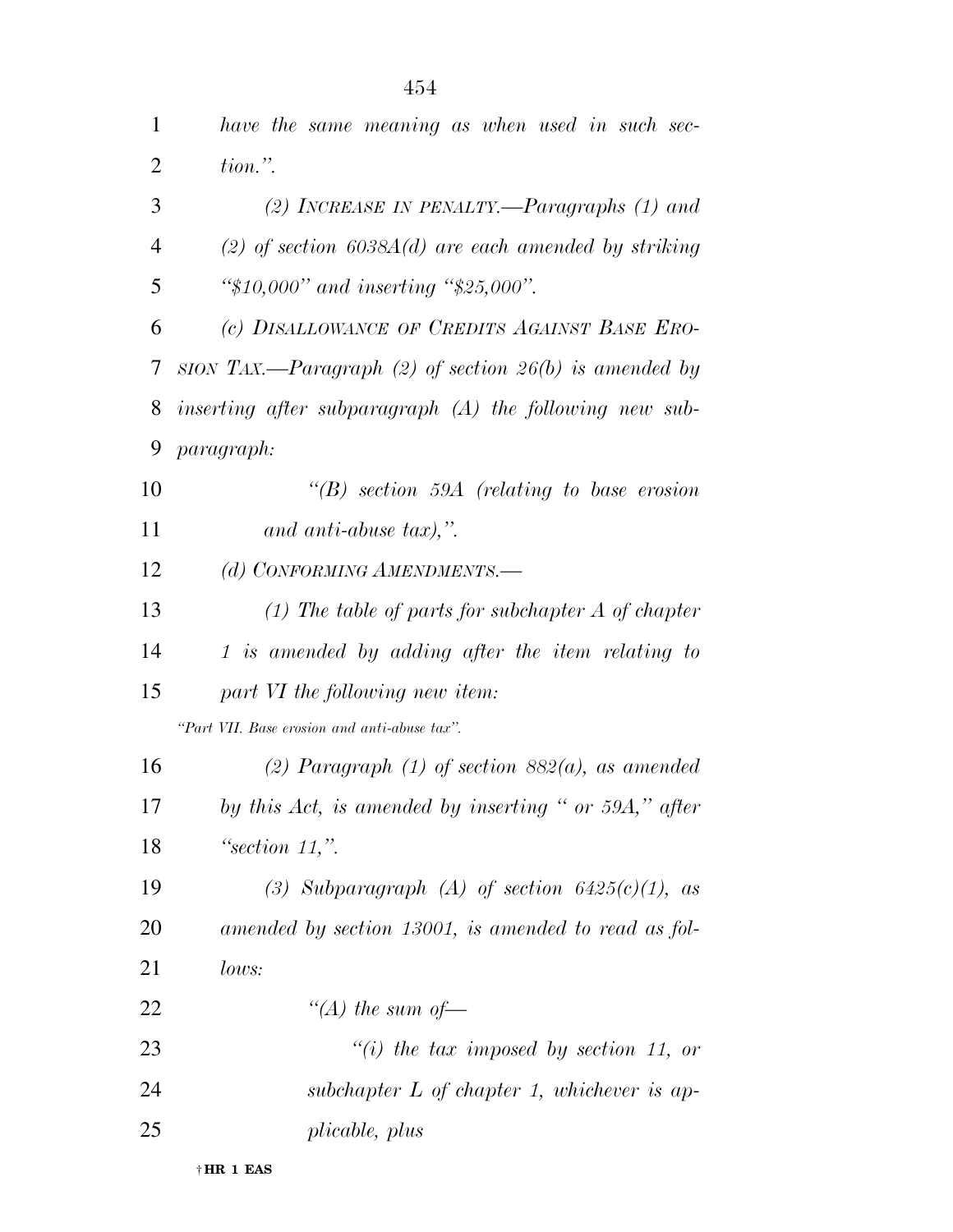| 1              | "(ii) the tax imposed by section 59A,                       |
|----------------|-------------------------------------------------------------|
| 2              | over".                                                      |
| 3              | $(4)(A)$ Subparagraph $(A)$ of section 6655(g)(1),          |
| $\overline{4}$ | as amended by section 13001, is amended by striking         |
| 5              | "plus" at the end of clause $(i)$ , by redesignating        |
| 6              | clause (ii) as clause (iii), and by inserting after         |
| 7              | clause (i) the following new clause:                        |
| 8              | $``(ii)$ the tax imposed by section 59A,                    |
| 9              | $plus$ ".                                                   |
| 10             | (B) Subparagraphs $(A)(i)$ and $(B)(i)$ of section          |
| 11             | $6655(e)(2)$ , as amended by section 13001, are each        |
| 12             | amended by inserting "and modified taxable income"          |
| 13             | after "taxable income".                                     |
| 14             | (C) Subparagraph (B) of section $6655(e)(2)$ is             |
| 15             | amended by adding at the end the following new              |
| 16             | clause:                                                     |
| 17             | "(iii) MODIFIED TAXABLE INCOME.-                            |
| 18             | The term 'modified taxable income' has the                  |
| 19             | meaning given such term<br>$by \quad section$               |
| <b>20</b>      | $59A(c)(1)$ .".                                             |
| 21             | (e) EFFECTIVE DATE.—The amendments made by this             |
| 22             | section shall apply to base erosion payments (as defined in |
| 23             | section 59 $A(d)$ of the Internal Revenue Code of 1986, as  |
| 24             | added by this section) paid or accrued in taxable years be- |
|                | 25 ginning after December 31, 2017.                         |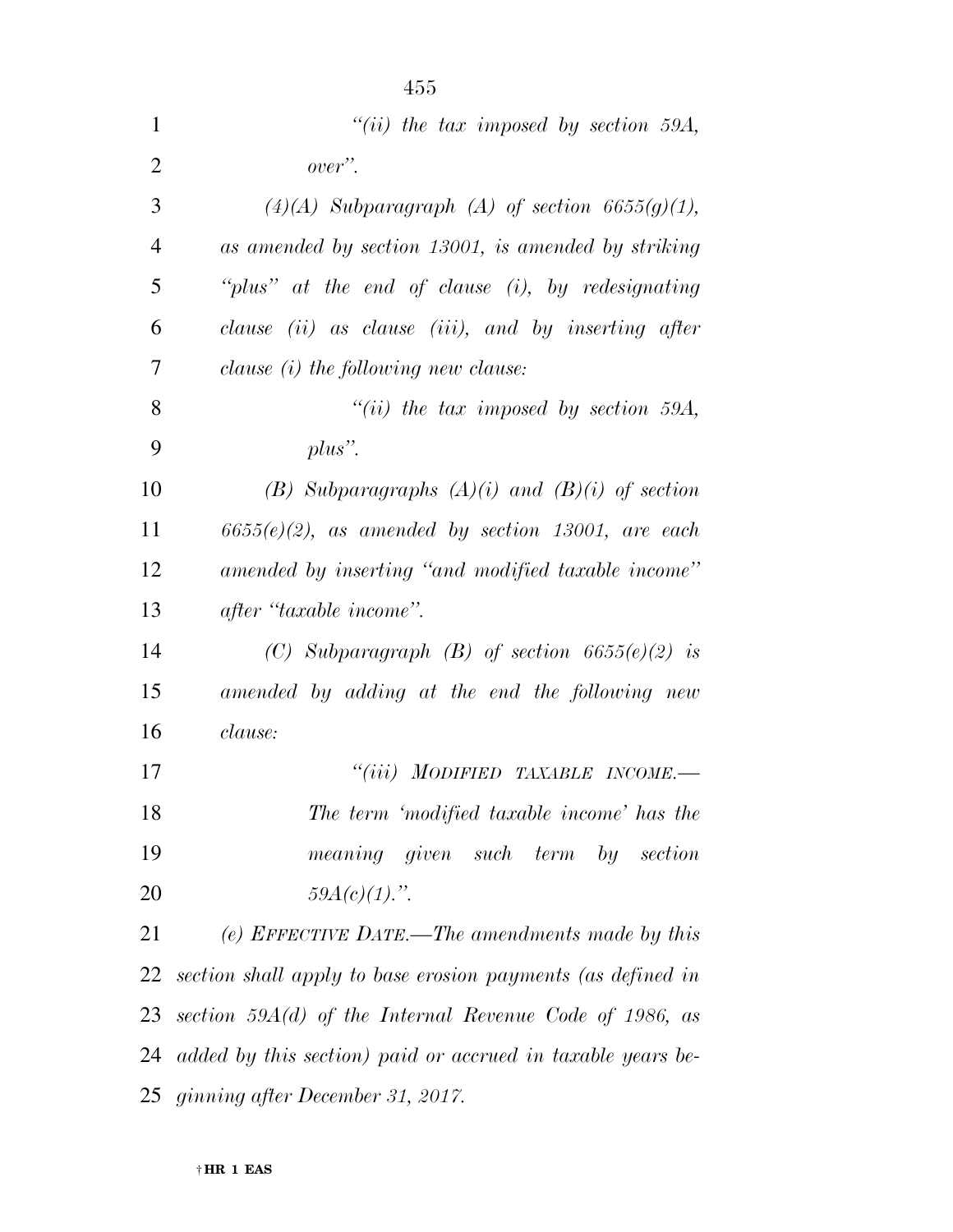|                | 456                                                       |
|----------------|-----------------------------------------------------------|
| 1              | <b>PART III-OTHER PROVISIONS</b>                          |
| $\overline{2}$ | SEC. 14501. RESTRICTION ON INSURANCE BUSINESS EXCEP-      |
| 3              | TION TO PASSIVE FOREIGN INVESTMENT                        |
| 4              | <b>COMPANY RULES.</b>                                     |
| 5              | (a) IN GENERAL.—Section $1297(b)(2)(B)$ is amended        |
| 6              | to read as follows:                                       |
| 7              | "(B) derived in the active conduct of an in-              |
| 8              | surance business by a qualifying insurance cor-           |
| 9              | poration (as defined in subsection $(f)$ ),".             |
| 10             | QUALIFYING INSURANCE CORPORATION<br>(b)<br>$DE-$          |
| 11             | $FINED$ —Section 1297 is amended by adding at the end the |
|                | 12 <i>following new subsection:</i>                       |
| 13             | "(f) QUALIFYING INSURANCE CORPORATION.—For                |
| 14             | purposes of subsection $(b)(2)(B)$ —                      |
| 15             | "(1) IN GENERAL.—The term 'qualifying insur-              |
| 16             | ance corporation' means, with respect to any taxable      |
| 17             | year, a foreign corporation—                              |
| 18             | $\lq (A)$ which would be subject to tax under             |
| 19             | subchapter $L$ if such corporation were a domestic        |
| 20             | <i>corporation</i> , and                                  |
| 21             | $\lq$ (B) the applicable insurance liabilities of         |
| 22             | which constitute more than 25 percent of its              |
| 23             | total assets, determined on the basis of such li-         |
| 24             | abilities and assets as reported on the corpora-          |
| 25             | tion's applicable financial statement for the last        |
| 26             | year ending with or within the taxable year.              |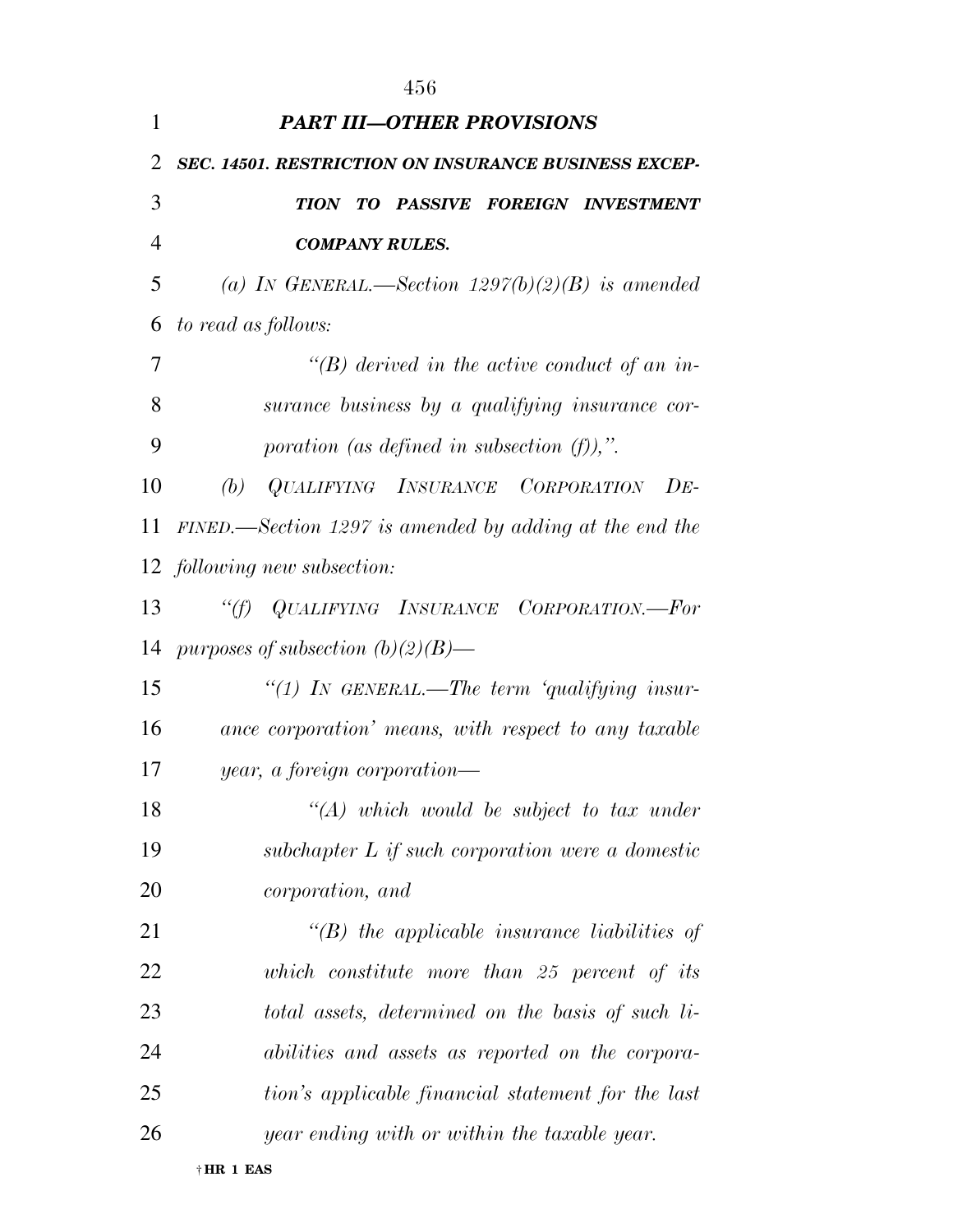| $\mathbf{1}$   | "(2) ALTERNATIVE FACTS AND CIRCUMSTANCES                |
|----------------|---------------------------------------------------------|
| $\overline{2}$ | TEST FOR CERTAIN CORPORATIONS.—If a corporation         |
| 3              | fails to qualify as a qualified insurance corporation   |
| $\overline{4}$ | under paragraph $(1)$ solely because the percentage de- |
| 5              | termined under paragraph $(1)(B)$ is 25 percent or      |
| 6              | less, a United States person that owns stock in such    |
| 7              | corporation may elect to treat such stock as stock of   |
| 8              | a qualifying insurance corporation if-                  |
| 9              | $\lq (A)$ the percentage so determined for the          |
| 10             | corporation is at least 10 percent, and                 |
| 11             | $\lq\lq(B)$ under regulations provided by the Sec-      |
| 12             | retary, based on the applicable facts and cir-          |
| 13             | $cumstances$ —                                          |
| 14             | $``(i)$ the corporation is predominantly                |
| 15             | engaged in an insurance business, and                   |
| 16             | $``(ii)$ such failure is due solely to run-             |
| 17             | off-related or rating-related circumstances             |
| 18             | <i>involving such insurance business.</i>               |
| 19             | "(3) APPLICABLE INSURANCE LIABILITIES.-For              |
| 20             | purposes of this subsection—                            |
| 21             | "(A) IN GENERAL.—The term 'applicable                   |
| 22             | insurance liabilities' means, with respect to any       |
| 23             | life or property and casualty insurance busi-           |
| 24             | $ness$ —                                                |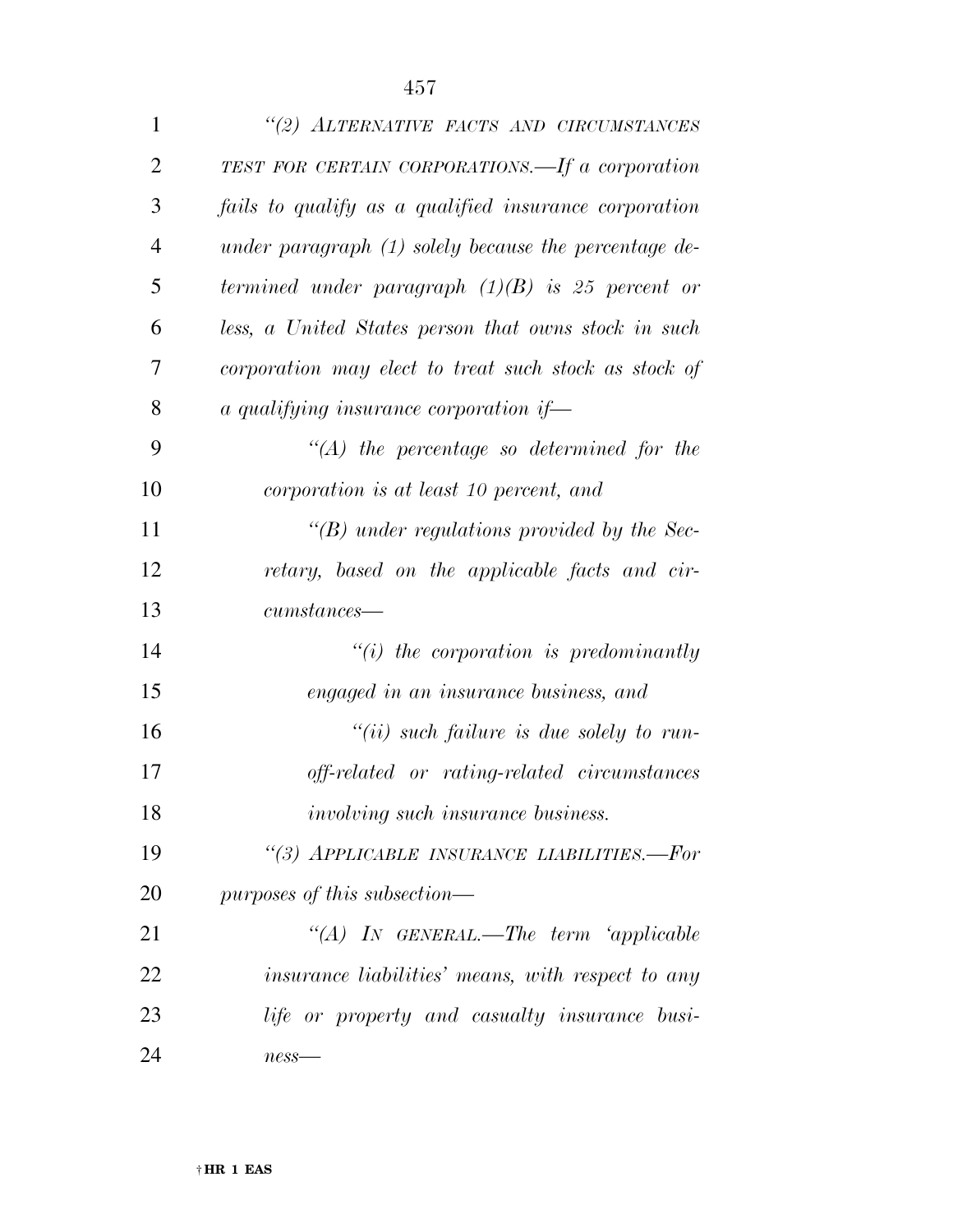| $\mathbf{1}$   | $\lq\lq(i)$ loss and loss adjustment expenses,     |
|----------------|----------------------------------------------------|
| 2              | and                                                |
| 3              | $``(ii)$ reserves (other than deficiency,          |
| $\overline{4}$ | contingency, or unearned premium reserves)         |
| 5              | for life and health insurance risks and life       |
| 6              | and health insurance claims with respect to        |
| 7              | contracts providing coverage for mortality         |
| 8              | or morbidity risks.                                |
| 9              | "(B) LIMITATIONS ON AMOUNT OF LIABIL-              |
| 10             | ITIES.—Any amount determined under clause $(i)$    |
| 11             | or (ii) of subparagraph $(A)$ shall not exceed the |
| 12             | lesser of such amount—                             |
| 13             | $\lq\lq(i)$ as reported to the applicable in-      |
| 14             | surance regulatory body in the applicable          |
| 15             | financial statement described in paragraph         |
| 16             | $(4)(A)$ (or, if less, the amount required by      |
| 17             | <i>applicable law or regulation), or</i>           |
| 18             | $``(ii)$ as determined under regulations           |
| 19             | prescribed by the Secretary.                       |
| 20             | (4)<br>OTHER DEFINITIONS AND RULES.-For            |
| 21             | purposes of this subsection—                       |
| 22             | "(A) APPLICABLE FINANCIAL STATEMENT.-              |
| 23             | The term 'applicable financial statement' means    |
| 24             | a statement for financial reporting purposes       |
| 25             | $which$ —                                          |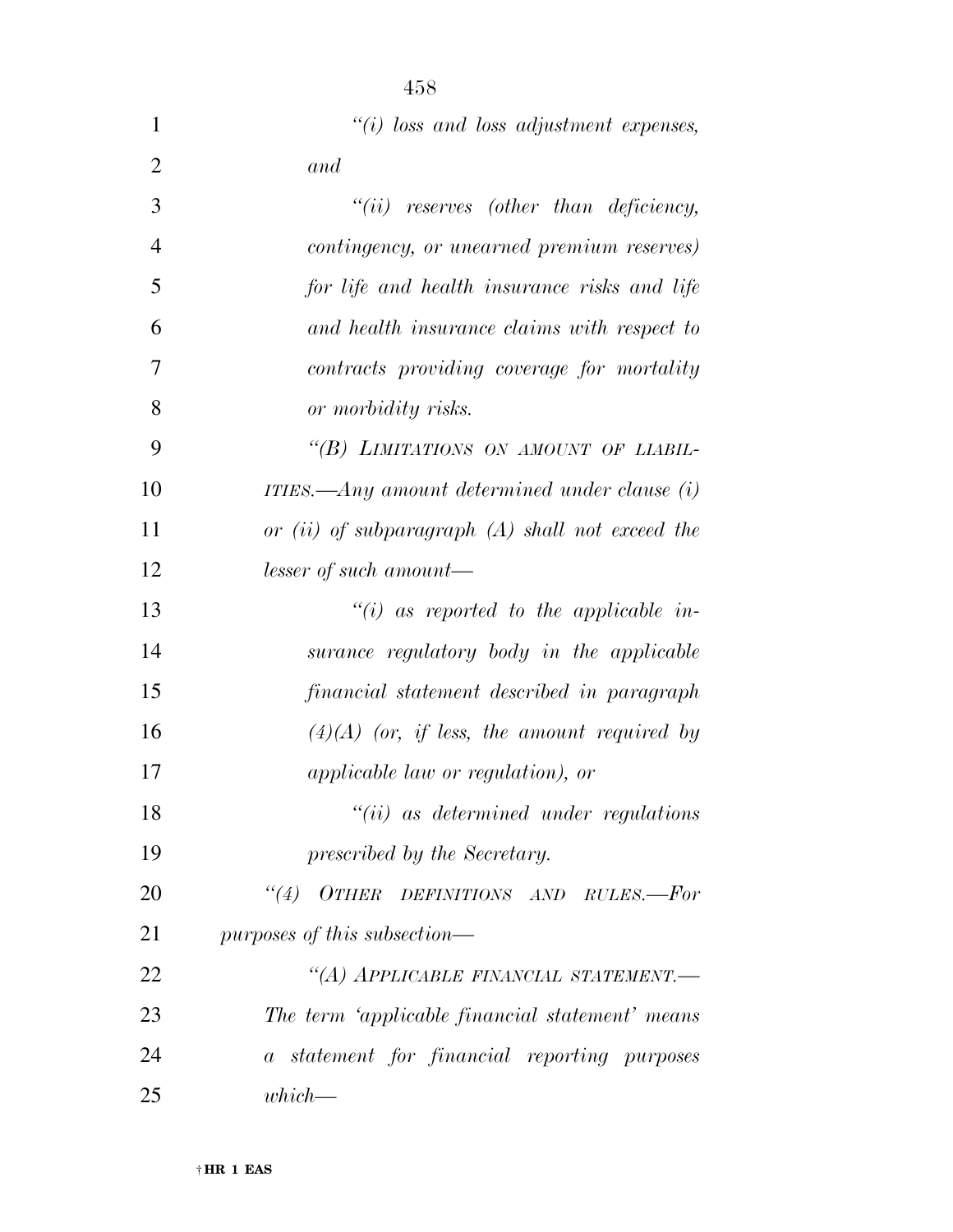| $\mathbf{1}$   | "(i) is made on the basis of generally                      |
|----------------|-------------------------------------------------------------|
| $\overline{2}$ | <i>accepted accounting principles,</i>                      |
| 3              | $``(ii)$ is made on the basis of inter-                     |
| $\overline{4}$ | national financial reporting standards, but                 |
| 5              | only if there is no statement that meets the                |
| 6              | requirement of clause (i), or                               |
| $\overline{7}$ | $``(iii)$ except as otherwise provided by                   |
| 8              | the Secretary in regulations, is the annual                 |
| 9              | statement which is required to be filed with                |
| 10             | the applicable insurance regulatory body,                   |
| 11             | but only if there is no statement which                     |
| 12             | meets the requirements of clause $(i)$ or $(ii)$ .          |
| 13             | "(B) APPLICABLE INSURANCE REGULATORY                        |
| 14             | BODY.—The term 'applicable insurance regu-                  |
| 15             | latory body' means, with respect to any insur-              |
| 16             | ance business, the entity established by law to li-         |
| 17             | cense, authorize, or regulate such business and to          |
| 18             | which the statement described in subparagraph               |
| 19             | $(A)$ is provided.".                                        |
| <b>20</b>      | (c) EFFECTIVE DATE.—The amendments made by this             |
| 21             | section shall apply to taxable years beginning after Decem- |
| 22             | $ber\,31,\,2017.$                                           |

† **HR 1 EAS**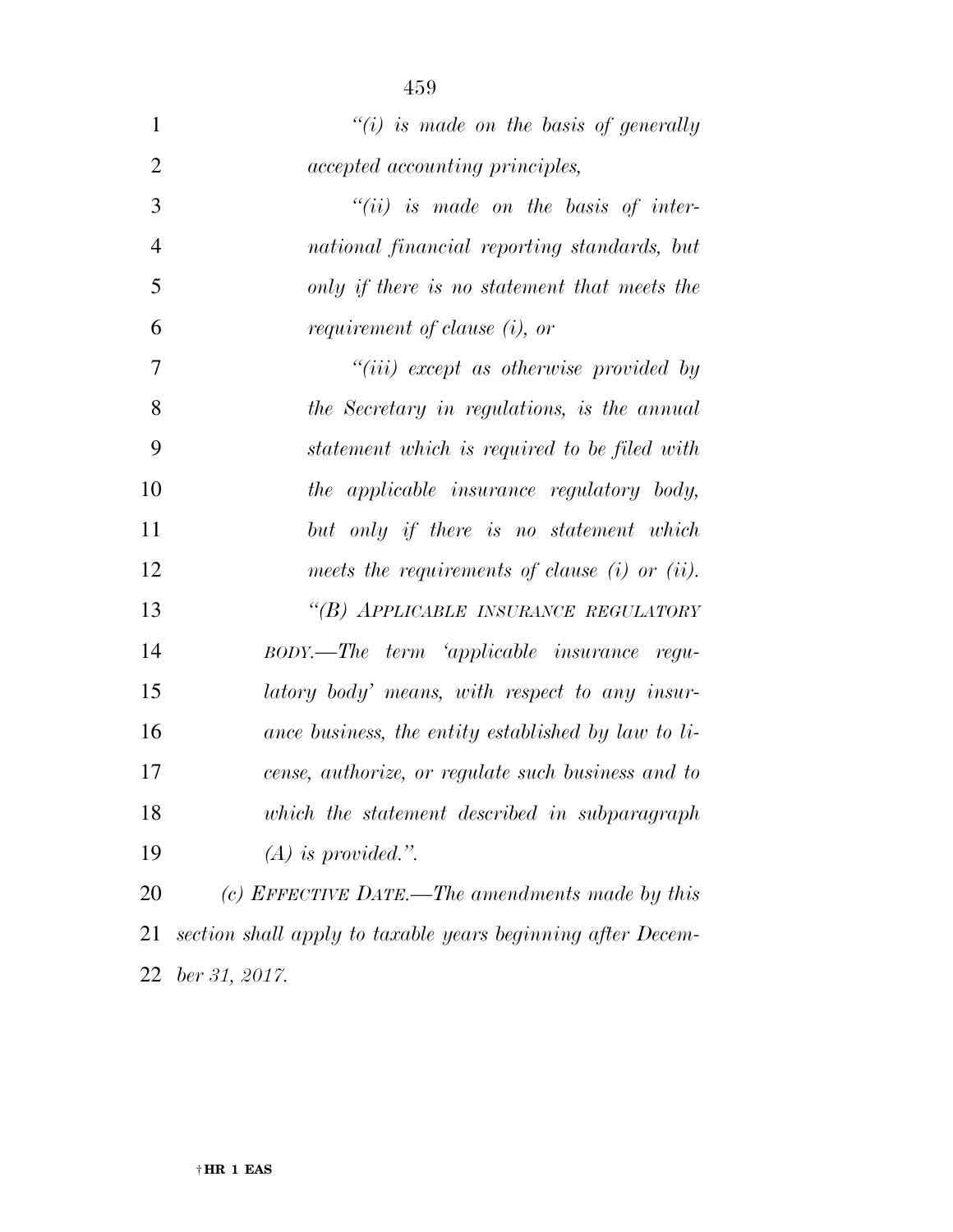| 1              | SEC. 14502. REPEAL OF FAIR MARKET VALUE METHOD OF            |
|----------------|--------------------------------------------------------------|
| $\overline{2}$ | <b>INTEREST EXPENSE APPORTIONMENT.</b>                       |
| 3              | (a) IN GENERAL.—Paragraph (2) of section $864(e)$ is         |
| 4              | amended to read as follows:                                  |
| 5              | "(2) GROSS INCOME AND FAIR MARKET VALUE                      |
| 6              | METHODS MAY NOT BE USED FOR INTEREST.—All al-                |
| 7              | locations and apportionments of interest expense shall       |
| 8              | be determined using the adjusted bases of assets rather      |
| 9              | than on the basis of the fair market value of the assets     |
| 10             | or gross income.".                                           |
| 11             | (b) EFFECTIVE DATE.—The amendment made by this               |
| 12             | section shall apply to taxable years beginning after Decem-  |
| 13             | $ber\,31,\,2017.$                                            |
| 14             | SEC. 14503. MODIFICATION TO SOURCE RULES INVOLVING           |
| 15             | POSSESSIONS.                                                 |
| 16             | (a) IN GENERAL.—Subsection (b)(2) of Section 937 of          |
| 17             | the Internal Revenue Code of 1986 is amended by inserting    |
| 18             | ", but only to the extent such income is attributable to an  |
| 19             | office or fixed place of business within the United States   |
| 20             | (determined under the rules of Section $864(c)(5)$ )" before |
| 21             | the period at the end.                                       |
| 22             | SOURCE RULES FOR PERSONAL PROPERTY<br>(b)                    |
| 23             | SALES.—Subsection $(j)(3)$ of section 865 of the Internal    |
| 24             | Revenue Code of 1986 is amended by inserting "932," after    |
| 25             | " $931,$ "                                                   |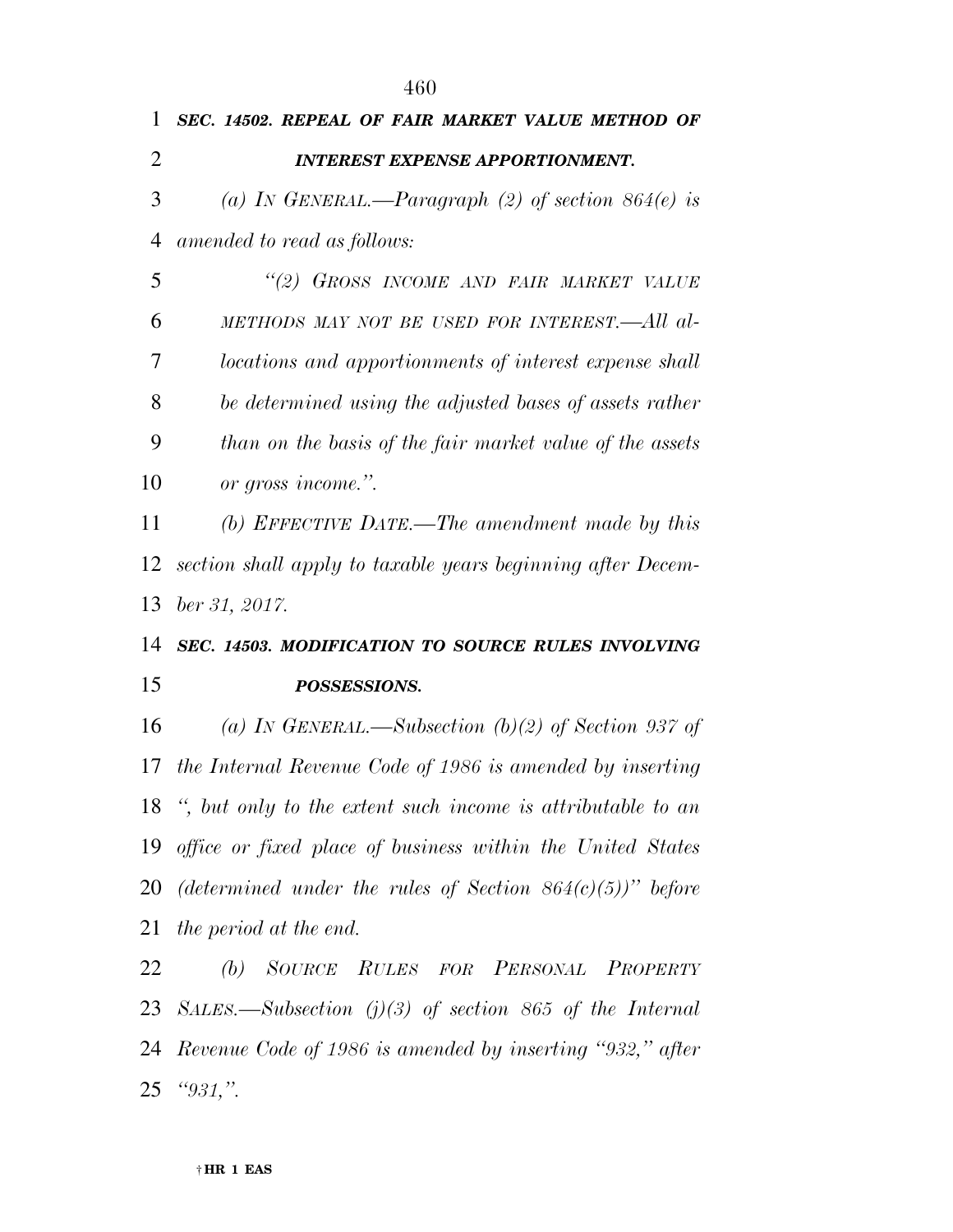| 1              | (c) EFFECTIVE DATE.—The amendments made by this             |
|----------------|-------------------------------------------------------------|
| $\overline{2}$ | section shall apply to taxable years beginning after Decem- |
| 3              | ber 31, 2018.                                               |
| $\overline{4}$ | <i>TITLE II</i>                                             |
| 5              | SEC. 20001. OIL AND GAS PROGRAM.                            |
| 6              | (a) DEFINITIONS.—In this section:                           |
| 7              | $(1)$ COASTAL PLAIN.—The term "Coastal Plain"               |
| 8              | means the area identified as the 1002 Area on the           |
| 9              | plates prepared by the United States Geological Sur-        |
| 10             | vey entitled "ANWR Map – Plate 1" and "ANWR                 |
| 11             | $Map$ – Plate 2", dated October 24, 2017, and on file       |
| 12             | with the United States Geological Survey and the Of-        |
| 13             | fice of the Solicitor of the Department of the Interior.    |
| 14             | (2) SECRETARY.—The term "Secretary" means                   |
| 15             | the Secretary of the Interior, acting through the Bu-       |
| 16             | reau of Land Management.                                    |
| 17             | (b) OIL AND GAS PROGRAM.—                                   |
| 18             | $(1)$ IN GENERAL.—Section 1003 of the Alaska                |
| 19             | National Interest Lands Conservation Act (16 U.S.C.         |
| 20             | 3143) shall not apply to the Coastal Plain.                 |
| 21             | (2) ESTABLISHMENT.—                                         |
| 22             | $(A)$ In GENERAL.—The Secretary shall es-                   |
| 23             | tablish and administer a competitive oil and gas            |
| 24             | program for the leasing, development, produc-               |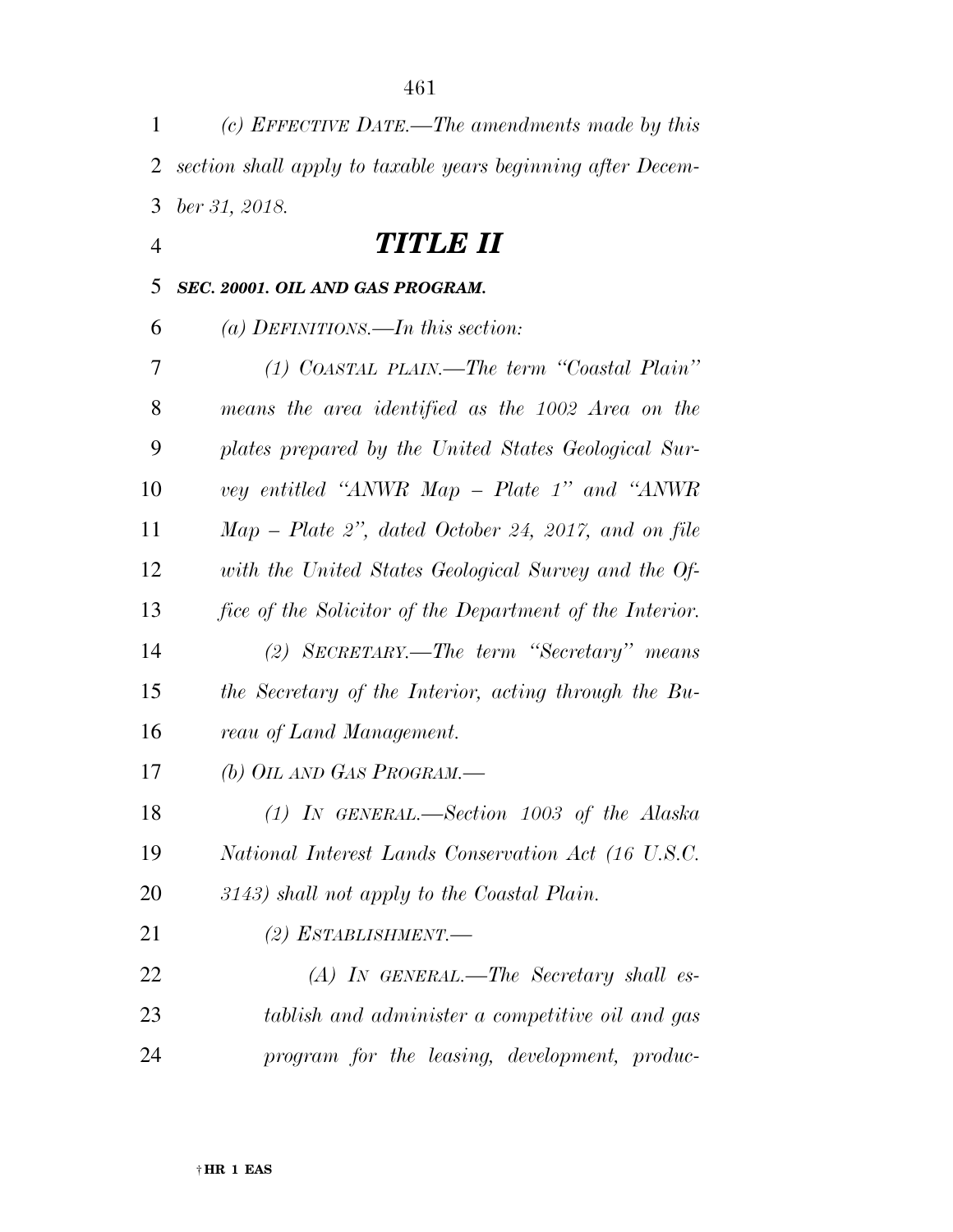| $\mathbf{1}$   | tion, and transportation of oil and gas in and                       |
|----------------|----------------------------------------------------------------------|
| $\overline{2}$ | from the Coastal Plain.                                              |
| 3              | (B) PURPOSES.—Section $303(2)(B)$ of the                             |
| $\overline{4}$ | Alaska National Interest Lands Conservation Act                      |
| 5              | (Public Law 96–487; 94 Stat. 2390) is amend-                         |
| 6              | $ed$ —                                                               |
| 7              | $(i)$ in clause (iii), by striking "and" at                          |
| 8              | <i>the end;</i>                                                      |
| 9              | $(ii)$ in clause (iv), by striking the pe-                           |
| 10             | riod at the end and inserting "; and"; and                           |
| 11             | $(iii)$ by adding at the end the fol-                                |
| 12             | lowing:                                                              |
| 13             | $``(v)$ to provide for an oil and gas pro-                           |
| 14             | gram on the Coastal Plain.".                                         |
| 15             | MANAGEMENT.-Except as otherwise pro-<br>(3)                          |
| 16             | vided in this section, the Secretary shall manage the                |
| 17             | oil and gas program on the Coastal Plain in a man-                   |
| 18             | ner similar to the administration of lease sales under               |
| 19             | the Naval Petroleum Reserves Production Act of 1976                  |
| 20             | $(42 \text{ U.S.C. } 6501 \text{ et seq.})$ (including regulations). |
| 21             | (4) ROYALTIES.—Notwithstanding the Mineral                           |
| 22             | Leasing Act (30 U.S.C. 181 et seq.), the royalty rate                |
| 23             | for leases issued pursuant to this section shall be                  |
| 24             | $16.67$ percent.                                                     |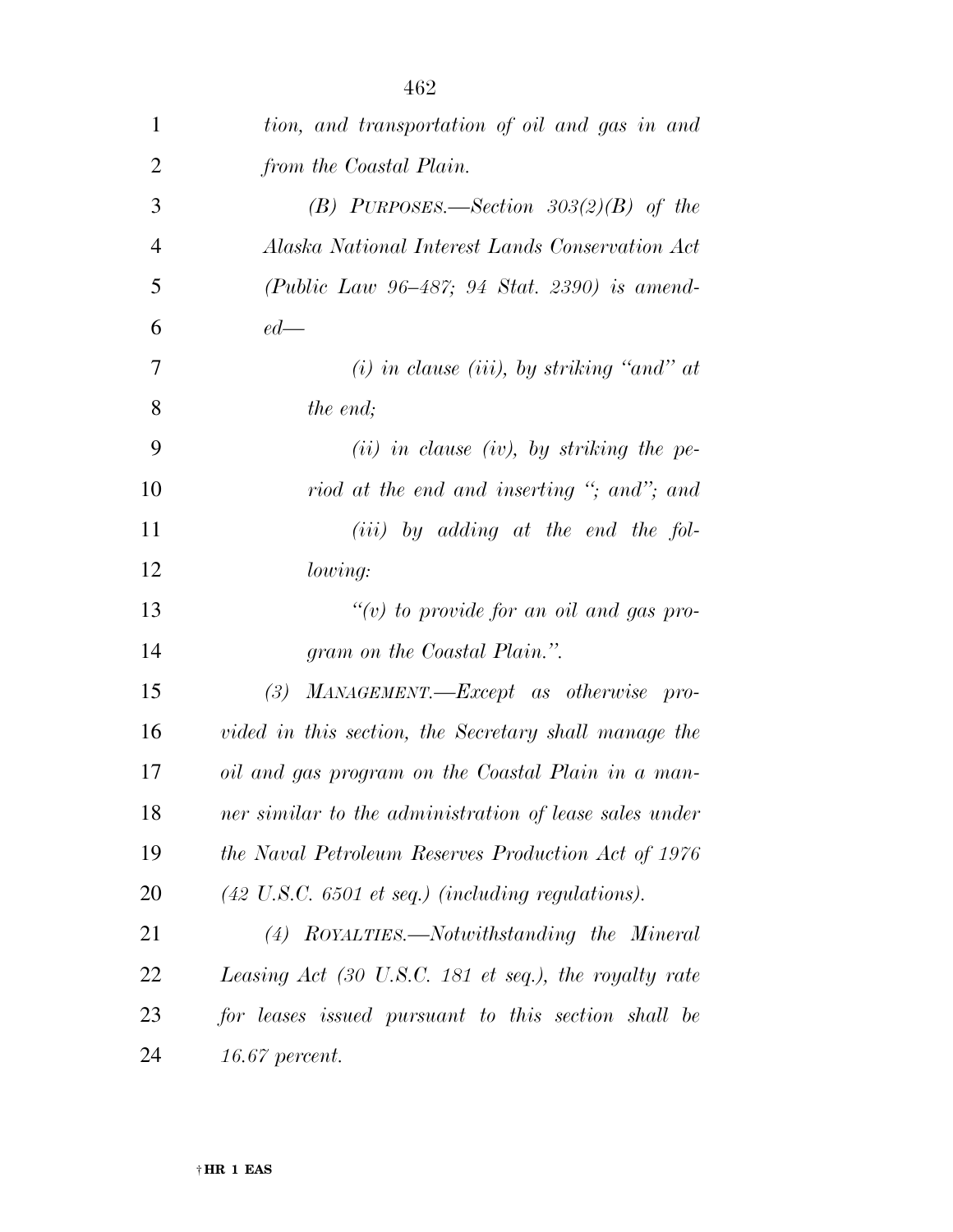| 1              | $(5)$ RECEIPTS.—Notwithstanding the Mineral           |
|----------------|-------------------------------------------------------|
| $\overline{2}$ | Leasing Act (30 U.S.C. 181 et seq.), of the amount of |
| 3              | adjusted bonus, rental, and royalty receipts derived  |
| $\overline{4}$ | from the oil and gas program and operations on Fed-   |
| 5              | eral land authorized under this section—              |
| 6              | $(A)$ 50 percent shall be paid to the State of        |
| 7              | Alaska; and                                           |
| 8              | $(B)$ the balance shall be deposited into the         |
| 9              | <i>Treasury as miscellaneous receipts.</i>            |
| 10             | (c) 2 LEASE SALES WITHIN 10 YEARS.                    |
| 11             | (1) REQUIREMENT.—                                     |
| 12             | $(A)$ In GENERAL.—Subject to subparagraph             |
| 13             | $(B)$ , the Secretary shall conduct not fewer than    |
| 14             | 2 lease sales area-wide under the oil and gas         |
| 15             | program under this section by not later than 10       |
| 16             | years after the date of enactment of this Act.        |
| 17             | (B) SALE ACREAGES; SCHEDULE.—                         |
| 18             | $(i)$ ACREAGES.—The Secretary shall                   |
| 19             | offer for lease under the oil and gas pro-            |
| 20             | gram under this section—                              |
| 21             | $(I)$ not fewer than 400,000 acres                    |
| 22             | area-wide in each lease sale; and                     |
| 23             | $(II)$ those areas that have<br>the                   |
| 24             | highest potential for the discovery of                |
| 25             | hydrocarbons.                                         |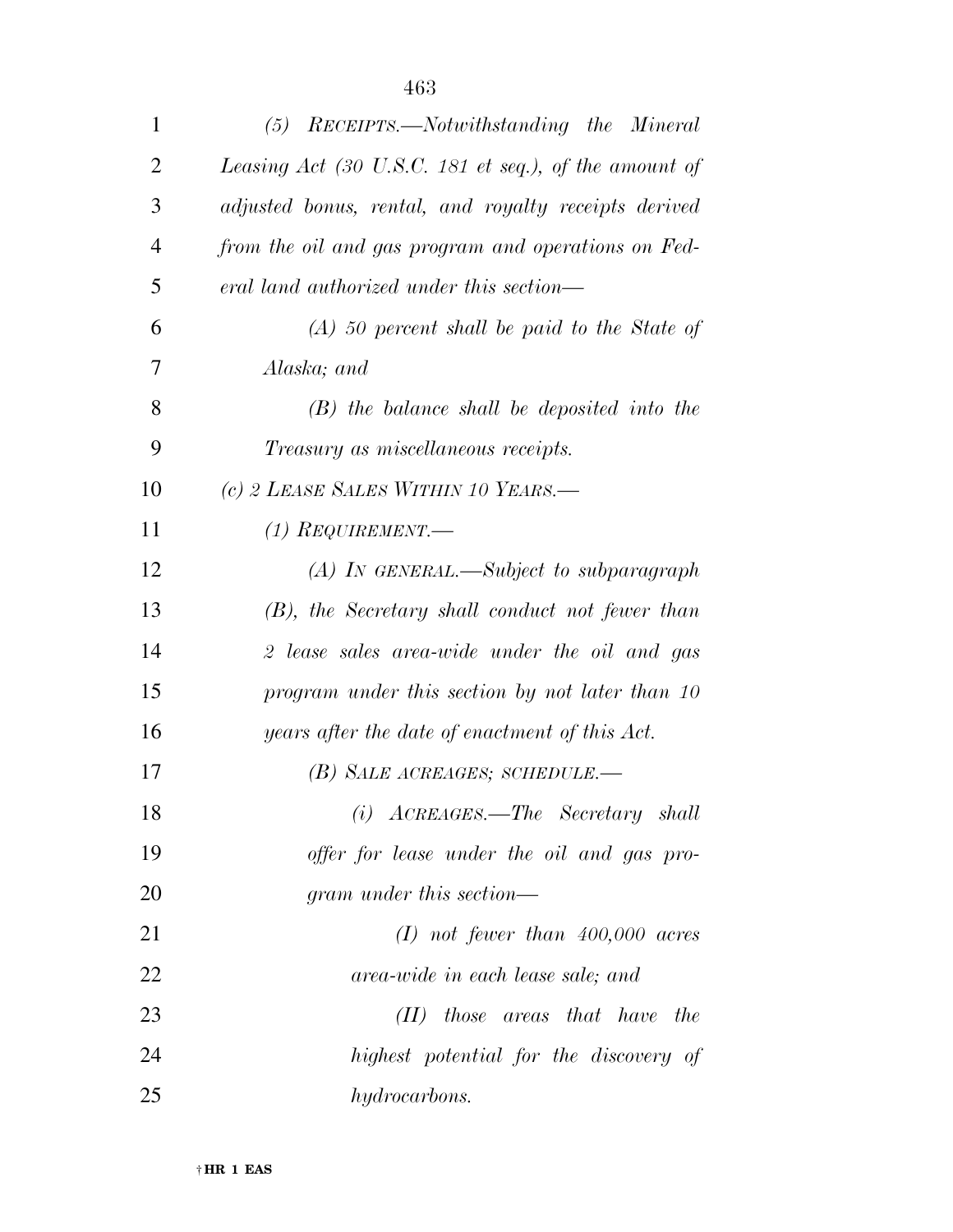| 1              | (ii) SCHEDULE.—The Secretary shall                      |
|----------------|---------------------------------------------------------|
| $\overline{2}$ | offer—                                                  |
| 3              | $(I)$ the initial lease sale under the                  |
| 4              | oil and gas program under this section                  |
| 5              | not later than 4 years after the date of                |
| 6              | enactment of this Act; and                              |
| 7              | $(II)$ a second lease sale under the                    |
| 8              | oil and gas program under this section                  |
| 9              | not later than 7 years after the date of                |
| 10             | enactment of this Act.                                  |
| 11             | $(2)$ RIGHTS-OF-WAY.—The Secretary shall issue          |
| 12             | any rights-of-way or easements across the Coastal       |
| 13             | Plain for the exploration, development, production, or  |
| 14             | transportation necessary to carry out this section.     |
| 15             | (3) SURFACE DEVELOPMENT.—In administering               |
| 16             | this section, the Secretary shall authorize up to 2,000 |
| 17             | surface acres of Federal land on the Coastal Plain to   |
| 18             | be covered by production and support facilities (in-    |
| 19             | cluding airstrips and any area covered by gravel        |
| 20             | berms or piers for support of pipelines) during the     |
| 21             | term of the leases under the oil and gas program        |
| 22             | under this section.                                     |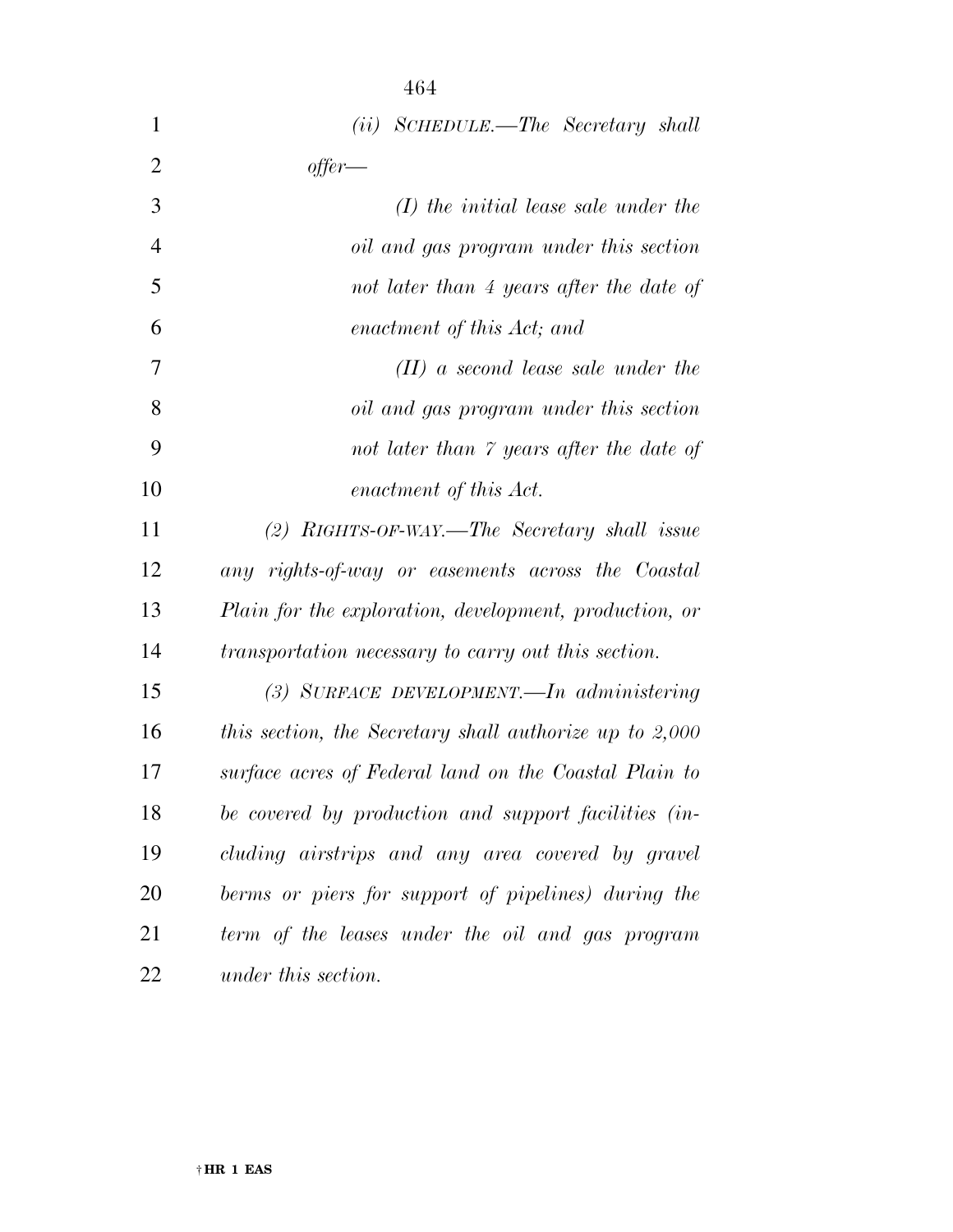| 1              | SEC. 20002. LIMITATIONS ON AMOUNT OF DISTRIBUTED            |
|----------------|-------------------------------------------------------------|
| $\overline{2}$ | <b>QUALIFIED OUTER CONTINENTAL</b><br><b>SHELF</b>          |
| 3              | <b>REVENUES.</b>                                            |
| 4              | Section $105(f)(1)$ of the Gulf of Mexico Energy Secu-      |
| 5              | rity Act of 2006 (43 U.S.C. 1331 note; Public Law 109–      |
| 6              | 432) is amended by striking "exceed \$500,000,000 for each  |
| $\tau$         | of fiscal years 2016 through 2055." and inserting the fol-  |
| 8              | lowing: "exceed—                                            |
| 9              | "(A) $$500,000,000$ for each of fiscal years                |
| 10             | 2016 through 2019;                                          |
| 11             | "(B) $$650,000,000$ for each of fiscal years                |
| 12             | 2020 and 2021; and                                          |
| 13             | "(C) $$500,000,000$ for each of fiscal years                |
| 14             | 2022 through 2055.".                                        |
| 15             | SEC. 20003. STRATEGIC PETROLEUM RESERVE DRAWDOWN            |
| 16             | AND SALE.                                                   |
| 17             | (a) DRAWDOWN AND SALE.—                                     |
| 18             | $(1)$ In GENERAL.—Notwithstanding section 161               |
| 19             | of the Energy Policy and Conservation Act (42 U.S.C.        |
| 20             | $6241$ , except as provided in subsections (b) and (c),     |
| 21             | the Secretary of Energy shall draw down and sell            |
| 22             | from the Strategic Petroleum Reserve 7,000,000 bar-         |
| 23             | rels of crude oil during the period of fiscal years 2026    |
| 24             | through 2027.                                               |
| 25             | DEPOSIT OF AMOUNTS<br>(2)<br><b>RECEIVED</b><br><b>FROM</b> |
| 26             | SALE.—Amounts received from a sale under para-              |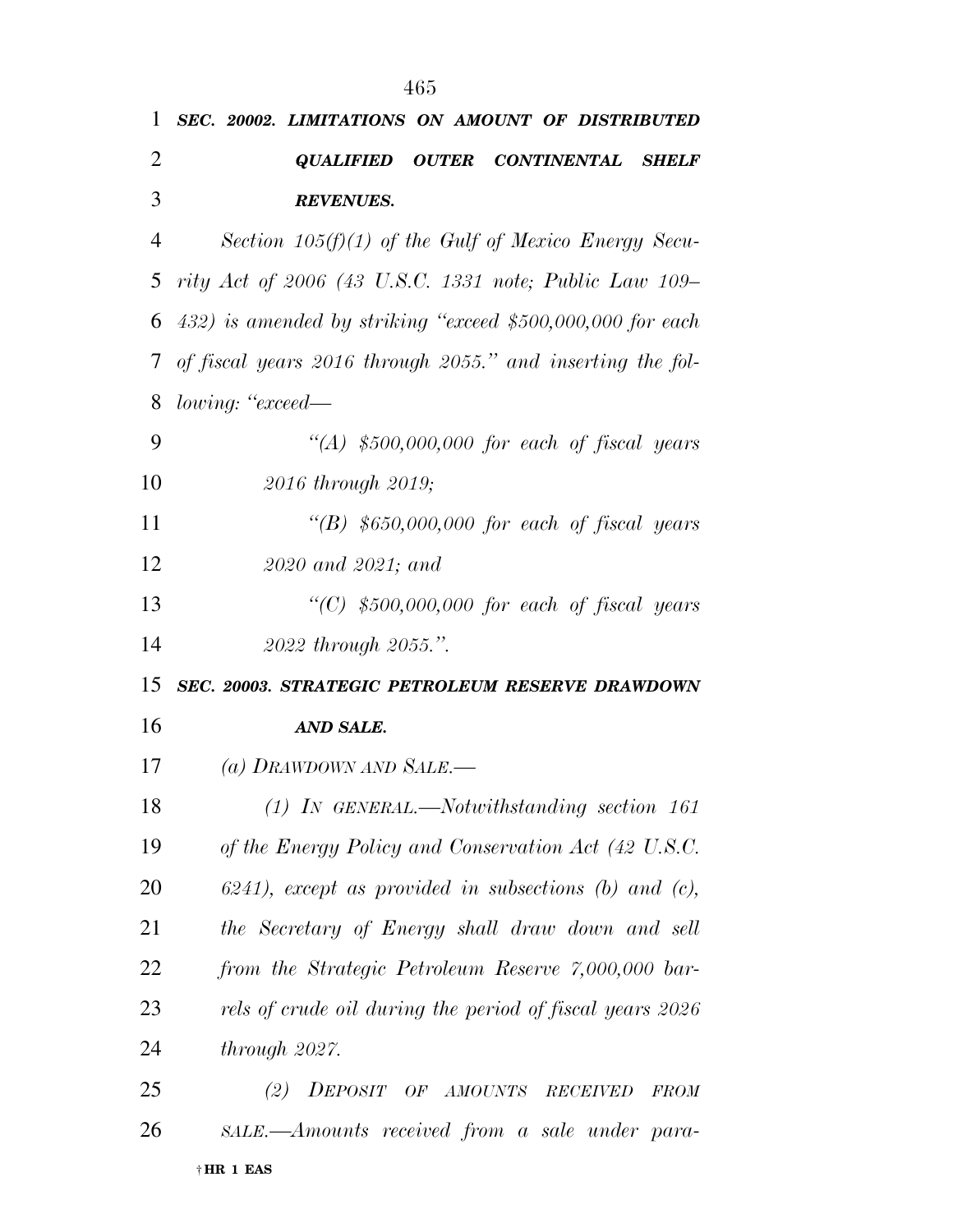*graph (1) shall be deposited in the general fund of the Treasury during the fiscal year in which the sale oc-curs.* 

 *(b) EMERGENCY PROTECTION.—The Secretary of En- ergy shall not draw down and sell crude oil under sub- section (a) in a quantity that would limit the authority to sell petroleum products under subsection (h) of section 161 of the Energy Policy and Conservation Act (42 U.S.C. 6241) in the full quantity authorized by that subsection. (c) LIMITATION.—The Secretary of Energy shall not drawdown or conduct sales of crude oil under subsection (a) after the date on which a total of \$600,000,000 has been deposited in the general fund of the Treasury from sales authorized under that subsection.* 

Attest:

*Secretary.*